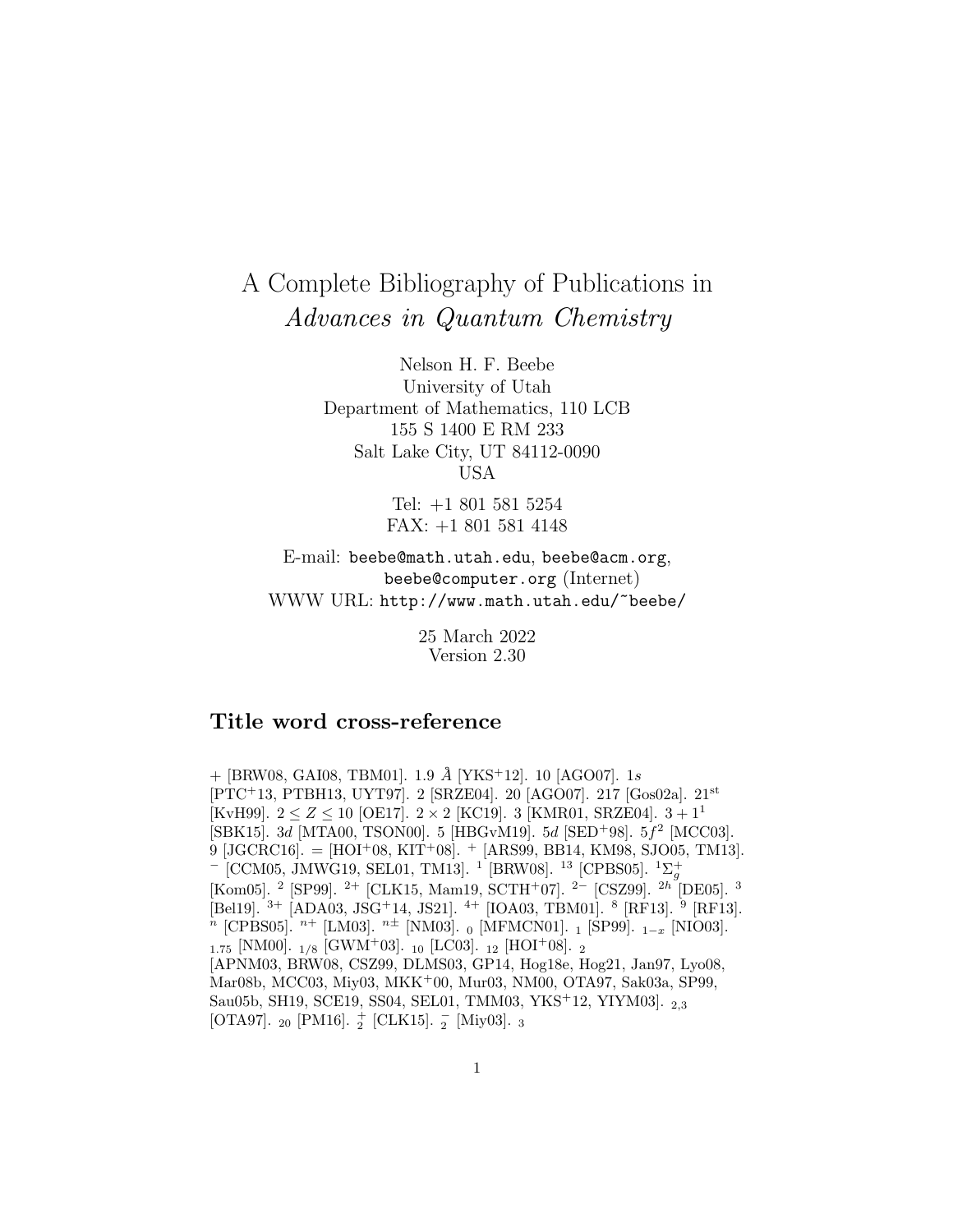$[CY00, CSZ99, DLMS03, GWM<sup>+</sup>03, HSS<sup>+</sup>04, IKN<sup>+</sup>08, JMWG19, KIT<sup>+</sup>08,$ MVL01, NeMM03, NIO03, NP03, OTA97, Sau05b, SSS05, YTC<sup>+</sup>05]. <sup>33</sup> [SMAS08]. <sup>4</sup> [CL00, CSZ99, DA14, DLMS03, Jan97, OM03, Sau05b,  $S IY^{+1}$ 9, YKS<sup>+</sup>12].  $_5$  $[SIY^+19, YKS^+12]$ . 5<n<8 [RK04]. 6  $[APNM03, ADA03, CSZ99, HOI<sup>+</sup>08, KDG97, MKK<sup>+</sup>01].$  60 [LM03, NM03, SCN03]. <sup>67</sup> [SMAS08]. <sup>7</sup> [CL00]. <sup>7</sup>/<sup>8</sup> [GWM<sup>+</sup>03]. <sup>c</sup> [DB01]. <sup>n</sup> [CMVPFC16, UMD08].  $_x$  [NIO03].  $_X$  =  $_Y$  [DE05].  $\alpha$  [Ada97b, Ada00,<br>CL00, FSB<sup>+</sup>97, Fuk03, GG20, Gut97, IFAY08, Kaw97, KNM<sup>+</sup>08, LSZ<sup>+</sup>00, MYW00, MW08, MKK<sup>+</sup>00, MTA00, Mur08, Nak00, NHYU03, OTA97, Ros97, SBA<sup>+</sup>03, SBK<sup>+</sup>08, SNMI00, SYIY03, Tan00, UMD08, YFK<sup>+</sup>97]. B [ZBM98, Wen21].  $\beta$  [CCT02, DNM+14, KS88, MTA00, RMN+14, dLHD10].  $\beta^-$  [RF13]. : [ADA03]. *D* [Apo01, DB01, CCA13].  $d^5$  [DST<sup>+</sup>03].  $e^{\pm}$ [HHU<sup>+</sup>21].  $E_i$  [HHU<sup>+</sup>21]. f [BKC68]. g [MWL<sup>+</sup>05, SJO05, Sau05b].  $G \otimes (g \oplus h)$  [LPDB03].  $H \otimes 2h$  [LC03]. *I* [ZBM98].  $J > 0$  [ACDV01]. *K* [GVFR98]. L [HMH<sup>+</sup>18].  $\le$  [HHU<sup>+</sup>21]. M [HMH<sup>+</sup>18].  $\mu - S_2$  [CSZ99]. N [LK90, CMVPFC16, Gal73, GSTvE98, RRMAF08].  $p$  [BK70, CCCC15].  $\pi$ [FH65, Fow03, Ohn67].  $\psi^{(\alpha*)}$  [AFE13]. *q* [KMR01]. *R*<sub>3</sub> [MKB04]. *s* [GW01].  $s^2$  [AR03]. Σ<sup>+</sup> [SZP21]. *T* [AHPD<sup>+</sup>03]. *T*<sub>3</sub> [MKB04]. *T* ⊗ (*e* ⊕ *t*<sub>2</sub>) [LPDB03].  $Y$  [BMC97].  $Z$  [SGK+08, DTC04].

**-2-azabuten-4-yl** [NeMM03]. **-Al** [OTA97]. **-Bromopropane** [RRMAF08]. **-Bromouracil** [HBGvM19]. **-Carboxylic** [JGCRC16]. **-carotene** [CCT02]. **-Cyclodextrin** [DNM<sup>+</sup>14, RMN<sup>+</sup>14, dLHD10]. **-Decay** [RF13]. **-Decay-Induced** [KS88]. **-Deformed** [KMR01]. **-Dimensional** [CCA13, KMR01]. **-doped** [IOA03]. **-Edge** [OTA97]. **-Electron** [FH65, Gal73]. **-ETOs** [AFE13]. **-Family** [DLMS03]. **-helices** [GG20]. **-K** [KC19]. **-lone** [AR03]. **-Method** [FSB<sup>+</sup>97]. **-Nitroaniline** [CCCC15]. **-Parameter** [Apo01]. **-Particle** [GSTvE98]. **-Phenyloxirane** [JJD05]. **-Representability** [LK90]. **-States** [BK70]. **-Subshells** [HMH<sup>+</sup>18]. **-Tartaric** [HSR98]. **-Type** [GW01]. **-Values** [BKC68]. **-Wave** [DB01].

**/A˜** [SP99]. **/K** [MTA00].

**0.1-2** [Sim07].

**1** [HHU<sup>+</sup>21]. **1-** [NeMM03]. **11-tetraazacyclotetradecane** [MYW00]. **1s** [HPB17].

**2-azolyl** [NeMM03]. **2-bis** [YKY<sup>+</sup>00]. **2-Cyclohexenone** [GBHM14]. **2-Hydroxy-acetamide** [SDGW98]. **2012** [Hog13g, Hog14].

**3-Dipolar** [RGA99]. **3P** [RT18].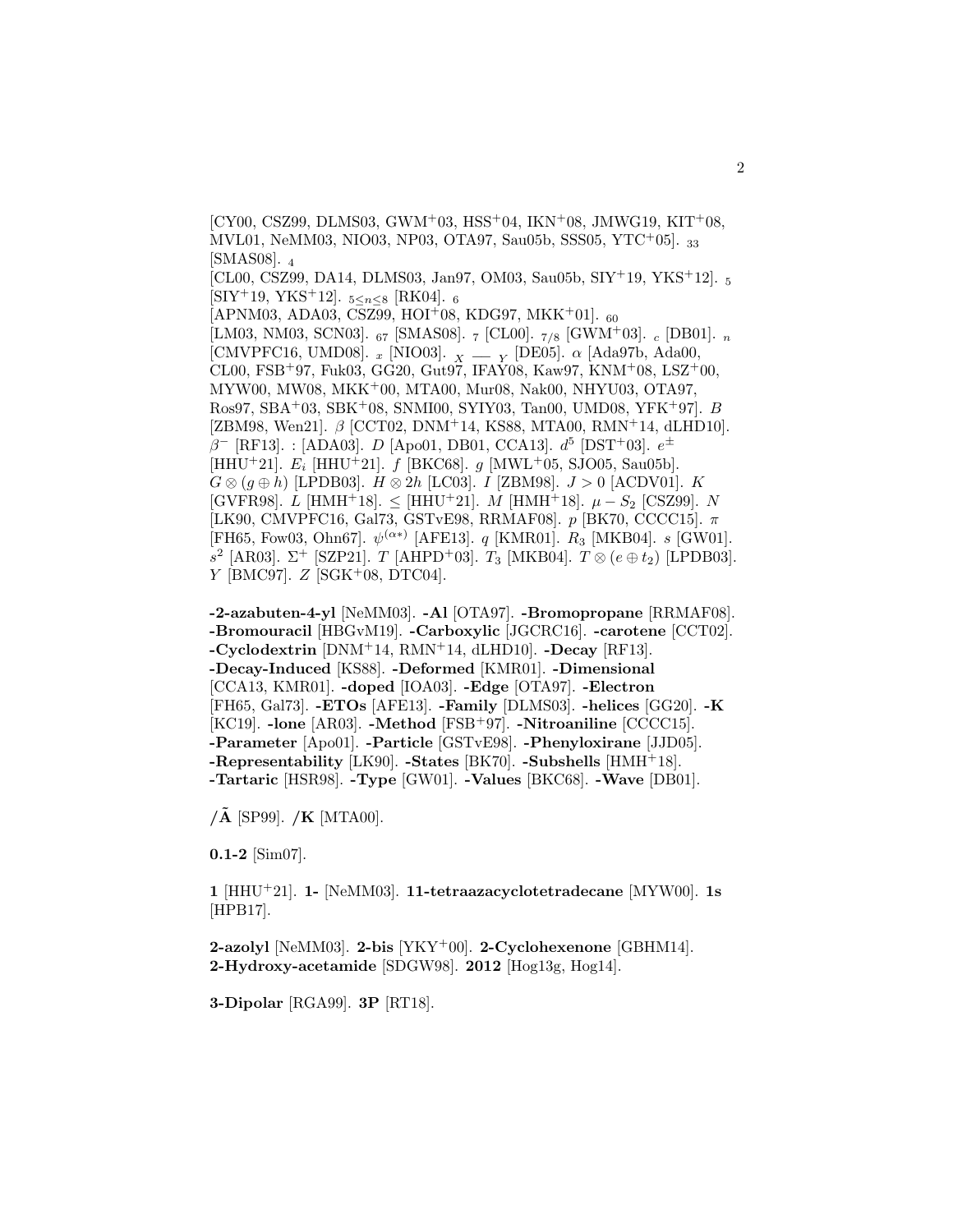**4-Center** [AA18]. **4-dioctyloxyphenyl** [YKY<sup>+</sup>00]. **40** [Miy03].

**=** [BMC97, BJMB14, CMVPFC16].

**A1N** [SYIY03]. **Ab-Initio** [DO09]. **Absolute** [MYM08]. **absorbed** [LYM03]. **Absorbing** [RDNFH98]. **Absorption** [CCCC15, CLÅ05, JGCRC16, Jos08, KsKsN08, KNM+08, MYW00, MW08, Mur08, Tak19, YFK<sup>+</sup>97, IOA03, Mur03, SP99, YNNU03]. **Abstract** [KS97b]. **academic** [SBK<sup>+</sup>08]. **Accelerating** [ST07]. **Accounting** [DKV<sup>+</sup>19]. **Accumulative** [BR65]. **Accuracy** [BR65, Hal64, KE98, Kol70, Pau13, Ros97]. **Accurate** [BC80, CS77, SZP21, SBG14, Bis19, EUSB21, LH20]. **Accurately** [Hog18e]. **ACES** [PM16]. **acetamide** [SDGW98]. **Acetic** [PWZ<sup>+</sup>08]. **achiral** [QSW20]. **Acid** [BWH08, HSR98, JGCRC16, KLG<sup>+</sup>08, KV08, PWZ<sup>+</sup>08, Tur07]. **Acid-Water-Ammonia** [KV08]. **Acidities** [Sey12]. **Acids** [PP68]. **Acknowledgement** [Ano04a]. **Across** [DE05]. **Acrylonitrile** [RGA99]. **Actinyl** [HTS<sup>+</sup>00]. **Activation** [Bro98a, Bro98b, OM03]. **Active** [Bro98a, Bro98b, YMI<sup>+</sup>21]. **Activity** [Jan97, ST17]. **Adaptation** [KCM70]. **Adapted** [KMJ97, CAG<sup>+</sup>21]. **ADC** [H¨at05]. **Adding** [Sim05]. **Adiabatic**  $[AdMB99, BVHK03, DST<sup>+</sup>03, JSG<sup>+</sup>14, K<sub>0</sub>170, ML18, Nag01, NFW<sup>+</sup>98,$ SJO05, Sim99, JS21]. Adjoint [Löw96b]. Adjustment [LJK<sup>+</sup>08]. adsorbed [Hog21]. **Adsorption** [GBHM14, SN08]. **Adv** [Miy03]. **Advanced** [BKB<sup>+</sup>19, YKC<sup>+</sup>08, SBA<sup>+</sup>03]. **Advances** [ABC<sup>+</sup>98, Ano13a, Ano13b, Ano19a, BSB13, Brä21a, Cam12, CS04, HPL98, Hog13a, Hog13b, Hog18b, JKMB19a, Löw64a, Löw65a, Löw67a, Löw68a, Löw70a, Löw72a, Löw73a, Löw74a, Löw75a, Löw77a, Löw78a, Löw80a, Löw81a, Löw81b, Löw82a, Löw82b, Löw85a, Löw86a, LSZ88, LSZ89, LSZT90, LSZ91, LSZ92a, LSZ92b, LSZ94, LSZ95, LSZ96, LSZ<sup>+</sup>97b, LSZ<sup>+</sup>97a, LSZ<sup>+</sup>98b, LSZ<sup>+</sup>98c, LSZ<sup>+</sup>98a, LSZB99, LSZ<sup>+</sup>99b, LSZ<sup>+</sup>99a, LSZ<sup>+</sup>00, LSZB00, MPU19, NBS10, SBM<sup>+</sup>01a, SBM<sup>+</sup>01b, SB02, SBA<sup>+</sup>03, SB03, SBC<sup>+</sup>03, SBCT04a, SBCT04b, SBK04, SO05b, SB05, SBLJ05, SB06, SB07, SBSL08, SBK<sup>+</sup>08, SBGJ08, SBC09b, SB09a, SBC09a, SBC10, Sab11, SB11, SB12a, SB13a, Sab15, SB17a, SB17b, SB18a, SS99, AP03, SSK03]. Advancing [LOS02]. Advantages [HB14]. Adventurer [OS05, SO05b]. **Advisory** [Ano94a, Ano98a]. **Aerosol** [KSG08]. **Affect** [Tak19]. **Affinity** [KDG97, Bel19, GPEB21]. **after** [MBAPS19]. **Ag** [ARS17, SHBC19]. **Aging** [Löw65c]. **Aharonov** [Sjö04]. **Al** [KKA97, OTA97]. **alcohol** [GC01]. **Algebra** [LMSP01, L¨ow92a, Pal04]. **Algebraic** [ACP88, FMA08, QGW01, WN05, Yas17]. **Algorithm** [ACDV01, Kou15]. **Alkali** [Jan65, ML18, SCN03, Tak19, STO<sup>+</sup>00]. **Alkali-Metal-Doped** [SCN03]. **Alkaline** [KRL01, STO<sup>+</sup>00]. **Alkaline-Earth** [KRL01]. **Alkyl** [PL98]. **All-Electron** [MSM17]. **Alleged** [Sjö04]. **Allosteric** [ST17]. **alloyed** [TMM03]. **Alloys** [KKA97, MLR<sup>+</sup>98, YM00]. **Almost** [LGJP99].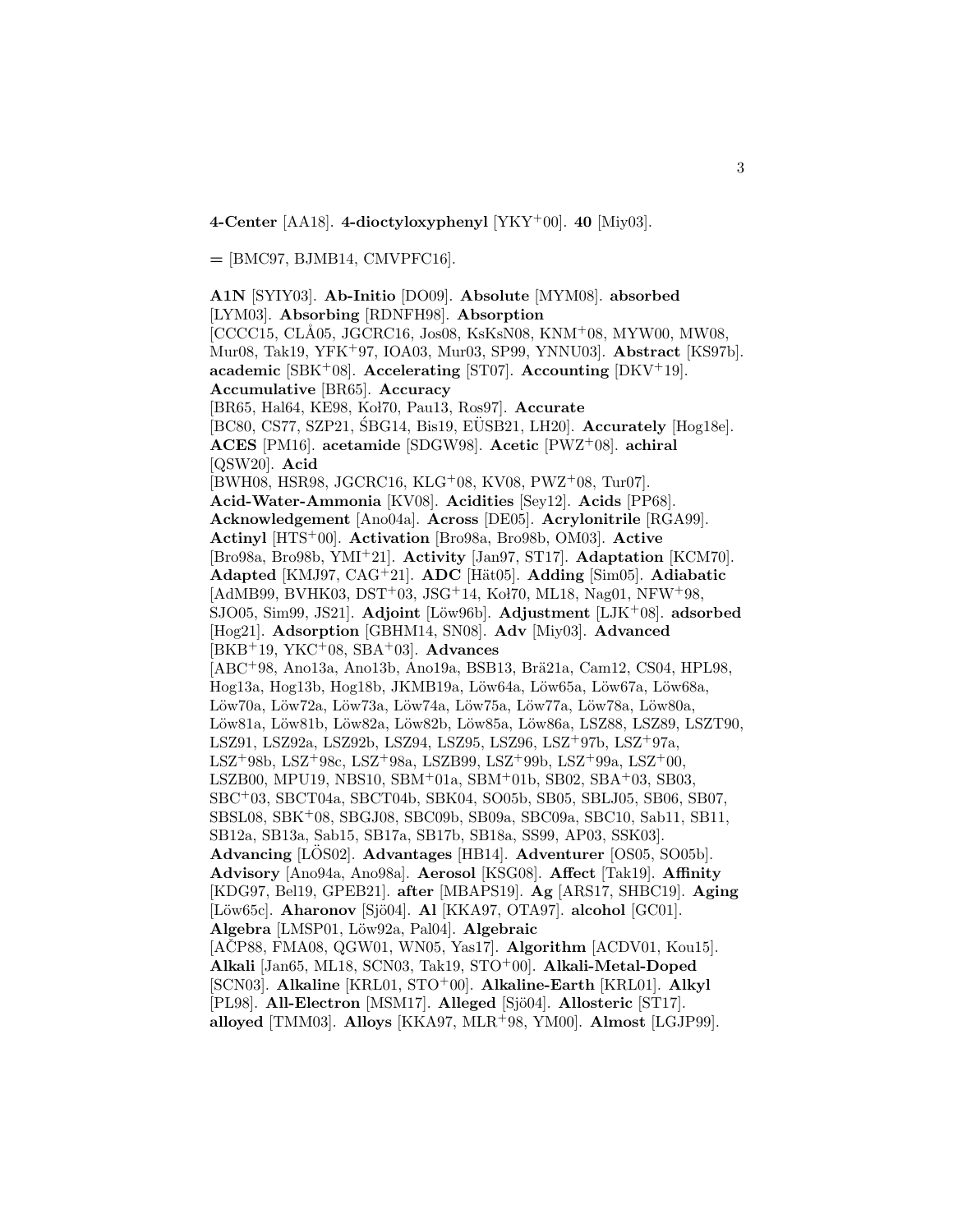**Almost-Linear** [LGJP99]. **Along** [BSG17, Nag01]. **Alpha** [BRL13]. **Alphas** [Sab97]. **Alternative** [Ave98]. **Aluminate** [MW08]. **aluminium** [PGV97]. **aluminum** [CCL03, Hog21, MST<sup>+</sup>03]. **Ambient** [ASGG08]. **amine** [NeMM03]. **Ammonia** [KV08]. **among** [IFAY08]. **Amorphous** [Mur08, SMAS08]. **analogy** [YMI<sup>+</sup>21]. **Analysis** [Ada00, Bel11, BE04, BRL13, Fuk08a, HSR98, Kle77, Len68, Löw92a, Mur08, Nal00, Nic10, OTA97, SJO05, STO<sup>+</sup>00, Shi12, Sid18, SYIY03, TP03, Uda00, UMD08, WmG18, YKC<sup>+</sup>08, Bis19, CCM<sup>+</sup>19, IOA03, MST<sup>+</sup>03, Sak03a]. **Analytic** [BGW73, BG73, Gre73, OE17, ZP17]. **Analytical** [Brä12, Cam12, CH03, GC10, GC92, HPU+17, HJ88, Lin17b, WN05, BB21]. **Analyzing** [K¨ov08]. **Angles** [CLK15]. **Angular** [Har05, MFLK15, WP06]. **Anharmonic** [EUSB21]. **Anion** [Lin05, Bel19]. **Anionic** [RK04, JMWG19]. **Anions** [Fuk15, Sim99]. **Anisidine** [DNM<sup>+</sup>14]. **anisotropy** [ZLL<sup>+</sup>20]. **annihilating** [AP03]. **Annihilation** [FJS<sup>+</sup>04, SSK03]. **Anniversary** [Ano03a, Ano19b]. **Announcement** [Ano88a, Ano89a, Löw88a]. **ANO** [AT91]. **Anomalies** [GMP98]. **Anomalous** [HBKS03]. **Ansatz** [TA04]. **Answer** [Miy03, SEL01]. **Anthracene** [JGCRC16]. **Anthracene-** [JGCRC16]. **Anthropogenic** [AVB08]. **Antibinding** [FRM70]. **Antiferromagnetic** [Fuk08a]. **Antiferromagnetism** [Fuk15]. **Antihydrogen** [FJS<sup>+</sup>04]. **Antilinear** [SS03]. **Antimatter** [Gre08, Fro02]. **Antimatter-The** [Gre08]. **Antiproton** [PBK04]. **Antisymmetric** [Sal74]. **Antisymmetrized** [Wei04]. **AO** [CB92]. **Aperiodic** [L¨ow65c]. **Apology** [The96]. **Appendix** [Gos02a]. **Applicability** [DSW04, SIY<sup>+</sup>19]. **Application** [ASGG08, AGL05, AR03, CH03, Dru78, GC92, GW17, HPB17, KE97, Lin17c, Öhr17, PM16, PL98, RPSB00, Ray95, Rei73, Tan00, WD70,  $YMI+21$ ,  $YTC+05$ ,  $MKK+01$ . **Applications** [ACP88, ABB90, CCSZ01, EG99, HM21, JG08, LB92, MNR<sup>+</sup>98, OE17, PSAP10, SBGJ08, SSV98, SGM<sup>+</sup>13, Sva98, ZLC<sup>+</sup>10, Hog14, NBS12, PBOL02, Ros97, LFM89]. **Applied** [Byl98, Cru09c, OO05]. **Applying** [SSCL97]. **Approach** [ADRAB16, AL04, BKB<sup>+</sup>19, Chi03, CH03, CHSC03, CC97, DGKCT15, DR90, FMA08, GMLSC<sup>+</sup>10, GC10, Glu19, GCAGM17, HPRR10, HL90, IM80, KMHL13, Kob68, KD11, Ler85, LHL18, Löw85c, MH98, McW98, MKN10, MM99, NAY<sup>+</sup>08, NFW<sup>+</sup>98, Oli12, PC75, PTC<sup>+</sup>13, Pul77, SG80, TA04, Tap09, dLHD10, vL03, EW03, MU03, SKS<sup>+</sup>19, Zap01]. **Approached** [vS07]. **Approaches** [BBB10, KB86, LvWH<sup>+</sup>01, MC10, PGP17, STZY18, SS99, JS21]. **Approaching** [CCC17]. **Approximate** [KB98, LGJP99, Lin02, MKB04, Nes67, PJH05, RAR15, MPU19, QSW20]. **Approximating** [HPB17]. **Approximation** [BG73, CHR13, Hur73, Koł70, Lyk64, NA04, Pol03, QGW01, SED<sup>+</sup>98, Sid18, GWW19, Köv03. **Approximations** [BB99b, LV90]. **Aqueous** [BWH08, CCM05, MYW00, MW08, PWZ<sup>+</sup>08, dLHD10, MST<sup>+</sup>03].

**Arbitrary** [LR72]. **Architecture** [PWZ<sup>+</sup>08]. **Architectures** [Oli12]. **Aromatic** [AVB08, DSW04, FLV99]. **Aromaticity** [Ran18]. **Arsenide**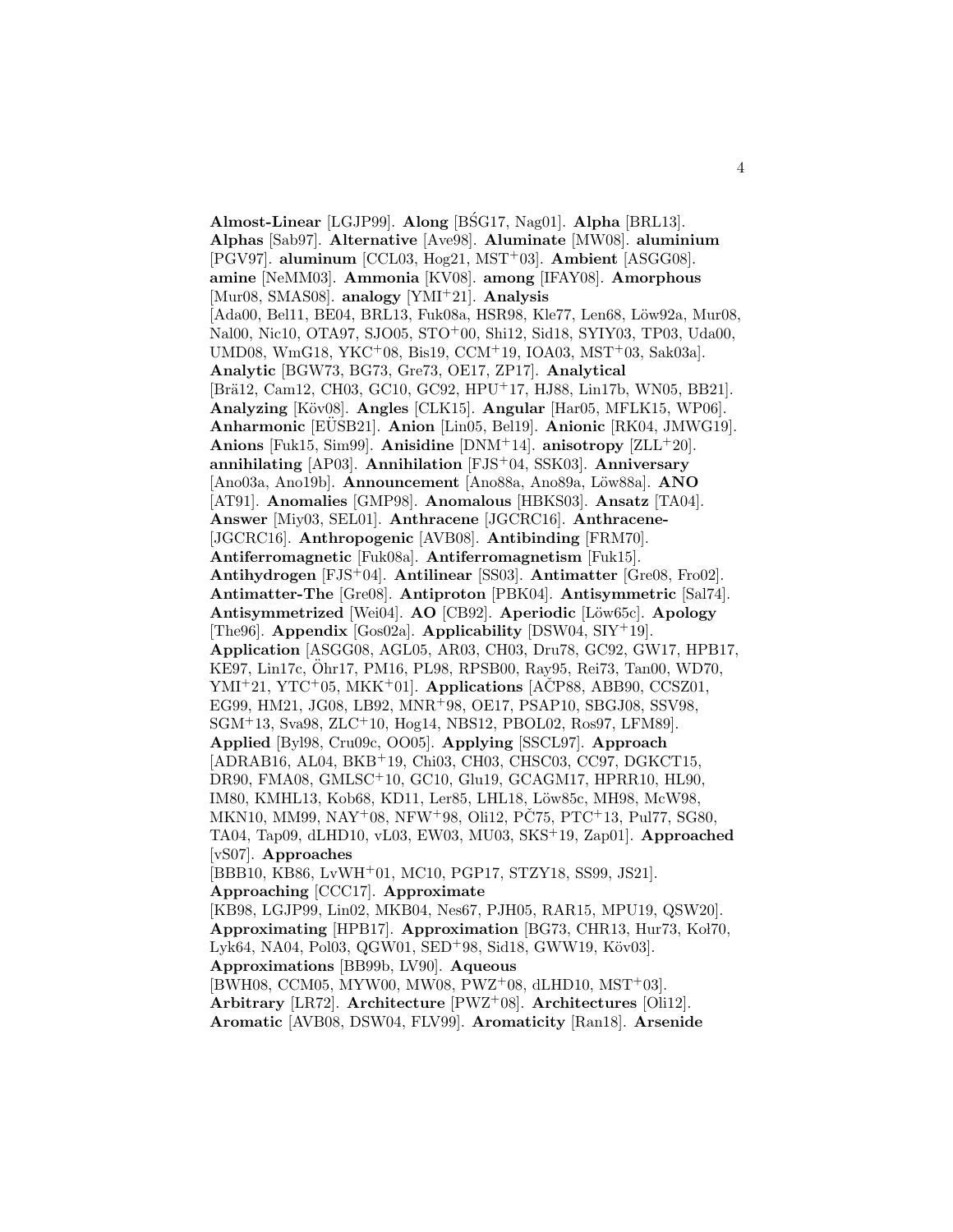[KSY08]. **Art** [AdMB99, AH19b]. **Artificial** [Duc97, SSCL97, YMI<sup>+</sup>21]. **Aspects** [ACDK72, Bis94, Coh04, Dau70, DDPC95, Fow03, GEO91, KK85, Löw65c, Löw85c, Löw98, PP68]. **Assessment** [BB99b]. **Assignment** [CÅ01, NM00]. **Assisted** [ALND10, DBC<sup>+</sup>99, PLA01, Dra20, MS03]. Associated [Löw88b, LFM89, OTA03]. Asymmetric [MFLK11]. **Asymptotes** [HM21]. **Asymptotic** [BE04, JSF08, KKGG98, LRCR98, SPH14, Sid18, BKL21]. **ATiO** [KIT<sup>+</sup>08]. **Atmosphere** [ASGG08]. **Atmospheres** [JGNJ08]. **Atmospheric** [BRW08, GAI08, JG08, KSG08, KLG<sup>+</sup>08, KV08, MCG<sup>+</sup>08, Mar08b, NAY<sup>+</sup>08, ZZ08, SBGJ08]. **Atmospherically** [ILS08]. **Atom** [Bel09, BMM13, CTO18, Cru09c, FVB99, FAS<sup>+</sup>98, GV09, GW18, HG17, Jan65, KO18, Kle77, KMJ97, Lau09, LK09, MFLK11, Mic15, Mic17, RT18, RAR<sup>+</sup>08, STZY18, JS21, Mic02, MBAPS19, NA19]. **Atom-by-Atom** [FVB99]. **Atomic** [AFE13, AJ04, AT91, ADRAB16, AAAC04, BS98, BKC68, Bli65, CCA13, DKMP98, DY08, Dru78, DKV<sup>+</sup>19, Eks98, GP91, Glu19, GM91, Hal64, HPU<sup>+</sup>17, HMH<sup>+</sup>18, Har18, HOI<sup>+</sup>08, HM21, Hyl64, KS77, Kob68, KGI<sup>+</sup>19, LK13, Lin17c, LA12, Nor98, OPPZ06, Ono00, PR98, RLF17, San98, SOS15, SBF<sup>+</sup>08, SCM09, Ste73, TSON00, TAM04, WMM<sup>+</sup>98, CAP19, HPL98, LSZ<sup>+</sup>00, NBA20, RSP21, SBSL08]. **Atomic-Beam** [Eks98]. **Atomic-Number** [Ono00]. **Atomization** [PEZB98, SYM<sup>+</sup>08]. **Atoms** [AAE<sup>+</sup>01, AAM04, Ano08h, Aqu09, ACDK72, AA05, BND81, Bad09, BGW73, BG73, Byl98, Dol09, DGKCT15, ERC88, FSB<sup>+</sup>97, FMA08, Glu19, GSTvE98, Gre73, GVFG09, HUS<sup>+</sup>11, IS01, JSF08, Jan65, Jør74, KRL01, KMJ97, LASV18, ML18, Mat96, MKN10, Nes75, Nic10, OE17, PV09, PJH05, Phi98, RR05, RP18, RRMAF08, RF13, Saa01, YTF78, FCAG19, HHU<sup>+</sup>21, MKK<sup>+</sup>01, T˝ok19]. **Attachment** [JA07, SSS05]. **Attempt** [FHHE82, Zap01]. **attochemistry**  $[SBH^+20]$ . **Auger**  $[ACL92, K\ddot{o}v03, K\ddot{o}v08, MM96]$ . **Augmented** [SED<sup>+</sup>98, Sla64]. **Author** [Ano64a, Ano65a, Ano67a, Ano68a, Ano70a, Ano72a, Ano73a]. **Autoionizing**

[AA05]. **Automated** [WN05]. **Auxiliary** [Per98a]. **Average** [GMLSC<sup>+</sup>10]. **Averaged** [ILS08]. **axons** [JJ20]. **azabuten** [NeMM03]. **Azide** [PL98]. **Azido** [IFAY08]. **Azido-Bridged** [IFAY08]. **azolyl** [NeMM03].

**B** [HOI<sup>+</sup>08, Miy03, SP99, Mam19, SCT16]. **Ba** [KIT<sup>+</sup>08, GVFG09]. **Back** [Lin17b]. **bacteriophytochromes** [Dur20]. **Bad** [QSG98]. **BAg** [BU97]. **Balance** [PM14, Vis05]. **Band** [Cse97, KSY08, Kri03, PGN04, SS90, Sla64, SSV98]. **Band-Structure** [PGN04]. **Bands** [BWK97]. **Barkas** [Por04]. **Barkas-Effect** [Por04]. **Barnett** [SPH14]. **Barrier** [Hog18e, PEZB98, PLA01]. **Base** [JA07, KN01]. **Based** [ATL<sup>+</sup>18, AR03, BB13, GEO91, HZ89, KS97b, LFM89, OTA97, OYI<sup>+</sup>00, WmG18, BSL<sup>+</sup>19, SRZE04, YNNU03]. **Bases** [CL07, MFLK15, PP68]. **Basic** [AYÖ17]. **Basicities** [Sey12]. **Basis** [AT91, AH19b, BL18, CTSOS99, Dau64, Gil94, GW01, IM80, MW98, Mon05, OOSS17, PTC<sup>+</sup>13, Pul77, QGW01, SPAS05, SW98, SDGW98, VWP<sup>+</sup>98,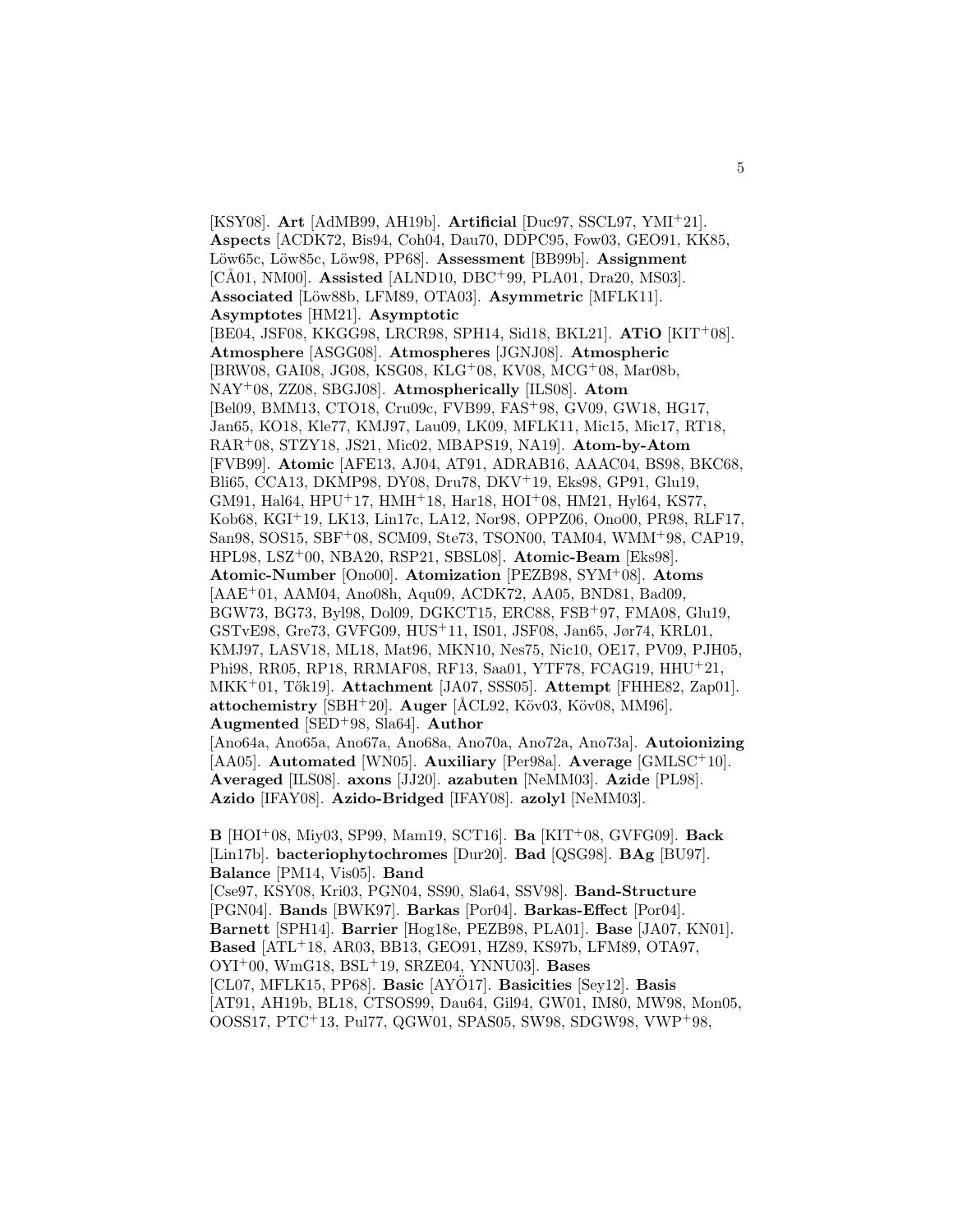WM97, CCM<sup>+</sup>19, CAG<sup>+</sup>21, CAP19, RA19, Wen21]. **BaTiO** [CY00, IKN<sup>+</sup>08]. **Batteries** [YKC<sup>+</sup>08]. **BAu** [BU97]. **BC** [ACDV01, Mur03]. **BCu** [BU97]. **Be** [RLF17]. **Be-Like** [RLF17]. **Beam** [Eks98]. **Beginnings** [HKS90]. **Behavior** [ARS17, JSF08, KG12, Lev14]. **Behaviour** [LRCR98]. **Benchmark** [MWL<sup>+</sup>05]. **Benzene** [JH99, KBS03, LGK<sup>+</sup>99, RAR<sup>+</sup>08]. **Bersuker** [Ano03a]. **Bessel** [HPB17]. **Bethe** [CTSOS99, Por04]. **Between** [FLV99, GV09, KMJ97, OBHM17, Suc98, AR03, BVHK03, LR72, Nal06, RR05, Ste73, YMI<sup>+</sup>21]. **Beyond** [GS04b, Lin98, HO16]. **Bi** [LFM89, KNI<sup>+</sup>08]. **Bi-Variational** [LFM89]. **Bimolecular** [Sko12]. **Binary** [MKK<sup>+</sup>00, MYM08, TSTH03]. **Binding** [FRM70, KRL01, PGV97]. **Biogenic** [ZZ08]. **Biographic** [Ano99a]. **Biological**  $[AGMdV+13, BGG+07, Bic13, Löw65c, MBO+07].$  **Biology** [FHHE82, Rei73, SL20]. **Biomolecules** [HS19, JJD05, Sab07, SOS11, Bel21, SB07]. **Biophysics** [Jeh65]. **Biphospholylidene** [PM16]. **Bipolar** [Sil14]. **Bipolaronic** [DB01]. **Birefringences** [RC05]. **Bis** [YKY<sup>+</sup>00]. **bisphenol** [BTB<sup>+</sup>20]. **Bivariate** [Lev14]. **Black** [Mur08]. **Bloch** [Löw98, Por04]. **Blocks** [Brä04]. **Board** [Ano88d, Ano89d, Ano90c, Ano91c, Ano92e, Ano92f, Ano95c, Ano96d, Ano97f, Ano97g, Ano98m, Ano98n, Ano98o, Ano99i, Ano99j, Ano01i, Ano03g, Ano08g, Ano09g, Ano09h, Ano10e, Ano10f, Ano11e, Ano12e, Ano19i, Hog13e, Ano99k, Ano13e]. **Body** [AAE<sup>+</sup>01, AA01, BMM13, BSG14, DDPC95, FP06, GAM<sup>+</sup>13, Har04, Har05, HA13, Har17, HW01, HMW01, Khe19, KT98, KB86, KO19, MC10, Mat78, MK18, SW98, Shi12, WDD16, vL03, BKL21]. **Bohm** [Sjö04]. **Bohmian** [GMB04]. **Bond** [Apo01, CCSZ01, CS04, DE05, GVCN82, Joh73, Krs16, Nak00, NSM11, San92, SH95, SKT<sup>+</sup>08, SYM<sup>+</sup>08, SSS05, TLOK97, YM97, OTA03, STO<sup>+</sup>00]. **Bonded** [FCC04, GAI08]. **Bonding** [Bra67, HTS<sup>+</sup>00, KTMA08, LK14, Lin05, MC10, Ono00, Ort99, PWZ<sup>+</sup>08, SH95, SIY<sup>+</sup>15, SMAS08, TSON00, WD70, LYM03, NHM03]. **Bonds** [DE05, Nal09, She15]. **Boranes** [BMC97]. **Born** [TA04, BG73, CHR13, NBA20, SZP21, Tap01]. **Boron** [BU97, HOI<sup>+</sup>08, Oli12, Bel19]. **Boron-Coinage** [BU97]. **Both** [RC05]. **Bottom** [Oli12]. **Bottom-Top** [Oli12]. **Bound** [AAE<sup>+</sup>01, CTSSO19, KO19, RLF17, Shi12, CBSM20, JMWG19, RA19]. **Boundaries** [Cru09c, LK09, PB20c, OTA03]. **boundary** [Sak03b]. **Bounds** [GP91, Wei72]. **Boxes** [Aqu09]. **Br** [FPL97, HOI<sup>+</sup>08]. **brain** [NTT20, PB20a]. **Breaking** [Apo01, She15]. **Breakings** [Ber03]. **Breaks** [Sim07]. **Breit** [LT98]. **Bridged** [IFAY08]. **Brillouin** [HW01, HMW01, MH98]. **Bromine** [FPL97]. **Bromopropane** [RRMAF08]. **Bromouracil** [HBGvM19]. **BSSE** [VWP<sup>+</sup>98]. **Built** [RP72].

## **C**

<sup>[</sup>CPBS05, CSZ99, BMC97, CTSSO19, JMWG19, LM03, NM03, PM16, SCN03]. **Ca** [CY00, GVFG09]. **Ca-Doped** [CY00]. **Cage** [Kat03]. **Cages** [CKC09].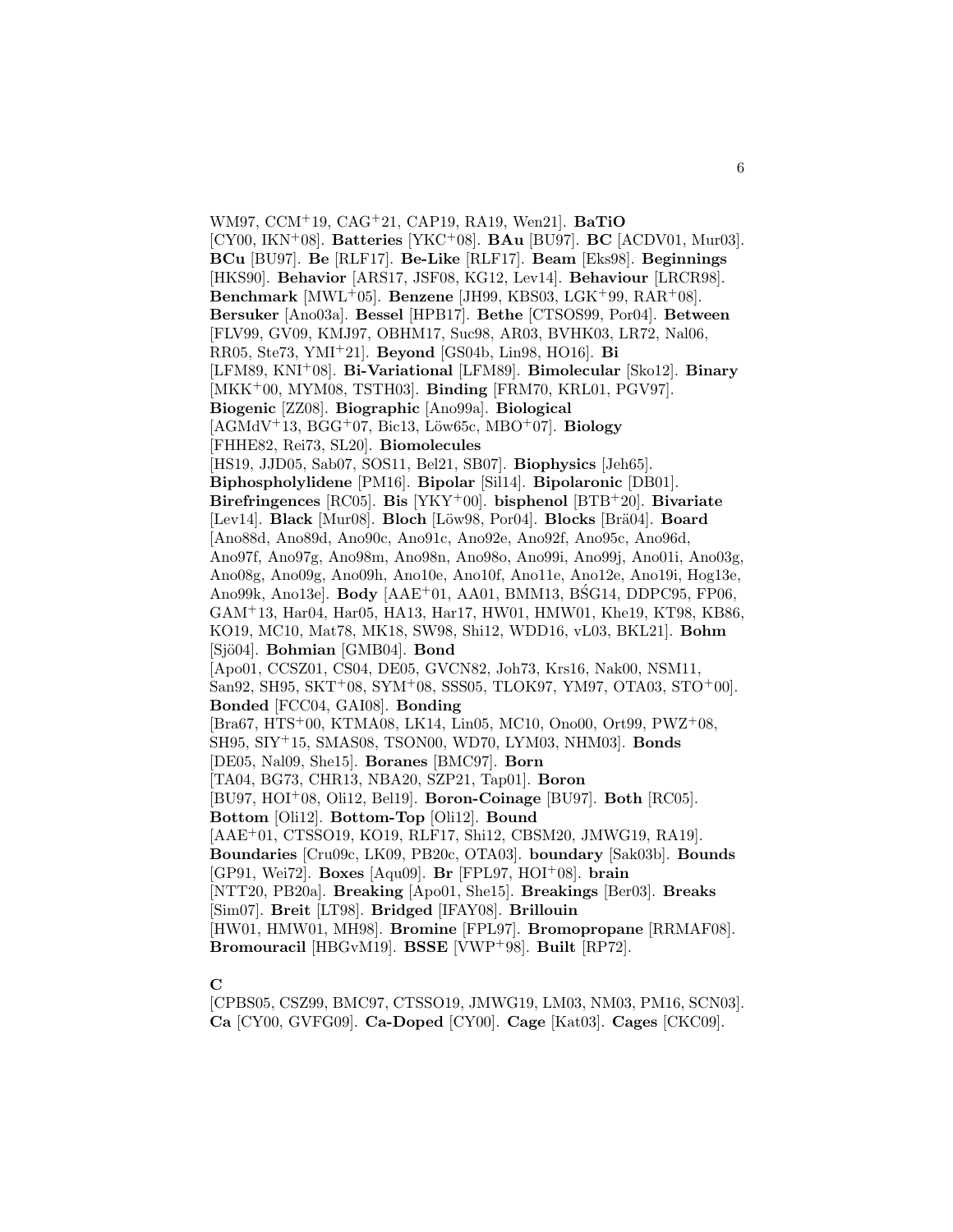**Calculate** [GM05]. **Calculated** [AA05, Hal64, PJH05, VWP<sup>+</sup>98, NHYU03]. **Calculating** [Dau64]. **Calculation**

[Ada97a, Ada97b, CTSOS99, CTSDO04b, CL00, DKMP98, FCH15, Gal73, GDL98, GSTvE98, HJ88, IOI<sup>+</sup>00, IFAY08, Kaw97, Khe19, KNI<sup>+</sup>08, KSY08, McG04, MKK<sup>+</sup>00, OE17, PR05, PBK04, SPAS05, SP99, SSO19, TMN10, YKC<sup>+</sup>08, YTC<sup>+</sup>05, IOA03, KTA03, MAS03, SH19]. **Calculations** [ÅVM96, AFE13, AT91, ABGM03, ASGG08, AAG03, AAAC04, BGW73,  $LJK^+08$ , BC80, Bis94, BR65, BSG14, CMFA99, Chr72, DRV82, DDPC95, DA14, EEL96, EM17, Fuk00, Fuk15, GVCN82, HSS<sup>+</sup>04, HBT<sup>+</sup>00, Hog18e,  $IKN+08$ , IS01, JMWG19, KE98, KNM+08, LF09, Löw80b, LÅJM95, MYW00, MWL<sup>+</sup>05, MK18, MCM14, MSM17, Nes67, Odd78, OTA97, OYI<sup>+</sup>00, Ohn67, OB81, PS05a, PTC ¨ <sup>+</sup>13, PB75, PL98, PWZ<sup>+</sup>08, QGW01, San92, SJO05, SED<sup>+</sup>98, SNMI00, SIY<sup>+</sup>15, Sla64, SBG14, Tan00, Uda00, UMD08, VI01, ´ YFK<sup>+</sup>97, ZDZO11, vS07, AP03, Fuk03, MOB<sup>+</sup>03, NBA20, PS21, RA19, Ros97, SSK03, Yam03, YNNU03]. **calculus** [Ber02]. **CaMn** [SIY<sup>+</sup>19, YKS<sup>+</sup>12]. **Can** [MRS<sup>+</sup>99]. **Cancer** [BB11]. **Canonical** [CDK15, LB92, MDO05]. **CaO** [TP03]. **Capacity** [MYM08]. **caps** [LC03]. **Capture** [LK13, MA04, MTA00, Bel21]. **Car** [PWZ<sup>+</sup>08]. **Carbides** [SNM<sup>+</sup>97]. **Carbon** [BRL13, Mur08, RT18, LYM03, MOB<sup>+</sup>03]. **carbonitriles** [JMWG19]. **Carboxylic** [JGCRC16]. **Career** [Nor98]. **Carlo** [AGL05, CCT02, CCM05, CC97, HB14, Hog18e, Hog21, MCA<sup>+</sup>18, NFW<sup>+</sup>98, RMMP17, RP18, SH19, TAU17, vS07]. **Carlo/Quantum** [CCM05, CCT02]. **carotene** [CCT02]. **Cartesian** [CB92]. **Cascade** [HS19]. **Case** [GVFR98, HOI<sup>+</sup>08]. **Cases** [CHSC03]. **CASSCF** [CTG98]. **CASVB** [CTG98]. **Catalysis** [Bro98a, Bro98b]. **catalyst** [Hog21]. **Catalysts** [HB14, Hog18e, LDP<sup>+</sup>04]. **Cation** [KBS03, LGK<sup>+</sup>99, OTA97, LMK19, TMK21]. **Cationic** [DNM<sup>+</sup>14, RK04]. **Cations** [ARS99, CL07, KTMA08, CTSSO19, FB20]. **Cauchy** [PJH05]. **Cause** [Sim07]. **Cavity** [CTO18, Lau09]. **CC2** [Hät05]. **CC3** [PJH05]. **CCSD** [BB99b]. **Cd** [HHU<sup>+</sup>21]. **CdI** [BKC68]. **Ce** [NM00]. **Cell** [BB13]. **Cells** [KD11]. **Cellular** [BB15]. **Center** [AA18, Bis67, CB92, ZP17]. **Century** [BB99a, KvH99]. **CeO** [NM00]. **Ceramic** [Fuk00]. **Ceramics** [CY00, Tan00, Sak03b]. **CETO'S** [CB92]. **CF** [UMD08]. **CH** [MVL01, Sau05b]. **Challenge** [RC05]. **Challenges** [DC99]. **Change** [FU00, L¨ow88b, LFM89]. **Changes** [YKY<sup>+</sup>00]. **Changing** [HB14, LA12]. **Channel** [Les75]. **Channeled** [GP04]. **Channels** [Sch94, SIY<sup>+</sup>15]. **Chaotic** [IBB<sup>+</sup>19]. **Character** [NeMM03]. **Characteristics** [SKT<sup>+</sup>08, YM00, SSK03]. **Characterization** [DDPC95, MM96]. **Charge** [BLKS78, CHR13, CCSZ01, CS77, FLV99, HPRR10, Jeh65, JS21, KKA97, LA12, MF04, OYI<sup>+</sup>00, SCTH<sup>+</sup>07, TBM01]. **Charge-Changing** [LA12]. **Charge-Transfer** [FLV99]. **Charged** [Ano08h, Ano08j, AK12, CHR13, KH03, LT98, PGN04, Sig05, TTLB04, AGS+19, BKL21, Tők19]. **Charged-Particle** [Sig05]. **Charges** [NA04, OPPZ06]. **Charles** [Sab00]. **Chem** [Miy03]. **Chemical** [AT91, ACC99, BS04, BR20, Cal13, CT82, Dau67,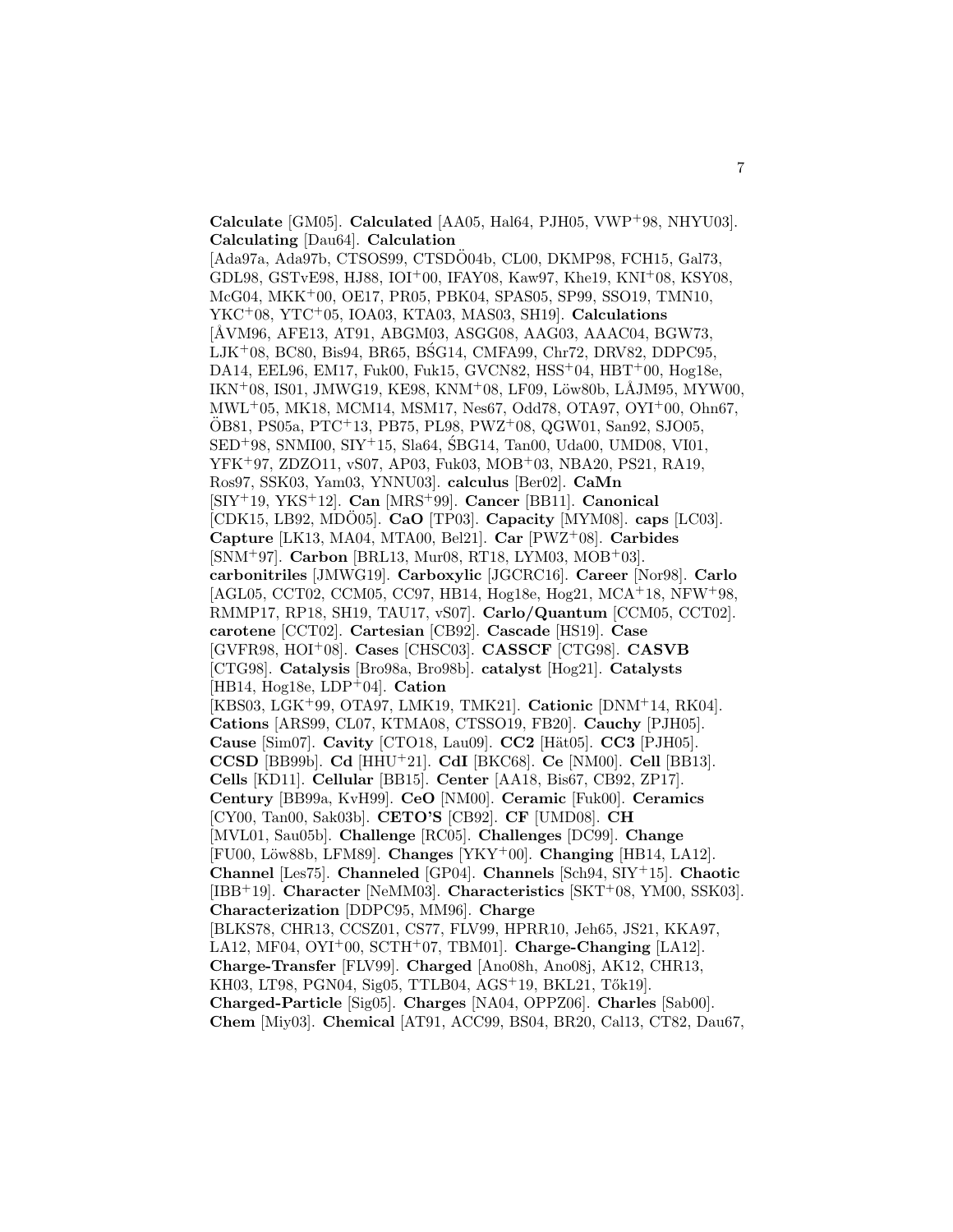DW98, FF72, GDL98, Gut06, HTS<sup>+</sup>00, Joh73, Jør74, JGNJ08, Kar97, KTMA08, Kuk14, Ler85, MÅ01, MM99, Nal03, NSM11, NHM03, Ono00, Ort99, PSAP10, RNL14, SJO05, Sey12, SH95, She15, SKT<sup>+</sup>08, SYM<sup>+</sup>08, SW81, Sko12, Sla81, SGM<sup>+</sup>13, TMN10, TSON00, Tap01, Tap09, WD70, YM97, Brä03, LYM03, PBOL02, STO<sup>+</sup>00]. **Chemical-QSPR** [Sey12]. **Chemisorption** [SG80]. **Chemistry**

[AVB08, Ano04l, Ano13a, Ano13b, Ano19a, Bel11, BSB13, BR20, Brä21a, CCC17, CS77, CB18, Cra99, DKV<sup>+</sup>19, Duc97, EBR92, FHHZ88, HPL98, Hog13a, Hog13b, Hog18b, Jan65, JKMB19a, KS97b, Kla81, KV08, LBH<sup>+</sup>17, Lar17, LDP+04, Löw $64a$ , Löw $65a$ , Löw $67a$ , Löw $68a$ , Löw $70a$ , Löw $72a$ , Löw $73a$ , Löw74a, Löw75a, Löw77a, Löw78a, Löw80a, Löw81a, Löw81b, Löw82a, Löw82b, Löw85a, Löw86a, LSZ88, LSZ89, LSZT90, LSZ91, LSZ92a, LSZ92b, Löw92a, LSZ94, LSZ95, LSZ96, LSZ<sup>+</sup>97b, LSZ<sup>+</sup>97a, LSZ<sup>+</sup>98b, LSZ<sup>+</sup>98c, LSZ<sup>+</sup>98a, LSZB99, LSZ<sup>+</sup>99b, LSZ<sup>+</sup>99a, LSZ<sup>+</sup>00, LSZB00, MCG<sup>+</sup>08, MRS<sup>+</sup>99, Mat64, Mez96, MP97, NAY<sup>+</sup>08, NBS10, Nic11, OS05, Oli12, Oni12, Oni15, OO82, Pyy78, QSG98, Ryc98, SBM<sup>+</sup>01a, SBM<sup>+</sup>01b, SB02, SBA<sup>+</sup>03, SB03, SBC<sup>+</sup>03, SBCT04a, SBCT04b, SBK04, SO05b, SB05, SBLJ05, SB06, SB07]. **Chemistry**

[SBSL08, SBK<sup>+</sup>08, SBGJ08, SBC09b, SB09a, SBC09a, SBC10, Sab11, SB11, SB12a, SB13a, Sab15, SB17a, SB18a, SSCL97, SBK15, Sut98, Tap17, VWOS89, BB21, Dra20, Fro02, Hog14, HO16, LOS02, NBA20, SCT15, SCT16, SB17b]. ¨ **Chiral** [LDP<sup>+</sup>04, QSW20]. **Chirality** [CL05]. **Chirped** [MCP12, ML18]. **chromium** [CCL03]. **Chromophore** [BHM17]. **CI** [Ave98, BE01, Har18, PB75, RSP21, TR98]. **Circular** [CE72, PR05]. **Circulenes** [SKT<sup>+</sup>03]. **Cl** [RAR<sup>+</sup>08, CTSSO19, RRMAF08]. **Cl-Atom** [RAR<sup>+</sup>08]. **Classical** [AdMB99, GMB04, HM19, MT04, Per20, PS05b, PSAP10, Sig05, Sim99, WDD16, EW03]. **Classical-quantum** [Per20]. **Classification** [FHHE82]. **clean** [SH19]. **close** [JS21]. **close-coupling** [JS21]. **Closed** [Bra77, Cru09c, JSF08, KRL01]. **Closed-** [Bra77]. **Closed-Shell** [JSF08]. **Closed-Subshell** [KRL01]. **Cluster** [Ada97a, Bra77, Cam12, CL00, FP06, GEO91, HJ99, HS86, KE97, KE00, KB86, KMR01, LEK01, LGJP99, MDBM98, MH98, MP89, MMSK16, MSM17, OTA97, OYI<sup>+</sup>00, PJH05, PM16, PB99, RR05, ST17, SB99, SIY<sup>+</sup>19,  $SG80,$  WN05, YKS<sup>+</sup>12, CCM<sup>+</sup>19, EUSB21, Fuk03, GWW19, GPEB21, K¨ov03, LMK19, MKB04, TMK21, TM21]. **Clusters** [BHV<sup>+</sup>00, Bor03, CMVPFC16, EGCL91, HL97, HOI<sup>+</sup>08, ILS08, Kap98, KRL01, KIHA97, LJ17, MLR<sup>+</sup>98, RK04, RMMP17, Saa01, Tak19, EOH03, Fuk03, LSZ<sup>+</sup>97a, STO<sup>+</sup>00]. **CO** [HB14, Hog21, SNMI00, CMVPFC16, FU00, NHYU03, Yam03]. **Co-** [NHYU03]. **Coalescence** [KNN17]. **Code** [SGM<sup>+</sup>13]. **Codes** [Pau13]. **Coefficient** [MYM08]. **Coefficients** [ASGG08, HJ99]. **Cognition** [SS17]. **Cognitive** [Sri01]. **Coherence** [TS10]. **Coherent** [GP04, Ram98, RAR15, Wei04, WMM<sup>+</sup>98]. **Coinage** [BU97]. **Collective** [BS72, SCE19, JJ20]. **Colliding** [Saa01]. **Collinear** [Per98b]. **Collision**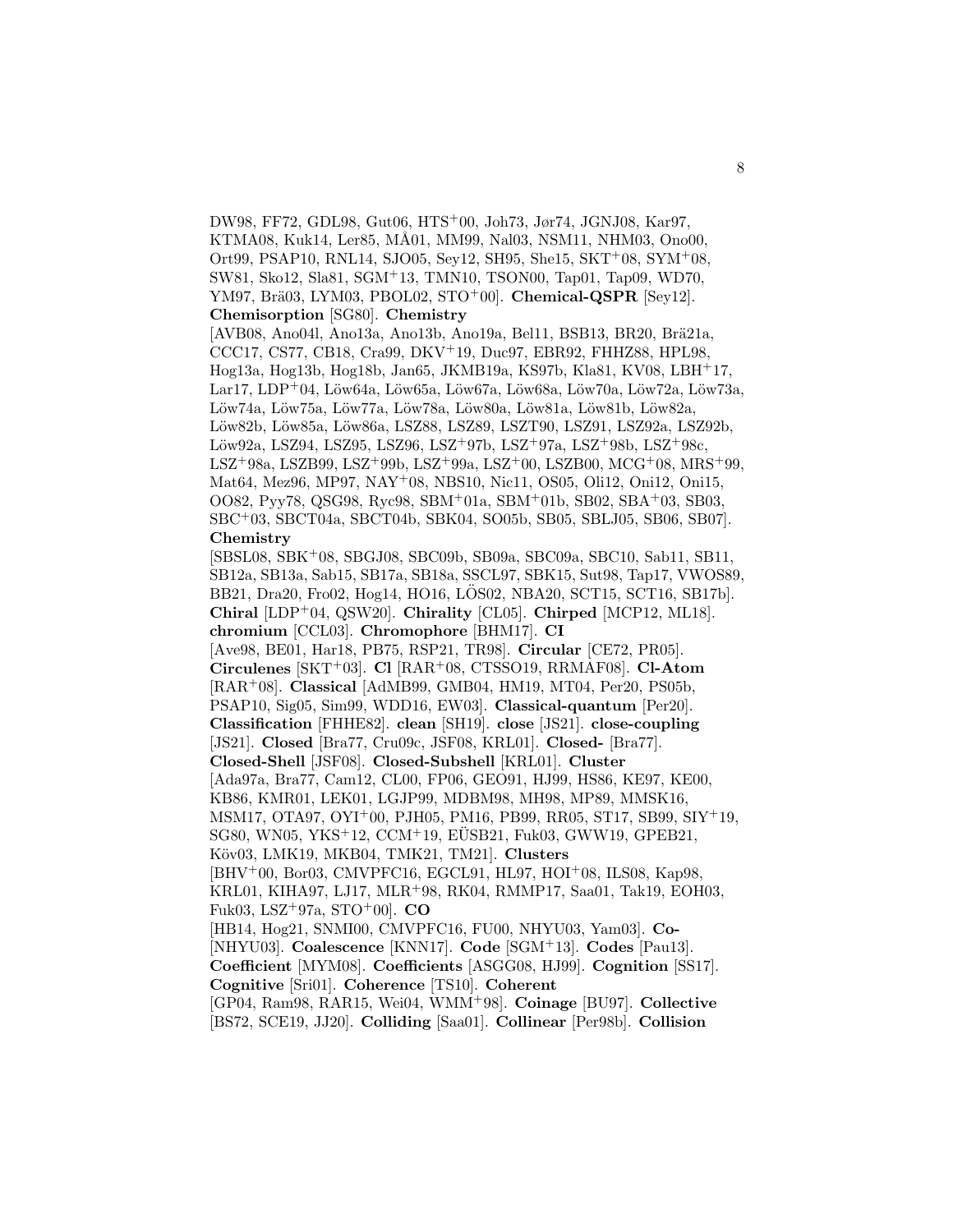[Les75, MMM19, T˝ok19]. **Collisional** [BKB<sup>+</sup>19, MHWvdA97]. **Collisions** [AGMdV<sup>+</sup>13, Bel09, BMM13, BR17, BB14, CHR13, CCSZ01, DGKCT15, FAS<sup>+</sup>98, FJS<sup>+</sup>04, KMHL13, Kle77, LK13, Mic74, MF04, MM13, RGFC13, SCTH<sup>+</sup>07, Bel21, JS21, TBM01]. **Colour** [VTM98]. **Combinations** [LDNP99]. **Combined** [KBS03, LGJP99, TMN10, TL10, MKK<sup>+</sup>01]. **Combining** [MP97, SBC10]. **Combs** [MCP12, ML18]. **Comment** [Miy03]. **Communication** [Nal09, NSM11]. **Compact** [HS05]. **Companions** [Cra99]. **Comparative** [BRL13, GV09, JJD05, KIT<sup>+</sup>08]. **Comparison** [BKC68, LvWH<sup>+</sup>01, L¨ow98, PS05a, QGW01, RR05, Sau05b]. **Competing** [Dur20]. **Complete** [CCA13]. **Complex** [Byl98, DST+03, LBH+17, Löw88b, LFM89, NeMM03, Nes75, STZY18, SIY<sup>+</sup>15, SIY<sup>+</sup>19, Ste73, YAJHR03, YTF78, ALA21]. **Complexation** [ARS99]. **Complexes** [DB68, JA07, Mam19, MYW00, MHWvdA97, YFK<sup>+</sup>97]. **Component** [SW98, YZDM01]. **Components** [AGO07, QSG98]. **Composed** [PTC<sup>+</sup>13]. **Composition** [MKK<sup>+</sup>00]. **Compounds** [AVB08, Ber74, GAI08, HSR98, IFAY08, LvWH<sup>+</sup>01, MYM08, Sey12, YM97, dLHD10, KOT<sup>+</sup>00, TMM03]. **Compton** [KS77, OE17]. **Computation** [BR65, CTS04, Nic10, RGFC13, EUSB21]. **Computational** [BBB10, Duc97, LDP<sup>+</sup>04, Mar08b, NAY<sup>+</sup>08, OO05, RRMAF08, ST17, San98, SBK15, Tur07, LSZ<sup>+</sup>97b]. **computationally** [Wen21]. **Computations** [AH19b, Ano04l, Har18, LBV01, MRS<sup>+</sup>99]. **Computer** [FMA08, GBPSR10, MFMCN01]. **Computer-Algebraic** [FMA08]. **Computing** [Bis19]. **Concentrated** [FIK<sup>+</sup>03]. **concept** [JJ20]. **Concepts** [GDL98, SCT15, SCT16, vL03]. **Conceptual** [Kar08]. **Concluding** [Uda97]. **Condensate** [DB01]. **Condensed** [Ber03, Kar97, TMN10]. **Condition** [CCC17]. **Conditions** [KNN17]. **Condon** [AHPD<sup>+</sup>03, AHPD<sup>+</sup>03, Pal04, SP99]. **conduction** [JJ20]. **Conductive** [TY85]. **Conductors** [KTMA08, Oni15]. **Conference** [Ano97a]. **Configuration** [ATL<sup>+</sup>18, AA03, Bel19, Bun18, EEL96, EM17, GC92, LHL18, RMMP17, RP18, RT18, SS99, CAG<sup>+</sup>21, SKS<sup>+</sup>19]. **Configurations** [MFLK11, WD70]. **Confined** [Aqu09, Bad09, BC09, CTO18, CKC09, CLK15, DO09, GV09, GVFG09, Lau09, LK09, MFLK11, PV09, SPM09, SCM09, SBC09b, SBC09a]. **Confinement** [Cru09c, LKD05, MBAPS19]. **Confirming** [Fuk15]. **Conformation** [HZ89]. **Conformational** [HSR98, Pul77]. **conformations** [GC01]. **Conformers** [SDGW98]. **Conical** [Pet98]. **Conical-Intersection** [Pet98]. **Conjugate** [Gos02b]. **Conjugated** [Nal09, RPSB00, SD04, TY85]. **Conjugation** [SS03]. **Conjunction** [Ano08h, ILS08]. **connected** [TM21]. **Connection** [AdMB99, BVHK03, Gut06, MC10, NFW<sup>+</sup>98]. **Conoidal** [LK09]. **conscious** [Per20]. **Consequences** [Coo18]. **Considerations** [Mar08a, MG20]. **Consistency** [DDPC95, Per90]. **Consistent** [DKMP98, GDL14, Sla72, VWP<sup>+</sup>98, WD70, LJKH13, LSC19]. **Constant** [Nal00]. **Constants**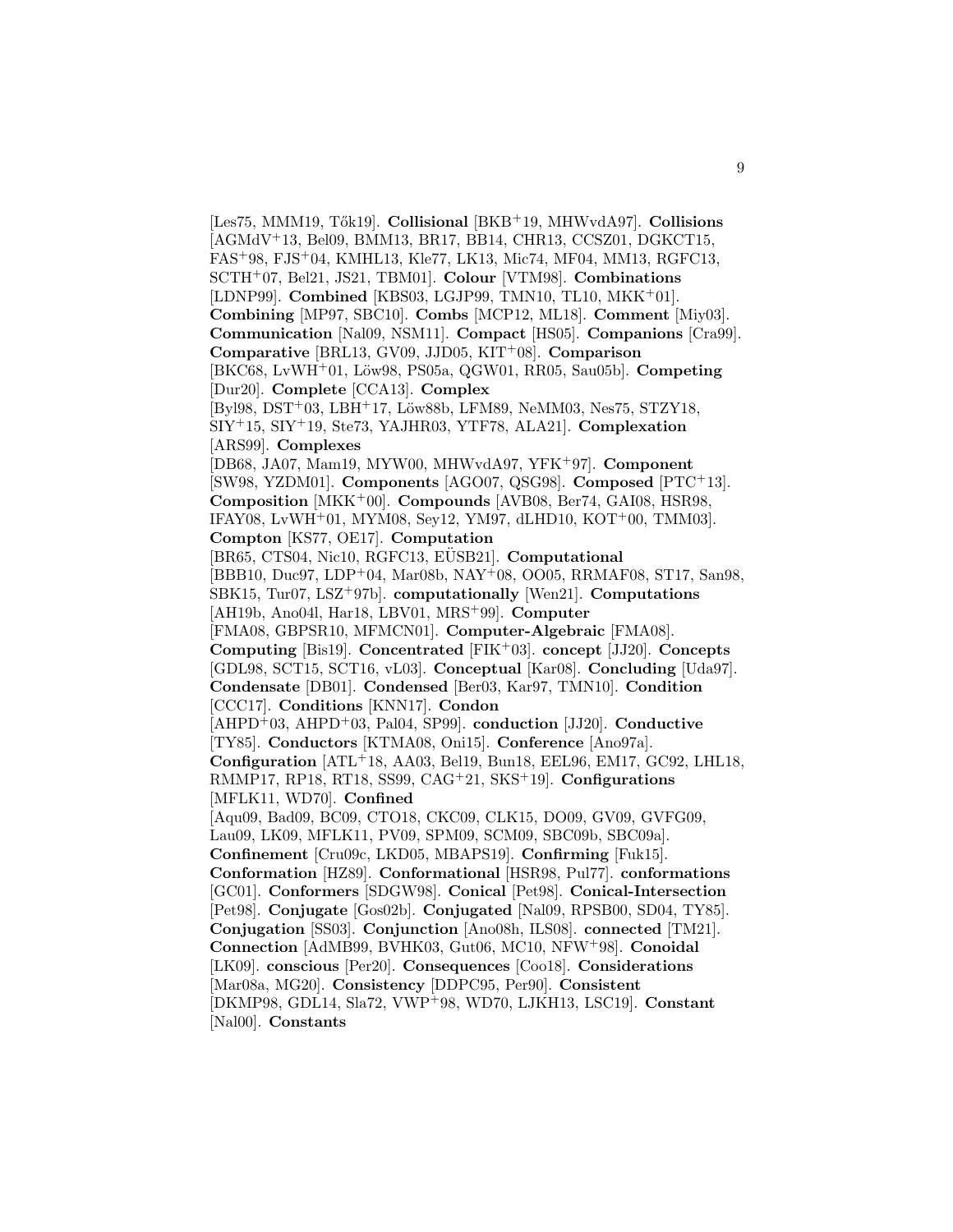[DE05, Gon98, Kar08, LvWH<sup>+</sup>01, Moh98, RM04, SPAS05]. **Constrained** [GM17, Lev90, Zap01]. **Constrained-Search** [Lev90]. **Constructed** [SW98]. **Construction** [KS97b, SO19c]. **Contact** [MFCT15]. **contacts** [MOB<sup>+</sup>03]. **Contemporary** [Sla81]. **Contents** [Ano67b, Ano68b, Ano70b, Ano72b, Ano73b, Ano74a, Ano75a, Ano77a, Ano78a, Ano80a, Ano81a, Ano81b, Ano82a, Ano82b, Ano85a, Ano98b, Ano98c, Ano01a, Ano01b, Ano01c, Ano03b, Ano03c, Ano04b, Ano04c, Ano04d, Ano05a, Ano05b, Ano05c, Ano06a, Ano07a, Ano08a]. **continuous** [NBS10, NBS12]. **Continuum** [ABC<sup>+</sup>98, BRL13, Cam12, JGCRC16, Jør74, KGW98, LJKH13, MFA21, Nic17, OOSS17, TS10, CTSSO19]. **Contracted** [VTPR97, VdLCPT98]. **Contribution** [MYM08, ST07, JMWG19]. **Contributions** [FAS<sup>+</sup>98, OOSS17, Ram08, CTSSO19]. **Contributors** [Ano64b, Ano64d, Ano65b, Ano65d, Ano67c, Ano67e, Ano68c, Ano68e, Ano70c, Ano70e, Ano72c, Ano72e, Ano73c, Ano73e, Ano74c, Ano75c, Ano77b, Ano77d, Ano78c, Ano80b, Ano80e, Ano81c, Ano81d, Ano81i, Ano81j, Ano82e, Ano82c, Ano82d, Ano85b, Ano85c, Ano88b, Ano89b, Ano90a, Ano91a, Ano92a, Ano92b, Ano94b, Ano95a, Ano96a, Ano97b, Ano97c, Ano98g, Ano98h, Ano98i, Ano98f, Ano98d, Ano98e, Ano99b, Ano99c, Ano99d, Ano99e, Ano00a, Ano00b, Ano01d, Ano01e, Ano01g, Ano01f, Ano01h, Ano02, Ano03d, Ano03e, Ano03f, Ano04e, Ano04f, Ano04g, Ano05d, Ano05e, Ano05f, Ano06b, Ano07b, Ano08b, Ano08c, Ano08d, Ano09a, Ano09b, Ano09c, Ano10a, Ano10b, Ano11a, Ano11b, Ano12a, Ano12b, Ano13c, Ano14a, Ano15a, Ano15b, Ano16a, Ano17a, Ano17b, Ano17c, Ano18a]. **Contributors** [Ano19c, Ano19d, Ano19e, Ano20a, Ano20b, Ano21a, Ano21b, Hog13c, Hog18c, SB13b]. **Control** [Kra99, ML18, MM99]. **Controlled** [ALND10, ST17]. **Conundrums** [Cal13]. **Convergence** [Bas78, CÅ01, DDPC95, KMJ97, SW98, Sil14, VWP<sup>+</sup>98]. **Cooling** [Phi98]. **cooperation** [SBK<sup>+</sup>08]. **Cooperative** [Chi03, GWM<sup>+</sup>03, NP03]. **Coordinate** [Lev90, TAM04]. **Coordinates** [ACC99, Byl98, Har05, KO18, MFA21]. **Coordination** [Ber74]. **Copper** [HB14, MYW00, TP03, YFK<sup>+</sup>97]. **Copyright** [Ano64c, Ano65c, Ano67d, Ano68d, Ano70d, Ano72d, Ano73d, Ano74b, Ano75b, Ano77c, Ano78b, Ano80c, Ano81e, Ano81f, Ano82f, Ano82g, Ano85d, Ano86a, Ano88c, Ano89c, Ano90b, Ano91b, Ano92c, Ano92d, Ano94c, Ano95b, Ano96b, Ano97d, Ano97e, Ano98j, Ano98k, Ano98l, Ano99f, Ano99g, Ano99h, Ano08e, Ano08f, Ano09d, Ano09e, Ano09f, Ano10c, Ano10d, Ano11c, Ano11d, Ano12d, Ano12c, Ano13d, Ano14b, Ano15c, Ano15d, Ano16b, Ano17d, Ano17e, Ano17f, Ano18b, Ano19f, Ano19g, Ano19h, Ano20c, Ano20d, Ano21c, Ano21d, Hog13d, Hog18d, SB13c]. **Core**  $[CS04, FVB99, OTA97, PGV97, CCM<sup>+</sup>19, FB20, MKK<sup>+</sup>01].$ **Core-and-Bond** [CS04]. **Core-electron** [PGV97]. **Core-Hole** [OTA97]. **Correct** [LRCR98]. **Corrected** [JGCRC16, LBV01, LRCR98]. **Correction** [AHPD<sup>+</sup>03, Per90, Por04, LSC19, YNNU03]. **Corrections** [DKMP98, EM17, LT98, PEZB98, PSS98, SJO05, YZDM01]. **Correlated**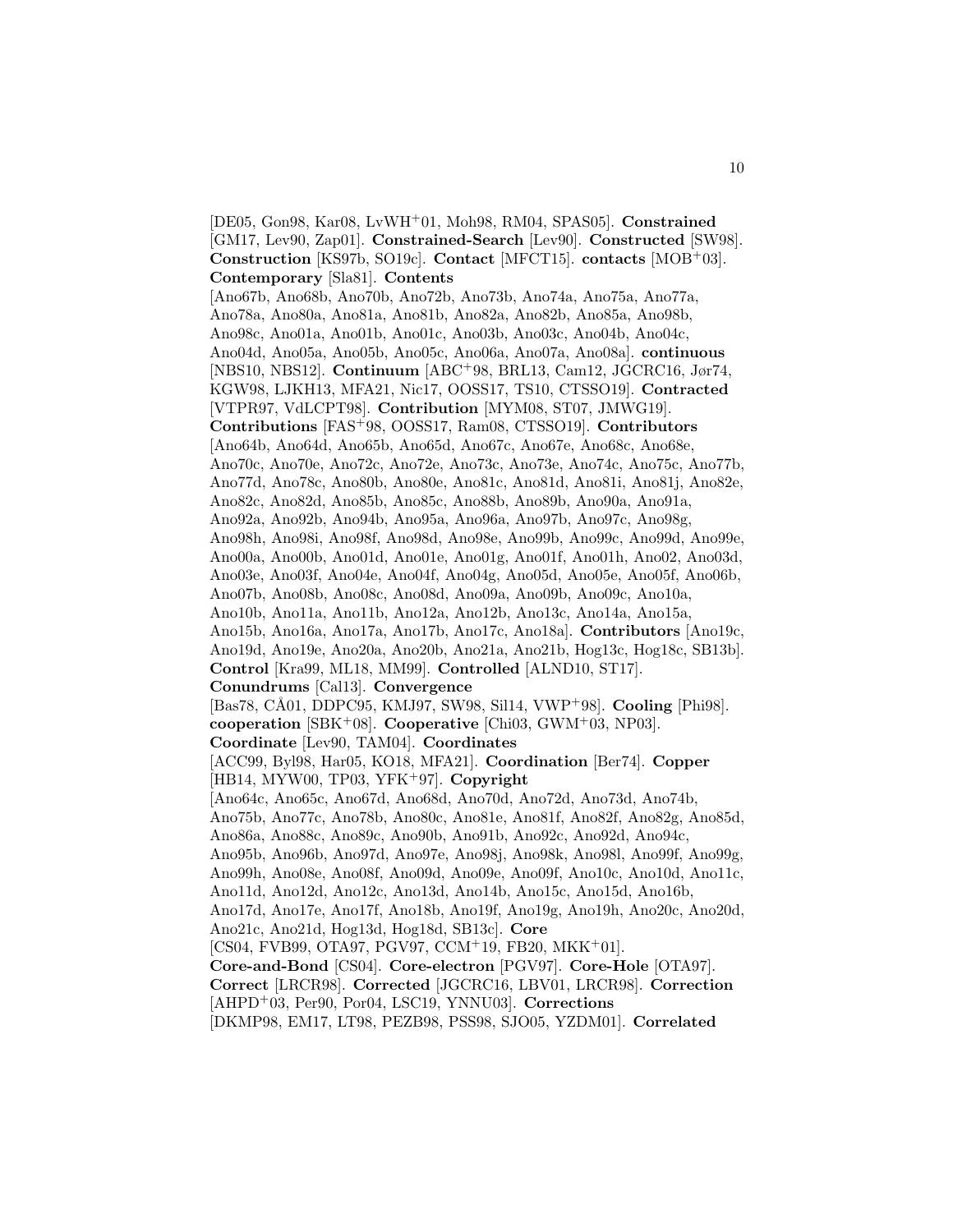[DBC17, HA13, Har17, Hät05, MS03, MS65, NA19, Ryc98, SBH<sup>+</sup>20, Sau05b, SS99, Tew21]. **Correlation** [AH19b, BSG17, HS86, HB14, HM21, IL98, JSF08, Kap98, KB98, KD11,

KvH99, LBV01, MW98, MP89, Nes98, She15, Sla72, SBG14, SCN03, SDGW98, UK05, VWP<sup>+</sup>98, HO16, SO19c, VdLCPT98]. **Correlations** [DB01, DB13, Gre98, OYI<sup>+</sup>00]. **Cosine** [AFE13]. **Cost** [GDL98]. **Cost-Effective** [GDL98]. **Coulomb** [Ave13, AA18, CCA13, DGA18, GAM<sup>+</sup>13, Har04, KO18, LT98, LJ17, Sil14, SSS05]. **Coulomb-Breit** [LT98]. **Coulombic** [KNN17]. **Coulson** [SPH14]. **Coupled** [Cam12, CCSZ01, FP06, GEO91, HJ99, HS86, KB86, LEK01, Les75, LGJP99, MDBM98, MH98, MFCT15, MKB04, MMSK16, MSM17, PM16, PB99, RR05, RMMP17, SB99, WN05, BB21, CCM+19, EÜSB21, GPEB21, LMK19, TMK21, TM21, PJH05]. **Coupled-Channel** [Les75]. **Coupled-Cluster** [Cam12, FP06, HJ99, HS86, KB86, LEK01, MH98, PB99, SB99, WN05, MKB04, EÜSB21, TMK21, TM21. Coupled-Cluster-Theory [PM16]. **Coupling** [ÅVM96, BVHK03, Chi03, DE05, ERC88, Kry03, MRS<sup>+</sup>99, Nal00, PB05, RM04, SPAS05, JS21, SBC<sup>+</sup>03]. **Couplings**

[CPBS05, Lon99, SPAS05, SKS<sup>+</sup>19]. **Cousins** [RK04]. **Covalency** [OYI<sup>+</sup>00]. **Covalent** [She15]. **CPMD** [PWZ<sup>+</sup>08]. **CPU** [LH20]. **Cr** [ADA03, IOA03].

**CrF** [MKK<sup>+</sup>01]. **Criterion** [Per17]. **Critical**

[BB99b, CCC17, HK03, IKN<sup>+</sup>08, ZZ08]. **Cross**

 $[CTSDO04b, CTSDO04a, HMH<sup>+</sup>18, Jos08, LC03, PBK04, RGFC13].$ 

**Cross-caps** [LC03]. **Cross-Sections** [PBK04]. **Crossing** [SH95]. **Crossover** [LPDB03, NeMM03]. **Crystal** [ADA03, Jan65, MYW00, KC19]. **Crystalline** [HOI<sup>+</sup>08]. **Crystals** [AAM04, ABGM03, BJV86, Chi03, GWM<sup>+</sup>03, Jan65,

KSY08, YKY<sup>+</sup>00, IOA03]. **Cs** [BJMB14, BMPV99, APNM03, SSS05].

**CSCH** [SSS05]. **CSDA** [AGO07]. **CSDA-Ranges** [AGO07]. **Cu**

[SMAS08, ARS99, FU00, Fuk03, KC19, Mam19, NHYU03, SHBC19, UJYU03,

YNNU03]. **Cu-** [NHYU03]. **Cubic** [APNM03, AHPD<sup>+</sup>03, ABGM03, HJ99].

**Cuprate** [DB01]. **Cuprates** [Fuk15, Kri03]. **Current**

[Del74, Har04, Kho04, OW08, SBSL08]. **Currents** [CPBS05]. **Curve** [SH95]. **Curves** [HBT<sup>+</sup>00, MCM14, MMSK16, MSM17, LMK19, TMK21]. **cusp** [LSC19]. **Cyanide** [ARS99]. **Cycloadditions** [RGA99]. **cyclobutanone** [MFMCN01]. **Cyclodextrin** [DNM<sup>+</sup>14, RMN<sup>+</sup>14, dLHD10].

**Cyclohexenone** [GBHM14]. **Cylindrical** [LKD05]. **Cytosine** [MBM99].

**D** [BRW08, SRZE04]. **D'Alembert** [Per17]. **Dalton** [BND81]. **Damage** [BB13, BB15, CL07, Tur07, vS07]. **Damages** [ST07]. **Darwinian** [BP20]. **Data** [KS97b, OO05]. **Dawn** [KvH99]. **DC** [KGI<sup>+</sup>19, SD04, dLHD10]. **deactivation** [Dur20]. **Decades** [GMP98, KKK<sup>+</sup>97, Nor98]. **Decay** [AK12, Gre08, KS88, MTA00, RF13, TMMS10, UYT97]. **Decoherence** [MCP12]. **Decomposition** [MC10, PL98]. **Decoupling** [NSM11]. **Dedication** [Ano96c]. **Defects** [Kuk14, MAS03]. **Deformations** [Kuk14, SIY<sup>+</sup>19]. **Deformed** [KMR01]. **Degenerate** [SBDD03, AR03].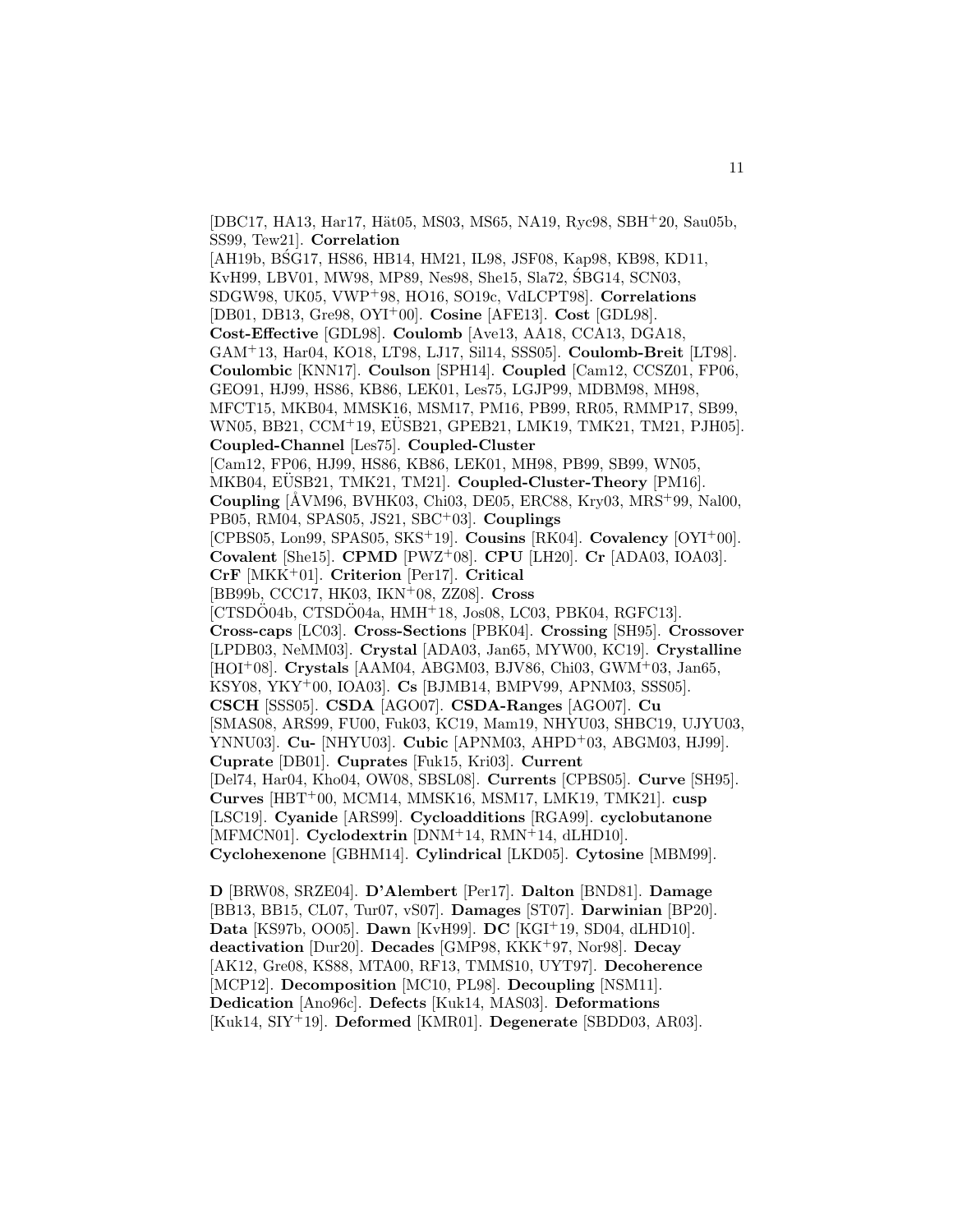**Degrees** [Nal06]. **Degrees-of-Freedom** [Nal06]. **Del** [LSZ<sup>+</sup>99a]. **Delocalization** [MFCT15]. **Delocalizations** [LR72]. **Delocalized** [Nal09]. **Delocalized/Conjugated** [Nal09]. **Dense** [DTC04, SPAS05]. **Densities** [AAAC04, BLKS78, TM13]. **Density** [AdMB99, ARS17, BR05, BK70, Bro98a, Bro98b, BSG17, CDBG00, CD05, Cio90, CS77, Cru09c, Dah01, DR90, EG99, EEL96, Fuk15, GW17, GDL98, GBHM14, Gon98, GL90, GK90, Har90, HBT<sup>+</sup>00, HL90, JGCRC16, Kho04, KMHL13, KS90, KB98, Kry81, LBV01, Lev90, LS03, LDNP99, Lon99, LSZT90, LSZ<sup>+</sup>98a, LK90, LLBK<sup>+</sup>98, MRS<sup>+</sup>99, MTS04, McW98, Mic99, MT04, MNR<sup>+</sup>98, MYM08, MOB<sup>+</sup>03, Nag97, Nal00, Nal03, Nes03, Noo09, Ohr02, Oli90, PKYM01, Per98a, Per90, PEZB98, PGP17, PL98, RPSB00, ¨ RTV05, RP72, SRZE04, SS90, SBG14, UJYU03, VKI97, VRG90, WT99, ´ WmG18, Yan90, YZDM01, vL03, BSL<sup>+</sup>19, VdLCPT98, Zap01]. **Density-Based** [WmG18, BSL<sup>+</sup>19]. **Density-Dependent** [SBG14]. **Density-Functional** [EG99, Lev90, LS03, SS90]. **Density-Gradient** [KS90, PEZB98]. **Density-Matrix** [PKYM01]. **Dependence** [CDK15, FPL97, GP14, HK03, HBKS03, Ono00, ZLL<sup>+</sup>20]. **Dependent** [ARS17, BBB10, GK90, HG17, JGCRC16, KMHL13, LHL18, Lin17c, Löw67c, MKN10, MCA<sup>+</sup>18, Öhr15, Öhr17, SBG14, VTM98, WT99, LSZ<sup>+</sup>99a, LSZB00, NA19, PS21]. **Deposition** [CTS04, CTSDO05, CTCS05, CMJR<sup>+</sup>04, MBO<sup>+</sup>07, Sab97]. **Deprotonations** [LDP<sup>+</sup>04]. **Depurated** [MMM18]. **Derivation** [FMA08, LK90, WN05]. **Derivative** [BB21, IL98, Per90]. **Derivatives** [Cam12, HJ88, LDB95, WN05]. **Derived** [AAAC04, SBG14]. **Described** [Cam12, YTC<sup>+</sup>05]. **Description** [ABC<sup>+</sup>98, HL97, HS86, Sla81, Sut01, WD70]. **Descriptions** [FVB99]. **descriptors** [BSL<sup>+</sup>19]. **Design** [Oli12, Oni15]. **Detachment** [ZDZO11]. **Determinant** [ATL<sup>+</sup>18, CAG<sup>+</sup>21]. **Determination** [ASGG08, SOS13, SSV98, SKS<sup>+</sup>19]. **Determine** [Fuk00]. **Determined** [Eks98, SBF<sup>+</sup>08]. **Determining** [BWK97, KS88, LASV18, Sme99]. **Detonation** [PM14]. **Deuteration** [LGK<sup>+</sup>99]. **Deuterium** [LJK<sup>+</sup>08]. **Development** [BMPV99, LDP<sup>+</sup>04, Nik70, OW08, OO05, TMN10, LH20]. **Developments** [Ber74, EEL96, HBE64, I'H64, LLBK<sup>+</sup>98, Pet98, SS98, San98, Sid18, SGM<sup>+</sup>13, TAM04, CCT02]. **DFT** [ABGM03, AR03, CKC09, KT15, LS07, Mam19, PS21]. **DFTB** [dLHD10]. **DFTB/UFF** [dLHD10]. **Diabatic** [TA04, Tap09]. **Diagnosis** [BSL<sup>+</sup>19]. **Diagnostics** [BB11, BB21]. **Diagonal** [DB13]. **Diagrammatic** [PČ75]. **Diagrams** [Sal74, SH95, WP06]. **Diamagnetic** [CE72, CPBS05, Vis05]. **Diamide** [HSR98]. **Diamond** [MTS04]. **Diaqua** [MYW00]. **Diastereoselectivity** [RGA99]. **Diatomic** [BC80, IS01, KGW98, Kob97, KK85, MK18, OO05]. **Dibromo** [MYW00]. **Dichroism** [CE72, PR05]. **Dielectric** [HL90, MTS04, MM13, AA19]. **Difference** [IS01, QGW01]. **Different** [LvWH<sup>+</sup>01, PS05a, CCT02]. **Differentiability** [LS03]. **Differential** [FH65, SGB16, Ber02]. **Differentiation** [NSM11]. **Diffraction** [CS77]. **Diffusion** [FIK<sup>+</sup>03, TAU17].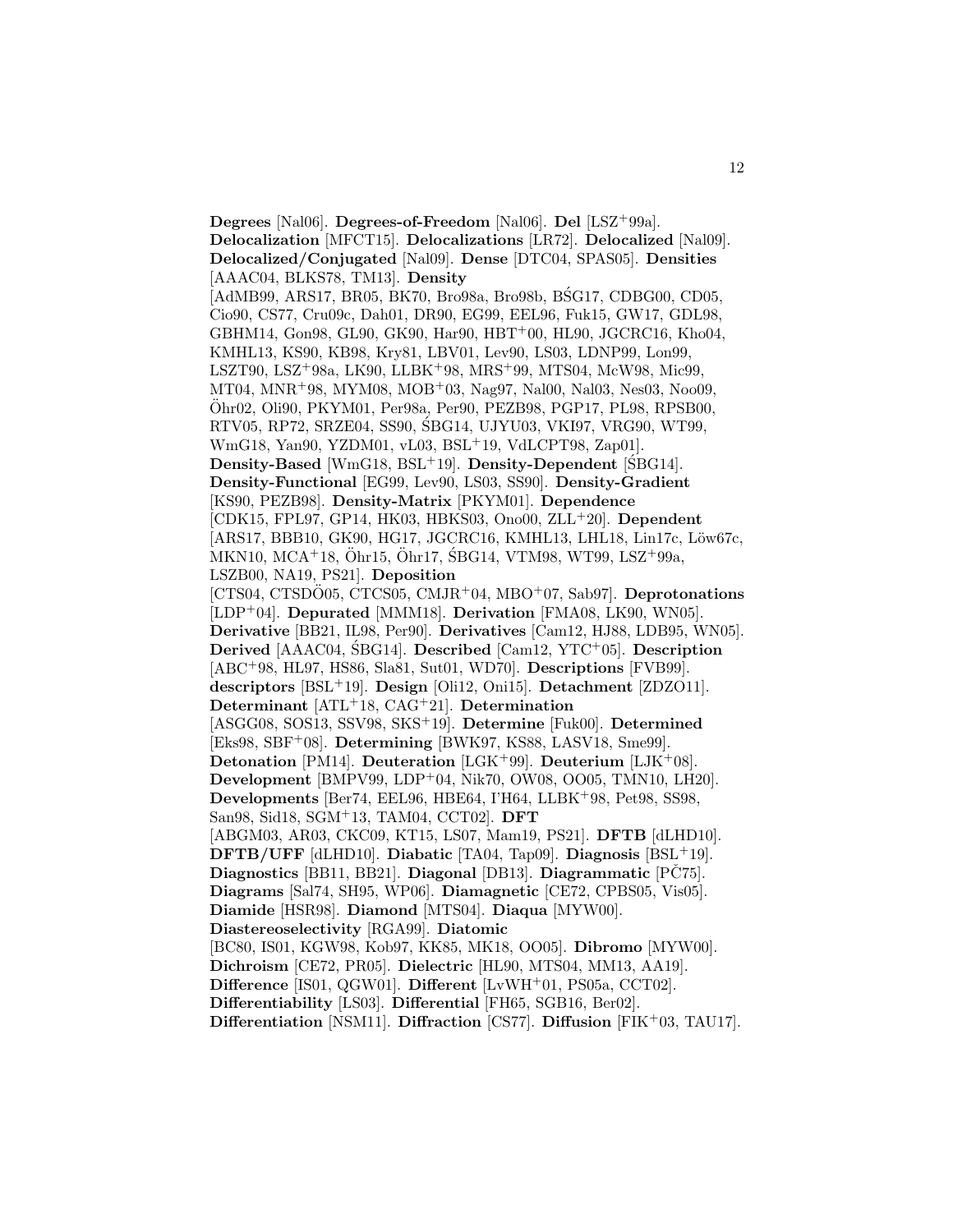**Difluoride** [MYW00]. **Dihedral** [CLK15]. **Dihydrates** [HTS<sup>+</sup>00]. **Dilated** [MM96]. **Dimensional** [CCA13, KMR01, RA19, SPD09]. **Dimensionally** [FCH15]. **Dimensions** [Ros98]. **Dimer** [BHM17, MCG<sup>+</sup>08]. **Dimers** [BU97]. **Dimethyl** [Fuk08b]. **Dimethylamine** [SSV98]. **dioctyloxyphenyl** [YKY<sup>+</sup>00]. **Dioxide** [PM16]. **Dioximato** [YKY<sup>+</sup>00]. **Dipolar** [RGA99, SJO05]. **Dipole** [AB73, BO86, CTO18, CCM05, JMWG19, OOSS17, PS05a, RM04, CTSSO19, PS21]. **Dipole-bound** [JMWG19]. **Dirac** [Cru09c, Lin02, Ohr16, QGW01]. ¨ **Dirac-Weizs¨acker** [Cru09c]. **Direct** [DDPC95, GDL14]. **Directly** [Sal74]. **Discontinuity** [CTO18, Per90]. **Discotic** [YKY<sup>+</sup>00]. **Discoveries** [Wyb97]. **Discrete** [EG99, OW08, SGB16, SYIY03]. **Discussion** [KT15]. **disorder** [OTA03]. **Disordered** [Kar97]. **Dispersion** [HJ99]. **Dissimilarity** [SNM<sup>+</sup>97]. **Dissipative** [Br¨a02]. **Dissociating** [Sut01]. **Dissociation** [BWH08, BSG17, Hog18e]. ´ **Dissociative** [SSS05]. **Distances** [TTLB04]. **Distorted** [BRL13, LK13, RGFC13]. **Distortion** [ITI<sup>+</sup>00, Kat03]. **Distortions** [LM03]. **Distortivity** [Fow03]. **Distributed** [GW01, MW98, QGW01, WM97]. **Distribution** [BWK97, CTSO04, OE17]. **Distributions** [CS77, KS77, AP03]. **Disulfide** [PM16]. **divalent** [FB20]. **DNA** [AGO07, CL07, Coo18, FB20, JA07, Krs16, KN01, Lad73, LS07, L¨ow65c, SOS11, Sim07, vS07]. **Do** [SS17]. **Does** [Tak19]. **domains** [Tew21]. **Doped** [CY00, HDB03, SCN03, TP03, Hog21, IOA03, Ito03]. **Dosimetry** [PGJ07]. **Dots** [SPD09]. **Double** [MCM14, PLA01]. **Double-Barrier** [PLA01]. **Doubles** [HS86, LGJP99]. **Doublets** [DeB09]. **Driven** [BGG<sup>+</sup>07, SBH<sup>+</sup>20]. **Droplets** [GNM08]. **Due** [FU00]. **Dunham** [OO05]. **During** [UYT97, MU03]. **DV** [Ada97b, Ada00, CL00, FSB<sup>+</sup>97, Fuk03, Fuk15, Gut97, IFAY08, Kaw97, KNM<sup>+</sup>08, LSZ<sup>+</sup>00, MYW00, MW08, MKK<sup>+</sup>00, Mur08, Nak00, NHYU03, OTA97, Ros97, SBA<sup>+</sup>03, SBK<sup>+</sup>08, SNMI00, Tan00, UMD08, YFK<sup>+</sup>97]. **DV-X** [Ada00, CL00, LSZ<sup>+</sup>00, MYW00, MKK<sup>+</sup>00, Nak00, SBK<sup>+</sup>08, SNMI00, Tan00]. **Dyes** [BMPV99]. **Dynamic** [FAS<sup>+</sup>98, NeMM03]. **Dynamical** [AAM04, Brä04, CTSDO04a, NP03]. **Dynamically** [ILS08]. **Dynamics**  $[ACC99, BR82, BHV<sup>+</sup>00, BJV86, CTSDO04b, CMJR<sup>+</sup>04, DW98, För94,$ GMB04, HHK<sup>+</sup>98, HS19, HG17, HPRR10, HBGvM19, IBB<sup>+</sup>19, ILS08,

JGNJ08, KD11, MCG<sup>+</sup>08, Mat96, Mic17, PWZ<sup>+</sup>08, RFG<sup>+</sup>98, Saa01, Sab97, SGM<sup>+</sup>13, TA04, dLHD10, Mic02, MFMCN01, NTT20, SBH<sup>+</sup>20].

**E-Hy-CI** [RSP21]. **Early** [BB11]. **Earth** [KRL01, STO<sup>+</sup>00]. **Easy** [Col68]. **Eckart** [YTC<sup>+</sup>05]. **Economical** [BR65]. **Edaravone** [RMN<sup>+</sup>14]. **Edge** [KsKsN08, MYW00, OTA97, YFK<sup>+</sup>97, CCM<sup>+</sup>19, NHYU03]. **Edited** [Ano90c]. **Editorial**

[Ano88d, Ano89d, Ano91c, Ano92e, Ano92f, Ano95c, Ano96d, Ano97f, Ano97g, Ano98m, Ano98n, Ano98o, Ano99i, Ano99j, Ano99k, Ano01i, Ano03g, Ano08g, Ano09g, Ano09h, Ano10e, Ano10f, Ano11e, Ano12e, Ano19i, Hog13e, Ano13e].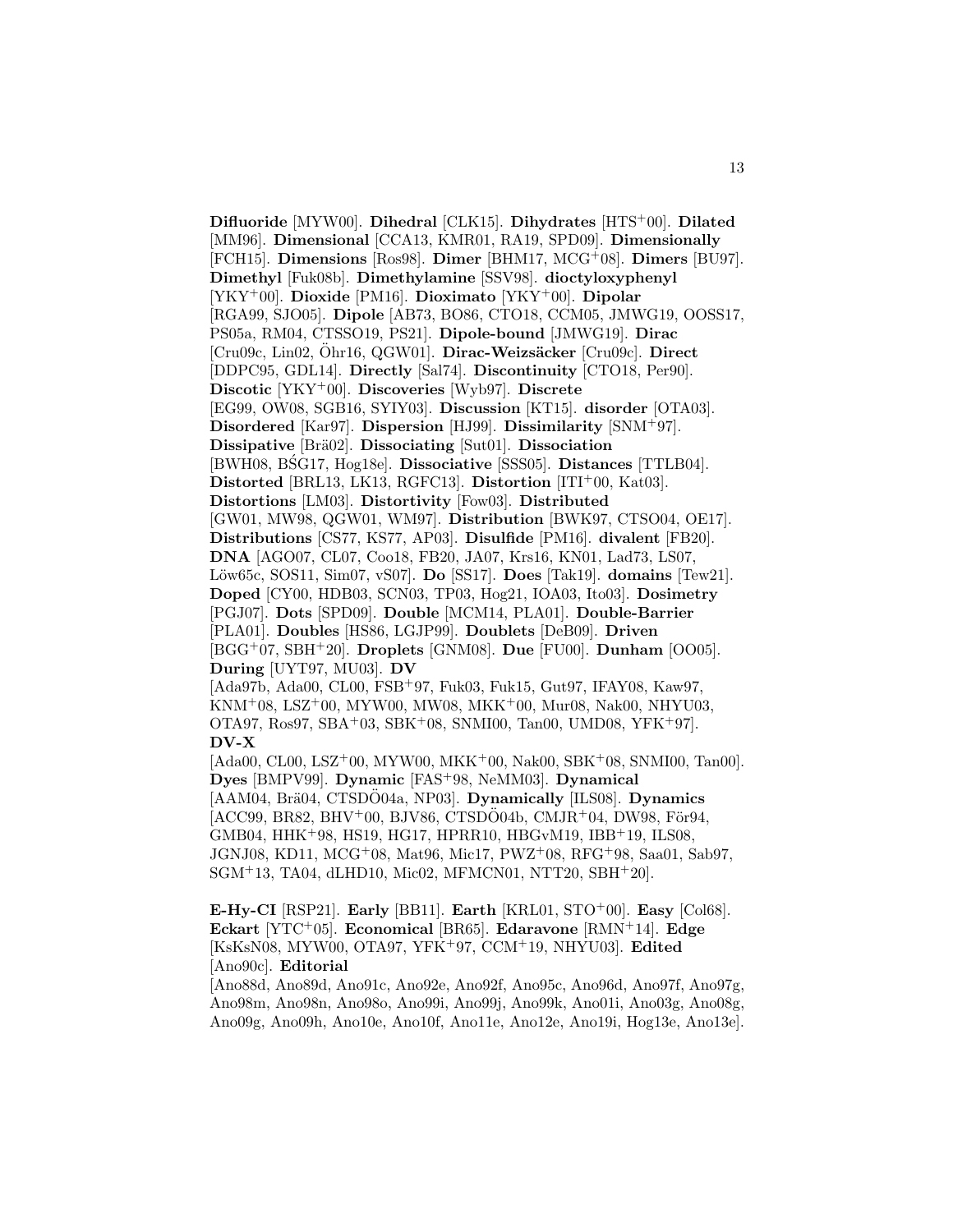**Editors** [Ano82h, Ano94a, Ano98a, Ano08l, Ano08n, Ano09i, Ano09j, Ano10g, Ano10h, Ano11f, Ano11g, Ano12i]. **educational** [Kar02]. **Effect**  $[ADA03, BP82, BO86, Chi03, FE97, GWM<sup>+</sup>03, GBPSR10, HBKS03, ITI<sup>+</sup>00,$ KT98, MCC03, NM00, NP03, OTA97, Por04, SKT+03, SCM09, Sjö04, SCN03, VWP<sup>+</sup>98, NA19]. **Effective** [CHSC03, GW18, GDL98, KKGG98, MMM18, Mic74, Nag01, MMM19]. **Effectiveness** [AFE13]. **Effects** [AB73, ABC<sup>+</sup>98, BMPV99, Bas64, BS04, Bic13, BB14, BSG17, CTSDO05, CTO18, CHSC03, CC97, DKV<sup>+</sup>19, ERC88, Fuk00, GMLSC<sup>+</sup>10, GM17, GC01, GVFG09, IKN<sup>+</sup>08, Jør74, JGNJ08, KH03, KD11, KBS03, Laz04, LGK<sup>+</sup>99, OYI<sup>+</sup>00, Ono00, Pet98, PSAP10, PGN04, RM04, SIY<sup>+</sup>19, SDGW98, TS10, UK05, WDD16, AA19, VdLCPT98]. **Effects-Selected** [CHSC03]. **Efficient** [PTBH13]. **Eigenfunctions** [Sal74]. **Eigenstates** [RP72]. **Eigenvalue** [YTF78, Gos02b]. **Einstein** [McW99]. **Ejection** [Sim99]. **Eka** [LvWH<sup>+</sup>01]. **Eka-Lead** [LvWH<sup>+</sup>01]. **Elastic** [HHU<sup>+</sup>21]. **Electric** [FPL97, IS01, KGI<sup>+</sup>19, LDB95, Laz04, LHL18, SJO05, UK05, YO13]. ¨ **electrode** [KTA03, SYIY03]. **Electrodes** [OBHM17, KTA03]. **Electrodynamics**  $[MD\ddot{O}05, Moh98, Sal11, Sau05a, SBG+98, SAL10, SGK+08].$ **Electromagnetic** [BGG<sup>+</sup>07, IBB<sup>+</sup>19]. **Electron**  $[Ada00, AGO07, AYO17, Ave98, Ave13, BGG<sup>+</sup>07, BLi8, BS72, BC80,$  $CTSDO04b, CO17, DBC+99, DSR81, FH65, FJS+04, Gal73, HHK+98,$ HUS<sup>+</sup>11, HPU<sup>+</sup>17, HMH<sup>+</sup>18, HS05, HSS<sup>+</sup>04, HS86, HB14, HO16, HM21, Hyl64, JA07, KS88, Kap98, Kle77, KDG97, KD11, KvH99, LT98, LJ17, LK13, LR72, Lon99, Lyk64, MLPD<sup>+</sup>98, MM96, MA04, MTA00, MSM17, NA04, Nes75, Nic17, NM03, OYI<sup>+</sup>00, OM03, Ohn67, ÖB81, Ort99, PKYM01, RP72, RLF17, Sab97, Sal74, STZY18, SPM09, Sim99, Sim05, SHBC19, SSS05, SGK<sup>+</sup>08, SS04, SGM<sup>+</sup>13, SCN03, SDGW98, TM13, UK05, Yea05, ZDZO11, ZP17, AO03, AP03, Bel19, Bel21, Cru09c, FCAG19, GPEB21, IOA03, Lar02, LSC19, MOB<sup>+</sup>03, MU03, PGV97, Rou20, SBH<sup>+</sup>20, SPD09]. **Electron-** [NM03]. **Electron-Capture** [MTA00, Bel21]. **Electron-Driven** [BGG<sup>+</sup>07]. **Electron-Impact** [HMH<sup>+</sup>18]. **Electron-Ion** [LJ17]. **Electron-Nuclear** [CTSDO04b]. **electron-nucleus** [LSC19]. **Electron-Pair** [TM13]. **Electron-phonon** [SHBC19]. **electron-positron** [AP03]. **Electronegativity** [OPPZ06]. **Electronic** [Ada97a, ADRAB16, AB73, AH19b, AR03, AK12, BVHK03, Bas64, Bas78, BS04, BJMB14, BWK97, Bra67, CD05, CMDN89, CCCC15, CY00, CL00, CCL03, CSZ99, Dau64, DO09, DA14, DB01, DB13, DBC17, EGCL91, EOH03, FP06, FCH15, FE97, Fuk00, Fuk15, GSTvE98, GM91, GVFG09, Har18, HJ88, HOI<sup>+</sup>08, HTS<sup>+</sup>00, Hog13g, Hog14, Ito03, Jan97, KM98, KIT<sup>+</sup>08, Ker82, KIHA97, KNI<sup>+</sup>08, KC19, Kot68, Köv08, KE97, KE00, KTA03, Kuk14, LM97, Lin17a, LSZ<sup>+</sup>97a, MC10, MTS04, Mic99, MKH<sup>+</sup>97, MYM08, MMSK16, NIO03, Nal03, Nal06, OTA03, PR05, PB75, PB99, PP68, RPSB00, SS98, Sal74, ST78, SNM<sup>+</sup>97, Shi12, SNIM08, SMAS08, TY85, Tap01, TA04, Tap09, YKS<sup>+</sup>12, YM00,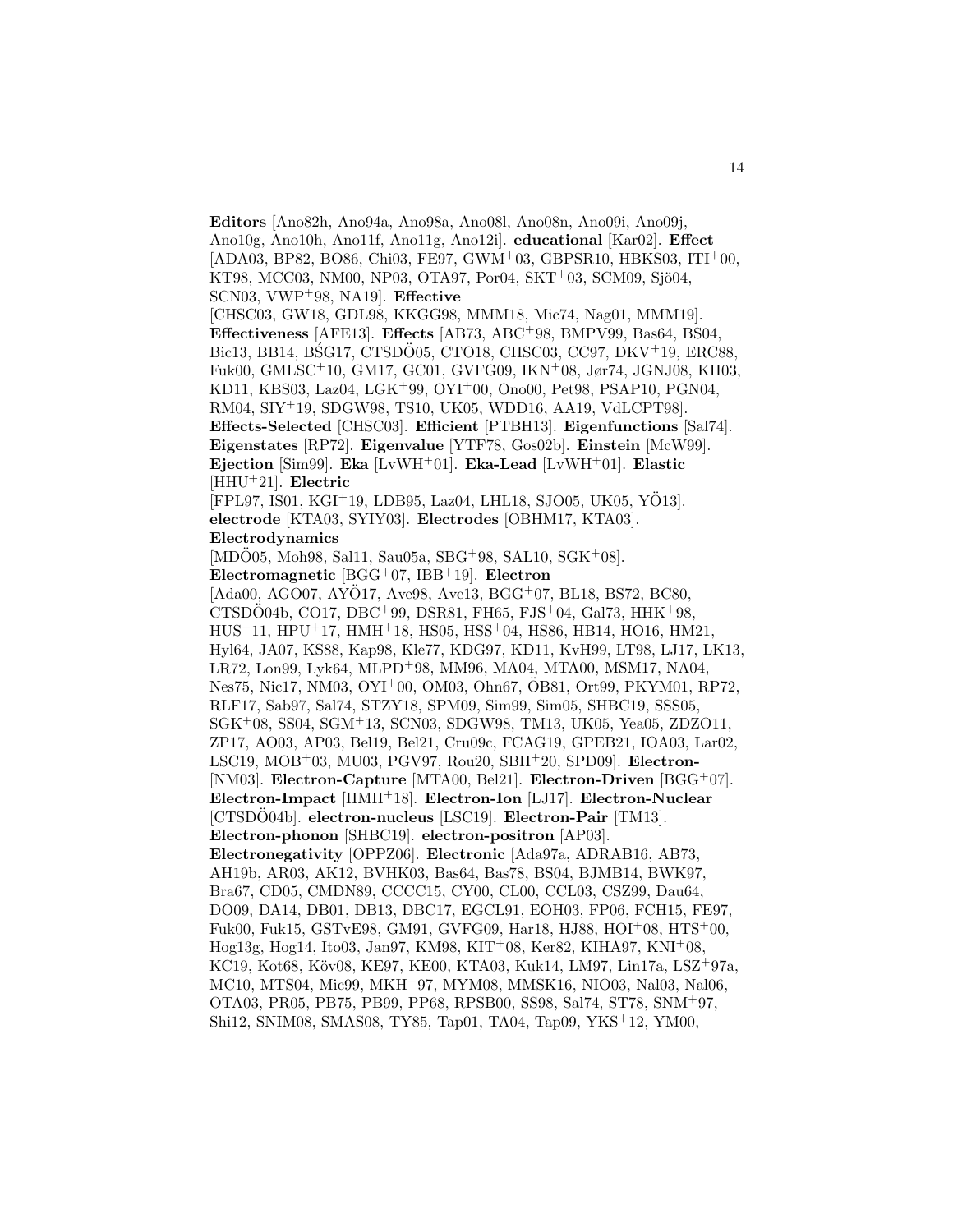AO03, BSL<sup>+</sup>19, KOT<sup>+</sup>00, LSZ<sup>+</sup>99a, LSZB00, SCE19, SKS<sup>+</sup>19, YIYM03]. **Electronically** [MT04]. **Electrons** [ACDK72, BG73, FVB99, She15, Sim07, Suc98, ST07, AA19, NBA20]. **Electronuclear** [TA04]. **Electrostatic** [Jør74, PTBH13, ST78]. **Element** [AAE<sup>+</sup>01, BS05a, Fuk15, SGB16]. **Elemental** [ASGG08]. **Elementary** [CDP82, Gre08, MCG<sup>+</sup>08]. **Elements** [CD05, KE98, KRL01, MTA00, RP72, TMM03]. **Elliptic** [PS05b]. **Elpasolites** [APNM03]. **Elucidation** [Oni15, SIY<sup>+</sup>19]. **Embedded** [KE97, KE00]. **Embedding** [LC03, LJKH13, OK11, MG21]. **Emerald**  $[IOI<sup>+</sup>00, ITI<sup>+</sup>00]$ . **Emission** [JGCRC16, Kaw97, MKK<sup>+</sup>00, MTA97, SS04, Uda00, UMD08, Mur03]. **Emitted** [AVB08]. **Emitters** [BWVD<sup>+</sup>13]. **Empirical** [BRL13, HSS<sup>+</sup>04]. **Employing** [FP06, Kou15]. **Encaged** [Dol09]. **Endo** [RGA99]. **Endo/Exo** [RGA99]. **Endohedral** [CTO18]. **Energetic** [AGMdV<sup>+</sup>13, Ber14, CHR13, Kuk14, MF14, PGJ07, Sab14a, TR14]. **Energetics** [LYM03, PL98]. **Energies** [AGO07, Gal73, HMH<sup>+</sup>18, HL90, JSF08, LM03, PEZB98, PGP17, RR05, SOS11, SYM<sup>+</sup>08, VI01, ZDZO11, CTSSO19, MKK<sup>+</sup>01, SSO19, TBM01]. **Energy** [AJ04, Apo01, AL04, BB99b, Ber14, Bic13, LJK<sup>+</sup>08, Bun18, CTS04, CTSDO05, CTCS05, CMDN89, CMJR<sup>+</sup>04, CMVPFC16, DKMP98, DDPC95, GP91, GC92, Glu19, GS04b, HBT<sup>+</sup>00, HL90, IL98, Kho04, KSY08, KB98, Köv08, LBH+17, LJ17, Les75, LDNP99, LASV18, MW98, MF04, MM13, MBO<sup>+</sup>07, MCM14, MMSK16, MSM17, Nak00, Nes75, Oli12, Per98a, PB14, PLA01, RGFC13, Sab97, SOS13, SPD09, SJO05, SOS15, SW98, Sim07, Sla64, SSS05, TMN10, Tők19, WN05, YZDM01, GG20, Lar02, LMK19, NA19, PGV97, SH19, TMK21]. **Engels** [Miy03]. **Engineering** [DO09]. **Enhance** [PB14]. **Enhancement** [LASV18]. **Enlarge** [MRS<sup>+</sup>99]. **Ensemble** [PGP17]. **Ensembles** [CDK15]. **Entanglement** [KO19]. **Entropy** [Kou15]. **Environment** [GBPSR10]. **EOMXCC** [PB99]. **EPR** [Coo18, TP03]. **equal** [NBA20]. **Equalization** [OPPZ06]. **Equation** [Löw85c, Löw98, MFCT15, MKN10, MKB04, Ohr16, QGW01, VTPR97, WN05, Yas17]. ¨ **Equation-of-Motion** [WN05, MKB04]. **Equations** [BE01, BS05a, Cal85, Kob97, LK90, Per17, SGB16, VdLCPT98]. **Equilibria** [KZR86]. **Equilibrium** [Spe78]. **Equivalence** [EBR92]. **Error** [Bun18, VWP<sup>+</sup>98]. **Errors** [KB98]. **Estimating** [Apo01]. **Estimation** [Sey12, SIY<sup>+</sup>19]. **Ethanedione** [YKY<sup>+</sup>00]. **Ether** [Fuk08b]. **ETOs** [AFE13]. **Euristic** [ST78]. **eV** [AGO07, HHU<sup>+</sup>21, Sim07]. **Evaluating** [Hog18e]. **Evaluation**  $[AY\ddot{O}17, CB92, KS77, KNM^+08, \ddot{O}\ddot{O}13, SB99, BSL^+19, MKK^+01]$ . Even [KGW98]. Even-Tempered [KGW98]. Evolution [Brä19, Löw67c, Tos08]. **Evolving** [SIY<sup>+</sup>15, SIY<sup>+</sup>19]. **Exact** [Bel06, BC09, DeB09, GC10, KB98, Kob97, KNN17, MRHdCK15, Ort99, SPM09, vL03<sup>]</sup>. **Examining** [Brä12]. **Example** [Lyo08, MCM14]. **Exchange** [Jan65, KB98, LRCR98, LDNP99,

 $MRH dCK15, MF04, Sla72, \nSBG14, SCTH^+07, JS21, SO19c$ .

15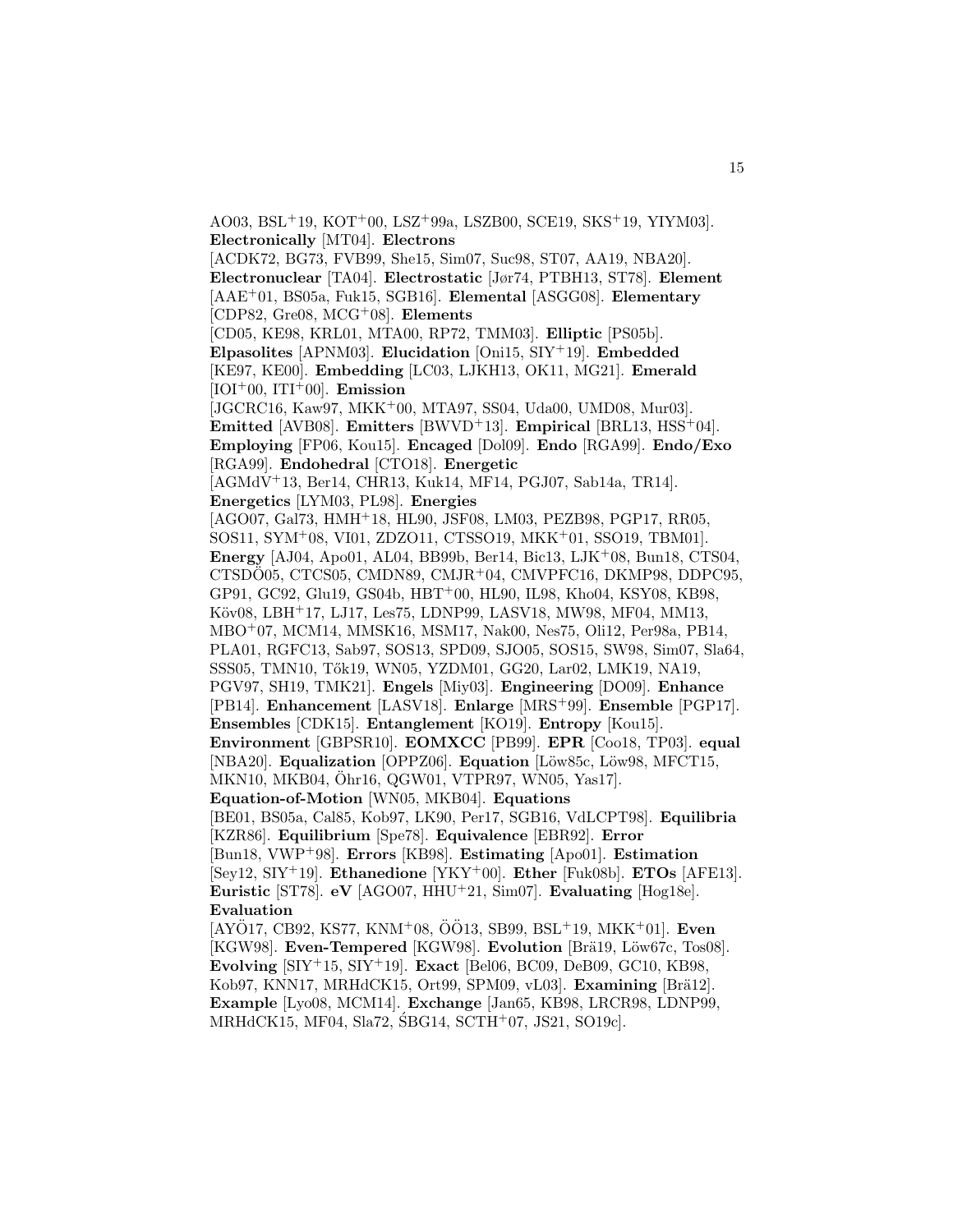[LDNP99]. **Exchanges** [PLA01]. **Excitation** [ATL<sup>+</sup>18, Bel09, BLKS78, GP04, LM03, PGP17, RR05, SOS13, SOS11, SOS15, Tak19, AGS<sup>+</sup>19, CTSSO19, FCAG19, Lar02, MKK<sup>+</sup>01, SSO19]. **Excitations** [FLV99, Kuk14, CCM<sup>+</sup>19, SCE19]. **Excited** [AB73, Hät05, HBKS03, KM98, LKD05, MT04, Nag97, Nag01, Oli90, PB99, RM04, Sme99, WN05, Dur20, Nag03, PS21, SZP21]. **Excited-State** [AB73, WN05, Dur20]. **Exo** [RGA99]. **Exotic** [Ano08h]. **Expansion** [BR65, MKN10, MP89, Sil14, CAP19]. **Expansions** [AA01, FP06, FMA08, KS90, SPH14, Sid18]. **Experiment** [RC05, VWOS89]. **Experimental** [ASGG08, BKC68, BLKS78, LGK<sup>+</sup>99, Miy03, RAR<sup>+</sup>08, ZBM98, Hog14]. **Experimentalist** [vS07]. **Experimentation** [LDP<sup>+</sup>04]. **Experiments** [Ano08h]. **Explicit** [Vis05]. **Explicitly** [Ryc98, Tew21, TM21]. **Exploding** [LJ17]. **exploration** [PB20a]. **Explored** [ABGM03]. **Exponential** [AA15, CB92, FP06, Hog13g, HM21, Nik70, ZP17]. **Exponential-Type** [AA15]. **Exponentially** [Har17]. **Expression** [PTBH13, SYM<sup>+</sup>08, Yas17]. **Expressions** [Vis05, TM21]. **Extended** [BC00, Cal85, CDBG00, DB01, FP06, LK90, May80, Mon05, Uda00]. **Extending** [BBB10]. **Extension** [GVFR98, Lev14, RP18]. **Extensive** [LJK<sup>+</sup>08]. **Extensivity** [EM17, SB99]. **External** [SD04, TA04, NA19]. **extremely** [MG21]. **F** [Kom05, CTSSO19, CCM05, UYT97]. **F12** [Tew21]. **Facility** [Ano08j].

**Exchange-Correlation** [Sla72, SBG14, SO19c]. **Exchange-Energy** 

**Factor** [LASV18]. **Factors** [AHPD<sup>+</sup>03, SJO05]. **failure** [Sak03b]. **Family** [DLMS03]. **Far** [Eks98]. **Fast** [Ave13, Bel06, Bel09, BMM13, DeB09, LK13, SS04, Bel21]. **Faults** [FU00, UJYU03]. **Favorite** [FCC04]. **Fe** [CSZ99, ARS99, YNNU03]. **Fears** [Sut98]. **Features** [Kry03, Lin17a]. **Fermi** [Cru09c, MYM08, SO19c]. Fermion [Per98a, LSZT90, PČ75]. Ferroelectricity [IKN<sup>+</sup>08]. Feshbach [SW81]. **Few** [Har04, KO19, LT98, Mic17, Shi12, Mic02]. **Few-Atom** [Mic17, Mic02]. **Few-Body** [Har04, KO19, Shi12]. **Few-Electron** [LT98]. **Feynman** [FMA08, GM91]. **Field** [BVHK03, FPL97, FSB<sup>+</sup>97, Glu19, GDL14, HG17, HPRR10, IBB<sup>+</sup>19, JH99, Kob68, KGI<sup>+</sup>19, Laz04, LJKH13, Nic10, Nic17, Per98a, PLA01, Sla72, WD70, EUSB21, NA19. **Field-Assisted** [PLA01]. **Field-Free** [Nic10]. **Field-Induced** [Nic10, Nic17]. **Fields** [AAM04, DSW04, Gre08, IS01, SBG<sup>+</sup>98, SD04, TA04, VRG90]. **Fifth** [KB86]. **Fifth-Order** [KB86]. **Fifty** [Cra99]. **Films** [KsKsN08]. **Finite** [AAE<sup>+</sup>01, BS05a, DR90, Fuk15, IS01, KCM70, OOSS17, QGW01, SGB16, WDD16]. **Finite-Difference** [IS01]. **Finite-Element** [AAE<sup>+</sup>01, BS05a, SGB16]. **First** [Ada97b, CHR13, DA14, Fuk08a, Fuk08b, HPRR10, HBGvM19, IOI<sup>+</sup>00, KIT<sup>+</sup>08, KSY08, KG12, MTS04, MCC03, OYI<sup>+</sup>00, PM16, Sak03a, WN05, Yam03, YKC<sup>+</sup>08, KTA03, VdLCPT98]. **First-order** [MCC03]. **First-Principle** [HPRR10]. **First-Principles**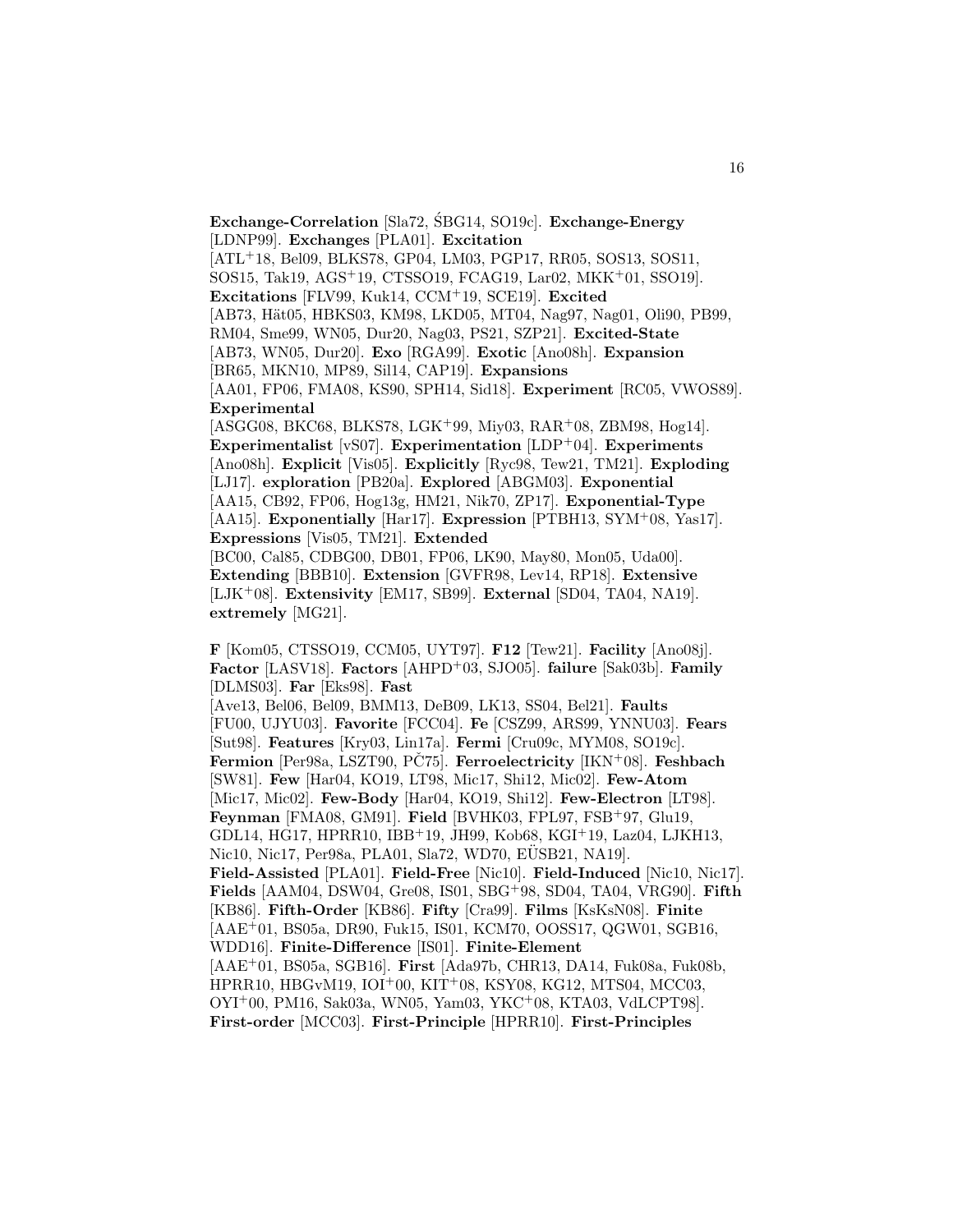$[Ada97b, DA14, Fuk08a, Fuk08b, HBGvM19, IOI<sup>+</sup>00, KIT<sup>+</sup>08, KSY08,$ MTS04, OYI<sup>+</sup>00, YKC<sup>+</sup>08, Sak03a]. **Fischer** [CL05]. **Fission** [BHM17, SKS<sup>+</sup>19]. **Fitted** [MRHdCK15]. **Floquet** [LMSP01, Pal04]. **Fluctuation** [Jeh65]. **Fluids** [CCCC15]. **Fluorescence** [HBE<sup>+</sup>98]. **Fluoride** [UMD08]. **Fluorides** [TSON00]. **Fluorine** [SPAS05]. **Fluorine-Fluorine** [SPAS05]. **Fock** [BB99b, DKMP98, OE17, BGW73, CBSM20, FCH15, GV09, Hur73, HMC73, LBV01, LEK01, LMK19, LFM89, LM92, May80, MMM18, MK18, MMSK16, Nes67, Sme99, TMK21]. **Fock-Space** [LEK01]. **folding** [LL20]. **Following** [AGS<sup>+</sup>19]. **footing** [NBA20]. **Force** [DSW04, Gon98, Krs16, PTLGOM12, Suc98, TTLB04, EUSB21]. ¨ **Forces** [Kap98, LR72, MS67, Sal11, ST78]. **Forcing** [KSG08]. **Foreword** [Ano08i, K¨ov97]. **Formal** [Noo09]. **Formalism** [BMP03, CS04, Cru09c, GM91, Löw85c, MM13, OO05]. **Format** [Ano88a, Ano89a, Löw88a]. **Formation** [KV08, MCG+08, JMWG19]. **Forming** [ST17]. **Formulae** [SIY<sup>+</sup>19, Wyb97]. **Formulas** [ZP17]. **Formulation** [Lev90, MDO05, Yan90]. **Formulations** [MDBM98]. **Foundation** [Brä19]. **Foundations** [CO17, Hal91, LK90, MG21]. **Four** [BL18, BMM13, GMP98, Har05, HA13, Har17, MYW00, Nor98, QSG98, RLF17, BMC97]. **Four-Body** [BMM13, Har05, HA13, Har17]. **Four-Electron** [BL18, RLF17]. **four-membered** [BMC97]. **Fourier** [AYO17, FCH15, Mon05, OO13]. **Fr** [BJMB14]. **Fractionation** [Lyo08, Mar08a]. **Fragmentation** [SCTH<sup>+</sup>07, ST07]. **Fragments** [GVFR98, ZDZO11]. **Frame** [YTC<sup>+</sup>05]. **Framework** [ATL<sup>+</sup>18, CCVB94, Gut97, LJKH13, Tap17, LT21]. **Franck** [AHPD<sup>+</sup>03, Pal04, SP99]. **Frank** [KT15, Ano03h, Kai15, SCT15, SCT16]. **Free** [KT15, Mat64, MFLK11, Nic10, TMN10, VKI97, vS07, GG20]. **Free-Energy** [TMN10]. **Free-Radical-Induced** [vS07]. **Freedom** [Nal06]. **Freeon** [Mat96]. **Frequencies** [BLKS78]. **Frequency** [MCP12, ML18]. **Friction** [TTLB04]. **Friend** [Lin99,  $\ddot{O}$ hr05]. **Froissart** [DeB09]. **Front** [Ano19j]. **Full** [BE01, HS86, SED<sup>+</sup>98]. **Fullerene** [CKC09, KOT<sup>+</sup>00]. **Fullerene-like** [CKC09]. **Fullerenes** [CPBS05, Dol09, HDB03, Kat03, ZDZO11]. **Fully** [CTG98, HA13]. **Function** [BMP03, DDPC95, FP06, KD11, MTS04, EW03]. **Functional** [ARS17, Bro98a, Bro98b, BSG17, Cio90, Cru09c, DR90, EG99, EEL96, Fuk15, GW17, GDL98, GBHM14, Gon98, GL90, GK90, Har90, HBT<sup>+</sup>00, HL90, IL98, JGCRC16, KMHL13, KB98, LBV01, LRCR98, Len68, Lev90, LS03, LK90, LLBK<sup>+</sup>98, MRS<sup>+</sup>99, Mez96, MNR<sup>+</sup>98, Nag97, Nal03, Nes03, Noo09, Oli90, Oni12, Per98a, Per90, PGP17, PL98, RTV05, Rou20, SRZE04, SS90, VKI97, VRG90, WT99, Yan90, YZDM01, vL03, LSZT90, LSZ<sup>+</sup>98a, MPU19, MOB<sup>+</sup>03, Zap01]. **Functionals** [AdMB99, GP91, KB98, LDNP99, Löw96b, MRHdCK15, Nal00, vL03]. **Functioning** [KN01]. **Functions** [AFE13, BL18, BS05a, Bis67, BR65, BC00, BC09, CDBG00, CD05, CTG98, Dah01, Dau64, DGA18, FU00, GAM<sup>+</sup>13, GM17, Gil94, Har17, Har18, HPB17, KO18, Kla81, KNN17, LV90, Lev14,

17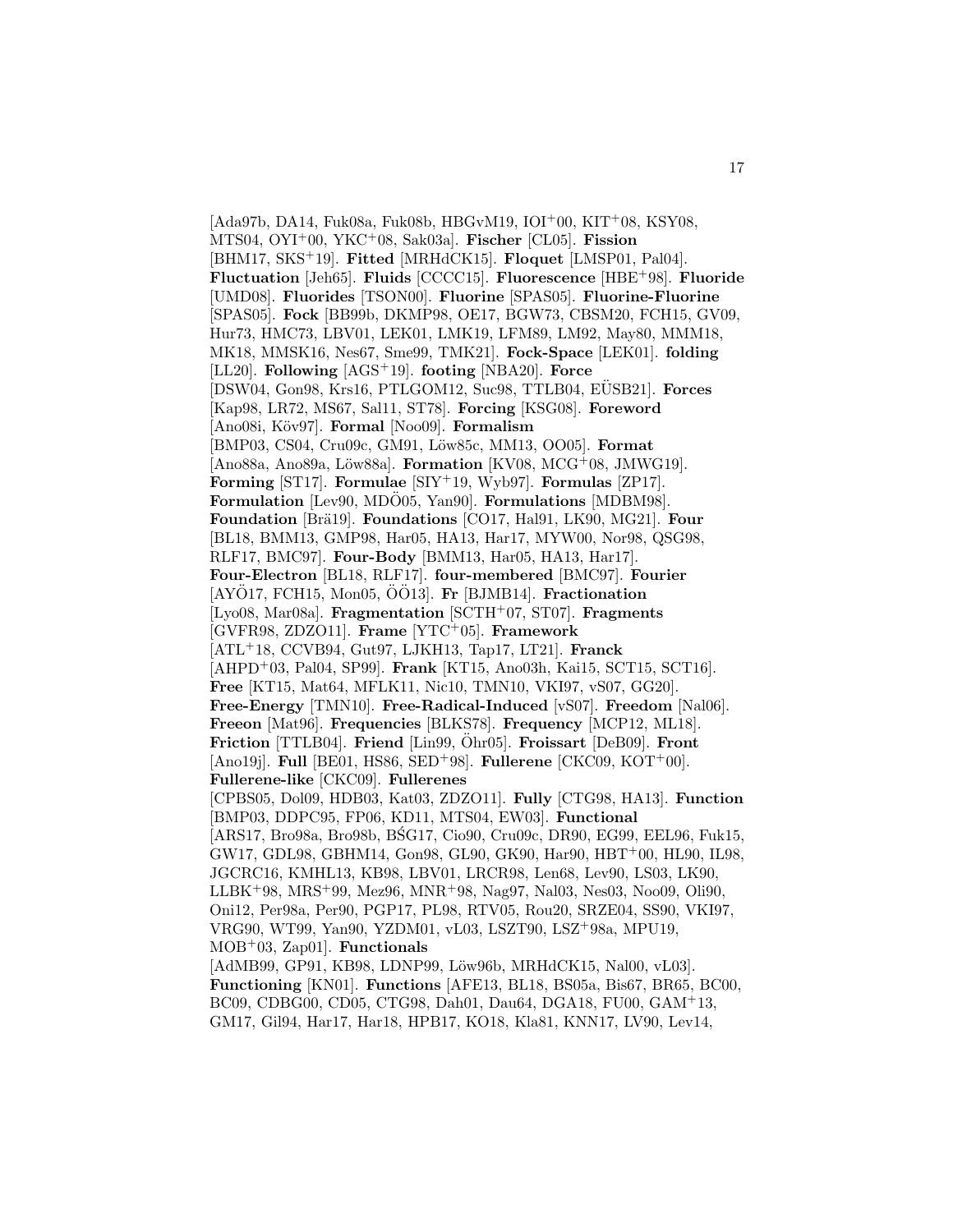McG04, MS65, MFA21, Nes03, PS05a, PS05b, RMMP17, Ryc98, SJO05, SW98, SPH14, SNIM08, ZP17, ALA21, Per20, TM21, Wen21]. **Fundamental** [DE05, GM05, Moh98, QSW20, SBF<sup>+</sup>08]. **Fundamentals** [GM17, MNR<sup>+</sup>98, Spe78]. **Further** [AFE13, TAM04, MG21]. **Future** [HKS90, OW08].

**GaAs** [Ito03]. **Gallium** [KSY08]. **Gap** [Cal85, IFAY08, SS90]. **Gaps** [Kri03]. **Gas** [BG73, HSR98, Jan65, MRS<sup>+</sup>99, NA04, RAR<sup>+</sup>08, HM19]. **Gas-Phase** [HSR98, MRS<sup>+</sup>99, RAR<sup>+</sup>08]. **Gaseous** [ASGG08]. **Gauge** [Woo98]. **Gaussian** [ALA21, BL18, DR90, Gil94, GW01, HO16, HPB17, KGW98, MW98, PTC<sup>+</sup>13, QGW01, SW98, WM97]. **Gaussian-Type** [DR90, SW98, ALA21]. **Geminal** [Wei04]. **Genealogical** [Sal74]. **General** [Brä08, CMDN89, Kry03, KNN17, LM92, LH20, Löw88b]. **Generalizations** [OPPZ06]. **Generalized** [AAG03, AAAC04, AA05, BLKS78, CTSOS99, FP06, GAM<sup>+</sup>13, HW01, I'H64, Mic15, MFA21, SED<sup>+</sup>98, TA04, Tap09, Gos02b]. **Generated** [PTBH13, Sal74]. **Generation** [AAM04]. **Generator** [TAM04]. **Genetics** [L¨ow65c]. **Gentleman** [SO19b]. **GeO** [GP14]. **Geometric** [Nal06, PB14]. **Geometrical** [HJ88, LDB95, SIY<sup>+</sup>19]. **Geometry** [BHM17]. **GeV** [HHU<sup>+</sup>21]. **Giuseppe** [LSZ<sup>+</sup>99a]. **Giving** [PTBH13]. **Glance** [KG12]. **Glasses** [KE97, KE00]. **Glassy** [MKK<sup>+</sup>00]. **Glycine** [SOS11]. **Gold** [BHV<sup>+</sup>00, RK04, MOB<sup>+</sup>03]. **Goldstone** [FMA08]. **Good** [Cra99, QSG98]. **Goscinski** [Ano04i, SBK04]. **Got** [SS17]. **GPCR** [ST17]. **Gradient** [FPL97, KS90, Laz04, LRCR98, PEZB98, SED<sup>+</sup>98, YZDM01]. **Gradient-Corrected** [LRCR98]. **Gradients** [GC92, WN05]. **Grain** [Sak03b, OTA03]. **Grand** [CDK15]. **Graph** [Gut06, JH99, LC03, Yan81]. **Graphical** [LHL18]. **Graphite** [UMD08, KOT<sup>+</sup>00]. **graphitic** [Mur03]. **graphitic-structured** [Mur03]. **Green** [BMP03, BC00, KD11, McG04]. **Green's** [DDPC95]. **Green's-Function** [DDPC95]. **Ground** [CMVPFC16, KM98, KT15, LPDB03, MS03, MW98, RM04, RT18, Bel19, Hog21]. **Ground-State** [KT15, Hog21]. **Group** [Col68, DSR81, LHL18, LB92, Mat78, RPSB00, Sme92]. **Groups** [DSW04, Gal73, KCM70, Mez96, Ray95, Ser74]. **GSI** [Ano08j]. **Guesses** [Wyb97]. **Guide** [Ohr16,  $ZLC^+10$ ]. **GW** [Mon05].

**H** [AGS<sup>+</sup>19, BRW08, CSZ99, DLMS03, HOI<sup>+</sup>08, Miy03, NeMM03, YKS<sup>+</sup>12, CLK15, Hog18e, Hog21, LK14, MBAPS19, Sau05b, SH19, SSS05, SS04, SEL01, TM13, YIYM03]. **H-Bonding** [LK14]. **Hadron** [Pau13]. **Hadrontherapy** [Fra13]. **Hafnium** [KsKsN08]. **Haldane** [IFAY08]. **Half** [BB99a, Sme99]. **Halide** [Tak19]. **Halides** [Jan65, LF09]. **Halo** [DY08]. **halogen** [GC01]. **Halogens** [ASGG08]. **Ham** [Ano03h]. **Hamiltonian** [CHSC03, LEK01, Löw85c, Löw88b, LFM89, Mic74, Öhr16, YZDM01]. **Harmonic** [AAM04, KMR01, LKD05, VTM98]. **Harmonics** [AYÖ17, AA01, AA15, CCA13, MFLK15, SR73]. **Harris**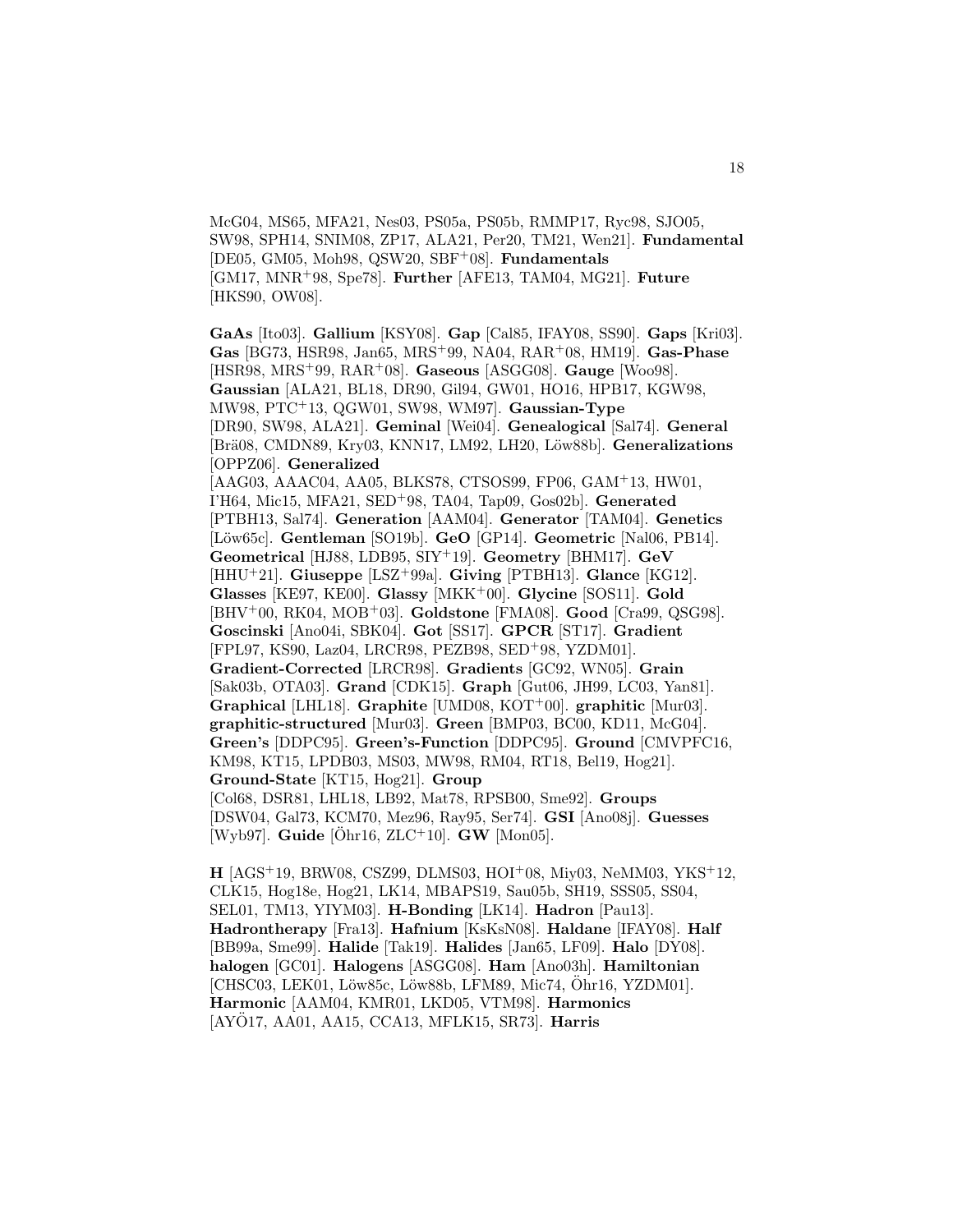[Kai15, SCT15, SCT16]. **Hartree** [BGW73, CBSM20, DKMP98, FCH15, GV09, Hur73, HMC73, LBV01, LFM89, LM92, May80, MMM18, MK18, Nes67, OE17, Sme99]. **HBXYBH** [BMC97]. **Heat** [MYM08]. **Heavy** [Ano08h, Bic13, KE98, NA04, RGFC13, MKK<sup>+</sup>01]. **HeH** [CLK15, SJO05]. **Heights** [PEZB98]. **helices** [GG20]. **Helium** [Aqu09, GV09, GW18, Kob68, KMJ97, PV09]. **Helmholtz** [BS05a]. **Heme** [Kot68]. **Heredity** [L¨ow65c]. **Heterostructures** [Kra99]. **HF** [Kob97, MCM14, PS05a, Sau05b]. **Hg** [HHU<sup>+</sup>21]. **HgI** [BKC68]. **High** [AAM04, BB11, BB17, BS05a, LJK<sup>+</sup>08, Bor03, DTC04, DB01, DB13, DBC17, Hug98, KE98, Köv08, MF14, MM13, RGFC13, RSP21, San98, SPH14, SGK<sup>+</sup>08, Sva98, VTM98, Sak03b]. **High-** [SGK<sup>+</sup>08]. **High-Accuracy** [KE98]. **High-Energy** [Köv08, MM13, RGFC13]. **High-Order** [AAM04, BS05a, VTM98]. **High-Power** [Sva98]. **High-Precision** [LJK<sup>+</sup>08, RSP21, San98]. **High-Resolution** [BB11, BB17]. **High-T** [DB01]. **High-Temperature** [DB13, DBC17]. **Higher** [BB14, KNN17]. **Higher-Order** [KNN17]. **Highly** [Ano08h, Ano08j, HS05, LT98, Ram98, SS99, SBG14]. **HITRAP** [Ano08j]. **Hole** [NM03, OTA97, SS03]. **Homogeneous** [LDNP99]. **homotopy** [JJ20]. **honor** [LSZ<sup>+</sup>99a]. **Honour** [SBK04]. **Hopes** [Sut98]. **Hot** [DTC04]. **Hubbard** [DB01]. **H¨uckel** [BE04, I'H64]. **Hunches** [Wyb97]. **Hund** [KP77]. **Hy** [RSP21, RSP21]. **Hy-CI** [RSP21]. **Hybrid** [ATL<sup>+</sup>18, GMB04, MRHdCK15, EW03]. **Hybridization** [BB99a]. **Hydrate** [HBT<sup>+</sup>00, MYW00, PWZ<sup>+</sup>08]. **Hydrates** [KKK<sup>+</sup>97, PWZ<sup>+</sup>08]. **Hydrazine** [RNL14]. **hydride** [CBSM20, YIYM03]. **Hydrides** [SKT<sup>+</sup>08, SYM<sup>+</sup>08]. **Hydrocarbon** [Bro98a, Bro98b, LF09]. **Hydrocarbons** [KH03, ZZ08]. **Hydrogen** [Aqu09, LJK<sup>+</sup>08, Bra67, CTO18, CLK15, DE05, EGCL91, FRM70, FCC04, FJS<sup>+</sup>04, GAI08, KO18, Kom05, KMJ97, Krs16, Lau09, LK09, LKD05, MC10, MFLK11, MW98, OOSS17, PV09, PWZ<sup>+</sup>08, SIY<sup>+</sup>15, YM97, YM00, Fuk03, JS21, SZP21, YIYM03]. **Hydrogen-Antihydrogen** [FJS<sup>+</sup>04]. **Hydrogen-Atom** [KO18]. **Hydrogen-Bonded** [FCC04, GAI08]. **Hydrogen-Bonding** [MC10, PWZ<sup>+</sup>08]. **Hydrogen-like** [Lau09]. **Hydroxy** [SDGW98]. **Hylleraas** [Har05, Har18]. **Hylleraas-CI** [Har18]. **Hyperbolic** [AFE13, MFCT15]. **Hyperfine** [Bli65, EEL96, GMP98, Lon99]. **Hypergeometric** [CAP19]. **Hypergolic** [RNL14]. **Hyperguinones** [Mam19]. **Hypermatter** [Gre08]. **Hyperpolarizabilities** [HJ99, LÅJM95]. **Hyperquantization** [ACDV01]. **Hypershieldings** [LDB95]. **Hyperspherical** [ACC99, ACDV01, AA01, AA15, CCA13]. **hyperthermal** [HM19].

**Icosahedral** [JL03, LC03, SBDD03]. **Ignition** [RNL14]. **II** [YKY<sup>+</sup>00, BGW73, LFM89, LSZ<sup>+</sup>98c, MYW00, NBS12, SIY<sup>+</sup>15, SIY<sup>+</sup>19, TP03, YFK<sup>+</sup>97]. **III** [BG73, NeMM03, PM16]. **Illustrations** [JH99]. **Imaging** [BWVD<sup>+</sup>13]. **Impact**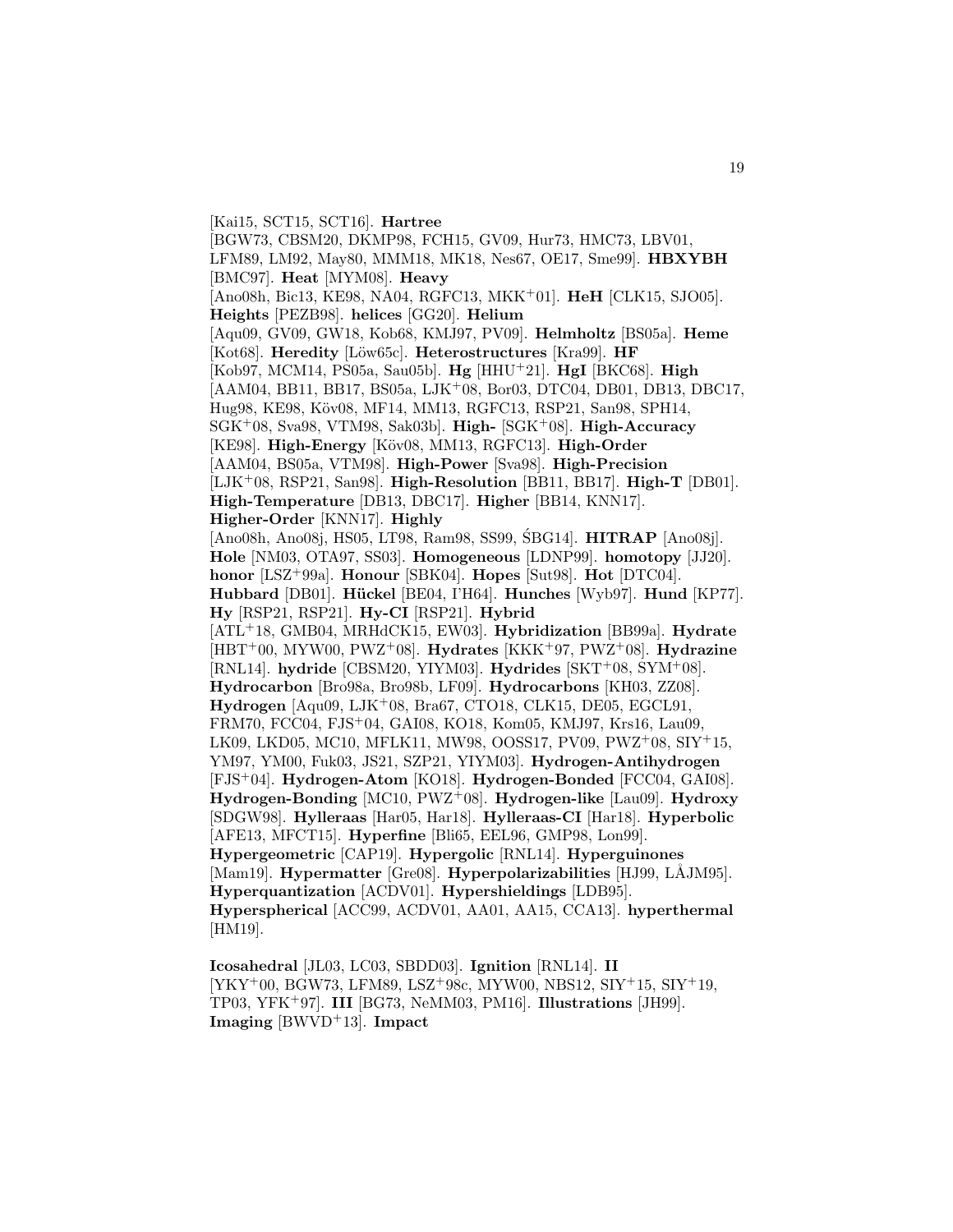[ARS17, HUS<sup>+</sup>11, HPU<sup>+</sup>17, HMH<sup>+</sup>18, Heh18, KSG08, LJ17, SS04, ST07]. **Impenetrable** [Lau09]. **Implementation** [CTCS05, PM16, SGM<sup>+</sup>13, LH20]. **Implementing** [TL10]. **Implications** [Brä12, JGNJ08]. **Importance** [LK90, AO03]. **Important** [BRW08]. **Improve** [PEZB98]. **Improvements** [AFE13]. **Impurities** [FE97, Fuk00]. **Impurity** [KNI<sup>+</sup>08, MFCT15]. **Including** [KT98]. **Inclusion** [MKB04, dLHD10]. **Incorporating** [MKK<sup>+</sup>00]. **Independence** [Kla81]. **Independent** [BBB10, BGW73, BG73, Gre73, Lyo08, Mar08a, PC75]. **Index** [Ano64a, Ano64e, Ano65a, Ano65e, Ano67a, Ano67f, Ano68a, Ano68f, Ano70a, Ano70f, Ano72a, Ano72f, Ano73a, Ano73f, Ano74d, Ano75d, Ano77e, Ano78d, Ano80d, Ano81g, Ano81h, Ano82i, Ano82j, Ano85e, Ano86b, Ano88e, Ano89e, Ano90d, Ano91d, Ano92g, Ano92h, Ano94d, Ano95d, Ano96e, Ano97h, Ano97i, Ano98p, Ano98q, Ano98r, Ano98s, Ano99l, Ano99m, Ano99n, Ano00c, Ano00d, Ano01j, Ano01k, Ano04h, Ano08m, Ano12f, Ano12j, Ano13f, Ano13g, Ano13h, Ano14c, Ano14d, Ano15e, Ano15f, Ano16c, Ano17g, Ano17h, Ano17i, Ano18c, Ano19k, Ano19l, Ano19m, Ano20e, Ano20f, Ano21e, Ano21f, Apo01, Nak00, San92]. **Indices** [MNR<sup>+</sup>98]. **Indirect** [SPAS05]. **INDO** [BMPV99]. **Induced** [BGG<sup>+</sup>07, BWVD<sup>+</sup>13, BR17, KS88, Kho04, Nic10, Nic17, Sal11, Sim99, SS04, TS10, Uda00, vS07, HDB03, Yam03]. **Industrial** [Hog18e, SBK<sup>+</sup>08]. **Inelastic** [AGMdV<sup>+</sup>13, BR17, FCAG19, MM13, RGFC13]. **Inference** [Kou15]. **Infinite** [Kla81, LK09]. **Influence** [PGJ07, FB20, Kar02]. **Influenced** [SSS05]. **Influences** [Jør74]. **Information** [Nal03, Shi12]. **Information-Theoretic** [Nal03]. **Informed** [TR14]. **infrared** [EUSB21]. **Ingvar** [Nor98]. **Initial** [Gre73]. **Initiated** [RAR<sup>+</sup>08]. **Initio** [BSG14, CL07, CH03, DRV82, DO09, DSW04, HPRR10, ILS08, Jan97, JcH18, KNI<sup>+</sup>08, KTC01, LBH<sup>+</sup>17, MBM99, PR05, PWZ<sup>+</sup>08, QSG98, RNL14,  $RFG+98$ , Sau05b, HO16, IKN+08, SBG14, ZDZO11, CG80, Chr72, MWL+05, San92, BMC97, Kap98, SSV98]. **Inlet** [SIY<sup>+</sup>15]. **Inner** [HUS<sup>+</sup>11, HMH<sup>+</sup>18, HL97, MU03]. **Inner-Shell** [HUS<sup>+</sup>11, HL97, MU03]. **Inorganic** [CH03, DB68, Oni12, SSK03, YMI<sup>+</sup>21]. **input** [Hog21]. **Insertion** [HSS<sup>+</sup>04, KTA03]. **insight** [LSZ<sup>+</sup>99b]. **Instabilities** [Cal85]. **Instability** [BE04]. **Integral** [CB92, GM91, Yan90]. **Integrals** [AYO17, Ave13, AA15, ¨ AA18, BL18, Gil94, HPB17, OO13, Ste73, Yas17, YO13, ZP17, ALA21]. **Integration** [Nal00]. **Intelligence** [Duc97, SSCL97]. **Intensities** [APNM03, BKC68, YTC<sup>+</sup>05]. **Intensity** [BWK97, MTA00]. **Intensivity** [DDPC95]. **Interacting** [KT98, MHWvdA97]. **Interaction** [ATL<sup>+</sup>18, AJ04, AA03, BMP03, Bun18, DKV<sup>+</sup>19, EGCL91, EEL96, EM17, GC92, HK03, KMJ97, KK85, KN01, LHL18, MCC03, PKYM01, Per90, PGN04, RMN<sup>+</sup>14, RFG<sup>+</sup>98, RMMP17, RP18, RT18, SBCT04a, SBCT04b, Sab07, SS99, AA19, Bel19, CAG<sup>+</sup>21, FB20, SB07, SHBC19, SKS<sup>+</sup>19]. **Interactions** [BP82, Bor03, CT82, DSW04, GP14, GM05, Jan65, Jeh65, KSG08, KH03, PP68, Rei73, Sau05a]. **Interatomic** [Gon98]. **Interelectron** [AA18]. **Interest** [EBR92, MLR<sup>+</sup>98]. **interesting** [SBA<sup>+</sup>03]. **interface**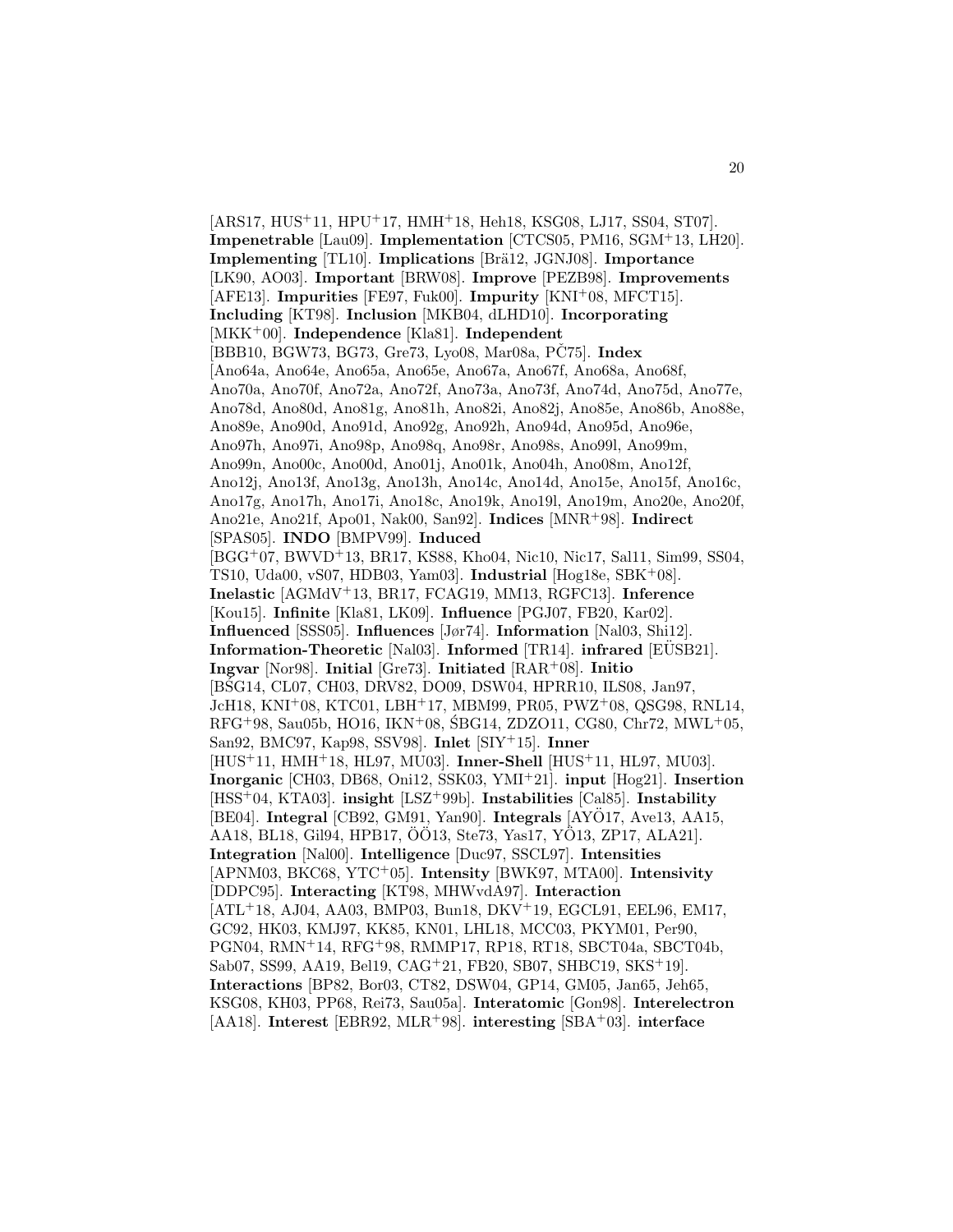[SYIY03]. **interfaces** [Per20]. **Interferences** [SS04]. **Intermediate** [LEK01]. **Intermediates** [GAI08]. **Intermolecular** [MCG<sup>+</sup>08, MS67, Sal11, ST78]. **International** [Moh08]. **internationalization** [Kar02]. **Interpenetrating** [Sil14]. **Interplay** [LDP<sup>+</sup>04, MCC03, Nal06, Sig05]. **Interpretation** [Br¨a04, Kar08, KP77, ST78, NBS12]. **interpretations** [LT21]. **Interpreting** [Köv03]. **Intersection** [Pet98]. **Interstellar** [CG80]. **interstitial** [GWW19]. **Intra** [Chi03, PWZ<sup>+</sup>08]. **Intra-Hydrate** [PWZ<sup>+</sup>08]. **Intra-Site** [Chi03]. **Intramolecular** [LK14, MCG<sup>+</sup>08]. **Intrinsic** [ITI<sup>+</sup>00]. **Introduced** [KB98]. **Introducing** [Yas17]. **Introduction** [Ano19n, Ano19o, Ano19p, Sme92, TAU17, Tri90]. **Introductory** [Die97]. **Invariance** [Woo98]. **Invariances** [Kar08]. **Inversion** [GDL14, MMM18]. **investigate** [Hog21]. **Investigating** [KV08]. **Investigation** [Fuk08b, LK14, ST17, ZZ08]. **Involving** [Byl98, DSW04, HPB17, IL98, ALA21, MKK<sup>+</sup>01]. **Iodine** [Mar08b]. **Ion** [Bel09, BMM13, FRM70, FAS<sup>+</sup>98, HBE<sup>+</sup>98, JJ20, Jan65, KMHL13, LJ17, Mam19, MF04, MM13, Pau13, SS04, ST07, YKC<sup>+</sup>08, Bel21, CBSM20]. **Ion-Atom** [Bel09, BMM13, FAS<sup>+</sup>98]. **Ion-Matter** [MM13]. **Ion-Metal** [MF04]. **Ion-Solid** [FAS<sup>+</sup>98]. **Ionic** [GL90, HPU<sup>+</sup>17, MLR<sup>+</sup>98, Sch94]. **Ionization** [Bel09, BMM13, BRL13, CHR13, DC99, GS04b, GPEB21, HUS<sup>+</sup>11, HPU<sup>+</sup>17, HMH<sup>+</sup>18, MCM14, UYT97, VTM98, MU03, BG73]. **ionizations** [CCM<sup>+</sup>19]. **Ionizing** [BGG<sup>+</sup>07, Fra13]. **IONO** [Mar08b]. **Ions** [Ano08h, Ano08j, ABGM03, AL04, Bic13, BKB<sup>+</sup>19, CHR13, CLK15, DGKCT15, DTC04, GP04, Khe19, LT98, MKH<sup>+</sup>97, MA04, NM03, PGJ07, RGFC13, SBCT04a, SBCT04b, SOS15, SW98, SGK<sup>+</sup>08, VI01, WMM<sup>+</sup>98]. **IR**  $[CA01, Jan97]$ . **Iron**  $[Kot68, MKH<sup>+</sup>97]$ . **Irregular**  $[AYO17, SR73]$ . **Isaac** [Ano03a]. **ISM** [JMWG19]. **Isoelectronic** [Jør78, VI01]. **Isolobal** [YMI<sup>+</sup>21]. **Isomer** [FCC04]. **Isomerism** [Sla81]. **Isomers** [PM16]. **isospin** [YMI<sup>+</sup>21]. **Isotope** [DY08, JGNJ08, Lyo08, Mar08a]. **Isotopes** [Per98b]. **Isotopic** [BB14]. **Isovalent** [MVL01]. **Iterative** [BS05a, GDL14, SGB16].

**J** [BB21, CPBS05, DE05]. **J-coupled** [BB21]. **Jacobi** [CMDN89, CAP19]. **Jahn** [ABGM03, ADA03, BP82, BO86, Ber03, Chi03, CKRT03, DST<sup>+</sup>03, FIK<sup>+</sup>03, GWM<sup>+</sup>03, HBKS03, KH03, KBS03, LPDB03, LC03, LM03, MS03, MCC03, NeMM03, OM03, Pol03, SKT<sup>+</sup>03, SS03, SIY<sup>+</sup>19, SCN03, YAJHR03]. **Jan** [Ohr05, SBLJ05]. ¨ **Jean** [Ano19b]. **Jens** [OS05, SO05b]. **Jones** [Hal91]. **Jordan** [Br¨a04]. **Jørgensen** [Odd05, SBLJ05]. **Journey** [CCC17, Cra99]. **Junctions** [BR05].

**K-edge** [CCM<sup>+</sup>19]. **Kelvin** [MYM08]. **Kepler** [CCA13]. **Ket** [IM80]. **Ket-Vectors** [IM80]. **keV** [TBM01]. **Key** [RNL14, vL03]. **KH** [TMK21]. **Kind** [PS05b]. **Kinetic** [CTCS05, LASV18, NA04, Per98a, YZDM01]. **Kinetic-Energy** [YZDM01]. **Kinetics** [RNL14]. **KLi** [MMSK16]. **Knowledge** [KS97b, MRS<sup>+</sup>99]. **Knowledge-Based** [KS97b]. **Kohn** [GV09, KB98, LK90]. **Kondo** [FCAG19]. **Kossel** [Jør78]. **Kr** [PJH05].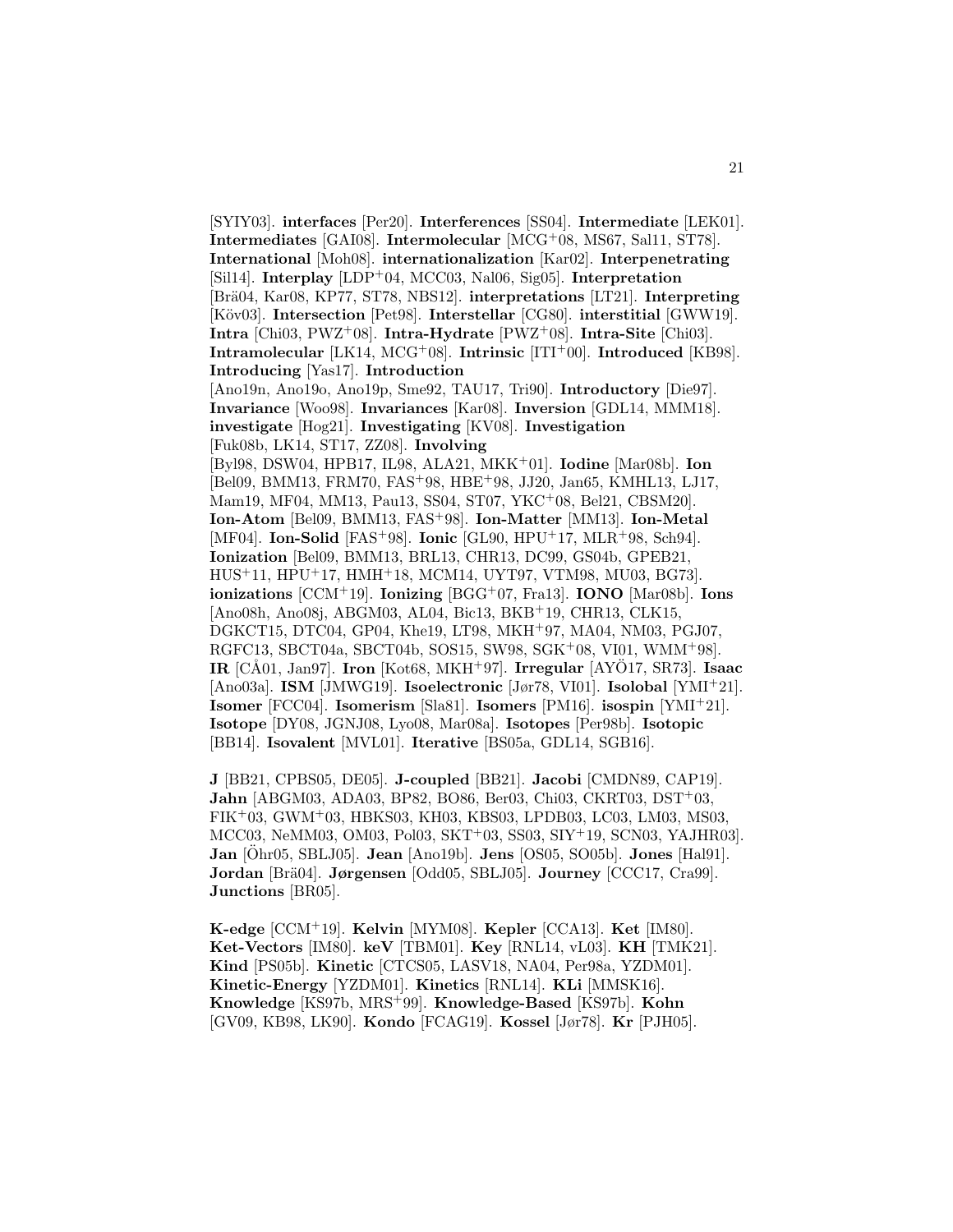**Kramers** [AA03]. **Kummer** [BC09].

**L** [OTA97, YNNU03]. **Laboratory** [KNM<sup>+</sup>08]. **ladder** [CAP19]. **Laguerre** [DGA18]. **Lam´e** [MFLK15]. **LaMnO** [NP03]. **Lanczos** [SP99, SGB16]. **Landscapes** [Oli12]. **Large** [Chr72, EG99, SIY<sup>+</sup>15, TTLB04]. **Large-Scale** [SIY<sup>+</sup>15]. **Laser** [AAM04, ALND10, ADA03, BS98, DGKCT15, Glu19, ML18, PR98, Per98b, TS10, VTM98, IOA03]. **Laser-Induced** [TS10]. **Laser-Modified** [DGKCT15]. **Lasers** [Sva98]. **Lattice** [DDPC95]. **Lattices** [Phi98]. **Laves** [TMM03]. **layered** [KTA03]. **LCAO** [Del74, PTC<sup>+</sup>13]. **LDA** [ABB90]. **Lead** [LvWH<sup>+</sup>01]. **Leader** [Lin99]. **Learning** [Ber02, SS17, Dra20]. Least [LJK+08, Löw92a]. Least-Squares [LJK+08]. Legacy [Bun17]. **Length** [PR98]. **Lennard** [Hal91]. **Lennard-Jones** [Hal91]. **Level** [MYM08, MBO<sup>+</sup>07, SPD09, SGM<sup>+</sup>13]. **Levels** [ATL<sup>+</sup>18, LJK<sup>+</sup>08]. **Li** [BB14, Khe19, KNI<sup>+</sup>08, KNM<sup>+</sup>08, RF13, TM13, YKC<sup>+</sup>08]. **Li-Ion** [YKC<sup>+</sup>08]. **Li-K** [KNM<sup>+</sup>08]. **Li-like** [Khe19]. **LiAlH** [DA14]. **LiCaAlF** [ADA03]. **Lie** [ACP88]. ˇ **Life** [PB20c, BP20, SB02]. **Lifetimes** [BS98, MAS03]. **Ligand** [ARS17]. **Ligands** [YFK<sup>+</sup>97]. **Light** [DY08, Phi98, SBH<sup>+</sup>20]. **LiH** [PS05a]. **Like** [FPL97, RLF17, CKC09, Khe19, Lau09]. **Limit** [Bas78, Sau05a]. **Limited** [LK09]. **Limits** [Brä12, Ber02]. **Linderberg** [Ohr05, SBLJ05]. **Lindgren** [L¨ow98, Nor98]. **Line** [Eks98, HBKS03]. **Linear** [AL04, BR82, Bas78, BB13, Bis94, JJD05, Kla81, LGJP99, LPDB03, LDNP99, Löw92a, Löw96b, MCA+18, PS05a, PM16, Tap09, PS05b]. **Linear-Response** [MCA<sup>+</sup>18, PM16]. **Linearized** [SED<sup>+</sup>98]. **Linearized-Augmented-Plane-Wave** [SED<sup>+</sup>98]. **Lines** [Glu19]. **Linked** [Bra77]. **Linked-Cluster** [Bra77]. **Liouvillian** [Löw85c]. **Liquid** [BRL13, Krs16, MLR<sup>+</sup>98, RFG<sup>+</sup>98, YKY<sup>+</sup>00]. **Liquids** [HPRR10]. **List** [Ano64d, Ano65d, Ano67e, Ano68e, Ano70e, Ano72e, Ano73e, Ano74c, Ano75c, Ano77d, Ano78c, Ano80e, Ano81i, Ano81j, Ano04i]. **Lithium** [YKC<sup>+</sup>08, KTA03, LYM03]. **Lived** [Lyo08]. **living** [Per20]. **LiX** [BJMB14]. **Local** [GL90, JcH18, Köv08, LLBK+98, MMM18, Nes03, PWZ+08, YIYM03]. **Local-Scaling** [LLBK<sup>+</sup>98]. **Localizability** [ACDK72]. **Localization** [GM17, PLA01]. **Localized** [CE78, KT98, KTC01, Nal09, MG21]. **Locally** [SPAS05]. **Loge** [ACDK72]. **Logical** [Brä12]. **lone** [AR03]. **Long** [DB13, JGCRC16, Lyo08, TMMS10]. **Long-Lived** [Lyo08]. **Long-Range** [DB13, JGCRC16]. Loss [AJ04, AL04, Bel09, Bic13, GS04b, Kho04, Tők19]. **Loss-Excitation** [Bel09]. **Loss-Ionization** [Bel09]. **Lost** [Heh18]. **Low** [DLMS03, DST<sup>+</sup>03, Jos08, KM98, LP97, LKD05, MF04, MMSK16, Nes75, RPSB00, SPD09, Sim07, SSS05, TM13, Bel19]. **Low-dimensional** [SPD09]. **Low-Energy** [Sim07, SSS05]. **Low-Lying** [KM98, LKD05, MMSK16, TM13, RPSB00, Bel19]. **Low-Spin** [LP97]. Low-Temperature<sup>[DLMS03]</sup>. Löwdin [Bun17, Heh18, Kar02, LÖS02, LÖBS17, SB02, SB17a, SPH14]. **Löwdin's**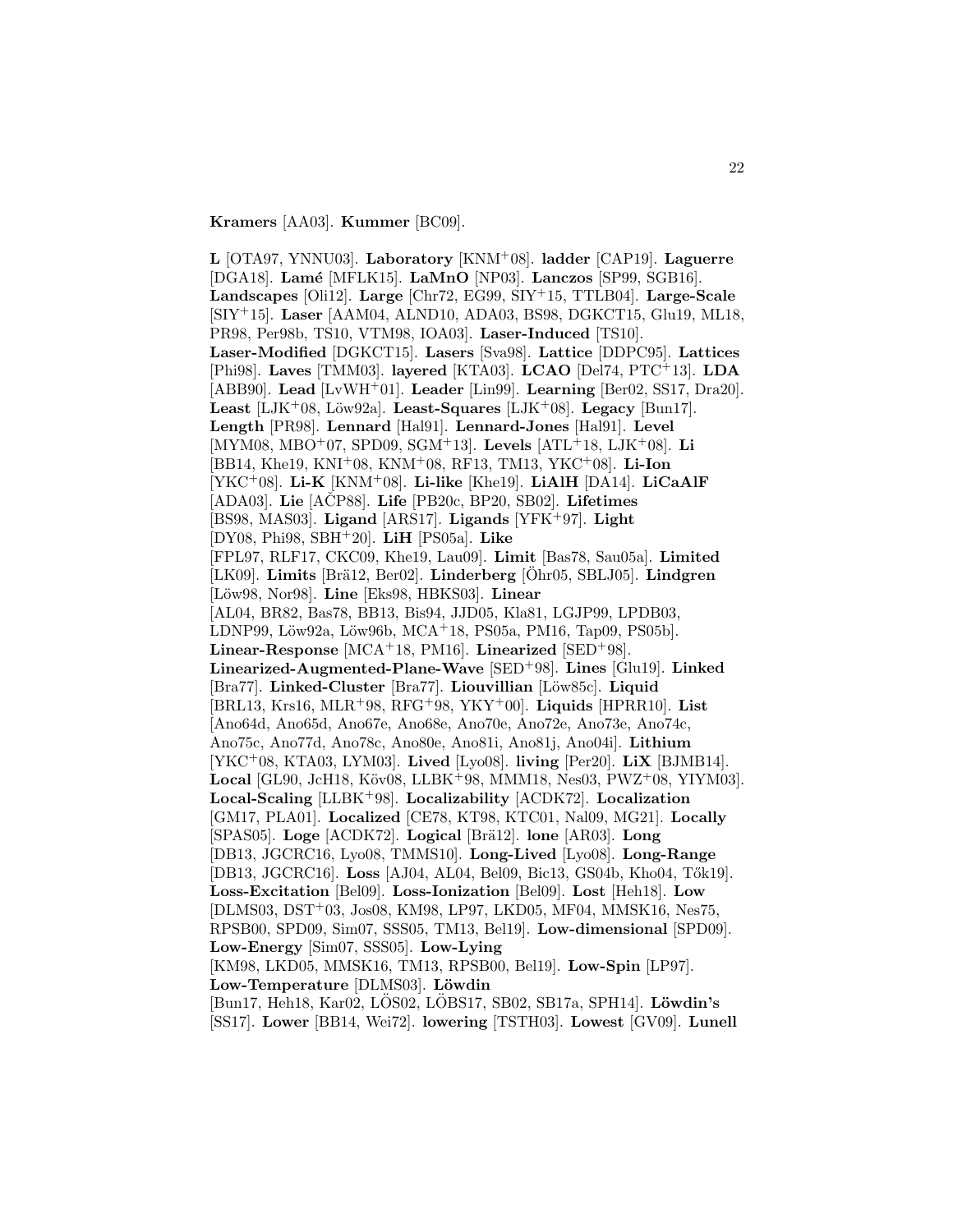[Miy03]. **Lying** [KM98, LKD05, MMSK16, TM13, Bel19, RPSB00].

**M&S** [TR14]. **machine** [Dra20]. **Macrocyclic** [YFK<sup>+</sup>97, ZDZO11]. **Made** [Col68]. **Madelung** [KSY08]. **Magic** [KMR01]. **Magnesium** [MYM08]. **Magnesium-Zinc** [MYM08]. **Magnetic** [Bel06, BB11, CE72, DST<sup>+</sup>03, DeB09, GWM<sup>+</sup>03, IS01, JH99, JcH18, Laz04, Ram08, VRG90, Vis05, TMM03]. **Main** [Dau64]. **Making** [MKH<sup>+</sup>97]. **Maleonitrile** [RGA99]. **Manganese** [NeMM03]. **Manifestations** [SBC<sup>+</sup>03]. **Manipulation** [MCP12, WMM<sup>+98]</sup>. **Many** [AO03, AA01, Ave98, BSG14, CB92, Cru09c, DDPC95, DSR81, HG17, HW01, HMW01, IOA03, Khe19, KT98, KB86, Löw88b, LFM89, MC10, Mat78, Mic15, Mic17, MK18, Nic17, NM03, PKYM01, RP72, Sal74, SW98, WDD16, vL03, LSZT90, Mic02]. **Many-Atom** [HG17, Mic15, Mic17, Mic02]. **Many-Body** [AA01, BSG14, DDPC95, HW01, HMW01, Khe19, KT98, KB86, MC10, Mat78, MK18, SW98, WDD16, vL03]. **Many-Electron** [Ave98, DSR81, Nic17, PKYM01, RP72, Sal74, AO03, Cru09c, IOA03]. **many-fermion** [LSZT90]. **Many-Particle** [L¨ow88b, LFM89]. **Maruani** [Ano19b]. **Mass** [KS88, Lyo08, Mar08a, MRS<sup>+</sup>99]. **Mass-Independent** [Lyo08, Mar08a]. **Masses** [SBF<sup>+</sup>08]. **Master** [Kai15]. **Material** [FE97, GP14]. **materialism** [PB20a]. **Materials** [Ber14, DLMS03, Kuk14, MF14, Oni12, Oni15, SNIM08, TR14, AO03, LSZ<sup>+</sup>00, SBA<sup>+</sup>03, Sab14a]. **Mathematical** [CD05, EBR92, Gut06, Sut01, SCT15, SCT16]. **Matrices** [BMP03, BK70, Dah01, Har90, Kry81, RP72]. **Matrix** [LK90, McW98, Mic99, PKYM01, RPSB00, RP72, Ohr02]. ¨ **Matter** [Ano19j, Ber03, DTC04, Gre08, MM13, SBCT04a, SBCT04b, AA19]. **MCSTEP** [Yea05]. **Mean** [HG17, SOS13, SOS11, SOS15, CTSSO19, SSO19]. **Mean-Field** [HG17]. **Means** [ST78]. **Measured** [BS98, NHYU03]. **Measurements** [BLKS78, KNM<sup>+</sup>08, MRS<sup>+</sup>99, MYW00, Tap11]. **Mechanical** [And80, AA01, Bel09, BB17, CC97, HPRR10, KZR86, Pul77, Wei72, vS07, NBA20]. Mechanics [Brä08, CCM05, CL05, Deu99, MDÖ05, Ohr17, PD10, Sch94, Sig05, Spe78, TL10, CCT02, LT21, MG21, SBC10]. ¨ **mechanics/extremely** [MG21]. **Mechanism** [Ber03, Oni15, TBM01]. **Mechanisms** [ASGG08, FHHZ88, YAJHR03]. **Mechanistic** [BB13, BB15, Mar08a]. **Media** [AGMdV<sup>+</sup>13, JJD05, Kar97]. **Mediated** [MBM99]. **medical** [BB21]. **membered** [BMC97]. **Memory** [SS17, JJ20, MG20]. **Mercury** [ASGG08]. **MEST** [Hog13g, Hog14]. **Metal** [Ada97a, ARS99, BU97, EGCL91, GP14, Kap98, KMR01, MF04, RR05, SS98, SNM<sup>+</sup>97, SNIM08, SCN03, TLOK97, Tak19, TTLB04, FB20, FCAG19, PBOL02, STO<sup>+</sup>00, SYIY03]. **Metal-Cluster** [KMR01]. **Metallic** [Bro98a, Bro98b, Saa01]. **Metalloporphyrins** [DRV82]. **Metals** [Ber74, FHHE82, MA04, SED<sup>+</sup>98, STO<sup>+</sup>00]. **Metastability** [PB14]. **Metastable** [CKRT03]. **Methanol** [FCC04]. **Method** [Ada97b, Ada00, Ave98, CTCS05, CL00, CB18, DKMP98, EG99, FSB<sup>+</sup>97, FCH15, Fuk15, GW17, GEO91, GVFR98, Glu19, GDL14, I'H64, IFAY08,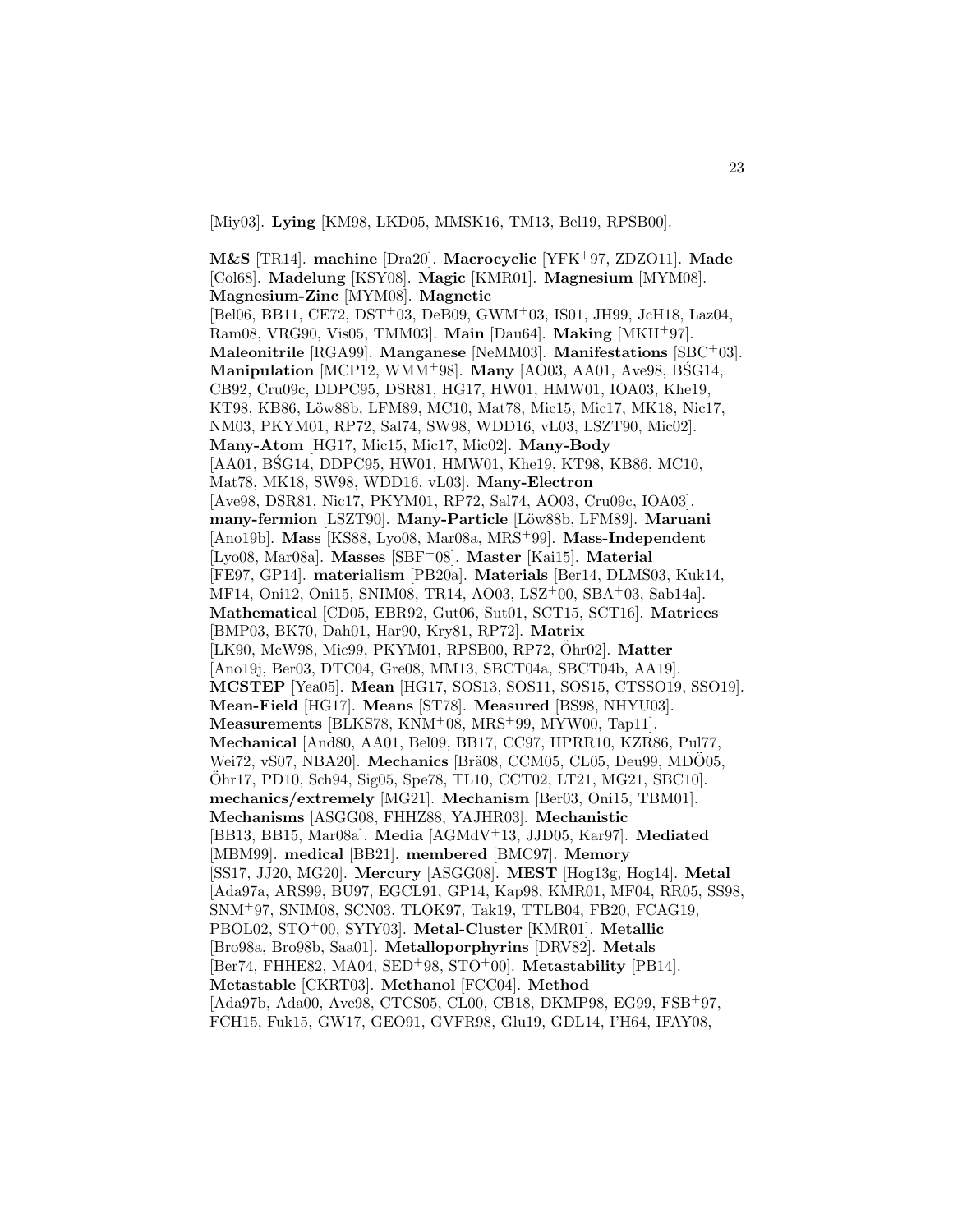KE97, LEK01, Löw88b, LFM89, Löw92a, LM92, MW08, May80, MMM18, MM96, Mon05, MKK<sup>+</sup>00, Mur08, MKB04, MMSK16, Nak00, NFW<sup>+</sup>98, OW08, OE17, PB99, RPSB00, RP18, SGB16, SS99, SNMI00, Sla64, SGM<sup>+</sup>13, TMN10, TAM04, WD70, WmG18, Yea05, GPEB21, LMK19, MKK<sup>+</sup>01, TMK21]. **Methodologies** [BRL13]. **Methodology** [GDL98, ZLC<sup>+</sup>10, CCT02]. **Methods** [AdMB99, ACP88, AH19b, And80, ACDK72, Bel09, Byl98, Dau64, FP06, GC92, HPU+17, Har04, Hät05, HZ89, HG17, HM21, HMW01, JG08, LGJP99, LJKH13, LB92, Löw85c, ML18, Mic74, Mic17, MP89, Nic10, ÖÖ13, PS05a, RR05, STZY18, San98, Sau05b, SBK15, TAU17, TL10, WN05, WDD16, CCM<sup>+</sup>19, EÜSB21, Hog14, JMWG19, LH20, SBGJ08, SBC10. **Methylamine** [SSV98]. **Metrology** [PR98]. **MeV** [AGO07]. **Mg** [FU00, NHYU03]. **Mg-** [NHYU03]. **MgB** [SCE19]. **mGluR5** [ST17]. **MgO** [OTA97]. **MI** [GVFR98]. **Michael** [Sab00]. **Microscopic** [Chi03, MTS04, Brä02]. **Minimum** [Kou15]. **Mixed** [MLR<sup>+</sup>98, Mon05, PSAP10, SIY<sup>+</sup>19]. **Mixed-Quantum** [PSAP10]. **Mixed-Quantum/Classical** [PSAP10]. **Mixed-Valence** [SIY<sup>+</sup>19]. **Mixing** [AR03, SH95]. **MM** [BBB10, MC10, SBC10, SIY<sup>+</sup>15, TL10, ZLC<sup>+</sup>10]. **Mn** [NeMM03, YNNU03]. **MnO** [GWM<sup>+</sup>03]. **MO** [Yas17, CDP82, Del74, YNNU03]. **Mobile** [KTMA08]. **mobility** [ZLL<sup>+</sup>20]. **Model** [ABC<sup>+</sup>98, BMPV99, BGW73, BB13, BE04, BG73, BWH08, BC09, Cam12, Dru78, DB01, Gre73, GM05, GVFG09, HS86, HSR98, JGCRC16, Jos08, Kap98, Kri03, KMR01, LS07, MS03, PJH05, Sme99, NA19]. **Modeling** [DNM<sup>+</sup>14, GVFG09, K¨ov08, Kuk14, MHWvdA97, RMN<sup>+</sup>14, TL10]. **Models** [Ano04l, BB15, BRL13, GV09, KGW98, KE00, MBO<sup>+</sup>07, NA04, Nik70, SIY<sup>+</sup>15, AA19]. **Modern** [CTG98, HPL98, KK85, SL20]. **Modified** [DGKCT15, KN01, BGW73]. **Modulators** [ST17]. **Module** [PM16]. **MoF** [MKK<sup>+</sup>01]. **Molecular** [ÅCL92, Ada97b, ADRAB16, AH19b, AGL05, ALND10, Ave13, AA15, BGG<sup>+</sup>07, BVHK03, BU97, BHV<sup>+</sup>00, Bas64, Ber03, BWK97, BR05, Bis67, BC80, Brä19, BJV86, CTSO04, CCVB94, CMJR+04, Cio90, CCA13, CS04, CLK15, DB68, Dau64, DNM<sup>+</sup>14, Dru78, DW98, Fra13, FF72, GP91, GM17, Gil94, GL90, GM91, Hal64, Hal91, HS19, Har67, HZ89, HJ88, HPRR10, Hog13g, HBGvM19, IFAY08, ILS08, Jan97, Jeh65, JH99, JS21, JcH18, KS77, KS88, KSG08, KD11, KTC01, Kry03, Löw80b, LÅJM95, MW08, Mic74, MT04, MWL<sup>+</sup>05, MKK<sup>+</sup>00, MP97, MBO<sup>+</sup>07, Nal09, NM03, ODE75, Ohn67, ÖB81, Öhr15, Oli12, OK11, OBHM17, PTC+13, PWZ+08, Pul77, QGW01, RMN<sup>+</sup>14, RFG<sup>+</sup>98, Ray95, Rei73, RM04, Ryc98, SBH<sup>+</sup>20, Sal11, San98, San92, Sch94, ST78, Sim99, Sjö04, Ste73]. Molecular [ST07, Sut97, TAM04, TL10, TM21, Uda00, VWP<sup>+</sup>98, Yan81, Yas17, dLHD10, Bis19, BSL<sup>+</sup>19, CAP19, LSC19, MG21, NBA20, RSP21, SBLJ05, SBC10]. **Molecular-Dynamics** [BHV<sup>+</sup>00]. **Molecular-Orbital** [MW08, JS21]. **Molecule** [Apo01, Bro98a, Bro98b, CT82, FRM70, FPL97, GM05, JSG<sup>+</sup>14, Kom05, KMJ97, LKD05, Löw65c, MW98, MCM14, MSM17, OM03, STZY18, Sim05, LMK19, SZP21]. **Molecule-Ion** [FRM70]. **Molecule-Particle** [GM05]. **Molecules** [ÅVM96, AAE<sup>+</sup>01, AAM04, ACDK72, BND81, BJMB14,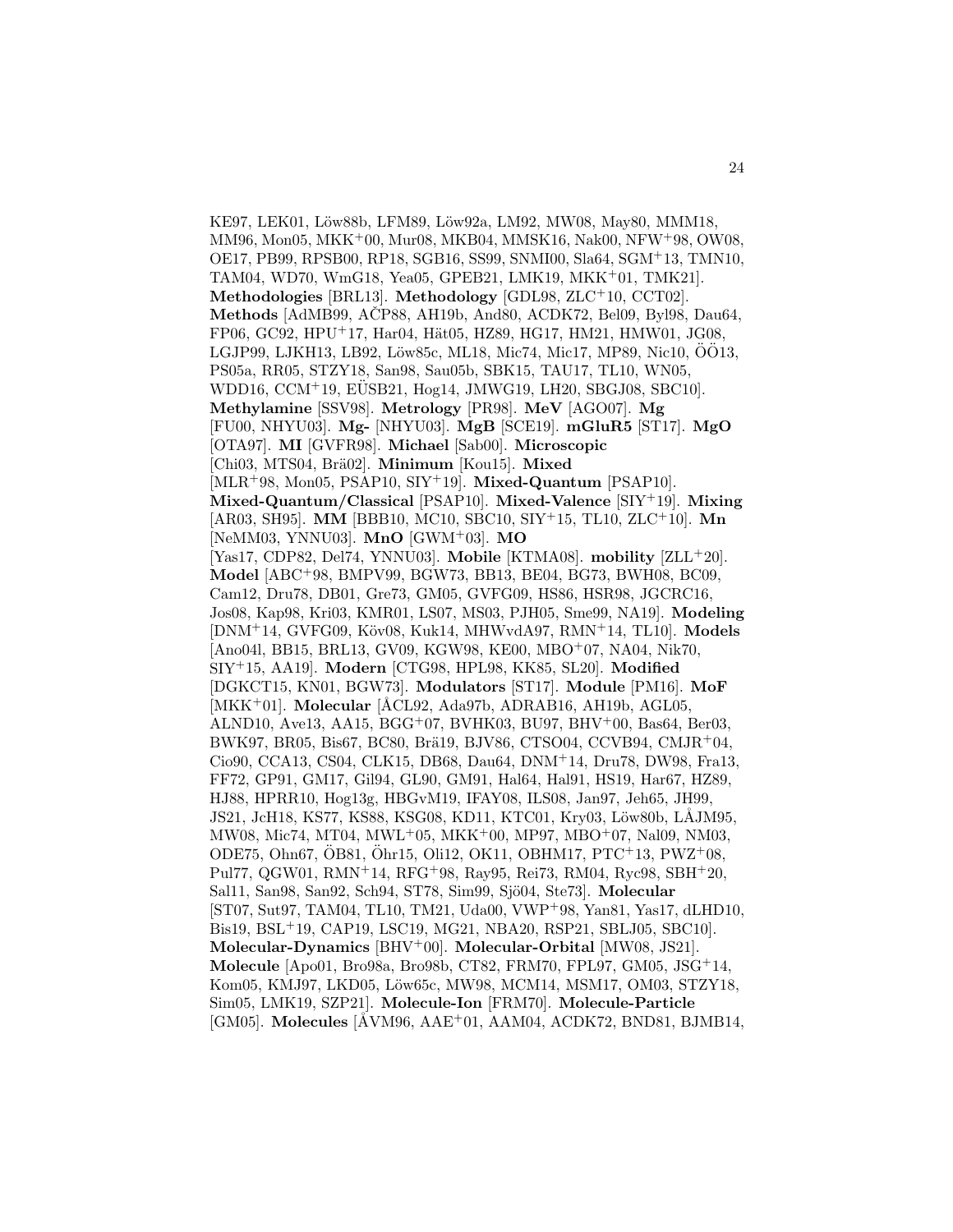BO86, CE72, Cam12, CL05, CG80, CKC09, Chr72, CLÅ05, Dau70, Del74, EG99, ERC88, FLV99, FVB99, FMA08, GSTvE98, GCAGM17, GNM08, HL97, IBB<sup>+</sup>19, IS01, Jan97, Kar97, KGW98, KMHL13, Kob97, LR72, LASV18, Lyo08, ML18, Mat96, MFLK11, MKN10, MK18, MTA97, Nal06, Nes67, Nic10, OO05, OBHM17, PB14, PGP17, PBK04, Rei73, RGFC13, RP18, Ser74, Sme92, SSV98, SCTH<sup>+</sup>07, Sut01, UK05, YTF78, YTC<sup>+</sup>05, ZDZO11, HO16, MKK<sup>+</sup>01, QSW20, YMI<sup>+</sup>21]. **Møller** [GC92, VI01, GS04a]. **Møller-Plesset** [GS04a]. **Molten** [MKH<sup>+</sup>97]. **Moment** [RM04, SJO05, YÖ13, PS21]. **Moments** [AB73, BO86, BWK97, Eks98, Glu19, PJH05, Woo98]. **Momentum** [BLKS78, KS77, MTS04, MFLK15, OE17, TM13, WP06, AP03]. **Monoclinic** [DA14]. **Monohydrated** [Tak19]. **Monomer** [PWZ<sup>+</sup>08]. **monovalent** [FB20]. **Monte** [SH19, AGL05, CCT02, CCM05, CC97, HB14, Hog18e, Hog21, MCA<sup>+</sup>18, NFW<sup>+</sup>98, RMMP17, RP18, TAU17, vS07]. **Monte-Carlo** [CC97]. **Morse** [Apo01]. **Motion**  $[L\ddot{\text{ow}}85c, \text{Per17}, \text{Sch}94, \text{Sut}97, \text{WN}05, \text{YTC}^+05, \text{MK}B04, \text{NBA20}].$ **Mountains** [Kai15]. **MP2** [JSF08, WmG18]. **muffin** [GWW19]. **muffin-tin** [GWW19]. **Multi** [CL˚A05, MDBM98, PWZ<sup>+</sup>08, SPD09, LH20]. **multi-CPU** [LH20]. **Multi-electron** [SPD09]. **Multi-Hydrates** [PWZ<sup>+</sup>08]. **Multi-Photon** [CL˚A05]. **Multi-reference** [MDBM98]. **Multicenter** [ALA21, HPB17]. **Multichannel** [Shi12]. **Multicharged** [BKB<sup>+</sup>19, Khe19]. **Multiconfiguration** [PGP17, WD70]. **Multiconfigurational** [LJKH13, STZY18, Yea05]. **Multidimensional** [Pol03]. **Multielectron** [KGI<sup>+</sup>19, OW08]. **Multiphonon** [HK03]. **Multiphoton** [Glu19, VTM98]. **Multiple** [Nal09, SBDD03, ST07]. **Multiplet** [IOI<sup>+</sup>00, ITI<sup>+</sup>00, OYI<sup>+</sup>00]. **Multiply** [AK12, CHR13]. **Multipole** [BO86, Woo98, YO13]. **Multireference** [BB99b, EM17, HMW01, LGJP99, LF09, MH98, MSM17, VI01, JMWG19, LH20]. **Multireference-Coupled** [MSM17]. **Multireference-Fock** [BB99b]. **Multiresolution** [DGKCT15, Bis19]. **Multiscale** [TR14]. **Muonium** [Hug98]. **Mutations** [Löw65c]. **myelinated** [ $JJ20$ ].

**N** [JMWG19, BMC97, HSR98, Mur03, TBM01]. **N'-Tetramethyldiamide** [HSR98]. **NaEuCl** [APNM03]. **NaH** [LMK19]. **NaK** [MSM17]. **nano** [SBA<sup>+</sup>03]. **Nanoclusters** [ARS17]. **Nanodosimetry** [Bic04]. **Nanometer** [Ros98]. **Nanoparticles** [GP14, OBHM17]. **Nanoplasmas** [LJ17]. **Nanostructures** [DO09, AGS<sup>+</sup>19]. **Nanotubes** [AAM04, LYM03, MOB<sup>+</sup>03]. **nanotubes-gold** [MOB<sup>+</sup>03]. **NaSmCl** [APNM03]. **native** [YMI<sup>+</sup>21]. **Natural** [AT91, AAG03, AAAC04, BK70, Dav72, MPU19]. **Nature** [Brä04, Sjö04, YM97]. **Near** [KsKsN08, MYW00, MYM08, NHYU03, YFK<sup>+</sup>97]. **Near-Edge** [KsKsN08]. **Nearly** [Lin17a]. **Necessary** [Brä04]. **Negative** [Kom05, SW98]. **Neon** [Sab97]. **Network** [PWZ<sup>+</sup>08]. **Networks** [SIY<sup>+</sup>15]. **neural**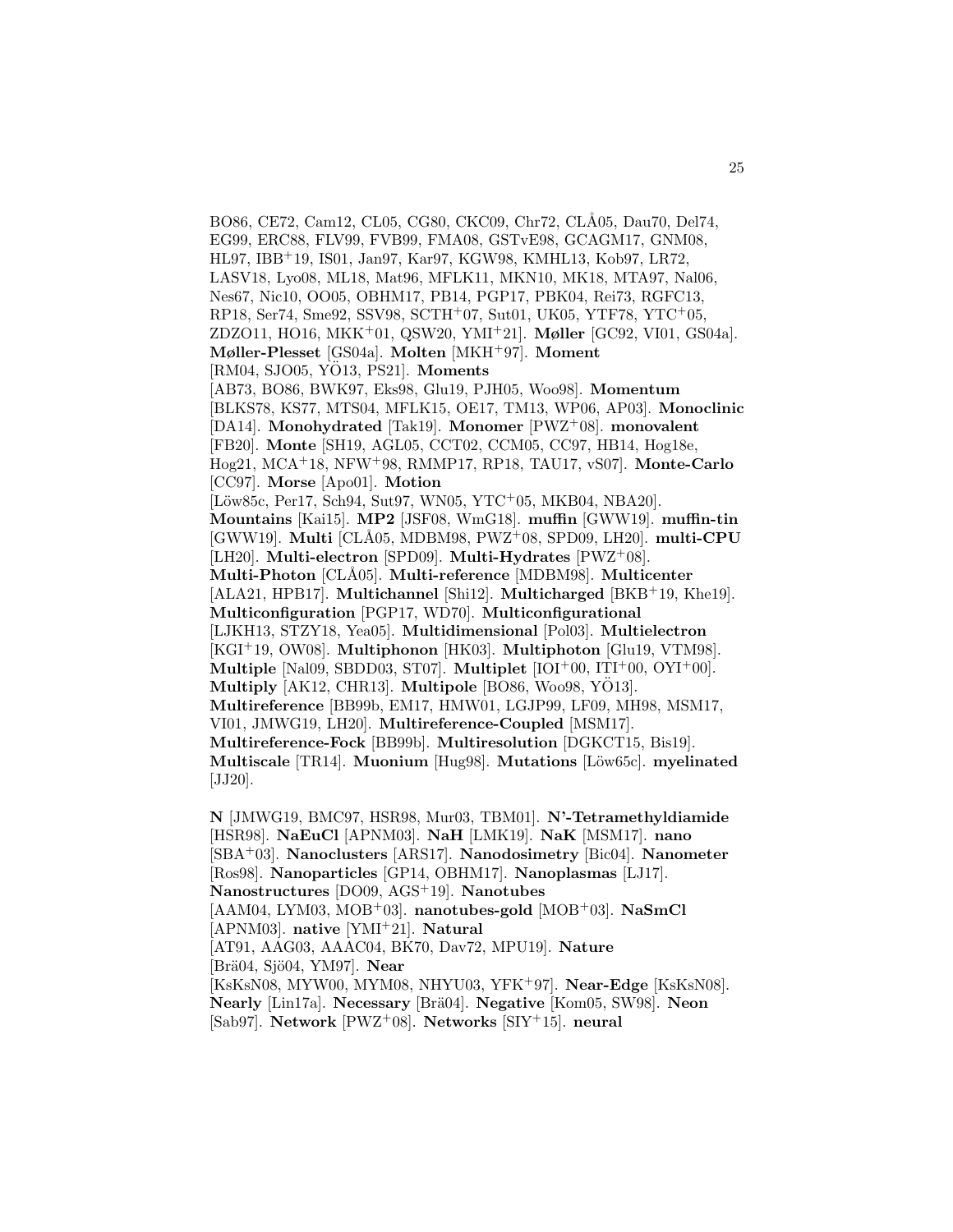[MG20, Per20, Rou20]. **Neutral** [DNM<sup>+</sup>14]. **Neutrino** [KS88]. **Newton** [GDL14, HZ89]. **Next** [SO05a]. **NH** [Sau05b, YTC<sup>+</sup>05]. **Ni** [SMAS08, KKA97, YKY<sup>+</sup>00]. **Nitrate** [HBT<sup>+</sup>00]. **Nitrates** [HTS<sup>+</sup>00]. **Nitric** [BWH08]. **Nitrides** [TLOK97]. **Nitroaniline** [CCCC15]. **Nitrogen** [RNL14, VI01]. **Nitrones** [RGA99]. **Nitroprusside** [CKRT03]. **NMR** [BB17, BB21, CPBS05, PB05, SPAS05]. **NO** [SP99]. **Noise** [DeB09]. **Non** [AHPD<sup>+</sup>03, AL04, AR03, BVHK03, BS05a, Bis94, KNN17, NBA20, PS05b, Sau05a, Sim99, Sme92]. **Non-Adiabatic** [BVHK03, Sim99]. **Non-Born** [NBA20]. **Non-Condon** [AHPD<sup>+</sup>03]. **Non-Coulombic** [KNN17]. **Non-degenerate** [AR03]. **Non-Iterative** [BS05a]. **Non-Linear** [AL04, Bis94, PS05b]. **Non-relativistic** [Sau05a]. **Non-Rigid** [Sme92]. **Nonadditive** [Kap98]. **Nonadditivity** [MS67]. **Nonadiabatic** [Kry03, Nik70, SP99]. **Noncanonical** [LB92]. **Noncovalent** [DSW04]. **Nonempirical** [PB75]. **Nonequilibrium** [KD11, NTT20]. **nonintegral** [Wen21]. **Nonlinear** [IBB<sup>+</sup>19, LHL18, MFCT15, MA04, OO82, PGN04, RAR15]. **Nonlocal** [LV90, Nes03, Sjö04]. **nonorthogonal** [SKS<sup>+</sup>19]. **Nonorthogonality** [Löw70b]. **Nonparametrized** [HPRR10]. **Nonrelativistic** [Ohr16]. **nonrepresentational** [LT21]. **Nonrigid** [Ser74, SSV98]. **Nonstationary** [Nic17]. **Normality** [IM80]. **Normalizing** [GWW19]. **Notes** [Ano99a]. **Novel** [IFAY08, Mat96, Oli12, LT21]. **Nuclear** [CTSDO04b, JcH18, LDB95, Lon99, PSAP10, Ray95, Sab97, SPAS05, SGM<sup>+</sup>13, Sut97, Vis05]. **Nuclearity** [Bor03]. **Nucleation** [NAY<sup>+</sup>08]. **Nuclei** [BRL13, DY08, Eks98, Glu19, Bel21, NBA20]. **Nucleic** [CL07, PP68, Tur07]. **nucleosome** [FB20]. **Nucleotide** [ZDZO11]. **nucleus** [LSC19]. **Number** [Ono00, TM13]. **Numbers** [ATL<sup>+</sup>18, KMR01]. **Numerical** [BS05a, Gut97, Kou15, Lin17b, MK18, Sid18].

## **O**

[CL00, OTA97, SIY<sup>+</sup>19, YKS<sup>+</sup>12, CSZ99, BMC97, BRW08, MKK<sup>+</sup>00, Sau05b]. **o-C** [CSZ99]. **Obituary** [Ano03h, Sab00]. **Objects** [EBR92]. **Observation** [Tos08]. **Observed** [Miy03, SEL01]. **Obtained** [MMM18]. **Obtaining** [HZ89]. **Occupancy** [SBDD03]. **Occurrence** [Löw88b, LFM89]. **Oddershede** [OS05, SO05b]. **OEC** [YKS<sup>+</sup>12]. **OEP** [BSG14]. **Off** [DB13]. **Off-Diagonal** [DB13]. **oganesson** [GPEB21]. **OH** [GAI08, RRMAF08]. **Öhrn** [Lin99, LSZ<sup>+</sup>99b]. **OKa** [MKK<sup>+</sup>00]. **Oligomers** [CÅ01, PM16]. **Olov** [Bun17, Heh18, Kar02, LÖS02, LÖBS17, SB02]. **On-Line** [Eks98]. **One** [AYO17, ARS99, Bel21, BC80, FP06, FCH15, GW18, LK13, MM96, OM03, ¨ Ort99, SBC09a, SPM09, SAL10, SGK<sup>+</sup>08, GVFR98]. **One-** [BC80, FP06, LK13, OM03, SGK<sup>+</sup>08]. **One-Dimensionally** [FCH15]. **One-Electron** [AYÖ17, Ort99, SPM09]. **One-Particle** [GW18]. **One-Photon** [SAL10]. **Ones** [Lin17b]. **Only** [PTC<sup>+</sup>13]. **Open** [Bad09, Bra77, CG80, Cru09c, FMA08, GC10, GVFR98, LP97, MP89, RTV05, YMI<sup>+</sup>21]. **Open-Shell**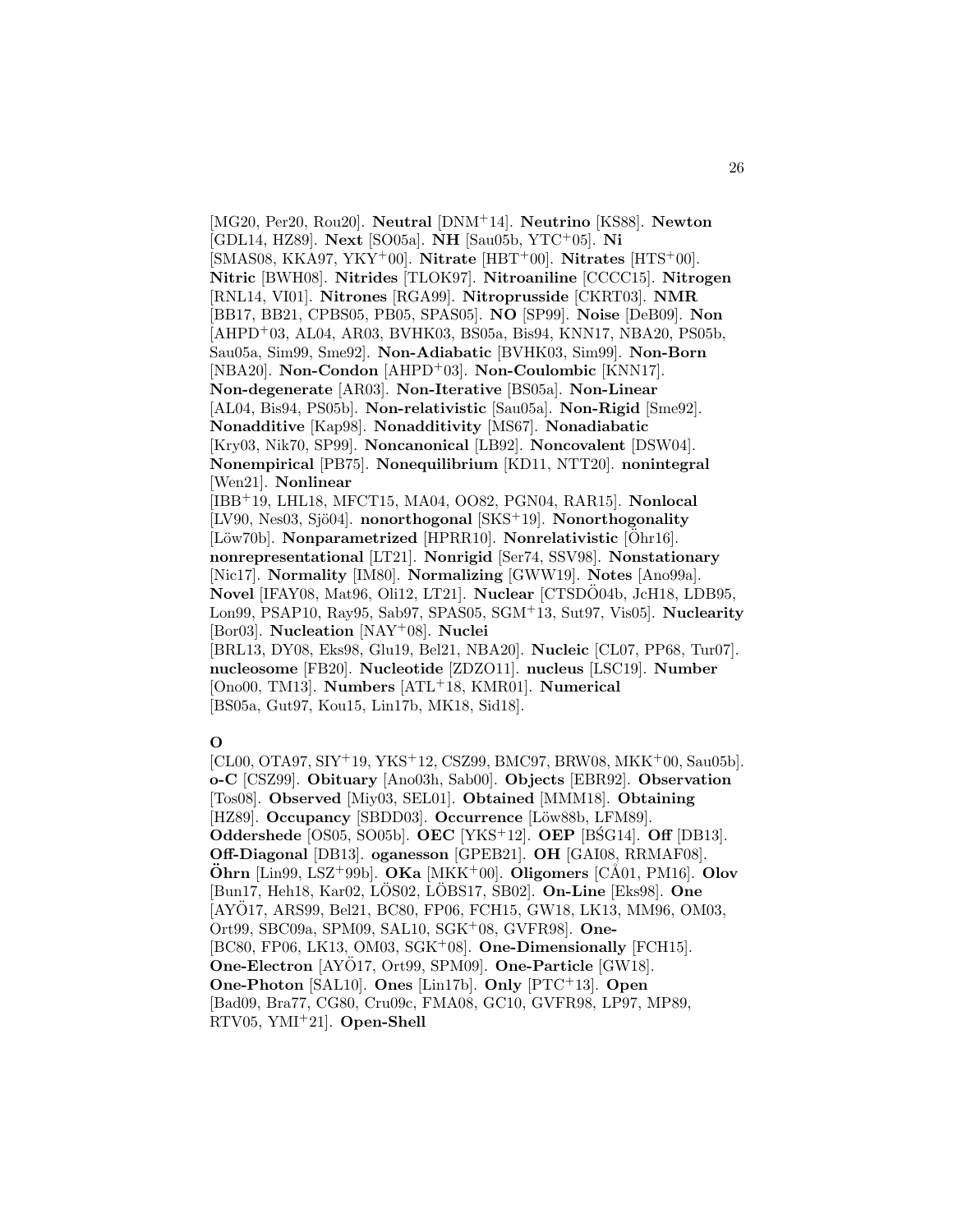[Bra77, FMA08, GVFR98, LP97, MP89, RTV05, YMI<sup>+</sup>21]. **Operator** [LMSP01, Löw67c, MT04, Pal04]. **Operators** [FP06, HMC73, L¨ow96b, MKB04, SS03]. **Oppenheimer** [TA04, NBA20, SZP21, Tap01]. **Optical** [BMPV99, Bis94, DO09, DA14, HDB03, KsKsN08, MCP12, ML18, PR05, Phi98, RDNFH98, IOA03]. **Optimization** [BHM17, CMDN89, CTG98, HZ89]. **Optimizations** [Hät05]. **Optimized** [GW01, Khe19, KKGG98, WD70]. **Orbit** [ÅVM96, ERC88, LF09, RM04]. **Orbital** [Ada97b, AT91, ADRAB16, CTCS05, Cio90, DB68, FF72, GWM<sup>+</sup>03, Hal91, Har67, IFAY08, KT15, MW08, MNR<sup>+</sup>98, MKK<sup>+</sup>00, Nal09, NSM11, ODE75, Ohn67, San92, TSON00, UYT97, Uda00, Yas17, CTSSO19, JS21, MG21, MPU19]. **Orbital-Communication** [NSM11]. **Orbital-Free** [KT15]. **Orbital/Plane** [Mon05]. **Orbitals** [AYO17, AAG03, AAAC04, AA15, BSG14, CE78, CB92, CCA13, Dav72, DR90, GM17, Hog13g, HPB17, HM21, KTC01, Lin17b, PTC<sup>+</sup>13, PTBH13, RP72, Ste73, Yan81, CAP19, LSC19]. **Order** [AAM04, BS05a, BB99b, DB13, Hät05, IL98, KB86, KNN17, LDB95, MW98, RR05, SW98, SPH14, VTM98, AHPD<sup>+</sup>03, MCC03, VdLCPT98]. **Ordered** [DLMS03]. **Ordering** [CCVB94, GWM<sup>+</sup>03]. **orders** [Wen21]. **Organic** [BMPV99, Dau70, GAI08, Sey12, YMI<sup>+</sup>21]. **Orientational** [CTSDO05]. **Origin** [CKRT03, FRM70, OM03, RGA99]. **Ortho** [DNM<sup>+</sup>14]. **Ortho-Anisidine** [DNM<sup>+</sup>14]. **Orthogonal** [DGA18, CAP19]. **Orthogonality** [IM80]. **Orthogonalization** [Sri01]. **Orthogonalizations** [SS17]. **Orthonormal** [CCA13, RP72]. **Oscillation** [BS72]. **oscillations** [JJ20]. **Oscillator** [BLKS78, CTSOS99, CTSO04, Khe19, KMR01, OOSS17, CTSSO19]. **Oscillator-Strength** [OOSS17]. **Osvaldo** [Ano04i, SBK04]. **Other** [ASGG08, BGG<sup>+</sup>07, ERC88, Löw92a, Ram08, SBA<sup>+</sup>03]. **Overlap** [FH65, ÖÖ13]. **Overview** [vS07]. **Oxidation** [SIY+15, ZZ08, YMI+21]. **Oxidation-Theoretical** [SIY<sup>+</sup>15]. **Oxide** [GP14, SNIM08, YKC<sup>+</sup>08, CCL03, Fuk03, Sak03b]. **Oxides** [EGCL91, KIT<sup>+</sup>08, PBOL02]. **Oxonium** [LM97]. **oxy** [YMI<sup>+</sup>21]. **oxy-radicals** [YMI<sup>+</sup>21]. **Oxyanions** [Cse97]. **Oxygen** [Mar08a, MKH<sup>+</sup>97, NM00, SIY<sup>+</sup>15, SIY<sup>+</sup>19, MFMCN01, Sak03a, YMI<sup>+</sup>21]. **Oxygen-Evolving** [SIY<sup>+</sup>15]. **Oxygenated** [GAI08]. **oxygenation** [YMI<sup>+</sup>21]. **Oxynitride** [KsKsN08].

**P** [CSZ99, Bel19, OM03]. **Packages** [LBH<sup>+</sup>17]. **Packets** [SAL10]. **Pad´e** [Bel06, BB13, DeB09]. **Page** [Ano09d, Ano12h, Ano14e, Ano15g, Ano15h, Ano16d, Ano17j, Ano17k, Ano17l, Ano18d, Ano19q, Ano19r, Ano20g, Ano20h, Ano21g, Ano21h, Hog18f, SB13e, Ano64c, Ano65c, Ano67d, Ano68d, Ano70d, Ano72d, Ano73d, Ano74b, Ano75b, Ano77c, Ano78b, Ano80c, Ano81e, Ano81f, Ano82f, Ano82g, Ano85d, Ano86a, Ano88c, Ano89c, Ano90b, Ano91b, Ano92c, Ano92d, Ano94c, Ano95b, Ano96b, Ano97d, Ano97e, Ano98j, Ano98k, Ano98l, Ano99f, Ano99g, Ano99h, Ano08e, Ano08f, Ano09e, Ano09f, Ano12d].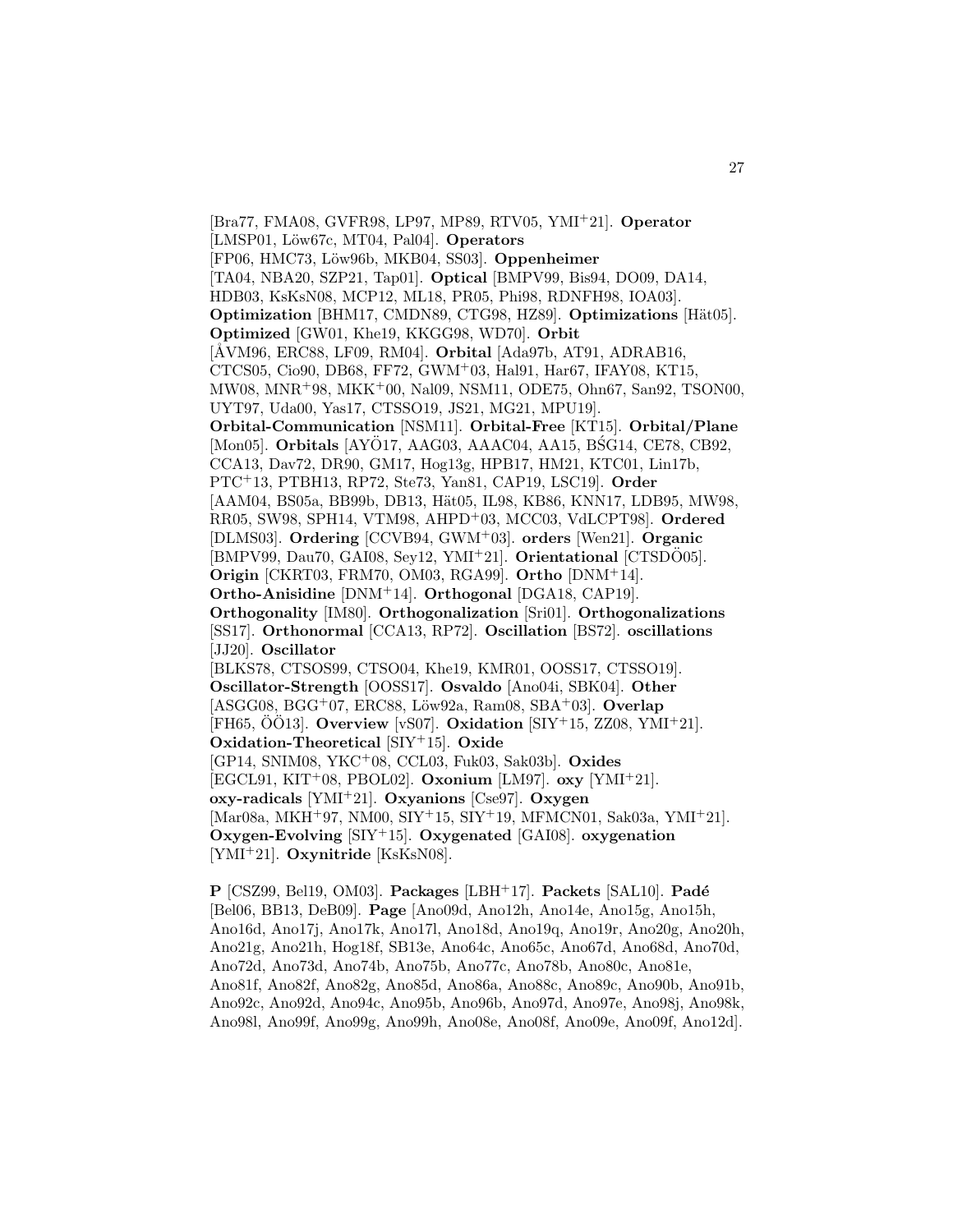**Pair** [MS65, TM13]. **Pair-Correlated** [MS65]. **Pairs** [AR03, AA03, KN01, AP03]. **Panexperiential** [PB20a]. **Paper** [Hal91]. **Paradigms** [MDBM98]. **Paradox** [McW99]. **Parallel** [HS19, PM16, LH20]. **Parallelization** [TR98]. **Paramagnetic** [Kot68]. **Parameter** [Apo01]. **Parameterization** [AR03]. **Parameters** [GM05]. **Parametric** [Bel11]. **Parametrization** [ACDV01]. **parity** [QSW20]. **Parrinello** [PWZ<sup>+</sup>08]. **Part** [SBCT04a, SBCT04b, SBC09b, SBC09a, LSZ<sup>+</sup>98b, LSZ<sup>+</sup>98c, NBS10, SBM<sup>+</sup>01a, SBM<sup>+</sup>01b, L¨ow88b, LFM89, NBS12, SCT16]. **Partial** [PSS98, SGB16]. **Partial-Wave** [PSS98]. **Participants** [Ano97a, Ano98t, Ano98u, Ano01m, Ano01n]. **Particle** [BGW73, BG73, BC00, CB18, GW18, GSTvE98, Gre73, GM05, IKN<sup>+</sup>08, KV08, Löw88b, LFM89, SS03, Sig05, Uda00, FB20]. Particles [AJ04, BRL13, Fra13, PGN04, RDNFH98, TTLB04, AGS+19, BKL21, Tők19]. **Partition** [Nak00]. **Partitioning** [Lar02, Löw98, Mic17]. **Parts** [OO13]. **Passage** [ML18]. **Passivation** [ARS17]. **Path** [BSG17, GM91, LPDB03, Nag01]. ´ **paths** [BSL<sup>+</sup>19]. **Pathway** [HS19]. **Pauli** [LASV18, SO19c]. **Pb** [KIT<sup>+</sup>08, HHU<sup>+</sup>21, LvWH<sup>+</sup>01, MLR<sup>+</sup>98]. **PbO** [RM04]. **PCM** [Cam12]. **Pd** [CMVPFC16]. **PEDICI** [TR98]. **Peierls** [BE04]. **Pendulum** [PS05b]. **Per-Olov** [Bun17, Heh18, Kar02, LOS02, LOBS17, SB02]. **Perchlorate** [Lin05]. **Perform** [PTC<sup>+</sup>13]. **Performance** [PM14, CCM<sup>+</sup>19]. **Periodic** [ABB90, FCH15, Gon98, LBV01, Mon05, Ros98]. **Perovskite** [GWM<sup>+</sup>03, KIT<sup>+</sup>08, SKT<sup>+</sup>08]. **Perovskite-Type** [SKT<sup>+</sup>08]. **Perspectives** [Bel11, CL05, Del74, Nal03, OPPZ06, PTLGOM12, SBG+98, Brä03, SBM<sup>+</sup>01a, SBM<sup>+</sup>01b]. **Perturbation** [Bra77, FMA08, GC92, Gon98, GS04a, GS04b, HBE64, HW01, Khe19, KMJ97, KB86, Lau09, LP97, Lin17c, PČ75, RR05, SW98, VI01, LH20]. **Perturbative** [BE01, BB99b]. **PESA** [NHYU03]. **PET** [BWVD<sup>+</sup>13]. **Pharmacology** [Pul77]. **Phase** [Dah01, DLMS03, GSWW10, HSR98, MRS<sup>+</sup>99, MCC03, RAR<sup>+</sup>08, TMN10, TMM03, TSTH03, Yam03, YIYM03]. **Phase-Space** [Dah01]. **Phases** [DA14]. **Phenomena** [ÅVM96, Löw67c, Sri01]. **Phenomenological** [Kar08]. **Phenyloxirane** [JJD05]. **Phonon** [HBKS03, MS03, SHBC19]. **Phonon-assisted** [MS03]. **Phosphorus** [OM03]. **Photobiological** [GBPSR10]. **Photochemical** [Dau70]. **Photodetachment** [HHK<sup>+</sup>98]. **Photodissociation** [JGNJ08]. **Photodissociations** [LF09]. **Photodynamic** [MM99]. **photoelectrochemical** [PBOL02]. **Photoelectron** [Ada97b, BB99b, Jør74, Jør78, Köv08]. **Photoexcited** [Mic15]. **Photoionization** [Dol09, GCAGM17, MTA00]. **Photolysis**  $[KLG<sup>+</sup>08, Ly<sub>0</sub>08, BTB<sup>+</sup>20].$  **Photon** [CLÅ05, SAL10]. **Photonic** [Tap17]. **Photophysics** [FLV99]. **photosynthesis** [YMI<sup>+</sup>21]. **Photosystem** [SIY<sup>+</sup>15, SIY<sup>+</sup>19]. **Physical** [BS04, Brä12, GM05, LB92, Rei73, SSCL97, PB20a]. Physicochemical [TY85]. **Physics** [BVHK03, Bel11, BR20, Cal13, CT82, Dru78, EBR92,

28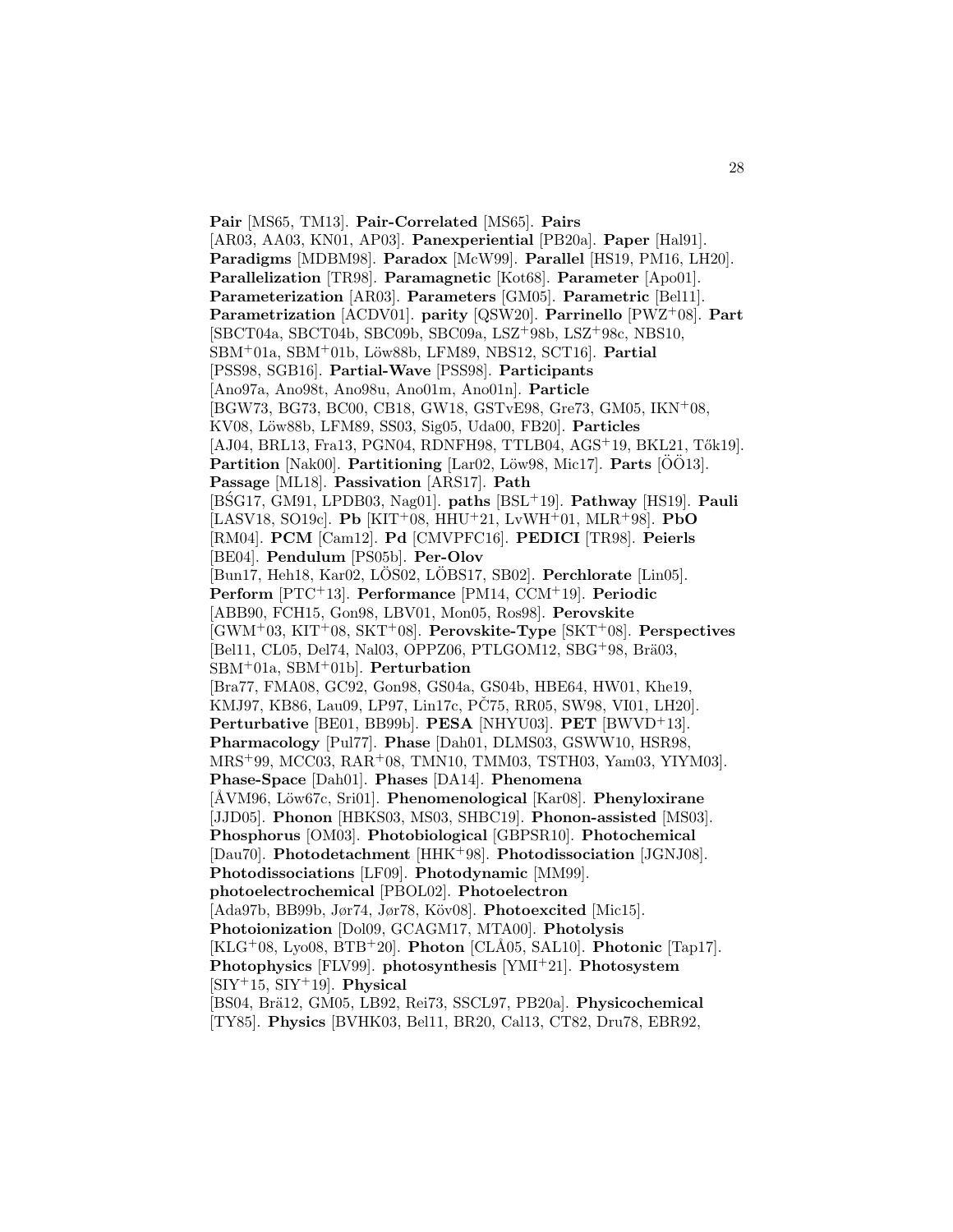Jan65, Nor98, PD10, PR98, SBF<sup>+</sup>08, SBK15, Sut97, Sut98, Brä03, HPL98, LSZ<sup>+</sup>98b, LSZ<sup>+</sup>98c, SBM<sup>+</sup>01a, SBM<sup>+</sup>01b, SBC<sup>+</sup>03, SBSL08, SCT15, SCT16]. **Physisorption** [SH19]. **Pi** [BS72, Lyk64]. **Pi-Electron** [BS72, Lyk64]. **Picture** [GSTvE98, Ort99]. **Pictures** [Sim99]. **Pionic** [DKV<sup>+</sup>19]. **planar** [YFK<sup>+</sup>97]. **Plane** [SED<sup>+</sup>98, Sla64]. **Plane-Wave** [Mon05]. **Plasma** [SCM09]. **Plasmas** [BKB<sup>+</sup>19]. **Plasmon** [AGS<sup>+</sup>19, JJ20]. **Plasmonic** [ARS17]. **plasticity** [Sak03b]. **Platinum** [HB14, Hog21]. **platinum-doped** [Hog21]. **Plesset** [GS04a, GC92, VI01]. **Podolsky** [McW99]. **Point** [CCC17, ST17]. **Poisson** [BS05a]. **Polarizabilities** [AB73, AAAC04, BO86, CMFA99, PM16]. **Polarizability** [CCM05, Kom05, PS05a, RM04, PS21]. **Polarizable** [ABC<sup>+</sup>98, Cam12, JGCRC16, LJKH13, OK11]. **Polarization** [CTCS05, GEO91, Odd78]. **Polyacetylene** [BE04, För94]. **Polyatomic** [AK12, Rei73]. **Polycrystalline** [HSS<sup>+</sup>04]. **Polyelectronic** [MKN10]. **Polyenes** [Bas78]. **Polymerization** [MW08]. **Polymers** [And80, CMFA99, DDPC95, DC99, Ker82, LBV01, RPSB00, SD04]. **Polynomial** [Yas17]. **Polynomials** [DGA18, CAP19]. **Polypeptides** [dLHD10]. **Polypyridine** [CÅ01]. **Populating** [Coo18]. **Positron** [BWVD<sup>+</sup>13, FJS<sup>+</sup>04, AP03, MAS03, SSK03]. **Positron-Electron** [FJS<sup>+</sup>04]. **Positron-Emitters** [BWVD<sup>+</sup>13]. **Positronic** [Shi12]. **Positronium** [Hug98]. **positrons** [AA19]. **Possible** [Moh08]. **Post** [TA04]. **Post-Born** [TA04]. **Potential** [Apo01, BB99b, Dru78, GMLSC<sup>+</sup>10, GW18, HBT<sup>+</sup>00, KSY08, KB98,

KKGG98, LBH<sup>+</sup>17, LRCR98, LMK19, MFCT15, MCM14, MMSK16, MSM17, Nag01, Nes98, Nes03, PTBH13, RFG<sup>+</sup>98, SJO05, SED<sup>+</sup>98, Sil14, TMK21]. **Potentials**

[Kap98, MMM18, ST78, SBG14, GPEB21, KTA03, MMM19, SZP21, SO19c]. ´ **Poul** [Odd05, SBLJ05]. **Power**

[McG04, NA04, Pau13, Por04, SO05a, SRZE04, Sva98, Wei04]. **Powers** [AGO07, CTSO04, PGJ07]. **Practical** [GVCN82]. **Precise** [SBF<sup>+</sup>08]. **Precision** [LJK<sup>+</sup>08, Hug98, RSP21, San98]. **predicted** [Mur03]. **Prediction** [FU00, IFAY08, KZR86, Tos08]. **Predictions** [CO17]. **Predissociative** [Lyo08]. **Preface** [AUS00, AUW03, AH19a, Ano99o, Ano01l, Ano03i, Ano03j, Ano04j, Ano04k, Ano08k, Ano11h, Ano11i, Ano12g, Ano13i, BG01a, BG01b, BS05b, BS06, BS07, Brä21b, CTS15, CTS16, Can10, Cru09a, Cru09b, HP98, Hog13f, HO17, Hog18a, JKMB19b, KS97a, Kle08, KOS99, LB99, Löw64b, Löw65b, Löw67b, Löw68b, Löw70c, Löw72b, Löw73b, Löw74b, Löw75b, Löw77b, Löw78b, Löw80c, Löw81c, Löw81d, Löw82c, Löw82d, Löw85b, Löw86b, Löw88c, Löw89, Löw91, Löw92b, Löw92c, Löw94, Löw95, Löw96a, MH21, NB10, OJ05, PB20b, RB20, SB09b, SB12b, SB13d, Sab14b, SB15, SB17c, SB17d, SB18b, SO19a, Sem98, Wil98a, Wil98b]. **Preliminary** [Gos02a, KGW98]. **Present** [Bun18]. **Preserving** [Lev14]. **Pressure** [GVFG09, MF14, ST17, Yam03]. **pressure-induced** [Yam03]. **Prevention** [MCP12]. **Previous**

[Ano67b, Ano68b, Ano70b, Ano72b, Ano73b, Ano74a, Ano75a, Ano77a,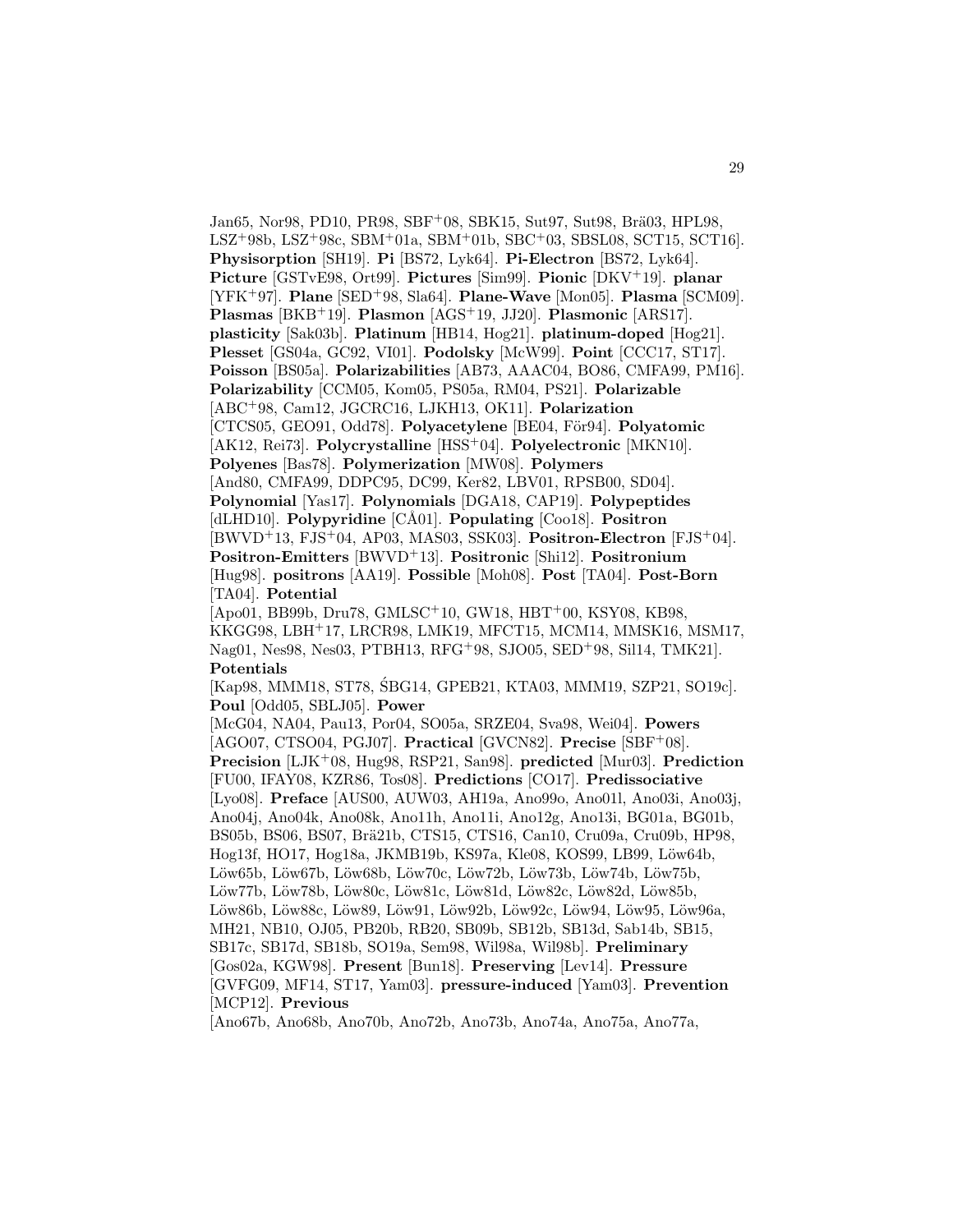Ano78a, Ano80a, Ano81a, Ano81b, Ano82a, Ano82b, Ano85a]. **Primitive** [SW98]. **Primitives** [KGW98]. **Principal** [ $\ddot{\text{O}}$ hr17, Tew21]. **Principle** [HPRR10, LFM89, WT99]. **Principles**  $[Ada97b, Br\ddot{a}12, CCVB94, DA14, Fuk08a, Fuk08b, HBGvM19, IOI<sup>+</sup>00,$ KIT<sup>+</sup>08, KSY08, MTS04, OYI<sup>+</sup>00, YKC<sup>+</sup>08, KTA03, Sak03a, Yam03]. **Probabilities** [VI01]. **Probability** [GL68]. **Probes** [CPBS05]. **Probing** [Nal06]. **Problem** [DSR81, DST<sup>+</sup>03, HW01, Hyl64, KS88, KO18, Löw70b, Mat78, MP89, Nic17, SB99, Sut97, vL03, BKL21, Lin02]. **Problems** [AA01, CTCS05, Del74, GAM<sup>+</sup>13, Har04, Har05, Kar08, Ler85, LB92, L¨ow65c, OO82, Sut01, YTF78, Gos02b, SSK03]. **Procedure** [CMDN89, PSS98]. **Proceedings** [Hog13g, Hog14]. **Process** [UYT97, AO03, SKS<sup>+</sup>19]. **Processes**  $[ALND10, BGG<sup>+</sup>07, Brä04, CTSDÖ04a, GBPSR10, HL97, LA12, MCG<sup>+</sup>08,$ MF04, MM13, MHWvdA97, MA04, Ohr15, OO82, PSAP10, RNL14, Tap01, ¨ Tap09, Dur20, LSZ<sup>+</sup>99a, LSZB00, MMM19]. **Processing** [BB11, BB17]. **Produced** [LS07]. **Product** [PTBH13]. **production** [Hog21]. **Professor** [SBK04]. **Profiles** [KS77, OE17]. **Program** [KTC01, Lad73, TR98]. **Progress** [ADRAB16, SBC10]. **Projected** [May80, Sme99]. **Projection** [HMC73]. **Projections** [CL05]. **prolate** [MFA21]. **Propagating** [LSZ<sup>+</sup>99b]. **Propagation** [SGB16]. **Propagator** [CTCS05, CO17, GEO91, Lon99, Löw85c, MM96, Odd78, OB81, Yea05, ZDZO11, Lin02, Ohr02]. **Properties** [ABB90, BMPV99, BU97, BJMB14, BK70, CTS04, CCCC15, CMVPFC16, DO09, DA14, DST+03, FE97, Fuk00, GVFG09, Hal64, JJD05, KsKsN08, Kla81, Kot68, KKGG98, Kry81, Kry03, KO19, LDB95, LHL18, Lon99, Löw96b, OK11, OBHM17, PV09, Rei73, RM04, She15, TY85, UK05, VWP<sup>+</sup>98, Wei72, Bis19, RSP21, SBLJ05, TM21]. **Property** [FPL97, MWL<sup>+</sup>05, Nic11, Nic17, SB99, SYIY03]. **Property-Specific** [Nic11, Nic17]. **Prospects** [WM97]. **Protein** [GBPSR10, FB20, GG20, LL20]. **Proteins** [Kot68]. **Proton** [BWVD<sup>+</sup>13, Coo18, CS04, DBC<sup>+</sup>99, HSS<sup>+</sup>04, McG04, MBM99, Oni15, PBK04, SIY<sup>+</sup>15]. **Proton-Conductors** [Oni15]. **Protonated** [KKK<sup>+</sup>97]. **Protonation**  $[PWZ^+08]$ . **Protons**  $[AGMdV^+13, BRL13, CTSDO05, AA19]$ . **Pseudo** [CKRT03, DST<sup>+</sup>03, GW17, KBS03, TSTH03]. **pseudo-binary** [TSTH03]. **Pseudo-Jahn** [CKRT03, DST<sup>+</sup>03, KBS03]. **Pseudopotentials** [Gut97]. **PSII** [YKS<sup>+</sup>12]. **Pt** [SN08, Hog18e, KC19, SH19]. **publications** [Ano04i]. **puckering** [MFMCN01]. **Pulse** [VTM98]. **Pulsed** [BS98]. **Pulses** [MCP12, ML18]. **Pure** [Gal73, LK90, MLR<sup>+</sup>98]. **Pure-State** [LK90]. **Purine** [PP68]. **purpose** [LH20]. **Pyramidal** [YTC<sup>+</sup>05]. **Pyrimidine** [PP68].

**QED** [LT98]. **QM** [BBB10, MC10, SBC10, SIY<sup>+</sup>15, TL10, ZLC<sup>+</sup>10]. **QM/MM** [BBB10, SIY<sup>+</sup>15, MC10, TL10, ZLC<sup>+</sup>10]. **QSPR** [Sey12]. **Quadratic** [BB13, GC92, LPDB03]. **Quadrature** [Kou15]. **Quadrupole** [PS05a]. **qualitativeness** [PB20a]. **Quantification** [Bel06]. **Quantisation**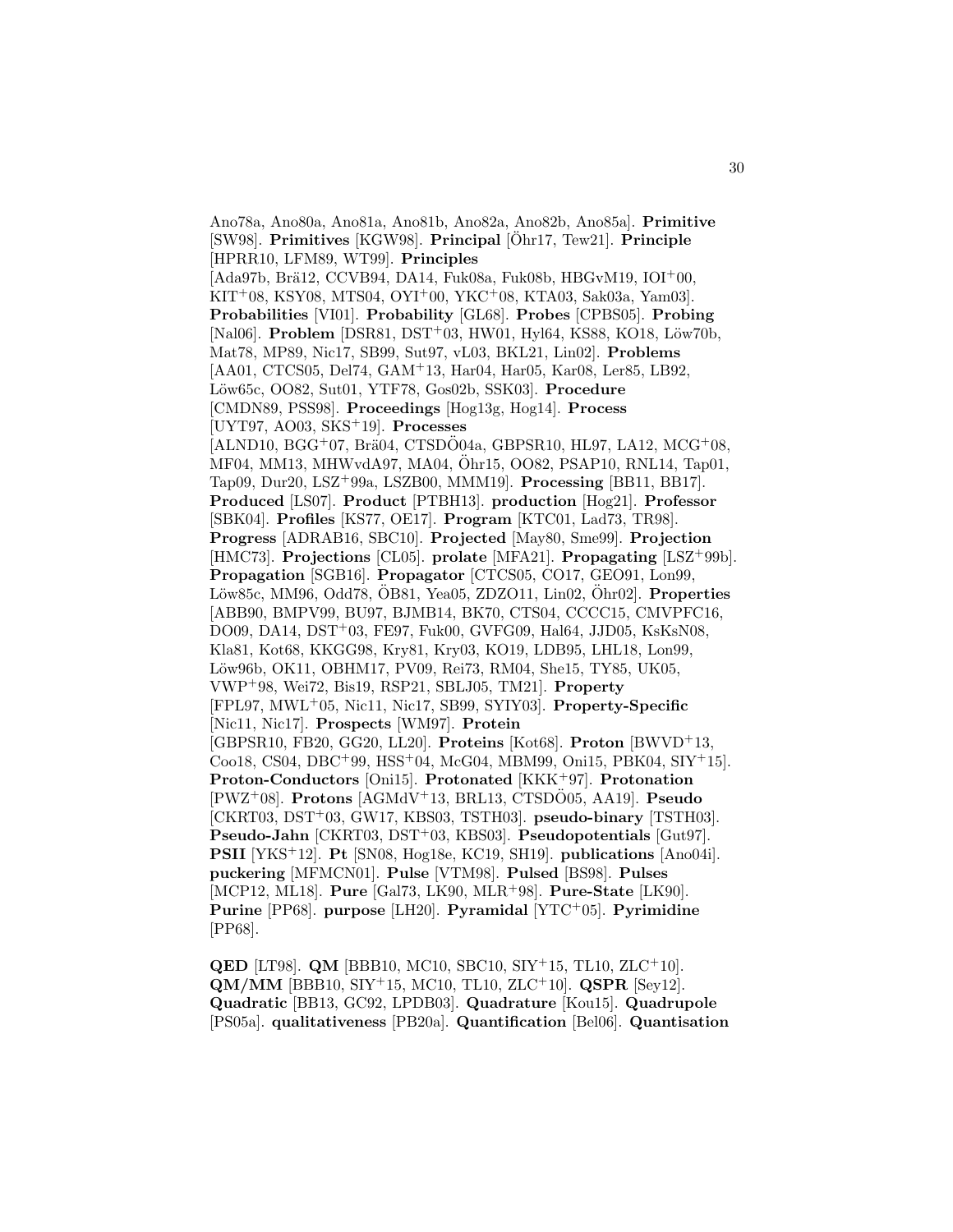[PS05b]. **Quantitative** [WD70]. **Quantities** [CH03, KTC01]. **Quantum** [AČP88, AT91, And80, Ano04l, Ano13a, Ano13b, Ano19a, AA01, AGL05, BND81, Bad09, BR82, Bel09, Bel11, BSB13, BB17, BR17, BR65, Brä08, BR20, Brä21a, BKB<sup>+</sup>19, CCM05, CL05, CD05, CCVB94, CCC17, CS77, CC97, CB18, Cra99, Dau67, Dau70, DO09, Deu99, Dra20, DKV<sup>+</sup>19, DW98, Fro02, GC10, GG20, GMB04, GSWW10, HPL98, HG17, HPRR10, Hog13a, Hog13b, HB14, Hog18b, Hog18e, Hog21, IBB<sup>+</sup>19, ILS08, Jan65, JKMB19a, Kar97, KS97b, Kla81, KD11, Kra99, Kuk14, KV08, KZR86, Lad73, LBH<sup>+</sup>17, Lar17, Len68, Löw64a, Löw65a, Löw65c, Löw67a, Löw67c, Löw68a, Löw70a, Löw72a, Löw73a, Löw74a, Löw75a, Löw77a, Löw78a, Löw80a, Löw81a, Löw81b, Löw82a, Löw82b, Löw85a, Löw86a, LSZ88, LSZ89, LSZT90, LSZ91, LSZ92a, LSZ92b, L¨ow92a, LSZ94]. **Quantum** [LSZ95, LSZ96, LSZ<sup>+</sup>97b, LSZ<sup>+</sup>97a, LSZ<sup>+</sup>98b, LSZ<sup>+</sup>98c, LSZ<sup>+</sup>98a, LSZB99, LSZ<sup>+</sup>99b, LSZ<sup>+</sup>99a, LSZ<sup>+</sup>00, LSZB00, LL20, MG21, MCG<sup>+</sup>08, MS03, MG20, Mat64, McW98, Mez96, MT04, Mic17, Miy03, Moh98, Moh08, MP97, NAY<sup>+</sup>08, NFW<sup>+</sup>98, NBS10, Nic11, OS05, Ohr17, Oni12, Oni15, PD10, ¨ PBOL02, PSAP10, PB20c, Pul77, Pyy78, QSG98, Ray95, Ryc98, SBM<sup>+</sup>01a, SBM<sup>+</sup>01b, SB02, SBA<sup>+</sup>03, SB03, SBC<sup>+</sup>03, SBCT04a, SBCT04b, SBK04, SO05b, SB05, SBLJ05, SB06, SB07, SBSL08, SBK<sup>+</sup>08, SBGJ08, SBC09b, SB09a, SBC09a, SBC10, Sab11, SB11, SB12a, SB13a, Sab15, SB17a, SB18a, SPD09, Sal11, SJO05, Sey12, Sig05, SBG<sup>+</sup>98, SAL10, SGK<sup>+</sup>08, Sut98, TMN10, Tap09, Tap11, Tap17, TR14, TMMS10, Tos08, TL10, VTM98, Wei72, WMM<sup>+</sup>98, WDD16, vS07, BP20, BKL21, CCT02, EW03, HO16]. **quantum**  $[L\ddot{O}S02, LT21, Mic02, MOD<sup>+</sup>03, NBA20, NTT20, Per20, SB17b, SH19].$ **Quantum-Chemical** [Kuk14, SJO05, PBOL02]. **Quantum-Classical** [MT04]. **Quantum-Informed** [TR14]. **Quantum-Mechanical** [BB17, KZR86, Pul77, Wei72, vS07]. **Quantum/Classical** [GMB04, PSAP10, EW03]. **Quarks** [JL03]. **Quartet** [ZBM98]. **Quasi** [GDL14, JSG<sup>+</sup>14, Shi12]. **Quasi-Bound** [Shi12]. **Quasi-Molecule** [JSG<sup>+</sup>14]. **Quasi-Newton** [GDL14]. **Quasidegenerate** [BB99b]. **Quasiparticle** [HL90]. **Qubits** [Coo18]. **Quest** [PM14]. **Questions** [DE05].

**R** [HSR98, JJD05]. **R.**  $[AGS^+19]$ . **Radial**  $[ÖÖ13$ , PS05a, SJO05, Lin02]. **Radiation** [BWVD<sup>+</sup>13, BB13, BB15, Bic13, CL07, CT82, Glu19, LS07, PGJ07, Ram98, Sab07, Sal11, ST07, VTM98, SB07]. **Radiation-Induced** [Sal11]. **Radiationless** [OO82]. **Radiative** [BS98, BKB<sup>+</sup>19, DKV<sup>+</sup>19, KSG08]. **Radical** [ARS99, CL07, EEL96, KBS03, LM97, Lin05, LGK<sup>+</sup>99, She15, vS07]. **Radicals** [GAI08, LS07, MLPD<sup>+</sup>98, MVL01, RRMAF08, Tur07, VKI97, YMI<sup>+</sup>21]. **Radioactive** [Per98b]. **Radiobiological** [BB15]. **Radiobiology** [Fra13]. **Raman** [MCP12, TP03]. **Ramsey** [PB05]. **Range** [BBB10, Dru78, DB01, DB13, JGCRC16]. **Ranges** [AGO07, Pau13]. **Rare** [BG73, Jan65]. **Ratios** [MTA00]. **Ratner** [SB17b]. **Ray**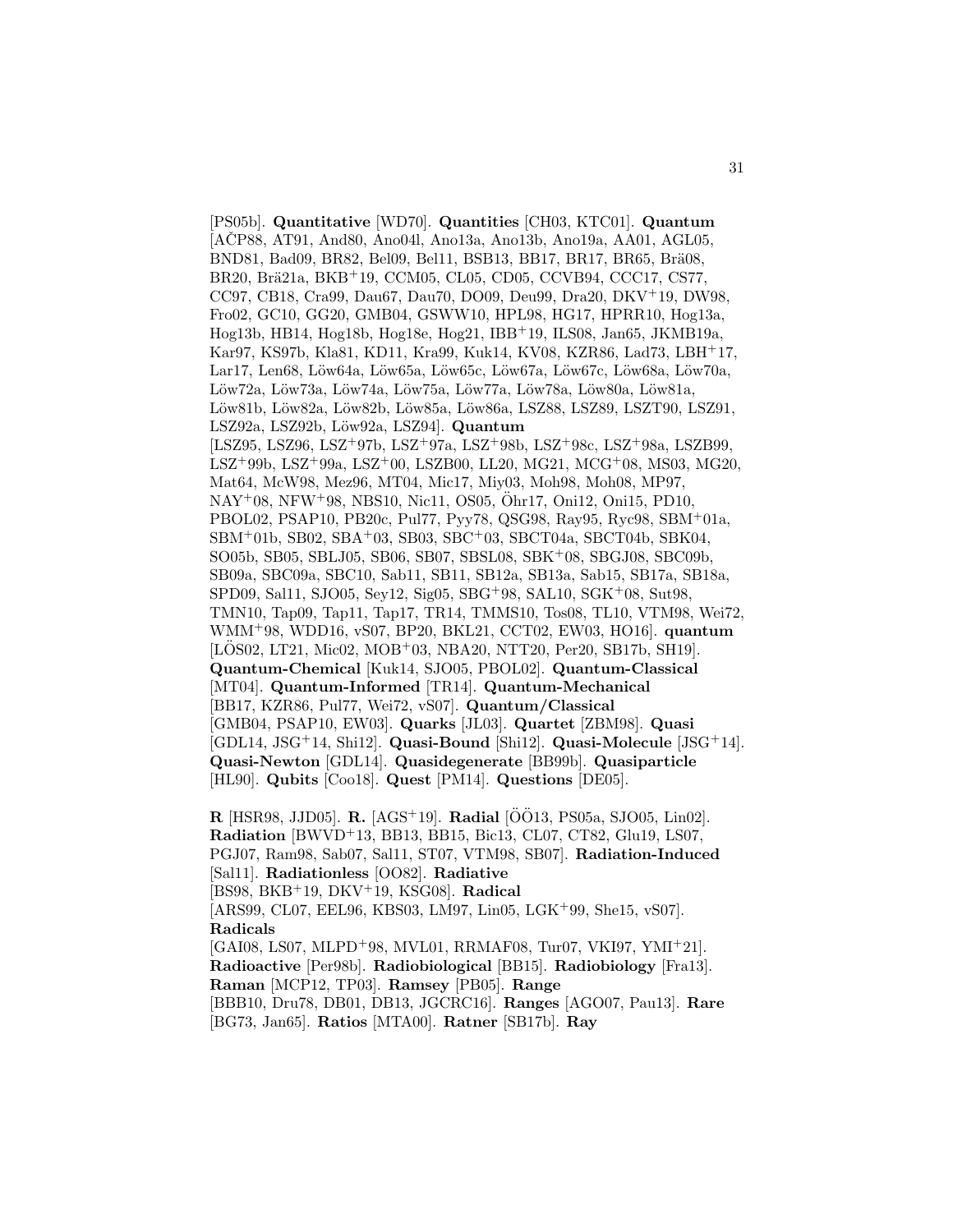[Ada00, CS77, GM17, Kaw97, KsKsN08, KNM<sup>+</sup>08, MYW00, MW08, MKK<sup>+</sup>00, MTA97, MTA00, Mur08, Tak19, Uda00, UMD08, YFK<sup>+</sup>97, Mur03, YKS<sup>+</sup>12, YNNU03]. **Rayleigh** [MM99]. **Rays** [AAM04]. **Rb** [BJMB14]. **Re** [LSZ<sup>+</sup>99a]. **Reactants** [ASGG08]. **Reaction** [ACC99, ACDV01, ASGG08, BRW08, FHHZ88, Hog18e, JGNJ08, PL98, PTLGOM12, RRMAF08, Saa01]. **Reactions** [BR82, FF72, GAI08, HB14, Kuk14, MÅ01, MM99, MBM99, PSAP10, RAR<sup>+</sup>08, SW81, Sko12, TMN10, YMI<sup>+</sup>21]. **Reactive** [GSWW10, Nal06]. **Reactivity** [Bro98a, Bro98b, Dau67, Dau70, MF14, MNR<sup>+</sup>98, Nal03, ST78, SH95]. **Real** [Ste73, Bis19]. **realise** [Zap01]. **Rearrangement** [KS88, Mic99, UYT97]. **Reasonable** [WD70]. **Recognition** [Rei73]. **Recurrence** [BL18,  $\ddot{O}\ddot{O}13$ ]. **Reduced** [BK70, Kry81, LGJP99, PKYM01]. **Reducing** [YO13]. **Reduction** [AHPD<sup>+</sup>03, OO05, OM03]. **Reference** [BSG14, LT98, MDBM98, SH19]. **Refined** [YKS<sup>+</sup>12]. **Reflections** [Noo09]. **Reforming** [Fuk08b]. **Reformulation** [Cio90]. **Region** [BS98, CCC17, GWW19]. **Regioselectivity** [RGA99]. **Regression** [Löw92a]. **Regular** [And80, SR73, YZDM01]. **Regularization** [PSS98]. **Reinvestigation** [PB05]. **Related** [ACDK72, KTC01]. **Relation** [DGA18, Kry03, Sri01]. **Relations** [BL18, IL98, KNN17, Löw92a, ÖÖ13, SPM09, EW03]. **Relationship** [KB86]. **Relative** [HB14, Kou15]. **Relativistic** [Coh04, DKV<sup>+</sup>19, ERC88, FAS<sup>+</sup>98, Glu19, HMH<sup>+</sup>18, HBT<sup>+</sup>00, Khe19, Ono00, Pyy78, QSG98, SED<sup>+</sup>98, UK05, VI01, YZDM01, GPEB21, Sau05a]. **Relativity** [Brä08]. **Relaxation** [Jør74, PSAP10]. **Release** [Ber14]. **relevance** [Bel21]. **Relevant** [ILS08, Tur07]. **Remarks** [Die97, Uda97]. **Removing** [Sim05]. **Renner** [BMP03]. **Renormalization** [Kri03, PSS98, RPSB00]. **Reorientations** [YAJHR03]. **Repair** [BB13, BB15]. **Repair-Based** [BB13]. **report** [Gos02a]. **Representability** [LK90]. **Representation** [DGA18, JSG<sup>+</sup>14, KT98, Per98a, SGB16, JS21]. **Representations** [CTG98]. **Reproduce** [DSW04]. **Reproduction** [KMR01]. **Repulsion** [Ave13, AA18]. **Repulsive** [DB01, DB13]. **Required** [JJD05]. **research** [Gos02a]. **Reservoirs** [Mar08b]. **Residues** [ST17]. **Resolution** [BB11, BB17, Jos08, YKS<sup>+</sup>12]. **Resolved** [WmG18]. **Resonance** [Bel06, BB11, DeB09, HBE+98, KG12, LA12, Löw88b, LFM89, Ram08, Vis05]. **Resonances** [MM96, Nic17, STZY18, SW81, Sko12, BB21, FCAG19]. **Resonant** [AAE<sup>+</sup>01, GC10, GP04, KO19, PLA01, UYT97]. **Resonant-Coherent** [GP04]. **Response** [ÅVM96, BB13, FPL97, HJ99, JJD05, JH99, Krs16, LV90, LÅJM95, Mic15, MCA<sup>+</sup>18, PS05a, PM16, RTV05, SBLJ05, Sim05, TM21]. **Rest** [KS88]. **Restricted** [FCH15, RTV05]. **Results** [Lad73, Miy03, VTPR97, VWOS89, WM97]. **Review** [ASGG08, DB13, Kla81, Nor98, ZZ08]. **Revision** [TAM04]. **Revisited** [BND81, BE04, Ran18]. **Rh** [GBHM14]. **Rhombohedral** [NP03]. **Rigged** [Tap01]. **Rigid** [Sme92]. **Ring** [CPBS05, MFMCN01]. **Rings**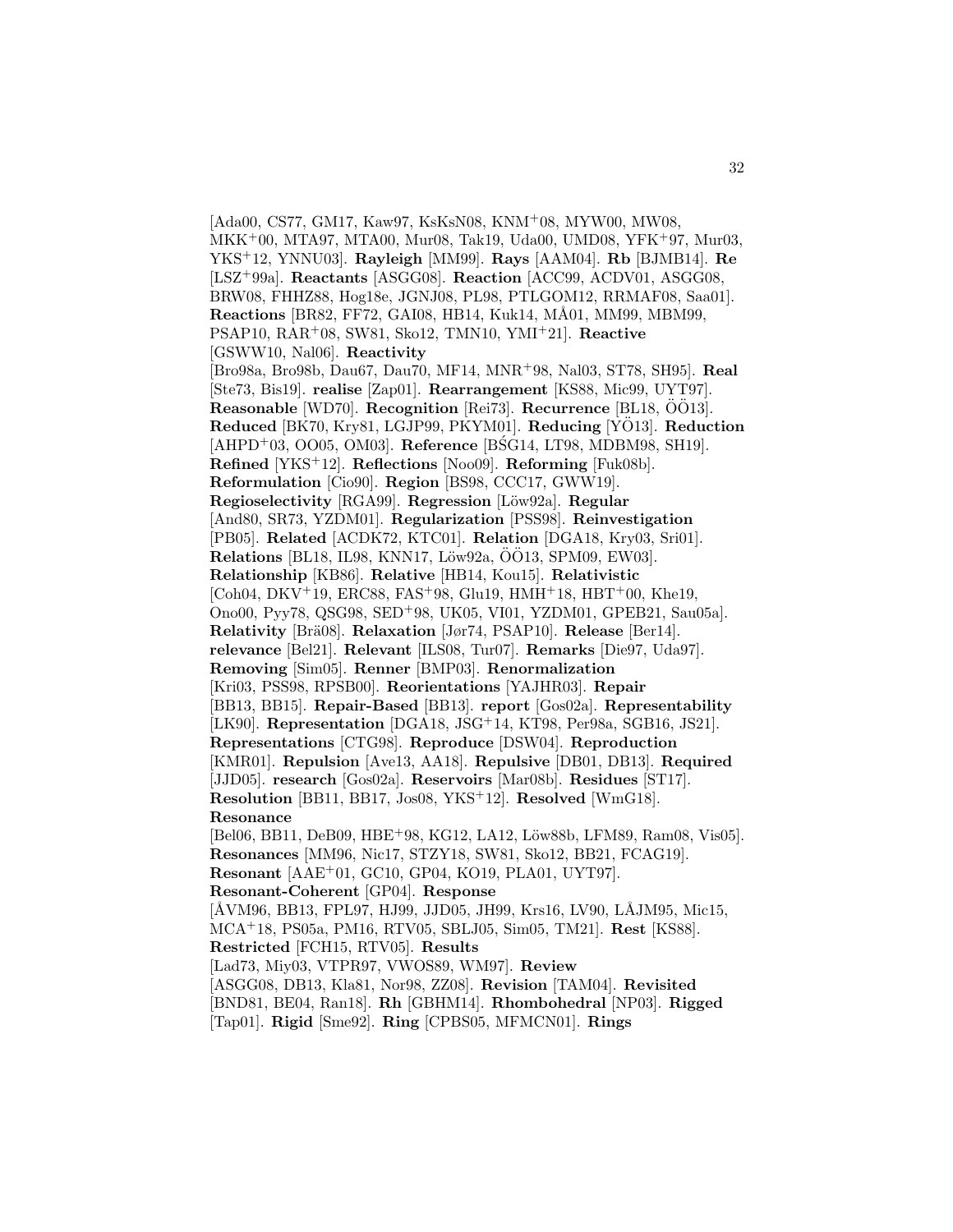[FLV99, PWZ<sup>+</sup>08, BMC97]. **Ritchie** [AGS<sup>+</sup>19, SO19b]. **Ritz** [MM99]. **RNA** [AGO07, KN01]. **Robust** [Kou15]. **Role** [GAI08, Kap98, LA12, LASV18, TSON00]. **Root** [MH98]. **Roothaan** [DKMP98, OE17]. **Rosen** [McW99]. **Rotation** [PR05, SR73, YTC<sup>+</sup>05]. **Rotation-Vibration** [YTC<sup>+</sup>05]. **Rotational** [Les75, MWL<sup>+</sup>05, SJO05, Sau05b]. **Rotations** [CMDN89, MFLK11]. **Rototranslational** [LDB95]. **Routes** [BBB10]. **rubrene** [ZLL<sup>+</sup>20]. **Ruby** [ITI<sup>+</sup>00, OYI<sup>+</sup>00]. **Rufus** [SO19b]. **Rule** [CTSOS99, KP77]. **Rules** [CTO18, Coh04, LDB95, OOSS17, Yan81, CTSSO19]. **RuO** [NIO03]. **rutile** [Sak03a]. **Rydberg** [LM97, MLPD<sup>+</sup>98, MVL01].

**S** [CSZ99, Miy03, MFMCN01]. **salt** [MST<sup>+</sup>03]. **saltatory** [JJ20]. **Sampling** [HS19]. **Sandwiched** [OBHM17]. **Satellite** [Uda00]. **Scalar** [CPBS05]. **Scale** [Fra13, SIY<sup>+</sup>15]. **Scaled** [STZY18]. **Scaling** [Lev90, Löw88b, LFM89, LLBK<sup>+</sup>98]. **Scattered** [HL97, Joh73]. **Scattered-Wave** [HL97, Joh73]. **Scattering** [GSWW10, Nes75, Shi12, ST07, TP03, BKL21, HHU<sup>+</sup>21, HM19]. **ScB** [KM98]. **SCC** [dLHD10]. **SCF** [Ave98, CG80, CDP82, GVFR98, PTC<sup>+</sup>13]. **SCF-LCAO** [PTC<sup>+</sup>13]. **Scheme** [DKMP98, LFM89]. **Schemes** [MC10]. Scholar [SO19b]. Schrödinger [MKN10, Hyl64, MFCT15, SBK15, VTPR97]. **Science** [JG08, McW01, Odd05, Tan00, AO03, LSZ<sup>+</sup>00, SBA<sup>+</sup>03, SBGJ08]. **Sciences** [L¨ow92a, Ram08]. **Scientific** [Bun17, Kar02]. **Scientist** [Lin99, Ohr05]. **Scope** [SIY<sup>+</sup>19]. **Screening** [HL90, MA04]. **Search** [Kom05, Lev90, L¨ow92a, Nes98, Zap01]. **Searches** [Kar08]. **Second** [AHPD+03, HJ99, Hät05, IL98, LDB95, MW98, RR05, SW98]. **Second-Order** [Hät05, IL98, LDB95, RR05, SW98, AHPD<sup>+</sup>03]. **Section**  $[Jos08]$ . **Sections**  $[CTSDO04b, CTSDO04a, HMH<sup>+</sup>18, PBK04, RGFC13]$ . **Selected** [Bun18, CHSC03, Mar08a, CAG<sup>+</sup>21]. **Selection** [CTSOS99, HS19]. **Selective** [AAM04, KKA97, LGK<sup>+</sup>99, MM99]. **Selectivity** [RGA99]. **Self** [DDPC95, GDL14, HL90, LJKH13, LSC19, Per90, Sla72, WD70, YNNU03]. **Self-absorption** [YNNU03]. **Self-Consistent** [GDL14, Sla72, LJKH13, LSC19]. **Self-Consistent-Field** [WD70]. **Self-Energy** [DDPC95, HL90]. **Self-Interaction** [Per90]. **selforganization** [Br¨a02]. **Selftrapping** [MS03]. **Semi** [HSS<sup>+</sup>04, LK09, Sim99]. **Semi-Classical** [Sim99]. **Semi-empirical** [HSS<sup>+</sup>04]. **Semi-infinite** [LK09]. **Semiclassical** [HPU<sup>+</sup>17]. **Semiconductor** [Kra99]. **Semiempirical** [HPU<sup>+</sup>17]. **Seniority** [ATL<sup>+</sup>18]. **Sensitivity** [PM14]. **Separability** [McW98]. **Separation** [DeB09, OYI<sup>+</sup>00]. **Sequence** [CÅ01, VI01]. **Sequences** [KGW98, KCM70]. **Sequential** [CCM05, CC97]. **Series** [Ano08l, Ano09i, Ano12h, Ano14e, Ano15g, Ano15h, Ano16d, Ano17j, Ano17k, Ano17l, Ano18d, Ano19q, Ano19r, Ano20g, Ano20h, Ano21g, Ano21h, CB18, Hog18f, Jør78, PB75, SB13e]. **Set** [CTSOS99, QGW01, SDGW98, Tap17, VWP<sup>+</sup>98, RA19, Wen21]. **Sets** [AT91, AH19b, GW01, Kla81, MW98, OOSS17, PTC<sup>+</sup>13, QGW01, SPAS05,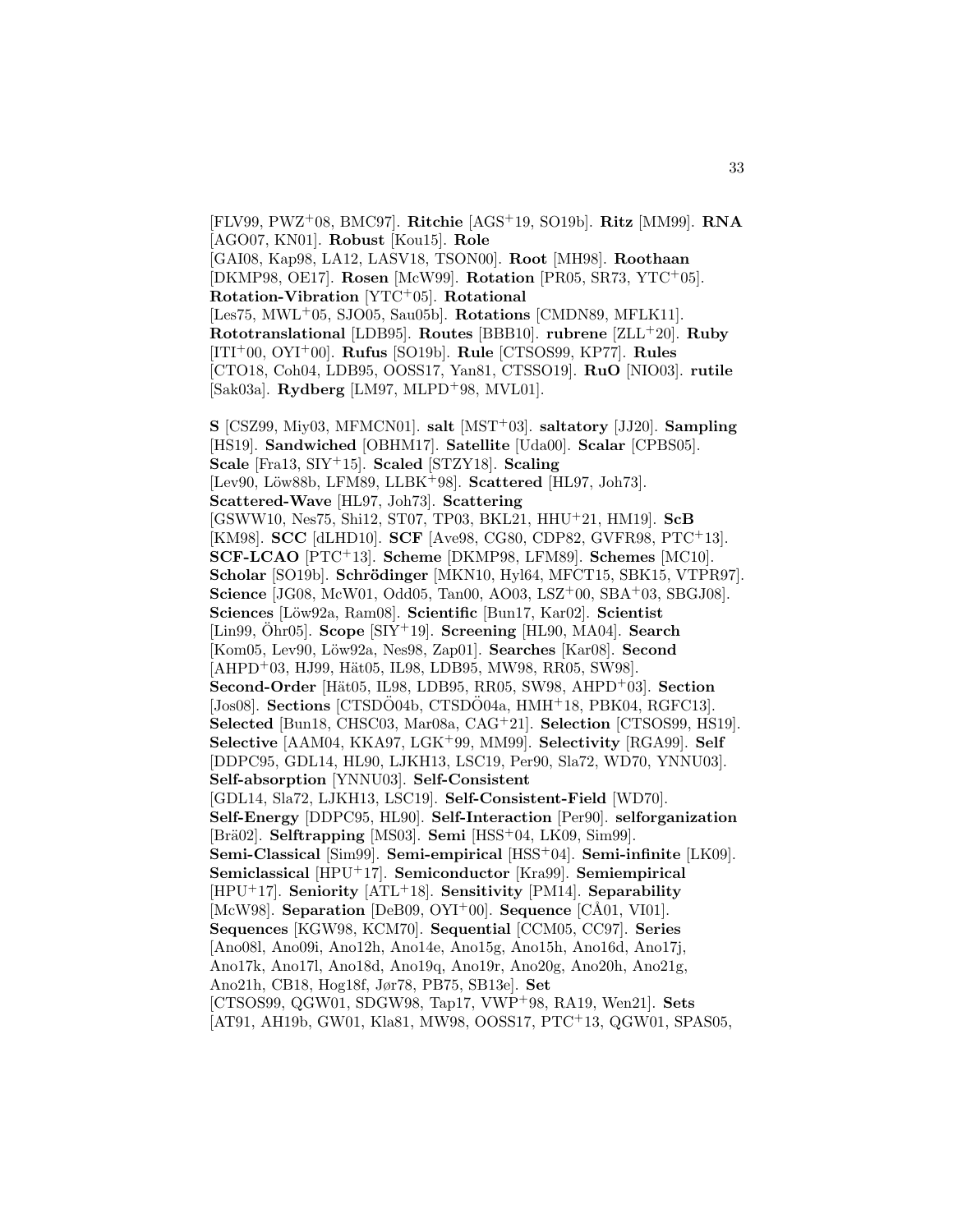SW98, VWP<sup>+</sup>98, WM97, CCM<sup>+</sup>19, CAP19]. **Seven** [LC03]. **Shakeup** [SNMI00]. **Sham** [GV09, KB98, LK90]. **Shape** [MM96]. **Shapes** [BWK97]. **Shell** [Bra77, CG80, DKMP98, FMA08, GVFR98, HUS<sup>+</sup>11, HL97, JSF08, KS88, LP97, LASV18, MP89, RTV05, MU03, YMI<sup>+</sup>21]. **Shielding** [JH99, JcH18, Vis05]. **Shift** [AB73, NA19]. **Shifts** [DY08, HDB03, PGV97]. **Short** [DB01, SGB16]. **Showing** [Jør74]. **SI** [Moh08, CTSSO19, JS21]. **Sightseeing** [Ros98]. **Sign** [NA19]. **Signal** [BB11, BB17, DeB09]. **Signal-Noise** [DeB09]. **Signals** [Bel06, Bel11]. **SiH** [JSG<sup>+</sup>14, MVL01]. **Silicate** [KE97, KE00]. **silicates** [NHM03]. **silicide** [TSTH03]. **Silicon** [DO09, HOI<sup>+</sup>08, KIHA97, EOH03]. **Similarities** [MVL01]. **Similarity** [CCVB94, Löw88b, LFM89, SNM<sup>+</sup>97, WN05]. **Simple** [ACP88, San98]. **Simplest** [SGM<sup>+</sup>13]. **Simplest-Level** [SGM<sup>+</sup>13]. **Simulate** [JJD05]. **Simulation** [Fra13, HB14, MP97, RFG<sup>+</sup>98, MFMCN01]. **Simulations** [BHV<sup>+</sup>00, CMJR<sup>+</sup>04, GBPSR10, HS19, HBGvM19, PWZ<sup>+</sup>08, TMN10]. **SiN** [Jan97]. **Sinc** [Kou15]. **Single** [BRL13, Bis67, EM17, GWM<sup>+</sup>03, HBE<sup>+</sup>98, MH98, Nag01, Tos08]. **Single-** [EM17]. **Single-Center** [Bis67]. **Single-Root** [MH98]. **Singles** [HS86, LGJP99]. **Singlet** [BHM17, GV09, GL68, RLF17, Sme99, SKS<sup>+</sup>19]. **Singlet-Triplet** [GL68]. **Singularity** [GS04a]. **SiO** [GP14, MKK<sup>+</sup>00, OTA97]. **Site** [Bro98a, Chi03, Bro98b]. **Situation** [OW08]. **SIWB** [Fuk15]. **Size** [CDK15, DDPC95, EM17, IKN<sup>+</sup>08, Per90]. **Size-Consistency** [DDPC95, Per90]. **Size-Extensivity** [EM17]. **Size-Intensivity** [DDPC95]. **Sizes** [LR72]. **Slag** [MKK<sup>+</sup>00]. **Slags** [MKH<sup>+</sup>97]. **Slater** [AYÖ17, HPB17, Mon05, PTC<sup>+</sup>13, PTBH13]. **Slater-Orbital** [Mon05]. **Slater-Orbital/Plane-Wave** [Mon05]. **Slater-Type** [AYO17, HPB17]. **Slow** [SCTH+07, JS21]. **Small** [HL97, Kap98, Nes67, RK04, UK05]. **SMILETRAP** [SBF<sup>+</sup>08]. **SnO** [GP14]. **Sodium** [CKRT03, NHM03]. **Soft** [AAM04, KNM<sup>+</sup>08, Mur08, UMD08, Mur03]. **Software** [KS97b]. **Solar** [KD11]. **Solid**  $[AYO17, AJ04, EG99, FAS<sup>+</sup>98, Löw65c, Miv03, S R73, IOA03, SEL01].$ **Solid-State** [EG99, IOA03]. **Solids** [AL04, CMJR<sup>+</sup>04, DC99, GSTvE98, Gon98, GL90, K¨ov08, PGN04, AP03, AGS<sup>+</sup>19, MAS03, SSK03]. **Soliton** [För94]. **Solution** [BE01, Cam12, CCM05, CB18, JGCRC16, KGW98, MYW00, MFCT15, MKN10, PWZ<sup>+</sup>08, dLHD10]. **Solutions** [BC09, HPRR10, Kob97, TMN10, MST<sup>+</sup>03]. **Solvation** [KGW98]. **solvatochromism** [CCT02]. **Solvent** [AB73, ABC<sup>+</sup>98, BMPV99, Bas64, CC97, GMLSC<sup>+</sup>10, MBM99]. **Solvent-Mediated** [MBM99]. **Solvent-Shift** [AB73]. **solvents** [CCT02]. **Solver** [BS05a]. **Solving** [YO13]. **Some** [Ber74, CG80, Dau70, DE05, GEO91, HPB17, HKS90, Ler85, Löw85c, LM92, Löw96b, Löw98, STZY18,  $SGM+13$ , Sut98, Sut01, UK05, VTPR97, WM97, YFK+97, SBC10, Löw65c]. **Son** [Heh18]. **Source** [GDL98, Lyo08]. **Sources** [AVB08, BGG<sup>+</sup>07]. **Space** [BB99b, Dah01, FCH15, GW17, GSWW10, LEK01, MMSK16, Bis19, LMK19,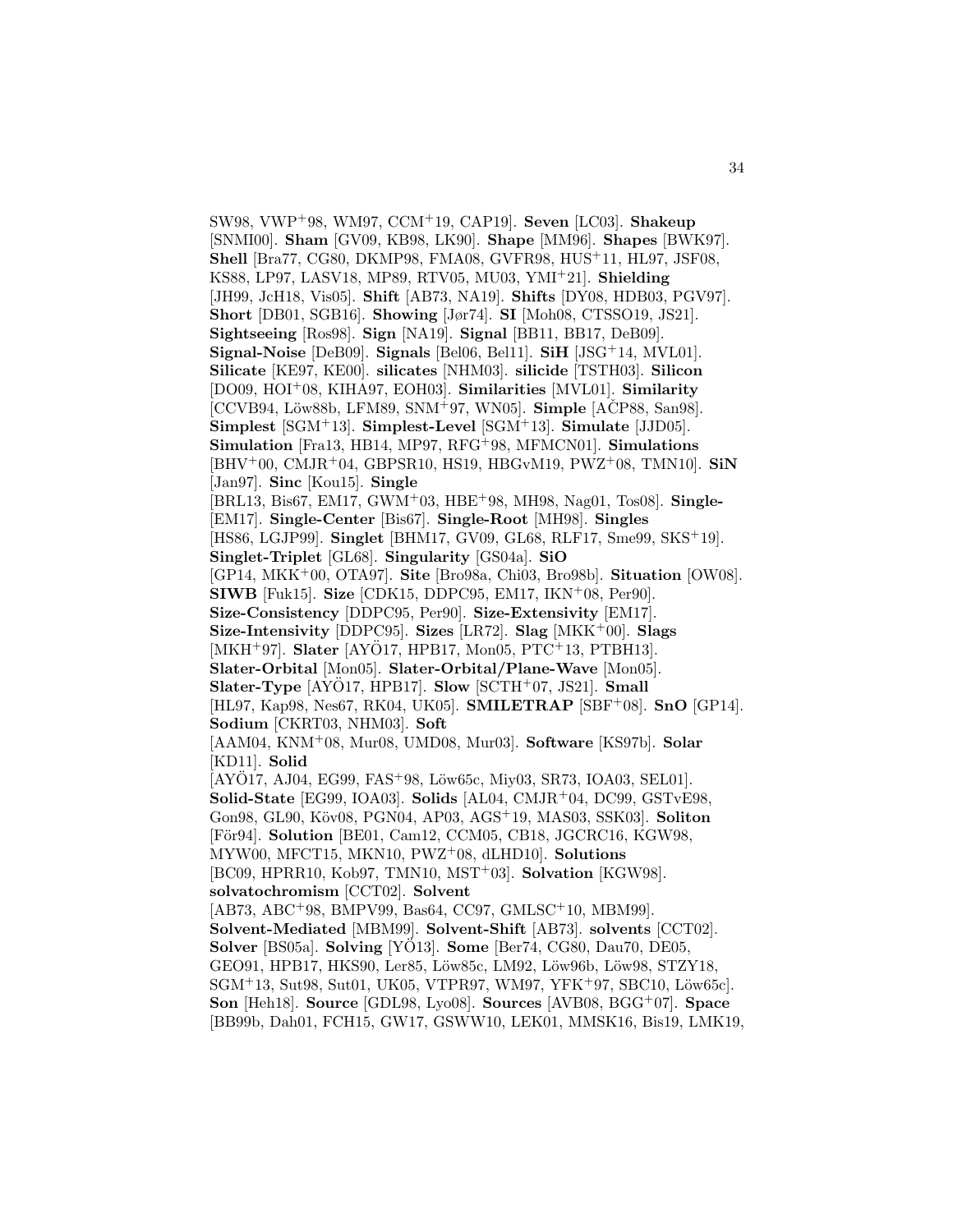TMK21]. **Space-Pseudo-Time** [GW17]. **Spaces** [LK09]. **Spatial** [ATL<sup>+</sup>18]. **Special** [Ano12i, Brä08, Löw85c]. **Species** [DNM<sup>+</sup>14, She15]. **Specific** [MDBM98, MKN10, Nic10, Nic11, Nic17]. **Specifics** [Bun17]. **Spectra** [ÅCL92, Ada00, AB73, Bas64, Bas78, Bel11, BB99b, CÅ01, HDB03, JJD05, JGCRC16, Jør74, Jør78, Kaw97, Köv08, Löw88b, LFM89, MVL01, MC10, MHWvdA97, NM00, NBS10, Pet98, RLF17, SJO05, SSV98, Tak19, Uda00, EÜSB21, IOA03, Köv03, Mur03, NBS12, Sak03a, YNNU03. **Spectral** [APNM03, BS98, Mur08, OO05, PB75, UMD08, YKY<sup>+</sup>00]. **Spectrometer** [KNM<sup>+</sup>08]. **Spectrometric** [MRS<sup>+</sup>99]. **Spectrometry** [OO05]. **Spectroscopic** [JJD05, LvWH<sup>+</sup>01, MW08, RM04]. **Spectroscopy** [BBB10, Bel06, BB11, BB17, BS98, BKB<sup>+</sup>19, CE78, DKV<sup>+</sup>19, DeB09, Glu19, HSS<sup>+</sup>04, Hug98, ILS08, KGI<sup>+</sup>19, MYM08, Per98b, Ram98, Ray95, SCM09, BB21, LSZ<sup>+</sup>00]. **Spectrum** [Ada97b, CCCC15, CSZ99, MKK<sup>+</sup>00, SP99]. **Spherical** [Aqu09, Dol09, Lau09, Lin17a, PS05b, SR73]. **Spheroconal** [MFLK15]. **Spheroidal** [KO18, MFA21]. **Spin** [ÅVM96, CAG+21, CHSC03, CCSZ01, DE05, ERC88, Gal73, KKA97, LP97, LF09, Lon99, Mat64, May80, MÅ01, NeMM03, PKYM01, RM04, RP72, Sal74, SPAS05, Sau05a, WmG18, YKS<sup>+</sup>12, Yea05, Fuk03]. **Spin-adapted** [CAG<sup>+</sup>21]. **Spin-Coupled** [CCSZ01]. **Spin-Crossover** [NeMM03]. **Spin-Free** [Mat64]. **Spin-Interactions** [Sau05a]. **Spin-Orbit** [ÅVM96, ERC88, LF09, RM04]. **Spin-Projected** [May80]. **Spin-Resolved** [WmG18]. **Spin-Selective** [KKA97]. **Spin-Spin** [DE05, Lon99, PKYM01, SPAS05]. **spin-states** [Fuk03]. **Spin-Tensor** [Yea05]. **Spins** [Eks98]. **Square** [Löw92a, MFCT15, YFK+97]. **Square-planar** [YFK<sup>+</sup>97]. **Squares** [LJK<sup>+</sup>08]. **Squeezing** [BR17, Phi98]. **Sr** [GWM<sup>+</sup>03, KIT<sup>+</sup>08, GVFG09, NIO03]. **Stability** [Eks98, Jan97, Jan65, MBAPS19, TLOK97, CBSM20, FB20, YIYM03]. **Stabilization** [SSS05]. **Stacking** [FU00, UJYU03]. **Standard** [LBH<sup>+</sup>17, CCM<sup>+</sup>19]. **Standpoint** [vS07]. **State** [Ada97a, AdMB99, AB73, AH19b, BS04, CMVPFC16, EG99, Fuk08a, HBKS03, KT15, Kom05, KE97, LT98, LPDB03, Lin98, LK90, MDBM98, MS03, MKN10, MW98, MKK<sup>+</sup>00, Nag01, Nic10, Nic11, Nic17, RLF17, RT18, Tap17, VWOS89, WMM<sup>+</sup>98, WN05, CTSSO19, CBSM20, Dur20, Hog21, IOA03, MFMCN01, NHM03, RA19]. **State-** [Nic11, Nic17]. **State-Quantum-Chemistry** [Tap17]. **State-Specific** [MDBM98, MKN10, Nic10]. **States** [AAE<sup>+</sup>01, ALND10, AR03, AA05, BR05, BK70, CY00, CKRT03, FE97, GAI08, Gal73, GC10, GV09, Hät05, KM98, KG12, Kom05, KE00, KO19, LMSP01, LP97, LA12, LKD05, Löw88b, LFM89, MKN10, MKH+97, MYM08, MMSK16, Nag97, Nic10, Nic17, Oli90, PD10, PB99, RPSB00, RAR15, RM04, Shi12, Sme99, SBDD03, Tap11, TM13, Wei04, Bel19, BKL21, Fuk03, JMWG19, MFA21, Nag03, NBS10, NBS12, OTA03, PS21, SZP21, UJYU03]. **Static** [IS01, PM16]. **Statistical** [Kou15, PD10, Sla72, Spe78]. **Status**

[Bun18, KT15, SBG<sup>+</sup>98]. **Steam** [Fuk08b]. **Steel** [MKH<sup>+</sup>97]. **Stemming**

35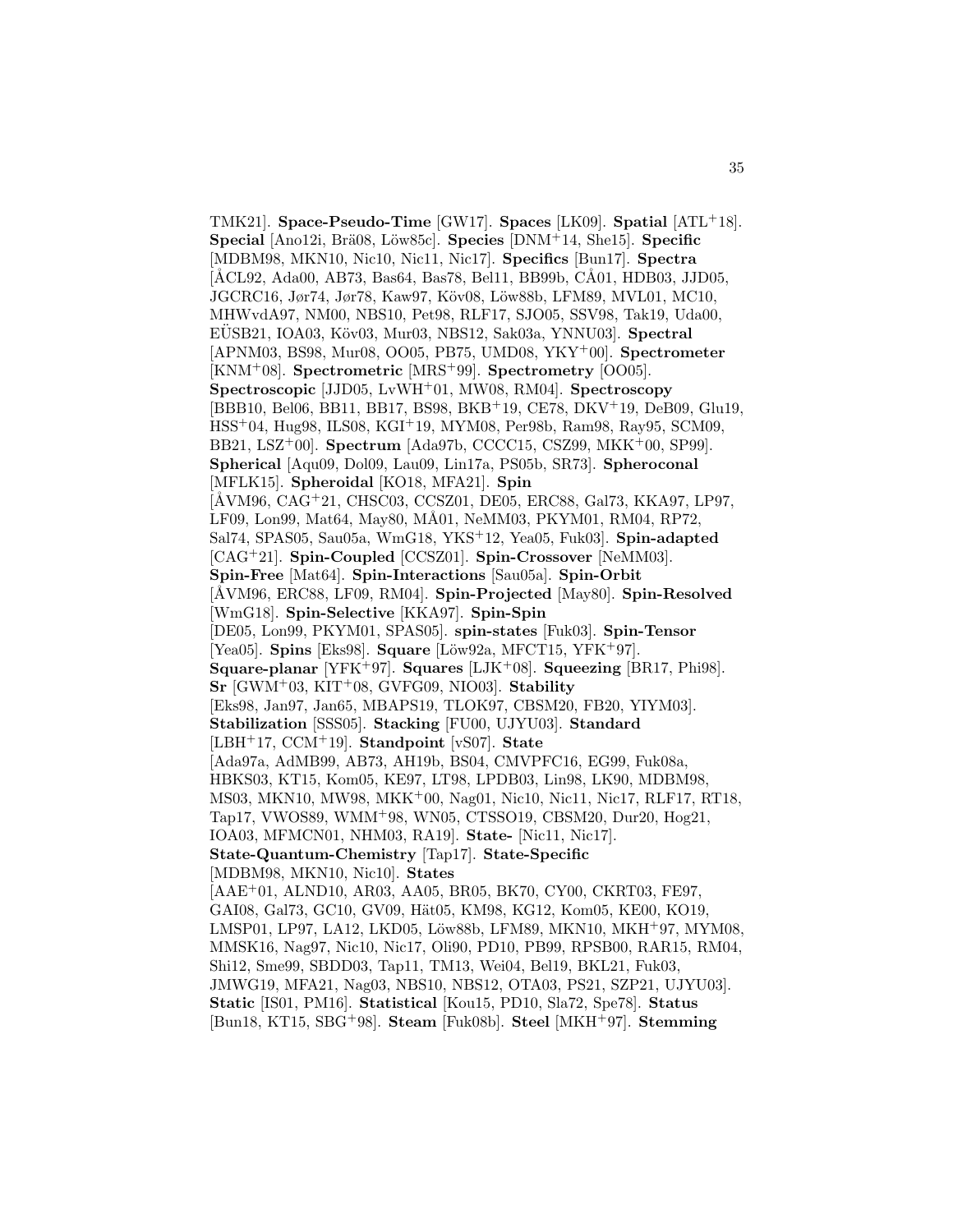[YZDM01]. **Stereochemistry** [CH03]. **Stereoregular** [CMFA99]. **Stereoselective** [LDP<sup>+</sup>04]. **Sternheimer** [FPL97]. **Sternheimer-Like** [FPL97]. **STO** [AA18]. **Stochastics** [Bic13]. **Stoichiometric** [APNM03]. **Stopping** [AGO07, BS04, CTSDO04a, CTSO04, CS04, MTS04, McG04, NA04, PGJ07, Pau13, PBK04, Por04, SO05a, SRZE04, Sig05]. **Storage** [PB14, YM97, YM00]. **Stored** [Ber14]. **STOs** [ $\ddot{\text{O}}\ddot{\text{O}}$ 13]. **Strand** [Sim07]. **Strategy** [CTG98]. **Strength** [CTSO04, HK03, OOSS17, TLOK97, CTSSO19]. **Strengths** [BLKS78, CTSOS99, Khe19]. **Stretching** [She15]. **Strong** [Chi03, DKV<sup>+</sup>19, IS01, SBG<sup>+</sup>98, VTM98]. **Strongly** [DBC17]. **Structural** [DO09, MYW00, SIY<sup>+</sup>19, VWOS89, YKC<sup>+</sup>08, Yam03]. **Structure** [ADRAB16, AH19b, Bli65, CL00, DLMS03, EGCL91, EEL96, FP06, FCH15, Fuk00, Fuk15, GSTvE98, GS04a, Gre08, GM91, Har18, Hät05, HJ88, Hog13g, IOI<sup>+</sup>00, Jan97, KM98, Kat03, Ker82, KsKsN08, KIHA97, KNI<sup>+</sup>08, KSY08, Kot68, Löw80b, LASV18, MYW00, Nal03, OYI<sup>+</sup>00, PGN04, PWZ<sup>+</sup>08, PP68, SS98, SPD09, ST78, SMAS08, TY85, TS10, YFK<sup>+</sup>97, BKL21, CCL03, EW03, Hog14, Ito03, KC19, LSZ<sup>+</sup>97a, LSZ<sup>+</sup>99a, LSZB00]. **structure-function** [EW03]. **structured** [Mur03]. **Structures**  $[BMPV99, CMVPFC16, HOI<sup>+</sup>08, HTS<sup>+</sup>00, ITI<sup>+</sup>00, KIT<sup>+</sup>08, Köv08, KN01,$ SNM<sup>+</sup>97, SIY<sup>+</sup>19, SSV98, SNIM08, Uda00, YKS<sup>+</sup>12, YM00, EOH03, KOT<sup>+</sup>00, KTA03, NHYU03, NIO03, YIYM03]. **Strutinsky** [DKMP98]. **Studied** [BRW08, HSS<sup>+</sup>04]. **Studies** [AAE<sup>+</sup>01, AA19, ASGG08, BWH08, Cse97, DY08, Fra13, FHHZ88, Gre73, Les75, LM92, LGK<sup>+</sup>99, MCG<sup>+</sup>08, Mar08b, MW98, RAR<sup>+</sup>08, Sab07, Tur07, PBOL02, RSP21]. **Study** [ARS17, BJMB14, CTCS05, CCM05, CG80, CL07, CKC09, CPBS05, CS77, CSZ99, Cru09c, DO09, DNM<sup>+</sup>14, GMLSC<sup>+</sup>10, GV09, GBHM14, ILS08, JJD05, Jan97, JGCRC16, KIT<sup>+</sup>08, KGW98, KB98, KKA97, KT98, Lad73, Mam19, MYW00, MW08, MBM99, PSAP10, RMN<sup>+</sup>14, RRMAF08, RT18, Sab97, SG80, VKI97, YFK<sup>+</sup>97, ZBM98, BMC97, Bel19, BTB<sup>+</sup>20, GC01, TBM01]. **Sturmian** [AA01, AAG03, AAAC04, GAM<sup>+</sup>13, GCAGM17, KO18, MFA21, RA19]. **Sturmians** [Ave98, AA05, Ave13, AA18, CCA13, Gos02b]. **Subject** [Ano64e, Ano65e, Ano67f, Ano68f, Ano70f, Ano72f, Ano73f, Ano74d, Ano75d, Ano77e, Ano78d, Ano08m, Ano12j]. **Subshell** [KRL01]. **Subshells** [HMH<sup>+</sup>18]. **Subspace** [GDL14]. **substituents** [GC01]. **Subsystems** [Nal00].

**Sulfur** [SN08, TSON00]. **Sulfuric** [BWH08, KLG<sup>+</sup>08, KV08]. **Sum** [CTSOS99, CTO18, Coh04, LDB95, OOSS17, CTSSO19]. **Summary** [Lad73]. **Summations** [DDPC95]. **Super** [KE98]. **Super-Heavy** [KE98]. **Superconducting** [TMM03]. **Superconductivity** [DB13, DBC17, Kri03]. **Superconductors** [DB01, Lar17]. **Supercritical** [CCCC15, CCC17, Gre08]. **Superexchange** [MCC03]. **Superheavies** [Gre08]. **Superheavy** [FSB<sup>+</sup>97]. **Superionic** [KTMA08]. **Superposition** [Tap09, VWP<sup>+</sup>98]. **Support**

[Duc97]. **supporting** [Per20]. **Surface**

[IKN<sup>+</sup>08, LC03, PGN04, SN08, VWOS89, Sak03a, SH19, SHBC19]. **Surfaces**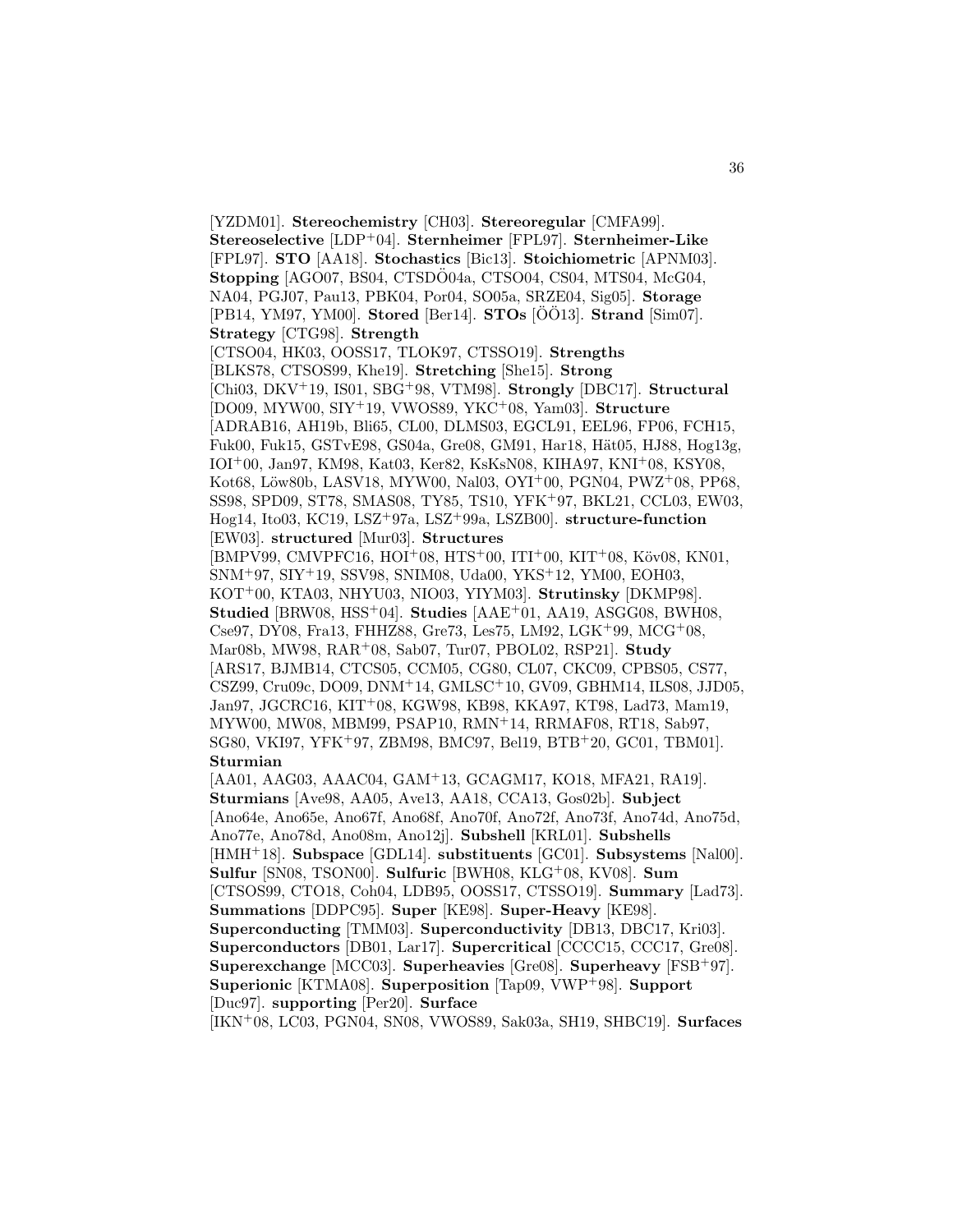[AJ04, BB99b, BWH08, LBH<sup>+</sup>17, SS98, TTLB04, AGS<sup>+</sup>19, HM19, SCE19, T˝ok19]. **Surrounding** [Jør74]. **survey** [Ros97]. **Susceptibility** [Laz04]. **Suter** [Miy03]. **Swift** [Sab97, SBCT04a, SBCT04b]. **Switching** [ST17]. **Symbols** [McW01]. **Symmetric** [ACDV01, Col68, Gal73]. **symmetries** [QSW20]. **Symmetry** [AAM04, Ber03, BK70, DST<sup>+</sup>03, Fow03, Har05, KCM70, KMJ97, Kry81, Ser74, SBDD03, Yan81]. **Symmetry-Adapted** [KMJ97]. **Synthesis** [LDP<sup>+</sup>04]. **System** [CDK15, GVFR98, Mic15, Moh08, SIY<sup>+</sup>15, Tos08, ZBM98]. **System-Size** [CDK15]. **Systematic** [BJMB14, KGW98]. **Systematically** [SW98]. **Systems** [APNM03, AČP88, ABB90, AGL05, AK12, BGG<sup>+</sup>07, Bad09, BS72, Ber03, Bra77, BC09, Cal85, CB18, DKV<sup>+</sup>19, DR90, DBC17, EG99, FIK<sup>+</sup>03, Fow03, FCH15, Gal73, GC10, HS05, HA13, Har17, HG17, HMW01, IBB<sup>+</sup>19, KS77, KT98, KTC01, KNN17, KGI<sup>+</sup>19, LPDB03, LS07, Lin17a, Lin17c, Mar08a, MC10, McW98, MT04, Mon05, MBO<sup>+</sup>07, Nal06, Nal09, Ohn67, PČ75, PKYM01, Pol03, RTV05, RAR15, RLF17, San98, SRZE04, SPM09, Shi12, SCM09, Sut98, TY85, TAM04, WDD16, Brä02, KC19, LSZT90, LSZ<sup>+</sup>98b, LSZ<sup>+</sup>98c, SBM<sup>+</sup>01a, SBM<sup>+</sup>01b, SBC09b, SBC09a, TSTH03].

37

**T** [DB01]. **taa** [NeMM03]. **taatris** [NeMM03]. **Table** [Ros98]. **Target** [CTSO04]. **Targets** [CS04, HMH<sup>+</sup>18]. **Tartaric** [HSR98]. **Tautomeric** [KZR86]. **Tautomerism** [KN01, LK14]. **Tautomerization** [HBGvM19]. **Teacher** [Ohr05]. **Teaching** [Deu99]. **Technique** [L¨ow67c, L¨ow98, WD70, Lar02, MG21]. **Techniques** [CCVB94, DSR81, Eks98, Mon05, PB75]. **Teller** [ABGM03, ADA03, BP82, BO86, Ber03, BMP03, Chi03, CKRT03, DST<sup>+</sup>03, FIK<sup>+</sup>03, GWM<sup>+</sup>03, HBKS03, KH03, KBS03, LPDB03, LC03, LM03, MS03, MCC03, NeMM03, OM03, Pol03, SKT<sup>+</sup>03, SS03, SIY<sup>+</sup>19, SCN03, YAJHR03]. **Temperature** [DLMS03, DB13, DBC17, HK03, HBKS03, MF14, WDD16, TMM03, TSTH03, ZLL<sup>+</sup>20]. **Temperatures** [BB14, Sak03b]. **Tempered** [KGW98]. **Tensor** [MWL<sup>+</sup>05, Sau05b, Yea05]. **Tensors** [JcH18, Vis05]. **Term** [AHPD<sup>+</sup>03, VI01]. **Terms** [BVHK03, Jan65, Kho04, NM03, Öhr16, PKYM01]. **tetraazacyclotetradecane** [MYW00]. **Tetragonal** [DA14]. **Tetrahedral** [CL05, Cse97]. **Tetramethyldiamide** [HSR98]. **tetraphenylporphyrins** [NHYU03]. **Tetroxide** [RNL14]. **Their** [AČP88, AFE13, BWK97, FE97, GDL98, HM21, KNM+08, LA12, PP68, RK04, Sva98, TY85, dLHD10, KOT<sup>+</sup>00, SYIY03]. **Theoretic** [Kob68, Nal03]. **Theoretical** [Ada97b, Ada00, ASGG08, BWH08, BKC68, BTB<sup>+</sup>20, CCVB94, CPBS05, CSZ99, DSR81, FHHZ88, GM05, IFAY08, JJD05, JG08, KP77, KKK<sup>+</sup>97, LK14, Ler85, LGK<sup>+</sup>99, MG21, MST<sup>+</sup>03, Miy03, MAS03, MHWvdA97, Pet98, RAR<sup>+</sup>08, Sab07, STZY18, SIY<sup>+</sup>15, SIY<sup>+</sup>19, SG80, Sla81, SSK03, TBM01, ZZ08, ZBM98, Brä03, GC01, SBGJ08, SL20, SEL01]. **Theoretically** [Mur03]. **Theories** [BMM13, Bra67, Cio90, DB68, FH65, GL90, LK13, Nag03, WN05, LH20].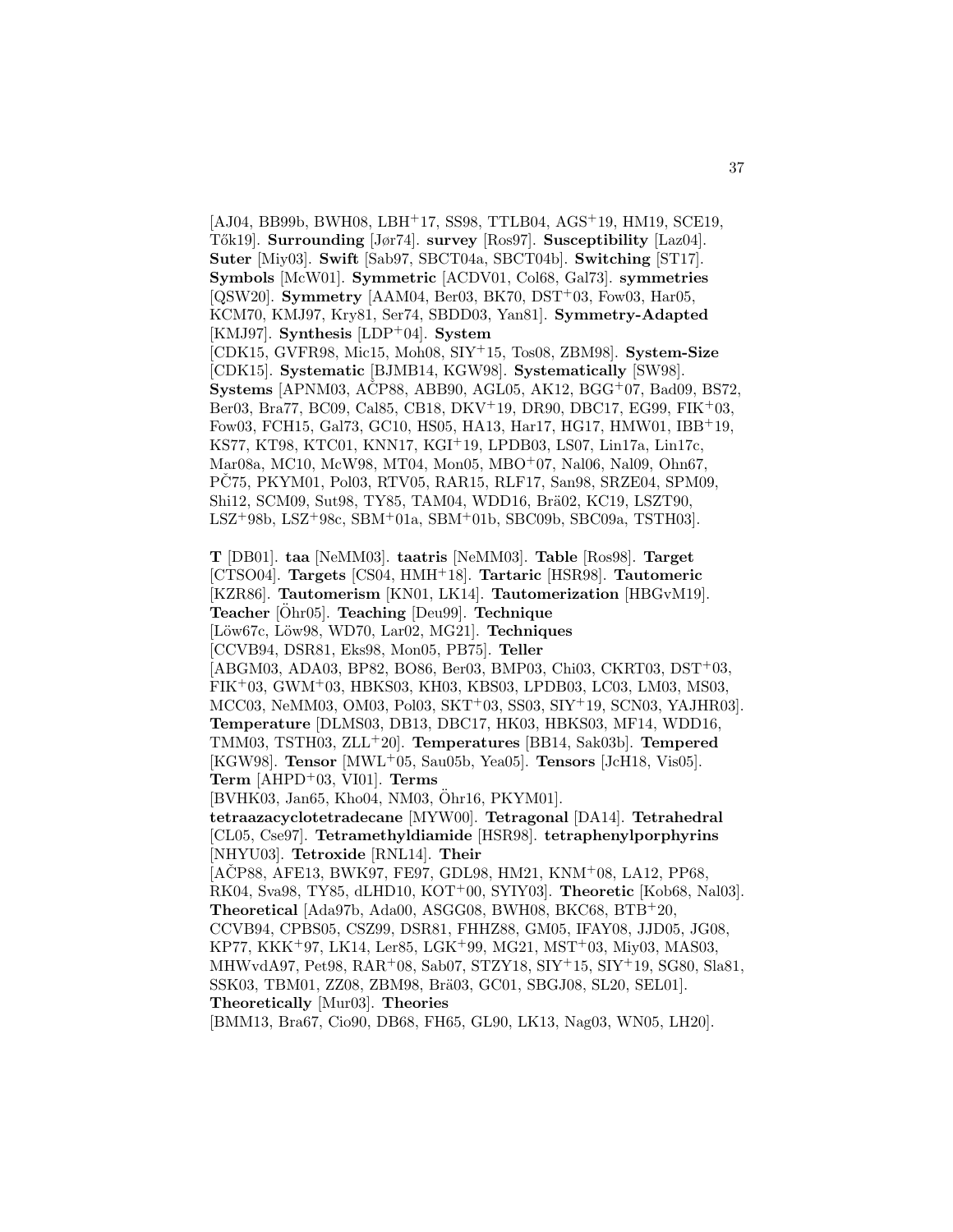#### **Theorists** [Len68]. **Theory**

[ÅVM96, ÅCL92, Ano04l, ARS17, ACDK72, AGL05, BND81, BVHK03, Bas64, Ber74, Bli65, BC00, Brä08, Brä12, Bra77, Bro98a, Bro98b, BSG17, CTS04, CTCS05, Cam12, CG80, CDP82, CCSZ01, CO17, Dau67, Dau70, Del74, DC99, EG99, EEL96, FP06, FF72, Fuk15, GC10, GC92, GW17, GDL98, GBHM14, Gon98, GS04a, GSWW10, GS04b, GK90, Gut06, Hal91, Har90, Har67, HJ99, HJ88, HBE64, Hog13g, HW01, HMC73, Joh73, Khe19, KMHL13, KMJ97, KK85, KB86, Lad73, Lau09, Lev90, LP97, LS03, Lin17c, LJKH13, LB92, Löw65c, Löw67c, Löw88b, LK90, LLBK+98, LÅJM95, MH98, Mat96, MS65, MFLK15, Mic15, Nag97, Nal09, NSM11, Nes75, Nes03, Nic10, Nik70, Noo09, ODE75, ÖB81, PČ75, Pal04, Per90, PB05, PM16, PGP17, RR05, RTV05]. **Theory** [RC05, SBCT04a, SBCT04b, SB07, SBC09b, SBC09a, SRZE04, SS03, SS90, SW98, Sid18, Sig05, Sme92, SGM<sup>+</sup>13, TMN10, Tap01, Tap09, VWOS89, VKI97, VRG90, VI01, WT99, Yan81, Yan90, AO03, CBSM20, HM19, LSZT90, LSZ<sup>+</sup>98a, MPU19, MOB<sup>+</sup>03, NBS12, SBLJ05, Tew21, TM21, Zap01]. **Theory-based** [SRZE04]. **Theory-The** [Gut06]. **Therapy** [BWVD<sup>+</sup>13, Bic13, PGJ07, Pau13, Bel21]. **There** [FCC04]. **Thermal** [MYM08, TLOK97]. **Thermochemistry** [Hur73, Mar08b]. **Thermodynamic** [CCC17]. **Thermodynamics** [HBGvM19, Spe78]. **Thermoelectric** [SNIM08]. **Thickness** [IKN<sup>+</sup>08]. **Thin** [KsKsN08]. **thiol** [GC01]. **Thiouracils** [KN01]. **Third** [BB99b]. **Third-Order** [BB99b]. **thirty** [Ros97]. **Thomas** [Cru09c]. **Thoughts** [Bic04, HKS90]. **Three** [AAE<sup>+</sup>01, CB18, GAM<sup>+</sup>13, HA13, Jan65, Ros98, BKL21]. **Three-** [HA13]. **Three-Atom** [Jan65]. **Three-Body** [AAE<sup>+</sup>01, GAM<sup>+</sup>13, BKL21]. **Three-Ion** [Jan65]. **Three-Particle** [CB18]. **Threshold** [MFCT15, AA19]. **Ti** [CL00, FU00]. **TiC** [SNM<sup>+</sup>97]. **Time** [ARS17, BBB10, Bel06, Bel11, GW17, GK90, HG17, JGCRC16, KMHL13, LHL18, Lin17c, Löw67c, MKN10, MCA+18, Öhr15, Öhr17, PČ75, PR98, PS21, SGB16, VTM98, WT99, LSZ<sup>+</sup>99a, LSZB00, NA19]. **Time-Dependent** [ARS17, BBB10, GK90, HG17, KMHL13, LHL18, Lin17c, Löw67c, MKN10, MCA+18, Öhr15, Öhr17, VTM98, WT99, PS21, LSZ+99a, LSZB00, NA19. **Time-Independent** [BBB10, PC75]. **Times** [TMMS10]. **tin** [GWW19]. **TiO** [GP14, Sak03a]. **tissue** [Per20]. **titanium** [TSTH03]. **TKHS** [DLMS03]. **Toluene** [RAR<sup>+</sup>08]. **Tool** [VKI97]. **Top** [Oli12]. **topics** [SBA<sup>+</sup>03]. **Topological** [Sjö04, JJ20]. **topological-homotopy** [JJ20]. **Total** [AGO07, CTSSO19]. **Tour** [Ros98]. **Tracks** [Fra13]. **tragicomedy** [SL20]. **trail** [AGS<sup>+</sup>19]. **Trajectories** [GMB04, PSAP10]. **trans** [För94]. **trans-Polyacetylene** [För94]. **Transfer** [BMM13, CHR13, CCSZ01, DBC<sup>+</sup>99, FLV99, KKA97, LJ17, Les75, MBM99, OYI<sup>+</sup>00, SIY<sup>+</sup>15, Lar02, TBM01]. **Transferability** [ODE75]. **Transferable**  $[KTC01]$ . **Transform** [Bel06, DeB09, HPB17, Mon05,  $\ddot{O}\ddot{O}13$ ]. **Transformation** [LLBK<sup>+</sup>98, PTBH13, TSTH03]. **Transformations** [CDP82, Löw88b, LFM89]. **Transformed** [WN05]. **Transforms** [AYÖ17]. **Transition**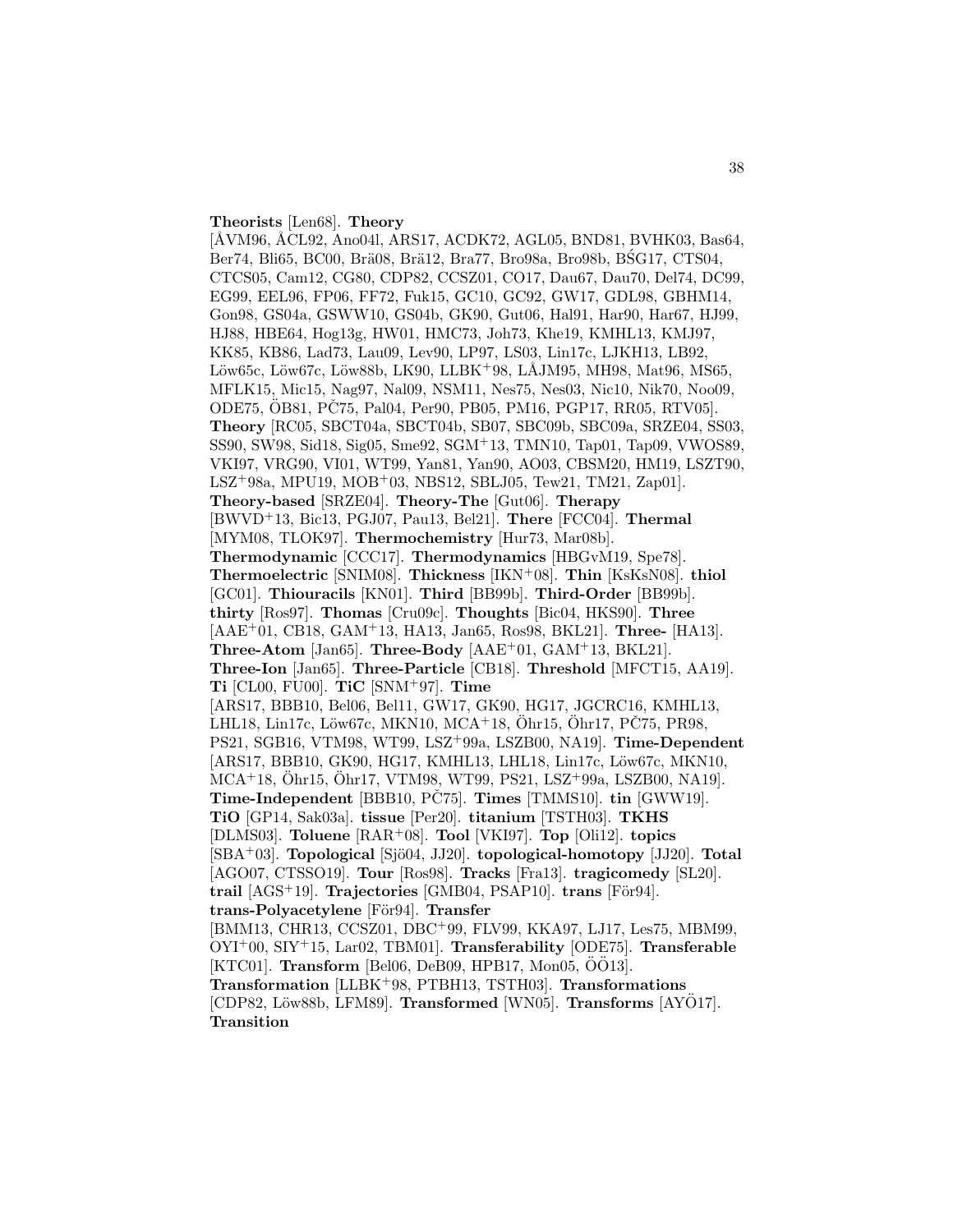[Ada97a, ARS99, DLMS03, EGCL91, GAI08, HS19, Lin98, MCC03, RR05, SED<sup>+</sup>98, TLOK97, VI01, AO03, FCAG19, MU03, TMM03, Yam03]. **Transitions** [GL68, HK03, LM97, MCP12, MLPD<sup>+</sup>98, Nik70, BSL<sup>+</sup>19]. **Translation** [SR73]. **Transmission** [BR05]. **Transport** [BR05, GG20, MOB<sup>+</sup>03, Rou20]. **Trapped** [WMM<sup>+</sup>98]. **Trapping** [Phi98, RDNFH98]. **Treated** [Bad09, Löw67c]. **Treating** [NBA20]. **Treatment** [BMPV99, BWVD<sup>+</sup>13, HL90, Kar97, Kho04, KTC01, LS07, LR72, Lin98,  $MTS04$ , Mic $99$ , Nic $17$ ,  $\ddot{O}$ hr $15$ , Oli $90$ , PKYM $01$ , VTM $98$ , MKK<sup>+</sup> $01$ ]. **Treatments** [ATL<sup>+</sup>18]. **Trends** [BJMB14, UK05, HPL98, SBSL08]. **Triatomic** [BR82, Pet98]. **Tribute** [SBK04, LSZ<sup>+</sup>99b, SB02, SBLJ05, SCT15, SCT16]. **Triggered** [Kuk14]. **Trigonal** [ITI<sup>+</sup>00]. **Trioxide** [SN08]. **Triples** [BB99b, HS86, PJH05]. **Triplet** [GV09, GL68, RLF17]. **Triply** [SBDD03]. **Tropospheric** [AVB08]. **Truncation** [Bun18, SDGW98]. **Tumors** [L¨ow65c]. **Tunneling** [LPDB03, MS03, PLA01, Pol03, QSW20, Sak03a]. **Twenty** [Ros97]. **Two** [AR03, BC80, BC00, DE05, FP06, HHK<sup>+</sup>98, HS05, Hyl64, Kri03, LK13, LR72, MDBM98, OM03, PTBH13, QSG98, RA19, SBC09b, SGK<sup>+</sup>08, VTM98, YZDM01, ZP17, BSL<sup>+</sup>19]. **Two-Band** [Kri03]. **Two-Body** [FP06]. **Two-Bond** [DE05]. **Two-Center** [ZP17]. **Two-Colour** [VTM98]. **Two-Component** [YZDM01]. **Two-dimensional** [RA19]. **Two-Electron** [BC80, HS05, Hyl64, LK13, OM03, SGK<sup>+</sup>08, ZP17]. **Two-Particle** [BC00]. **Type** [AYO17, AA15, CB92, DR90, GW01, Hog13g, HPB17, PTBH13, SW98, SKT<sup>+</sup>08, ALA21]. **Types** [KS97b].

**U** [Miy03]. **UC** [SNM<sup>+</sup>97]. **UFF** [dLHD10]. **Ultra** [KNM<sup>+</sup>08]. **Ultra-Soft** [KNM<sup>+</sup>08]. **Ultracold** [ML18]. **Ultrafast** [MCP12]. **Unbounded** [Löw88b, LFM89]. **Uncoupling** [MÅ01]. **underlying** [JJ20]. **Unified** [LR72, LJKH13, SO19c]. **Unique** [Ber03]. **Unit** [NA04]. **Unitary** [CDP82, LHL18, Mat78]. **Units** [Moh08]. **Univariate** [Lev14]. **Unrestricted** [BR65]. **Unstable** [ALND10, KG12, MKN10, NBS10, Nic10, NBS12, PD10]. **Until** [Nor98]. **UO** [MCC03]. **upon** [PGJ07]. **Upper** [Wei72]. **Uranyl** [HBT<sup>+</sup>00]. **Usage** [SPAS05]. **Use** [FSB<sup>+</sup>97, GMLSC<sup>+</sup>10, HM21, McG04, MP89]. **Used** [Kla81, MKH<sup>+</sup>97, Pau13]. **Useful** [VKI97, SH19, Wen21]. **Usefulness** [FP06]. **Using** [AYÖ17, AA05, AA15, BS05a, BC09, CB92, CL00, CTG98, Fuk15, GMB04, HJ99, HL90, ILS08, KGW98, KSY08, KB98, KMR01, KV08, LHL18, MCP12, MM96, Mur08, OE17, PJH05, PB75, QGW01, STZY18, SED<sup>+</sup>98, SGB16, SW98, SYM<sup>+</sup>08, Uda00, UMD08, VTM98, dLHD10, AA19, Bis19, CCM<sup>+</sup>19, GDL14, JMWG19, MMM19, SKS<sup>+</sup>19, SYIY03]. **Utilization** [ODE75, GG20]. **UV** [BS98]. **UV/VUV** [BS98].

**V** [TMM03, YIYM03]. **vacancies** [EOH03, Sak03a]. **Vacancy** [NM00]. **Vacuum** [Gre98, Gre08]. **Valence**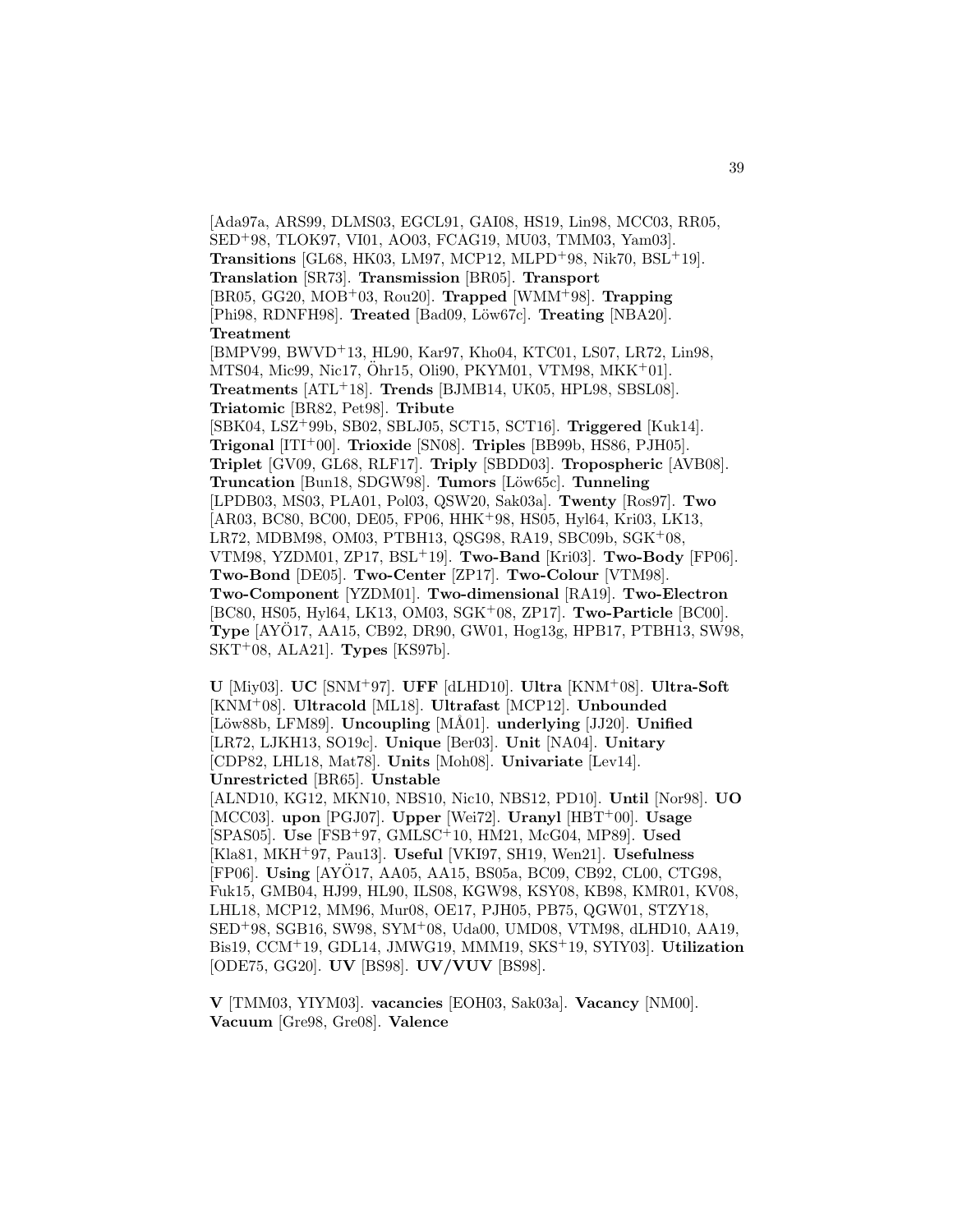[CCSZ01, Cse97, FVB99, GVCN82, SH95, SIY<sup>+</sup>19, WD70]. **Valence-Bond** [GVCN82]. **Valency** [San92]. **Validation** [DSW04, MG21]. **Validity** [Per17]. **Values** [AHPD<sup>+</sup>03, BKC68]. **Vanadium** [YKC<sup>+</sup>08, YIYM03]. **Variable** [SGB16]. **Variation** [Kar08]. **Variational** [ADRAB16, CTG98, EG99, IM80, LFM89, MM99, MCA<sup>+</sup>18, OW08, Ohr17, TAU17, WT99, SYIY03]. ¨ **variational-X** [SYIY03]. **Variationally** [GW01, MRHdCK15]. **Various** [JJD05, Kar08, KB86]. **VB** [CTG98, RFG<sup>+</sup>98]. **Vectors** [GDL14, IM80, Sri01]. **Verifying** [BWVD<sup>+</sup>13]. **Version** [LLBK<sup>+</sup>98]. **versions** [LH20]. **Vertical** [MLPD<sup>+</sup>98]. **Very** [Sim07]. **via**  $[BWVD+13, Gre08, ML18, MCM14, OPPZ06, OO13, SIY+19].$  Vibration [YTC<sup>+</sup>05]. **Vibrational** [BR17, ILS08, JJD05, Les75, PSAP10, SJO05, SSV98, Tak19]. **Vibronic** [AR03, BP82, Bor03, Chi03, CH03, CHSC03, HDB03, KH03, Kri03, SBC+03]. **Vibronic-induced** [HDB03]. **Vicinal** [SPAS05]. **Vicinity** [MYM08]. **View** [L¨ow65c]. **VII** [QGW01]. **vinyl** [GC01]. **Violation** [Kar08, QSW20]. **Virial** [LDB95]. **Visualization** [CCVB94]. **vivo** [BB17]. **Volatile** [GAI08]. **Volum** [Ano98f]. **Volume** [Ano64b, Ano65b, Ano67c, Ano68c, Ano70c, Ano72c, Ano73c, Ano77b, Ano80b, Ano81c, Ano81d, Ano82e, Ano85c, Ano98g, Ano98b, Ano98h, Ano98c, Ano98i, Ano01g, Ano01b, Ano01f, Ano08n, Ano09j, Ano10g, Ano10h, SBK04, Ano01d, Ano01a, Ano01e, Ano01h, Ano01c, LSZ<sup>+</sup>99a, SB17a, SB17b]. **Volumes** [Ano67b, Ano68b, Ano70b, Ano72b, Ano73b, Ano74a, Ano75a,

[MS03]. **VUV** [BS98]. **Waals** [LR72]. **wagging** [MFMCN01]. **Was** [Miy03, SEL01]. **Water** [BRL13, CTSDO05, CCCC15, CHR13, FCC04, GP14, KMHL13, KN01, KV08, RFG<sup>+</sup>98, RGFC13, SOS13, SIY<sup>+</sup>15, SCTH<sup>+</sup>07, YMI<sup>+</sup>21]. **Wave** [BRL13, Bis67, CTG98, Dau64, DB01, FP06, GM17, Har17, Har18, HL97, Joh73, KNN17, LK13, MDÖ05, MS65, Mon05, PSS98, RGFC13, RMMP17, SAL10, SED<sup>+</sup>98, Sla64]. **Wavefunctions** [HS05, HA13, Sal74, GWW19]. **Wavelengths** [Khe19]. **Wavepackets** [ILS08]. **Way** [PB14]. **Weakly** [KT98, MHWvdA97]. **Weizsäcker** [Cru09c]. **Well** [BRW08, MFCT15]. **wetting** [SYIY03]. **WF** [MKK<sup>+</sup>01]. **Which** [BR65, GVFR98]. **Wigner** [HW01, HMW01, MH98]. **Wires** [KD11]. **Within** [JGCRC16, Lau09, LJKH13, GWW19, Gut97, TM21]. **without** [Ber02]. **WKB** [Pol03]. **WO** [HSS<sup>+</sup>04]. **Work** [FU00, KKK<sup>+</sup>97, SB02]. **Workshop** [Ano98t, Ano98u, Ano01m, Ano01n]. **World** [Ros98]. **Worst** [PS05b].

Ano77a, Ano78a, Ano80a, Ano81a, Ano81b, Ano82a, Ano82b, Ano85a]. **vs**

**X** [Ada97b, BJMB14, FSB<sup>+</sup>97, Fuk03, Gut97, IFAY08, Kaw97, KNM<sup>+</sup>08, MW08, Mur08, NHYU03, OTA97, Ros97, SBA<sup>+</sup>03, UMD08, YFK<sup>+</sup>97, Ada00, AAM04, BMC97, CL00, CS77, GM17, HOI<sup>+</sup>08, Kaw97, KsKsN08, KNM<sup>+</sup>08, LSZ<sup>+</sup>00, MYW00, MW08, MKK<sup>+</sup>00, MTA97, MTA00, Mur03, Mur08, Nak00, SBK<sup>+</sup>08, SNMI00, SYIY03, Tak19, Tan00, Uda00, UMD08, YKS<sup>+</sup>12,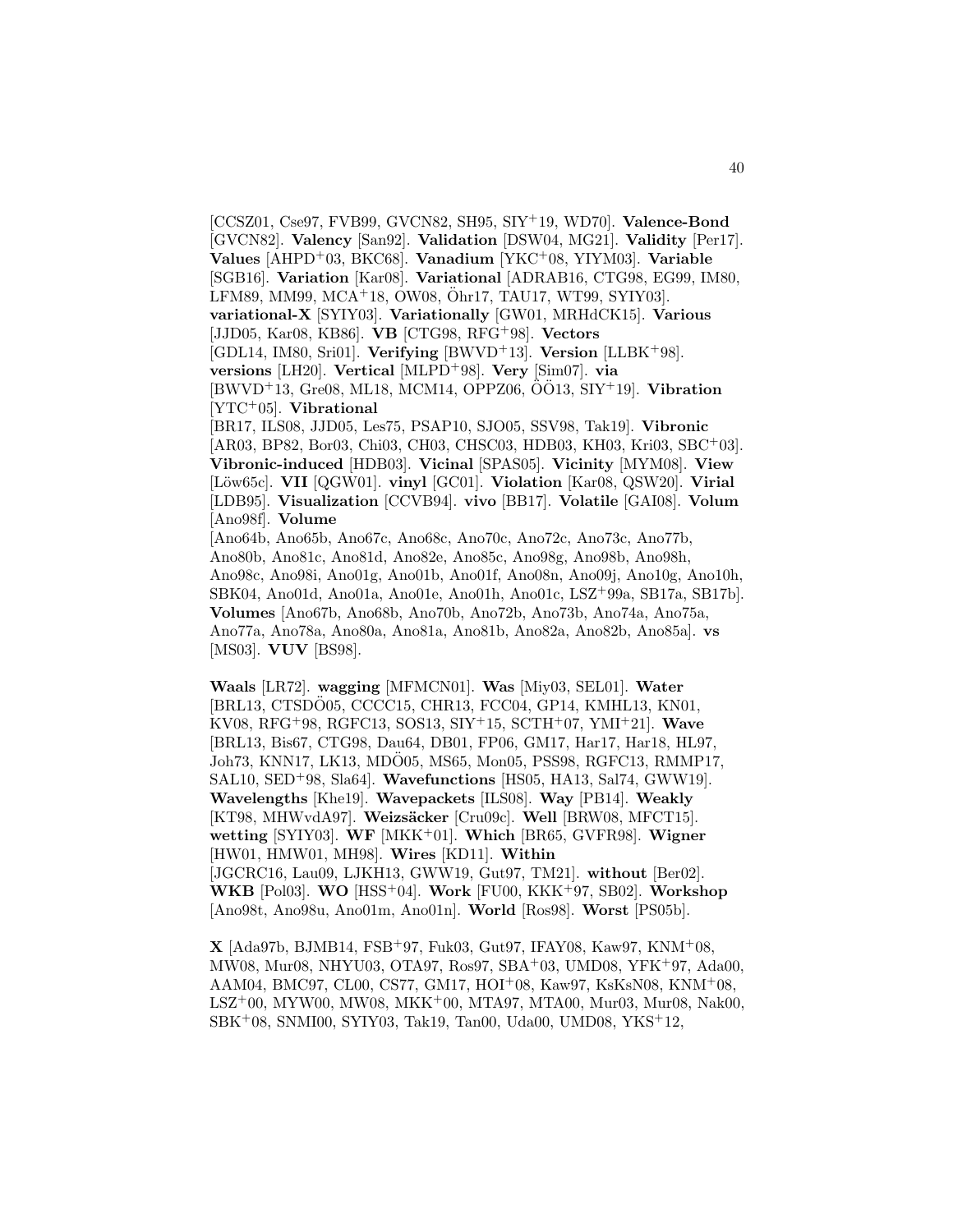YFK<sup>+</sup>97, YNNU03]. **X-Ray** [Ada00, CS77, GM17, Kaw97, KsKsN08, KNM<sup>+</sup>08, MYW00, MW08, MKK<sup>+</sup>00, MTA97, MTA00, Mur08, Tak19, Uda00, UMD08, YFK<sup>+</sup>97, Mur03, YKS<sup>+</sup>12, YNNU03]. **X-Rays** [AAM04]. **XANES** [KNM<sup>+</sup>08, MST<sup>+</sup>03, NM00, YKY<sup>+</sup>00]. **XHY** [DE05]. **XY**  $[YTC+05]$ .

**years** [Cra99, Ros97]. **yl** [NeMM03]. **Yngve** [Lin99, LSZ<sup>+</sup>99b]. **Young** [Sal74].

**Zerner** [Sab00]. **Zero** [Dru78, FH65, HBKS03, MYM08]. **Zero-Phonon** [HBKS03]. **Zero-Range** [Dru78]. **Zinc** [MYM08]. **Zn** [FU00, NHYU03]. **Zntetraphenylporphyrins** [NHYU03]. **ZnI** [BKC68]. **ZnO** [KNI<sup>+</sup>08, OTA03]. **Zr** [SMAS08, TMM03].

## **References**

#### **Aquilanti:2001:SEQ**

[AA01] Vincenzo Aquilanti and John Avery. Sturmian expansions for quantum mechanical many-body problems and hyperspherical harmonics. Advances in Quantum Chemistry, 39:71–102, 2001. CODEN AQCHA9. ISSN 0065-3276. URL http://www. sciencedirect.com/science/article/pii/S006532760539006X.

### **Avery:2003:KPC**

[AA03] John Avery and James Avery. Kramers pairs in configuration interaction. Advances in Quantum Chemistry, 43:185–206, 2003. CODEN AQCHA9. ISSN 0065-3276. URL http://www. sciencedirect.com/science/article/pii/S0065327603430050.

## **Avery:2005:ASA**

[AA05] James Avery and John Avery. Autoionizing states of atoms calculated using generalized Sturmians. Advances in Quantum Chemistry, 49:103–119, 2005. CODEN AQCHA9. ISSN 0065-3276. URL http://www.sciencedirect.com/science/ article/pii/S0065327605490024.

#### **Avery:2015:MIE**

[AA15] James Emil Avery and John Scales Avery. Molecular integrals for exponential-type orbitals using hyperspherical harmonics. Advances in Quantum Chemistry, 70:265–324, 2015. CODEN AQCHA9. ISSN 0065-3276. URL http://www.sciencedirect. com/science/article/pii/S0065327614000057.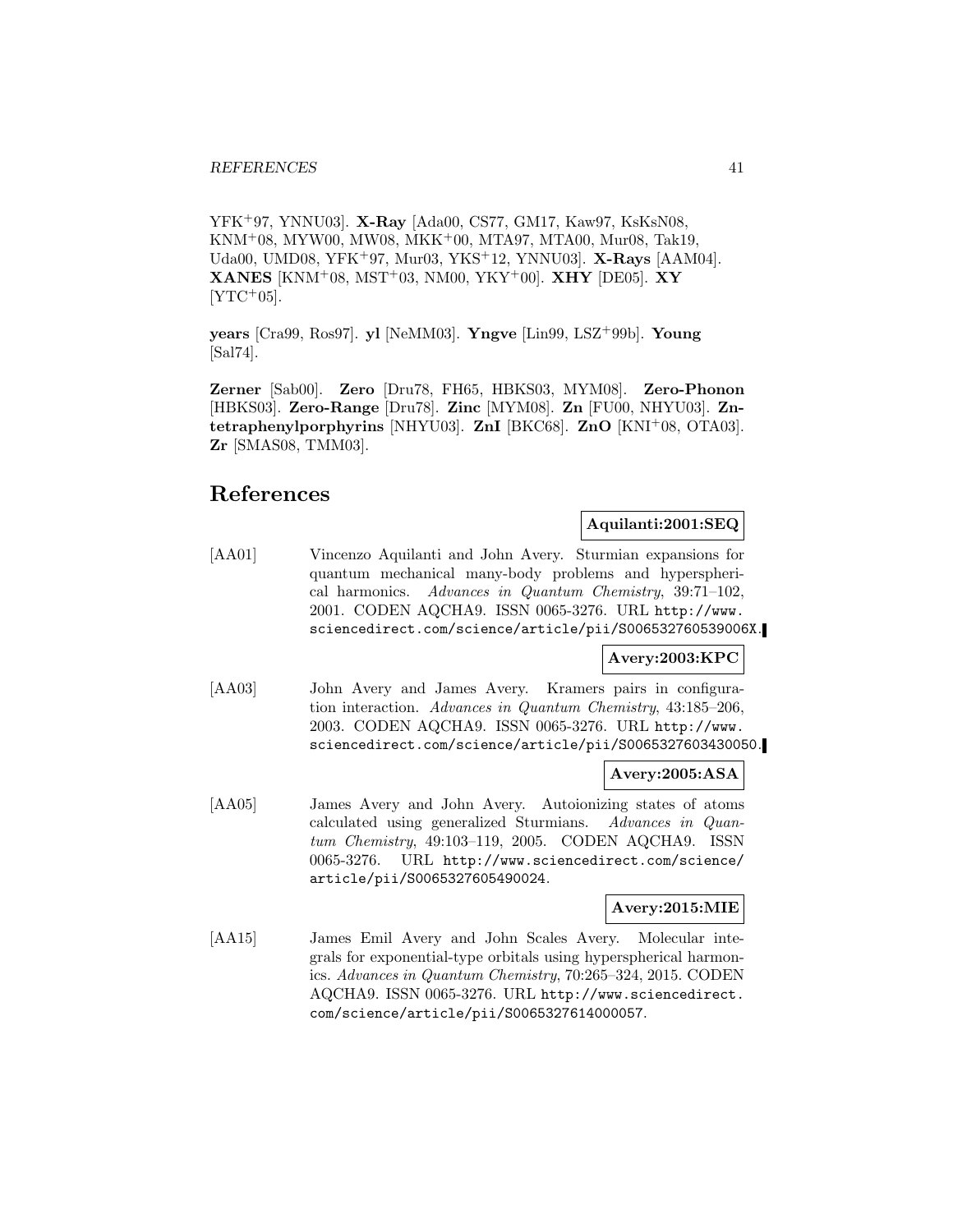## **Avery:2018:CSI**

[AA18] James E. Avery and John S. Avery. 4-center STO interelectron repulsion integrals with Coulomb Sturmians. Advances in Quantum Chemistry, 76:133–146, 2018. CODEN AQCHA9. ISSN 0065-3276. URL https://www.sciencedirect.com/science/ article/pii/S0065327617300710.

## **Archubi:2019:STE**

[AA19] Claudio D. Archubi and Néstor R. Arista. Studies of threshold effects in the interaction of protons, electrons, and positrons in matter using dielectric models. Advances in Quantum Chemistry, 80:247–269, 2019. CODEN AQCHA9. ISSN 0065-3276. URL https://www.sciencedirect.com/science/ article/pii/S0065327619300322.

## **Avery:2004:ADP**

[AAAC04] John Avery, James Avery, Vincenzo Aquilanti, and Andrea Caligiana. Atomic densities, polarizabilities, and natural orbitals derived from generalized Sturmian calculations. Advances in Quantum Chemistry, 47:157–176, 2004. CODEN AQCHA9. ISSN 0065-3276. URL http://www.sciencedirect.com/science/ article/pii/S0065327604470099.

#### **Alferova:2001:FET**

[AAE<sup>+</sup>01] T. Alferova, S. Andersson, N. Elander, S. Levin, and E. Yarevsky. Finite-element three-body studies of bound and resonant states in atoms and molecules. Advances in Quantum Chemistry, 40:323–344, 2001. CODEN AQCHA9. ISSN 0065-3276. URL http://www.sciencedirect.com/science/ article/pii/S0065327601400232.

## **Avery:2003:NOG**

[AAG03] John Avery, James Avery, and Osvaldo Goscinski. Natural orbitals from generalized Sturmian calculations. Advances in Quantum Chemistry, 43:207–216, 2003. CODEN AQCHA9. ISSN 0065-3276. URL http://www.sciencedirect.com/science/ article/pii/S0065327603430062.

#### **Alon:2004:AMC**

[AAM04] Ofir E. Alon, Vitali Averbukh, and Nimrod Moiseyev. Atoms, molecules, crystals and nanotubes in laser fields: From dynamical symmetry to selective high-order harmonic generation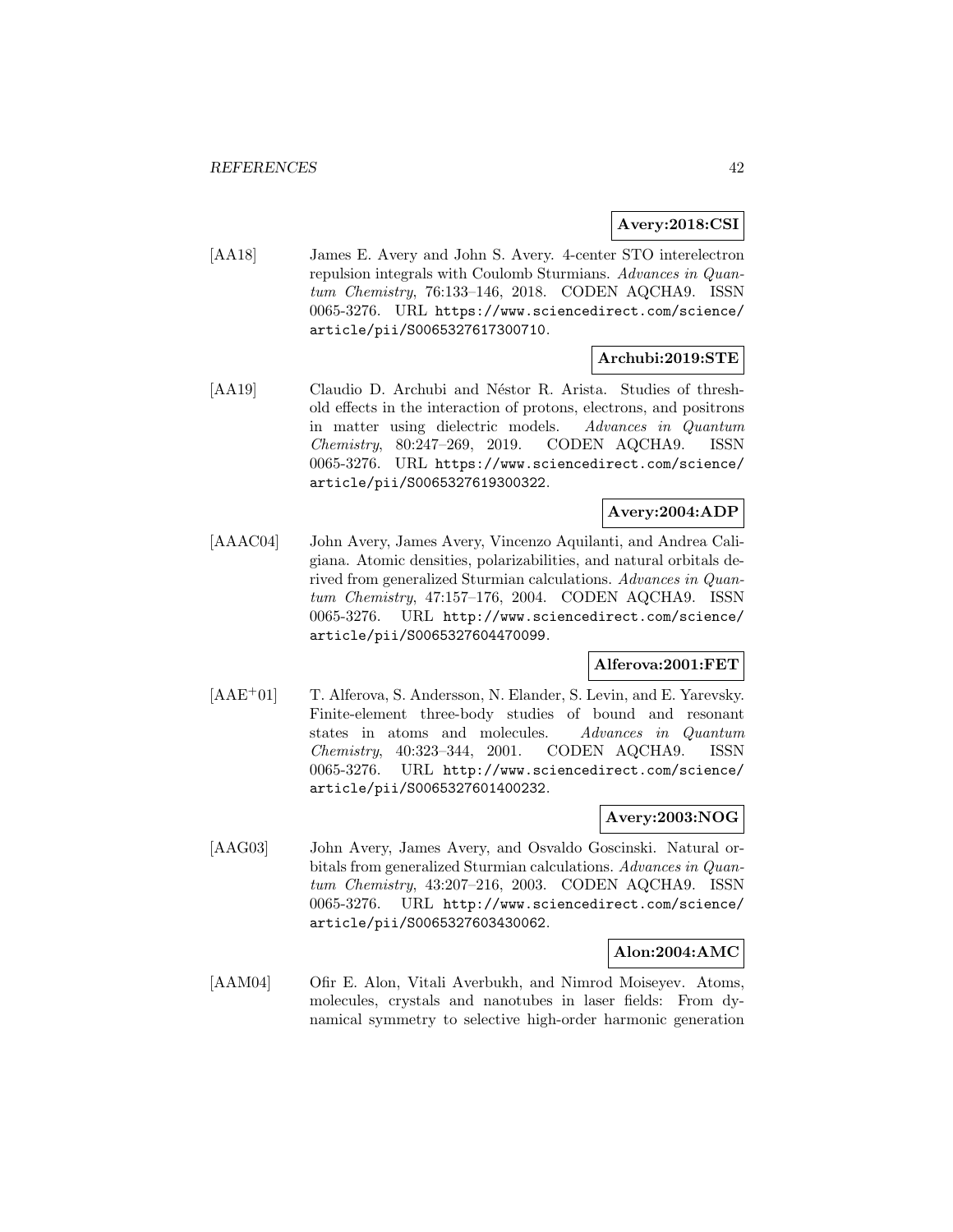of soft X-rays. Advances in Quantum Chemistry, 47:393–421, 2004. CODEN AQCHA9. ISSN 0065-3276. URL http://www. sciencedirect.com/science/article/pii/S0065327604470221.

#### **Amos:1973:SSE**

[AB73] A. T. Amos and B. L. Burrows. Solvent-shift effects on electronic spectra and excited-state dipole moments and polarizabilities. Advances in Quantum Chemistry, 7:289–313, 1973. CODEN AQCHA9. ISSN 0065-3276. URL http://www.sciencedirect. com/science/article/pii/S0065327608605663.

## **Albers:1990:LAP**

[ABB90] R. C. Albers, A. M. Boring, and J. C. Boettger. LDA applications to the properties of periodic systems. Advances in Quantum Chemistry, 21:365–398, 1990. CODEN AQCHA9. ISSN 0065-3276. URL http://www.sciencedirect.com/science/ article/pii/S006532760860605X.

#### **Amovilli:1998:RAD**

[ABC<sup>+</sup>98] Claudio Amovilli, Vincenzo Barone, Roberto Cammi, Eric Cancès, Maurizio Cossi, Benedetta Mennucci, Christian S. Pomelli, and Jacopo Tomasi. Recent advances in the description of solvent effects with the polarizable continuum model. Advances in Quantum Chemistry, 32:227–261, 1998. CODEN AQCHA9. ISSN 0065-3276. URL http://www.sciencedirect. com/science/article/pii/S0065327608604165.

## **Aramburu:2003:JTI**

[ABGM03] J. A. Aramburu, M. T. Barriuso, P. García Fernández, and M. Moreno. Jahn–Teller ions in cubic crystals explored through DFT calculations. Advances in Quantum Chemistry, 44:445–459, 2003. CODEN AQCHA9. ISSN 0065-3276. URL http://www.sciencedirect.com/science/ article/pii/S006532760344029X.

#### **Aquilanti:1999:HCC**

[ACC99] Vincenzo Aquilanti, Gabriella Capecchi, and Simonetta Cavalli. Hyperspherical coordinates for chemical reaction dynamics. Advances in Quantum Chemistry, 36:341–363, 1999. CODEN AQCHA9. ISSN 0065-3276. URL http://www.sciencedirect. com/science/article/pii/S0065327608604918.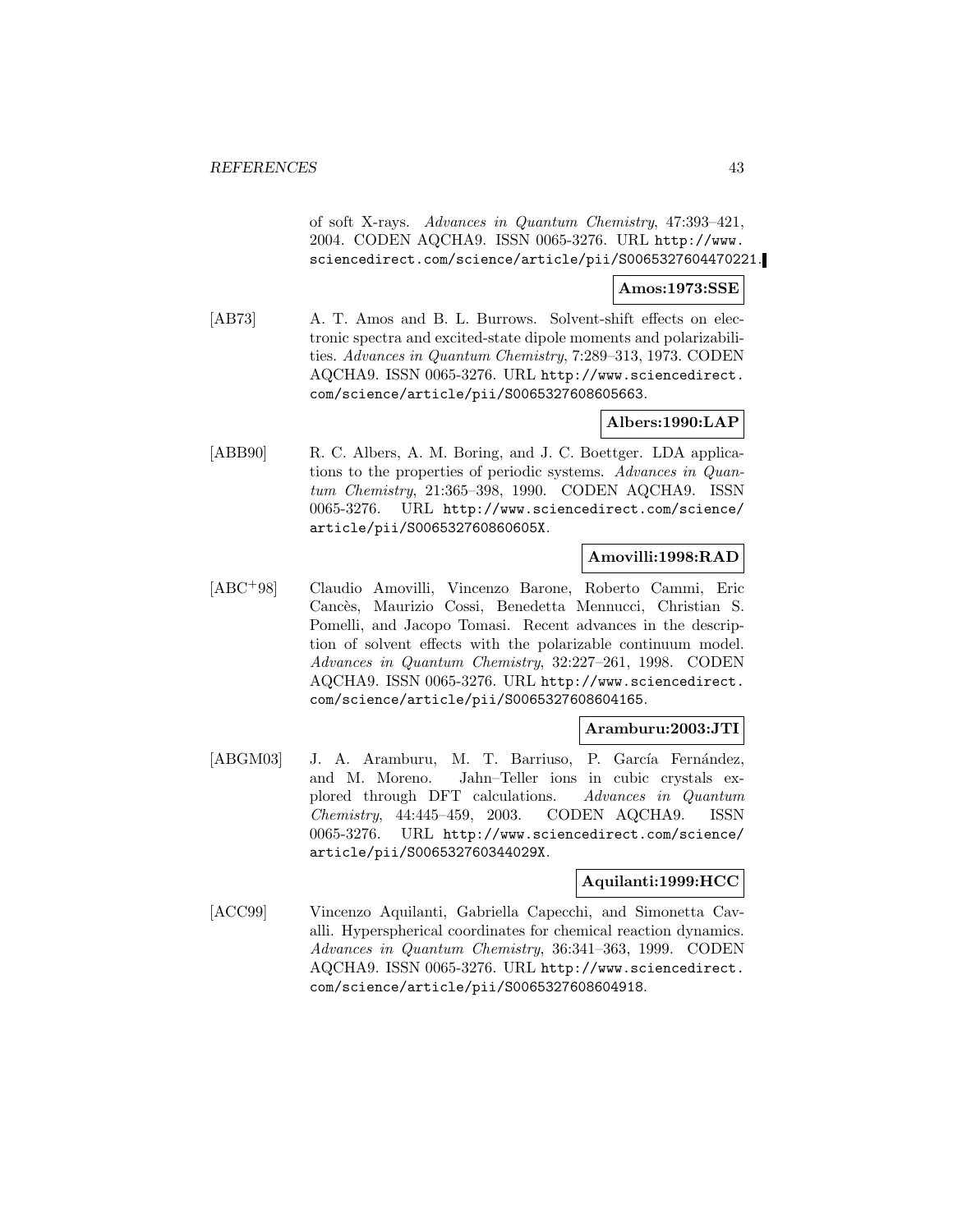#### **Aslangul:1972:ALE**

[ACDK72] Claude Aslangul, Raymond Constanciel, Raymond Daudel, and Philemon Kottis. Aspects of the localizability of electrons in atoms and molecules: Loge theory and related methods. Advances in Quantum Chemistry, 6:93–141, 1972. CODEN AQCHA9. ISSN 0065-3276. URL http://www.sciencedirect. com/science/article/pii/S0065327608605420.

#### **Aquilanti:2001:ARH**

[ACDV01] Vincenzo Aquilanti, Simonetta Cavalli, Dario De Fazio, and Alessandro Volpi. The  $A + BC$  reaction by the hyperquantization algorithm: The symmetric hyperspherical parametrization for  $J > 0$ . Advances in Quantum Chemistry, 39:103-121, 2001. CODEN AQCHA9. ISSN 0065-3276. URL http://www. sciencedirect.com/science/article/pii/S0065327605390071.

#### **Aagren:1992:TMA**

[ÅCL92] Hans Ågren, Amary Cesar, and Christoph-Maria Liegener. Theory of molecular Auger spectra. Advances in Quantum Chemistry, 23:1–82, 1992. CODEN AQCHA9. ISSN 0065-3276. URL http://www.sciencedirect.com/science/ article/pii/S0065327608600283.

#### **Adams:1988:LAM**

[ACP88] B. G. Adams, J. Cížek, and J. Paldus. Lie algebraic methods and their applications to simple quantum systems. Advances in Quantum Chemistry, 19:1–85, 1988. CODEN AQCHA9. ISSN 0065-3276. URL http://www.sciencedirect.com/science/ article/pii/S0065327608606139.

#### **Adachi:1997:ESC**

[Ada97a] Hirohiko Adachi. Electronic state calculation of transition metal cluster. Advances in Quantum Chemistry, 29:49–81, 1997. CODEN AQCHA9. ISSN 0065-3276. URL http://www. sciencedirect.com/science/article/pii/S0065327608602634.

#### **Adachi:1997:TCM**

[Ada97b] Hirohiko Adachi. Theoretical calculation of molecular photoelectron spectrum by the first-principles  $DV-X\alpha$  molecular orbital method. Advances in Quantum Chemistry, 29:179–192, 1997. CODEN AQCHA9. ISSN 0065-3276. URL http://www. sciencedirect.com/science/article/pii/S0065327608602695.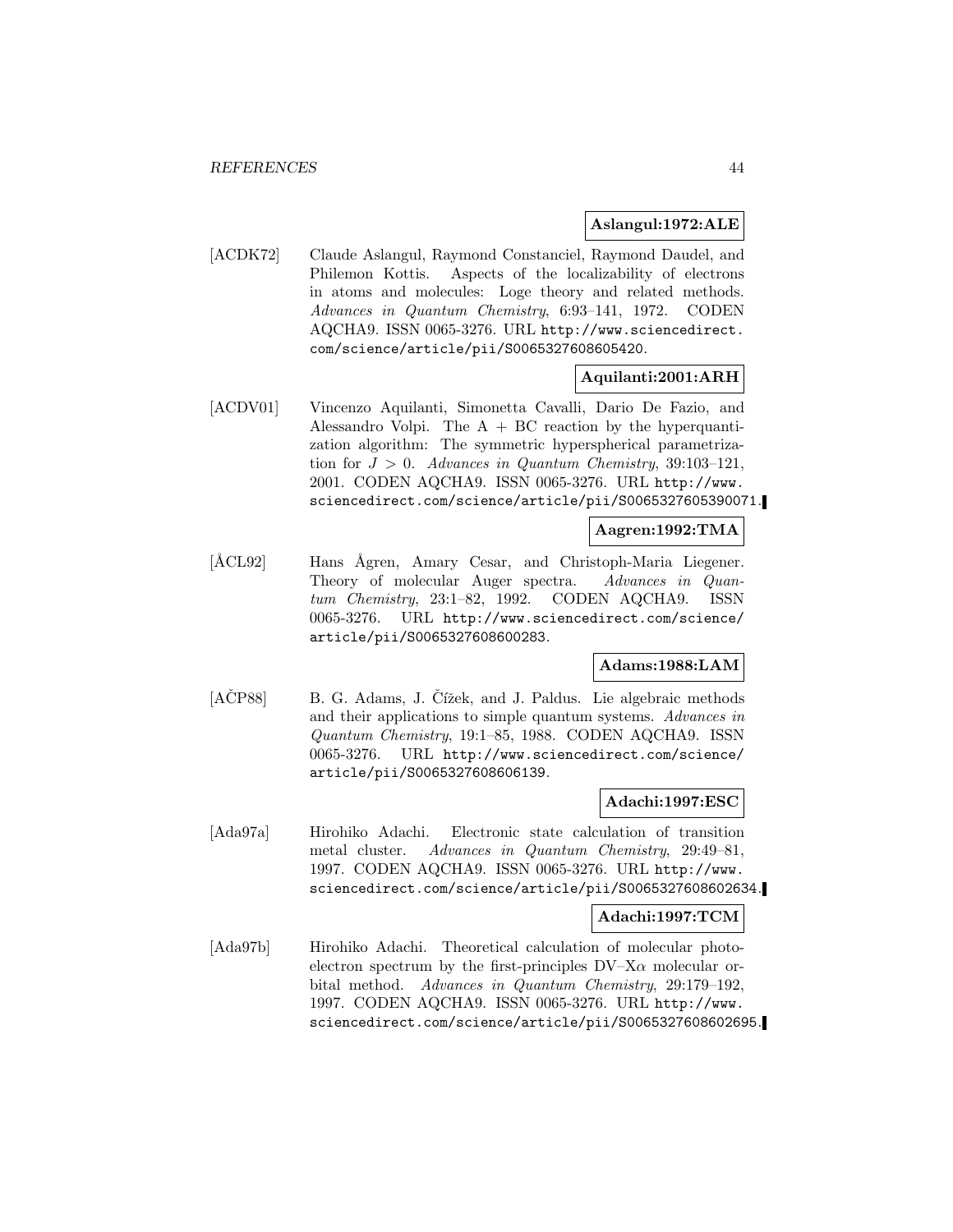### **Adachi:2000:TAX**

[Ada00] Hirohiko Adachi. Theoretical analysis of X-ray and electron spectra by DV-X $\alpha$  method. Advances in Quantum Chemistry, 37: 1–29, 2000. CODEN AQCHA9. ISSN 0065-3276. URL http:// www.sciencedirect.com/science/article/pii/S0065327600370022.

#### **Avram:2003:JTE**

[ADA03] C. N. Avram, Gh. E. Draganescu, and N. M. Avram. Jahn– Teller effect in laser crystal LiCaAlF<sub>6</sub> : Cr<sup>3+</sup>. Advances in Quantum Chemistry, 44:527–534, 2003. CODEN AQCHA9. ISSN 0065-3276. URL http://www.sciencedirect.com/science/ article/pii/S0065327603440343.

### **Adamo:1999:CDF**

[AdMB99] Carlo Adamo, Andrea di Matteo, and Vincenzo Barone. From classical density functionals to adiabatic connection methods. the state of the art. Advances in Quantum Chemistry, 36:45–75, 1999. CODEN AQCHA9. ISSN 0065-3276. URL http://www.sciencedirect.com/science/ article/pii/S0065327608604785.

## **Almora-Diaz:2016:RPV**

[ADRAB16] César X. Almora-Díaz, Herzain I. Rivera-Arrieta, and Carlos F. Bunge. Recent progress in the variational orbital approach to atomic and molecular electronic structure. Advances in Quantum Chemistry, 72:129–176, 2016. CODEN AQCHA9. ISSN 0065-3276. URL http://www.sciencedirect.com/science/ article/pii/S0065327615000325.

#### **Aksoy:2013:FIE**

[AFE13] S. Aksoy, S. Firat, and M. Ertürk. Further improvements on  $\psi^{(\alpha*)}$ -etos with hyperbolic cosine functions and their effectiveness in atomic calculations. Advances in Quantum Chemistry, 67: 217–230, 2013. CODEN AQCHA9. ISBN 0-12-411544-6. ISSN 0065-3276. URL http://www.sciencedirect.com/science/ article/pii/B978012411544600008X.

#### **Aspuru-Guzik:2005:QMC**

[AGL05] Alán Aspuru-Guzik and William A. Lester, Jr. Quantum Monte Carlo: Theory and application to molecular systems. Advances in Quantum Chemistry, 49:209–226, 2005. CODEN AQCHA9. ISSN 0065-3276. URL http://www.sciencedirect.com/science/ article/pii/S0065327605490048.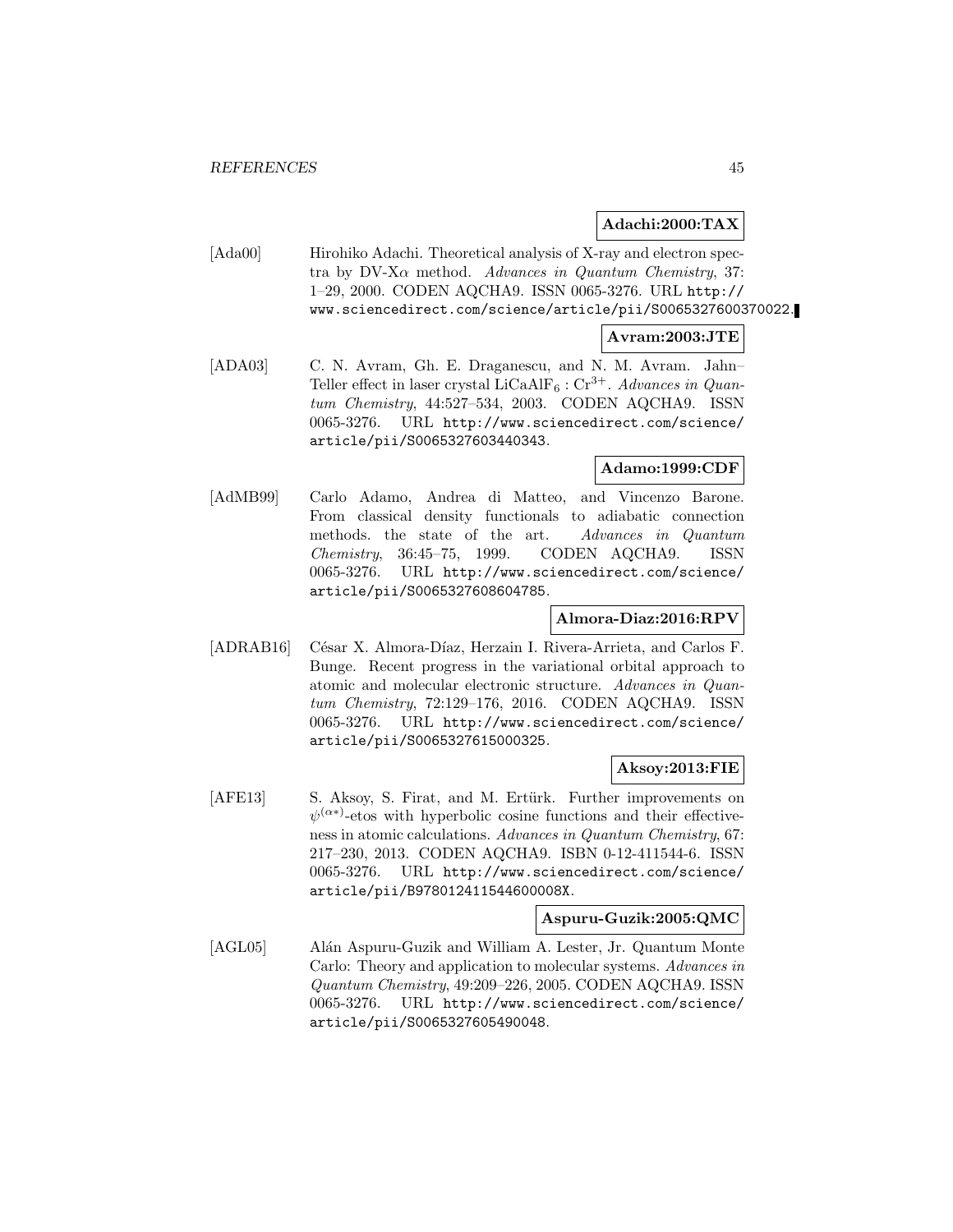## **Abril:2013:ICE**

[AGMdV<sup>+</sup>13] Isabel Abril, Rafael Garcia-Molina, Pablo de Vera, Ioanna Kyriakou, and Dimitris Emfietzoglou. Inelastic collisions of energetic protons in biological media. Advances in Quantum Chemistry, 65: 129–164, 2013. CODEN AQCHA9. ISBN 0-12-396455-5 (hardcover). ISSN 0065-3276. URL http://www.sciencedirect. com/science/article/pii/B9780123964557000066.

## **Akar:2007:TES**

[AGO07] A. Akar, H. Gümüs, and N. T. Okumuşoğlu. Total electron stopping powers and CSDA-ranges from 20 eV to 10 MeV electron energies for components of DNA and RNA. Advances in Quantum Chemistry, 52:277–288, 2007. CODEN AQCHA9. ISSN 0065-3276. URL http://www.sciencedirect.com/science/ article/pii/S006532760652012X.

## **Arista:2019:PEC**

[AGS<sup>+</sup>19] Néstor R. Arista, Juana L. Gervasoni, Silvina Segui, Isidro Villó-Pérez, and Raúl O. Barrachina. Plasmon excitation by charged particles in solids, surfaces, and nanostructures: Following the trail of R. H. Ritchie. Advances in Quantum Chemistry, 80:271–317, 2019. CODEN AQCHA9. ISSN 0065-3276. URL https://www.sciencedirect.com/science/ article/pii/S0065327619300334.

#### **Ancarani:2019:P**

[AH19a] Lorenzo Ugo Ancarani and Philip E. Hoggan. Preface. Advances in Quantum Chemistry, 79:xv–xvii, 2019. CODEN AQCHA9. ISSN 0065-3276. URL https://www.sciencedirect.com/ science/article/pii/S0065327619300498.

#### **Ancarani:2019:SAM**

[AH19b] Lorenzo Ugo Ancarani and Philip E. Hoggan, editors. State of The Art of Molecular Electronic Structure Computations: Correlation Methods, Basis Sets and More, volume 79 of Advances in quantum chemistry. Elsevier, Amsterdam, The Netherlands, 2019. CODEN AQCHA9. ISBN 0-12-816174-4, 0-12-816175-2 (e-book). ISSN 0065-3276. xvii + 341 pp. LCCN QD453 .A28 79; QC462. URL https://www.sciencedirect.com/science/ journal/00653276/78.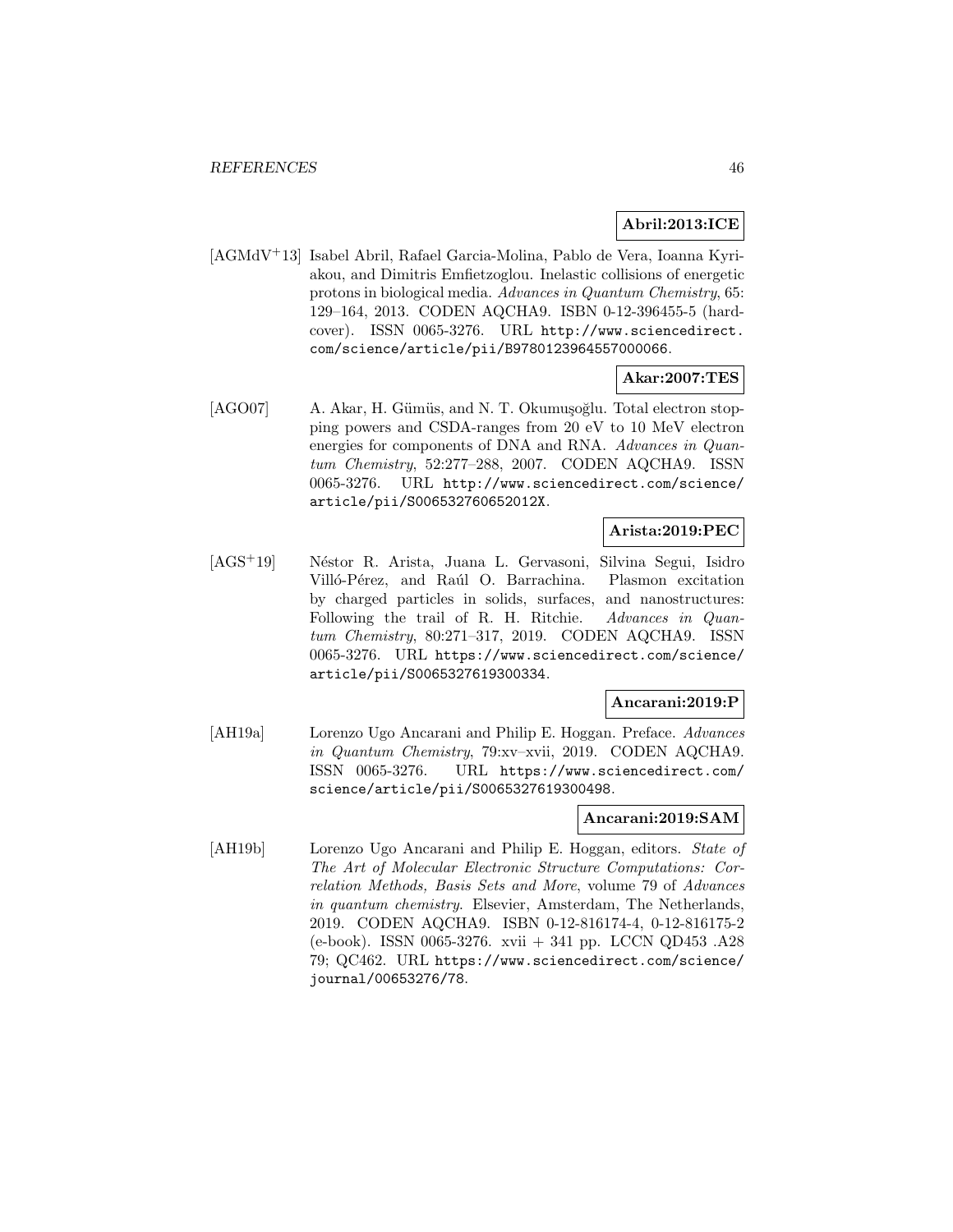#### **Al-Hazmi:2003:NCC**

[AHPD<sup>+</sup>03] Faten Al-Hazmi, Victor Z. Polinger, Janette L. Dunn, Colin A. Bates, Elie A. Moujaes, and Michel Abou-Ghantous. Noncondon correction to Franck–Condon values of second-order reduction factors: The cubic T term. Advances in Quantum Chemistry, 44:169–182, 2003. CODEN AQCHA9. ISSN 0065-3276. URL http://www.sciencedirect.com/science/ article/pii/S0065327603440112.

## **Alducin:2004:ELI**

[AJ04] M. Alducin and J. I. Juaristi. Energy loss in the interaction of atomic particles with solid surfaces. Advances in Quantum Chemistry, 45 (part 1):223–245, 2004. CODEN AQCHA9. ISSN 0065-3276. URL http://www.sciencedirect.com/science/ article/pii/S0065327604450102.

#### **Averbukh:2012:EDM**

[AK12] Vitali Averbukh and Premysl Kolorenc. Electronic decay in multiply charged polyatomic systems. Advances in Quantum Chemistry, 63:309–342, 2012. CODEN AQCHA9. ISBN 0-12-397009- 1. ISSN 0065-3276. URL http://www.sciencedirect.com/ science/article/pii/B9780123970091000060.

## **Arista:2004:NLA**

[AL04] Néstor R. Arista and Agustín F. Lifschitz. Non-linear approach to the energy loss of ions in solids. Advances in Quantum Chemistry, 45 (part 1):47–77, 2004. CODEN AQCHA9. ISSN 0065-3276. URL http://www.sciencedirect.com/science/ article/pii/S0065327604450035.

#### **Ammar:2021:CFM**

[ALA21] Abdallah Ammar, Arnaud Leclerc, and Lorenzo Ugo Ancarani. Multicenter integrals involving complex Gaussian-type functions. Advances in Quantum Chemistry, 83:287–304, 2021. CODEN AQCHA9. ISSN 0065-3276. URL https://www. sciencedirect.com/science/article/pii/S0065327621000083.

#### **Atabek:2010:USL**

[ALND10] O. Atabek, R. Lefebvre, and T. T. Nguyen-Dang. Unstable states in laser assisted and controlled molecular processes. Advances in Quantum Chemistry, 60:51–104, 2010. CODEN AQCHA9. ISSN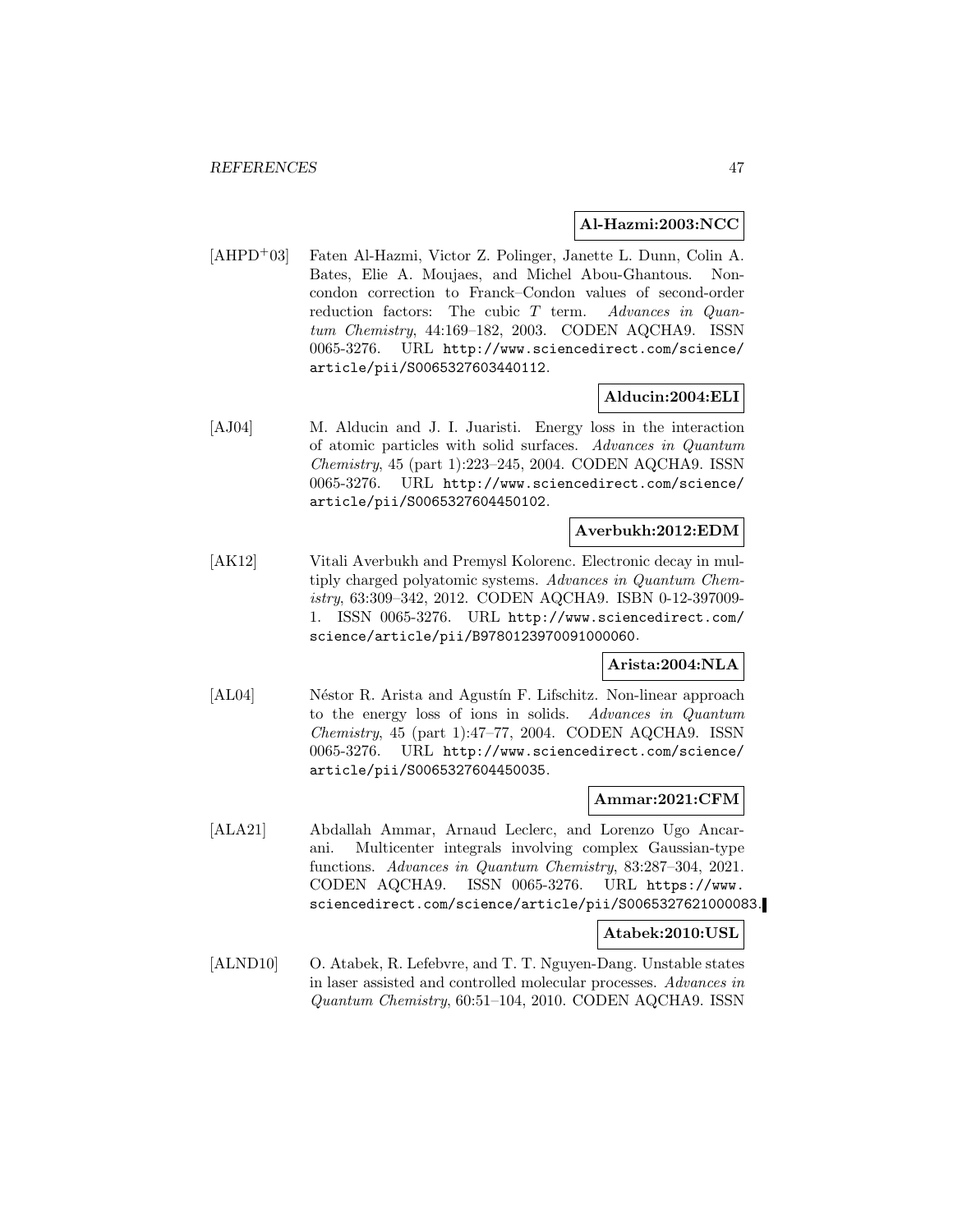0065-3276. URL http://www.sciencedirect.com/science/ article/pii/S0065327610600020.

## **Andre:1980:QMM**

[And80] Jean-Marie André. Quantum mechanical methods for regular polymers. Advances in Quantum Chemistry, 12:65–102, 1980. CODEN AQCHA9. ISSN 0065-3276. URL http://www. sciencedirect.com/science/article/pii/S0065327608603147.

#### **Anonymous:1964:AI**

[Ano64a] Anonymous. Author index. Advances in Quantum Chemistry, 1: 375–381, 1964. CODEN AQCHA9. ISSN 0065-3276. URL http:/ /www.sciencedirect.com/science/article/pii/S0065327608603822.

#### **Anonymous:1964:CV**

[Ano64b] Anonymous. Contributors to the volume. Advances in Quantum Chemistry, 1:??, 1964. CODEN AQCHA9. ISSN 0065-3276. URL http://www.sciencedirect.com/science/ article/pii/S0065327608603688.

## **Anonymous:1964:CP**

[Ano64c] Anonymous. Copyright page. Advances in Quantum Chemistry, 1:iv, 1964. CODEN AQCHA9. ISSN 0065-3276. URL http:// www.sciencedirect.com/science/article/pii/S0065327608603706.

#### **Anonymous:1964:LC**

[Ano64d] Anonymous. List of contributors. Advances in Quantum Chemistry, 1:v–vi, 1964. CODEN AQCHA9. ISSN 0065-3276. URL http://www.sciencedirect.com/science/ article/pii/S0065327608603718.

#### **Anonymous:1964:SI**

[Ano64e] Anonymous. Subject index. Advances in Quantum Chemistry, 1:382–385, 1964. CODEN AQCHA9. ISSN 0065-3276.

**Anonymous:1965:AI**

[Ano65a] Anonymous. Author index. Advances in Quantum Chemistry, 2: 361–368, 1965. CODEN AQCHA9. ISSN 0065-3276. URL http:/ /www.sciencedirect.com/science/article/pii/S0065327608600775.

## **Anonymous:1965:CV**

[Ano65b] Anonymous. Contributors to this volume. Advances in Quantum Chemistry, 2:??, 1965. CODEN AQCHA9. ISSN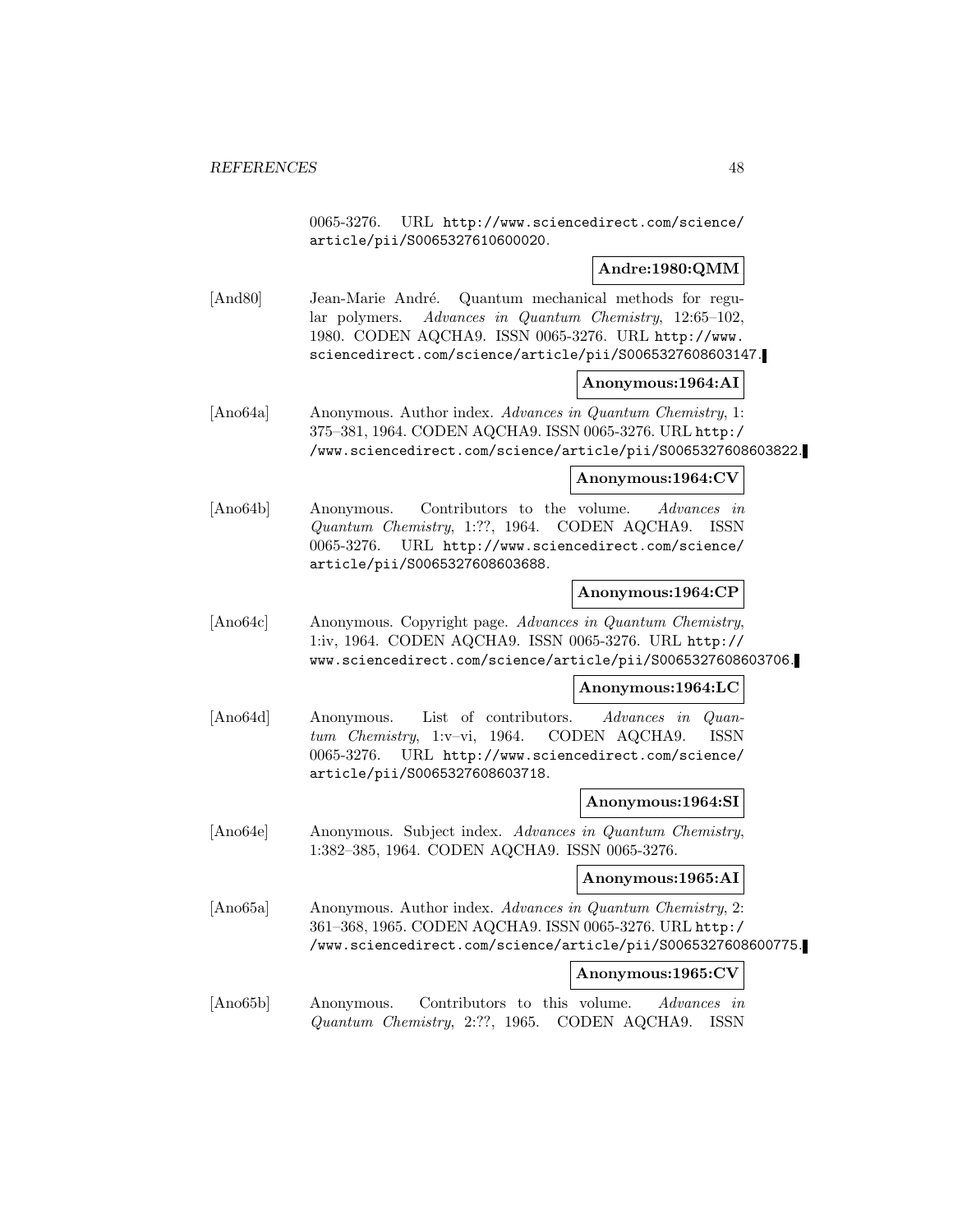0065-3276. URL http://www.sciencedirect.com/science/ article/pii/S0065327608600659.

#### **Anonymous:1965:CP**

[Ano65c] Anonymous. Copyright page. Advances in Quantum Chemistry, 2:iv, 1965. CODEN AQCHA9. ISSN 0065-3276. URL http:// www.sciencedirect.com/science/article/pii/S0065327608600672.

## **Anonymous:1965:LC**

[Ano65d] Anonymous. List of contributors. Advances in Quantum Chemistry, 2:v–vi, 1965. CODEN AQCHA9. ISSN 0065-3276. URL http://www.sciencedirect.com/science/ article/pii/S0065327608600684.

#### **Anonymous:1965:SI**

[Ano65e] Anonymous. Subject index. Advances in Quantum Chemistry, 2:369–372, 1965. CODEN AQCHA9. ISSN 0065-3276.

#### **Anonymous:1967:AI**

[Ano67a] Anonymous. Author index. Advances in Quantum Chemistry, 3: 383–388, 1967. CODEN AQCHA9. ISSN 0065-3276. URL http:/ /www.sciencedirect.com/science/article/pii/S0065327608600933.

#### **Anonymous:1967:CPV**

[Ano67b] Anonymous. Contents of previous volumes. Advances in Quantum Chemistry, 3:xiii–xvi, 1967. CODEN AQCHA9. ISSN 0065-3276. URL http://www.sciencedirect.com/science/ article/pii/S0065327608600842.

#### **Anonymous:1967:CV**

[Ano67c] Anonymous. Contributors to this volume. Advances in Quantum Chemistry, 3:??, 1967. CODEN AQCHA9. ISSN 0065-3276. URL http://www.sciencedirect.com/science/ article/pii/S0065327608600799.

## **Anonymous:1967:CP**

[Ano67d] Anonymous. Copyright page. Advances in Quantum Chemistry, 3:iv, 1967. CODEN AQCHA9. ISSN 0065-3276. URL http:// www.sciencedirect.com/science/article/pii/S0065327608600817.

#### **Anonymous:1967:LC**

[Ano67e] Anonymous. List of contributors. Advances in Quantum Chemistry, 3:v–vi, 1967. CODEN AQCHA9. ISSN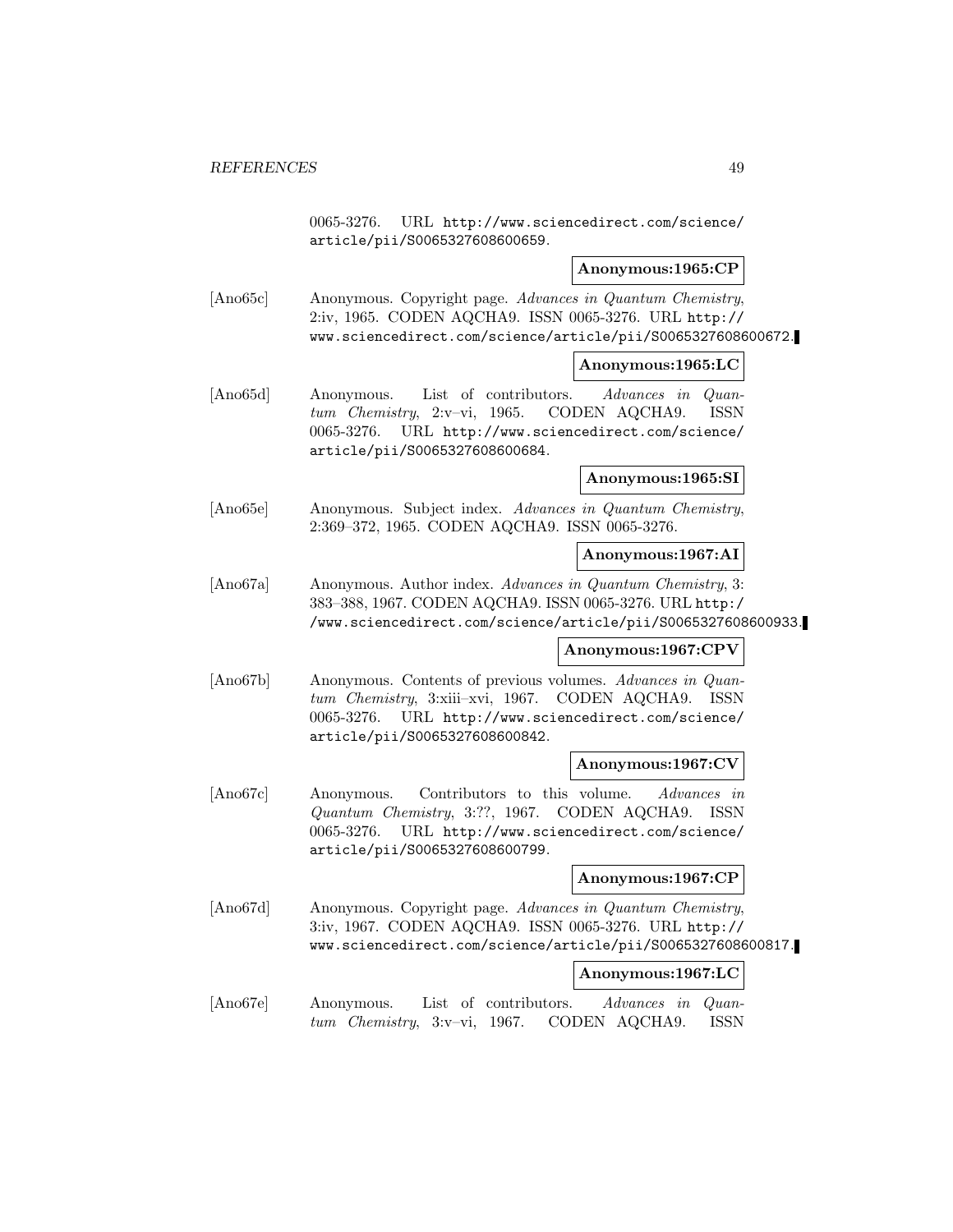0065-3276. URL http://www.sciencedirect.com/science/ article/pii/S0065327608600829.

## **Anonymous:1967:SI**

[Ano67f] Anonymous. Subject index. Advances in Quantum Chemistry, 3:389–392, 1967. CODEN AQCHA9. ISSN 0065-3276.

#### **Anonymous:1968:AI**

[Ano68a] Anonymous. Author index. Advances in Quantum Chemistry, 4: 327–331, 1968. CODEN AQCHA9. ISSN 0065-3276. URL http:/ /www.sciencedirect.com/science/article/pii/S0065327608603974.

#### **Anonymous:1968:CPV**

[Ano68b] Anonymous. Contents of previous volumes. Advances in Quantum Chemistry, 4:xiii–xiv, 1968. CODEN AQCHA9. ISSN 0065- 3276.

### **Anonymous:1968:CV**

[Ano68c] Anonymous. Contributors to this volume. Advances in Quantum Chemistry, 4:??, 1968. CODEN AQCHA9. ISSN 0065-3276. URL http://www.sciencedirect.com/science/ article/pii/S0065327608603846.

#### **Anonymous:1968:CP**

[Ano68d] Anonymous. Copyright page. Advances in Quantum Chemistry, 4:iv, 1968. CODEN AQCHA9. ISSN 0065-3276. URL http:// www.sciencedirect.com/science/article/pii/S006532760860386X.

#### **Anonymous:1968:LC**

[Ano68e] Anonymous. List of contributors. Advances in Quantum Chemistry, 4:v–vi, 1968. CODEN AQCHA9. ISSN 0065-3276. URL http://www.sciencedirect.com/science/ article/pii/S0065327608603871.

#### **Anonymous:1968:SI**

[Ano68f] Anonymous. Subject index. Advances in Quantum Chemistry, 4:332–334, 1968. CODEN AQCHA9. ISSN 0065-3276.

#### **Anonymous:1970:AI**

[Ano70a] Anonymous. Author index. Advances in Quantum Chemistry, 5: 297–301, 1970. CODEN AQCHA9. ISSN 0065-3276. URL http:/ /www.sciencedirect.com/science/article/pii/S0065327608603433.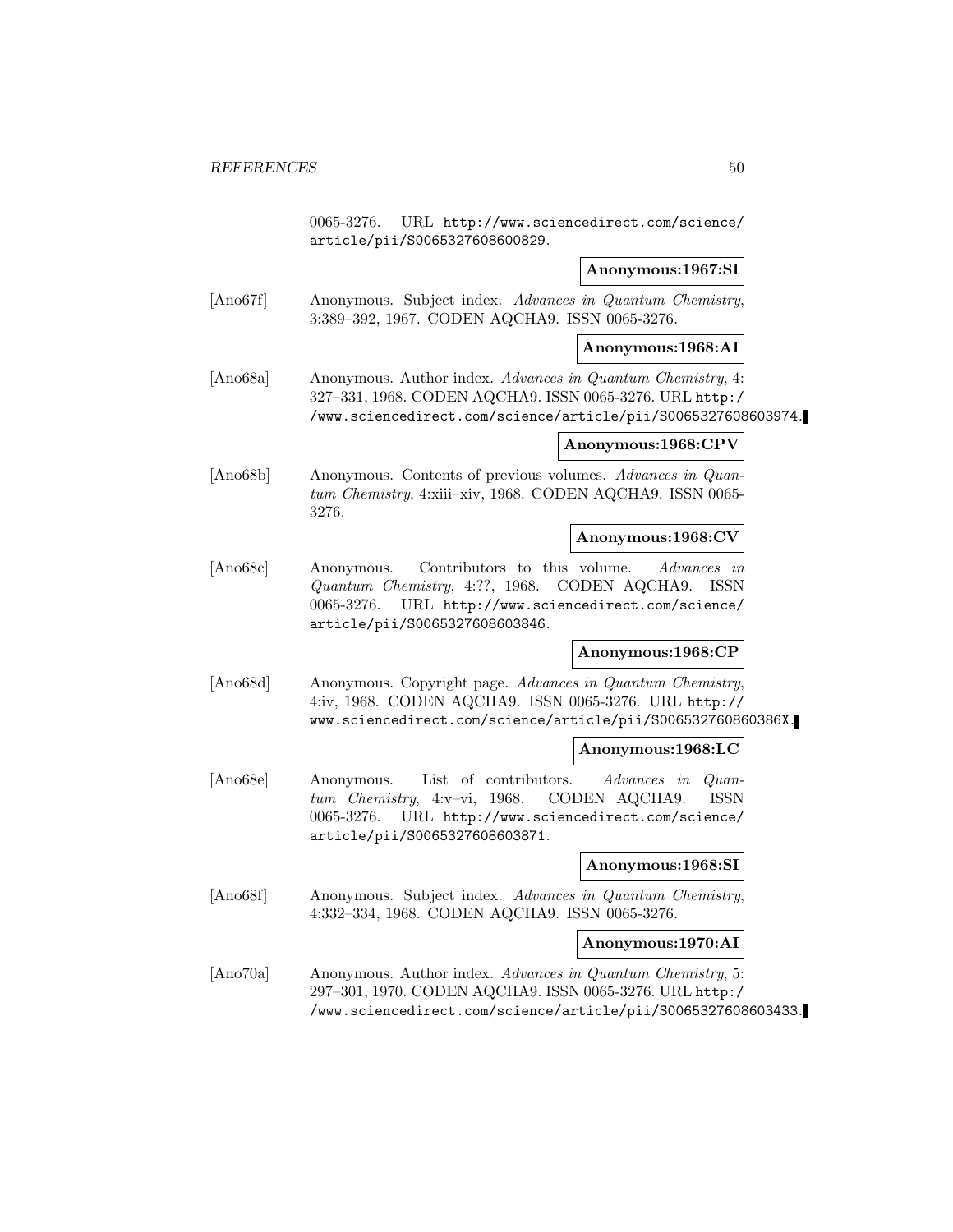#### **Anonymous:1970:CPV**

[Ano70b] Anonymous. Contents of previous volumes. Advances in Quantum Chemistry, 5:xiii–xv, 1970. CODEN AQCHA9. ISSN 0065- 3276.

## **Anonymous:1970:CV**

[Ano70c] Anonymous. Contributors to this volume. Advances in Quantum Chemistry, 5:??, 1970. CODEN AQCHA9. ISSN 0065-3276. URL http://www.sciencedirect.com/science/ article/pii/S0065327608603305.

#### **Anonymous:1970:CP**

[Ano70d] Anonymous. Copyright page. Advances in Quantum Chemistry, 5:iv, 1970. CODEN AQCHA9. ISSN 0065-3276. URL http:// www.sciencedirect.com/science/article/pii/S0065327608603329.

#### **Anonymous:1970:LC**

[Ano70e] Anonymous. List of contributors. Advances in Quantum Chemistry, 5:ix–x, 1970. CODEN AQCHA9. ISSN 0065-3276. URL http://www.sciencedirect.com/science/ article/pii/S0065327608603330.

## **Anonymous:1970:SI**

[Ano70f] Anonymous. Subject index. Advances in Quantum Chemistry, 5:302–303, 1970. CODEN AQCHA9. ISSN 0065-3276.

#### **Anonymous:1972:AI**

[Ano72a] Anonymous. Author index. Advances in Quantum Chemistry, 6: 395–408, 1972. CODEN AQCHA9. ISSN 0065-3276. URL http:/ /www.sciencedirect.com/science/article/pii/S0065327608605511.

#### **Anonymous:1972:CPV**

[Ano72b] Anonymous. Contents of previous volumes. Advances in Quantum Chemistry, 6:xii–xvi, 1972. CODEN AQCHA9. ISSN 0065- 3276.

#### **Anonymous:1972:CV**

[Ano72c] Anonymous. Contributors to this volume. Advances in Quantum Chemistry, 6:??, 1972. CODEN AQCHA9. ISSN 0065-3276. URL http://www.sciencedirect.com/science/ article/pii/S0065327608605365.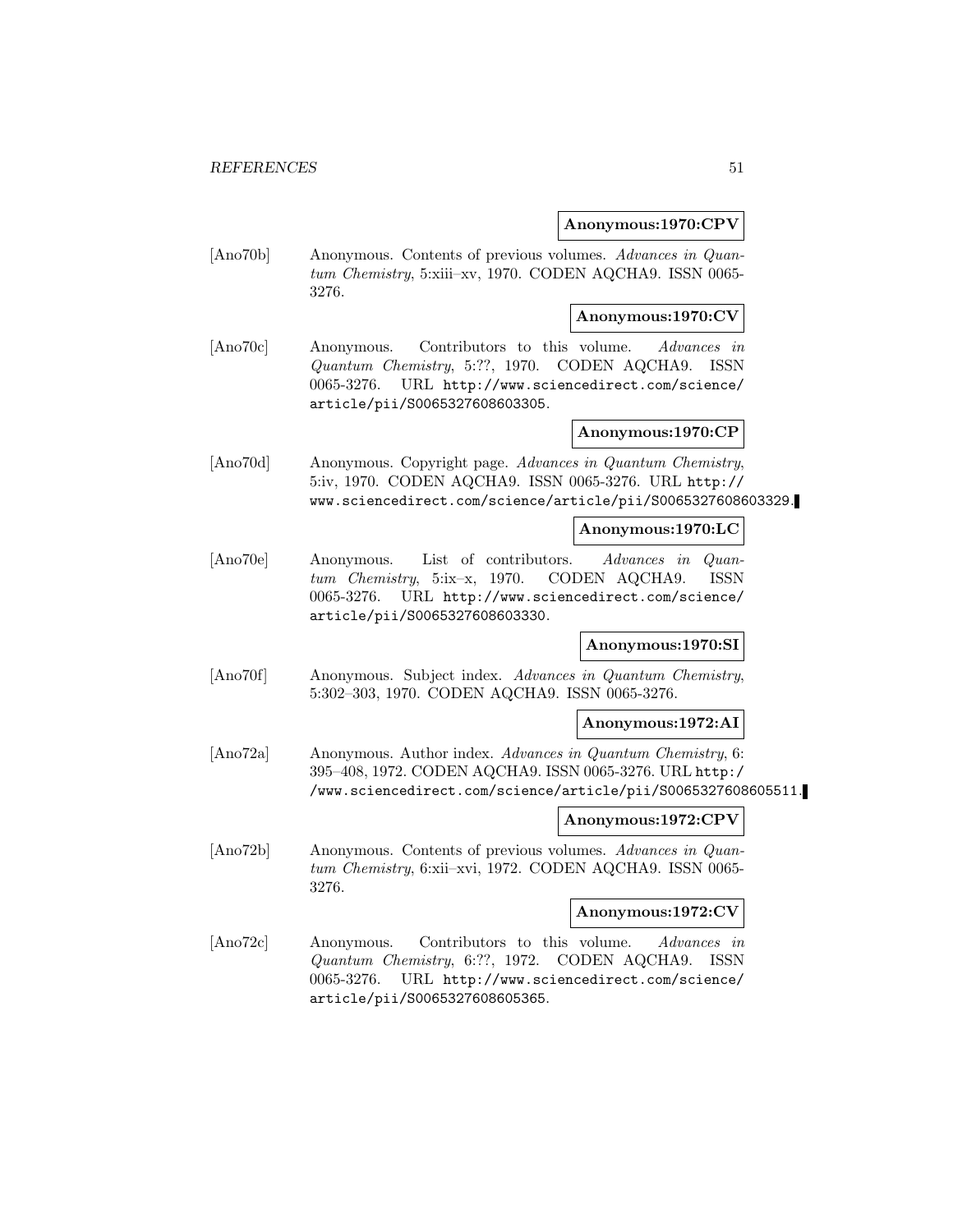#### **Anonymous:1972:CP**

[Ano72d] Anonymous. Copyright page. Advances in Quantum Chemistry, 6:iv, 1972. CODEN AQCHA9. ISSN 0065-3276. URL http:// www.sciencedirect.com/science/article/pii/S0065327608605389.

**Anonymous:1972:LC**

[Ano72e] Anonymous. List of contributors. Advances in Quantum Chemistry, 6:ix–x, 1972. CODEN AQCHA9. ISSN 0065-3276. URL http://www.sciencedirect.com/science/ article/pii/S0065327608605390.

**Anonymous:1972:SI**

[Ano72f] Anonymous. Subject index. Advances in Quantum Chemistry, 6:409–413, 1972. CODEN AQCHA9. ISSN 0065-3276.

**Anonymous:1973:AI**

[Ano73a] Anonymous. Author index. Advances in Quantum Chemistry, 7: 447–454, 1973. CODEN AQCHA9. ISSN 0065-3276. URL http:/ /www.sciencedirect.com/science/article/pii/S0065327608605705.

## **Anonymous:1973:CPV**

[Ano73b] Anonymous. Contents of previous volumes. Advances in Quantum Chemistry, 7:xiii–xvi, 1973. CODEN AQCHA9. ISSN 0065- 3276.

#### **Anonymous:1973:CV**

[Ano73c] Anonymous. Contributors to this volume. Advances in Quantum Chemistry, 7:??, 1973. CODEN AQCHA9. ISSN 0065-3276. URL http://www.sciencedirect.com/science/ article/pii/S0065327608605535.

#### **Anonymous:1973:CP**

[Ano73d] Anonymous. Copyright page. Advances in Quantum Chemistry, 7:iv, 1973. CODEN AQCHA9. ISSN 0065-3276. URL http:// www.sciencedirect.com/science/article/pii/S0065327608605559.

#### **Anonymous:1973:LC**

[Ano73e] Anonymous. List of contributors. Advances in Quantum Chemistry, 7:ix–x, 1973. CODEN AQCHA9. ISSN 0065-3276. URL http://www.sciencedirect.com/science/ article/pii/S0065327608605560.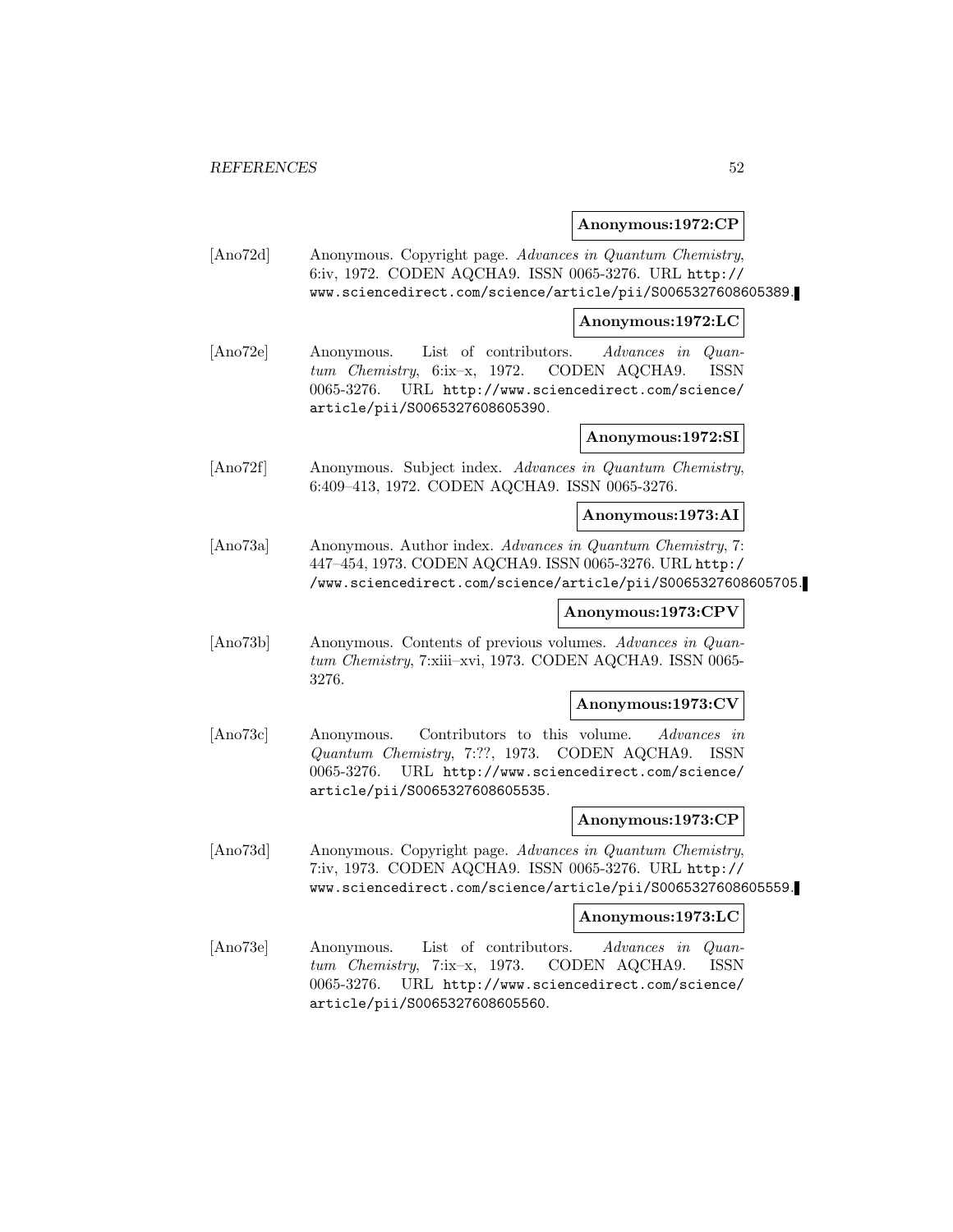# **Anonymous:1973:SI**

|                  | Anonymous:1973:51                                                                                                                                                                                                                               |
|------------------|-------------------------------------------------------------------------------------------------------------------------------------------------------------------------------------------------------------------------------------------------|
| [Ano73f]         | Anonymous. Subject index. Advances in Quantum Chemistry,<br>7:455-457, 1973. CODEN AQCHA9. ISSN 0065-3276.                                                                                                                                      |
|                  | Anonymous:1974:CPV                                                                                                                                                                                                                              |
| [Ano74a]         | Anonymous. Contents of previous volumes. Advances in Quan-<br>tum Chemistry, 8:xiii-xvii, 1974. CODEN AQCHA9. ISSN 0065-<br>3276.                                                                                                               |
|                  | Anonymous:1974:CP                                                                                                                                                                                                                               |
| [Ano74b]         | Anonymous. Copyright page. Advances in Quantum Chemistry,<br>8:iv, 1974. CODEN AQCHA9. ISSN 0065-3276. URL http://<br>www.sciencedirect.com/science/article/pii/S0065327608600544.                                                              |
|                  | Anonymous:1974:LC                                                                                                                                                                                                                               |
| $[{\rm Ano74c}]$ | List of contributors.<br><i>Advances</i> in<br>$Quan-$<br>Anonymous.<br>8:ix, 1974.<br>ISSN<br>tum Chemistry,<br>CODEN AQCHA9.<br>0065-3276.<br>URL http://www.sciencedirect.com/science/<br>article/pii/S0065327608600556.                     |
|                  | Anonymous:1974:SI                                                                                                                                                                                                                               |
| [Ano74d]         | Anonymous. Subject index. Advances in Quantum Chemistry,<br>8:289-291, 1974. CODEN AQCHA9. ISSN 0065-3276.                                                                                                                                      |
|                  | Anonymous:1975:CPV                                                                                                                                                                                                                              |
| [Ano75a]         | Anonymous. Contents of previous volumes. Advances in Quan-<br>tum Chemistry, 9:301-304, 1975. CODEN AQCHA9. ISSN 0065-<br>3276.                                                                                                                 |
|                  | Anonymous:1975:CP                                                                                                                                                                                                                               |
| [Ano75b]         | Anonymous. Copyright page. Advances in Quantum Chemistry,<br>9:iv, 1975. CODEN AQCHA9. ISSN 0065-3276. URL http://<br>www.sciencedirect.com/science/article/pii/S0065327608600350.                                                              |
|                  | Anonymous:1975:LC                                                                                                                                                                                                                               |
| [Ano75c]         | List of contributors.<br><i>Advances</i> in<br>Anonymous.<br>$Quan-$<br>CODEN AQCHA9.<br>$tum$ <i>Chemistry</i> , 9:vii-viii, 1975.<br><b>ISSN</b><br>URL http://www.sciencedirect.com/science/<br>0065-3276.<br>article/pii/S0065327608600362. |
|                  | Anonymous:1975:SI                                                                                                                                                                                                                               |
| [Ano75d]         | Anonymous. Subject index. Advances in Quantum Chemistry,<br>9:299-300, 1975. CODEN AQCHA9. ISSN 0065-3276.                                                                                                                                      |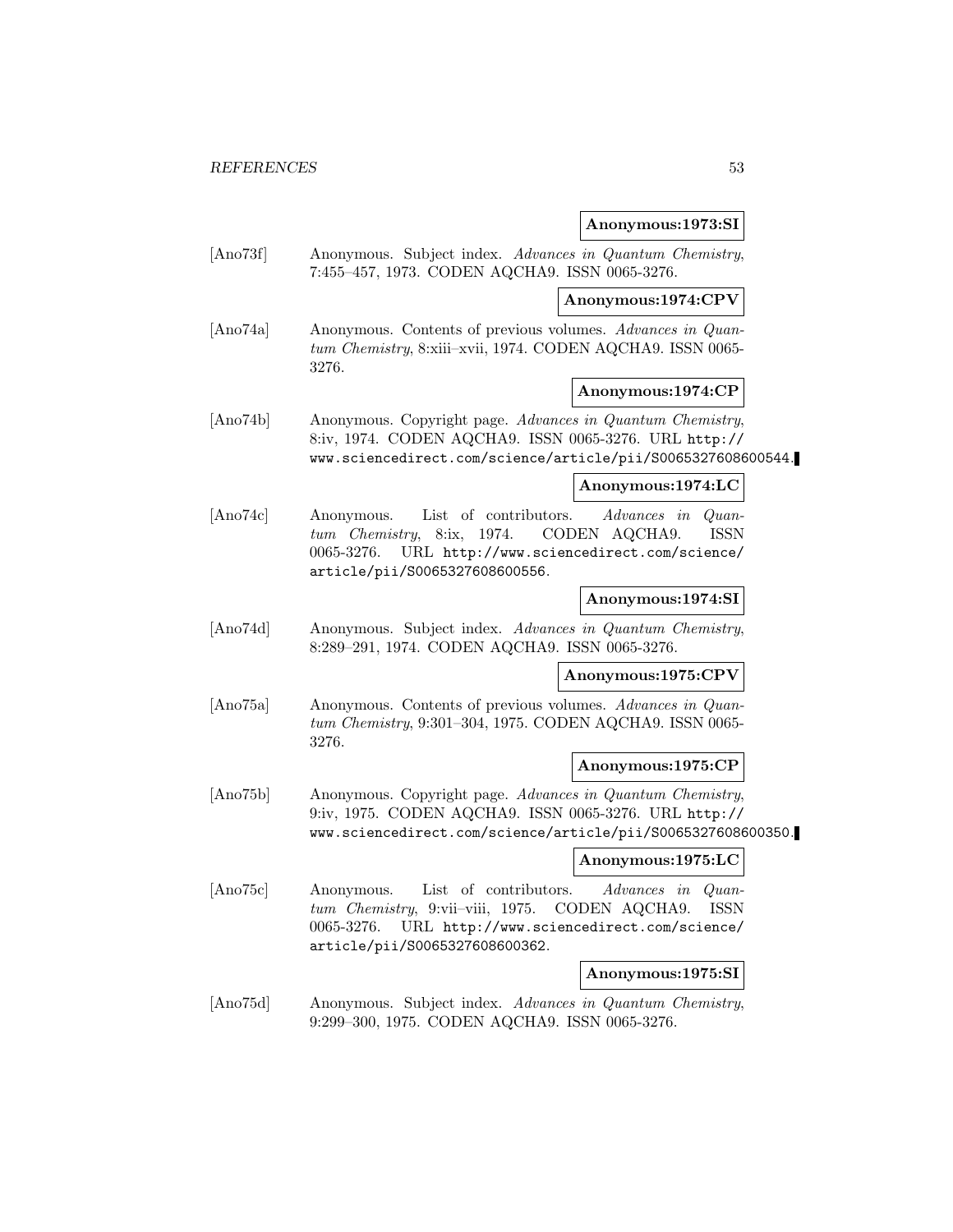#### **Anonymous:1977:CPV**

[Ano77a] Anonymous. Contents of previous volumes. Advances in Quantum Chemistry, 10:335–338, 1977. CODEN AQCHA9. ISSN 0065-3276.

#### **Anonymous:1977:CV**

[Ano77b] Anonymous. Contributors to this volume. Advances in Quantum Chemistry, 10:??, 1977. CODEN AQCHA9. ISSN 0065-3276. URL http://www.sciencedirect.com/science/ article/pii/S0065327608605729.

#### **Anonymous:1977:CP**

[Ano77c] Anonymous. Copyright page. Advances in Quantum Chemistry, 10:iv, 1977. CODEN AQCHA9. ISSN 0065-3276. URL http:// www.sciencedirect.com/science/article/pii/S0065327608605742.

#### **Anonymous:1977:LC**

[Ano77d] Anonymous. List of contributors. Advances in Quantum Chemistry, 10:ix, 1977. CODEN AQCHA9. ISSN 0065-3276. URL http://www.sciencedirect.com/science/ article/pii/S0065327608605754.

## **Anonymous:1977:SI**

[Ano77e] Anonymous. Subject index. Advances in Quantum Chemistry, 10:329–333, 1977. CODEN AQCHA9. ISSN 0065-3276.

#### **Anonymous:1978:CPV**

[Ano78a] Anonymous. Contents of previous volumes. Advances in Quantum Chemistry, 11:483–487, 1978. CODEN AQCHA9. ISSN 0065-3276.

#### **Anonymous:1978:CP**

[Ano78b] Anonymous. Copyright page. Advances in Quantum Chemistry, 11:iv, 1978. CODEN AQCHA9. ISSN 0065-3276. URL http:// www.sciencedirect.com/science/article/pii/S0065327608602294.

#### **Anonymous:1978:LC**

[Ano78c] Anonymous. List of contributors. Advances in Quantum Chemistry, 11:ix–x, 1978. CODEN AQCHA9. ISSN 0065-3276. URL http://www.sciencedirect.com/science/ article/pii/S0065327608602300.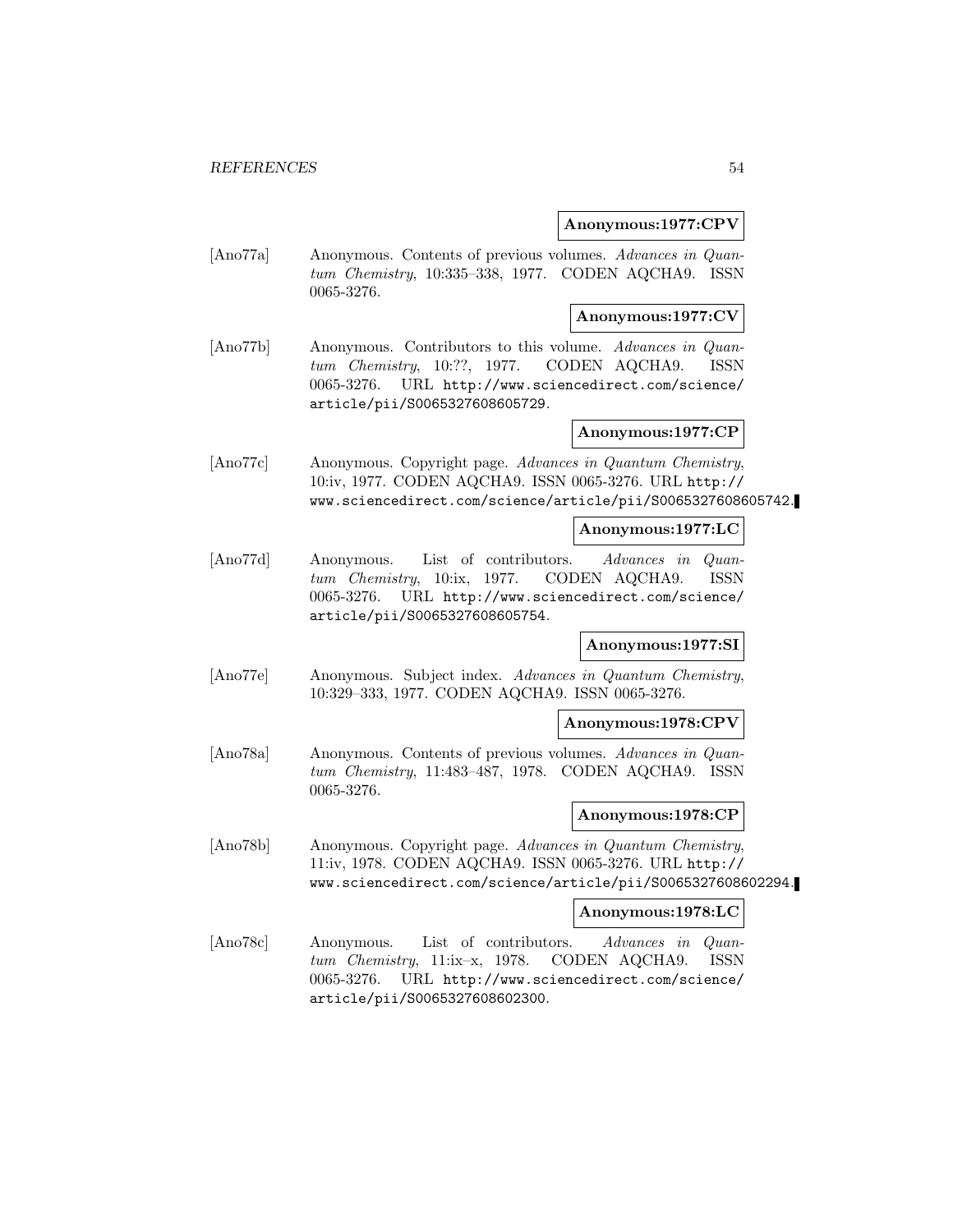#### **Anonymous:1978:SI**

[Ano78d] Anonymous. Subject index. Advances in Quantum Chemistry, 11:479–482, 1978. CODEN AQCHA9. ISSN 0065-3276.

## **Anonymous:1980:CPV**

[Ano80a] Anonymous. Contents of previous volumes. Advances in Quantum Chemistry, 12:321–325, 1980. CODEN AQCHA9. ISSN 0065-3276.

## **Anonymous:1980:CV**

[Ano80b] Anonymous. Contributors to this volume. Advances in Quantum Chemistry, 12:??, 1980. CODEN AQCHA9. ISSN 0065-3276. URL http://www.sciencedirect.com/science/ article/pii/S006532760860307X.

## **Anonymous:1980:CP**

[Ano80c] Anonymous. Copyright page. Advances in Quantum Chemistry, 12:iv, 1980. CODEN AQCHA9. ISSN 0065-3276. URL http:// www.sciencedirect.com/science/article/pii/S0065327608603093.

#### **Anonymous:1980:I**

[Ano80d] Anonymous. Index. Advances in Quantum Chemistry, 12:317– 320, 1980. CODEN AQCHA9. ISSN 0065-3276.

#### **Anonymous:1980:LC**

[Ano80e] Anonymous. List of contributors. Advances in Quantum Chemistry, 12:vii, 1980. CODEN AQCHA9. ISSN 0065-3276. URL http://www.sciencedirect.com/science/ article/pii/S006532760860310X.

#### **Anonymous:1981:CPVa**

[Ano81a] Anonymous. Contents of previous volumes. Advances in Quantum Chemistry, 13:246–251, 1981. CODEN AQCHA9. ISSN 0065-3276.

#### **Anonymous:1981:CPVb**

[Ano81b] Anonymous. Contents of previous volumes. Advances in Quantum Chemistry, 14:243–248, 1981. CODEN AQCHA9. ISSN 0065-3276.

#### **Anonymous:1981:CVa**

[Ano81c] Anonymous. Contributors to this volume. Advances in Quantum Chemistry, 13:??, 1981. CODEN AQCHA9. ISSN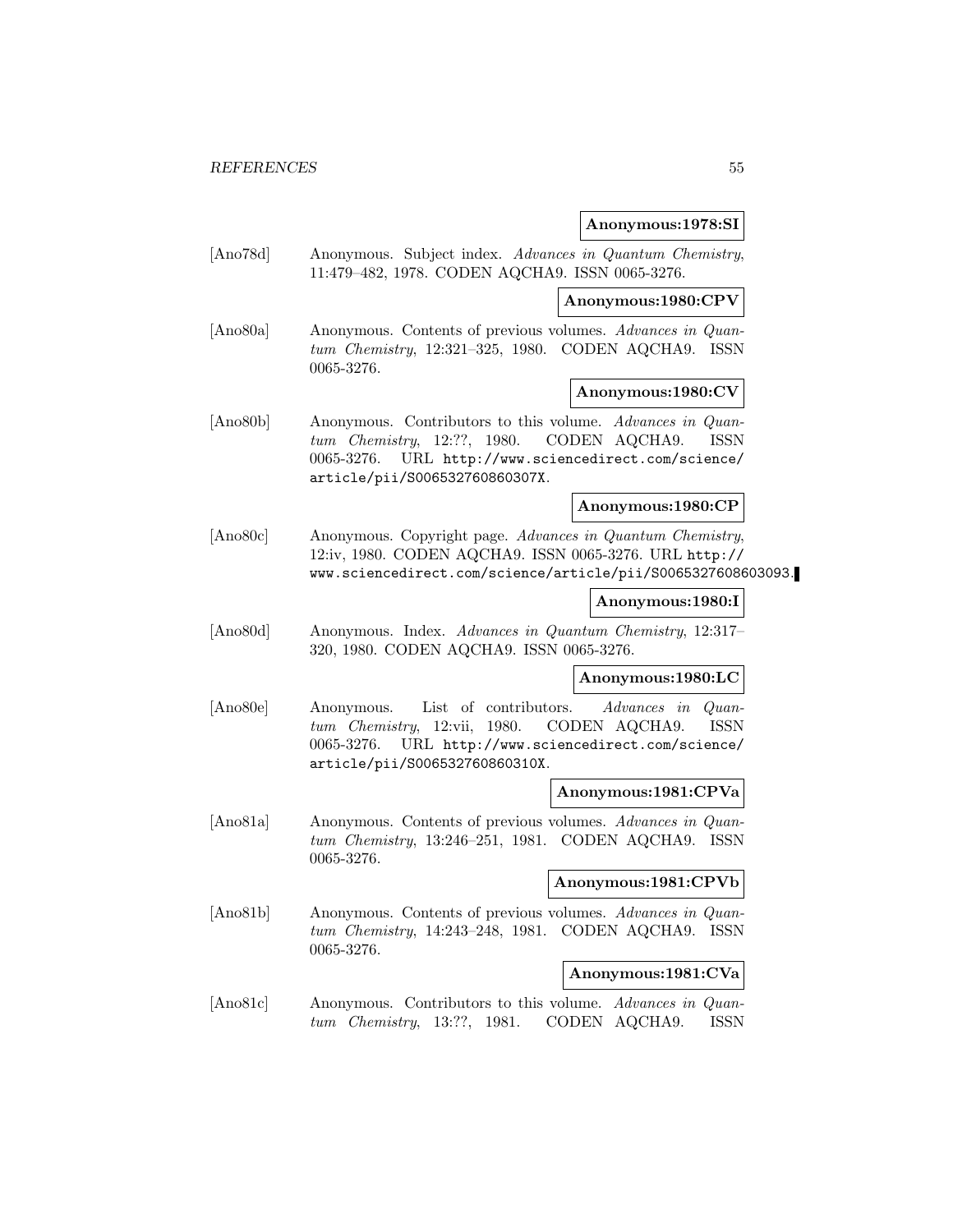0065-3276. URL http://www.sciencedirect.com/science/ article/pii/S0065327608602865.

#### **Anonymous:1981:CVb**

[Ano81d] Anonymous. Contributors to this volume. Advances in Quantum Chemistry, 14:??, 1981. CODEN AQCHA9. ISSN 0065-3276. URL http://www.sciencedirect.com/science/ article/pii/S0065327608603202.

#### **Anonymous:1981:CPa**

[Ano81e] Anonymous. Copyright page. Advances in Quantum Chemistry, 13:iv, 1981. CODEN AQCHA9. ISSN 0065-3276. URL http:// www.sciencedirect.com/science/article/pii/S0065327608602889.

#### **Anonymous:1981:CPb**

[Ano81f] Anonymous. Copyright page. Advances in Quantum Chemistry, 14:iv, 1981. CODEN AQCHA9. ISSN 0065-3276. URL http:// www.sciencedirect.com/science/article/pii/S0065327608603226.

#### **Anonymous:1981:Ia**

[Ano81g] Anonymous. Index. Advances in Quantum Chemistry, 13:243– 245, 1981. CODEN AQCHA9. ISSN 0065-3276.

#### **Anonymous:1981:Ib**

[Ano81h] Anonymous. Index. Advances in Quantum Chemistry, 14:241– 242, 1981. CODEN AQCHA9. ISSN 0065-3276.

#### **Anonymous:1981:LCa**

[Ano81i] Anonymous. List of contributors. Advances in Quantum Chemistry, 13:vii, 1981. CODEN AQCHA9. ISSN 0065-3276. URL http://www.sciencedirect.com/science/ article/pii/S0065327608602890.

#### **Anonymous:1981:LCb**

[Ano81j] Anonymous. List of contributors. Advances in Quantum Chemistry, 14:vii, 1981. CODEN AQCHA9. ISSN 0065-3276. URL http://www.sciencedirect.com/science/ article/pii/S0065327608603238.

#### **Anonymous:1982:CPVa**

[Ano82a] Anonymous. Contents of previous volumes. Advances in Quantum Chemistry, 15:273–277, 1982. CODEN AQCHA9. ISSN 0065-3276.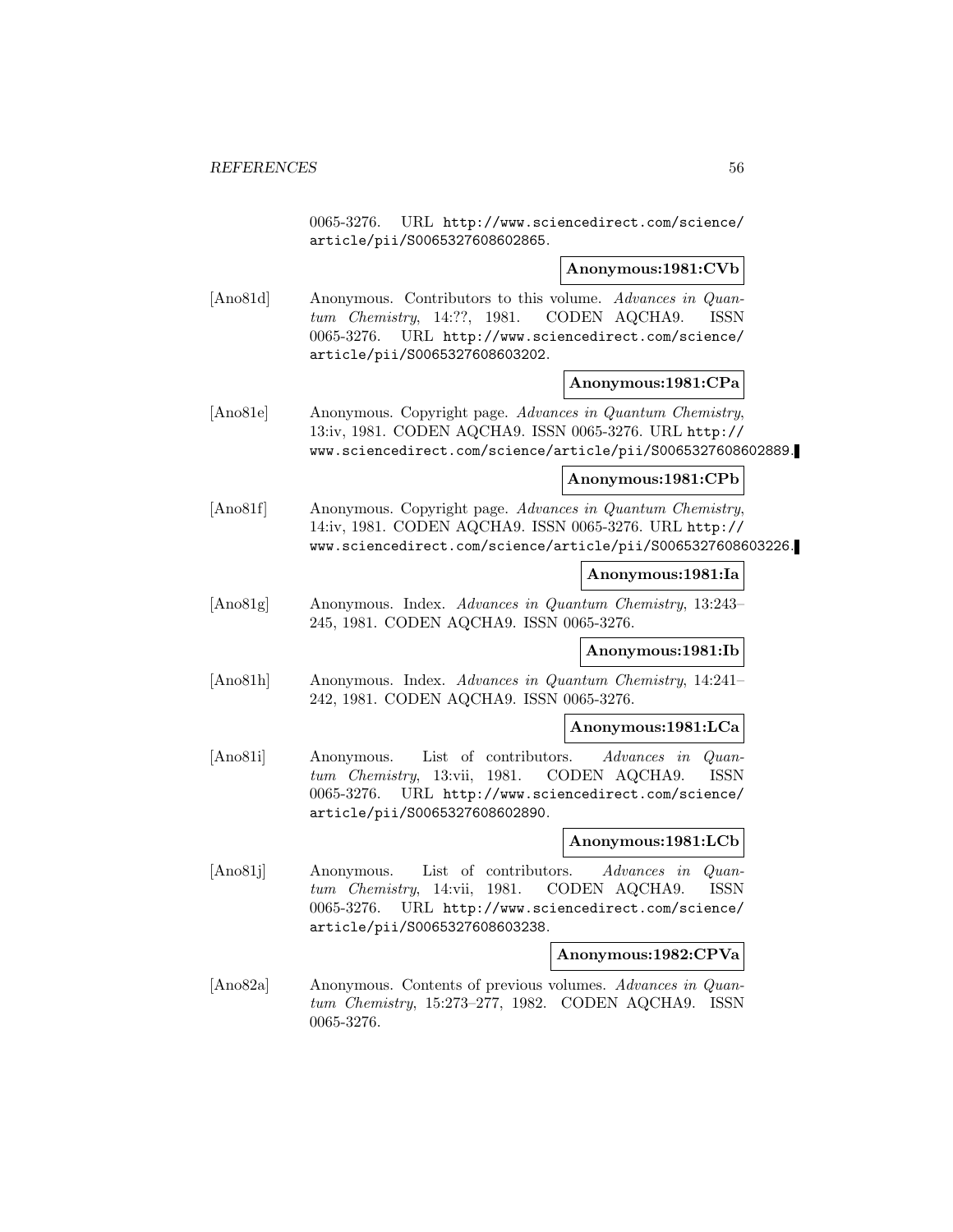#### **Anonymous:1982:CPVb**

[Ano82b] Anonymous. Contents of previous volumes. Advances in Quantum Chemistry, 16:281–285, 1982. CODEN AQCHA9. ISSN 0065-3276.

#### **Anonymous:1982:Ca**

[Ano82c] Anonymous. Contributors. Advances in Quantum Chemistry, 15:vii, 1982. CODEN AQCHA9. ISSN 0065-3276. URL http:// www.sciencedirect.com/science/article/pii/S0065327608601197.

## **Anonymous:1982:Cb**

[Ano82d] Anonymous. Contributors. Advances in Quantum Chemistry, 16: vii–viii, 1982. CODEN AQCHA9. ISSN 0065-3276. URL http:// www.sciencedirect.com/science/article/pii/S0065327608603482.

#### **Anonymous:1982:CV**

[Ano82e] Anonymous. Contributors to this volume. Advances in Quantum Chemistry, 16:??, 1982. CODEN AQCHA9. ISSN 0065-3276. URL http://www.sciencedirect.com/science/ article/pii/S0065327608603457.

#### **Anonymous:1982:CPa**

[Ano82f] Anonymous. Copyright page. Advances in Quantum Chemistry, 15:iv, 1982. CODEN AQCHA9. ISSN 0065-3276. URL http:// www.sciencedirect.com/science/article/pii/S0065327608601185.

#### **Anonymous:1982:CPb**

[Ano82g] Anonymous. Copyright page. Advances in Quantum Chemistry, 16:iv, 1982. CODEN AQCHA9. ISSN 0065-3276. URL http:// www.sciencedirect.com/science/article/pii/S0065327608603470.

## **Anonymous:1982:Ea**

[Ano82h] Anonymous. Editors. Advances in Quantum Chemistry, 15:??, 1982. CODEN AQCHA9. ISSN 0065-3276. URL http://www. sciencedirect.com/science/article/pii/S0065327608601161.

## **Anonymous:1982:Ia**

[Ano82i] Anonymous. Index. Advances in Quantum Chemistry, 15:267– 272, 1982. CODEN AQCHA9. ISSN 0065-3276. URL http:// www.sciencedirect.com/science/article/pii/S0065327608601252.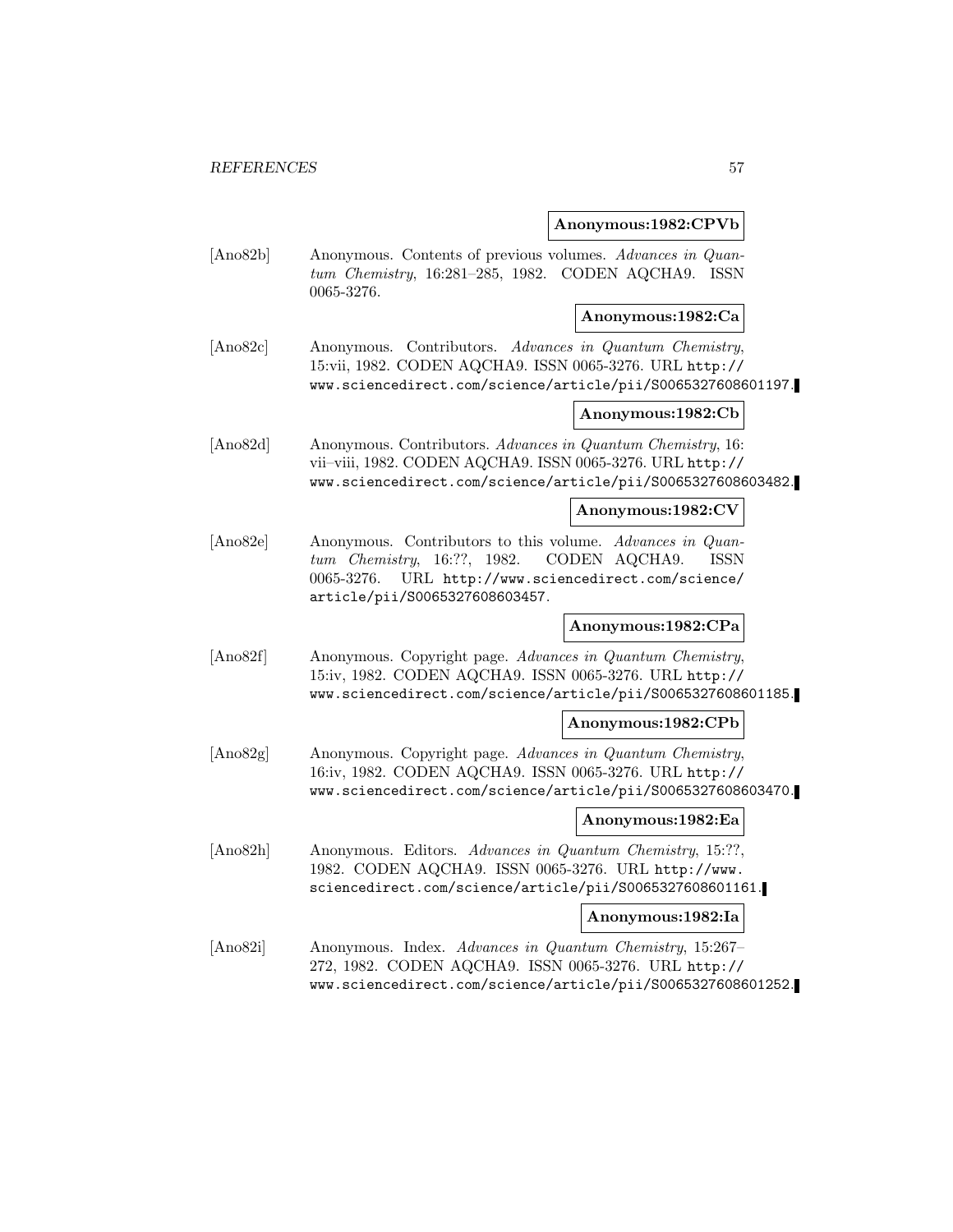#### **Anonymous:1982:Ib**

[Ano82j] Anonymous. Index. Advances in Quantum Chemistry, 16:273– 280, 1982. CODEN AQCHA9. ISSN 0065-3276.

**Anonymous:1985:CPV**

[Ano85a] Anonymous. Contents of previous volumes. Advances in Quantum Chemistry, 17:339–344, 1985. CODEN AQCHA9. ISSN 0065-3276.

## **Anonymous:1985:C**

[Ano85b] Anonymous. Contributors. Advances in Quantum Chemistry, 17:vii, 1985. CODEN AQCHA9. ISSN 0065-3276. URL http:// www.sciencedirect.com/science/article/pii/S0065327608602993.

**Anonymous:1985:CV**

[Ano85c] Anonymous. Contributors to this volume. Advances in Quantum Chemistry, 17:??, 1985. CODEN AQCHA9. ISSN 0065-3276. URL http://www.sciencedirect.com/science/ article/pii/S0065327608602968.

#### **Anonymous:1985:CP**

[Ano85d] Anonymous. Copyright page. Advances in Quantum Chemistry, 17:iv, 1985. CODEN AQCHA9. ISSN 0065-3276. URL http:// www.sciencedirect.com/science/article/pii/S0065327608602981.

#### **Anonymous:1985:I**

[Ano85e] Anonymous. Index. Advances in Quantum Chemistry, 17:335– 338, 1985. CODEN AQCHA9. ISSN 0065-3276.

#### **Anonymous:1986:CP**

[Ano86a] Anonymous. Copyright page. Advances in Quantum Chemistry, 18:iv, 1986. CODEN AQCHA9. ISSN 0065-3276. URL http:// www.sciencedirect.com/science/article/pii/S0065327608600453.

#### **Anonymous:1986:I**

[Ano86b] Anonymous. Index. Advances in Quantum Chemistry, 18:345– 350, 1986. CODEN AQCHA9. ISSN 0065-3276.

#### **Anonymous:1988:ANF**

[Ano88a] Anonymous. Announcement of new format. Advances in Quantum Chemistry, 19:xiii, 1988. CODEN AQCHA9. ISSN 0065-3276.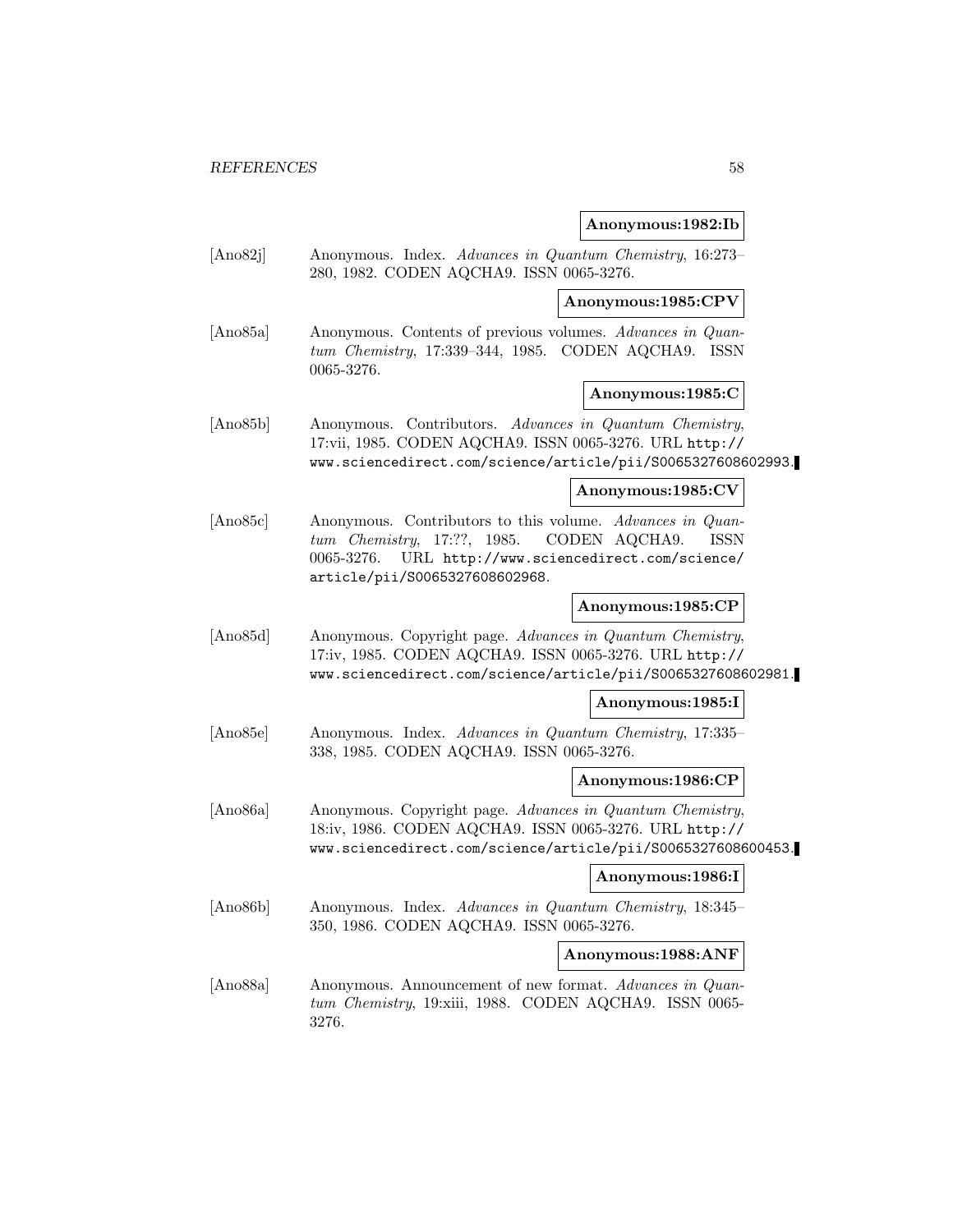# **Anonymous:1988:C**

| [Ano88b] | Anonymous. Contributors. Advances in Quantum Chemistry, 19:<br>ix-x, 1988. CODEN AQCHA9. ISSN 0065-3276. URL http://<br>www.sciencedirect.com/science/article/pii/S0065327608606103.           |                    |
|----------|------------------------------------------------------------------------------------------------------------------------------------------------------------------------------------------------|--------------------|
|          |                                                                                                                                                                                                | Anonymous:1988:CP  |
| [Ano88c] | Anonymous. Copyright page. Advances in Quantum Chemistry,<br>19:iv, 1988. CODEN AQCHA9. ISSN 0065-3276. URL http://<br>www.sciencedirect.com/science/article/pii/S0065327608606097.            |                    |
|          |                                                                                                                                                                                                | Anonymous:1988:EB  |
| [Ano88d] | Anonymous. Editorial board. Advances in Quantum Chemistry,<br>19:??, 1988. CODEN AQCHA9. ISSN 0065-3276. URL http://<br>www.sciencedirect.com/science/article/pii/S0065327608606073.           |                    |
|          |                                                                                                                                                                                                | Anonymous:1988:I   |
| [Ano88e] | Anonymous. Index. Advances in Quantum Chemistry, 19:349-<br>365, 1988. CODEN AQCHA9. ISSN 0065-3276.                                                                                           |                    |
|          |                                                                                                                                                                                                | Anonymous:1989:ANF |
| [Ano89a] | Announcement of new format.<br>Anonymous.<br>Quantum Chemistry, 20:xiii, 1989. CODEN AQCHA9. ISSN<br>URL http://www.sciencedirect.com/science/<br>0065-3276.<br>article/pii/S0065327608606255. | <i>Advances</i> in |
|          |                                                                                                                                                                                                | Anonymous:1989:C   |
| [Ano89b] | Anonymous. Contributors. Advances in Quantum Chemistry, 20:<br>ix-x, 1989. CODEN AQCHA9. ISSN 0065-3276. URL http://<br>www.sciencedirect.com/science/article/pii/S0065327608606231.           |                    |
|          |                                                                                                                                                                                                | Anonymous:1989:CP  |
| [Ano89c] | Anonymous. Copyright page. Advances in Quantum Chemistry,<br>20:iv, 1989. CODEN AQCHA9. ISSN 0065-3276. URL http://<br>www.sciencedirect.com/science/article/pii/S006532760860622X.            |                    |
|          |                                                                                                                                                                                                | Anonymous:1989:EB  |
| [Ano89d] | Anonymous. Editorial board. Advances in Quantum Chemistry,<br>20:??, 1989. CODEN AQCHA9. ISSN 0065-3276. URL http://<br>www.sciencedirect.com/science/article/pii/S0065327608606206.           |                    |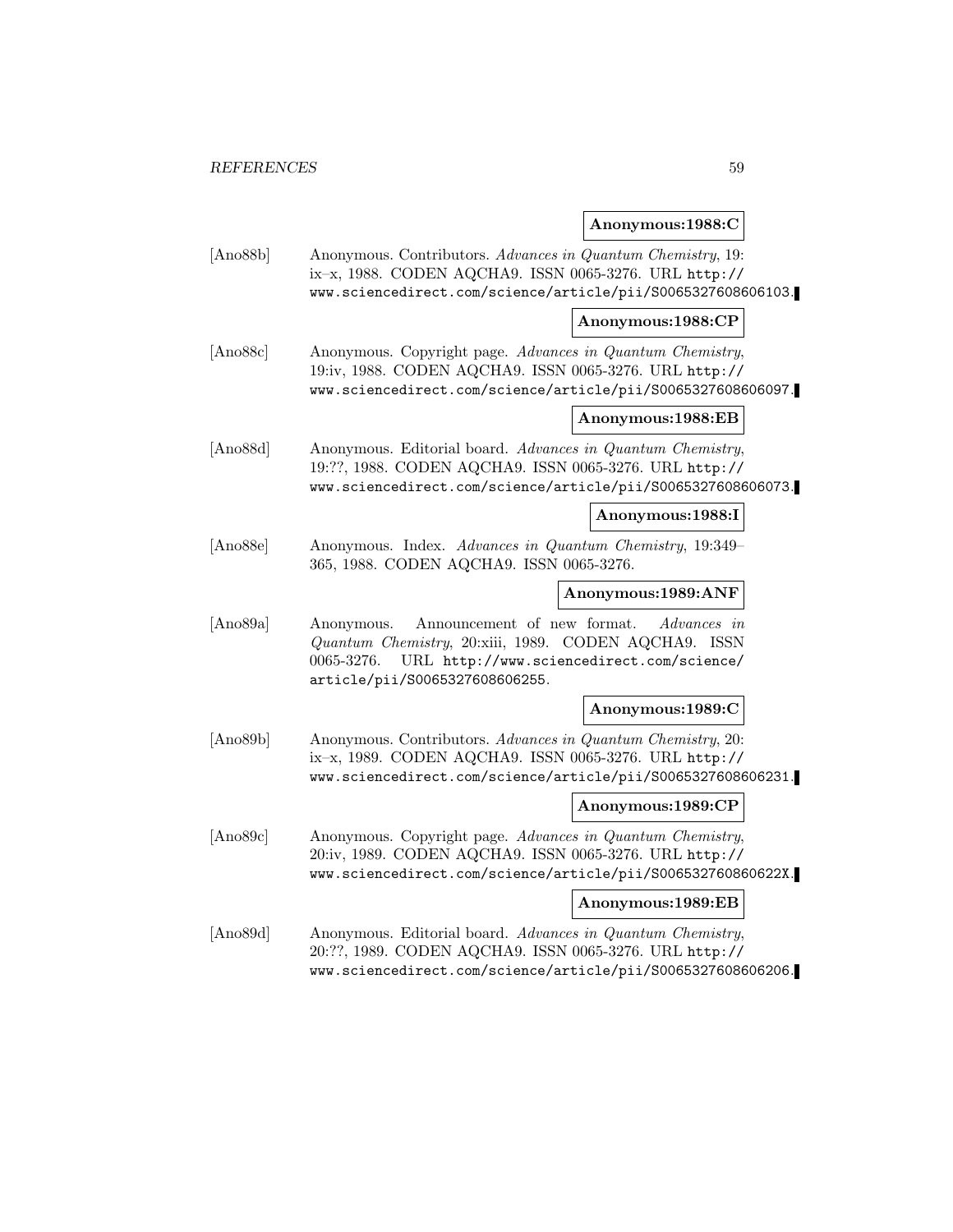## **Anonymous:1989:I**

| [Ano89e] | Anonymous. Index. Advances in Quantum Chemistry, 20:443-<br>453, 1989. CODEN AQCHA9. ISSN 0065-3276.                                                                                   |
|----------|----------------------------------------------------------------------------------------------------------------------------------------------------------------------------------------|
|          | Anonymous:1990:C                                                                                                                                                                       |
| [Ano90a] | Anonymous. Contributors. Advances in Quantum Chemistry, 21:<br>xi-xii, 1990. CODEN AQCHA9. ISSN 0065-3276. URL http://<br>www.sciencedirect.com/science/article/pii/S0065327608605870. |
|          | Anonymous:1990:CP                                                                                                                                                                      |
| [Ano90b] | Anonymous. Copyright page. Advances in Quantum Chemistry,<br>21:iv, 1990. CODEN AQCHA9. ISSN 0065-3276. URL http://<br>www.sciencedirect.com/science/article/pii/S0065327608605869.    |
|          | Anonymous:1990:EB                                                                                                                                                                      |
| [Ano90c] | Anonymous. Edited board. Advances in Quantum Chemistry,<br>21:??, 1990. CODEN AQCHA9. ISSN 0065-3276. URL http://<br>www.sciencedirect.com/science/article/pii/S0065327608605845.      |
|          | Anonymous:1990:I                                                                                                                                                                       |
| [Ano90d] | Anonymous. Index. Advances in Quantum Chemistry, 21:399-<br>405, 1990. CODEN AQCHA9. ISSN 0065-3276.                                                                                   |
|          | Anonymous:1991:C                                                                                                                                                                       |
| [Ano91a] | Anonymous. Contributors. Advances in Quantum Chemistry,<br>22:vii, 1991. CODEN AQCHA9. ISSN 0065-3276. URL http://<br>www.sciencedirect.com/science/article/pii/S0065327608603597.     |
|          | Anonymous:1991:CP                                                                                                                                                                      |
| [Ano91b] | Anonymous. Copyright page. Advances in Quantum Chemistry,<br>22:iv, 1991. CODEN AQCHA9. ISSN 0065-3276. URL http://<br>www.sciencedirect.com/science/article/pii/S0065327608603585.    |
|          | Anonymous:1991:EB                                                                                                                                                                      |
| [Ano91c] | Anonymous. Editorial board. Advances in Quantum Chemistry,<br>22:??, 1991. CODEN AQCHA9. ISSN 0065-3276. URL http://<br>www.sciencedirect.com/science/article/pii/S0065327608603561.   |
|          | Anonymous:1991:I                                                                                                                                                                       |
| [Ano91d] | Anonymous. Index. Advances in Quantum Chemistry, 22:375-<br>385, 1991. CODEN AQCHA9. ISSN 0065-3276.                                                                                   |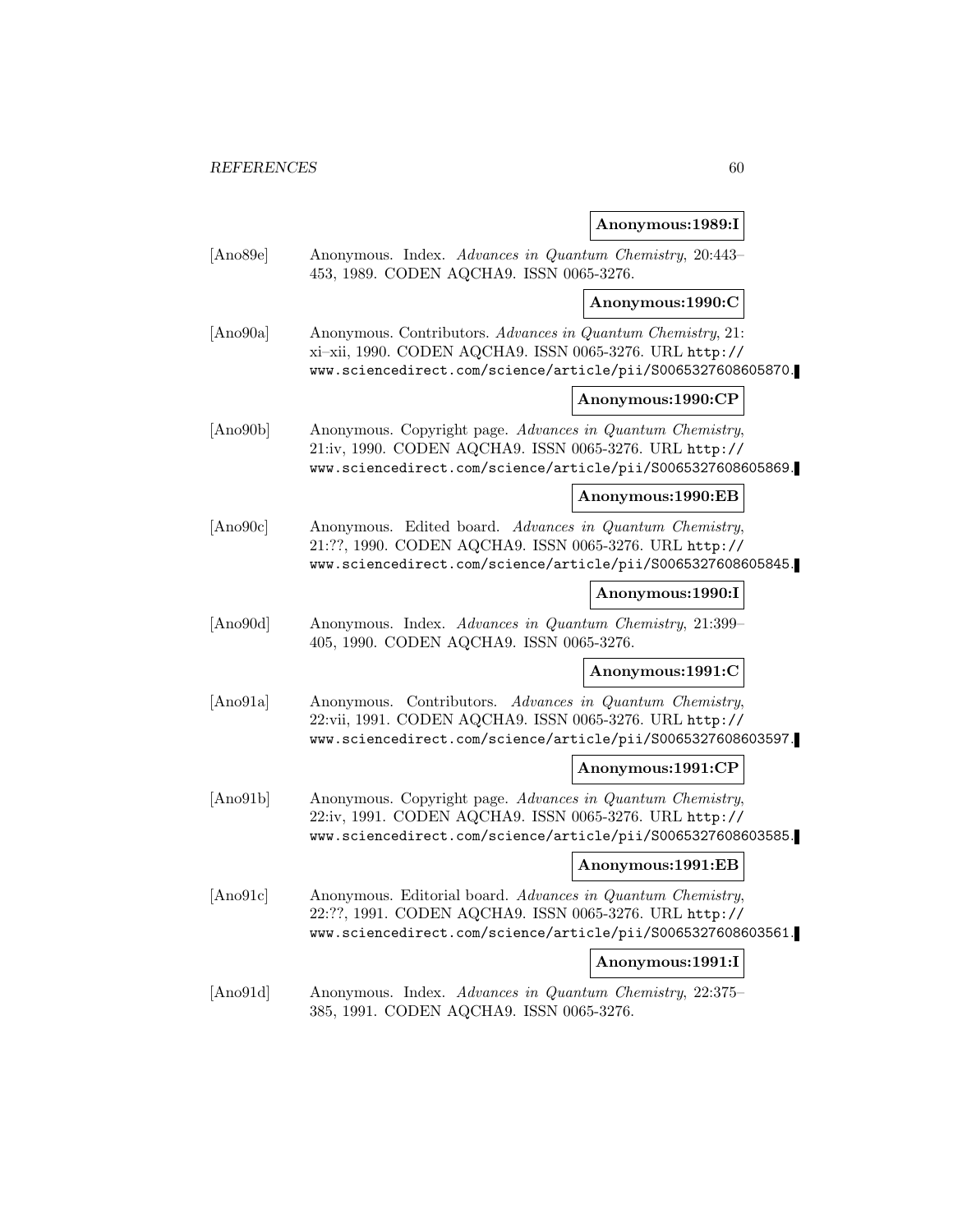# **Anonymous:1992:Ca**

| [Ano92a] | Anonymous. Contributors. Advances in Quantum Chemistry,<br>23:vii, 1992. CODEN AQCHA9. ISSN 0065-3276. URL http://<br>www.sciencedirect.com/science/article/pii/S006532760860026X.    |                    |
|----------|---------------------------------------------------------------------------------------------------------------------------------------------------------------------------------------|--------------------|
|          |                                                                                                                                                                                       | Anonymous:1992:Cb  |
| [Ano92b] | Anonymous. Contributors. Advances in Quantum Chemistry,<br>24:vii, 1992. CODEN AQCHA9. ISSN 0065-3276. URL http://<br>www.sciencedirect.com/science/article/pii/S0065327608600982.    |                    |
|          |                                                                                                                                                                                       | Anonymous:1992:CPa |
| [Ano92c] | Anonymous. Copyright page. Advances in Quantum Chemistry,<br>23:iv, 1992. CODEN AQCHA9. ISSN 0065-3276. URL http://<br>www.sciencedirect.com/science/article/pii/S0065327608600258.   |                    |
|          |                                                                                                                                                                                       | Anonymous:1992:CPb |
| [Ano92d] | Anonymous. Copyright page. Advances in Quantum Chemistry,<br>24:iv, 1992. CODEN AQCHA9. ISSN 0065-3276. URL http://<br>www.sciencedirect.com/science/article/pii/S0065327608600970.   |                    |
|          |                                                                                                                                                                                       | Anonymous:1992:EBa |
| [Ano92e] | Anonymous. Editorial board. Advances in Quantum Chemistry,<br>23:??, 1992. CODEN AQCHA9. ISSN 0065-3276. URL http://<br>www.sciencedirect.com/science/article/pii/S0065327608600234.  |                    |
|          |                                                                                                                                                                                       | Anonymous:1992:EBb |
| [Ano92f] | Anonymous. Editorial board. Advances in Quantum Chemistry,<br>24:??, 1992. CODEN AQCHA9. ISSN 0065-3276. URL http://<br>www.sciencedirect.com/science/article/pii/S0065327608600957.  |                    |
|          |                                                                                                                                                                                       | Anonymous:1992:Ia  |
| [Ano92g] | Anonymous. Index. Advances in Quantum Chemistry, 23:353-<br>363, 1992. CODEN AQCHA9. ISSN 0065-3276.                                                                                  |                    |
|          |                                                                                                                                                                                       | Anonymous:1992:Ib  |
| [Ano92h] | Anonymous. Index. Advances in Quantum Chemistry, 24:291-<br>298, 1992. CODEN AQCHA9. ISSN 0065-3276.                                                                                  |                    |
|          |                                                                                                                                                                                       | Anonymous:1994:AE  |
| [Ano94a] | Anonymous. Advisory editors. Advances in Quantum Chemistry,<br>25:??, 1994. CODEN AQCHA9. ISSN 0065-3276. URL http://<br>www.sciencedirect.com/science/article/pii/S006532760860012X. |                    |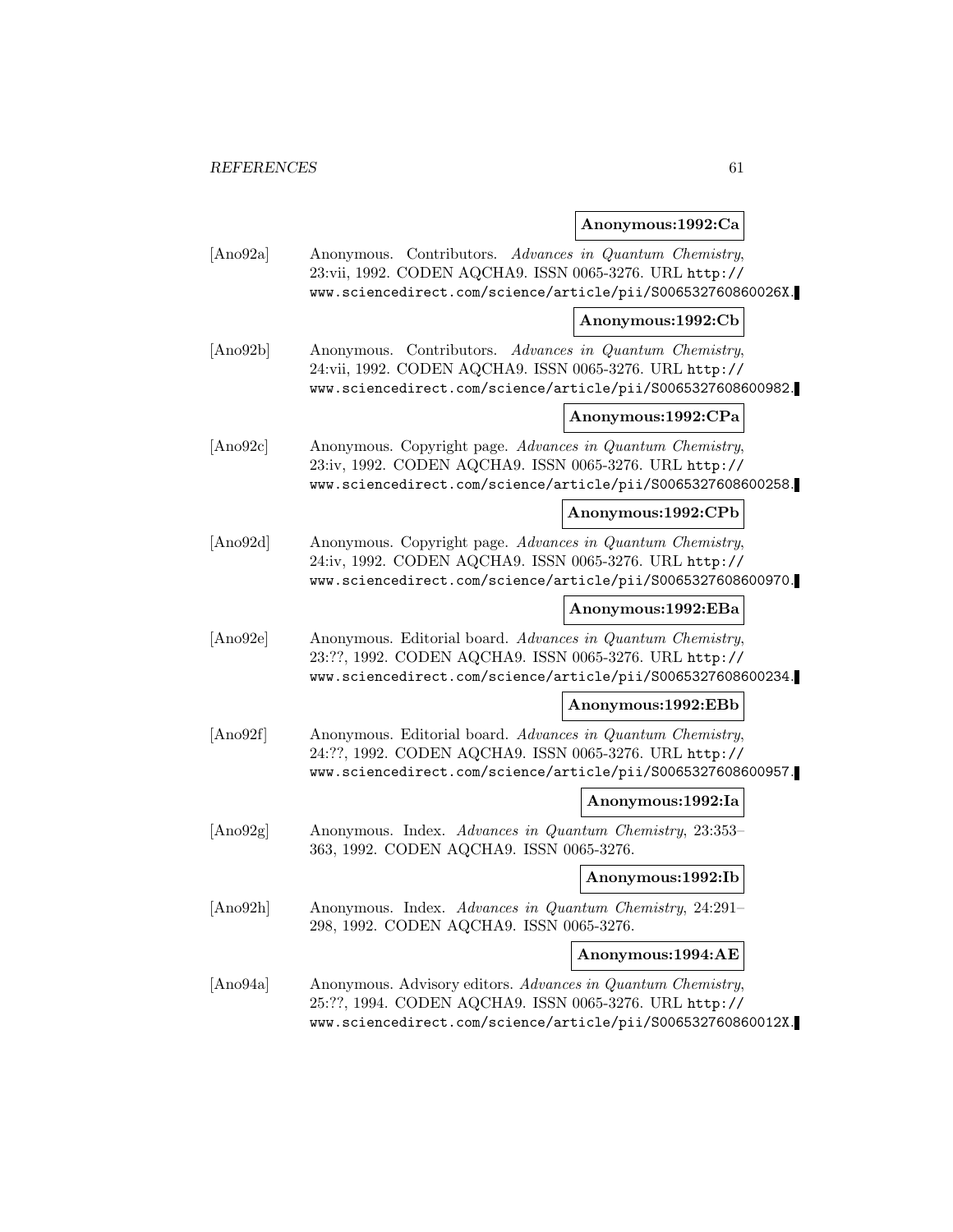# **Anonymous:1994:C**

| [Ano94b] | Anonymous. Contributors. Advances in Quantum Chemistry,<br>25:vii, 1994. CODEN AQCHA9. ISSN 0065-3276. URL http://<br>www.sciencedirect.com/science/article/pii/S0065327608600155.   |                   |
|----------|--------------------------------------------------------------------------------------------------------------------------------------------------------------------------------------|-------------------|
|          |                                                                                                                                                                                      | Anonymous:1994:CP |
| [Ano94c] | Anonymous. Copyright page. Advances in Quantum Chemistry,<br>25:iv, 1994. CODEN AQCHA9. ISSN 0065-3276. URL http://<br>www.sciencedirect.com/science/article/pii/S0065327608600143.  |                   |
|          |                                                                                                                                                                                      | Anonymous:1994:I  |
| [Ano94d] | Anonymous. Index. Advances in Quantum Chemistry, 25:315-<br>320, 1994. CODEN AQCHA9. ISSN 0065-3276.                                                                                 |                   |
|          |                                                                                                                                                                                      | Anonymous:1995:C  |
| [Ano95a] | Anonymous. Contributors. Advances in Quantum Chemistry,<br>26:vii, 1995. CODEN AQCHA9. ISSN 0065-3276. URL http://<br>www.sciencedirect.com/science/article/pii/S0065327608601082.   |                   |
|          |                                                                                                                                                                                      | Anonymous:1995:CP |
| [Ano95b] | Anonymous. Copyright page. Advances in Quantum Chemistry,<br>26:iv, 1995. CODEN AQCHA9. ISSN 0065-3276. URL http://<br>www.sciencedirect.com/science/article/pii/S0065327608601070.  |                   |
|          |                                                                                                                                                                                      | Anonymous:1995:EB |
| [Ano95c] | Anonymous. Editorial board. Advances in Quantum Chemistry,<br>26:??, 1995. CODEN AQCHA9. ISSN 0065-3276. URL http://<br>www.sciencedirect.com/science/article/pii/S0065327608601057. |                   |
|          |                                                                                                                                                                                      | Anonymous:1995:I  |
| [Ano95d] | Anonymous. Index. Advances in Quantum Chemistry, 26:359-<br>367, 1995. CODEN AQCHA9. ISSN 0065-3276.                                                                                 |                   |
|          |                                                                                                                                                                                      | Anonymous:1996:C  |
| [Ano96a] | Anonymous. Contributors. Advances in Quantum Chemistry, 27:<br>ix, 1996. CODEN AQCHA9. ISSN 0065-3276. URL http://www.<br>sciencedirect.com/science/article/pii/S0065327608602488.   |                   |
|          |                                                                                                                                                                                      | Anonymous:1996:CP |
| [Ano96b] | Anonymous. Copyright page. Advances in Quantum Chemistry,<br>27:iv, 1996. CODEN AQCHA9. ISSN 0065-3276. URL http://<br>www.sciencedirect.com/science/article/pii/S0065327608602464.  |                   |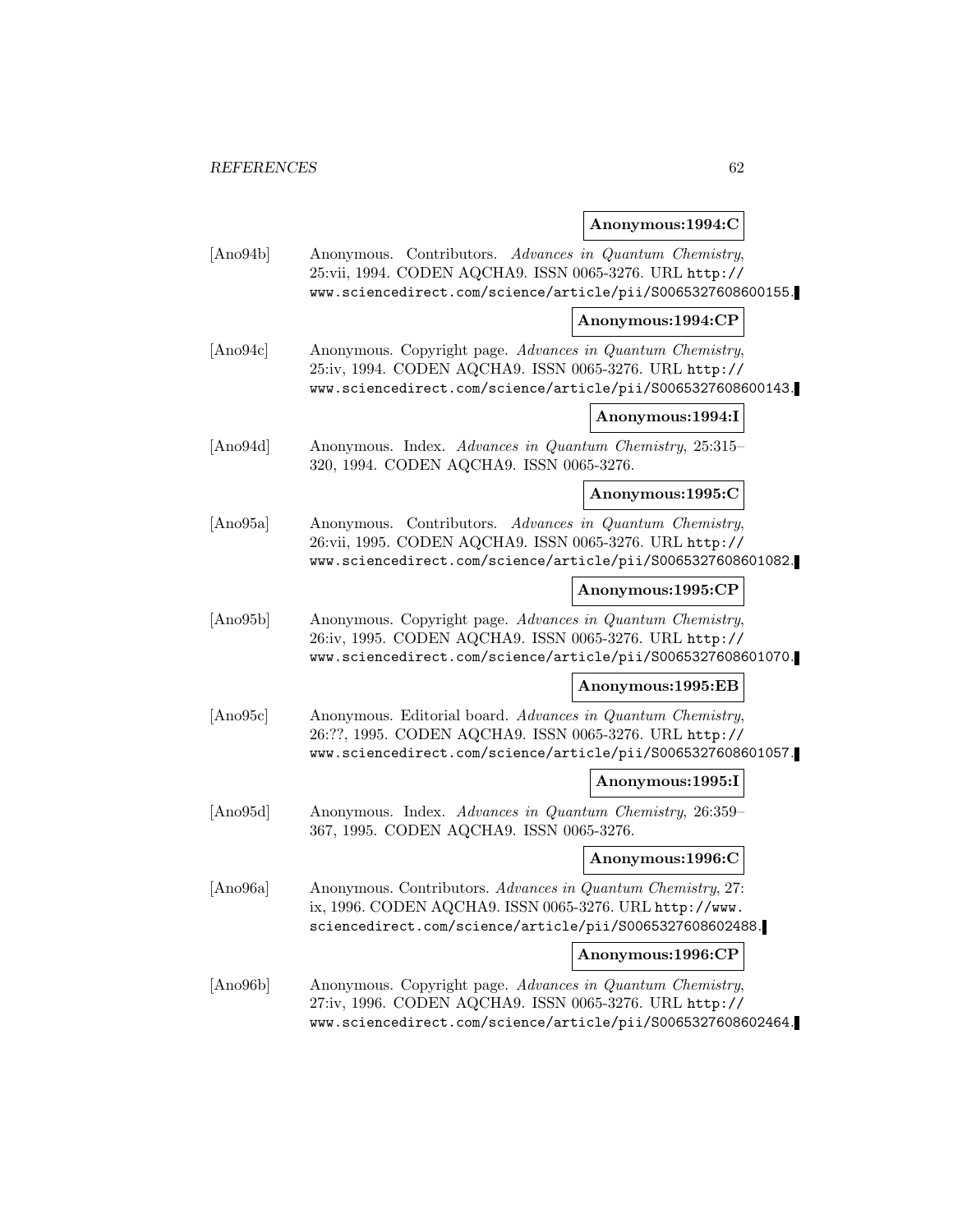# **Anonymous:1996:D**

| [Ano96c] | Anonymous. Dedication. Advances in Quantum Chemistry, 27:<br>viii, 1996. CODEN AQCHA9. ISSN 0065-3276. URL http://<br>www.sciencedirect.com/science/article/pii/S0065327608602476.                                 |                    |
|----------|--------------------------------------------------------------------------------------------------------------------------------------------------------------------------------------------------------------------|--------------------|
|          |                                                                                                                                                                                                                    | Anonymous:1996:EB  |
| [Ano96d] | Anonymous. Editorial board. Advances in Quantum Chemistry,<br>27:??, 1996. CODEN AQCHA9. ISSN 0065-3276. URL http://<br>www.sciencedirect.com/science/article/pii/S0065327608602440.                               |                    |
|          |                                                                                                                                                                                                                    | Anonymous:1996:I   |
| [Ano96e] | Anonymous. Index. Advances in Quantum Chemistry, 27:399-<br>407, 1996. CODEN AQCHA9. ISSN 0065-3276.                                                                                                               |                    |
|          |                                                                                                                                                                                                                    | Anonymous:1997:CPc |
| [Ano97a] | Conference participants.<br>Anonymous.<br>Advances in Quan-<br>tum Chemistry, 28:xvii-xviii, 1997. CODEN AQCHA9. ISSN<br>URL http://www.sciencedirect.com/science/<br>0065-3276.<br>article/pii/S0065327608602014. |                    |
|          |                                                                                                                                                                                                                    | Anonymous:1997:Ca  |
| [Ano97b] | Anonymous. Contributors. Advances in Quantum Chemistry, 28:<br>xii-xiv, 1997. CODEN AQCHA9. ISSN 0065-3276. URL http://<br>www.sciencedirect.com/science/article/pii/S0065327608601999.                            |                    |
|          |                                                                                                                                                                                                                    | Anonymous:1997:Cb  |
| [Ano97c] | Anonymous. Contributors. Advances in Quantum Chemistry, 29:<br>xi-xiii, 1997. CODEN AQCHA9. ISSN 0065-3276. URL http://<br>www.sciencedirect.com/science/article/pii/S0065327608602609.                            |                    |
|          |                                                                                                                                                                                                                    | Anonymous:1997:CPa |
| [Ano97d] | Anonymous. Copyright page. Advances in Quantum Chemistry,<br>28:iv, 1997. CODEN AQCHA9. ISSN 0065-3276. URL http://<br>www.sciencedirect.com/science/article/pii/S0065327608601987.                                |                    |
|          |                                                                                                                                                                                                                    | Anonymous:1997:CPb |
| [Ano97e] | Anonymous. Copyright page. Advances in Quantum Chemistry,<br>29:iv, 1997. CODEN AQCHA9. ISSN 0065-3276. URL http://<br>www.sciencedirect.com/science/article/pii/S0065327608602592.                                |                    |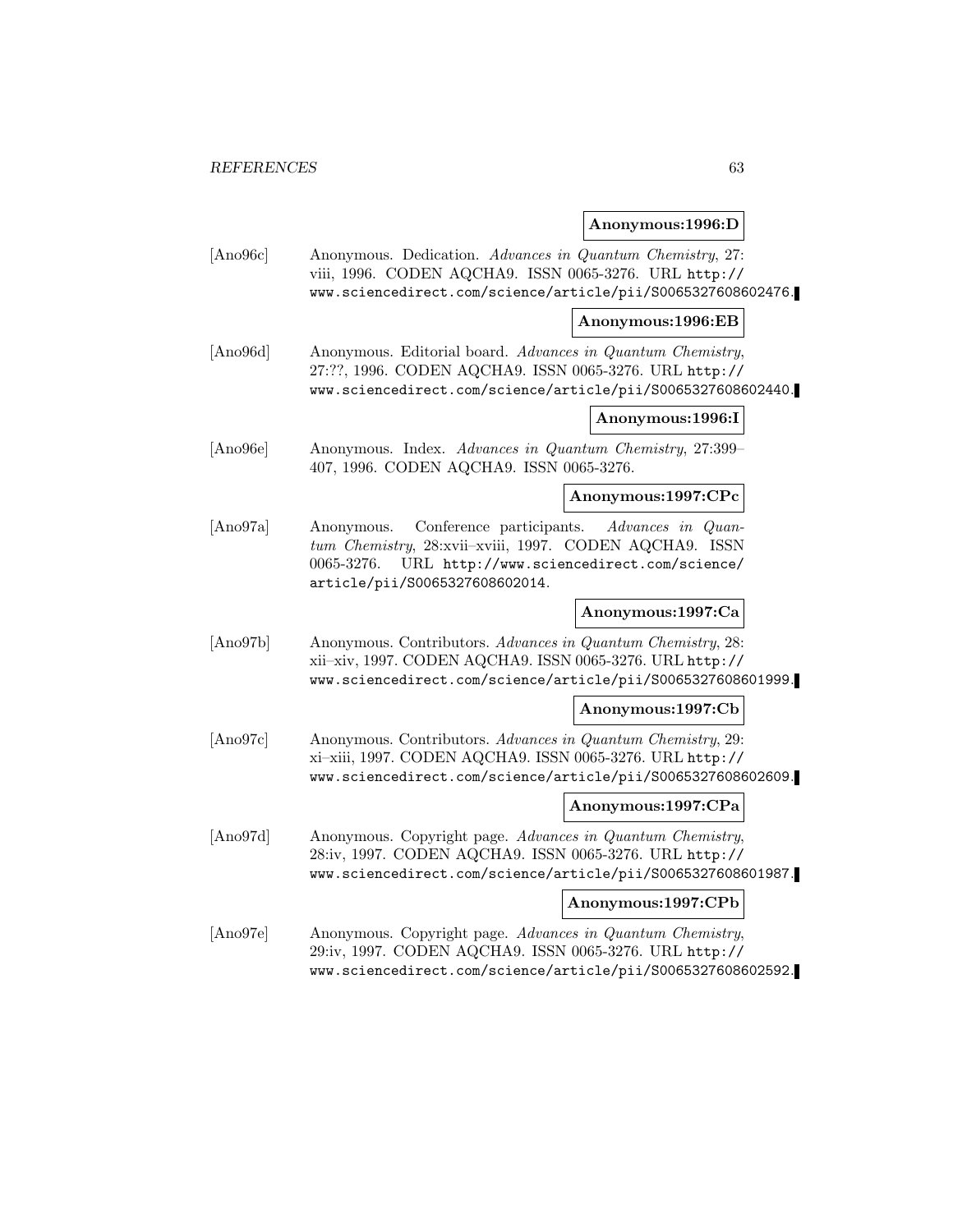## **Anonymous:1997:EBa**

| [Ano97f] | Anonymous. Editorial board. Advances in Quantum Chemistry,<br>28:??, 1997. CODEN AQCHA9. ISSN 0065-3276. URL http://<br>www.sciencedirect.com/science/article/pii/S0065327608601963.   |                    |
|----------|----------------------------------------------------------------------------------------------------------------------------------------------------------------------------------------|--------------------|
|          |                                                                                                                                                                                        | Anonymous:1997:EBb |
| [Ano97g] | Anonymous. Editorial board. Advances in Quantum Chemistry,<br>29:??, 1997. CODEN AQCHA9. ISSN 0065-3276. URL http://<br>www.sciencedirect.com/science/article/pii/S0065327608602579.   |                    |
|          |                                                                                                                                                                                        | Anonymous:1997:Ia  |
| [Ano97h] | Anonymous. Index. Advances in Quantum Chemistry, 28:361-<br>370, 1997. CODEN AQCHA9. ISSN 0065-3276.                                                                                   |                    |
|          |                                                                                                                                                                                        | Anonymous:1997:Ib  |
| [Ano97i] | Anonymous. Index. Advances in Quantum Chemistry, 29:471-<br>481, 1997. CODEN AQCHA9. ISSN 0065-3276.                                                                                   |                    |
|          |                                                                                                                                                                                        | Anonymous:1998:AE  |
| [Ano98a] | Anonymous. Advisory editors. Advances in Quantum Chemistry,<br>31:??, 1998. CODEN AQCHA9. ISSN 0065-3276. URL http://<br>www.sciencedirect.com/science/article/pii/S0065327608601732.  |                    |
|          |                                                                                                                                                                                        | Anonymous:1998:CVb |
| [Ano98b] | Anonymous. Contents volume 31. Advances in Quantum Chem-<br>istry, 31:ix-x, 1998. CODEN AQCHA9. ISSN 0065-3276.                                                                        |                    |
|          |                                                                                                                                                                                        | Anonymous:1998:CVd |
| [Ano98c] | Anonymous. Contents volume 31. Advances in Quantum Chem-<br>istry, 32:xi-xii, 1998. CODEN AQCHA9. ISSN 0065-3276.                                                                      |                    |
|          |                                                                                                                                                                                        | Anonymous:1998:Cb  |
| [Ano98d] | Anonymous. Contributors. Advances in Quantum Chemistry, 30:<br>ix-xii, 1998. CODEN AQCHA9. ISSN 0065-3276. URL http://<br>www.sciencedirect.com/science/article/pii/S0065327608604979. |                    |
|          |                                                                                                                                                                                        | Anonymous:1998:Cc  |
| [Ano98e] | Anonymous. Contributors. Advances in Quantum Chemistry, 33:<br>xi-xiv, 1998. CODEN AQCHA9. ISSN 0065-3276.                                                                             |                    |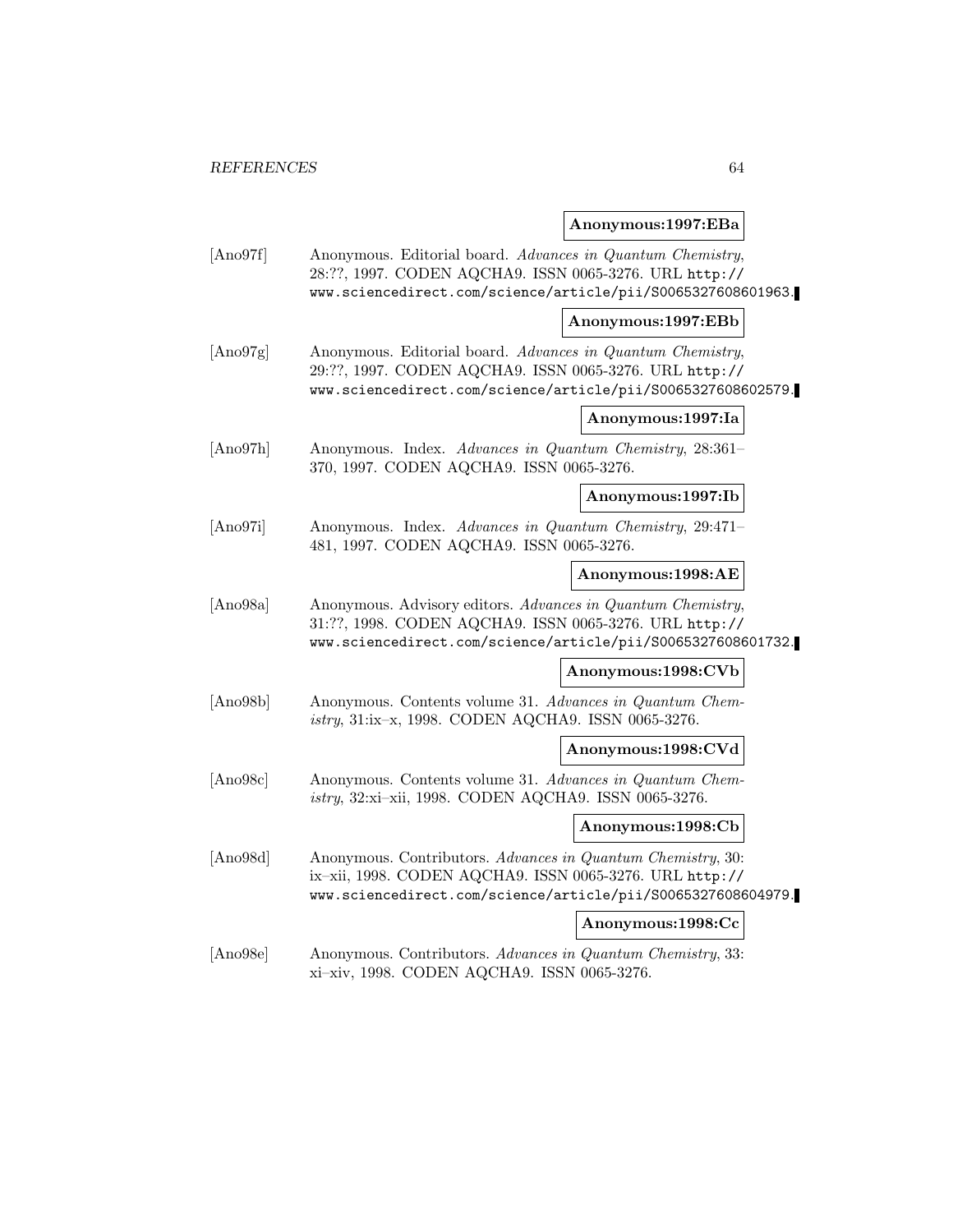#### **Anonymous:1998:CVf**

[Ano98f] Anonymous. Contributors volum 33. Advances in Quantum Chemistry, 33:xi–xiv, 1998. CODEN AQCHA9. ISSN 0065-3276. URL http://www.sciencedirect.com/science/ article/pii/S0065327608604244.

#### **Anonymous:1998:CVa**

[Ano98g] Anonymous. Contributors volume 31. Advances in Quantum Chemistry, 31:xi–xiii, 1998. CODEN AQCHA9. ISSN 0065-3276. URL http://www.sciencedirect.com/science/ article/pii/S0065327608601768.

#### **Anonymous:1998:CVc**

[Ano98h] Anonymous. Contributors volume 32. Advances in Quantum Chemistry, 31:xi–xiii, 1998. CODEN AQCHA9. ISSN 0065-3276. URL http://www.sciencedirect.com/science/ article/pii/S006532760860177X.

## **Anonymous:1998:CVe**

[Ano98i] Anonymous. Contributors volume 32. Advances in Quantum Chemistry, 32:vii–ix, 1998. CODEN AQCHA9. ISSN 0065-3276. URL http://www.sciencedirect.com/science/ article/pii/S0065327608604025.

### **Anonymous:1998:CPb**

[Ano98j] Anonymous. Copyright page. Advances in Quantum Chemistry, 30:iv, 1998. CODEN AQCHA9. ISSN 0065-3276. URL http:// www.sciencedirect.com/science/article/pii/S0065327608604967.

#### **Anonymous:1998:CPc**

[Ano98k] Anonymous. Copyright page. Advances in Quantum Chemistry, 32:iv, 1998. CODEN AQCHA9. ISSN 0065-3276. URL http:// www.sciencedirect.com/science/article/pii/S0065327608604013.

#### **Anonymous:1998:CPd**

[Ano98l] Anonymous. Copyright page. Advances in Quantum Chemistry, 33:iv, 1998. CODEN AQCHA9. ISSN 0065-3276. URL http:// www.sciencedirect.com/science/article/pii/S0065327608604232.

#### **Anonymous:1998:EBb**

[Ano98m] Anonymous. Editorial board. Advances in Quantum Chemistry, 30:??, 1998. CODEN AQCHA9. ISSN 0065-3276. URL http:// www.sciencedirect.com/science/article/pii/S0065327608604943.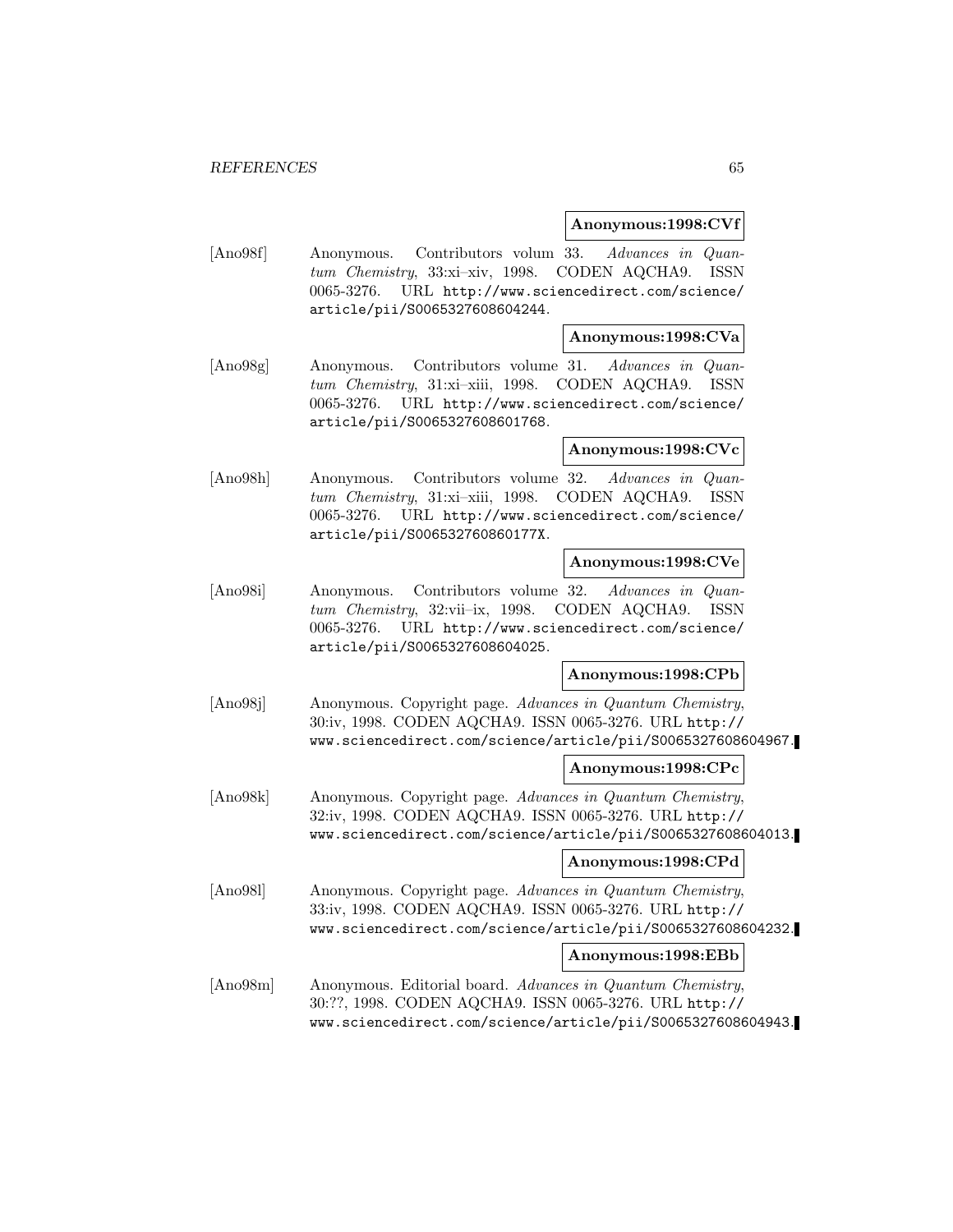## **Anonymous:1998:EBc**

| [Ano98n] | Anonymous. Editorial board. Advances in Quantum Chemistry,<br>32:??, 1998. CODEN AQCHA9. ISSN 0065-3276. URL http://<br>www.sciencedirect.com/science/article/pii/S0065327608603998.                           |
|----------|----------------------------------------------------------------------------------------------------------------------------------------------------------------------------------------------------------------|
|          | Anonymous:1998:EBd                                                                                                                                                                                             |
| [Ano980] | Anonymous. Editorial board. Advances in Quantum Chemistry,<br>33:??, 1998. CODEN AQCHA9. ISSN 0065-3276. URL http://<br>www.sciencedirect.com/science/article/pii/S0065327608604219.                           |
|          | Anonymous:1998:Ia                                                                                                                                                                                              |
| [Ano98p] | Anonymous. Index. Advances in Quantum Chemistry, 30:493-<br>506, 1998. CODEN AQCHA9. ISSN 0065-3276.                                                                                                           |
|          | Anonymous:1998:Ib                                                                                                                                                                                              |
| [Ano98q] | Anonymous. Index. Advances in Quantum Chemistry, 31:337-<br>345, 1998. CODEN AQCHA9. ISSN 0065-3276.                                                                                                           |
|          | Anonymous:1998:Ic                                                                                                                                                                                              |
| [Ano98r] | Anonymous. Index. Advances in Quantum Chemistry, 32:331-<br>338, 1998. CODEN AQCHA9. ISSN 0065-3276.                                                                                                           |
|          | Anonymous:1998:Id                                                                                                                                                                                              |
| [Ano98s] | Anonymous. Index. Advances in Quantum Chemistry, 33:389-<br>398, 1998. CODEN AQCHA9. ISSN 0065-3276.                                                                                                           |
|          | Anonymous:1998:WPa                                                                                                                                                                                             |
| [Ano98t] | Workshop participants.<br>Advances in Quan-<br>Anonymous.<br>tum Chemistry, 31:xvii-xix, 1998. CODEN AQCHA9. ISSN<br>URL http://www.sciencedirect.com/science/<br>0065-3276.<br>article/pii/S0065327608601793. |
|          | Anonymous:1998:WPb                                                                                                                                                                                             |
| [Ano98u] | Workshop participants.<br>Advances in Quan-<br>Anonymous.<br>tum Chemistry, 32:xvii-xix, 1998. CODEN AQCHA9. ISSN<br>URL http://www.sciencedirect.com/science/<br>0065-3276.<br>article/pii/S0065327608604049. |
|          | Anonymous:1999:BN                                                                                                                                                                                              |
| [Ano99a] | Biographic notes.<br>Advances in Quantum<br>Anonymous.<br>Chemistry, 36:xix-xxii, 1999.<br>CODEN AQCHA9.<br><b>ISSN</b>                                                                                        |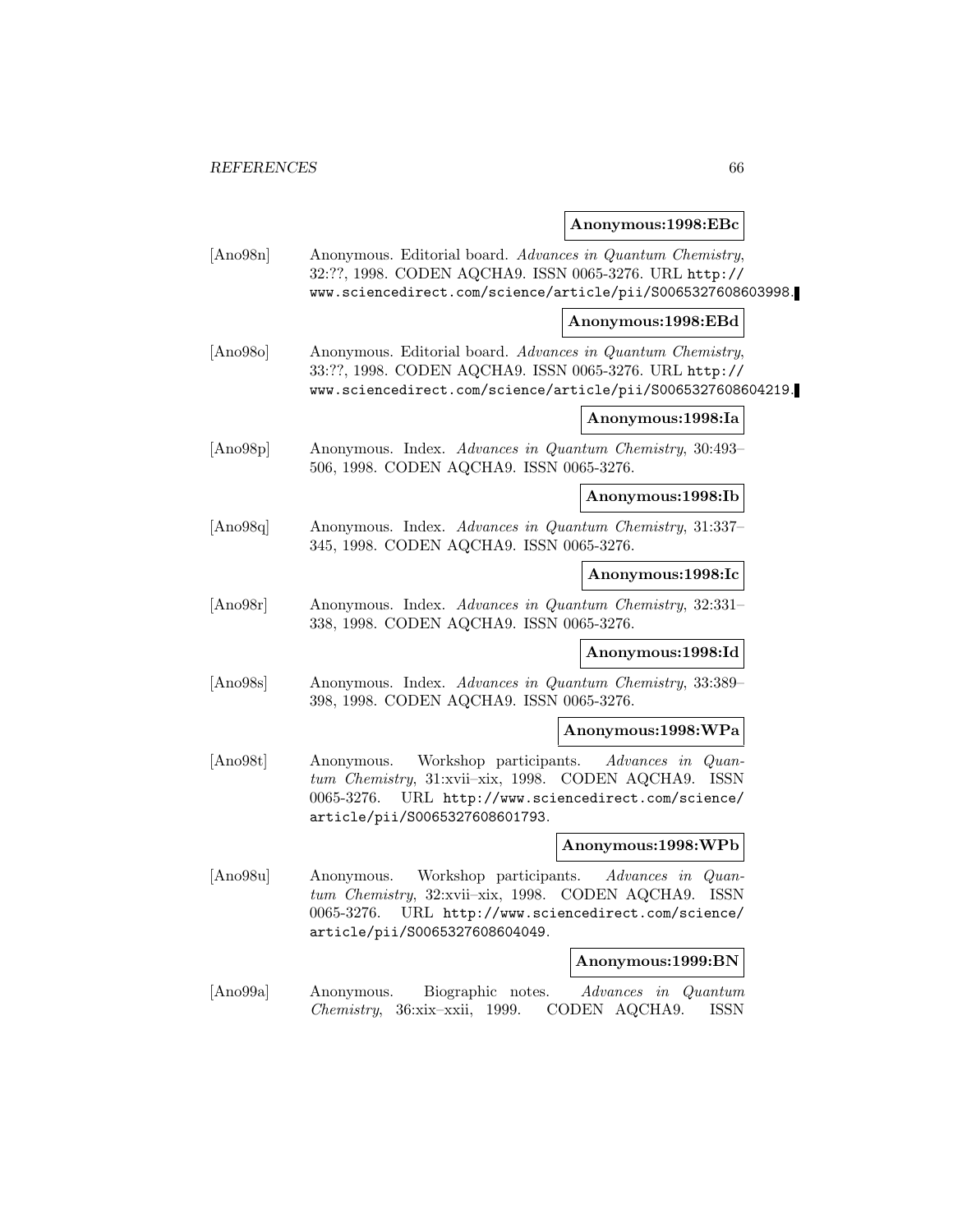0065-3276. URL http://www.sciencedirect.com/science/ article/pii/S006532760860475X.

#### **Anonymous:1999:Ca**

[Ano99b] Anonymous. Contributors. Advances in Quantum Chemistry, 34:vii, 1999. CODEN AQCHA9. ISSN 0065-3276. URL http:// www.sciencedirect.com/science/article/pii/S0065327608605286.

#### **Anonymous:1999:Cb**

[Ano99c] Anonymous. Contributors. Advances in Quantum Chemistry, 35: vii–viii, 1999. CODEN AQCHA9. ISSN 0065-3276.

#### **Anonymous:1999:Cc**

[Ano99d] Anonymous. Contributors. Advances in Quantum Chemistry, 35: vii–viii, 1999. CODEN AQCHA9. ISSN 0065-3276. URL http:// www.sciencedirect.com/science/article/pii/S0065327608604505.

#### **Anonymous:1999:Cd**

[Ano99e] Anonymous. Contributors. Advances in Quantum Chemistry, 36: xi–xiv, 1999. CODEN AQCHA9. ISSN 0065-3276. URL http:// www.sciencedirect.com/science/article/pii/S0065327608604736.

#### **Anonymous:1999:CPa**

[Ano99f] Anonymous. Copyright page. Advances in Quantum Chemistry, 34:iv, 1999. CODEN AQCHA9. ISSN 0065-3276. URL http:// www.sciencedirect.com/science/article/pii/S0065327608605274.

#### **Anonymous:1999:CPb**

[Ano99g] Anonymous. Copyright page. Advances in Quantum Chemistry, 35:iv, 1999. CODEN AQCHA9. ISSN 0065-3276. URL http:// www.sciencedirect.com/science/article/pii/S0065327608604499.

#### **Anonymous:1999:CPc**

[Ano99h] Anonymous. Copyright page. Advances in Quantum Chemistry, 36:iv, 1999. CODEN AQCHA9. ISSN 0065-3276. URL http:// www.sciencedirect.com/science/article/pii/S0065327608604724.

#### **Anonymous:1999:EBa**

[Ano99i] Anonymous. Editorial board. Advances in Quantum Chemistry, 34:??, 1999. CODEN AQCHA9. ISSN 0065-3276. URL http:// www.sciencedirect.com/science/article/pii/S0065327608605250.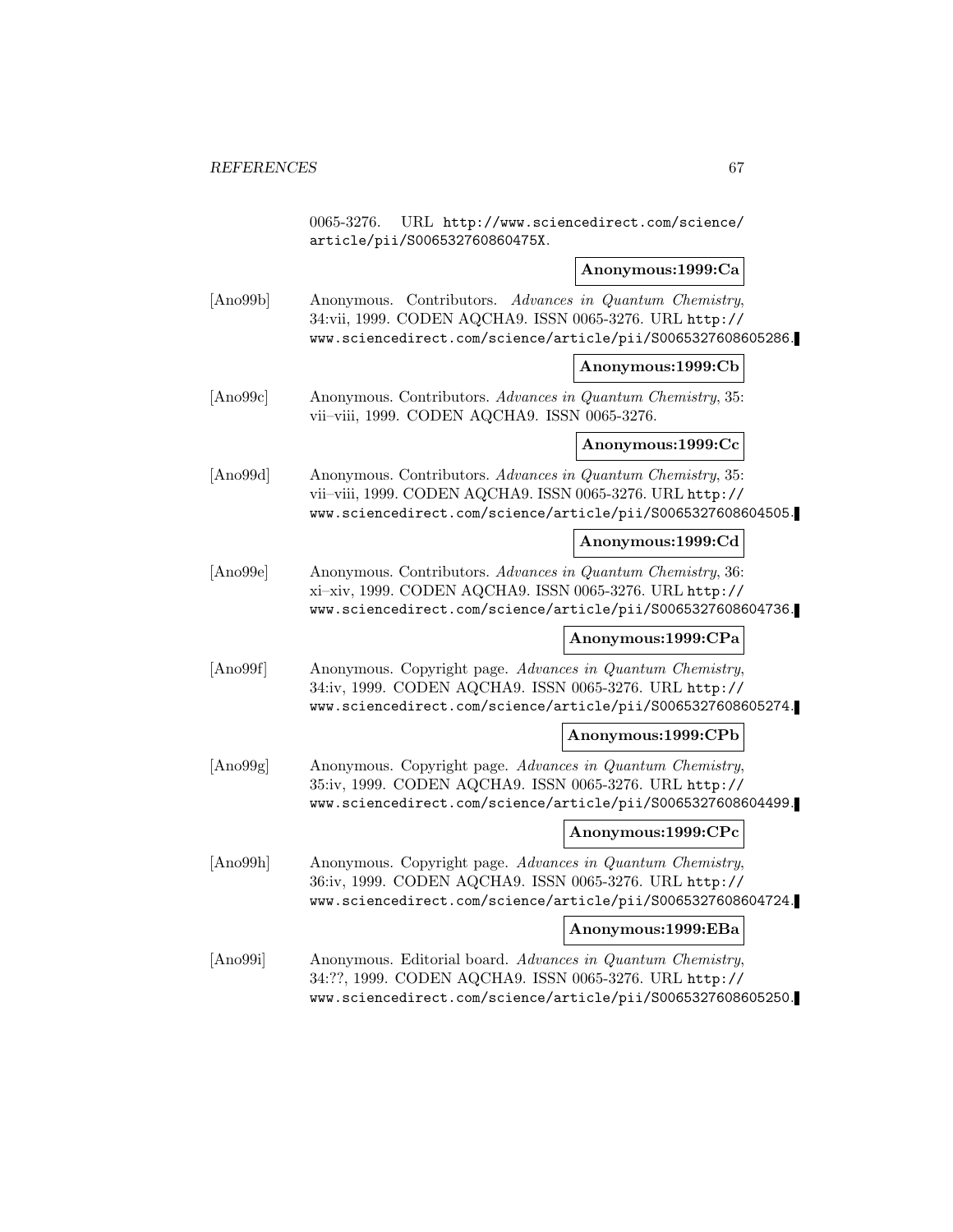## **Anonymous:1999:EBb**

| [Ano99j] | Anonymous. Editorial board. Advances in Quantum Chemistry,<br>35:??, 1999. CODEN AQCHA9. ISSN 0065-3276. URL http://<br>www.sciencedirect.com/science/article/pii/S0065327608604475.    |                    |
|----------|-----------------------------------------------------------------------------------------------------------------------------------------------------------------------------------------|--------------------|
|          |                                                                                                                                                                                         | Anonymous:1999:EBc |
| [Ano99k] | Anonymous. Editorial board. Advances in Quantum Chemistry,<br>36:??, 1999. CODEN AQCHA9. ISSN 0065-3276. URL http://<br>www.sciencedirect.com/science/article/pii/S0065327608604700.    |                    |
|          |                                                                                                                                                                                         | Anonymous:1999:Ia  |
| [Ano99]  | Anonymous. Index. Advances in Quantum Chemistry, 34:381-<br>388, 1999. CODEN AQCHA9. ISSN 0065-3276.                                                                                    |                    |
|          |                                                                                                                                                                                         | Anonymous:1999:Ib  |
| [Ano99m] | Anonymous. Index. Advances in Quantum Chemistry, 35:371-<br>380, 1999. CODEN AQCHA9. ISSN 0065-3276.                                                                                    |                    |
|          |                                                                                                                                                                                         | Anonymous:1999:Ic  |
| [Ano99n] | Anonymous. Index. Advances in Quantum Chemistry, 36:385-<br>394, 1999. CODEN AQCHA9. ISSN 0065-3276.                                                                                    |                    |
|          |                                                                                                                                                                                         | Anonymous:1999:P   |
| [Ano990] | Anonymous. Preface. Advances in Quantum Chemistry, 34:ix-x,<br>1999. CODEN AQCHA9. ISSN 0065-3276. URL http://www.<br>sciencedirect.com/science/article/pii/S0065327608605298.          |                    |
|          |                                                                                                                                                                                         | Anonymous:2000:Ca  |
| [Ano00a] | Anonymous. Contributors. Advances in Quantum Chemistry, 37:<br>xi-xiii, 2000. CODEN AQCHA9. ISSN 0065-3276. URL http://<br>www.sciencedirect.com/science/article/pii/S0065327600370009. |                    |
|          |                                                                                                                                                                                         | Anonymous:2000:Cb  |
| [Ano00b] | Anonymous. Contributors. Advances in Quantum Chemistry,<br>38:vii, 2000. CODEN AQCHA9. ISSN 0065-3276. URL http://<br>www.sciencedirect.com/science/article/pii/S0065327600380005.      |                    |
|          |                                                                                                                                                                                         | Anonymous:2000:Ia  |
| [Ano00c] | Anonymous. Index. Advances in Quantum Chemistry, 37:385-<br>393, 2000. CODEN AQCHA9. ISSN 0065-3276.                                                                                    |                    |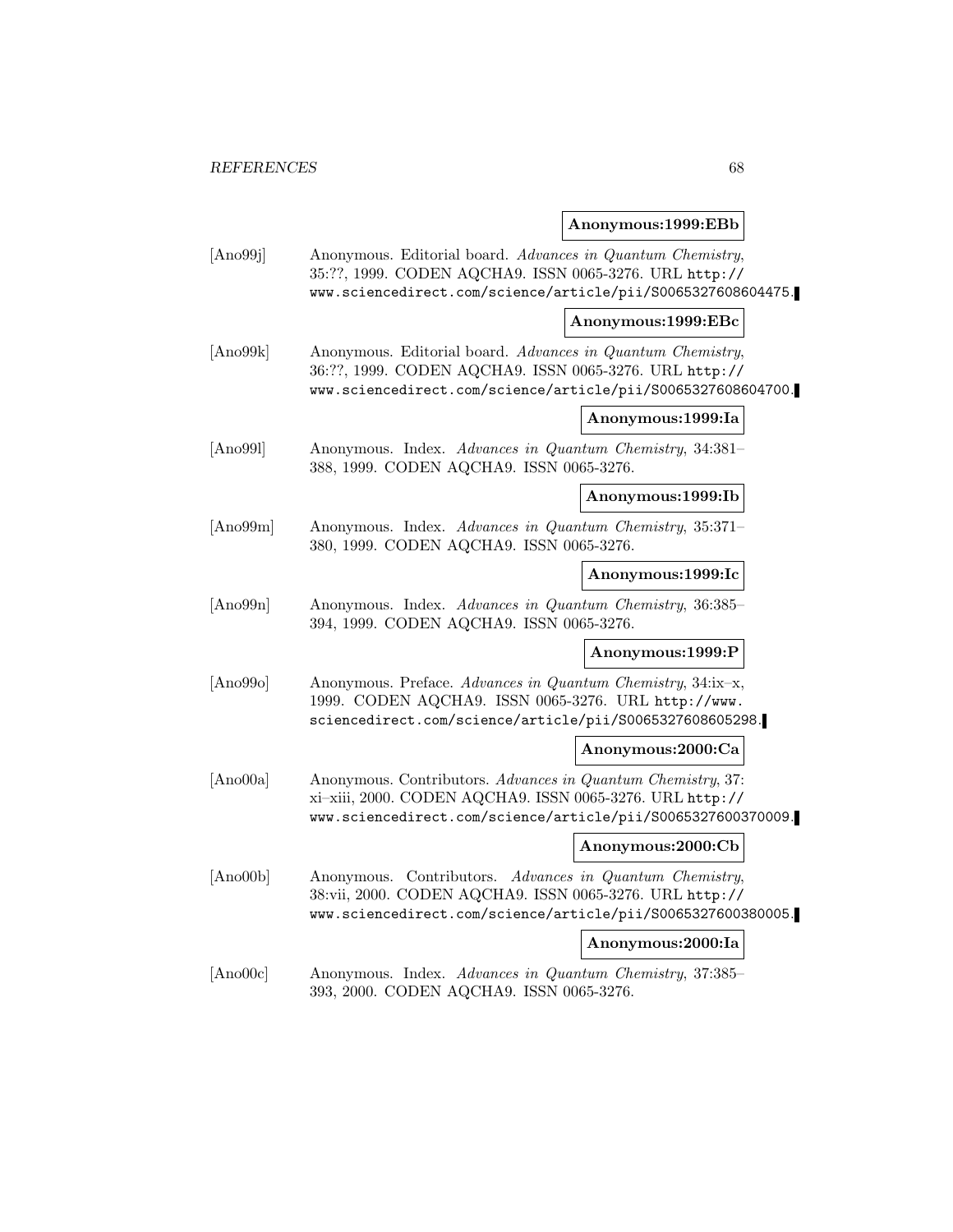#### **Anonymous:2000:Ib**

[Ano00d] Anonymous. Index. Advances in Quantum Chemistry, 38:279– 287, 2000. CODEN AQCHA9. ISSN 0065-3276.

#### **Anonymous:2001:CVb**

[Ano01a] Anonymous. Contents volume 39. Advances in Quantum Chemistry, 40:xv–xx, 2001. CODEN AQCHA9. ISSN 0065-3276. URL http://www.sciencedirect.com/science/ article/pii/S0065327601400025.

## **Anonymous:2001:CVe**

[Ano01b] Anonymous. Contents volume 39. Advances in Quantum Chemistry, 40:xv–xx, 2001. CODEN AQCHA9. ISSN 0065-3276.

#### **Anonymous:2001:CVh**

[Ano01c] Anonymous. Contents volume 40. Advances in Quantum Chemistry, 39:xv–xx, 2001. CODEN AQCHA9. ISSN 0065-3276. URL http://www.sciencedirect.com/science/ article/pii/S0065327605390228.

#### **Anonymous:2001:CVa**

[Ano01d] Anonymous. Contributors volume 39. Advances in Quantum Chemistry, 39:xi–xiii, 2001. CODEN AQCHA9. ISSN 0065-3276. URL http://www.sciencedirect.com/science/ article/pii/S0065327605390216.

#### **Anonymous:2001:CVc**

[Ano01e] Anonymous. Contributors volume 39. Advances in Quantum Chemistry, 39:xxi–xxiii, 2001. CODEN AQCHA9. ISSN 0065-3276. URL http://www.sciencedirect.com/science/ article/pii/S006532760539023X.

#### **Anonymous:2001:CVf**

[Ano01f] Anonymous. Contributors volume 39. Advances in Quantum Chemistry, 40:xxi–xxiii, 2001. CODEN AQCHA9. ISSN 0065- 3276.

#### **Anonymous:2001:CVd**

[Ano01g] Anonymous. Contributors volume 40. Advances in Quantum Chemistry, 40:xi–xiii, 2001. CODEN AQCHA9. ISSN 0065-3276. URL http://www.sciencedirect.com/science/ article/pii/S0065327601400013.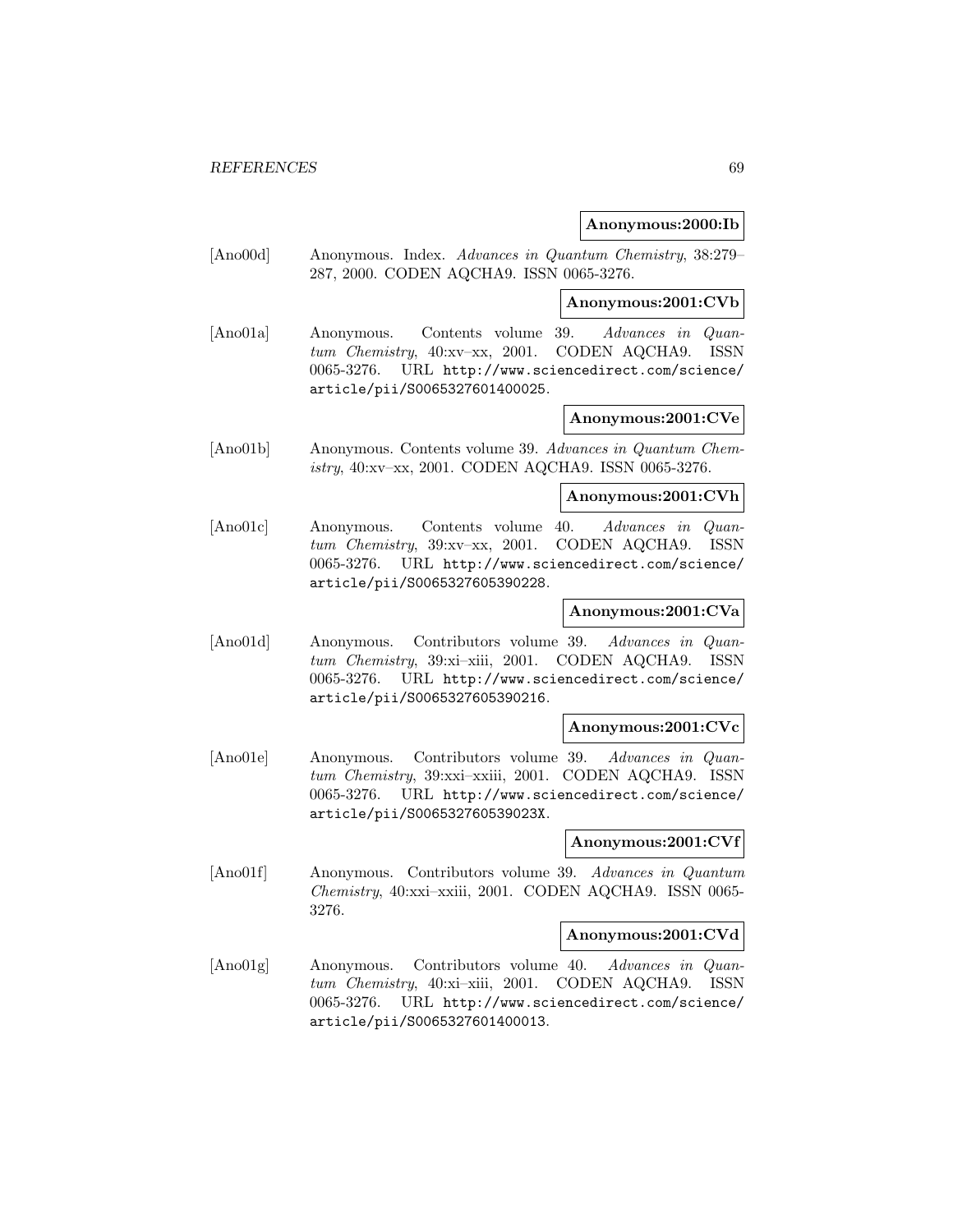#### **Anonymous:2001:CVg**

[Ano01h] Anonymous. Contributors volume 40. Advances in Quantum Chemistry, 40:xxi–xxv, 2001. CODEN AQCHA9. ISSN 0065-3276. URL http://www.sciencedirect.com/science/ article/pii/S0065327601400037.

#### **Anonymous:2001:EB**

[Ano01i] Anonymous. Editorial board. Advances in Quantum Chemistry, 40:ii–iii, 2001. CODEN AQCHA9. ISSN 0065-3276. URL http:/ /www.sciencedirect.com/science/article/pii/S0065327601400001.

#### **Anonymous:2001:Ia**

[Ano01j] Anonymous. Index. Advances in Quantum Chemistry, 39:367– 381, 2001. CODEN AQCHA9. ISSN 0065-3276.

#### **Anonymous:2001:Ib**

[Ano01k] Anonymous. Index. Advances in Quantum Chemistry, 40:381– 395, 2001. CODEN AQCHA9. ISSN 0065-3276.

#### **Anonymous:2001:P**

[Ano01l] Anonymous. Preface. Advances in Quantum Chemistry, 39:xxv– xxvi, 2001. CODEN AQCHA9. ISSN 0065-3276.

#### **Anonymous:2001:WPc**

[Ano01m] Anonymous. Workshop participants. Advances in Quantum Chemistry, 39:xxvii–xxxi, 2001. CODEN AQCHA9. ISSN 0065-3276. URL http://www.sciencedirect.com/science/ article/pii/S0065327605390253.

#### **Anonymous:2001:WPd**

[Ano01n] Anonymous. Workshop participants. Advances in Quantum Chemistry, 40:xxvii–xxxi, 2001. CODEN AQCHA9. ISSN 0065-3276. URL http://www.sciencedirect.com/science/ article/pii/S0065327601400050.

#### **Anonymous:2002:C**

[Ano02] Anonymous. Contributors. Advances in Quantum Chemistry, 41: ix, 2002. CODEN AQCHA9. ISSN 0065-3276. URL http://www. sciencedirect.com/science/article/pii/S0065327602410416.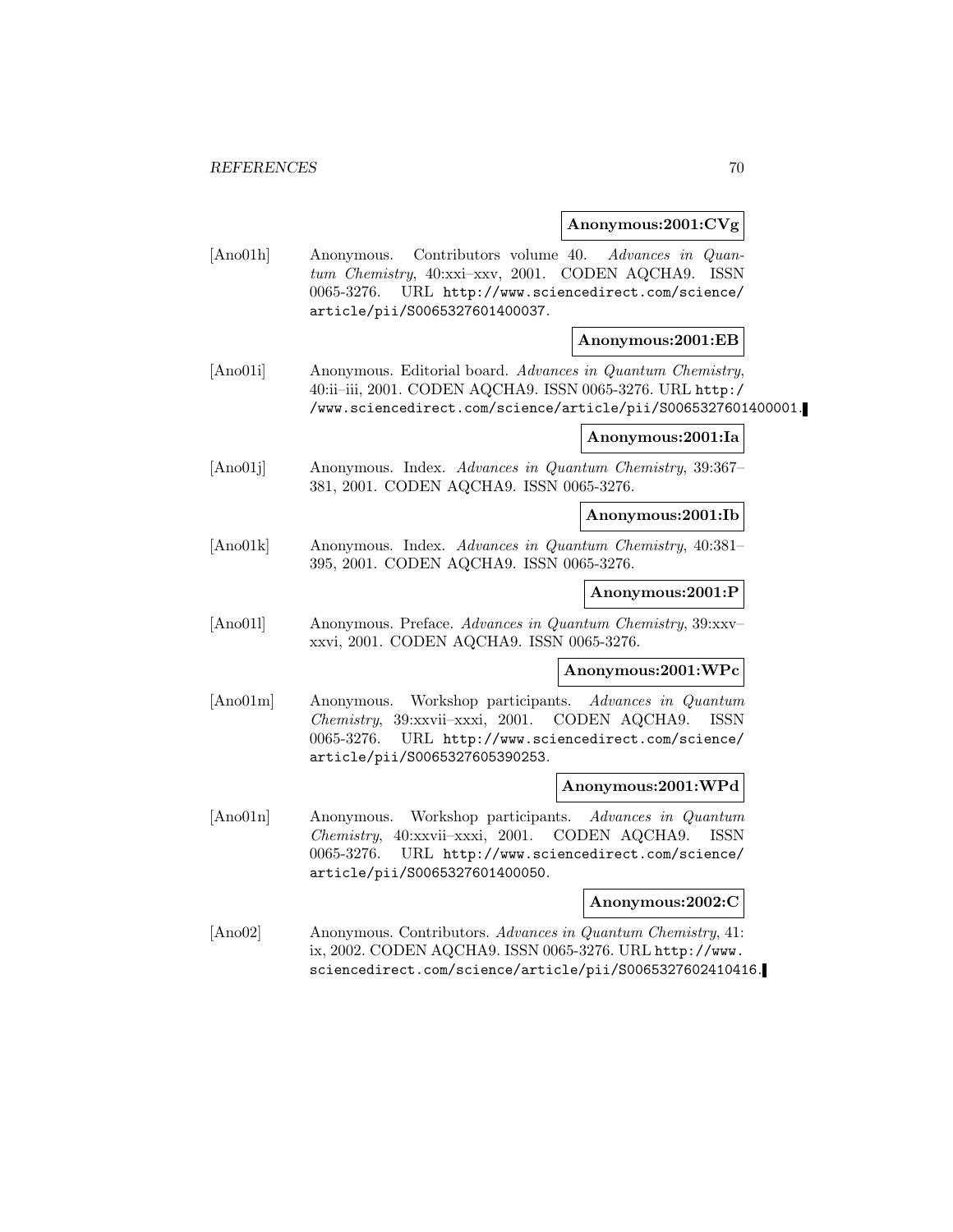#### **Anonymous:2003:AIB**

| [Ano03a] | Anonymous. Anniversary Isaac Bersuker 75. Advances in Quan- |
|----------|-------------------------------------------------------------|
|          | tum Chemistry, 44:xxxiii-xxxvi, 2003. CODEN AQCHA9. ISSN    |
|          | $0065-3276.$ URL http://www.sciencedirect.com/science/      |
|          | article/pii/S0065327603440483.                              |

#### **Anonymous:2003:Cc**

[Ano03b] Anonymous. Contents. Advances in Quantum Chemistry, 43: v–vii, 2003. CODEN AQCHA9. ISSN 0065-3276. URL http:// www.sciencedirect.com/science/article/pii/S0065327603430104.

#### **Anonymous:2003:Ce**

[Ano03c] Anonymous. Contents. Advances in Quantum Chemistry, 44: v–xvi, 2003. CODEN AQCHA9. ISSN 0065-3276. URL http:// www.sciencedirect.com/science/article/pii/S0065327603440458.

#### **Anonymous:2003:Cb**

[Ano03d] Anonymous. Contributors. Advances in Quantum Chemistry, 42: xiii–xvi, 2003. CODEN AQCHA9. ISSN 0065-3276. URL http:/ /www.sciencedirect.com/science/article/pii/S0065327603420364.

#### **Anonymous:2003:Cd**

[Ano03e] Anonymous. Contributors. Advances in Quantum Chemistry, 43: ix, 2003. CODEN AQCHA9. ISSN 0065-3276. URL http://www. sciencedirect.com/science/article/pii/S0065327603430086.

#### **Anonymous:2003:Cf**

[Ano03f] Anonymous. Contributors. Advances in Quantum Chemistry, 44: xvii–xxii, 2003. CODEN AQCHA9. ISSN 0065-3276. URL http: //www.sciencedirect.com/science/article/pii/S006532760344046X.

#### **Anonymous:2003:EB**

[Ano03g] Anonymous. Editorial board. Advances in Quantum Chemistry, 42:ii–iii, 2003. CODEN AQCHA9. ISSN 0065-3276. URL http:/ /www.sciencedirect.com/science/article/pii/S0065327603420352.

#### **Anonymous:2003:OFH**

[Ano03h] Anonymous. Obituary Frank Ham (1928–2002). Advances in Quantum Chemistry, 44:xxvii–xxxi, 2003. CODEN AQCHA9. ISSN 0065-3276. URL http://www.sciencedirect.com/ science/article/pii/S0065327603440471.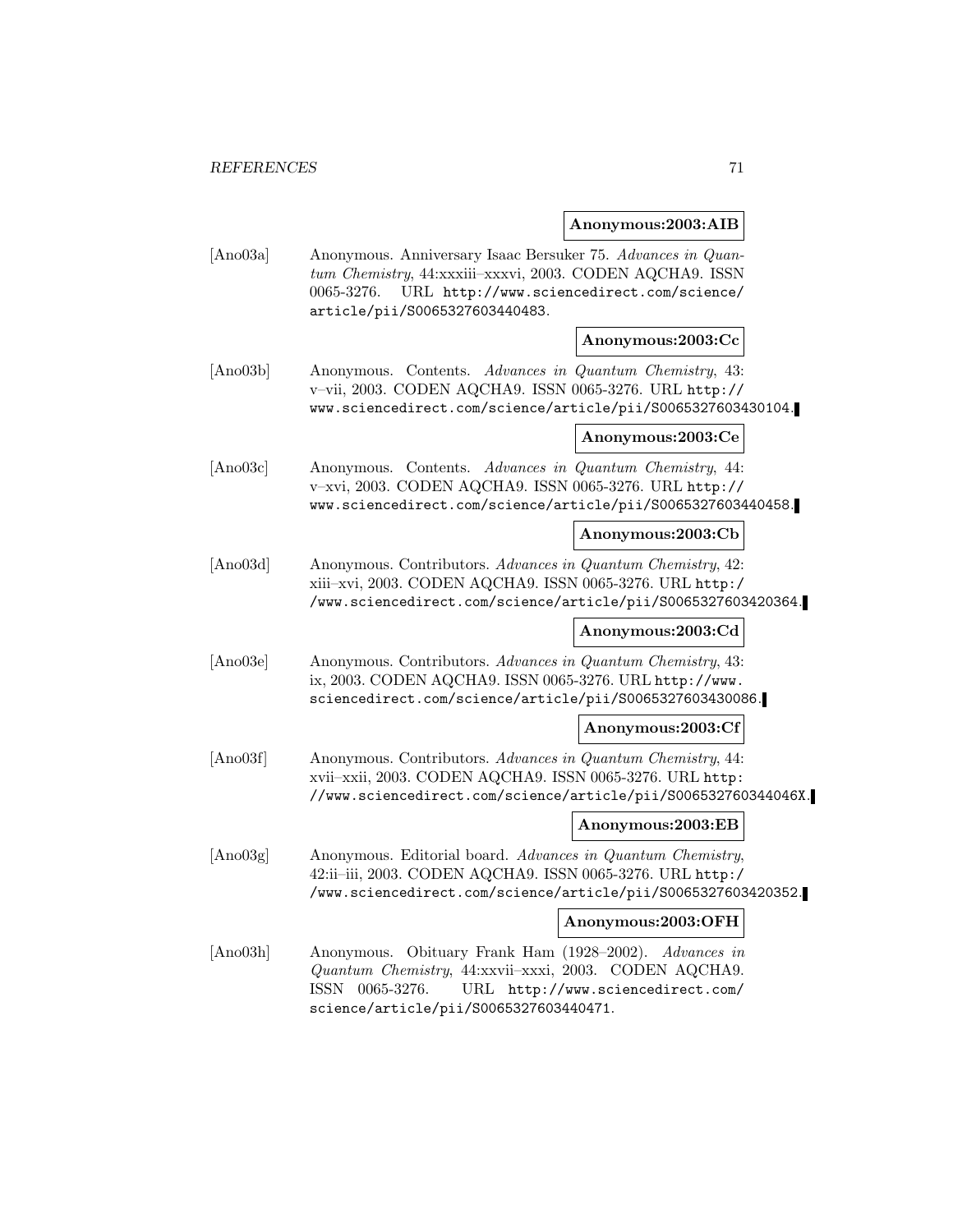#### **Anonymous:2003:Pa**

[Ano03i] Anonymous. Preface. Advances in Quantum Chemistry, 43: xi–xii, 2003. CODEN AQCHA9. ISSN 0065-3276. URL http:// www.sciencedirect.com/science/article/pii/S0065327603430098.

#### **Anonymous:2003:Pb**

[Ano03j] Anonymous. Preface. Advances in Quantum Chemistry, 44:xxiii– xxv, 2003. CODEN AQCHA9. ISSN 0065-3276. URL http:// www.sciencedirect.com/science/article/pii/S0065327603440495.

## **Anonymous:2004:A**

[Ano04a] Anonymous. Acknowledgement. Advances in Quantum Chemistry, 47:xix, 2004. CODEN AQCHA9. ISSN 0065-3276. URL http://www.sciencedirect.com/science/article/pii/S0065327604470294.

#### **Anonymous:2004:Ca**

[Ano04b] Anonymous. Contents. Advances in Quantum Chemistry, 45 (part 1):v–viii, 2004. CODEN AQCHA9. ISSN 0065-3276. URL http://www.sciencedirect.com/science/ article/pii/S0065327604450138.

### **Anonymous:2004:Cc**

[Ano04c] Anonymous. Contents. Advances in Quantum Chemistry, 46 (part 2):v–viii, 2004. CODEN AQCHA9. ISSN 0065-3276. URL http://www.sciencedirect.com/science/ article/pii/S0065327604460146.

#### **Anonymous:2004:Ce**

[Ano04d] Anonymous. Contents. Advances in Quantum Chemistry, 47:v– xi, 2004. CODEN AQCHA9. ISSN 0065-3276. URL http://www. sciencedirect.com/science/article/pii/S0065327604470257.

#### **Anonymous:2004:Cb**

[Ano04e] Anonymous. Contributors. Advances in Quantum Chemistry, 45 (part 1): $ix-x$ , 2004. CODEN AQCHA9. ISSN 0065-3276. URL http://www.sciencedirect.com/science/ article/pii/S006532760445014X.

#### **Anonymous:2004:Cd**

[Ano04f] Anonymous. Contributors. Advances in Quantum Chemistry, 46 (part 2):ix–x, 2004. CODEN AQCHA9. ISSN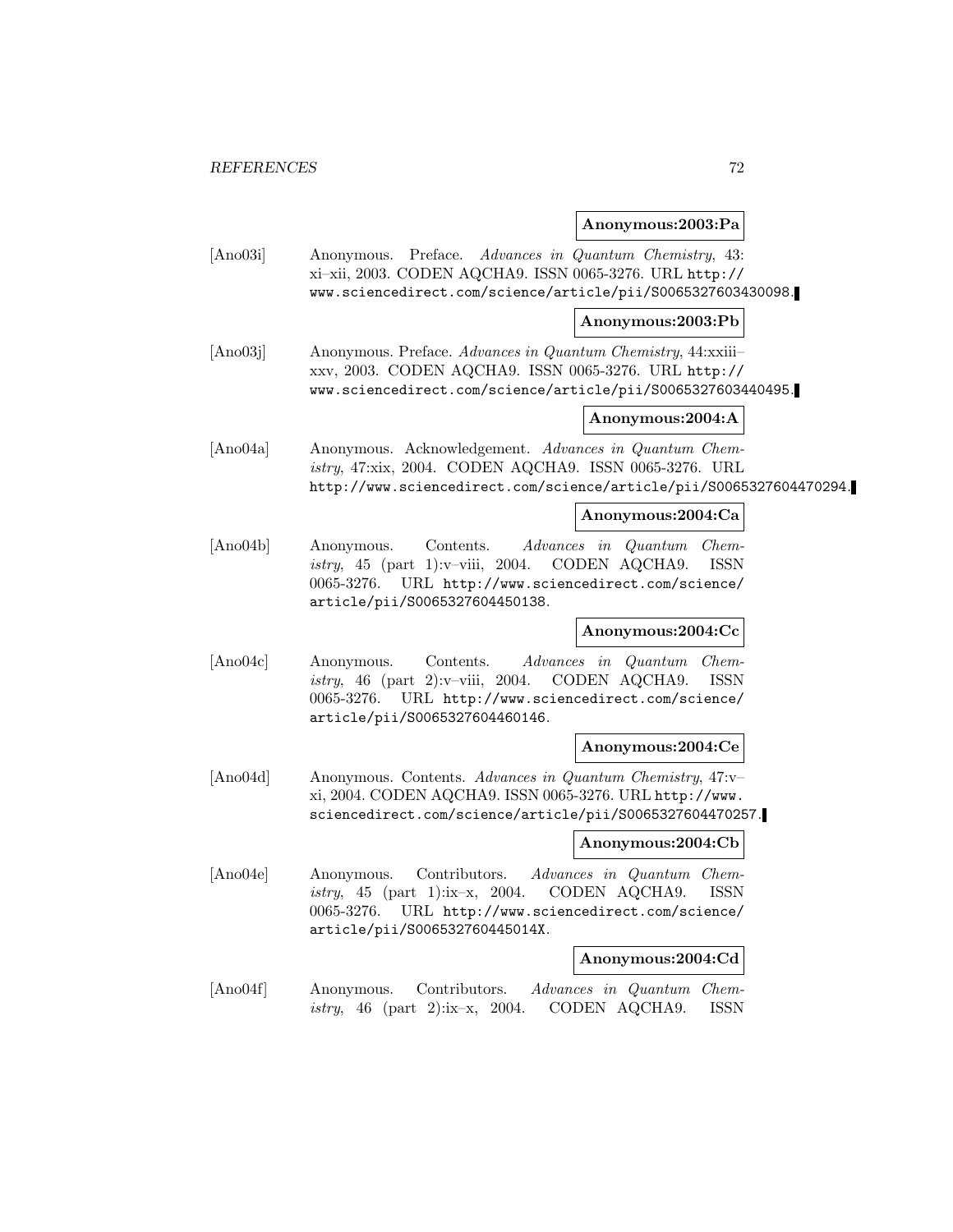0065-3276. URL http://www.sciencedirect.com/science/ article/pii/S0065327604460158.

### **Anonymous:2004:Cf**

[Ano04g] Anonymous. Contributors. Advances in Quantum Chemistry, 47: xiii–xvi, 2004. CODEN AQCHA9. ISSN 0065-3276. URL http:/ /www.sciencedirect.com/science/article/pii/S0065327604470270.

### **Anonymous:2004:I**

[Ano04h] Anonymous. Index. Advances in Quantum Chemistry, 46 (part 2):xi, 2004. CODEN AQCHA9. ISSN 0065-3276. URL http:// www.sciencedirect.com/science/article/pii/S006532760446016X.

### **Anonymous:2004:LPO**

[Ano04i] Anonymous. List of publications of osvaldo goscinski. Advances in Quantum Chemistry, 47:xxiii–xxx, 2004. CODEN AQCHA9. ISSN 0065-3276. URL http://www.sciencedirect. com/science/article/pii/S0065327604470312.

### **Anonymous:2004:Pa**

[Ano04j] Anonymous. Preface. Advances in Quantum Chemistry, 45 (part 1):xi, 2004. CODEN AQCHA9. ISSN 0065-3276. URL http:// www.sciencedirect.com/science/article/pii/S0065327604450151.

### **Anonymous:2004:Pb**

[Ano04k] Anonymous. Preface. Advances in Quantum Chemistry, 47:xvii– xviii, 2004. CODEN AQCHA9. ISSN 0065-3276. URL http:// www.sciencedirect.com/science/article/pii/S0065327604470269.

### **Anonymous:2004:QCT**

[Ano04l] Anonymous. Quantum chemistry — theory, models, and computations. Advances in Quantum Chemistry, 47:xxi–xxii, 2004. CODEN AQCHA9. ISSN 0065-3276. URL http://www. sciencedirect.com/science/article/pii/S0065327604470300.

### **Anonymous:2005:Ca**

[Ano05a] Anonymous. Contents. Advances in Quantum Chemistry, 48:v– xi, 2005. CODEN AQCHA9. ISSN 0065-3276. URL http://www. sciencedirect.com/science/article/pii/S0065327605480259.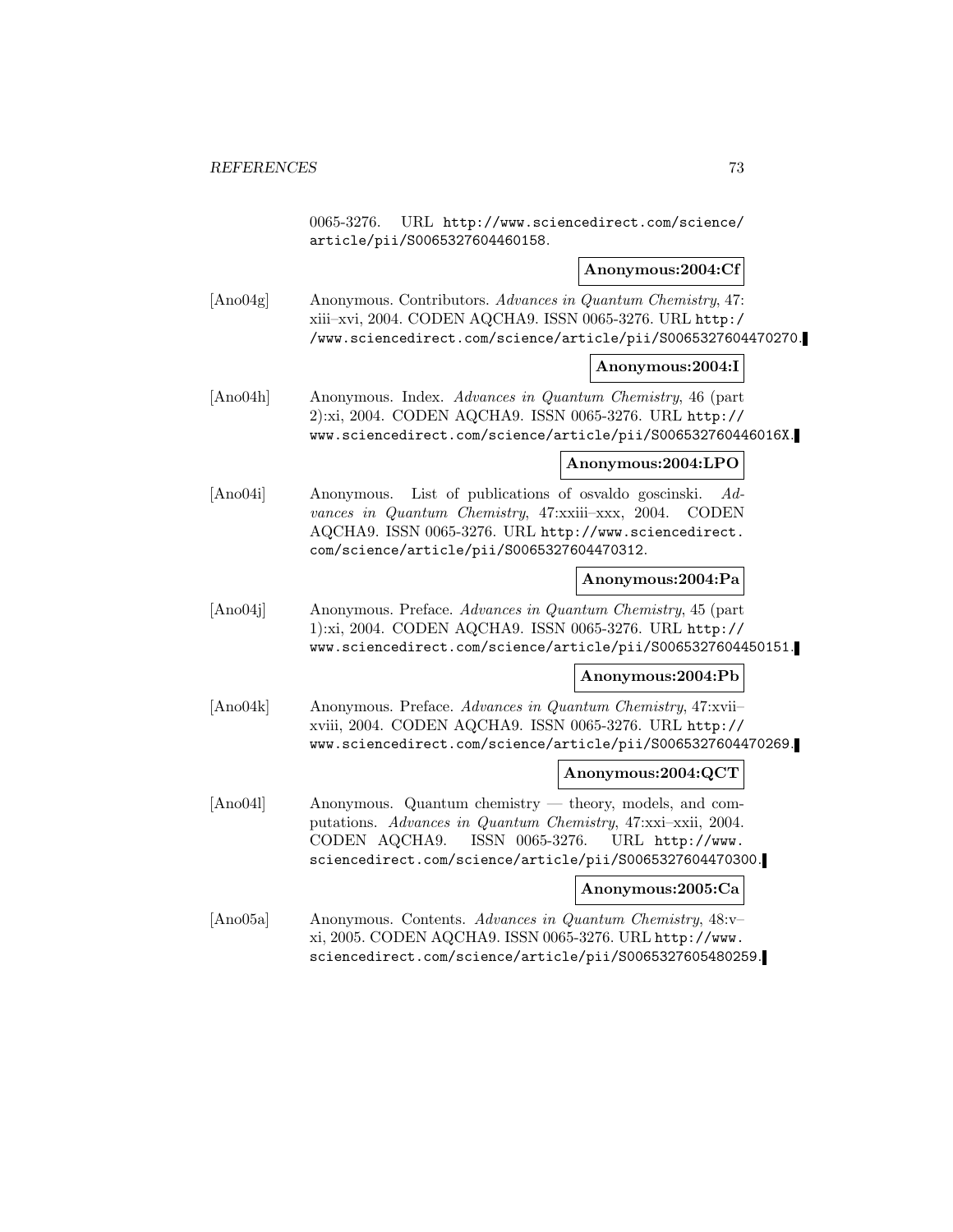## **Anonymous:2005:Cb**

| [Ano05b] | Anonymous. Contents. Advances in Quantum Chemistry, 49:<br>v-vii, 2005. CODEN AQCHA9. ISSN 0065-3276. URL http://<br>www.sciencedirect.com/science/article/pii/S0065327605490103.       |                   |
|----------|-----------------------------------------------------------------------------------------------------------------------------------------------------------------------------------------|-------------------|
|          |                                                                                                                                                                                         | Anonymous:2005:Cc |
| [Ano05c] | Anonymous. Contents. Advances in Quantum Chemistry, 50:<br>v-viii, 2005. CODEN AQCHA9. ISSN 0065-3276. URL http://<br>www.sciencedirect.com/science/article/pii/S0065327605500157.      |                   |
|          |                                                                                                                                                                                         | Anonymous:2005:Cd |
| [Ano05d] | Anonymous. Contributors. Advances in Quantum Chemistry, 48:<br>xiii-xv, 2005. CODEN AQCHA9. ISSN 0065-3276. URL http://<br>www.sciencedirect.com/science/article/pii/S0065327605480260. |                   |
|          |                                                                                                                                                                                         | Anonymous:2005:Ce |
| [Ano05e] | Anonymous. Contributors. Advances in Quantum Chemistry, 49:<br>ix, 2005. CODEN AQCHA9. ISSN 0065-3276. URL http://www.<br>sciencedirect.com/science/article/pii/S0065327605490085.      |                   |
|          |                                                                                                                                                                                         | Anonymous:2005:Cf |
| [Ano05f] | Anonymous. Contributors. Advances in Quantum Chemistry, 50:<br>ix-x, 2005. CODEN AQCHA9. ISSN 0065-3276. URL http://<br>www.sciencedirect.com/science/article/pii/S0065327605500212.    |                   |
|          |                                                                                                                                                                                         | Anonymous:2006:Ca |
| [Ano06a] | Anonymous. Contents. Advances in Quantum Chemistry, 51:v-<br>vi, 2006. CODEN AQCHA9. ISSN 0065-3276. URL http://www.<br>sciencedirect.com/science/article/pii/S006532760651007X.        |                   |
|          |                                                                                                                                                                                         | Anonymous:2006:Cb |
| [Ano06b] | Anonymous. Contributors. Advances in Quantum Chemistry,<br>51:vii, 2006. CODEN AQCHA9. ISSN 0065-3276. URL http://<br>www.sciencedirect.com/science/article/pii/S0065327605500169.      |                   |
|          |                                                                                                                                                                                         | Anonymous:2007:Ca |
| [Ano07a] | Anonymous. Contents. Advances in Quantum Chemistry, 52:<br>v-viii, 2007. CODEN AQCHA9. ISSN 0065-3276. URL http://<br>www.sciencedirect.com/science/article/pii/S0065327606520143.      |                   |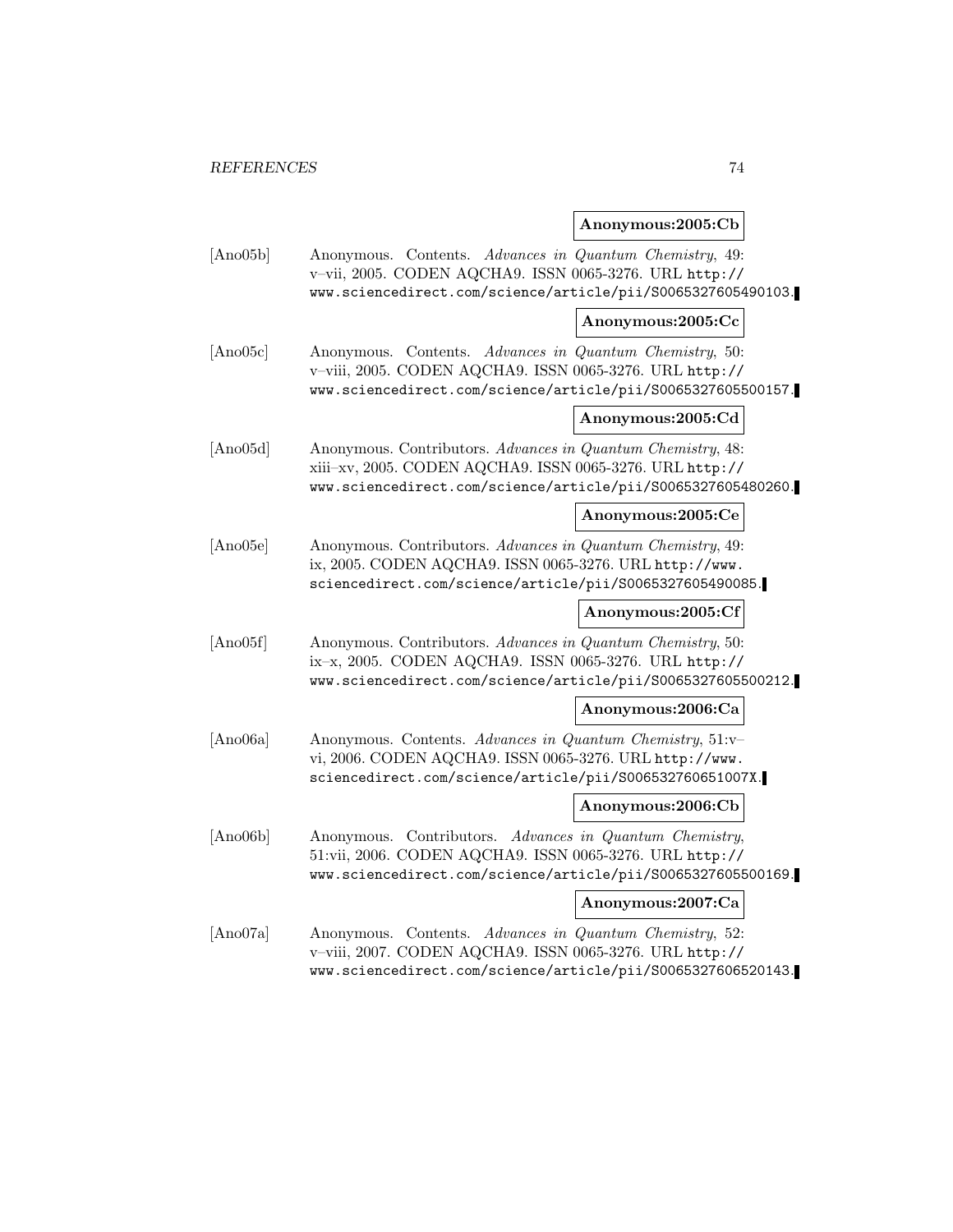## **Anonymous:2007:Cb**

| [Ano07b] | Anonymous. Contributors. Advances in Quantum Chemistry, 52:<br>ix-x, 2007. CODEN AQCHA9. ISSN 0065-3276. URL http://<br>www.sciencedirect.com/science/article/pii/S0065327606520155.    |                    |
|----------|-----------------------------------------------------------------------------------------------------------------------------------------------------------------------------------------|--------------------|
|          |                                                                                                                                                                                         | Anonymous:2008:Cb  |
| [Ano08a] | Anonymous. Contents. Advances in Quantum Chemistry, 55:v-<br>x, 2008. CODEN AQCHA9. ISSN 0065-3276. URL http://www.<br>sciencedirect.com/science/article/pii/S0065327607002250.         |                    |
|          |                                                                                                                                                                                         | Anonymous:2008:Ca  |
| [Ano08b] | Anonymous. Contributors. Advances in Quantum Chemistry, 53:<br>ix-xiv, 2008. CODEN AQCHA9. ISSN 0065-3276. URL http://<br>www.sciencedirect.com/science/article/pii/S0065327607530145.  |                    |
|          |                                                                                                                                                                                         | Anonymous:2008:Cc  |
| [Ano08c] | Anonymous. Contributors. Advances in Quantum Chemistry, 54:<br>xi-xvii, 2008. CODEN AQCHA9. ISSN 0065-3276. URL http://<br>www.sciencedirect.com/science/article/pii/S0065327607000287. |                    |
|          |                                                                                                                                                                                         | Anonymous:2008:Cd  |
| [Ano08d] | Anonymous. Contributors. Advances in Quantum Chemistry, 55:<br>xi-xvi, 2008. CODEN AQCHA9. ISSN 0065-3276. URL http://<br>www.sciencedirect.com/science/article/pii/S0065327607002237.  |                    |
|          |                                                                                                                                                                                         | Anonymous:2008:CPa |
| [Ano08e] | Anonymous. Copyright page. Advances in Quantum Chemistry,<br>54:iv, 2008. CODEN AQCHA9. ISSN 0065-3276. URL http://<br>www.sciencedirect.com/science/article/pii/S0065327607000330.     |                    |
|          |                                                                                                                                                                                         | Anonymous:2008:CPb |
| [Ano08f] | Anonymous. Copyright page. Advances in Quantum Chemistry,<br>55:iv, 2008. CODEN AQCHA9. ISSN 0065-3276. URL http://<br>www.sciencedirect.com/science/article/pii/S0065327607002274.     |                    |
|          |                                                                                                                                                                                         | Anonymous:2008:EB  |
| [Ano08g] | Anonymous. Editorial board. Advances in Quantum Chemistry,<br>54:??, 2008. CODEN AQCHA9. ISSN 0065-3276. URL http://<br>www.sciencedirect.com/science/article/pii/S0065327607000317.    |                    |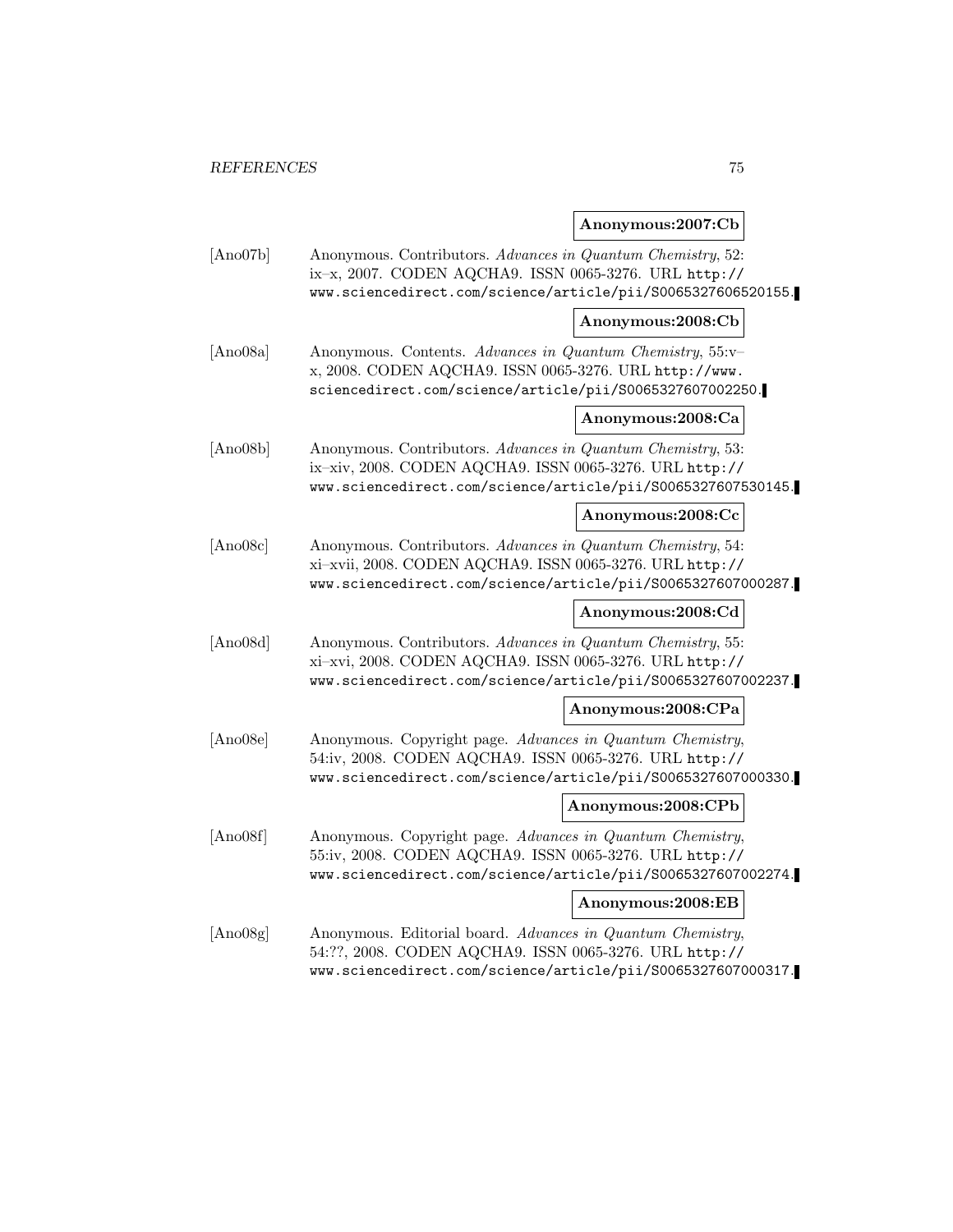#### **Anonymous:2008:EHC**

[Ano08h] Anonymous. Experiments on highly charged heavy ions in conjunction with exotic atoms. Advances in Quantum Chemistry, 53:217–235, 2008. CODEN AQCHA9. ISSN 0065-3276. URL http://www.sciencedirect.com/science/ article/pii/S006532760753011X.

### **Anonymous:2008:F**

[Ano08i] Anonymous. Foreword. Advances in Quantum Chemistry, 54: xix–xx, 2008. CODEN AQCHA9. ISSN 0065-3276. URL http:// www.sciencedirect.com/science/article/pii/S0065327607000263.

### **Anonymous:2008:HFG**

[Ano08j] Anonymous. HITRAP: a facility at GSI for highly charged ions. Advances in Quantum Chemistry, 53:83–98, 2008. CODEN AQCHA9. ISSN 0065-3276. URL http://www.sciencedirect. com/science/article/pii/S0065327607530078.

### **Anonymous:2008:P**

[Ano08k] Anonymous. Preface. Advances in Quantum Chemistry, 54:xxi– xxviii, 2008. CODEN AQCHA9. ISSN 0065-3276. URL http:// www.sciencedirect.com/science/article/pii/S0065327607000275.

### **Anonymous:2008:SE**

[Ano08l] Anonymous. Series editors. Advances in Quantum Chemistry, 55:??, 2008. CODEN AQCHA9. ISSN 0065-3276. URL http:// www.sciencedirect.com/science/article/pii/S0065327607002262.

### **Anonymous:2008:SI**

[Ano08m] Anonymous. Subject index. Advances in Quantum Chemistry, 54:361–363, 2008. CODEN AQCHA9. ISSN 0065-3276. URL http://www.sciencedirect.com/science/article/pii/S0065327607000299.

### **Anonymous:2008:VE**

[Ano08n] Anonymous. Volume editors. Advances in Quantum Chemistry, 55:??, 2008. CODEN AQCHA9. ISSN 0065-3276. URL http:// www.sciencedirect.com/science/article/pii/S0065327607002286.

### **Anonymous:2009:Ca**

[Ano09a] Anonymous. Contributors. Advances in Quantum Chemistry, 56: xi, 2009. CODEN AQCHA9. ISSN 0065-3276. URL http://www. sciencedirect.com/science/article/pii/S0065327608004115.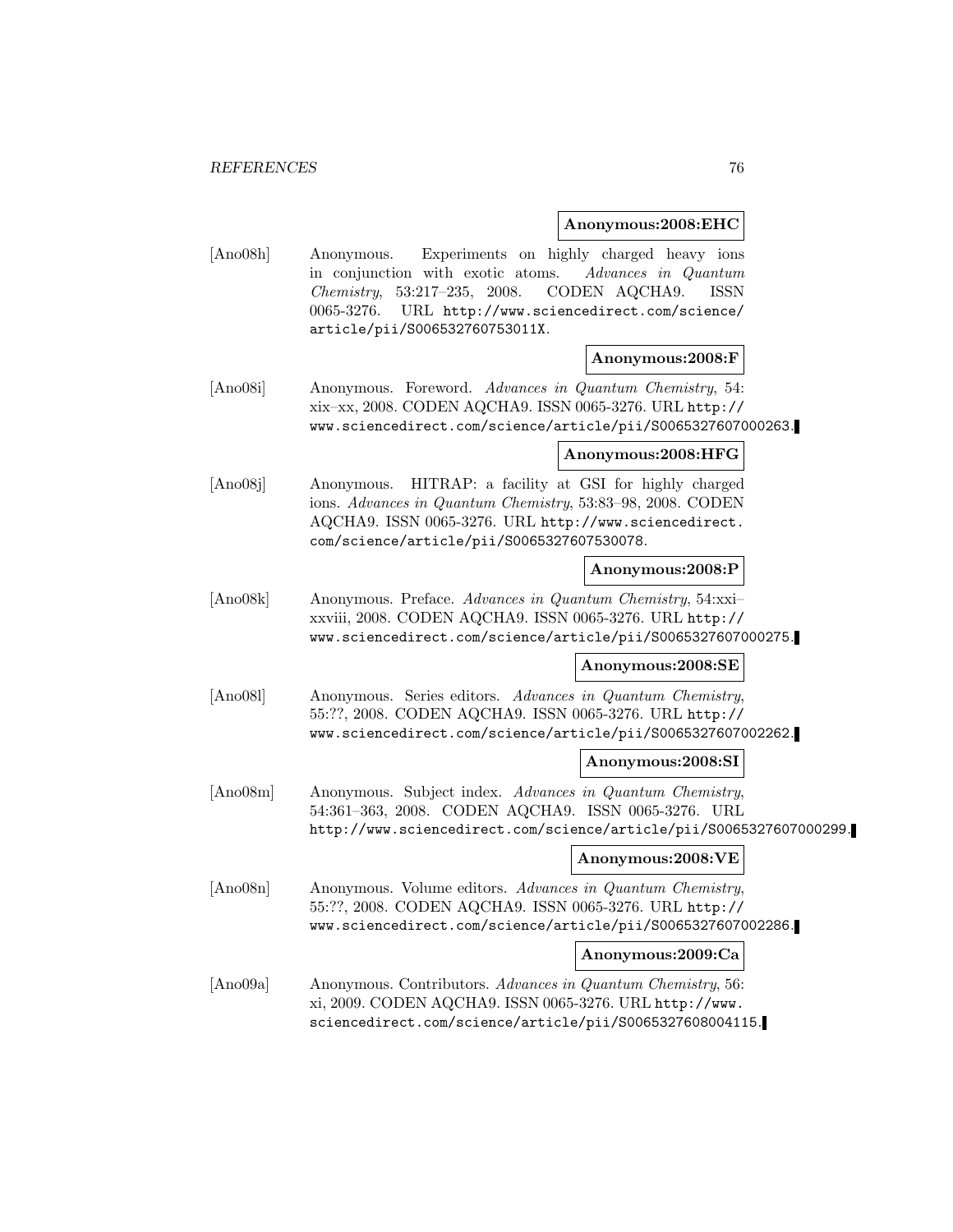## **Anonymous:2009:Cb**

| [Ano09b] | Anonymous. Contributors. Advances in Quantum Chemistry, 57:<br>xi-xii, 2009. CODEN AQCHA9. ISSN 0065-3276. URL http://<br>www.sciencedirect.com/science/article/pii/S0065327609006042. |                    |
|----------|----------------------------------------------------------------------------------------------------------------------------------------------------------------------------------------|--------------------|
|          |                                                                                                                                                                                        | Anonymous:2009:Cc  |
| [Ano09c] | Anonymous. Contributors. Advances in Quantum Chemistry, 58:<br>ix-x, 2009. CODEN AQCHA9. ISSN 0065-3276. URL http://<br>www.sciencedirect.com/science/article/pii/S0065327609007047.   |                    |
|          |                                                                                                                                                                                        | Anonymous:2009:CPa |
| [Ano09d] | Anonymous. Copyright page. Advances in Quantum Chemistry,<br>56:iv, 2009. CODEN AQCHA9. ISSN 0065-3276. URL http://<br>www.sciencedirect.com/science/article/pii/S0065327608004097.    |                    |
|          |                                                                                                                                                                                        | Anonymous:2009:CPb |
| [Ano09e] | Anonymous. Copyright page. Advances in Quantum Chemistry,<br>57:iv, 2009. CODEN AQCHA9. ISSN 0065-3276. URL http://<br>www.sciencedirect.com/science/article/pii/S0065327609006029.    |                    |
|          |                                                                                                                                                                                        | Anonymous:2009:CPc |
| [Ano09f] | Anonymous. Copyright page. Advances in Quantum Chemistry,<br>58:iv, 2009. CODEN AQCHA9. ISSN 0065-3276. URL http://<br>www.sciencedirect.com/science/article/pii/S0065327609007023.    |                    |
|          |                                                                                                                                                                                        | Anonymous:2009:EBa |
| [Ano09g] | Anonymous. Editorial board. Advances in Quantum Chemistry,<br>57:??, 2009. CODEN AQCHA9. ISSN 0065-3276. URL http://<br>www.sciencedirect.com/science/article/pii/S0065327609006017.   |                    |
|          |                                                                                                                                                                                        | Anonymous:2009:EBb |
| [Ano09h] | Anonymous. Editorial board. Advances in Quantum Chemistry,<br>58:??, 2009. CODEN AQCHA9. ISSN 0065-3276. URL http://<br>www.sciencedirect.com/science/article/pii/S0065327609007011.   |                    |
|          |                                                                                                                                                                                        | Anonymous:2009:SE  |
| [Ano09i] | Anonymous. Series editors. Advances in Quantum Chemistry,<br>56:??, 2009. CODEN AQCHA9. ISSN 0065-3276. URL http://<br>www.sciencedirect.com/science/article/pii/S0065327608004073.    |                    |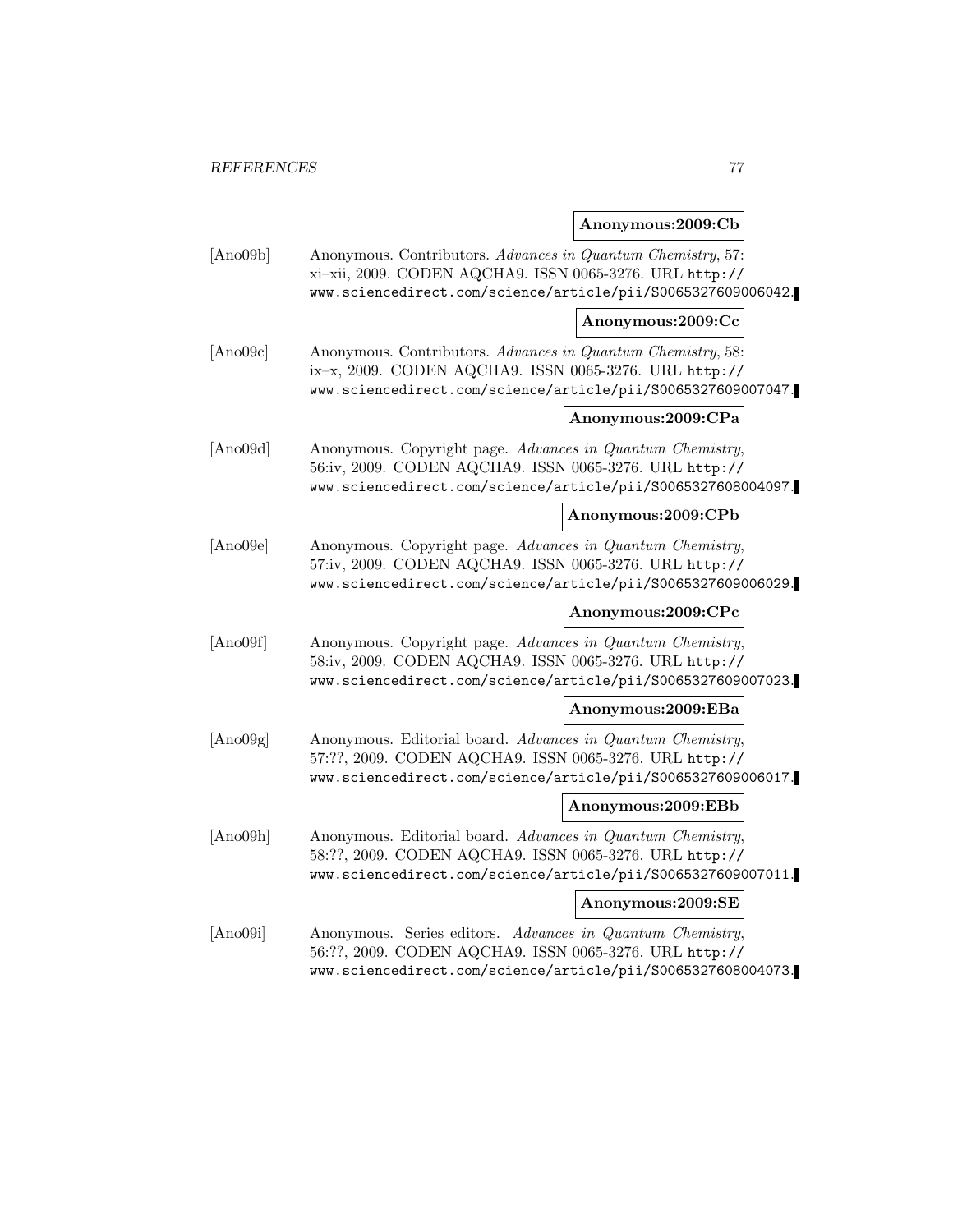## **Anonymous:2009:VE**

| [Ano09j]  | Anonymous. Volume editors. Advances in Quantum Chemistry,<br>56:??, 2009. CODEN AQCHA9. ISSN 0065-3276. URL http://<br>www.sciencedirect.com/science/article/pii/S0065327608004085.      |                    |
|-----------|------------------------------------------------------------------------------------------------------------------------------------------------------------------------------------------|--------------------|
|           |                                                                                                                                                                                          | Anonymous:2010:Cb  |
| [Ano10a]  | Anonymous. Contributors. Advances in Quantum Chemistry, 59:<br>xiii-xvi, 2010. CODEN AQCHA9. ISSN 0065-3276. URL http:/<br>/www.sciencedirect.com/science/article/pii/S0065327610590154. |                    |
|           |                                                                                                                                                                                          | Anonymous:2010:Cd  |
| [Ano10b]  | Anonymous. Contributors. Advances in Quantum Chemistry, 60:<br>xi-xiii, 2010. CODEN AQCHA9. ISSN 0065-3276. URL http://<br>www.sciencedirect.com/science/article/pii/S0065327610600147.  |                    |
|           |                                                                                                                                                                                          | Anonymous:2010:Ca  |
| [Ano10c]  | Anonymous. Copyright. Advances in Quantum Chemistry, 59:<br>iv, 2010. CODEN AQCHA9. ISSN 0065-3276. URL http://www.<br>sciencedirect.com/science/article/pii/S0065327610590130.          |                    |
|           |                                                                                                                                                                                          | Anonymous:2010:Cc  |
| [Ano10d]  | Anonymous. Copyright. Advances in Quantum Chemistry, 60:<br>iv, 2010. CODEN AQCHA9. ISSN 0065-3276. URL http://www.<br>sciencedirect.com/science/article/pii/S0065327610600123.          |                    |
|           |                                                                                                                                                                                          | Anonymous:2010:EBa |
| [And 10e] | Anonymous. Editorial board. Advances in Quantum Chemistry,<br>59:??, 2010. CODEN AQCHA9. ISSN 0065-3276. URL http://<br>www.sciencedirect.com/science/article/pii/S0065327610590117.     |                    |
|           |                                                                                                                                                                                          | Anonymous:2010:EBb |
| [Ano10f]  | Anonymous. Editorial board. Advances in Quantum Chemistry,<br>60:??, 2010. CODEN AQCHA9. ISSN 0065-3276. URL http://<br>www.sciencedirect.com/science/article/pii/S006532761060010X.     |                    |
|           |                                                                                                                                                                                          | Anonymous:2010:VEa |
| [And10g]  | Anonymous. Volume editors. Advances in Quantum Chemistry,<br>59:??, 2010. CODEN AQCHA9. ISSN 0065-3276. URL http://<br>www.sciencedirect.com/science/article/pii/S0065327610590129.      |                    |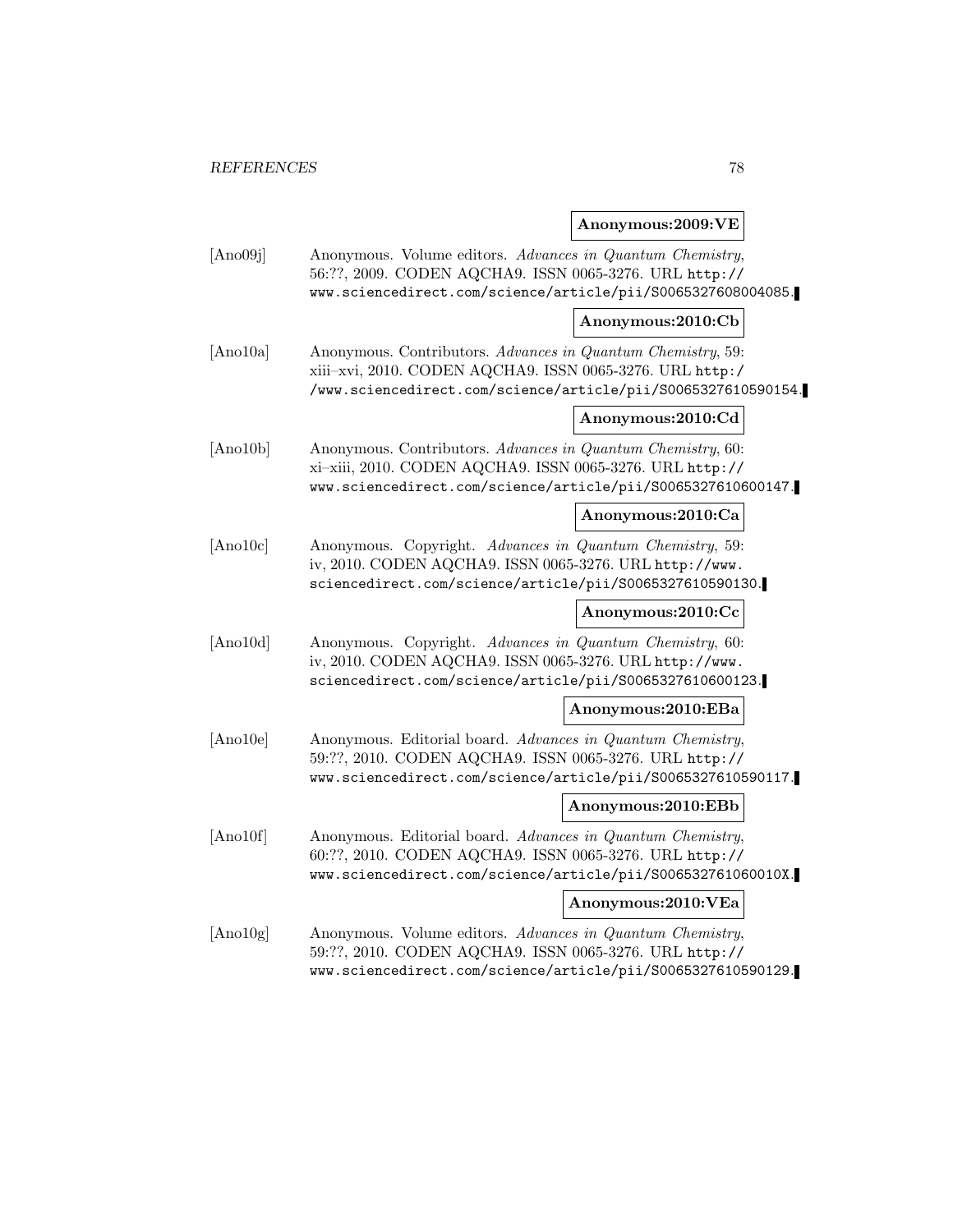### **Anonymous:2010:VEb**

[Ano10h] Anonymous. Volume editors. Advances in Quantum Chemistry, 60:??, 2010. CODEN AQCHA9. ISSN 0065-3276. URL http:// www.sciencedirect.com/science/article/pii/S0065327610600111.

### **Anonymous:2011:Cb**

[Ano11a] Anonymous. Contributors. Advances in Quantum Chemistry, 61: xiii–xiv, 2011. CODEN AQCHA9. ISBN 0-12-386013-X. ISSN 0065-3276. URL http://www.sciencedirect.com/science/ article/pii/B9780123860132000115.

### **Anonymous:2011:Cd**

[Ano11b] Anonymous. Contributors. Advances in Quantum Chemistry, 62: xiii–xiv, 2011. CODEN AQCHA9. ISBN 0-12-386013-X. ISSN 0065-3276. URL http://www.sciencedirect.com/science/ article/pii/B978012386013200019X.

### **Anonymous:2011:Ca**

[Ano11c] Anonymous. Copyright. Advances in Quantum Chemistry, 61: iv, 2011. CODEN AQCHA9. ISBN 0-12-386013-X. ISSN 0065-3276. URL http://www.sciencedirect.com/science/ article/pii/B9780123860132000097.

### **Anonymous:2011:Cc**

[Ano11d] Anonymous. Copyright. Advances in Quantum Chemistry, 62:iv, 2011. CODEN AQCHA9. ISBN 0-12-386477-1 (hardcover). ISSN 0065-3276. URL http://www.sciencedirect. com/science/article/pii/B9780123864772000188.

### **Anonymous:2011:EB**

[Ano11e] Anonymous. Editorial board. Advances in Quantum Chemistry, 62:??, 2011. CODEN AQCHA9. ISBN 0-12-386477-1 (hardcover). ISSN 0065-3276. URL http://www.sciencedirect. com/science/article/pii/B9780123864772000176.

### **Anonymous:2011:Ea**

[Ano11f] Anonymous. Editors. Advances in Quantum Chemistry, 61: ??, 2011. CODEN AQCHA9. ISBN 0-12-386013-X. ISSN 0065-3276. URL http://www.sciencedirect.com/science/ article/pii/B9780123860132000073.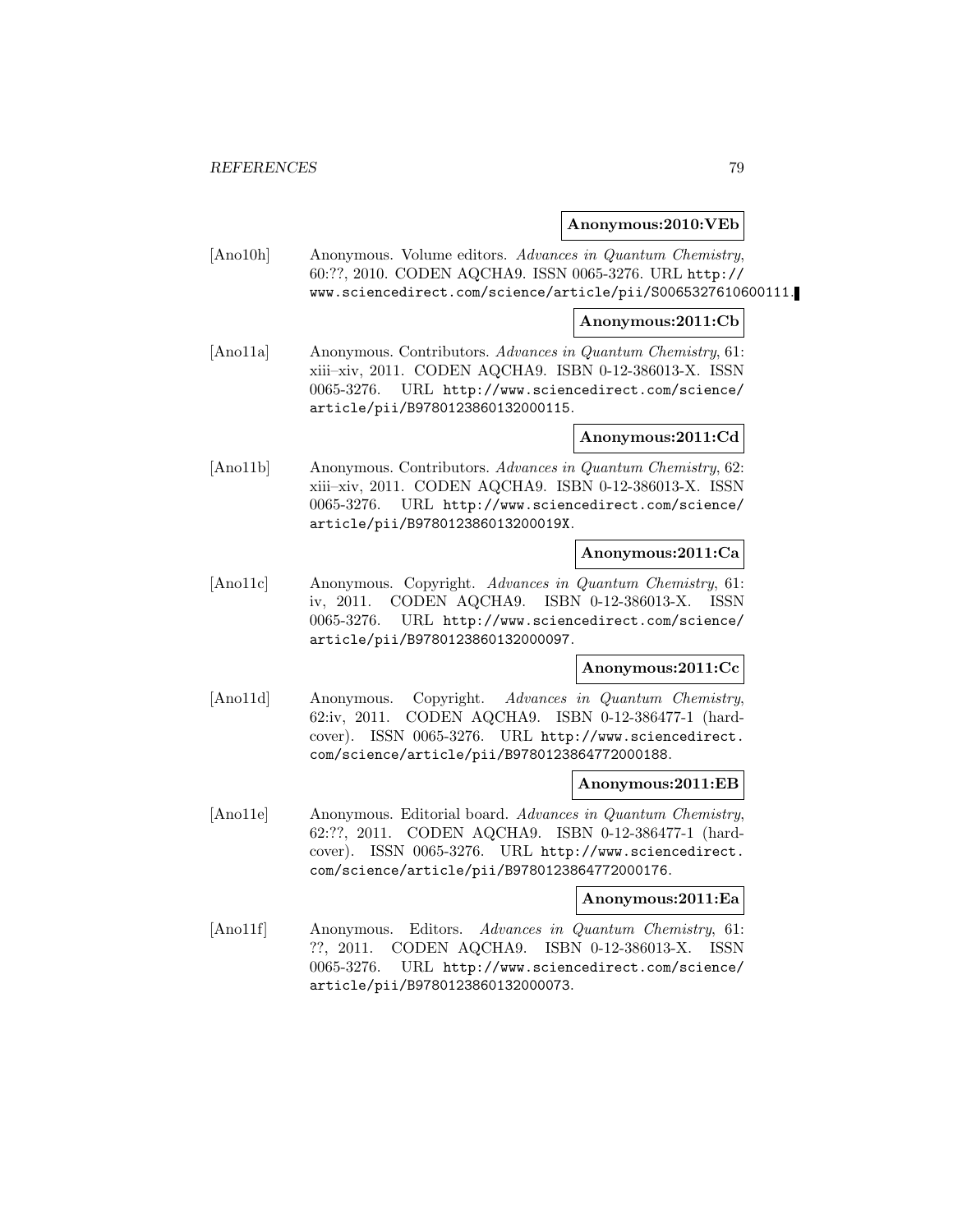#### **Anonymous:2011:Ec**

[Ano11g] Anonymous. Editors. Advances in Quantum Chemistry, 62:??, 2011. CODEN AQCHA9. ISBN 0-12-386477-1 (hardcover). ISSN 0065-3276. URL http://www.sciencedirect.com/science/ article/pii/B9780123864772000164.

### **Anonymous:2011:Pa**

[Ano11h] Anonymous. Preface. Advances in Quantum Chemistry, 61: ix–xi, 2011. CODEN AQCHA9. ISBN 0-12-386013-X. ISSN 0065-3276. URL http://www.sciencedirect.com/science/ article/pii/B9780123860132000140.

### **Anonymous:2011:Pb**

[Ano11i] Anonymous. Preface. Advances in Quantum Chemistry, 62: ix–xi, 2011. CODEN AQCHA9. ISBN 0-12-386477-1 (hardcover). ISSN 0065-3276. URL http://www.sciencedirect. com/science/article/pii/B9780123864772000103.

### **Anonymous:2012:Ca**

[Ano12a] Anonymous. Contributors. Advances in Quantum Chemistry, 63:ix, 2012. CODEN AQCHA9. ISBN 0-12-397009-1. ISSN 0065-3276. URL http://www.sciencedirect.com/science/ article/pii/B9780123970091000175.

#### **Anonymous:2012:Cc**

[Ano12b] Anonymous. Contributors. Advances in Quantum Chemistry, 64:xi–xii, 2012. CODEN AQCHA9. ISBN 0-12-396498-9. ISSN 0065-3276. URL http://www.sciencedirect.com/science/ article/pii/B9780123964984000107.

### **Anonymous:2012:Cb**

[Ano12c] Anonymous. Copyright. Advances in Quantum Chemistry, 64: iv, 2012. CODEN AQCHA9. ISBN 0-12-396498-9. ISSN 0065-3276. URL http://www.sciencedirect.com/science/ article/pii/B9780123964984000089.

#### **Anonymous:2012:CP**

[Ano12d] Anonymous. Copyright page. Advances in Quantum Chemistry, 63:iv, 2012. CODEN AQCHA9. ISBN 0-12-397009-1. ISSN 0065-3276. URL http://www.sciencedirect.com/science/ article/pii/B9780123970091000151.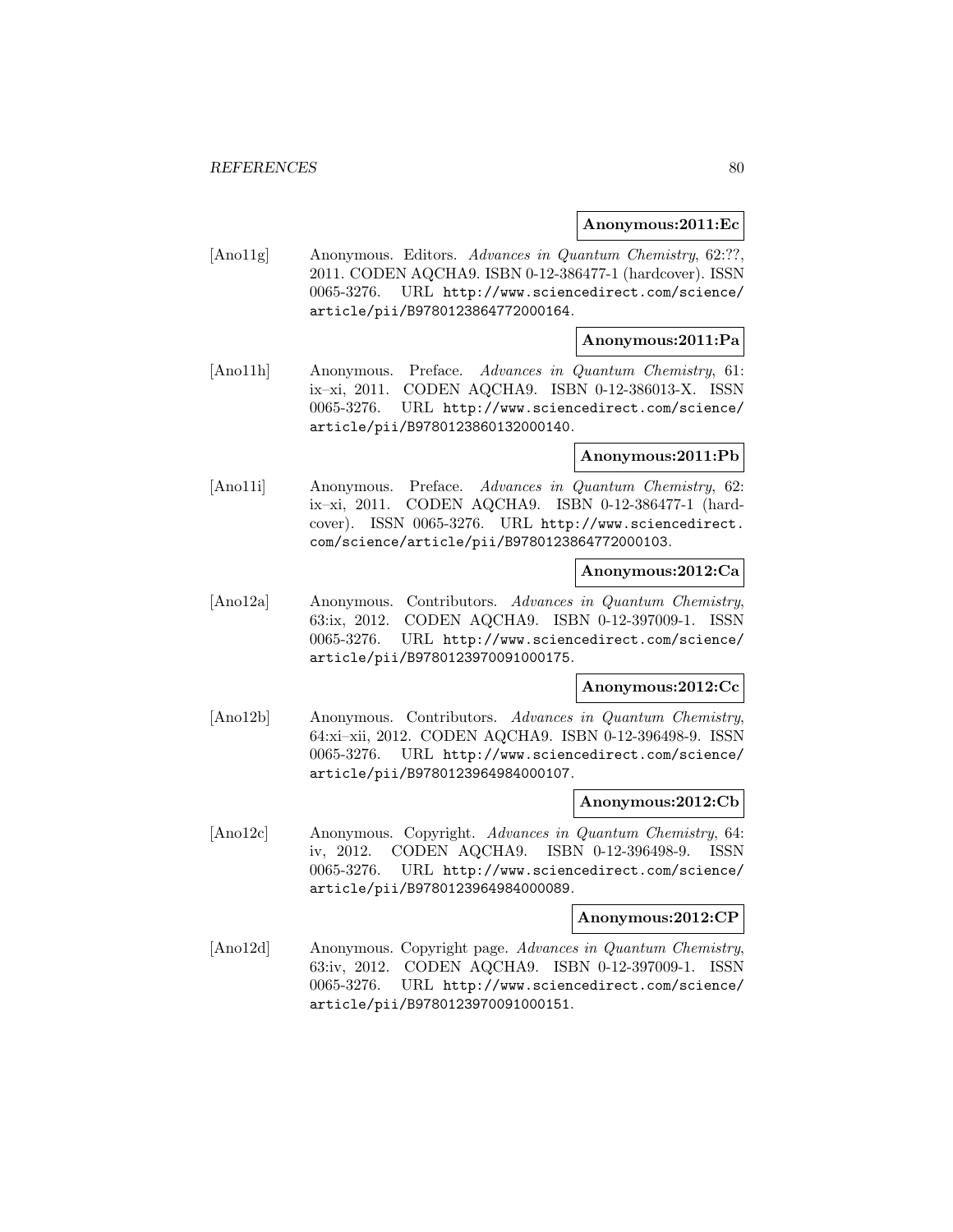#### **Anonymous:2012:EB**

[Ano12e] Anonymous. Editorial board. Advances in Quantum Chemistry, 63:??, 2012. CODEN AQCHA9. ISBN 0-12-397009- 1. ISSN 0065-3276. URL http://www.sciencedirect.com/ science/article/pii/B978012397009100014X.

### **Anonymous:2012:I**

[Ano12f] Anonymous. Index. Advances in Quantum Chemistry, 63:343– 348, 2012. CODEN AQCHA9. ISBN 0-12-397009-1. ISSN 0065-3276. URL http://www.sciencedirect.com/science/ article/pii/B9780123970091000072.

### **Anonymous:2012:P**

[Ano12g] Anonymous. Preface. Advances in Quantum Chemistry, 63: vii–viii, 2012. CODEN AQCHA9. ISBN 0-12-397009-1. ISSN 0065-3276. URL http://www.sciencedirect.com/science/ article/pii/B9780123970091000163.

### **Anonymous:2012:SP**

[Ano12h] Anonymous. Series page. Advances in Quantum Chemistry, 64:??, 2012. CODEN AQCHA9. ISBN 0-12-396498-9. ISSN 0065-3276. URL http://www.sciencedirect.com/science/ article/pii/B9780123964984000120.

#### **Anonymous:2012:SE**

[Ano12i] Anonymous. Special editors. Advances in Quantum Chemistry, 63:??, 2012. CODEN AQCHA9. ISBN 0-12-397009-1. ISSN 0065-3276. URL http://www.sciencedirect.com/science/ article/pii/B9780123970091000138.

#### **Anonymous:2012:SI**

[Ano12j] Anonymous. Subject index. Advances in Quantum Chemistry, 64:259–266, 2012. CODEN AQCHA9. ISBN 0-12-396498- 9. ISSN 0065-3276. URL http://www.sciencedirect.com/ science/article/pii/B9780123964984099920.

#### **Anonymous:2013:AQCa**

[Ano13a] Anonymous. Advances in quantum chemistry. Advances in Quantum Chemistry, 65:??, 2013. CODEN AQCHA9. ISBN 0-12-396455-5 (hardcover). ISSN 0065-3276. URL http://www. sciencedirect.com/science/article/pii/B9780123964557000157.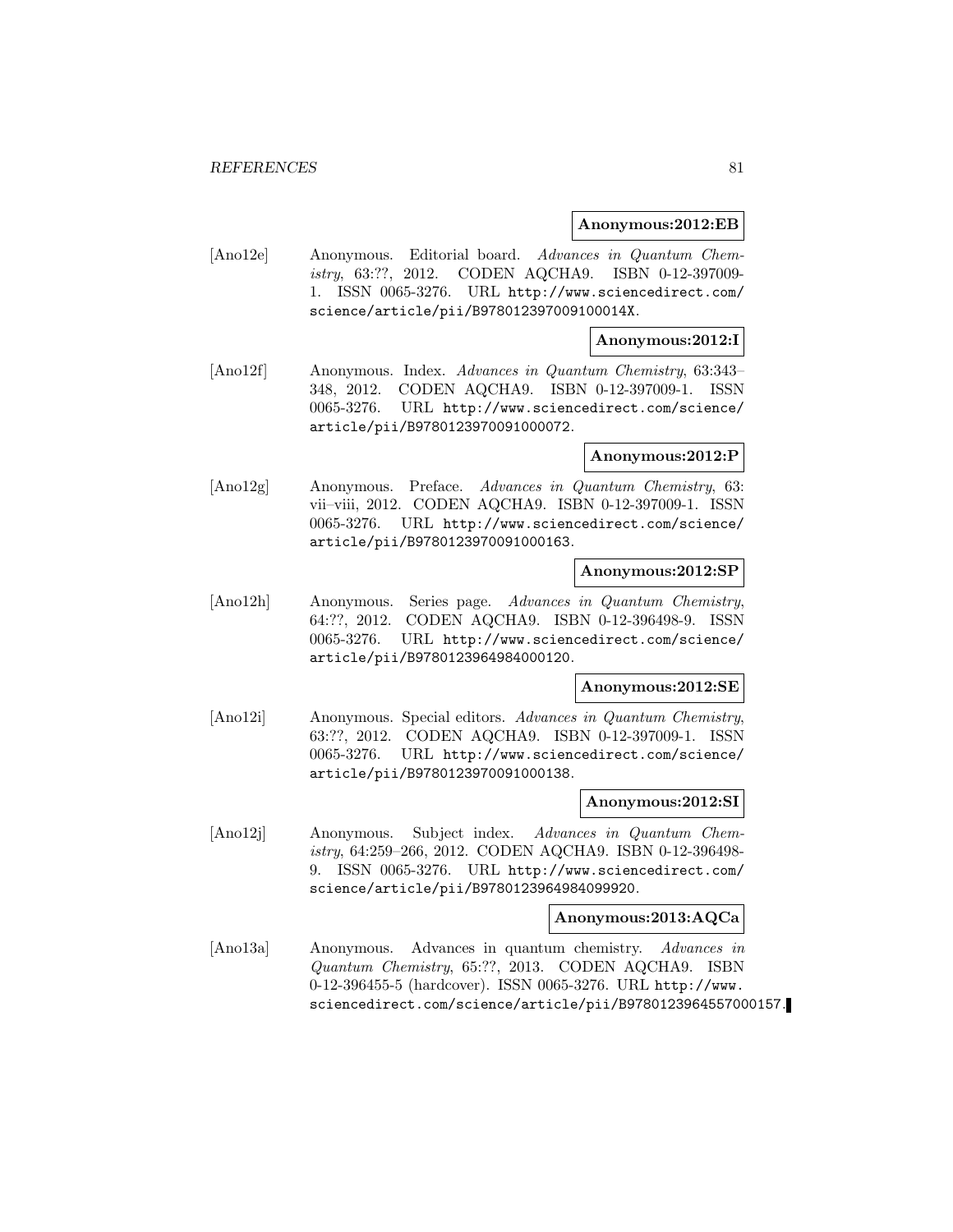### **Anonymous:2013:AQCb**

[Ano13b] Anonymous. Advances in quantum chemistry. Advances in Quantum Chemistry, 65:??, 2013. CODEN AQCHA9. ISBN 0-12-396455-5 (hardcover). ISSN 0065-3276. URL http://www. sciencedirect.com/science/article/pii/B9780123964557000170.

### **Anonymous:2013:Cb**

[Ano13c] Anonymous. Contributors. Advances in Quantum Chemistry, 65: xvii–xix, 2013. CODEN AQCHA9. ISBN 0-12-396455-5 (hardcover). ISSN 0065-3276. URL http://www.sciencedirect. com/science/article/pii/B9780123964557000212.

#### **Anonymous:2013:Ca**

[Ano13d] Anonymous. Copyright. Advances in Quantum Chemistry, 65:iv, 2013. CODEN AQCHA9. ISBN 0-12-396455-5 (hardcover). ISSN 0065-3276. URL http://www.sciencedirect. com/science/article/pii/B9780123964557000182.

### **Anonymous:2013:EB**

[Ano13e] Anonymous. Editorial Board. Advances in Quantum Chemistry, 65:??, 2013. CODEN AQCHA9. ISBN 0-12-396455-5 (hardcover). ISSN 0065-3276. URL http://www.sciencedirect. com/science/article/pii/B9780123964557000169.

#### **Anonymous:2013:Ia**

[Ano13f] Anonymous. Index. Advances in Quantum Chemistry, 65:451– 461, 2013. CODEN AQCHA9. ISBN 0-12-396455-5 (hardcover). ISSN 0065-3276. URL http://www.sciencedirect. com/science/article/pii/B9780123964557000224.

### **Anonymous:2013:Ib**

[Ano13g] Anonymous. Index. Advances in Quantum Chemistry, 66:239-248, 2013. CODEN AQCHA9. ISBN 0-12-408099-5. ISSN 0065-3276. URL http://www.sciencedirect.com/science/ article/pii/B978012408099709989X.

#### **Anonymous:2013:Ic**

[Ano13h] Anonymous. Index. Advances in Quantum Chemistry, 67:291– 296, 2013. CODEN AQCHA9. ISBN 0-12-411544-6. ISSN 0065-3276. URL http://www.sciencedirect.com/science/ article/pii/B9780124115446000352.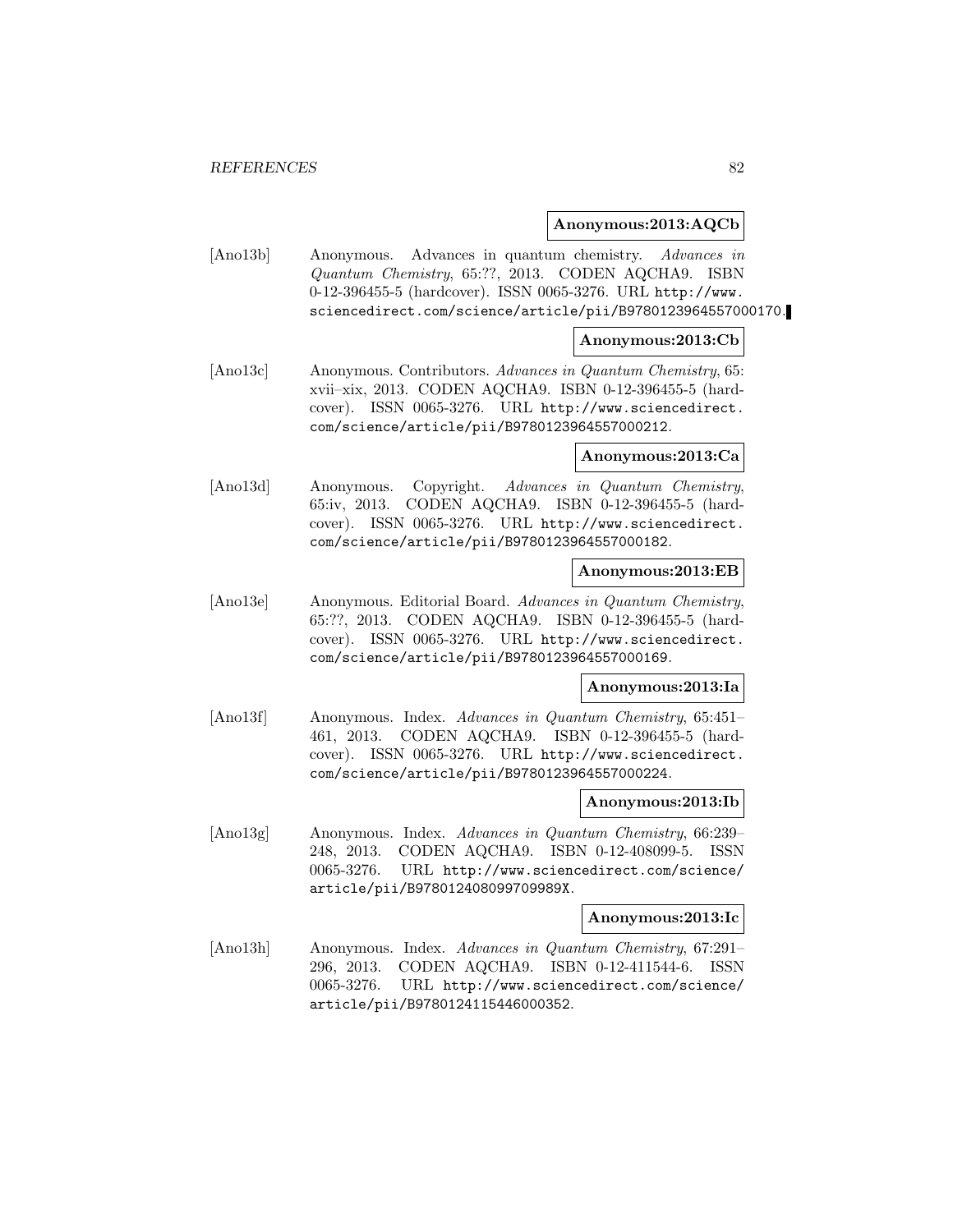### **Anonymous:2013:P**

[Ano13i] Anonymous. Preface. Advances in Quantum Chemistry, 65: xiii–xv, 2013. CODEN AQCHA9. ISBN 0-12-396455-5 (hardcover). ISSN 0065-3276. URL http://www.sciencedirect. com/science/article/pii/B9780123964557000200.

### **Anonymous:2014:Cb**

[Ano14a] Anonymous. Contributors. Advances in Quantum Chemistry, 69: xi–xii, 2014. CODEN AQCHA9. ISSN 0065-3276. URL http:// www.sciencedirect.com/science/article/pii/B978012800345909992X.

### **Anonymous:2014:Ca**

[Ano14b] Anonymous. Copyright. Advances in Quantum Chemistry, 69: iv, 2014. CODEN AQCHA9. ISSN 0065-3276. URL http://www. sciencedirect.com/science/article/pii/B978012800345909989X.

### **Anonymous:2014:Ia**

[Ano14c] Anonymous. Index. Advances in Quantum Chemistry, 68:315– 320, 2014. CODEN AQCHA9. ISBN 0-12-800536-X. ISSN 0065-3276. URL http://www.sciencedirect.com/science/ article/pii/B9780128005361000241.

### **Anonymous:2014:Ib**

[Ano14d] Anonymous. Index. Advances in Quantum Chemistry, 69:333-344, 2014. CODEN AQCHA9. ISSN 0065-3276. URL http:// www.sciencedirect.com/science/article/pii/B9780128003459099918.

### **Anonymous:2014:SP**

[Ano14e] Anonymous. Series page. Advances in Quantum Chemistry, 69: ii, 2014. CODEN AQCHA9. ISSN 0065-3276. URL http://www. sciencedirect.com/science/article/pii/B9780128003459099931.

### **Anonymous:2015:Cb**

[Ano15a] Anonymous. Contributors. Advances in Quantum Chemistry, 70: xiii–xiv, 2015. CODEN AQCHA9. ISSN 0065-3276. URL http:/ /www.sciencedirect.com/science/article/pii/S0065327614000173.

### **Anonymous:2015:Cd**

[Ano15b] Anonymous. Contributors. Advances in Quantum Chemistry, 71: xiii–xv, 2015. CODEN AQCHA9. ISSN 0065-3276. URL http:// www.sciencedirect.com/science/article/pii/S0065327615000489.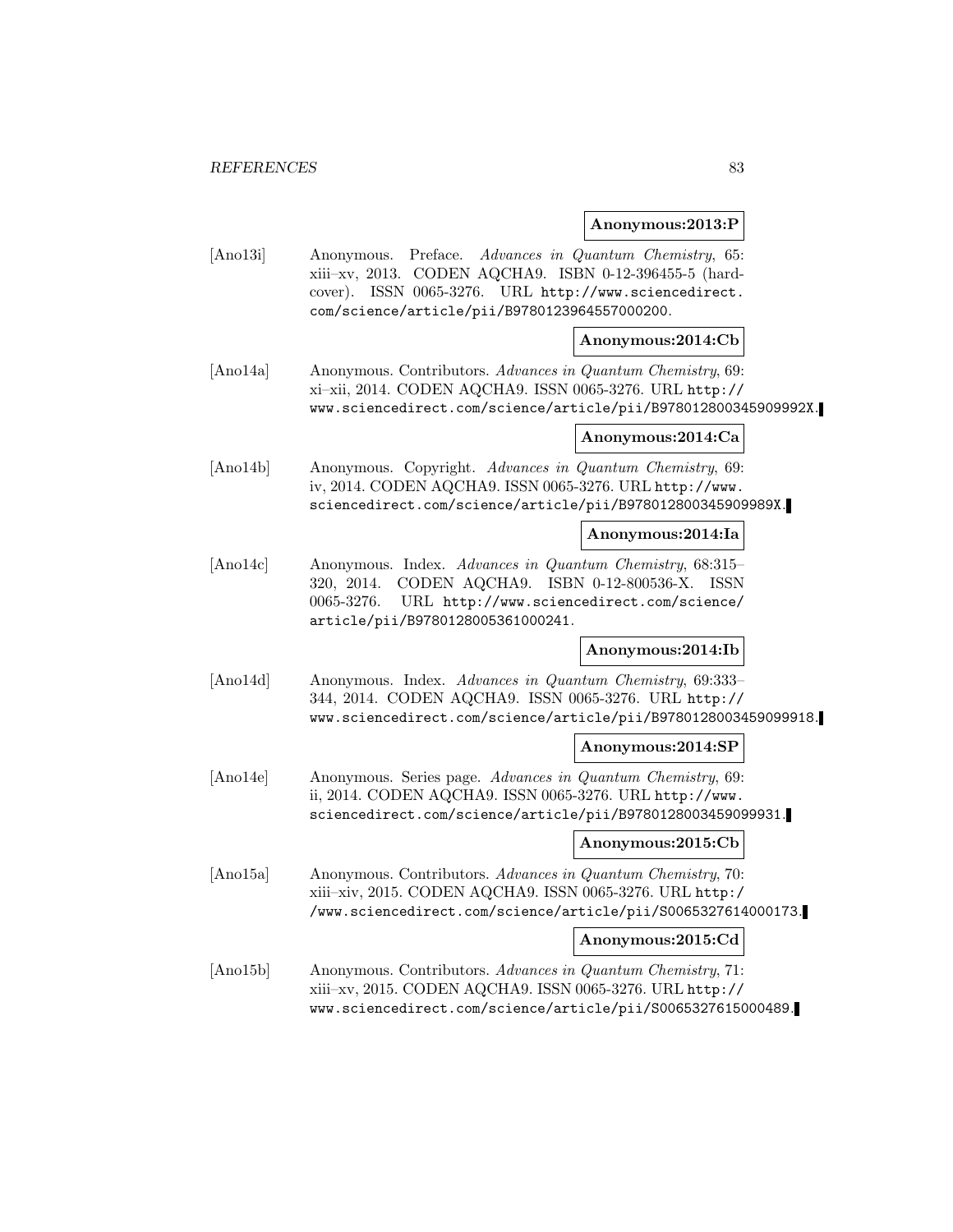## **Anonymous:2015:Ca**

| [And5c]  | Anonymous. Copyright. Advances in Quantum Chemistry, 70:<br>iv, 2015. CODEN AQCHA9. ISSN 0065-3276. URL http://www.<br>sciencedirect.com/science/article/pii/S0065327614000148.        |                    |
|----------|----------------------------------------------------------------------------------------------------------------------------------------------------------------------------------------|--------------------|
|          |                                                                                                                                                                                        | Anonymous:2015:Cc  |
| [And15d] | Anonymous. Copyright. Advances in Quantum Chemistry, 71:<br>iv, 2015. CODEN AQCHA9. ISSN 0065-3276. URL http://www.<br>sciencedirect.com/science/article/pii/S0065327615000453.        |                    |
|          |                                                                                                                                                                                        | Anonymous:2015:Ia  |
| [And5e]  | Anonymous. Index. Advances in Quantum Chemistry, 70:415-<br>425, 2015. CODEN AQCHA9. ISSN 0065-3276. URL http://<br>www.sciencedirect.com/science/article/pii/S0065327614000185.       |                    |
|          |                                                                                                                                                                                        | Anonymous:2015:Ib  |
| [Ano15f] | Anonymous. Index. Advances in Quantum Chemistry, 71:373-<br>382, 2015. CODEN AQCHA9. ISSN 0065-3276. URL http://<br>www.sciencedirect.com/science/article/pii/S0065327615000490.       |                    |
|          |                                                                                                                                                                                        | Anonymous:2015:SPa |
| [And15g] | Anonymous. Series page. Advances in Quantum Chemistry, 70:<br>ii, 2015. CODEN AQCHA9. ISSN 0065-3276. URL http://www.<br>sciencedirect.com/science/article/pii/S0065327614000124.      |                    |
|          |                                                                                                                                                                                        | Anonymous:2015:SPb |
| [Ano15h] | Anonymous. Series page. Advances in Quantum Chemistry, 71:<br>ii, 2015. CODEN AQCHA9. ISSN 0065-3276. URL http://www.<br>sciencedirect.com/science/article/pii/S0065327615000441.      |                    |
|          |                                                                                                                                                                                        | Anonymous:2016:Cb  |
| [Ano16a] | Anonymous. Contributors. Advances in Quantum Chemistry, 72:<br>xi-xii, 2016. CODEN AQCHA9. ISSN 0065-3276. URL http://<br>www.sciencedirect.com/science/article/pii/S0065327616300090. |                    |
|          |                                                                                                                                                                                        | Anonymous:2016:Ca  |
| [Ano16b] | Anonymous. Copyright. Advances in Quantum Chemistry, 72:<br>iv, 2016. CODEN AQCHA9. ISSN 0065-3276. URL http://www.<br>sciencedirect.com/science/article/pii/S0065327616300065.        |                    |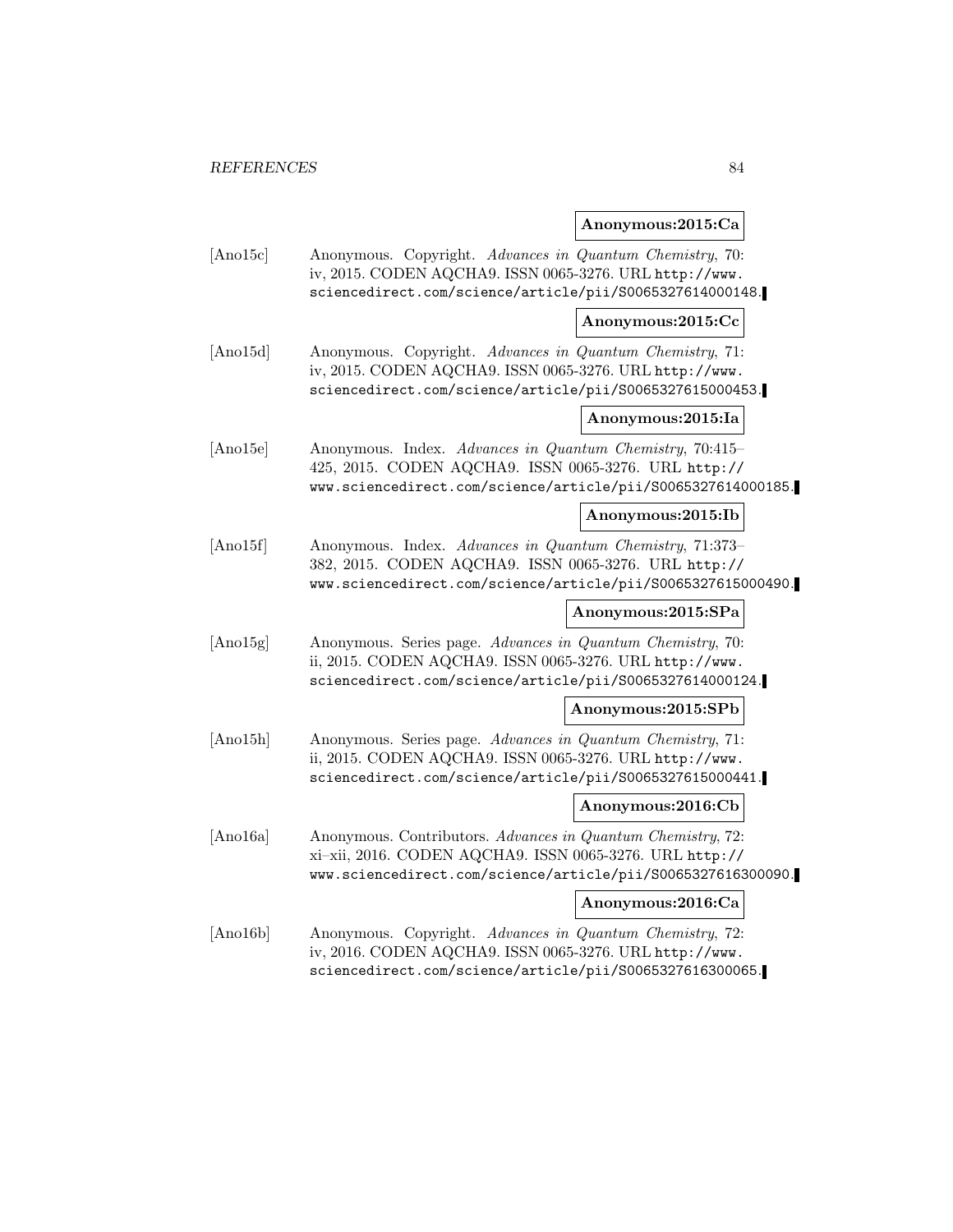# **Anonymous:2016:I**

| [Ano16c]         | Anonymous. Index. Advances in Quantum Chemistry, 72:229-<br>235, 2016. CODEN AQCHA9. ISSN 0065-3276. URL http://<br>www.sciencedirect.com/science/article/pii/S0065327616300107.         |                   |
|------------------|------------------------------------------------------------------------------------------------------------------------------------------------------------------------------------------|-------------------|
|                  |                                                                                                                                                                                          | Anonymous:2016:SP |
| [Ano16d]         | Anonymous. Series page. Advances in Quantum Chemistry, 72:<br>ii, 2016. CODEN AQCHA9. ISSN 0065-3276. URL http://www.<br>sciencedirect.com/science/article/pii/S0065327616300041.        |                   |
|                  |                                                                                                                                                                                          | Anonymous:2017:Cb |
| [Ano17a]         | Anonymous. Contributors. Advances in Quantum Chemistry, 73:<br>xiii-xvi, 2017. CODEN AQCHA9. ISSN 0065-3276. URL http:/<br>/www.sciencedirect.com/science/article/pii/S0065327616300259. |                   |
|                  |                                                                                                                                                                                          | Anonymous:2017:Cd |
| [Ano17b]         | Anonymous. Contributors. Advances in Quantum Chemistry, 74:<br>xi-xii, 2017. CODEN AQCHA9. ISSN 0065-3276. URL http://<br>www.sciencedirect.com/science/article/pii/S0065327617300175.   |                   |
|                  |                                                                                                                                                                                          | Anonymous:2017:Cf |
| $[{\rm Ano17c}]$ | Anonymous. Contributors. Advances in Quantum Chemistry, 75:<br>ix-x, 2017. CODEN AQCHA9. ISSN 0065-3276. URL http://<br>www.sciencedirect.com/science/article/pii/S0065327617300503.     |                   |
|                  |                                                                                                                                                                                          | Anonymous:2017:Ca |
| [Ano17d]         | Anonymous. Copyright. Advances in Quantum Chemistry, 73:<br>iv, 2017. CODEN AQCHA9. ISSN 0065-3276. URL http://www.<br>sciencedirect.com/science/article/pii/S0065327616300223.          |                   |
|                  |                                                                                                                                                                                          | Anonymous:2017:Cc |
| [And7e]          | Anonymous. Copyright. Advances in Quantum Chemistry, 74:<br>iv, 2017. CODEN AQCHA9. ISSN 0065-3276. URL http://www.<br>sciencedirect.com/science/article/pii/S0065327617300151.          |                   |
|                  |                                                                                                                                                                                          | Anonymous:2017:Ce |
| [Ano17f]         | Anonymous. Copyright. Advances in Quantum Chemistry, 75:<br>iv, 2017. CODEN AQCHA9. ISSN 0065-3276. URL http://www.<br>sciencedirect.com/science/article/pii/S0065327617300485.          |                   |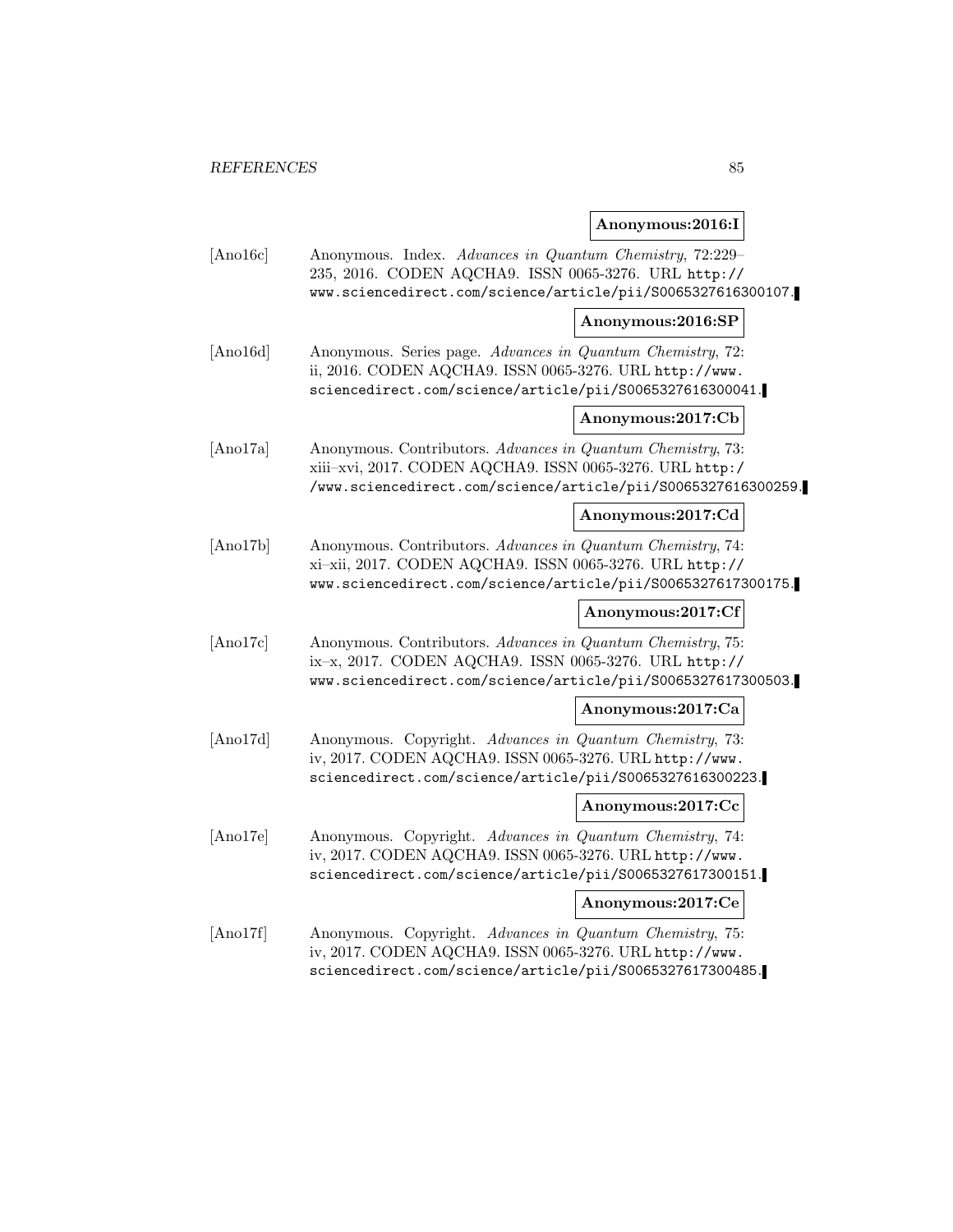### **Anonymous:2017:Ia**

[Ano17g] Anonymous. Index. Advances in Quantum Chemistry, 73:415– 423, 2017. CODEN AQCHA9. ISSN 0065-3276. URL http:// www.sciencedirect.com/science/article/pii/S0065327616300260.

### **Anonymous:2017:Ib**

[Ano17h] Anonymous. Index. Advances in Quantum Chemistry, 74:381– 392, 2017. CODEN AQCHA9. ISSN 0065-3276. URL http:// www.sciencedirect.com/science/article/pii/S0065327617300199.

### **Anonymous:2017:Ic**

[Ano17i] Anonymous. Index. Advances in Quantum Chemistry, 75:267– 272, 2017. CODEN AQCHA9. ISSN 0065-3276. URL http:// www.sciencedirect.com/science/article/pii/S0065327617300527.

### **Anonymous:2017:SPa**

[Ano17j] Anonymous. Series page. Advances in Quantum Chemistry, 73: ii, 2017. CODEN AQCHA9. ISSN 0065-3276. URL http://www. sciencedirect.com/science/article/pii/S006532761630020X.

### **Anonymous:2017:SPb**

[Ano17k] Anonymous. Series page. Advances in Quantum Chemistry, 74: ii, 2017. CODEN AQCHA9. ISSN 0065-3276. URL http://www. sciencedirect.com/science/article/pii/S0065327617300138.

### **Anonymous:2017:SPc**

[Ano17l] Anonymous. Series page. Advances in Quantum Chemistry, 75: ii, 2017. CODEN AQCHA9. ISSN 0065-3276. URL http://www. sciencedirect.com/science/article/pii/S0065327617300461.

### **Anonymous:2018:Cb**

[Ano18a] Anonymous. Contributors. Advances in Quantum Chemistry, 77: ix–x, 2018. CODEN AQCHA9. ISSN 0065-3276. URL https:// www.sciencedirect.com/science/article/pii/S0065327618300121.

### **Anonymous:2018:Ca**

[Ano18b] Anonymous. Copyright. Advances in Quantum Chemistry, 77:iv, 2018. CODEN AQCHA9. ISSN 0065-3276. URL https://www. sciencedirect.com/science/article/pii/S0065327618300108.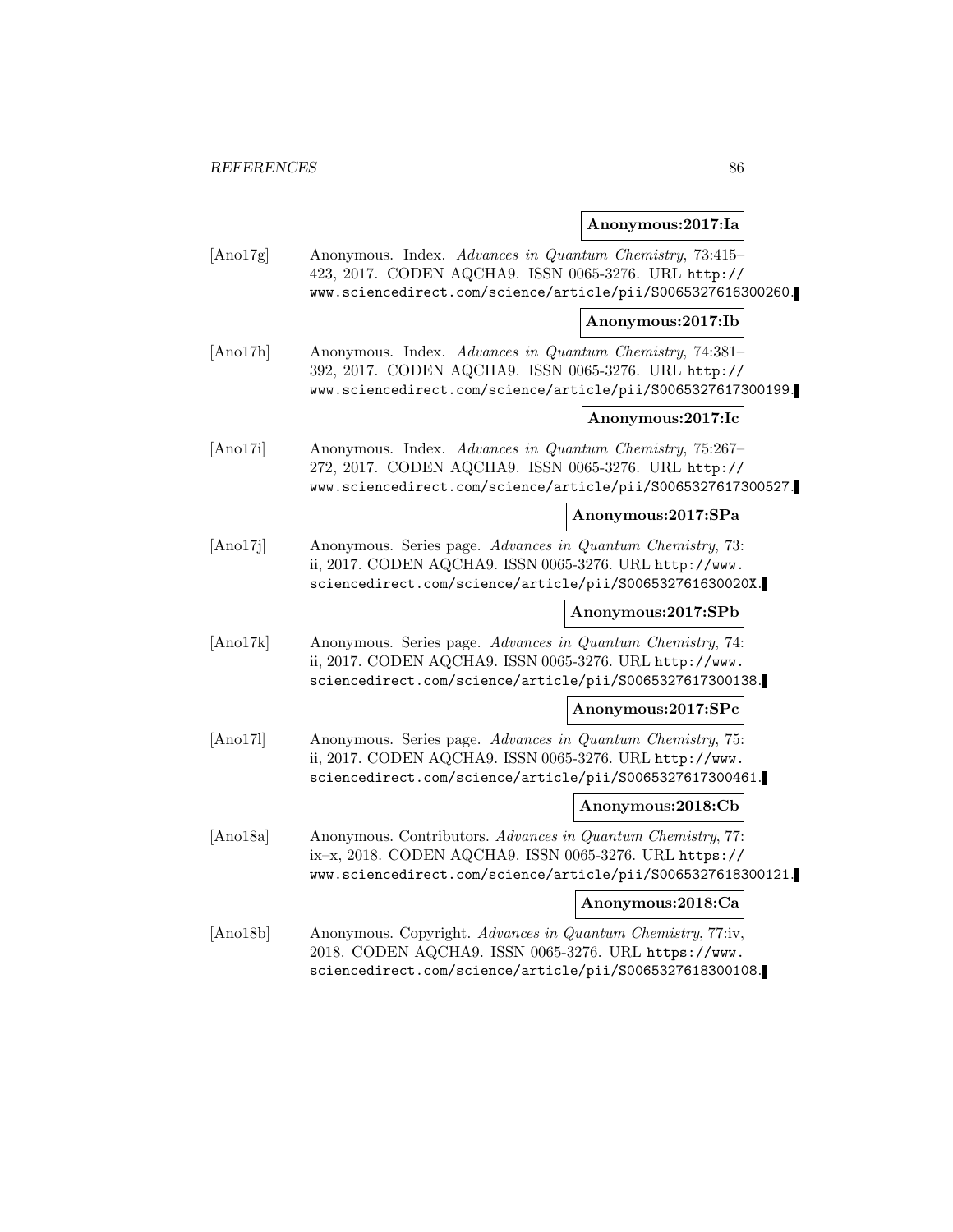### **Anonymous:2018:I**

[Ano18c] Anonymous. Index. Advances in Quantum Chemistry, 77:423– 432, 2018. CODEN AQCHA9. ISSN 0065-3276. URL https:// www.sciencedirect.com/science/article/pii/S0065327618300170.

### **Anonymous:2018:SP**

[Ano18d] Anonymous. Series page. Advances in Quantum Chemistry, 77:ii, 2018. CODEN AQCHA9. ISSN 0065-3276. URL https://www. sciencedirect.com/science/article/pii/S006532761830008X.

### **Anonymous:2019:AQC**

[Ano19a] Anonymous. Advances in quantum chemistry. Advances in Quantum Chemistry, 78:i, 2019. CODEN AQCHA9. ISSN 0065-3276. URL https://www.sciencedirect.com/science/ article/pii/S0065327619300036.

### **Anonymous:2019:AJM**

[Ano19b] Anonymous. Anniversary Jean Maruani. Advances in Quantum Chemistry, 78:xvii–xix, 2019. CODEN AQCHA9. ISSN 0065-3276. URL https://www.sciencedirect.com/science/ article/pii/S0065327619300103.

### **Anonymous:2019:Cb**

[Ano19c] Anonymous. Contributors. Advances in Quantum Chemistry, 78: xi–xii, 2019. CODEN AQCHA9. ISSN 0065-3276. URL https:// www.sciencedirect.com/science/article/pii/S0065327619300085.

### **Anonymous:2019:Cd**

[Ano19d] Anonymous. Contributors. Advances in Quantum Chemistry, 79: xi–xiii, 2019. CODEN AQCHA9. ISSN 0065-3276. URL https:/ /www.sciencedirect.com/science/article/pii/S0065327619300486.

### **Anonymous:2019:Cf**

[Ano19e] Anonymous. Contributors. Advances in Quantum Chemistry, 80: ix–xi, 2019. CODEN AQCHA9. ISSN 0065-3276. URL https:// www.sciencedirect.com/science/article/pii/S0065327619300759.

### **Anonymous:2019:Ca**

[Ano19f] Anonymous. Copyright. Advances in Quantum Chemistry, 78:iv, 2019. CODEN AQCHA9. ISSN 0065-3276. URL https://www. sciencedirect.com/science/article/pii/S0065327619300061.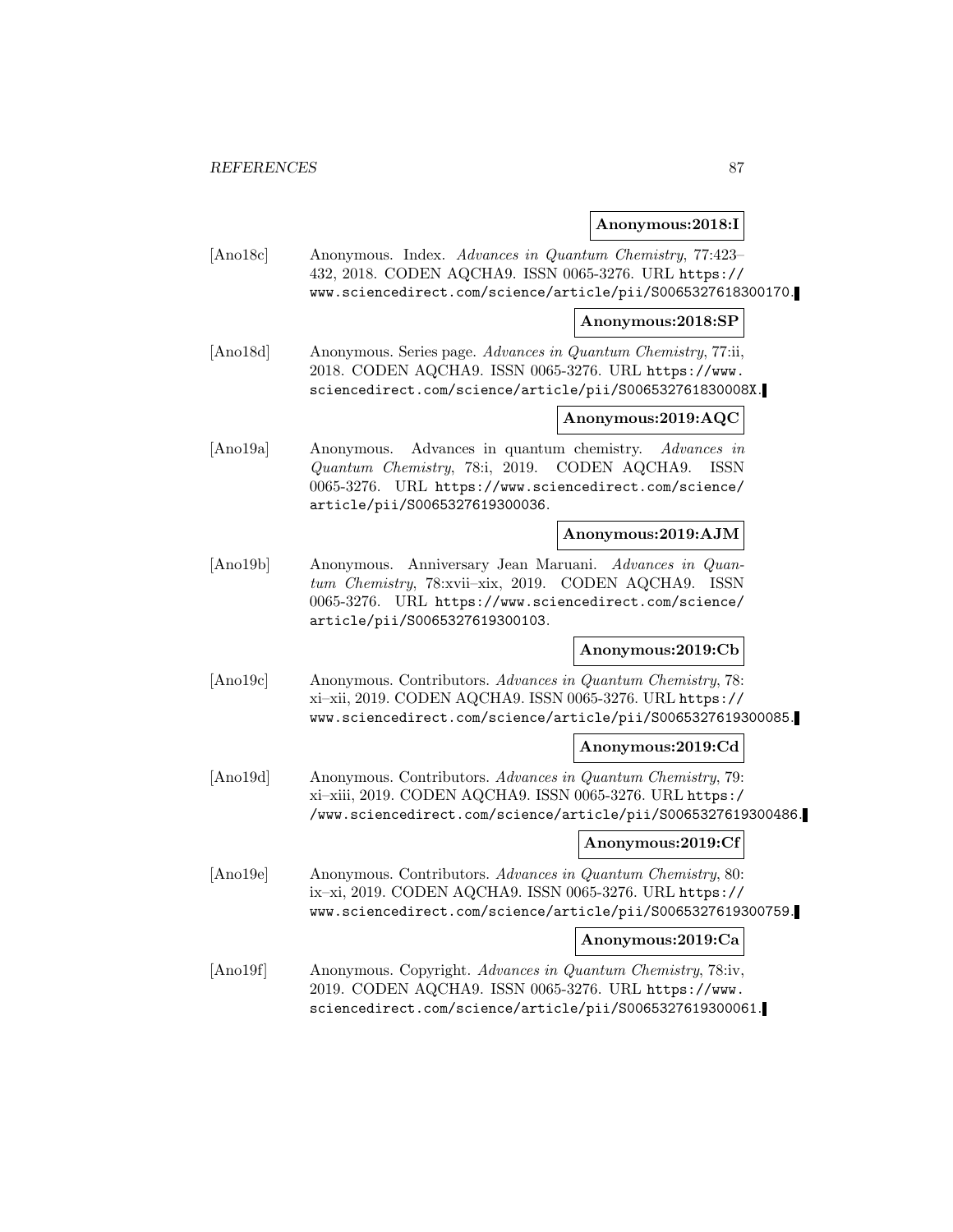## **Anonymous:2019:Cc**

| [And19g] | Anonymous. Copyright. Advances in Quantum Chemistry, 79:iv,<br>2019. CODEN AQCHA9. ISSN 0065-3276. URL https://www.<br>sciencedirect.com/science/article/pii/S0065327619300462.       |                   |
|----------|---------------------------------------------------------------------------------------------------------------------------------------------------------------------------------------|-------------------|
|          |                                                                                                                                                                                       | Anonymous:2019:Ce |
| [Ano19h] | Anonymous. Copyright. Advances in Quantum Chemistry, 80:iv,<br>2019. CODEN AQCHA9. ISSN 0065-3276. URL https://www.<br>sciencedirect.com/science/article/pii/S0065327619300735.       |                   |
|          |                                                                                                                                                                                       | Anonymous:2019:EB |
| [Ano19i] | Anonymous. Editorial board. Advances in Quantum Chemistry,<br>78:ii, 2019. CODEN AQCHA9. ISSN 0065-3276. URL https://<br>www.sciencedirect.com/science/article/pii/S0065327619300048. |                   |
|          |                                                                                                                                                                                       | Anonymous:2019:FM |
| [Ano19j] | Anonymous. Front matter. Advances in Quantum Chemistry, 78:<br>iii, 2019. CODEN AQCHA9. ISSN 0065-3276. URL https://<br>www.sciencedirect.com/science/article/pii/S006532761930005X.  |                   |
|          |                                                                                                                                                                                       | Anonymous:2019:Ia |
| [Ano19k] | Anonymous. Index. Advances in Quantum Chemistry, 78:453-<br>465, 2019. CODEN AQCHA9. ISSN 0065-3276. URL https://<br>www.sciencedirect.com/science/article/pii/S0065327619300115.     |                   |
|          |                                                                                                                                                                                       | Anonymous:2019:Ie |
| [Ano19]  | Anonymous. Index. Advances in Quantum Chemistry, 79:337-<br>341, 2019. CODEN AQCHA9. ISSN 0065-3276. URL https://<br>www.sciencedirect.com/science/article/pii/S0065327619300644.     |                   |
|          |                                                                                                                                                                                       | Anonymous:2019:If |
| [Ano19m] | Anonymous. Index. Advances in Quantum Chemistry, 80:361-<br>366, 2019. CODEN AQCHA9. ISSN 0065-3276. URL https://<br>www.sciencedirect.com/science/article/pii/S0065327619300772.     |                   |
|          |                                                                                                                                                                                       | Anonymous:2019:Ib |
| [Ano19n] | Anonymous. Introduction. Advances in Quantum Chemistry, 79:<br>53, 2019. CODEN AQCHA9. ISSN 0065-3276. URL https://<br>www.sciencedirect.com/science/article/pii/S0065327619300590.   |                   |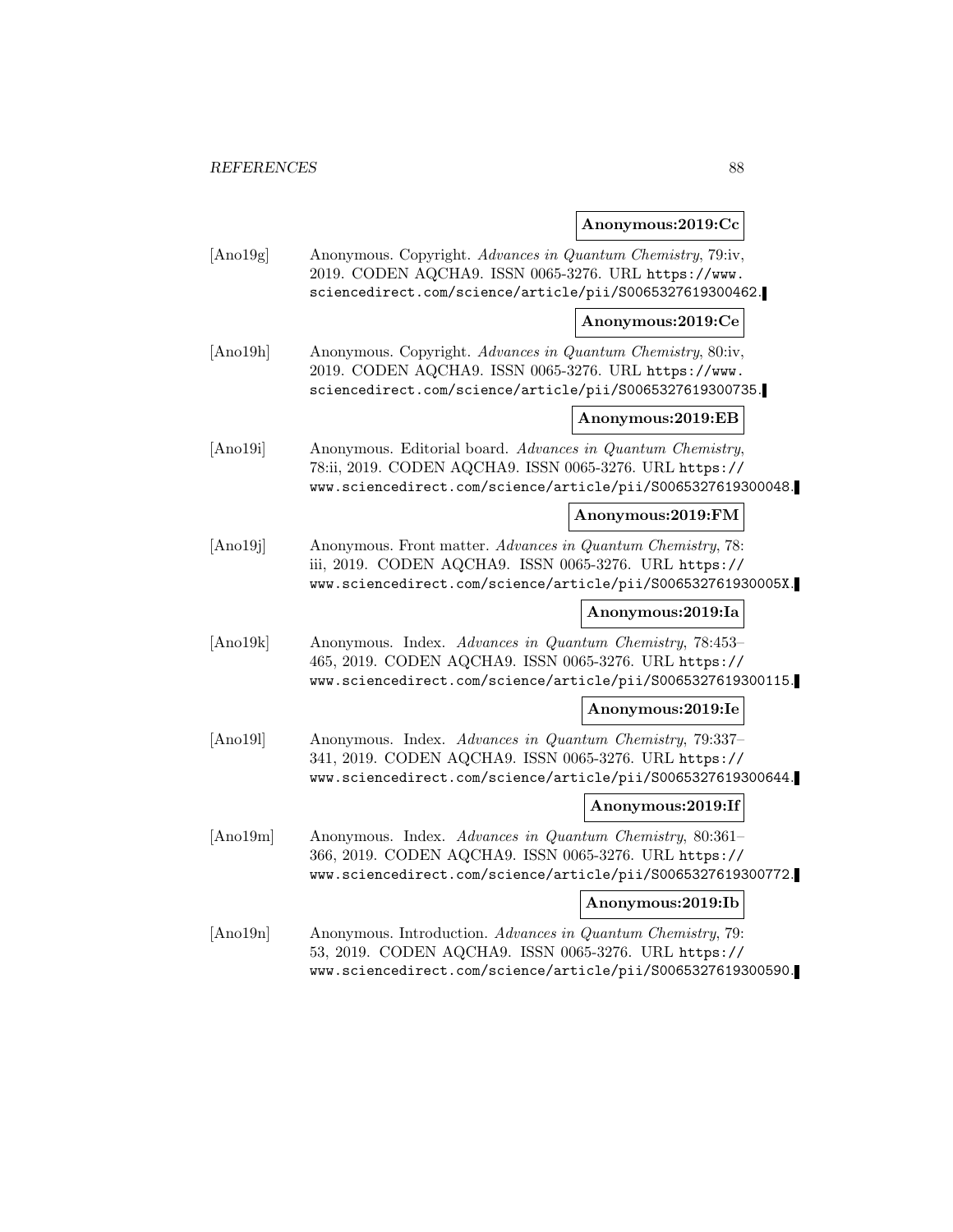## **Anonymous:2019:Ic**

| [Ano19o]       | Anonymous. Introduction. Advances in Quantum Chemistry, 79:<br>133, 2019. CODEN AQCHA9. ISSN 0065-3276. URL https://<br>www.sciencedirect.com/science/article/pii/S0065327619300619.   |                    |
|----------------|----------------------------------------------------------------------------------------------------------------------------------------------------------------------------------------|--------------------|
|                |                                                                                                                                                                                        | Anonymous:2019:Id  |
| [Ano19p]       | Anonymous. Introduction. Advances in Quantum Chemistry, 79:<br>239, 2019. CODEN AQCHA9. ISSN 0065-3276. URL https://<br>www.sciencedirect.com/science/article/pii/S0065327619300632.   |                    |
|                |                                                                                                                                                                                        | Anonymous:2019:SPa |
| [And19q]       | Anonymous. Series page. Advances in Quantum Chemistry, 79:ii,<br>2019. CODEN AQCHA9. ISSN 0065-3276. URL https://www.<br>sciencedirect.com/science/article/pii/S0065327619300449.      |                    |
|                |                                                                                                                                                                                        | Anonymous:2019:SPb |
| $[$ Ano $19r]$ | Anonymous. Series page. Advances in Quantum Chemistry, 80:ii,<br>2019. CODEN AQCHA9. ISSN 0065-3276. URL https://www.<br>sciencedirect.com/science/article/pii/S0065327619300711.      |                    |
|                |                                                                                                                                                                                        | Anonymous:2020:Cb  |
| [Ano20a]       | Anonymous. Contributors. Advances in Quantum Chemistry, 81:<br>ix-xi, 2020. CODEN AQCHA9. ISSN 0065-3276. URL https://<br>www.sciencedirect.com/science/article/pii/S0065327620300289. |                    |
|                |                                                                                                                                                                                        | Anonymous:2020:Cd  |
| [Ano20b]       | Anonymous. Contributors. Advances in Quantum Chemistry, 82:<br>ix, 2020. CODEN AQCHA9. ISSN 0065-3276. URL https://<br>www.sciencedirect.com/science/article/pii/S006532762030040X.    |                    |
|                |                                                                                                                                                                                        | Anonymous:2020:Ca  |
| [Ano20c]       | Anonymous. Copyright. Advances in Quantum Chemistry, 81:iv,<br>2020. CODEN AQCHA9. ISSN 0065-3276. URL https://www.<br>sciencedirect.com/science/article/pii/S0065327620300265.        |                    |
|                |                                                                                                                                                                                        | Anonymous:2020:Cc  |
| [Ano20d]       | Anonymous. Copyright. Advances in Quantum Chemistry, 82:iv,<br>2020. CODEN AQCHA9. ISSN 0065-3276. URL https://www.<br>sciencedirect.com/science/article/pii/S0065327620300381.        |                    |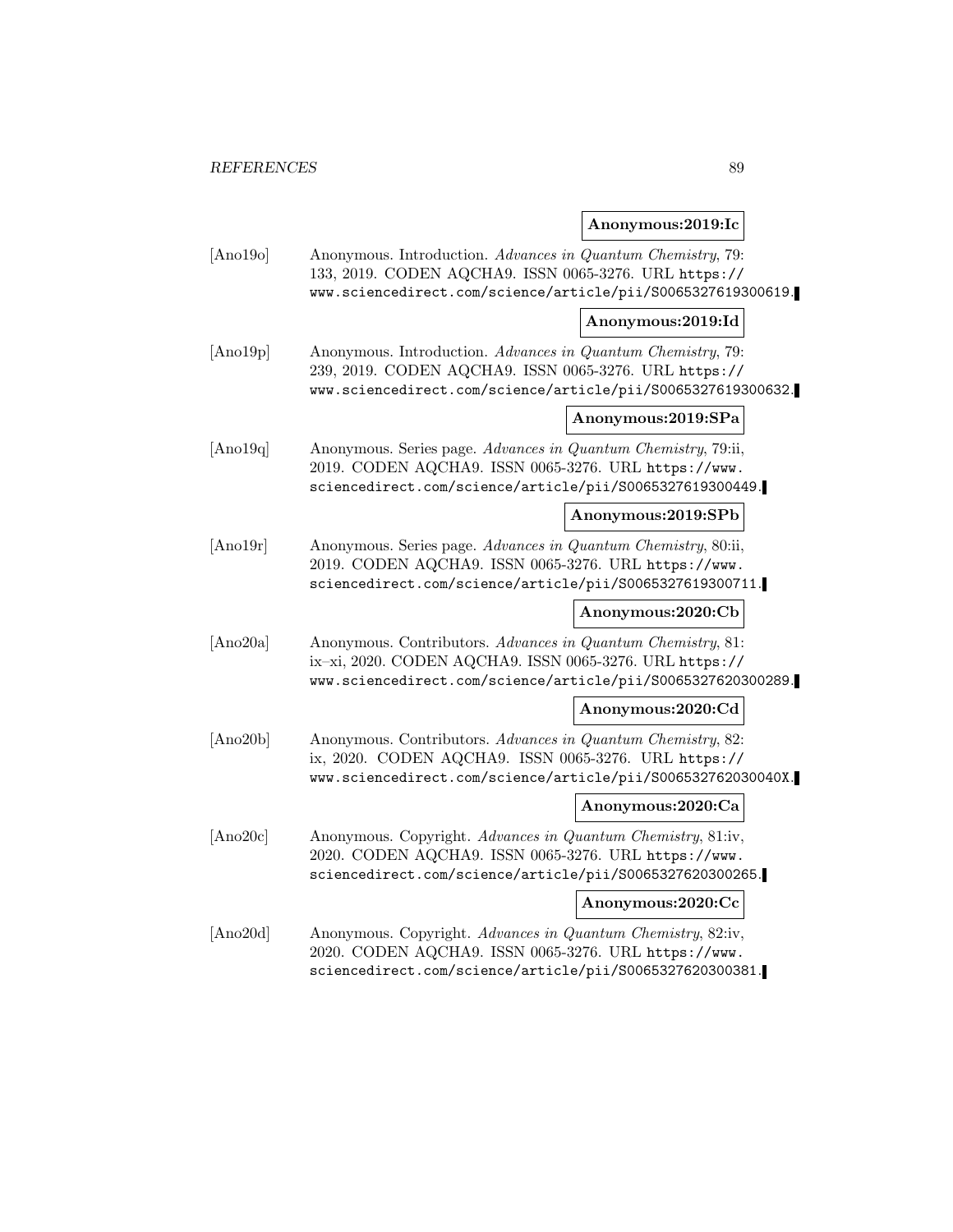## **Anonymous:2020:Ia**

| [Ano20e] | Anonymous. Index. Advances in Quantum Chemistry, 81:325-<br>329, 2020. CODEN AQCHA9. ISSN 0065-3276. URL https://<br>www.sciencedirect.com/science/article/pii/S0065327620300320.        |                    |
|----------|------------------------------------------------------------------------------------------------------------------------------------------------------------------------------------------|--------------------|
|          |                                                                                                                                                                                          | Anonymous:2020:Ib  |
| [Ano20f] | Anonymous. Index. Advances in Quantum Chemistry, 82:369-<br>378, 2020. CODEN AQCHA9. ISSN 0065-3276. URL https://<br>www.sciencedirect.com/science/article/pii/S0065327620300423.        |                    |
|          |                                                                                                                                                                                          | Anonymous:2020:SPa |
| [Ano20g] | Anonymous. Series page. Advances in Quantum Chemistry, 81:ii,<br>2020. CODEN AQCHA9. ISSN 0065-3276. URL https://www.<br>sciencedirect.com/science/article/pii/S0065327620300241.        |                    |
|          |                                                                                                                                                                                          | Anonymous:2020:SPb |
| [Ano20h] | Anonymous. Series page. Advances in Quantum Chemistry, 82:ii,<br>2020. CODEN AQCHA9. ISSN 0065-3276. URL https://www.<br>sciencedirect.com/science/article/pii/S0065327620300368.        |                    |
|          |                                                                                                                                                                                          | Anonymous:2021:Cb  |
| [Ano21a] | Anonymous. Contributors. Advances in Quantum Chemistry, 83:<br>xi-xiii, 2021. CODEN AQCHA9. ISSN 0065-3276. URL https:/<br>/www.sciencedirect.com/science/article/pii/S0065327621000277. |                    |
|          |                                                                                                                                                                                          | Anonymous:2021:Cd  |
| [Ano21b] | Anonymous. Contributors. Advances in Quantum Chemistry, 84:<br>ix-x, 2021. CODEN AQCHA9. ISSN 0065-3276. URL https://<br>www.sciencedirect.com/science/article/pii/S0065327621000411.    |                    |
|          |                                                                                                                                                                                          | Anonymous:2021:Ca  |
| [Ano21c] | Anonymous. Copyright. Advances in Quantum Chemistry, 83:<br>iv-vi, 2021. CODEN AQCHA9. ISSN 0065-3276. URL https://<br>www.sciencedirect.com/science/article/pii/S0065327621000253.      |                    |
|          |                                                                                                                                                                                          | Anonymous:2021:Cc  |
| [Ano21d] | Anonymous. Copyright. Advances in Quantum Chemistry, 84:iv,<br>2021. CODEN AQCHA9. ISSN 0065-3276. URL https://www.<br>sciencedirect.com/science/article/pii/S0065327621000393.          |                    |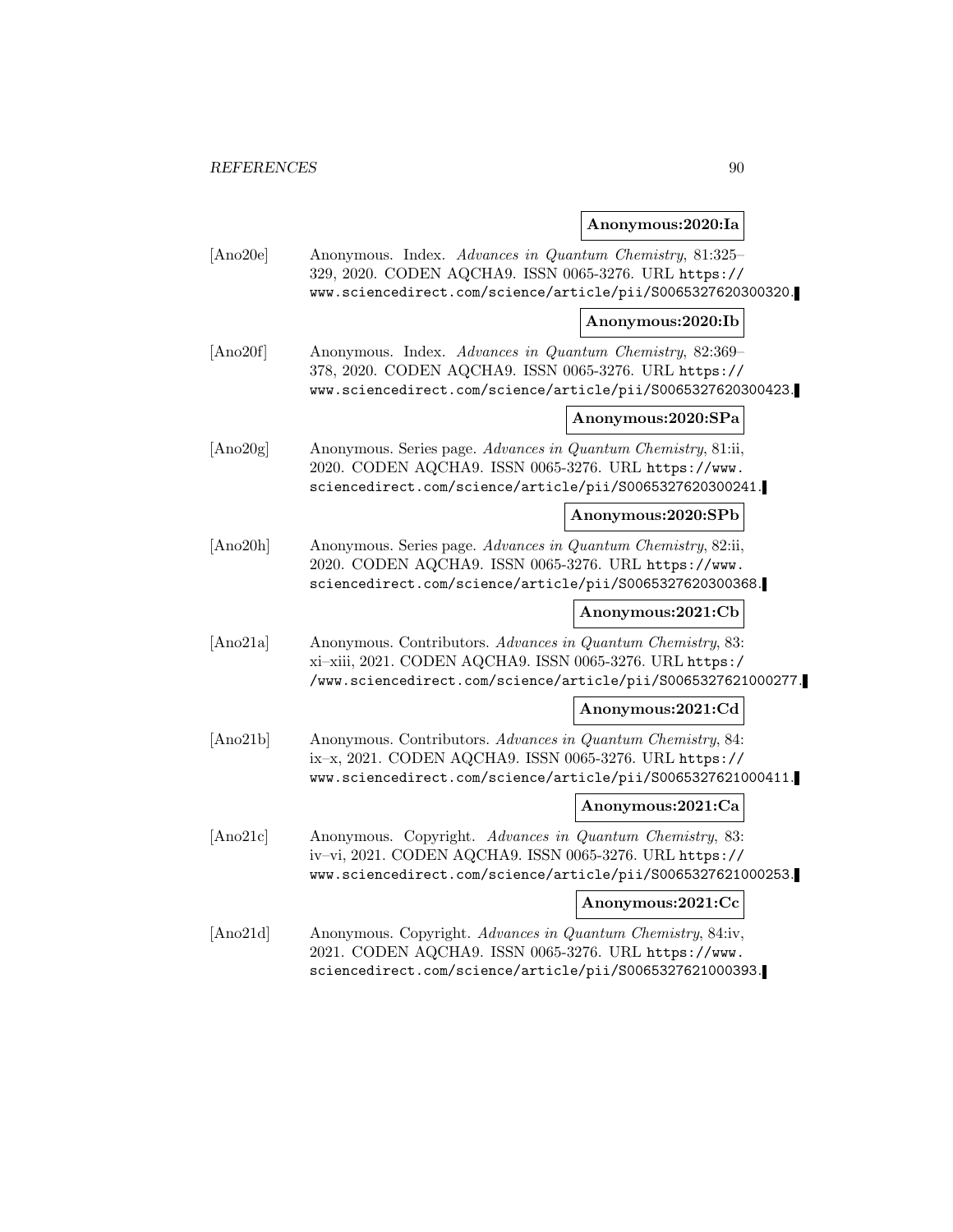### **Anonymous:2021:Ia**

[Ano21e] Anonymous. Index. Advances in Quantum Chemistry, 83:329– 334, 2021. CODEN AQCHA9. ISSN 0065-3276. URL https:// www.sciencedirect.com/science/article/pii/S0065327621000290.

### **Anonymous:2021:Ib**

[Ano21f] Anonymous. Index. Advances in Quantum Chemistry, 84:565– 574, 2021. CODEN AQCHA9. ISSN 0065-3276. URL https:// www.sciencedirect.com/science/article/pii/S0065327621000435.

### **Anonymous:2021:SPa**

[Ano21g] Anonymous. Series page. Advances in Quantum Chemistry, 83:ii, 2021. CODEN AQCHA9. ISSN 0065-3276. URL https://www. sciencedirect.com/science/article/pii/S006532762100023X.

#### **Anonymous:2021:SPb**

[Ano21h] Anonymous. Series page. Advances in Quantum Chemistry, 84:ii, 2021. CODEN AQCHA9. ISSN 0065-3276. URL https://www. sciencedirect.com/science/article/pii/S006532762100037X.

## **Adachi:2003:MET**

[AO03] Hirohiko Adachi and Kazuyoshi Ogasawara. Many-electron theory for electronic transition process — its importance in materials science. Advances in Quantum Chemistry, 42:1–22, 2003. CODEN AQCHA9. ISSN 0065-3276. URL http://www. sciencedirect.com/science/article/pii/S0065327603420388.

#### **Alatalo:2003:RAC**

[AP03] M. Alatalo and M. J. Puska. Recent advances in the calculations for momentum distributions of annihilating electron-positron pairs in solids. Advances in Quantum Chemistry, 42:127–143, 2003. CODEN AQCHA9. ISSN 0065-3276. URL http://www. sciencedirect.com/science/article/pii/S0065327603420443.

#### **Acevedo:2003:SIC**

[APNM03] R. Acevedo, C. Portillo, G. Navarro, and T. Meruane. Spectral intensities in cubic stoichiometric elpasolites: The  $Cs<sub>2</sub>NaSmCl<sub>6</sub>$  and  $Cs<sub>2</sub>NaEuCl<sub>6</sub>$  systems. Advances in Quantum Chemistry, 44:509–525, 2003. CODEN AQCHA9. ISSN 0065-3276. URL http://www.sciencedirect.com/science/ article/pii/S0065327603440331.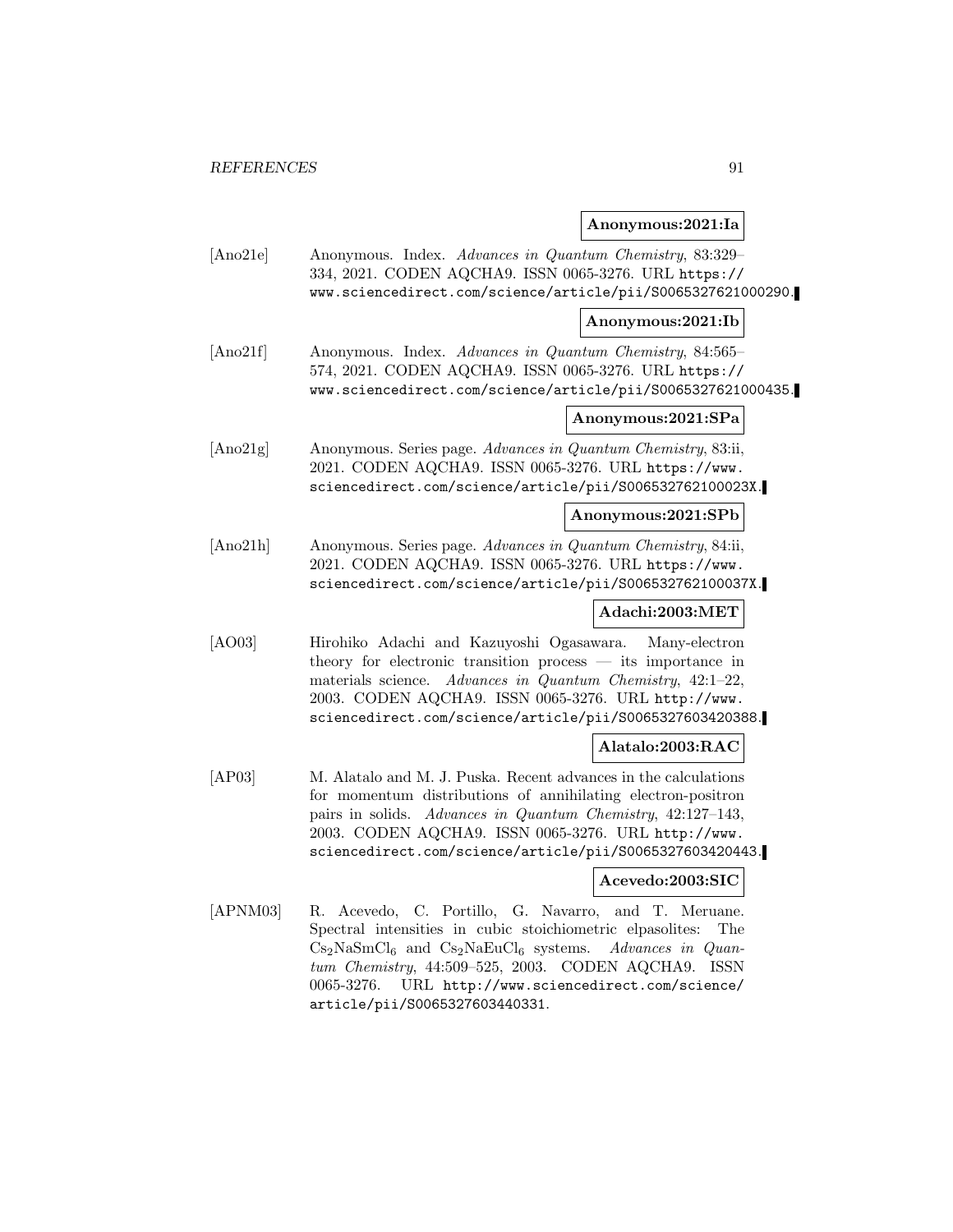### **Apostolova:2001:PMP**

[Apo01] Elena S. Apostolova. D-parameter of the Morse potential as a new bond index for estimating bond breaking energy in a molecule. Advances in Quantum Chemistry, 40:143–159, 2001. CODEN AQCHA9. ISSN 0065-3276. URL http://www. sciencedirect.com/science/article/pii/S006532760140013X.

### **Aquino:2009:HHA**

[Aqu09] N. Aquino. The hydrogen and helium atoms confined in spherical boxes. Advances in Quantum Chemistry, 57:123–171, 2009. CODEN AQCHA9. ISSN 0065-3276. URL http://www. sciencedirect.com/science/article/pii/S006532760900608X.

### **Atanasov:2003:DBP**

[AR03] M. Atanasov and D. Reinen. A DFT based parameterization of the vibronic mixing between two non-degenerate electronic states and the application to  $s^2$ -lone pairs. Advances in Quantum Chemistry, 44:355–368, 2003. CODEN AQCHA9. ISSN 0065-3276. URL http://www.sciencedirect.com/science/ article/pii/S0065327603440239.

### **Angeli:1999:CTM**

[ARS99] Celestino Angeli, Christian Rolando, and Michèle Suard. Complexation of transition metal cations  $(Sc^+, Fe^+, Cu^+)$  by one cyanide radical. Advances in Quantum Chemistry, 36:271–282, 1999. CODEN AQCHA9. ISSN 0065-3276. URL http://www. sciencedirect.com/science/article/pii/S0065327608604876.

#### **Ashwell:2017:TDD**

[ARS17] Adam P. Ashwell, Mark A. Ratner, and George C. Schatz. A time-dependent density functional theory study of the impact of ligand passivation on the plasmonic behavior of Ag nanoclusters. Advances in Quantum Chemistry, 75:117–145, 2017. CODEN AQCHA9. ISSN 0065-3276. URL http://www.sciencedirect. com/science/article/pii/S0065327617300011.

### **Ariya:2008:GEM**

[ASGG08] Parisa A. Ariya, Henrik Skov, Mette M.-L. Grage, and Michael Evan Goodsite. Gaseous elemental mercury in the ambient atmosphere: Review of the application of theoretical calculations and experimental studies for determination of reaction coefficients and mechanisms with halogens and other reactants. Advances in Quantum Chemistry, 55:43–55, 2008. CODEN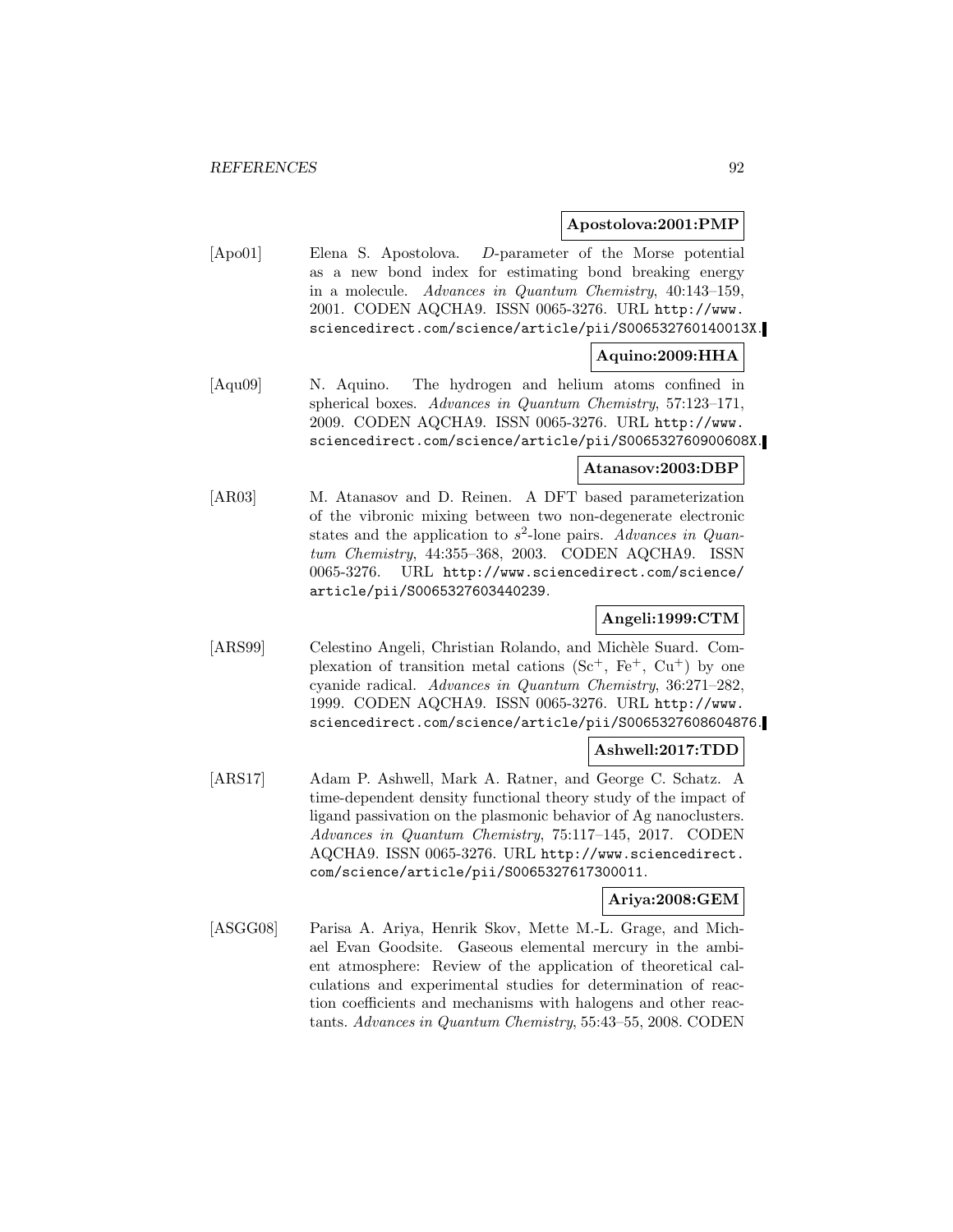AQCHA9. ISSN 0065-3276. URL http://www.sciencedirect. com/science/article/pii/S0065327607002043.

### **Almlof:1991:ANO**

[AT91] Jan Almlöf and Peter R. Taylor. Atomic natural orbital (ANO) basis sets for quantum chemical calculations. Advances in Quantum Chemistry, 22:301–373, 1991. CODEN AQCHA9. ISSN 0065-3276. URL http://www.sciencedirect.com/science/ article/pii/S0065327608603664.

### **Alcoba:2018:HTB**

[ATL<sup>+</sup>18] Diego R. Alcoba, Alicia Torre, Luis Lain, Ofelia B. Oña, Gustavo E. Massaccesi, and Pablo Capuzzi. Hybrid treatments based on determinant seniority numbers and spatial excitation levels in the configuration interaction framework. Advances in Quantum Chemistry, 76:315–332, 2018. CODEN AQCHA9. ISSN 0065-3276. URL https://www.sciencedirect.com/science/ article/pii/S0065327617300400.

### **Adachi:2000:P**

[AUS00] H. Adachi, M. Uda, and R. Sekine. Preface. Advances in Quantum Chemistry, 37:xv–xvi, 2000. CODEN AQCHA9. ISSN 0065-3276. URL http://www.sciencedirect.com/science/ article/pii/S0065327600370010.

### **Adachi:2003:P**

[AUW03] H. Adachi, M. Uda, and H. Wakita. Preface. Advances in Quantum Chemistry, 42:xvii, 2003. CODEN AQCHA9. ISSN 0065-3276. URL http://www.sciencedirect.com/science/ article/pii/S0065327603420376.

### **Andino:2008:TCA**

[AVB08] Jean M. Andino and Annik Vivier-Bunge. Tropospheric chemistry of aromatic compounds emitted from anthropogenic sources. Advances in Quantum Chemistry, 55:297–310, 2008. CODEN AQCHA9. ISSN 0065-3276. URL http://www.sciencedirect. com/science/article/pii/S0065327607002146.

### **Avery:1998:MES**

[Ave98] John Avery. Many-electron Sturmians as an alternative to the SCF–CI method. Advances in Quantum Chemistry, 31:201–229, 1998. CODEN AQCHA9. ISSN 0065-3276. URL http://www. sciencedirect.com/science/article/pii/S0065327608601896.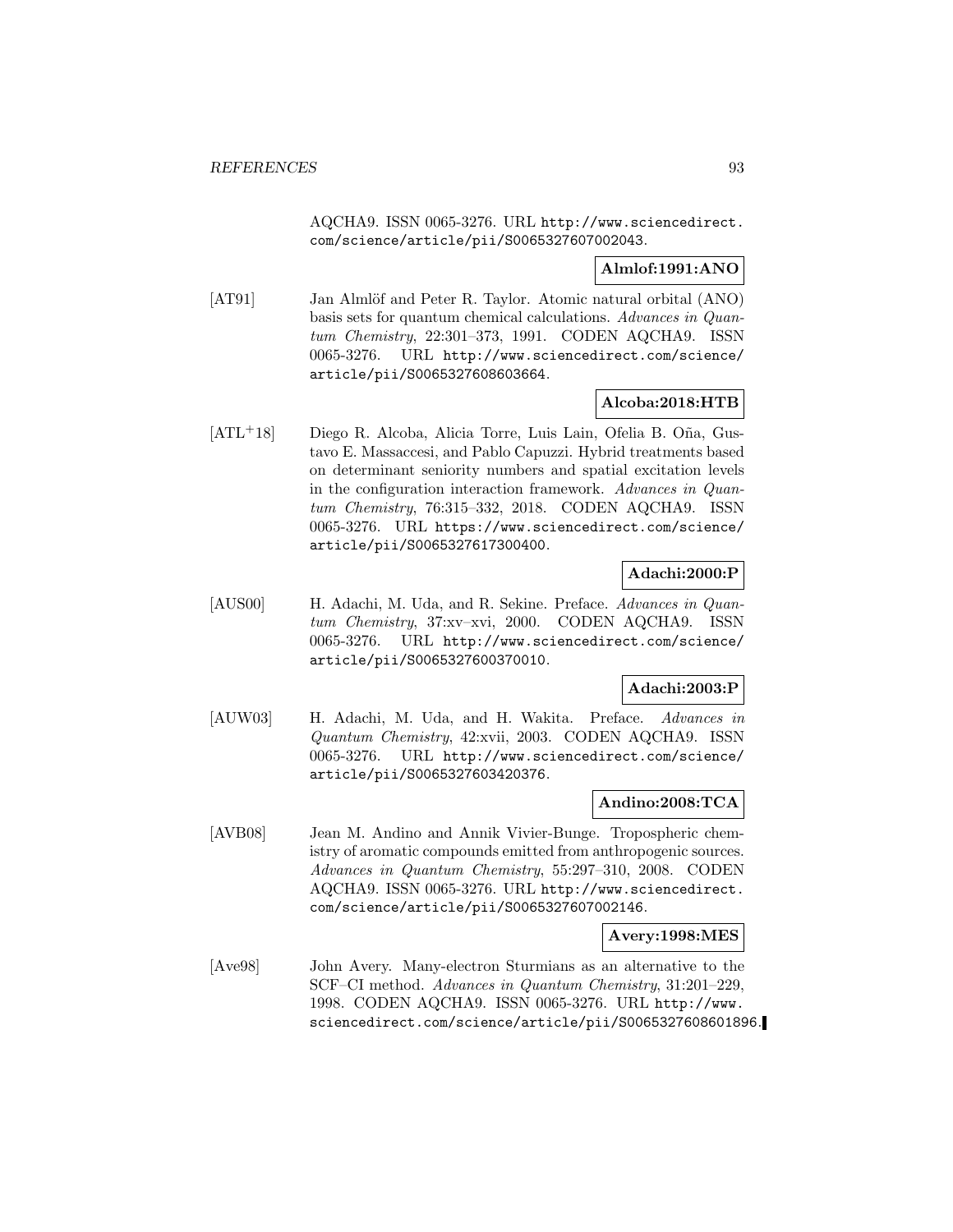### **Avery:2013:FER**

[Ave13] J. E. Avery. Fast electron repulsion integrals for molecular Coulomb Sturmians. Advances in Quantum Chemistry, 67:129– 151, 2013. CODEN AQCHA9. ISBN 0-12-411544-6. ISSN 0065-3276. URL http://www.sciencedirect.com/science/ article/pii/B9780124115446000066.

### **AAgren:1996:RTC**

[ÅVM96] Hans Ågren, Olav Vahtras, and Boris Minaev. Response theory and calculations of spin-orbit coupling phenomena in molecules. Advances in Quantum Chemistry, 27:71–162, 1996. CODEN AQCHA9. ISSN 0065-3276. URL http://www.sciencedirect. com/science/article/pii/S0065327608602518.

### **Akdemir:2017:EOE**

[AYÖ17] Selda Akdemir, Niyazi Yükçü, and Emin Öztekin. Evaluation of one-electron basic integrals of irregular solid harmonics and Slater-type orbitals using Fourier transforms. Advances in Quantum Chemistry, 73:183–195, 2017. CODEN AQCHA9. ISSN 0065-3276. URL http://www.sciencedirect.com/science/ article/pii/S0065327615000301.

### **Bader:2009:CAT**

[Bad09] Richard F. W. Bader. Confined atoms treated as open quantum systems. Advances in Quantum Chemistry, 57:285–318, 2009. CODEN AQCHA9. ISSN 0065-3276. URL http://www. sciencedirect.com/science/article/pii/S0065327609006133.

#### **Basu:1964:TSE**

[Bas64] Sadhan Basu. Theory of solvent effects on molecular electronic spectra. Advances in Quantum Chemistry, 1:145–169, 1964. CODEN AQCHA9. ISSN 0065-3276. URL http://www. sciencedirect.com/science/article/pii/S0065327608603779.

#### **Basu:1978:CLE**

[Bas78] Sadhan Basu. Convergence limit in the electronic spectra of linear polyenes. Advances in Quantum Chemistry, 11:33–49, 1978. CODEN AQCHA9. ISSN 0065-3276. URL http://www. sciencedirect.com/science/article/pii/S0065327608602336.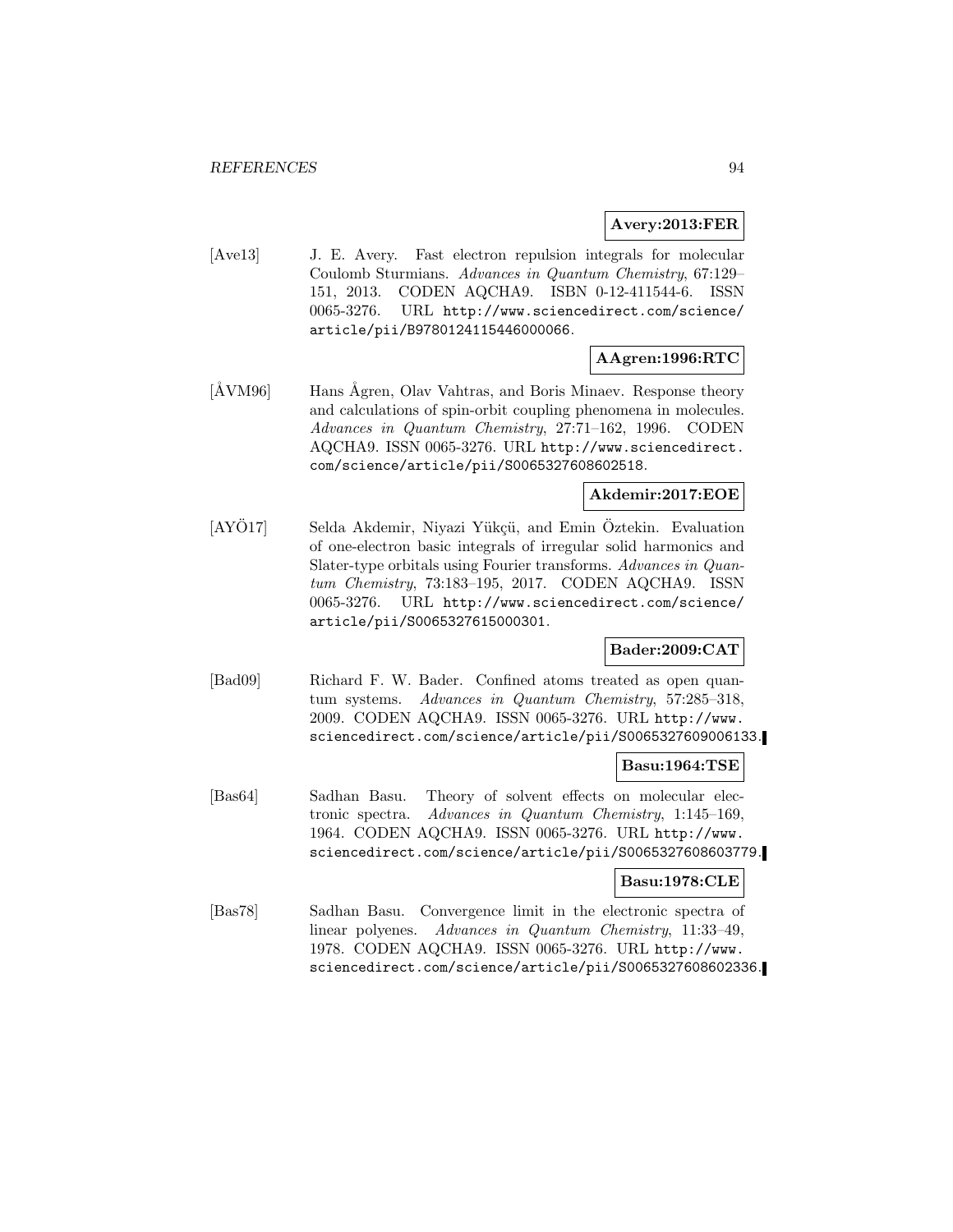### **Barbier:1999:HCH**

[BB99a] C. Barbier and Gaston Berthier. Half a century of hybridization. Advances in Quantum Chemistry, 36:1–25, 1999. CODEN AQCHA9. ISSN 0065-3276. URL http://www.sciencedirect. com/science/article/pii/S0065327608604761.

### **Bernholdt:1999:CAM**

[BB99b] David E. Bernholdt and Rodney J. Bartlett. A critical assessment of multireference-fock space CCSD and perturbative third-order triples approximations for photoelectron spectra and quasidegenerate potential energy surfaces. Advances in Quantum Chemistry, 34:271–293, 1999. CODEN AQCHA9. ISSN 0065-3276. URL http://www.sciencedirect.com/science/ article/pii/S006532760860533X.

### **Belkic:2011:HRS**

[BB11] Dževad Belkić and Karen Belkić. High-resolution signal processing in magnetic resonance spectroscopy for early cancer diagnostics. Advances in Quantum Chemistry, 62:243–347, 2011. CODEN AQCHA9. ISBN 0-12-386477-1 (hardcover). ISSN 0065-3276. URL http://www.sciencedirect.com/science/ article/pii/B9780123864772000061.

### **Belkic:2013:MRB**

[BB13] Dzevad Belkić and Karen Belkić. Mechanistic repair-based Padé linear-quadratic model for cell response to radiation damage. Advances in Quantum Chemistry, 65:407–449, 2013. CODEN AQCHA9. ISBN 0-12-396455-5 (hardcover). ISSN 0065-3276. URL http://www.sciencedirect.com/science/ article/pii/B9780123964557000145.

#### **Bouchelaghem:2014:IEL**

[BB14] F. Bouchelaghem and M. Bouledroua. Isotopic effects in the  $Li<sup>+</sup>-Li$  collisions at lower and higher temperatures. Advances in Quantum Chemistry, 68:239–255, 2014. CODEN AQCHA9. ISBN 0-12-800536-X. ISSN 0065-3276. URL http://www. sciencedirect.com/science/article/pii/B9780128005361000125.

#### **Belkic:2015:MRM**

[BB15] Dzevad Belkić and Karen Belkić. Mechanistic radiobiological models for repair of cellular radiation damage. Advances in Quantum Chemistry, 70:163–263, 2015. CODEN AQCHA9. ISSN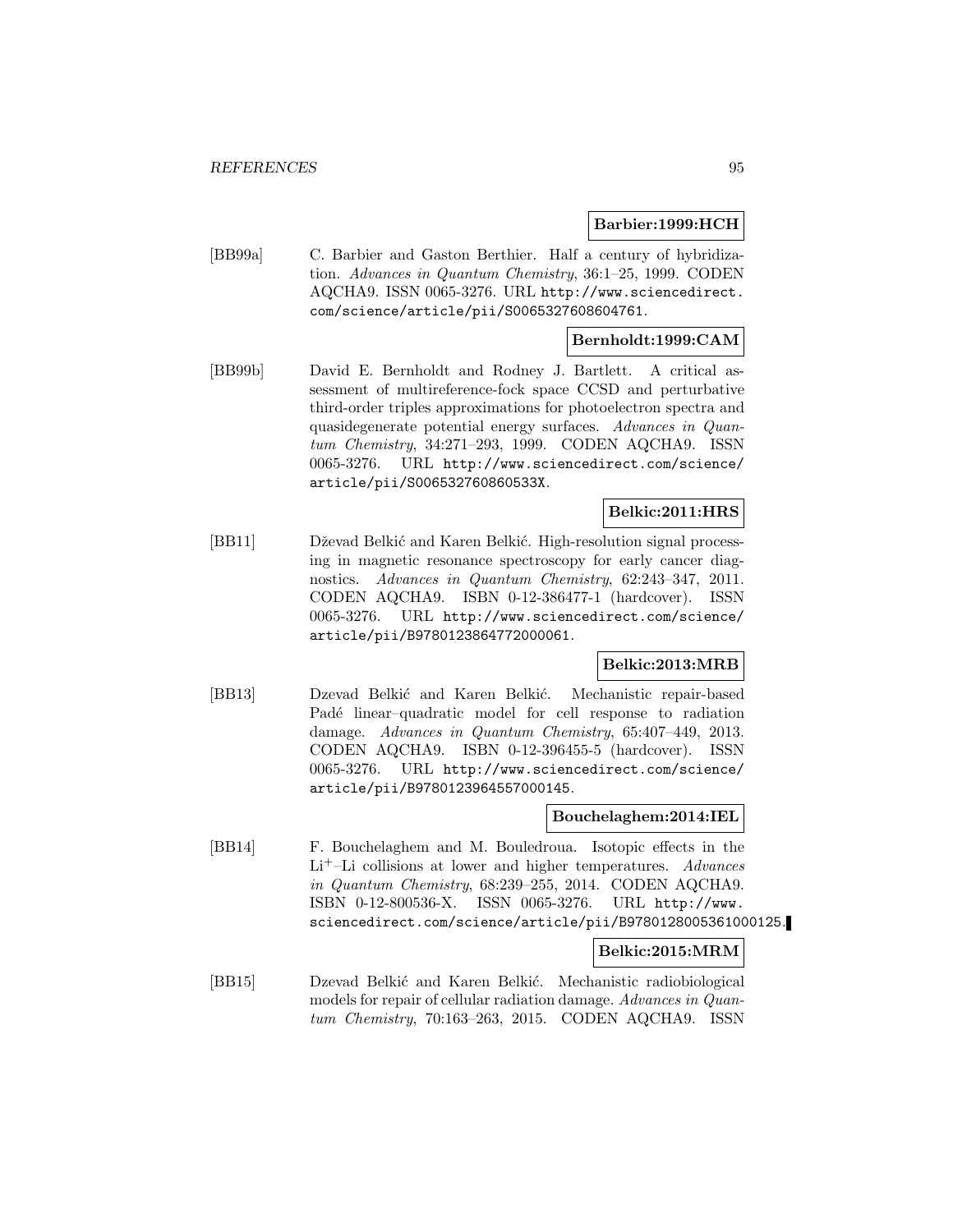0065-3276. URL http://www.sciencedirect.com/science/ article/pii/S0065327614000045.

### **Belkic:2017:HRQ**

[BB17] Dzevad Belkić and Karen Belkić. High-resolution quantummechanical signal processing for in vivo NMR spectroscopy. Advances in Quantum Chemistry, 74:347–379, 2017. CODEN AQCHA9. ISSN 0065-3276. URL http://www.sciencedirect. com/science/article/pii/S0065327616300399.

### **Belkic:2021:CTD**

[BB21] Dževad Belkić and Karen Belkić. Derivative NMR spectroscopy for j-coupled resonances in analytical chemistry and medical diagnostics. Advances in Quantum Chemistry, 84:95–265, 2021. CODEN AQCHA9. ISSN 0065-3276. URL https://www. sciencedirect.com/science/article/pii/S0065327621000034.

### **Barone:2010:ERC**

[BBB10] Vincenzo Barone, Małgorzata Biczysko, and Giuseppe Brancato. Extending the range of computational spectroscopy by QM/ MM approaches: Time-dependent and time-independent routes. Advances in Quantum Chemistry, 59:17–57, 2010. CODEN AQCHA9. ISSN 0065-3276. URL http://www.sciencedirect. com/science/article/pii/S0065327610590026.

### **Bishop:1980:AOT**

[BC80] David M. Bishop and Lap M. Cheung. Accurate one- and twoelectron diatomic molecular calculations. Advances in Quantum Chemistry, 12:1–42, 1980. CODEN AQCHA9. ISSN 0065-3276. URL http://www.sciencedirect.com/science/ article/pii/S0065327608603123.

### **Brand:2000:TET**

[BC00] Joachim Brand and Lorenz S. Cederbaum. Theory of extended two-particle Green's functions. Advances in Quantum Chemistry, 38:65–120, 2000. CODEN AQCHA9. ISSN 0065-3276. URL http://www.sciencedirect.com/science/ article/pii/S0065327600380030.

#### **Burrows:2009:ESC**

[BC09] B. L. Burrows and M. Cohen. Exact solutions for confined model systems using Kummer functions. Advances in Quantum Chemistry, 57:173–201, 2009. CODEN AQCHA9. ISSN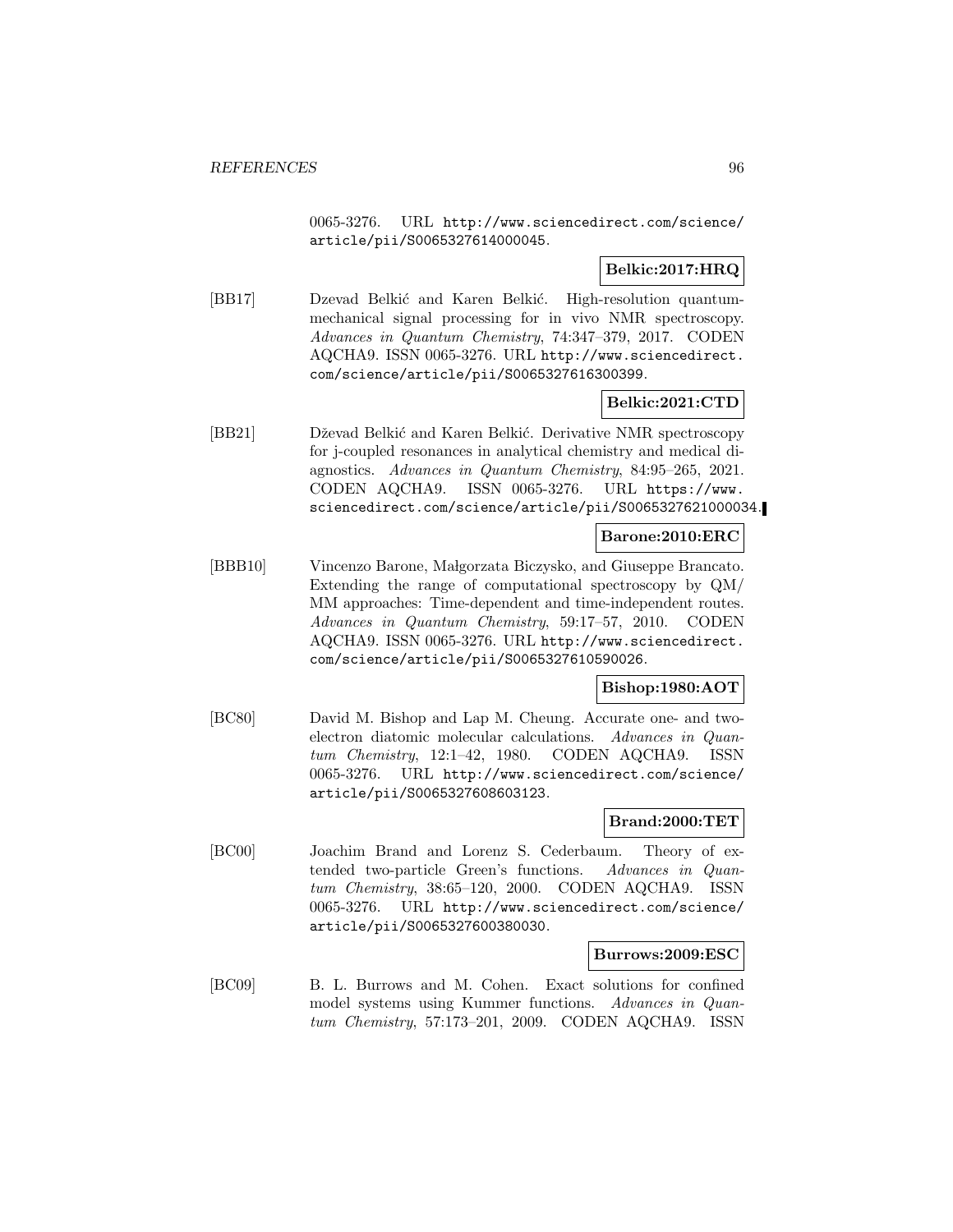0065-3276. URL http://www.sciencedirect.com/science/ article/pii/S0065327609006091.

### **Bendazzoli:2001:FCS**

[BE01] Gian Luigi Bendazzoli and Stefano Evangelisti. Full CI solution of perturbative equations. Advances in Quantum Chemistry, 39:189–207, 2001. CODEN AQCHA9. ISSN 0065-3276. URL http://www.sciencedirect.com/science/ article/pii/S0065327605390125.

### **Bendazzoli:2004:HMP**

[BE04] Gian Luigi Bendazzoli and Stefano Evangelisti. The Hückel model of polyacetylene revisited: Asymptotic analysis of Peierls instability. Advances in Quantum Chemistry, 47:347–368, 2004. CODEN AQCHA9. ISSN 0065-3276. URL http://www. sciencedirect.com/science/article/pii/S0065327604470208.

### **Belkic:2006:FPT**

[Bel06] Dževad Belkić. Fast padé transform for exact quantification of time signals in magnetic resonance spectroscopy. Advances in Quantum Chemistry, 51:157–233, 2006. CODEN AQCHA9. ISSN 0065-3276. URL http://www.sciencedirect.com/science/ article/pii/S0065327606510056.

### **Belkic:2009:QMM**

[Bel09] Dževad Belkić. Quantum mechanical methods for loss-excitation and loss-ionization in fast ion-atom collisions. Advances in Quantum Chemistry, 56:251–321, 2009. CODEN AQCHA9. ISSN 0065-3276. URL http://www.sciencedirect.com/science/ article/pii/S0065327608004061.

### **Belkic:2011:PAT**

[Bel11] Dževad Belkić. Parametric analysis of time signals and spectra from perspectives of quantum physics and chemistry. Advances in Quantum Chemistry, 61:145–260, 2011. CODEN AQCHA9. ISBN 0-12-386013-X. ISSN 0065-3276. URL http://www. sciencedirect.com/science/article/pii/B9780123860132000048.

### **BelenRuiz:2019:CIS**

[Bel19] María Belén Ruiz. Configuration interaction study of the <sup>3</sup>P ground and low-lying states of the boron anion. The boron electron affinity. Advances in Quantum Chemistry, 79:135–153,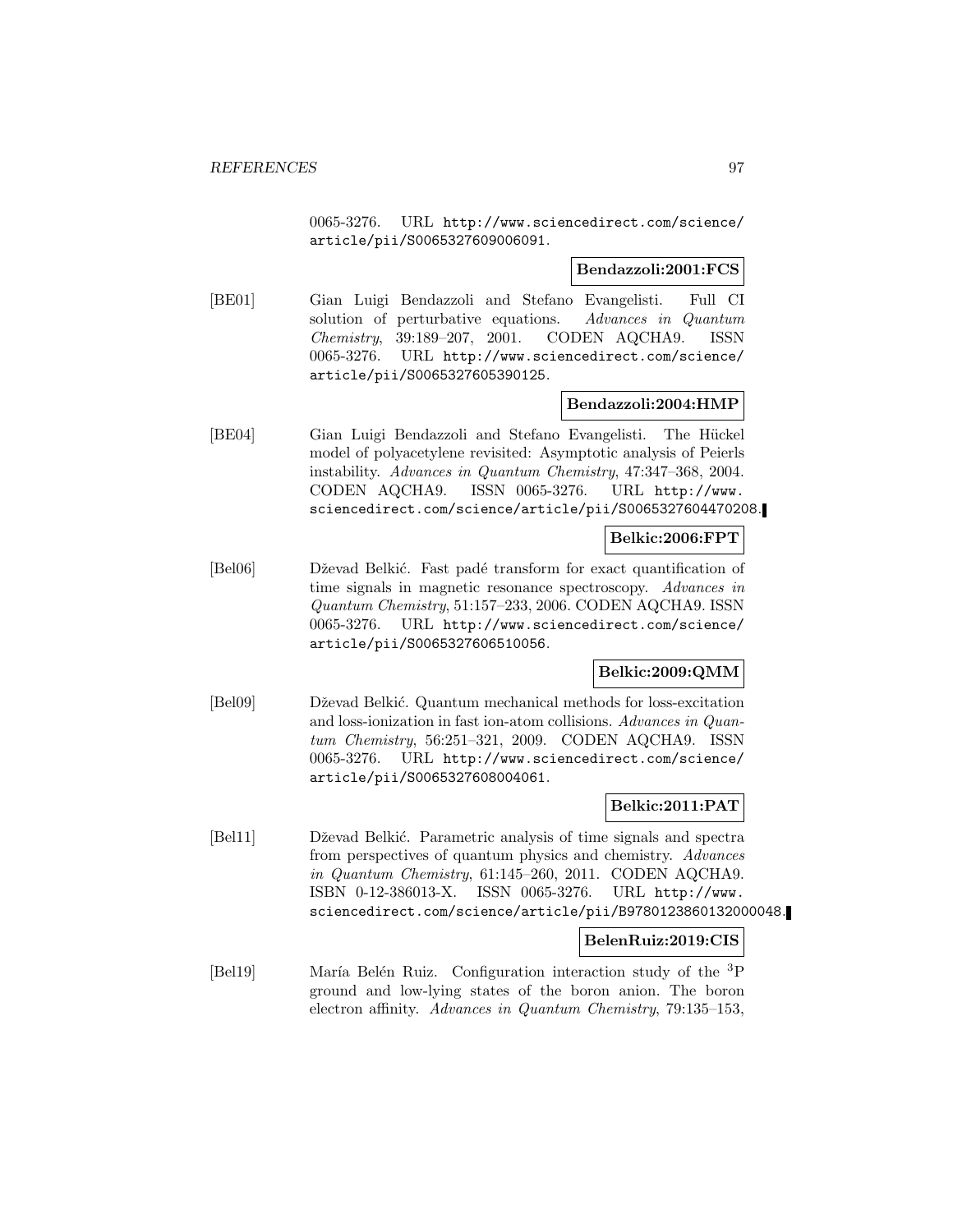### 2019. CODEN AQCHA9. ISSN 0065-3276. URL https://www. sciencedirect.com/science/article/pii/S006532761930022X.

## **Belkic:2021:CFO**

[Bel21] Dževad Belkić. One electron-capture in collisions of fast nuclei with biomolecules of relevance to ion therapy. Advances in Quantum Chemistry, 84:267–345, 2021. CODEN AQCHA9. ISSN 0065-3276. URL https://www.sciencedirect.com/science/ article/pii/S0065327621000010.

### **Berthier:1974:SRD**

[Ber74] G. Berthier. Some recent developments in the theory of coordination compounds of metals. Advances in Quantum Chemistry, 8:183–230, 1974. CODEN AQCHA9. ISSN 0065-3276. URL http://www.sciencedirect.com/science/ article/pii/S0065327608600623.

### **Berrondo:2002:LDC**

[Ber02] M. Berrondo. Learning differential calculus without limits. Advances in Quantum Chemistry, 41:107–120, 2002. CODEN AQCHA9. ISSN 0065-3276. URL http://www.sciencedirect. com/science/article/pii/S0065327602410490.

### **Bersuker:2003:UJT**

[Ber03] Isaac B. Bersuker. A unique Jahn–Teller mechanism of all the symmetry breakings in molecular systems and condensed matter. Advances in Quantum Chemistry, 44:1–12, 2003. CODEN AQCHA9. ISSN 0065-3276. URL http://www.sciencedirect. com/science/article/pii/S006532760344001X.

### **Bernstein:2014:RSE**

[Ber14] Elliot R. Bernstein. On the release of stored energy from energetic materials. Advances in Quantum Chemistry, 69:31–69, 2014. CODEN AQCHA9. ISSN 0065-3276. URL http://www. sciencedirect.com/science/article/pii/B9780128003459000027.

### **Berg:1973:AIP**

[BG73] R. A. Berg and A. E. S. Green. An analytic independent particle model for atoms. III. Ionization of rare gas atoms by electrons in the Born approximation. Advances in Quantum Chemistry, 7:277–288, 1973. CODEN AQCHA9. ISSN 0065-3276. URL http://www.sciencedirect.com/science/ article/pii/S0065327608605651.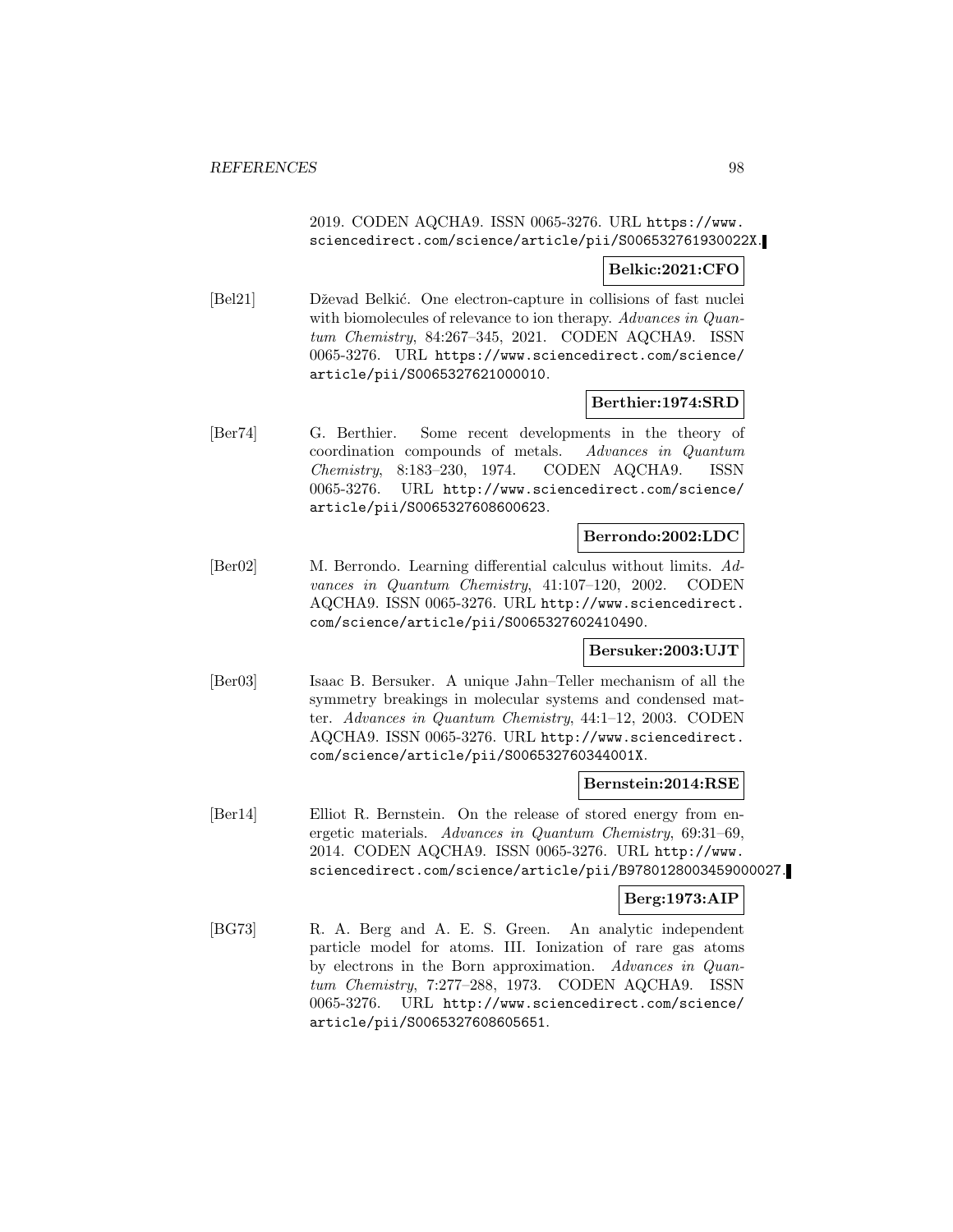### **Brandas:2001:Pa**

[BG01a] E. Brändas and O. Goscinski. Preface. Advances in Quantum Chemistry, 39:xxv–xxvi, 2001. CODEN AQCHA9. ISSN 0065-3276. URL http://www.sciencedirect.com/science/ article/pii/S0065327605390241.

### **Brandas:2001:Pb**

[BG01b] E. Brändas and O. Goscinski. Preface. Advances in Quantum Chemistry, 40:xxv–xxvi, 2001. CODEN AQCHA9. ISSN 0065-3276. URL http://www.sciencedirect.com/science/ article/pii/S0065327601400049.

### **Baccarelli:2007:EDM**

[BGG<sup>+</sup>07] I. Baccarelli, F. A. Gianturco, A. Grandi, R. R. Lucchese, and N. Sanna. Electron-driven molecular processes induced in biological systems by electromagnetic and other ionizing sources. Advances in Quantum Chemistry, 52:189–230, 2007. CODEN AQCHA9. ISSN 0065-3276. URL http://www.sciencedirect. com/science/article/pii/S006532760652009X.

### **Bass:1973:AIP**

[BGW73] J. N. Bass, A. E. S. Green, and J. H. Wood. An analytic independent particle model for atoms. II. Modified Hartree–Fock calculations for atoms. Advances in Quantum Chemistry, 7:263–275, 1973. CODEN AQCHA9. ISSN 0065-3276. URL http://www.sciencedirect.com/science/ article/pii/S006532760860564X.

### **Buchanan:2017:SFO**

[BHM17] Eric A. Buchanan, Zdenek Havlas, and Josef Michl. Singlet fission: Optimization of chromophore dimer geometry. Advances in Quantum Chemistry, 75:175–227, 2017. CODEN AQCHA9. ISSN 0065-3276. URL http://www.sciencedirect.com/science/ article/pii/S0065327617300321.

### **Bastug:2000:MDS**

[BHV<sup>+</sup>00] Turgut Bastug, Masaru Hirata, Sven Varga, Burkhard Fricke, Sakir Erkoç, and Takeshi Mukoyama. Molecular-dynamics simulations of gold clusters. Advances in Quantum Chemistry, 37:353– 364, 2000. CODEN AQCHA9. ISSN 0065-3276. URL http:// www.sciencedirect.com/science/article/pii/S0065327600370253.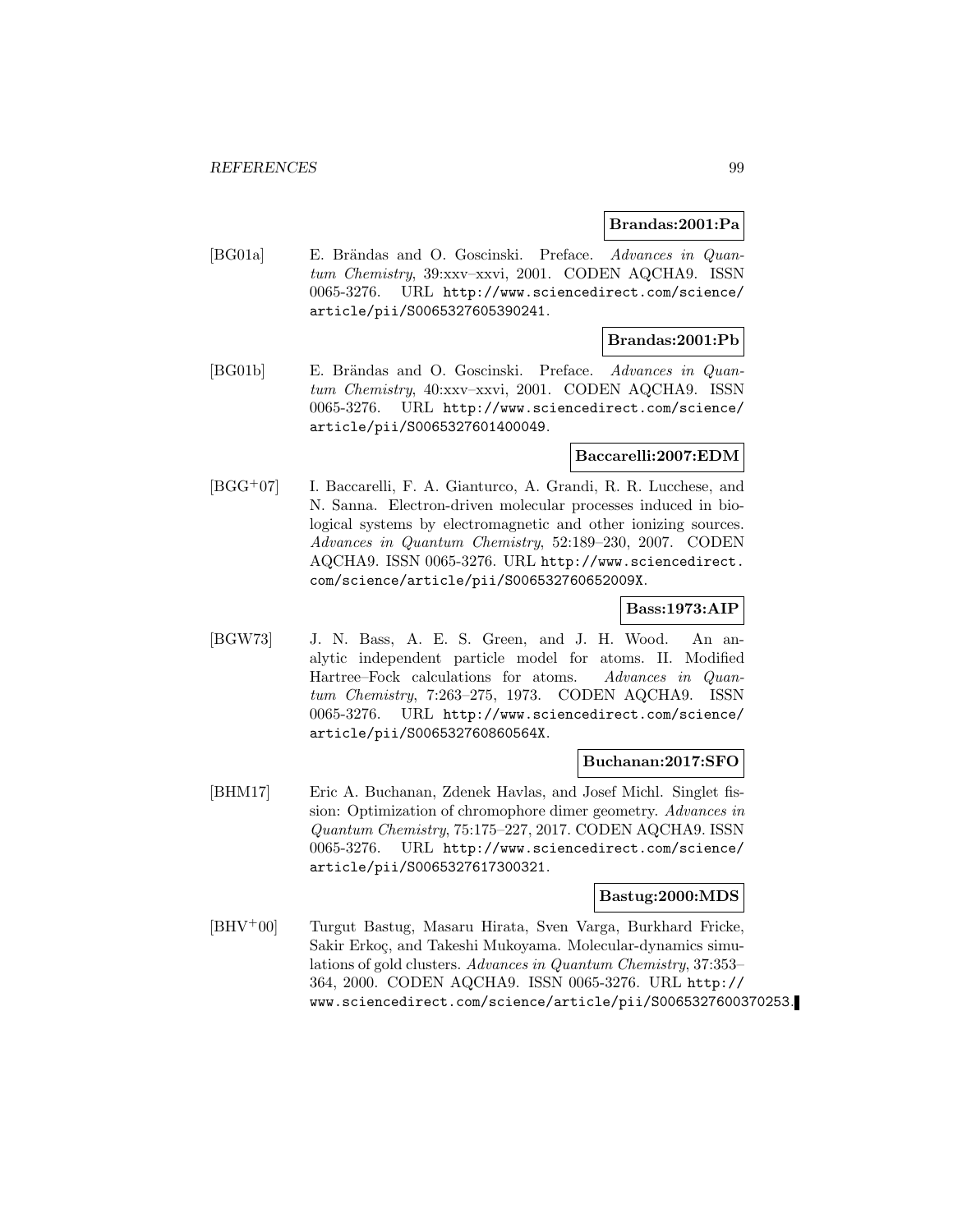### **Bichsel:2004:TAN**

[Bic04] Hans Bichsel. Thoughts about nanodosimetry. Advances in Quantum Chemistry, 46 (part 2):329–338, 2004. CODEN AQCHA9. ISSN 0065-3276. URL http://www.sciencedirect. com/science/article/pii/S0065327604460134.

### **Bichsel:2013:SEL**

[Bic13] Hans Bichsel. Stochastics of energy loss and biological effects of heavy ions in radiation therapy. Advances in Quantum Chemistry, 65:1–38, 2013. CODEN AQCHA9. ISBN 0- 12-396455-5 (hardcover). ISSN 0065-3276. URL http://www. sciencedirect.com/science/article/pii/B9780123964557000017.

### **Bishop:1967:SCM**

[Bis67] David M. Bishop. Single-center molecular wave functions. Advances in Quantum Chemistry, 3:25–59, 1967. CODEN AQCHA9. ISSN 0065-3276. URL http://www.sciencedirect. com/science/article/pii/S0065327608600866.

### **Bishop:1994:ANL**

[Bis94] David M. Bishop. Aspects of non-linear optical calculations. Advances in Quantum Chemistry, 25:1–45, 1994. CODEN AQCHA9. ISSN 0065-3276. URL http://www.sciencedirect. com/science/article/pii/S0065327608600179.

### **Bischoff:2019:CAM**

[Bis19] Florian A. Bischoff. Computing accurate molecular properties in real space using multiresolution analysis. Advances in Quantum Chemistry, 79:3–52, 2019. CODEN AQCHA9. ISSN 0065-3276. URL https://www.sciencedirect.com/science/ article/pii/S006532761930019X.

### **Bellayouni:2014:SSE**

[BJMB14] S. Bellayouni, I. Jendoubi, N. Mabrouk, and H. Berriche. Systematic study of the electronic properties and trends in the LiX  $(X = Na, K, Rb, Cs, and Fr)$  molecules. Advances in Quantum Chemistry, 68:203–238, 2014. CODEN AQCHA9. ISBN 0-12- 800536-X. ISSN 0065-3276. URL http://www.sciencedirect. com/science/article/pii/B9780128005361000113.

### **Briels:1986:DMC**

[BJV86] W. J. Briels, A. P. J. Jansen, and A. Van Der Avoird. Dynamics of molecular crystals. Advances in Quantum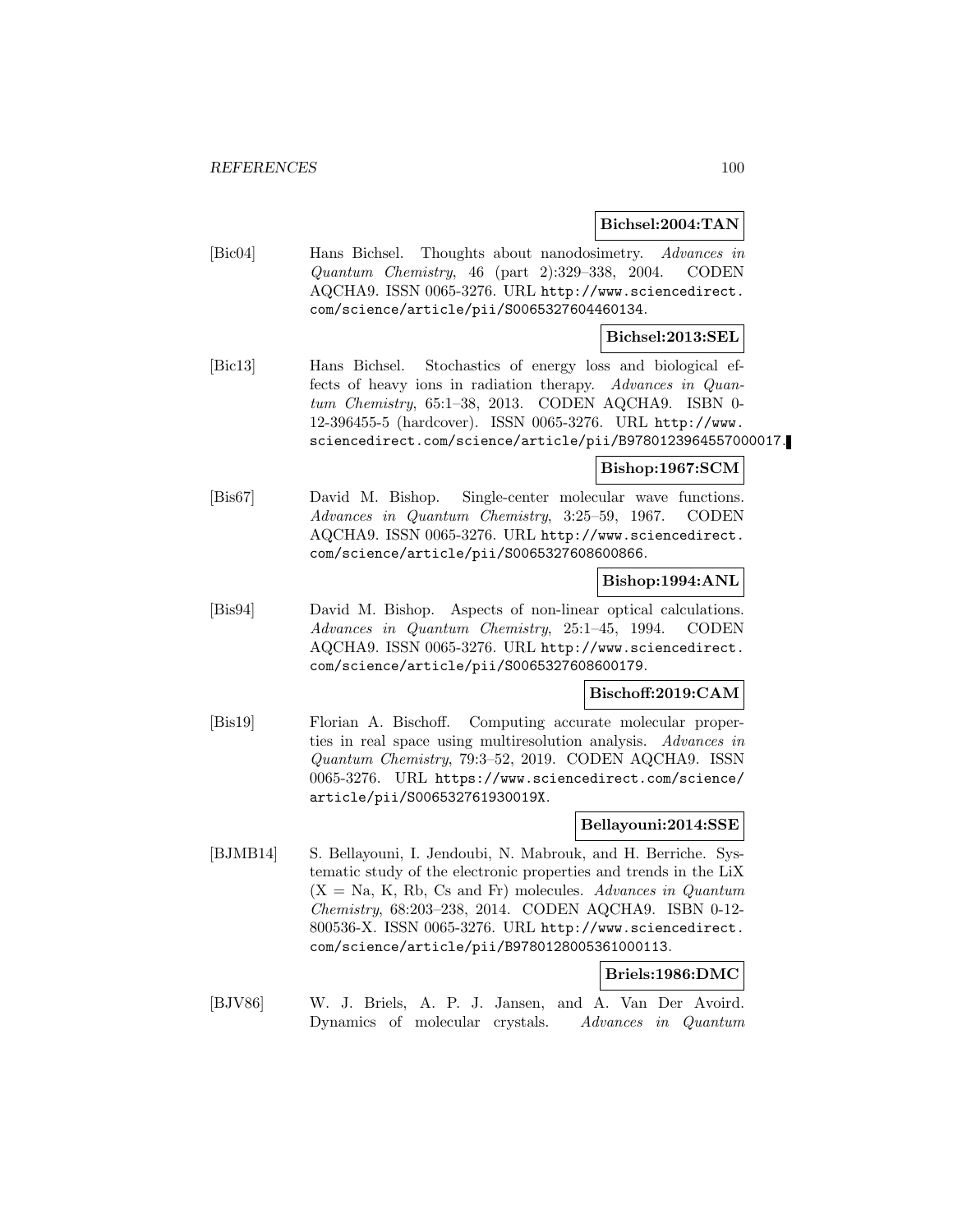Chemistry, 18:131–206, 1986. CODEN AQCHA9. ISSN 0065-3276. URL http://www.sciencedirect.com/science/ article/pii/S0065327608600490.

### **Bingel:1970:SPR**

[BK70] W. A. Bingel and W. Kutzelnigg. Symmetry properties of reduced density matrices and natural p-states. Advances in Quantum Chemistry, 5:201–218, 1970. CODEN AQCHA9. ISSN 0065-3276. URL http://www.sciencedirect.com/science/ article/pii/S0065327608603408.

### **Buyadzhi:2019:AQA**

[BKB<sup>+</sup>19] Vasily V. Buyadzhi, Anna A. Kuznetsova, Anna A. Buyadzhi, Eugeny V. Ternovsky, and Tatyana B. Tkach. Advanced quantum approach in radiative and collisional spectroscopy of multicharged ions in plasmas. Advances in Quantum Chemistry, 78:171–191, 2019. CODEN AQCHA9. ISSN 0065-3276. URL https://www.sciencedirect.com/science/ article/pii/S0065327618300261.

### **Bieniewski:1968:AIC**

[BKC68] T. M. Bieniewski, T. K. Krueger, and S. J. Czyzak. Atomic intensities: a comparison of theoretical and experimental f-values for ZnI, CdI and HgI. Advances in Quantum Chemistry, 4:141–152, 1968. CODEN AQCHA9. ISSN 0065-3276. URL http://www.sciencedirect.com/science/ article/pii/S0065327608603925.

### **Budylin:2021:CFA**

[BKL21] A. M. Budylin, Ya. Yu. Koptelov, and S. B. Levin. On asymptotic structure of three-body scattering states for the scattering problem of charged quantum particles. Advances in Quantum Chemistry, 84:347–424, 2021. CODEN AQCHA9. ISSN 0065-3276. URL https://www.sciencedirect.com/science/ article/pii/S0065327621000186.

### **Barca:2018:RRF**

[BL18] Giuseppe M. J. Barca and Pierre-François Loos. Recurrence relations for four-electron integrals over Gaussian basis functions. Advances in Quantum Chemistry, 76:147–165, 2018. CODEN AQCHA9. ISSN 0065-3276. URL https://www. sciencedirect.com/science/article/pii/S006532761730031X.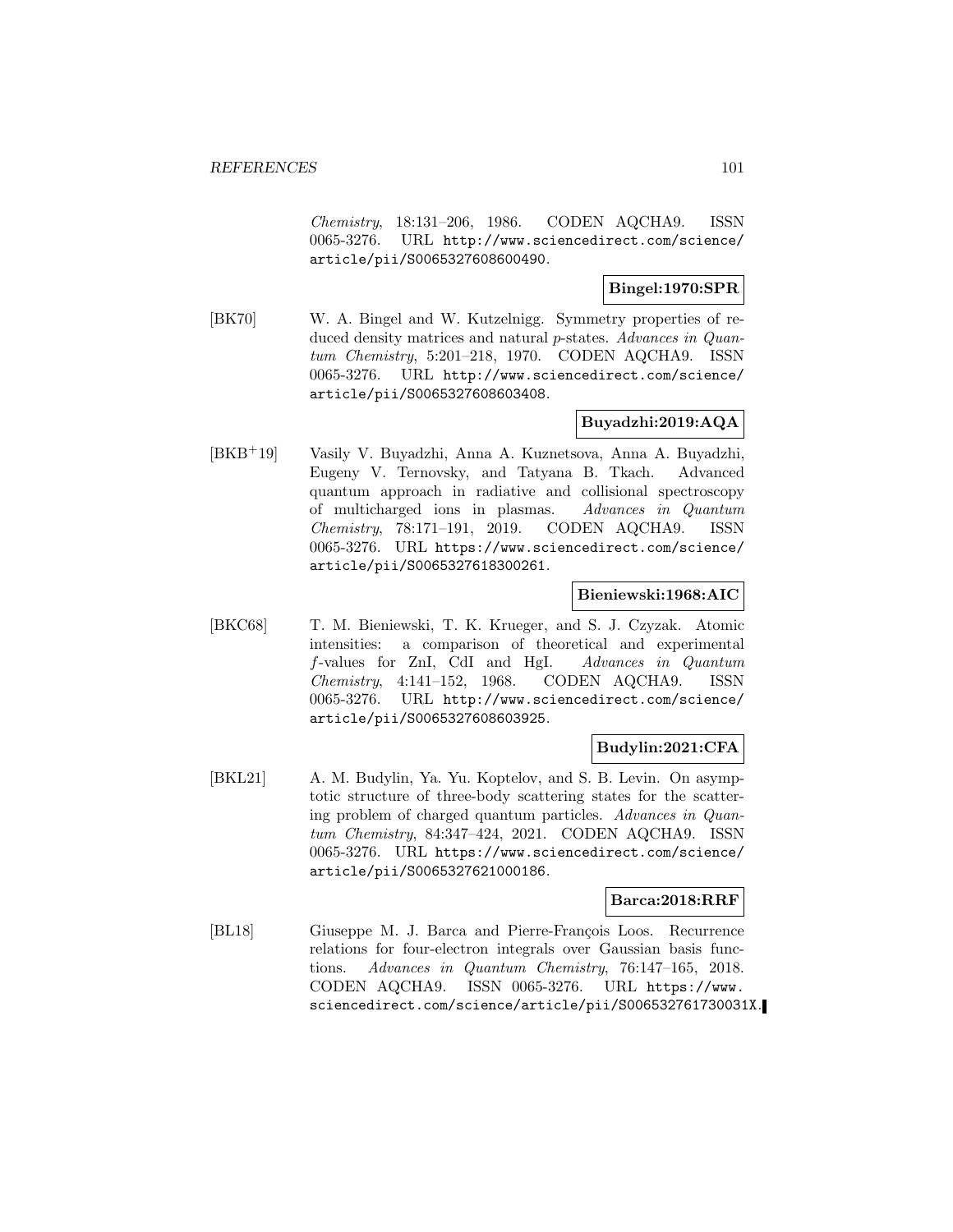### **Blinder:1965:TAH**

[Bli65] S. M. Blinder. Theory of atomic hyperfine structure. Advances in Quantum Chemistry, 2:47–91, 1965. CODEN AQCHA9. ISSN 0065-3276. URL http://www.sciencedirect.com/science/ article/pii/S0065327608600726.

### **Bonham:1978:EMC**

[BLKS78] R. A. Bonham, J. S. Lee, R. Kennerly, and W. St. John. Experimental measurements of charge and momentum densities, generalized oscillator strengths, and excitation frequencies. Advances in Quantum Chemistry, 11:1–32, 1978. CODEN AQCHA9. ISSN 0065-3276. URL http://www.sciencedirect.com/science/ article/pii/S0065327608602324.

### **Batandjieva:1997:ISF**

[BMC97] Borislava Batandjieva, Ingrid Miadoková, and Ivan Cernušák. An ab initio study of four-membered rings. boranes HBXYBH;  $(X, Y = C, N, O)$ . Advances in Quantum Chemistry, 28:219-234, 1997. CODEN AQCHA9. ISSN 0065-3276. URL http://www. sciencedirect.com/science/article/pii/S0065327608602178.

### **Belkic:2013:FBT**

[BMM13] Dzevad Belkić, Ivan Mancev, and Nenad Milojević. Fourbody theories for transfer ionization in fast ion-atom collisions. Advances in Quantum Chemistry, 65:339–362, 2013. CODEN AQCHA9. ISBN 0-12-396455-5 (hardcover). ISSN 0065-3276. URL http://www.sciencedirect.com/science/ article/pii/B9780123964557000121.

### **Bevilacqua:2003:RTI**

[BMP03] Giuseppe Bevilacqua, Liana Martinelli, and Giuseppe Pastori Parravicini. Renner–Teller interaction matrices and Green's function formalism. Advances in Quantum Chemistry, 44:45–57, 2003. CODEN AQCHA9. ISSN 0065-3276. URL http://www. sciencedirect.com/science/article/pii/S0065327603440045.

### **Baraldi:1999:RDC**

[BMPV99] I. Baraldi, Fabio Momicchioli, G. Ponterini, and D. Vanossi. A recent development of the CS INDO model: Treatment of solvent effects on structures and optical properties of organic dyes. Advances in Quantum Chemistry, 36:121–150, 1999. CODEN AQCHA9. ISSN 0065-3276. URL http://www.sciencedirect. com/science/article/pii/S0065327608604815.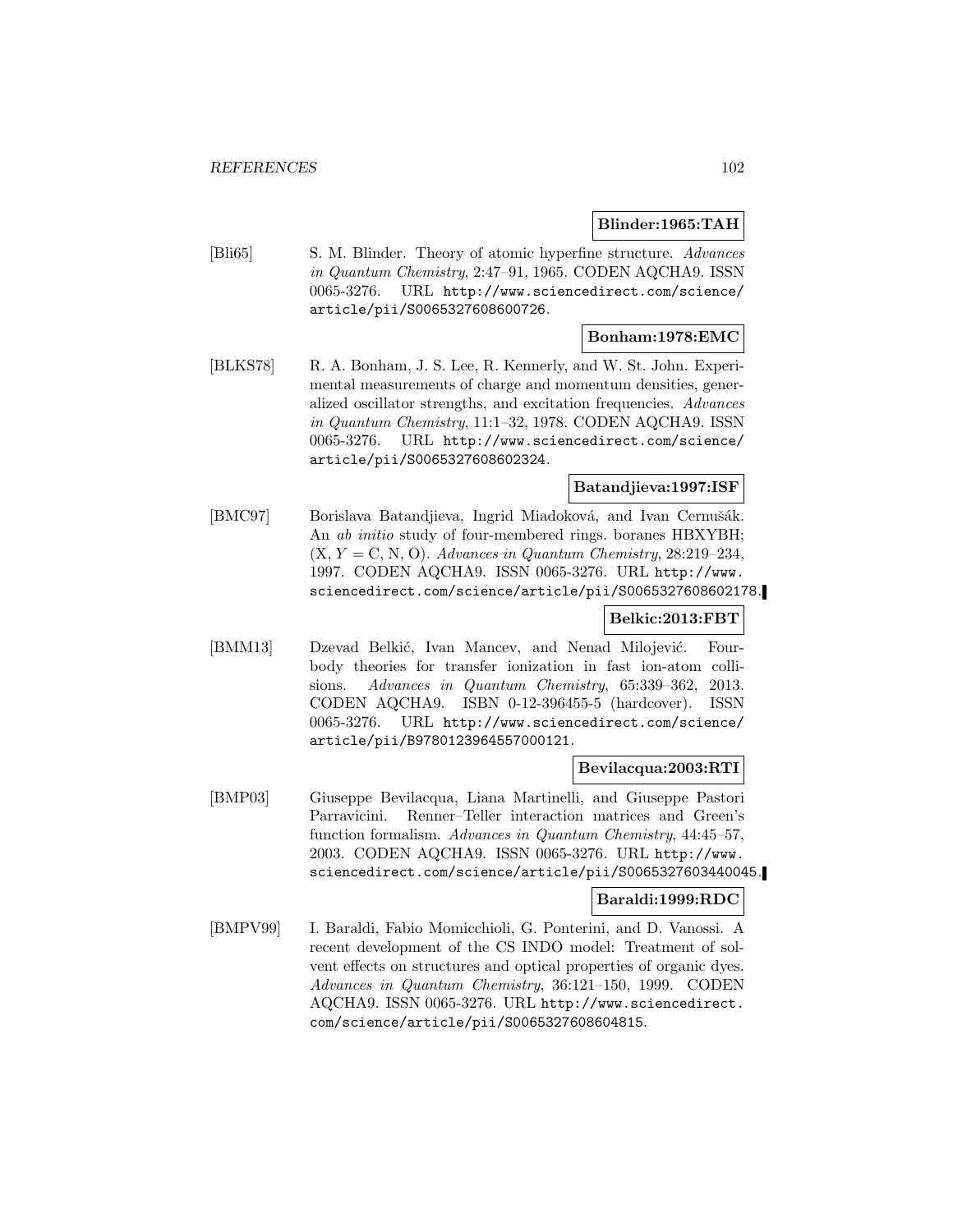### **Bader:1981:QTA**

[BND81] R. F. W. Bader and T. T. Nguyen-Dang. Quantum theory of atoms in molecules — Dalton revisited. Advances in Quantum Chemistry, 14:63–124, 1981. CODEN AQCHA9. ISSN 0065-3276. URL http://www.sciencedirect.com/science/ article/pii/S0065327608603263.

### **Bersuker:1986:JTE**

[BO86] I. B. Bersuker and I. Ya. Ogurtsov. The Jahn–Teller effect in dipole (multipole) moments and polarizabilities of molecules. Advances in Quantum Chemistry, 18:1–84, 1986. CODEN AQCHA9. ISSN 0065-3276. URL http://www.sciencedirect. com/science/article/pii/S0065327608600477.

### **Borshch:2003:VIH**

[Bor03] Serguei A. Borshch. Vibronic interactions in high nuclearity clusters. Advances in Quantum Chemistry, 44:389–400, 2003. CODEN AQCHA9. ISSN 0065-3276. URL http://www. sciencedirect.com/science/article/pii/S0065327603440252.

### **Bersuker:1982:VIJ**

[BP82] I. B. Bersuker and V. Z. Polinger. Vibronic interactions and the Jahn–Teller effect. Advances in Quantum Chemistry, 15:85–160, 1982. CODEN AQCHA9. ISSN 0065-3276. URL http://www. sciencedirect.com/science/article/pii/S0065327608601227.

#### **Brandas:2020:LQD**

[BP20] Erkki J. Brändas and Roman R. Poznański. Is life quantum Darwinian? Advances in Quantum Chemistry, 82:1–11, 2020. CODEN AQCHA9. ISSN 0065-3276. URL https://www. sciencedirect.com/science/article/pii/S0065327620300204.

### **Boys:1965:QCW**

[BR65] S. F. Boys and P. Rajagopal. Quantum calculations: Which are accumulative in accuracy, unrestricted in expansion functions, and economical in computation. Advances in Quantum Chemistry, 2:1–24, 1965. CODEN AQCHA9. ISSN 0065-3276. URL http://www.sciencedirect.com/science/ article/pii/S0065327608600702.

### **Basilevsky:1982:QDL**

[BR82] M. V. Basilevsky and V. M. Ryaboy. Quantum dynamics of linear triatomic reactions. Advances in Quantum Chemistry, 15:1–83,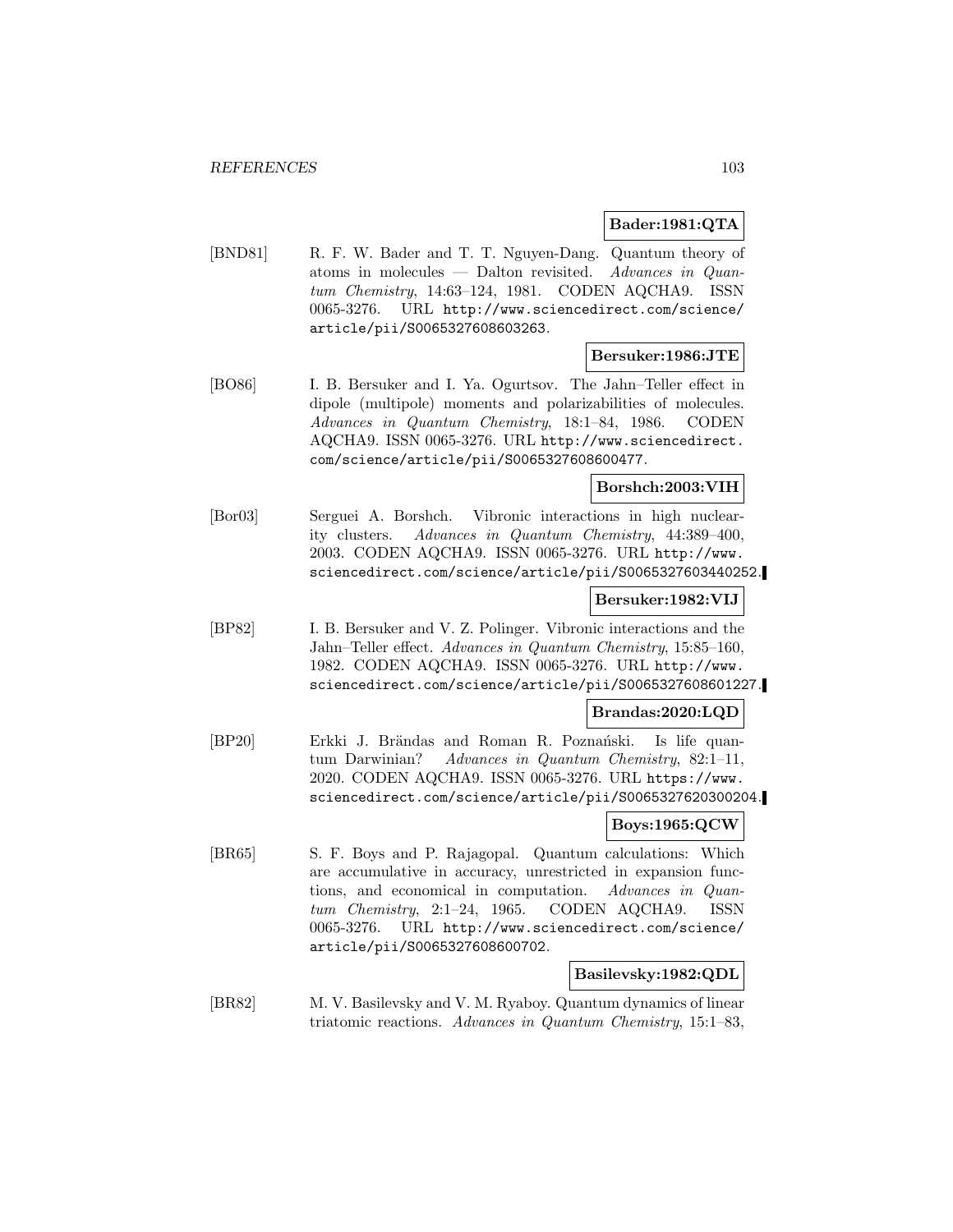### 1982. CODEN AQCHA9. ISSN 0065-3276. URL http://www. sciencedirect.com/science/article/pii/S0065327608601215.

### **Bihary:2005:DST**

[BR05] Zsolt Bihary and Mark A. Ratner. Density of states and transmission in molecular transport junctions. Advances in Quantum Chemistry, 48:23–34, 2005. CODEN AQCHA9. ISSN 0065-3276. URL http://www.sciencedirect.com/science/ article/pii/S006532760548003X.

### **Berrondo:2017:VQS**

[BR17] Manuel Berrondo and Jose Récamier. Vibrational quantum squeezing induced by inelastic collisions. Advances in Quantum Chemistry, 74:129–147, 2017. CODEN AQCHA9. ISSN 0065-3276. URL http://www.sciencedirect.com/science/ article/pii/S0065327616300351.

### **Brandas:2020:CPQ**

[BR20] Erkki Brändas and Kenneth Ruud, editors. *Chemical Physics* and Quantum Chemistry, volume 81 of Advances in quantum chemistry. Academic Press Inc., New York, USA, 2020. CO-DEN AQCHA9. ISBN 0-12-819757-9 (hardcover), 0-12-819758-7 (e-book). ISSN 0065-3276. LCCN QD462.

### **Bratoz:1967:ETH**

[Bra67] S. Bratož. Electronic theories of hydrogen bonding. Advances in Quantum Chemistry, 3:209–237, 1967. CODEN AQCHA9. ISSN 0065-3276. URL http://www.sciencedirect.com/science/ article/pii/S0065327608600908.

#### **Brandow:1977:LCP**

[Bra77] B. H. Brandow. Linked-cluster perturbation theory for closedand open-shell systems. Advances in Quantum Chemistry, 10: 187–249, 1977. CODEN AQCHA9. ISSN 0065-3276. URL http:/ /www.sciencedirect.com/science/article/pii/S006532760860581X.

#### **Brandas:2002:DSM**

[Brä02] Erkki J. Brändas. Dissipative systems and microscopic selforganization. Advances in Quantum Chemistry, 41:121–138, 2002. CODEN AQCHA9. ISSN 0065-3276. URL http://www. sciencedirect.com/science/article/pii/S0065327602410507.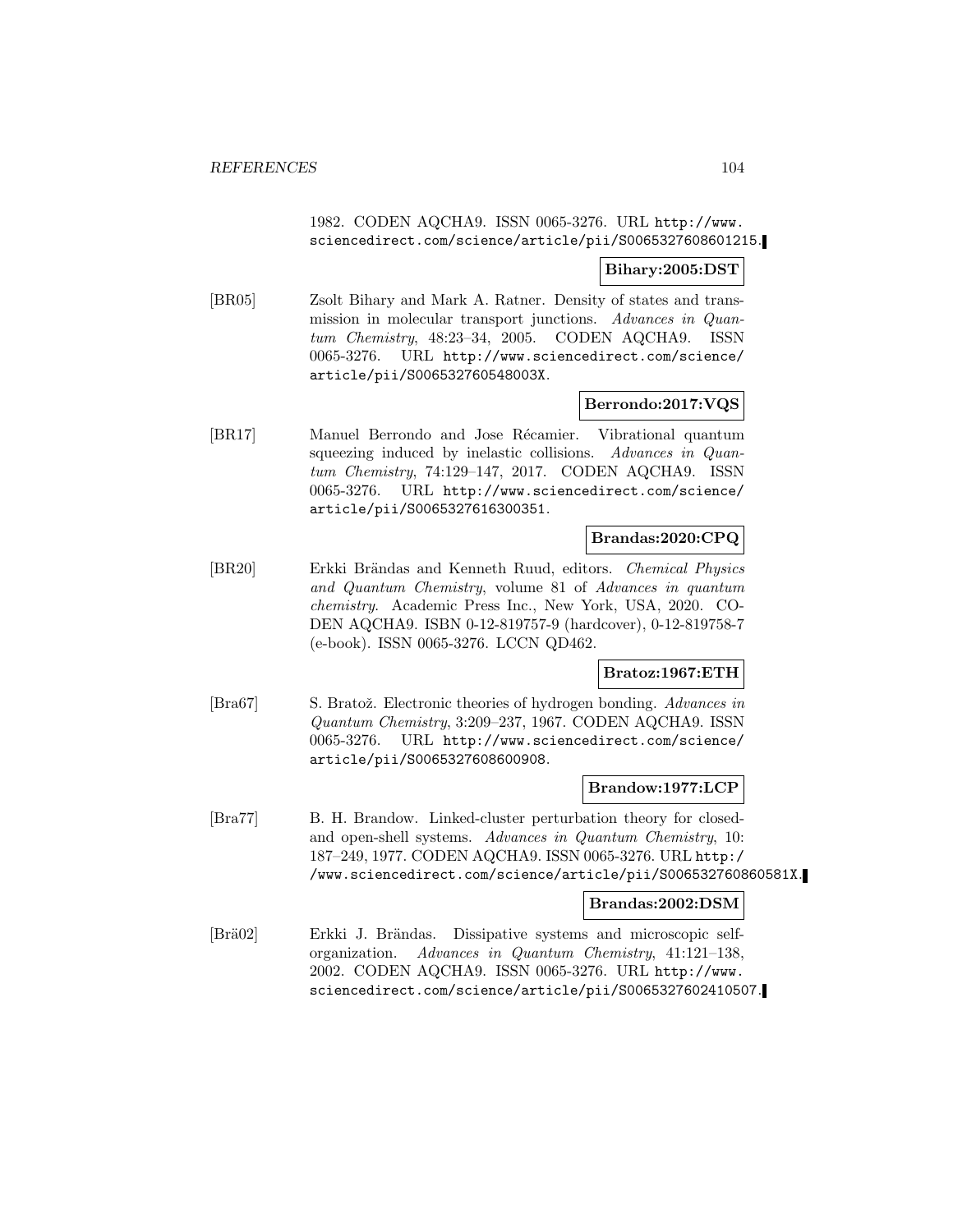### **Brandas:2003:NPT**

[Brä03] Erkki J. Brändas. New perspectives in theoretical chemical physics. Advances in Quantum Chemistry, 42:383–397, 2003. CODEN AQCHA9. ISSN 0065-3276. URL http://www. sciencedirect.com/science/article/pii/S0065327603420625.

### **Brandas:2004:JBN**

[Brä04] Erkki J. Brändas. Are Jordan blocks necessary for the interpretation of dynamical processes in nature? Advances in Quantum Chemistry, 47:93–106, 2004. CODEN AQCHA9. ISSN 0065-3276. URL http://www.sciencedirect.com/science/ article/pii/S0065327604470063.

### **Brandas:2008:QMS**

[Brä08] Erkki J. Brändas. Quantum mechanics and the special and general theory of relativity. Advances in Quantum Chemistry, 54:115–132, 2008. CODEN AQCHA9. ISSN 0065-3276. URL http://www.sciencedirect.com/science/ article/pii/S006532760700010X.

### **Brandas:2012:ELP**

[Brä12] Erkki J. Brändas. Examining the limits of physical theory: Analytical principles and logical implications. Advances in Quantum Chemistry, 63:33–117, 2012. CODEN AQCHA9. ISBN 0-12- 397009-1. ISSN 0065-3276. URL http://www.sciencedirect. com/science/article/pii/B9780123970091000023.

### **Brandas:2019:MFE**

[Brä19] Erkki J. Brändas. Molecular foundation of evolution. Advances in Quantum Chemistry, 78:1–30, 2019. CODEN AQCHA9. ISSN 0065-3276. URL https://www.sciencedirect.com/science/ article/pii/S0065327618300327.

### **Brandas:2021:AQC**

[Brä21a] Erkki Brändas, editor. Advances in Quantum Chemistry, volume 84. Academic Press Inc., New York, USA, 2021. ISBN 0-12-823877-1 (hardcover), 0-12-823878-X (ePub ebook). xiii + 574 pp. LCCN QD462.

#### **Brandas:2021:P**

[Brä21b] Erkki J. Brändas. Preface. Advances in Quantum Chemistry, 84: xi–xiii, 2021. CODEN AQCHA9. ISSN 0065-3276. URL https:/ /www.sciencedirect.com/science/article/pii/S0065327621000423.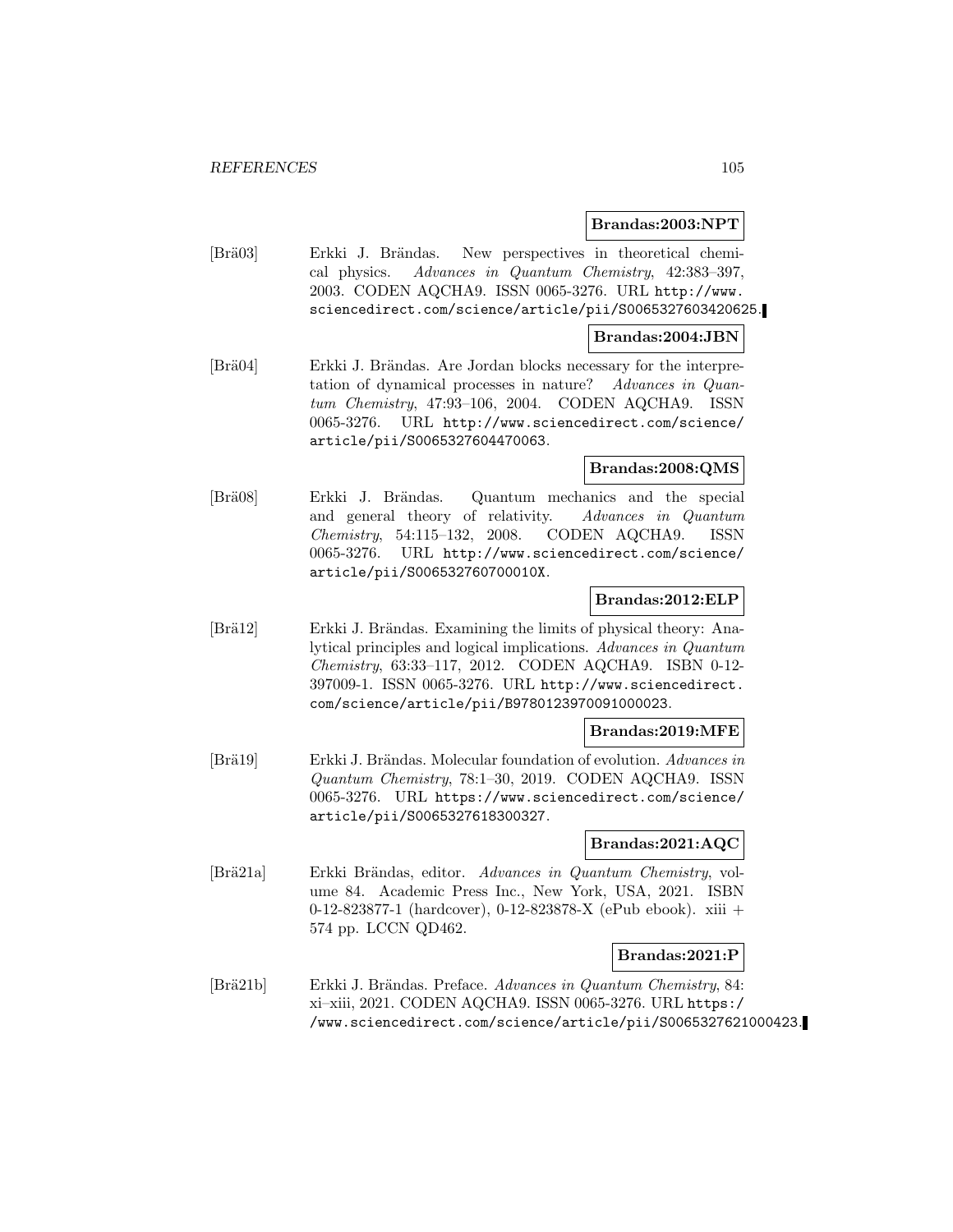#### **Bernal-Rodriguez:2013:SIL**

[BRL13] Mario A. Bernal-Rodríguez and Jacinto A. Liendo. Single ionization of liquid water by protons, alpha particles, and carbon nuclei: Comparative analysis of the continuum distorted wave methodologies and empirical models. Advances in Quantum Chemistry, 65:203–229, 2013. CO-DEN AQCHA9. ISBN 0-12-396455-5 (hardcover). ISSN 0065-3276. URL http://www.sciencedirect.com/science/ article/pii/B978012396455700008X.

### **Broclawik:1998:DFT**

[Bro98a] Ewa Brocławik. Density functional theory in catalysis: Activation and reactivity of a hydrocarbon molecule on a metallic active site. Advances in Quantum Chemistry, 33:349–367, 1998. CODEN AQCHA9. ISSN 0065-3276.

#### **Broctawik:1998:DFT**

[Bro98b] Ewa Broctawik. Density functional theory in catalysis: Activation and reactivity of a hydrocarbon molecule on a metallic active site. Advances in Quantum Chemistry, 33:349–367, 1998. CODEN AQCHA9. ISSN 0065-3276. URL http://www. sciencedirect.com/science/article/pii/S006532760860444X.

### **Brandao:2008:IWS**

[BRW08] João Brandão, Carolina M. A. Rio, and Wenli Wang. An important well studied atmospheric reaction,  $O(^{1}D) + H_2$ . Advances in Quantum Chemistry, 55:21–41, 2008. CODEN AQCHA9. ISSN 0065-3276. URL http://www.sciencedirect.com/science/ article/pii/S0065327607002031.

### **Basu:1972:CEO**

[BS72] Sadhan Basu and Purnendranath Sen. Collective electron oscillation in pi-electron systems. Advances in Quantum Chemistry, 6:159–175, 1972. CODEN AQCHA9. ISSN 0065-3276. URL http://www.sciencedirect.com/science/ article/pii/S0065327608605444.

#### **Berzinsh:1998:ARL**

[BS98] U. Berzinsh and S. Svanberg. Atomic radiative lifetimes measured by pulsed laser spectroscopy in the UV/VUV spectral region. Advances in Quantum Chemistry, 30:283–299, 1998. CODEN AQCHA9. ISSN 0065-3276. URL http://www. sciencedirect.com/science/article/pii/S0065327608605122.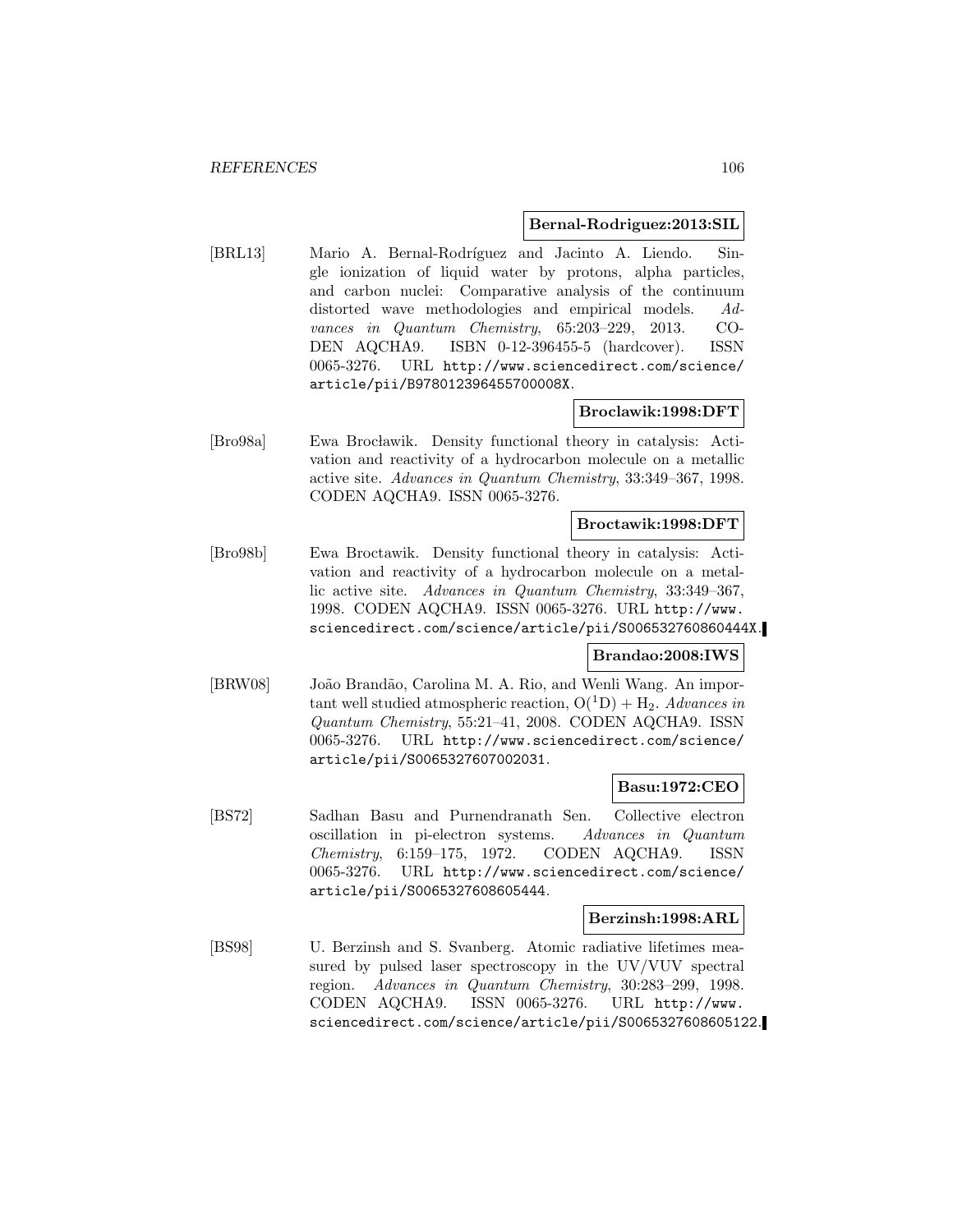### **Bauer:2004:CPS**

[BS04] Peter Bauer and Dieter Semrad. Chemical and physical state effects in electronic stopping. Advances in Quantum Chemistry, 46 (part 2):153–163, 2004. CODEN AQCHA9. ISSN 0065-3276. URL http://www.sciencedirect.com/science/ article/pii/S0065327604460067.

### **Berger:2005:NIN**

[BS05a] Raphael J. F. Berger and Dage Sundholm. A non-iterative numerical solver of Poisson and Helmholtz equations using high-order finite-element functions. Advances in Quantum Chemistry, 50:235–247, 2005. CODEN AQCHA9. ISSN 0065-3276. URL http://www.sciencedirect.com/science/ article/pii/S006532760550011X.

### **Brandas:2005:P**

[BS05b] Erkki Brändas and John R. Sabin. Preface. Advances in Quantum Chemistry, 49:xi–xii, 2005. CODEN AQCHA9. ISSN 0065-3276. URL http://www.sciencedirect.com/science/ article/pii/S0065327605490097.

### **Brandas:2006:P**

[BS06] Erkki J. Brändas and John R. Sabin. Preface. Advances in Quantum Chemistry, 51:ix–x, 2006. CODEN AQCHA9. ISSN 0065-3276. URL http://www.sciencedirect.com/science/ article/pii/S0065327606510093.

### **Brandas:2007:P**

[BS07] Erkki Brändas and John R. Sabin. Preface. Advances in Quantum Chemistry, 52:xi–xii, 2007. CODEN AQCHA9. ISSN 0065-3276. URL http://www.sciencedirect.com/science/ article/pii/S0065327606520167.

### **Belkic:2013:AQC**

[BSB13] Dževad Belkić, John R. Sabin, and Erkki Brändas, editors. Advances in Quantum Chemistry, volume 65 of Advances in Quantum Chemistry. Elsevier Academic Press, Amsterdam, The Netherlands, 2013. CODEN AQCHA9. ISBN 0-12-396455-5 (hardcover). ISSN 0065-3276. ???? pp. LCCN QC451 .U57 2012 .v65. Founding editor Per-Olov Löwdin (1916–2000).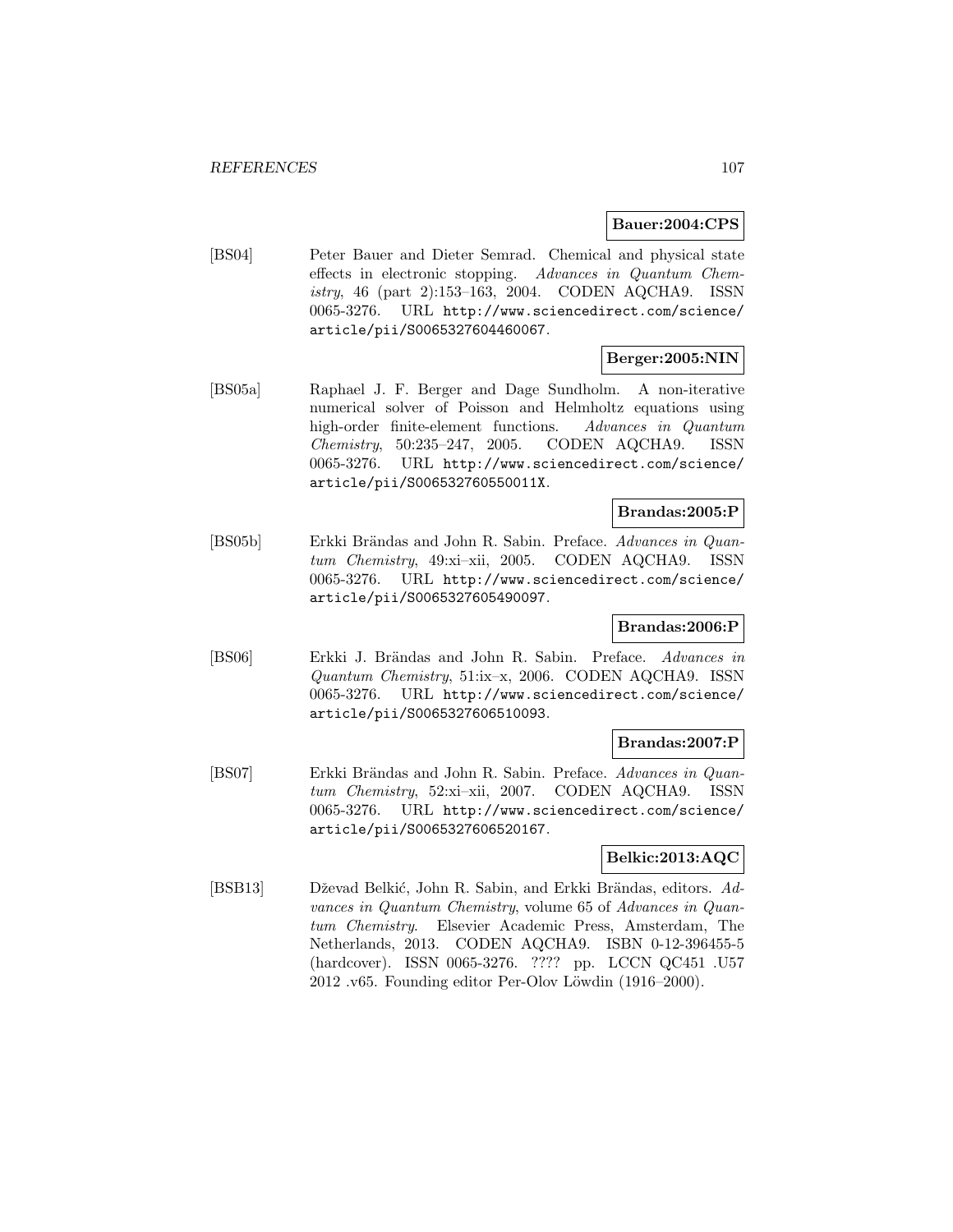### **Buksztel:2014:OOR**

[BSG14] A. Buksztel, S. Śmiga, and I. Grabowski. OEP orbitals as a reference for ab initio many-body calculations. Advances in Quantum Chemistry, 68:105–123, 2014. CODEN AQCHA9. ISBN 0-12- 800536-X. ISSN 0065-3276. URL http://www.sciencedirect. com/science/article/pii/B978012800536100006X.

### **Buksztel:2017:CED**

[BSG17] Adam Buksztel, Szymon Śmiga, and Ireneusz Grabowski. The correlation effects in density functional theory along the dissociation path. Advances in Quantum Chemistry, 73:263–283, 2017. CODEN AQCHA9. ISSN 0065-3276. URL http://www. sciencedirect.com/science/article/pii/S0065327615000374.

### **Breuil:2019:DTE**

[BSL<sup>+</sup>19] Gabriel Breuil, Kaltrina Shehu, Elise Lognon, Sylvain Pitié, Benjamin Lasorne, and Thibaud Etienne. Diagnosis of two evaluation paths to density-based descriptors of molecular electronic transitions. Advances in Quantum Chemistry, 79:289–310, 2019. CODEN AQCHA9. ISSN 0065-3276. URL https://www. sciencedirect.com/science/article/pii/S0065327619300206.

#### **Bocharnikova:2020:TSB**

[BTB<sup>+</sup>20] Elena N. Bocharnikova, Olga N. Tchaikovskaya, Olga K. Bazyl, Viktor Ya. Artyukhov, and George V. Mayer. Theoretical study of bisphenol A photolysis. Advances in Quantum Chemistry, 81:191–217, 2020. CODEN AQCHA9. ISSN 0065-3276. URL https://www.sciencedirect.com/science/ article/pii/S0065327619300802.

### **Barysz:1997:MPB**

[BU97] Maria Barysz and Miroslav Urban. Molecular properties of boron-coinage metal dimers: BCu, BAg, BAu. Advances in Quantum Chemistry, 28:257–272, 1997. CODEN AQCHA9. ISSN 0065-3276. URL http://www.sciencedirect.com/science/ article/pii/S0065327608602208.

#### **Bunge:2017:SSL**

[Bun17] Carlos F. Bunge. Specifics on the scientific legacy of Per-Olov Löwdin. Advances in Quantum Chemistry, 74:53–82, 2017. CODEN AQCHA9. ISSN 0065-3276. URL http://www. sciencedirect.com/science/article/pii/S0065327616300338.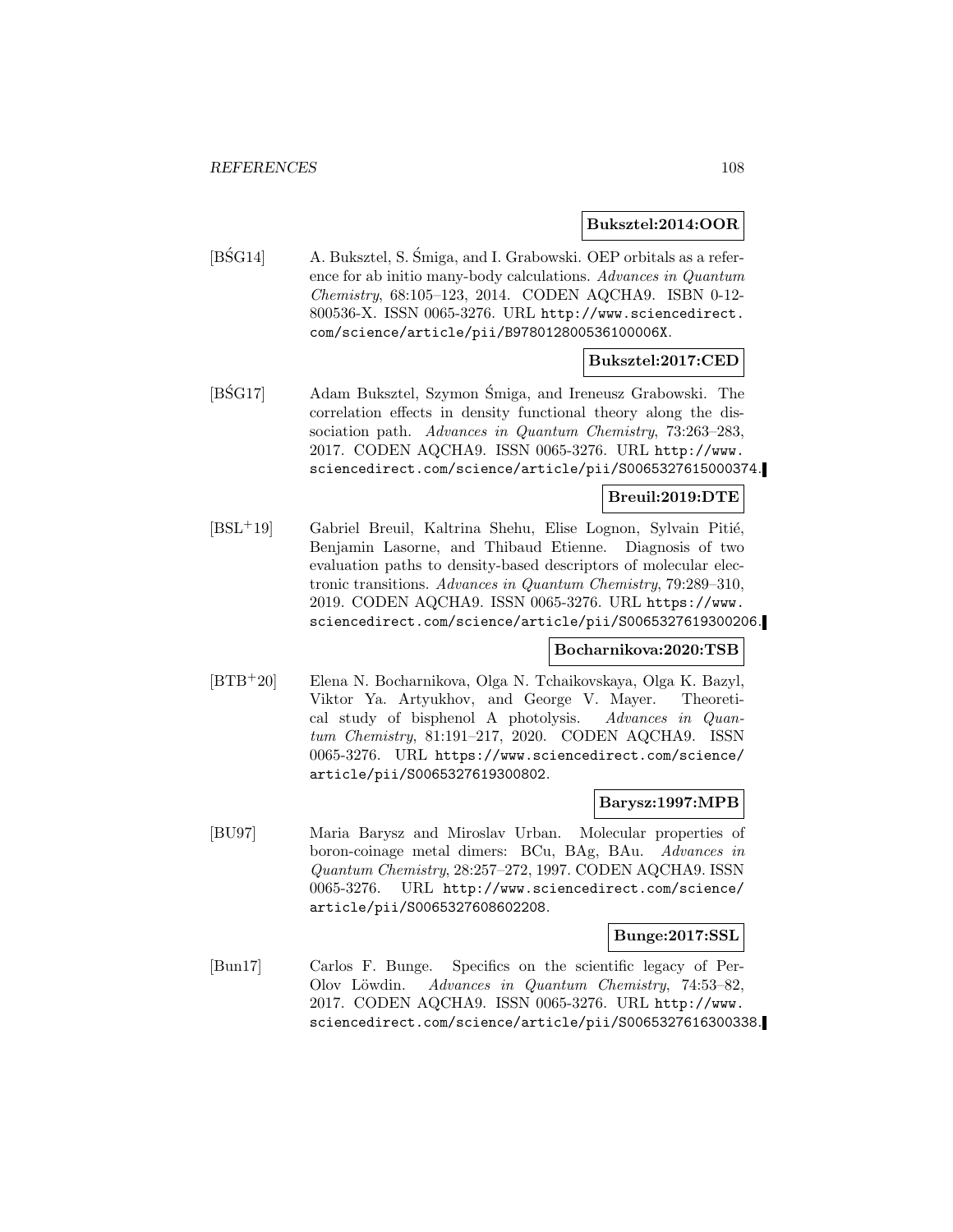## **Bunge:2018:PSS**

[Bun18] Carlos F. Bunge. Present status of selected configuration interaction with truncation energy error. Advances in Quantum Chemistry, 76:3–34, 2018. CODEN AQCHA9. ISSN 0065-3276. URL https://www.sciencedirect.com/science/ article/pii/S0065327617300357.

# **Baer:2003:ENA**

[BVHK03] M. Baer, A. Vibók, G. J. Halász, and D. J. Kouri. The electronic non-adiabatic coupling terms: On the connection between molecular physics and field theory. Advances in Quantum Chemistry, 44:103–118, 2003. CODEN AQCHA9. ISSN 0065-3276. URL http://www.sciencedirect.com/science/ article/pii/S0065327603440070.

# **Bianco:2008:TSD**

[BWH08] Roberto Bianco, Shuzhi Wang, and James T. Hynes. Theoretical studies of the dissociation of sulfuric acid and nitric acid at model aqueous surfaces. Advances in Quantum Chemistry, 55:387–405, 2008. CODEN AQCHA9. ISSN 0065-3276. URL http://www.sciencedirect.com/science/ article/pii/S0065327607002183.

## **Bielinska-Waz:1997:DSM**

[BWK97] Dorota Bielińska-Wąż and Jacek Karwowski. Determining the shapes of molecular electronic bands from their intensity distribution moments. Advances in Quantum Chemistry, 28:159–169, 1997. CODEN AQCHA9. ISSN 0065-3276. URL http://www. sciencedirect.com/science/article/pii/S0065327608602130.

### **Beebe-Wang:2013:VRT**

[BWVD<sup>+</sup>13] Joanne Beebe-Wang, Paul Vaska, F. Avraham Dilmanian, Stephen G. Peggs, and David J. Schlyer. Verifying radiation treatment in proton therapy via PET imaging of the induced positron-emitters. Advances in Quantum Chemistry, 65:111– 127, 2013. CODEN AQCHA9. ISBN 0-12-396455-5 (hardcover). ISSN 0065-3276. URL http://www.sciencedirect. com/science/article/pii/B9780123964557000054.

## **Bylicki:1998:MIC**

[Byl98] Miroslaw Bylicki. Methods involving complex coordinates applied to atoms. Advances in Quantum Chemistry, 32:207–226,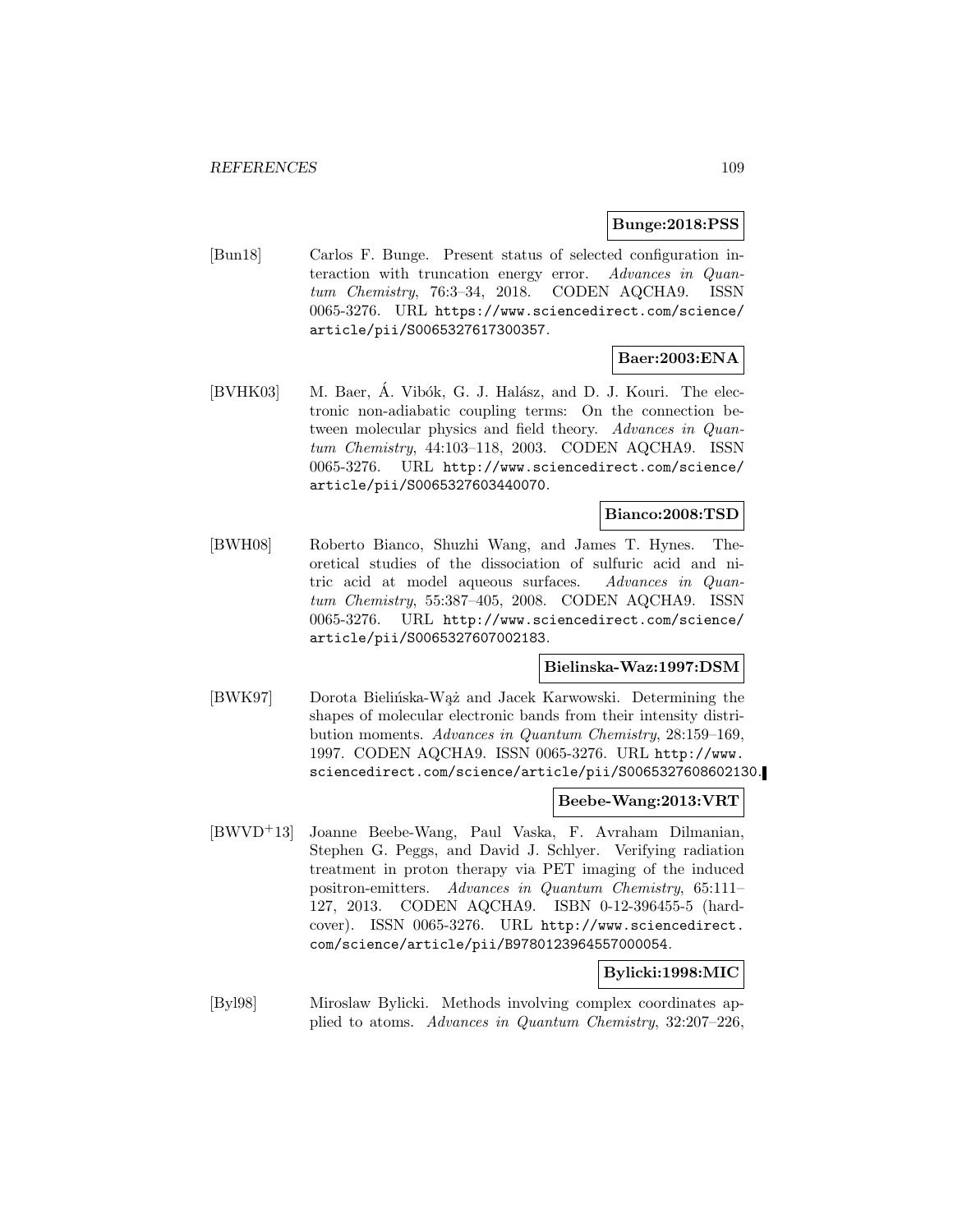1998. CODEN AQCHA9. ISSN 0065-3276. URL http://www. sciencedirect.com/science/article/pii/S0065327608604153.

### **Cronstrand:2001:ACI**

[CÅ01] Peter Cronstrand and Hans Ågren. Assignment and convergence of IR spectra for a sequence of polypyridine oligomers. Advances in Quantum Chemistry, 40:213–223, 2001. CODEN AQCHA9. ISSN 0065-3276. URL http://www.sciencedirect. com/science/article/pii/S0065327601400177.

# **Chilkuri:2021:CTS**

[CAG<sup>+</sup>21] Vijay Gopal Chilkuri, Thomas Applencourt, Kevin Gasperich, Pierre-François Loos, and Anthony Scemama. Spin-adapted selected configuration interaction in a determinant basis. Advances in Quantum Chemistry, 83:65–81, 2021. CODEN AQCHA9. ISSN 0065-3276. URL https://www.sciencedirect.com/ science/article/pii/S0065327621000022.

## **Calais:1985:GEI**

[Cal85] Jean-Louis Calais. Gap equations and instabilities for extended systems. Advances in Quantum Chemistry, 17:225–250, 1985. CODEN AQCHA9. ISSN 0065-3276. URL http://www. sciencedirect.com/science/article/pii/S0065327608603032.

## **Caldwell:2013:CCP**

[Cal13] Dennis Caldwell. Conundrums in chemical physics. Advances in Quantum Chemistry, 66:31–111, 2013. CODEN AQCHA9. ISBN 0-12-408099-5. ISSN 0065-3276. URL http://www. sciencedirect.com/science/article/pii/B9780124080997000027.

## **Cammi:2012:RAC**

[Cam12] Roberto Cammi. Recent advances in the coupled-cluster analytical derivatives theory for molecules in solution described with the polarizable continuum model (PCM). Advances in Quantum Chemistry, 64:1–29, 2012. CODEN AQCHA9. ISBN 0-12- 396498-9. ISSN 0065-3276. URL http://www.sciencedirect. com/science/article/pii/B9780123964984000016.

## **Canuto:2010:P**

[Can10] Sylvio Canuto. Preface. Advances in Quantum Chemistry, 59:ix– xi, 2010. CODEN AQCHA9. ISSN 0065-3276. URL http://www. sciencedirect.com/science/article/pii/S0065327610590142.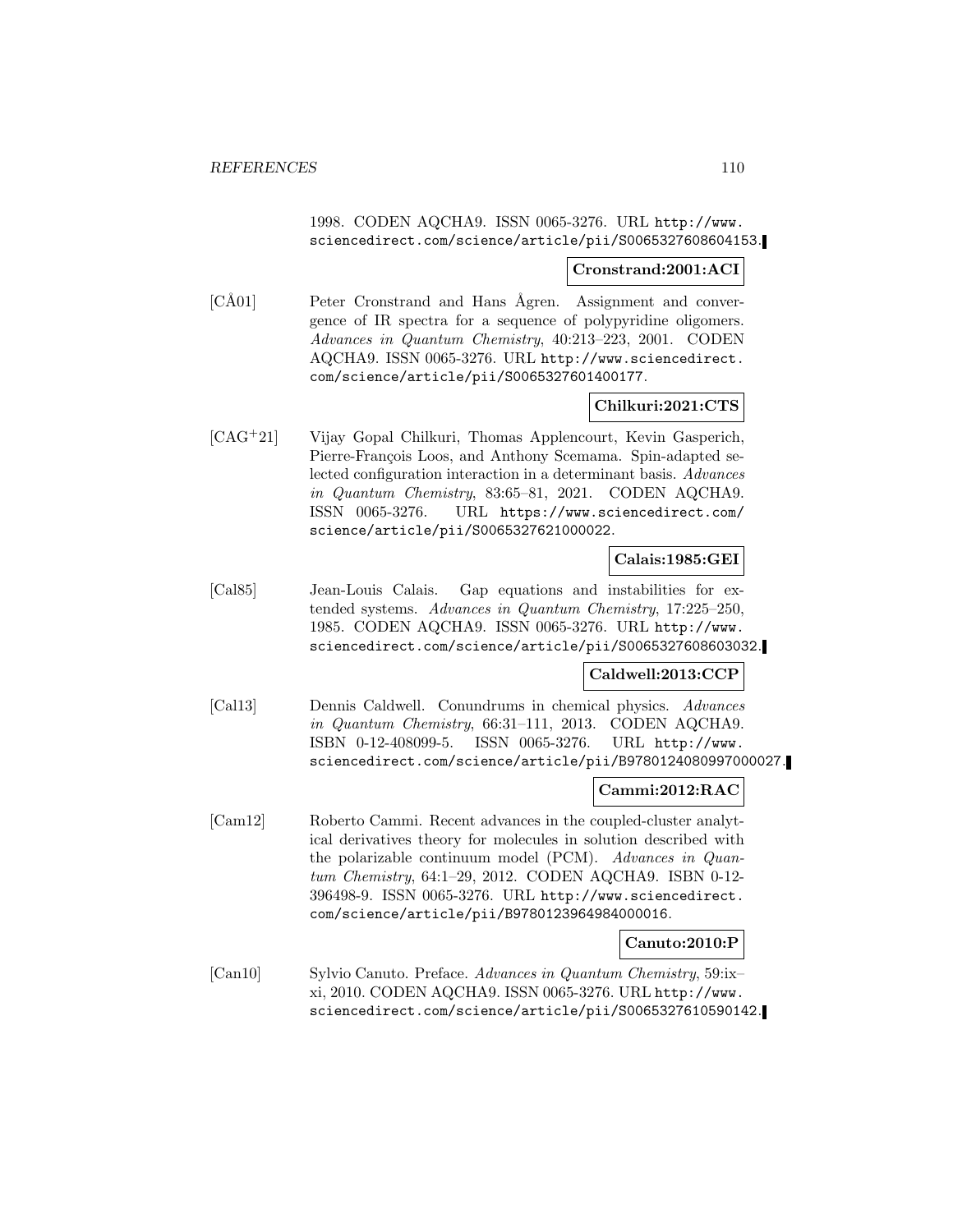## **Coletti:2019:HOP**

[CAP19] Cecilia Coletti, Vincenzo Aquilanti, and Federico Palazzetti. Hypergeometric orthogonal polynomials as expansion basis sets for atomic and molecular orbitals: the Jacobi ladder. Advances in Quantum Chemistry, 79:55–77, 2019. CODEN AQCHA9. ISSN 0065-3276. URL https://www.sciencedirect.com/science/ article/pii/S0065327619300255.

# **Carbo:1992:MCA**

[CB92] Ramon Carbó and Emili Besalú. Many center AO integral evaluation using cartesian exponential type orbitals (CETO'S). Advances in Quantum Chemistry, 24:115–237, 1992. CODEN AQCHA9. ISSN 0065-3276. URL http://www.sciencedirect. com/science/article/pii/S0065327608601021.

## **Cox:2018:SSM**

[CB18] Hazel Cox and Adam L. Baskerville. The series solution method in quantum chemistry for three-particle systems. Advances in Quantum Chemistry, 77:201–240, 2018. CODEN AQCHA9. ISSN 0065-3276. URL https://www.sciencedirect.com/science/ article/pii/S0065327618300042.

## **Cox:2020:BSS**

[CBSM20] Hazel Cox, Adam L. Baskerville, Ville J. J. Syrjanen, and Michael Melgaard. The bound state stability of the hydride ion in Hartree–Fock theory. Advances in Quantum Chemistry, 81:167–189, 2020. CODEN AQCHA9. ISSN 0065-3276. URL https://www.sciencedirect.com/science/ article/pii/S006532762030006X.

### **Coutinho:1997:SES**

[CC97] Kaline Coutinho and Sylvio Canuto. Solvent effects from a sequential Monte-Carlo — quantum mechanical approach. Advances in Quantum Chemistry, 28:89–105, 1997. CODEN AQCHA9. ISSN 0065-3276. URL http://www.sciencedirect. com/science/article/pii/S0065327608602099.

### **Coletti:2013:DKC**

[CCA13] C. Coletti, D. Calderini, and V. Aquilanti. d-dimensional Kepler– Coulomb Sturmians and hyperspherical harmonics as complete orthonormal atomic and molecular orbitals. Advances in Quantum Chemistry, 67:73–127, 2013. CODEN AQCHA9. ISBN 0-12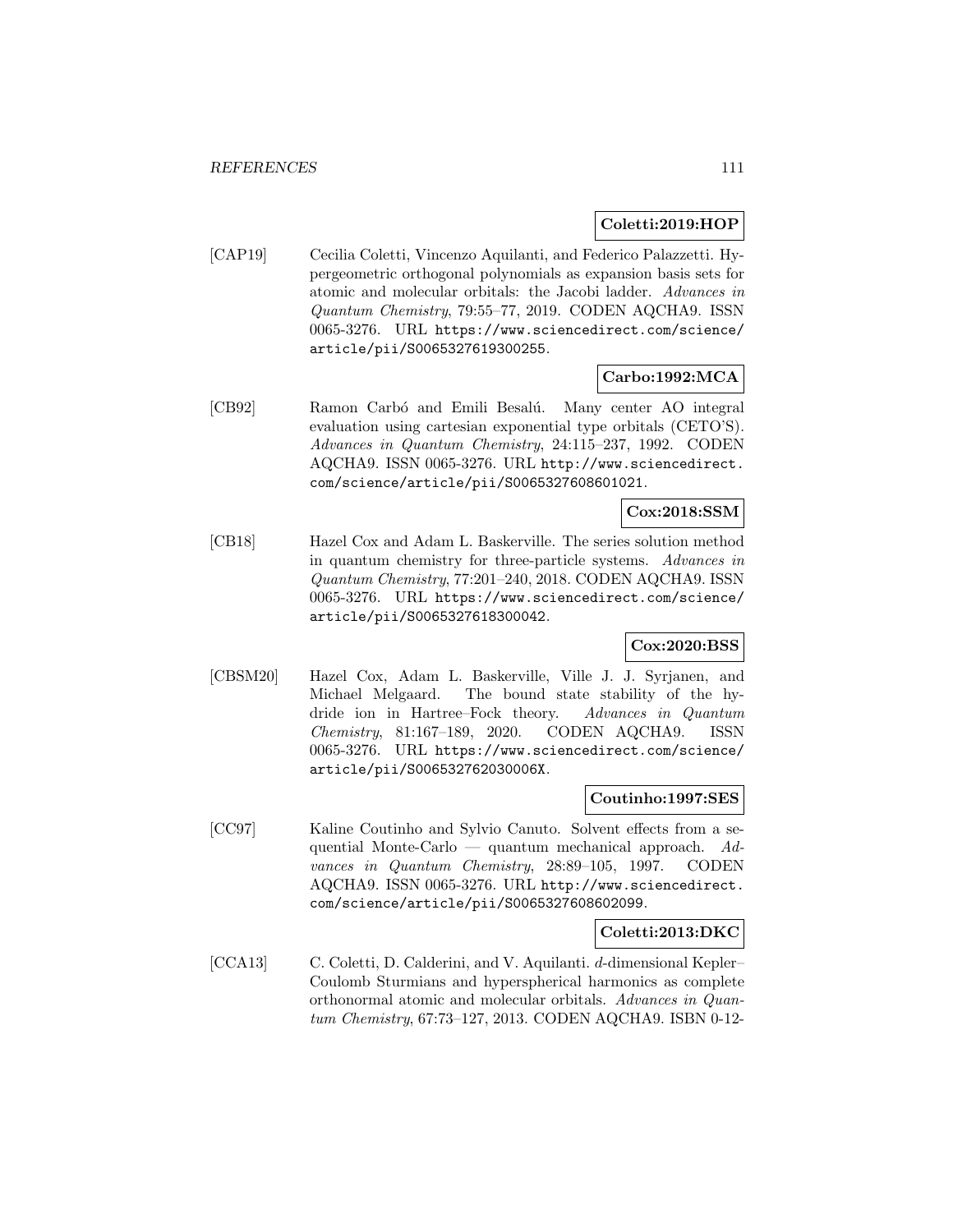411544-6. ISSN 0065-3276. URL http://www.sciencedirect. com/science/article/pii/B9780124115446000054.

### **Cardenuto:2017:QCT**

[CCC17] Marcelo Hidalgo Cardenuto, Kaline Coutinho, and Sylvio Canuto. Quantum chemistry with thermodynamic condition. a journey into the supercritical region and approaching the critical point. Advances in Quantum Chemistry, 74:253–265, 2017. CODEN AQCHA9. ISSN 0065-3276. URL http://www. sciencedirect.com/science/article/pii/S0065327616300417.

## **Cardenuto:2015:EPS**

[CCCC15] Marcelo Hidalgo Cardenuto, Kaline Coutinho, Benedito J. C. Cabral, and Sylvio Canuto. Electronic properties in supercritical fluids: the absorption spectrum of p-nitroaniline in supercritical water. Advances in Quantum Chemistry, 71:323–339, 2015. CODEN AQCHA9. ISSN 0065-3276. URL http://www. sciencedirect.com/science/article/pii/S0065327615000131.

### **Chang:2003:ESC**

[CCL03] Jyunju Chang, Youngmin Choi, and Jae Do Lee. Electronic structure of chromium aluminum oxide. Advances in Quantum Chemistry, 42:163–173, 2003. CODEN AQCHA9. ISSN 0065-3276. URL http://www.sciencedirect.com/science/ article/pii/S0065327603420467.

## **Canuto:2005:DPF**

[CCM05] Sylvio Canuto, Kaline Coutinho, and Prasanta K. Mukherjee. The dipole polarizability of  $F^-$  in aqueous solution. A sequential Monte Carlo/quantum mechanics study. Advances in Quantum Chemistry, 48:141–150, 2005. CODEN AQCHA9. ISSN 0065-3276. URL http://www.sciencedirect.com/science/ article/pii/S0065327605480107.

## **Carbone:2019:APC**

[CCM<sup>+</sup>19] Johanna P. Carbone, Lan Cheng, Rolf H. Myhre, Devin Matthews, Henrik Koch, and Sonia Coriani. An analysis of the performance of coupled cluster methods for K-edge core excitations and ionizations using standard basis sets. Advances in Quantum Chemistry, 79:241–261, 2019. CODEN AQCHA9. ISSN 0065-3276. URL https://www.sciencedirect.com/science/ article/pii/S0065327619300280.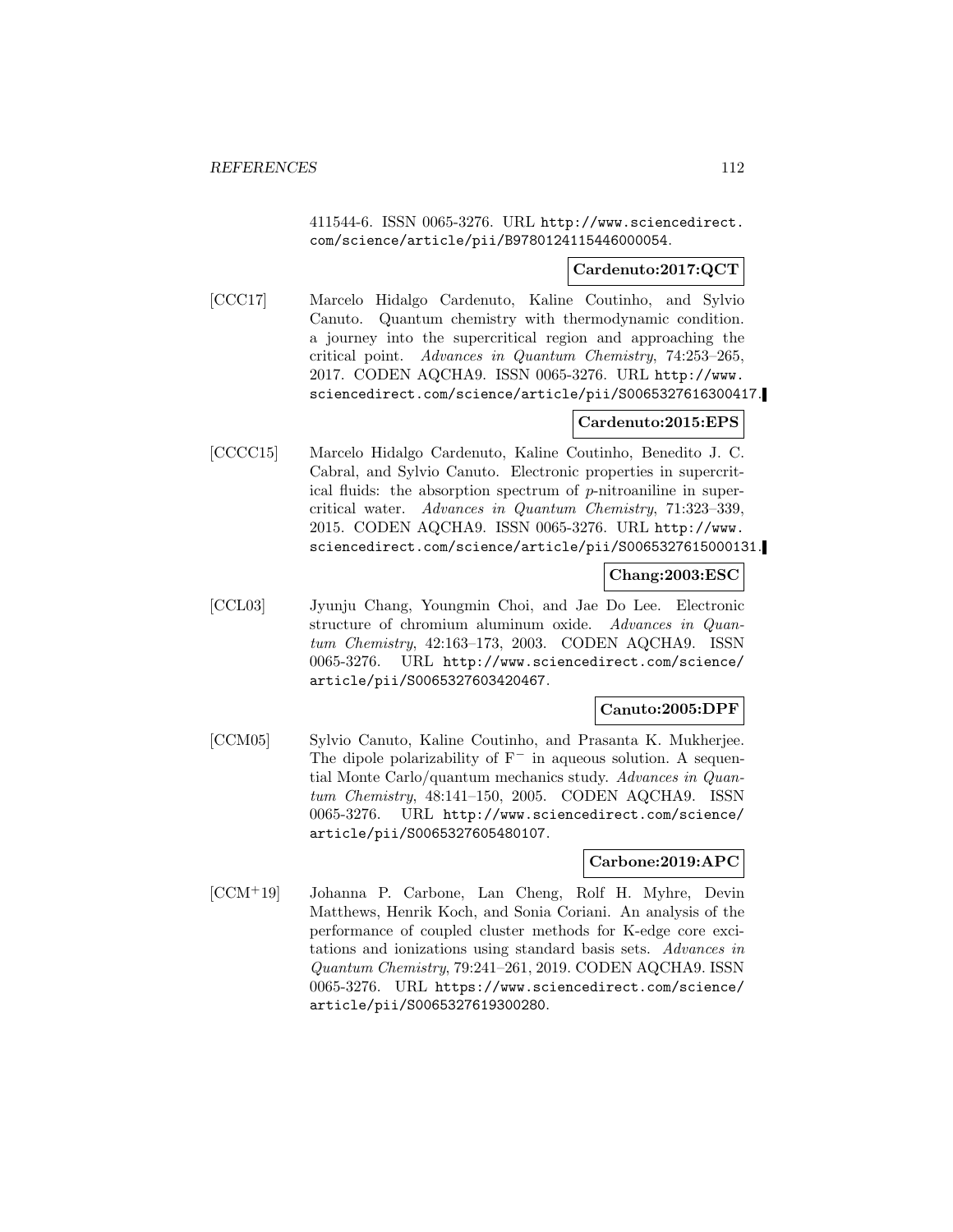### **Cooper:2001:RAS**

[CCSZ01] David L. Cooper, Nick J. Clarke, Phillip C. Stancil, and Bernard Zygelman. Recent applications of spin-coupled valence bond theory to charge transfer collisions. Advances in Quantum Chemistry, 40:37–48, 2001. CODEN AQCHA9. ISSN 0065-3276. URL http://www.sciencedirect.com/science/ article/pii/S0065327601400086.

# **Canuto:2002:NDM**

[CCT02] Sylvio Canuto, Kaline Coutinho, and Daniel Trzesniak. New developments in Monte Carlo/quantum mechanics methodology. the solvatochromism of β-carotene in different solvents. Advances in Quantum Chemistry, 41:161–183, 2002. CODEN AQCHA9. ISSN 0065-3276. URL http://www.sciencedirect. com/science/article/pii/S0065327602410520.

# **Carbo:1994:MQS**

[CCVB94] Ramon Carbó, Blanca Calabuig, Leonel Vera, and Emili Besalú. Molecular quantum similarity: Theoretical framework, ordering principles, and visualization techniques. Advances in Quantum Chemistry, 25:253–313, 1994. CODEN AQCHA9. ISSN 0065-3276. URL http://www.sciencedirect.com/science/ article/pii/S0065327608600210.

## **Carbo-Dorca:2005:MEQ**

[CD05] Ramon Carbó-Dorca. Mathematical elements of quantum electronic density functions. Advances in Quantum Chemistry, 49: 121–207, 2005. CODEN AQCHA9. ISSN 0065-3276. URL http:/ /www.sciencedirect.com/science/article/pii/S0065327605490036.

### **Carbo-Dorca:2000:EDF**

[CDBG00] Ramon Carbó-Dorca, Emili Besalú, and Xavier Gironés. Extended density functions. Advances in Quantum Chemistry, 38: 1–63, 2000. CODEN AQCHA9. ISSN 0065-3276. URL http:// www.sciencedirect.com/science/article/pii/S0065327600380029.

## **Chakraborty:2015:SSD**

[CDK15] Debajit Chakraborty, James Dufty, and Valentin V. Karasiev. System-size dependence in grand canonical and canonical ensembles. Advances in Quantum Chemistry, 71:11–27, 2015. CODEN AQCHA9. ISSN 0065-3276. URL http://www.sciencedirect. com/science/article/pii/S006532761500009X.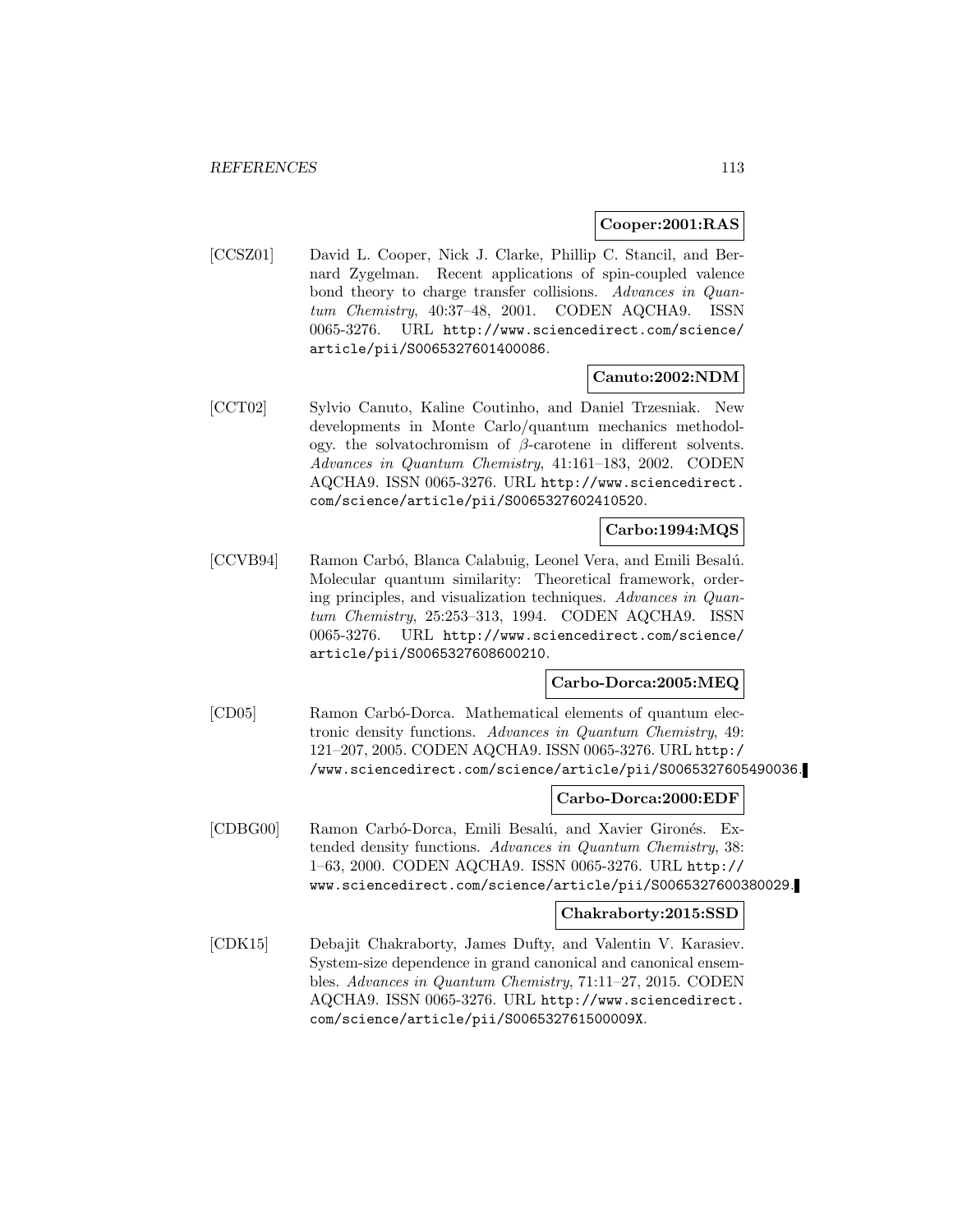## **Carbo:1982:EUM**

[CDP82] Ramon Carbó, Llorenç Domingo, and Josep-Jordi Peris. Elementary unitary MO transformations and SCF theory. Advances in Quantum Chemistry, 15:215–265, 1982. CODEN AQCHA9. ISSN 0065-3276. URL http://www.sciencedirect.com/science/ article/pii/S0065327608601240.

# **Caldwell:1972:MCD**

[CE72] Dennis J. Caldwell and Henry Eyring. Magnetic circular dichroism and diamagnetic molecules. Advances in Quantum Chemistry, 6:143–158, 1972. CODEN AQCHA9. ISSN 0065-3276. URL http://www.sciencedirect.com/science/ article/pii/S0065327608605432.

# **Caldwell:1978:LOS**

[CE78] Dennis Caldwell and Henry Eyring. Localized orbitals in spectroscopy. Advances in Quantum Chemistry, 11:93–114, 1978. CODEN AQCHA9. ISSN 0065-3276. URL http://www. sciencedirect.com/science/article/pii/S006532760860235X.

# **Carbo:1980:OSS**

[CG80] Ramon Carbó and Odd Gropen. Open shell SCF theory: An ab Initio study of some interstellar molecules. Advances in Quantum Chemistry, 12:159–187, 1980. CODEN AQCHA9. ISSN 0065-3276. URL http://www.sciencedirect.com/science/ article/pii/S0065327608603160.

## **Cimpoesu:2003:IAA**

[CH03] F. Cimpoesu and K. Hirao. The ab initio analytical approach of vibronic quantities: Application to inorganic stereochemistry. Advances in Quantum Chemistry, 44:369–387, 2003. CODEN AQCHA9. ISSN 0065-3276. URL http://www.sciencedirect. com/science/article/pii/S0065327603440240.

## **Chibotaru:2003:MAC**

[Chi03] L. F. Chibotaru. Microscopic approach to cooperative Jahn– Teller effect in crystals with strong intra-site vibronic coupling. Advances in Quantum Chemistry, 44:649–667, 2003. CODEN AQCHA9. ISSN 0065-3276. URL http://www.sciencedirect. com/science/article/pii/S0065327603440434.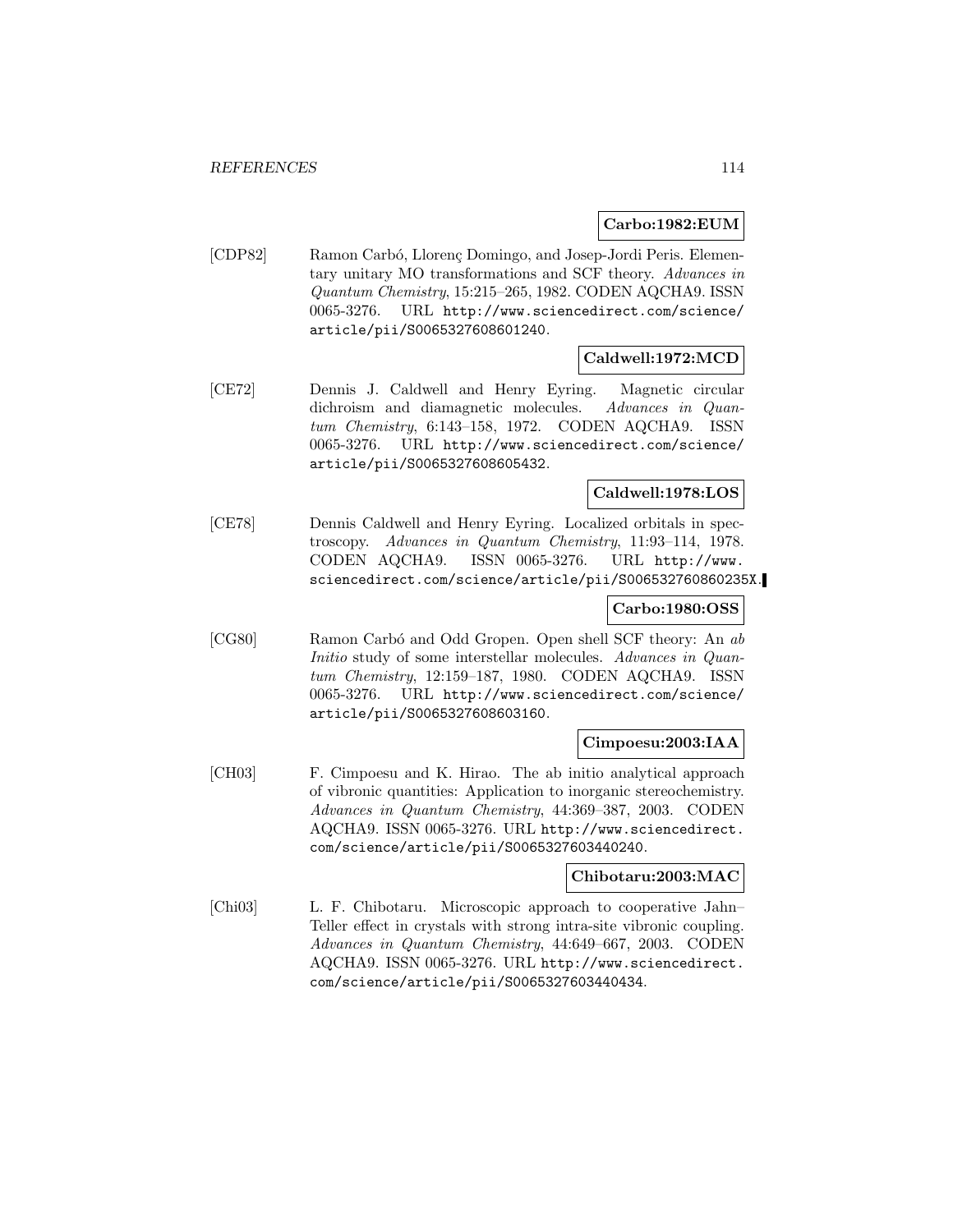### **Christoffersen:1972:ICL**

[Chr72] Ralph E. Christoffersen. Ab Initio calculations on large molecules. Advances in Quantum Chemistry, 6:333–393, 1972. CODEN AQCHA9. ISSN 0065-3276. URL http://www. sciencedirect.com/science/article/pii/S006532760860550X.

### **Champion:2013:FBA**

[CHR13] Christophe Champion, Jocelyn Hanssen, and Roberto D. Rivarola. The first Born approximation for ionization and charge transfer in energetic collisions of multiply charged ions with water. Advances in Quantum Chemistry, 65:269–313, 2013. CODEN AQCHA9. ISBN 0-12-396455-5 (hardcover). ISSN 0065-3276. URL http://www.sciencedirect.com/science/ article/pii/B9780123964557000108.

### **Cimpoesu:2003:SHE**

[CHSC03] F. Cimpoesu, K. Hirao, N. Stanica, and V. Chihaia. The spin Hamiltonian effective approach to the vibronic effectsselected cases. Advances in Quantum Chemistry, 44:273–288, 2003. CODEN AQCHA9. ISSN 0065-3276. URL http://www. sciencedirect.com/science/article/pii/S0065327603440173.

### **Cioslowski:1990:DFR**

[Cio90] Jerzy Cioslowski. Density functional reformulation of molecular orbital theories. Advances in Quantum Chemistry, 21:303–316, 1990. CODEN AQCHA9. ISSN 0065-3276. URL http://www. sciencedirect.com/science/article/pii/S0065327608606024.

### **Charkin:2009:DSM**

[CKC09] O. P. Charkin, N. M. Klimenko, and D. O. Charkin. DFT study of molecules confined inside fullerene and fullerene-like cages. Advances in Quantum Chemistry, 58:69–114, 2009. CODEN AQCHA9. ISSN 0065-3276. URL http://www.sciencedirect. com/science/article/pii/S0065327609007072.

# **Coronado:2003:PJT**

[CKRT03] E. Coronado, S. Klokishner, O. Reu, and B. Tsukerblat. Pseudo-Jahn–Teller origin of the metastable states in sodium nitroprusside. Advances in Quantum Chemistry, 44:429–444, 2003. CODEN AQCHA9. ISSN 0065-3276. URL http://www. sciencedirect.com/science/article/pii/S0065327603440288.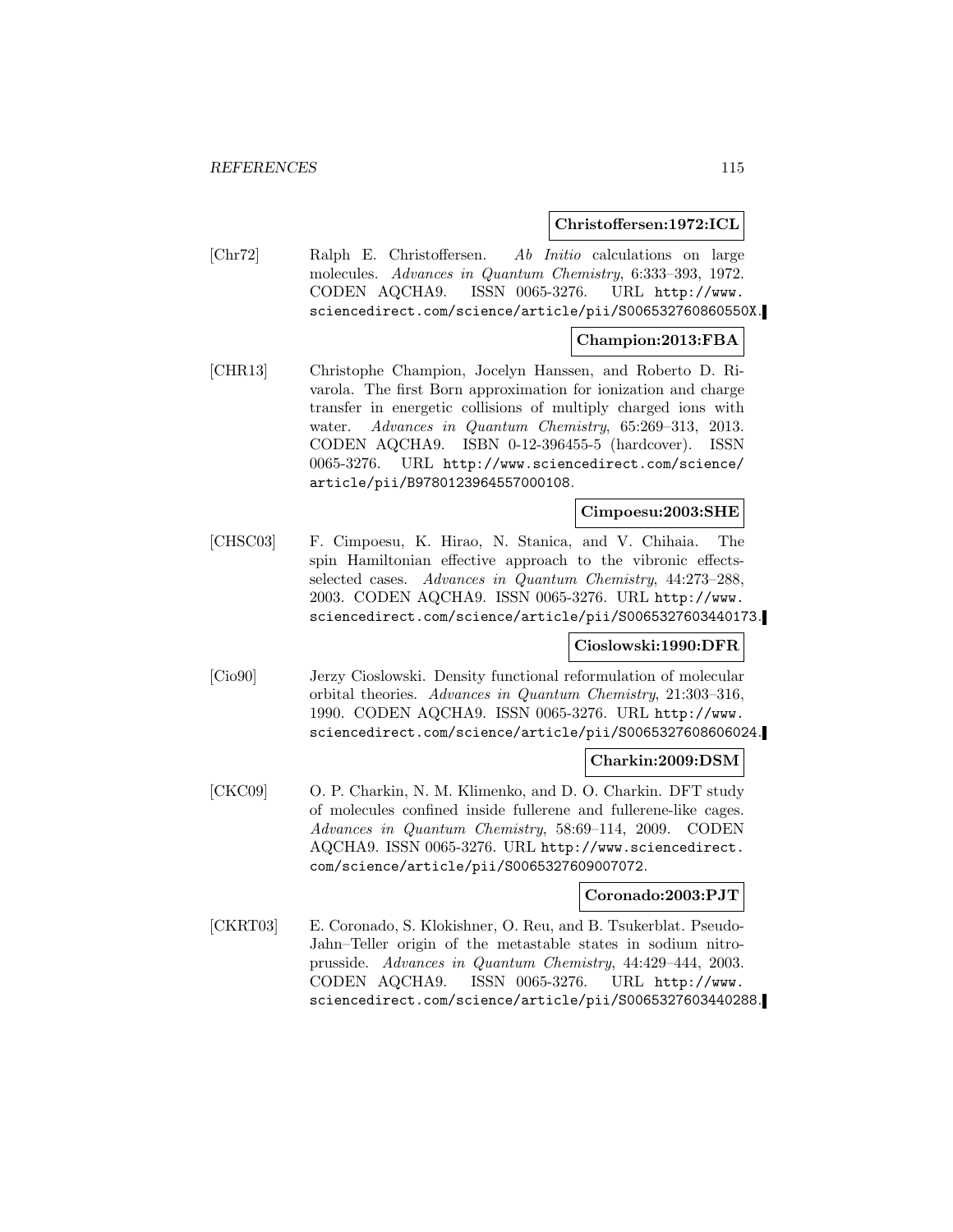## **Chang:2000:EST**

[CL00] Hyunju Chang and Jae Do Lee. Electronic structure of  $Ti_4O_7$ using DV-X $\alpha$  cluster calculation method. Advances in Quantum Chemistry, 37:291–300, 2000. CODEN AQCHA9. ISSN 0065-3276. URL http://www.sciencedirect.com/science/ article/pii/S0065327600370204.

# **Capozziello:2005:FPQ**

[CL05] Salvatore Capozziello and Alessandra Lattanzi. From Fischer projections to quantum mechanics of tetrahedral molecules: New perspectives in chirality. Advances in Quantum Chemistry, 49: 227–247, 2005. CODEN AQCHA9. ISSN 0065-3276. URL http:/ /www.sciencedirect.com/science/article/pii/S006532760549005X.

## **Cauet:2007:RCN**

[CL07] Emilie Cauët and Jacques Liévin. Radical cations of the nucleic bases and radiation damage to DNA: Ab initio study. Advances in Quantum Chemistry, 52:121–147, 2007. CODEN AQCHA9. ISSN 0065-3276. URL http://www.sciencedirect. com/science/article/pii/S0065327606520064.

## **Cronstrand:2005:MPA**

[CLÅ05] Peter Cronstrand, Yi Luo, and Hans Ågren. Multi-photon absorption of molecules. Advances in Quantum Chemistry, 50:1-21, 2005. CODEN AQCHA9. ISSN 0065-3276. URL http://www. sciencedirect.com/science/article/pii/S0065327605500017.

# **Cruz:2015:HHH**

[CLK15] Salvador A. Cruz and Eugenio Ley-Koo. The hydrogen  $H_2^+$  and  $HeH^{2+}$  molecular ions confined in dihedral angles. Advances in Quantum Chemistry, 71:69–113, 2015. CODEN AQCHA9. ISSN 0065-3276. URL http://www.sciencedirect.com/science/ article/pii/S0065327615000088.

## **Carbo:1989:JRG**

[CMDN89] Ramon Carbó, Joan Miró, Llorenç Domingo, and Juan J. Novoa. Jacobi rotations: a general procedure for electronic energy optimization. Advances in Quantum Chemistry, 20:375–441, 1989. CODEN AQCHA9. ISSN 0065-3276. URL http://www. sciencedirect.com/science/article/pii/S0065327608606309.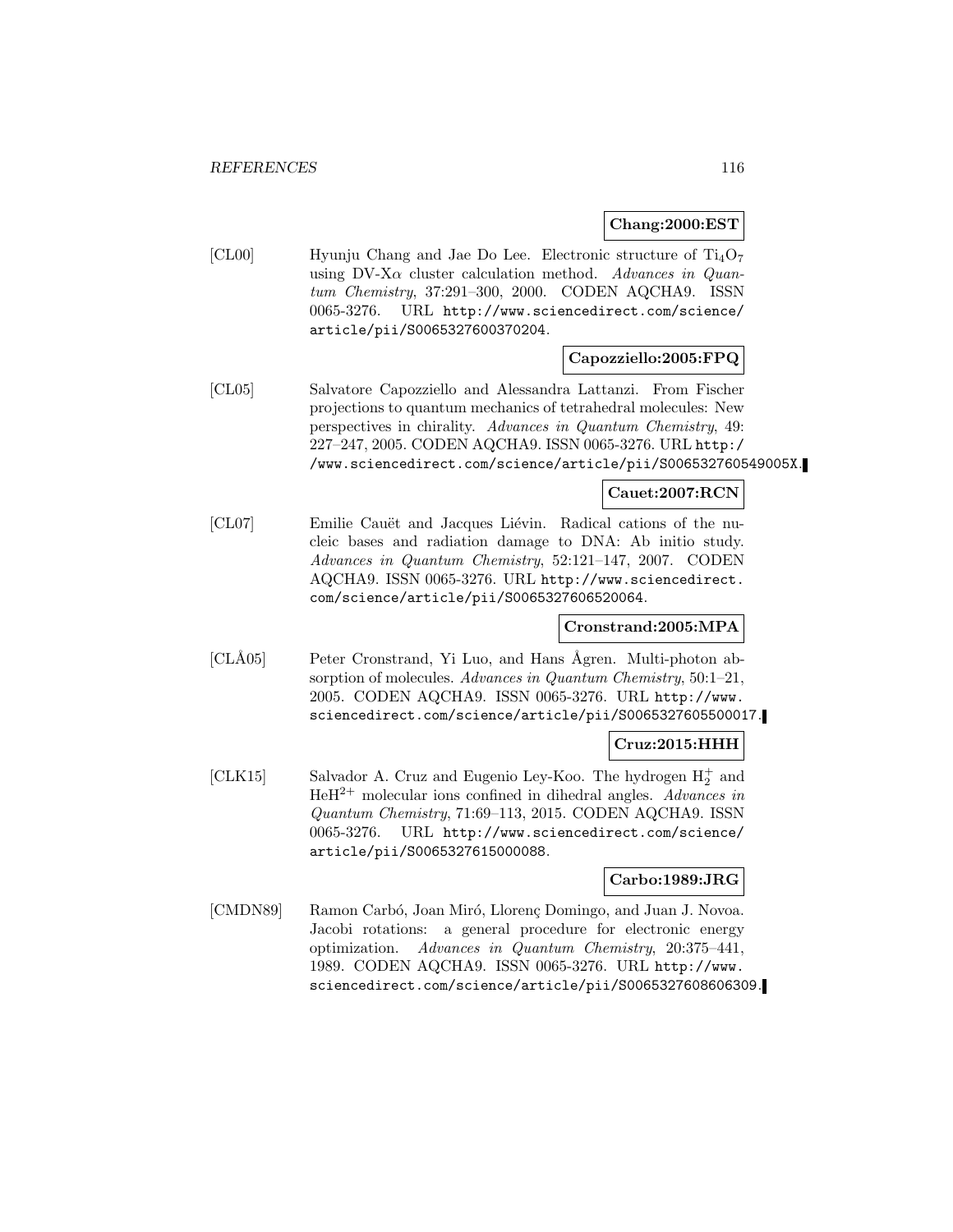### **Champagne:1999:TCP**

[CMFA99] Benoît Champagne, David H. Mosley, Joseph G. Fripiat, and Jean-Marie AndrE. Towards the calculations of polarizabilities of stereoregular polymers. Advances in Quantum Chemistry, 35:95–110, 1999. CODEN AQCHA9. ISSN 0065-3276. URL http://www.sciencedirect.com/science/ article/pii/S0065327608604578.

## **Caturla:2004:MDS**

[CMJR+04] M. J. Caturla, A. Gras Martí, J. J. Jiménez-Rodríguez, J.-C. Jiménez Saez, and M.-C. Pérez-Martín. Molecular dynamics simulations of energy deposition in solids. Advances in Quantum Chemistry, 45 (part 1):79–98, 2004. CODEN AQCHA9. ISSN 0065-3276. URL http://www.sciencedirect.com/science/ article/pii/S0065327604450047.

### **Cruz-Martinez:2016:GSS**

[CMVPFC16] Heriberto Cruz-Martínez, José Manuel Vásquez-Pérez, Omar Solorza Feria, and Patrizia Calaminici. On the ground state structures and energy properties of  $Co_n$   $Pd_n$  ( $n = 1-10$ ) clusters. Advances in Quantum Chemistry, 72:177–199, 2016. CODEN AQCHA9. ISSN 0065-3276. URL http://www.sciencedirect. com/science/article/pii/S0065327615000246.

## **Corzo:2017:EPT**

[CO17] Héctor H. Corzo and J. Vince Ortiz. Electron propagator theory: Foundations and predictions. Advances in Quantum Chemistry, 74:267–298, 2017. CODEN AQCHA9. ISSN 0065-3276. URL http://www.sciencedirect.com/science/ article/pii/S006532761630034X.

# **Cohen:2004:ARS**

[Coh04] Scott M. Cohen. Aspects of relativistic sum rules. Advances in Quantum Chemistry, 46 (part 2):241–265, 2004. CODEN AQCHA9. ISSN 0065-3276. URL http://www.sciencedirect. com/science/article/pii/S0065327604460092.

### **Coleman:1968:SGM**

[Col68] A. J. Coleman. The symmetric group made easy. Advances in Quantum Chemistry, 4:83–108, 1968. CODEN AQCHA9. ISSN 0065-3276. URL http://www.sciencedirect.com/science/ article/pii/S0065327608603901.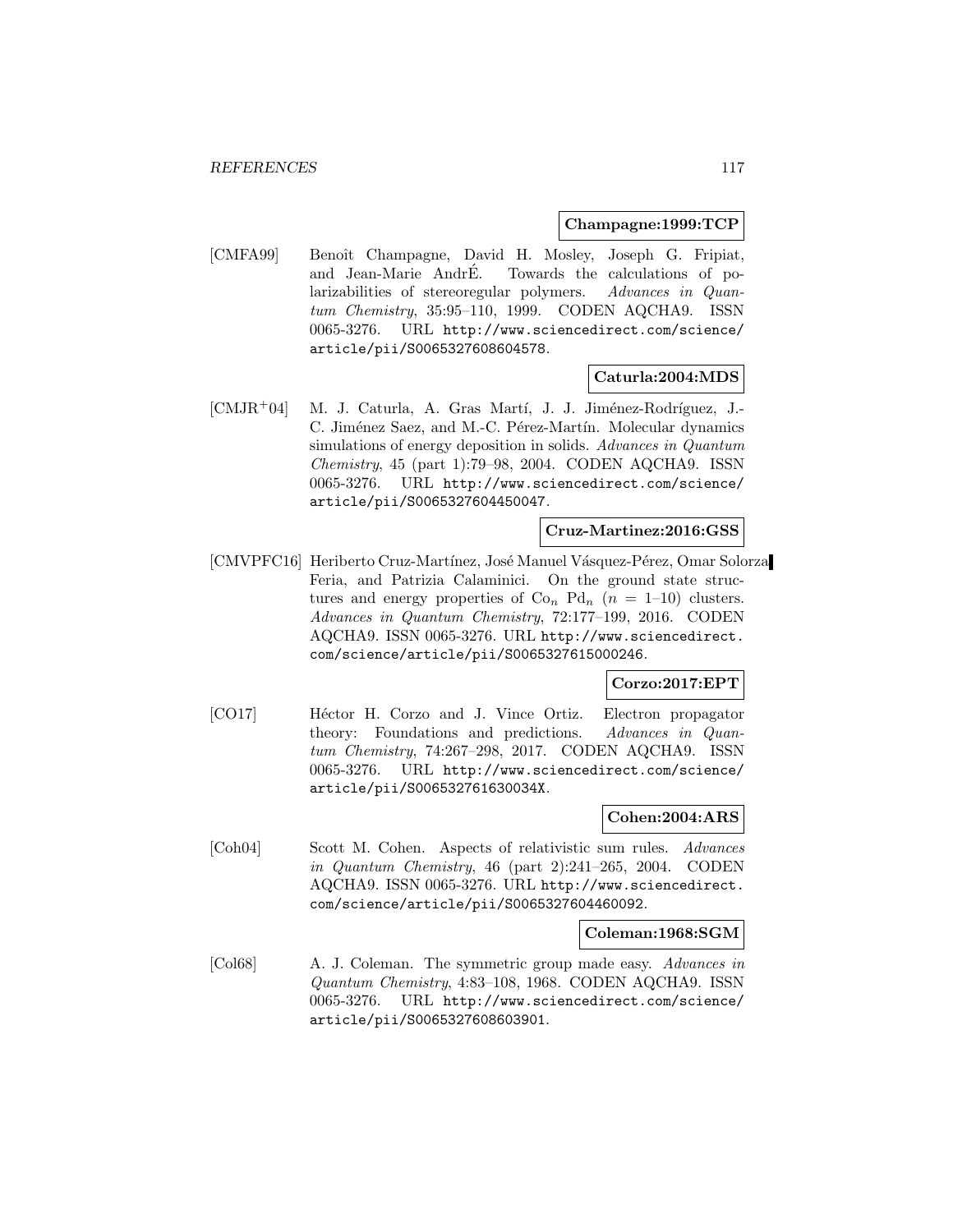### **Cooper:2018:CEP**

[Coo18] W. Grant Cooper. Consequences of EPR–proton qubits populating DNA. Advances in Quantum Chemistry, 77:19–120, 2018. CODEN AQCHA9. ISSN 0065-3276. URL https://www. sciencedirect.com/science/article/pii/S0065327617300746.

### **Contreras:2005:TNS**

[CPBS05] Rubén H. Contreras, Juan E. Peralta, Verónica Barone, and Gustavo E. Scuseria. Theoretical NMR  $^{n}J(^{13}C, ^{13}C)$  scalar couplings as probes to study diamagnetic ring currents in fullerenes. Advances in Quantum Chemistry, 48:127–139, 2005. CODEN AQCHA9. ISSN 0065-3276. URL http://www.sciencedirect. com/science/article/pii/S0065327605480090.

## **Craig:1999:JGC**

[Cra99] David Craig. A journey with good companions. fifty years of quantum chemistry. Advances in Quantum Chemistry, 34:1–50, 1999. CODEN AQCHA9. ISSN 0065-3276. URL http://www. sciencedirect.com/science/article/pii/S0065327608605304.

# **Cruz:2009:Pa**

[Cru09a] Salvador A. Cruz. Preface. Advances in Quantum Chemistry, 57: ix, 2009. CODEN AQCHA9. ISSN 0065-3276. URL http://www. sciencedirect.com/science/article/pii/S0065327609006030.

## **Cruz:2009:Pb**

[Cru09b] Salvador A. Cruz. Preface. Advances in Quantum Chemistry, 58:vii, 2009. CODEN AQCHA9. ISSN 0065-3276. URL http:// www.sciencedirect.com/science/article/pii/S0065327609007035.

### **Cruz:2009:TFD**

[Cru09c] Salvador A. Cruz. Thomas–Fermi–Dirac-Weizsäcker density functional formalism applied to the study of many-electron atom confinement by open and closed boundaries. Advances in Quantum Chemistry, 57:255–283, 2009. CODEN AQCHA9. ISSN 0065-3276. URL http://www.sciencedirect.com/science/ article/pii/S0065327609006121.

### **Coppens:1977:AXR**

[CS77] Philip Coppens and Edwin D. Stevens. Accurate X-ray diffraction and quantum chemistry: The study of charge density distributions. Advances in Quantum Chemistry, 10:1–35, 1977.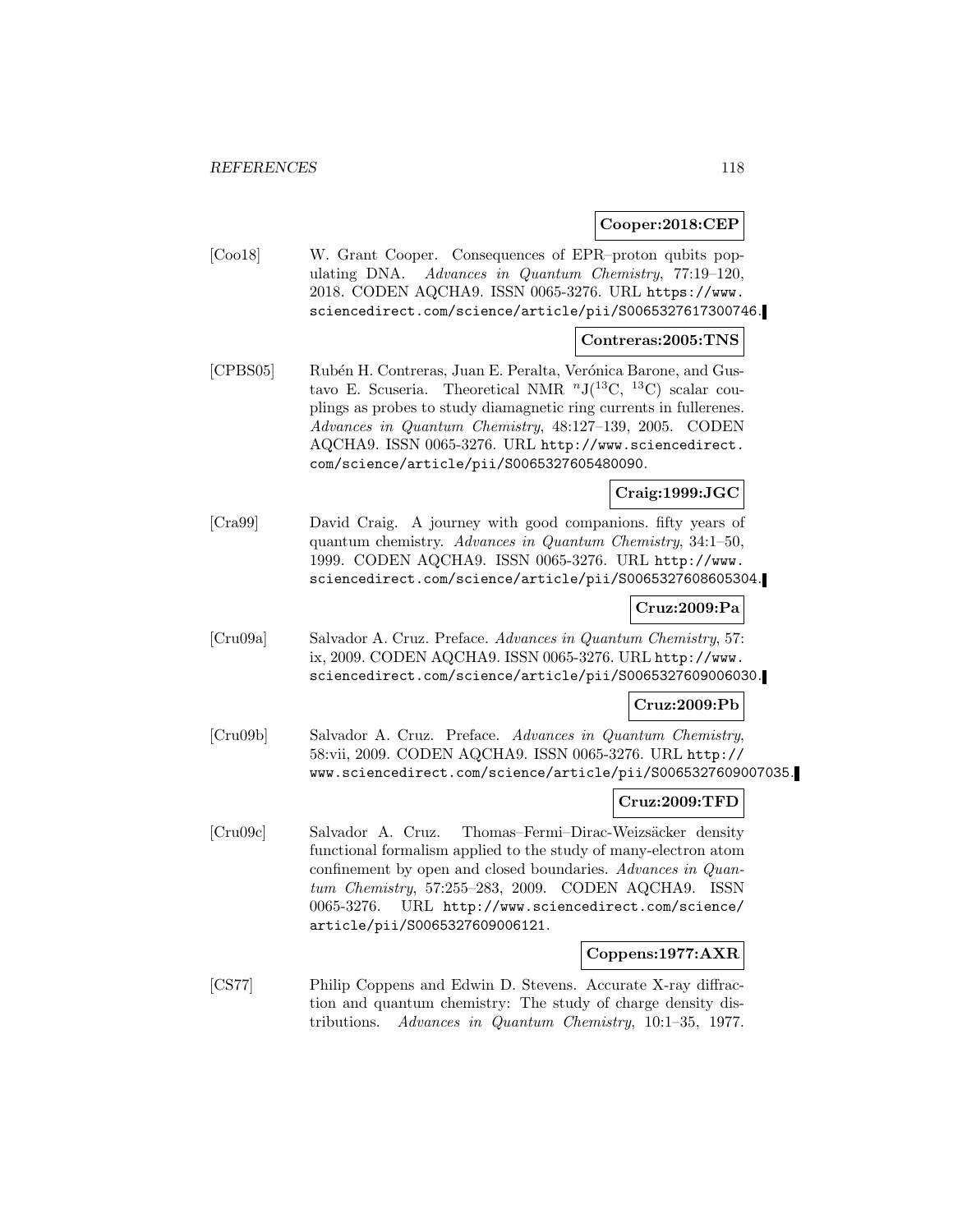# CODEN AQCHA9. ISSN 0065-3276. URL http://www. sciencedirect.com/science/article/pii/S0065327608605778.

## **Cruz:2004:ACB**

[CS04] Salvador A. Cruz and Jacques Soullard. Advances in the core-and-bond formalism for proton stopping in molecular targets. Advances in Quantum Chemistry, 46 (part 2):195–239, 2004. CODEN AQCHA9. ISSN 0065-3276. URL http://www. sciencedirect.com/science/article/pii/S0065327604460080.

# **Cserny:1997:SVB**

[Cse97] I. Cserny. Studies of the valence band of tetrahedral oxyanions. Advances in Quantum Chemistry, 29:207–232, 1997. CODEN AQCHA9. ISSN 0065-3276. URL http://www.sciencedirect. com/science/article/pii/S0065327608602713.

## **Cory:1999:TSF**

[CSZ99] Marshall G. Cory, Krassimir K. Stavrev, and Michael C. Zerner. A theoretical study of the  $(Fe<sub>2</sub> (\mu - S<sub>2</sub>)(P(\text{o-}C<sub>6</sub>H<sub>4</sub>S)<sub>3</sub>)<sub>2</sub>)<sup>2-</sup>$  electronic spectrum. Advances in Quantum  $C_6H_4S_{32}^2$ <sup>2−</sup> electronic spectrum. Chemistry, 35:357–369, 1999. CODEN AQCHA9. ISSN 0065-3276. URL http://www.sciencedirect.com/science/ article/pii/S0065327608604682.

# **Craig:1982:RMI**

[CT82] D. P. Craig and T. Thirunamachandran. Radiation molecule interactions in chemical physics. Advances in Quantum Chemistry, 16:97–160, 1982. CODEN AQCHA9. ISSN 0065-3276. URL http://www.sciencedirect.com/science/ article/pii/S0065327608603524.

# **Cabrera-Trujillo:2005:OIK**

[CTCS05] R. Cabrera-Trujillo, S. A. Cruz, and J. Soullard. From the orbital implementation of the kinetic theory to the polarization propagator method in the study of energy deposition problems. Advances in Quantum Chemistry, 48:335–367, 2005. CODEN AQCHA9. ISSN 0065-3276. URL http://www.sciencedirect. com/science/article/pii/S0065327605480181.

## **Cooper:1998:MVR**

[CTG98] David L. Cooper, Thorstein Thorsteinsson, and Joseph Gerratt. Modern VB representations of CASSCF wave functions and the fully variational optimization of modern VB wave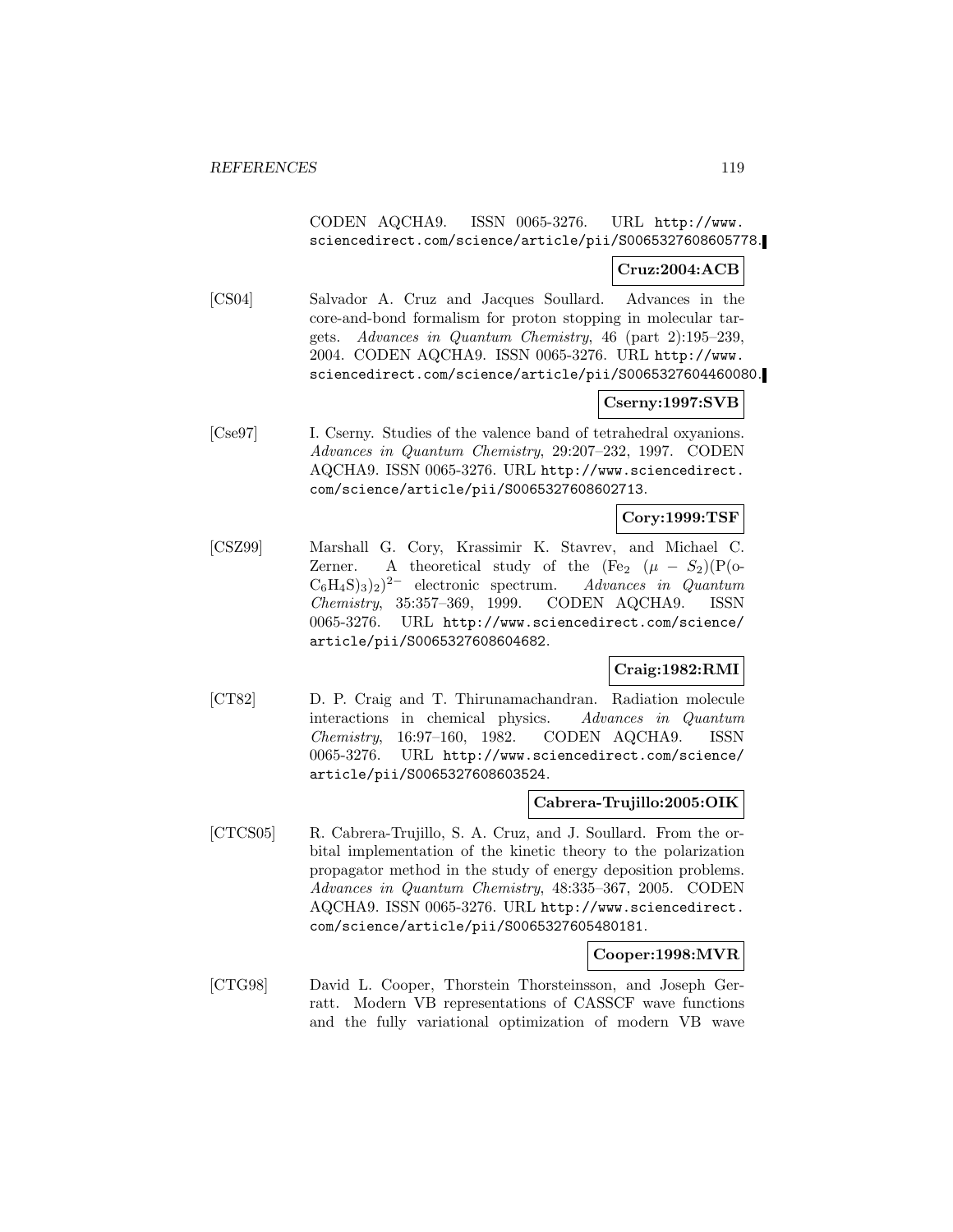functions using the CASVB strategy. Advances in Quantum Chemistry, 32:51–67, 1998. CODEN AQCHA9. ISSN 0065-3276. URL http://www.sciencedirect.com/science/ article/pii/S0065327608604062.

# **Cabrera-Trujillo:2018:DSR**

[CTO18] Remigio Cabrera-Trujillo and Jens Oddershede. Dipole sum rules of an endohedral confined hydrogen atom: Effects of the cavity discontinuity. Advances in Quantum Chemistry, 77:295–315, 2018. CODEN AQCHA9. ISSN 0065-3276. URL https://www.sciencedirect.com/science/ article/pii/S0065327618300017.

## **Cabrera-Trujillo:2004:TCE**

[CTS04] Remigio Cabrera-Trujillo and John R. Sabin. The theory and computation of energy deposition properties. Advances in Quantum Chemistry, 45 (part 1):1–5, 2004. CODEN AQCHA9. ISSN 0065-3276. URL http://www.sciencedirect.com/science/ article/pii/S0065327604450011.

# **Cabrera-Trujillo:2015:P**

[CTS15] Remigio Cabrera-Trujillo and John R. Sabin. Preface. Advances in Quantum Chemistry, 71:xi–xii, 2015. CODEN AQCHA9. ISSN 0065-3276. URL http://www.sciencedirect. com/science/article/pii/S0065327615000477.

**Cabrera-Trujillo:2016:P**

[CTS16] Remigio Cabrera-Trujillo and John R. Sabin. Preface. Advances in Quantum Chemistry, 72:ix, 2016. CODEN AQCHA9. ISSN 0065-3276. URL http://www.sciencedirect.com/science/ article/pii/S0065327616300089.

## **Cabrera-Trujillo:2004:DPS**

[CTSDÖ04a] R. Cabrera-Trujillo, J. R. Sabin, E. Deumens, and Y. Öhrn. Dynamical processes in stopping cross sections. Advances in Quantum Chemistry, 45 (part 1):99–124, 2004. CODEN AQCHA9. ISSN 0065-3276. URL http://www.sciencedirect. com/science/article/pii/S0065327604450059.

### **Cabrera-Trujillo:2004:CCS**

[CTSDO04b] R. Cabrera-Trujillo, John R. Sabin, E. Deumens, and Y. Ohrn. Calculation of cross sections in electron-nuclear dynamics. Advances in Quantum Chemistry, 47:253–274, 2004. CODEN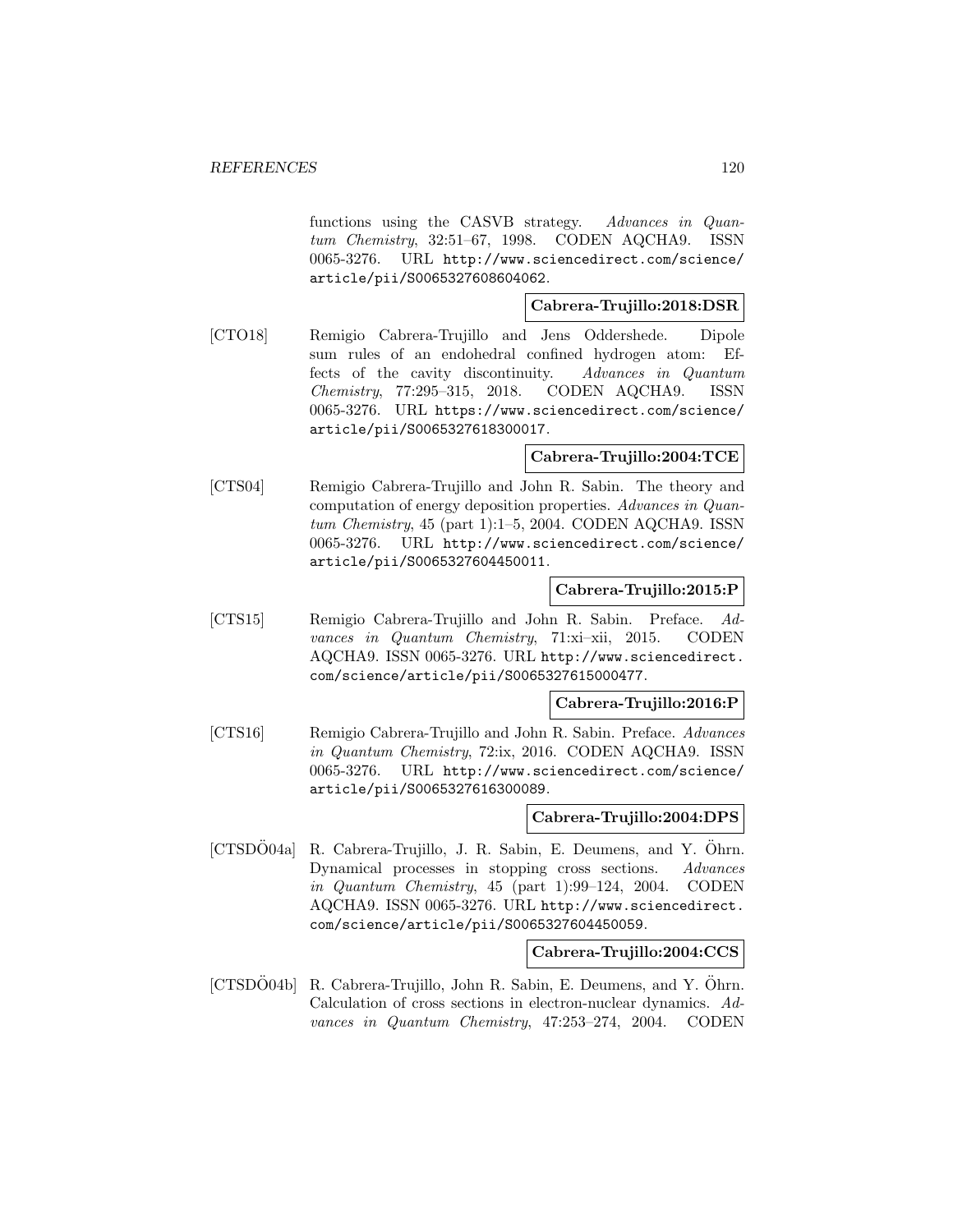AQCHA9. ISSN 0065-3276. URL http://www.sciencedirect. com/science/article/pii/S0065327604470154.

### **Cabrera-Trujillo:2005:OEE**

[CTSDO05] Remigio Cabrera-Trujillo, John R. Sabin, Erik Deumens, and Yngve Ohrn. Orientational effects in energy deposition by protons in water. Advances in Quantum Chemistry, 48:47–57, 2005. CODEN AQCHA9. ISSN 0065-3276. URL http://www. sciencedirect.com/science/article/pii/S0065327605480053.

# **Cabrera-Trujillo:2004:MSP**

[CTSO04] Remigio Cabrera-Trujillo, John R. Sabin, and Jens Oddershede. Molecular stopping powers from the target oscillator strength distribution. Advances in Quantum Chemistry, 46 (part 2):121–151, 2004. CODEN AQCHA9. ISSN 0065-3276. URL http://www.sciencedirect.com/science/ article/pii/S0065327604460055.

### **Cabrera-Trujillo:1999:BSR**

[CTSOS99] R. Cabrera-Trujillo, John R. Sabin, J. Oddershede, and Stephan P. A. Sauer. The Bethe sum rule and basis set selection in the calculation of generalized oscillator strengths. Advances in Quantum Chemistry, 35:175–192, 1999. CODEN AQCHA9. ISSN 0065-3276. URL http://www.sciencedirect.com/science/ article/pii/S0065327608604608.

### **Cabrera-Trujillo:2019:BCS**

[CTSSO19] Remigio Cabrera-Trujillo, Stephan P. A. Sauer, John R. Sabin, and Jens Oddershede. Bound and continuum state contributions to dipole oscillator strength sum rules: Total and orbital mean excitation energies for cations of C, F, Si, and Cl. Advances in Quantum Chemistry, 80:127–146, 2019. CODEN AQCHA9. ISSN 0065-3276. URL https://www.sciencedirect.com/science/ article/pii/S0065327619300309.

## **Chang:2000:ESC**

[CY00] Myung Chul Chang and Soo-Chang Yu. The electronic states in Ca-doped BaTiO<sub>3</sub> ceramics. Advances in Quantum Chemistry, 37:179–191, 2000. CODEN AQCHA9. ISSN 0065-3276. URL http://www.sciencedirect.com/science/ article/pii/S0065327600370137.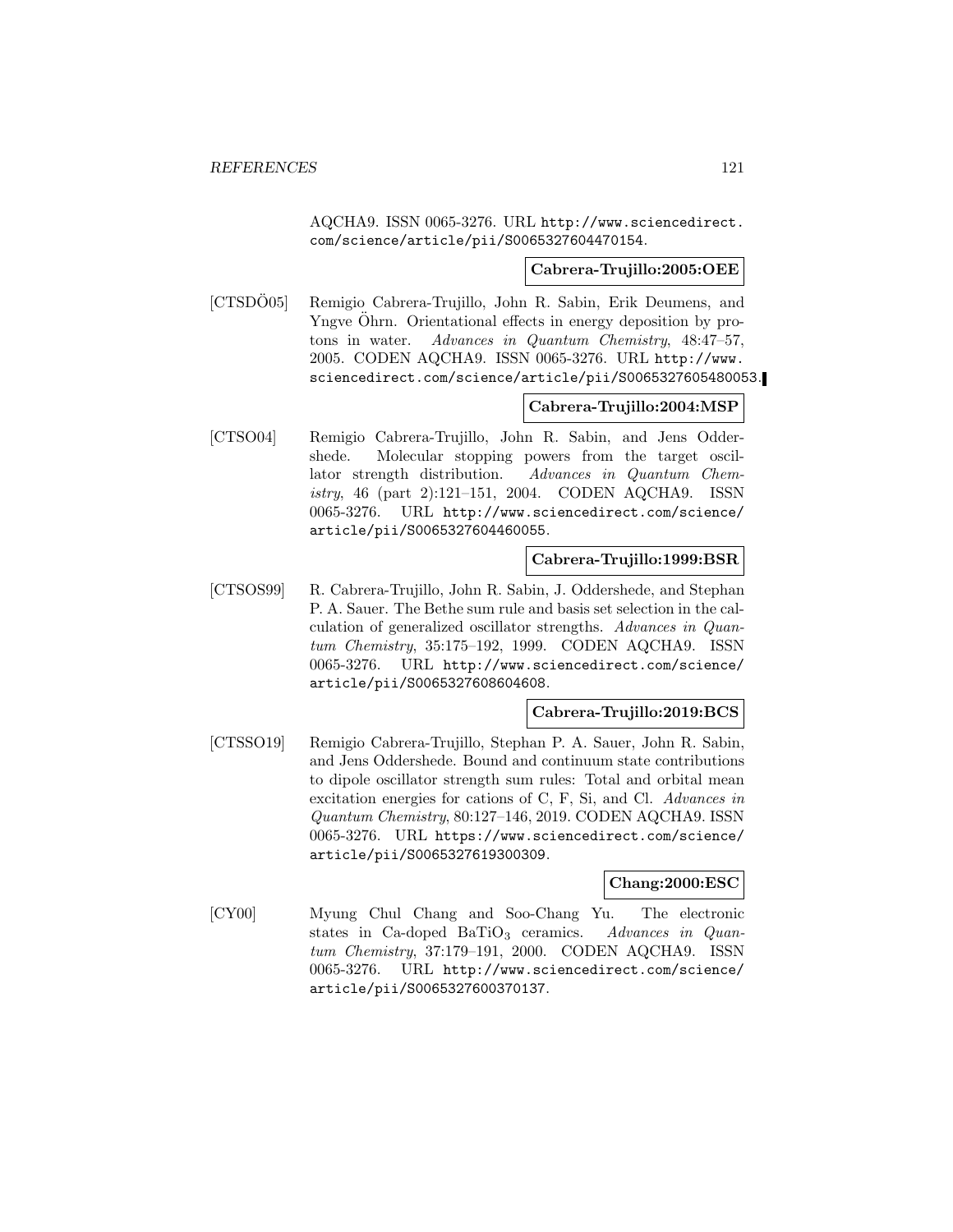## **Djeroud:2014:FPC**

[DA14] S. Djeroud and F. Adjailia. First-principles calculations of electronic and optical properties of  $LiAlH<sub>4</sub>$  in its monoclinic and tetragonal phases. Advances in Quantum Chemistry, 68:293– 313, 2014. CODEN AQCHA9. ISBN 0-12-800536-X. ISSN 0065-3276. URL http://www.sciencedirect.com/science/ article/pii/B9780128005361000162.

# **Dahl:2001:DMP**

[Dah01] Jens Peder Dahl. Density matrices and phase-space functions. Advances in Quantum Chemistry, 39:1–18, 2001. CODEN AQCHA9. ISSN 0065-3276. URL http://www.sciencedirect. com/science/article/pii/S0065327605390010.

# **Daudel:1964:BMM**

[Dau64] R. Daudel. On the basis of the main methods of calculating molecular electronic wave functions. Advances in Quantum Chemistry, 1:115–143, 1964. CODEN AQCHA9. ISSN 0065-3276. URL http://www.sciencedirect.com/science/ article/pii/S0065327608603767.

# **Daudel:1967:QTC**

[Dau67] R. Daudel. Quantum theory of chemical reactivity. Advances in Quantum Chemistry, 3:161–208, 1967. CODEN AQCHA9. ISSN 0065-3276. URL http://www.sciencedirect.com/science/ article/pii/S0065327608600891.

# **Daudel:1970:SAQ**

[Dau70] R. Daudel. Some aspects of the quantum theory of photochemical reactivity of organic molecules. Advances in Quantum Chemistry, 5:1–26, 1970. CODEN AQCHA9. ISSN 0065-3276. URL http://www.sciencedirect.com/science/ article/pii/S0065327608603354.

## **Davidson:1972:NO**

[Dav72] Ernest R. Davidson. Natural orbitals. Advances in Quantum Chemistry, 6:235–266, 1972. CODEN AQCHA9. ISSN 0065-3276. URL http://www.sciencedirect.com/science/ article/pii/S006532760860547X.

# **Dahl:1968:MOT**

[DB68] J. P. Dahl and C. J. Ballhausen. Molecular orbital theories of inorganic complexes. Advances in Quantum Chemistry, 4:170–226,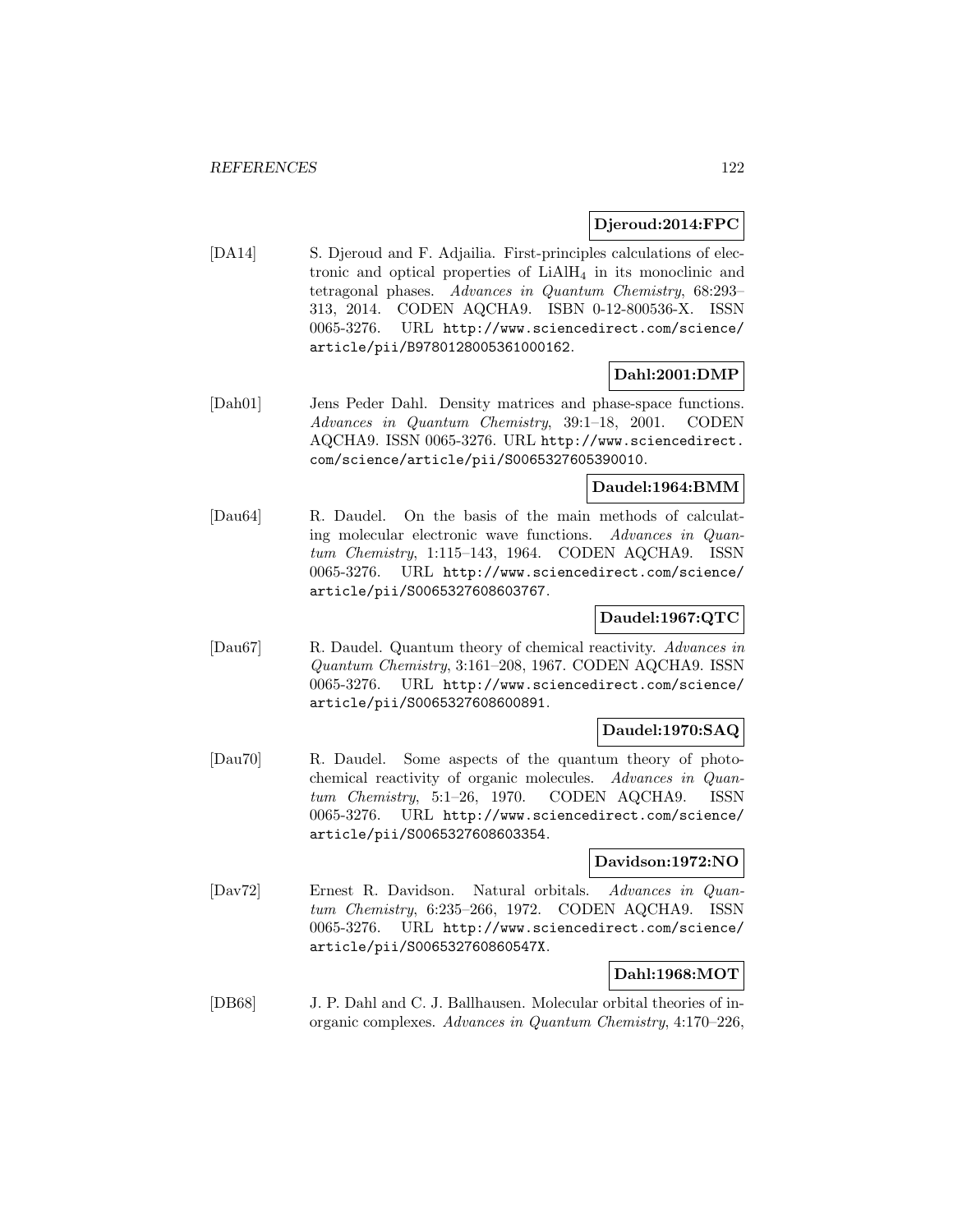# 1968. CODEN AQCHA9. ISSN 0065-3276. URL http://www. sciencedirect.com/science/article/pii/S0065327608603949.

### **Dunne:2001:WBC**

[DB01] L. J. Dunne and E. J. Brändas. D-wave bipolaronic condensate with short range repulsive electronic correlations in an extended Hubbard model of high- $T_c$  cuprate superconductors. Advances in Quantum Chemistry, 40:225–247, 2001. CODEN AQCHA9. ISSN 0065-3276. URL http://www.sciencedirect. com/science/article/pii/S0065327601400189.

# **Dunne:2013:RDL**

[DB13] Lawrence J. Dunne and Erkki J. Brändas. Review of off-diagonal long-range order and high-temperature superconductivity from repulsive electronic correlations. Advances in Quantum Chemistry, 66:1–30, 2013. CODEN AQCHA9. ISBN 0-12-408099- 5. ISSN 0065-3276. URL http://www.sciencedirect.com/ science/article/pii/B9780124080997000015.

# **DiDonato:1999:PAE**

[DBC<sup>+</sup>99] Mariangela Di Donato, Raffaele Borrelli, Amedeo Capobianco, Guglielmo Monaco, Roberto Improta, Meziane Brahimi, and Andrea Peluso. Proton assisted electron transfer. Advances in Quantum Chemistry, 36:301–322, 1999. CODEN AQCHA9. ISSN 0065-3276. URL http://www.sciencedirect.com/science/ article/pii/S006532760860489X.

# **Dunne:2017:HTS**

[DBC17] Lawrence J. Dunne, Erkki J. Brändas, and Hazel Cox. Hightemperature superconductivity in strongly correlated electronic systems. Advances in Quantum Chemistry, 74:183–208, 2017. CODEN AQCHA9. ISSN 0065-3276. URL http://www. sciencedirect.com/science/article/pii/S0065327616300387.

## **Deleuze:1999:NCT**

[DC99] M. S. Deleuze and L. S. Cederbaum. The new challenges of the theory of ionization for polymers and solids. Advances in Quantum Chemistry, 35:77–94, 1999. CODEN AQCHA9. ISSN 0065-3276. URL http://www.sciencedirect.com/science/ article/pii/S0065327608604566.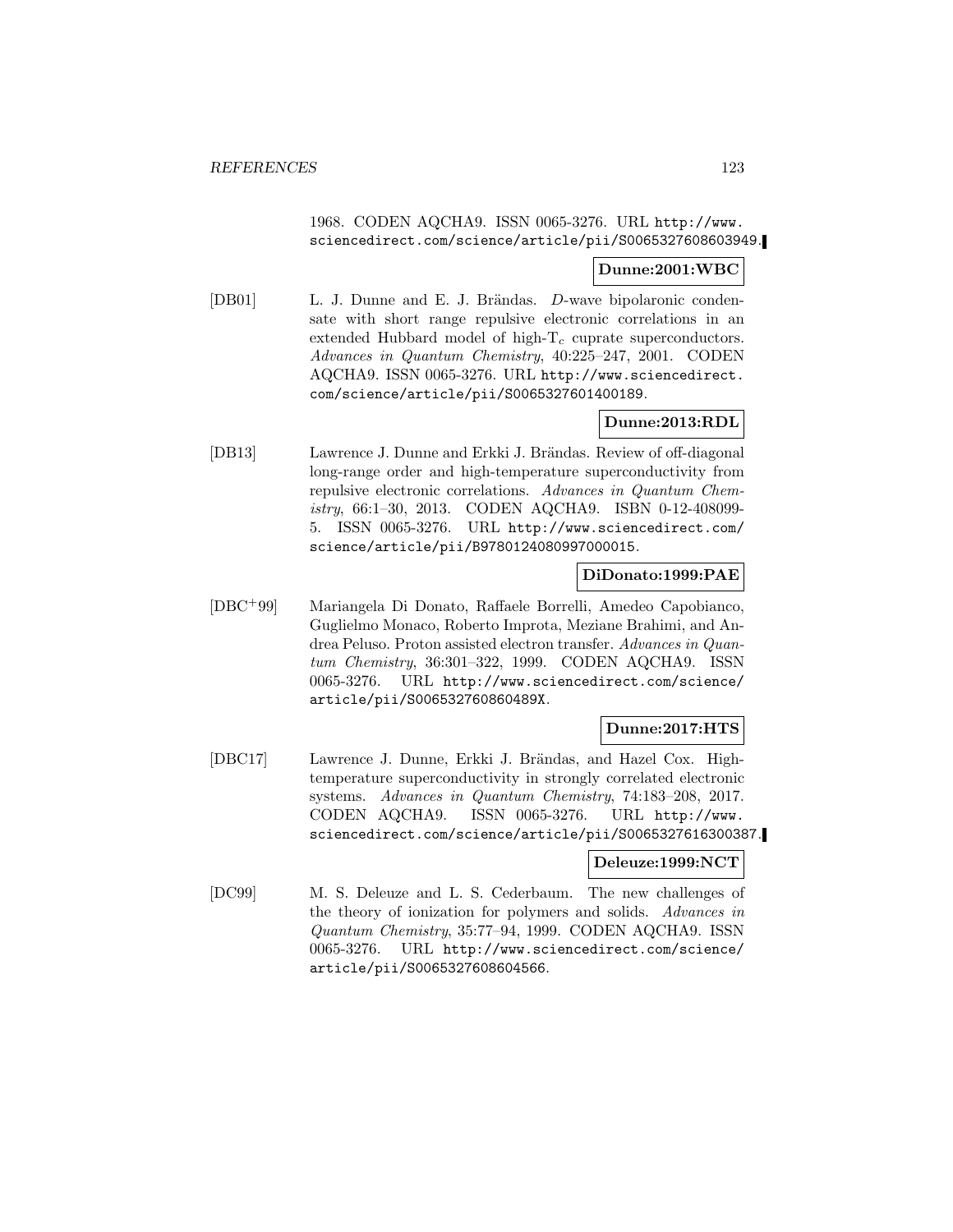### **Deleuze:1995:SCS**

[DDPC95] Michaël Deleuze, Joseph Delhalle, Barry T. Pickup, and Jean-Louis Calais. Size-consistency and size-intensivity aspects of many-body Green's-function calculations on polymers: Characterization of the convergence of direct lattice self-energy summations. Advances in Quantum Chemistry, 26:35–98, 1995. CODEN AQCHA9. ISSN 0065-3276. URL http://www.sciencedirect. com/science/article/pii/S0065327608601112.

## **DelBene:2005:TBS**

[DE05] Janet E. Del Bene and José Elguero. Two-bond spin-spin coupling constants  $(^{2h}J_X = \overline{Y})$  across  $X \rightarrow H \rightarrow Y$  hydrogen bonds: Some fundamental questions. Advances in Quantum Chemistry, 50:23–35, 2005. CODEN AQCHA9. ISSN 0065-3276. URL http://www.sciencedirect.com/science/ article/pii/S0065327605500029.

# **Dz:2009:ESN**

[DeB09] Dz and evad Belkić. Exact signal-noise separation by Froissart doublets in fast Padé transform for magnetic resonance spectroscopy. Advances in Quantum Chemistry, 56:95–179, 2009. CODEN AQCHA9. ISSN 0065-3276. URL http://www. sciencedirect.com/science/article/pii/S0065327608004036.

# **DelRe:1974:CPP**

[Del74] Giuseppe Del Re. Current problems and perspectives in the MO–LCAO theory of molecules. Advances in Quantum Chemistry, 8:95–136, 1974. CODEN AQCHA9. ISSN 0065-3276. URL http://www.sciencedirect.com/science/ article/pii/S006532760860060X.

### **Deumens:1999:TQM**

[Deu99] Erik Deumens. Teaching quantum mechanics. Advances in Quantum Chemistry, 35:21–31, 1999. CODEN AQCHA9. ISSN 0065-3276. URL http://www.sciencedirect.com/science/ article/pii/S0065327608604530.

### **DelPunta:2018:LRC**

[DGA18] Jessica A. Del Punta, Gustavo Gasaneo, and Lorenzo U. Ancarani. On the Laguerre representation of Coulomb functions and the relation to orthogonal polynomials. Advances in Quantum Chemistry, 76:79–101, 2018. CODEN AQCHA9. ISSN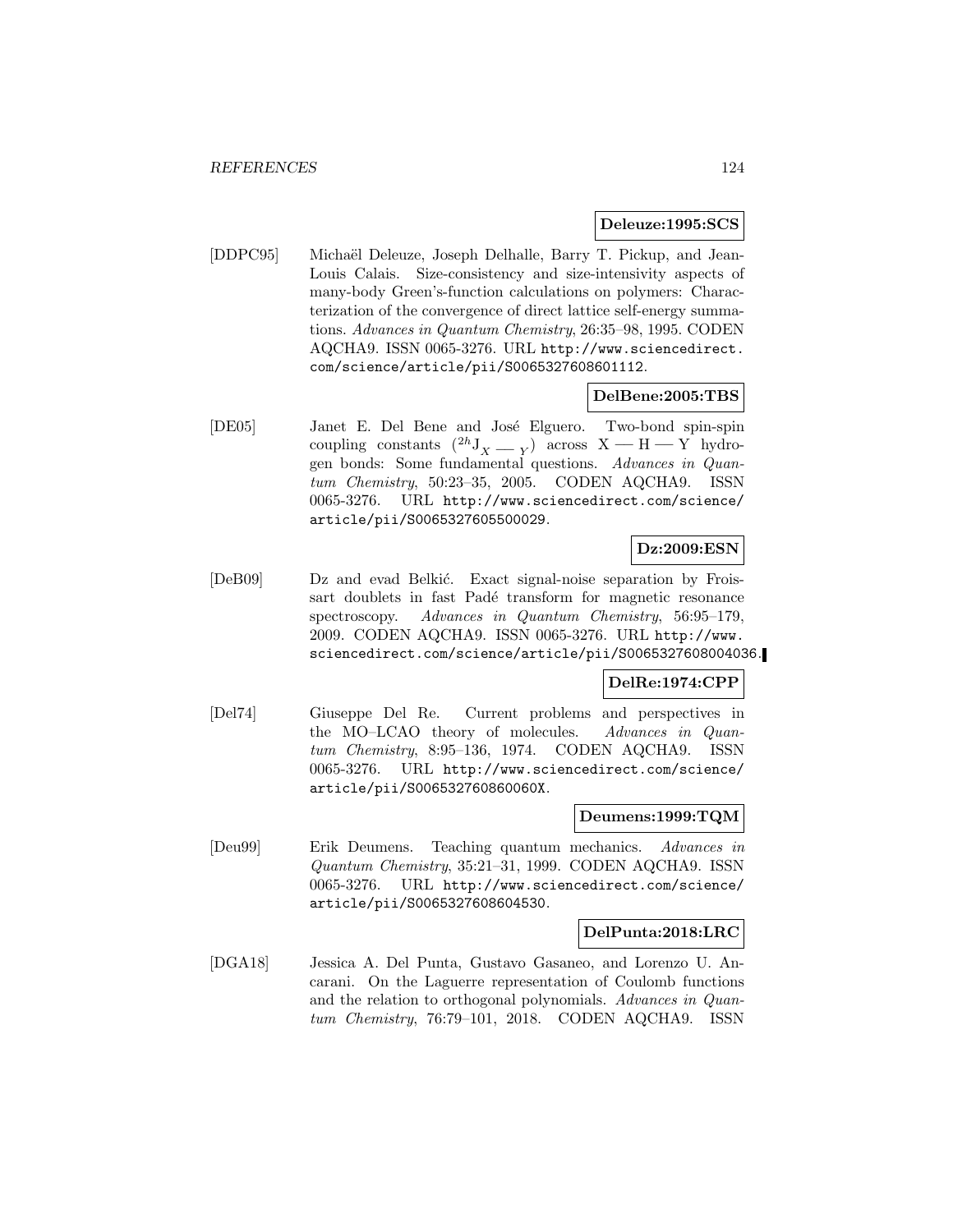0065-3276. URL https://www.sciencedirect.com/science/ article/pii/S0065327617300643.

## **Dominguez-Gutierrez:2015:MAL**

[DGKCT15] Fco. Javier Domínguez-Gutiérrez, Predrag S. Krstić, and Remigio Cabrera-Trujillo. Multiresolution approach for lasermodified collisions of atoms and ions. Advances in Quantum Chemistry, 71:353–371, 2015. CODEN AQCHA9. ISSN 0065-3276. URL http://www.sciencedirect.com/science/ article/pii/S0065327615000155.

# **Diercksen:1997:IR**

[Die97] Geerd H. F. Diercksen. Introductory remarks. Advances in Quantum Chemistry, 28:xix, 1997. CODEN AQCHA9. ISSN 0065-3276. URL http://www.sciencedirect.com/science/ article/pii/S0065327608602026.

# **Delchev:1998:CCA**

[DKMP98] Ya. I. Delchev, A. I. Kuleff, Jean Maruani, and R. L. Pavlov. A consistent calculation of atomic energy shell corrections: Strutinsky's method in the Hartree–Fock–Roothaan scheme. Advances in Quantum Chemistry, 31:53–73, 1998. CODEN AQCHA9. ISSN 0065-3276. URL http://www.sciencedirect. com/science/article/pii/S0065327608601835.

# **Dubrovskaya:2019:QCS**

[DKV<sup>+</sup>19] Yuliya V. Dubrovskaya, Olga Yu Khetselius, Larisa A. Vitavetskaya, Valentin B. Ternovsky, and Inga N. Serga. Quantum chemistry and spectroscopy of pionic atomic systems with accounting for relativistic, radiative, and strong interaction effects. Advances in Quantum Chemistry, 78:193–222, 2019. CODEN AQCHA9. ISSN 0065-3276. URL https://www.sciencedirect.com/ science/article/pii/S0065327618300273.

## **deLima:2010:MDP**

[dLHD10] Guilherme Ferreira de Lima, Thomas Heine, and Hélio Anderson Duarte. Molecular dynamics of polypeptides and their inclusion compounds with  $\beta$ -cyclodextrin in aqueous solution using DC–SCC–DFTB/UFF approach. Advances in Quantum Chemistry, 59:145–180, 2010. CODEN AQCHA9. ISSN 0065-3276. URL http://www.sciencedirect.com/science/ article/pii/S0065327610590051.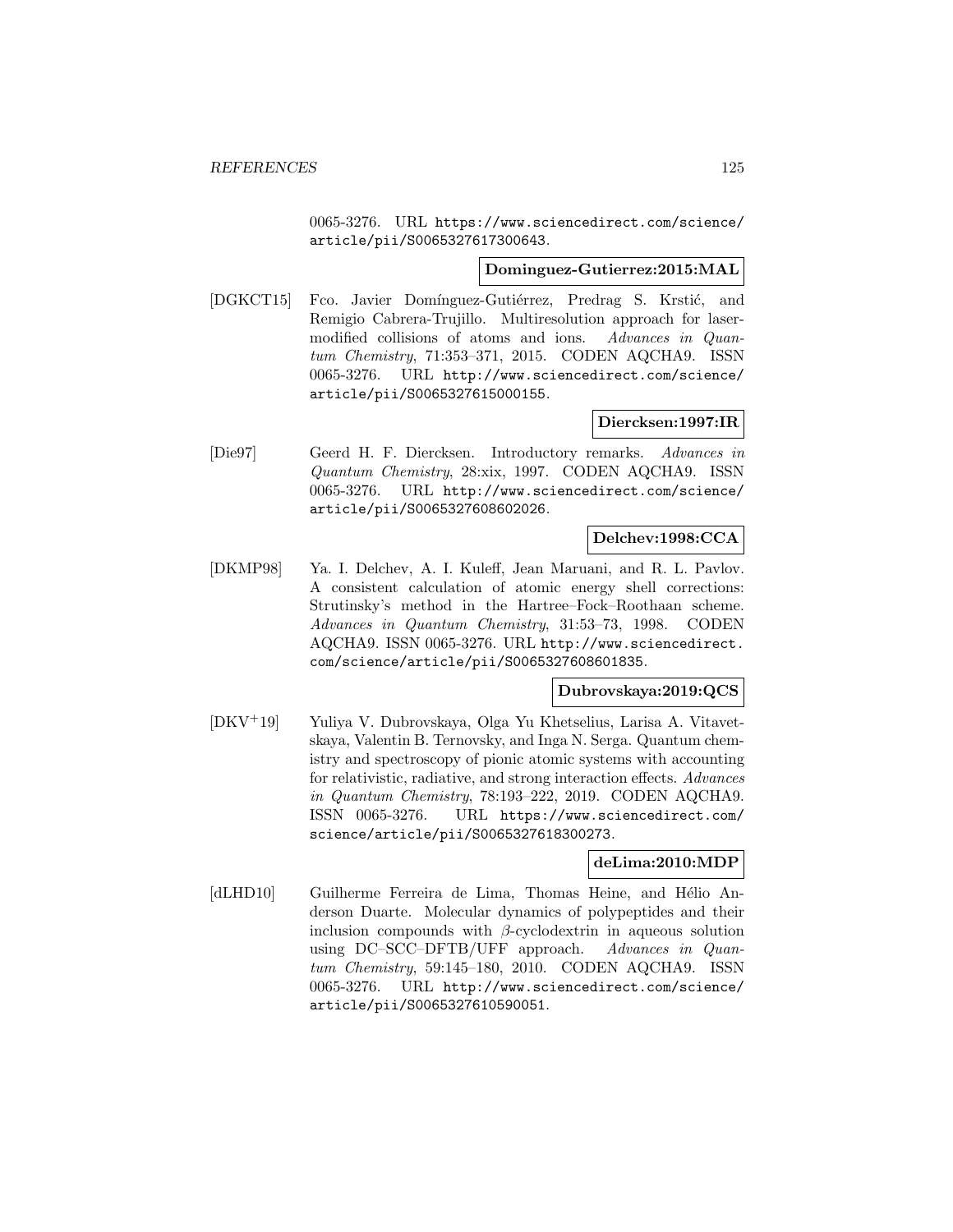## **Dolin:2003:LTP**

[DLMS03] S. P. Dolin, A. A. Levin, T. Yu Mikhailova, and M. V. Solin. Low-temperature phase transition and structure of ordered phase in  $K_3H(SO_4)_2$  (TKHS)-family materials. Advances in Quantum Chemistry, 44:579–586, 2003. CODEN AQCHA9. ISSN 0065-3276. URL http://www.sciencedirect.com/science/ article/pii/S0065327603440380.

## **Djilani:2014:MMS**

[DNM<sup>+</sup>14] I. Djilani, L. Nouar, F. Madi, S. Haiahem, A. Bouhadiba, and D. Khatmi. Molecular modeling study of neutral and cationic species of ortho-anisidine by  $\beta$ -cyclodextrin. Advances in Quantum Chemistry, 68:279–291, 2014. CODEN AQCHA9. ISBN 0-12-800536-X. ISSN 0065-3276. URL http://www. sciencedirect.com/science/article/pii/B9780128005361000150.

### **Degoli:2009:EQC**

[DO09] Elena Degoli and Stefano Ossicini. Engineering quantum confined silicon nanostructures: Ab-initio study of the structural, electronic and optical properties. Advances in Quantum Chemistry, 58:203–279, 2009. CODEN AQCHA9. ISSN 0065-3276. URL http://www.sciencedirect.com/science/ article/pii/S0065327609007102.

## **Dolmatov:2009:PAE**

[Dol09] V. K. Dolmatov. Photoionization of atoms encaged in spherical fullerenes. Advances in Quantum Chemistry, 58:13–68, 2009. CODEN AQCHA9. ISSN 0065-3276. URL http://www. sciencedirect.com/science/article/pii/S0065327609007060.

## **Dunlap:1990:GTO**

[DR90] B. I. Dunlap and N. Rösch. The Gaussian-type orbitals density functional approach to finite systems. Advances in Quantum Chemistry, 21:317–339, 1990. CODEN AQCHA9. ISSN 0065-3276. URL http://www.sciencedirect.com/science/ article/pii/S0065327608606036.

## **Dral:2020:QCA**

[Dra20] Pavlo O. Dral. Quantum chemistry assisted by machine learning. Advances in Quantum Chemistry, 81:291–324, 2020. CODEN AQCHA9. ISSN 0065-3276. URL https://www. sciencedirect.com/science/article/pii/S0065327620300125.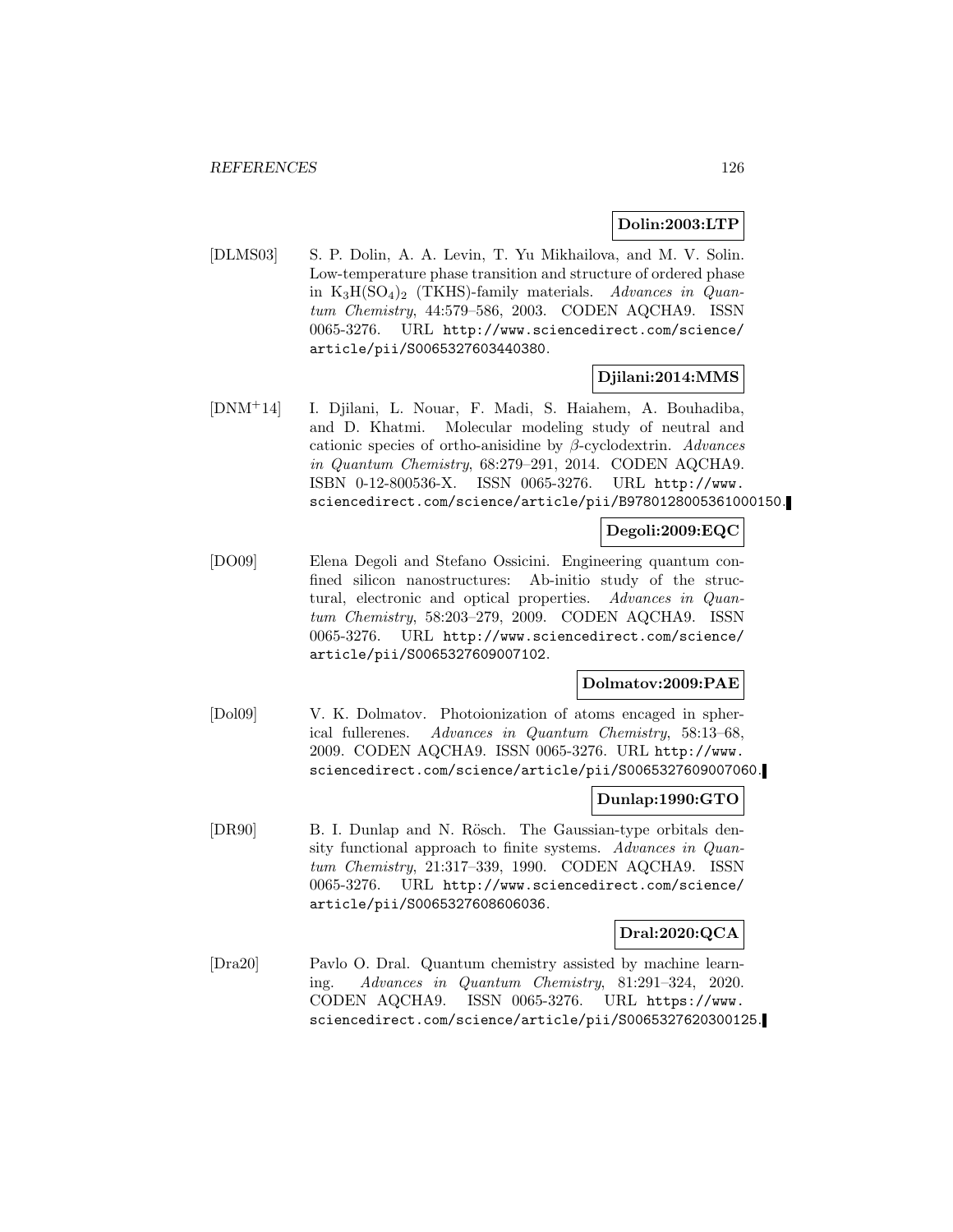### **Drukarev:1978:ZRP**

[Dru78] G. Drukarev. The zero-range potential model and its application in atomic and molecular physics. Advances in Quantum Chemistry, 11:251–274, 1978. CODEN AQCHA9. ISSN 0065-3276. URL http://www.sciencedirect.com/science/ article/pii/S0065327608602397.

# **Dedieu:1982:ICM**

[DRV82] A. Dedieu, M.-M. Rohmer, and A. Veillard. Ab initio calculations of metalloporphyrins. Advances in Quantum Chemistry, 16:43–95, 1982. CODEN AQCHA9. ISSN 0065-3276. URL http://www.sciencedirect.com/science/ article/pii/S0065327608603512.

# **Dinesha:1981:GTT**

[DSR81] K. V. Dinesha, C. R. Sarma, and S. Rettrup. Group theoretical techniques and the many-electron problem. Advances in Quantum Chemistry, 14:125–168, 1981. CODEN AQCHA9. ISSN 0065-3276. URL http://www.sciencedirect.com/science/ article/pii/S0065327608603275.

# **Dunbar:2003:MPL**

[DST<sup>+</sup>03] Kim R. Dunbar, Eric J. Schelter, Boris S. Tsukerblat, Andrei V. Palii, Sergei M. Ostrovsky, Vadim Yu. Mirovitskii, and Sophia I. Klokishner. Magnetic properties of a low symmetry  $d^5$  complex: An adiabatic pseudo-Jahn–Teller problem. Advances in Quantum Chemistry, 44:413–428, 2003. CODEN AQCHA9. ISSN 0065-3276. URL http://www.sciencedirect.com/science/ article/pii/S0065327603440276.

## **Duan:2004:VAF**

[DSW04] Guilin Duan, Vedene H. Smith, Jr., and Donald F. Weaver. Validation of the applicability of force fields to reproduce ab initio noncovalent interactions involving aromatic groups. Advances in Quantum Chemistry, 47:65–92, 2004. CODEN AQCHA9. ISSN 0065-3276. URL http://www.sciencedirect.com/science/ article/pii/S0065327604470051.

## **Dufty:2004:HIH**

[DTC04] James W. Dufty, Bernard Talin, and Annette Calisti. High Z ions in hot, dense matter. Advances in Quantum Chemistry, 46 (part 2):293–305, 2004. CODEN AQCHA9. ISSN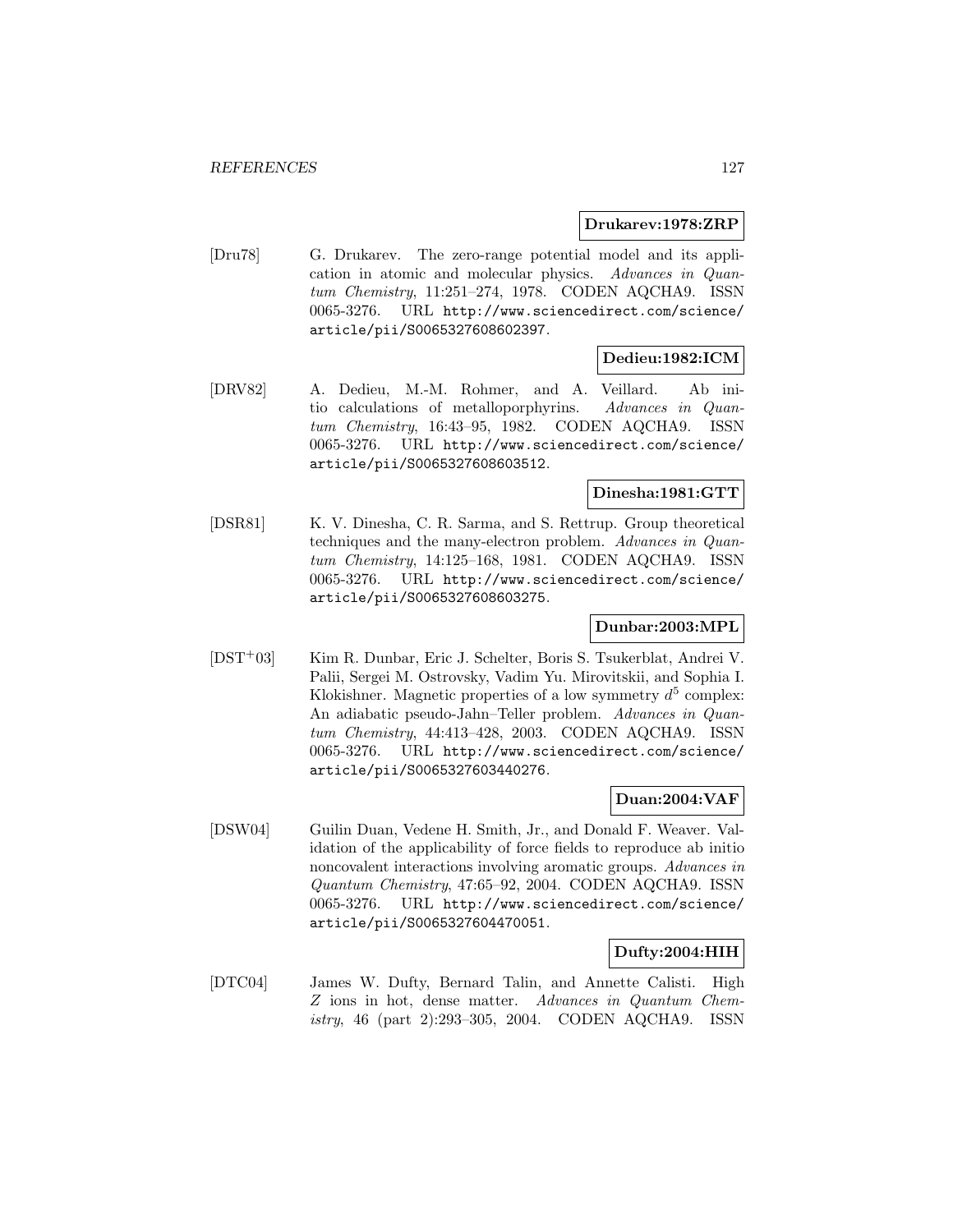0065-3276. URL http://www.sciencedirect.com/science/ article/pii/S0065327604460110.

# **Duch:1997:AIS**

[Duc97] Włodzisław Duch. Artificial intelligence support for computational chemistry. Advances in Quantum Chemistry, 28:329–343, 1997. CODEN AQCHA9. ISSN 0065-3276. URL http://www. sciencedirect.com/science/article/pii/S0065327608602257.

# **Durbeej:2020:CES**

[Dur20] Bo Durbeej. Competing excited-state deactivation processes in bacteriophytochromes. Advances in Quantum Chemistry, 81: 243–268, 2020. CODEN AQCHA9. ISSN 0065-3276. URL https: //www.sciencedirect.com/science/article/pii/S0065327620300137.

# **Dunlap:1998:QCM**

[DW98] Brett I. Dunlap and Robert W. Warren. Quantum chemical molecular dynamics. Advances in Quantum Chemistry, 33:167– 187, 1998. CODEN AQCHA9. ISSN 0065-3276. URL http:// www.sciencedirect.com/science/article/pii/S0065327608604359.

# **Drake:2008:SLH**

[DY08] G. W. F. Drake and Z.-C. Yan. Studies of light halo nuclei from atomic isotope shifts. Advances in Quantum Chemistry, 53:37–56, 2008. CODEN AQCHA9. ISSN 0065-3276. URL http://www.sciencedirect.com/science/ article/pii/S0065327607530042.

# **El-Basil:1992:EMO**

[EBR92] Sherif El-Basil and Milan Randić. Equivalence of mathematical objects of interest in chemistry and physics. Advances in Quantum Chemistry, 24:239–290, 1992. CODEN AQCHA9. ISSN 0065-3276. URL http://www.sciencedirect.com/science/ article/pii/S0065327608601033.

# **Engels:1996:RDC**

[EEL96] Bernd Engels, Leif A. Eriksson, and Sten Lunell. Recent developments in configuration interaction and density functional theory calculations of radical hyperfine structure. Advances in Quantum Chemistry, 27:297–369, 1996. CODEN AQCHA9. ISSN 0065-3276. URL http://www.sciencedirect.com/science/ article/pii/S0065327608602543.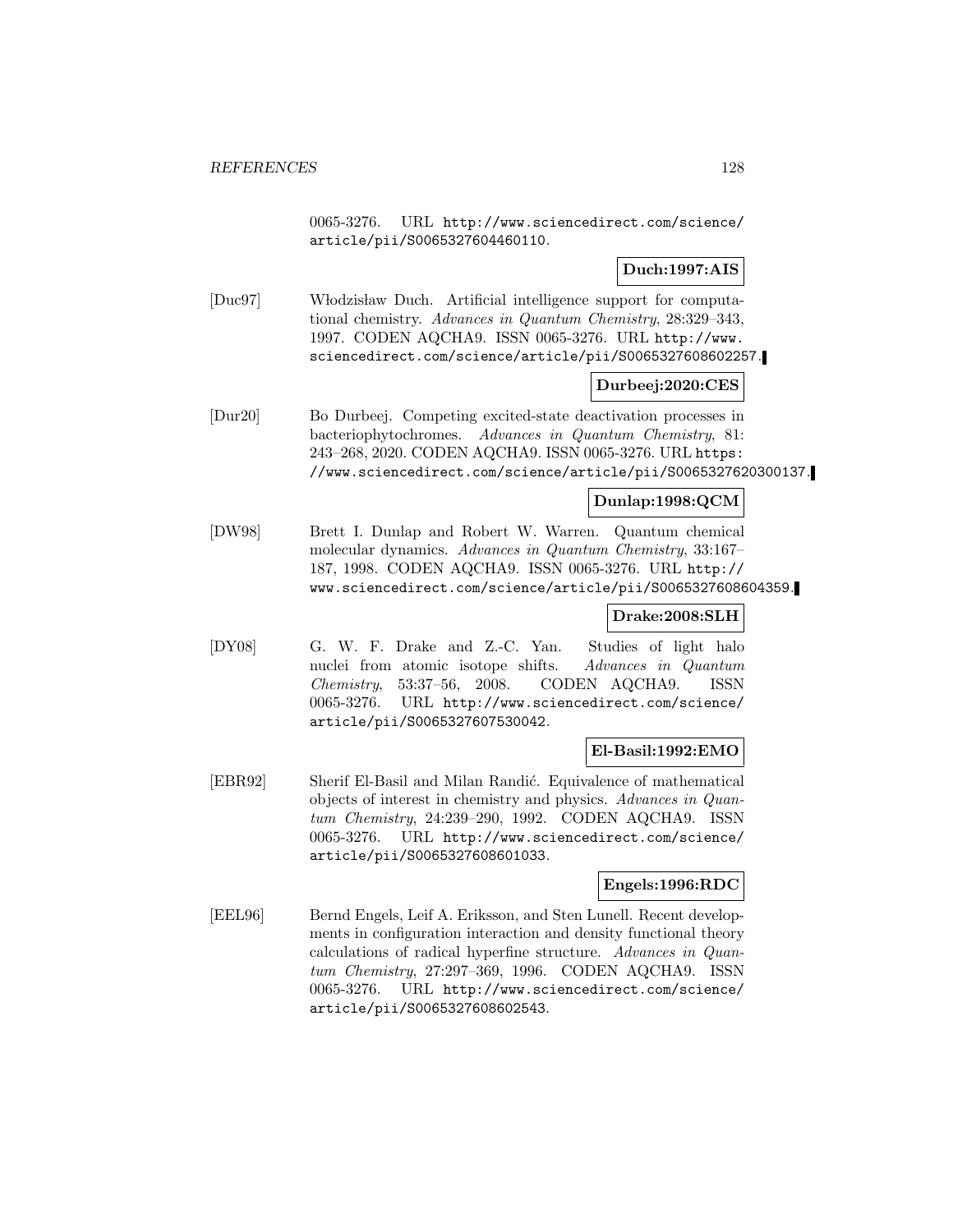### **Ellis:1999:DVM**

[EG99] D. E. Ellis and Diana Guenzburger. The discrete variational method in density-functional theory and its applications to large molecules and solid-state systems. Advances in Quantum Chemistry, 34:51–141, 1999. CODEN AQCHA9. ISSN 0065-3276. URL http://www.sciencedirect.com/science/ article/pii/S0065327608605316.

### **Ellis:1991:TMC**

[EGCL91] D. E. Ellis, J. Guo, H.-P. Cheng, and J. J. Low. Transition metal clusters: Electronic structure and interaction with hydrogen and oxides. Advances in Quantum Chemistry, 22:125–165, 1991. CODEN AQCHA9. ISSN 0065-3276. URL http://www. sciencedirect.com/science/article/pii/S0065327608603639.

## **Ekstrom:1998:SMN**

[Eks98] Curt Ekström. Spins and moments of nuclei far from stability determined by on-line atomic-beam techniques. Advances in Quantum Chemistry, 30:361–378, 1998. CODEN AQCHA9. ISSN 0065-3276. URL http://www.sciencedirect.com/science/ article/pii/S0065327608605171.

# **Erturk:2017:SEC**

[EM17] Murat Erturk and Leszek Meissner. Size-extensivity corrections in single- and multireference configuration interaction calculations. Advances in Quantum Chemistry, 73:145–160, 2017. CODEN AQCHA9. ISSN 0065-3276. URL http://www. sciencedirect.com/science/article/pii/S0065327615000362.

### **Esashi:2003:ESS**

[EOH03] Noboru Esashi, Yasuhiko Ohama, and Yoshinori Hayafuji. Electronic structures of silicon clusters with vacancies. Advances in Quantum Chemistry, 42:439–451, 2003. CODEN AQCHA9. ISSN 0065-3276. URL http://www.sciencedirect.com/science/ article/pii/S0065327603420674.

### **Ermler:1988:SOC**

[ERC88] Walter C. Ermler, Richard B. Ross, and Phillip A. Christiansen. Spin-orbit coupling and other relativistic effects in atoms and molecules. Advances in Quantum Chemistry, 19:139–182, 1988. CODEN AQCHA9. ISSN 0065-3276. URL http://www. sciencedirect.com/science/article/pii/S0065327608606152.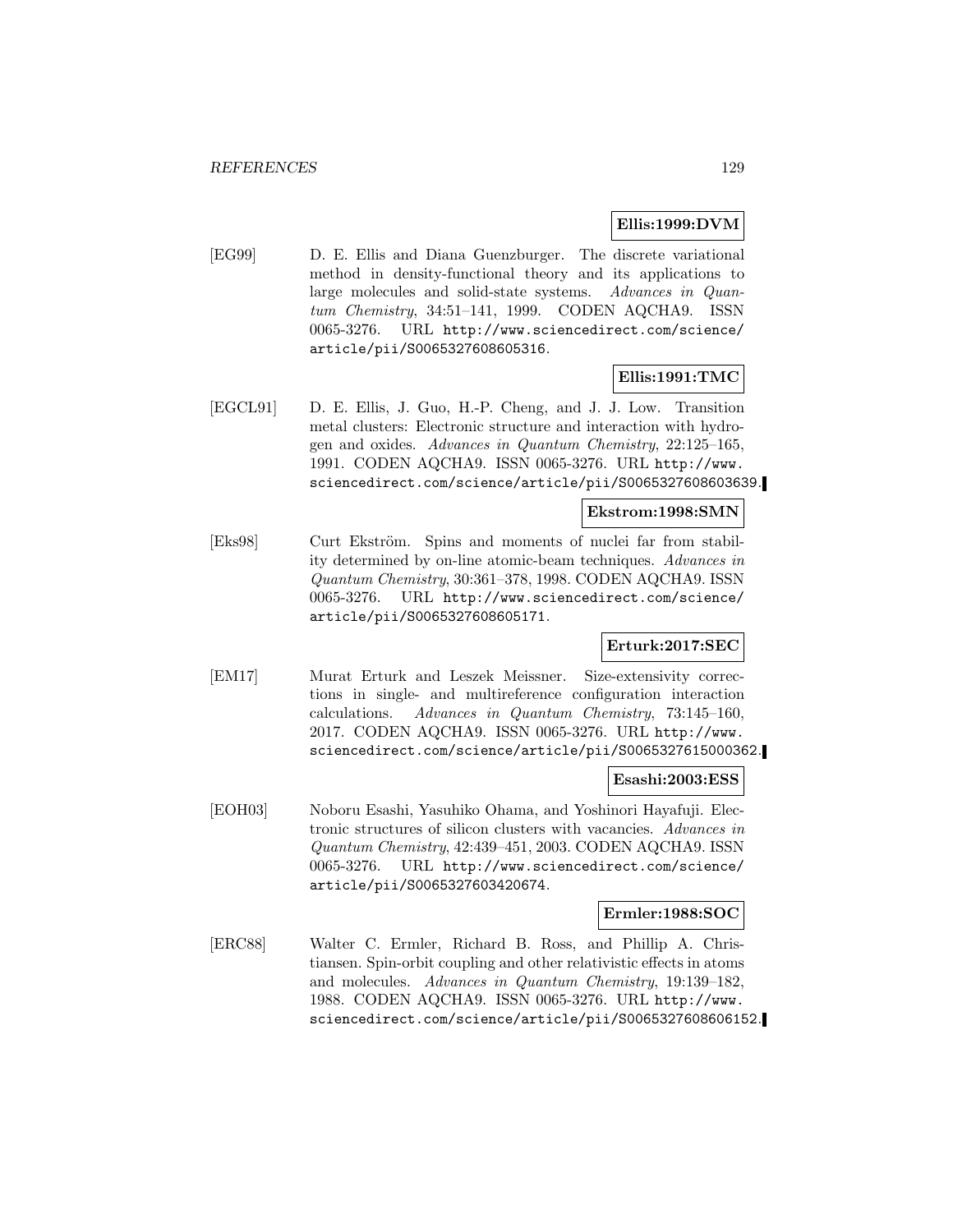### **Ermis:2021:CSA**

[EUSB21] Betül Ermiş, Aslı Ünal, Emine Soydaş, and Uğur Bozkaya. Anharmonic force field from coupled-cluster methods and accurate computation of infrared spectra. Advances in Quantum Chemistry, 83:139–153, 2021. CODEN AQCHA9. ISSN 0065-3276. URL https://www.sciencedirect.com/science/ article/pii/S0065327621000058.

## **Ellis:2003:TSF**

[EW03] D. E. Ellis and O. Warschkow. Toward structure-function relations — a hybrid quantum/classical approach. Advances in Quantum Chemistry, 42:35–66, 2003. CODEN AQCHA9. ISSN 0065-3276. URL http://www.sciencedirect.com/science/ article/pii/S0065327603420406.

# **Fricke:1998:RDC**

[FAS<sup>+</sup>98] B. Fricke, J. Anton, K. Schulze, W.-D. Sepp, and P. Kürpick. Relativistic and dynamic contributions in ion-atom and ionsolid collisions. Advances in Quantum Chemistry, 30:273–282, 1998. CODEN AQCHA9. ISSN 0065-3276. URL http://www. sciencedirect.com/science/article/pii/S0065327608605110.

## **Farcau:2020:IMD**

[FB20] Alex-Adrian Farca¸s and Attila Bende. The influence of monovalent and divalent metal cations on the stability of the DNA– protein interaction in the nucleosome core particle. Advances in Quantum Chemistry, 81:269–290, 2020. CODEN AQCHA9. ISSN 0065-3276. URL https://www.sciencedirect.com/science/ article/pii/S0065327620300113.

## **Flores:2019:IEE**

[FCAG19] Fernando Flores, Guillermo Chiappe, Enrique V. Anda, and Edith C. Goldberg. Inelastic electron excitation of transition metal atoms and Kondo resonances. Advances in Quantum Chemistry, 80:1–22, 2019. CODEN AQCHA9. ISSN 0065-3276. URL https://www.sciencedirect.com/science/ article/pii/S0065327619300292.

## **Fileti:2004:TFI**

[FCC04] Eudes E. Fileti, Kaline Coutinho, and Sylvio Canuto. Is there a favorite isomer for hydrogen-bonded methanol in water? Advances in Quantum Chemistry, 47:51–63, 2004. CODEN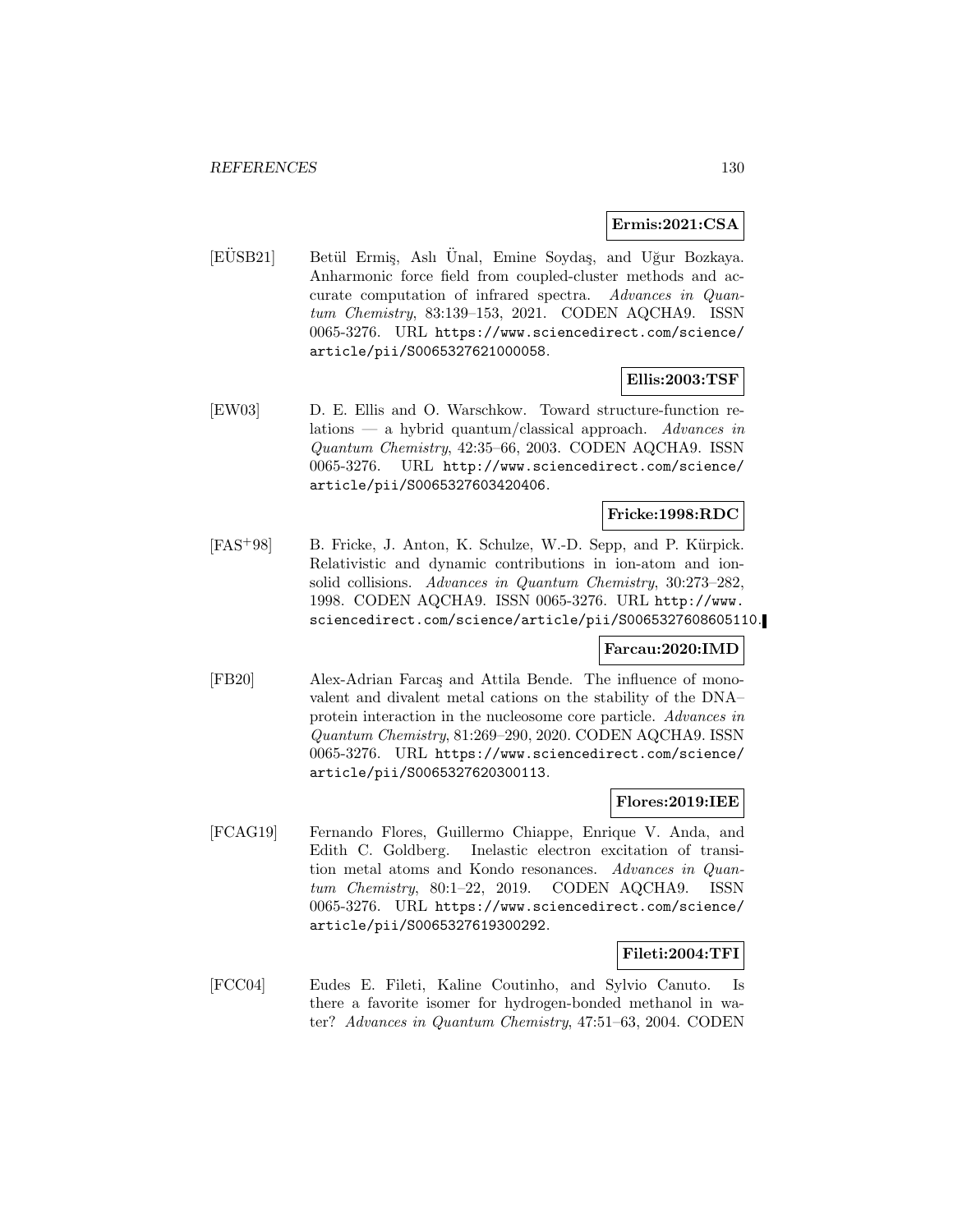AQCHA9. ISSN 0065-3276. URL http://www.sciencedirect. com/science/article/pii/S006532760447004X.

# **Fripiat:2015:FSR**

[FCH15] Joseph G. Fripiat, Benoît Champagne, and Frank E. Harris. The Fourier space restricted Hartree–Fock method for the electronic structure calculation of one-dimensionally periodic systems. Advances in Quantum Chemistry, 71:153–194, 2015. CODEN AQCHA9. ISSN 0065-3276. URL http://www.sciencedirect. com/science/article/pii/S0065327615000106.

# **Fukushima:1997:ESI**

[FE97] Kimichika Fukushima and Hiroshi Endo. Electronic states of impurities and their effect on material properties. Advances in Quantum Chemistry, 29:269–283, 1997. CODEN AQCHA9. ISSN 0065-3276. URL http://www.sciencedirect.com/science/ article/pii/S0065327608602749.

## **Fujimoto:1972:MOT**

[FF72] Hiroshi Fujimoto and Kenichi Fukui. Molecular orbital theory of chemical reactions. Advances in Quantum Chemistry, 6:177–201, 1972. CODEN AQCHA9. ISSN 0065-3276. URL http://www. sciencedirect.com/science/article/pii/S0065327608605456.

## **Fischer-Hjalmars:1965:ZDO**

[FH65] Inga Fischer-Hjalmars. Zero differential overlap in  $\pi$ -electron theories. Advances in Quantum Chemistry, 2:25–46, 1965. CODEN AQCHA9. ISSN 0065-3276. URL http://www.sciencedirect. com/science/article/pii/S0065327608600714.

## **Fischer-Hjalmars:1982:MBA**

[FHHE82] Inga Fischer-Hjalmars and Anita Henriksson-Enflo. Metals in biology: An attempt at classification. Advances in Quantum Chemistry, 16:1–41, 1982. CODEN AQCHA9. ISSN 0065-3276. URL http://www.sciencedirect.com/science/ article/pii/S0065327608603500.

## **Friedrich:1988:TSR**

[FHHZ88] Břetislav Friedrich, Zdeněk Havlas, Zdeněk Herman, and Rudolf Zahradník. Theoretical studies of reaction mechanisms in chemistry. Advances in Quantum Chemistry, 19:247–288, 1988. CODEN AQCHA9. ISSN 0065-3276. URL http://www. sciencedirect.com/science/article/pii/S0065327608606176.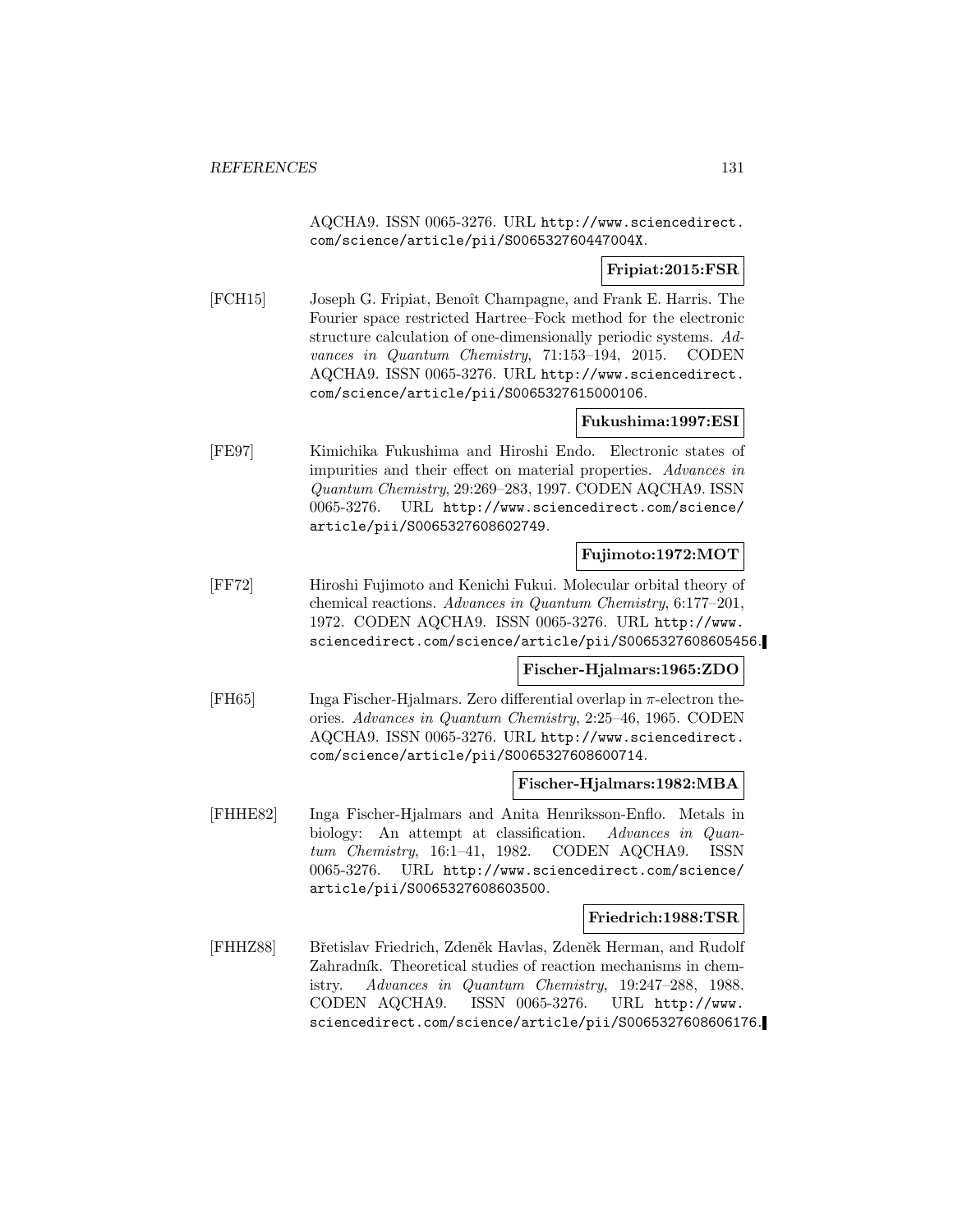### **Fishman:2003:DCJ**

[FIK<sup>+</sup>03] A. Ya Fishman, M. A. Ivanov, T. E. Kurennykh, A. S. Lahtin, L. L. Surat, and V. B. Vykhodets. Diffusion in concentrated Jahn–Teller systems. Advances in Quantum Chemistry, 44:497–508, 2003. CODEN AQCHA9. ISSN 0065-3276. URL http://www.sciencedirect.com/science/ article/pii/S006532760344032X.

## **Froelich:2004:PEA**

[FJS<sup>+</sup>04] P. Froelich, S. Jonsell, A. Saenz, S. Eriksson, B. Zygelman, and A. Dalgarno. Positron-electron annihilation in hydrogen-antihydrogen collisions. Advances in Quantum Chemistry, 47:465–480, 2004. CODEN AQCHA9. ISSN 0065-3276. URL http://www.sciencedirect.com/science/ article/pii/S0065327604470245.

## **Ferretti:1999:PMC**

[FLV99] Alessandro Ferretti, Alessandro Lami, and Giovanni Villani. On the photophysics of molecules with charge-transfer excitations between aromatic rings. Advances in Quantum Chemistry, 36:283–300, 1999. CODEN AQCHA9. ISSN 0065-3276. URL http://www.sciencedirect.com/science/ article/pii/S0065327608604888.

## **Fritzsche:2008:CAA**

[FMA08] Stephan Fritzsche, Brajesh K. Mani, and Dilip Angom. A computer-algebraic approach to the derivation of Feynman– Goldstone perturbation expansions for open-shell atoms and molecules. Advances in Quantum Chemistry, 53:177–215, 2008. CODEN AQCHA9. ISSN 0065-3276. URL http://www. sciencedirect.com/science/article/pii/S0065327607530108.

### **Forner:1994:SDT**

[För94] Wolfgang Förner. Soliton dynamics in trans-polyacetylene. Advances in Quantum Chemistry, 25:207–252, 1994. CODEN AQCHA9. ISSN 0065-3276. URL http://www.sciencedirect. com/science/article/pii/S0065327608600209.

**Fowler:2003:SAD**

[Fow03] P. W. Fowler. Symmetry aspects of distortivity in  $\pi$  systems. Advances in Quantum Chemistry, 44:219–237, 2003. CODEN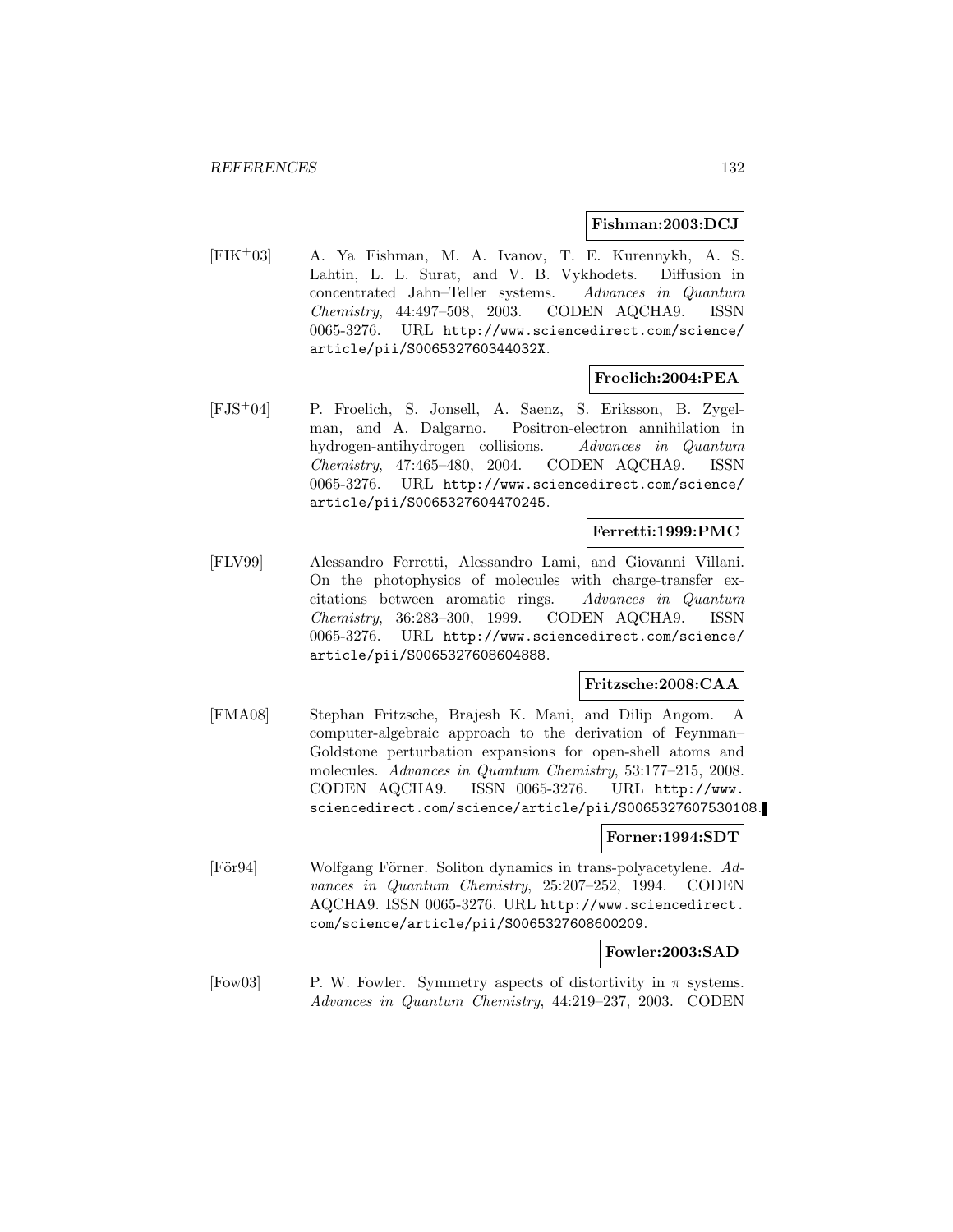AQCHA9. ISSN 0065-3276. URL http://www.sciencedirect. com/science/article/pii/S0065327603440148.

# **Fan:2006:UEW**

[FP06] Peng-Dong Fan and Piotr Piecuch. The usefulness of exponential wave function expansions employing one- and two-body cluster operators in electronic structure theory: The extended and generalized coupled-cluster methods. Advances in Quantum Chemistry, 51:1–57, 2006. CODEN AQCHA9. ISSN 0065-3276. URL http://www.sciencedirect.com/science/ article/pii/S0065327606510019.

## **Fowler:1997:SLR**

[FPL97] P. W. Fowler, S. A. Peebles, and A. C. Legon. A Sternheimerlike response property of the bromine molecule: Electric field dependence of the Br field gradient. Advances in Quantum Chemistry, 28:247–256, 1997. CODEN AQCHA9. ISSN 0065-3276. URL http://www.sciencedirect.com/science/ article/pii/S0065327608602191.

## **Francis:2013:MSS**

[Fra13] Ziad Francis. Molecular scale simulation of ionizing particles tracks for radiobiology and hadrontherapy studies. Advances in Quantum Chemistry, 65:79–110, 2013. CO-DEN AQCHA9. ISBN 0-12-396455-5 (hardcover). ISSN 0065-3276. URL http://www.sciencedirect.com/science/ article/pii/B9780123964557000042.

## **Feinberg:1970:OBA**

[FRM70] M. J. Feinberg, Klaus Ruedenberg, and Ernest L. Mehler. The origin of binding and antibinding in the hydrogen moleculeion. Advances in Quantum Chemistry, 5:27–98, 1970. CODEN AQCHA9. ISSN 0065-3276. URL http://www.sciencedirect. com/science/article/pii/S0065327608603366.

## **Froelich:2002:QCA**

[Fro02] Piotr Froelich. Quantum chemistry of antimatter. Advances in Quantum Chemistry, 41:185–202, 2002. CODEN AQCHA9. ISSN 0065-3276. URL http://www.sciencedirect.com/science/ article/pii/S0065327602410532.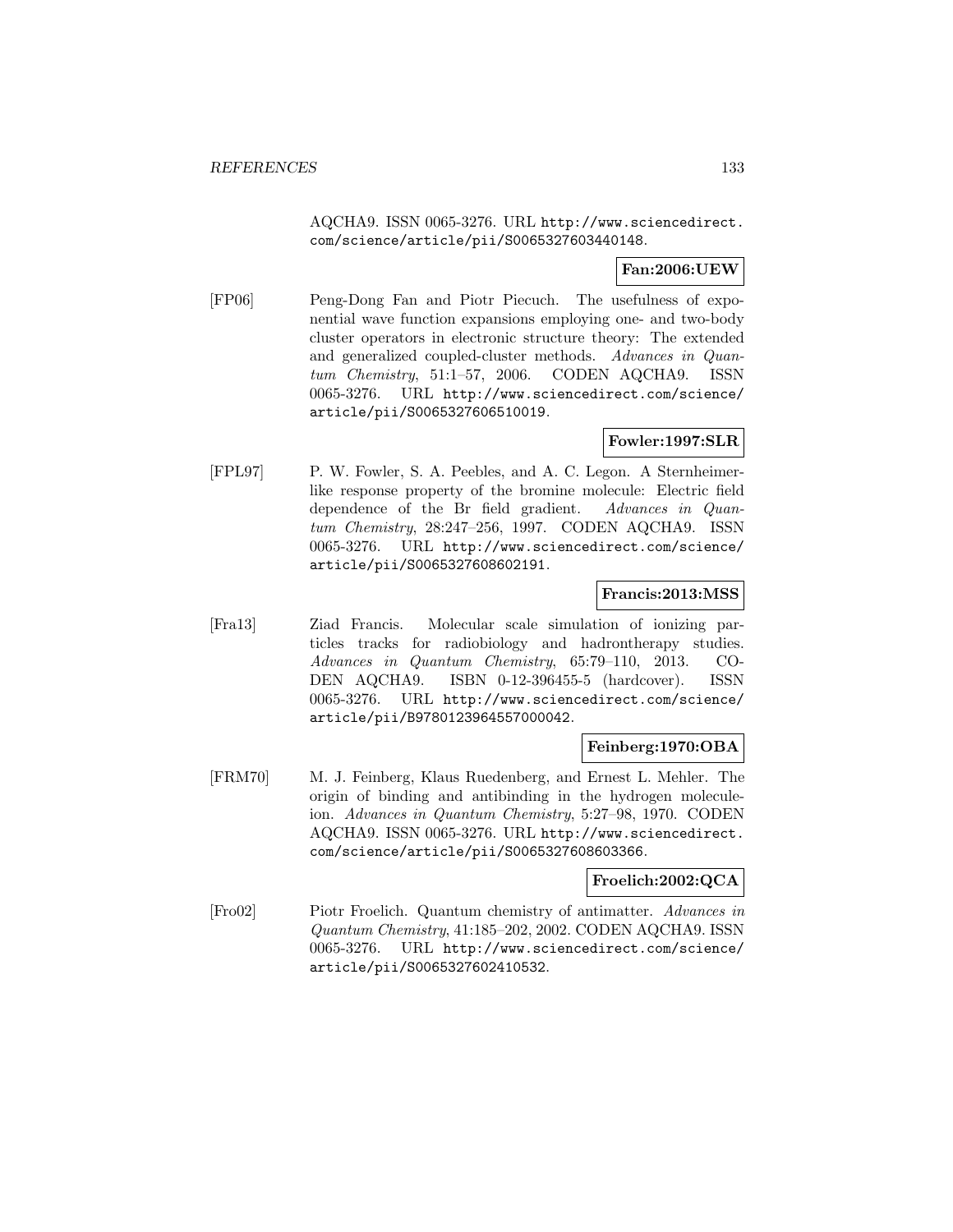### **Fricke:1997:UDX**

[FSB<sup>+</sup>97] B. Fricke, W.-D. Sepp, T. Bastug, S. Varga, K. Schulze, J. Anton, and V. Pershina. Use of the  $DV-X\alpha$ -method in the field of superheavy atoms. Advances in Quantum Chemistry, 29:109–121, 1997. CODEN AQCHA9. ISSN 0065-3276. URL http://www.sciencedirect.com/science/ article/pii/S0065327608602658.

## **Fujimoto:2000:PCW**

[FU00] Yasunari Fujimoto and Masayuki Uda. Prediction of change in the work functions due to stacking faults in Mg, Ti, Co, Cu, and Zn. Advances in Quantum Chemistry, 37:229–235, 2000. CODEN AQCHA9. ISSN 0065-3276. URL http://www.sciencedirect. com/science/article/pii/S0065327600370162.

### **Fukushima:2000:ESC**

[Fuk00] Kimichika Fukushima. Electronic structure calculations to determine the effects of impurities on ceramic properties. Advances in Quantum Chemistry, 37:255–270, 2000. CODEN AQCHA9. ISSN 0065-3276. URL http://www.sciencedirect.com/science/ article/pii/S0065327600370186.

# **Fukushima:2003:DXC**

[Fuk03] Kimichika Fukushima.  $DV-X\alpha$  cluster calculations of spinstates in hydrogen and Cu oxide clusters. Advances in Quantum Chemistry, 42:223–238, 2003. CODEN AQCHA9. ISSN 0065-3276. URL http://www.sciencedirect.com/science/ article/pii/S0065327603420522.

## **Fukushima:2008:FPA**

[Fuk08a] Kimichika Fukushima. First-principles analysis of the antiferromagnetic state. Advances in Quantum Chemistry, 54:47–60, 2008. CODEN AQCHA9. ISSN 0065-3276. URL http://www. sciencedirect.com/science/article/pii/S0065327607000056.

## **Fukushima:2008:FPI**

[Fuk08b] Kimichika Fukushima. First-principles investigation of dimethyl ether steam reforming. Advances in Quantum Chemistry, 54:341– 359, 2008. CODEN AQCHA9. ISSN 0065-3276. URL http:// www.sciencedirect.com/science/article/pii/S0065327607000251.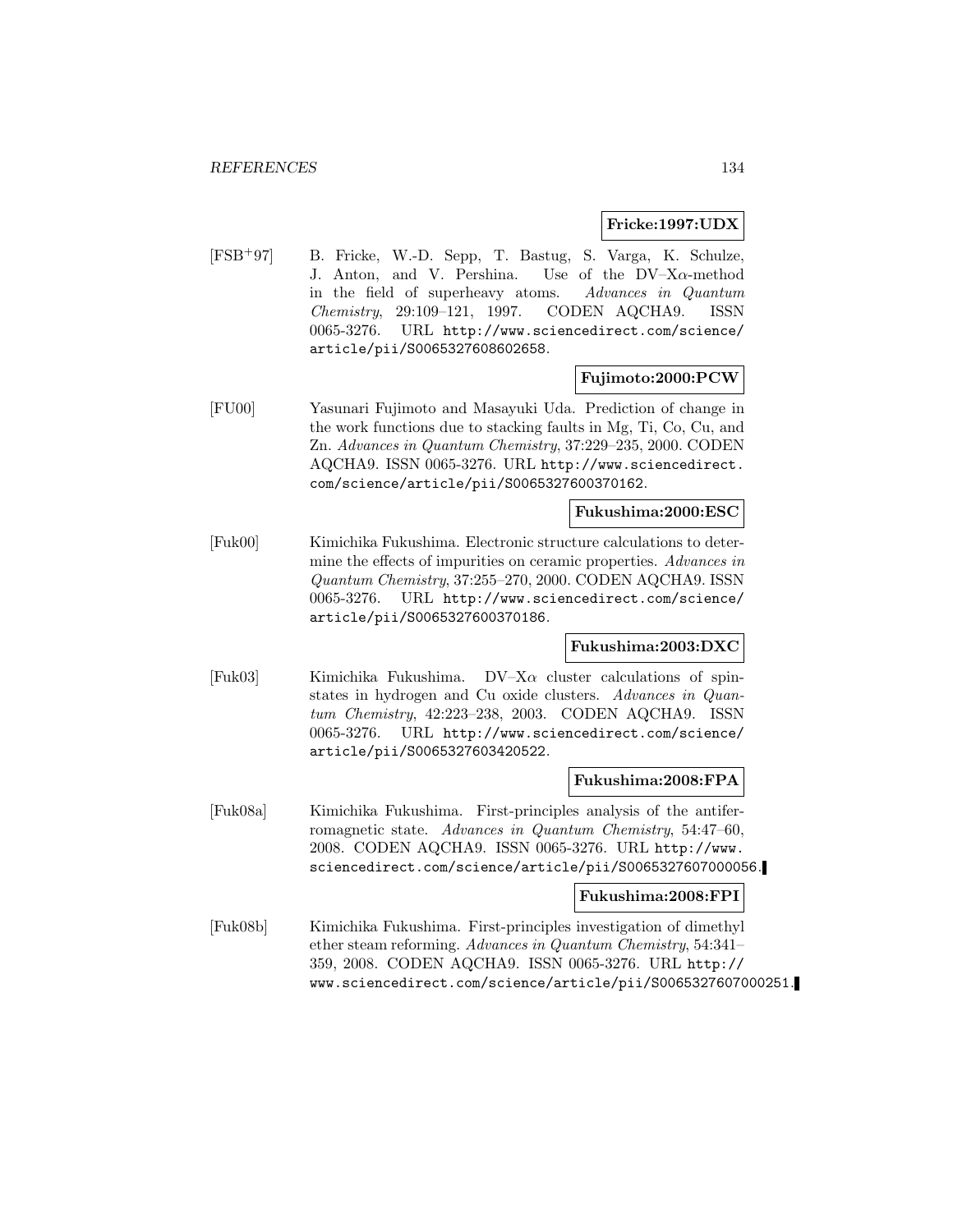### **Fukushima:2015:ESC**

[Fuk15] Kimichika Fukushima. Electronic structure calculations for antiferromagnetism of cuprates using SIWB method for anions in DV and a density functional theory confirming from finite element method. Advances in Quantum Chemistry, 70:1–29, 2015. CODEN AQCHA9. ISSN 0065-3276. URL http://www. sciencedirect.com/science/article/pii/S0065327614000021.

## **Fliszar:1999:CVE**

[FVB99] Sándor Fliszár, Edouard C. Vauthier, and Vincenzo Barone. Core and valence electrons in atom-by-atom descriptions of molecules. Advances in Quantum Chemistry, 36:27–44, 1999. CODEN AQCHA9. ISSN 0065-3276. URL http://www.sciencedirect. com/science/article/pii/S0065327608604773.

## **Galano:2008:ARO**

[GAI08] Annia Galano and J. Raúl Alvarez-Idaboy. Atmospheric reactions of oxygenated volatile organic compounds + OH radicals: Role of hydrogen-bonded intermediates and transition states. Advances in Quantum Chemistry, 55:245–274, 2008. CODEN AQCHA9. ISSN 0065-3276. URL http://www.sciencedirect. com/science/article/pii/S0065327607002122.

## **Gallup:1973:SGC**

[Gal73] G. A. Gallup. The symmetric groups and calculation of energies of n-electron systems in pure spin states. Advances in Quantum Chemistry, 7:113–141, 1973. CODEN AQCHA9. ISSN 0065-3276. URL http://www.sciencedirect.com/science/ article/pii/S0065327608605602.

### **Gasaneo:2013:TBC**

[GAM<sup>+</sup>13] G. Gasaneo, L. U. Ancarani, D. M. Mitnik, J. M. Randazzo, A. L. Frapiccini, and F. D. Colavecchia. Three-body Coulomb problems with generalized Sturmian functions. Advances in Quantum Chemistry, 67:153–216, 2013. CODEN AQCHA9. ISBN 0-12- 411544-6. ISSN 0065-3276. URL http://www.sciencedirect. com/science/article/pii/B9780124115446000078.

### **Ghomari:2014:DFT**

[GBHM14] R. Ghomari, A. Bouferguene, P. E. Hoggan, and S. M. Mekelleche. A density functional theory study of the adsorption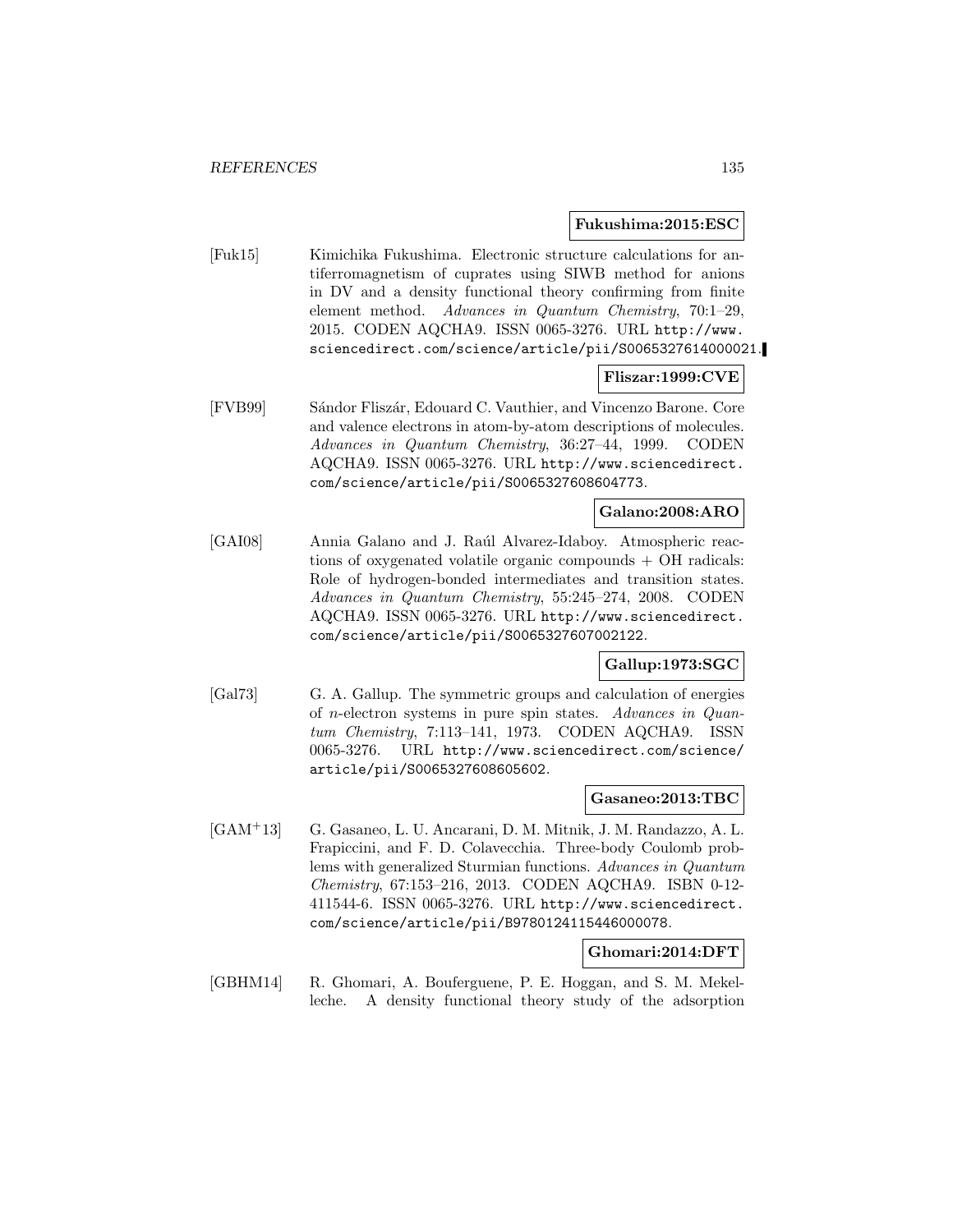of 2-cyclohexenone on Rh(111). Advances in Quantum Chemistry, 68:175–190, 2014. CODEN AQCHA9. ISBN 0-12-800536- X. ISSN 0065-3276. URL http://www.sciencedirect.com/ science/article/pii/B9780128005361000095.

## **Groenhof:2010:CSP**

[GBPSR10] Gerrit Groenhof, Martial Boggio-Pasqua, Lars V. Schäfer, and Michael A. Robb. Computer simulations of photobiological processes: The effect of the protein environment. Advances in Quantum Chemistry, 59:181–212, 2010. CODEN AQCHA9. ISSN 0065-3276. URL http://www.sciencedirect.com/science/ article/pii/S0065327610590063.

# **Gauss:1992:AEG**

[GC92] Jürgen Gauss and Dieter Cremer. Analytical energy gradients in Møller–Plesset perturbation and quadratic configuration interaction methods: Theory and application. Advances in Quantum Chemistry, 23:205–299, 1992. CODEN AQCHA9. ISSN 0065-3276. URL http://www.sciencedirect.com/science/ article/pii/S0065327608600313.

### **Girard:2001:EHS**

[GC01] Y. Girard and P. Chaquin. Effects of halogen substituents on the conformations of vinyl alcohol and vinyl thiol: a theoretical study. Advances in Quantum Chemistry, 40:161–177, 2001. CODEN AQCHA9. ISSN 0065-3276. URL http://www. sciencedirect.com/science/article/pii/S0065327601400141.

### **Garcia-Calderon:2010:TRS**

[GC10] Gastón García-Calderón. Theory of resonant states: An exact analytical approach for open quantum systems. Advances in Quantum Chemistry, 60:407–455, 2010. CODEN AQCHA9. ISSN 0065-3276. URL http://www.sciencedirect.com/science/ article/pii/S006532761060007X.

### **Granados-Castro:2017:SAP**

[GCAGM17] Carlos Mario Granados-Castro, Lorenzo Ugo Ancarani, Gustavo Gasaneo, and Dario M. Mitnik. A Sturmian approach to photoionization of molecules. Advances in Quantum Chemistry, 73:3–57, 2017. CODEN AQCHA9. ISSN 0065-3276. URL http://www.sciencedirect.com/science/ article/pii/S0065327615000295.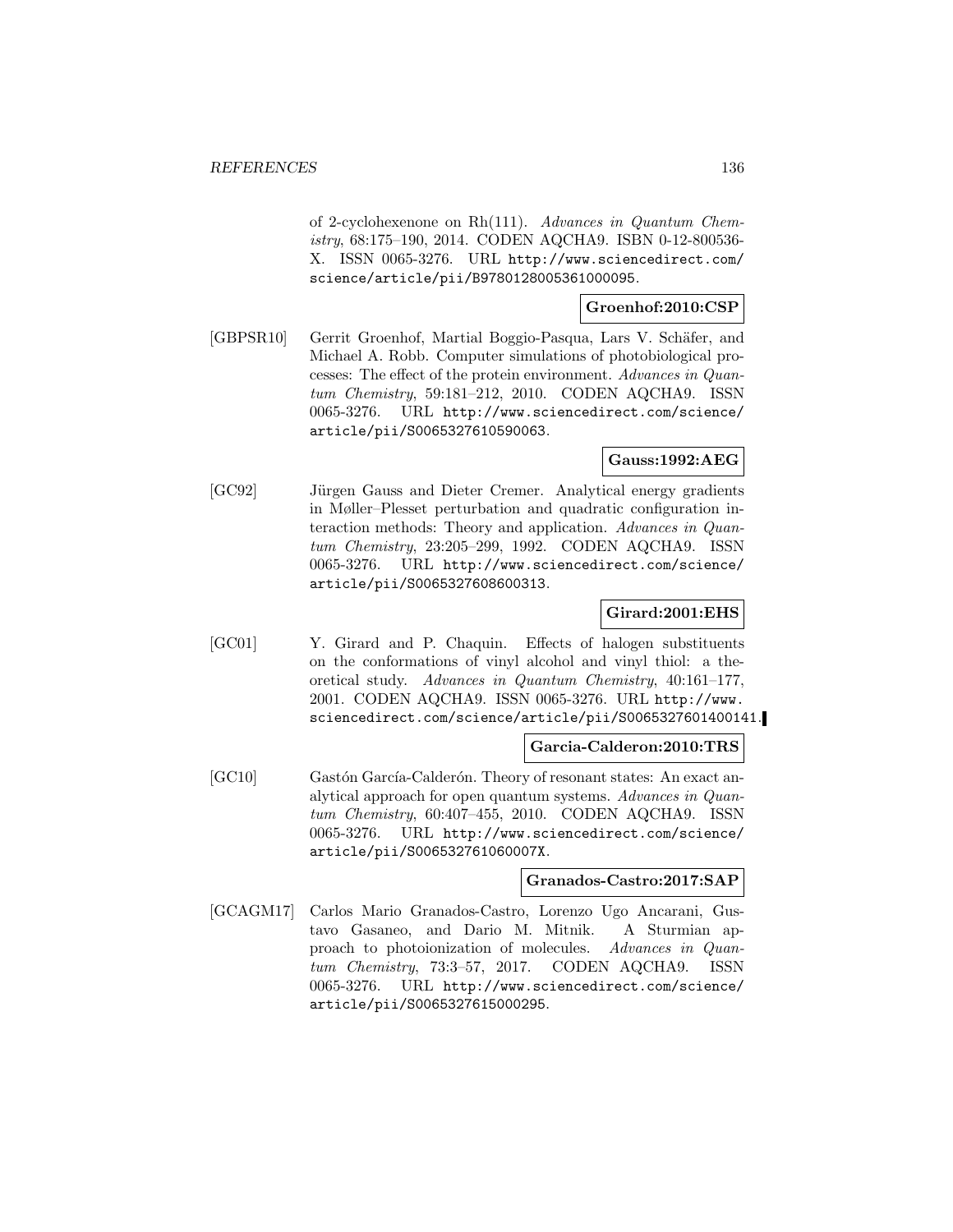### **Geerlings:1998:DFT**

[GDL98] P. Geerlings, F. De Proft, and W. Langenaeker. Density functional theory: a source of chemical concepts and a costeffective methodology for their calculation. Advances in Quantum Chemistry, 33:303–328, 1998. CODEN AQCHA9. ISSN 0065-3276. URL http://www.sciencedirect.com/science/ article/pii/S0065327608604426.

## **Goings:2014:SCF**

[GDL14] J. J. Goings, F. Ding, and X. Li. Self-consistent field using direct inversion in iterative subspace method and quasi-Newton vectors. Advances in Quantum Chemistry, 68:77– 86, 2014. CODEN AQCHA9. ISBN 0-12-800536-X. ISSN 0065-3276. URL http://www.sciencedirect.com/science/ article/pii/B9780128005361000046.

### **Geertsen:1991:SAC**

[GEO91] Jan Geertsen, Steffen Eriksen, and Jens Oddershede. Some aspects of the coupled cluster based polarization propagator method. Advances in Quantum Chemistry, 22:167–209, 1991. CODEN AQCHA9. ISSN 0065-3276. URL http://www. sciencedirect.com/science/article/pii/S0065327608603640.

## **Georgiev:2020:QTU**

[GG20] Danko D. Georgiev and James F. Glazebrook. Quantum transport and utilization of free energy in protein  $\alpha$ -helices. Advances in Quantum Chemistry, 82:253–300, 2020. CODEN AQCHA9. ISSN 0065-3276. URL https://www.sciencedirect.com/ science/article/pii/S0065327620300022.

## **Gill:1994:MIG**

[Gil94] Peter M. W. Gill. Molecular integrals over Gaussian basis functions. Advances in Quantum Chemistry, 25:141–205, 1994. CODEN AQCHA9. ISSN 0065-3276. URL http://www. sciencedirect.com/science/article/pii/S0065327608600192.

### **Gross:1990:TDD**

[GK90] E. K. U. Gross and W. Kohn. Time-dependent density functional theory. Advances in Quantum Chemistry, 21:255–291, 1990. CODEN AQCHA9. ISSN 0065-3276. URL http://www. sciencedirect.com/science/article/pii/S0065327608606000.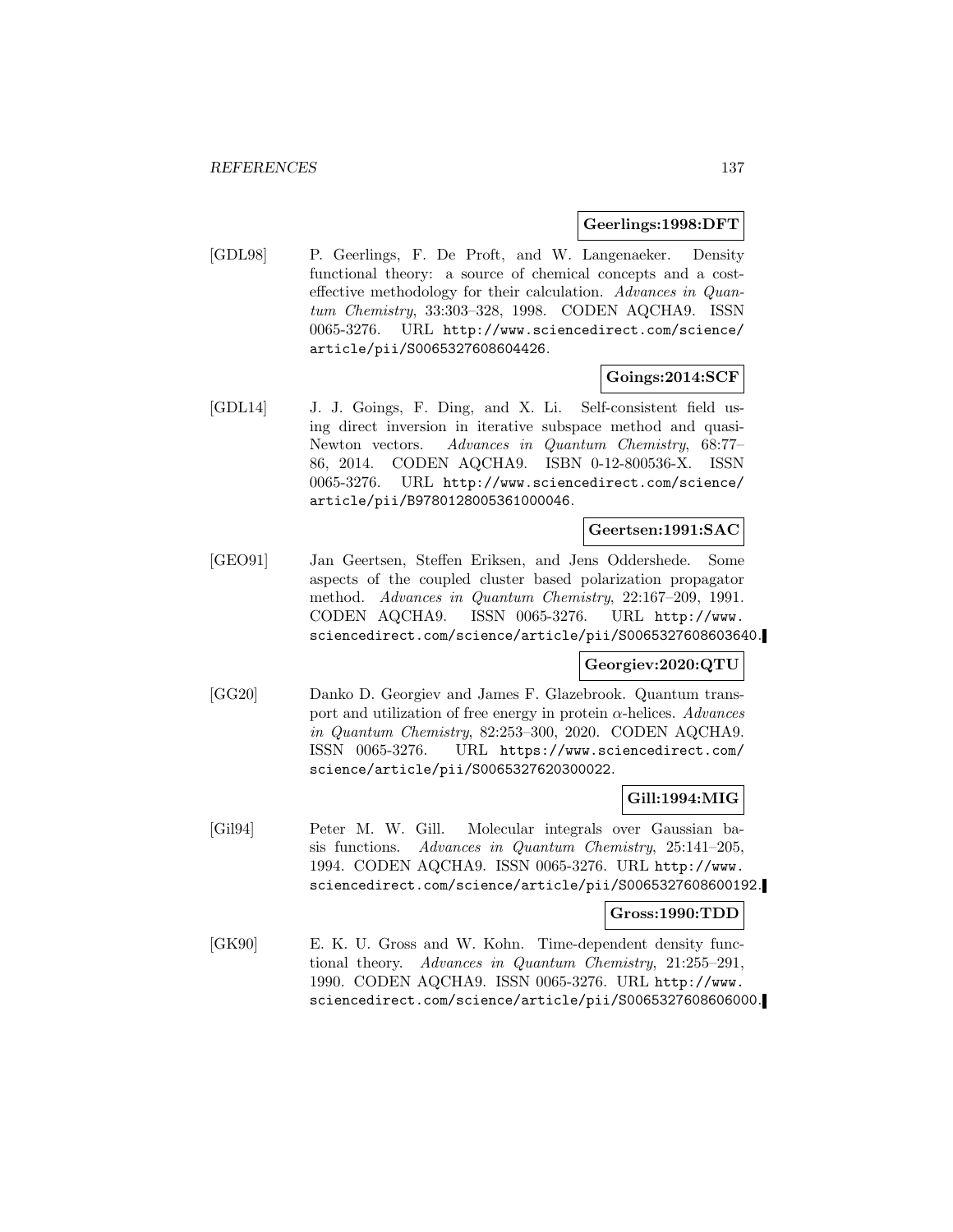### **Goodman:1968:PST**

[GL68] Lionel Goodman and Bernard J. Laurenzi. Probability of singlettriplet transitions. Advances in Quantum Chemistry, 4:153–169, 1968. CODEN AQCHA9. ISSN 0065-3276. URL http://www. sciencedirect.com/science/article/pii/S0065327608603937.

### **Gordon:1990:LDF**

[GL90] Roy G. Gordon and Richard LeSar. Local density functional theories of ionic and molecular solids. Advances in Quantum Chemistry, 21:341–363, 1990. CODEN AQCHA9. ISSN 0065-3276. URL http://www.sciencedirect.com/science/ article/pii/S0065327608606048.

## **Glushkov:2019:MSA**

[Glu19] Alexander V. Glushkov. Multiphoton spectroscopy of atoms and nuclei in a laser field: Relativistic energy approach and radiation atomic lines moments method. Advances in Quantum Chemistry, 78:253–285, 2019. CODEN AQCHA9. ISSN 0065-3276. URL https://www.sciencedirect.com/science/ article/pii/S0065327618300285.

# **Grinberg:1991:FPI**

[GM91] Horacio Grinberg and Julio Marañon. The Feynman path integral formalism: Atomic and molecular electronic structure. Advances in Quantum Chemistry, 22:7–123, 1991. CODEN AQCHA9. ISSN 0065-3276. URL http://www.sciencedirect. com/science/article/pii/S0065327608603627.

### **Gross:2005:TMC**

[GM05] Allan Gross and Kurt V. Mikkelsen. A theoretical model to calculate fundamental physical parameters for molecule-particle interactions. Advances in Quantum Chemistry, 50:125–142, 2005. CODEN AQCHA9. ISSN 0065-3276. URL http://www. sciencedirect.com/science/article/pii/S0065327605500078.

## **Genoni:2017:XRC**

[GM17] Alessandro Genoni and Benjamin Meyer. X-ray constrained wave functions: Fundamentals and effects of the molecular orbitals localization. Advances in Quantum Chemistry, 73:333–362, 2017. CODEN AQCHA9. ISSN 0065-3276. URL http://www. sciencedirect.com/science/article/pii/S0065327615000271.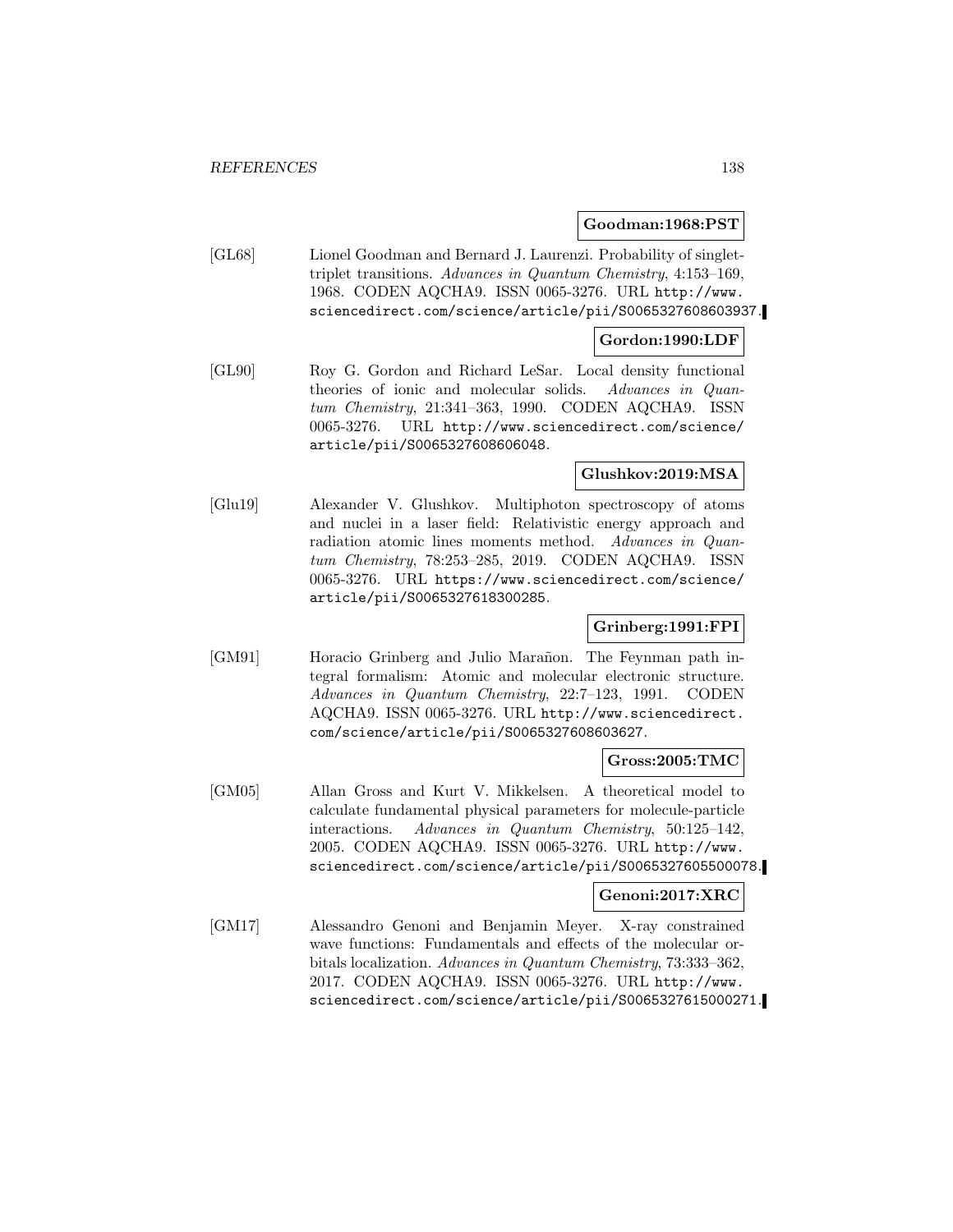### **Gindensperger:2004:HQC**

[GMB04] E. Gindensperger, C. Meier, and J. A. Beswick. Hybrid quantum/classical dynamics using Bohmian trajectories. Advances in Quantum Chemistry, 47:331–346, 2004. CODEN AQCHA9. ISSN 0065-3276. URL http://www.sciencedirect.com/science/ article/pii/S0065327604470191.

# **Galvan:2010:UAS**

[GMLSC+10] Ignacio Fdez. Galván, Aurora Muñoz-Losa, Catalina Soriano-Correa, M. Luz Sánchez, M. Elena Martín, and Manuel A. Aguilar. Use of the average solvent potential approach in the study of solvent effects. Advances in Quantum Chemistry, 59:59–97, 2010. CODEN AQCHA9. ISSN 0065-3276. URL http://www.sciencedirect.com/science/ article/pii/S0065327610590038.

## **Gustavsson:1998:FDH**

[GMP98] Martin G. H. Gustavsson and Ann-Marie Mårtensson-Pendrill. Four decades of hyperfine anomalies. Advances in Quantum Chemistry, 30:343–360, 1998. CODEN AQCHA9. ISSN 0065-3276. URL http://www.sciencedirect.com/science/ article/pii/S006532760860516X.

## **Gross:2008:MD**

[GNM08] Allan Gross, Ole John Nielsen, and Kurt V. Mikkelsen. From molecules to droplets. Advances in Quantum Chemistry, 55:355– 385, 2008. CODEN AQCHA9. ISSN 0065-3276. URL http:// www.sciencedirect.com/science/article/pii/S0065327607002171.

## **Gonze:1998:IFC**

[Gon98] Xavier Gonze. Interatomic force constants in periodic solids from density functional perturbation theory. Advances in Quantum Chemistry, 33:225–239, 1998. CODEN AQCHA9. ISSN 0065-3276. URL http://www.sciencedirect.com/science/ article/pii/S0065327608604384.

### **Goscinski:2002:APR**

[Gos02a] Osvaldo Goscinski. Appendix. preliminary research report 217 (1968). Advances in Quantum Chemistry, 41:57–85, 2002. CODEN AQCHA9. ISSN 0065-3276. URL http://www. sciencedirect.com/science/article/pii/S0065327602410477.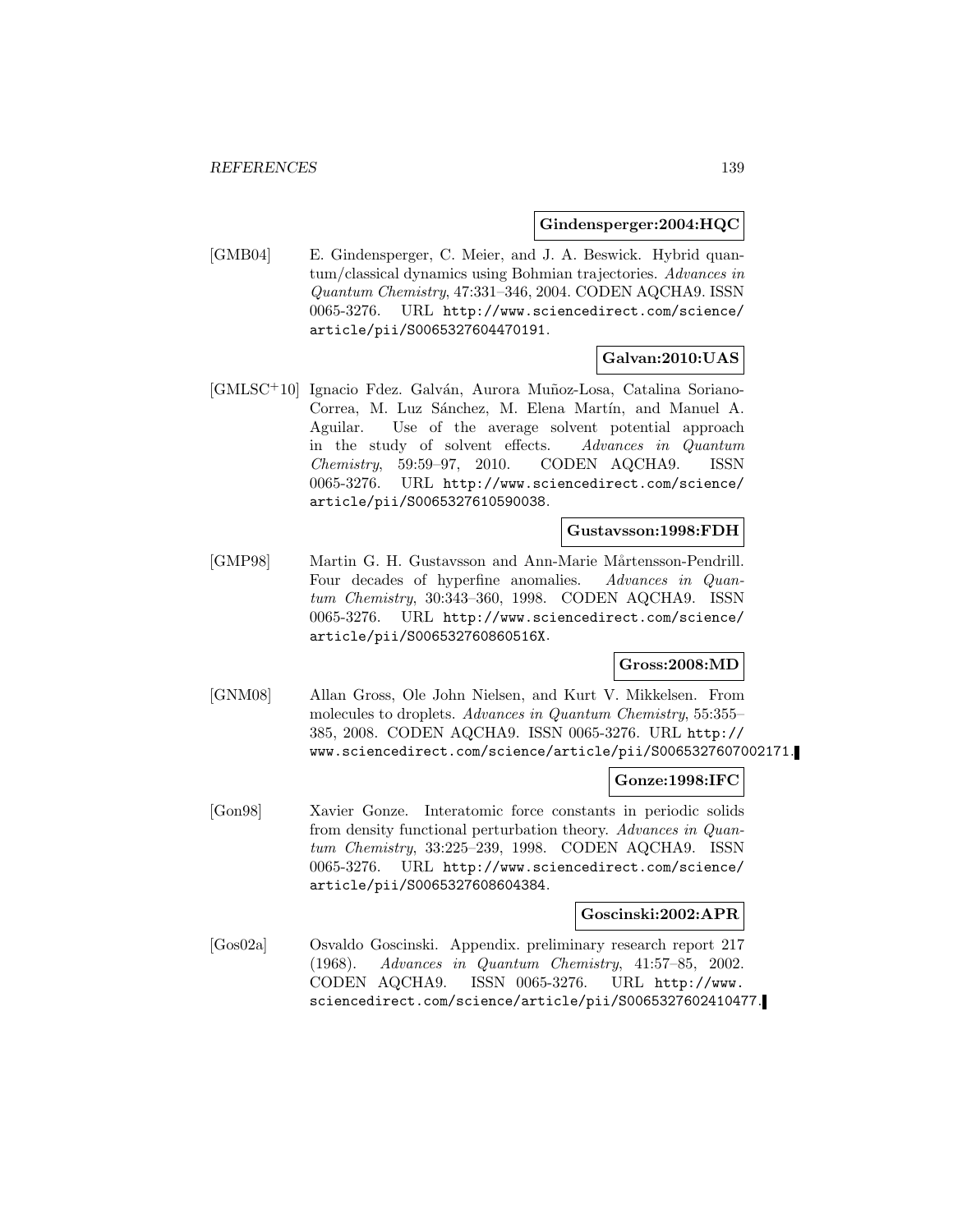### **Goscinski:2002:CEP**

[Gos02b] Osvaldo Goscinski. Conjugate eigenvalue problems and generalized Sturmians. Advances in Quantum Chemistry, 41:51–56, 2002. CODEN AQCHA9. ISSN 0065-3276. URL http://www. sciencedirect.com/science/article/pii/S0065327602410465.

## **Gadre:1991:BAM**

[GP91] Shridhar R. Gadre and Rajeev K. Pathak. Bounds to atomic and molecular energy functionals. Advances in Quantum Chemistry, 22:211–300, 1991. CODEN AQCHA9. ISSN 0065-3276. URL http://www.sciencedirect.com/science/ article/pii/S0065327608603652.

### **GarciadeAbajo:2004:RCE**

[GP04] F. J. García de Abajo and V. H. Ponce. Resonant-coherent excitation of channeled ions. Advances in Quantum Chemistry, 46 (part 2):65–89, 2004. CODEN AQCHA9. ISSN 0065-3276. URL http://www.sciencedirect.com/science/ article/pii/S0065327604460031.

## **Galynska:2014:MDW**

[GP14] Marta Galyńska and Petter Persson. Material dependence of water interactions with metal oxide nanoparticles:  $TiO<sub>2</sub>$ ,  $SiO<sub>2</sub>$ ,  $GeO<sub>2</sub>$ , and  $SnO<sub>2</sub>$ . Advances in Quantum Chemistry, 69:303-332, 2014. CODEN AQCHA9. ISSN 0065-3276. URL http://www. sciencedirect.com/science/article/pii/B9780128003459000088.

## **Guo:2021:CFI**

[GPEB21] Yangyang Guo, Lukáš F. Pašteka, Ephraim Eliav, and Anastasia Borschevsky. Ionization potentials and electron affinity of oganesson with relativistic coupled cluster method. Advances in Quantum Chemistry, 83:107–123, 2021. CODEN AQCHA9. ISSN 0065-3276. URL https://www.sciencedirect.com/science/ article/pii/S0065327621000095.

## **Green:1973:AIP**

[Gre73] A. E. S. Green. An analytic independent particle model for atoms. I. Initial studies. Advances in Quantum Chemistry, 7:221– 262, 1973. CODEN AQCHA9. ISSN 0065-3276. URL http:// www.sciencedirect.com/science/article/pii/S0065327608605638.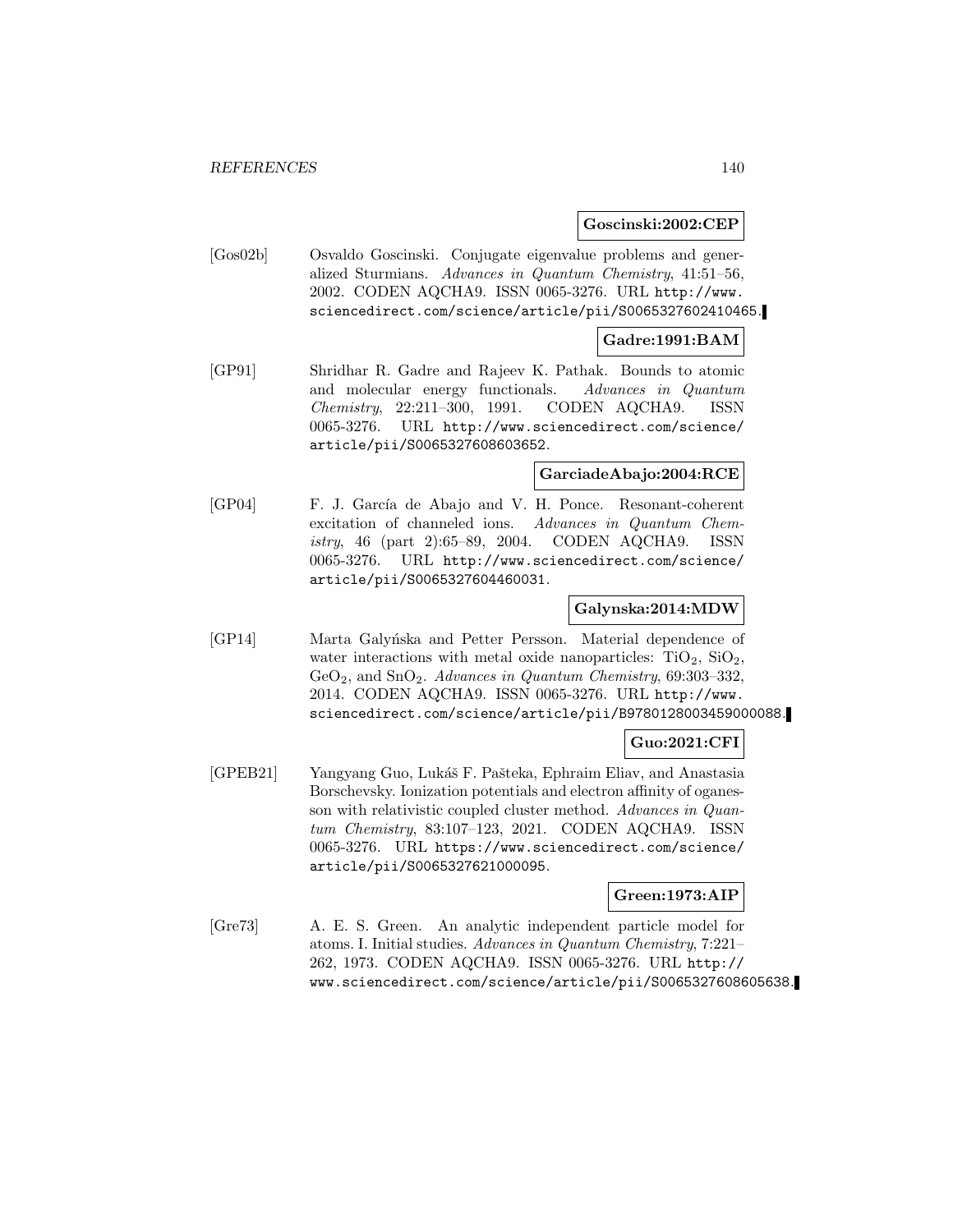## **Greiner:1998:CV**

[Gre98] Walter Greiner. Correlations in the vacuum. Advances in Quantum Chemistry, 30:195–208, 1998. CODEN AQCHA9. ISSN 0065-3276. URL http://www.sciencedirect.com/science/ article/pii/S0065327608605080.

# **Greiner:2008:SVE**

[Gre08] Walter Greiner. Structure of vacuum and elementary matter: From superheavies via hypermatter to antimatter-the vacuum decay in supercritical fields. Advances in Quantum Chemistry, 53:99–150, 2008. CODEN AQCHA9. ISSN 0065-3276. URL http://www.sciencedirect.com/science/ article/pii/S006532760753008X.

# **Goodson:2004:SSM**

[GS04a] David Z. Goodson and Alexey V. Sergeev. Singularity structure of Møller-plesset perturbation theory. Advances in Quantum Chemistry, 47:193–208, 2004. CODEN AQCHA9. ISSN 0065-3276. URL http://www.sciencedirect.com/science/ article/pii/S0065327604470117.

# **Grande:2004:IEL**

[GS04b] P. L. Grande and G. Schiwietz. Ionization and energy loss beyond perturbation theory. Advances in Quantum Chemistry, 45 (part 1):7–46, 2004. CODEN AQCHA9. ISSN 0065-3276. URL http://www.sciencedirect.com/science/ article/pii/S0065327604450023.

### **Gonis:1998:PPC**

[GSTvE98] A. Gonis, T. C. Schulthess, P. E. A. Turchi, and J. van Ek. The n-particle picture and the calculation of the electronic structure of atoms, molecules, and solids. Advances in Quantum Chemistry, 33:85–104, 1998. CODEN AQCHA9. ISSN 0065-3276. URL http://www.sciencedirect.com/science/ article/pii/S0065327608604311.

### **Goussev:2010:QTR**

[GSWW10] Arseni Goussev, Roman Schubert, Holger Waalkens, and Stephen Wiggins. Quantum theory of reactive scattering in phase space. Advances in Quantum Chemistry, 60:269–332, 2010. CODEN AQCHA9. ISSN 0065-3276. URL http://www.sciencedirect. com/science/article/pii/S0065327610600056.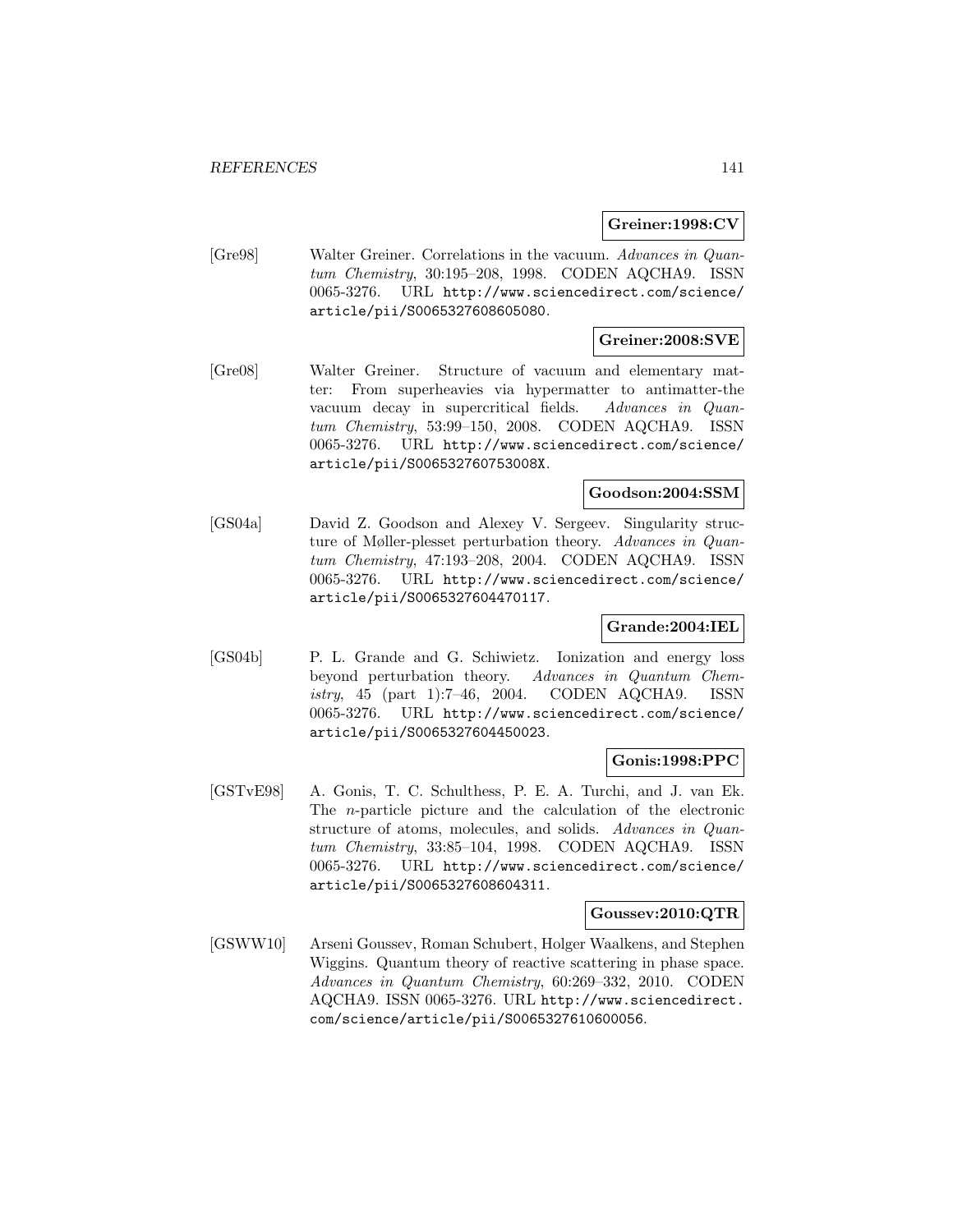### **Gutsev:1997:NPW**

[Gut97] Gennady L. Gutsev. Numerical pseudopotentials within DV– Xα framework. Advances in Quantum Chemistry, 29:137–157, 1997. CODEN AQCHA9. ISSN 0065-3276. URL http://www. sciencedirect.com/science/article/pii/S0065327608602671.

### **Gutman:2006:CGT**

[Gut06] Ivan Gutman. Chemical graph theory-the mathematical connection. Advances in Quantum Chemistry, 51:125–138, 2006. CODEN AQCHA9. ISSN 0065-3276. URL http://www. sciencedirect.com/science/article/pii/S0065327606510032.

## **Garza:2009:CSB**

[GV09] Jorge Garza and Rubicelia Vargas. Comparative study between the Hartree–Fock and Kohn–Sham models for the lowest singlet and triplet states of the confined helium atom. Advances in Quantum Chemistry, 57:241–254, 2009. CODEN AQCHA9. ISSN 0065-3276. URL http://www.sciencedirect.com/science/ article/pii/S006532760900611X.

## **Gallup:1982:PVB**

[GVCN82] G. A. Gallup, R. L. Vance, J. R. Collins, and J. M. Norbeck. Practical valence-bond calculations. Advances in Quantum Chemistry, 16:229–272, 1982. CODEN AQCHA9. ISSN 0065-3276. URL http://www.sciencedirect.com/science/ article/pii/S0065327608603548.

## **Guerra:2009:MPE**

[GVFG09] Doris Guerra, Rubicelia Vargas, Patricio Fuentealba, and Jorge Garza. Modeling pressure effects on the electronic properties of Ca, Sr, and Ba by the confined atoms model. Advances in Quantum Chemistry, 58:1–12, 2009. CODEN AQCHA9. ISSN 0065-3276. URL http://www.sciencedirect.com/science/ article/pii/S0065327609007059.

## **Gianinetti:1998:ESM**

[GVFR98] E. Gianinetti, I. Vandoni, A. Famulari, and M. Raimondi. Extension of the SCF–MI method to the case of  $K$  fragments, one of which is an open-shell system. Advances in Quantum Chemistry, 31:251–266, 1998. CODEN AQCHA9. ISSN 0065-3276. URL http://www.sciencedirect.com/science/ article/pii/S0065327608601914.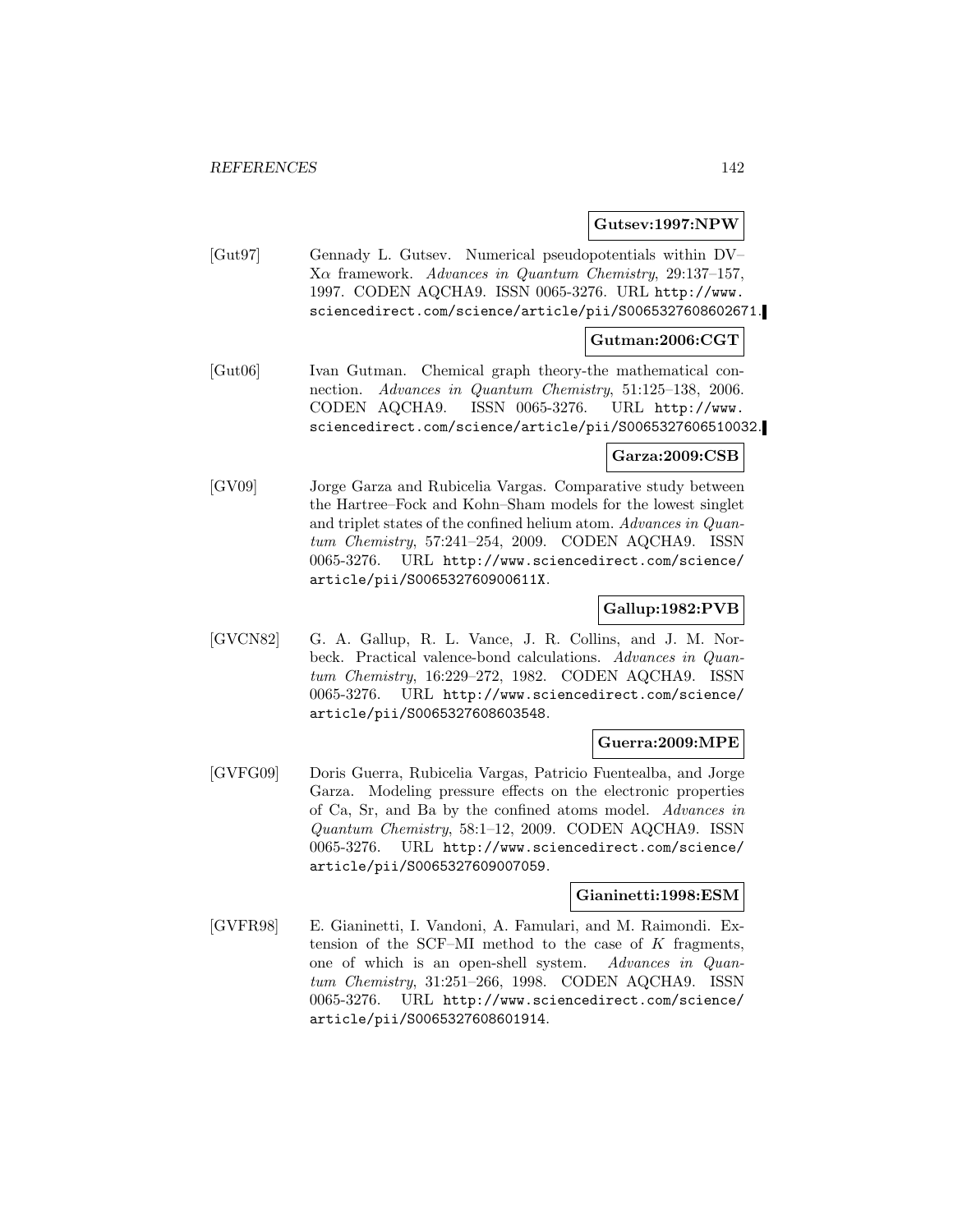### **Glushkov:2001:DGB**

[GW01] V. N. Glushkov and S. Wilson. Distributed Gaussian basis sets: Variationally optimized s-type sets. Advances in Quantum Chemistry, 39:123–143, 2001. CODEN AQCHA9. ISSN 0065-3276. URL http://www.sciencedirect.com/science/ article/pii/S0065327605390083.

# **Gebremedhin:2017:ASP**

[GW17] Daniel H. Gebremedhin and Charles A. Weatherford. Application of the space-pseudo-time method to density functional theory. Advances in Quantum Chemistry, 73:231–247, 2017. CODEN AQCHA9. ISSN 0065-3276. URL http://www.sciencedirect. com/science/article/pii/S0065327615000313.

## **Gebremedhin:2018:OPE**

[GW18] Daniel Gebremedhin and Charles Weatherford. One-particle effective potential for helium atom. Advances in Quantum Chemistry, 76:211–222, 2018. CODEN AQCHA9. ISSN 0065-3276. URL https://www.sciencedirect.com/science/ article/pii/S0065327617300576.

## **Gordon:2003:OOC**

[GWM<sup>+</sup>03] I. Gordon, P. Wagner, V. V. Moshchalkov, Y. Bruynseraede, L. Pinsard, and A. Revcolevschi. Orbital ordering and the cooperative Jahn–Teller effect in single crystals of the magnetic perovskite  $La_{7/8}Sr_{1/8}MnO_3$ . Advances in Quantum Chemistry, 44:563–578, 2003. CODEN AQCHA9. ISSN 0065-3276. URL http://www.sciencedirect.com/science/ article/pii/S0065327603440379.

### **Gebremedhin:2019:NCW**

[GWW19] Daniel Gebremedhin, Charles Weatherford, and Brian Wilson. Normalizing cluster wavefunctions in the interstitial region within the muffin-tin approximation. Advances in Quantum Chemistry, 79:97–112, 2019. CODEN AQCHA9. ISSN 0065-3276. URL https://www.sciencedirect.com/science/ article/pii/S0065327619300218.

## **Harris:2013:FCW**

[HA13] F. E. Harris and V. V. Albert. Fully correlated wavefunctions for three- and four-body systems. Advances in Quantum Chemistry, 67:3–18, 2013. CODEN AQCHA9. ISBN 0-12-411544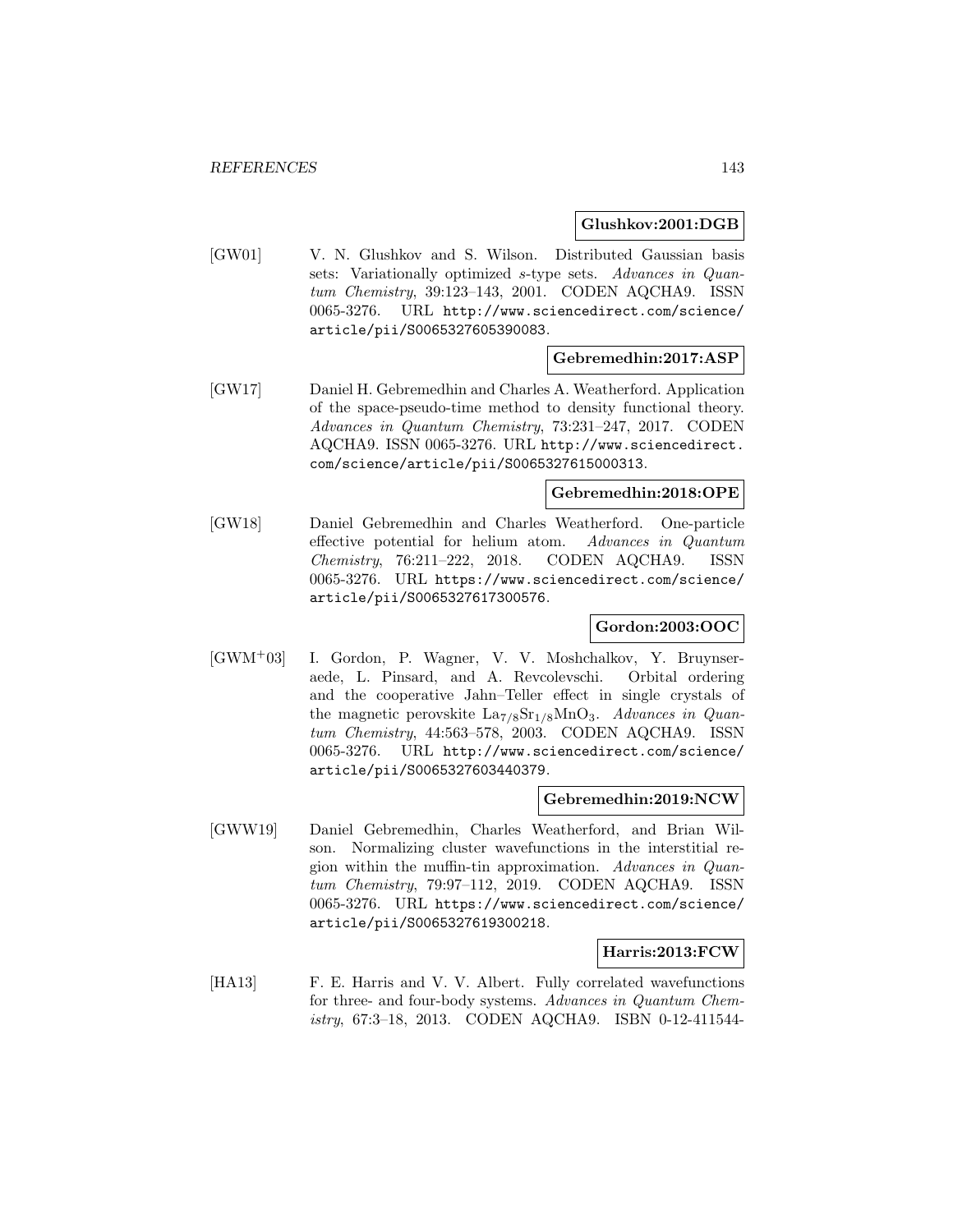6. ISSN 0065-3276. URL http://www.sciencedirect.com/ science/article/pii/B9780124115446000017.

# **Hall:1964:ACA**

[Hal64] G. G. Hall. Accuracy of calculated atomic and molecular properties. Advances in Quantum Chemistry, 1:241–254, 1964. CODEN AQCHA9. ISSN 0065-3276. URL http://www.sciencedirect. com/science/article/pii/S0065327608603809.

# **Hall:1991:LJP**

[Hal91] George G. Hall. The Lennard-Jones paper of 1929 and the foundations of molecular orbital theory. Advances in Quantum Chemistry, 22:1–6, 1991. CODEN AQCHA9. ISSN 0065-3276. URL http://www.sciencedirect.com/science/ article/pii/S0065327608603615.

## **Harris:1967:MOT**

[Har67] Frank E. Harris. Molecular orbital theory. Advances in Quantum Chemistry, 3:61–127, 1967. CODEN AQCHA9. ISSN 0065-3276. URL http://www.sciencedirect.com/science/ article/pii/S0065327608600878.

## **Harriman:1990:DDM**

[Har90] John E. Harriman. Density and density matrices in density functional theory. Advances in Quantum Chemistry, 21:27–46, 1990. CODEN AQCHA9. ISSN 0065-3276. URL http://www. sciencedirect.com/science/article/pii/S0065327608605900.

### **Harris:2004:CMC**

[Har04] Frank E. Harris. Current methods for Coulomb few-body problems. Advances in Quantum Chemistry, 47:129–155, 2004. CODEN AQCHA9. ISSN 0065-3276. URL http://www. sciencedirect.com/science/article/pii/S0065327604470087.

## **Harris:2005:ASH**

[Har05] Frank E. Harris. Angular symmetry and Hylleraas coordinates in four-body problems. Advances in Quantum Chemistry, 50:61–75, 2005. CODEN AQCHA9. ISSN 0065-3276. URL http://www.sciencedirect.com/science/ article/pii/S0065327605500042.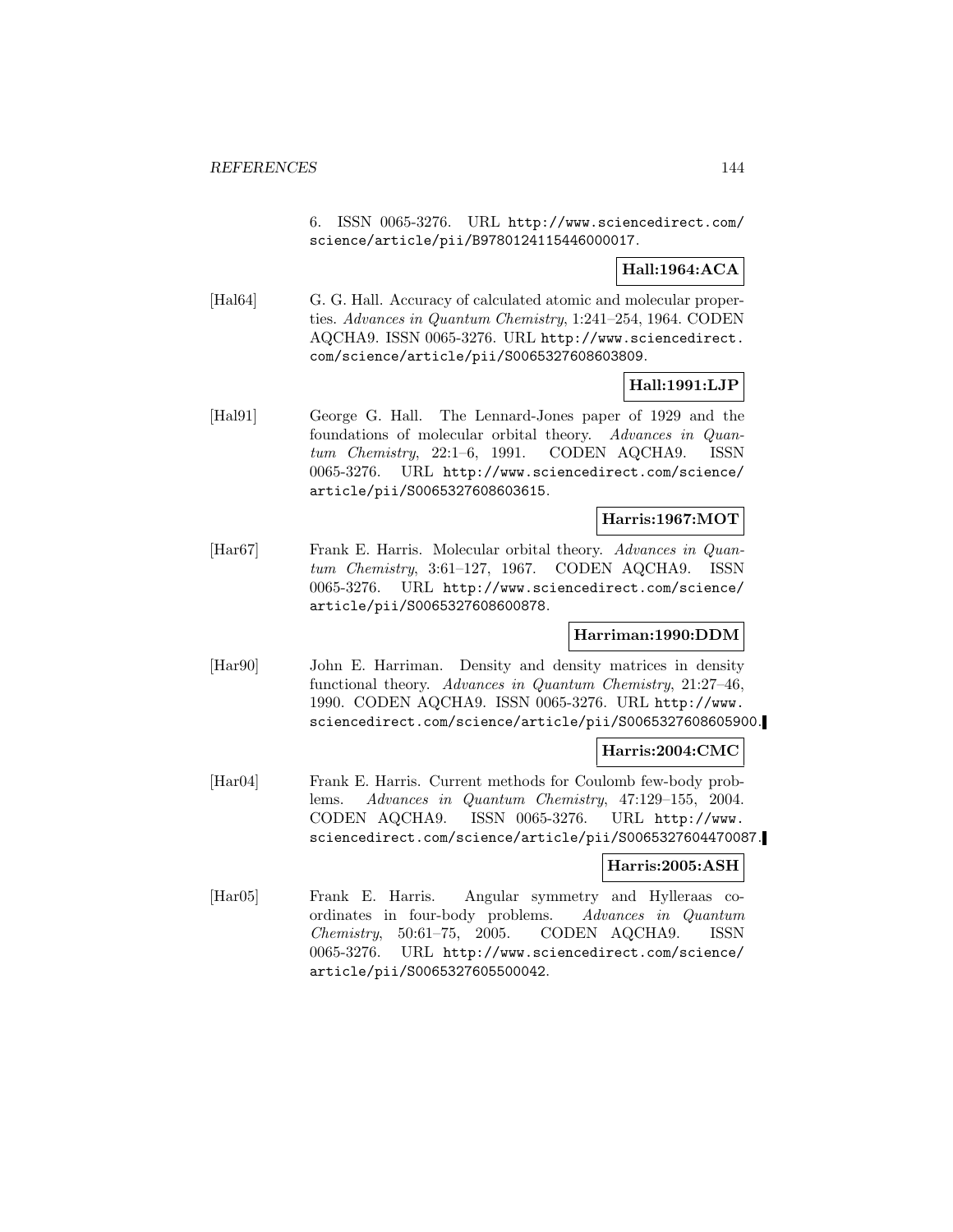### **Harris:2017:ECW**

[Har17] Frank E. Harris. Exponentially correlated wave functions for four-body systems. Advances in Quantum Chemistry, 73:81–102, 2017. CODEN AQCHA9. ISSN 0065-3276. URL http://www. sciencedirect.com/science/article/pii/S0065327615000568.

#### **Harris:2018:AES**

[Har18] Frank E. Harris. Atomic electronic structure computations with Hylleraas-CI wave functions. Advances in Quantum Chemistry, 76:187–210, 2018. CODEN AQCHA9. ISSN 0065-3276. URL https://www.sciencedirect.com/science/ article/pii/S0065327617300345.

## **Hattig:2005:SOE**

[Hät05] Christof Hättig. Structure optimizations for excited states with correlated second-order methods: CC2 and ADC(2). Advances in Quantum Chemistry, 50:37–60, 2005. CODEN AQCHA9. ISSN 0065-3276. URL http://www.sciencedirect.com/science/ article/pii/S0065327605500030.

# **Hoggan:2014:RAQ**

[HB14] P. E. Hoggan and A. Bouferguene. Relative advantages of quantum Monte Carlo simulation for changing electron correlation: CO reactions on copper and platinum catalysts. Advances in Quantum Chemistry, 68:89–103, 2014. CODEN AQCHA9. ISBN 0-12-800536-X. ISSN 0065-3276. URL http://www. sciencedirect.com/science/article/pii/B9780128005361000058.

## **Hirschfelder:1964:RDP**

[HBE64] Joseph O. Hirschfelder, W. Byers Brown, and Saul T. Epstein. Recent developments in perturbation theory. Advances in Quantum Chemistry, 1:255–374, 1964. CODEN AQCHA9. ISSN 0065-3276. URL http://www.sciencedirect.com/science/ article/pii/S0065327608603810.

#### **Hoffges:1998:RFS**

[HBE<sup>+98]</sup> J. T. Höffges, H. W. Baldauf, T. Eichler, S. R. Helmfrid, and H. Walther. Resonance fluorescence of a single ion. Advances in Quantum Chemistry, 30:65–75, 1998. CODEN AQCHA9. ISSN 0065-3276. URL http://www.sciencedirect.com/science/ article/pii/S0065327608605031.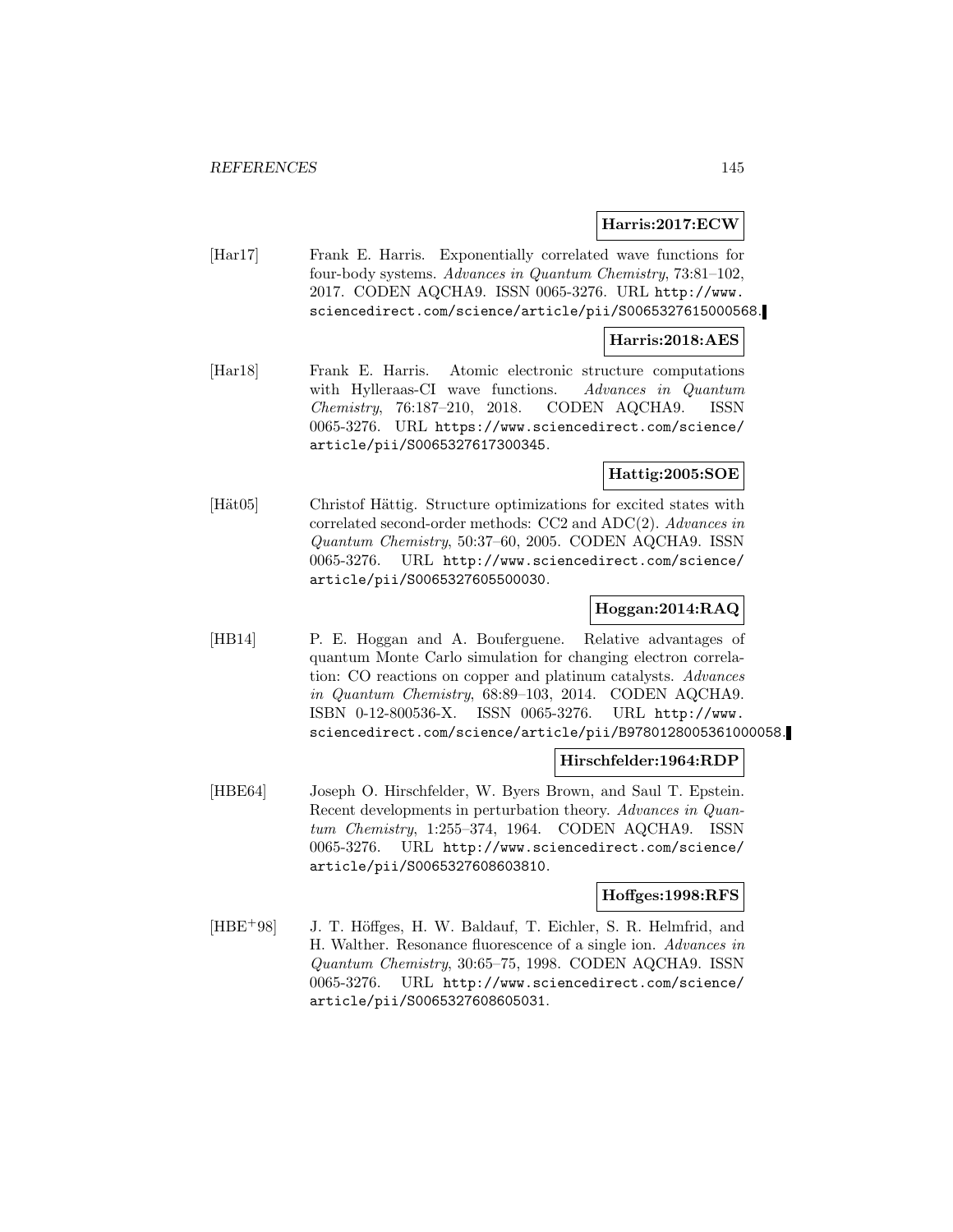## **Holroyd:2019:TBT**

[HBGvM19] Leo F. Holroyd, Michael Bühl, Marie-Pierre Gaigeot, and Tanja van Mourik. Thermodynamics of 5-bromouracil tautomerization from first-principles molecular dynamics simulations. Advances in Quantum Chemistry, 78:109–128, 2019. CODEN AQCHA9. ISSN 0065-3276. URL https://www.sciencedirect.com/ science/article/pii/S0065327618300200.

## **Hizhnyakov:2003:JTE**

[HBKS03] V. Hizhnyakov, V. Boltrushko, H. Kaasik, and I. Sildos. Jahn–Teller effect in the excited state: Anomalous temperature dependence of the zero-phonon line. Advances in Quantum Chemistry, 44:135–149, 2003. CODEN AQCHA9. ISSN 0065-3276. URL http://www.sciencedirect.com/science/ article/pii/S0065327603440094.

# **Hirata:2000:RDF**

[HBT<sup>+</sup>00] Masaru Hirata, Turgut Bastug, Shoichi Tachimori, Rika Sekine, Jun Onoe, and Hirohide Nakamatsu. Relativistic density functional calculations for potential energy curves of uranyl nitrate hydrate. Advances in Quantum Chemistry, 37:325–333, 2000. CODEN AQCHA9. ISSN 0065-3276. URL http://www. sciencedirect.com/science/article/pii/S006532760037023X.

# **Hands:2003:VIS**

[HDB03] I. D. Hands, J. L. Dunn, and C. A. Bates. Vibronic-induced shifts in the optical spectra of doped fullerenes. Advances in Quantum Chemistry, 44:335–353, 2003. CODEN AQCHA9. ISSN 0065-3276. URL http://www.sciencedirect.com/science/ article/pii/S0065327603440227.

## **Hehenberger:2018:POL**

[Heh18] Michael Hehenberger. Per-Olov Löwdin's impact on a "Lost" Son". Advances in Quantum Chemistry, 77:1–18, 2018. CO-DEN AQCHA9. ISSN 0065-3276. URL https://www. sciencedirect.com/science/article/pii/S0065327617300680.

## **Hirshberg:2017:MFM**

[HG17] Barak Hirshberg and R. Benny Gerber. Mean-field methods for time-dependent quantum dynamics of many-atom systems. Advances in Quantum Chemistry, 75:1–26, 2017. CODEN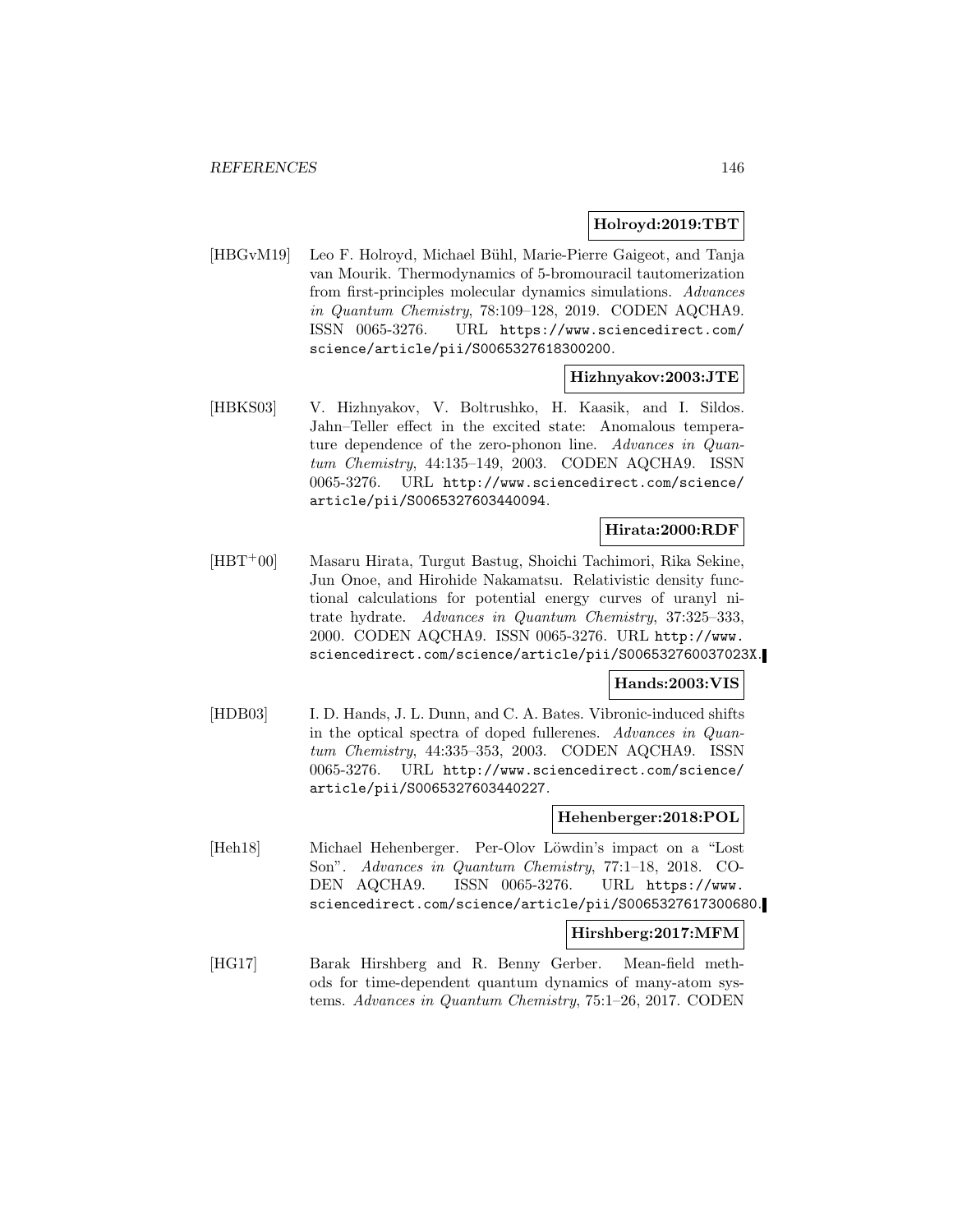AQCHA9. ISSN 0065-3276. URL http://www.sciencedirect. com/science/article/pii/S0065327617300023.

### **Hanstorp:1998:TED**

[HHK+98] D. Hanstorp, G. Haeffler, A. E. Klinkmüller, U. Ljungblad, U. Berzinsh, I. Yu. Kiyan, and D. J. Pegg. Two electron dynamics in photodetachment. Advances in Quantum Chemistry, 30:311–334, 1998. CODEN AQCHA9. ISSN 0065-3276. URL http://www.sciencedirect.com/science/ article/pii/S0065327608605146.

# **Haque:2021:COE**

[HHU<sup>+</sup>21] Mohammad M. Haque, Abul K. F. Haque, Mohammad Alfaz Uddin, Malik Maaza, Mohammad Atiqur R. Patoary, Arun K. Basak, and Bidhan C. Saha. Elastic scattering of  $e^{\pm}$  by Cd, Hg, and Pb atoms at 1 eV  $\leq E_i \leq 1$  GeV. Advances in Quantum Chemistry, 84:1–72, 2021. CODEN AQCHA9. ISSN 0065-3276. URL https://www.sciencedirect.com/science/ article/pii/S0065327620300046.

# **Helgaker:1988:ACG**

[HJ88] Trygve Helgaker and Poul Jørgensen. Analytical calculation of geometrical derivatives in molecular electronic structure theory. Advances in Quantum Chemistry, 19:183–245, 1988. CODEN AQCHA9. ISSN 0065-3276. URL http://www.sciencedirect. com/science/article/pii/S0065327608606164.

## **Hattig:1999:DCS**

[HJ99] Christof Hättig and Poul Jørgensen. Dispersion coefficients for second hyperpolarizabilities using coupled-cluster cubic response theory. Advances in Quantum Chemistry, 35:111–148, 1999. CODEN AQCHA9. ISSN 0065-3276. URL http://www. sciencedirect.com/science/article/pii/S006532760860458X.

## **Hizhnyakov:2003:CDM**

[HK03] V. Hizhnyakov and H. Kaasik. Critical dependence of multiphonon transitions on interaction strength and temperature. Advances in Quantum Chemistry, 44:151–168, 2003. CODEN AQCHA9. ISSN 0065-3276. URL http://www.sciencedirect. com/science/article/pii/S0065327603440100.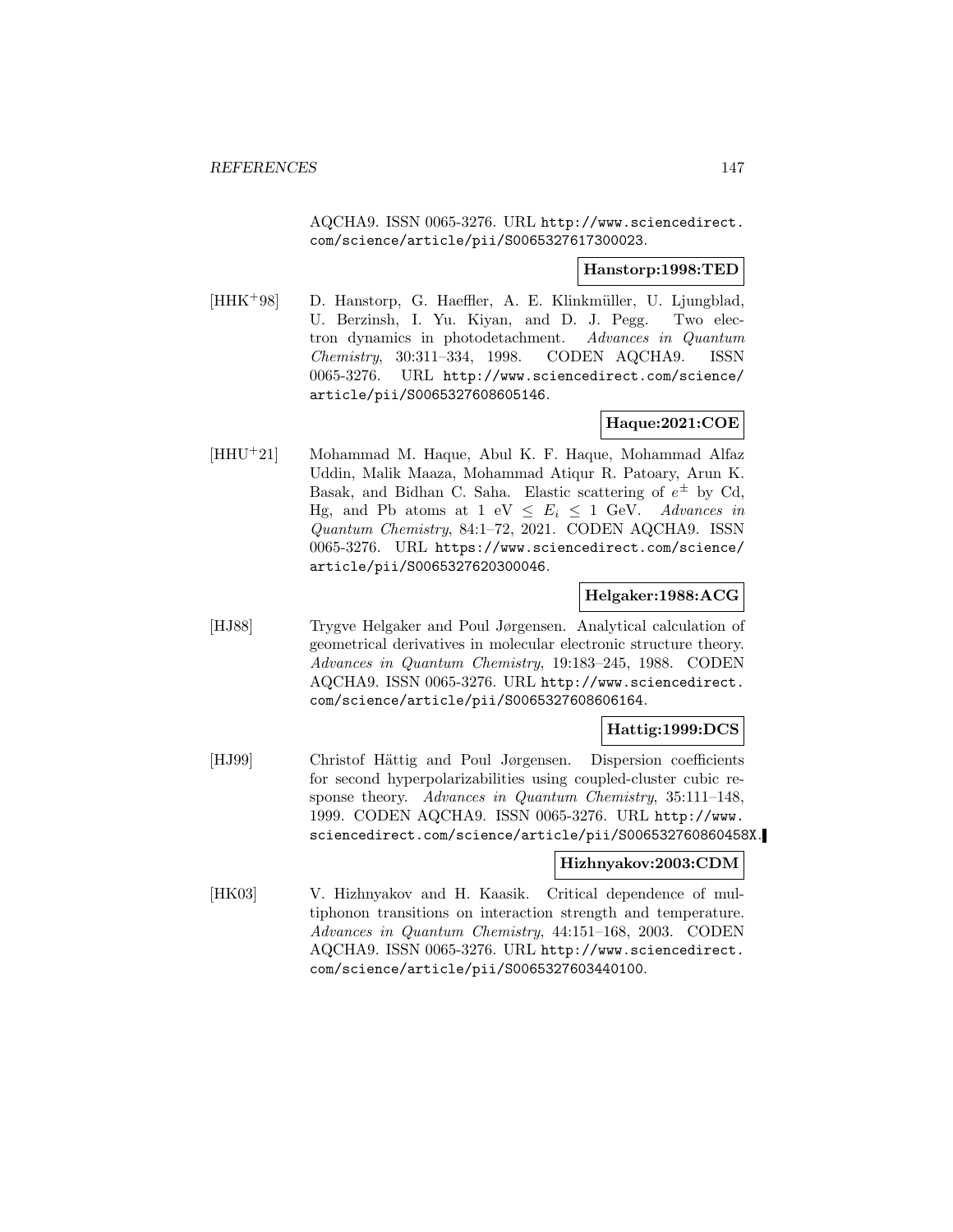#### **Hohenberg:1990:BST**

[HKS90] P. C. Hohenberg, Walter Kohn, and L. J. Sham. The beginnings and some thoughts on the future. Advances in Quantum Chemistry, 21:7–26, 1990. CODEN AQCHA9. ISSN 0065-3276. URL http://www.sciencedirect.com/science/ article/pii/S0065327608605894.

## **Hybertsen:1990:SEA**

[HL90] Mark S. Hybertsen and Steven G. Louie. Self-energy approach to quasiparticle energies using a density functional treatment of dielectric screening. Advances in Quantum Chemistry, 21:155–174, 1990. CODEN AQCHA9. ISSN 0065-3276. URL http://www.sciencedirect.com/science/ article/pii/S0065327608605961.

# **Hartmann:1997:SWD**

[HL97] Eberhard Hartmann and Christa Lauterbach. Scattered-wave description of inner-shell processes in small molecules and clusters. Advances in Quantum Chemistry, 29:373–387, 1997. CODEN AQCHA9. ISSN 0065-3276. URL http://www.sciencedirect. com/science/article/pii/S0065327608602798.

## **Hayes:2019:CTH**

[HM19] Wayne W. Hayes and Joseph R. Manson. Classical theory of hyperthermal gas scattering from surfaces. Advances in Quantum Chemistry, 80:319–359, 2019. CODEN AQCHA9. ISSN 0065-3276. URL https://www.sciencedirect.com/science/ article/pii/S0065327619300395.

#### **Hoggan:2021:NEC**

[HM21] Philip E. Hoggan and Monika Musial, editors. New Electron Correlation Methods and Their Applications, and Use of Atomic Orbitals with Exponential Asymptotes, volume 83 of Advances in quantum chemistry. Elsevier Academic Press, Amsterdam, The Netherlands, 2021. ISBN 0-12-823546-2, 978-012-823-5-4-6- 1 (hardcover). ISSN 0065-3276. xvii + 334 pp. LCCN QD453 .A28 83; QD462 .N49 2021.

# **Huzinaga:1973:POH**

[HMC73] Sigeru Huzinaga, Denis McWilliams, and Antonio A. Cantu. Projection operators in Hartree–Fock theory. Advances in Quantum Chemistry, 7:187–220, 1973. CODEN AQCHA9. ISSN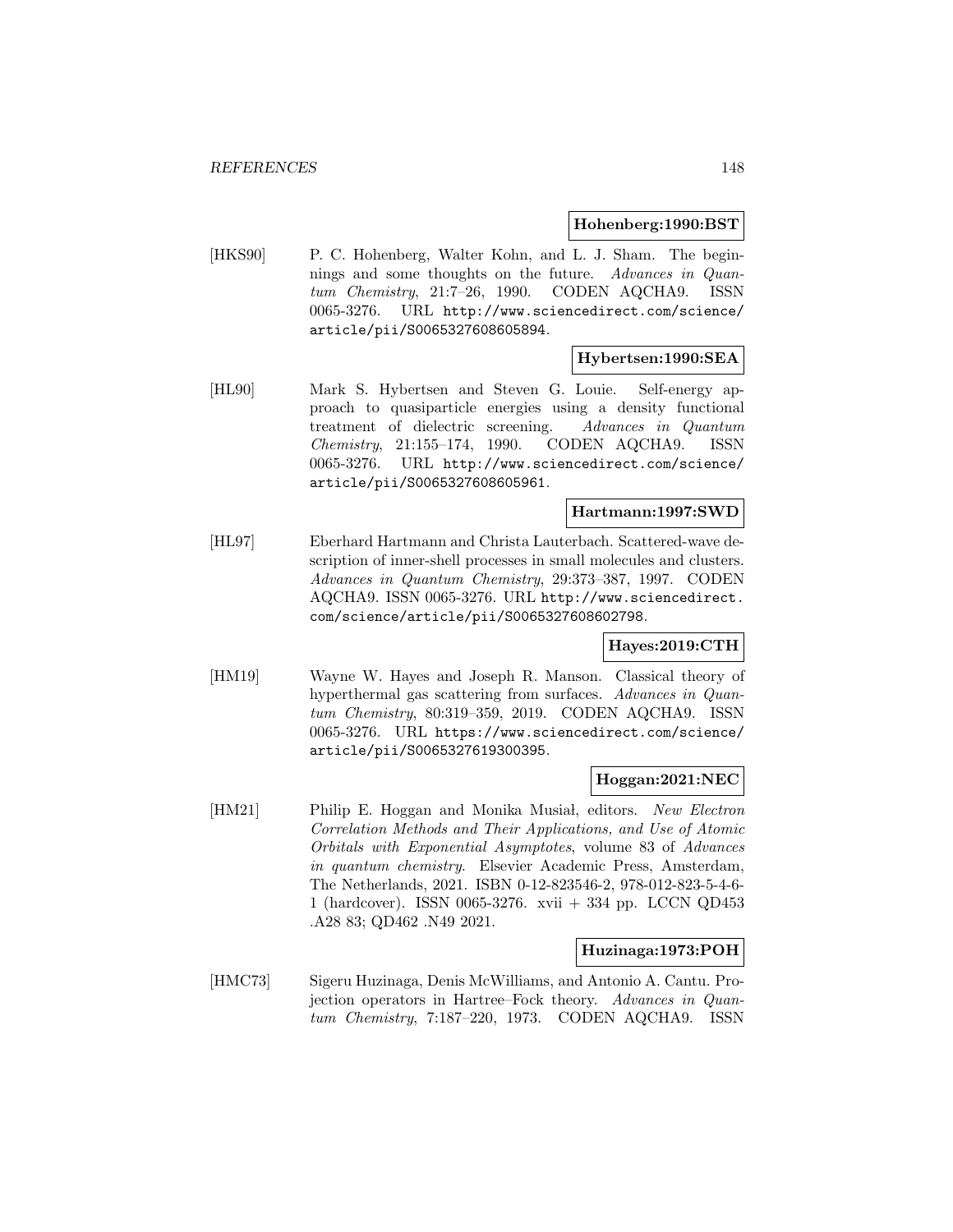0065-3276. URL http://www.sciencedirect.com/science/ article/pii/S0065327608605626.

# **Haque:2018:EII**

[HMH<sup>+</sup>18] Abul K. F. Haque, Malik Maaza, Md. M. Haque, Md. Atiqur R. Patoary, Md. Alfaz Uddin, Md. Ismail Hossain, Md. Selim Mahbub, Arun K. Basak, and Bidhan C. Saha. Electronimpact ionization cross sections for inner  $L$ - and  $M$ -subshells of atomic targets at relativistic energies. Advances in Quantum Chemistry, 77:121–165, 2018. CODEN AQCHA9. ISSN 0065-3276. URL https://www.sciencedirect.com/science/ article/pii/S0065327617300230.

# **Hubac:2001:MBW**

[HMW01] I. Hubač, P. Mach, and S. Wilson. Multireference Brillouin– Wigner methods for many-body systems. Advances in Quantum Chemistry, 39:225–240, 2001. CODEN AQCHA9. ISSN 0065-3276. URL http://www.sciencedirect.com/science/ article/pii/S0065327605390149.

# **Hoggan:2016:ECM**

[HO16] Philip E. Hoggan and Telhat Ozdogan, editors. *Electron corre* $lation in molecules - ab initio beyond Gaussian quantum chem$ istry, volume 73. Elsevier, Amsterdam, The Netherlands, 2016. CODEN AQCHA9. ISBN 0-12-803060-7, 0-12-803061-5. ISSN 0065-3276. xvi + 423 pp. LCCN QD462 .E43 2016. URL http:// www.sciencedirect.com/science/bookseries/00653276/73.

## **Hoggan:2017:P**

[HO17] Philip E. Hoggan and Telhat Ozdogan. Preface. Advances in Quantum Chemistry, 73:xi–xii, 2017. CODEN AQCHA9. ISSN 0065-3276. URL http://www.sciencedirect.com/science/ article/pii/S0065327616300247.

## **Hoggan:2013:AQCa**

[Hog13a] Philip E. Hoggan. Advances in quantum chemistry. Advances in Quantum Chemistry, 67:i, 2013. CODEN AQCHA9. ISBN 0-12- 411544-6. ISSN 0065-3276. URL http://www.sciencedirect. com/science/article/pii/B9780124115446000285.

# **Hoggan:2013:AQCb**

[Hog13b] Philip E. Hoggan. Advances in quantum chemistry. Advances in Quantum Chemistry, 67:iii, 2013. CODEN AQCHA9. ISBN 0-12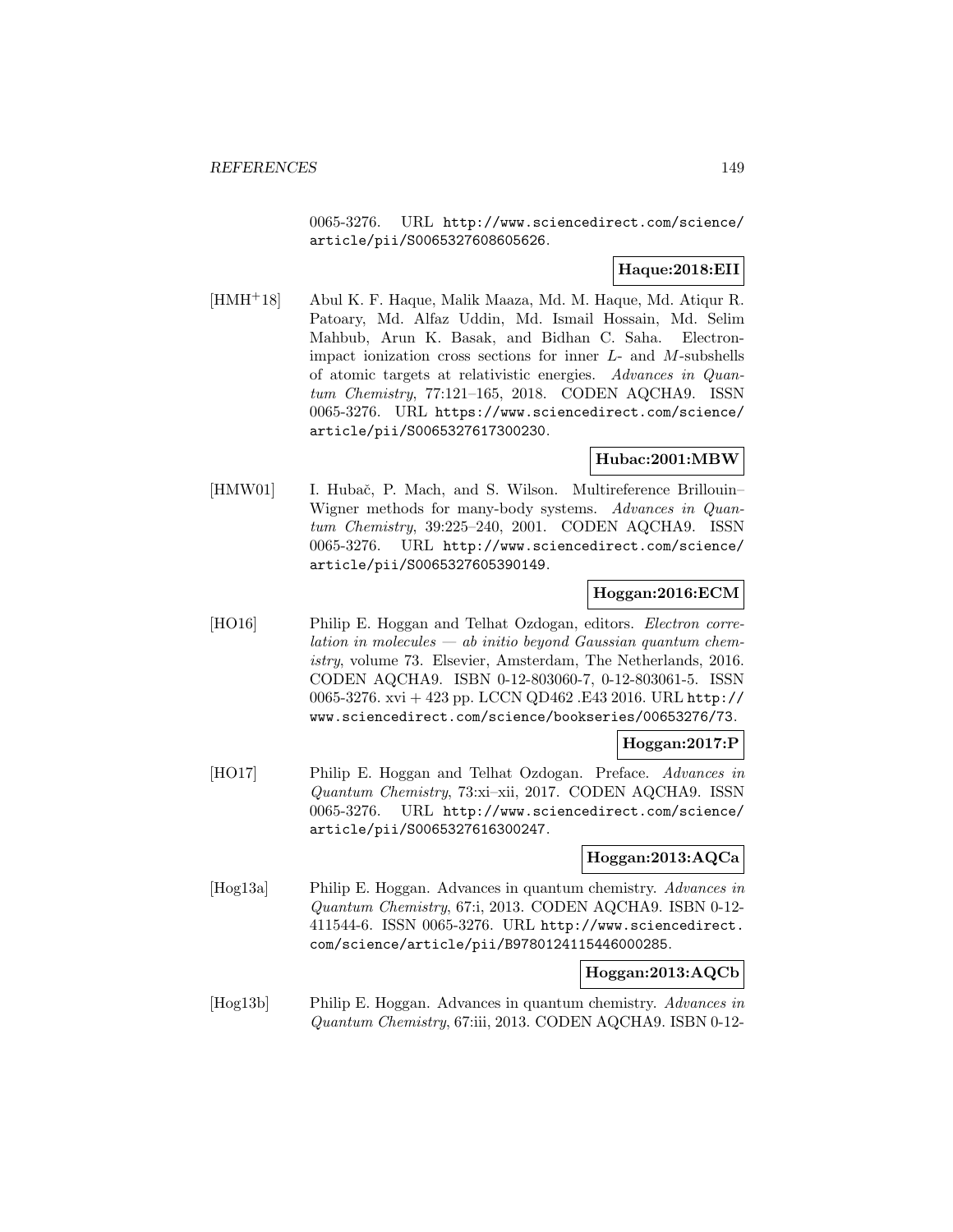411544-6. ISSN 0065-3276. URL http://www.sciencedirect. com/science/article/pii/B9780124115446000303.

# **Hoggan:2013:Cb**

[Hog13c] Philip E. Hoggan. Contributors. Advances in Quantum Chemistry, 67:xi–xiii, 2013. CODEN AQCHA9. ISBN 0-12-411544- 6. ISSN 0065-3276. URL http://www.sciencedirect.com/ science/article/pii/B9780124115446000340.

# **Hoggan:2013:Ca**

[Hog13d] Philip E. Hoggan. Copyright. Advances in Quantum Chemistry, 67:iv, 2013. CODEN AQCHA9. ISBN 0-12-411544-6. ISSN 0065-3276. URL http://www.sciencedirect.com/science/ article/pii/B9780124115446000315.

# **Hoggan:2013:EB**

[Hog13e] Philip E. Hoggan. Editorial board. Advances in Quantum Chemistry, 67:ii, 2013. CODEN AQCHA9. ISBN 0-12-411544- 6. ISSN 0065-3276. URL http://www.sciencedirect.com/ science/article/pii/B9780124115446000297.

# **Hoggan:2013:P**

[Hog13f] Philip E. Hoggan. Preface. Advances in Quantum Chemistry, 67:ix–x, 2013. CODEN AQCHA9. ISBN 0-12-411544-6. ISSN 0065-3276. URL http://www.sciencedirect.com/science/ article/pii/B9780124115446000339.

# **Hoggan:2013:PME**

[Hog13g] Philip E. Hoggan. Proceedings of MEST 2012: Exponential Type Orbitals for Molecular Electronic Structure Theory, volume 67 of Advances in Quantum Chemistry. Elsevier Academic Press, Amsterdam, The Netherlands, 2013. CODEN AQCHA9. ISBN 0-12-411544-6. ISSN 0065-3276. xiii + 290 pp. LCCN QC451 .U57 2013 .v67.

# **Hoggan:2014:PME**

[Hog14] Philip E. Hoggan. Proceedings of MEST 2012: Electronic structure methods with applications to experimental chemistry, volume 68 of Advances in Quantum Chemistry. Elsevier Academic Press, Amsterdam, The Netherlands, 2014. CODEN AQCHA9. ISBN 0-12-800536-X. ISSN 0065-3276. xvi + 320 pp. LCCN QC451 .U57 2014 .v68.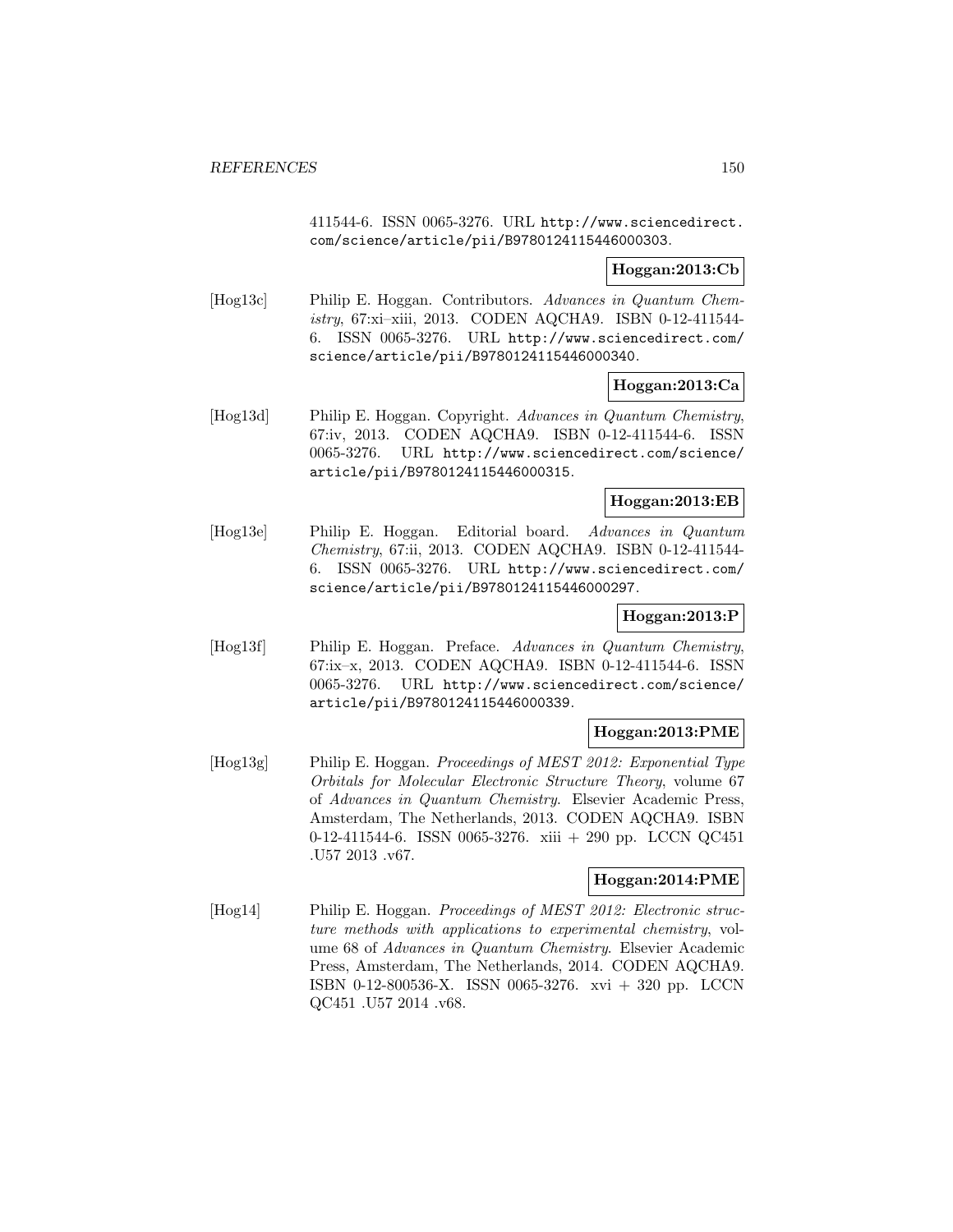# **Hoggan:2018:P**

[Hog18a] Philip Hoggan. Preface. Advances in Quantum Chemistry, 76:xv– xvi, 2018. CODEN AQCHA9. ISSN 0065-3276. URL https:// www.sciencedirect.com/science/article/pii/S0065327617300837.

# **Hoggan:2018:AQC**

[Hog18b] Philip E. Hoggan, editor. Advances in Quantum Chemistry, volume 76 of Advances in quantum chemistry. Elsevier, Amsterdam, The Netherlands, 2018. CODEN AQCHA9. ISBN 0-12-813002-4, 0-12-813003-2 (e-book). ISSN 0065-3276. xvi + 357 pp. LCCN QC176.8.E4. URL http://www.sciencedirect.com/science/ bookseries/00653276/76.

# **Hoggan:2018:Cb**

[Hog18c] Philip E. Hoggan. Contributors. Advances in Quantum Chemistry, 76:xi–xiv, 2018. CODEN AQCHA9. ISSN 0065-3276. URL https://www.sciencedirect.com/science/ article/pii/S0065327617300825.

# **Hoggan:2018:Ca**

[Hog18d] Philip E. Hoggan. Copyright. Advances in Quantum Chemistry, 76:iv, 2018. CODEN AQCHA9. ISSN 0065-3276. URL https:// www.sciencedirect.com/science/article/pii/S0065327617300801.

# **Hoggan:2018:QMC**

[Hog18e] Philip E. Hoggan. Quantum Monte Carlo calculations for industrial catalysts: Accurately evaluating the  $H_2$  dissociation reaction barrier on Pt(111). Advances in Quantum Chemistry, 76:271–278, 2018. CODEN AQCHA9. ISSN 0065-3276. URL https://www.sciencedirect.com/science/ article/pii/S0065327617300679.

## **Hoggan:2018:SP**

[Hog18f] Philip E. Hoggan. Series page. Advances in Quantum Chemistry, 76:ii–??, 2018. CODEN AQCHA9. ISSN 0065-3276. URL https: //www.sciencedirect.com/science/article/pii/S0065327617300795.

## **Hoggan:2021:CEQ**

[Hog21] Philip E. Hoggan. Quantum Monte Carlo with groundstate input to investigate platinum-doped aluminum catalyst: H<sup>2</sup> production from adsorbed CO. Advances in Quantum Chemistry, 83:155–170, 2021. CODEN AQCHA9. ISSN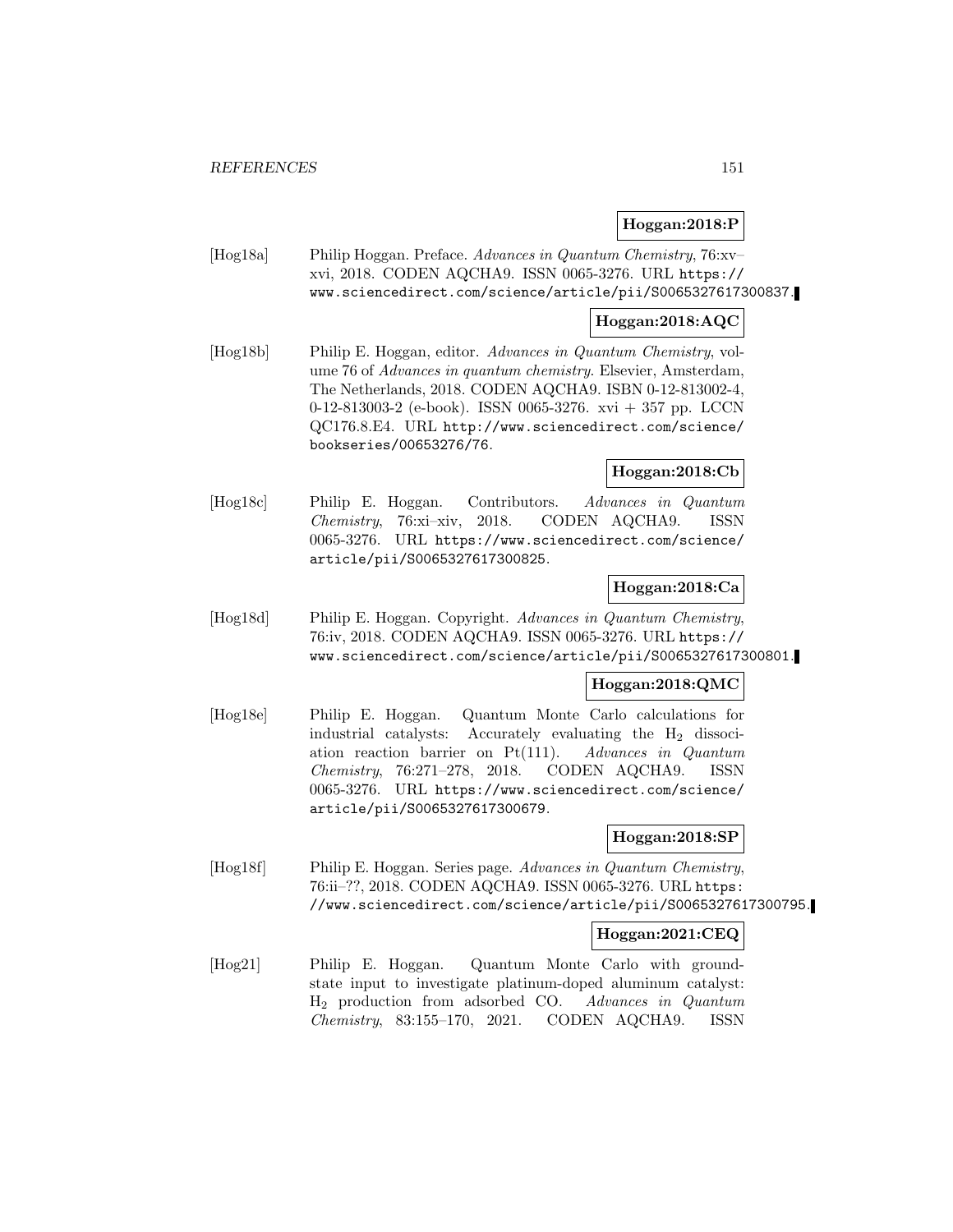0065-3276. URL https://www.sciencedirect.com/science/ article/pii/S0065327621000137.

# **Higashiguchi:2008:AES**

[HOI<sup>+</sup>08] Yoshitsune Higashiguchi, Hiroaki Ochiai, Kazuyuki Igei, Kengo Ohmori, and Yoshinori Hayafuji. Atomic and electronic structures of boron clusters in crystalline silicon: The case of  $X@B_6$  and  $X@B_{12}$ ,  $X = H-Br$ . Advances in Quantum Chemistry, 54:89–102, 2008. CODEN AQCHA9. ISSN 0065-3276. URL http://www.sciencedirect.com/science/ article/pii/S0065327607000081.

# **Hanstorp:1998:P**

[HP98] Dag Hanstorp and Hans Persson. Preface. Advances in Quantum Chemistry, 30:xiii, 1998. CODEN AQCHA9. ISSN 0065-3276. URL http://www.sciencedirect.com/science/ article/pii/S0065327608604980.

# **Hoggan:2017:AGT**

[HPB17] Philip E. Hoggan, Jorge E. Pérez, and Ahmed Bouferguene. An application of the Gaussian transform for approximating some Bessel functions and multicenter integrals involving 1s Slater-type orbitals. Advances in Quantum Chemistry, 73:139–144, 2017. CODEN AQCHA9. ISSN 0065-3276. URL http://www.sciencedirect.com/science/ article/pii/S0065327615000349.

# **Hanstorp:1998:AQC**

[HPL98] Dag Hanstorp, Hans Persson, and Ingvar Lindgren, editors. Advances in Quantum Chemistry: Modern trends in atomic physics, volume 30 of Advances in Quantum Chemistry. Academic Press Inc., New York, USA, 1998. CODEN AQCHA9. ISBN 0-12-034830-6 (hardcover). ISSN 0065-3276. xiii + 506 pp. LCCN QD453 .A28 v.30. US\$125.00. URL http://www. apcatalog.com/cgi-bin/AP?ISBN=0120348306&LOCATION=US& FORM=FORM2; http://www.hbuk.co.uk/ap/; http://www. sciencedirect.com/science/article/pii/S0065327608604955; http://www.sciencedirect.com/science/book/9780120348305. The symposium Modern Trends in Atomic Physics was held on May 24–25, 1995, at the Hjortviken Conference Centre just outside Göteborg in Sweden. It was organized in honor of professor Ingvar Lindgren on the occasion of his 65th birthday.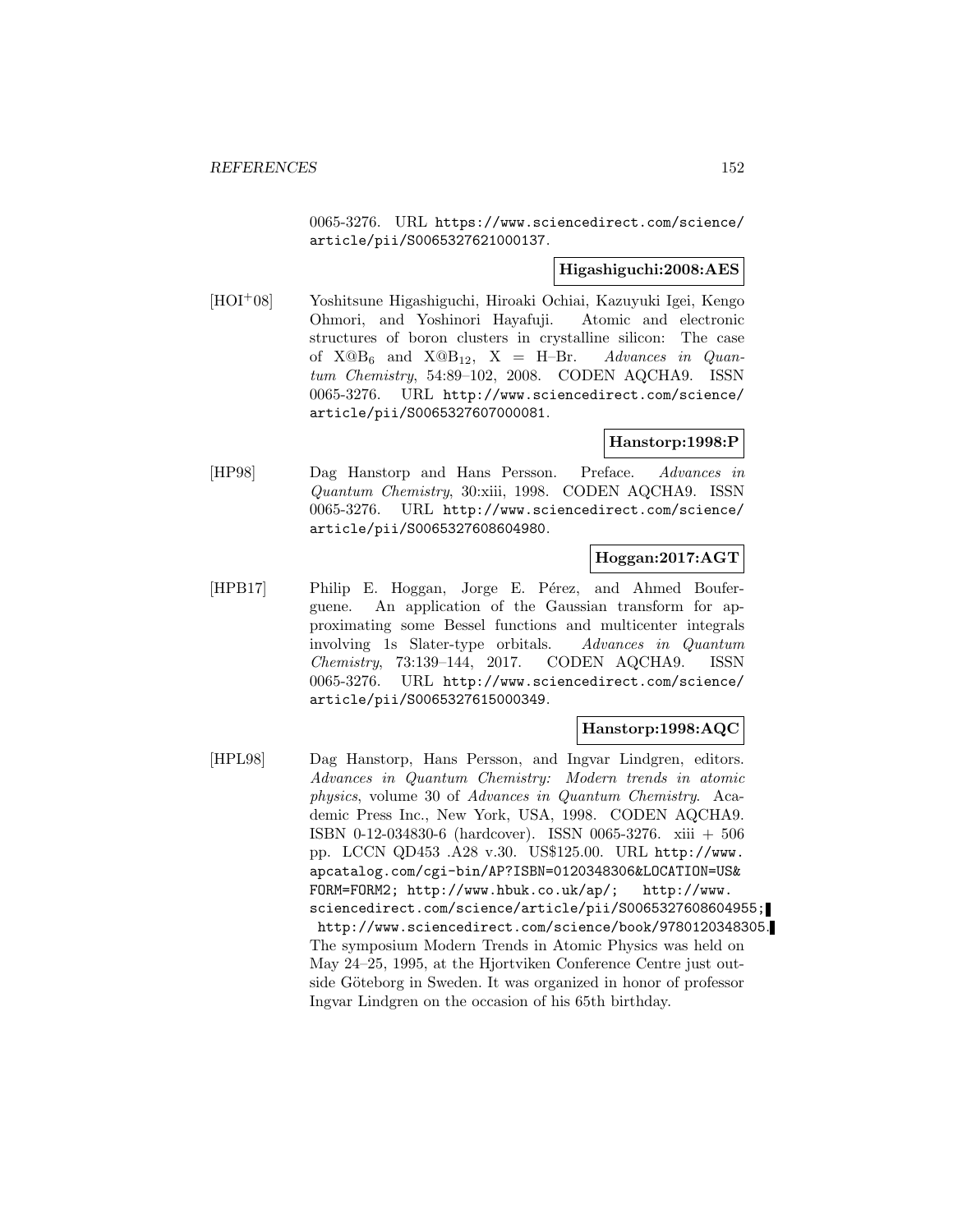# **Hofer:2010:IQM**

[HPRR10] Thomas S. Hofer, Andreas B. Pribil, Bernhard R. Randolf, and Bernd M. Rode. Ab initio quantum mechanical charge field molecular dynamics: a nonparametrized first-principle approach to liquids and solutions. Advances in Quantum Chemistry, 59:213–246, 2010. CODEN AQCHA9. ISSN 0065-3276. URL http://www.sciencedirect.com/science/ article/pii/S0065327610590075.

# **Haque:2017:EIA**

[HPU<sup>+</sup>17] A. K. Fazlul Haque, M. Atiqur R. Patoary, M. Alfaz Uddin, Arun K. Basak, and Bidhan C. Saha. Electron impact atomic and ionic ionization: Analytical, semiempirical, and semiclassical methods. Advances in Quantum Chemistry, 73:363–414, 2017. CODEN AQCHA9. ISSN 0065-3276. URL http://www.sciencedirect.com/science/ article/pii/S0065327615000398.

## **Hoffmann:1986:FCC**

[HS86] Mark R. Hoffmann and Henry F. Schaefer III. A full coupled-cluster singles, doubles, and triples model for the description of electron correlation. Advances in Quantum Chemistry, 18:207–279, 1986. CODEN AQCHA9. ISSN 0065-3276. URL http://www.sciencedirect.com/science/ article/pii/S0065327608600507.

#### **Harris:2005:HCW**

[HS05] Frank E. Harris and Vedene H. Smith, Jr. Highly compact wavefunctions for two-electron systems. Advances in Quantum Chemistry, 48:407–419, 2005. CODEN AQCHA9. ISSN 0065-3276. URL http://www.sciencedirect.com/science/ article/pii/S0065327605480211.

# **Harada:2019:PCS**

[HS19] Ryuhei Harada and Yasuteru Shigeta. Parallel cascade selection molecular dynamics simulations for transition pathway sampling of biomolecules. Advances in Quantum Chemistry, 78:129–147, 2019. CODEN AQCHA9. ISSN 0065-3276. URL https://www. sciencedirect.com/science/article/pii/S0065327618300212.

## **Hoffmann:1998:GPC**

[HSR98] Marcin Hoffmann, Agnieszka Szarecka, and Jacek Rychlewski. Gas-phase conformational analysis of (R,R)-tartaric acid, its di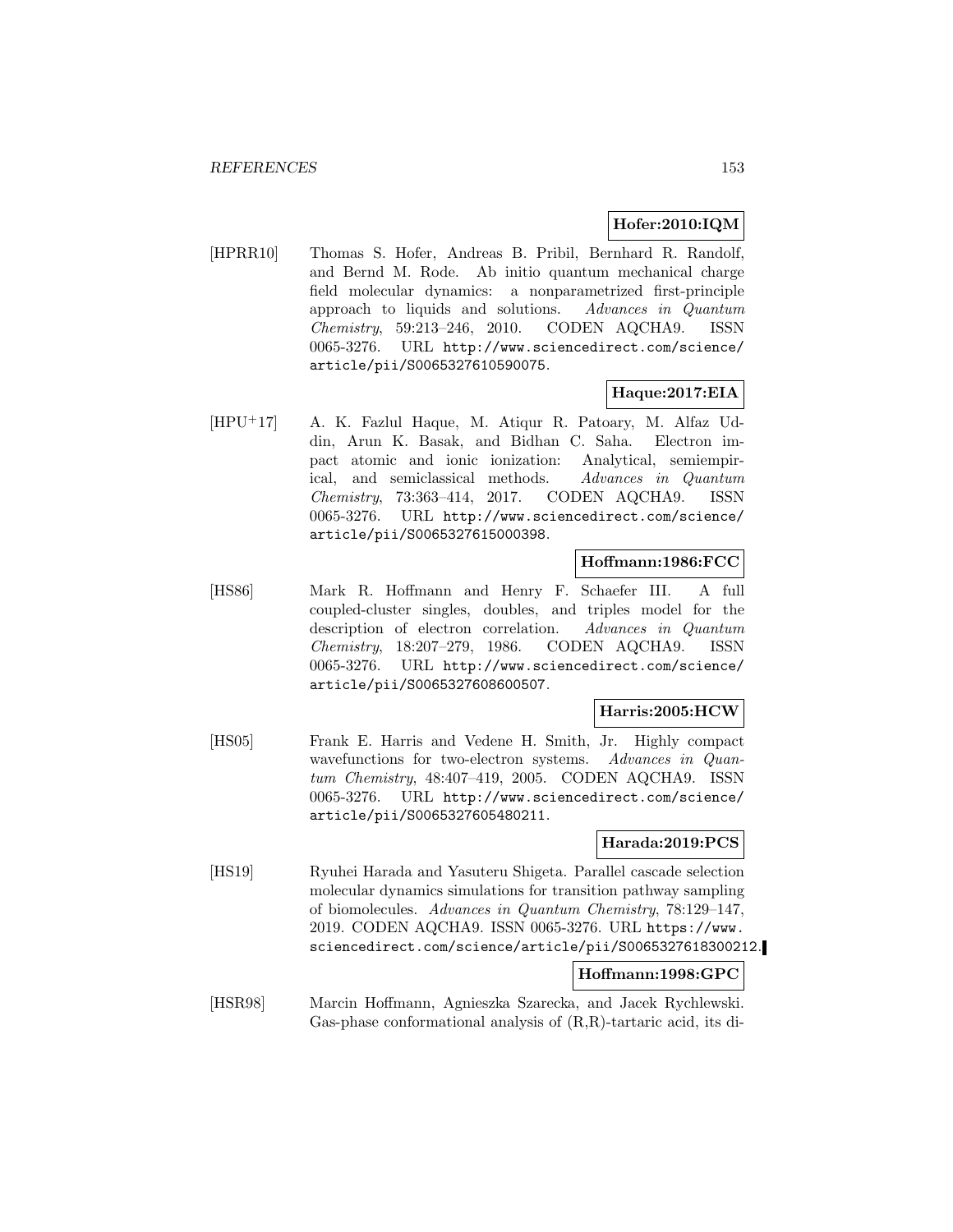amide, N,N,N',N'-tetramethyldiamide, and model compounds. Advances in Quantum Chemistry, 32:109–125, 1998. CODEN AQCHA9. ISSN 0065-3276. URL http://www.sciencedirect. com/science/article/pii/S0065327608604098.

### **Henningsson:2004:PIP**

[HSS<sup>+</sup>04] A. Henningsson, A. Stashans, A. Sandell, H. Rensmo, S. Södergren, H. Lindström, L. Vayssieres, A. Hagfeldt, S. Lunell, and H. Siegbahn. Proton insertion in polycrystalline  $WO<sub>3</sub>$  studied with electron spectroscopy and semi-empirical calculations. Advances in Quantum Chemistry, 47:23–36, 2004. CODEN AQCHA9. ISSN 0065-3276. URL http://www.sciencedirect.com/science/ article/pii/S0065327604470026.

# **Hirata:2000:ESC**

[HTS<sup>+</sup>00] Masaru Hirata, Shoichi Tachimori, Rika Sekine, Jun Onoe, and Hirohide Nakamatsu. Electronic structures and chemical bonding of actinyl nitrates dihydrates. Advances in Quantum Chemistry, 37:335–351, 2000. CODEN AQCHA9. ISSN 0065-3276. URL http://www.sciencedirect.com/science/ article/pii/S0065327600370241.

# **Hughes:1998:HPS**

[Hug98] Vernon W. Hughes. High precision spectroscopy of positronium and muonium. Advances in Quantum Chemistry, 30:99–123, 1998. CODEN AQCHA9. ISSN 0065-3276. URL http://www. sciencedirect.com/science/article/pii/S0065327608605055.

## **Hurley:1973:THF**

[Hur73] A. C. Hurley. Thermochemistry in the Hartree–Fock approximation. Advances in Quantum Chemistry, 7:315–334, 1973. CODEN AQCHA9. ISSN 0065-3276. URL http://www.sciencedirect. com/science/article/pii/S0065327608605675.

## **Haque:2011:EII**

[HUS<sup>+</sup>11] A. K. Fazlul Haque, M. Alfaz Uddin, M. Shahjahan, M. Rashid Talukder, Arun K. Basak, and Bidhan C. Saha. Electron impact inner-shell ionization of atoms. Advances in Quantum Chemistry, 61:317–380, 2011. CODEN AQCHA9. ISBN 0-12-386013- X. ISSN 0065-3276. URL http://www.sciencedirect.com/ science/article/pii/B9780123860132000061.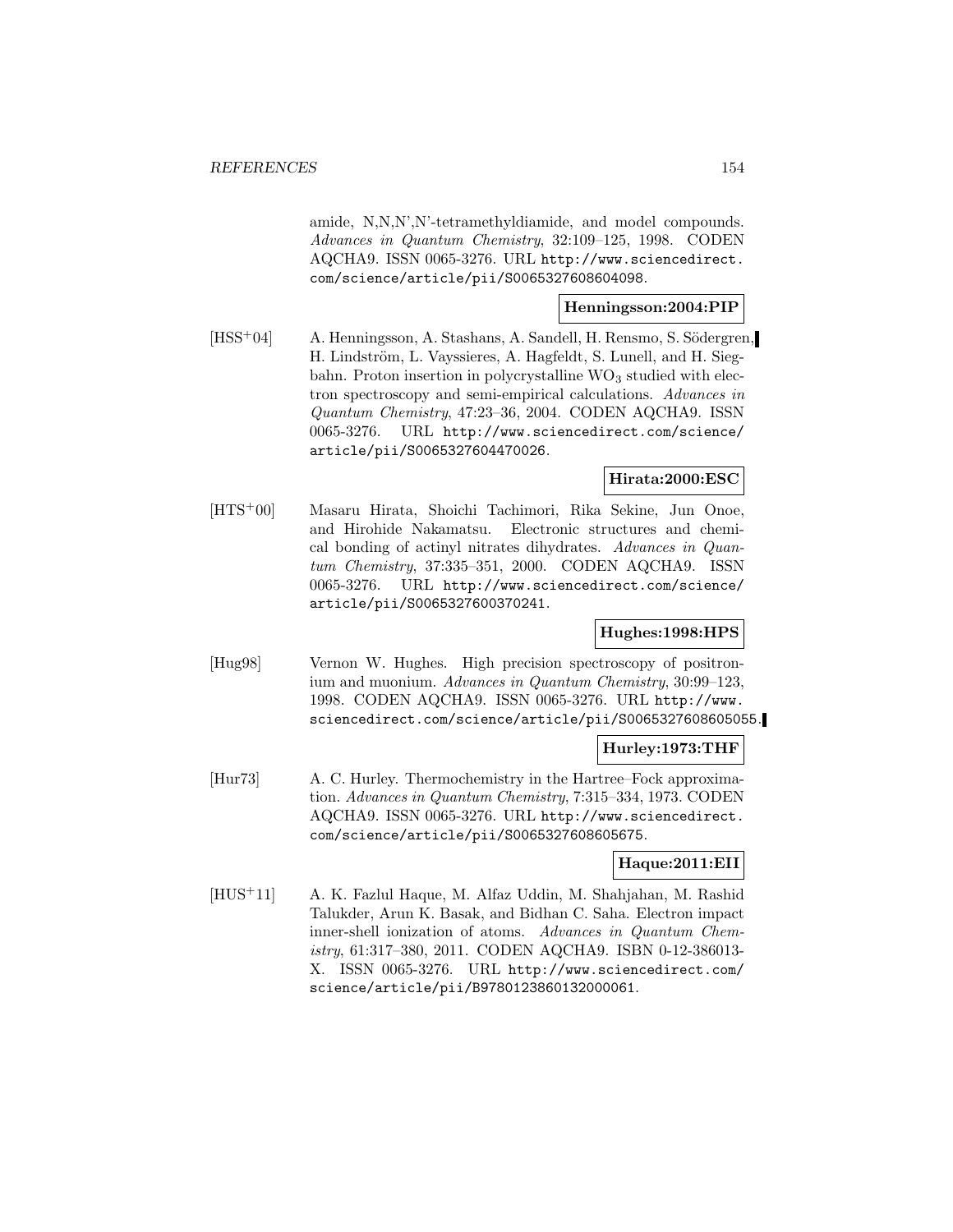#### **Hubac:2001:GBW**

[HW01] I. Hubac and S. Wilson. On the generalized Brillouin–Wigner perturbation theory and the many-body problem. Advances in Quantum Chemistry, 39:209–223, 2001. CODEN AQCHA9. ISSN 0065-3276. URL http://www.sciencedirect.com/science/ article/pii/S0065327605390137.

## **Hylleraas:1964:STE**

[Hyl64] Egil A. Hylleraas. The Schrödinger two-electron atomic problem. Advances in Quantum Chemistry, 1:1–33, 1964. CODEN AQCHA9. ISSN 0065-3276. URL http://www.sciencedirect. com/science/article/pii/S0065327608603731.

## **Head:1989:NBO**

[HZ89] John D. Head and Michael C. Zerner. Newton based optimization methods for obtaining molecular conformation. Advances in Quantum Chemistry, 20:239–290, 1989. CODEN AQCHA9. ISSN 0065-3276. URL http://www.sciencedirect.com/science/ article/pii/S0065327608606280.

#### **Ignatenko:2019:NCD**

[IBB<sup>+</sup>19] Anna V. Ignatenko, Anna A. Buyadzhi, Vasily V. Buyadzhi, Anna A. Kuznetsova, Alexander A. Mashkantsev, and Eugeny V. Ternovsky. Nonlinear chaotic dynamics of quantum systems: Molecules in an electromagnetic field. Advances in Quantum Chemistry, 78:149–170, 2019. CODEN AQCHA9. ISSN 0065-3276. URL https://www.sciencedirect.com/science/ article/pii/S0065327618300303.

## **Ishii:2008:NTP**

[IFAY08] Tomohiko Ishii, Yukikazu Fuke, Naoko Aizawa, and Masahiro Yamashita. Novel theoretical prediction method of the Haldane gap among the azido-bridged compounds by DV– Xα molecular orbital calculation. Advances in Quantum Chemistry, 54:35–46, 2008. CODEN AQCHA9. ISSN 0065-3276. URL http://www.sciencedirect.com/science/ article/pii/S0065327607000044.

#### **IHaya:1964:RDG**

[I'H64] Y. I'Haya. Recent developments in the generalized Hückel method. Advances in Quantum Chemistry, 1:203–240, 1964.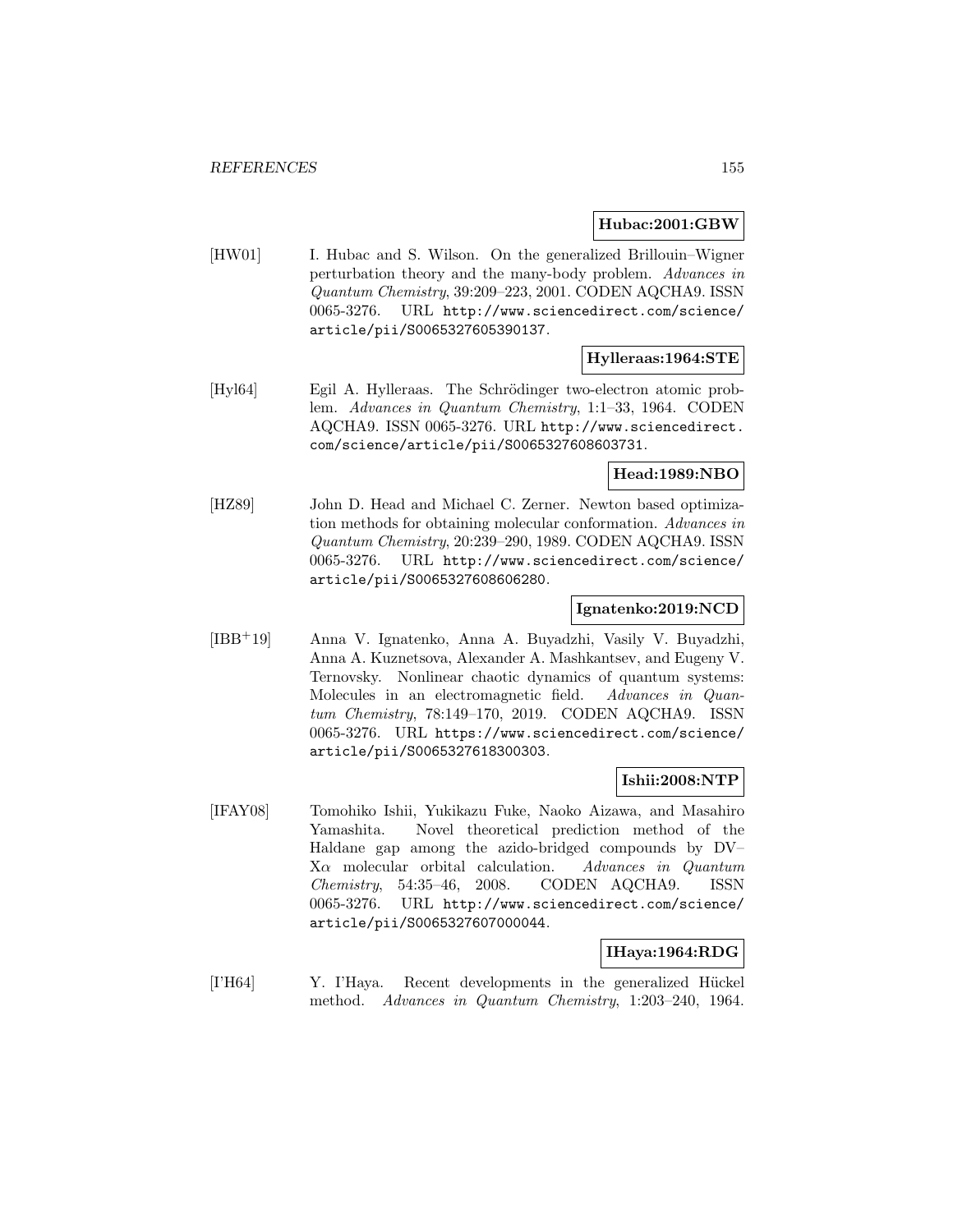# CODEN AQCHA9. ISSN 0065-3276. URL http://www. sciencedirect.com/science/article/pii/S0065327608603792.

# **Ishizumi:2008:PSS**

[IKN<sup>+</sup>08] Keisuke Ishizumi, Hironori Kawanishi, Ryo Nakao, Isao Takahashi, Hikaru Terauchi, and Yoshinori Hayafuji. Particle size and surface effects on critical thickness for ferroelectricity of BaTiO<sub>3</sub> by ab initio calculations. Advances in Quantum Chemistry, 54:103–113, 2008. CODEN AQCHA9. ISSN 0065-3276. URL http://www.sciencedirect.com/science/ article/pii/S0065327607000093.

## **Ivanov:1998:SOR**

[IL98] Stanislav Ivanov and Mel Levy. Second-order relations involving correlation energy and its functional derivative. Advances in Quantum Chemistry, 33:11–29, 1998. CODEN AQCHA9. ISSN 0065-3276. URL http://www.sciencedirect.com/science/ article/pii/S006532760860427X.

# **Iyengar:2008:SDA**

[ILS08] Srinivasan S. Iyengar, Xiaohu Li, and Isaiah Sumner. The study of dynamically averaged vibrational spectroscopy of atmospherically relevant clusters using ab initio molecular dynamics in conjunction with quantum wavepackets. Advances in Quantum Chemistry, 55:333–353, 2008. CODEN AQCHA9. ISSN 0065-3276. URL http://www.sciencedirect.com/science/ article/pii/S006532760700216X.

# **IHaya:1980:VAO**

[IM80] Y. J. I'Haya and Tetsuo Morikawa. Variational approach to orthogonality and normality of basis ket-vectors. Advances in Quantum Chemistry, 12:43–63, 1980. CODEN AQCHA9. ISSN 0065-3276. URL http://www.sciencedirect.com/science/ article/pii/S0065327608603135.

## **Ishii:2003:MEC**

[IOA03] Takugo Ishii, Kazuyoshi Ogasawara, and Hirohiko Adachi. Manyelectron calculation for the analysis of optical absorption spectra in  $Cr^{4+}$ -doped solid-state laser crystals. Advances in Quantum Chemistry, 42:67–76, 2003. CODEN AQCHA9. ISSN 0065-3276. URL http://www.sciencedirect.com/science/ article/pii/S0065327603420418.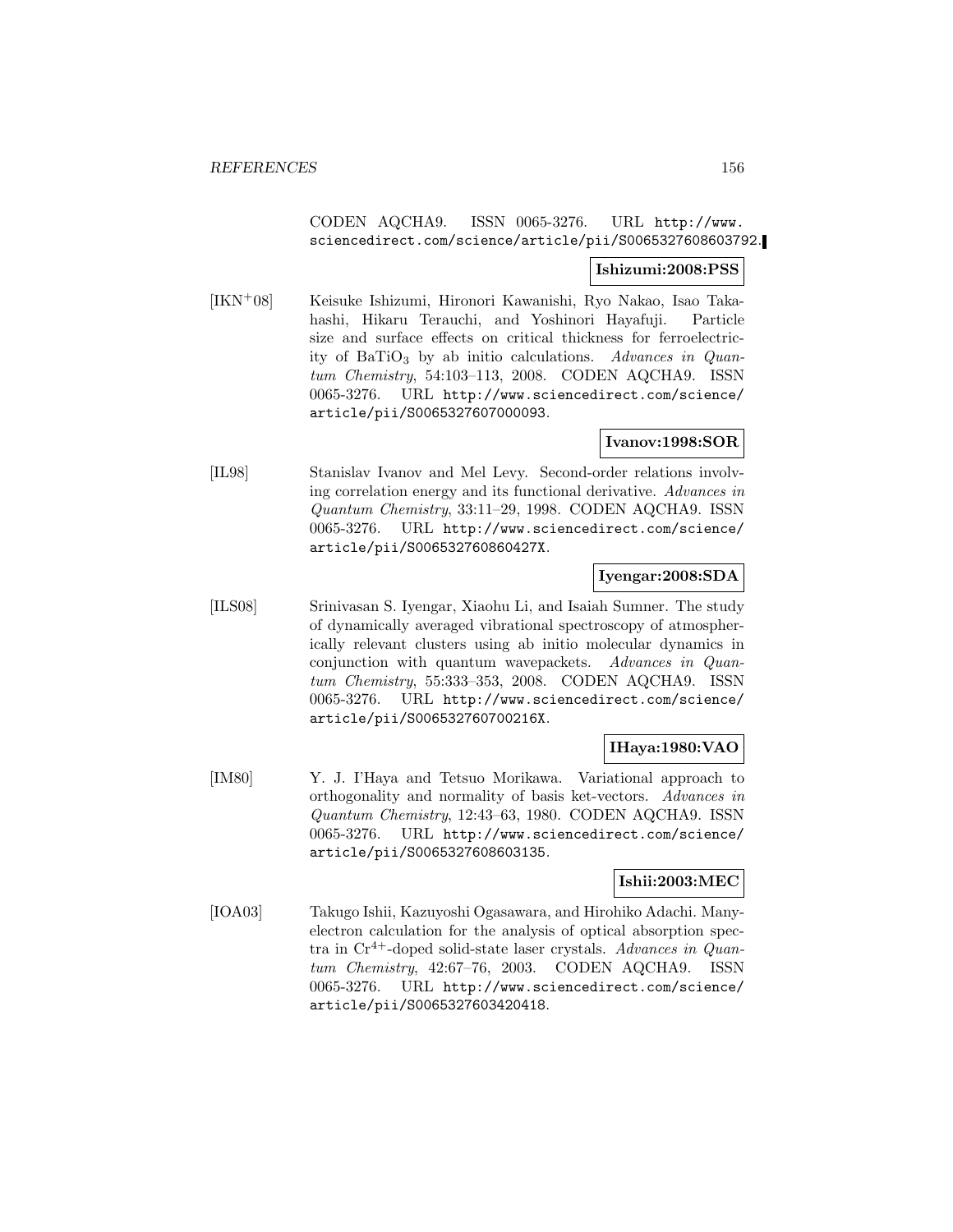# **Ishii:2000:FPC**

[IOI<sup>+</sup>00] Takugo Ishii, Kazuyoshi Ogasawara, Yukiko Ito, Isao Tanaka, and Hirohiko Adachi. First-principles calculation for multiplet structure of emerald. Advances in Quantum Chemistry, 37:85–96, 2000. CODEN AQCHA9. ISSN 0065-3276. URL http://www. sciencedirect.com/science/article/pii/S006532760037006X.

# **Ivanov:2001:FDC**

[IS01] Mikhail V. Ivanov and Peter Schmelcher. Finite-difference calculations for atoms and diatomic molecules in strong magnetic and static electric fields. Advances in Quantum Chemistry, 40:361–379, 2001. CODEN AQCHA9. ISSN 0065-3276. URL http://www.sciencedirect.com/science/ article/pii/S0065327601400256.

# **Ito:2000:EIT**

[ITI<sup>+</sup>00] Yukiko Ito, Isao Tanaka, Takugo Ishii, Kazuyoshi Ogasawara, and Hirohiko Adachi. The effect of intrinsic trigonal distortion on the multiplet structures of ruby and emerald. Advances in Quantum Chemistry, 37:97–110, 2000. CODEN AQCHA9. ISSN 0065-3276. URL http://www.sciencedirect.com/science/ article/pii/S0065327600370071.

# **Itoh:2003:ESD**

[Ito03] Shinichi Itoh. Electronic structure of Er doped GaAs. Advances in Quantum Chemistry, 42:209–214, 2003. CODEN AQCHA9. ISSN 0065-3276. URL http://www.sciencedirect. com/science/article/pii/S0065327603420509.

## **Jalbout:2007:EAD**

[JA07] Abraham F. Jalbout and Ludwik Adamowicz. Electron attachment to DNA base complexes. Advances in Quantum Chemistry, 52:231–251, 2007. CODEN AQCHA9. ISSN 0065-3276. URL http://www.sciencedirect.com/science/ article/pii/S0065327606520106.

## **Jansen:1965:QCC**

[Jan65] Laurens Jansen. Quantum chemistry and crystal physics: Stability of crystals of rare gas atoms and alkali halides in terms of three-atom and three-ion exchange interactions. Advances in Quantum Chemistry, 2:119–194, 1965. CODEN AQCHA9. ISSN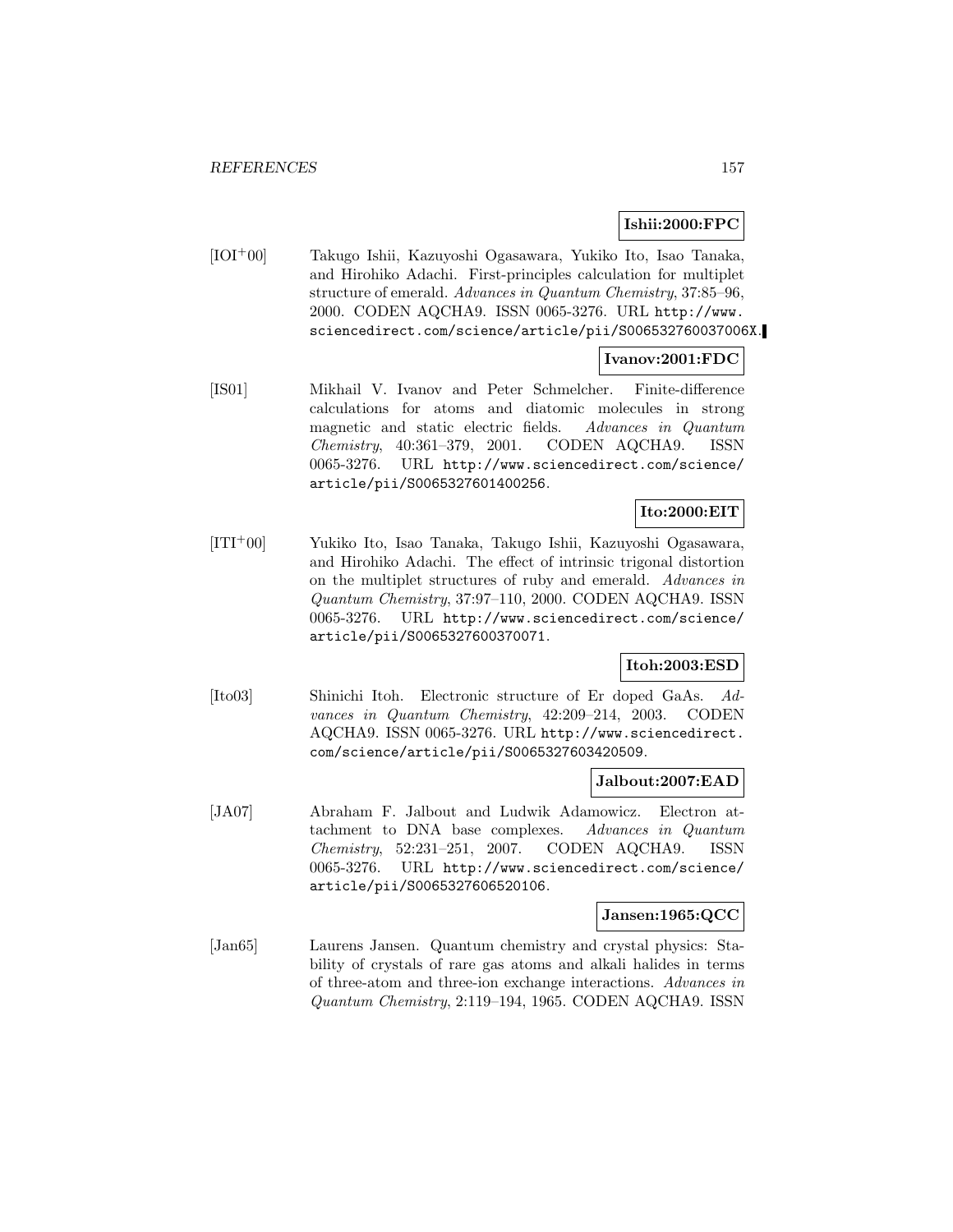0065-3276. URL http://www.sciencedirect.com/science/ article/pii/S006532760860074X.

#### **Janoschek:1997:SSM**

[Jan97] Rudolf Janoschek.  $\text{SiN}_2$  and  $\text{SiN}_4$  molecules: An ab initio study of molecular and electronic structure, stability, and IR activity. Advances in Quantum Chemistry, 28:235–245, 1997. CODEN AQCHA9. ISSN 0065-3276. URL http://www.sciencedirect. com/science/article/pii/S006532760860218X.

## **Joudieh:2018:IML**

[JcH18] Nabil Joudieh, Ali Ba c, and Philip E. Hoggan. Ab initio molecular local nuclear magnetic shielding tensors. Advances in Quantum Chemistry, 76:167–183, 2018. CODEN AQCHA9. ISSN 0065-3276. URL https://www.sciencedirect.com/science/ article/pii/S0065327617300254.

# **Jehle:1965:CFI**

[Jeh65] Herbert Jehle. Charge fluctuation interactions in molecular biophysics. Advances in Quantum Chemistry, 2:195–212, 1965. CODEN AQCHA9. ISSN 0065-3276. URL http://www. sciencedirect.com/science/article/pii/S0065327608600751.

## **Johnson:2008:ATM**

[JG08] Matthew S. Johnson and Michael E. Goodsite. Applications of theoretical methods to atmospheric science. Advances in Quantum Chemistry, 55:1–4, 2008. CODEN AQCHA9. ISSN 0065-3276. URL http://www.sciencedirect.com/science/ article/pii/S0065327607002018.

#### **Jaramillo-Gonzalez:2016:AES**

[JGCRC16] Caterine Jaramillo-González, Rodrigo Morales Cueto, and William Rodríguez-Córdoba. Absorption and emission spectra of anthracene-9-carboxylic acid in solution within the polarizable continuum model: a long-range corrected time dependent density functional study. Advances in Quantum Chemistry, 72:61–94, 2016. CODEN AQCHA9. ISSN 0065-3276. URL http://www.sciencedirect.com/science/ article/pii/S0065327615000234.

#### **Jorgensen:2008:IEP**

[JGNJ08] Solvejg Jørgensen, Mette M.-L. Grage, Gunnar Nyman, and Matthew S. Johnson. Isotope effects in photodissociation: Chem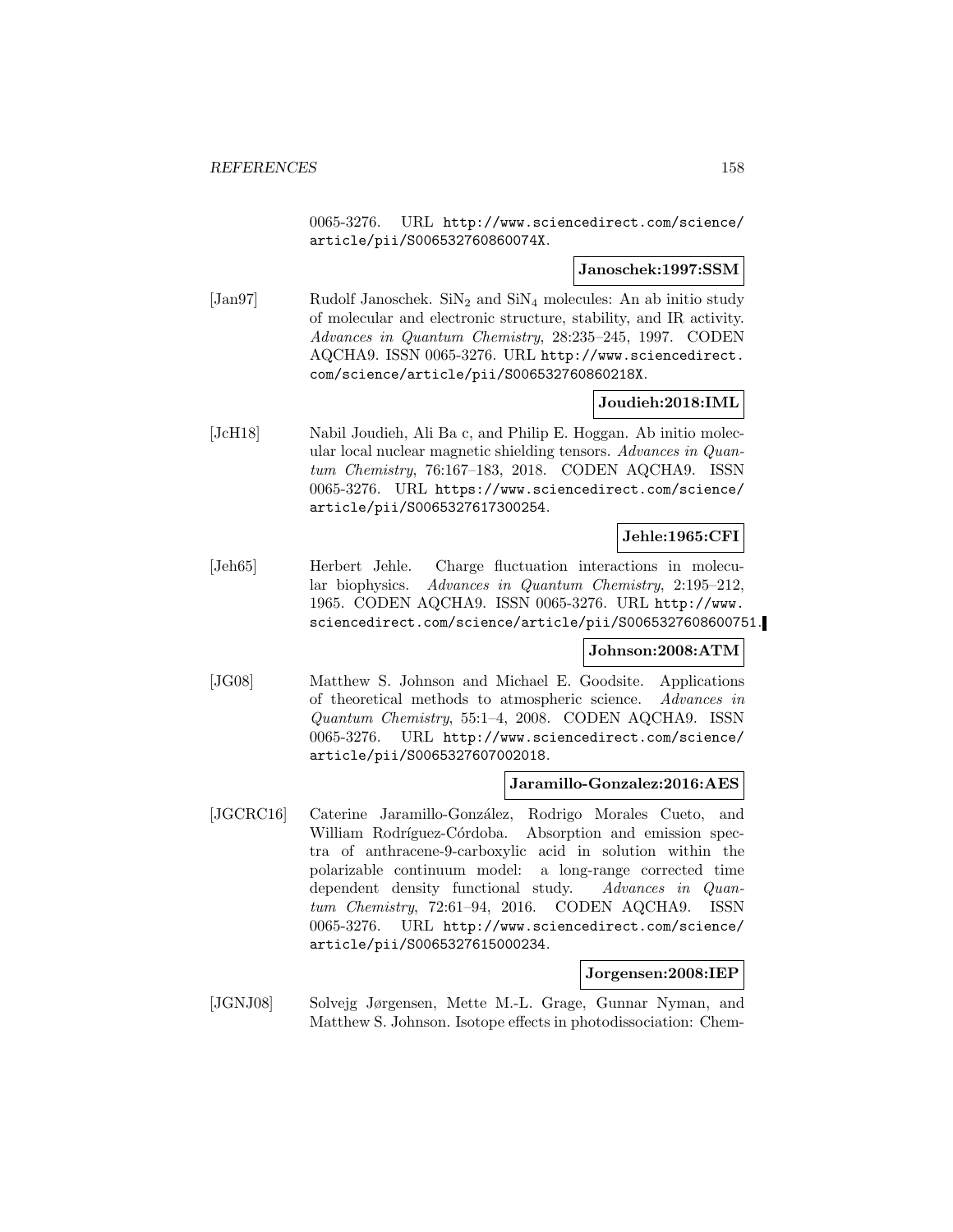ical reaction dynamics and implications for atmospheres. Advances in Quantum Chemistry, 55:101–135, 2008. CODEN AQCHA9. ISSN 0065-3276. URL http://www.sciencedirect. com/science/article/pii/S0065327607002079.

## **Jensen:1999:MMS**

[JH99] Morten Østergaard Jensen and Aage E. Hansen. The molecular magnetic shielding field: Response graph illustrations of the benzene field. Advances in Quantum Chemistry, 35:193–215, 1999. CODEN AQCHA9. ISSN 0065-3276. URL http://www. sciencedirect.com/science/article/pii/S006532760860461X.

## **Jacak:2020:IPC**

[JJ20] Witold A. Jacak and Janusz E. Jacak. Ion plasmon collective oscillations underlying saltatory conduction in myelinated axons and topological-homotopy concept of memory. Advances in Quantum Chemistry, 82:113–157, 2020. CODEN AQCHA9. ISSN 0065-3276. URL https://www.sciencedirect.com/science/ article/pii/S0065327620300095.

#### **Jalkanen:2005:LRP**

[JJD05] K. J. Jalkanen, V. Würtz Jürgensen, and I. M. Degtyarenko. Linear response properties required to simulate vibrational spectra of biomolecules in various media: (R)-phenyloxirane (a comparative theoretical and spectroscopic vibrational study). Advances in Quantum Chemistry, 50:91–124, 2005. CODEN AQCHA9. ISSN 0065-3276. URL http://www.sciencedirect.com/science/ article/pii/S0065327605500066.

#### **Jenkins:2019:AQC**

[JKMB19a] Samantha Jenkins, Steven R. Kirk, Jean Maruani, and Erkki J. Brändas, editors. Advances in Quantum Chemistry, volume 78 of Advances in quantum chemistry. Elsevier, Amsterdam, The Netherlands, 2019. CODEN AQCHA9. ISBN 0-12-816084-5. ISSN 0065-3276. xix + 465 pp. LCCN QC176.8.E4. URL https://www.sciencedirect.com/ science/journal/00653276/78. Quantum systems in physics, chemistry and biology — theory, interpretation, and results.

#### **Jenkins:2019:P**

[JKMB19b] Samantha Jenkins, Steven R. Kirk, Jean Maruani, and Erkki J. Brändas. Preface. Advances in Quantum Chemistry, 78:xiii–xv,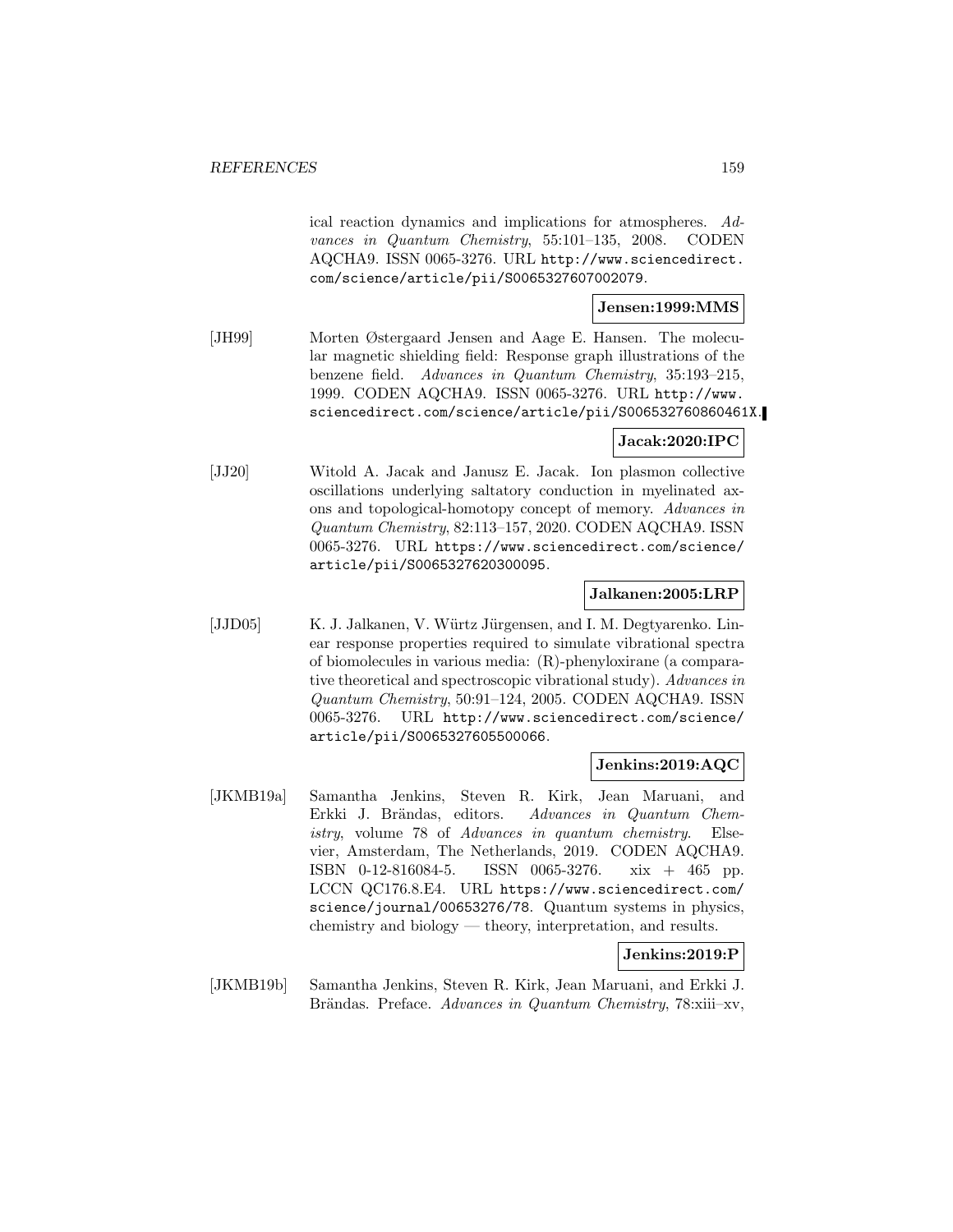# 2019. CODEN AQCHA9. ISSN 0065-3276. URL https://www. sciencedirect.com/science/article/pii/S0065327619300097.

## **Judd:2003:IQ**

[JL03] B. R. Judd and Edwin Lo. Icosahedral quarks. Advances in Quantum Chemistry, 44:13–19, 2003. CODEN AQCHA9. ISSN 0065-3276. URL http://www.sciencedirect.com/science/ article/pii/S0065327603440021.

#### **Jerosimic:2019:DBS**

[JMWG19] Stanka V. Jerosimić, Milan Z. Milovanović, Roland Wester, and Franco A. Gianturco. Dipole-bound states contribution to the formation of anionic carbonitriles in the ISM: Calculations using multireference methods for  $C_3N^-$ . Advances in Quantum Chemistry, 80:47–86, 2019. CODEN AQCHA9. ISSN 0065-3276. URL https://www.sciencedirect.com/science/ article/pii/S0065327619300346.

## **Johnson:1973:SWT**

[Joh73] Keith H. Johnson. Scattered-wave theory of the chemical bond. Advances in Quantum Chemistry, 7:143–185, 1973. CODEN AQCHA9. ISSN 0065-3276. URL http://www.sciencedirect. com/science/article/pii/S0065327608605614.

# **Jorgensen:1974:PSS**

[Jør74] Christian Klixbüll Jørgensen. Photoelectron spectra showing relaxation effects in the continuum and electrostatic and chemical influences of the surrounding atoms. Advances in Quantum Chemistry, 8:137–182, 1974. CODEN AQCHA9. ISSN 0065-3276. URL http://www.sciencedirect.com/science/ article/pii/S0065327608600611.

### **Jorgensen:1978:KIS**

[Jør78] Christian Klixbüll Jørgensen. Kossel isoelectronic series and photoelectron spectra. Advances in Quantum Chemistry, 11:51–91, 1978. CODEN AQCHA9. ISSN 0065-3276. URL http://www. sciencedirect.com/science/article/pii/S0065327608602348.

#### **Jost:2008:NML**

[Jos08] R. Jost. A new model of low resolution absorption cross section. Advances in Quantum Chemistry, 55:75–100, 2008. CODEN AQCHA9. ISSN 0065-3276. URL http://www.sciencedirect. com/science/article/pii/S0065327607002067.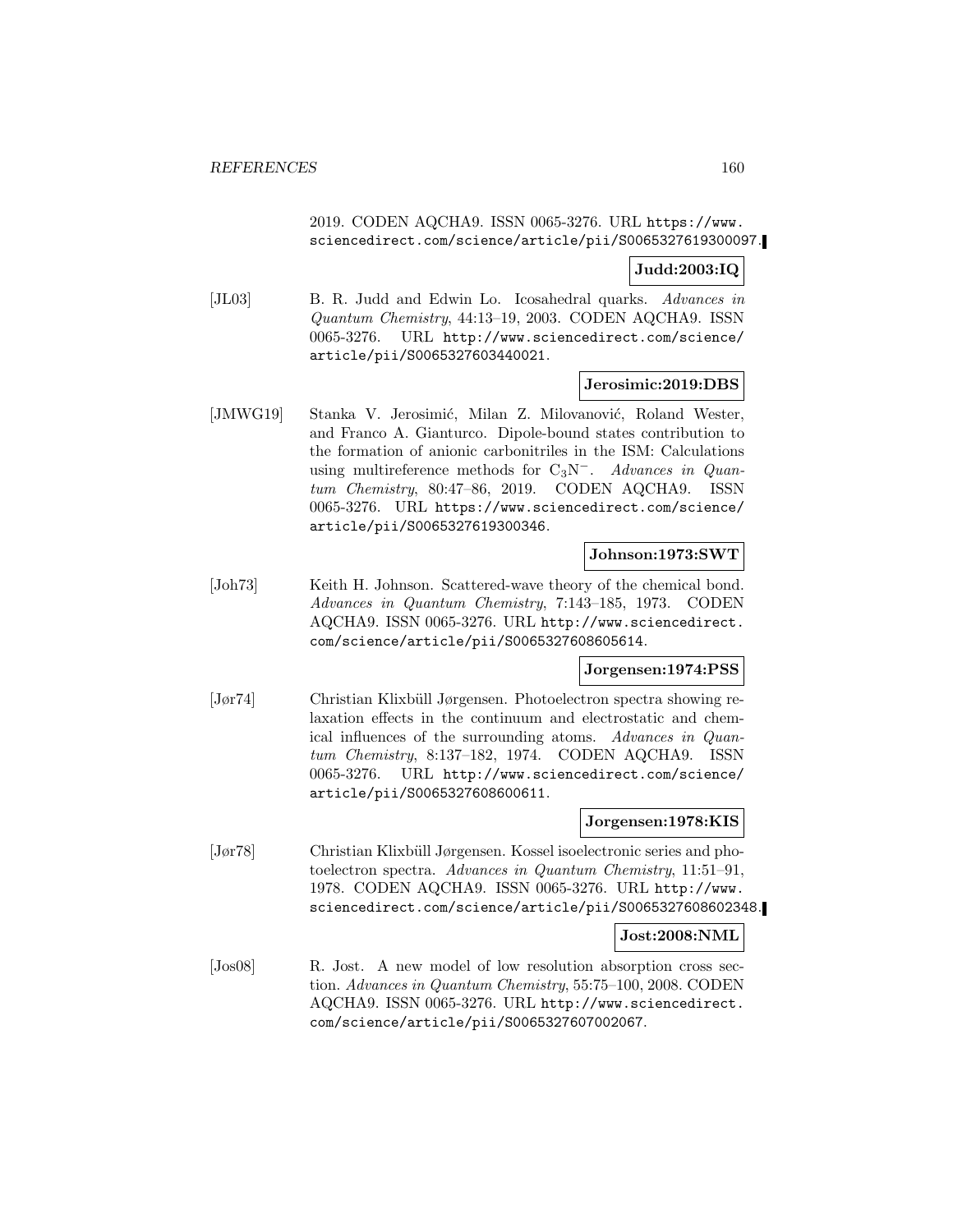# **Joseph:2021:CTC**

[JS21] Dwayne C. Joseph and Bidhan C. Saha. Charge exchange in slow collisions of  $Si^{3+}$  with hydrogen atom: Molecular-orbital closecoupling approaches in the adiabatic representation. Advances in Quantum Chemistry, 84:73–94, 2021. CODEN AQCHA9. ISSN 0065-3276. URL https://www.sciencedirect.com/science/ article/pii/S0065327620300058.

## **Jankowski:2008:ABM**

[JSF08] Karol Jankowski, Romuald Slupski, and Jesus R. Flores. Asymptotic behavior of MP2 correlation energies for closed-shell atoms. Advances in Quantum Chemistry, 53:151–175, 2008. CODEN AQCHA9. ISSN 0065-3276. URL http://www.sciencedirect. com/science/article/pii/S0065327607530091.

# **Joseph:2014:SQM**

[JSG<sup>+</sup>14] D. C. Joseph, B. C. Saha, J-P. Gu, H. P. Liebermann, P. Funke, and R. J. Buenker. The  $(SiH)^{3+}$  quasi-molecule in the adiabatic representation. Advances in Quantum Chemistry, 68:191– 202, 2014. CODEN AQCHA9. ISBN 0-12-800536-X. ISSN 0065-3276. URL http://www.sciencedirect.com/science/ article/pii/B9780128005361000101.

## **Kaijser:2015:FHM**

[Kai15] Per Kaijser. Frank Harris, a master of mountains. Advances in Quantum Chemistry, 71:1–9, 2015. CODEN AQCHA9. ISSN 0065-3276. URL http://www.sciencedirect.com/science/ article/pii/S0065327615000039.

## **Kaplan:1998:REC**

[Kap98] I. G. Kaplan. Role of electron correlation in nonadditive forces and ab initio model potentials for small metal clusters. Advances in Quantum Chemistry, 31:137–156, 1998. CODEN AQCHA9. ISSN 0065-3276. URL http://www.sciencedirect. com/science/article/pii/S0065327608601860.

## **Karelson:1997:QCT**

[Kar97] Mati Karelson. Quantum chemical treatment of molecules in condensed disordered media. Advances in Quantum Chemistry, 28:141–157, 1997. CODEN AQCHA9. ISSN 0065-3276. URL http://www.sciencedirect.com/science/ article/pii/S0065327608602129.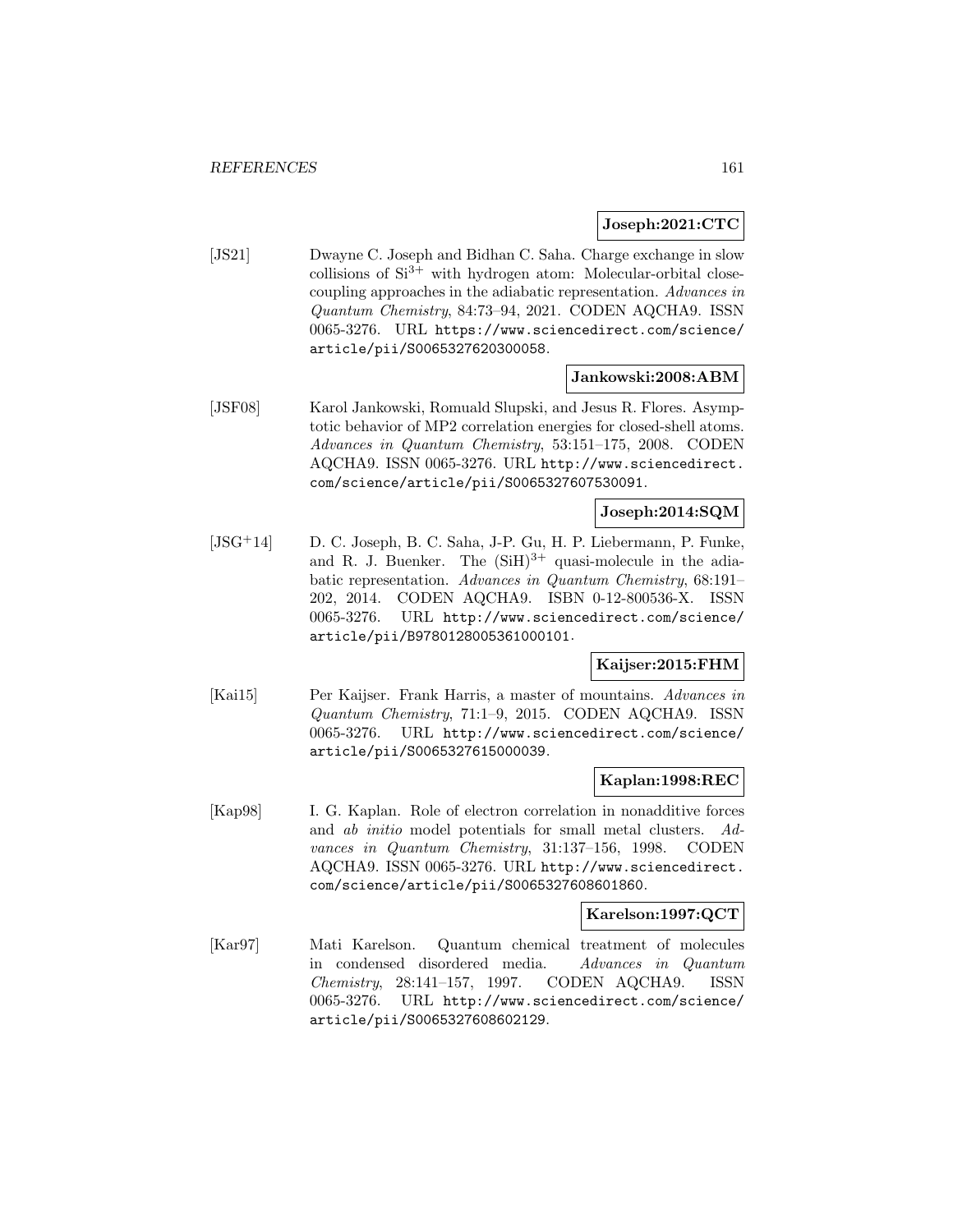#### **Karlsson:2002:SEI**

[Kar02] Göran Karlsson. The scientific, educational and internationalization influence of Per-Olov Löwdin. Advances in Quantum Chemistry, 41:1–8, 2002. CODEN AQCHA9. ISSN 0065-3276. URL http://www.sciencedirect.com/science/ article/pii/S006532760241043X.

# **Karshenboim:2008:CPP**

[Kar08] Savely G. Karshenboim. Conceptual problems in phenomenological interpretation in searches for variation of constants and violation of various invariances. Advances in Quantum Chemistry, 53:237–252, 2008. CODEN AQCHA9. ISSN 0065-3276. URL http://www.sciencedirect.com/science/ article/pii/S0065327607530121.

# **Kato:2003:CSD**

[Kat03] Tatsuhisa Kato. Cage structure distortion of fullerenes. Advances in Quantum Chemistry, 44:313–317, 2003. CODEN AQCHA9. ISSN 0065-3276. URL http://www.sciencedirect. com/science/article/pii/S0065327603440203.

## **Kawai:1997:DXC**

[Kaw97] Jun Kawai. DV–X $\alpha$  calculation of X-ray emission spectra. Advances in Quantum Chemistry, 29:329–355, 1997. CODEN AQCHA9. ISSN 0065-3276. URL http://www.sciencedirect. com/science/article/pii/S0065327608602774.

#### **Kucharski:1986:FOM**

[KB86] Stanislaw A. Kucharski and Rodney J. Bartlett. Fifthorder many-body perturbation theory and its relationship to various coupled-cluster approaches. Advances in Quantum Chemistry, 18:281–344, 1986. CODEN AQCHA9. ISSN 0065-3276. URL http://www.sciencedirect.com/science/ article/pii/S0065327608600519.

#### **Kleinman:1998:UEK**

[KB98] Leonard Kleinman and D. M. Bylander. Using the exact Kohn– Sham exchange energy density functional and potential to study errors introduced by approximate correlation functionals. Advances in Quantum Chemistry, 33:151–165, 1998. CODEN AQCHA9. ISSN 0065-3276. URL http://www.sciencedirect. com/science/article/pii/S0065327608604347.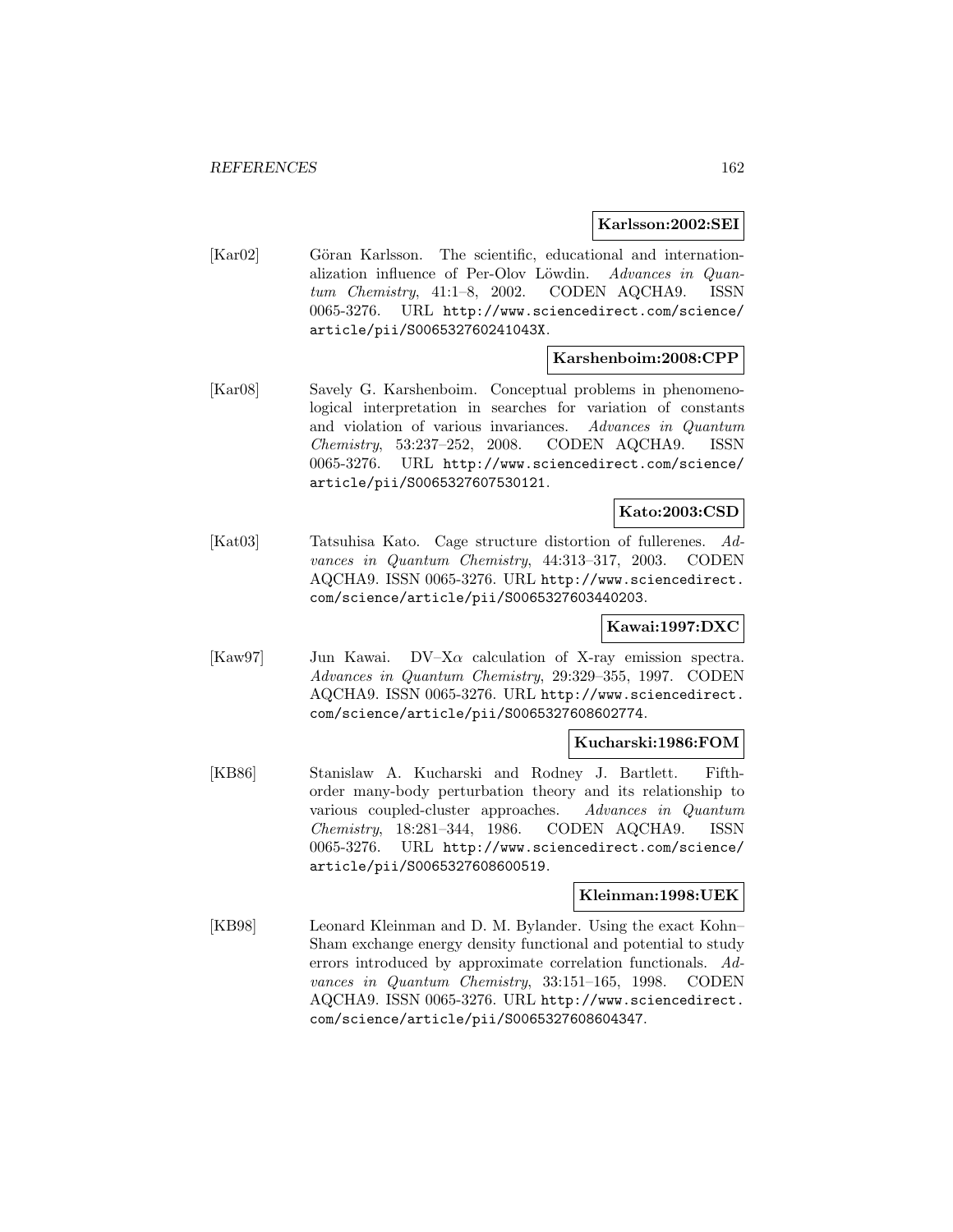# **Koppel:2003:CJT**

[KBS03] H. Köppel, I. Bâldea, and P. G. Szalay. Combined Jahn–Teller and pseudo-Jahn–Teller effects in the benzene radical cation. Advances in Quantum Chemistry, 44:199–217, 2003. CODEN AQCHA9. ISSN 0065-3276. URL http://www.sciencedirect. com/science/article/pii/S0065327603440136.

## **Koroteev:2019:ECS**

[KC19] Yury M. Koroteev and Evgenii V. Chulkov. Electronic and crystal structure of the Pt(111)-(2  $\times$  2)-K and Cu(111)-(2  $\times$  2)-K systems. Advances in Quantum Chemistry, 80:175–197, 2019. CODEN AQCHA9. ISSN 0065-3276. URL https://www. sciencedirect.com/science/article/pii/S0065327619300371.

## **Klein:1970:SAS**

[KCM70] D. J. Klein, C. H. Carlisle, and F. A. Matsen. Symmetry adaptation to sequences of finite groups. Advances in Quantum Chemistry, 5:219–260, 1970. CODEN AQCHA9. ISSN 0065-3276. URL http://www.sciencedirect.com/science/ article/pii/S006532760860341X.

## **Kolesov:2011:QCE**

[KD11] Grigory Kolesov and Yuri Dahnovsky. Quantum correlation effects in electron dynamics in molecular wires and solar cells: The nonequilibrium Green's function approach. Advances in Quantum Chemistry, 61:261–315, 2011. CODEN AQCHA9. ISBN 0-12-386013-X. ISSN 0065-3276. URL http://www. sciencedirect.com/science/article/pii/B978012386013200005X.

#### **Klobukowski:1997:EAS**

[KDG97] M. Klobukowski, G. H. F. Diercksen, and J. M. García de la Vega. Electron affinity of  $SF_6$ . Advances in Quantum Chemistry, 28:189–203, 1997. CODEN AQCHA9. ISSN 0065-3276. URL http://www.sciencedirect.com/science/ article/pii/S0065327608602154.

#### **Kowada:1997:AEC**

[KE97] Y. Kowada and D. E. Ellis. Application of the embedded cluster method to the electronic state of silicate glasses. Advances in Quantum Chemistry, 29:233–251, 1997. CODEN AQCHA9. ISSN 0065-3276. URL http://www.sciencedirect.com/science/ article/pii/S0065327608602725.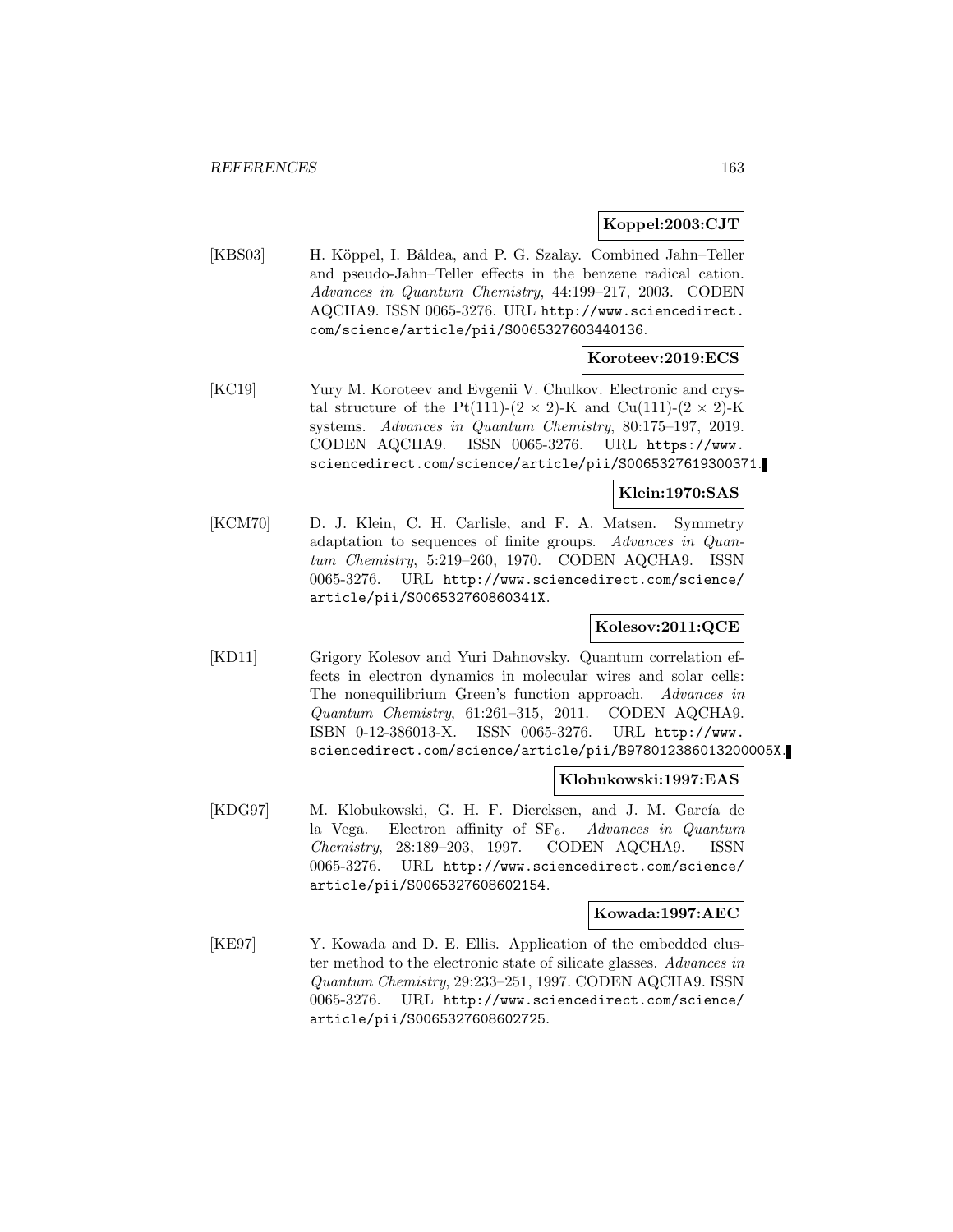### **Kaldor:1998:HAC**

[KE98] Uzi Kaldor and Ephraim Eliav. High-accuracy calculations for heavy and super-heavy elements. Advances in Quantum Chemistry, 31:313–336, 1998. CODEN AQCHA9. ISSN 0065-3276. URL http://www.sciencedirect.com/science/ article/pii/S006532760860194X.

# **Kowada:2000:ECM**

[KE00] Yoshiyuki Kowada and D. E. Ellis. Embedded cluster models for electronic states of silicate glasses. Advances in Quantum Chemistry, 37:271–290, 2000. CODEN AQCHA9. ISSN 0065-3276. URL http://www.sciencedirect.com/science/ article/pii/S0065327600370198.

#### **Kertesz:1982:ESP**

[Ker82] Miklós Kertész. Electronic structure of polymers. Advances in Quantum Chemistry, 15:161–214, 1982. CODEN AQCHA9. ISSN 0065-3276. URL http://www.sciencedirect.com/science/ article/pii/S0065327608601239.

## **Klaiman:2012:RFG**

[KG12] Shachar Klaiman and Ido Gilary. On resonance: a first glance into the behavior of unstable states. Advances in Quantum Chemistry, 63:1–31, 2012. CODEN AQCHA9. ISBN 0-12- 397009-1. ISSN 0065-3276. URL http://www.sciencedirect. com/science/article/pii/B9780123970091000011.

## **Kuznetsova:2019:SMA**

[KGI<sup>+</sup>19] Anna A. Kuznetsova, Alexander V. Glushkov, Anna V. Ignatenko, Andrey A. Svinarenko, and Valentin B. Ternovsky. Spectroscopy of multielectron atomic systems in a DC electric field. Advances in Quantum Chemistry, 78:287–306, 2019. CODEN AQCHA9. ISSN 0065-3276. URL https://www. sciencedirect.com/science/article/pii/S0065327618300297.

#### **Keith:1998:SSE**

[KGW98] G. J. A. Keith, P. J. Grout, and S. Wilson. Systematic sequences of even-tempered Gaussian primitives for diatomic molecules in solution: a preliminary study using continuum solvation models. Advances in Quantum Chemistry, 32:285–313, 1998. CODEN AQCHA9. ISSN 0065-3276. URL http://www.sciencedirect. com/science/article/pii/S0065327608604189.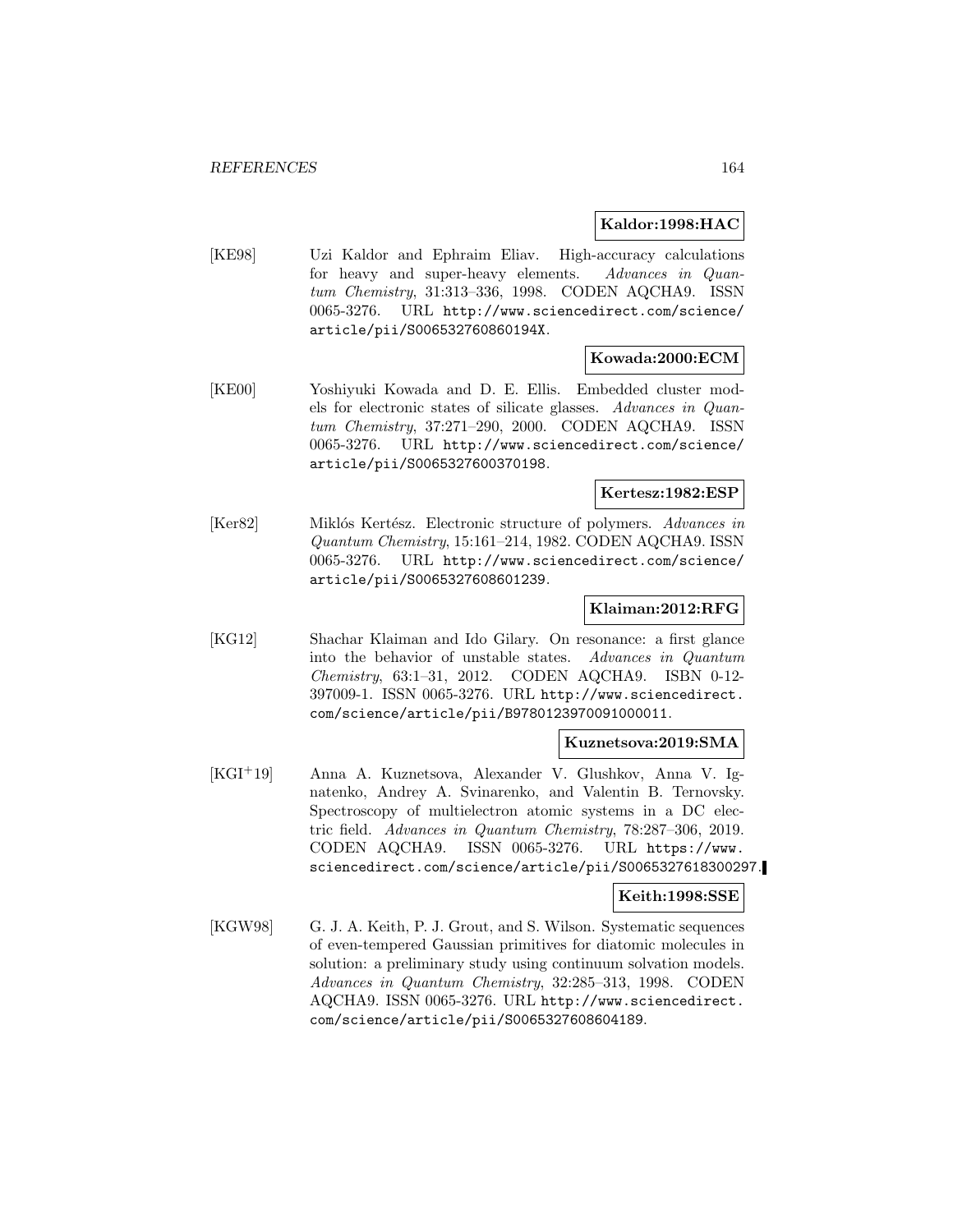# **Kato:2003:VIJ**

[KH03] Takashi Kato and Kazuyuki Hirao. Vibronic interactions and Jahn–Teller effects in charged hydrocarbons. Advances in Quantum Chemistry, 44:257–271, 2003. CODEN AQCHA9. ISSN 0065-3276. URL http://www.sciencedirect.com/science/ article/pii/S0065327603440161.

# **Khetselius:2019:ORM**

[Khe19] Olga Yu Khetselius. Optimized relativistic many-body perturbation theory calculation of wavelengths and oscillator strengths for Li-like multicharged ions. Advances in Quantum Chemistry, 78:223–251, 2019. CODEN AQCHA9. ISSN 0065-3276. URL https://www.sciencedirect.com/science/ article/pii/S006532761830025X.

# **Khodyrev:2004:TEL**

[Kho04] V. A. Khodyrev. The treatment of energy loss in terms of induced current density. Advances in Quantum Chemistry, 45 (part 1):125–158, 2004. CODEN AQCHA9. ISSN 0065-3276. URL http://www.sciencedirect.com/science/ article/pii/S0065327604450060.

# **Kimura:1997:ESS**

[KIHA97] Hitoshi Kimura, Syunji Imanaga, Yoshinori Hayafuji, and Hirohiko Adachi. The electronic structure of silicon clusters. Advances in Quantum Chemistry, 29:193–206, 1997. CODEN AQCHA9. ISSN 0065-3276. URL http://www.sciencedirect. com/science/article/pii/S0065327608602701.

#### **Kawanishi:2008:ESA**

[KIT<sup>+</sup>08] Hironori Kawanishi, Keisuke Ishizumi, Isao Takahashi, Hikaru Terauchi, and Yoshinori Hayafuji. Electronic structures of ATiO<sup>3</sup> perovskite oxides  $(A = Ba, Sr, and Pb)$ : Comparative firstprinciples study. Advances in Quantum Chemistry, 54:133–143, 2008. CODEN AQCHA9. ISSN 0065-3276. URL http://www. sciencedirect.com/science/article/pii/S0065327607000111.

# **Kryachko:1985:MAD**

[KK85] Eugene S. Kryachko and Toshikatsu Koga. Modern aspects of diatomic interaction theory. Advances in Quantum Chemistry, 17:97–223, 1985. CODEN AQCHA9. ISSN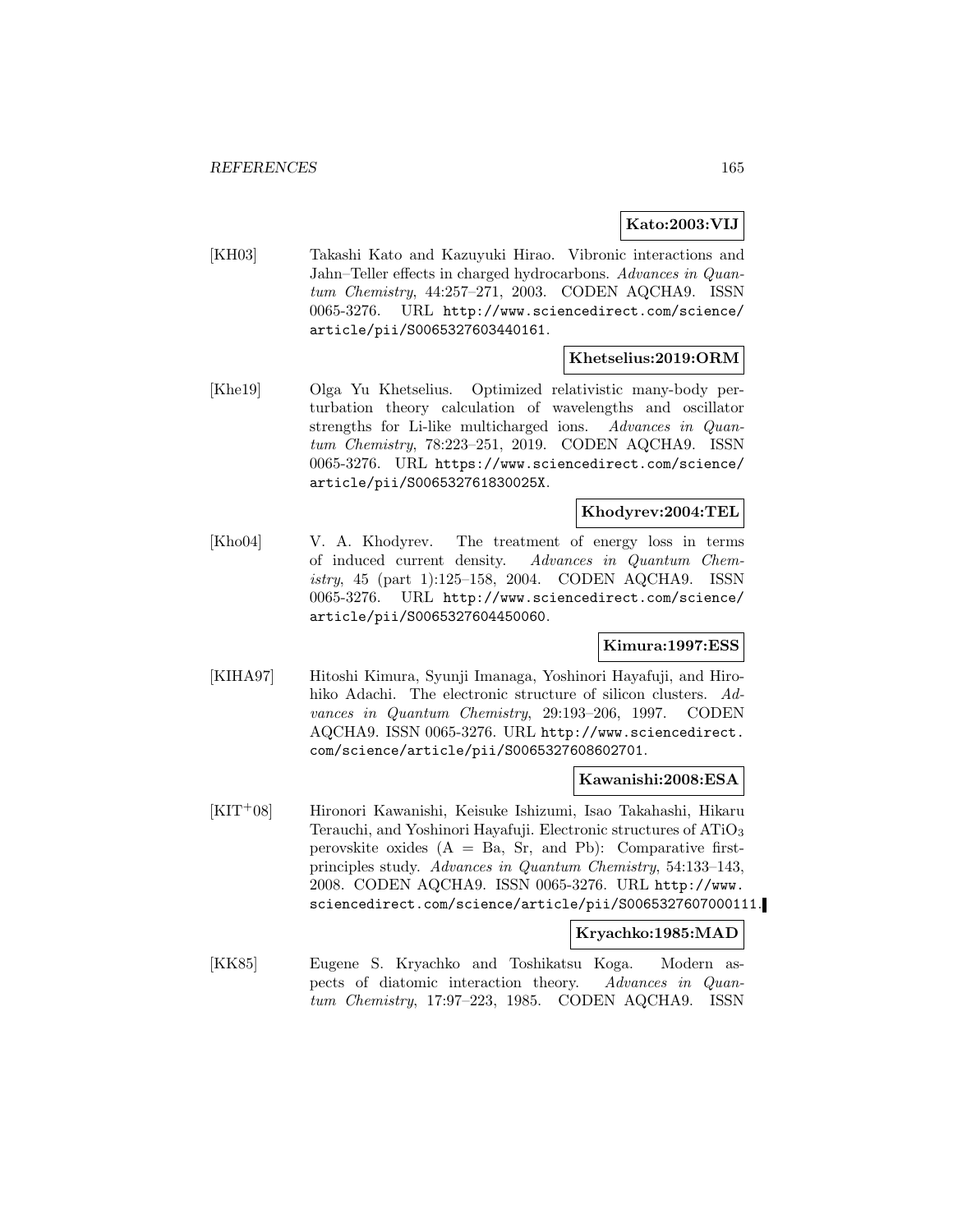0065-3276. URL http://www.sciencedirect.com/science/ article/pii/S0065327608603020.

# **Kovacs:1997:CTA**

[KKA97] Zs. Kovács, L. Kövér, and H. Adachi. Charge transfer in Al–Ni alloys: a spin-selective study. Advances in Quantum Chemistry, 29:421–431, 1997. CODEN AQCHA9. ISSN 0065-3276. URL http://www.sciencedirect.com/science/ article/pii/S0065327608602816.

# **Kreibich:1998:APO**

[KKGG98] T. Kreibich, S. Kurth, T. Grabo, and E. K. U. Gross. Asymptotic properties of the optimized effective potential. Advances in Quantum Chemistry, 33:31–48, 1998. CODEN AQCHA9. ISSN 0065-3276. URL http://www.sciencedirect.com/science/ article/pii/S0065327608604281.

# **Kochanski:1997:DTW**

[KKK<sup>+</sup>97] E. Kochanski, R. Kelterbaum, S. Klein, M. M. Rohmer, and A. Rahmouni. Decades of theoretical work on protonated hydrates. Advances in Quantum Chemistry, 28:273–291, 1997. CODEN AQCHA9. ISSN 0065-3276. URL http://www. sciencedirect.com/science/article/pii/S006532760860221X.

# **Klahn:1981:RLI**

[Kla81] Bruno Klahn. Review of the linear independence properties of infinite sets of functions used in quantum chemistry. Advances in Quantum Chemistry, 13:155–209, 1981. CODEN AQCHA9. ISSN 0065-3276. URL http://www.sciencedirect.com/science/ article/pii/S0065327608602932.

## **Kleinpoppen:1977:AEA**

[Kle77] Hans Kleinpoppen. Analysis of electron–atom collisions. Advances in Quantum Chemistry, 10:77–141, 1977. CODEN AQCHA9. ISSN 0065-3276. URL http://www.sciencedirect. com/science/article/pii/S0065327608605791.

# **Kleppner:2008:P**

[Kle08] Daniel Kleppner. Preface. Advances in Quantum Chemistry, 53: xvi–xix, 2008. CODEN AQCHA9. ISSN 0065-3276. URL http:/ /www.sciencedirect.com/science/article/pii/S0065327607530157.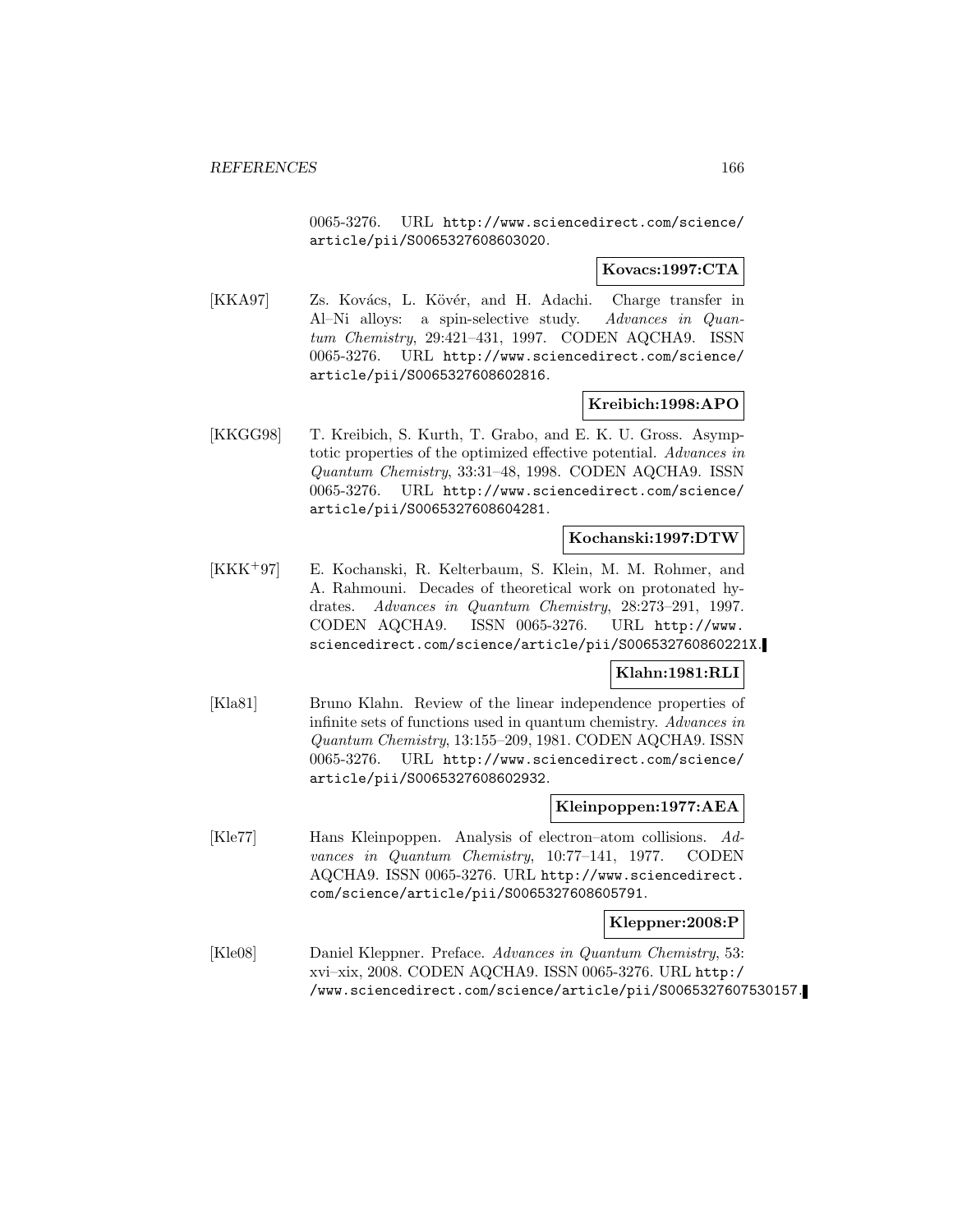#### **Kjaergaard:2008:APS**

[KLG<sup>+</sup>08] Henrik G. Kjaergaard, Joseph R. Lane, Anna L. Garden, Daniel P. Schofield, Timothy W. Robinson, and Michael J. Mills. Atmospheric photolysis of sulfuric acid. Advances in Quantum Chemistry, 55:137–158, 2008. CODEN AQCHA9. ISSN 0065-3276. URL http://www.sciencedirect.com/science/ article/pii/S0065327607002080.

#### **Kalemos:1998:ESS**

[KM98] Apostolos Kalemos and Aristides Mavridis. On the electronic structure of ScB<sup>+</sup>: Ground and low-lying excited states. Advances in Quantum Chemistry, 32:69–91, 1998. CODEN AQCHA9. ISSN 0065-3276. URL http://www.sciencedirect. com/science/article/pii/S0065327608604074.

# **Kirchner:2013:ICW**

[KMHL13] Tom Kirchner, Mitsuko Murakami, Marko Horbatsch, and Hans Jürgen Lüdde. Ion collisions with water molecules: a time-dependent density functional theory approach. Advances in Quantum Chemistry, 65:315–337, 2013. CO-DEN AQCHA9. ISBN 0-12-396455-5 (hardcover). ISSN 0065-3276. URL http://www.sciencedirect.com/science/ article/pii/B978012396455700011X.

## **Korona:1997:CSA**

[KMJ97] Tatiana Korona, Robert Moszynski, and Bogumił Jeziorski. Convergence of symmetry-adapted perturbation theory for the interaction between helium atoms and between a hydrogen molecule and a helium atom. Advances in Quantum Chemistry, 28:171–188, 1997. CODEN AQCHA9. ISSN 0065-3276. URL http://www.sciencedirect.com/science/ article/pii/S0065327608602142.

# **Kuleff:2001:RMC**

[KMR01] A. I. Kuleff, J. Maruani, and P. P. Raychev. Reproduction of metal-cluster magic numbers using a q-deformed, 3 dimensional, harmonic oscillator model. Advances in Quantum Chemistry, 40:279–304, 2001. CODEN AQCHA9. ISSN 0065-3276. URL http://www.sciencedirect.com/science/ article/pii/S0065327601400219.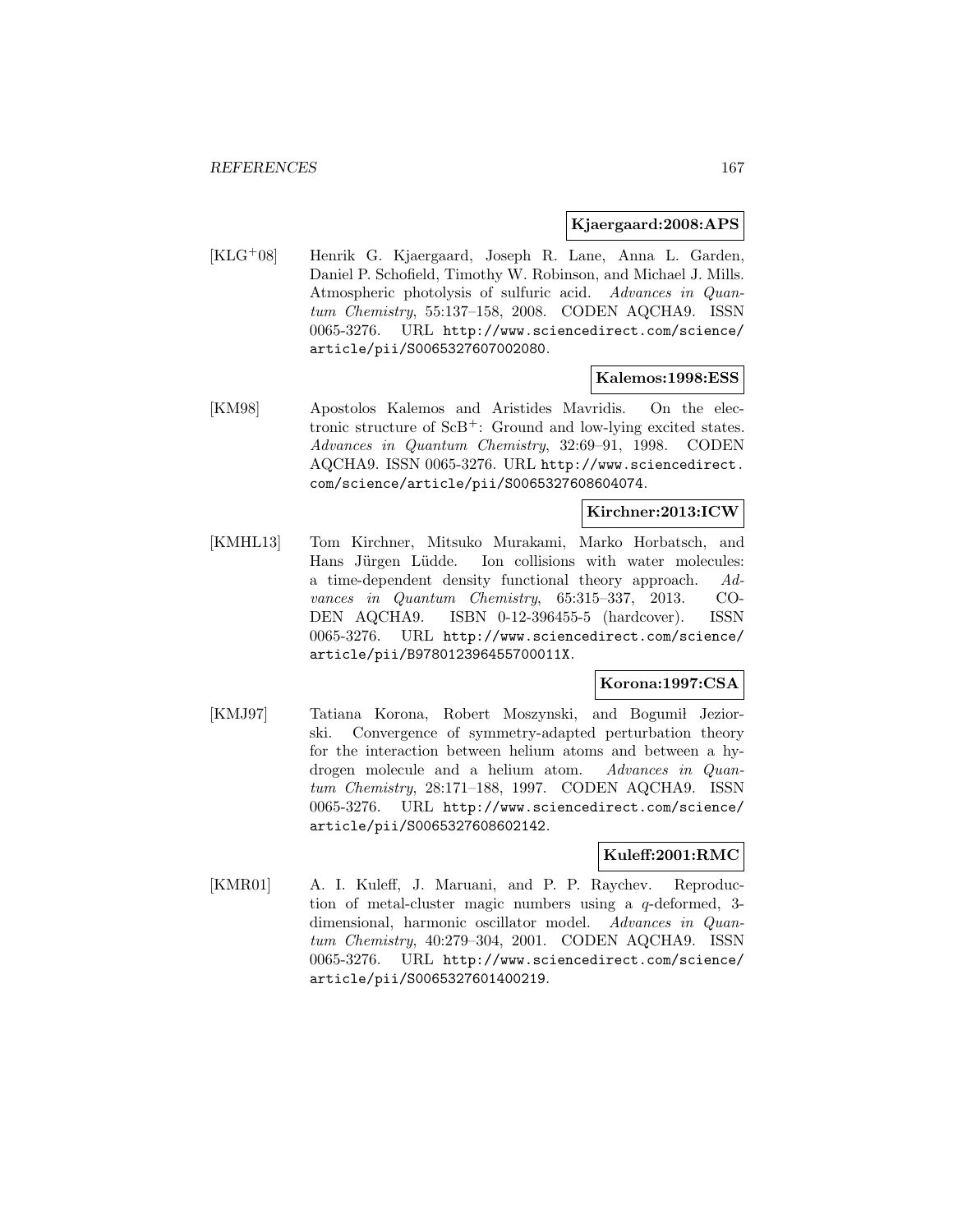### **Kryachko:2001:TST**

[KN01] Eugene S. Kryachko and Minh Tho Nguyen. Thiouracils: Structures, tautomerism, interaction with water, and functioning in RNA and modified DNA base pairs. Advances in Quantum Chemistry, 40:79–102, 2001. CODEN AQCHA9. ISSN 0065-3276. URL http://www.sciencedirect.com/science/ article/pii/S0065327601400104.

# **Kinoshita:2008:ICE**

[KNI<sup>+</sup>08] Yusuke Kinoshita, Takayuki Noguchi, Takeshi Inoue, Takumi Tomita, and Yoshinori Hayafuji. Ab initio calculation of the electronic structure of ZnO with an impurity from Li to Bi. Advances in Quantum Chemistry, 54:325–339, 2008. CODEN AQCHA9. ISSN 0065-3276. URL http://www.sciencedirect. com/science/article/pii/S006532760700024X.

#### **Kurisaki:2008:ELU**

[KNM<sup>+</sup>08] Tsutomu Kurisaki, Yuichi Nakazono, Shuji Matsuo, Rupert C. C. Perera, James H. Underwood, and Hisanobu Wakita. Evaluation of laboratory ultra-soft X-ray absorption spectrometer by Li-K XANES measurements and their  $DV-X\alpha$  calculations. Advances in Quantum Chemistry, 54:315–323, 2008. CODEN AQCHA9. ISSN 0065-3276. URL http://www.sciencedirect. com/science/article/pii/S0065327607000238.

# **Kurokawa:2017:GCC**

[KNN17] Yusaku I. Kurokawa, Hiroyuki Nakashima, and Hiroshi Nakatsuji. General coalescence conditions for the exact wave functions: Higher-order relations for Coulombic and non-Coulombic systems. Advances in Quantum Chemistry, 73:59–79, 2017. CODEN AQCHA9. ISSN 0065-3276. URL http://www.sciencedirect. com/science/article/pii/S0065327615000520.

## **Kereselidze:2018:HAP**

[KO18] Tamaz Kereselidze and John F. Ogilvie. The hydrogen-atom problem and Coulomb Sturmian functions in spheroidal coordinates. Advances in Quantum Chemistry, 77:391-421, 2018. CODEN AQCHA9. ISSN 0065-3276. URL https://www. sciencedirect.com/science/article/pii/S0065327618300030.

## **Kuros:2019:EPB**

[KO19] Arkadiusz Kuroś and Anna Okopińska. Entanglement properties of bound and resonant few-body states. Advances in Quan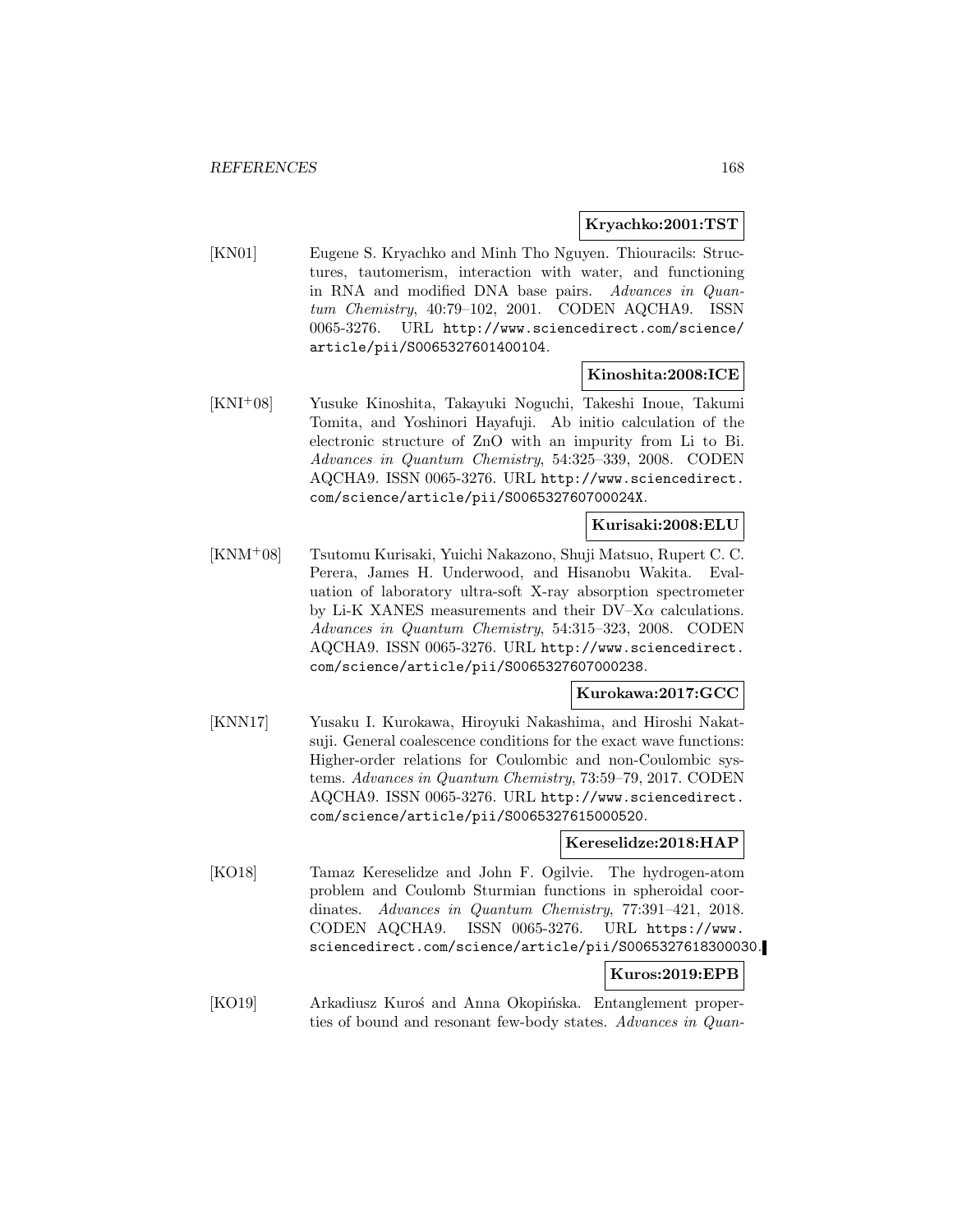tum Chemistry, 78:31–55, 2019. CODEN AQCHA9. ISSN 0065-3276. URL https://www.sciencedirect.com/science/ article/pii/S0065327618300339.

# **Kobe:1968:FTA**

[Kob68] Donald H. Kobe. Field theoretic approach to atomic helium. Advances in Quantum Chemistry, 4:109–140, 1968. CODEN AQCHA9. ISSN 0065-3276. URL http://www.sciencedirect. com/science/article/pii/S0065327608603913.

## **Kobus:1997:DME**

[Kob97] Jacek Kobus. Diatomic molecules: Exact solutions of HF equations. Advances in Quantum Chemistry, 28:1–14, 1997. CODEN AQCHA9. ISSN 0065-3276. URL http://www.sciencedirect. com/science/article/pii/S0065327608602038.

## **Kolos:1970:AAA**

[Ko l70] Włodzimierz Kołos. Adiabatic approximation and its accuracy. Advances in Quantum Chemistry, 5:99–133, 1970. CODEN AQCHA9. ISSN 0065-3276. URL http://www.sciencedirect. com/science/article/pii/S0065327608603378.

## **Komasa:2005:SNP**

[Kom05] Jacek Komasa. In search for the negative polarizability states — the E F  ${}^{1}\Sigma_{g}^{+}$  state of hydrogen molecule. Advances in Quantum Chemistry, 48:151–159, 2005. CODEN AQCHA9. ISSN 0065-3276. URL http://www.sciencedirect.com/science/ article/pii/S0065327605480119.

# **Kurtz:1999:P**

[KOS99] H. A. Kurtz, J. V. Ortiz, and J. R. Sabin. Preface. Advances in Quantum Chemistry, 35:ix–x, 1999. CODEN AQCHA9. ISSN 0065-3276. URL http://www.sciencedirect.com/science/ article/pii/S0065327608604517.

## **Kotani:1968:PPE**

[Kot68] Masao Kotani. Paramagnetic properties and electronic structure of iron in heme proteins. Advances in Quantum Chemistry, 4:227–266, 1968. CODEN AQCHA9. ISSN 0065-3276. URL http://www.sciencedirect.com/science/ article/pii/S0065327608603950.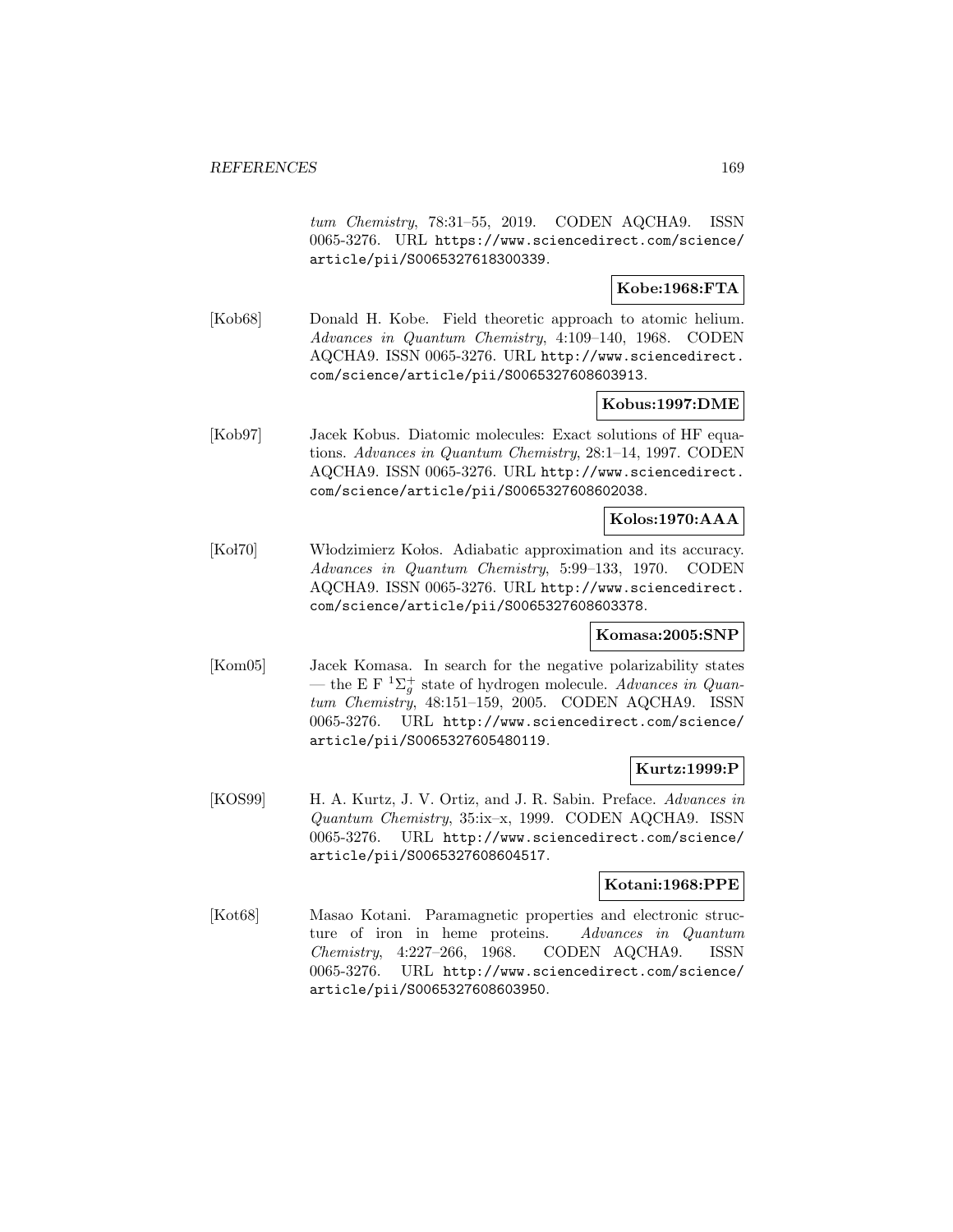#### **Kawasaki:2000:ESG**

[KOT<sup>+</sup>00] Shinji Kawasaki, Fujio Okino, Hidekazu Touhara, Ning Liu, and Toyohisa Nakajima. The electronic structures of graphite and fullerene, and their compounds. Advances in Quantum Chemistry, 37:301–309, 2000. CODEN AQCHA9. ISSN 0065-3276. URL http://www.sciencedirect.com/science/ article/pii/S0065327600370216.

### **Koures:2015:SIM**

[Kou15] Vasilios G. Koures. Statistical inference with minimum relative entropy: a robust numerical algorithm employing sinc quadrature. Advances in Quantum Chemistry, 71:247–263, 2015. CODEN AQCHA9. ISSN 0065-3276. URL http://www. sciencedirect.com/science/article/pii/S006532761500012X.

## **Kover:1997:F**

[Köv97] L. Kövér. Foreword. Advances in Quantum Chemistry, 29:xv–xvi, 1997. CODEN AQCHA9. ISSN 0065-3276. URL http://www. sciencedirect.com/science/article/pii/S0065327608602610.

### **Kover:2003:IAS**

[Köv03] László Kövér. Interpreting Auger spectra in cluster approximation. Advances in Quantum Chemistry, 42:331–352, 2003. CODEN AQCHA9. ISSN 0065-3276. URL http://www. sciencedirect.com/science/article/pii/S0065327603420595.

#### **Kover:2008:LES**

[Köv08] L. Kövér. Local electronic structures from analyzing and modeling high-energy Auger and photoelectron spectra of solids. Advances in Quantum Chemistry, 54:175–191, 2008. CODEN AQCHA9. ISSN 0065-3276. URL http://www.sciencedirect. com/science/article/pii/S0065327607000147.

#### **Katriel:1977:TIH**

[KP77] Jacob Katriel and Ruben Pauncz. Theoretical interpretation of Hund's rule. Advances in Quantum Chemistry, 10:143–185, 1977. CODEN AQCHA9. ISSN 0065-3276. URL http://www. sciencedirect.com/science/article/pii/S0065327608605808.

#### **Krause:1999:QCS**

[Kra99] Jeffrey L. Krause. Quantum control in semiconductor heterostructures. Advances in Quantum Chemistry, 35:249–260,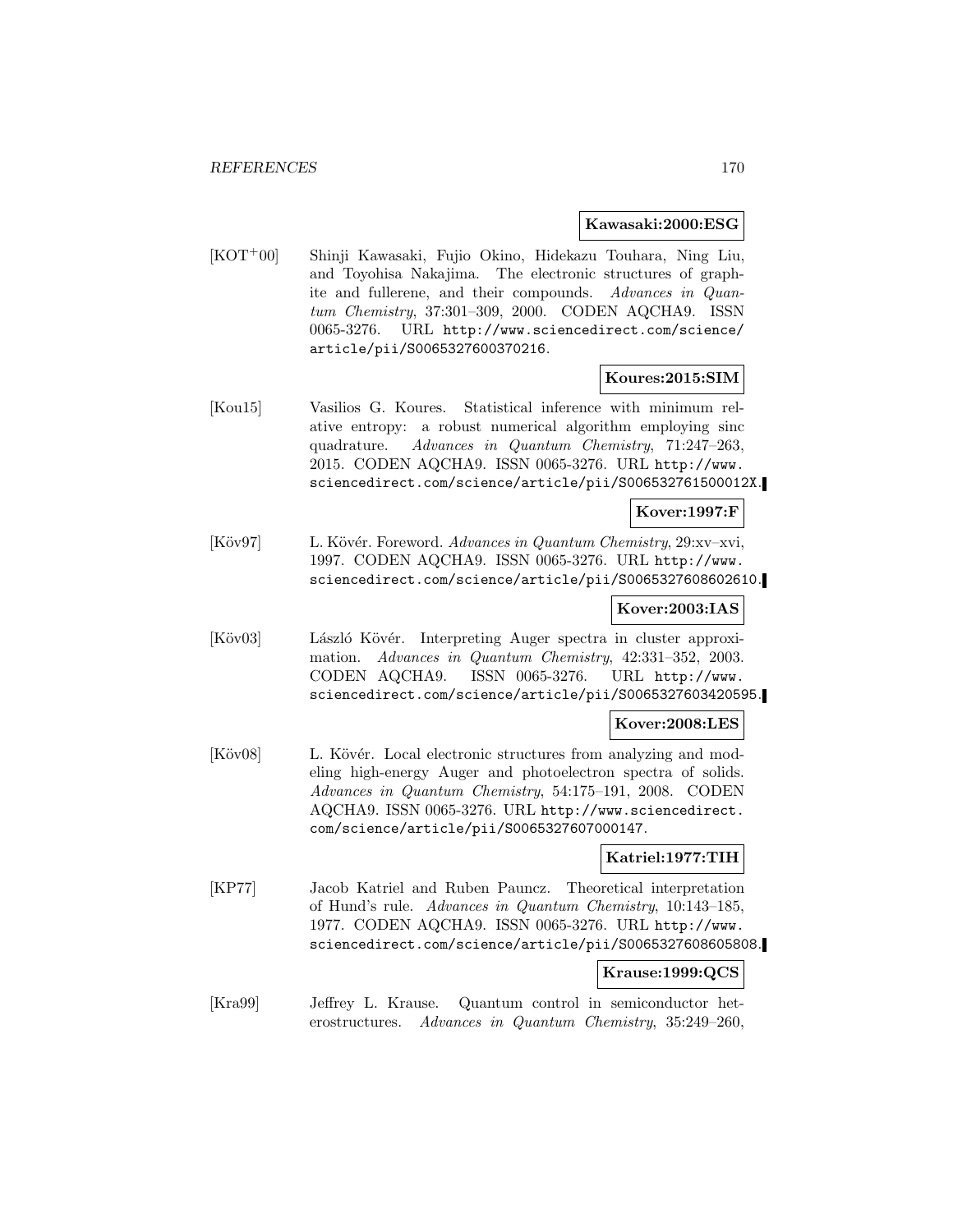# 1999. CODEN AQCHA9. ISSN 0065-3276. URL http://www. sciencedirect.com/science/article/pii/S0065327608604633.

### **Kristoffel:2003:VRS**

[Kri03] N. Kristoffel. Vibronic renormalization of superconductivity gaps in a two-band model of cuprates. Advances in Quantum Chemistry, 44:555–561, 2003. CODEN AQCHA9. ISSN 0065-3276. URL http://www.sciencedirect.com/science/ article/pii/S0065327603440367.

## **Kaplan:2001:BCC**

[KRL01] I. G. Kaplan, Szczepan Roszak, and Jerzy Leszczynskin. Binding in clusters with closed-subshell atoms (alkaline-earth elements). Advances in Quantum Chemistry, 40:257–278, 2001. CODEN AQCHA9. ISSN 0065-3276. URL http://www.sciencedirect. com/science/article/pii/S0065327601400207.

# **Krstic:2016:RDH**

[Krs16] Predrag Krstic. Response of a DNA hydrogen bond to a force in liquid. Advances in Quantum Chemistry, 72:13–28, 2016. CODEN AQCHA9. ISSN 0065-3276. URL http://www. sciencedirect.com/science/article/pii/S0065327615300010.

## **Kryachko:1981:SPR**

[Kry81] Eugene S. Kryachko. Symmetry properties of reduced density matrices. Advances in Quantum Chemistry, 14:1–61, 1981. CODEN AQCHA9. ISSN 0065-3276. URL http://www. sciencedirect.com/science/article/pii/S0065327608603251.

## **Kryachko:2003:NCG**

[Kry03] Eugene S. Kryachko. Nonadiabatic coupling: General features and relation to molecular properties. Advances in Quantum Chemistry, 44:119–133, 2003. CODEN AQCHA9. ISSN 0065-3276. URL http://www.sciencedirect.com/science/ article/pii/S0065327603440082.

# **Kaijser:1977:EMD**

[KS77] Per Kaijser and Vedene H. Smith, Jr. Evaluation of momentum distributions and Compton profiles for atomic and molecular systems. Advances in Quantum Chemistry, 10:37–76, 1977. CODEN AQCHA9. ISSN 0065-3276. URL http://www.sciencedirect. com/science/article/pii/S006532760860578X.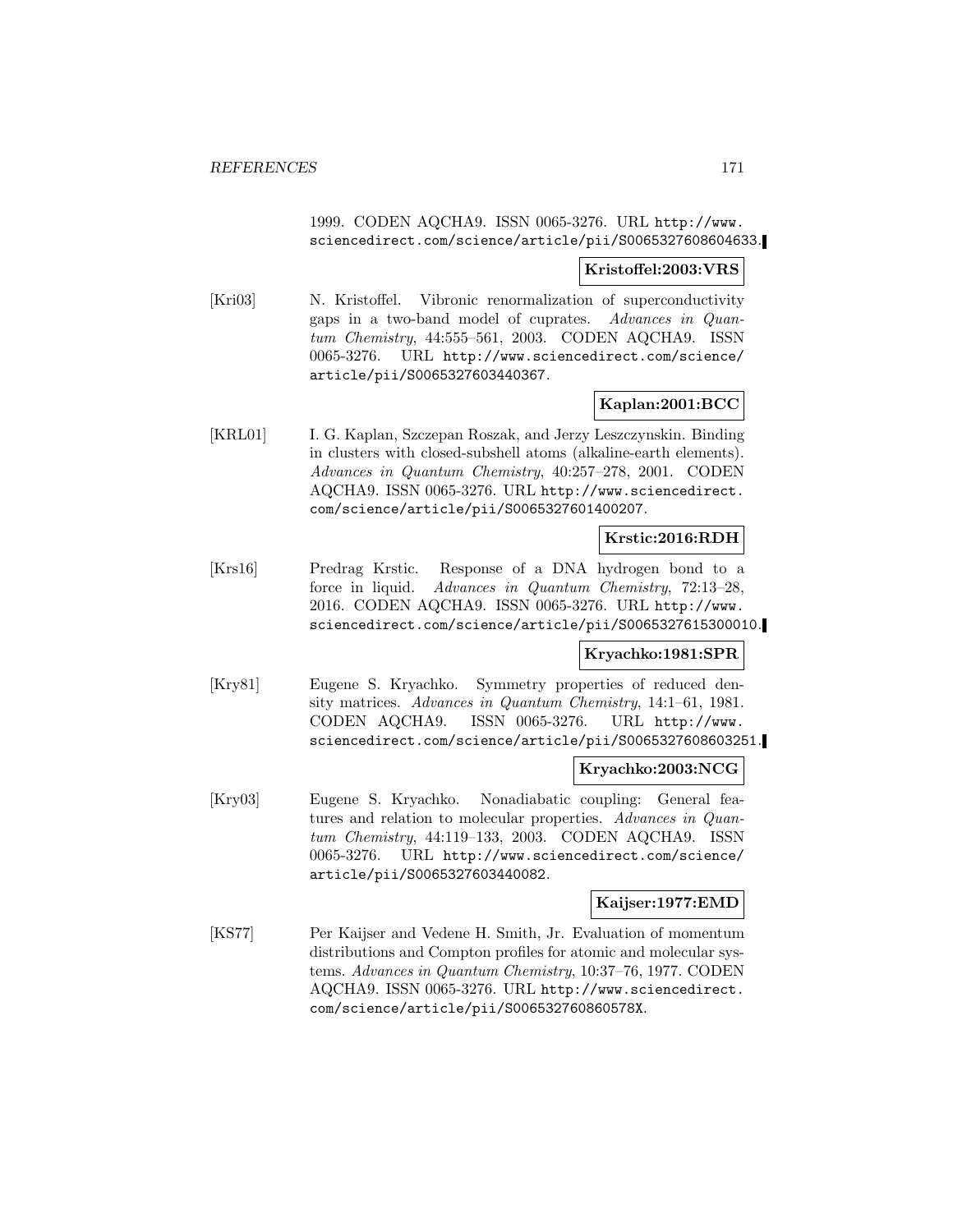### **Kaplan:1988:DIR**

[KS88] I. G. Kaplan and V. N. Smutny. β-decay-induced rearrangement of the molecular electron shell and the problem of determining the neutrino rest mass. Advances in Quantum Chemistry, 19:289–348, 1988. CODEN AQCHA9. ISSN 0065-3276. URL http://www.sciencedirect.com/science/ article/pii/S0065327608606188.

#### **Kleinman:1990:DGE**

[KS90] Leonard Kleinman and Viraht Sahni. Density-gradient expansions. Advances in Quantum Chemistry, 21:201–234, 1990. CODEN AQCHA9. ISSN 0065-3276. URL http://www. sciencedirect.com/science/article/pii/S0065327608605985.

#### **Karwowski:1997:P**

[KS97a] Jacek Karwowski and John R. Sabin. Preface. Advances in Quantum Chemistry, 28:xv–xvi, 1997. CODEN AQCHA9. ISSN 0065-3276. URL http://www.sciencedirect.com/science/ article/pii/S0065327608602002.

## **Kilpatrick:1997:ADT**

[KS97b] P. L. Kilpatrick and N. S. Scott. Abstract data types in the construction of knowledge-based quantum chemistry software. Advances in Quantum Chemistry, 28:345–359, 1997. CODEN AQCHA9. ISSN 0065-3276. URL http://www.sciencedirect. com/science/article/pii/S0065327608602269.

#### **Kathmann:2008:IMI**

[KSG08] Shawn M. Kathmann, Gregory K. Schenter, and Bruce C. Garrett. The impact of molecular interactions on atmospheric aerosol radiative forcing. Advances in Quantum Chemistry, 55:429–447, 2008. CODEN AQCHA9. ISSN 0065-3276. URL http://www.sciencedirect.com/science/ article/pii/S0065327607002201.

#### **Kim:2008:XRA**

[KsKsN08] Sung Kwan Kim, Yang soo Kim, and Kwang soo No. X-ray absorption near-edge structure and optical properties of hafnium oxynitride thin films. Advances in Quantum Chemistry, 54:81–88, 2008. CODEN AQCHA9. ISSN 0065-3276. URL http://www.sciencedirect.com/science/ article/pii/S006532760700007X.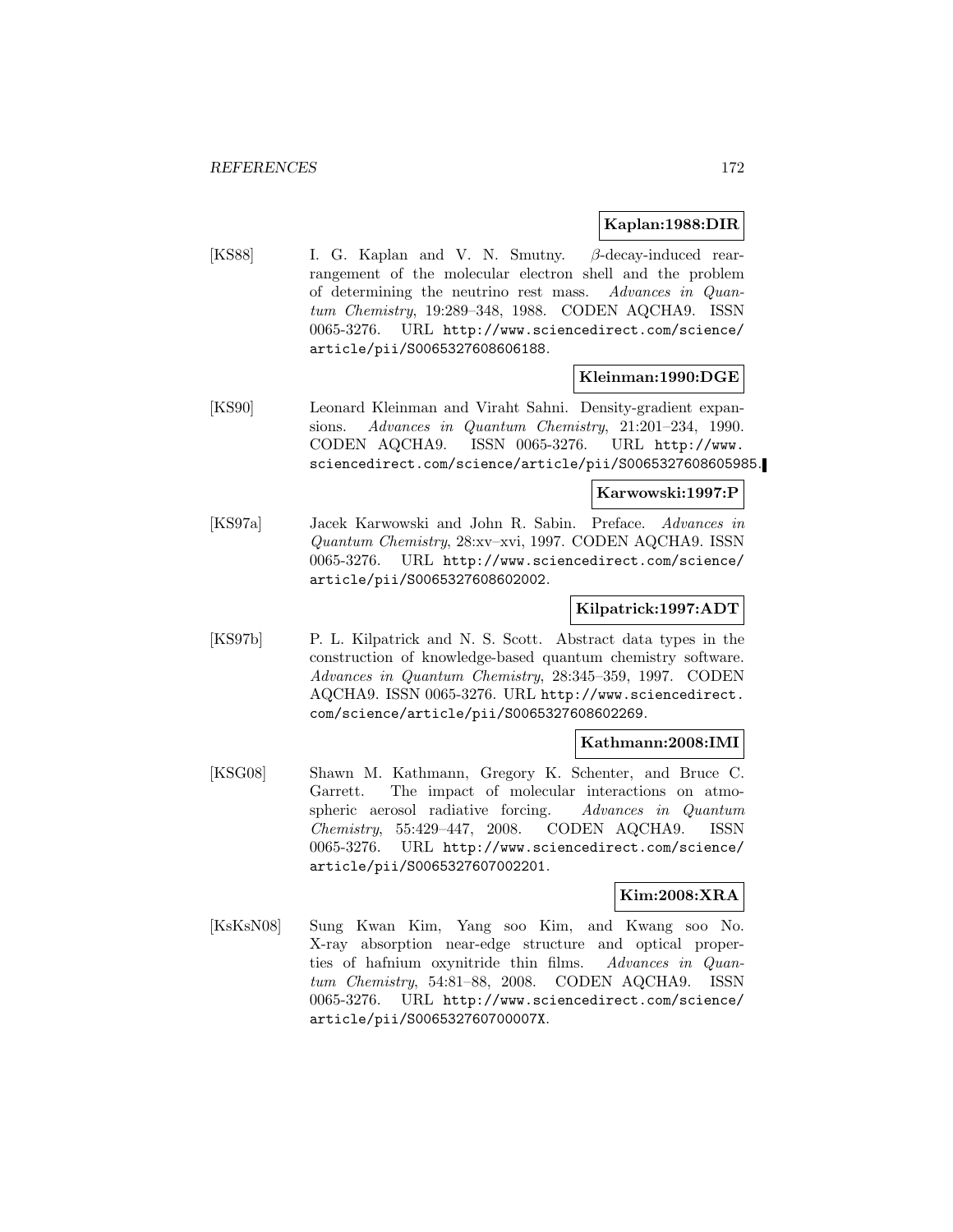#### **Kishino:2008:FPC**

[KSY08] S. Kishino, K. Sueoka, and H. Yoshida. First-principles calculation of energy band structure of gallium arsenide crystals using Madelung potential. Advances in Quantum Chemistry, 54:13–21, 2008. CODEN AQCHA9. ISSN 0065-3276. URL http://www.sciencedirect.com/science/ article/pii/S0065327607000020.

#### **Kozmutza:1998:SWI**

[KT98] Cornelia Kozmutza and Ernő Tfirst. A study of weakly interacting systems in localized representation, including the manybody effect. Advances in Quantum Chemistry, 31:231–250, 1998. CODEN AQCHA9. ISSN 0065-3276. URL http://www. sciencedirect.com/science/article/pii/S0065327608601902.

## **Karasiev:2015:FDS**

[KT15] Valentin V. Karasiev and Samuel B. Trickey. Frank discussion of the status of ground-state orbital-free DFT. Advances in Quantum Chemistry, 71:221–245, 2015. CODEN AQCHA9. ISSN 0065-3276. URL http://www.sciencedirect.com/science/ article/pii/S0065327615000052.

# **Koyama:2003:ESE**

[KTA03] Yukinori Koyama, Isao Tanaka, and Hirohiko Adachi. Electronic structures and electrode potentials of layered lithium insertion electrodes by the first principles calculation. Advances in Quantum Chemistry, 42:145–161, 2003. CODEN AQCHA9. ISSN 0065-3276. URL http://www.sciencedirect.com/science/ article/pii/S0065327603420455.

#### **Kozmutza:2001:IPT**

[KTC01] C. Kozmutza, E. Tfirst, and I. G. Csizmadia. Ab initio program for treatment of related systems: Transferable quantities of localized molecular orbitals. Advances in Quantum Chemistry, 40:49–77, 2001. CODEN AQCHA9. ISSN 0065-3276. URL http://www.sciencedirect.com/science/ article/pii/S0065327601400098.

#### **Kowada:2008:CBM**

[KTMA08] Y. Kowada, M. Tatsumisago, T. Minami, and H. Adachi. Chemical bonding of mobile cations in superionic conductors. Advances in Quantum Chemistry, 54:255–270, 2008. CODEN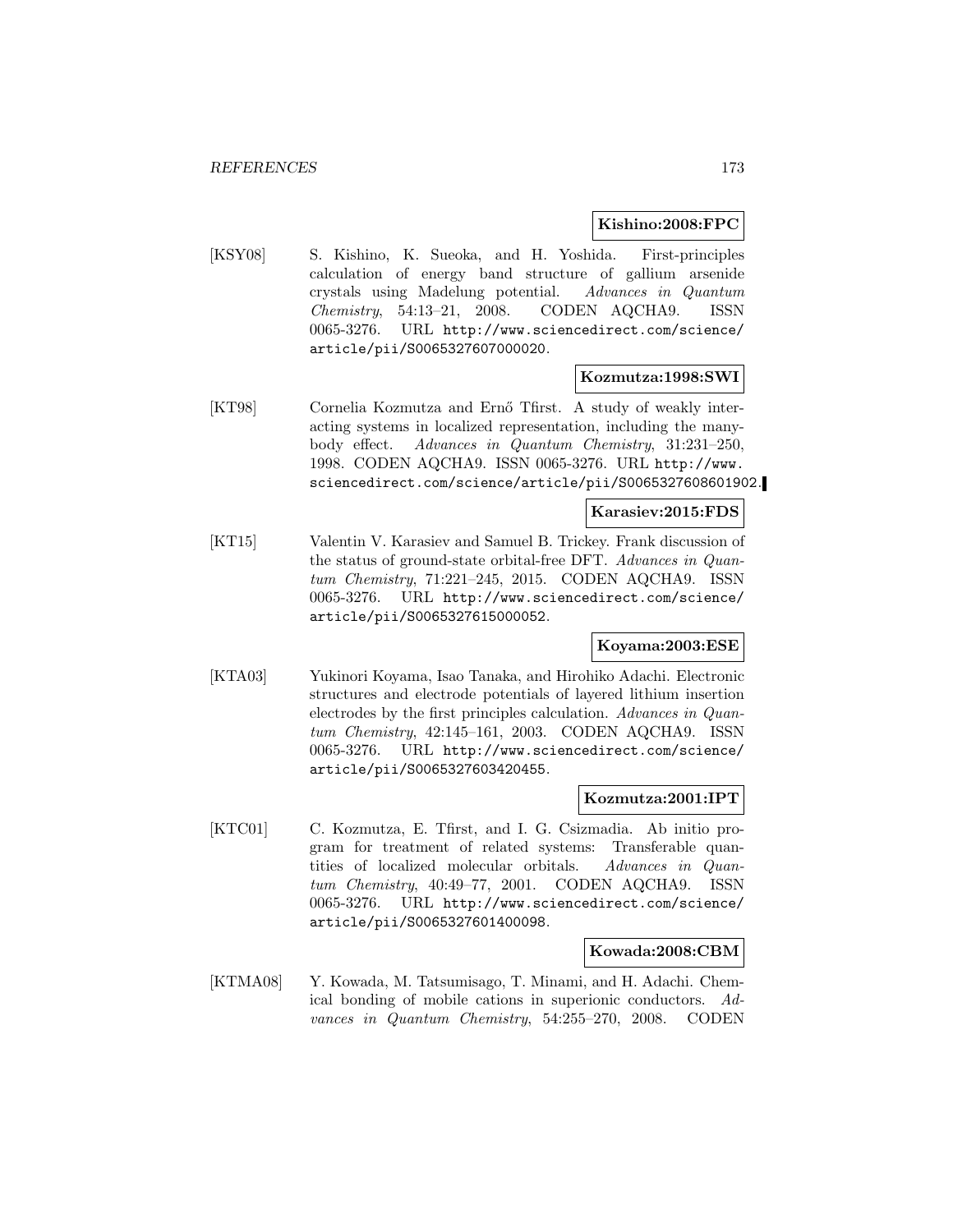AQCHA9. ISSN 0065-3276. URL http://www.sciencedirect. com/science/article/pii/S0065327607000202.

# **Kuklja:2014:QCM**

[Kuk14] Maija M. Kuklja. Quantum-chemical modeling of energetic materials: Chemical reactions triggered by defects, deformations, and electronic excitations. Advances in Quantum Chemistry, 69:71–145, 2014. CODEN AQCHA9. ISSN 0065-3276. URL http://www.sciencedirect.com/science/ article/pii/B9780128003459000039.

# **Kurten:2008:IAS**

[KV08] Theo Kurtén and Hanna Vehkamäki. Investigating atmospheric sulfuric acid-water-ammonia particle formation using quantum chemistry. Advances in Quantum Chemistry, 55:407–427, 2008. CODEN AQCHA9. ISSN 0065-3276. URL http://www. sciencedirect.com/science/article/pii/S0065327607002195.

# **Kutzelnigg:1999:ECD**

[KvH99] Werner Kutzelnigg and Pasquale von Herigonte. Electron correlation at the dawn of the  $21<sup>st</sup>$  century. Advances in Quantum Chemistry, 36:185–229, 1999. CODEN AQCHA9. ISSN 0065-3276. URL http://www.sciencedirect.com/science/ article/pii/S0065327608604840.

# **Kwiatkowski:1986:QMP**

[KZR86] Jozef S. Kwiatkowski, Theresa Julia Zielinski, and Robert Rein. Quantum-mechanical prediction of tautomeric equilibria. Advances in Quantum Chemistry, 18:85–130, 1986. CODEN AQCHA9. ISSN 0065-3276. URL http://www.sciencedirect. com/science/article/pii/S0065327608600489.

# **Lindroth:2012:ARS**

[LA12] Eva Lindroth and Luca Argenti. Atomic resonance states and their role in charge-changing processes. Advances in Quantum Chemistry, 63:247–308, 2012. CODEN AQCHA9. ISBN 0-12- 397009-1. ISSN 0065-3276. URL http://www.sciencedirect. com/science/article/pii/B9780123970091000059.

# **Ladik:1973:QTD**

[Lad73] János J. Ladik. Quantum theory of DNA: Summary of results and study program. Advances in Quantum Chemistry, 7:397–445,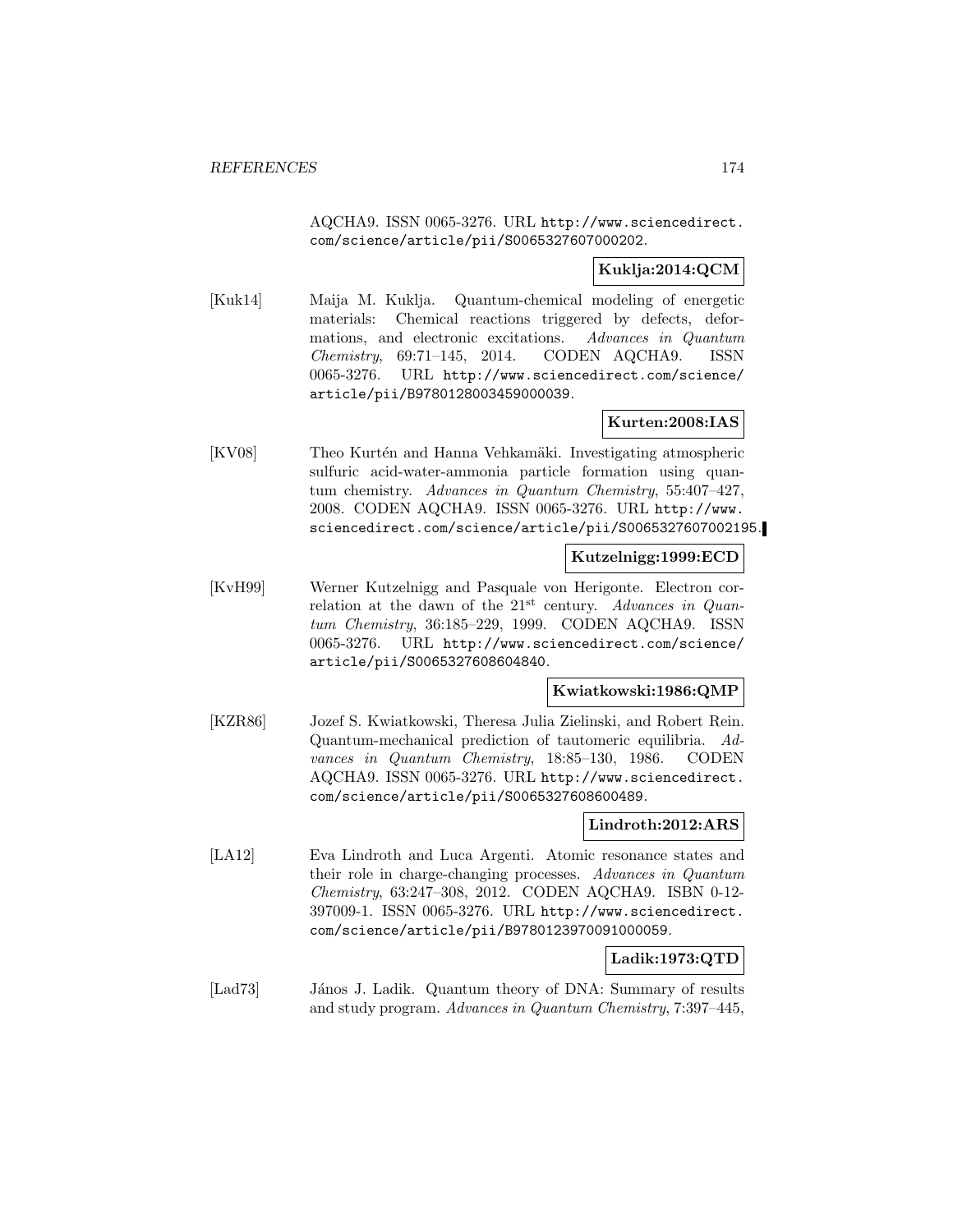1973. CODEN AQCHA9. ISSN 0065-3276. URL http://www. sciencedirect.com/science/article/pii/S0065327608605699.

# **Luo:1995:RTC**

[LÅJM95] Yi Luo, Hans Ågren, Poul Jørgensen, and Kurt V. Mikkelsen. Response theory and calculations of molecular hyperpolarizabilities. Advances in Quantum Chemistry, 26:165–237, 1995. CODEN AQCHA9. ISSN 0065-3276. URL http://www.sciencedirect. com/science/article/pii/S0065327608601136. See editorial apology [The96].

## **Larsson:2002:PTE**

[Lar02] Sven Larsson. Partitioning technique in electron transfer and excitation energy transfer. Advances in Quantum Chemistry, 41:9–33, 2002. CODEN AQCHA9. ISSN 0065-3276. URL http://www.sciencedirect.com/science/ article/pii/S0065327602410441.

## **Larsson:2017:QCS**

[Lar17] Sven Larsson. Quantum chemistry and superconductors. Advances in Quantum Chemistry, 74:209–226, 2017. CODEN AQCHA9. ISSN 0065-3276. URL http://www.sciencedirect. com/science/article/pii/S0065327616300405.

# **Ludena:2018:KEP**

[LASV18] Eduardo V. Ludeña, Darío Arroyo, Edison X. Salazar, and Jorge Vallejo. The kinetic energy Pauli enhancement factor and its role in determining the shell structure of atoms and molecules. Advances in Quantum Chemistry, 76:59–78, 2018. CODEN AQCHA9. ISSN 0065-3276. URL https://www. sciencedirect.com/science/article/pii/S0065327617300369.

## **Laughlin:2009:PTH**

[Lau09] Cecil Laughlin. Perturbation theory for a hydrogen-like atom confined within an impenetrable spherical cavity. Advances in Quantum Chemistry, 57:203–239, 2009. CODEN AQCHA9. ISSN 0065-3276. URL http://www.sciencedirect.com/science/ article/pii/S0065327609006108.

#### **Lazzeretti:2004:EFG**

[Laz04] Paolo Lazzeretti. Electric field gradient effects on magnetic susceptibility. Advances in Quantum Chemistry, 47:177–191,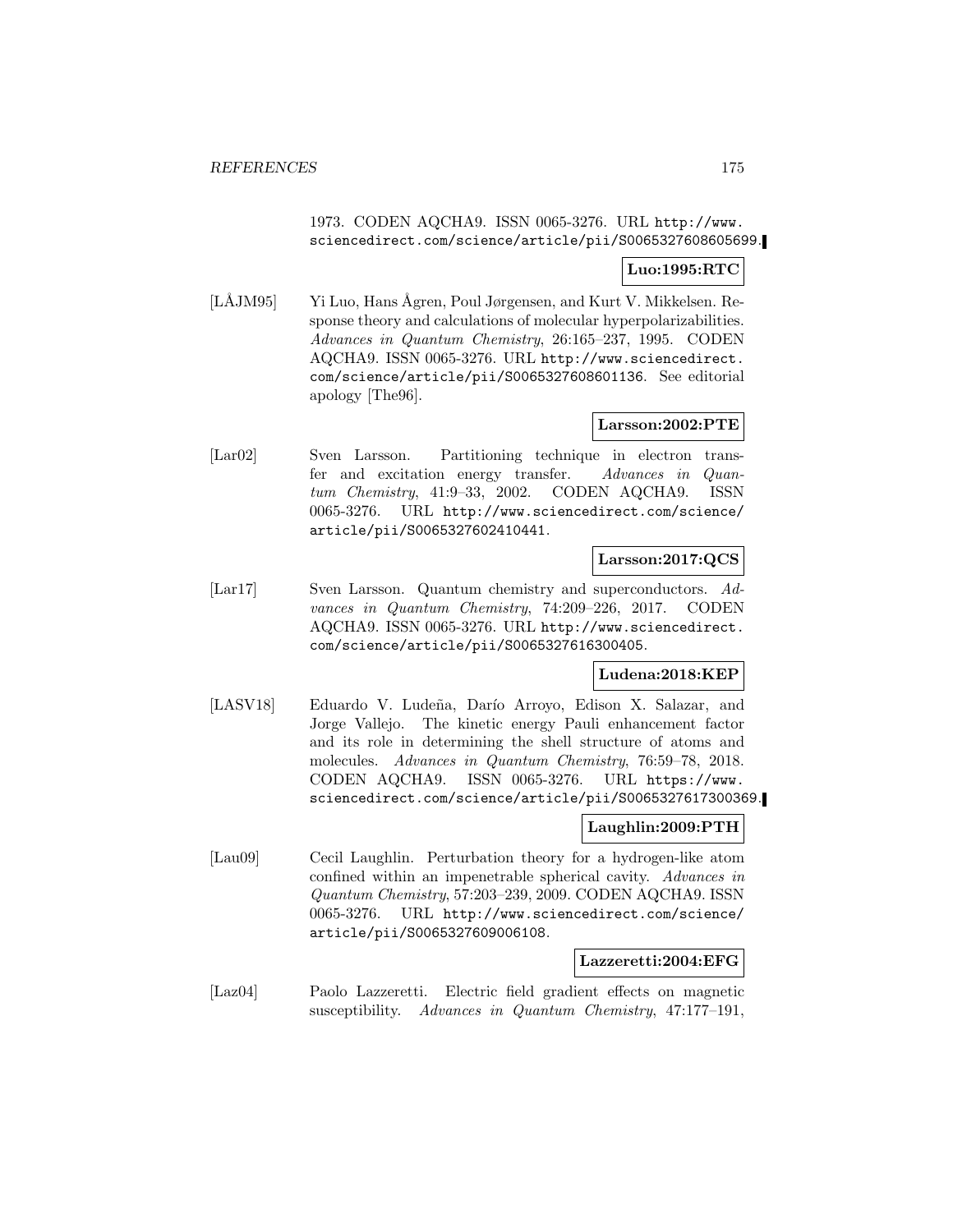# 2004. CODEN AQCHA9. ISSN 0065-3276. URL http://www. sciencedirect.com/science/article/pii/S0065327604470105.

# **Louck:1992:CNM**

[LB92] J. D. Louck and L. C. Biedenharn. Canonical and noncanonical methods in applications of group theory to physical problems. Advances in Quantum Chemistry, 23:127–204, 1992. CODEN AQCHA9. ISSN 0065-3276. URL http://www.sciencedirect. com/science/article/pii/S0065327608600301.

# **Lami:1999:P**

[LB99] Alessandro Lami and Vincenzo Barone. Preface. Advances in Quantum Chemistry, 36:xv–xvii, 1999. CODEN AQCHA9. ISSN 0065-3276. URL http://www.sciencedirect.com/science/ article/pii/S0065327608604748.

# **Landau:2017:ICP**

[LBH<sup>+</sup>17] Arie Landau, Debarati Bhattacharya, Idan Haritan, Anael Ben-Asher, and Nimrod Moiseyev. Ab initio complex potential energy surfaces from standard quantum chemistry packages. Advances in Quantum Chemistry, 74:321–346, 2017. CODEN AQCHA9. ISSN 0065-3276. URL http://www.sciencedirect.com/science/ article/pii/S0065327616300442.

# **Ladik:2001:CCH**

[LBV01] Janos Ladik, Ferenc Bogar, and Vick Van Doren. Correlation corrected Hartree–Fock and density functional computations on periodic polymers. Advances in Quantum Chemistry, 39:19–34, 2001. CODEN AQCHA9. ISSN 0065-3276. URL http://www.sciencedirect.com/science/ article/pii/S0065327605390022.

# **Lijnen:2003:EKG**

[LC03] Erwin Lijnen and Arnout Ceulemans. Embedding of the  $K_{10}$  graph on a surface with seven cross-caps and the icosahedral  $H \otimes 2h$  Jahn–Teller surface. Advances in Quantum Chemistry, 44:183–198, 2003. CODEN AQCHA9. ISSN  $Chemistry, 44:183-198, 2003.$ 0065-3276. URL http://www.sciencedirect.com/science/ article/pii/S0065327603440124.

# **Lazzeretti:1995:RVS**

[LDB95] P. Lazzeretti, M. Defranceschi, and G. Berthier. Rototranslational and virial sum rules for geometrical derivatives of second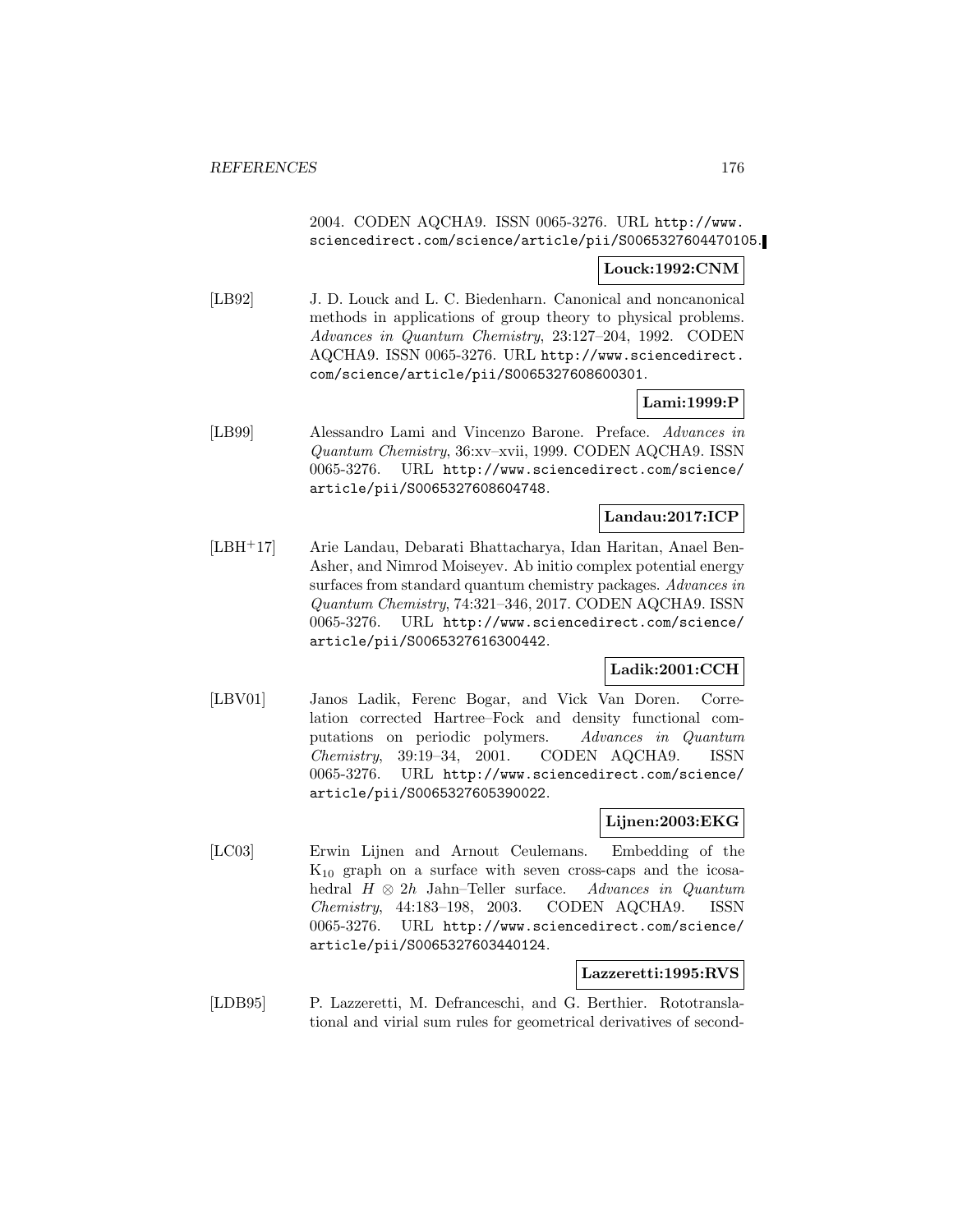order properties and nuclear electric hypershieldings. Advances in Quantum Chemistry, 26:1–34, 1995. CODEN AQCHA9. ISSN 0065-3276. URL http://www.sciencedirect.com/science/ article/pii/S0065327608601100.

# **Liu:1999:EED**

[LDNP99] Shubin Liu, Frank De Proft, Ágnes Nagy, and Robert G. Parr. Exchange-energy density functionals as linear combinations of homogeneous functionals of density. Advances in Quantum Chemistry, 36:77–91, 1999. CODEN AQCHA9. ISSN 0065-3276. URL http://www.sciencedirect.com/science/ article/pii/S0065327608604797.

# **Lill:2004:DCC**

[LDP<sup>+</sup>04] Sten O. Nilsson Lill, Peter Dinér, Daniel Pettersen, Mohamed Amedjkouh, and Per Ahlberg. Development of chiral catalysts for stereoselective synthesis by deprotonations — experimentation in interplay with computational chemistry. Advances in Quantum Chemistry, 47:1–22, 2004. CODEN AQCHA9. ISSN 0065-3276. URL http://www.sciencedirect.com/science/ article/pii/S0065327604470014.

# **Landau:2001:IHF**

[LEK01] Arie Landau, Ephraim Eliav, and Uzi Kaldor. Intermediate Hamiltonian Fock-space coupled-cluster method. Advances in Quantum Chemistry, 39:171–188, 2001. CODEN AQCHA9. ISSN 0065-3276. URL http://www.sciencedirect.com/science/ article/pii/S0065327605390113.

# **Lengyel:1968:FAQ**

[Len68] Bela A. Lengyel. Functional analysis for quantum theorists. Advances in Quantum Chemistry, 4:1–82, 1968. CODEN AQCHA9. ISSN 0065-3276. URL http://www.sciencedirect. com/science/article/pii/S0065327608603895.

## **Leroy:1985:TAS**

[Ler85] Georges Leroy. The theoretical approach to some chemical problems. Advances in Quantum Chemistry, 17:1–95, 1985. CODEN AQCHA9. ISSN 0065-3276. URL http://www.sciencedirect. com/science/article/pii/S0065327608603019.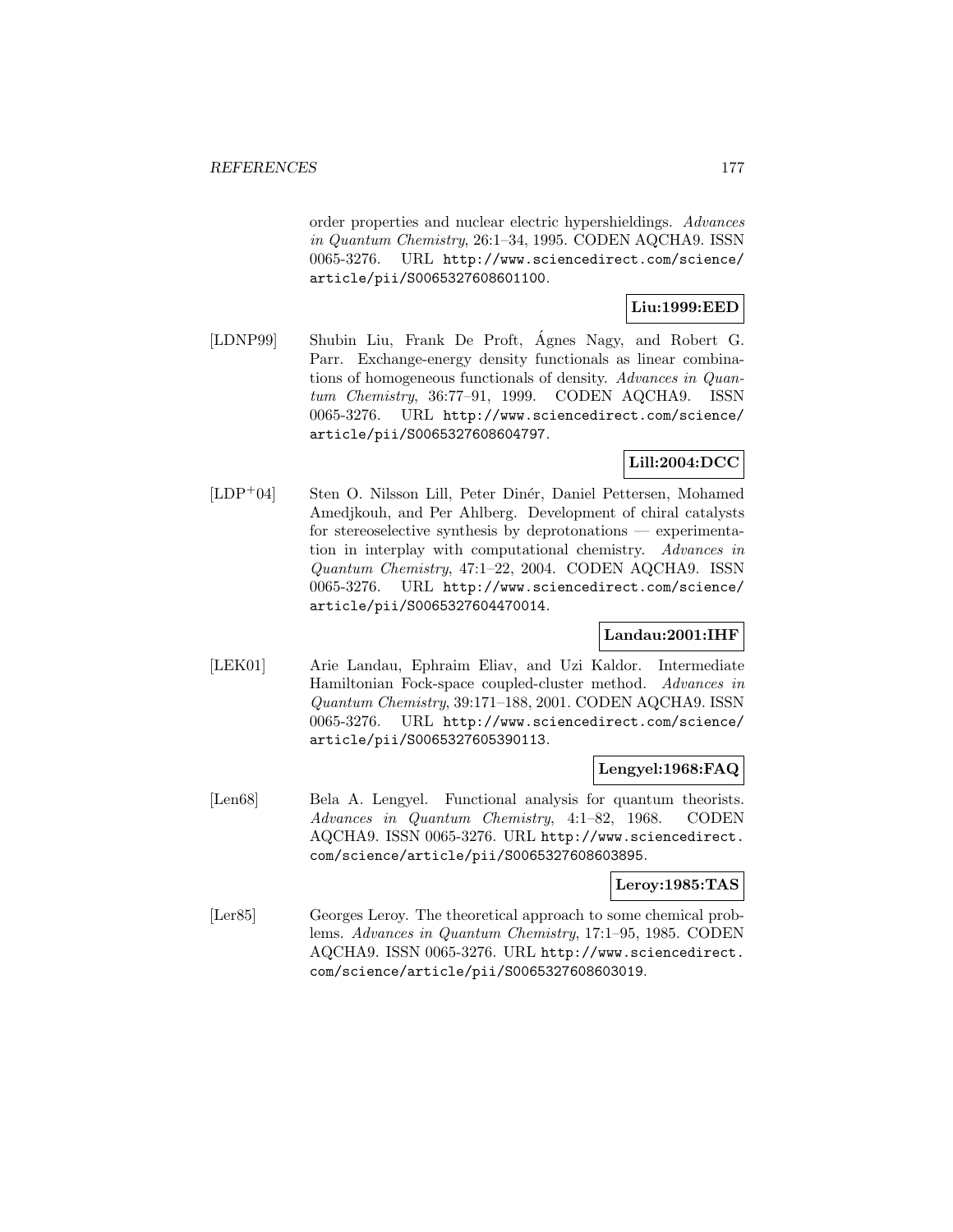### **Lester:1975:CCS**

[Les75] William A. Lester, Jr. Coupled-channel studies of rotational and vibrational energy transfer by collision. Advances in Quantum Chemistry, 9:199–214, 1975. CODEN AQCHA9. ISSN 0065-3276. URL http://www.sciencedirect.com/science/ article/pii/S0065327608600416.

# **Levy:1990:CSF**

[Lev90] Mel Levy. Constrained-search formulation and recent coordinate scaling in density-functional theory. Advances in Quantum Chemistry, 21:69–95, 1990. CODEN AQCHA9. ISSN 0065-3276. URL http://www.sciencedirect.com/science/ article/pii/S0065327608605924.

# **Levin:2014:BPE**

[Lev14] D. Levin. Behavior preserving extension of univariate and bivariate functions. Advances in Quantum Chemistry, 68:19– 42, 2014. CODEN AQCHA9. ISBN 0-12-800536-X. ISSN 0065-3276. URL http://www.sciencedirect.com/science/ article/pii/B9780128005361000022.

# **Liu:2009:MSO**

[LF09] Ya-Jun Liu and Wei-Hai Fang. Multireference and spin-orbit calculations on photodissociations of hydrocarbon halides. Advances in Quantum Chemistry, 56:1–29, 2009. CODEN AQCHA9. ISSN 0065-3276. URL http://www.sciencedirect.com/science/ article/pii/S0065327608004012.

## **Lowdin:1989:CSA**

[LFM89] Per-Olov Löwdin, Piotr Froelich, and Manoj Míshra. On the change of spectra associated with unbounded similarity transformations of a many-particle Hamiltonian and the occurrence of resonance states in the method of complex scaling. Part II. Applications to the Hartree–Fock scheme based on the bi-variational principle. Advances in Quantum Chemistry, 20:185–237, 1989. CODEN AQCHA9. ISSN 0065-3276. URL http://www.sciencedirect.com/science/ article/pii/S0065327608606279.

## **Li:1999:ACC**

[LGJP99] Xiangzhu Li, Ireneusz Grabowski, Karol Jankowski, and Josef Paldus. Approximate coupled cluster methods: Com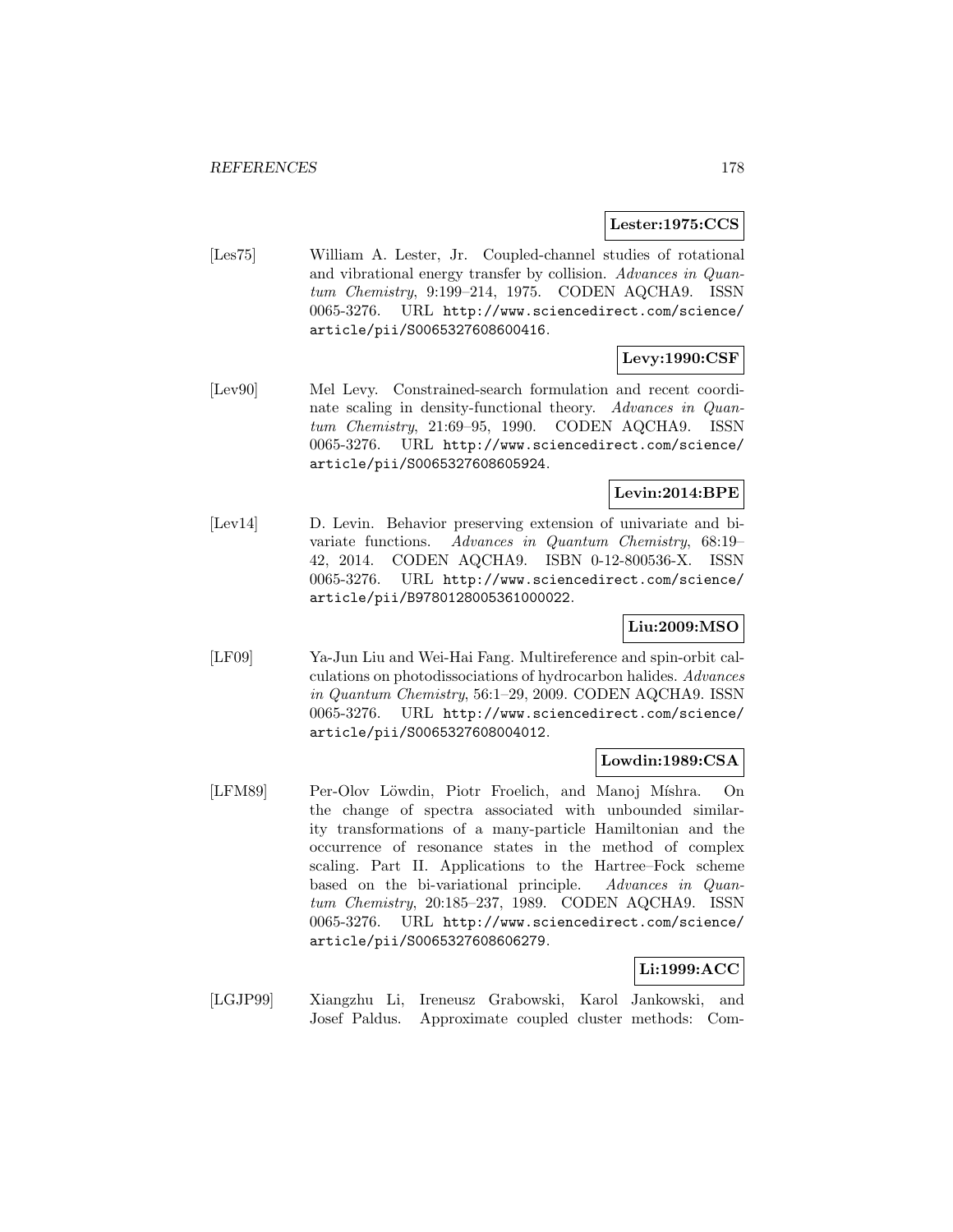bined reduced multireference and almost-linear coupled cluster methods with singles and doubles. Advances in Quantum Chemistry, 36:231–251, 1999. CODEN AQCHA9. ISSN 0065-3276. URL http://www.sciencedirect.com/science/ article/pii/S0065327608604852.

# **Lunell:1999:TES**

[LGK<sup>+</sup>99] S. Lunell, J. W. Gauld, R. M. Kadam, Y. Itagaki, and A. Lund. Theoretical and experimental studies of the benzene radical cation: Effects of selective deuteration. Advances in Quantum Chemistry, 35:339–355, 1999. CODEN AQCHA9. ISSN 0065-3276. URL http://www.sciencedirect.com/science/ article/pii/S0065327608604670.

# **Li:2020:DIM**

[LH20] Run R. Li and Mark R. Hoffmann. On the development and implementation of multi-CPU parallel versions of accurate, general purpose, methods of multireference perturbation theories. Advances in Quantum Chemistry, 81:105–141, 2020. CODEN AQCHA9. ISSN 0065-3276. URL https://www. sciencedirect.com/science/article/pii/S0065327620300083.

## **Lestrange:2018:TDC**

[LHL18] Patrick J. Lestrange, Mark R. Hoffmann, and Xiaosong Li. Timedependent configuration interaction using the graphical unitary group approach: Nonlinear electric properties. Advances in Quantum Chemistry, 76:295–313, 2018. CODEN AQCHA9. ISSN 0065-3276. URL https://www.sciencedirect.com/science/ article/pii/S0065327617300618.

# **Linderberg:1998:BTS**

[Lin98] Jan Linderberg. Beyond the transition state treatment. Advances in Quantum Chemistry, 32:315–330, 1998. CODEN AQCHA9. ISSN 0065-3276. URL http://www.sciencedirect. com/science/article/pii/S0065327608604190.

# **Linderberg:1999:YOS**

[Lin99] Jan Linderberg. Yngve Öhrn, scientist, leader, and friend. Advances in Quantum Chemistry, 35:1–19, 1999. CODEN AQCHA9. ISSN 0065-3276. URL http://www.sciencedirect. com/science/article/pii/S0065327608604529.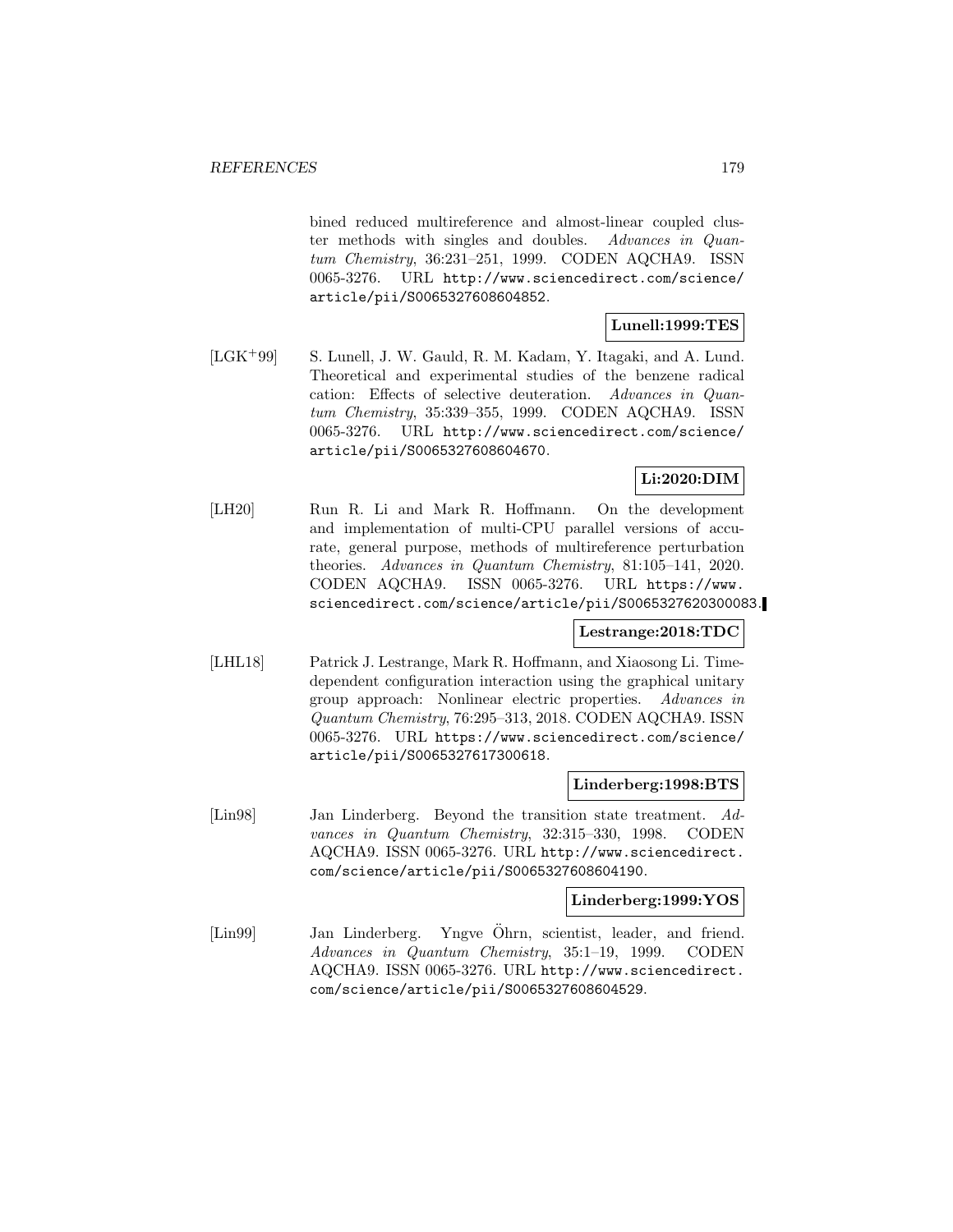## **Linderberg:2002:APR**

[Lin02] Jan Linderberg. Approximate propagator for the radial Dirac problem. Advances in Quantum Chemistry, 41:87–106, 2002. CODEN AQCHA9. ISSN 0065-3276. URL http://www. sciencedirect.com/science/article/pii/S0065327602410489.

#### **Linderberg:2005:BPA**

[Lin05] Jan Linderberg. Bonding in the perchlorate anion and radical. Advances in Quantum Chemistry, 48:1–8, 2005. CODEN AQCHA9. ISSN 0065-3276. URL http://www.sciencedirect. com/science/article/pii/S0065327605480016.

## **Linderberg:2017:FNS**

[Lin17a] Jan Linderberg. Features of nearly spherical electronic systems. Advances in Quantum Chemistry, 75:243–266, 2017. CODEN AQCHA9. ISSN 0065-3276. URL http://www.sciencedirect. com/science/article/pii/S0065327617300242.

# **Linderberg:2017:NOA**

[Lin17b] Jan Linderberg. From numerical orbitals to analytical ones and back. Advances in Quantum Chemistry, 74:9–32, 2017. CODEN AQCHA9. ISSN 0065-3276. URL http://www.sciencedirect. com/science/article/pii/S0065327616300326.

# **Lindgren:2017:TDP**

[Lin17c] Ingvar Lindgren. Time-dependent perturbation theory with application to atomic systems. Advances in Quantum Chemistry, 74:83–105, 2017. CODEN AQCHA9. ISSN 0065-3276. URL http://www.sciencedirect.com/science/article/pii/S0065327616300375.

# **Last:2017:EII**

[LJ17] Isidore Last and Joshua Jortner. Electron-ion impact energy transfer in nanoplasmas of Coulomb exploding clusters. Advances in Quantum Chemistry, 75:27–52, 2017. CODEN AQCHA9. ISSN 0065-3276. URL http://www.sciencedirect. com/science/article/pii/S0065327617300035.

## **Bigot:2008:ECH**

[LJK<sup>+</sup>08] Eric-Olivier Le Bigot, Ulrich D. Jentschura, Svetlana Kotochigova, Peter J. Mohr, and Barry N. Taylor. Extensive calculations of high-precision energy levels in hydrogen and deuterium through a least-squares adjustment. Advances in Quantum Chemistry, 53:253–271, 2008. CODEN AQCHA9. ISSN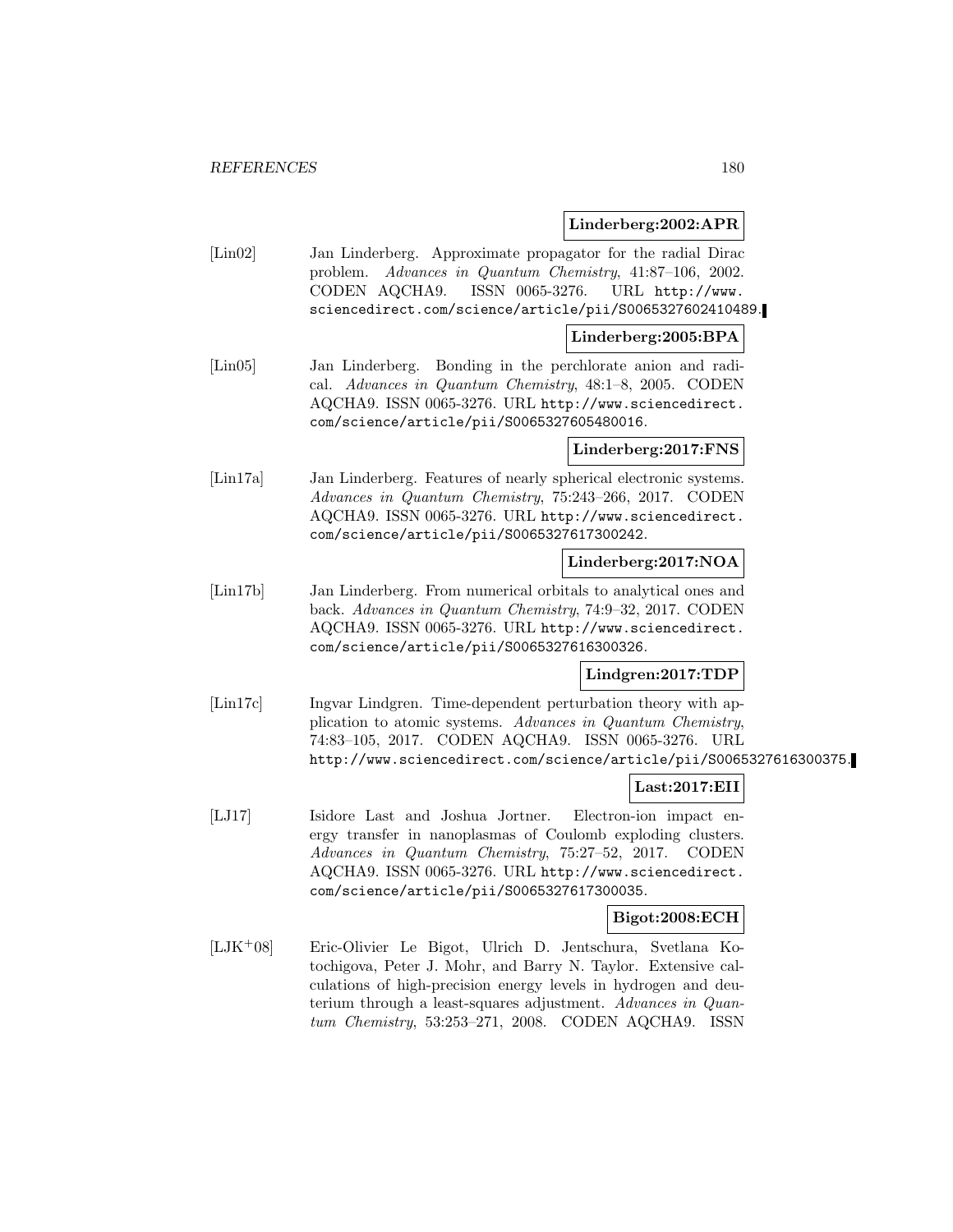0065-3276. URL http://www.sciencedirect.com/science/ article/pii/S0065327607530133.

# **List:2013:UFP**

[LJKH13] Nanna H. List, Hans Jørgen Aa. Jensen, Jacob Kongsted, and Erik D. Hedegård. A unified framework for the polarizable embedding and continuum methods within multiconfigurational self-consistent field theory. Advances in Quantum Chemistry, 66: 195–238, 2013. CODEN AQCHA9. ISBN 0-12-408099-5. ISSN 0065-3276. URL http://www.sciencedirect.com/science/ article/pii/B9780124080997000040.

## **Ludena:1990:DMF**

[LK90] Eduardo V. Ludeña and Jaime Keller. Density matrix foundations of density functional theory: The importance of purestate N-representability in the derivation of extended Kohn– Sham equations. Advances in Quantum Chemistry, 21:47–67, 1990. CODEN AQCHA9. ISSN 0065-3276. URL http://www. sciencedirect.com/science/article/pii/S0065327608605912.

# **Ley-Koo:2009:HAC**

[LK09] Eugenio Ley-Koo. The hydrogen atom confined in semi-infinite spaces limited by conoidal boundaries. Advances in Quantum Chemistry, 57:79–122, 2009. CODEN AQCHA9. ISSN 0065-3276. URL http://www.sciencedirect.com/science/ article/pii/S0065327609006078.

# **Lazur:2013:DWT**

[LK13] Volodymyr Yu. Lazur and Mykhaylo V. Khoma. Distorted wave theories for one- and two-electron capture in fast atomic collisions. Advances in Quantum Chemistry, 65:363–405, 2013. CODEN AQCHA9. ISBN 0-12-396455-5 (hardcover). ISSN 0065-3276. URL http://www.sciencedirect.com/science/ article/pii/B9780123964557000133.

### **Lafifi:2014:TII**

[LK14] I. Lafifi and D. Khatmi. Theoretical investigation of the intramolecular H-bonding on tautomerism. Advances in Quantum Chemistry, 68:257–268, 2014. CODEN AQCHA9. ISBN 0-12- 800536-X. ISSN 0065-3276. URL http://www.sciencedirect. com/science/article/pii/B9780128005361000137.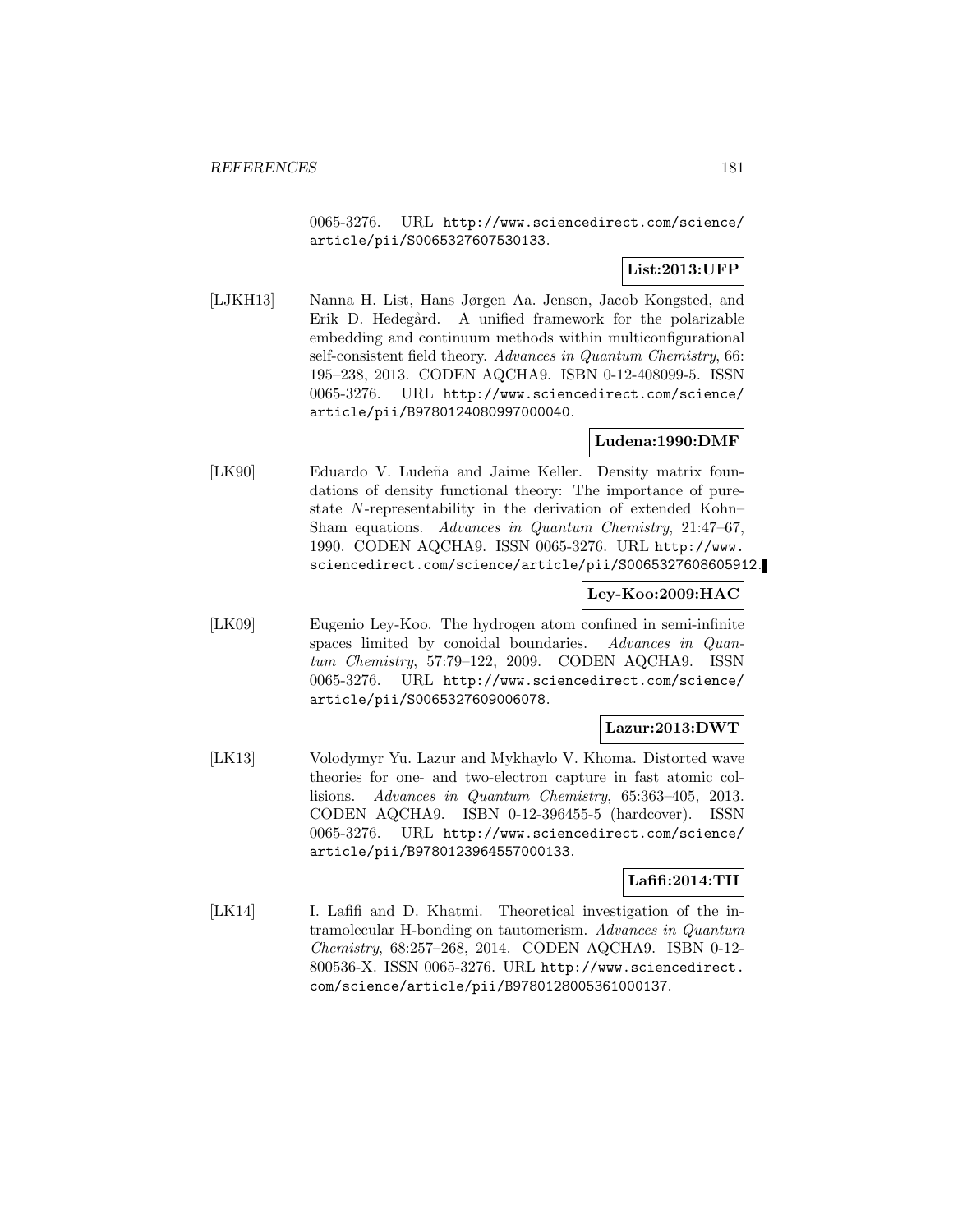# **Lo:2005:LLE**

[LKD05] John M. H. Lo, Mariusz Klobukowski, and Geerd H. F. Diercksen. Low-lying excited states of the hydrogen molecule in cylindrical harmonic confinement. Advances in Quantum Chemistry, 48:59–89, 2005. CODEN AQCHA9. ISSN 0065-3276. URL http://www.sciencedirect.com/science/ article/pii/S0065327605480065.

# **Luo:2020:QPF**

[LL20] Liaofu Luo and Jun Lv. Quantum protein folding. Advances in Quantum Chemistry, 82:181–211, 2020. CODEN AQCHA9. ISSN 0065-3276. URL https://www.sciencedirect.com/science/ article/pii/S0065327620300010.

# **Ludena:1998:RDL**

[LLBK<sup>+</sup>98] E. V. Lude˜na, R. L´opez-Boada, V. Karasiev, R. Pino, E. Valderrama, J. Maldonado, R. Colle, and J. Hinze. Recent developments in the local-scaling transformation version of density functional theory. Advances in Quantum Chemistry, 33:49–70, 1998. CODEN AQCHA9. ISSN 0065-3276. URL http://www.sciencedirect.com/science/ article/pii/S0065327608604293.

# **Lowdin:1992:SSG**

[LM92] Per-Olov Löwdin and István Mayer. Some studies of the general Hartree–Fock method. Advances in Quantum Chemistry, 24:79– 114, 1992. CODEN AQCHA9. ISSN 0065-3276. URL http:// www.sciencedirect.com/science/article/pii/S006532760860101X.

### **Lavin:1997:ORR**

[LM97] C. Lavín and I. Martin. The oxonium Rydberg radical: Electronic transitions. Advances in Quantum Chemistry, 28:205–218, 1997. CODEN AQCHA9. ISSN 0065-3276. URL http://www. sciencedirect.com/science/article/pii/S0065327608602166.

### **Luders:2003:JTD**

[LM03] Martin Lüders and Nicola Manini. Jahn–Teller distortions and excitation energies in  $C_{60}^{n+}$ . Advances in Quantum Chemistry, 44:289–304, 2003. CODEN AQCHA9. ISSN 0065-3276. URL http://www.sciencedirect.com/science/ article/pii/S0065327603440185.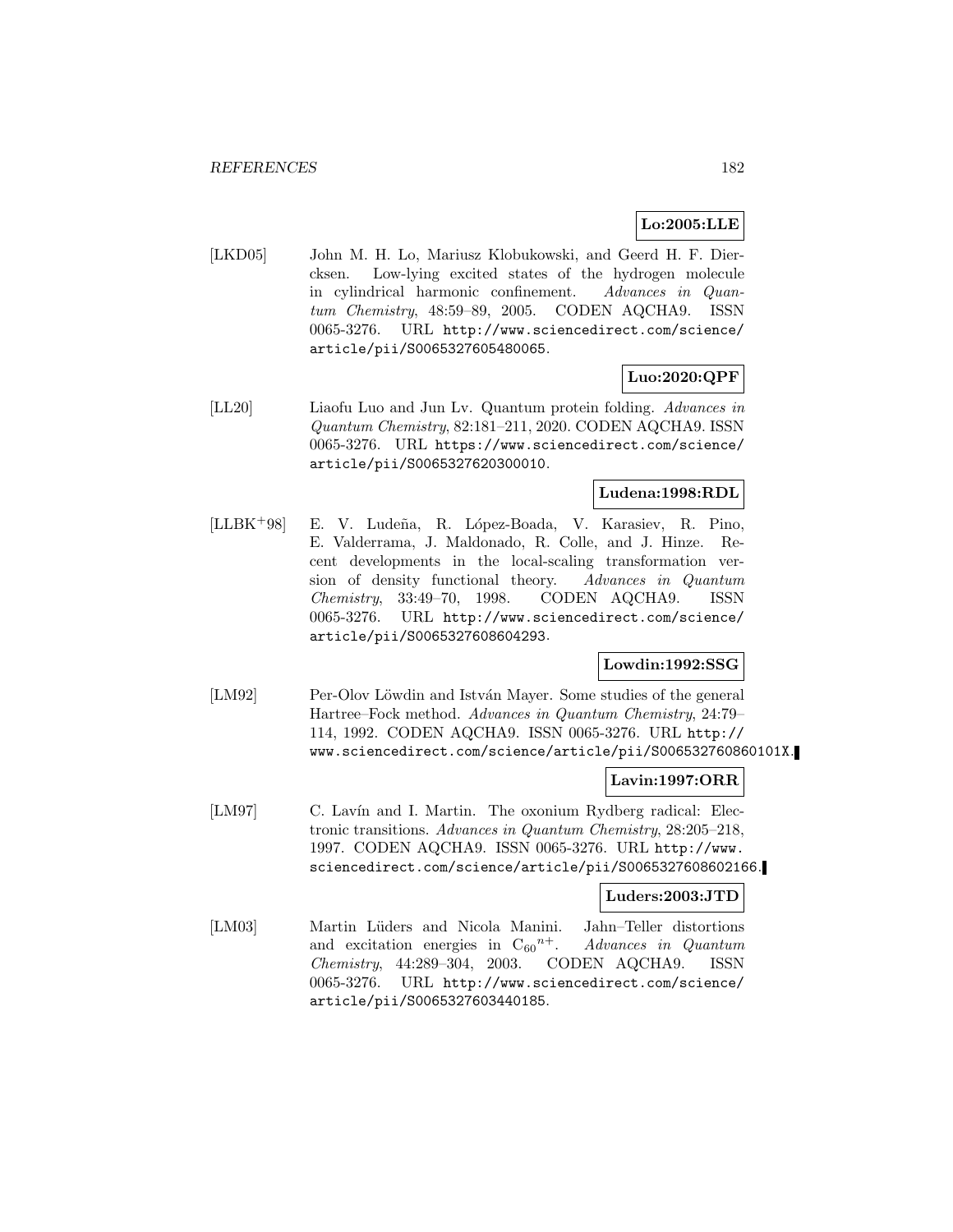### **Lison:2019:PEC**

[LMK19] Artur Lisoń, Monika Musiał, and Stanisław A. Kucharski. Potential energy curves of the NaH molecule and its cation with the Fock space coupled cluster method. Advances in Quantum Chemistry, 79:221–237, 2019. CODEN AQCHA9. ISSN 0065-3276. URL https://www.sciencedirect.com/science/ article/pii/S0065327619300140.

# **Leon:2001:FSO**

[LMSP01] V. M. León, M. Martín, L. Sandoval, and A. Palma. Floquet states and operator algebra. Advances in Quantum Chemistry, 39:357–366, 2001. CODEN AQCHA9. ISSN 0065-3276. URL http://www.sciencedirect.com/science/ article/pii/S0065327605390204.

## **Linderberg:2017:POL**

[LÖBS17] Jan Linderberg, Yngve Öhrn, Erkki J. Brändas, and John R. Sabin. Per-Olov Löwdin. Advances in Quantum Chemistry, 74:1– 7, 2017. CODEN AQCHA9. ISSN 0065-3276. URL http://www. sciencedirect.com/science/article/pii/S0065327616300302.

# **Longo:1999:SDP**

[Lon99] Ricardo L. Longo. Spin density properties from the electron propagator: Hyperfine and nuclear spin-spin couplings. Advances in Quantum Chemistry, 35:53–76, 1999. CODEN AQCHA9. ISSN 0065-3276. URL http://www.sciencedirect.com/science/ article/pii/S0065327608604554.

### **Linderberg:2002:AQC**

[LOS02] Jan Linderberg, Yngve Öhrn, and John R. Sabin. Advancing quantum chemistry: Per-Olov Löwdin 1916–2000. Advances in Quantum Chemistry, 41:x–xv, 2002. CODEN AQCHA9. ISSN 0065-3276. URL http://www.sciencedirect.com/science/ article/pii/S0065327602410428.

# **Lowdin:1964:AQC**

[Löw64a] Per-Olov Löwdin, editor. Advances in Quantum Chemistry, volume 1 of Advances in Quantum Chemistry. Academic Press Inc., New York, USA, 1964. CODEN AQCHA9. ISSN 0065-3276. xi + 385 pp. LCCN QD453 .A28 v.1. URL http://www.sciencedirect.com/science/article/ pii/S006532760860369X.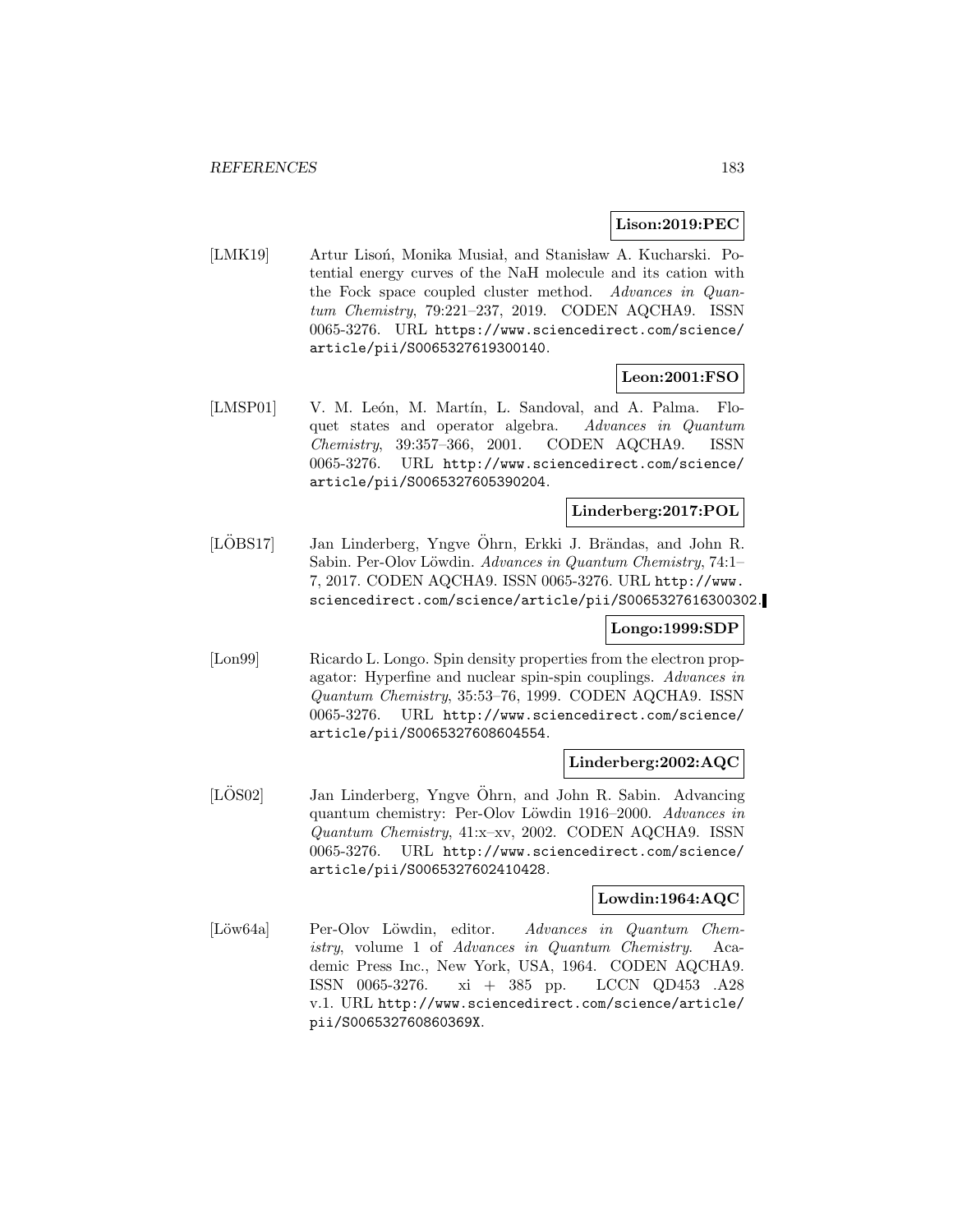## **Lowdin:1964:P**

[Löw64b] Per-Olov Löwdin. Preface. Advances in Quantum Chemistry, 1: vii–viii, 1964. CODEN AQCHA9. ISSN 0065-3276. URL http:// www.sciencedirect.com/science/article/pii/S006532760860372X.

## **Lowdin:1965:AQC**

[Löw65a] Per-Olov Löwdin, editor. Advances in Quantum Chemistry, volume 2 of Advances in Quantum Chemistry. Academic Press Inc., New York, USA, 1965. CODEN AQCHA9. ISSN 0065-3276. xi + 372 pp. LCCN QD453 .A28 v.2. URL http://www.sciencedirect.com/science/article/ pii/S0065327608600660.

**Lowdin:1965:P**

[Löw65b] Per-Olov Löwdin. Preface. Advances in Quantum Chemistry, 2: vii–viii, 1965. CODEN AQCHA9. ISSN 0065-3276. URL http:// www.sciencedirect.com/science/article/pii/S0065327608600696.

# **Lowdin:1965:QGA**

[Löw65c] Per-Olov Löwdin. Quantum genetics and the aperiodic solid. Some aspects of the biological problems of heredity, mutations, aging and tumors in view of the quantum theory of the DNA molecule. Advances in Quantum Chemistry, 2:213–360, 1965. CODEN AQCHA9. ISSN 0065-3276. URL http://www.sciencedirect.com/science/ article/pii/S0065327608600763.

# **Lowdin:1967:AQC**

[Löw67a] Per-Olov Löwdin, editor. Advances in Quantum Chemistry, volume 3 of Advances in Quantum Chemistry. Academic Press Inc., New York, USA, 1967. CODEN AQCHA9. ISSN 0065-3276. xiv + 392 pp. LCCN QD453 .A28 v.3. URL http://www.sciencedirect.com/science/article/ pii/S0065327608600805.

## **Lowdin:1967:P**

 $|L\ddot{\phi}\text{w67b}|$  Per-Olov Löwdin. Preface. Advances in Quantum Chemistry, 3: vii–viii, 1967. CODEN AQCHA9. ISSN 0065-3276. URL http:// www.sciencedirect.com/science/article/pii/S0065327608600830.

# **Lowdin:1967:QTT**

[Löw67c] Per-Olov Löwdin. Quantum theory of time-dependent phenomena treated by the evolution operator technique. Advances in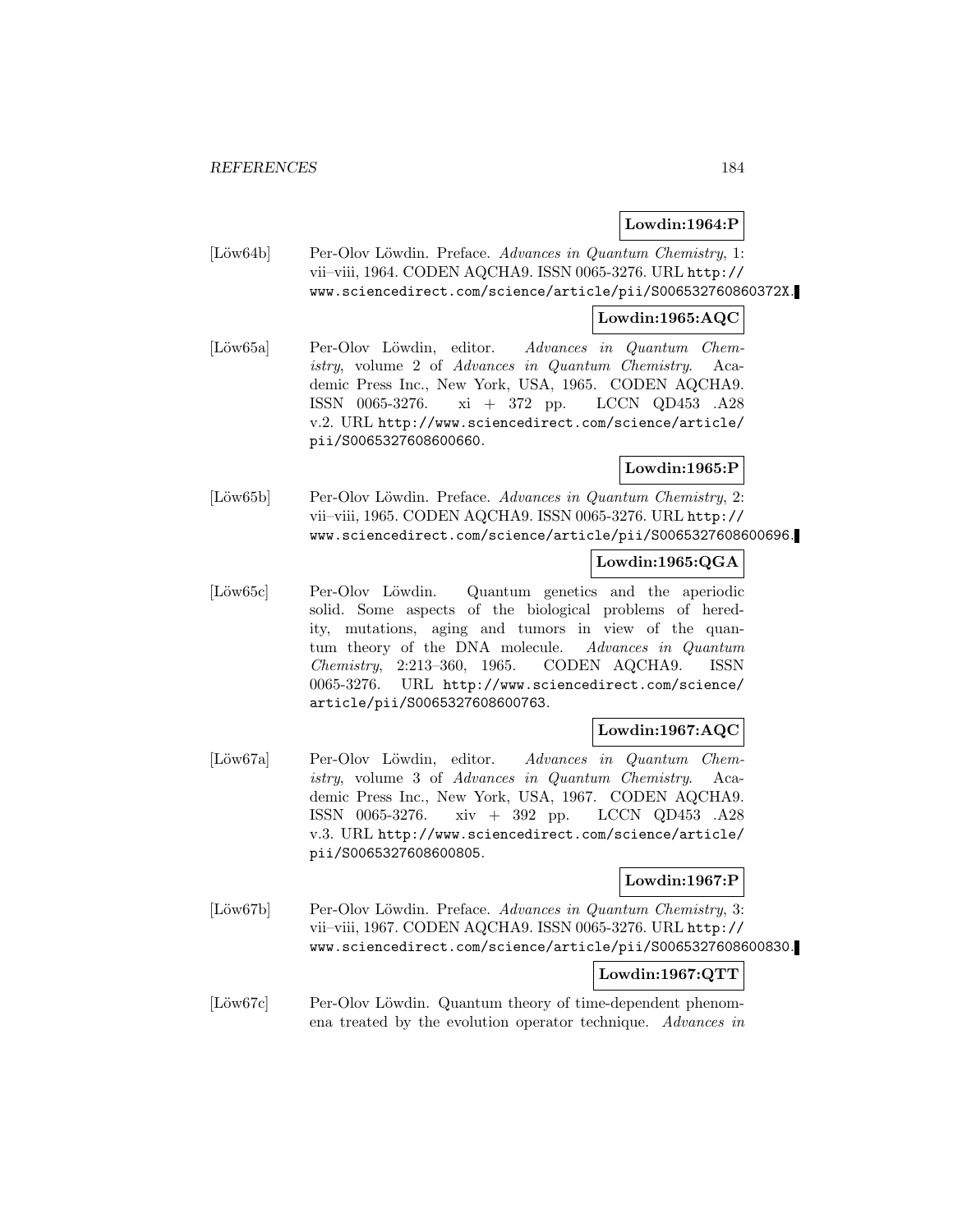Quantum Chemistry, 3:323–381, 1967. CODEN AQCHA9. ISSN 0065-3276. URL http://www.sciencedirect.com/science/ article/pii/S0065327608600921.

# **Lowdin:1968:AQC**

[Löw68a] Per-Olov Löwdin, editor. Advances in Quantum Chemistry, volume 4 of Advances in Quantum Chemistry. Academic Press Inc., New York, USA, 1968. CODEN AQCHA9. ISSN 0065-3276. xiv + 334 pp. LCCN QD453 .A28 v.4. URL http://www.sciencedirect.com/science/article/ pii/S0065327608603858.

## **Lowdin:1968:P**

[Löw68b] Per-Olov Löwdin. Preface. Advances in Quantum Chemistry, 4: vii–viii, 1968. CODEN AQCHA9. ISSN 0065-3276. URL http:// www.sciencedirect.com/science/article/pii/S0065327608603883.

#### **Lowdin:1970:AQC**

[Löw70a] Per-Olov Löwdin, editor. Advances in Quantum Chemistry, volume 5 of Advances in Quantum Chemistry. Academic Press Inc., New York, USA, 1970. CODEN AQCHA9. ISBN 0- 12-034805-5 (hardcover). ISSN 0065-3276. xv + 303 pp. LCCN QD453 .A28 v.5. URL http://www.sciencedirect. com/science/article/pii/S0065327608603317; http:// www.sciencedirect.com/science/book/9780120348053.

### **Lowdin:1970:NP**

[Löw70b] Per-Olov Löwdin. On the nonorthogonality problem. Advances in Quantum Chemistry, 5:185–199, 1970. CODEN AQCHA9. ISSN 0065-3276. URL http://www.sciencedirect.com/science/ article/pii/S0065327608603391. Contribution to Professor Ivar Waller's 70-Year Anniversary Volume.

### **Lowdin:1970:P**

[Löw70c] Per-Olov Löwdin. Preface. Advances in Quantum Chemistry, 5: xi–xii, 1970. CODEN AQCHA9. ISSN 0065-3276. URL http:// www.sciencedirect.com/science/article/pii/S0065327608603342.

### **Lowdin:1972:AQC**

[Löw72a] Per-Olov Löwdin, editor. Advances in Quantum Chemistry, volume 6 of Advances in Quantum Chemistry. Academic Press Inc., New York, USA, 1972. CODEN AQCHA9. ISBN 0- 12-034806-3 (hardcover). ISSN 0065-3276. xvi + 413 pp.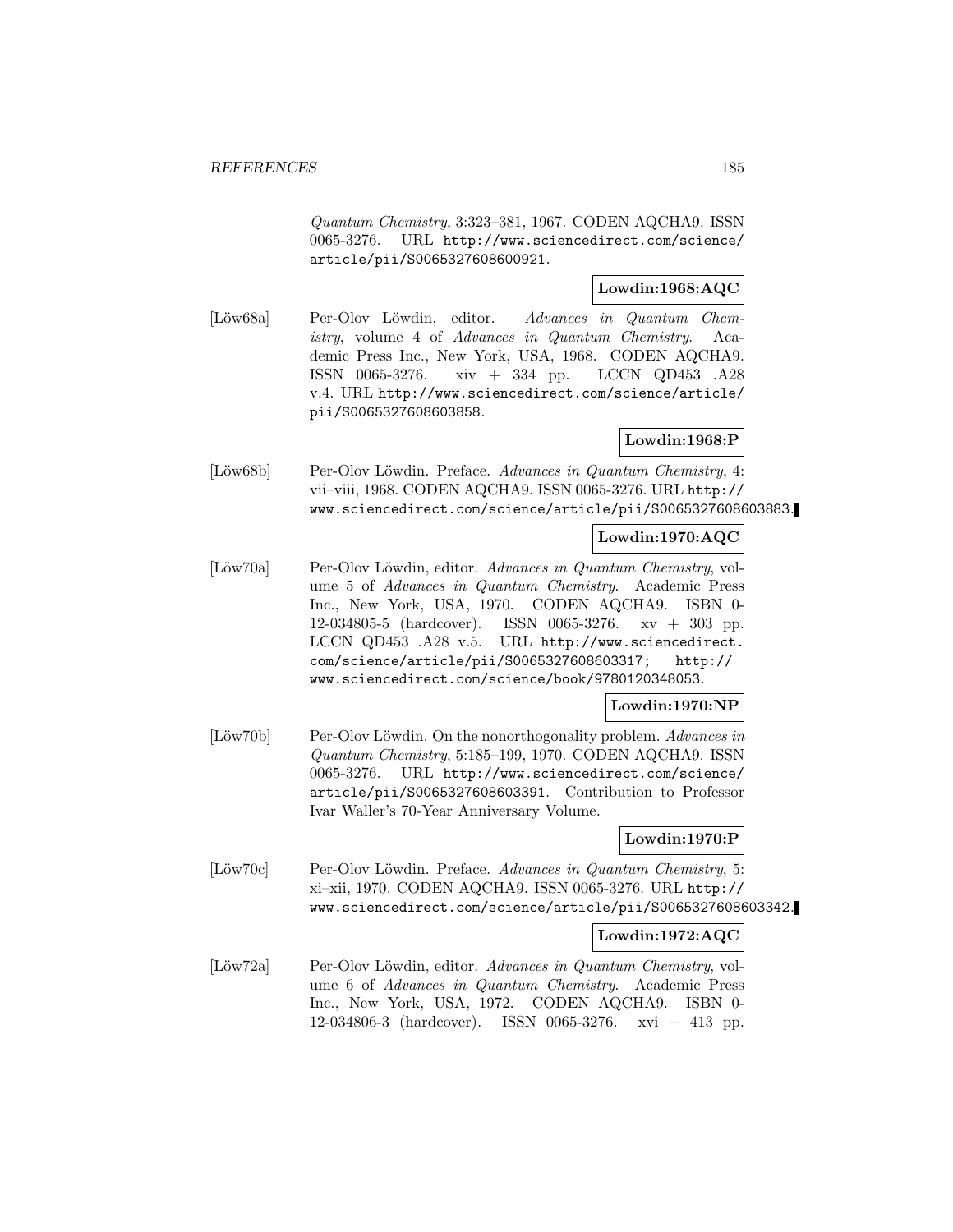LCCN QD453 .A28 v.6. URL http://www.sciencedirect. com/science/article/pii/S0065327608605377; http:// www.sciencedirect.com/science/book/9780120348060.

## **Lowdin:1972:P**

[Löw72b] Per-Olov Löwdin. Preface. Advances in Quantum Chemistry, 6: xi–xii, 1972. CODEN AQCHA9. ISSN 0065-3276. URL http:// www.sciencedirect.com/science/article/pii/S0065327608605407.

# **Lowdin:1973:AQC**

[Löw73a] Per-Olov Löwdin, editor. Advances in Quantum Chemistry, volume 7 of Advances in Quantum Chemistry. Academic Press Inc., New York, USA, 1973. CODEN AQCHA9. ISBN 0- 12-034807-1 (hardcover). ISSN 0065-3276. xvi + 457 pp. LCCN QD453 .A28 v.7. URL http://www.sciencedirect. com/science/article/pii/S0065327608605547; http:// www.sciencedirect.com/science/book/9780120348077.

### **Lowdin:1973:P**

[Löw73b] Per-Olov Löwdin. Preface. Advances in Quantum Chemistry, 7: xi–xii, 1973. CODEN AQCHA9. ISSN 0065-3276. URL http:// www.sciencedirect.com/science/article/pii/S0065327608605572.

# **Lowdin:1974:AQC**

[Löw74a] Per-Olov Löwdin, editor. Advances in Quantum Chemistry, volume 8 of Advances in Quantum Chemistry. Academic Press Inc., New York, USA, 1974. CODEN AQCHA9. ISBN 0- 12-034808-X (hardcover). ISSN 0065-3276. xvii + 291 pp. LCCN QD453 .A28 v.8. URL http://www.sciencedirect. com/science/article/pii/S0065327608600532; http:// www.sciencedirect.com/science/book/9780120348084.

# **Lowdin:1974:P**

[Löw74b] Per-Olov Löwdin. Preface. Advances in Quantum Chemistry, 8: xi–xii, 1974. CODEN AQCHA9. ISSN 0065-3276. URL http:// www.sciencedirect.com/science/article/pii/S0065327608600568.

### **Lowdin:1975:AQC**

[Löw75a] Per-Olov Löwdin, editor. Advances in Quantum Chemistry, volume 9 of Advances in Quantum Chemistry. Academic Press Inc., New York, USA, 1975. CODEN AQCHA9. ISBN 0- 12-034809-8 (hardcover). ISSN 0065-3276. x + 304 pp.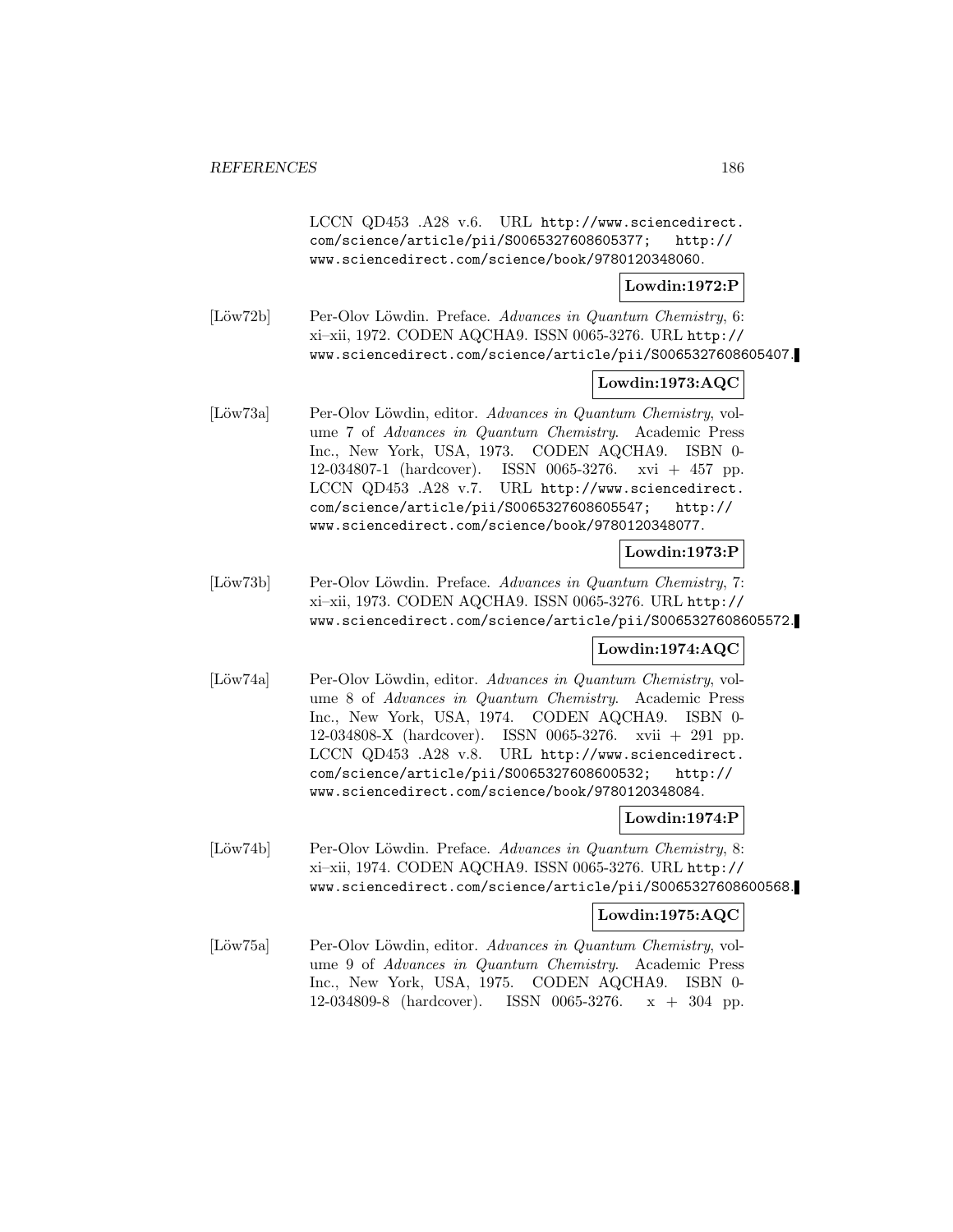LCCN QD453 .A28 v.9. URL http://www.sciencedirect. com/science/article/pii/S0065327608600349; http:// www.sciencedirect.com/science/book/9780120348091.

## **Lowdin:1975:P**

[Löw75b] Per-Olov Löwdin. Preface. Advances in Quantum Chemistry, 9: ix–x, 1975. CODEN AQCHA9. ISSN 0065-3276. URL http:// www.sciencedirect.com/science/article/pii/S0065327608600374.

## **Lowdin:1977:AQC**

[Löw77a] Per-Olov Löwdin, editor. Advances in Quantum Chemistry, volume 10 of Advances in Quantum Chemistry. Academic Press Inc., New York, USA, 1977. CODEN AQCHA9. ISBN 0-12- 034810-1 (hardcover). ISSN 0065-3276. xii + 338 pp. LCCN QD453 .A28 v.10. URL http://www.sciencedirect.com/ science/article/pii/S0065327608605730; http://www. sciencedirect.com/science/book/9780120348107.

## **Lowdin:1977:P**

[Löw77b] Per-Olov Löwdin. Preface. Advances in Quantum Chemistry, 10: xi–xii, 1977. CODEN AQCHA9. ISSN 0065-3276. URL http:// www.sciencedirect.com/science/article/pii/S0065327608605766.

# **Lowdin:1978:AQC**

[Löw78a] Per-Olov Löwdin, editor. Advances in Quantum Chemistry, volume 11 of Advances in Quantum Chemistry. Academic Press Inc., New York, USA, 1978. CODEN AQCHA9. ISBN 0- 12-034811-X (hardcover). ISSN 0065-3276. xii + 487 pp. LCCN QD453 .A28 v.11. URL http://www.sciencedirect. com/science/article/pii/S0065327608602282; http:// www.sciencedirect.com/science/book/9780120348114.

# **Lowdin:1978:P**

[Löw78b] Per-Olov Löwdin. Preface. Advances in Quantum Chemistry, 11: xi–xii, 1978. CODEN AQCHA9. ISSN 0065-3276. URL http:// www.sciencedirect.com/science/article/pii/S0065327608602312.

### **Lowdin:1980:AQC**

[Löw80a] Per-Olov Löwdin, editor. Advances in Quantum Chemistry, volume 12 of Advances in Quantum Chemistry. Academic Press Inc., New York, USA, 1980. CODEN AQCHA9. ISBN 0-12- 034812-8 (hardcover). ISSN 0065-3276. x + 325 pp. LCCN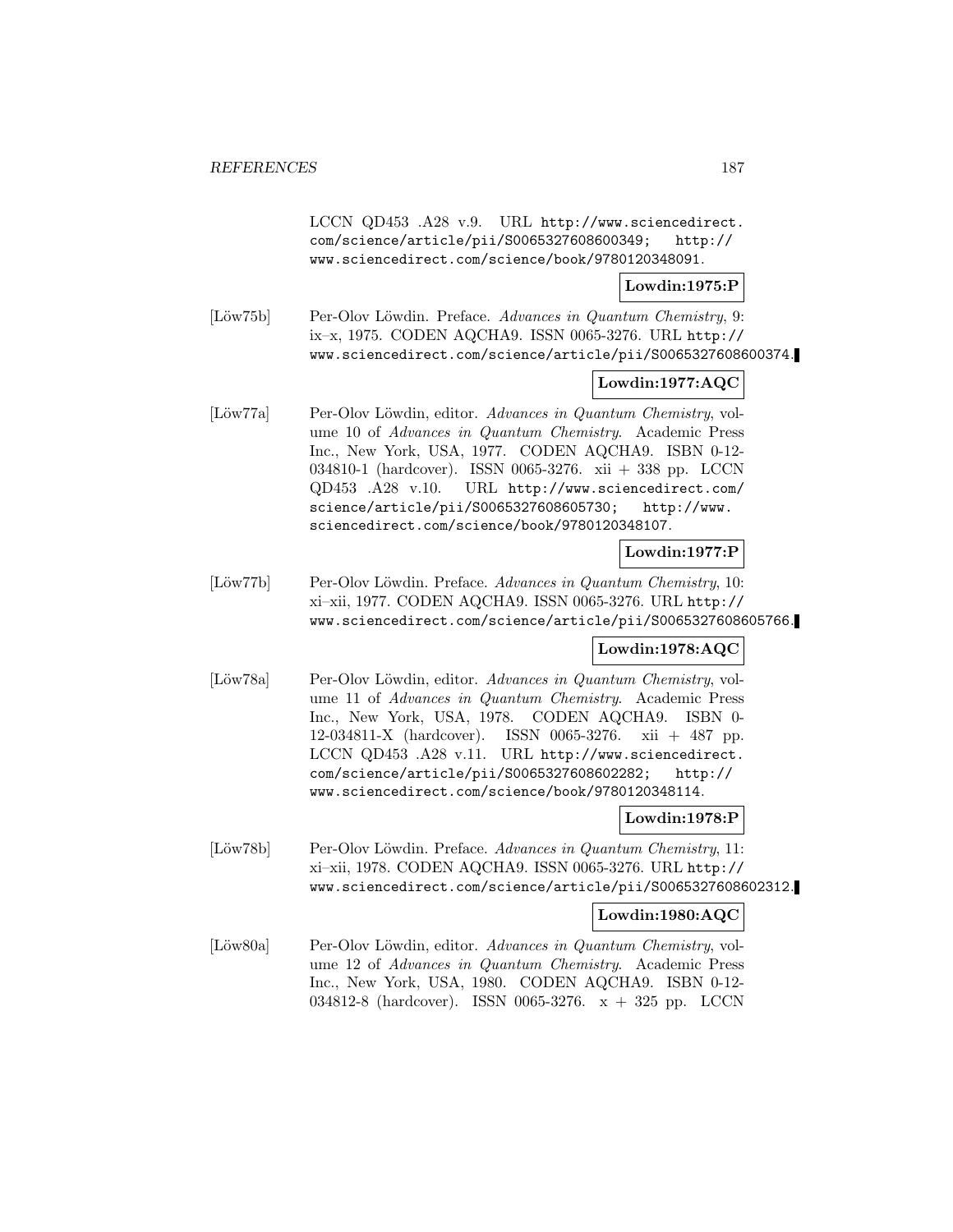QD453 .A28 v.12. URL http://www.sciencedirect.com/ science/article/pii/S0065327608603081; http://www. sciencedirect.com/science/book/9780120348121.

**Lowdin:1980:MSC**

[Löw80b] Per-Olov Löwdin. Molecular structure calculations. Advances in Quantum Chemistry, 12:263–316, 1980. CODEN AQCHA9. ISSN 0065-3276. URL http://www.sciencedirect.com/science/ article/pii/S0065327608603184.

**Lowdin:1980:P**

[Löw80c] Per-Olov Löwdin. Preface. Advances in Quantum Chemistry, 12: ix–x, 1980. CODEN AQCHA9. ISSN 0065-3276. URL http:// www.sciencedirect.com/science/article/pii/S0065327608603111.

### **Lowdin:1981:AQCa**

[Löw81a] Per-Olov Löwdin, editor. Advances in Quantum Chemistry, volume 13 of Advances in Quantum Chemistry. Academic Press Inc., New York, USA, 1981. CODEN AQCHA9. ISBN 0-12- 034813-6 (hardcover). ISSN 0065-3276. x + 251 pp. LCCN QD453 .A28 v.13. URL http://www.sciencedirect.com/ science/article/pii/S0065327608602877; http://www. sciencedirect.com/science/book/9780120348138.

**Lowdin:1981:AQCb**

[Löw81b] Per-Olov Löwdin, editor. Advances in Quantum Chemistry, volume 14 of Advances in Quantum Chemistry. Academic Press Inc., New York, USA, 1981. CODEN AQCHA9. ISBN 0-12- 034814-4 (hardcover). ISSN 0065-3276. x + 248 pp. LCCN QD453 .A28 v.14. URL http://www.sciencedirect.com/ science/article/pii/S0065327608603214; http://www. sciencedirect.com/science/book/9780120348145.

### **Lowdin:1981:Pa**

[Löw81c] Per-Olov Löwdin. Preface. Advances in Quantum Chemistry, 13: ix–x, 1981. CODEN AQCHA9. ISSN 0065-3276. URL http:// www.sciencedirect.com/science/article/pii/S0065327608602907.

### **Lowdin:1981:Pb**

[Löw81d] Per-Olov Löwdin. Preface. Advances in Quantum Chemistry, 14: ix–x, 1981. CODEN AQCHA9. ISSN 0065-3276. URL http:// www.sciencedirect.com/science/article/pii/S006532760860324X.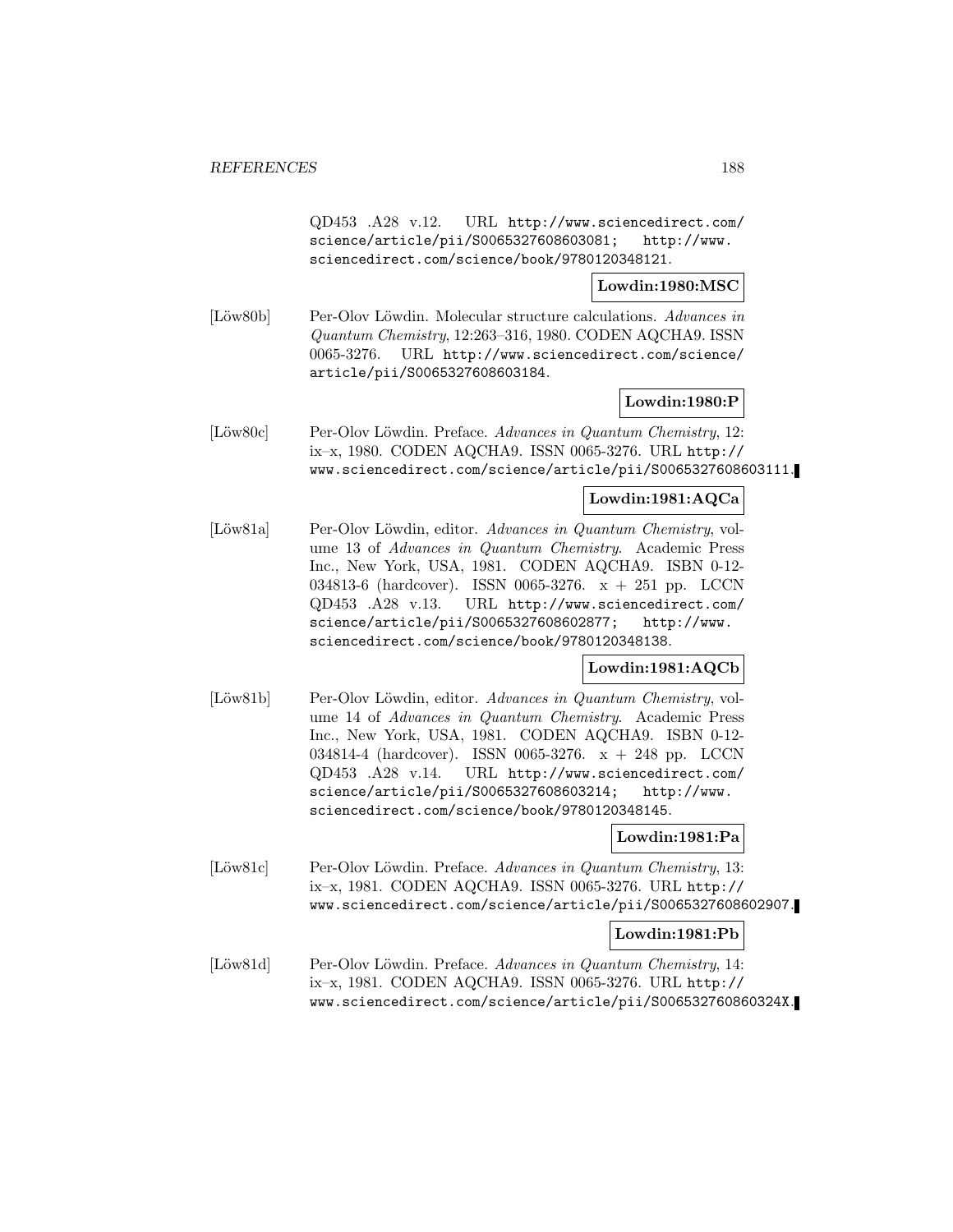#### **Lowdin:1982:AQCa**

[Löw82a] Per-Olov Löwdin, editor. Advances in Quantum Chemistry, volume 15 of Advances in Quantum Chemistry. Academic Press Inc., New York, USA, 1982. CODEN AQCHA9. ISBN 0-12- 034815-2 (hardcover). ISSN 0065-3276. x + 277 pp. LCCN QD453 .A28 v.15. URL http://www.sciencedirect.com/ science/article/pii/S0065327608601173; http://www. sciencedirect.com/science/book/9780120348152.

### **Lowdin:1982:AQCb**

[Löw82b] Per-Olov Löwdin, editor. Advances in Quantum Chemistry, volume 16 of Advances in Quantum Chemistry. Academic Press Inc., New York, USA, 1982. CODEN AQCHA9. ISBN 0-12- 034816-0 (hardcover). ISSN 0065-3276. x + 285 pp. LCCN QD453 .A28 v.16. URL http://www.sciencedirect.com/ science/article/pii/S0065327608603469; http://www. sciencedirect.com/science/book/9780120348169.

# **Lowdin:1982:Pa**

[Löw82c] Per-Olov Löwdin. Preface. Advances in Quantum Chemistry, 15: ix–x, 1982. CODEN AQCHA9. ISSN 0065-3276. URL http:// www.sciencedirect.com/science/article/pii/S0065327608601203.

### **Lowdin:1982:Pb**

[Löw82d] Per-Olov Löwdin. Preface. Advances in Quantum Chemistry, 16: ix–x, 1982. CODEN AQCHA9. ISSN 0065-3276. URL http:// www.sciencedirect.com/science/article/pii/S0065327608603494.

### **Lowdin:1985:AQC**

[Löw85a] Per-Olov Löwdin, editor. Advances in Quantum Chemistry, volume 17 of Advances in Quantum Chemistry. Academic Press Inc., New York, USA, 1985. CODEN AQCHA9. ISBN 0-12- 034817-9 (hardcover). ISSN 0065-3276. x + 344 pp. LCCN QD453 .A28 v.17. URL http://www.sciencedirect.com/ science/article/pii/S006532760860297X; http://www. sciencedirect.com/science/book/9780120348176.

## **Lowdin:1985:P**

[Löw85b] Per-Olov Löwdin. Preface. Advances in Quantum Chemistry, 17: ix–x, 1985. CODEN AQCHA9. ISSN 0065-3276. URL http:// www.sciencedirect.com/science/article/pii/S0065327608603007.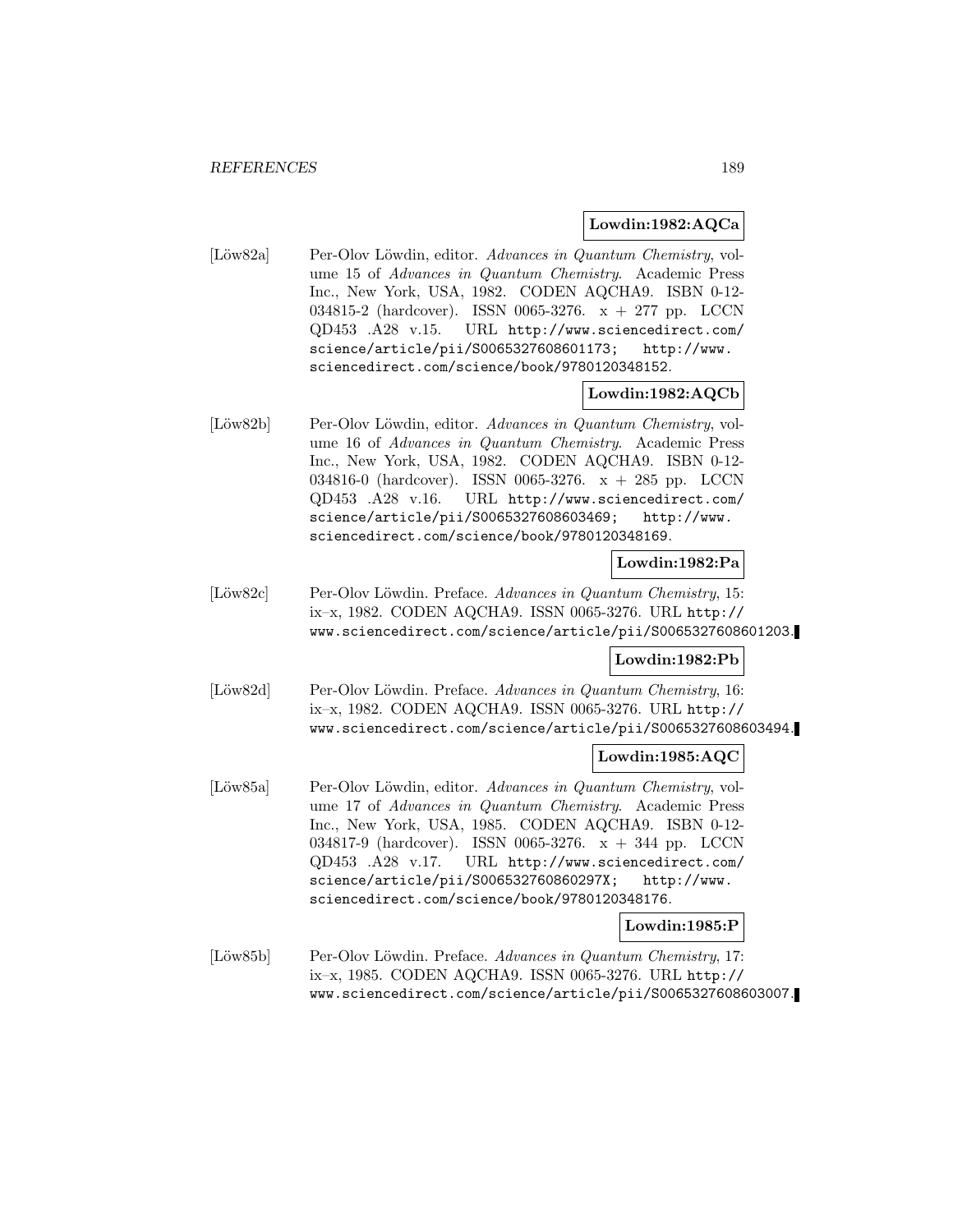#### **Lowdin:1985:SAH**

[Löw85c] Per-Olov Löwdin. Some aspects on the Hamiltonian and Liouvillian formalism, the special propagator methods, and the equation of motion approach. Advances in Quantum Chemistry, 17:285–334, 1985. CODEN AQCHA9. ISSN 0065-3276. URL http://www.sciencedirect.com/science/ article/pii/S0065327608603056.

### **Lowdin:1986:AQC**

[Löw86a] Per-Olov Löwdin, editor. Advances in Quantum Chemistry, volume 18 of Advances in Quantum Chemistry. Academic Press Inc., New York, USA, 1986. CODEN AQCHA9. ISBN 0- 12-034818-7 (hardcover). ISSN 0065-3276. viii + 350 pp. LCCN QD453 .A28 v.18. URL http://www.sciencedirect. com/science/article/pii/S0065327608600441; http:// www.sciencedirect.com/science/book/9780120348183.

## **Lowdin:1986:P**

[Löw86b] Per-Olov Löwdin. Preface. Advances in Quantum Chemistry, 18: vii–viii, 1986. CODEN AQCHA9. ISSN 0065-3276. URL http:// www.sciencedirect.com/science/article/pii/S0065327608600465.

### **Lowdin:1988:ANF**

[Löw88a] Per-Olov Löwdin. Announcement of new format. Advances in Quantum Chemistry, 19:xiii, 1988. CODEN AQCHA9. ISSN 0065-3276. URL http://www.sciencedirect.com/science/ article/pii/S0065327608606127.

### **Lowdin:1988:CSA**

[Löw88b] Per-Olov Löwdin. On the change of spectra associated with unbounded similarity transformations of a many-particle Hamiltonian and the occurrence of resonance states in the method of complex scaling. Part I. General theory. Advances in Quantum Chemistry, 19:87–138, 1988. CODEN AQCHA9. ISSN 0065-3276. URL http://www.sciencedirect.com/science/ article/pii/S0065327608606140.

### **Lowdin:1988:P**

[Löw88c] Per-Olov Löwdin. Preface. Advances in Quantum Chemistry, 19: xi–xii, 1988. CODEN AQCHA9. ISSN 0065-3276. URL http:// www.sciencedirect.com/science/article/pii/S0065327608606115.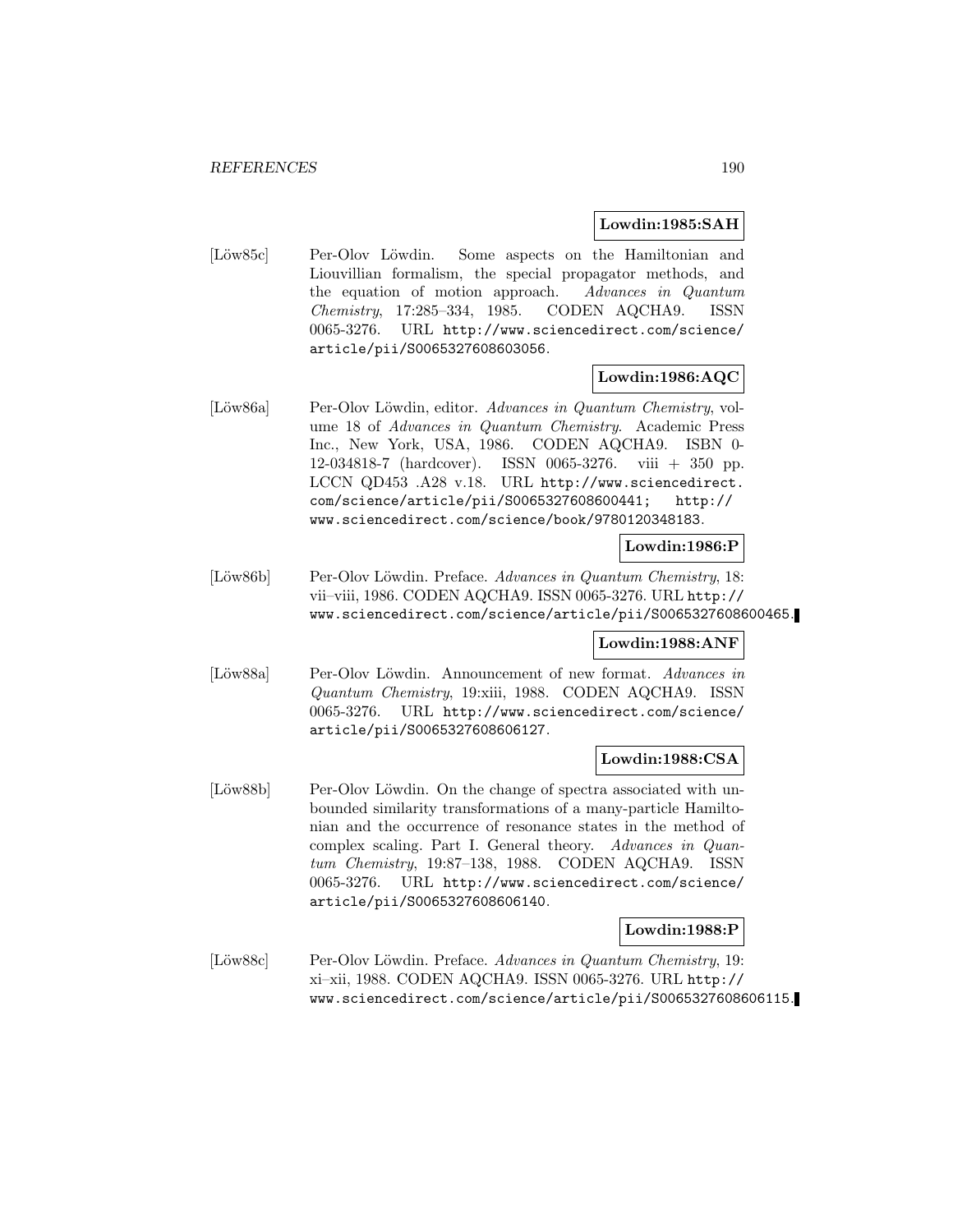# **Lowdin:1989:P**

[Löw89] Per-Olov Löwdin. Preface. Advances in Quantum Chemistry, 20: xi–xii, 1989. CODEN AQCHA9. ISSN 0065-3276. URL http:// www.sciencedirect.com/science/article/pii/S0065327608606243.

## **Lowdin:1991:P**

[Löw91] Per-Olov Löwdin. Preface. Advances in Quantum Chemistry, 22: ix–x, 1991. CODEN AQCHA9. ISSN 0065-3276. URL http:// www.sciencedirect.com/science/article/pii/S0065327608603603.

# **Lowdin:1992:LAL**

[Löw92a] Per-Olov Löwdin. On linear algebra, the least square method, and the search for linear relations by regression analysis in quantum chemistry and other sciences. Advances in Quantum Chemistry, 23:83–126, 1992. CODEN AQCHA9. ISSN 0065-3276. URL http://www.sciencedirect.com/science/ article/pii/S0065327608600295.

### **Lowdin:1992:Pa**

[Löw92b] Per-Olov Löwdin. Preface. Advances in Quantum Chemistry, 23: ix–x, 1992. CODEN AQCHA9. ISSN 0065-3276. URL http:// www.sciencedirect.com/science/article/pii/S0065327608600271.

### **Lowdin:1992:Pb**

[Löw92c] Per-Olov Löwdin. Preface. Advances in Quantum Chemistry, 24: ix–x, 1992. CODEN AQCHA9. ISSN 0065-3276. URL http:// www.sciencedirect.com/science/article/pii/S0065327608600994.

### **Lowdin:1994:P**

[Löw94] Per-Olov Löwdin. Preface. Advances in Quantum Chemistry, 25: ix–x, 1994. CODEN AQCHA9. ISSN 0065-3276. URL http:// www.sciencedirect.com/science/article/pii/S0065327608600167.

### **Lowdin:1995:P**

[Löw95] Per-Olov Löwdin. Preface. Advances in Quantum Chemistry, 26: ix–x, 1995. CODEN AQCHA9. ISSN 0065-3276. URL http:// www.sciencedirect.com/science/article/pii/S0065327608601094.

### **Lowdin:1996:P**

[Löw96a] Per-Olov Löwdin. Preface. Advances in Quantum Chemistry, 27: xi–xii, 1996. CODEN AQCHA9. ISSN 0065-3276. URL http:// www.sciencedirect.com/science/article/pii/S006532760860249X.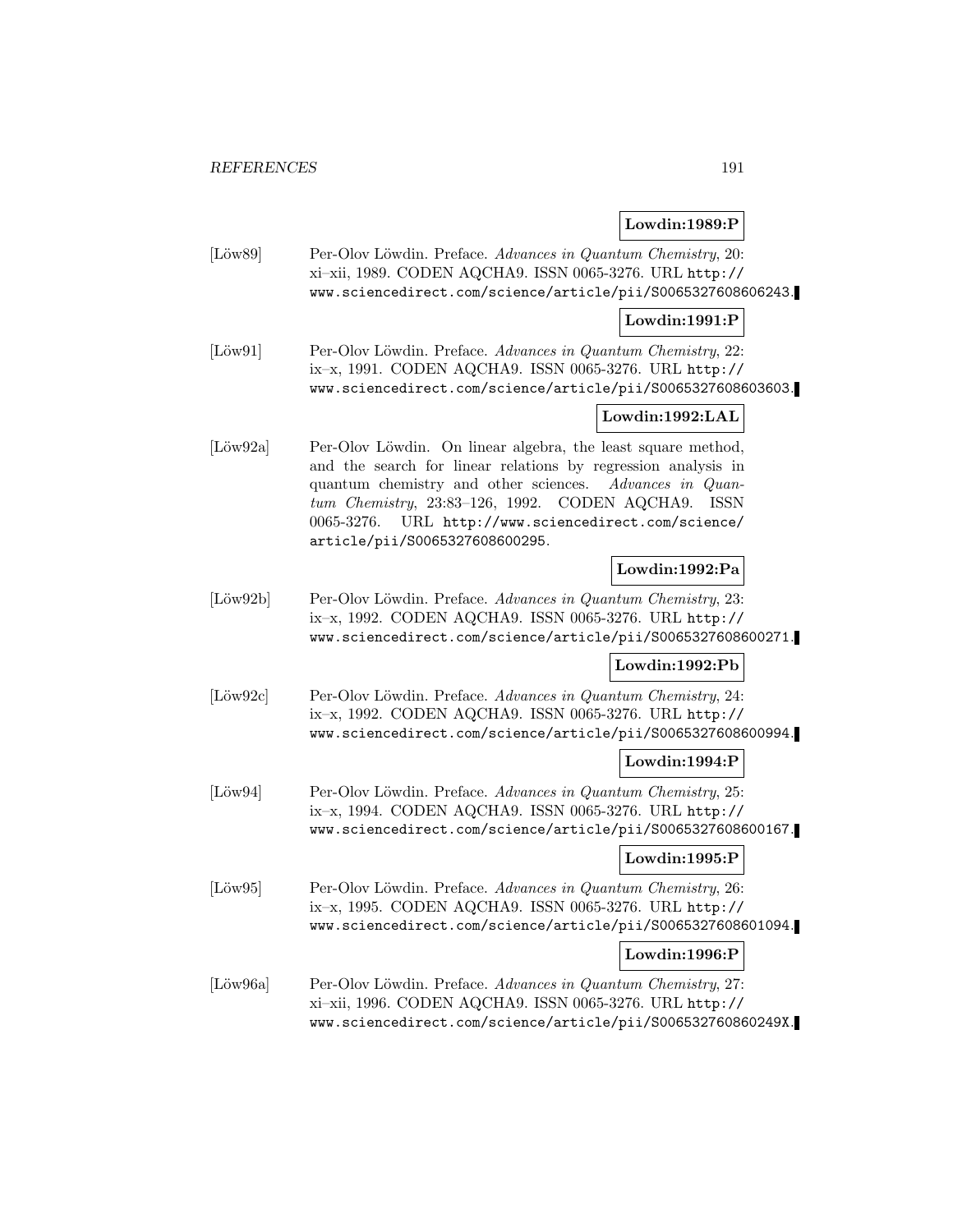### **Lowdin:1996:SPL**

[Löw96b] Per-Olov Löwdin. Some properties of linear functionals and adjoint operators. Advances in Quantum Chemistry, 27:371–397, 1996. CODEN AQCHA9. ISSN 0065-3276. URL http://www. sciencedirect.com/science/article/pii/S0065327608602555.

## **Lowdin:1998:SAB**

[Löw98] Per-Olov Löwdin. Some aspects on the Bloch–Lindgren equation and a comparison with the partitioning technique. Advances in Quantum Chemistry, 30:415–432, 1998. CODEN AQCHA9. ISSN 0065-3276. URL http://www.sciencedirect.com/science/ article/pii/S0065327608605201.

# **Li:1997:PTL**

[LP97] Xiangzhu Li and Josef Paldus. Perturbation theory for low-spin open-shell states. Advances in Quantum Chemistry, 28:15–32, 1997. CODEN AQCHA9. ISSN 0065-3276. URL http://www. sciencedirect.com/science/article/pii/S006532760860204X.

## **Li:2003:TPG**

[LPDB03] Huanming Li, Victor Z. Polinger, Janette L. Dunn, and Colin A. Bates. Tunneling path and ground state crossover in linear  $T \otimes (e \oplus t_2)$  and quadratic  $G \otimes (g \oplus h)$  Jahn–Teller systems. Advances in Quantum Chemistry, 44:89–102, 2003. CODEN AQCHA9. ISSN 0065-3276. URL http://www.sciencedirect. com/science/article/pii/S0065327603440069.

### **Linder:1972:UTV**

[LR72] Bruno Linder and David A. Rabenold. Unified treatment of van der Waals forces between two molecules of arbitrary sizes and electron delocalizations. Advances in Quantum Chemistry, 6:203–233, 1972. CODEN AQCHA9. ISSN 0065-3276. URL http://www.sciencedirect.com/science/ article/pii/S0065327608605468.

# **Lembarki:1998:GCE**

[LRCR98] A. Lembarki, H. Razafinjanahary, H. Chermette, and F. Rogemond. Gradient-corrected exchange potential functional with the correct asymptotic behaviour. Advances in Quantum Chemistry, 33:105–130, 1998. CODEN AQCHA9. ISSN 0065-3276. URL http://www.sciencedirect.com/science/ article/pii/S0065327608604323.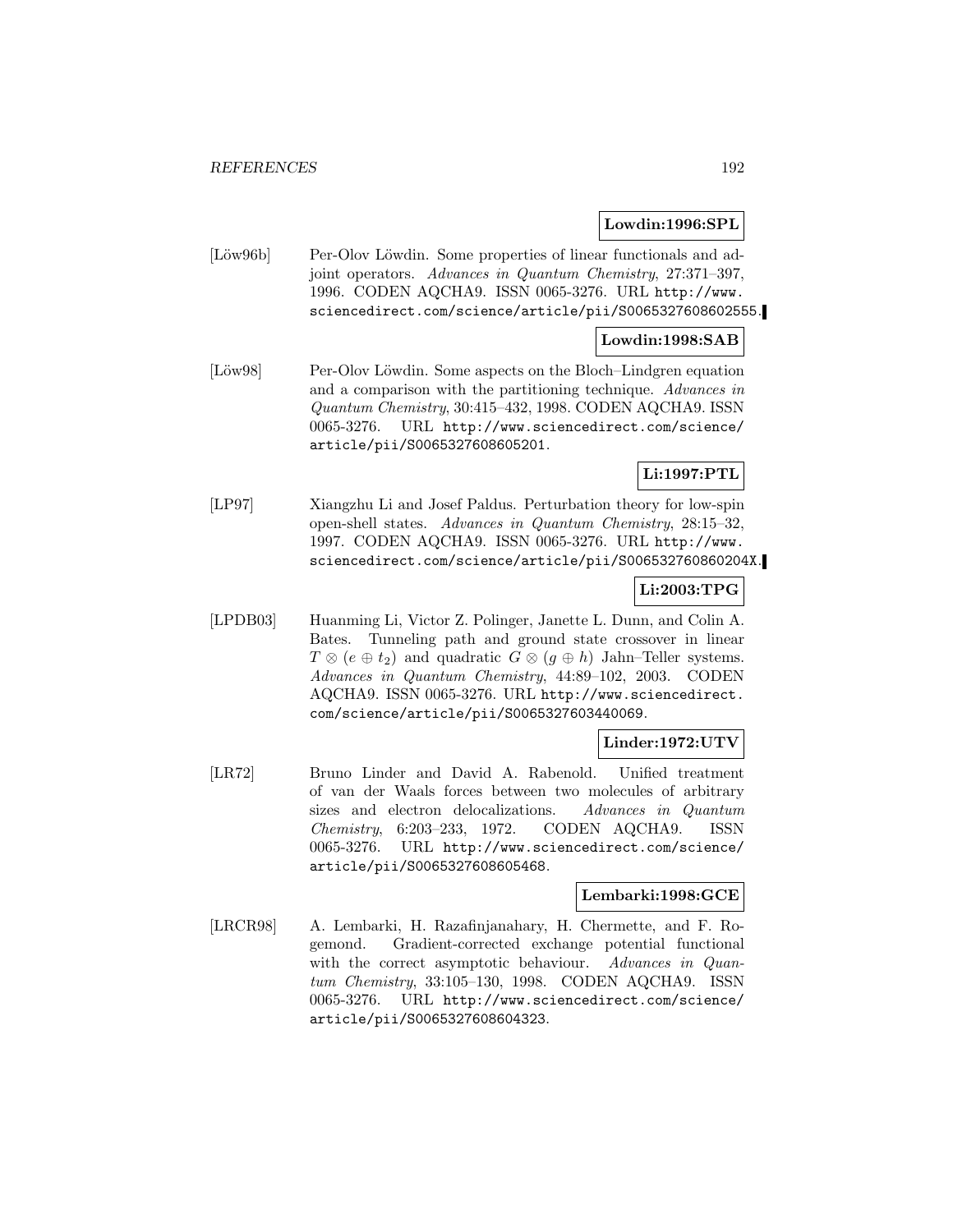### **Lindgren:2003:DDF**

[LS03] Ingvar Lindgren and Sten Salomonson. Differentiability in density-functional theory. Advances in Quantum Chemistry, 43: 95–117, 2003. CODEN AQCHA9. ISSN 0065-3276. URL http:/ /www.sciencedirect.com/science/article/pii/S0065327603430037.

## **Li:2007:DTR**

[LS07] Xifeng Li and Michael D. Sevilla. DFT treatment of radiation produced radicals in DNA model systems. Advances in Quantum Chemistry, 52:59–87, 2007. CODEN AQCHA9. ISSN 0065-3276. URL http://www.sciencedirect.com/science/ article/pii/S0065327606520040.

## **Loos:2019:SCE**

[LSC19] Pierre-François Loos, Anthony Scemama, and Michel Caffarel. Self-consistent electron-nucleus cusp correction for molecular orbitals. Advances in Quantum Chemistry, 79:113–132, 2019. CODEN AQCHA9. ISSN 0065-3276. URL https://www. sciencedirect.com/science/article/pii/S0065327619300164.

# **Lowdin:1988:AQC**

[LSZ88] Per-Olov Löwdin, John R. Sabin, and Michael C. Zerner, editors. Advances in Quantum Chemistry, volume 19 of Advances in Quantum Chemistry. Academic Press Inc., New York, USA, 1988. CODEN AQCHA9. ISBN 0-12-034819- 5 (hardcover). ISSN 0065-3276. xii + 365 pp. LCCN QD453 .A28 v.19. URL http://www.sciencedirect.com/ science/article/pii/S0065327608606085; http://www. sciencedirect.com/science/book/9780120348190.

### **Lowdin:1989:AQC**

[LSZ89] Per-Olov Löwdin, John R. Sabin, and Michael C. Zerner, editors. Advances in Quantum Chemistry, volume 20 of Advances in Quantum Chemistry. Academic Press Inc., New York, USA, 1989. CODEN AQCHA9. ISBN 0-12-034820- 9 (hardcover). ISSN 0065-3276. xiii + 453 pp. LCCN QD453 .A28 v.20. URL http://www.sciencedirect.com/ science/article/pii/S0065327608606218; http://www. sciencedirect.com/science/book/9780120348206.

# **Lowdin:1991:AQC**

[LSZ91] Per-Olov Löwdin, John R. Sabin, and Michael C. Zerner, editors. Advances in Quantum Chemistry, volume 22 of Ad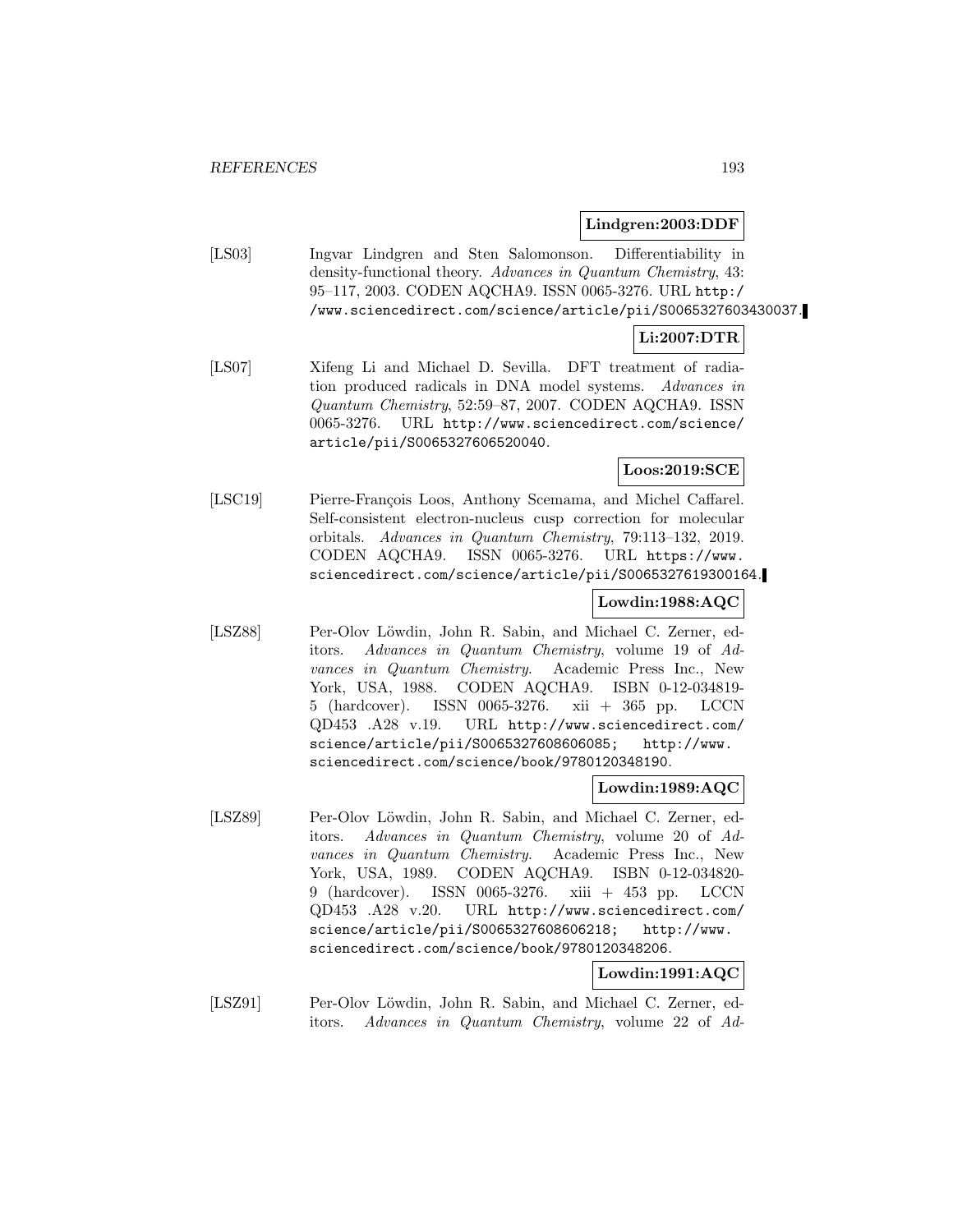vances in Quantum Chemistry. Academic Press Inc., New York, USA, 1991. CODEN AQCHA9. ISBN 0-12-034822- 5 (hardcover). ISSN 0065-3276. x + 385 pp. LCCN QD453 .A28 v.22. URL http://www.sciencedirect.com/ science/article/pii/S0065327608603573; http://www. sciencedirect.com/science/book/9780120348220.

#### **Lowdin:1992:AQCa**

[LSZ92a] Per-Olov Löwdin, John R. Sabin, and Michael C. Zerner, editors. Advances in Quantum Chemistry, volume 23 of Advances in Quantum Chemistry. Academic Press Inc., New York, USA, 1992. CODEN AQCHA9. ISBN 0-12-034823- 3 (hardcover). ISSN 0065-3276. x + 363 pp. LCCN QD453 .A28 v.23. URL http://www.sciencedirect.com/ science/article/pii/S0065327608600246; http://www. sciencedirect.com/science/book/9780120348237.

# **Lowdin:1992:AQCb**

[LSZ92b] Per-Olov Löwdin, John R. Sabin, and Michael C. Zerner, editors. Advances in Quantum Chemistry, volume 24 of Advances in Quantum Chemistry. Academic Press Inc., New York, USA, 1992. CODEN AQCHA9. ISBN 0-12-034824- 1 (hardcover). ISSN 0065-3276. x + 298 pp. LCCN QD453 .A28 v.24. URL http://www.sciencedirect.com/ science/article/pii/S0065327608600969; http://www. sciencedirect.com/science/book/9780120348244.

### **Lowdin:1994:AQC**

[LSZ94] Per-Olov Löwdin, John R. Sabin, and Michael C. Zerner, editors. Advances in Quantum Chemistry, volume 25 of Advances in Quantum Chemistry. Academic Press Inc., New York, USA, 1994. CODEN AQCHA9. ISBN 0-12-034825- X (hardcover). ISSN 0065-3276. x + 320 pp. LCCN QD453 .A28 v.25. URL http://www.sciencedirect.com/ science/article/pii/S0065327608600131; http://www. sciencedirect.com/science/book/9780120348251.

#### **Lowdin:1995:AQC**

[LSZ95] Per-Olov Löwdin, John R. Sabin, and Michael C. Zerner, editors. Advances in Quantum Chemistry, volume 26 of Advances in Quantum Chemistry. Academic Press Inc., New York, USA, 1995. CODEN AQCHA9. ISBN 0-12-034826- 8 (hardcover). ISSN 0065-3276. x + 367 pp. LCCN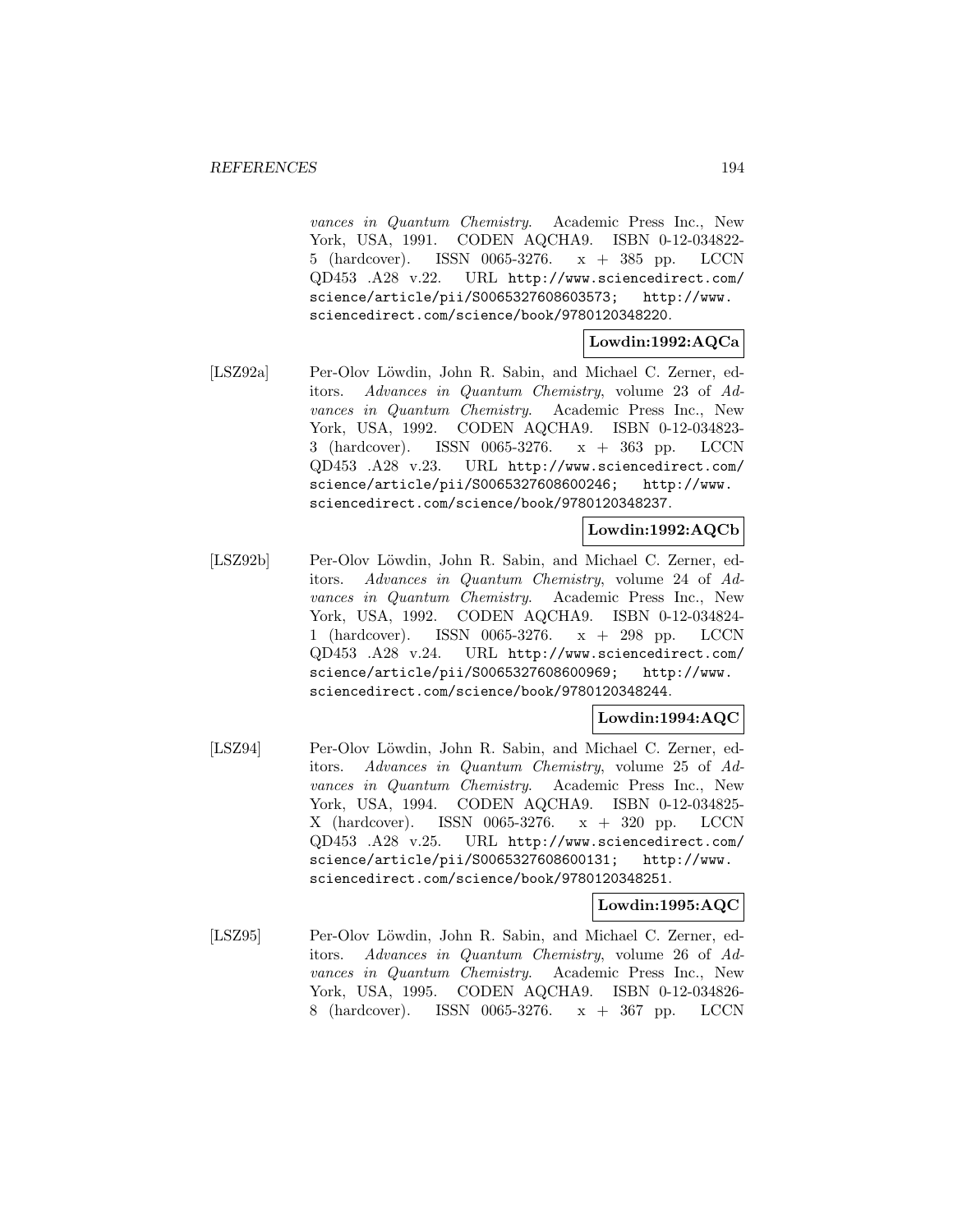QD453 .A28 v.26. URL http://www.sciencedirect.com/ science/article/pii/S0065327608601069; http://www. sciencedirect.com/science/book/9780120348268.

### **Lowdin:1996:AQC**

[LSZ96] Per-Olov Löwdin, John R. Sabin, and Michael C. Zerner, editors. Advances in Quantum Chemistry, volume 27 of Advances in Quantum Chemistry. Academic Press Inc., New York, USA, 1996. CODEN AQCHA9. ISBN 0-12-034827-6 (hardcover). ISSN 0065-3276. xii + 407 pp. LCCN QD453 .A28 v.27. US\$126.00. URL http://www.apcatalog.com/cgibin/AP?ISBN=0120348276&LOCATION=US&FORM=FORM2; http:/ /www.hbuk.co.uk/ap/; http://www.sciencedirect.com/ science/article/pii/S0065327608602452; http://www. sciencedirect.com/science/book/9780120348275.

**Lowdin:1997:AQCb**

[LSZ<sup>+</sup>97a] Per-Olov L¨owdin, John R. Sabin, Michael C. Zerner, Erkki Brändas, Laszlo Kövér, Jun Kawai, and Hirohiko Adachi, editors. Advances in Quantum Chemistry: Electronic structure of clusters, volume 29 of Advances in Quantum Chemistry. Academic Press Inc., New York, USA, 1997. CODEN AQCHA9. ISBN 0-12-034829-2 (hardcover). ISSN 0065-3276. xvi + 471 pp. LCCN QD453 .A28 v.29. US\$110.00. URL http://www. apcatalog.com/cgi-bin/AP?ISBN=0120348292&LOCATION=US& FORM=FORM2; http://www.hbuk.co.uk/ap/; http://www. sciencedirect.com/science/book/9780120348299. This volume includes the papers presented at the first International Workshop on DV-X Methods. DVA-X '96 took place in the ATOMKI, Debrecen, Hungary, on 2–3 September 1996.

# **Lowdin:1997:AQCa**

[LSZ<sup>+</sup>97b] Per-Olov Löwdin, John R. Sabin, Michael C. Zerner, Jacek Karwowski, and Mati Karelson, editors. Advances in Quantum Chemistry: Recent advances in computational chemistry, volume 28 of Advances in Quantum Chemistry. Academic Press Inc., New York, USA, 1997. CODEN AQCHA9. ISBN 0-12-034828- 4 (hardcover). ISSN 0065-3276. xix + 370 pp. LCCN QD453 .A28 v.28. US\$139.95. URL http://www.apcatalog.com/cgibin/AP?ISBN=0120348284&LOCATION=US&FORM=FORM2; http:/ /www.hbuk.co.uk/ap/; http://www.sciencedirect.com/ science/article/pii/S0065327608601975; http://www. sciencedirect.com/science/book/9780120348282. Papers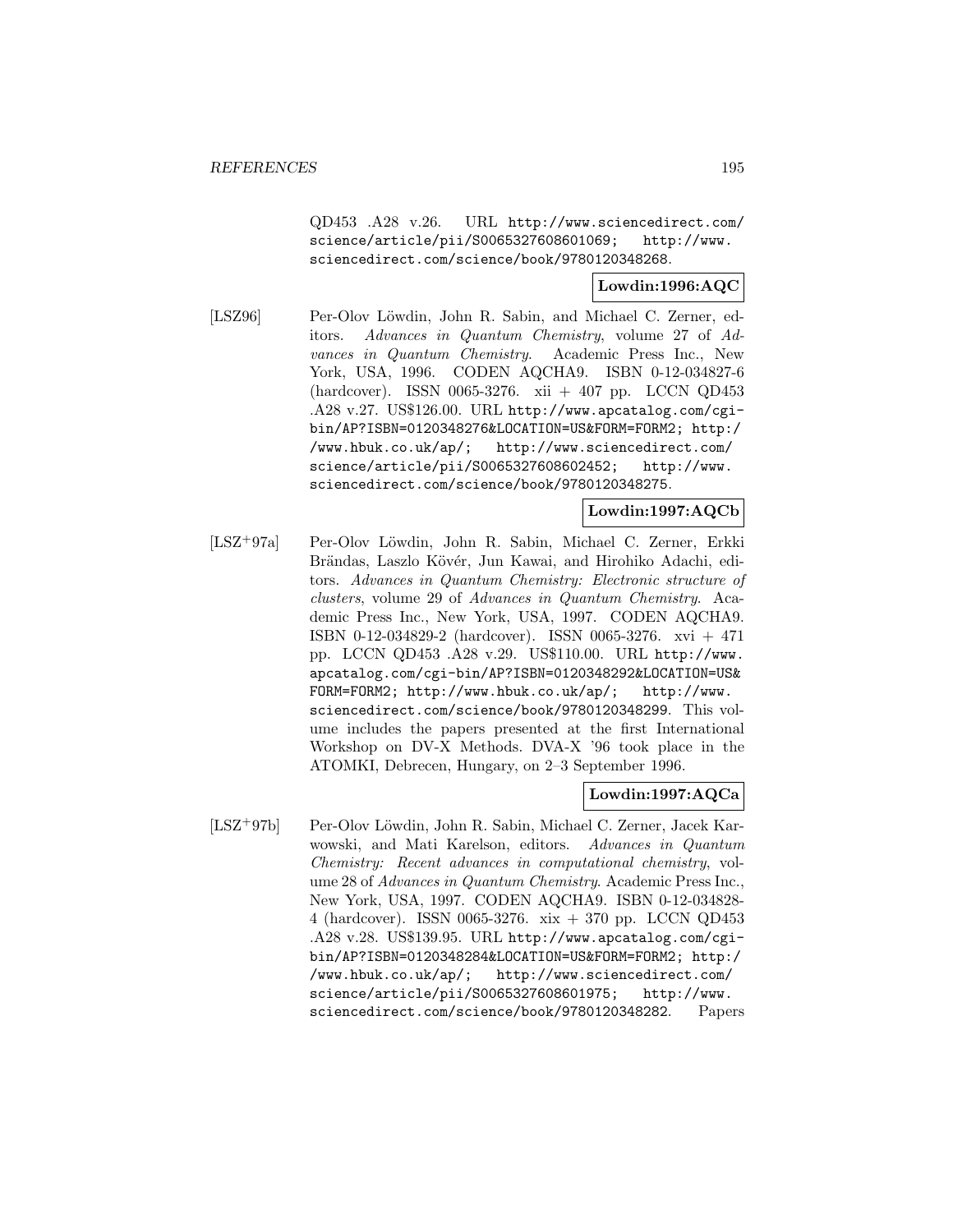written to honor Geerd H. F. Diercksen on his 60th birthday. Most of the papers were presented at the symposium Recent Advances in Computational Chemistry (Munich, 20–30 March 1996).

# **Lowdin:1998:AQCd**

[LSZ+98a] Per-Olov Löwdin, John R. Sabin, Michael C. Zerner, Erkki Brändas, and Jorge M. Seminario, editors. Advances in Quantum Chemistry: Density functional theory, volume 33 of Advances in Quantum Chemistry. Academic Press Inc., New York, USA, 1998. CODEN AQCHA9. ISBN 0-12-034832-2 (hardcover). ISSN 0065-3276. xviii + 398 pp. LCCN QD453 .A28 v.33. US\$120.00. URL http://www.academicpress.com/pecs/chem/ serials.html; http://www.apcatalog.com/cgi-bin/AP? ISBN=0120348322&LOCATION=US&FORM=FORM2; http://www. hbuk.co.uk/ap/; http://www.sciencedirect.com/science/ book/9780120348329.

### **Lowdin:1998:AQCb**

[LSZ<sup>+</sup>98b] Per-Olov Löwdin, John R. Sabin, Michael C. Zerner, Erkki Brändas, S. Wilson, J. Maruani, Y. G. Smeyers, P. J. Grout, and R. McWeeny, editors. Advances in Quantum Chemistry: Quantum systems in chemistry and physics, part I, volume 31 of Advances in Quantum Chemistry. Academic Press Inc., New York, USA, 1998. CODEN AQCHA9. ISBN 0-12-034831-4 (hardcover). ISSN 0065-3276. xix + 345 pp. LCCN QD453 .A28 v.31. US\$99.95. URL http://www.academicpress.com/pecs/chem/serials.html; http://www.apcatalog.com/cgi-bin/AP?ISBN=0120348314& LOCATION=US&FORM=FORM2; http://www.hbuk.co.uk/ap/; http://www.sciencedirect.com/science/article/pii/S0065327608601744; http://www.sciencedirect.com/science/article/pii/S0065327608601756; http://www.sciencedirect.com/science/book/9780120348312. Copyright year 1999.

# **Lowdin:1998:AQCc**

[LSZ<sup>+</sup>98c] Per-Olov L¨owdin, John R. Sabin, Michael C. Zerner, Erkki Brändas, S. Wilson, J. Maruani, Y. G. Smeyers, P. J. Grout, and R. McWeeny, editors. Advances in Quantum Chemistry: Quantum systems in chemistry and physics, part II, volume 32 of Advances in Quantum Chemistry. Academic Press Inc., New York, USA, 1998. CODEN AQCHA9. ISBN 0-12-034833-0 (hardcover). ISSN 0065-3276. xix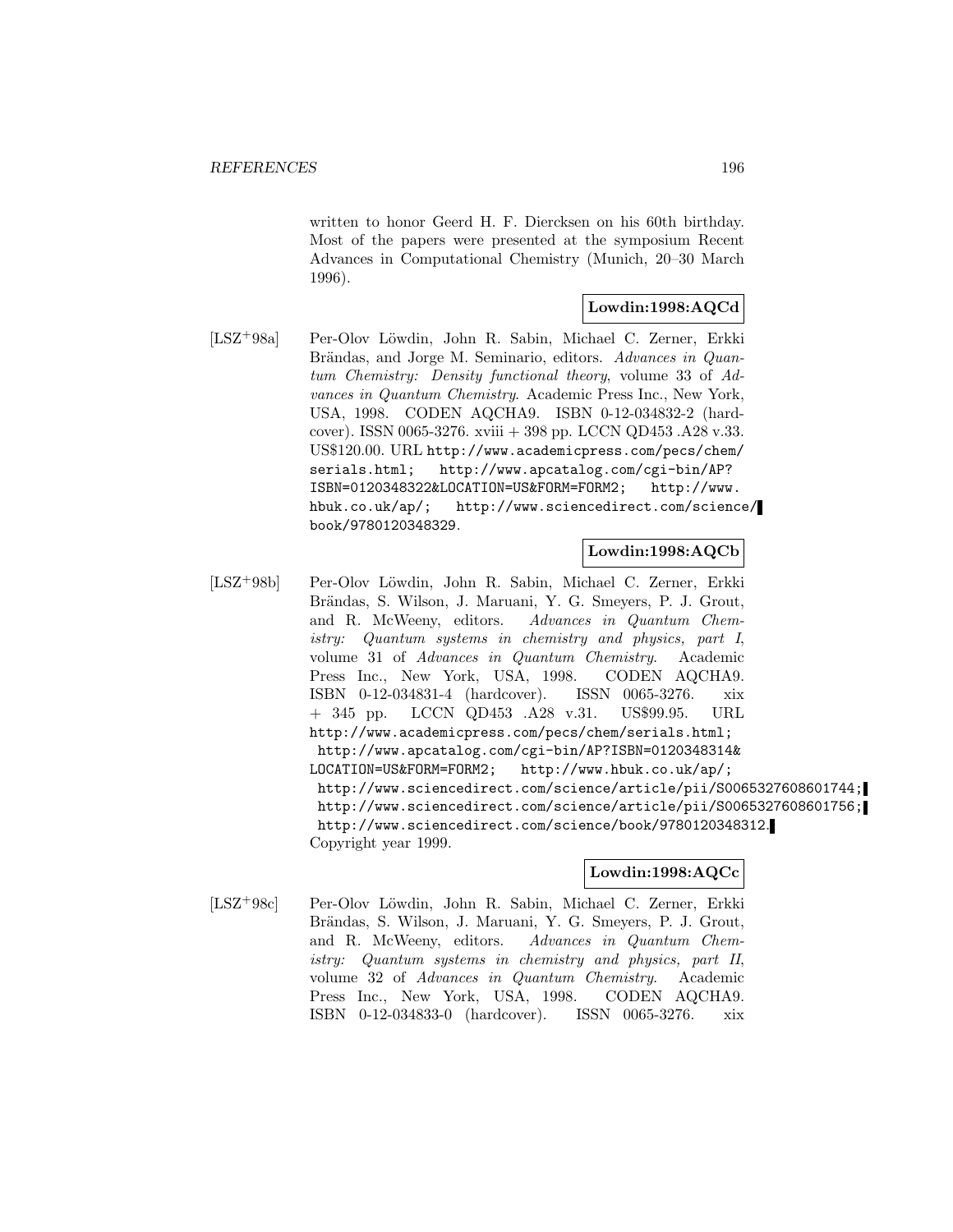+ 338 pp. LCCN QD453 .A28 v.32. US\$99.95. URL http://www.academicpress.com/pecs/chem/serials.html; http://www.apcatalog.com/cgi-bin/AP?ISBN=0120348330& LOCATION=US&FORM=FORM2; http://www.hbuk.co.uk/ap/; http://www.sciencedirect.com/science/article/pii/S0065327608604001; http://www.sciencedirect.com/science/article/pii/S0065327608604220; http://www.sciencedirect.com/science/book/9780120348336.

# **Lowdin:1999:AQCc**

[LSZ+99a] Per-Olov Löwdin, John R. Sabin, Michael C. Zerner, Erkki Brändas, Alessandro Lami, and Vincenzo Barone, editors. Advances in Quantum Chemistry: From electronic structure to time-dependent processes: a volume in honor of Giuseppe Del Re, volume 36 of Advances in Quantum Chemistry. Academic Press Inc., New York, USA, 1999. CODEN AQCHA9. ISBN 0-12-034836-5 (hardcover). ISSN 0065-3276. xxii + 394 pp. LCCN QD453 .A28 v.36. US\$145.00. URL http://www.academicpress.com/pecs/chem/serials.html; http://www.apcatalog.com/cgi-bin/AP?ISBN=0120348365& LOCATION=US&FORM=FORM2; http://www.hbuk.co.uk/ap/; http://www.sciencedirect.com/science/article/pii/S0065327608604712; http://www.sciencedirect.com/science/book/9780120348367.

# **Lowdin:1999:AQCb**

[LSZ<sup>+</sup>99b] Per-Olov L¨owdin, John R. Sabin, Michael C. Zerner, Erkki Brändas, J. V. Ortiz, and Henry Kurtz, editors. Advances in Quantum Chemistry: Propagating insight: a tribute to *Yngve Öhrn*, volume 35 of  $Advances$  in  $Quantum$  Chemistry. Academic Press Inc., New York, USA, 1999. CODEN AQCHA9. ISBN 0-12-034835-7 (hardcover). ISSN 0065-3276. x + 380 pp. LCCN QD453 .A28 v.35. US\$145.00. URL http://www.academicpress.com/pecs/chem/serials.html; http://www.apcatalog.com/cgi-bin/AP?ISBN=0120348357& LOCATION=US&FORM=FORM2; http://www.hbuk.co.uk/ap/; http://www.sciencedirect.com/science/article/pii/S0065327608604487; http://www.sciencedirect.com/science/book/9780120348350.

### **Lowdin:2000:AQCa**

[LSZ<sup>+</sup>00] Per-Olov Löwdin, John R. Sabin, Michael C. Zerner, Erkki Brändas, Hirohiko Adachi, Masayuki Uda, and Rika Sekine, editors. Advances in Quantum Chemistry: DV-Xα for atomic spectroscopy and materials science, volume 37 of Advances in Quantum Chemistry. Academic Press Inc., New York, USA, 2000.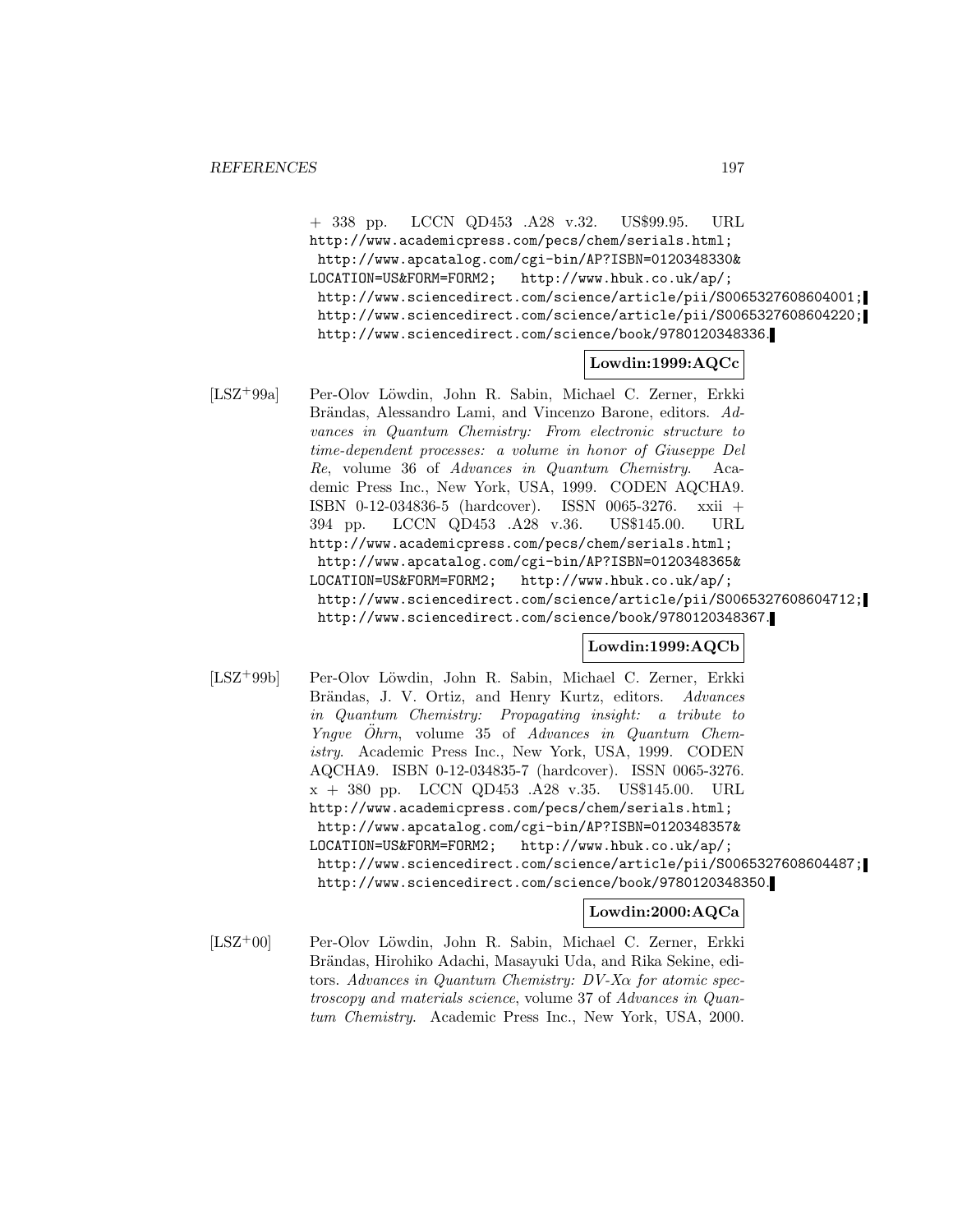CODEN AQCHA9. ISBN 0-12-034837-3 (hardcover). ISSN 0065- 3276. xvi + 393 pp. LCCN QD453 .A28 v.37. US\$145.00. URL http://www.academicpress.com/pecs/chem/serials.html; http://www.apcatalog.com/cgi-bin/AP?ISBN=0120348373& LOCATION=US&FORM=FORM2; http://www.hbuk.co.uk/ap/; http://www.sciencedirect.com/science/book/9780120348374. Copyright year 2001.

### **Lowdin:1999:AQCa**

[LSZB99] Per-Olov Löwdin, John R. Sabin, Michael C. Zerner, and Erkki Brändas, editors. Advances in Quantum Chemistry, volume 34 of Advances in Quantum Chemistry. Academic Press Inc., New York, USA, 1999. CODEN AQCHA9. ISBN 0-12-034834-9 (hardcover). ISSN 0065-3276. x + 388 pp. LCCN QD453 .A28 v.34. US\$125.00. URL http://www.academicpress.com/pecs/chem/serials.html; http://www.apcatalog.com/cgi-bin/AP?ISBN=0120348349& LOCATION=US&FORM=FORM2; http://www.hbuk.co.uk/ap/; http://www.sciencedirect.com/science/article/pii/S0065327608605262; http://www.sciencedirect.com/science/book/9780120348343.

## **Lowdin:2000:AQCb**

[LSZB00] Per-Olov Löwdin, John R. Sabin, Michael C. Zerner, and Erkki Brändas, editors. Advances in Quantum Chemistry: From electronic structure to time-dependent processes, volume 38 of Advances in Quantum Chemistry. Academic Press Inc., New York, USA, 2000. CODEN AQCHA9. ISBN 0-12-034838-1 (hardcover). ISSN 0065-3276. ix + 287 pp. LCCN QD453 .A28 v.38. US\$145.00. URL http://www.academicpress.com/pecs/chem/serials.html; http://www.apcatalog.com/cgi-bin/AP?ISBN=0120348381& LOCATION=US&FORM=FORM2; http://www.hbuk.co.uk/ap/; http://www.sciencedirect.com/science/book/9780120348381.

#### **Lowdin:1990:AQC**

[LSZT90] Per-Olov Löwdin, John R. Sabin, Michael C. Zerner, and Samuel B. Trickey, editors. Advances in Quantum Chemistry: Density functional theory of many-fermion systems, volume 21 of Advances in Quantum Chemistry. Academic Press Inc., New York, USA, 1990. CODEN AQCHA9. ISBN 0-12- 034821-7 (hardcover). ISSN 0065-3276. xii + 405 pp. LCCN QD453 .A28 v.21. URL http://www.sciencedirect.com/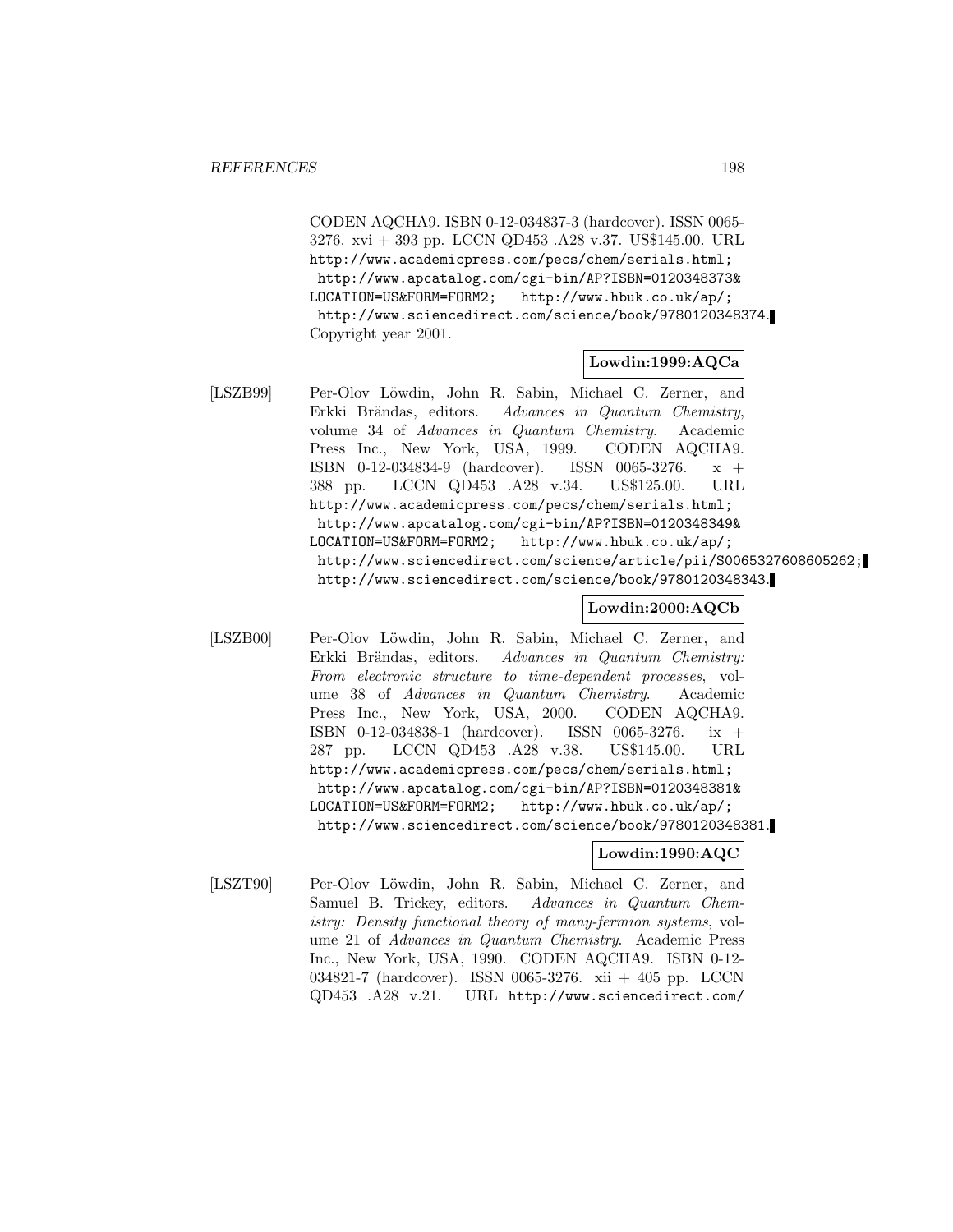science/article/pii/S0065327608605857; http://www. sciencedirect.com/science/book/9780120348213.

#### **Labzowsky:1998:RSC**

[LT98] L. N. Labzowsky and M. A. Tokman. The reference state Coulomb-Breit QED corrections for the few-electron highly charged ions. Advances in Quantum Chemistry, 30:393–413, 1998. CODEN AQCHA9. ISSN 0065-3276. URL http://www. sciencedirect.com/science/article/pii/S0065327608605195.

# **Ludena:2021:COI**

[LT21] Eduardo V. Ludeña and Orlando Tapia. On interpretations of quantum mechanics and a novel nonrepresentational framework. Advances in Quantum Chemistry, 83:1–29, 2021. CODEN AQCHA9. ISSN 0065-3276. URL https://www. sciencedirect.com/science/article/pii/S0065327621000150.

#### **Langreth:1990:RFN**

[LV90] David C. Langreth and S. H. Vosko. Response functions and nonlocal approximations. Advances in Quantum Chemistry, 21:175–199, 1990. CODEN AQCHA9. ISSN 0065-3276. URL http://www.sciencedirect.com/science/ article/pii/S0065327608605973.

### **Liu:2001:SCP**

[LvWH<sup>+</sup>01] Wenjian Liu, Christoph van W¨ullen, Young Kyu Han, Yoon Jeong Choi, and Yoon Sup Lee. Spectroscopic constants of Pb and eka-lead compounds: Comparison of different approaches. Advances in Quantum Chemistry, 39:325–355, 2001. CODEN AQCHA9. ISSN 0065-3276. URL http://www.sciencedirect. com/science/article/pii/S0065327605390198.

### **Lykos:1964:PEA**

[Lyk64] Peter G. Lykos. The pi-electron approximation. Advances in Quantum Chemistry, 1:171–201, 1964. CODEN AQCHA9. ISSN 0065-3276. URL http://www.sciencedirect.com/science/ article/pii/S0065327608603780.

# **Liu:2003:ECB**

[LYM03] Yi Liu, Hiroshi Yukawa, and Masahiko Morinaga. Energetics and chemical bonding of lithium absorbed carbon nanotubes. Advances in Quantum Chemistry, 42:315–330, 2003. CODEN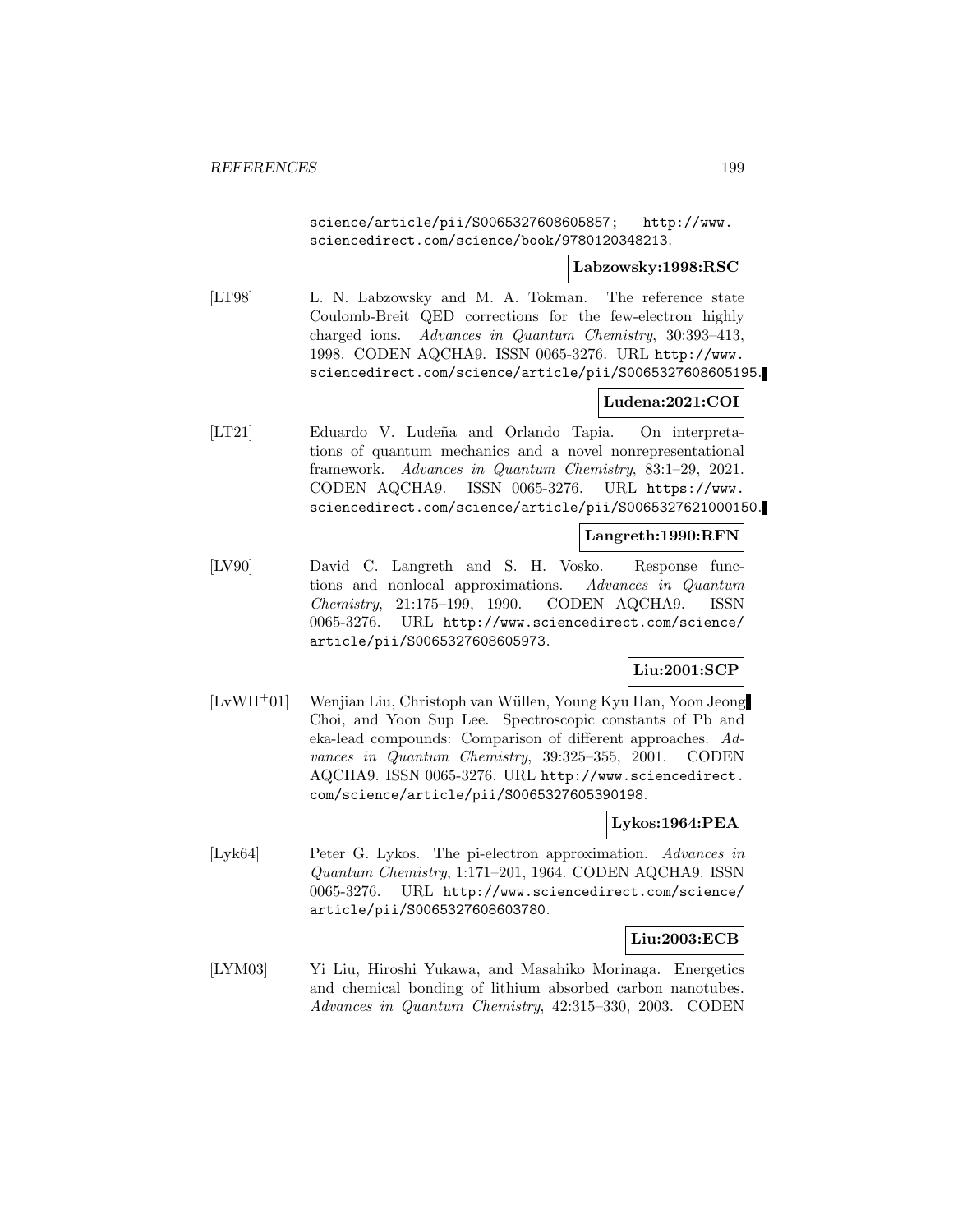AQCHA9. ISSN 0065-3276. URL http://www.sciencedirect. com/science/article/pii/S0065327603420583.

# **Lyons:2008:PLL**

[Lyo08] James R. Lyons. Photolysis of long-lived predissociative molecules as a source of mass-independent isotope fractionation: The example of  $SO_2$ . Advances in Quantum Chemistry, 55:57–74, 2008. CODEN AQCHA9. ISSN 0065-3276. URL http://www.sciencedirect.com/science/ article/pii/S0065327607002055.

# **Minaev:2001:SUC**

[MÅ01] Boris F. Minaev and Hans Ågren. Spin uncoupling in chemical reactions. Advances in Quantum Chemistry, 40:191–211, 2001. CODEN AQCHA9. ISSN 0065-3276. URL http://www. sciencedirect.com/science/article/pii/S0065327601400165.

### **Muino:2004:NSE**

[MA04] R. Díez Muiño and A. Arnau. Nonlinear screening and electron capture processes of ions in metals. Advances in Quantum Chemistry, 45 (part 1):201–221, 2004. CODEN AQCHA9. ISSN 0065-3276. URL http://www.sciencedirect.com/science/ article/pii/S0065327604450096.

### **Mammino:2019:CHB**

[Mam19] Liliana Mammino. Complexes of hyperguinones A and B with a  $Cu^{2+}$  ion: A DFT study. Advances in Quantum Chemistry, 78:83–108, 2019. CODEN AQCHA9. ISSN 0065-3276. URL https://www.sciencedirect.com/science/ article/pii/S0065327618300340.

### **Marcus:2008:MIO**

[Mar08a] R. A. Marcus. Mass-independent oxygen isotope fractionation in selected systems. mechanistic considerations. Advances in Quantum Chemistry, 55:5–19, 2008. CODEN AQCHA9. ISSN 0065-3276. URL http://www.sciencedirect.com/science/ article/pii/S006532760700202X.

### **Marshall:2008:CST**

[Mar08b] Paul Marshall. Computational studies of the thermochemistry of the atmospheric iodine reservoirs HOI and  $IONO<sub>2</sub>$ . Advances in Quantum Chemistry, 55:159–175, 2008. CODEN AQCHA9. ISSN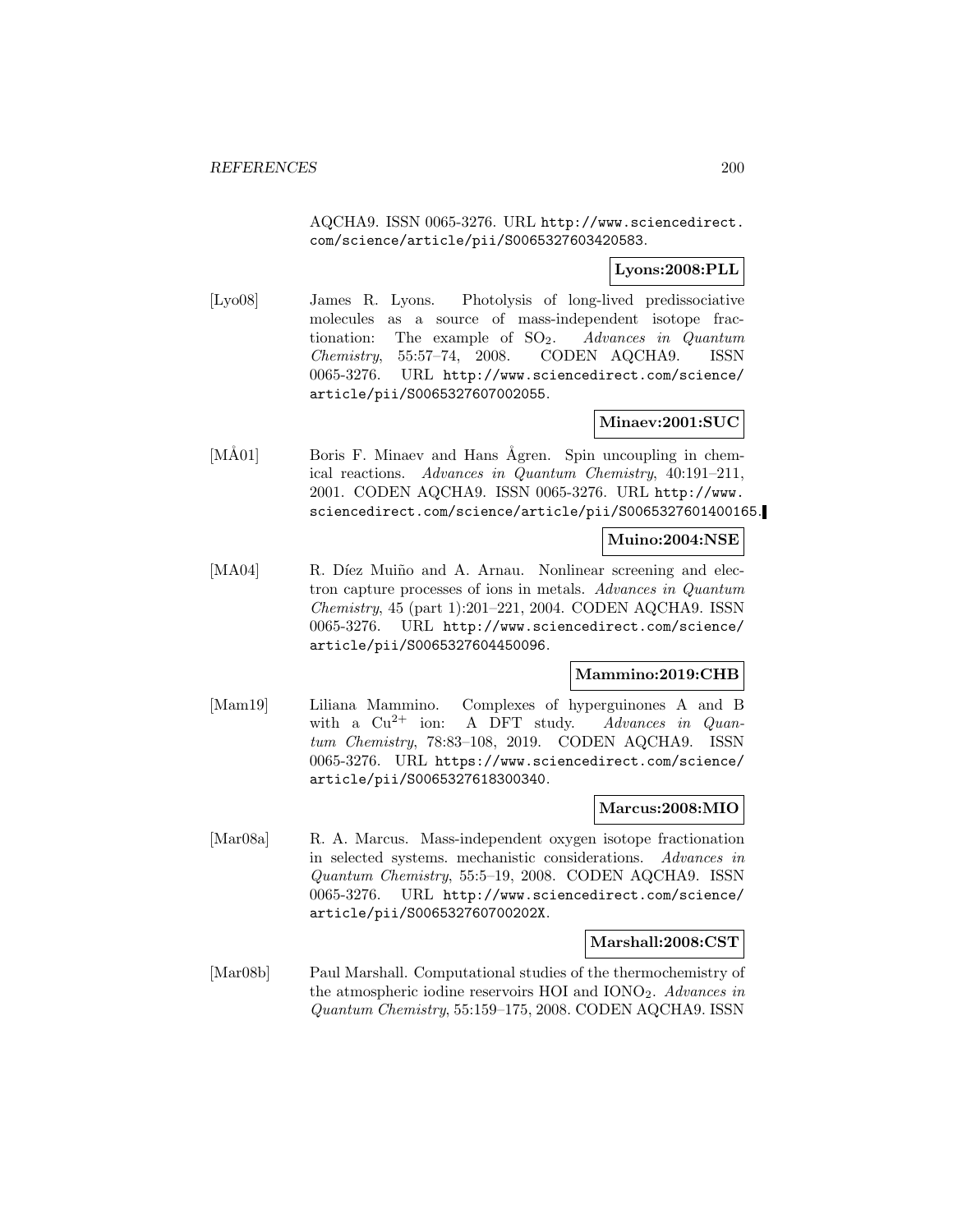0065-3276. URL http://www.sciencedirect.com/science/ article/pii/S0065327607002092.

## **Mizuno:2003:TCP**

[MAS03] Masataka Mizuno, Hideki Araki, and Yasuharu Shirai. Theoretical calculation of positron lifetimes for defects in solids. Advances in Quantum Chemistry, 42:109–126, 2003. CODEN AQCHA9. ISSN 0065-3276. URL http://www.sciencedirect. com/science/article/pii/S0065327603420431.

## **Matsen:1964:SFQ**

[Mat64] F. A. Matsen. Spin-free quantum chemistry. Advances in Quantum Chemistry, 1:59–114, 1964. CODEN AQCHA9. ISSN 0065-3276. URL http://www.sciencedirect.com/science/ article/pii/S0065327608603755.

#### **Matsen:1978:UGM**

[Mat78] F. A. Matsen. The unitary group and the many-body problem. Advances in Quantum Chemistry, 11:223–250, 1978. CODEN AQCHA9. ISSN 0065-3276. URL http://www.sciencedirect. com/science/article/pii/S0065327608602385.

#### **Matsen:1996:FDN**

[Mat96] F. A. Matsen. Freeon dynamics: a novel theory of atoms and molecules. Advances in Quantum Chemistry, 27:1–70, 1996. CODEN AQCHA9. ISSN 0065-3276. URL http://www. sciencedirect.com/science/article/pii/S0065327608602506.

#### **Mayer:1980:SPE**

[May80] István Mayer. The spin-projected extended Hartree–Fock method. Advances in Quantum Chemistry, 12:189–262, 1980. CODEN AQCHA9. ISSN 0065-3276. URL http://www. sciencedirect.com/science/article/pii/S0065327608603172.

### **Morcillo:2019:SAC**

[MBAPS19] Milagros F. Morcillo, Enrique F. Borja, José M. Alcaraz-Pelegrina, and Antonio Sarsa. Stability after confinement of the H atom. Advances in Quantum Chemistry, 79:323–336, 2019. CODEN AQCHA9. ISSN 0065-3276. URL https://www. sciencedirect.com/science/article/pii/S0065327619300152.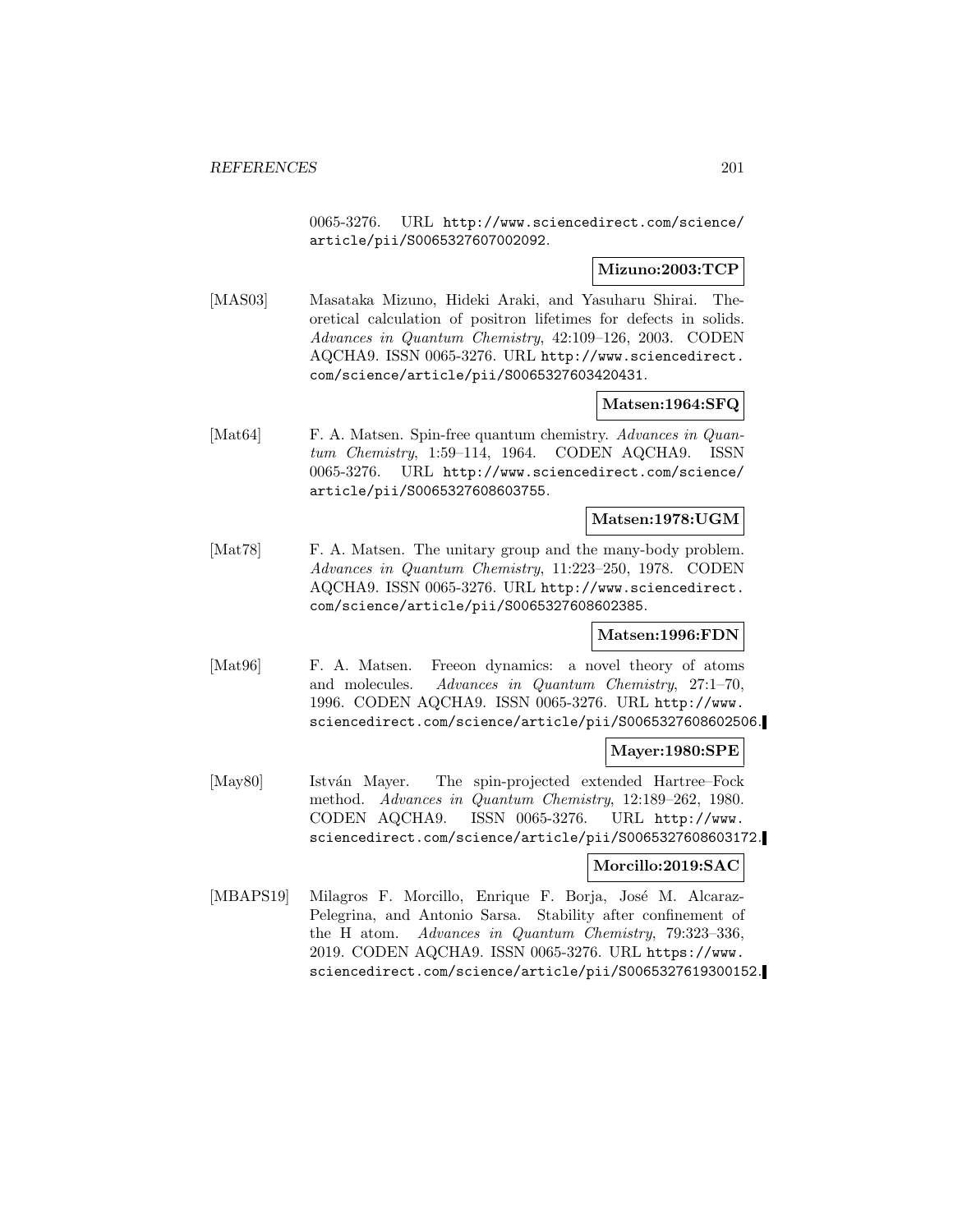#### **Morpurgo:1999:SMP**

[MBM99] Simone Morpurgo, Mario Bossa, and Giorgio O. Morpurgo. Solvent-mediated proton transfer reactions in cytosine: An ab initio study. Advances in Quantum Chemistry, 36:169–183, 1999. CODEN AQCHA9. ISSN 0065-3276. URL http://www. sciencedirect.com/science/article/pii/S0065327608604839.

### **Munoz:2007:EDM**

[MBO<sup>+</sup>07] A. Muñoz, F. Blanco, J. C. Oller, J. M. Pérez, and G. García. Energy deposition models at the molecular level in biological systems. Advances in Quantum Chemistry, 52:21–57, 2007. CODEN AQCHA9. ISSN 0065-3276. URL http://www.sciencedirect. com/science/article/pii/S0065327606520039.

## **Mata:2010:QMA**

[MC10] Ricardo A. Mata and B. J. Costa Cabral. QM/MM approaches to the electronic spectra of hydrogen-bonding systems with connection to many-body decomposition schemes. Advances in Quantum Chemistry, 59:99–144, 2010. CODEN AQCHA9. ISSN 0065-3276. URL http://www.sciencedirect.com/science/ article/pii/S006532761059004X.

### **Mussard:2018:TDL**

[MCA<sup>+</sup>18] Bastien Mussard, Emanuele Coccia, Roland Assaraf, Matthew Otten, Cyrus J. Umrigar, and Julien Toulouse. Time-dependent linear-response variational Monte Carlo. Advances in Quantum Chemistry, 76:255–270, 2018. CODEN AQCHA9. ISSN 0065-3276. URL https://www.sciencedirect.com/science/ article/pii/S0065327617300424.

### **Mironov:2003:FOP**

[MCC03] V. S. Mironov, L. F. Chibotaru, and A. Ceulemans. First-order phase transition in UO<sub>2</sub>: The interplay of the  $5f^2-5f^2$  superexchange interaction and Jahn–Teller effect. Advances in Quantum Chemistry, 44:599–616, 2003. CODEN AQCHA9. ISSN 0065-3276. URL http://www.sciencedirect.com/science/ article/pii/S0065327603440409.

#### **McGuire:2004:UGF**

[McG04] E. J. McGuire. The use of Green's functions in the calculation of proton stopping power. Advances in Quantum Chemistry, 45 (part 1):159–174, 2004. CODEN AQCHA9. ISSN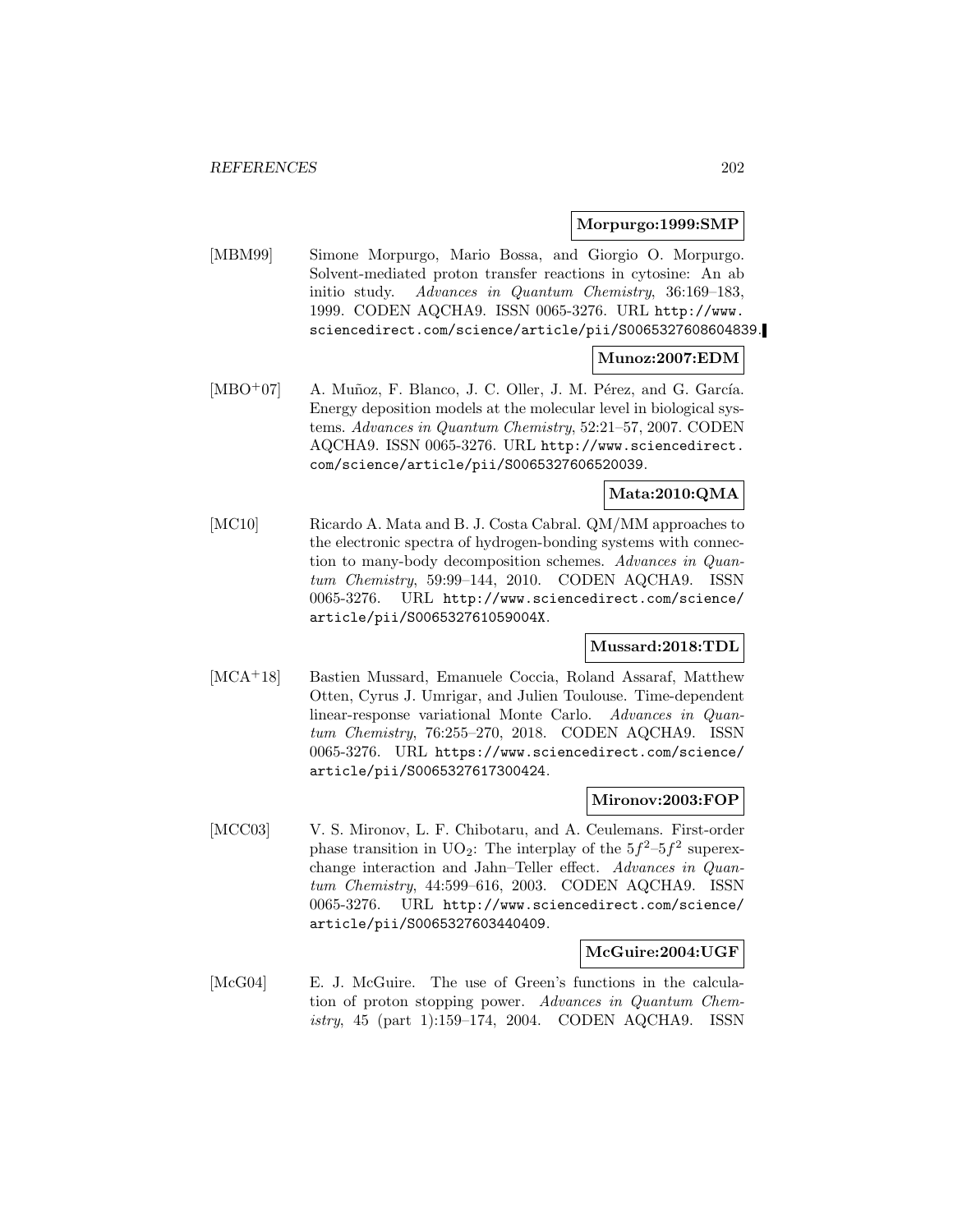0065-3276. URL http://www.sciencedirect.com/science/ article/pii/S0065327604450072.

# **Maciel:2008:EPA**

[MCG<sup>+</sup>08] Glauciete S. Maciel, David Cappelletti, Gaia Grossi, Fernando Pirani, and Vincenzo Aquilanti. Elementary processes in atmospheric chemistry: Quantum studies of intermolecular dimer formation and intramolecular dynamics. Advances in Quantum Chemistry, 55:311–332, 2008. CODEN AQCHA9. ISSN 0065-3276. URL http://www.sciencedirect.com/science/ article/pii/S0065327607002158.

## **Musial:2014:PEC**

[MCM14] M. Musia, J. Cembrzyńska, and L. Meissner. Potential energy curves via double ionization potential calculations: Example of HF molecule. Advances in Quantum Chemistry, 68:153– 172, 2014. CODEN AQCHA9. ISBN 0-12-800536-X. ISSN 0065-3276. URL http://www.sciencedirect.com/science/ article/pii/B9780128005361000083.

## **Malinovskaya:2012:UMR**

[MCP12] Svetlana A. Malinovskaya, Tom Collins, and Vishesha Patel. Ultrafast manipulation of Raman transitions and prevention of decoherence using chirped pulses and optical frequency combs. Advances in Quantum Chemistry, 64:211– 258, 2012. CODEN AQCHA9. ISBN 0-12-396498-9. ISSN 0065-3276. URL http://www.sciencedirect.com/science/ article/pii/B9780123964984000077.

### **McWeeny:1998:SQS**

[McW98] Roy McWeeny. Separability of quantum systems: a density matrix approach. Advances in Quantum Chemistry, 31:15–35, 1998. CODEN AQCHA9. ISSN 0065-3276. URL http://www. sciencedirect.com/science/article/pii/S0065327608601811.

#### **McWeeny:1999:EPR**

[McW99] Roy McWeeny. On the Einstein–Podolsky–Rosen paradox. Advances in Quantum Chemistry, 36:365–384, 1999. CODEN AQCHA9. ISSN 0065-3276. URL http://www.sciencedirect. com/science/article/pii/S006532760860492X.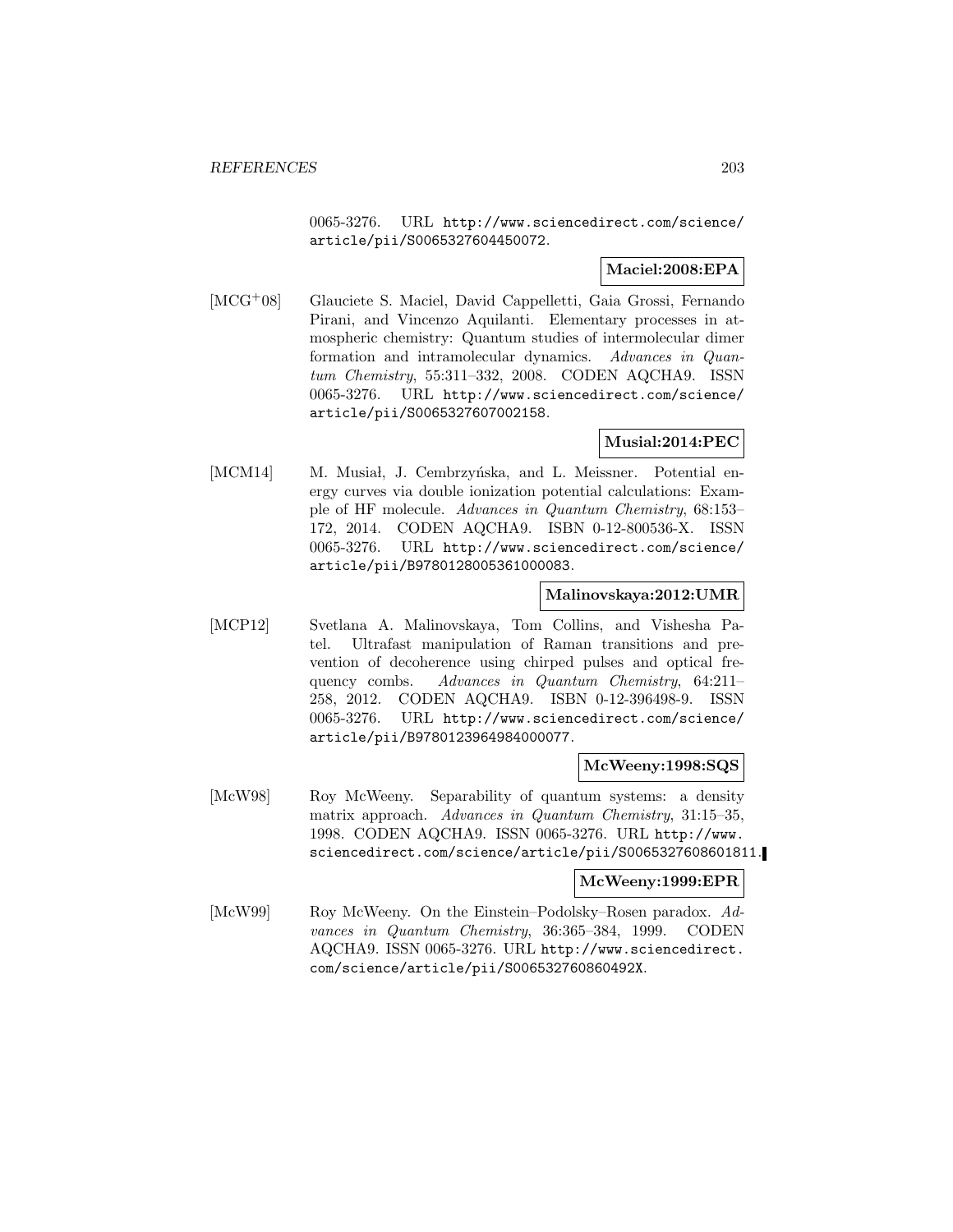#### **McWeeny:2001:SS**

[McW01] Roy McWeeny. Symbols in science. Advances in Quantum Chemistry, 40:1–16, 2001. CODEN AQCHA9. ISSN 0065-3276. URL http://www.sciencedirect.com/science/ article/pii/S0065327601400062.

### **Mahapatra:1998:SSM**

[MDBM98] Uttam Sinha Mahapatra, Barnali Datta, Barun Bandyopadhyay, and Debashis Mukherjee. State-specific multi-reference coupled cluster formulations: Two paradigms. Advances in Quantum Chemistry, 30:163–193, 1998. CODEN AQCHA9. ISSN 0065-3276. URL http://www.sciencedirect.com/science/ article/pii/S0065327608605079.

## **Masiello:2005:CFE**

[MDÖ05] David Masiello, Erik Deumens, and Yngve Öhrn. On the canonical formulation of electrodynamics and wave mechanics. Advances in Quantum Chemistry, 49:249–297, 2005. CODEN AQCHA9. ISSN 0065-3276. URL http://www.sciencedirect. com/science/article/pii/S0065327605490061.

### **Mezey:1996:FGQ**

[Mez96] Paul G. Mezey. Functional groups in quantum chemistry. Advances in Quantum Chemistry, 27:163–222, 1996. CODEN AQCHA9. ISSN 0065-3276. URL http://www.sciencedirect. com/science/article/pii/S006532760860252X.

### **Monreal:2004:CEP**

[MF04] R. C. Monreal and F. Flores. Charge exchange processes in low energy ion-metal collisions. Advances in Quantum Chemistry, 45 (part 1):175–199, 2004. CODEN AQCHA9. ISSN 0065-3276. URL http://www.sciencedirect.com/science/ article/pii/S0065327604450084.

### **Manaa:2014:REM**

[MF14] M. Riad Manaa and Laurence E. Fried. The reactivity of energetic materials under high pressure and temperature. Advances in Quantum Chemistry, 69:221–252, 2014. CODEN AQCHA9. ISSN 0065-3276. URL http://www.sciencedirect.com/science/ article/pii/B9780128003459000064.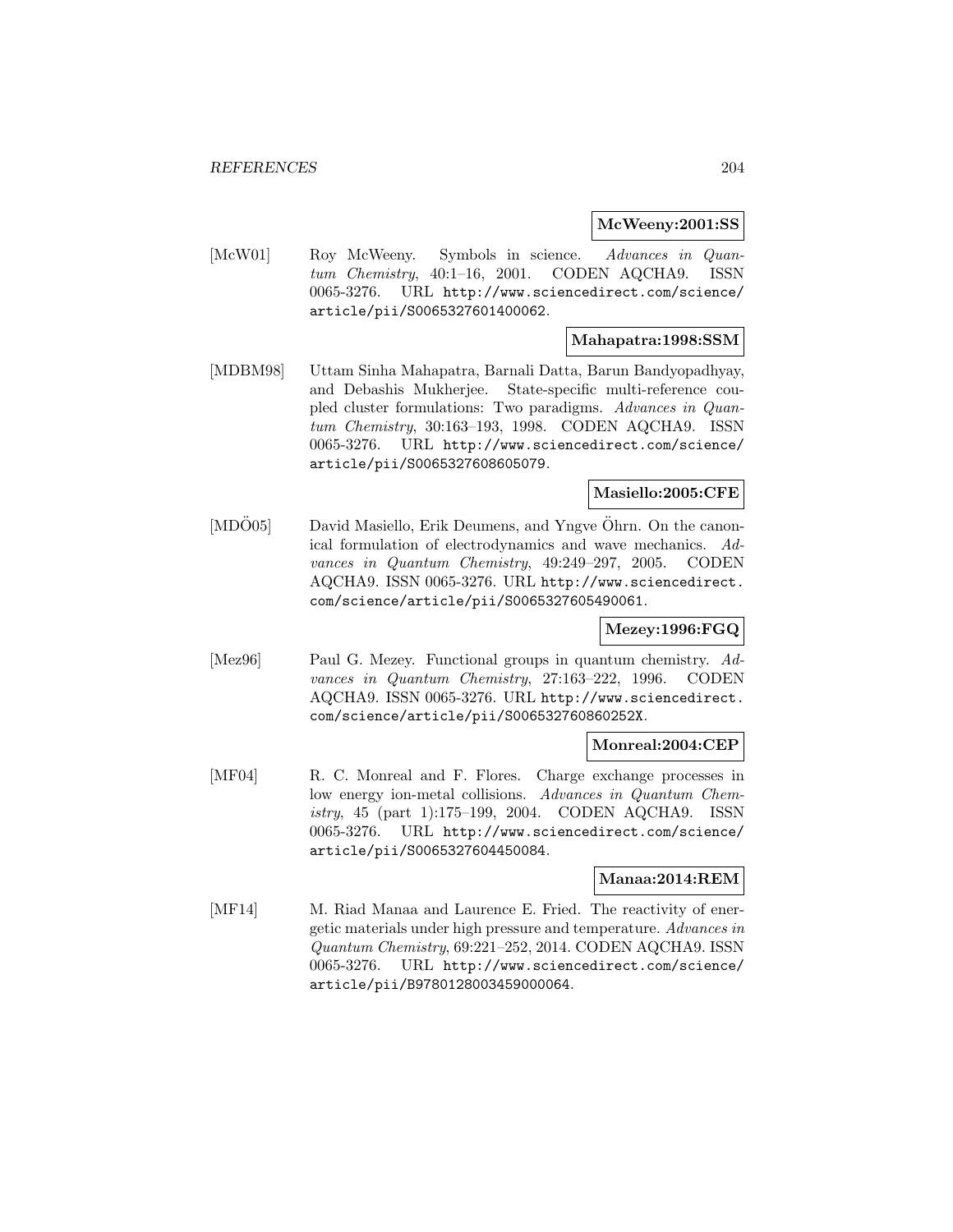## **Mitnik:2021:CEG**

[MFA21] Dario Mitnik, Ana Laura Frapiccini, and Lorenzo Ugo Ancarani. Generalized Sturmian functions in prolate spheroidal coordinates: Continuum states. Advances in Quantum Chemistry, 83:239–253, 2021. CODEN AQCHA9. ISSN 0065-3276. URL https://www.sciencedirect.com/science/ article/pii/S0065327621000046.

### **Mendez-Fragoso:2015:HSN**

[MFCT15] Ricardo Méndez-Fragoso and Remigio Cabrera-Trujillo. On a hyperbolic solution to the nonlinear Schrödinger equation for a square well potential coupled to a contact impurity at the delocalization threshold. Advances in Quantum Chemistry, 71:341–352, 2015. CODEN AQCHA9. ISSN 0065-3276. URL http://www.sciencedirect.com/science/ article/pii/S0065327615000143.

### **Mendez-Fragoso:2011:RAM**

[MFLK11] Ricardo Méndez-Fragoso and Eugenio Ley-Koo. Rotations of asymmetric molecules and the hydrogen atom in free and confined configurations. Advances in Quantum Chemistry, 62:137– 213, 2011. CODEN AQCHA9. ISBN 0-12-386477-1 (hardcover). ISSN 0065-3276. URL http://www.sciencedirect. com/science/article/pii/B9780123864772000048.

#### **Mendez-Fragoso:2015:AMT**

[MFLK15] Ricardo Méndez-Fragoso and Eugenio Ley-Koo. Angular momentum theory in bases of Lamé spheroconal harmonics. Advances in Quantum Chemistry, 71:115–152, 2015. CODEN AQCHA9. ISSN 0065-3276. URL http://www.sciencedirect.com/science/ article/pii/S0065327615000040.

### **Moule:2001:CSR**

[MFMCN01] D. C. Moule, W. Fraessdorf, C. Muñoz-Caro, and A. Niño. A computer simulation of the ring puckering and oxygen wagging dynamics in the  $S_0$  state of cyclobutanone. Advances in Quantum Chemistry, 40:345–359, 2001. CODEN AQCHA9. ISSN 0065-3276. URL http://www.sciencedirect.com/science/ article/pii/S0065327601400244.

# **Marx:2020:QCN**

[MG20] Gerard Marx and Chaim Gilon. Quantum considerations of neural memory. Advances in Quantum Chemistry, 82:13–23,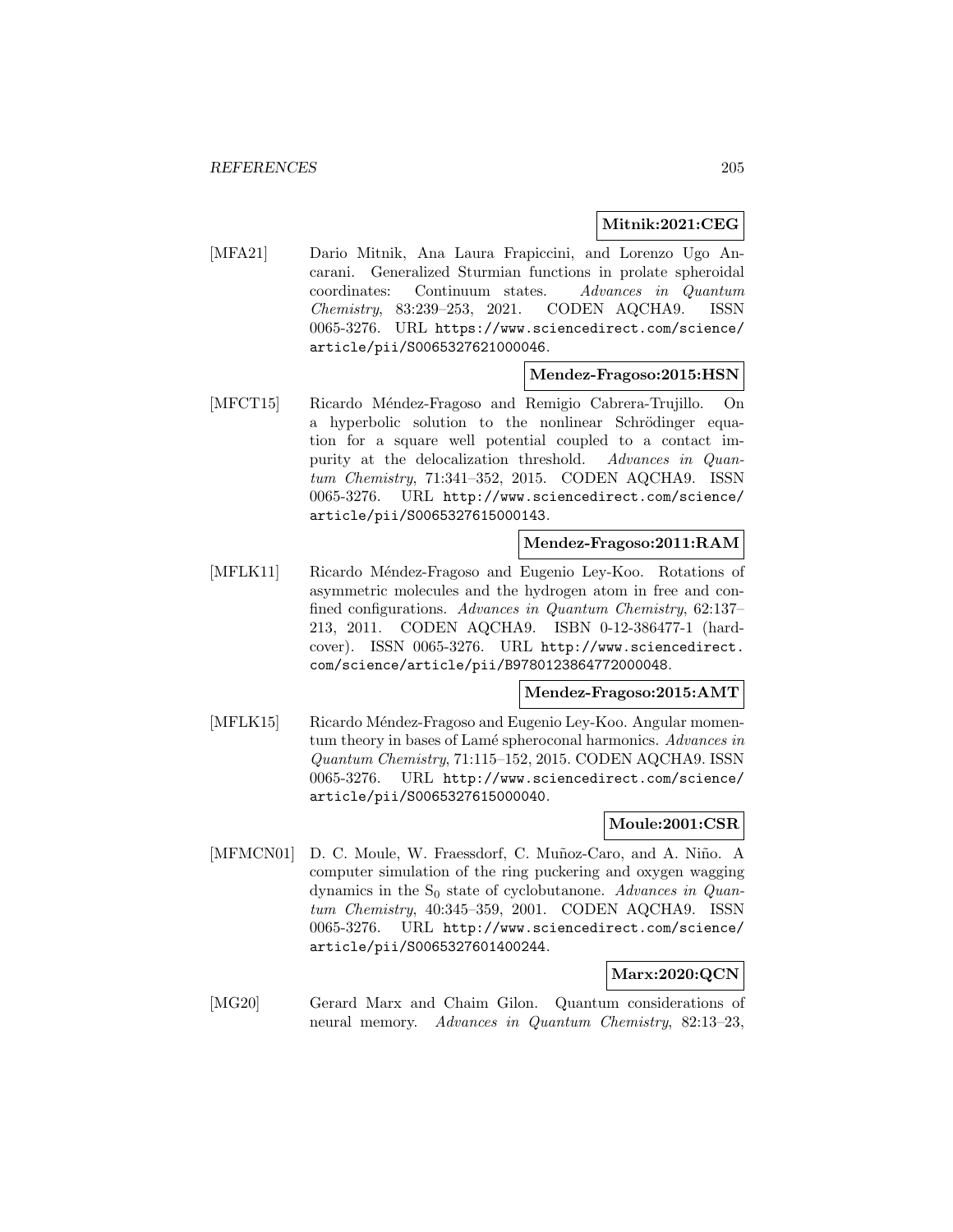## 2020. CODEN AQCHA9. ISSN 0065-3276. URL https://www. sciencedirect.com/science/article/pii/S0065327620300071.

### **Macetti:2021:CTQ**

[MG21] Giovanni Macetti and Alessandro Genoni. Quantum mechanics/extremely localized molecular orbital embedding technique: Theoretical foundations and further validation. Advances in Quantum Chemistry, 83:269–285, 2021. CODEN AQCHA9. ISSN 0065-3276. URL https://www.sciencedirect.com/science/ article/pii/S006532762100006X.

# **Masik:1998:MBW**

[MH98] J. Mášik and I. Hubač. Multireference Brillouin–Wigner coupledcluster theory: Single-root approach. Advances in Quantum Chemistry, 31:75–104, 1998. CODEN AQCHA9. ISSN 0065-3276. URL http://www.sciencedirect.com/science/ article/pii/S0065327608601847.

### **Musial:2021:P**

[MH21] Monika Musial and Philip E. Hoggan. Preface. Advances in Quantum Chemistry, 83:xv–xvii, 2021. CODEN AQCHA9. ISSN 0065-3276. URL https://www.sciencedirect.com/science/ article/pii/S0065327621000289.

# **Moszynski:1997:TMS**

[MHWvdA97] Robert Moszynski, Tino G. A. Heijmen, Paul E. S. Wormer, and Ad van der Avoird. Theoretical modeling of spectra and collisional processes of weakly interacting complexes. Advances in Quantum Chemistry, 28:119–140, 1997. CODEN AQCHA9. ISSN 0065-3276. URL http://www.sciencedirect.com/science/ article/pii/S0065327608602117.

# **Micha:1974:EHM**

[Mic74] David A. Micha. Effective Hamiltonian methods for molecular collisions. Advances in Quantum Chemistry, 8:231–287, 1974. CODEN AQCHA9. ISSN 0065-3276. URL http://www. sciencedirect.com/science/article/pii/S0065327608600635.

### **Micha:1999:DMT**

[Mic99] David A. Micha. Density matrix treatment of electronic rearrangement. Advances in Quantum Chemistry, 35:317–337, 1999. CODEN AQCHA9. ISSN 0065-3276. URL http://www. sciencedirect.com/science/article/pii/S0065327608604669.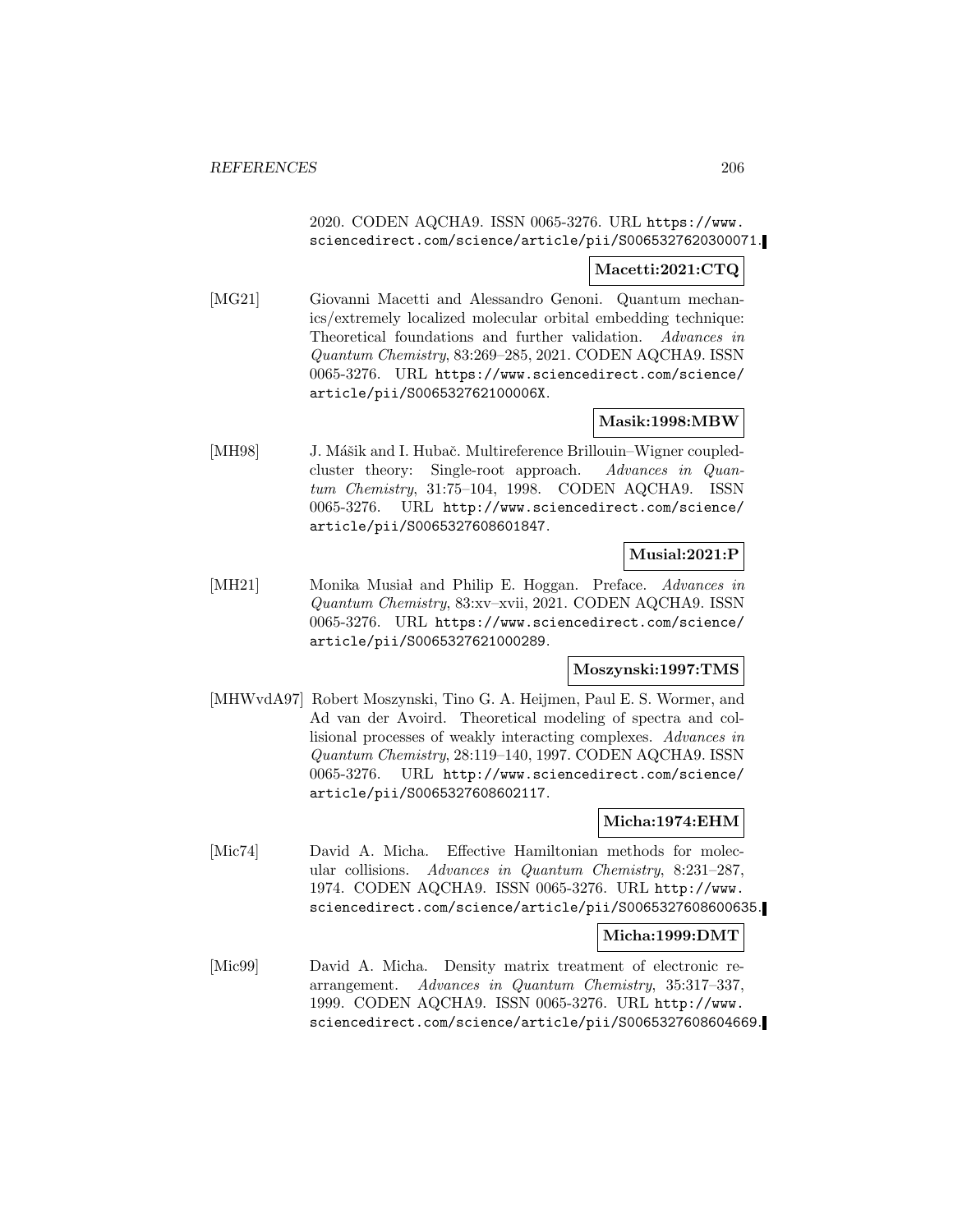### **Micha:2002:FAM**

[Mic02] David A. Micha. From few-atom to many-atom quantum dynamics. Advances in Quantum Chemistry, 41:139–159, 2002. CODEN AQCHA9. ISSN 0065-3276. URL http://www.sciencedirect. com/science/article/pii/S0065327602410519.

### **Micha:2015:GRT**

[Mic15] David A. Micha. Generalized response theory for a photoexcited many-atom system. Advances in Quantum Chemistry, 71:195– 220, 2015. CODEN AQCHA9. ISSN 0065-3276. URL http:// www.sciencedirect.com/science/article/pii/S0065327615000118.

# **Micha:2017:QPM**

[Mic17] David A. Micha. Quantum partitioning methods for fewatom and many-atom dynamics. Advances in Quantum Chemistry, 74:107–128, 2017. CODEN AQCHA9. ISSN 0065-3276. URL http://www.sciencedirect.com/science/ article/pii/S0065327616300363.

### **Miyazaki:2003:CER**

[Miy03] T. Miyazaki. Comment from experimental results on "Was H<sup>−</sup> 2 Observed in Solid  $H_2$  ? A Theoretical Answer" (H. U. Suter, B. Engels and S. Lunell, Adv. Quantum Chem. **40** (2001) 133). Advances in Quantum Chemistry, 43:217–218, 2003. CODEN AQCHA9. ISSN 0065-3276. URL http://www.sciencedirect. com/science/article/pii/S0065327603430074. See [SEL01].

### **Morrison:2018:NHF**

[MK18] John C. Morrison and Jacek Kobus. Numerical Hartree Fock and many-body calculations for diatomic molecules. Advances in Quantum Chemistry, 76:103–116, 2018. CODEN AQCHA9. ISSN 0065-3276. URL https://www.sciencedirect.com/science/ article/pii/S0065327617300588.

### **Musial:2004:AIO**

[MKB04] Monika Musiał, Stanislaw A. Kucharski, and Rodney J. Bartlett. Approximate inclusion of the  $T_3$  and  $R_3$  operators in the equation-of-motion coupled-cluster method. Advances in Quantum Chemistry, 47:209–222, 2004. CODEN AQCHA9. ISSN 0065-3276. URL http://www.sciencedirect.com/science/ article/pii/S0065327604470129.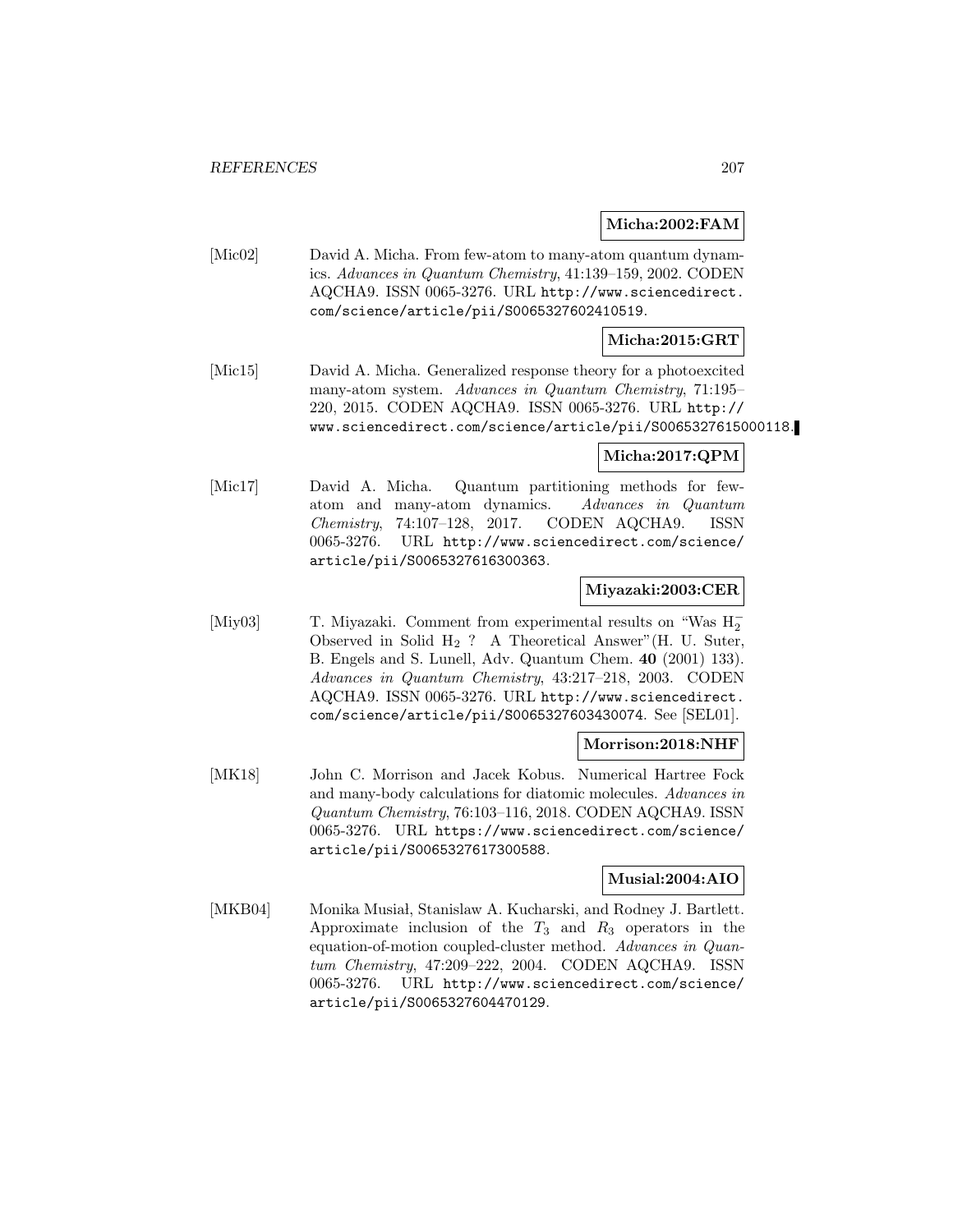#### **Morishita:1997:ESO**

[MKH<sup>+</sup>97] Masao Morishita, Koichiro Koyama, Akinori Hatamoto, Masahiko Morinaga, and Hirohiko Adachi. Electronic states of oxygen ions of molten slags used for iron and steel making. Advances in Quantum Chemistry, 29:285–296, 1997. CODEN AQCHA9. ISSN 0065-3276. URL http://www.sciencedirect.com/science/ article/pii/S0065327608602750.

#### **Morishita:2000:MIC**

[MKK<sup>+</sup>00] Masao Morishita, Koichiro Koyama, Tadayoshi Kikko, Masahiko Morinaga, and Hirohiko Adachi. A method of incorporating the composition into the calculation of the OKa X-ray emission spectrum of the glassy state  $SiO_2-Na_2O$  binary slag with the DV-X $\alpha$  molecular orbital calculation. Advances in Quantum Chemistry, 37:163–177, 2000. CODEN AQCHA9. ISSN 0065-3276. URL http://www.sciencedirect.com/science/ article/pii/S0065327600370125.

## **Maruani:2001:MCT**

[MKK<sup>+</sup>01] J. Maruani, A. Khoudir, A. Kuleff, M. Tronc, G. Giorgi, and C. Bonnelle. A method of combined treatment for the evaluation of core excitation energies in molecules involving heavy atoms: application to  $\text{CrF}_6$ , MoF<sub>6</sub>, and WF<sub>6</sub>. Advances in Quantum Chemistry, 39:307–324, 2001. CODEN AQCHA9. ISSN 0065-3276. URL http://www.sciencedirect.com/science/ article/pii/S0065327605390186.

### **Mercouris:2010:SSE**

[MKN10] Theodoros Mercouris, Yannis Komninos, and Cleanthes A. Nicolaides. The state-specific expansion approach to the solution of the polyelectronic time-dependent schrödinger equation for atoms and molecules in unstable states. Advances in Quantum Chemistry, 60:333–405, 2010. CODEN AQCHA9. ISSN 0065-3276. URL http://www.sciencedirect.com/science/ article/pii/S0065327610600068.

### **Malinovskaya:2018:APC**

[ML18] Svetlana A. Malinovskaya and Gengyuan Liu. Adiabatic passage control methods for ultracold alkali atoms and molecules via chirped laser pulses and optical frequency combs. Advances in Quantum Chemistry, 77:241–294, 2018. CODEN AQCHA9. ISSN 0065-3276. URL https://www.sciencedirect.com/science/ article/pii/S0065327618300029.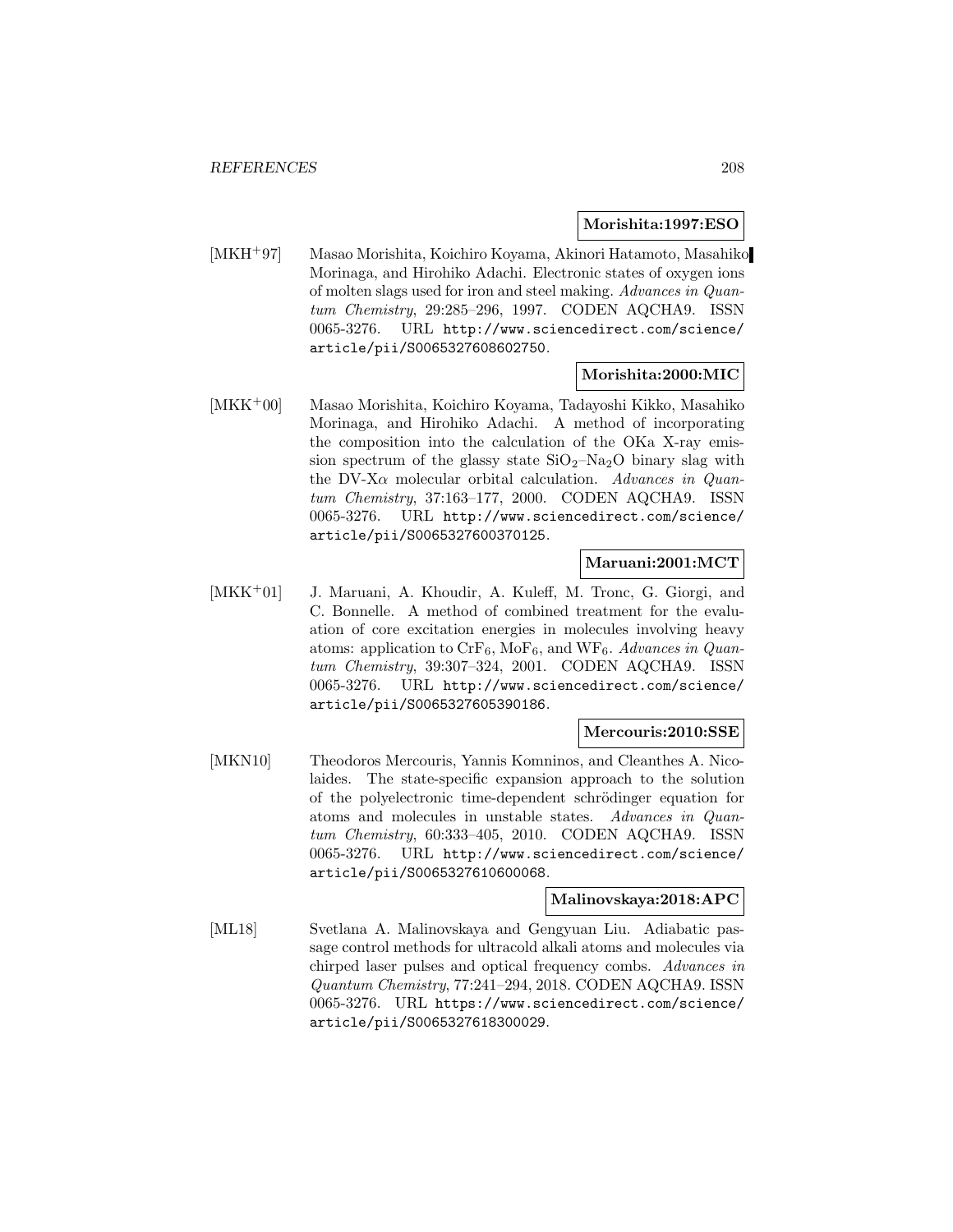#### **Martin:1998:VET**

[MLPD<sup>+</sup>98] I. Martin, C. Lavín, Y. Pérez-Delgado, J. Karwowski, and G. H. F. Diercksen. Vertical electron transitions in Rydberg radicals. Advances in Quantum Chemistry, 32:181–196, 1998. CODEN AQCHA9. ISSN 0065-3276. URL http://www. sciencedirect.com/science/article/pii/S006532760860413X.

### **Molina:1998:PMP**

[MLR<sup>+98]</sup> L. M. Molina, M. J. López, A. Rubio, L. C. Balbás, and J. A. Alonso. Pure and mixed Pb clusters of interest for liquid ionic alloys. Advances in Quantum Chemistry, 33:329–348, 1998. CODEN AQCHA9. ISSN 0065-3276. URL http://www. sciencedirect.com/science/article/pii/S0065327608604438.

### **Mishra:1996:CSA**

[MM96] Manoj K. Mishra and Milan N. Medikeri. Characterization of shape and Auger resonances using the dilated one electron propagator method. Advances in Quantum Chemistry, 27:223–295, 1996. CODEN AQCHA9. ISSN 0065-3276. URL http://www.sciencedirect.com/science/ article/pii/S0065327608602531.

### **Mishra:1999:SPC**

[MM99] Vandana K. Mishra and Manoj K. Mishra. Selective photodynamic control of chemical reactions: a Rayleigh–Ritz variational approach. Advances in Quantum Chemistry, 35:261–281, 1999. CODEN AQCHA9. ISSN 0065-3276. URL http://www. sciencedirect.com/science/article/pii/S0065327608604645.

### **Montanari:2013:DFI**

[MM13] Claudia C. Montanari and Jorge E. Miraglia. The dielectric formalism for inelastic processes in high-energy ion-matter collisions. Advances in Quantum Chemistry, 65:165–201, 2013. CODEN AQCHA9. ISBN 0-12-396455-5 (hardcover). ISSN 0065-3276. URL http://www.sciencedirect.com/science/ article/pii/B9780123964557000078.

### **Mendez:2018:LEH**

[MMM18] Alejandra M. P. Mendez, Dario M. Mitnik, and Jorge E. Miraglia. Local effective Hartree Fock potentials obtained by the depurated inversion method. Advances in Quantum Chemistry, 76:117–132, 2018. CODEN AQCHA9. ISSN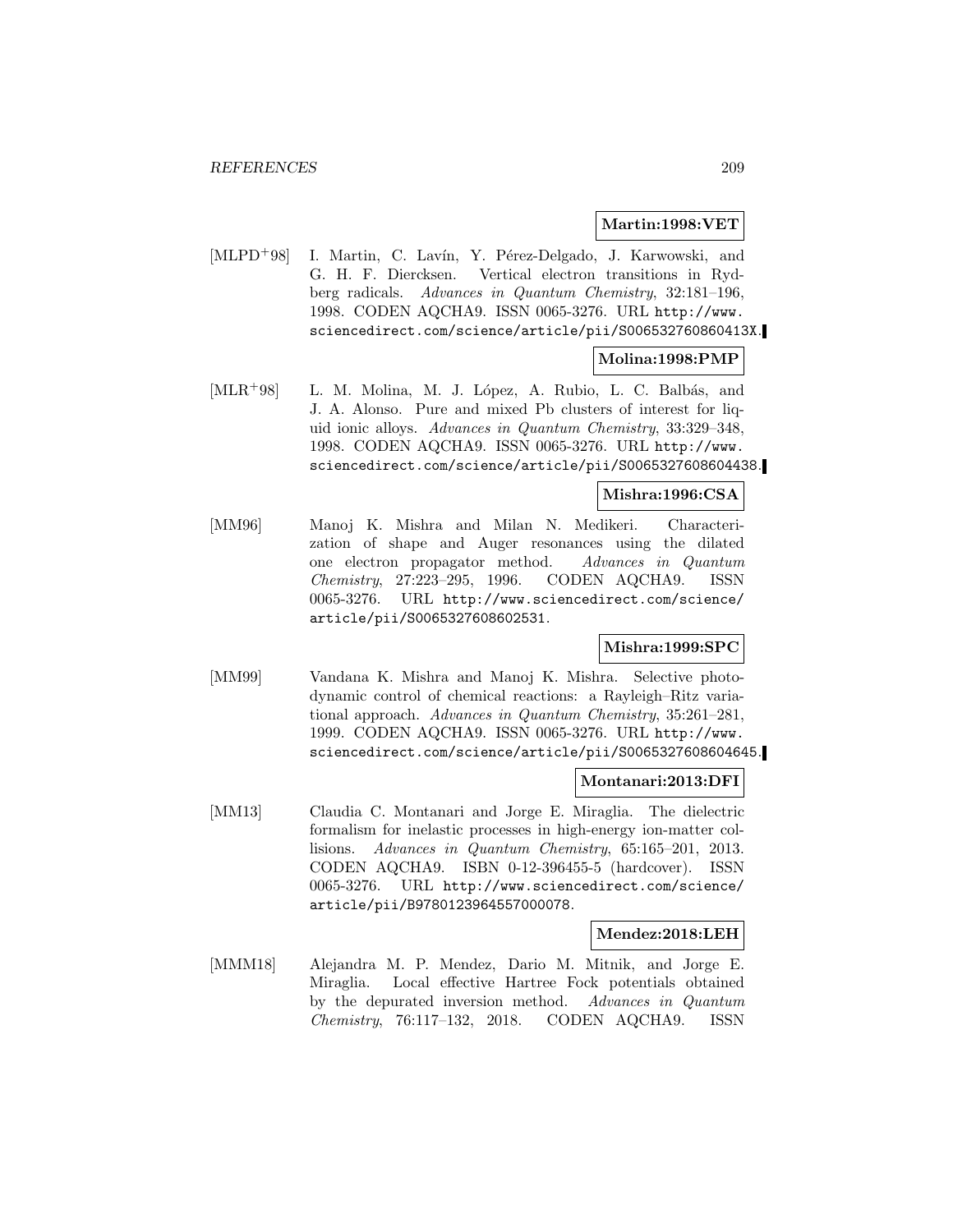0065-3276. URL https://www.sciencedirect.com/science/ article/pii/S0065327617300709.

## **Mendez:2019:CPU**

[MMM19] Alejandra M. P. Mendez, Darío M. Mitnik, and Jorge E. Miraglia. Collision processes using effective potentials. Advances in Quantum Chemistry, 79:179–200, 2019. CODEN AQCHA9. ISSN 0065-3276. URL https://www.sciencedirect.com/science/ article/pii/S0065327619300267.

# **Musial:2016:PEC**

[MMSK16] Monika Musiał, Anna Motyl, Patrycja Skupin, and Stanisław A. Kucharski. Potential energy curves for the low-lying electronic states of KLi with Fock space coupled cluster method. Advances in Quantum Chemistry, 72:201–216, 2016. CODEN AQCHA9. ISSN 0065-3276. URL http://www.sciencedirect. com/science/article/pii/S0065327615000209.

#### **Mineva:1998:DFO**

[MNR<sup>+</sup>98] T. Mineva, N. Neshev, N. Russo, E. Sicilia, and M. Toscano. Density functional orbital reactivity indices: Fundamentals and applications. Advances in Quantum Chemistry, 33:273–292, 1998. CODEN AQCHA9. ISSN 0065-3276. URL http://www. sciencedirect.com/science/article/pii/S0065327608604402.

## **Mozos:2003:DFT**

[MOB<sup>+</sup>03] JoséLuis Mozos, Pablo Ordejón, Mads Brandbyge, Jeremy Taylor, and Kurt Stokbro. Density functional theory calculations of quantum electron transport: carbon nanotubes-gold contacts. Advances in Quantum Chemistry, 42:299–314, 2003. CODEN AQCHA9. ISSN 0065-3276. URL http://www.sciencedirect. com/science/article/pii/S0065327603420571.

### **Mohr:1998:QEF**

[Moh98] Peter Mohr. Quantum electrodynamics and the fundamental constants. Advances in Quantum Chemistry, 30:77–97, 1998. CODEN AQCHA9. ISSN 0065-3276. URL http://www. sciencedirect.com/science/article/pii/S0065327608605043.

### **Mohr:2008:QSP**

[Moh08] Peter J. Mohr. The quantum SI: a possible new international system of units. Advances in Quantum Chemistry, 53:27–36,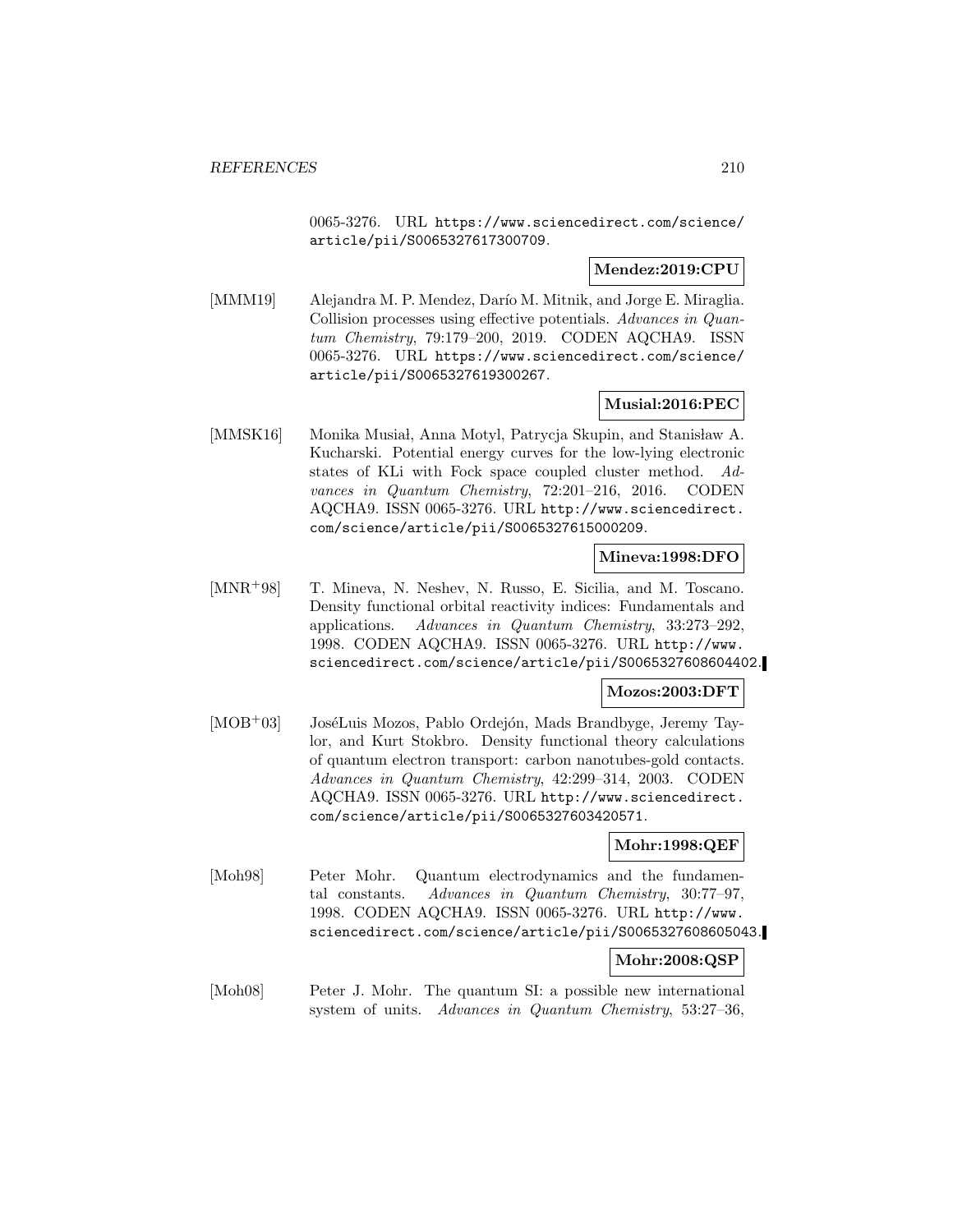## 2008. CODEN AQCHA9. ISSN 0065-3276. URL http://www. sciencedirect.com/science/article/pii/S0065327607530030.

#### **Monkhorst:2005:GME**

[Mon05] Hendrik J. Monkhorst. GW method for extended, periodic systems with a mixed Slater-orbital/plane-wave basis and Fourier transform techniques. Advances in Quantum Chemistry, 48:35–45, 2005. CODEN AQCHA9. ISSN 0065-3276. URL http://www.sciencedirect.com/science/ article/pii/S0065327605480041.

## **Mukherjee:1989:UCE**

[MP89] Debashis Mukherjee and Sourav Pal. Use of cluster expansion methods in the open-shell correlation problem. Advances in Quantum Chemistry, 20:291–373, 1989. CODEN AQCHA9. ISSN 0065-3276. URL http://www.sciencedirect.com/science/ article/pii/S0065327608606292.

#### **Muller-Plathe:1997:CQC**

[MP97] Florian M¨uller-Plathe. Combining quantum chemistry and molecular simulation. Advances in Quantum Chemistry, 28:81– 87, 1997. CODEN AQCHA9. ISSN 0065-3276. URL http:// www.sciencedirect.com/science/article/pii/S0065327608602087.

### **Mitxelena:2019:AAN**

[MPU19] Ion Mitxelena, Mario Piris, and Jesus M. Ugalde. Advances in approximate natural orbital functional theory. Advances in Quantum Chemistry, 79:155–177, 2019. CODEN AQCHA9. ISSN 0065-3276. URL https://www.sciencedirect.com/science/ article/pii/S0065327619300176.

### **Mejia-Rodriguez:2015:HFV**

[MRHdCK15] Daniel Mejía-Rodríguez, Xiaomin Huang, Jorge M. del Campo, and Andreas M. Köster. Hybrid functionals with variationally fitted exact exchange. Advances in Quantum Chemistry, 71:41–67, 2015. CODEN AQCHA9. ISSN 0065-3276. URL http://www.sciencedirect.com/science/ article/pii/S0065327615000167.

## **Marino:1999:DFC**

[MRS<sup>+99]</sup> T. Marino, N. Russo, E. Sicilia, M. Toscano, and T. Mineva. Density functional computations and mass spectrometric measurements. can this coupling enlarge the knowledge of gas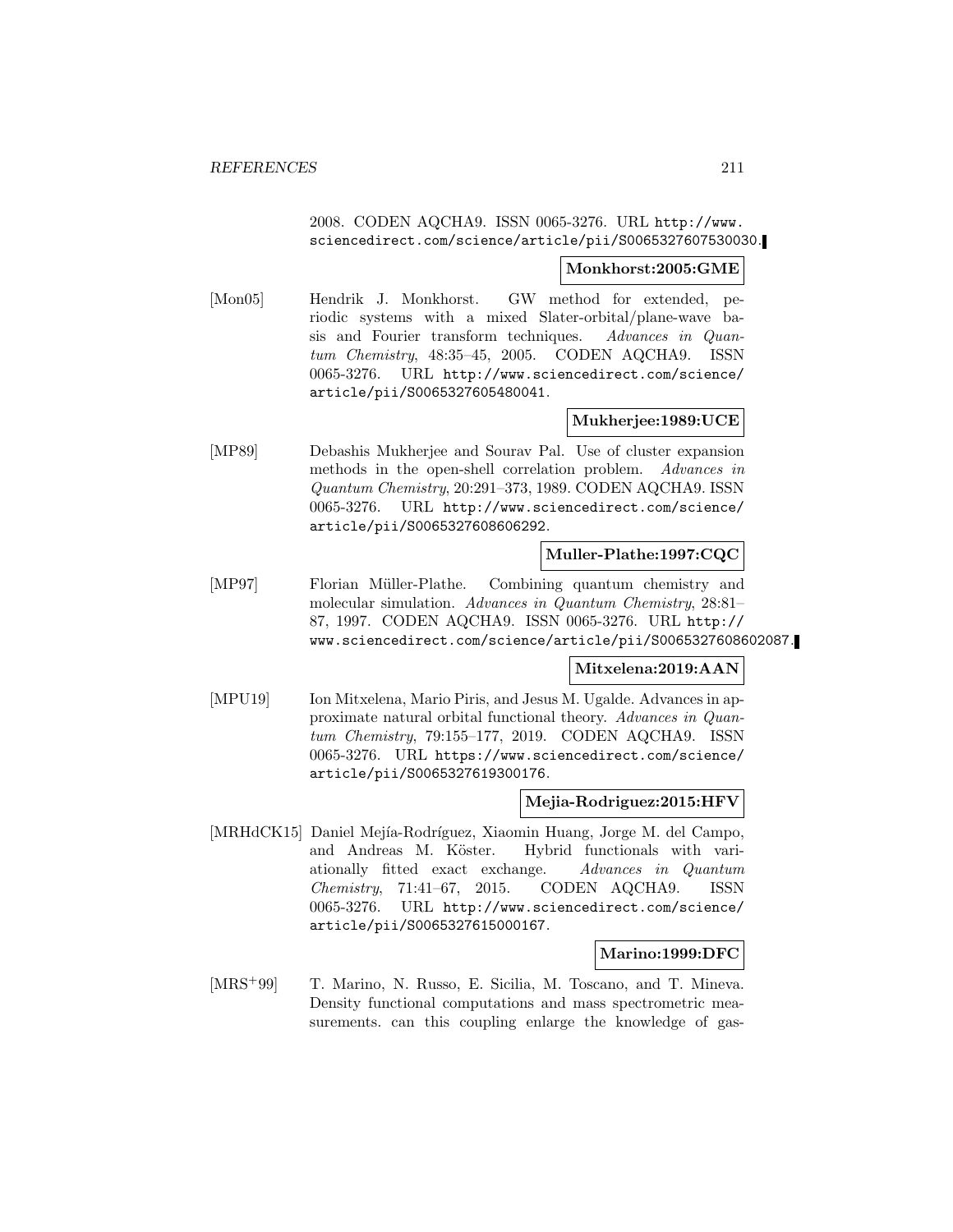phase chemistry? Advances in Quantum Chemistry, 36:93–120, 1999. CODEN AQCHA9. ISSN 0065-3276. URL http://www. sciencedirect.com/science/article/pii/S0065327608604803.

#### **McWeeny:1965:TPC**

[MS65] R. McWeeny and E. Steiner. The theory of pair-correlated wave functions. Advances in Quantum Chemistry, 2:93-117, 1965. CODEN AQCHA9. ISSN 0065-3276. URL http://www. sciencedirect.com/science/article/pii/S0065327608600738.

### **Margenau:1967:NIF**

[MS67] H. Margenau and J. Stamper. Nonadditivity of intermolecular forces. Advances in Quantum Chemistry, 3:129–160, 1967. CODEN AQCHA9. ISSN 0065-3276. URL http://www. sciencedirect.com/science/article/pii/S006532760860088X.

#### **Majernikova:2003:GSQ**

[MS03] Eva Majerníková and S. Shpyrko. Ground state of quantum Jahn–Teller model: Selftrapping vs. correlated phononassisted tunneling. Advances in Quantum Chemistry, 44:631–648, 2003. CODEN AQCHA9. ISSN 0065-3276. URL http://www. sciencedirect.com/science/article/pii/S0065327603440422.

### **Musial:2017:PEC**

[MSM17] Monika Musiał, Patrycja Skupin, and Anna Motyl. Potential energy curves of NaK molecule from all-electron multireference-coupled cluster calculations. Advances in Quantum Chemistry, 73:249–262, 2017. CODEN AQCHA9. ISSN 0065-3276. URL http://www.sciencedirect.com/science/ article/pii/S0065327615000192.

#### **Matsuo:2003:TAX**

[MST<sup>+</sup>03] Shuji Matsuo, Kaori Shirozu, Yuichi Tateishi, Hisanobu Wakita, and Takushi Yokoyama. Theoretical analysis of XANES for aqueous aluminum salt solutions. Advances in Quantum Chemistry, 42:407–417, 2003. CODEN AQCHA9. ISSN 0065-3276. URL http://www.sciencedirect.com/science/ article/pii/S0065327603420649.

### **Micha:2004:QCD**

[MT04] David A. Micha and Brian Thorndyke. The quantum-classical density operator for electronically excited molecular systems. Advances in Quantum Chemistry, 47:293–314, 2004. CODEN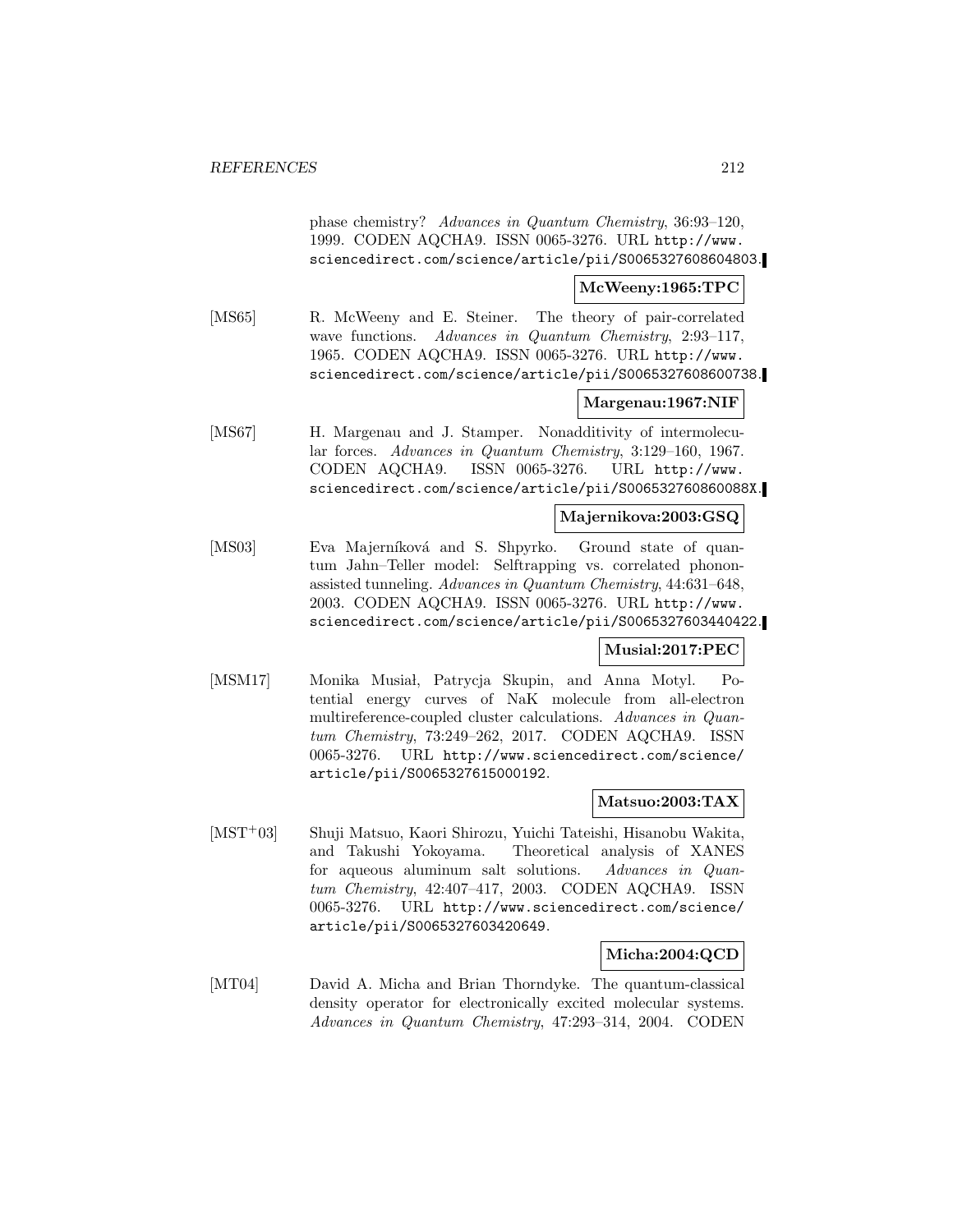AQCHA9. ISSN 0065-3276. URL http://www.sciencedirect. com/science/article/pii/S0065327604470178.

#### **Mukoyama:1997:XRE**

[MTA97] Takeshi Mukoyama, Kazuo Taniguchi, and Hirohiko Adachi. X-ray emission in molecules. Advances in Quantum Chemistry, 29:297–328, 1997. CODEN AQCHA9. ISSN 0065-3276. URL http://www.sciencedirect.com/science/ article/pii/S0065327608602762.

### **Mukoyama:2000:KSK**

[MTA00] Takeshi Mukoyama, Kazuo Taniguchi, and Hirohiko Adachi. K $\beta$  /K $\alpha$  X-ray intensity ratios in 3d elements by photoionization and electron-capture decay. Advances in Quantum Chemistry, 37:139–151, 2000. CODEN AQCHA9. ISSN 0065-3276. URL http://www.sciencedirect.com/science/ article/pii/S0065327600370101.

### **Mathar:2004:ESM**

[MTS04] Richard J. Mathar, S. B. Trickey, and John R. Sabin. Electronic stopping and momentum density of diamond from first-principles treatment of the microscopic dielectric function. Advances in Quantum Chemistry, 45 (part 1):277–288, 2004. CODEN AQCHA9. ISSN 0065-3276. URL http://www.sciencedirect. com/science/article/pii/S0065327604450126.

#### **Mukoyama:2003:NAE**

[MU03] Takeshi Mukoyama and Masayuki Uda. A new approach to electron transition during inner-shell ionization. Advances in Quantum Chemistry, 42:283–297, 2003. CODEN AQCHA9. ISSN 0065-3276. URL http://www.sciencedirect.com/science/ article/pii/S006532760342056X.

#### **Muramatsu:2003:TPS**

[Mur03] Yasuji Muramatsu. Theoretically predicted soft X-ray emission and absorption spectra of graphitic-structured  $BC_2N$ . Advances in Quantum Chemistry, 42:353–361, 2003. CODEN AQCHA9. ISSN 0065-3276. URL http://www.sciencedirect. com/science/article/pii/S0065327603420601.

#### **Muramatsu:2008:SXR**

[Mur08] Yasuji Muramatsu. Soft X-ray absorption spectral analysis of amorphous carbon and carbon black using the  $DV-X\alpha$  method.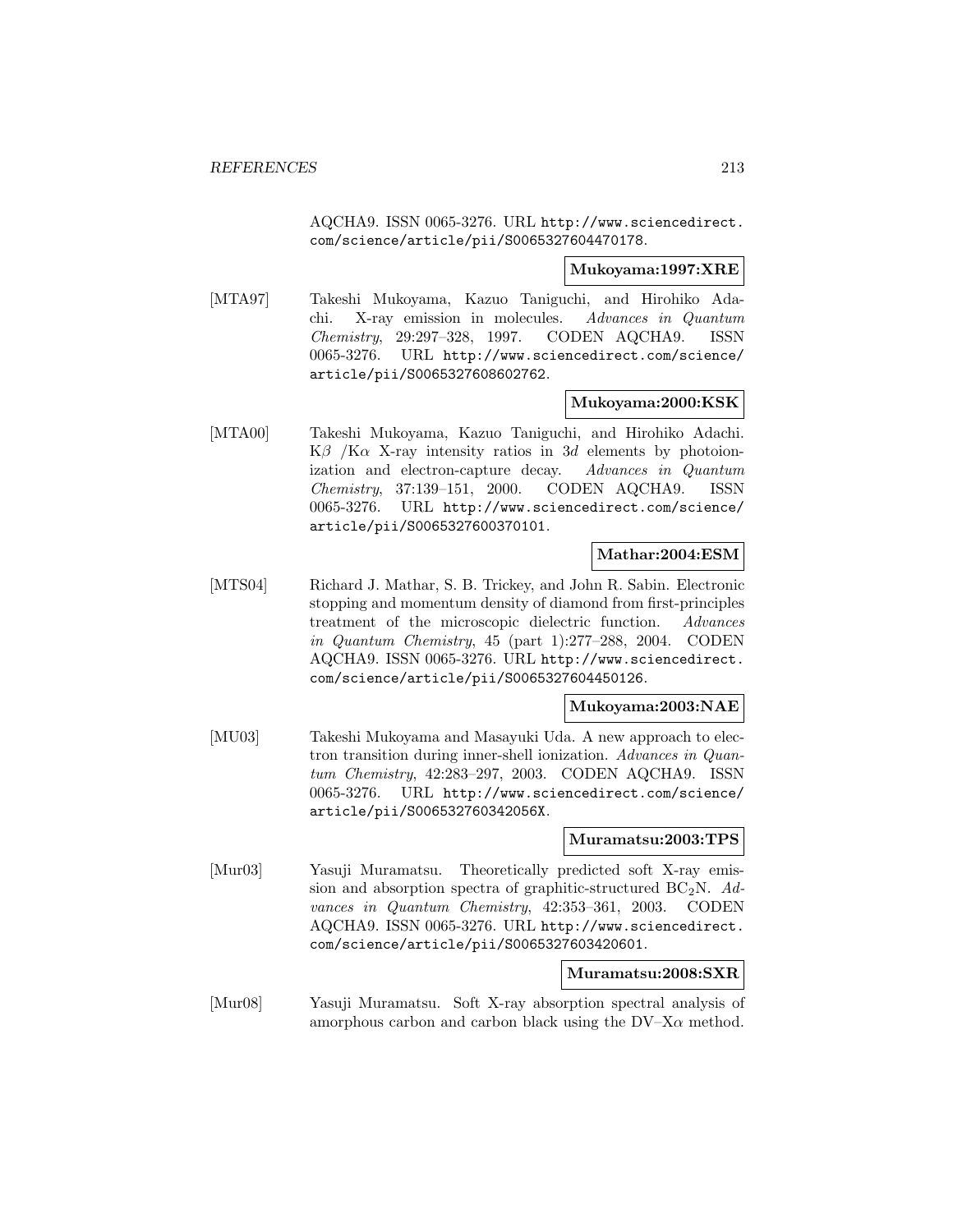Advances in Quantum Chemistry, 54:209–218, 2008. CODEN AQCHA9. ISSN 0065-3276. URL http://www.sciencedirect. com/science/article/pii/S0065327607000160.

## **Martin:2001:SRS**

[MVL01] I. Martín, A. M. Velasco, and C. Lavín. Similarities in the Rydberg spectra of the isovalent radicals  $CH_3$  and  $SiH_3$ . Advances in Quantum Chemistry, 39:145–162, 2001. CODEN AQCHA9. ISSN 0065-3276. URL http://www.sciencedirect.com/science/ article/pii/S0065327605390095.

# **Moncrieff:1998:DGB**

[MW98] D. Moncrieff and S. Wilson. Distributed Gaussian basis sets in correlation energy studies: The second order correlation energy for the ground state of the hydrogen molecule. Advances in Quantum Chemistry, 31:157–172, 1998. CODEN AQCHA9. ISSN 0065-3276. URL http://www.sciencedirect.com/science/ article/pii/S0065327608601872.

# **Matsuo:2008:XRA**

[MW08] Shuji Matsuo and Hisanobu Wakita. X-ray absorption spectroscopic study on polymerization of aqueous aluminate by  $DV-X\alpha$  molecular-orbital method. Advances in Quantum Chemistry, 54:193–207, 2008. CODEN AQCHA9. ISSN 0065-3276. URL http://www.sciencedirect.com/science/ article/pii/S0065327607000159.

# **Mohn:2005:RTB**

[MWL<sup>+</sup>05] Chris E. Mohn, David J. D. Wilson, Ola B. Lutnæs, Trygve Helgaker, and Kenneth Ruud. The rotational g tensor as a benchmark for Ab Initio molecular property calculations. Advances in Quantum Chemistry, 50:77–90, 2005. CODEN AQCHA9. ISSN 0065-3276. URL http://www.sciencedirect.com/science/ article/pii/S0065327605500054.

### **Morishita:2008:TSM**

[MYM08] Masao Morishita, Hiroaki Yamamoto, and Yasutomo Matsumoto. Thermal spectroscopy of magnesium-zinc binary compounds near absolute zero Kelvin: Coefficient of the electronic contribution to heat capacity and density of states in the vicinity of the Fermi level. Advances in Quantum Chemistry, 54:1–12, 2008. CODEN AQCHA9. ISSN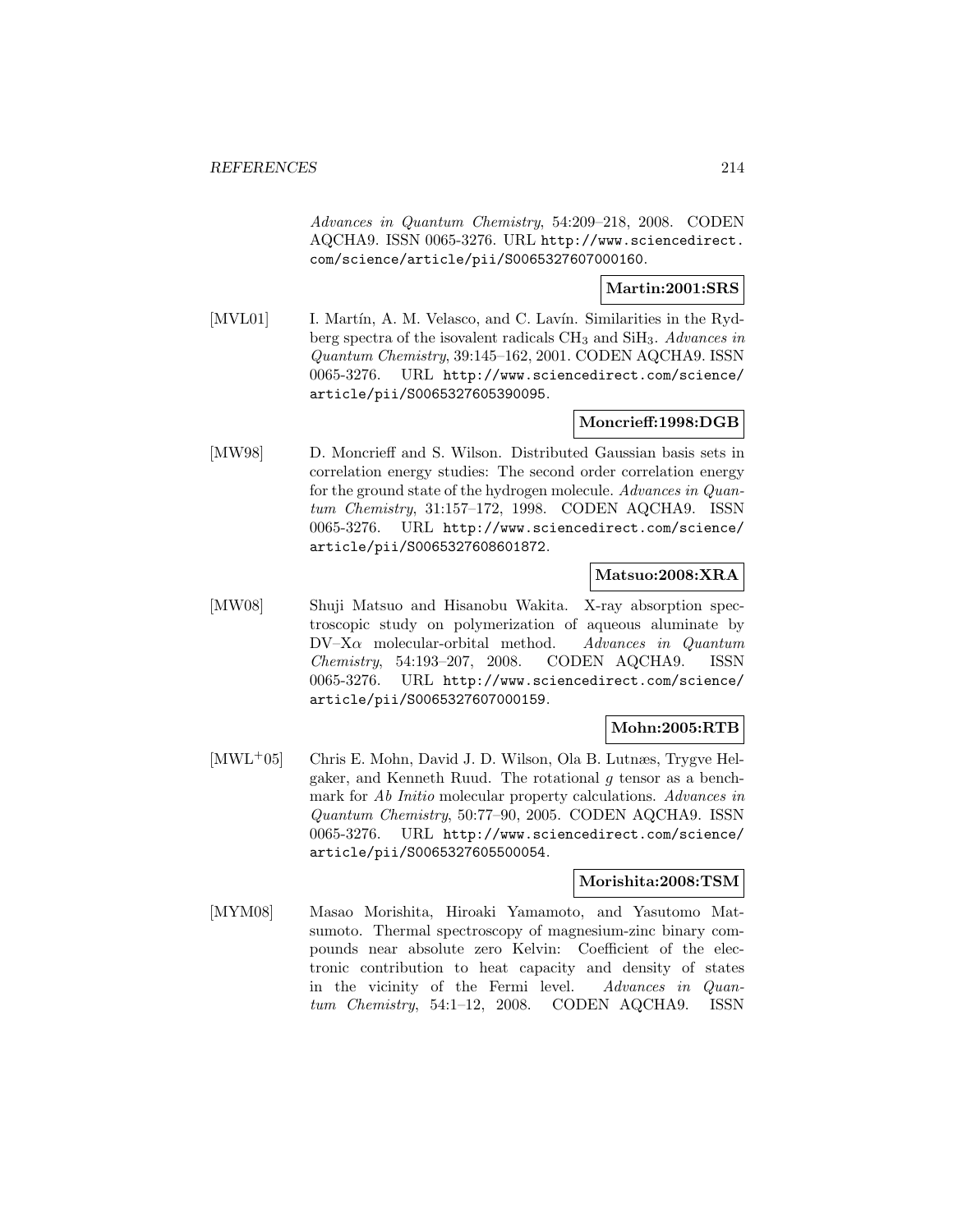0065-3276. URL http://www.sciencedirect.com/science/ article/pii/S0065327607000019.

### **Matsuo:2000:SSB**

[MYW00] Shuji Matsuo, Toshio Yamaguchi, and Hisanobu Wakita. A structural study of dibromo(1,4,8,11-tetraazacyclotetradecane) copper(II) and diaqua(1,4,8,11-tetraazacyclotetradecane) copper(II) difluoride four hydrate complexes in crystal and in aqueous solution by X-ray absorption near edge structure measurements and DV-X $\alpha$  calculations. Advances in Quantum Chemistry, 37:153–162, 2000. CODEN AQCHA9. ISSN 0065-3276. URL http://www.sciencedirect.com/science/ article/pii/S0065327600370113.

## **Nagy:2004:SPE**

[NA04] István Nagy and Barnabás Apagyi. Stopping power of an electron gas for heavy unit charges: Models in the kinetic approximation. Advances in Quantum Chemistry, 46 (part 2):267–291, 2004. CODEN AQCHA9. ISSN 0065-3276. URL http://www.sciencedirect.com/science/ article/pii/S0065327604460109.

# **Nagy:2019:CMA**

[NA19] Istvan Nagy and Inigo Aldazabal. Correlated model atom in a time-dependent external field: Sign effect in the energy shift. Advances in Quantum Chemistry, 80:23–45, 2019. CODEN AQCHA9. ISSN 0065-3276. URL https://www. sciencedirect.com/science/article/pii/S0065327619300358.

## **Nagy:1997:DFT**

[Nag97] Agnes Nagy. Density functional theory for excited states. Advances in Quantum Chemistry, 29:159–178, 1997. CODEN AQCHA9. ISSN 0065-3276. URL http://www.sciencedirect. com/science/article/pii/S0065327608602683.

#### **Nagy:2001:EPS**

[Nag01] A. Nagy. Effective potential of a single excited state along the adiabatic path. Advances in Quantum Chemistry, 39:35–46, 2001. CODEN AQCHA9. ISSN 0065-3276. URL http://www. sciencedirect.com/science/article/pii/S0065327605390034.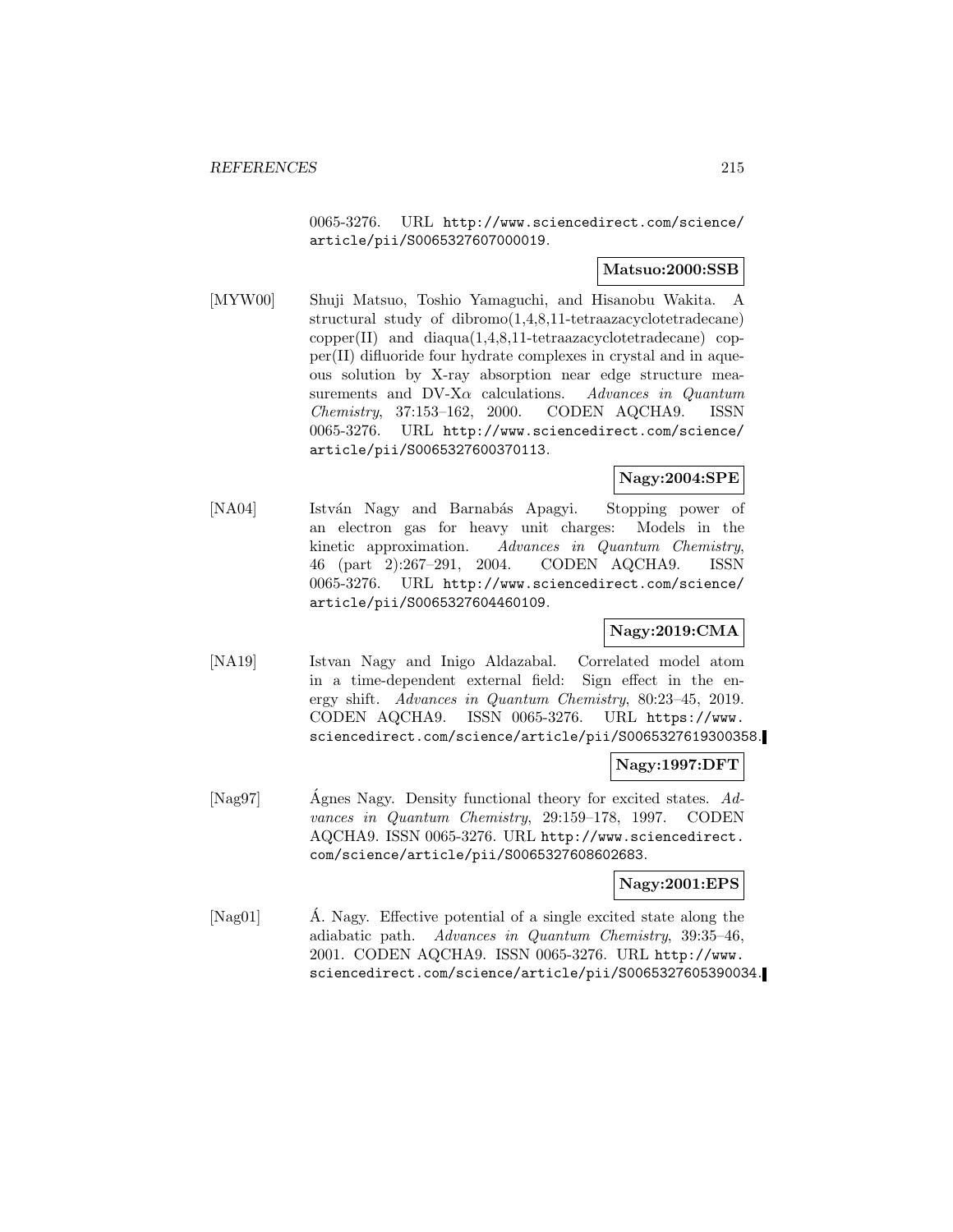## **Nagy:2003:TES**

[Nag03] A. Nagy. Theories for excited states. Advances in Quantum Chemistry, 42:363–381, 2003. CODEN AQCHA9. ISSN 0065-3276. URL http://www.sciencedirect.com/science/ article/pii/S0065327603420613.

#### **Nakagawa:2000:BIE**

[Nak00] Katsumi Nakagawa. Bond index and energy partition method for DV-X $\alpha$ . Advances in Quantum Chemistry, 37:365-374, 2000. CODEN AQCHA9. ISSN 0065-3276. URL http://www. sciencedirect.com/science/article/pii/S0065327600370265.

### **Nalewajski:2000:CCI**

[Nal00] Roman F. Nalewajski. Coupling constant integration analysis of density functionals for subsystems. Advances in Quantum Chemistry, 38:217–277, 2000. CODEN AQCHA9. ISSN 0065-3276. URL http://www.sciencedirect.com/science/ article/pii/S0065327600380054.

### **Nalewajski:2003:ESC**

[Nal03] Roman F. Nalewajski. Electronic structure and chemical reactivity: Density functional and information-theoretic perspectives. Advances in Quantum Chemistry, 43:119–184, 2003. CODEN AQCHA9. ISSN 0065-3276. URL http://www.sciencedirect. com/science/article/pii/S0065327603430049.

### **Nalewajski:2006:PIB**

[Nal06] Roman F. Nalewajski. Probing the interplay between electronic and geometric degrees-of-freedom in molecules and reactive systems. Advances in Quantum Chemistry, 51:235–305, 2006. CODEN AQCHA9. ISSN 0065-3276. URL http://www. sciencedirect.com/science/article/pii/S0065327606510068.

#### **Nalewajski:2009:MLD**

[Nal09] Roman F. Nalewajski. Multiple, localized, and delocalized/conjugated bonds in the orbital communication theory of molecular systems. Advances in Quantum Chemistry, 56:217– 250, 2009. CODEN AQCHA9. ISSN 0065-3276. URL http:// www.sciencedirect.com/science/article/pii/S006532760800405X.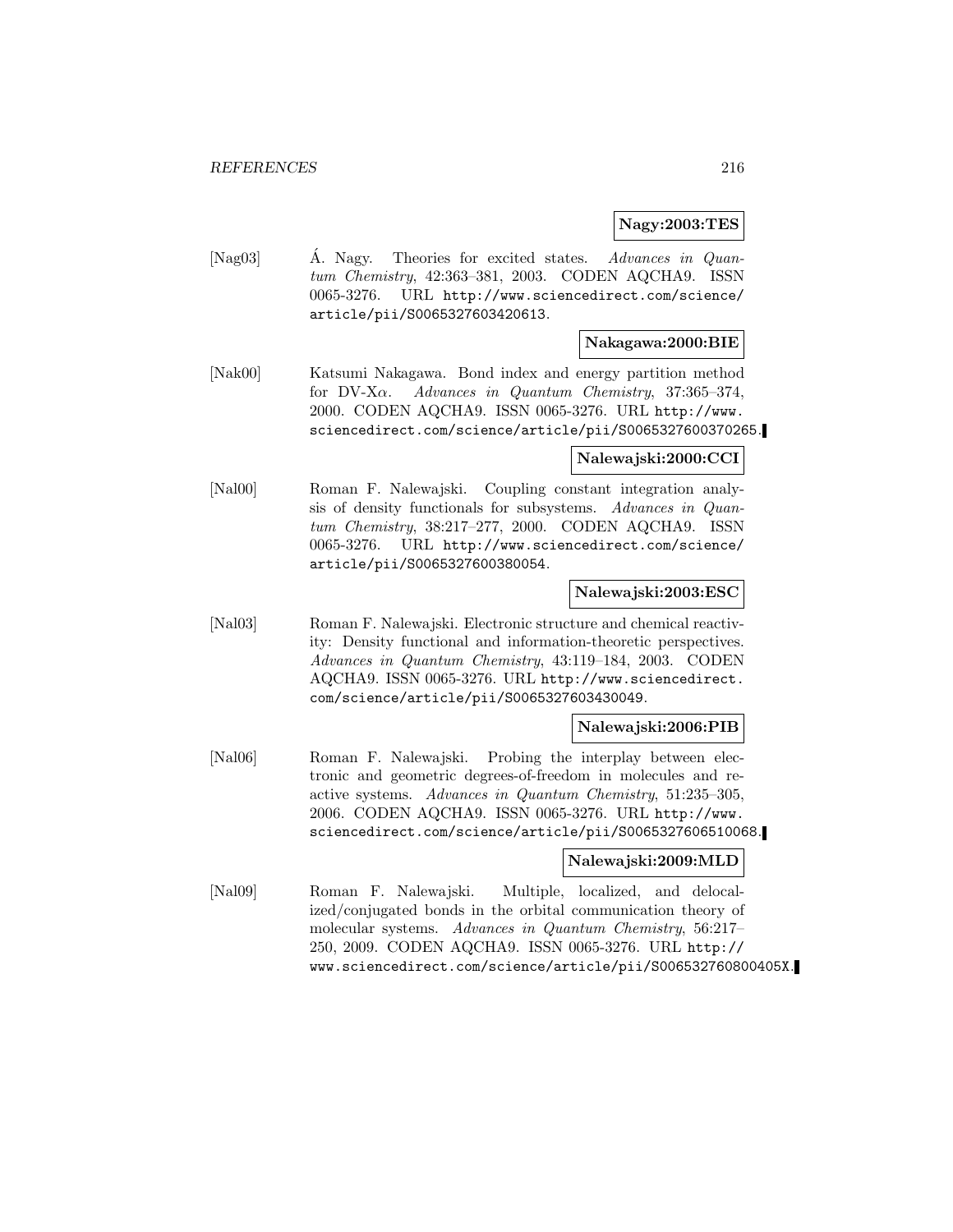#### **Nadykto:2008:CQC**

[NAY<sup>+</sup>08] Alexey B. Nadykto, Anas Al Natsheh, Fangqun Yu, Kurt V. Mikkelsen, and Jason Herb. Computational quantum chemistry: a new approach to atmospheric nucleation. Advances in Quantum Chemistry, 55:449–478, 2008. CODEN AQCHA9. ISSN 0065-3276. URL http://www.sciencedirect.com/science/ article/pii/S0065327607002213.

**Nicolaides:2010:P**

[NB10] Cleanthes A. Nicolaides and Erkki J. Brändas. Preface. Advances in Quantum Chemistry, 60:ix–x, 2010. CODEN AQCHA9. ISSN 0065-3276. URL http://www.sciencedirect.com/science/ article/pii/S0065327610600135.

## **Nasiri:2020:TMN**

[NBA20] Saeed Nasiri, Sergiy Bubin, and Ludwik Adamowicz. Treating the motion of nuclei and electrons in atomic and molecular quantum mechanical calculations on an equal footing: Non-Born–Oppenheimer quantum chemistry. Advances in Quantum Chemistry, 81:143–166, 2020. CODEN AQCHA9. ISSN 0065-3276. URL https://www.sciencedirect.com/science/ article/pii/S0065327620300149.

#### **Nicolaides:2010:AQC**

[NBS10] Cleanthes A. Nicolaides, Erkki Brändas, and John R. Sabin, editors. Advances in Quantum Chemistry: Unstable states in the continuous Spectra, part 1, volume 60 of Advances in Quantum Chemistry. Elsevier Academic Press, Amsterdam, The Netherlands, 2010. CODEN AQCHA9. ISBN 0-12-380900-2 (hardcover). ISSN 0065-3276. xiii + 549 pp. LCCN QD453 .A28 v.60. URL http://www.sciencedirect.com/science/book/ 9780123809001. Founding editor Per-Olov Löwdin (1916–2000).

# **Nicolaides:2012:USC**

[NBS12] Cleanthes A. Nicolaides, Erkki Brändas, and John R. Sabin, editors. Unstable states in the continuous spectra. Part II, Interpretation, theory, and applications, volume 63 of Advances in Quantum Chemistry. Elsevier Academic Press, Amsterdam, The Netherlands, 2012. CODEN AQCHA9. ISBN 0-12-397009-1 (ebook). ISSN 0065-3276. ix + 348 pp. LCCN QC451 .U57 2012 .v63. URL http://www.sciencedirect.com/science/book/ 9780123970091. Founding editor Per-Olov Löwdin (1916–2000).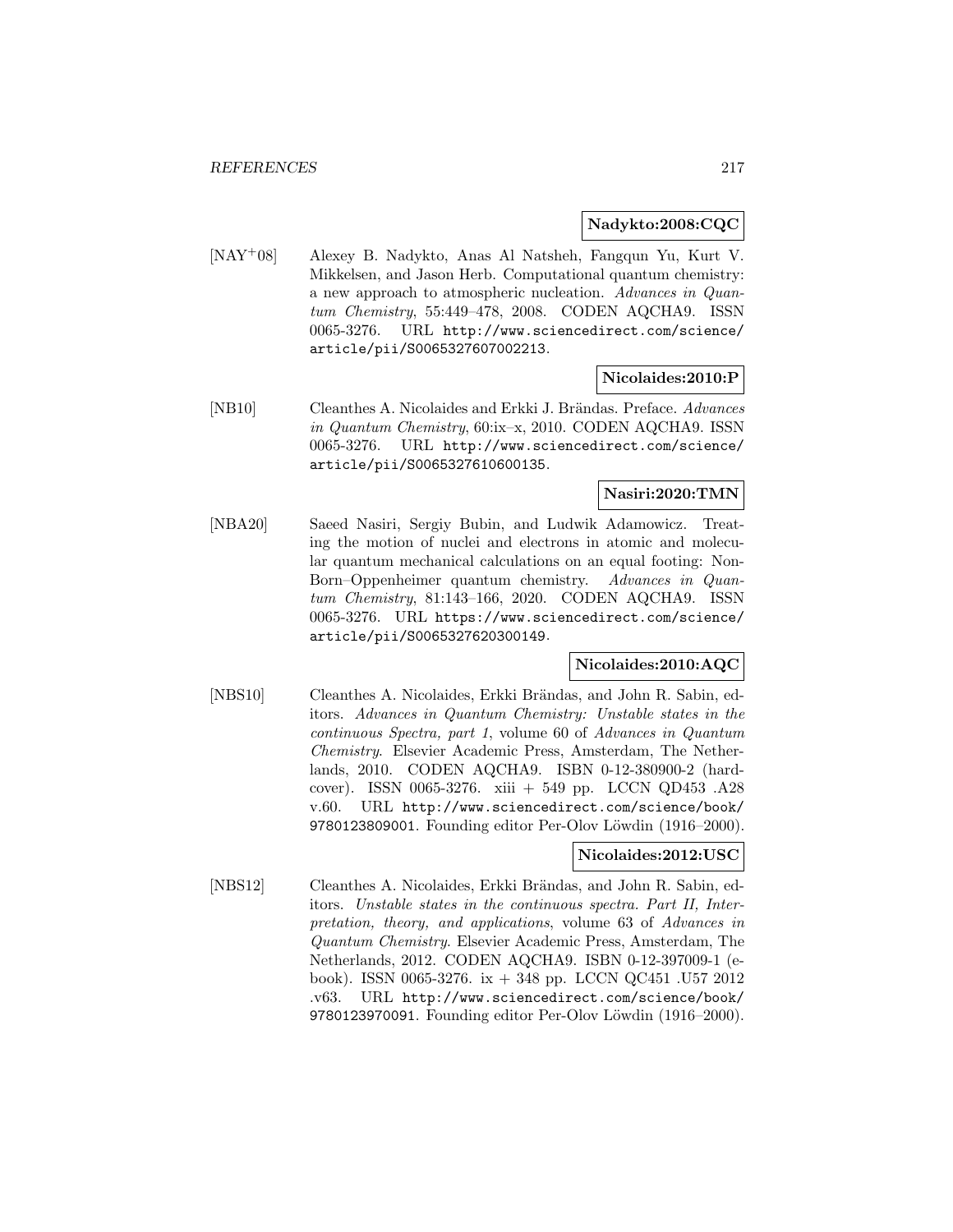#### **Nakano:2003:DJT**

[NeMM03] Motohiro Nakano, Gen etsu Matsubayashi, and Takasuke Matsuo. Dynamic Jahn–Teller character of manganese(III) spin-crossover complex  $[Mn(taa)]$  (H<sub>3</sub> taa  $=$  tris(1-(2-azolyl)-2azabuten-4-yl)amine). Advances in Quantum Chemistry, 44:617– 630, 2003. CODEN AQCHA9. ISSN 0065-3276. URL http:// www.sciencedirect.com/science/article/pii/S0065327603440410.

## **Nesbet:1967:AHF**

[Nes67] R. K. Nesbet. Approximate Hartree–Fock calculations on small molecules. Advances in Quantum Chemistry, 3:1-24, 1967. CODEN AQCHA9. ISSN 0065-3276. URL http://www. sciencedirect.com/science/article/pii/S0065327608600854.

## **Nesbet:1975:TLE**

[Nes75] R. K. Nesbet. Theory of low energy electron scattering by complex atoms. Advances in Quantum Chemistry, 9:215–297, 1975. CODEN AQCHA9. ISSN 0065-3276. URL http://www. sciencedirect.com/science/article/pii/S0065327608600428.

# **Nesbet:1998:SCP**

[Nes98] R. K. Nesbet. In search of the correlation potential. Advances in Quantum Chemistry, 33:71–83, 1998. CODEN AQCHA9. ISSN 0065-3276. URL http://www.sciencedirect.com/science/ article/pii/S006532760860430X.

## **Nesbet:2003:LNP**

[Nes03] Robert K. Nesbet. Local and nonlocal potential functions in density functional theory. Advances in Quantum Chemistry, 43:1–23, 2003. CODEN AQCHA9. ISSN 0065-3276. URL http://www.sciencedirect.com/science/ article/pii/S0065327603430013.

## **Nekovee:1998:QMC**

[NFW<sup>+</sup>98] Maziar Nekovee, W. M. C. Foulkes, A. J. Williamson, G. Rajagopal, and R. J. Needs. A quantum Monte Carlo approach to the adiabatic connection method. Advances in Quantum Chemistry, 33:189–207, 1998. CODEN AQCHA9. ISSN 0065-3276. URL http://www.sciencedirect.com/science/ article/pii/S0065327608604360.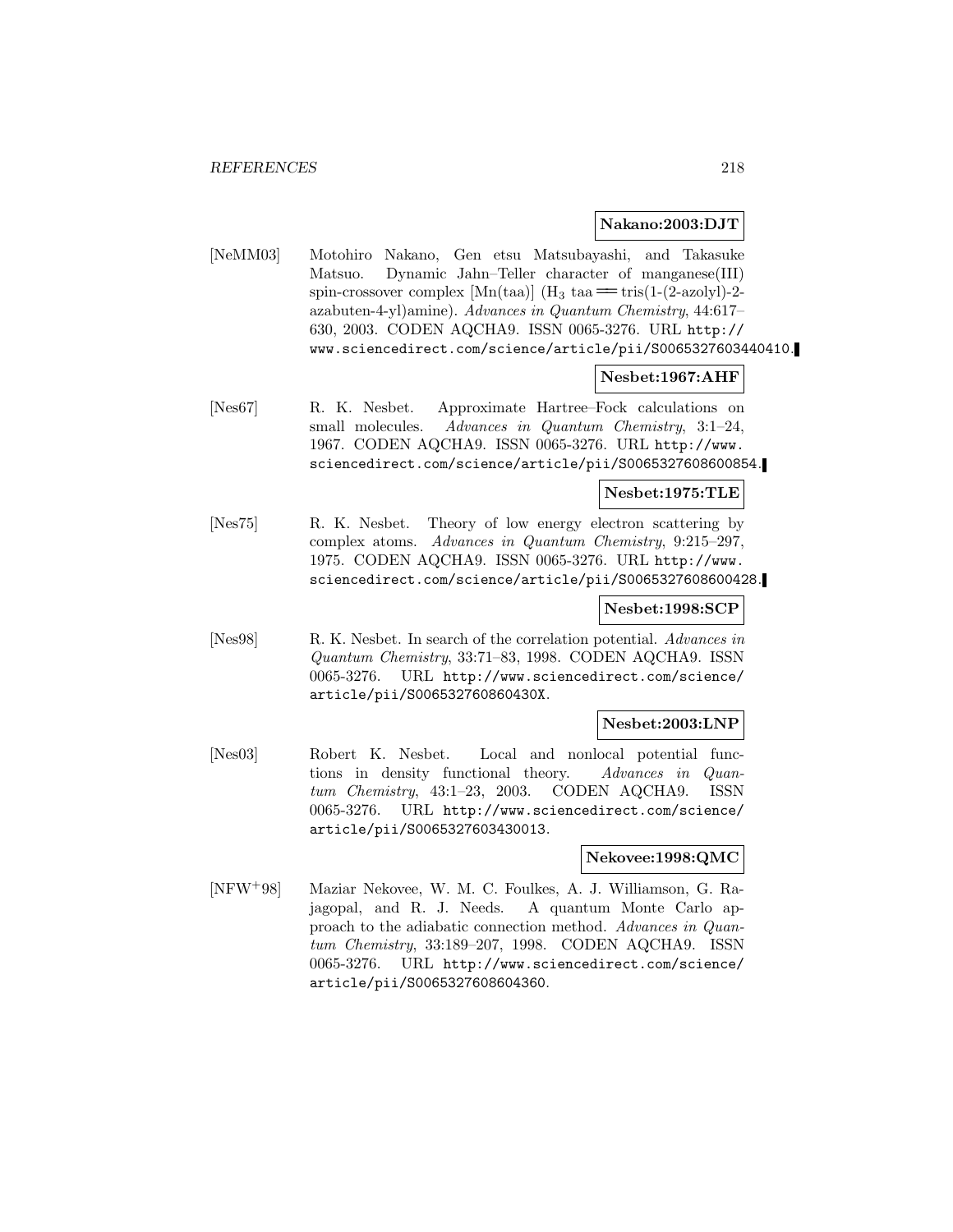#### **Nanba:2003:CBS**

[NHM03] Tokuro Nanba, Tatsuya Hagiwara, and Yoshinari Miura. Chemical bonding state of sodium silicates. Advances in Quantum Chemistry, 42:187–198, 2003. CODEN AQCHA9. ISSN 0065-3276. URL http://www.sciencedirect.com/science/ article/pii/S0065327603420480.

# **Nakajima:2003:NES**

[NHYU03] Y. Nakajima, M. Hoshino, D. Yamashita, and M. Uda. Near edge structures of Mg-, Co-, Cu- and Zn-tetraphenylporphyrins measured by PESA and calculated with  $DV-X\alpha$ . Advances in Quantum Chemistry, 42:399–405, 2003. CODEN AQCHA9. ISSN 0065-3276. URL http://www.sciencedirect.com/science/ article/pii/S0065327603420637.

#### **Nicolaides:2010:TSS**

[Nic10] Cleanthes A. Nicolaides. Theory and state-specific methods for the analysis and computation of field-free and field-induced unstable states in atoms and molecules. Advances in Quantum Chemistry, 60:163–267, 2010. CODEN AQCHA9. ISSN 0065-3276. URL http://www.sciencedirect.com/science/ article/pii/S0065327610600044.

#### **Nicolaides:2011:SPS**

[Nic11] Cleanthes A. Nicolaides. State- and property-specific quantum chemistry. Advances in Quantum Chemistry, 62:35–103, 2011. CODEN AQCHA9. ISBN 0-12-386477-1 (hardcover). ISSN 0065-3276. URL http://www.sciencedirect.com/science/ article/pii/B9780123864772000085.

#### **Nicolaides:2017:RCF**

[Nic17] Cleanthes A. Nicolaides. Resonances in the continuum, fieldinduced nonstationary states, and the state- and propertyspecific treatment of the many-electron problem. Advances in Quantum Chemistry, 74:149–181, 2017. CODEN AQCHA9. ISSN 0065-3276. URL http://www.sciencedirect.com/science/ article/pii/S0065327616300296.

#### **Nikitin:1970:TNT**

[Nik70] E. E. Nikitin. The theory of nonadiabatic transitions: Recent development with exponential models. Advances in Quantum Chemistry, 5:135–184, 1970. CODEN AQCHA9. ISSN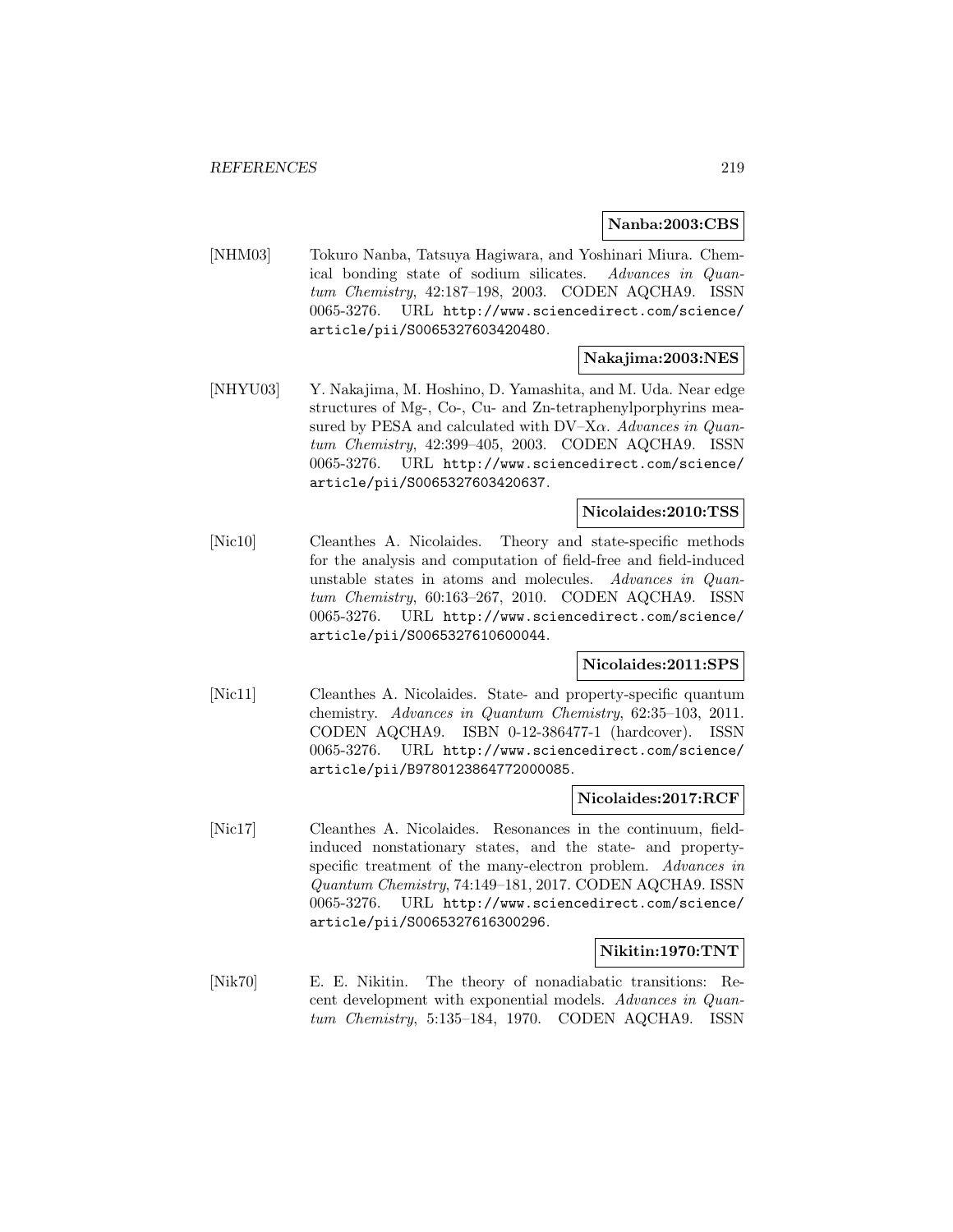0065-3276. URL http://www.sciencedirect.com/science/ article/pii/S006532760860338X.

#### **Nakatsugawa:2003:ESS**

[NIO03] H. Nakatsugawa, E. Iguchi, and Y. Oohara. Electronic structures of  $\text{Sr}_{1-x}\text{La}_x\text{RuO}_3$ . Advances in Quantum Chemistry, 42:215–222, 2003. CODEN AQCHA9. ISSN 0065-3276. URL http://www. sciencedirect.com/science/article/pii/S0065327603420510.

#### **Nakamatsu:2000:ACX**

[NM00] Hirohide Nakamatsu and Takeshi Mukoyama. Assignment of Ce XANES spectra for  $CeO<sub>2</sub>$  and  $CeO<sub>1.75</sub>$  and effect of oxygen vacancy. Advances in Quantum Chemistry, 37:111–125, 2000. CODEN AQCHA9. ISSN 0065-3276. URL http://www. sciencedirect.com/science/article/pii/S0065327600370083.

#### **Nikolaev:2003:MEH**

[NM03] A. V. Nikolaev and K. H. Michel. Many electron- and hole terms of molecular ions  $C_{60}^{n\pm}$ . Advances in Quantum Chemistry, 44:305–312, 2003. CODEN AQCHA9. ISSN 0065-3276. URL http://www.sciencedirect.com/science/ article/pii/S0065327603440197.

## **Nooijen:2009:RFD**

[Noo09] Marcel Nooijen. Reflections on formal density functional theory. Advances in Quantum Chemistry, 56:181–216, 2009. CODEN AQCHA9. ISSN 0065-3276. URL http://www.sciencedirect. com/science/article/pii/S0065327608004048.

## **Nordling:1998:FDA**

[Nor98] Carl Nordling. Four decades of atomic physics: a review of Ingvar Lindgren's career until now. Advances in Quantum Chemistry, 30:1–4, 1998. CODEN AQCHA9. ISSN 0065-3276. URL http://www.sciencedirect.com/science/ article/pii/S0065327608604992.

## **Nikiforov:2003:CDE**

[NP03] A. E. Nikiforov and S. E. Popov. Cooperative dynamical effect in rhombohedral  $\text{LaMnO}_3$ . Advances in Quantum Chemistry, 44:587–598, 2003. CODEN AQCHA9. ISSN 0065-3276. URL http://www.sciencedirect.com/science/ article/pii/S0065327603440392.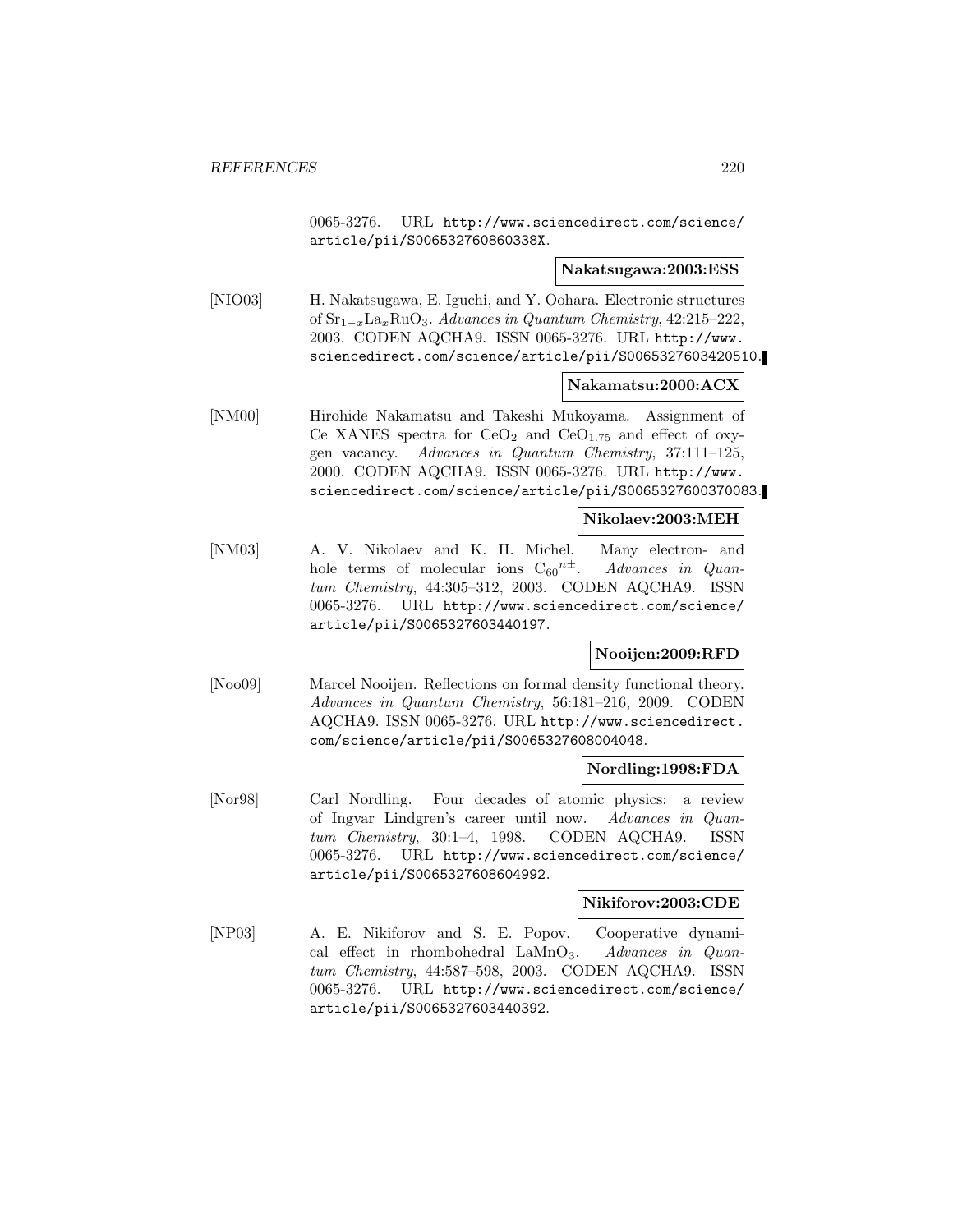#### **Nalewajski:2011:BDO**

[NSM11] Roman F. Nalewajski, Dariusz Szczepanik, and Janusz Mrozek. Bond differentiation and orbital decoupling in the orbitalcommunication theory of the chemical bond. Advances in Quantum Chemistry, 61:1–48, 2011. CODEN AQCHA9. ISBN 0-12- 386013-X. ISSN 0065-3276. URL http://www.sciencedirect. com/science/article/pii/B9780123860132000012.

## **Nishiyama:2020:NQB**

[NTT20] Akihiro Nishiyama, Shigenori Tanaka, and Jack A. Tuszynski. Nonequilibrium quantum brain dynamics. Advances in Quantum Chemistry, 82:159–180, 2020. CODEN AQCHA9. ISSN 0065-3276. URL https://www.sciencedirect.com/science/ article/pii/S0065327620300186.

# **Ohrn:1981:MEP**

[ÖB81] Y. Öhrn and G. Born. Molecular electron propagator theory and calculations. Advances in Quantum Chemistry, 13:1–88, 1981. CODEN AQCHA9. ISSN 0065-3276. URL http://www. sciencedirect.com/science/article/pii/S0065327608602919.

## **Olsen:2017:MPS**

[OBHM17] Stine T. Olsen, Asbjørn Bols, Thorsten Hansen, and Kurt V. Mikkelsen. Molecular properties of sandwiched molecules between electrodes and nanoparticles. Advances in Quantum Chemistry, 75:53–102, 2017. CODEN AQCHA9. ISSN 0065-3276. URL http://www.sciencedirect.com/science/ article/pii/S0065327617300266.

## **Oddershede:1978:PPC**

[Odd78] Jens Oddershede. Polarization propagator calculations. Advances in Quantum Chemistry, 11:275–352, 1978. CODEN AQCHA9. ISSN 0065-3276. URL http://www.sciencedirect. com/science/article/pii/S0065327608602403.

# **Oddershede:2005:PJH**

[Odd05] Jens Oddershede. Poul Jørgensen and his science. Advances in Quantum Chemistry, 50:xxi–xxix, 2005. CODEN AQCHA9. ISSN 0065-3276. URL http://www.sciencedirect. com/science/article/pii/S0065327605500194.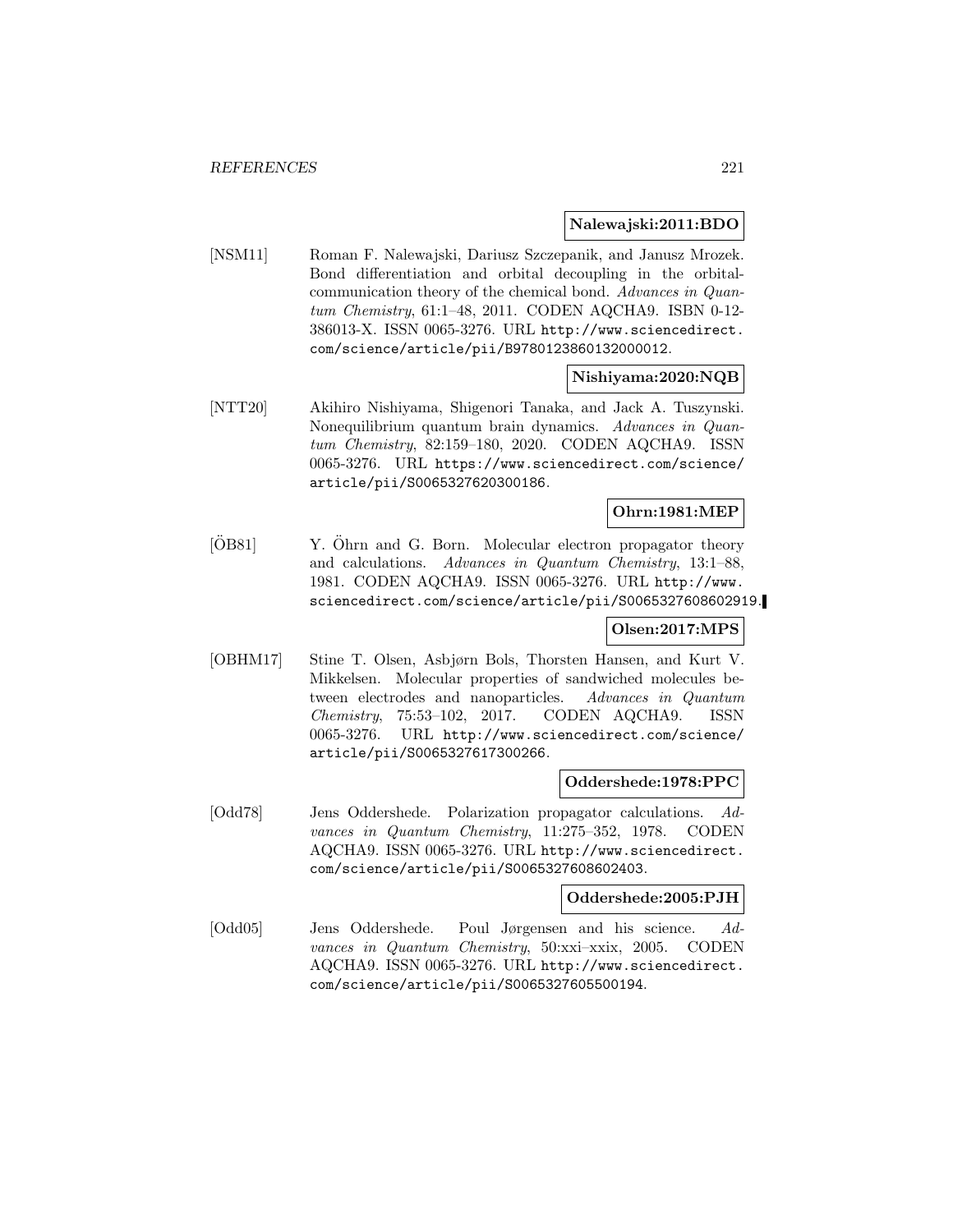# **OLeary:1975:UTM**

[ODE75] Brian O'Leary, Brian J. Duke, and James E. Eilers. Utilization of transferability in molecular orbital theory. Advances in Quantum Chemistry, 9:1–67, 1975. CODEN AQCHA9. ISSN 0065-3276. URL http://www.sciencedirect.com/science/ article/pii/S0065327608600386.

# **Ozdogan:2017:ACM**

[OE17] Telhat Ozdogan and Melek Eraslan. Analytic calculation of momentum distribution and Compton profiles of atoms using Hartree–Fock–Roothaan method: Applications to atoms  $2 \leq Z \leq 10$ . Advances in Quantum Chemistry, 73:173-182, 2017. CODEN AQCHA9. ISSN 0065-3276. URL http://www. sciencedirect.com/science/article/pii/S0065327615000532.

# **Ohno:1967:MOC**

[Ohn67] Kimio Ohno. Molecular orbital calculations of  $\pi$  electron systems. Advances in Quantum Chemistry, 3:239–322, 1967. CODEN AQCHA9. ISSN 0065-3276. URL http://www.sciencedirect. com/science/article/pii/S006532760860091X.

## **Ohrn:2002:DDM**

 $[\text{Öhr02}]$  Yngve  $\ddot{\text{Ohrn}}$ . Density, density matrix, or propagator. Advances in Quantum Chemistry, 41:35–49, 2002. CODEN AQCHA9. ISSN 0065-3276. URL http://www.sciencedirect.com/science/ article/pii/S0065327602410453.

# **Ohrn:2005:JLS**

[Öhr05] Yngve Öhrn. Jan Linderberg, scientist, teacher, friend. Advances in Quantum Chemistry, 50:xiii–xix, 2005. CODEN AQCHA9. ISSN 0065-3276. URL http://www.sciencedirect. com/science/article/pii/S0065327605500182.

# **Ohrn:2015:TDT**

 $[Ohr15]$  Yngve  $\ddot{Ohrn}$ . Time-dependent treatment of molecular processes. Advances in Quantum Chemistry, 70:69–109, 2015. CODEN AQCHA9. ISSN 0065-3276. URL http://www.sciencedirect. com/science/article/pii/S0065327614000033.

## **Ohrn:2016:DEG**

 $[Öhr16]$  Yngve  $Öhrn$ . The Dirac equation as guide to nonrelativistic Hamiltonian terms. Advances in Quantum Chemistry, 72:217–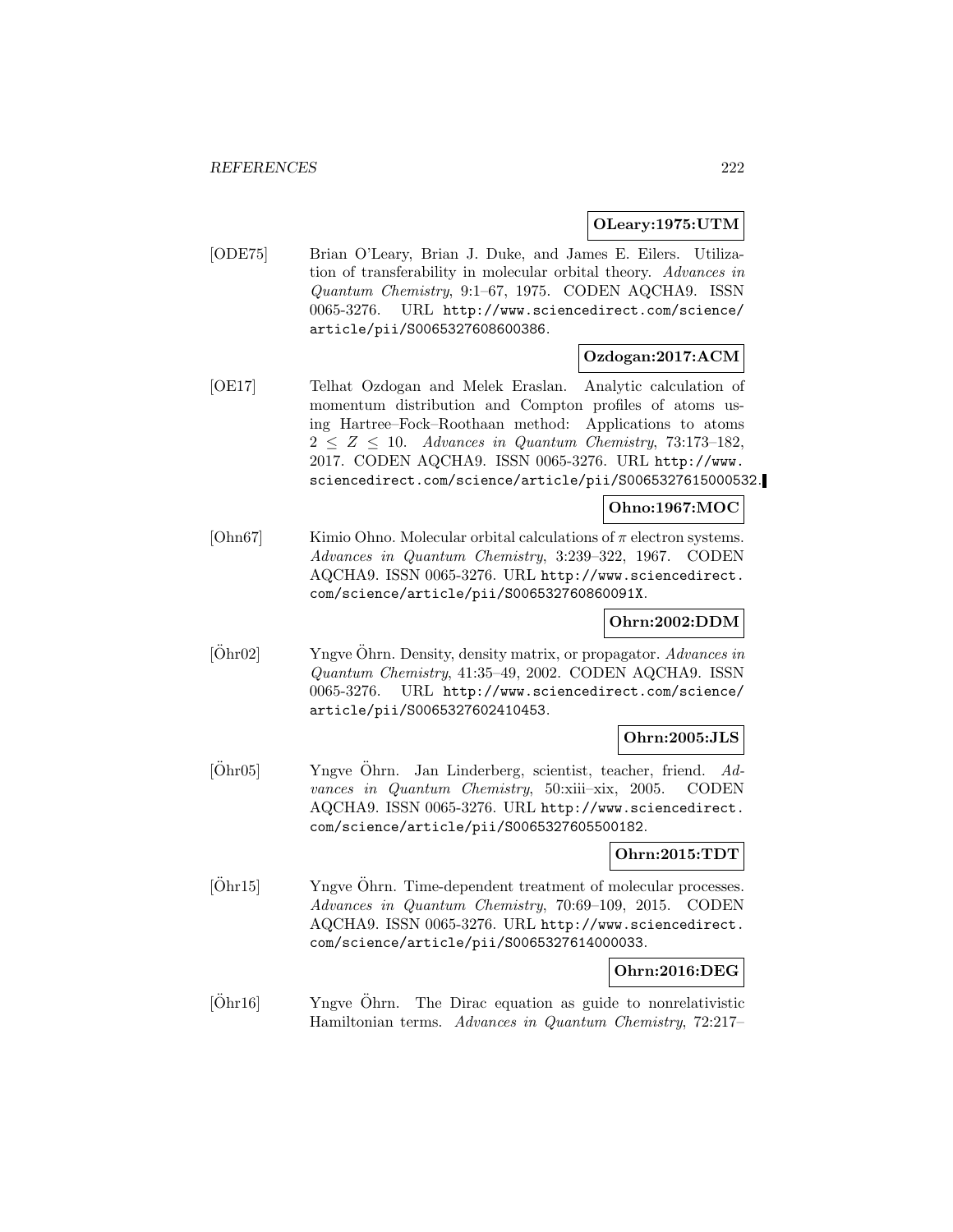# 227, 2016. CODEN AQCHA9. ISSN 0065-3276. URL http:// www.sciencedirect.com/science/article/pii/S0065327615000337.

# **Ohrn:2017:TDV**

 $[Ohr17]$  Yngve  $Ohrn$ . The time-dependent variational principal in quantum mechanics and its application. Advances in Quantum Chemistry, 74:33–51, 2017. CODEN AQCHA9. ISSN 0065-3276. URL http://www.sciencedirect.com/science/ article/pii/S0065327616300314.

## **Olsen:2005:P**

[OJ05] Jeppe Olsen and Hans Jørgen Aagaard Jensen. Preface. Advances in Quantum Chemistry, 50:xi, 2005. CODEN AQCHA9. ISSN 0065-3276. URL http://www.sciencedirect.com/science/ article/pii/S0065327605500170.

# **Olsen:2011:MPT**

[OK11] Jógvan Magnus Haugaard Olsen and Jacob Kongsted. Molecular properties through polarizable embedding. Advances in Quantum Chemistry, 61:107–143, 2011. CODEN AQCHA9. ISBN 0-12- 386013-X. ISSN 0065-3276. URL http://www.sciencedirect. com/science/article/pii/B9780123860132000036.

## **Oliveira:1990:DFT**

[Oli90] L. N. Oliveira. Density functional treatment of excited states. Advances in Quantum Chemistry, 21:135–154, 1990. CODEN AQCHA9. ISSN 0065-3276. URL http://www.sciencedirect. com/science/article/pii/S006532760860595X.

## **Oliva:2012:ELB**

[Oli12] Josep M. Oliva. Energy landscapes in boron chemistry: Bottom-top approach toward design of novel molecular architectures. Advances in Quantum Chemistry, 64:105–119, 2012. CODEN AQCHA9. ISBN 0-12-396498-9. ISSN 0065-3276. URL http://www.sciencedirect.com/science/ article/pii/B9780123964984000041.

## **Ogurtsov:2003:JTO**

[OM03] I. Ya. Ogurtsov and V. Mirzac. On the Jahn–Teller origin of the phosphorus molecule P<sup>4</sup> activation by one- and two-electron reduction. Advances in Quantum Chemistry, 44:401-412, 2003. CODEN AQCHA9. ISSN 0065-3276. URL http://www. sciencedirect.com/science/article/pii/S0065327603440264.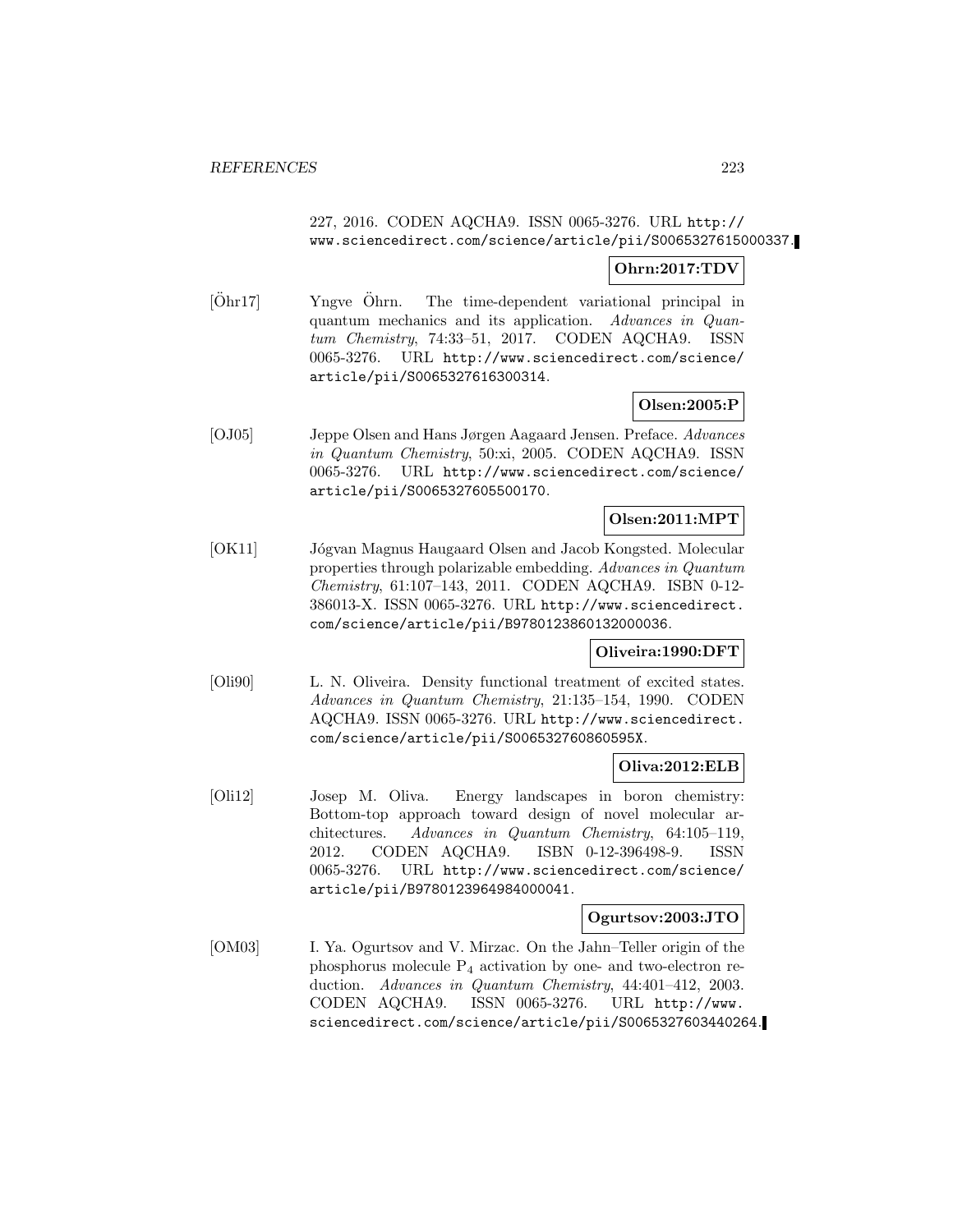# **Onishi:2012:QCF**

[Oni12] Taku Onishi. Quantum chemistry in functional inorganic materials. Advances in Quantum Chemistry, 64:31–81, 2012. CODEN AQCHA9. ISBN 0-12-396498-9. ISSN 0065-3276. URL http:// www.sciencedirect.com/science/article/pii/B9780123964984000028.

# **Onishi:2015:QCP**

[Oni15] Taku Onishi. Quantum chemistry in proton-conductors: Mechanism elucidation and materials design. Advances in Quantum Chemistry, 70:31–67, 2015. CODEN AQCHA9. ISSN 0065-3276. URL http://www.sciencedirect.com/science/ article/pii/S0065327614000070.

# **Onoe:2000:AND**

[Ono00] Jun Onoe. Atomic-number dependence of relativistic effects on chemical bonding. Advances in Quantum Chemistry, 37:311–323, 2000. CODEN AQCHA9. ISSN 0065-3276. URL http://www. sciencedirect.com/science/article/pii/S0065327600370228.

# **Ovchinnikov:1982:PNR**

[OO82] A. A. Ovchinnikov and M. Ya. Ovchinnikova. Problems of nonlinear radiationless processes in chemistry. Advances in Quantum Chemistry, 16:161–227, 1982. CODEN AQCHA9. ISSN 0065-3276. URL http://www.sciencedirect.com/science/ article/pii/S0065327608603536.

# **Ogilvie:2005:DFA**

[OO05] J. F. Ogilvie and J. Oddershede. Dunham's formalism applied in reduction of spectral data of diatomic molecules and the development of computational spectrometry. Advances in Quantum Chemistry, 48:253–317, 2005. CODEN AQCHA9. ISSN 0065-3276. URL http://www.sciencedirect.com/science/ article/pii/S0065327605480168.

# **Ozay:2013:RRR**

 $[0013]$  S.  $0$ zay and E.  $0$ ztekin. Recurrence relations for radial parts of STOs and evaluation of overlap integrals via the Fourier transform methods. Advances in Quantum Chemistry, 67:245– 265, 2013. CODEN AQCHA9. ISBN 0-12-411544-6. ISSN 0065-3276. URL http://www.sciencedirect.com/science/ article/pii/B9780124115446000108.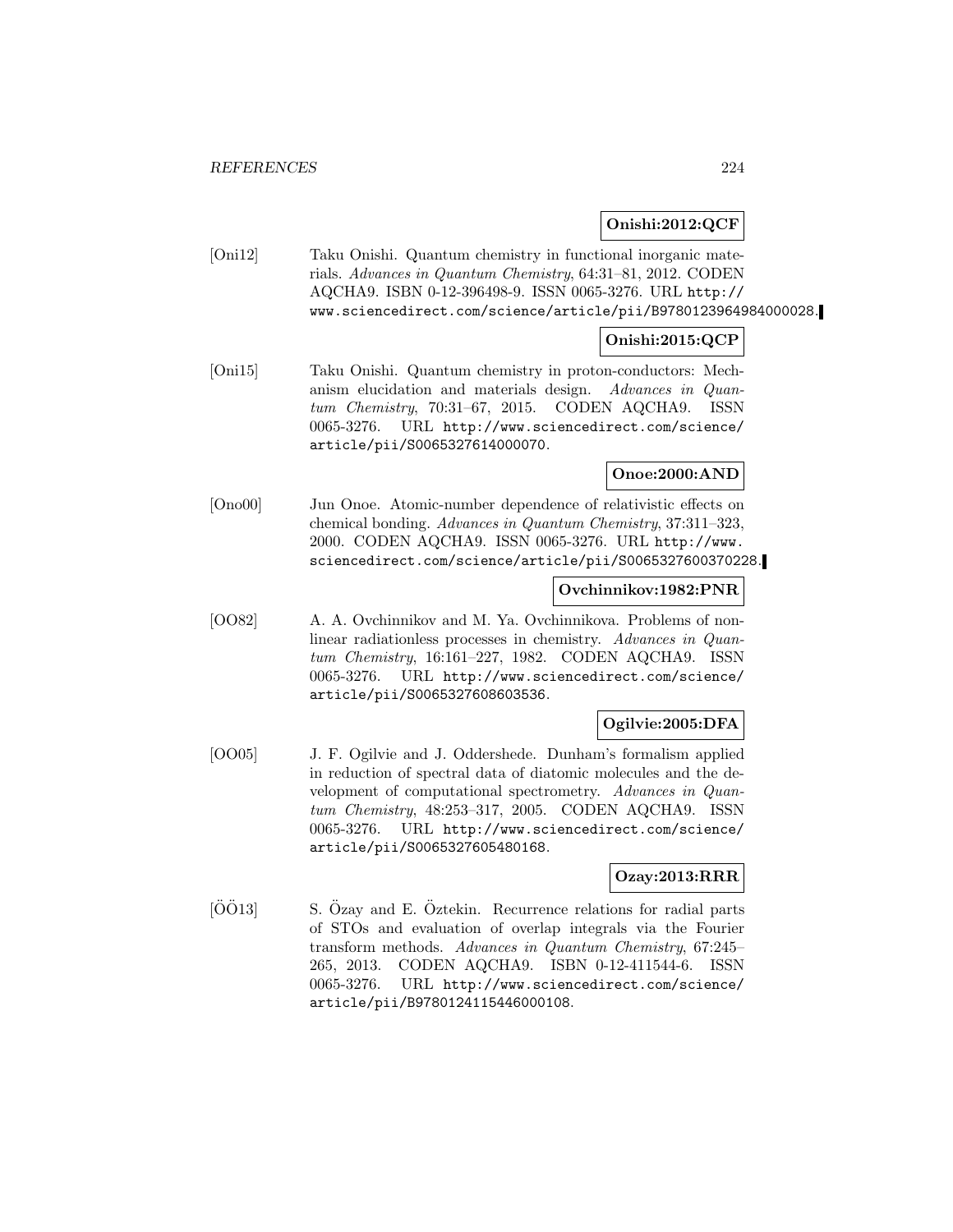## **Oddershede:2017:CCD**

[OOSS17] Jens Oddershede, John F. Ogilvie, Stephan P. A. Sauer, and John R. Sabin. Continuum contributions to dipole oscillatorstrength sum rules for hydrogen in finite basis sets. Advances in Quantum Chemistry, 75:229–241, 2017. CODEN AQCHA9. ISSN 0065-3276. URL http://www.sciencedirect.com/science/ article/pii/S0065327617300229.

# **Oliferenko:2006:ACE**

[OPPZ06] Alexander A. Oliferenko, Sergei A. Pisarev, Vladimir A. Palyulin, and Nikolai S. Zefirov. Atomic charges via electronegativity equalization: Generalizations and perspectives. Advances in Quantum Chemistry, 51:139–156, 2006. CODEN AQCHA9. ISSN 0065-3276. URL http://www.sciencedirect.com/science/ article/pii/S0065327606510044.

#### **Ortiz:1999:TEO**

[Ort99] J. V. Ortiz. Toward an exact one-electron picture of chemical bonding. Advances in Quantum Chemistry, 35:33–52, 1999. CODEN AQCHA9. ISSN 0065-3276. URL http://www. sciencedirect.com/science/article/pii/S0065327608604542.

# **Oddershede:2005:JOA**

[OS05] Lene B. Oddershede and John R. Sabin. Jens Oddershede — adventurer in quantum chemistry. Advances in Quantum Chemistry, 48:xvii–xix, 2005. CODEN AQCHA9. ISSN 0065-3276. URL http://www.sciencedirect.com/science/ article/pii/S0065327605480272.

## **Ogasawara:1997:ACH**

[OTA97] Kazuyoshi Ogasawara, Isao Tanaka, and Hirohiko Adachi. Analysis of core-hole effect in cation  $L_{2,3}$ -edge of MgO,  $\alpha$ -Al<sub>2</sub>O<sub>3</sub> and  $SiO<sub>2</sub>$  based on DV–X $\alpha$  cluster calculations. Advances in Quantum Chemistry, 29:441–466, 1997. CODEN AQCHA9. ISSN 0065-3276. URL http://www.sciencedirect.com/science/ article/pii/S006532760860283X.

#### **Oba:2003:ESA**

[OTA03] Fumiyasu Oba, Isao Tanaka, and Hirohiko Adachi. Electronic states associated with bond disorder at ZnO grain boundaries. Advances in Quantum Chemistry, 42:175–186, 2003. CODEN AQCHA9. ISSN 0065-3276. URL http://www.sciencedirect. com/science/article/pii/S0065327603420479.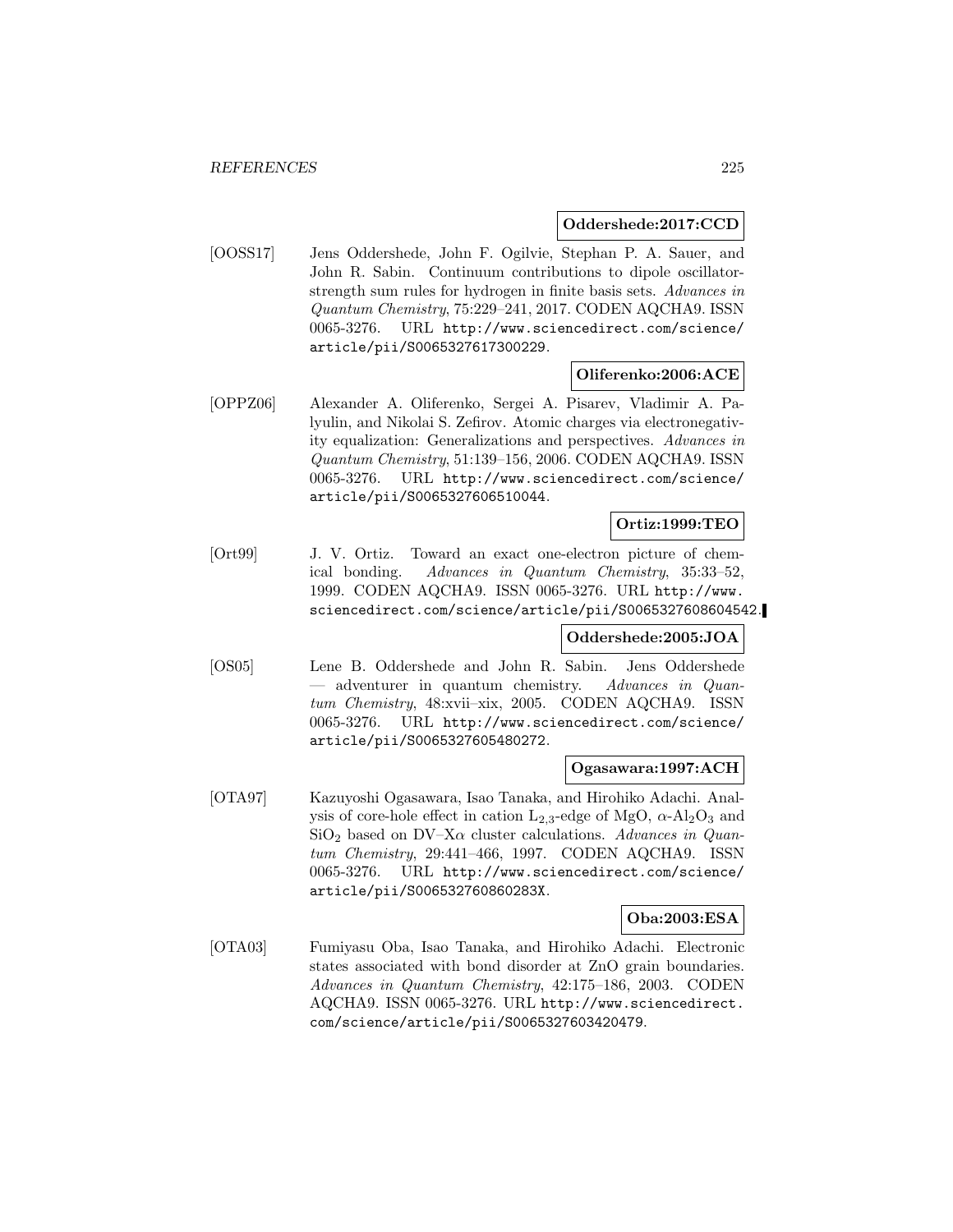**Ogasawara:2008:CSF**

[OW08] Kazuyoshi Ogasawara and Shinta Watanabe. Current situation and future development of discrete variational multielectron method. Advances in Quantum Chemistry, 54:297–314, 2008. CODEN AQCHA9. ISSN 0065-3276. URL http://www. sciencedirect.com/science/article/pii/S0065327607000226.

## **Ogasawara:2000:SEC**

[OYI<sup>+</sup>00] Kazuyoshi Ogasawara, Masateru Yamamoto, Takugo Ishii, Hidenori Ida, Hirohiko Adachi, and Isao Tanaka. Separation of the effects of charge transfer, covalency, and electron correlations on the multiplet structure of ruby based on first-principles cluster calculations. Advances in Quantum Chemistry, 37:69–83, 2000. CODEN AQCHA9. ISSN 0065-3276. URL http://www.sciencedirect.com/science/ article/pii/S0065327600370058.

# **Palma:2004:OAF**

[Pal04] Alejandro Palma. Operator algebra: From Franck–Condon to Floquet theory. Advances in Quantum Chemistry, 47:223–238, 2004. CODEN AQCHA9. ISSN 0065-3276. URL http://www. sciencedirect.com/science/article/pii/S0065327604470130.

## **Paul:2013:ASP**

[Pau13] Helmut Paul. On the accuracy of stopping power codes and ion ranges used for hadron therapy. Advances in Quantum Chemistry, 65:39–61, 2013. CODEN AQCHA9. ISBN 0-12- 396455-5 (hardcover). ISSN 0065-3276. URL http://www. sciencedirect.com/science/article/pii/B9780123964557000029.

#### **Peyerimhoff:1975:SES**

[PB75] Sigrid D. Peyerimhoff and Robert J. Buenker. A series of electronic spectral calculations using nonempirical CI techniques. Advances in Quantum Chemistry, 9:69–104, 1975. CODEN AQCHA9. ISSN 0065-3276. URL http://www.sciencedirect. com/science/article/pii/S0065327608600398.

## **Piecuch:1999:ENC**

[PB99] Piotr Piecuch and Rodney J. Bartlett. EOMXCC: a new coupledcluster method for electronic excited states. Advances in Quantum Chemistry, 34:295–380, 1999. CODEN AQCHA9. ISSN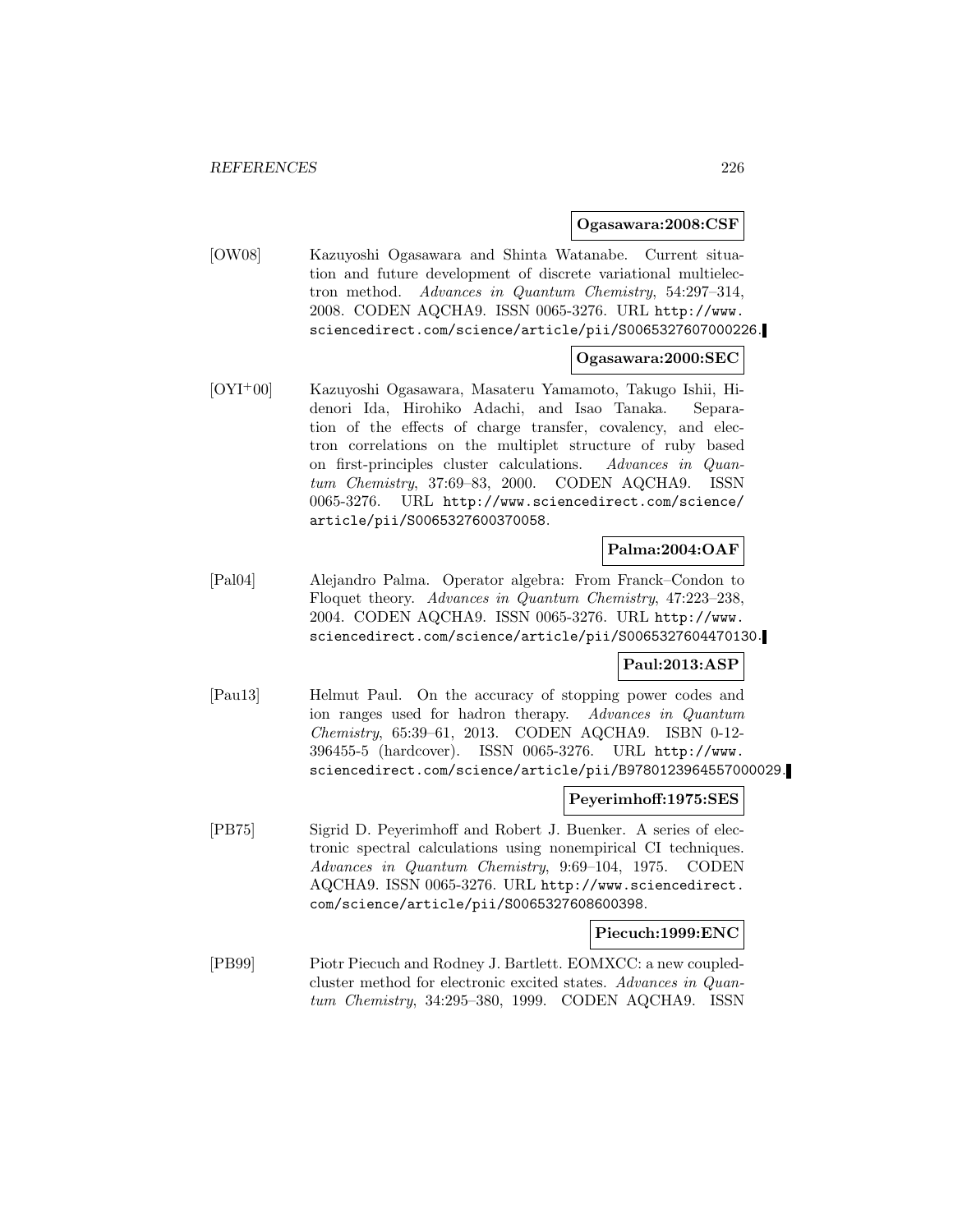0065-3276. URL http://www.sciencedirect.com/science/ article/pii/S0065327608605341.

# **Perera:2005:RRT**

[PB05] S. Ajith Perera and Rodney J. Bartlett. A reinvestigation of Ramsey's theory of NMR coupling. Advances in Quantum Chemistry, 48:434–467, 2005. CODEN AQCHA9. ISSN 0065-3276. URL http://www.sciencedirect.com/science/ article/pii/S0065327605480235.

# **Perera:2014:GMM**

[PB14] Ajith Perera and Rodney J. Bartlett. Geometric metastability in molecules as a way to enhance energy storage. Advances in Quantum Chemistry, 69:147–170, 2014. CODEN AQCHA9. ISSN 0065-3276. URL http://www.sciencedirect.com/science/ article/pii/B9780128003459000040.

## **Poznanski:2020:PMP**

[PB20a] Roman R. Poznański and Erkki J. Brändas. Panexperiential materialism: a physical exploration of qualitativeness in the brain. Advances in Quantum Chemistry, 82:301–367, 2020. CODEN AQCHA9. ISSN 0065-3276. URL https://www. sciencedirect.com/science/article/pii/S0065327620300198.

## **Poznanski:2020:P**

[PB20b] Roman R. Poznański and Erkki J. Brändas. Preface. Advances in Quantum Chemistry, 82:xi–xvii, 2020. CODEN AQCHA9. ISSN 0065-3276. URL https://www.sciencedirect.com/science/ article/pii/S0065327620300411.

#### **Poznanski:2020:QBL**

[PB20c] Roman R. Poznański and Erkki J. Brändas, editors. Quantum Boundaries of Life, volume 82 of Advances in quantum chemistry. Academic Press Inc., New York, USA, 2020. CODEN AQCHA9. ISBN 0-12-822616-1 (e-book), 0-12-822639-0 (hardcover). ISSN 0065-3276. xvii + 378 pp. LCCN QD453 .A28 82.

#### **Pichl:2004:CCS**

[PBK04] Luk´as Pichl, Robert J. Buenker, and Mineo Kimura. Calculation of cross-sections for proton and antiproton stopping in molecules. Advances in Quantum Chemistry, 46 (part 2):165–193, 2004. CODEN AQCHA9. ISSN 0065-3276. URL http://www. sciencedirect.com/science/article/pii/S0065327604460079.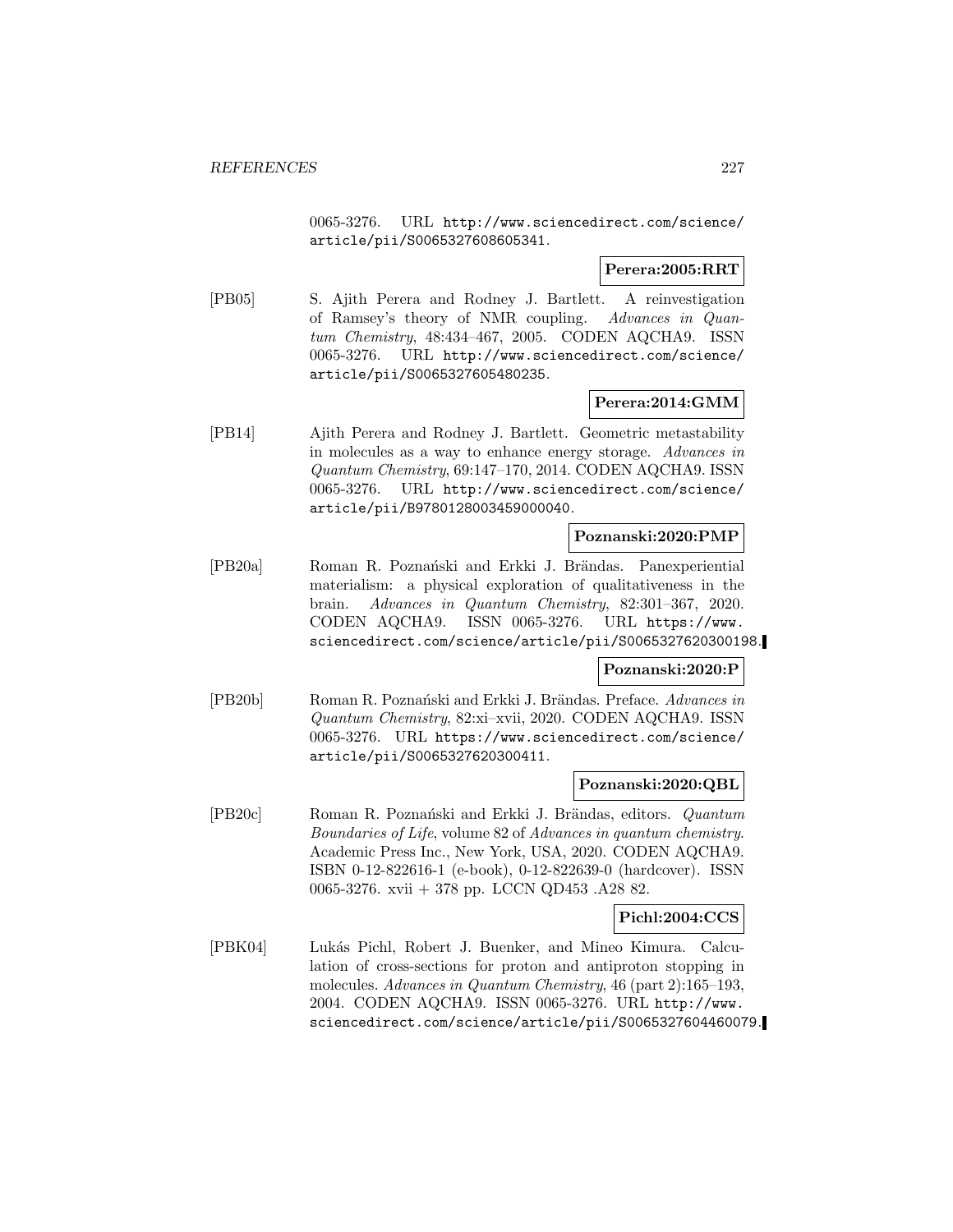#### **Persson:2002:QCS**

[PBOL02] P. Persson, R. Bergström, L. Ojamäe, and S. Lunell. Quantumchemical studies of metal oxides for photoelectrochemical applications. Advances in Quantum Chemistry, 41:203–263, 2002. CODEN AQCHA9. ISSN 0065-3276. URL http://www. sciencedirect.com/science/article/pii/S0065327602410544.

## **Paldus:1975:TID**

[PČ75] J. Paldus and J. Čížek. Time-independent diagrammatic approach to perturbation theory of Fermion systems. Advances in Quantum Chemistry, 9:105–197, 1975. CODEN AQCHA9. ISSN 0065-3276. URL http://www.sciencedirect.com/science/ article/pii/S0065327608600404.

# **Paidarova:2010:USQ**

[PD10] Ivana Paidarov´a and Philippe Durand. Unstable states: From quantum mechanics to statistical physics. Advances in Quantum Chemistry, 60:1–49, 2010. CODEN AQCHA9. ISSN 0065-3276. URL http://www.sciencedirect.com/science/ article/pii/S0065327610600019.

## **Perdew:1990:SCS**

[Per90] John P. Perdew. Size-consistency, self-interaction correction, and derivative discontinuity in density functional theory. Advances in Quantum Chemistry, 21:113–134, 1990. CODEN AQCHA9. ISSN 0065-3276. URL http://www.sciencedirect.com/science/ article/pii/S0065327608605948.

#### **Percus:1998:AFR**

[Per98a] J. K. Percus. Auxiliary field representation of fermion kinetic energy density functional. Advances in Quantum Chemistry, 33:131–150, 1998. CODEN AQCHA9. ISSN 0065-3276. URL http://www.sciencedirect.com/science/ article/pii/S0065327608604335.

## **Persson:1998:CLS**

[Per98b] J. R. Persson. Collinear laser spectroscopy on radioactive isotopes. Advances in Quantum Chemistry, 30:335–342, 1998. CODEN AQCHA9. ISSN 0065-3276. URL http://www. sciencedirect.com/science/article/pii/S0065327608605158.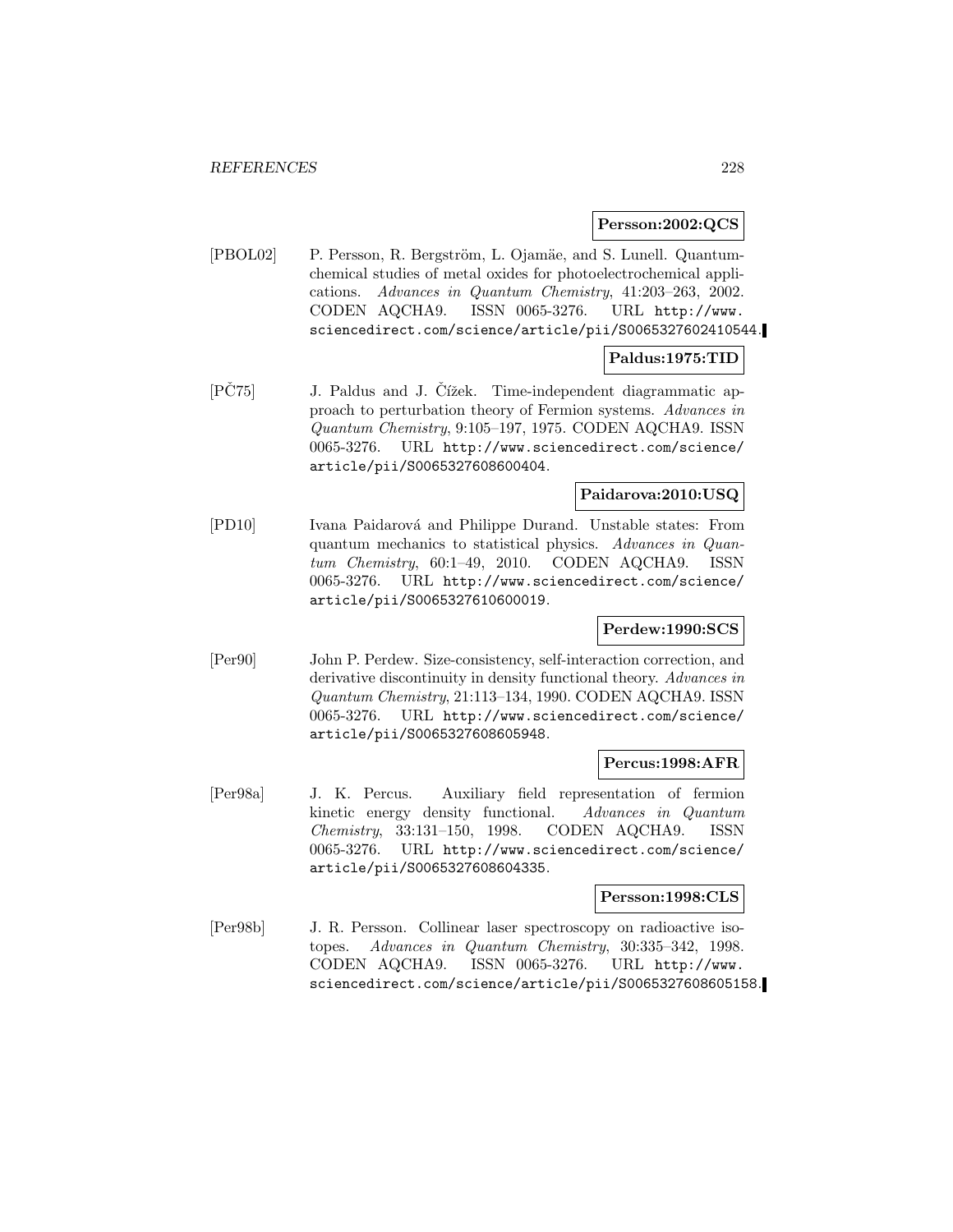## **Perram:2017:CVD**

[Per17] John W. Perram. Criterion for the validity of D'Alembert's equations of motion. Advances in Quantum Chemistry, 75:103–116, 2017. CODEN AQCHA9. ISSN 0065-3276. URL http://www. sciencedirect.com/science/article/pii/S0065327617300333.

## **Pereira:2020:CQI**

[Per20] Alfredo Pereira. Classical-quantum interfaces in living neural tissue supporting conscious functions. Advances in Quantum Chemistry, 82:213–252, 2020. CODEN AQCHA9. ISSN 0065-3276. URL https://www.sciencedirect.com/science/ article/pii/S0065327620300174.

#### **Petrongolo:1998:RTD**

[Pet98] Carlo Petrongolo. Recent theoretical developments in conicalintersection effects in triatomic spectra. Advances in Quantum Chemistry, 32:127–144, 1998. CODEN AQCHA9. ISSN 0065-3276. URL http://www.sciencedirect.com/science/ article/pii/S0065327608604104.

## **Perdew:1998:WDG**

[PEZB98] John P. Perdew, Matthias Ernzerhof, Ales Zupan, and Kieron Burke. Why density-gradient corrections improve atomization energies and barrier heights. Advances in Quantum Chemistry, 33:1–9, 1998. CODEN AQCHA9. ISSN 0065-3276. URL http://www.sciencedirect.com/science/ article/pii/S0065327608604268.

# **Paul:2007:ISP**

[PGJ07] Helmut Paul, Oksana Geithner, and Oliver J¨akel. The influence of stopping powers upon dosimetry for radiation therapy with energetic ions. Advances in Quantum Chemistry, 52:289–306, 2007. CODEN AQCHA9. ISSN 0065-3276. URL http://www. sciencedirect.com/science/article/pii/S0065327606520131.

#### **Pitarke:2004:NBS**

[PGN04] J. M. Pitarke, I. G. Gurtubay, and V. U. Nazarov. Nonlinear, band-structure, and surface effects in the interaction of charged particles with solids. Advances in Quantum Chemistry, 45 (part 1):247–275, 2004. CODEN AQCHA9. ISSN 0065-3276. URL http://www.sciencedirect.com/science/ article/pii/S0065327604450114.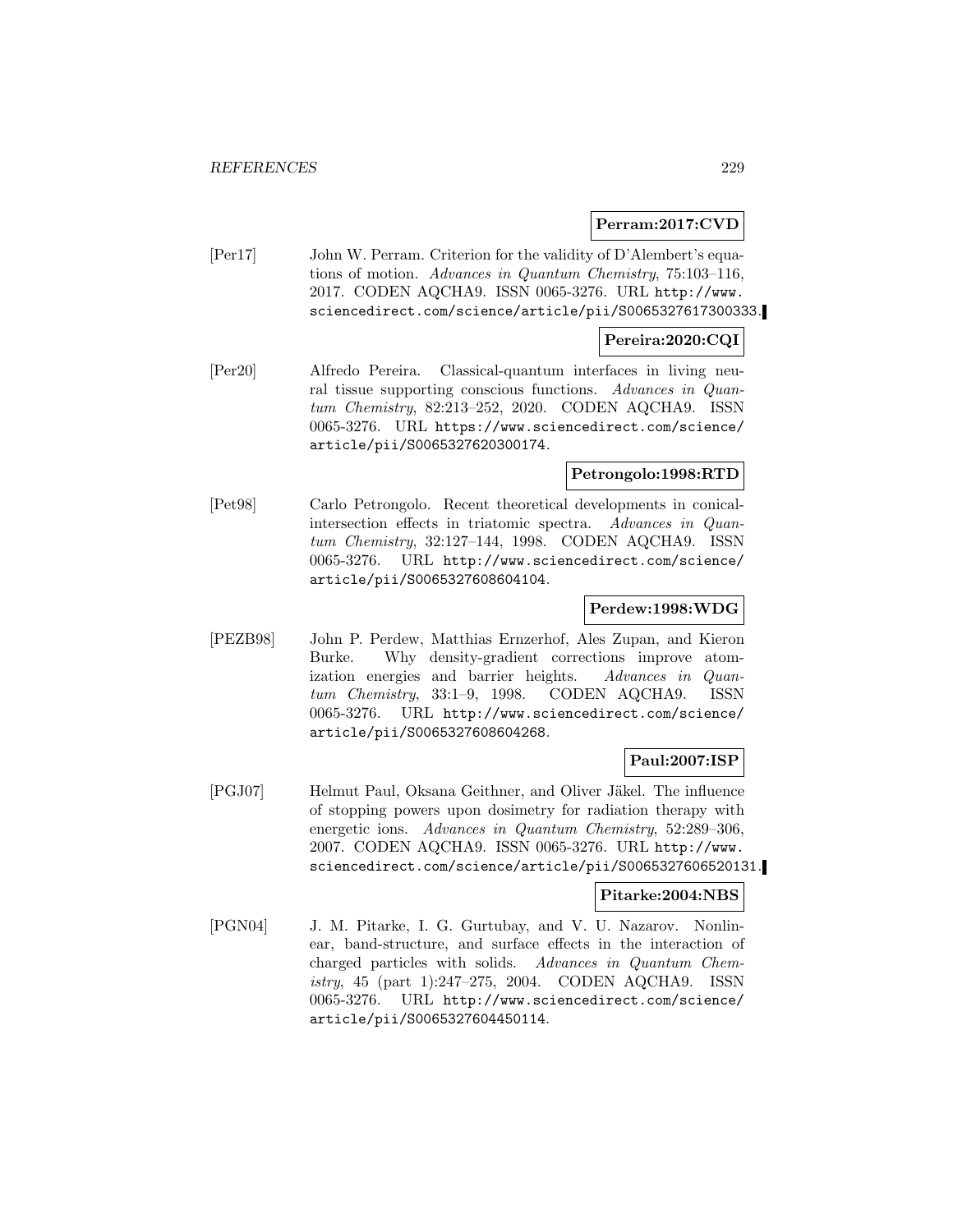#### **Pernal:2017:EEM**

[PGP17] Katarzyna Pernal, Nikitas I. Gidopoulos, and Ewa Pastorczak. Excitation energies of molecules from ensemble density functional theory: Multiconfiguration approaches. Advances in Quantum Chemistry, 73:199–229, 2017. CODEN AQCHA9. ISSN 0065-3276. URL http://www.sciencedirect.com/science/ article/pii/S0065327615000283.

## **Paragi:1997:CEB**

[PGV97] G. Paragi, I. K. Gyémánt, and Zs. Varga. Core-electron binding energy shifts in aluminium. Advances in Quantum Chemistry, 29:433–439, 1997. CODEN AQCHA9. ISSN 0065-3276. URL http://www.sciencedirect.com/science/ article/pii/S0065327608602828.

# **Phillips:1998:AOL**

[Phi98] William D. Phillips. Atoms in optical lattices: Cooling, trapping and squeezing atoms with light. Advances in Quantum Chemistry, 30:19–39, 1998. CODEN AQCHA9. ISSN 0065-3276. URL http://www.sciencedirect.com/science/ article/pii/S0065327608605018.

## **Pawlowski:2005:CMA**

[PJH05] Filip Pawlowski, Poul Jørgensen, and Christof Hättig. Cauchy moments of Ne, Ar, and Kr atoms calculated using the approximate Coupled Cluster Triples model CC3. Advances in Quantum Chemistry, 48:9–21, 2005. CODEN AQCHA9. ISSN 0065-3276. URL http://www.sciencedirect.com/science/ article/pii/S0065327605480028.

#### **Pavlov:2001:RDM**

[PKYM01] R. L. Pavlov, A. I. Kuleff, P. Tz. Yotov, and J. Maruani. Reduced density-matrix treatment of spin-spin interaction terms in many-electron systems. Advances in Quantum Chemistry, 39:295–305, 2001. CODEN AQCHA9. ISSN 0065-3276. URL http://www.sciencedirect.com/science/ article/pii/S0065327605390174.

#### **Politzer:1998:DFC**

[PL98] Peter Politzer and Pat Lane. Density functional calculations of reaction energetics: Application to alkyl azide decomposition. Advances in Quantum Chemistry, 33:293–302, 1998. CODEN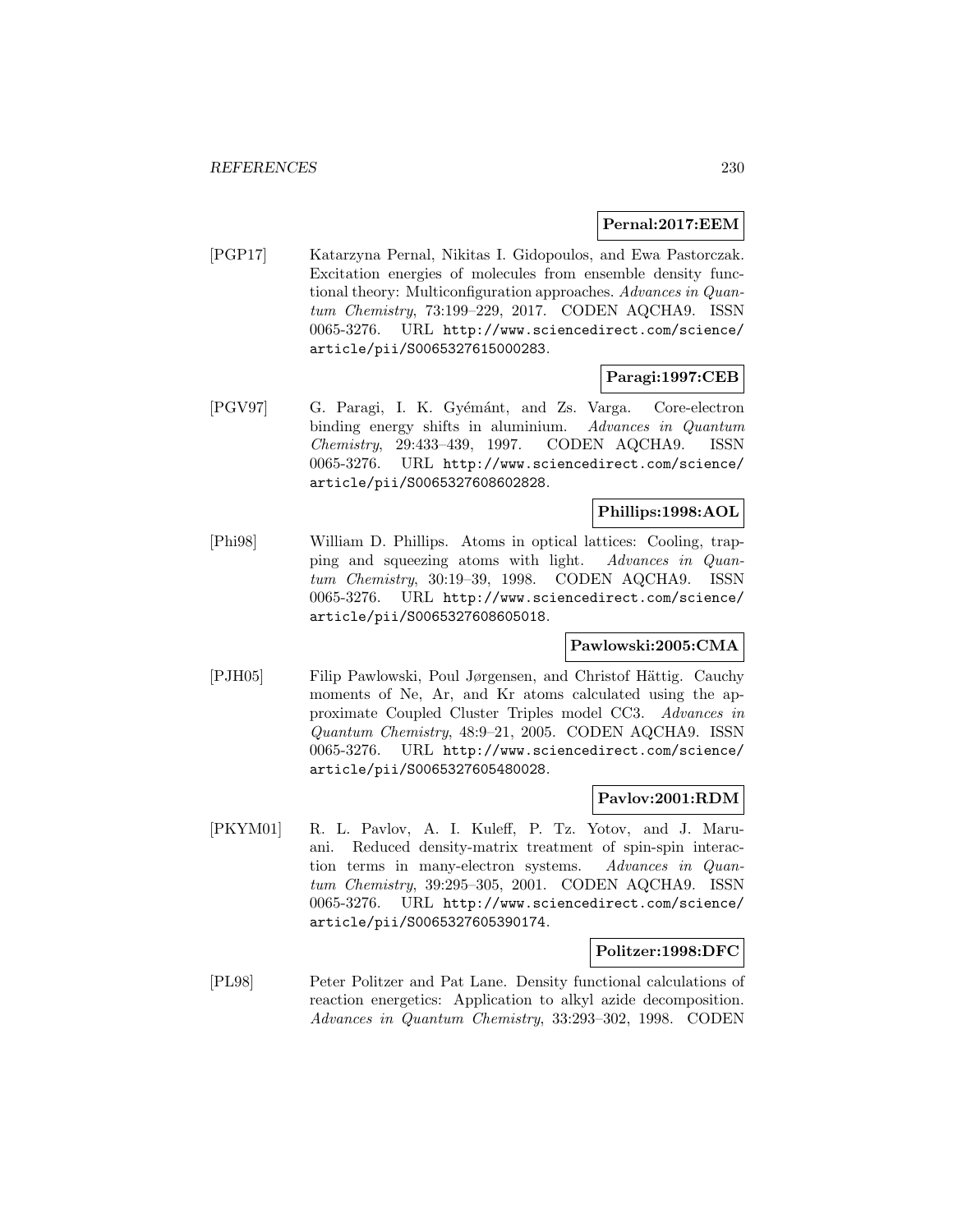AQCHA9. ISSN 0065-3276. URL http://www.sciencedirect. com/science/article/pii/S0065327608604414.

#### **PerezdelValle:2001:LEE**

[PLA01] C. Perez del Valle, R. Lefebvre, and O. Atabek. Localization of energy exchanges in field-assisted double-barrier resonant tunneling. Advances in Quantum Chemistry, 40:179–190, 2001. CODEN AQCHA9. ISSN 0065-3276. URL http://www. sciencedirect.com/science/article/pii/S0065327601400153.

# **Politzer:2014:DPS**

[PM14] Peter Politzer and Jane S. Murray. Detonation performance and sensitivity: a quest for balance. Advances in Quantum Chemistry, 69:1–30, 2014. CODEN AQCHA9. ISSN 0065-3276. URL http://www.sciencedirect.com/science/ article/pii/B9780128003459000015.

# **Perera:2016:IPL**

[PM16] Ajith Perera and Jorge A. Morales. Implementation of a parallel linear-response coupled-cluster-theory module in ACES III: First application to the static polarizabilities of the  $C_{20}$  isomers and of the biphospholylidene dioxide and disulfide oligomers. Advances in Quantum Chemistry, 72:29–60, 2016. CODEN AQCHA9. ISSN 0065-3276. URL http://www.sciencedirect. com/science/article/pii/S0065327615000350.

#### **Polinger:2003:TJT**

[Pol03] Victor Polinger. Tunneling in Jahn–Teller systems and multidimensional WKB approximation. Advances in Quantum Chemistry, 44:59–88, 2003. CODEN AQCHA9. ISSN 0065-3276. URL http://www.sciencedirect.com/science/ article/pii/S0065327603440057.

#### **Porter:2004:BEC**

[Por04] L. E. Porter. The Barkas-effect correction to Bethe–Bloch stopping power. Advances in Quantum Chemistry, 46 (part 2):91–119, 2004. CODEN AQCHA9. ISSN 0065-3276. URL http://www. sciencedirect.com/science/article/pii/S0065327604460043.

#### **Pullman:1968:AES**

[PP68] Alberte Pullman and Bernard Pullman. Aspects of the electronic structure of the purine and pyrimidine bases of the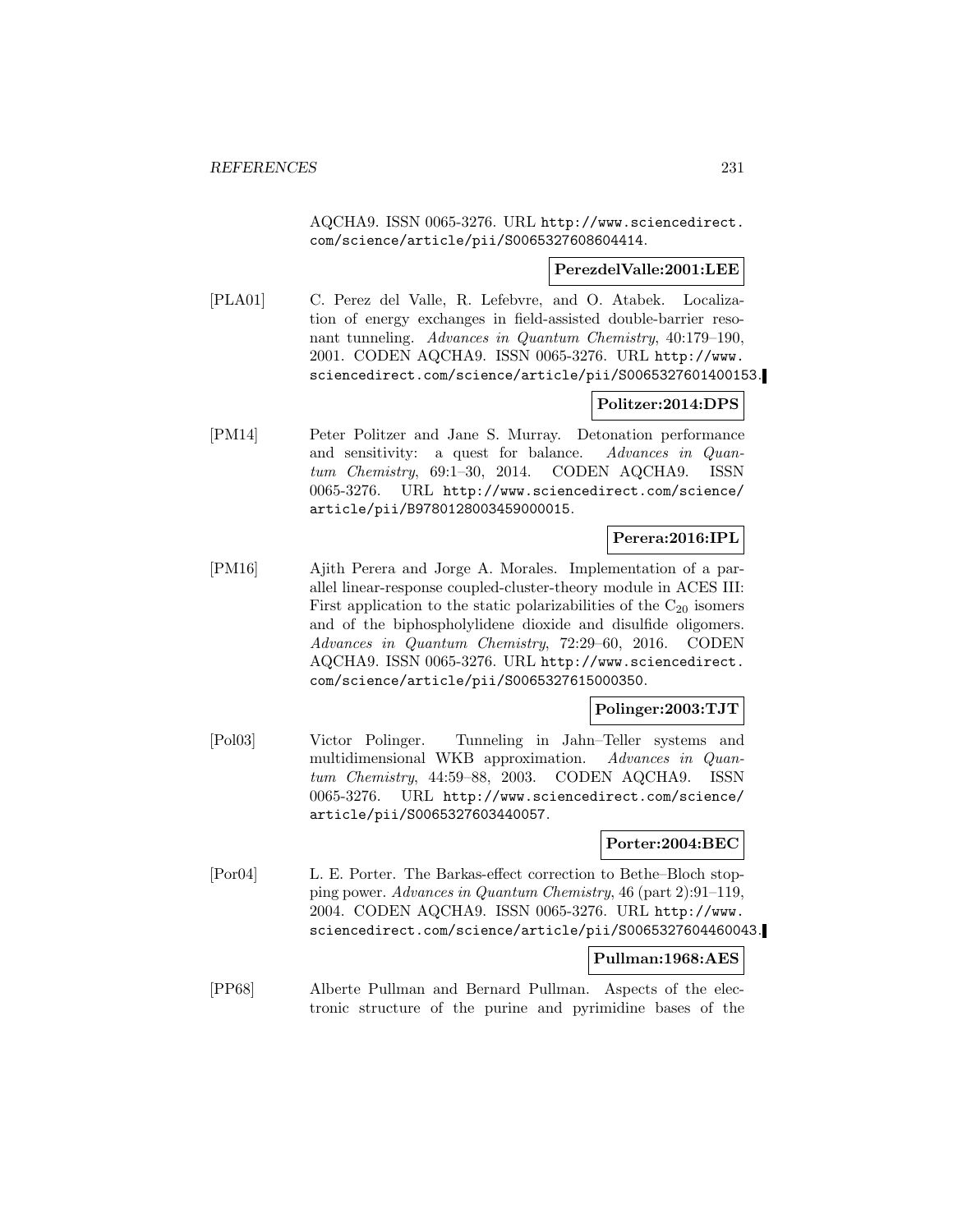nucleic acids and of their interactions. Advances in Quantum Chemistry, 4:267–325, 1968. CODEN AQCHA9. ISSN 0065-3276. URL http://www.sciencedirect.com/science/ article/pii/S0065327608603962.

# **Pendrill:1998:APL**

[PR98] L. R. Pendrill and L. Robertsson. Atomic physics and the laser metrology of time and length. Advances in Quantum Chemistry, 30:445–468, 1998. CODEN AQCHA9. ISSN 0065-3276. URL http://www.sciencedirect.com/science/ article/pii/S0065327608605225.

# **Pecul:2005:ICO**

[PR05] Magdalena Pecul and Kenneth Ruud. The ab initio calculation of optical rotation and electronic circular dichroism. Advances in Quantum Chemistry, 50:185–212, 2005. CODEN AQCHA9. ISSN 0065-3276. URL http://www.sciencedirect.com/science/ article/pii/S0065327605500091.

# **Paidarova:2005:CDQ**

[PS05a] Ivana Paidarová and Stephan P. A. Sauer. Calculations of dipole and quadrupole polarizability radial functions for LiH and HF: a comparison of different linear response methods. Advances in Quantum Chemistry, 48:185–208, 2005. CODEN AQCHA9. ISSN 0065-3276. URL http://www.sciencedirect.com/science/ article/pii/S0065327605480132.

# **Perram:2005:EFW**

[PS05b] John W. Perram and Edgar R. Smith. Elliptic functions of the worst kind: Non-linear quantisation of the classical spherical pendulum. Advances in Quantum Chemistry, 48:111–125, 2005. CODEN AQCHA9. ISSN 0065-3276. URL http://www. sciencedirect.com/science/article/pii/S0065327605480089.

## **Pluta:2021:CFT**

[PS21] Tadeusz Pluta and Grzegorz Skrzyński. Time-dependent DFT calculations of the dipole moment and polarizability for excited states. Advances in Quantum Chemistry, 83:305–327, 2021. CODEN AQCHA9. ISSN 0065-3276. URL https://www. sciencedirect.com/science/article/pii/S0065327621000071.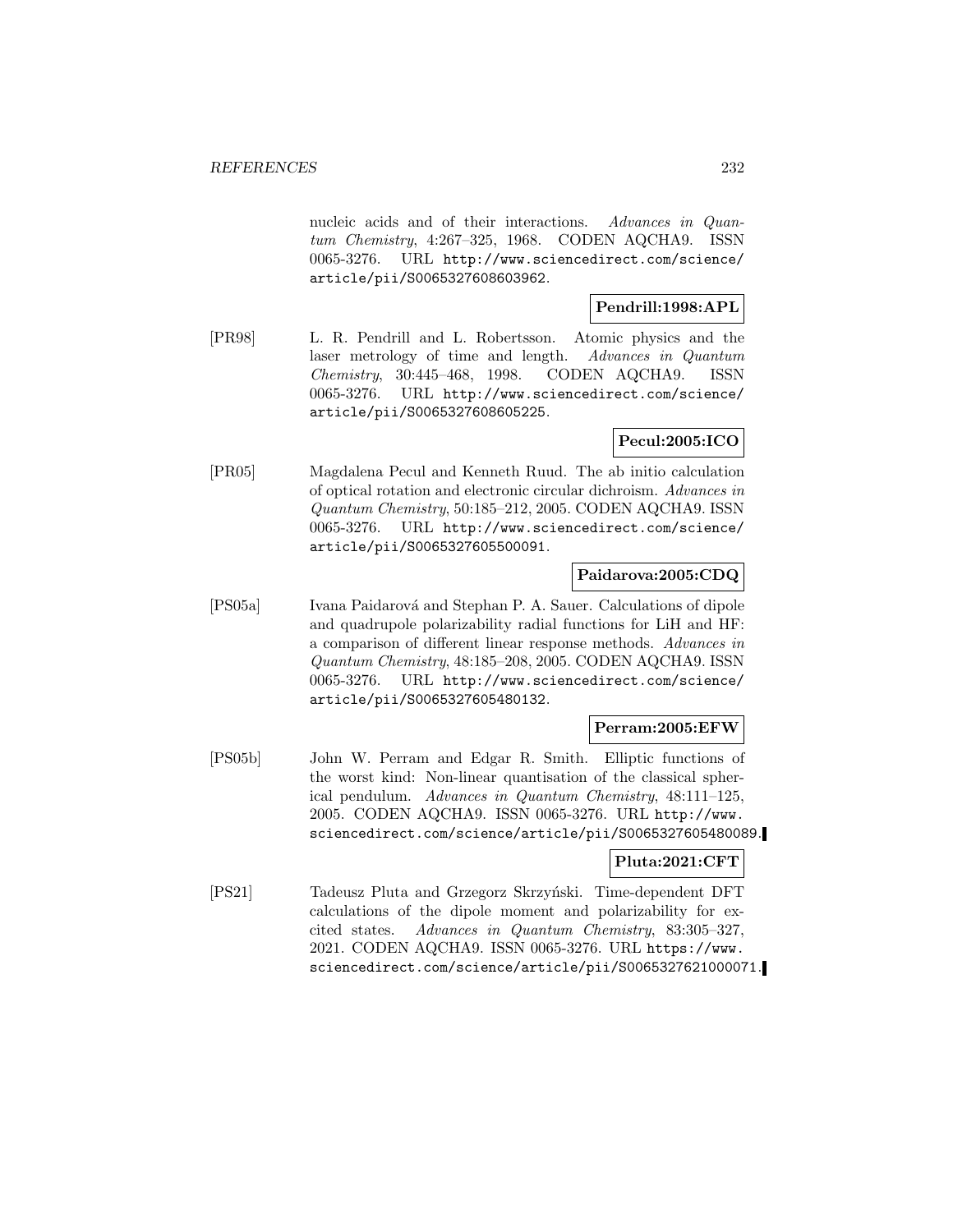#### **Pierdominici-Sottile:2010:AMQ**

[PSAP10] Gustavo Pierdominici-Sottile, Sebastián Fernández Alberti, and Juliana Palma. Applications of mixed-quantum/classical trajectories to the study of nuclear quantum effects in chemical reactions and vibrational relaxation processes. Advances in Quantum Chemistry, 59:247–282, 2010. CODEN AQCHA9. ISSN 0065-3276. URL http://www.sciencedirect.com/science/ article/pii/S0065327610590087.

#### **Persson:1998:RCP**

[PSS98] Hans Persson, Sten Salomonson, and Per Sunnergren. Regularization corrections to the partial-wave renormalization procedure. Advances in Quantum Chemistry, 30:379–392, 1998. CODEN AQCHA9. ISSN 0065-3276. URL http://www. sciencedirect.com/science/article/pii/S0065327608605183.

## **Perez:2013:TEP**

[PTBH13] J. E. Pérez, O. E. Taurian, A. Bouferguene, and P. E. Hoggan. On a transformation for the electrostatic potential, generated by the product of two 1s Slater type orbitals, giving an efficient expression. Advances in Quantum Chemistry, 67: 65–71, 2013. CODEN AQCHA9. ISBN 0-12-411544-6. ISSN 0065-3276. URL http://www.sciencedirect.com/science/ article/pii/B9780124115446000042.

#### **Perez:2013:BSC**

 $[PTC+13]$  J. E. Pérez, O. E. Taurian, J. C. Cesco, A. E. Rosso, C. C. Denner, C. J. Alturria Lanzardo, F. S. Ortiz, and A. Bouferguene. A basis sets composed of only 1s Slater orbitals and 1s Gaussian orbitals to perform molecular calculations, SCF-LCAO approach. Advances in Quantum Chemistry, 67:55– 64, 2013. CODEN AQCHA9. ISBN 0-12-411544-6. ISSN 0065-3276. URL http://www.sciencedirect.com/science/ article/pii/B9780124115446000030.

#### **Politzer:2012:PRF**

[PTLGOM12] Peter Politzer, Alejandro Toro-Labbé, Soledad Gutiérrez-Oliva, and Jane S. Murray. Perspectives on the reaction force. Advances in Quantum Chemistry, 64:189–209, 2012. CODEN AQCHA9. ISBN 0-12-396498-9. ISSN 0065-3276. URL http://www.sciencedirect.com/science/ article/pii/B9780123964984000065.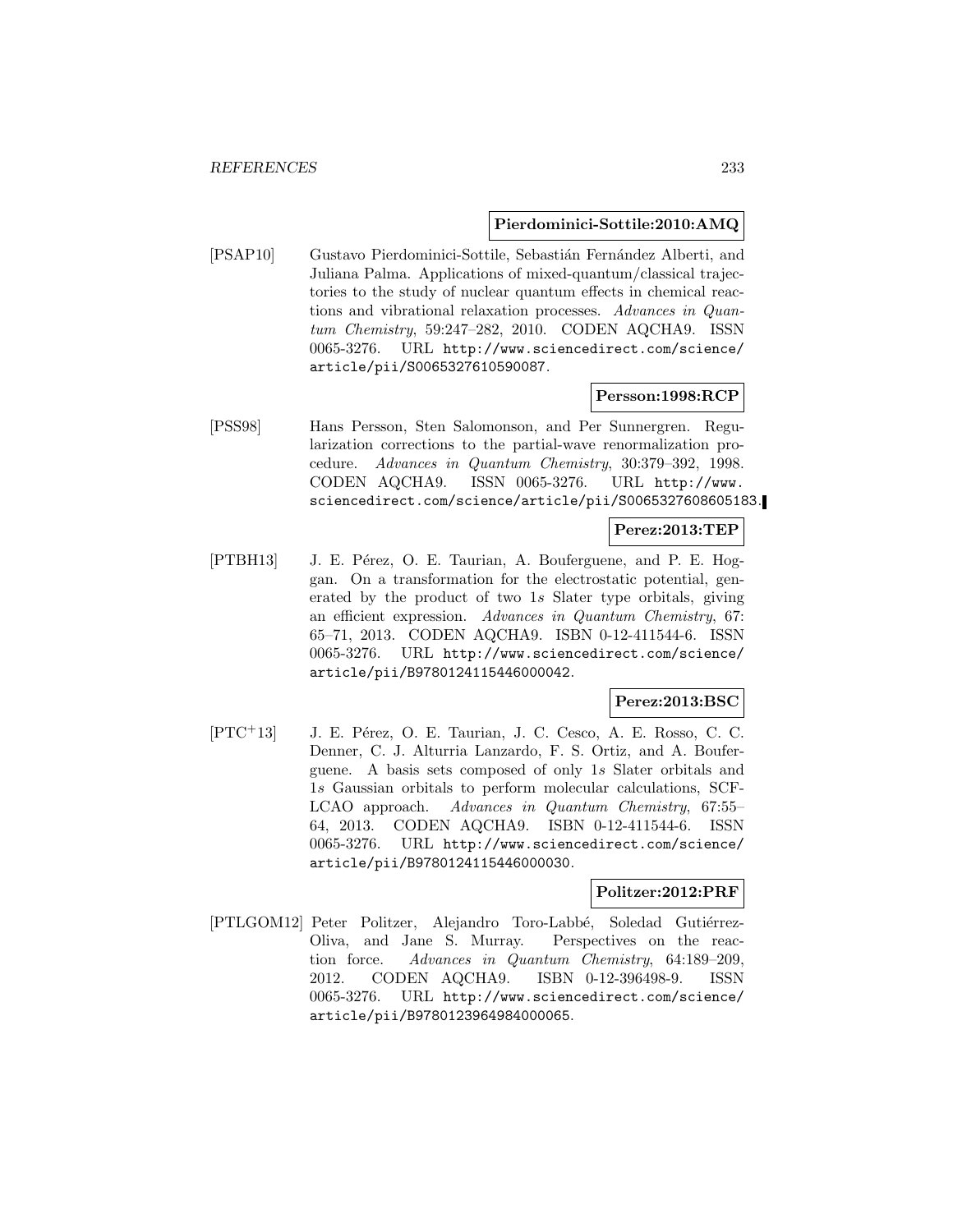## **Pullman:1977:QMA**

[Pul77] Bernard Pullman. Quantum-mechanical approach to the conformational basis of molecular pharmacology. Advances in Quantum Chemistry, 10:251–328, 1977. CODEN AQCHA9. ISSN 0065-3276. URL http://www.sciencedirect.com/science/ article/pii/S0065327608605821.

# **Patil:2009:PCH**

[PV09] S. H. Patil and Y. P. Varshni. Properties of confined hydrogen and helium atoms. Advances in Quantum Chemistry, 57:1–24, 2009. CODEN AQCHA9. ISSN 0065-3276. URL http://www. sciencedirect.com/science/article/pii/S0065327609006054.

# **Pu:2008:AHL**

[PWZ<sup>+</sup>08] Liang Pu, Qing Wang, Yong Zhang, Qiang Miao, Yang soo Kim, and Zhibing Zhang. Architecture of hydrates and local structure of acetic acid aqueous solution: Ab initio calculations and Car–Parrinello molecular dynamics (CPMD) simulations on hydrogen-bonding rings, network, and intra-hydrate protonation in multi-hydrates of acetic acid monomer. Advances in Quantum Chemistry, 54:271–295, 2008. CODEN AQCHA9. ISSN 0065-3276. URL http://www.sciencedirect.com/science/ article/pii/S0065327607000214.

# **Pyykko:1978:RQC**

[Pyy78] Pekka Pyykkö. Relativistic quantum chemistry. Advances in Quantum Chemistry, 11:353–409, 1978. CODEN AQCHA9. ISSN 0065-3276. URL http://www.sciencedirect.com/science/ article/pii/S0065327608602415.

## **Quiney:2001:DEA**

[QGW01] H. M. Quiney, V. N. Glushkov, and S. Wilson. The Dirac equation in the algebraic approximation. VII. A comparison of molecular finite difference and finite basis set calculations using distributed Gaussian basis sets. Advances in Quantum Chemistry, 39:241–259, 2001. CODEN AQCHA9. ISSN 0065-3276. URL http://www.sciencedirect.com/science/ article/pii/S0065327605390150.

## **Quiney:1998:IRQ**

[QSG98] H. M. Quiney, H. Skaane, and I. P. Grant. Ab initio relativistic quantum chemistry: Four components good, two components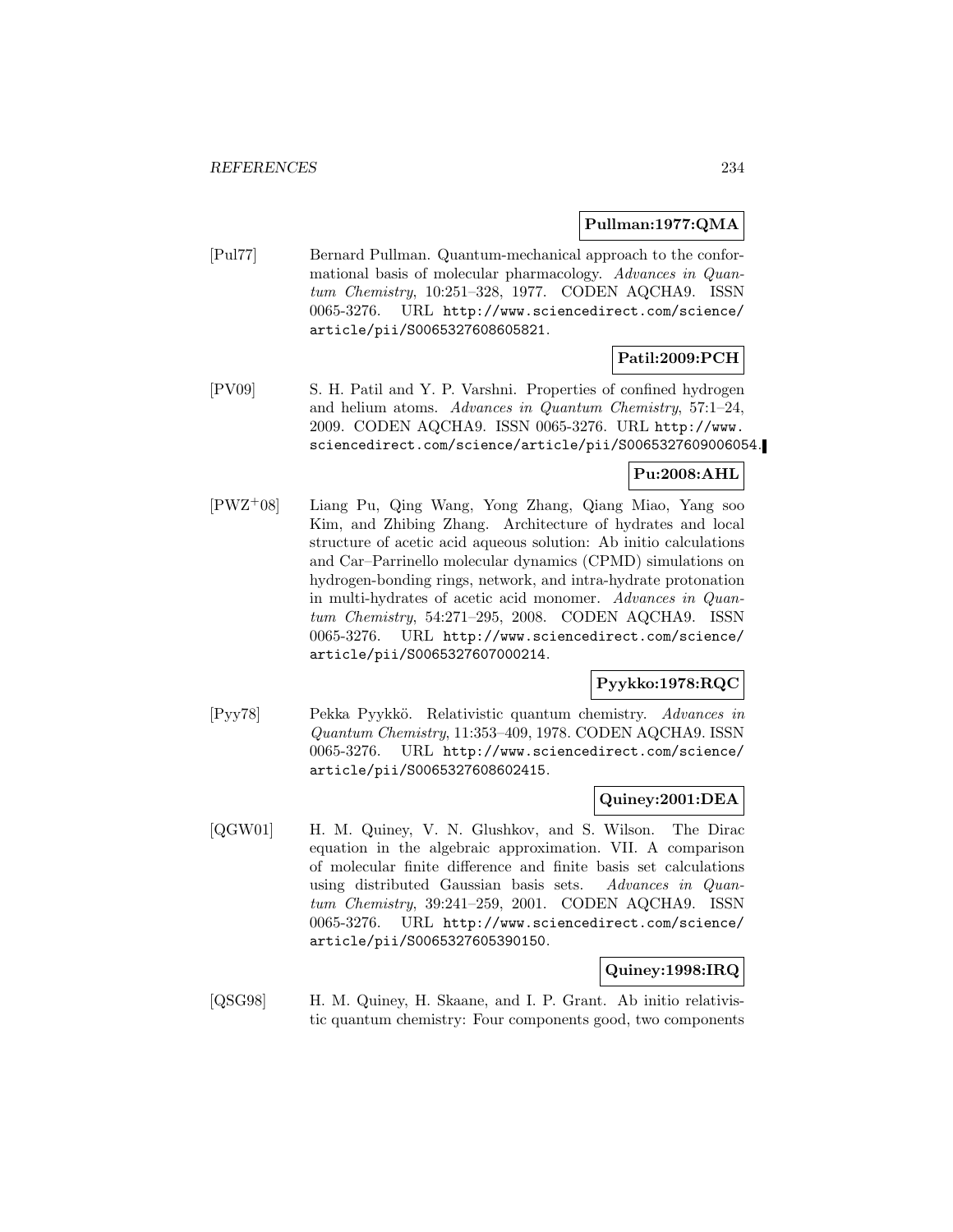bad! Advances in Quantum Chemistry, 32:1–49, 1998. CODEN AQCHA9. ISSN 0065-3276. URL http://www.sciencedirect. com/science/article/pii/S0065327608604050.

# **Quack:2020:FAS**

[QSW20] Martin Quack, Georg Seyfang, and Gunther Wichmann. Fundamental and approximate symmetries, parity violation and tunneling in chiral and achiral molecules. Advances in Quantum Chemistry, 81:51–104, 2020. CODEN AQCHA9. ISSN 0065-3276. URL https://www.sciencedirect.com/science/ article/pii/S0065327620300150.

## **Randazzo:2019:TDS**

[RA19] Juan Mart´ın Randazzo and Lorenzo Ugo Ancarani. Twodimensional Sturmian basis set for bound state calculations. Advances in Quantum Chemistry, 79:79–95, 2019. CODEN AQCHA9. ISSN 0065-3276. URL https://www. sciencedirect.com/science/article/pii/S0065327619300243.

#### **Ramsey:1998:SHC**

[Ram98] Norman F. Ramsey. Spectroscopy with highly coherent radiation. Advances in Quantum Chemistry, 30:5–18, 1998. CODEN AQCHA9. ISSN 0065-3276. URL http://www.sciencedirect. com/science/article/pii/S0065327608605006.

# **Ramsey:2008:MRC**

[Ram08] Norman F. Ramsey. Magnetic resonance contributions to other sciences. Advances in Quantum Chemistry, 53:1–6, 2008. CODEN AQCHA9. ISSN 0065-3276. URL http://www. sciencedirect.com/science/article/pii/S0065327607530017.

## **Randic:2018:AR**

[Ran18] Milan Randić. Aromaticity revisited. Advances in Quantum Chemistry, 77:167–199, 2018. CODEN AQCHA9. ISSN 0065-3276. URL https://www.sciencedirect.com/science/ article/pii/S0065327617300734.

## **Ryzhkov:2008:TES**

[RAR<sup>+</sup>08] A. Ryzhkov, P. A. Ariya, F. Raofie, H. Niki, and G. W. Harris. Theoretical and experimental studies of the gas-phase cl-atom initiated reactions of benzene and toluene. Advances in Quantum Chemistry, 55:275–295, 2008. CODEN AQCHA9. ISSN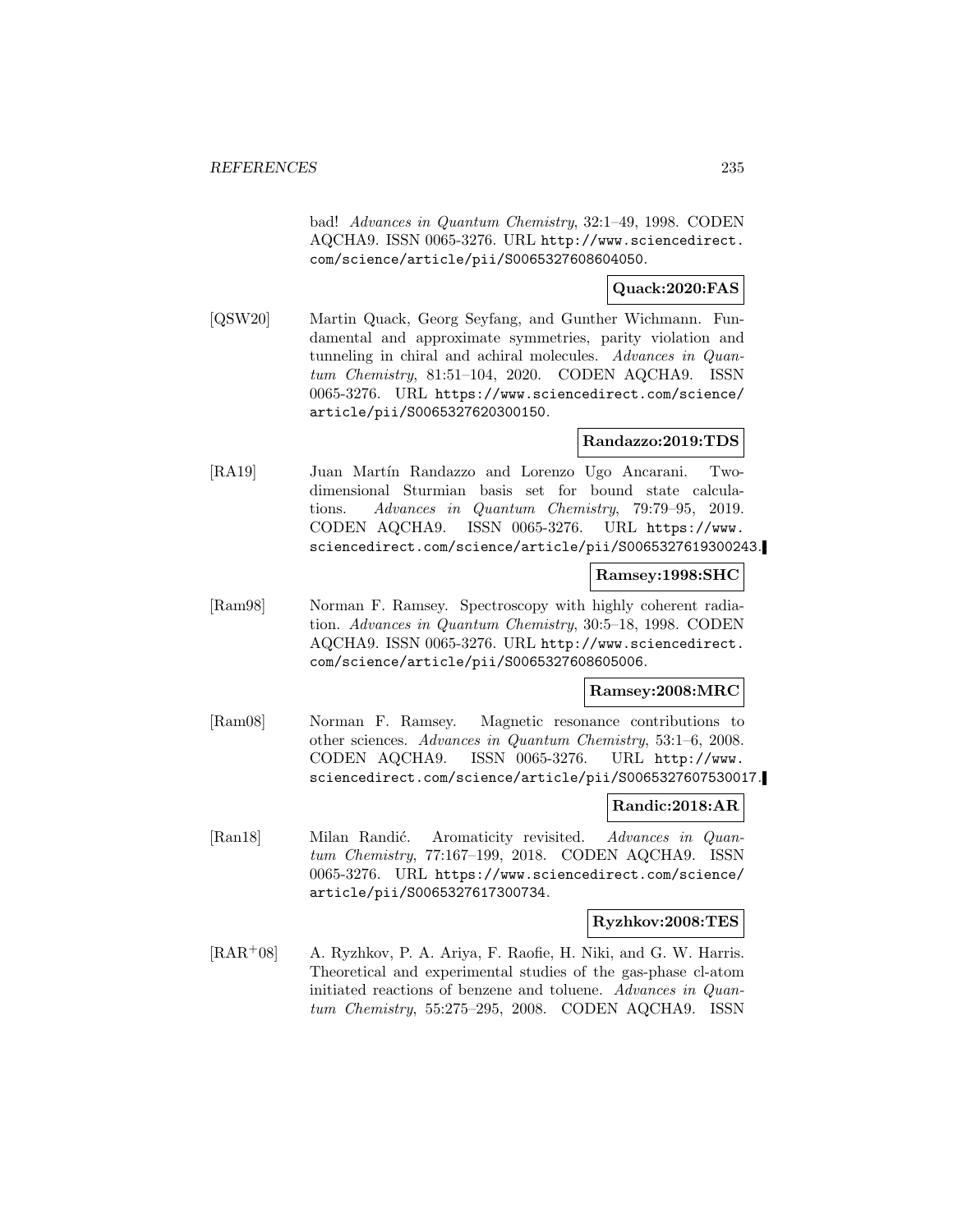0065-3276. URL http://www.sciencedirect.com/science/ article/pii/S0065327607002134.

#### **Roman-Ancheyta:2015:ACS**

[RAR15] Ricardo Román-Ancheyta and José Récamier. Approximate coherent states for nonlinear systems. Advances in Quantum Chemistry, 71:299–322, 2015. CODEN AQCHA9. ISSN 0065-3276. URL http://www.sciencedirect.com/science/ article/pii/S0065327615000076.

# **Raychev:1995:QGA**

[Ray95] Peter Raychev. Quantum groups: Application to nuclear and molecular spectroscopy. Advances in Quantum Chemistry, 26:239–357, 1995. CODEN AQCHA9. ISSN 0065-3276. URL http://www.sciencedirect.com/science/ article/pii/S0065327608601148.

## **Ruud:2020:P**

[RB20] Kenneth Ruud and Erkki J. Brändas. Preface. Advances in Quantum Chemistry, 81:xiii–xvii, 2020. CODEN AQCHA9. ISSN 0065-3276. URL https://www.sciencedirect.com/science/ article/pii/S0065327620300290.

## **Rizzo:2005:BCB**

[RC05] Antonio Rizzo and Sonia Coriani. Birefringences: a challenge for both theory and experiment. Advances in Quantum Chemistry, 50:143–184, 2005. CODEN AQCHA9. ISSN 0065-3276. URL http://www.sciencedirect.com/science/ article/pii/S006532760550008X.

## **Rubinsztein-Dunlop:1998:OTA**

[RDNFH98] H. Rubinsztein-Dunlop, T. A. Nieminen, M. E. J. Friese, and N. R. Heckenberg. Optical trapping of absorbing particles. Advances in Quantum Chemistry, 30:469–492, 1998. CODEN AQCHA9. ISSN 0065-3276. URL http://www.sciencedirect. com/science/article/pii/S0065327608605237.

## **Rein:1973:PPI**

[Rei73] Robert Rein. On physical properties and interactions of polyatomic molecules: With application to molecular recognition in biology. Advances in Quantum Chemistry, 7:335–396, 1973. CODEN AQCHA9. ISSN 0065-3276. URL http://www. sciencedirect.com/science/article/pii/S0065327608605687.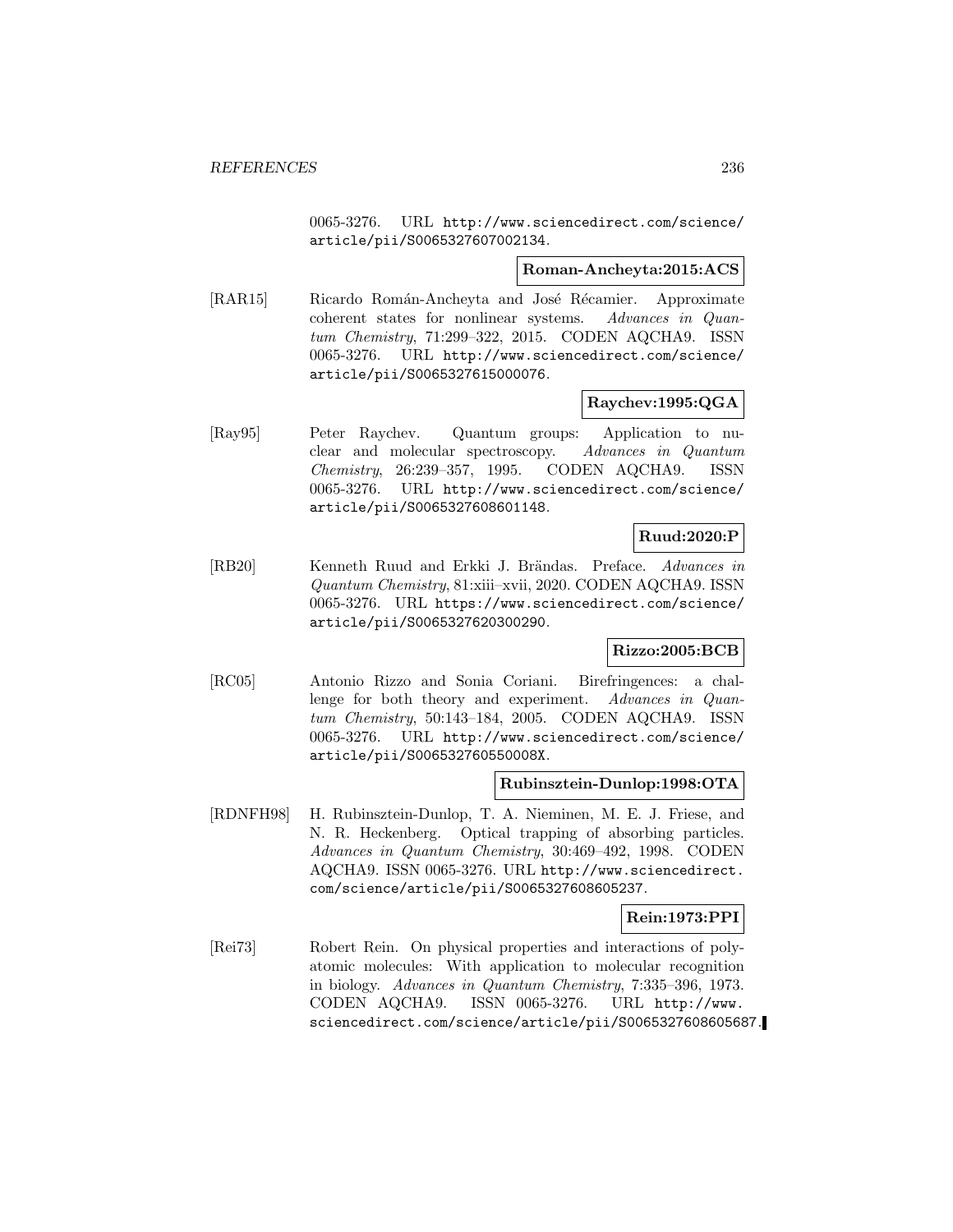# **Ruiz:2013:DA**

[RF13] M. B. Ruiz and A. M. Frolov. On the  $\beta^-$ -decay in the <sup>8</sup>Li and <sup>9</sup>Li atoms. Advances in Quantum Chemistry, 67:267– 289, 2013. CODEN AQCHA9. ISBN 0-12-411544-6. ISSN 0065-3276. URL http://www.sciencedirect.com/science/ article/pii/B978012411544600011X.

# **Raimondi:1998:NIV**

[RFG<sup>+</sup>98] M. Raimondi, A. Famulari, E. Gianinetti, M. Sironi, R. Specchio, and I. Vandoni. New ab initio VB interaction potential for molecular dynamics simulation of liquid water. Advances in Quantum Chemistry, 32:263–284, 1998. CODEN AQCHA9. ISSN 0065-3276. URL http://www.sciencedirect.com/science/ article/pii/S0065327608604177.

## **Rastelli:1999:RDD**

[RGA99] Augusto Rastelli, Remo Gandolfi, and Mirko Sarzi Amadè. Regioselectivity and diastereoselectivity in the 1,3-dipolar cycloadditions of nitrones with acrylonitrile and maleonitrile: The origin of endo/exo selectivity. Advances in Quantum Chemistry, 36:151–167, 1999. CODEN AQCHA9. ISSN 0065-3276. URL http://www.sciencedirect.com/science/ article/pii/S0065327608604827.

## **Rivarola:2013:CDW**

[RGFC13] Roberto D. Rivarola, Mariel E. Galassi, Pablo D. Fainstein, and Christophe Champion. Computation of distorted wave cross sections for high-energy inelastic collisions of heavy ions with water molecules. Advances in Quantum Chemistry, 65:231–267, 2013. CODEN AQCHA9. ISBN 0-12-396455-5 (hardcover). ISSN 0065-3276. URL http://www.sciencedirect.com/science/ article/pii/B9780123964557000091.

## **Remacle:2004:SGC**

[RK04] F. Remacle and E. S. Kryachko. Small gold clusters  $Au_{5\leq n\leq 8}$  and their cationic and anionic cousins. Advances in Quanand their cationic and anionic cousins. tum Chemistry, 47:423–464, 2004. CODEN AQCHA9. ISSN 0065-3276. URL http://www.sciencedirect.com/science/ article/pii/S0065327604470233.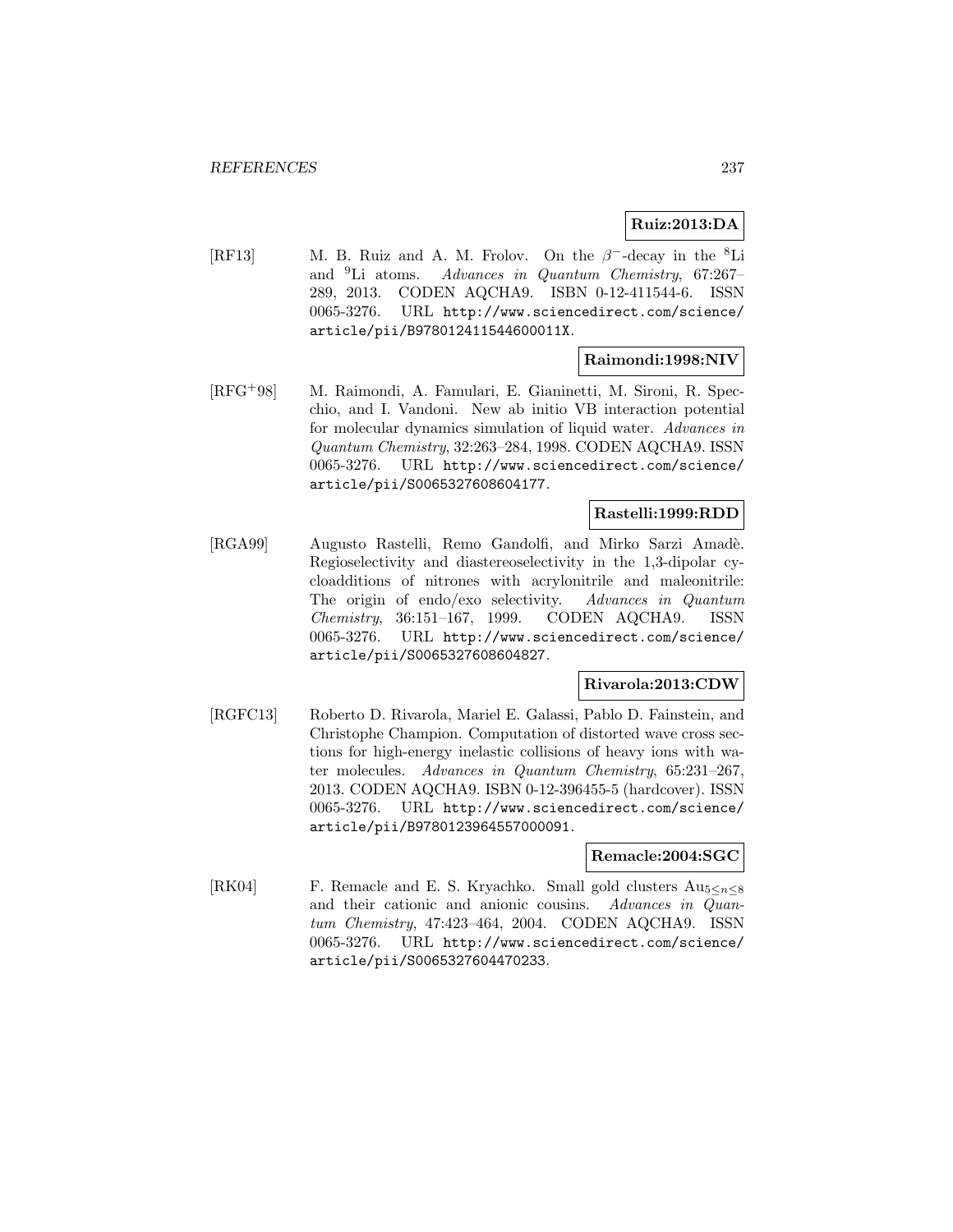## **Ruiz:2017:STB**

[RLF17] María Belén Ruiz, Federico Latorre, and Alexei M. Frolov. Singlet and triplet bound state spectra in the four-electron Be-like atomic systems. Advances in Quantum Chemistry, 73:119–138, 2017. CODEN AQCHA9. ISSN 0065-3276. URL http://www. sciencedirect.com/science/article/pii/S0065327615000210.

# **Roos:2004:ESO**

[RM04] Björn O. Roos and Per-Åke Malmqvist. On the effects of spin-orbit coupling on molecular properties: Dipole moment and polarizability of PbO and spectroscopic constants for the ground and excited states. Advances in Quantum Chemistry, 47:37–49, 2004. CODEN AQCHA9. ISSN 0065-3276. URL http://www.sciencedirect.com/science/ article/pii/S0065327604470038.

## **Roggero:2017:CIM**

[RMMP17] Alessandro Roggero, Paolo Mori, Abhishek Mukherjee, and Francesco Pederiva. Configuration interaction Monte Carlo with coupled clusters wave functions. Advances in Quantum Chemistry, 73:315–332, 2017. CODEN AQCHA9. ISSN 0065-3276. URL http://www.sciencedirect.com/science/ article/pii/S0065327615000544.

## **Rahim:2014:CIE**

[RMN<sup>+</sup>14] M. Rahim, F. Madi, L. Nouar, S. Haiahem, D. Fateh, and D. Khatmi. β-cyclodextrin interaction with edaravone: Molecular modeling study. Advances in Quantum Chemistry, 68:269– 278, 2014. CODEN AQCHA9. ISBN 0-12-800536-X. ISSN 0065-3276. URL http://www.sciencedirect.com/science/ article/pii/B9780128005361000149.

## **Raghunath:2014:ICK**

[RNL14] Putikam Raghunath, N. T. Nghia, and Ming-Chang Lin. Ab initio chemical kinetics of key processes in the hypergolic ignition of hydrazine and nitrogen tetroxide. Advances in Quantum Chemistry, 69:253–301, 2014. CODEN AQCHA9. ISSN 0065-3276. URL http://www.sciencedirect.com/science/ article/pii/B9780128003459000076.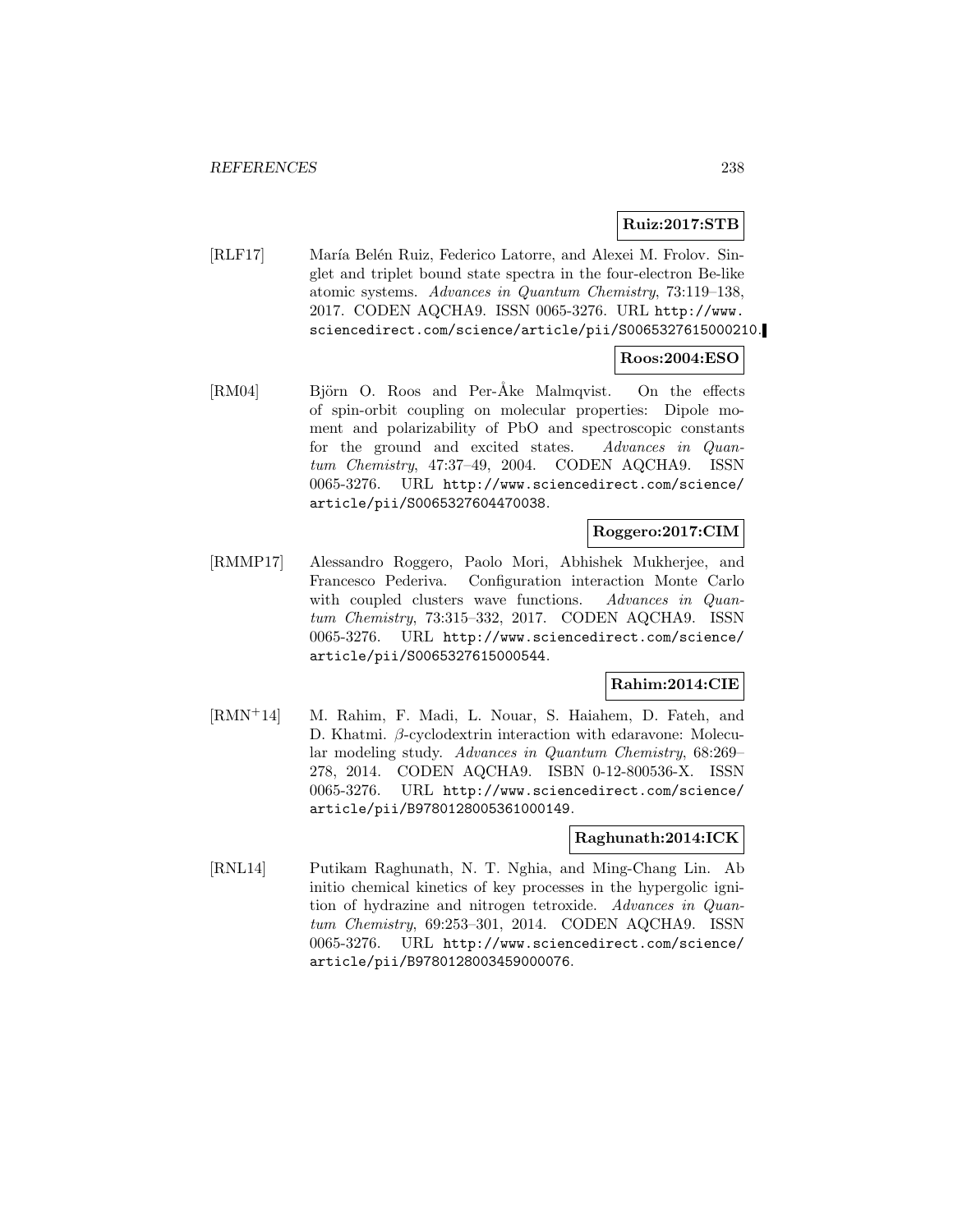## **Rosen:1997:TTY**

[Ros97] Arne Rosén. Twenty to thirty years of  $DV-X\alpha$  calculations: a survey of accuracy and applications. Advances in Quantum Chemistry, 29:1–47, 1997. CODEN AQCHA9. ISSN 0065-3276. URL http://www.sciencedirect.com/science/ article/pii/S0065327608602622.

# **Rosen:1998:PTT**

[Ros98] Arne Rosén. A periodic table in three dimensions: a sightseeing tour in the nanometer world. Advances in Quantum Chemistry, 30:235–272, 1998. CODEN AQCHA9. ISSN 0065-3276. URL http://www.sciencedirect.com/science/ article/pii/S0065327608605109.

# **Rourk:2020:FNE**

[Rou20] Christopher J. Rourk. Functional neural electron transport. Advances in Quantum Chemistry, 82:25–111, 2020. CODEN AQCHA9. ISSN 0065-3276. URL https://www. sciencedirect.com/science/article/pii/S0065327620300162.

# **Ruedenberg:1972:MED**

[RP72] Klaus Ruedenberg and Ronald D. Poshusta. Matrix elements and density matrices for many-electron spin eigenstates built from orthonormal orbitals. Advances in Quantum Chemistry, 6:267–298, 1972. CODEN AQCHA9. ISSN 0065-3276. URL http://www.sciencedirect.com/science/ article/pii/S0065327608605481.

## **Roggero:2018:ECI**

[RP18] Alessandro Roggero and Francesco Pederiva. Extension of the configuration interaction Monte Carlo method to atoms and molecules. Advances in Quantum Chemistry, 76:241–253, 2018. CODEN AQCHA9. ISSN 0065-3276. URL https://www. sciencedirect.com/science/article/pii/S0065327617300631.

## **Ramasesha:2000:DMR**

[RPSB00] S. Ramasesha, Swapan K. Pati, Z. Shuai, and J. L. Brédas. The density matrix renormalization group method: Application to the low-lying electronic states in conjugated polymers. Advances in Quantum Chemistry, 38:121–215, 2000. CODEN AQCHA9. ISSN 0065-3276. URL http://www.sciencedirect. com/science/article/pii/S0065327600380042.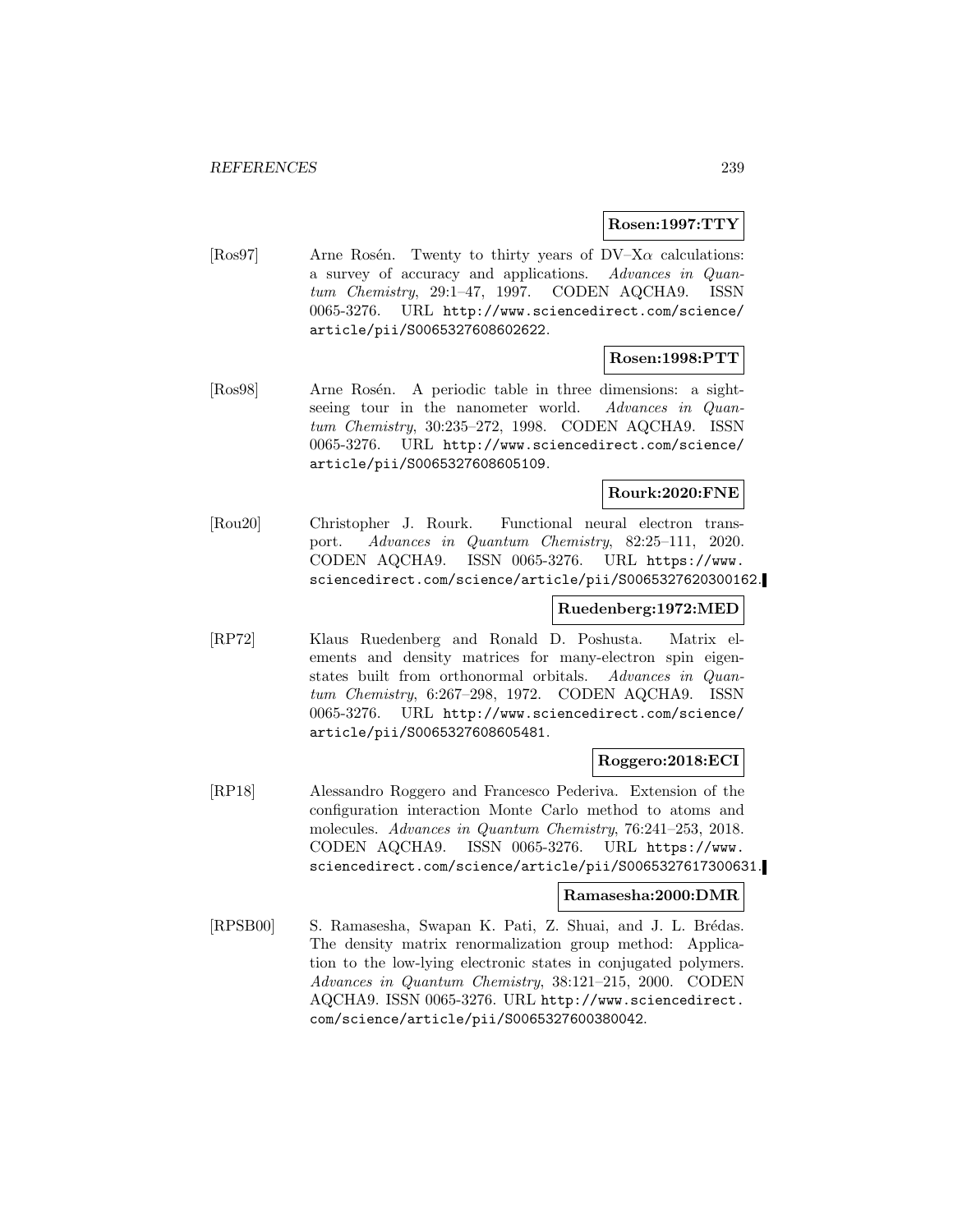#### **Raab:2005:EET**

[RR05] Juraj Raab and Björn O. Roos. Excitation energies for transition metal atoms — a comparison between coupled cluster methods and second-order perturbation theory. Advances in Quantum Chemistry, 48:421–433, 2005. CODEN AQCHA9. ISSN 0065-3276. URL http://www.sciencedirect.com/science/ article/pii/S0065327605480223.

#### **Rosado-Reyes:2008:CSR**

[RRMAF08] Claudette M. Rosado-Reyes, Mónica Martínez-Avilés, and Joseph S. Francisco. Computational study of the reaction of n-bromopropane with OH radicals and Cl atoms. Advances in Quantum Chemistry, 55:215–244, 2008. CODEN AQCHA9. ISSN 0065-3276. URL http://www.sciencedirect.com/science/ article/pii/S0065327607002110.

# **Ruiz:2021:CNH**

[RSP21] María Belén Ruiz, James S. Sims, and Bholanath Padhy. Highprecision Hy-CI and E-Hy-CI studies of atomic and molecular properties. Advances in Quantum Chemistry, 83:171–208, 2021. CODEN AQCHA9. ISSN 0065-3276. URL https://www. sciencedirect.com/science/article/pii/S0065327621000125.

#### **Ruiz:2018:CIS**

[RT18] María Belén Ruiz and Robert Tröger. Configuration interaction study of the 3P ground state of the carbon atom. Advances in Quantum Chemistry, 76:223–238, 2018. CODEN AQCHA9. ISSN 0065-3276. URL https://www.sciencedirect.com/science/ article/pii/S0065327617300667.

#### **Rinkevicius:2005:RDF**

[RTV05] Zilvinas Rinkevicius, Lyudmyla Telyatnyk, and Olav Vahtras. Restricted density functional response theory for open-shell systems. Advances in Quantum Chemistry, 50:271–288, 2005. CODEN AQCHA9. ISSN 0065-3276. URL http://www. sciencedirect.com/science/article/pii/S0065327605500133.

## **Rychlewski:1998:ECF**

[Ryc98] Jacek Rychlewski. Explicitly correlated functions in molecular quantum chemistry. Advances in Quantum Chemistry, 31:173– 199, 1998. CODEN AQCHA9. ISSN 0065-3276. URL http:// www.sciencedirect.com/science/article/pii/S0065327608601884.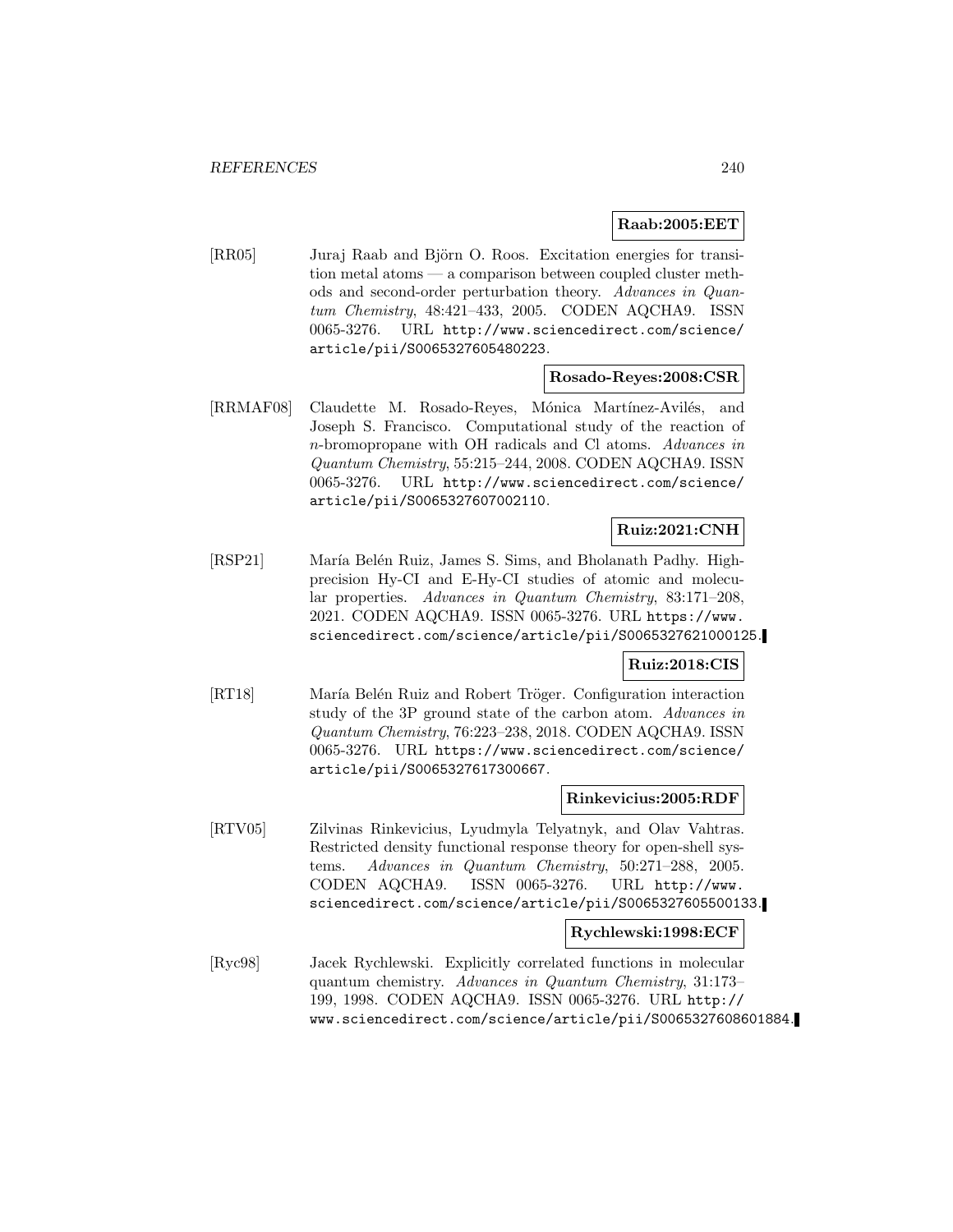#### **Saalmann:2001:RDM**

[Saa01] Ulf Saalmann. Reaction dynamics of metallic clusters colliding with atoms. Advances in Quantum Chemistry, 40:305–322, 2001. CODEN AQCHA9. ISSN 0065-3276. URL http://www. sciencedirect.com/science/article/pii/S0065327601400220.

#### **Sabin:1997:EDS**

[Sab97] John R. Sabin. Energy deposition of swift alphas in neon: An electron nuclear dynamics study. Advances in Quantum Chemistry, 28:107–118, 1997. CODEN AQCHA9. ISSN 0065-3276. URL http://www.sciencedirect.com/science/ article/pii/S0065327608602105.

# **Sabin:2000:MCZ**

[Sab00] John R. Sabin. Obituary — Michael Charles Zerner. Advances in Quantum Chemistry, 38:viii–ix, 2000. CODEN AQCHA9. ISSN 0065-3276. URL http://www.sciencedirect.com/science/ article/pii/S0065327600380017.

## **Sabin:2007:TSI**

[Sab07] John R. Sabin. Theoretical studies of the interaction of radiation with biomolecules. Advances in Quantum Chemistry, 52:1–3, 2007. CODEN AQCHA9. ISSN 0065-3276. URL http://www. sciencedirect.com/science/article/pii/S0065327606520015.

## **Sabin:2011:AQCa**

[Sab11] John R. Sabin, editor. Advances in Quantum Chemistry, volume 61 of Advances in Quantum Chemistry. Elsevier Academic Press, Amsterdam, The Netherlands, 2011. CODEN AQCHA9. ISBN 0-12-386013-X (hardcover). ISSN 0065-3276. xiv  $+$  386 pp. LCCN QD453 .A28 v.61. URL http://www.sciencedirect. com/science/book/9780123860132. Founding editor Per-Olov Löwdin  $(1916-2000)$ .

## **Sabin:2014:EMH**

[Sab14a] John R. Sabin, editor. Energetic materials, volume 69 of Advances in quantum chemistry. Elsevier Academic Press, Amsterdam, The Netherlands, 2014. CODEN AQCHA9. ISBN 0-12- 800345-6 (hardcover), 0-12-800450-9 (e-book). ISSN 0065-3276. xii + 344 pp. LCCN TP270 .E54 2014. URL http://www. sciencedirect.com/science/book/9780128003459.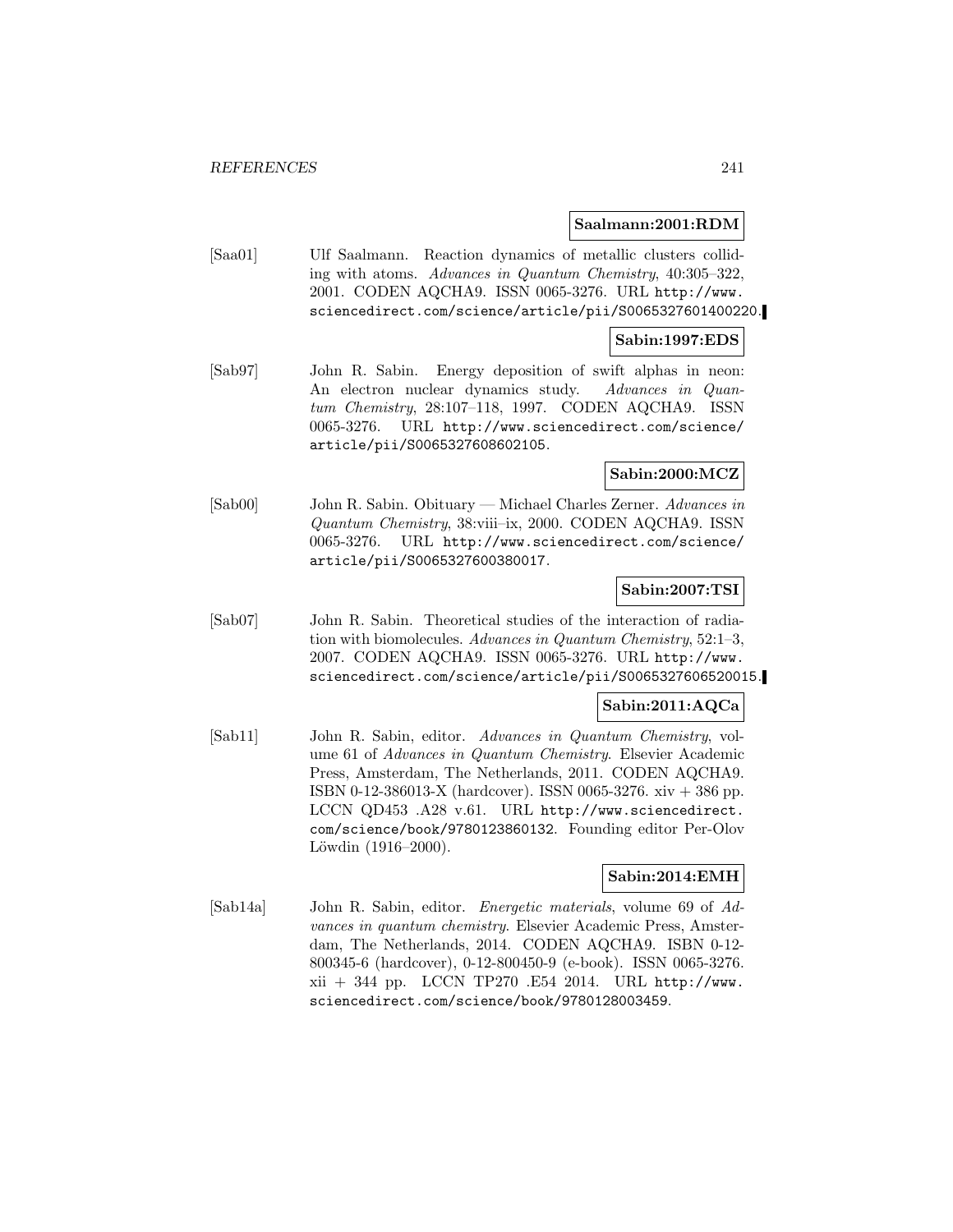# **Sabin:2014:P**

[Sab14b] John R. Sabin. Preface. Advances in Quantum Chemistry, 69: ix, 2014. CODEN AQCHA9. ISSN 0065-3276. URL http://www. sciencedirect.com/science/article/pii/B9780128003459100005.

# **Sabin:2015:AQC**

[Sab15] John R. Sabin, editor. Advances in Quantum Chemistry, volume 70. Academic Press Inc., New York, USA, 2015. CODEN AQCHA9. ISBN 0-12-801891-7 (hardcover), 0-12-801915-8 (ebook). ISSN 0065-3276. LCCN QD462. URL http://www. sciencedirect.com/science/book/9780128018910.

#### **Sakai:2003:FPA**

[Sak03a] Yoshiyuki Sakai. First-principles analysis of tunneling spectra for rutile  $TiO<sub>2</sub>$  (110) surface with oxygen vacancies. Advances in Quantum Chemistry, 42:429–438, 2003. CODEN AQCHA9. ISSN 0065-3276. URL http://www.sciencedirect.com/science/ article/pii/S0065327603420662.

## **Sakuma:2003:GBP**

[Sak03b] Taketo Sakuma. Grain boundary plasticity and failure in oxide ceramics at high temperatures. Advances in Quantum Chemistry, 42:23–33, 2003. CODEN AQCHA9. ISSN 0065-3276. URL http://www.sciencedirect.com/science/ article/pii/S006532760342039X.

## **Salmon:1974:GES**

[Sal74] William I. Salmon. Genealogical electronic spin eigenfunctions and antisymmetric many-electron wavefunctions generated directly from Young diagrams. Advances in Quantum Chemistry, 8:37–94, 1974. CODEN AQCHA9. ISSN 0065-3276. URL http://www.sciencedirect.com/science/ article/pii/S0065327608600593.

#### **Stobinska:2010:QEO**

[SAL10] M. Stobińska, G. Alber, and G. Leuchs. Quantum electrodynamics of one-photon wave packets. Advances in Quantum Chemistry, 60:457–483, 2010. CODEN AQCHA9. ISSN 0065-3276. URL http://www.sciencedirect.com/science/ article/pii/S0065327610600081.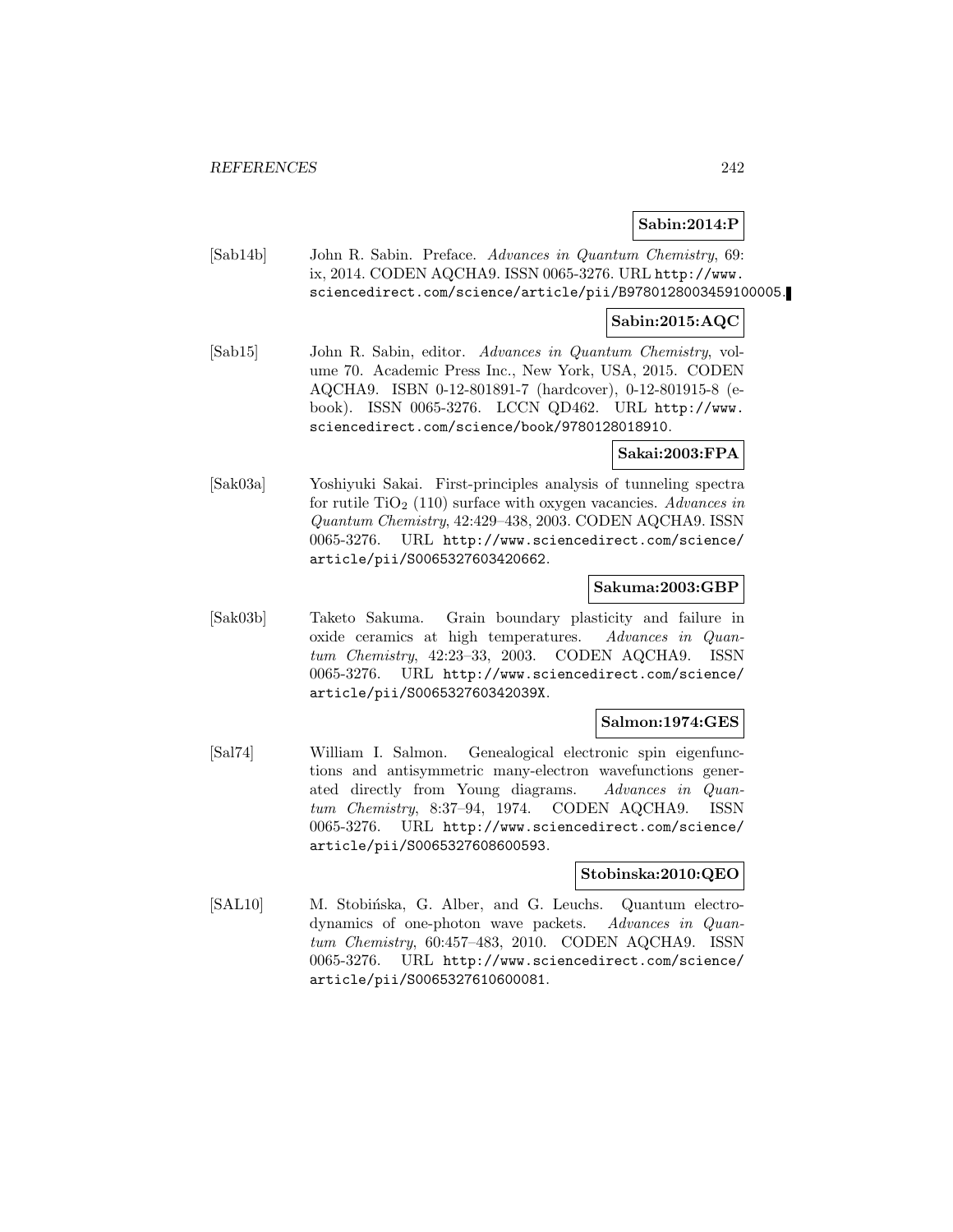#### **Salam:2011:MQE**

[Sal11] A. Salam. Molecular quantum electrodynamics of radiationinduced intermolecular forces. Advances in Quantum Chemistry, 62:1–34, 2011. CODEN AQCHA9. ISBN 0-12-386477-1 (hardcover). ISSN 0065-3276. URL http://www.sciencedirect. com/science/article/pii/B9780123864772000012.

## **Sannigrahi:1992:IMO**

[San92] A. B. Sannigrahi. Ab Initio molecular orbital calculations of bond index and valency. Advances in Quantum Chemistry, 23:301–351, 1992. CODEN AQCHA9. ISSN 0065-3276. URL http://www.sciencedirect.com/science/ article/pii/S0065327608600325.

#### **Sanders:1998:RDH**

[San98] Frank C. Sanders. Recent developments in high-precision computational methods for simple atomic and molecular systems. Advances in Quantum Chemistry, 33:369–387, 1998. CODEN AQCHA9. ISSN 0065-3276. URL http://www.sciencedirect. com/science/article/pii/S0065327608604451.

## **Saue:2005:SIN**

[Sau05a] Trond Saue. Spin-interactions and the non-relativistic limit of electrodynamics. Advances in Quantum Chemistry, 48:383–405, 2005. CODEN AQCHA9. ISSN 0065-3276. URL http://www. sciencedirect.com/science/article/pii/S006532760548020X.

#### **Sauer:2005:RTH**

[Sau05b] Stephan P. A. Sauer. The rotational g tensor of HF,  $H_2O$ ,  $NH_3$ , and  $CH_4$ : a comparison of correlated ab initio methods. Advances in Quantum Chemistry, 48:469–490, 2005. CODEN AQCHA9. ISSN 0065-3276. URL http://www.sciencedirect. com/science/article/pii/S0065327605480247.

## **Sekino:1999:EPC**

[SB99] Hideo Sekino and Rodney J. Bartlett. On the extensivity problem in coupled-cluster property evaluation. Advances in Quantum Chemistry, 35:149–173, 1999. CODEN AQCHA9. ISSN 0065-3276. URL http://www.sciencedirect.com/science/ article/pii/S0065327608604591.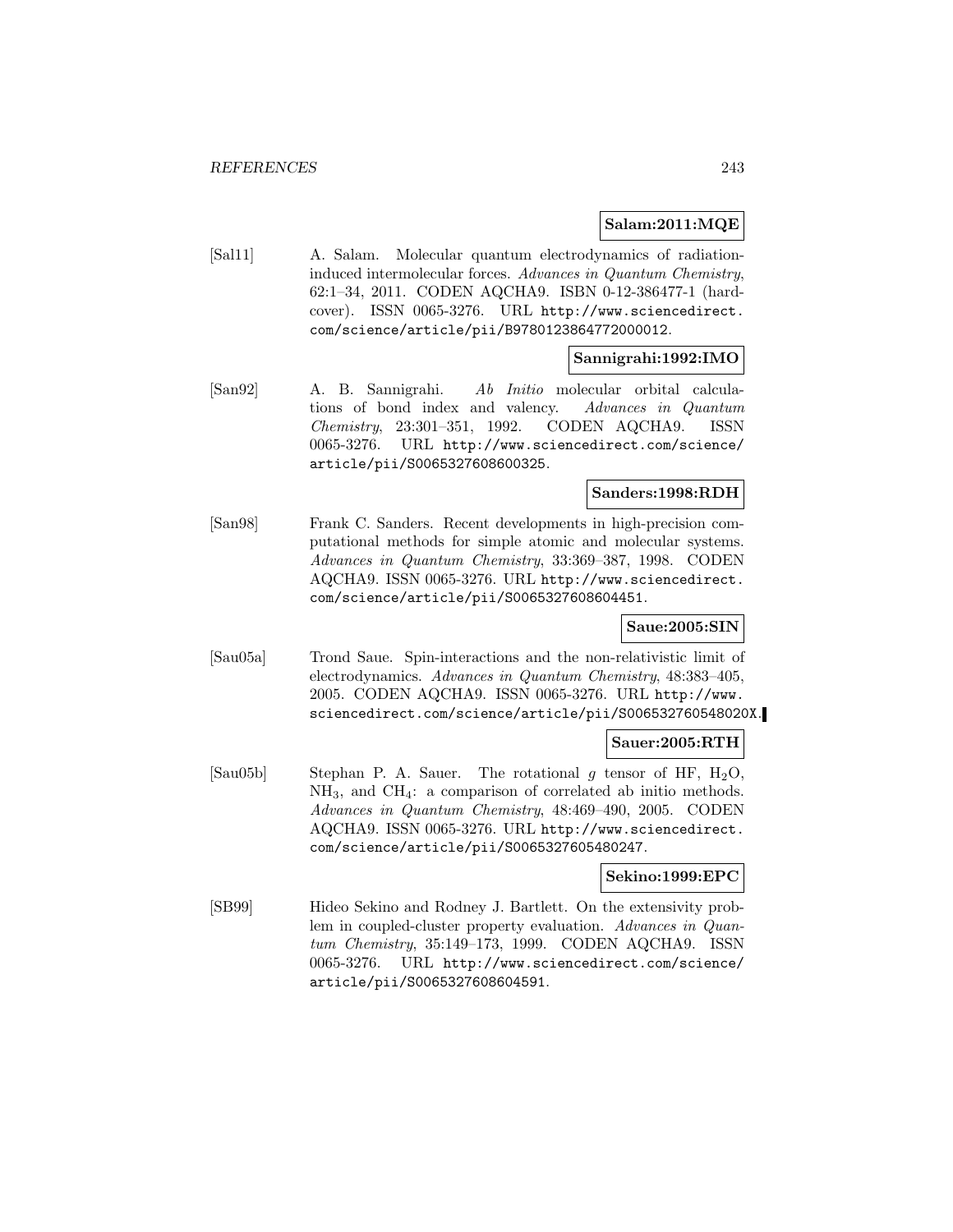# **Sabin:2002:AQC**

[SB02] John S. Sabin and Erkki J. Brändas, editors. Advances in Quantum Chemistry: a tribute to the life and work of Per-Olov Löwdin, volume 41 of Advances in Quantum Chemistry. Academic Press Inc., New York, USA, 2002. CODEN AQCHA9. ISBN 0-12-034841-1 (hardcover). ISSN 0065-3276. xvi + 270 pp. LCCN QD453 .A28 v.41. URL http://www.sciencedirect. com/science/book/9780120348411. Founding editor Per-Olov Löwdin  $(1916-2000)$ .

# **Sabin:2003:AQCb**

[SB03] John S. Sabin and Erkki J. Brändas, editors. Advances in Quantum Chemistry, volume 43 of Advances in Quantum Chemistry. Elsevier, Amsterdam, The Netherlands, 2003. CODEN AQCHA9. ISBN 0-12-034843-8 (hardcover). ISSN 0065-3276. xii + 224 pp. LCCN QD453 .A28 v.43. URL http://www. sciencedirect.com/science/book/9780120348435. Founding editor Per-Olov Löwdin (1916–2000).

# **Sabin:2005:AQCb**

[SB05] John S. Sabin and Erkki J. Brändas, editors. Advances in Quantum Chemistry, volume 49 of Advances in Quantum Chemistry. Elsevier, Amsterdam, The Netherlands, 2005. CODEN AQCHA9. ISBN 0-12-034847-0 (hardcover). ISSN 0065-3276. xxx + 486 pp. LCCN QD453 .A28 v.49. URL http://www. sciencedirect.com/science/book/9780120348473. Founding editor Per-Olov Löwdin (1916–2000).

# **Sabin:2006:AQC**

[SB06] John R. Sabin and Erkki Brändas, editors. Advances in Quantum Chemistry, volume 51 of Advances in Quantum Chemistry. Elsevier Academic Press, Amsterdam, The Netherlands, 2006. CODEN AQCHA9. ISBN 0-12-034851-9 (hardcover). ISSN 0065-3276. x + 322 pp. LCCN QD453 .A28 v.51. URL http://www.sciencedirect.com/science/ bookseries/00653276/51. Founding editor Per-Olov Löwdin  $(1916-2000)$ .

## **Sabin:2007:AQC**

[SB07] John R. Sabin and Erkki Brändas, editors. Advances in Quantum Chemistry: Theory of the interaction of radiation with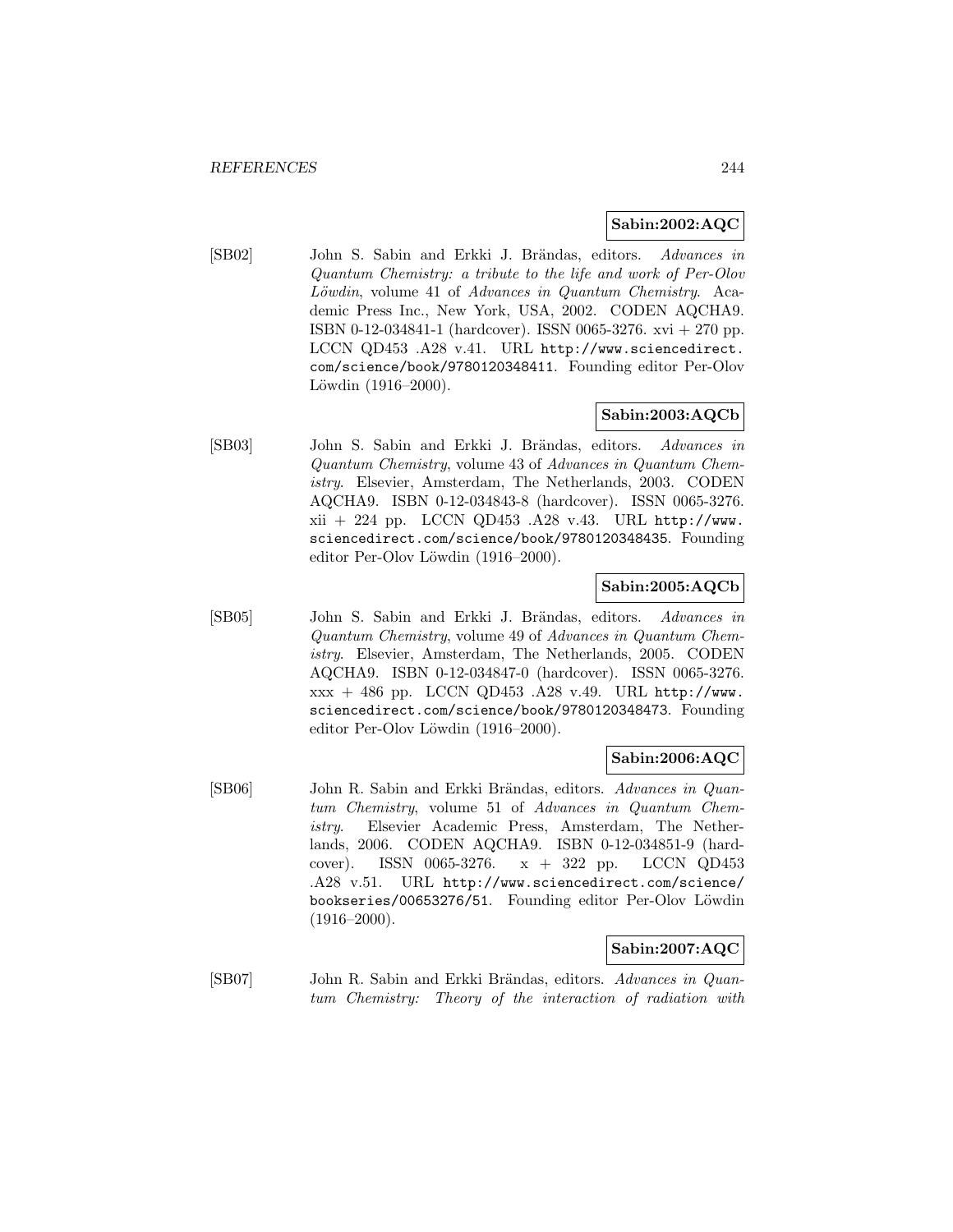biomolecules, volume 52 of Advances in Quantum Chemistry. Elsevier Academic Press, Amsterdam, The Netherlands, 2007. CO-DEN AQCHA9. ISBN 0-12-034852-7 (hardcover), 0-08-046740-7 (e-book). ISSN 0065-3276. xii + 323 pp. LCCN QD453 .A28 v.52. URL http://www.sciencedirect.com/science/book/ 9780120348527. Founding editor Per-Olov Löwdin (1916–2000).

# **Sabin:2009:AQCa**

[SB09a] John R. Sabin and Erkki Brändas, editors. Advances in Quantum Chemistry, volume 56 of Advances in Quantum Chemistry. Elsevier Academic Press, Amsterdam, The Netherlands, 2009. CODEN AQCHA9. ISBN 0-12-374780-5 (hardcover), 0-08-088785-6 (e-book). ISSN 0065-3276. xi + 333 pp. LCCN QD453 .A28 v.56. URL http://www. math.utah.edu/pub/tex/bib/advquantumchem.bib; http: //www.sciencedirect.com/science/book/9780123747808; http://www.sciencedirect.com/science/bookseries/00653276/ 56. Founding editor Per-Olov Löwdin (1916–2000).

#### **Sabin:2009:P**

[SB09b] John R. Sabin and Erkki Brändas. Preface. Advances in Quantum Chemistry, 56:ix, 2009. CODEN AQCHA9. ISSN 0065-3276. URL http://www.sciencedirect.com/science/ article/pii/S0065327608004103.

## **Sabin:2011:AQCb**

[SB11] John R. Sabin and Erkki Brändas, editors. Advances in Quantum Chemistry, volume 62 of Advances in Quantum Chemistry. Elsevier Academic Press, Amsterdam, The Netherlands, 2011. CODEN AQCHA9. ISBN 0-12-386477-1 (hardcover). ISSN 0065- 3276. xiv + 354 pp. LCCN QD453 .A28 v.62. URL http://www. sciencedirect.com/science/book/9780123864772. Founding editor Per-Olov Löwdin (1916–2000).

# **Sabin:2012:AQC**

[SB12a] John R. Sabin and Erkki Brändas, editors. Advances in Quantum Chemistry, volume 64 of Advances in Quantum Chemistry. Elsevier Academic Press, Amsterdam, The Netherlands, 2012. CO-DEN AQCHA9. ISBN 0-12-396498-9 (hardcover). ISSN 0065- 3276. xii + 266 pp. LCCN QC451 .U57 2012 .v64. Founding editor Per-Olov Löwdin (1916–2000).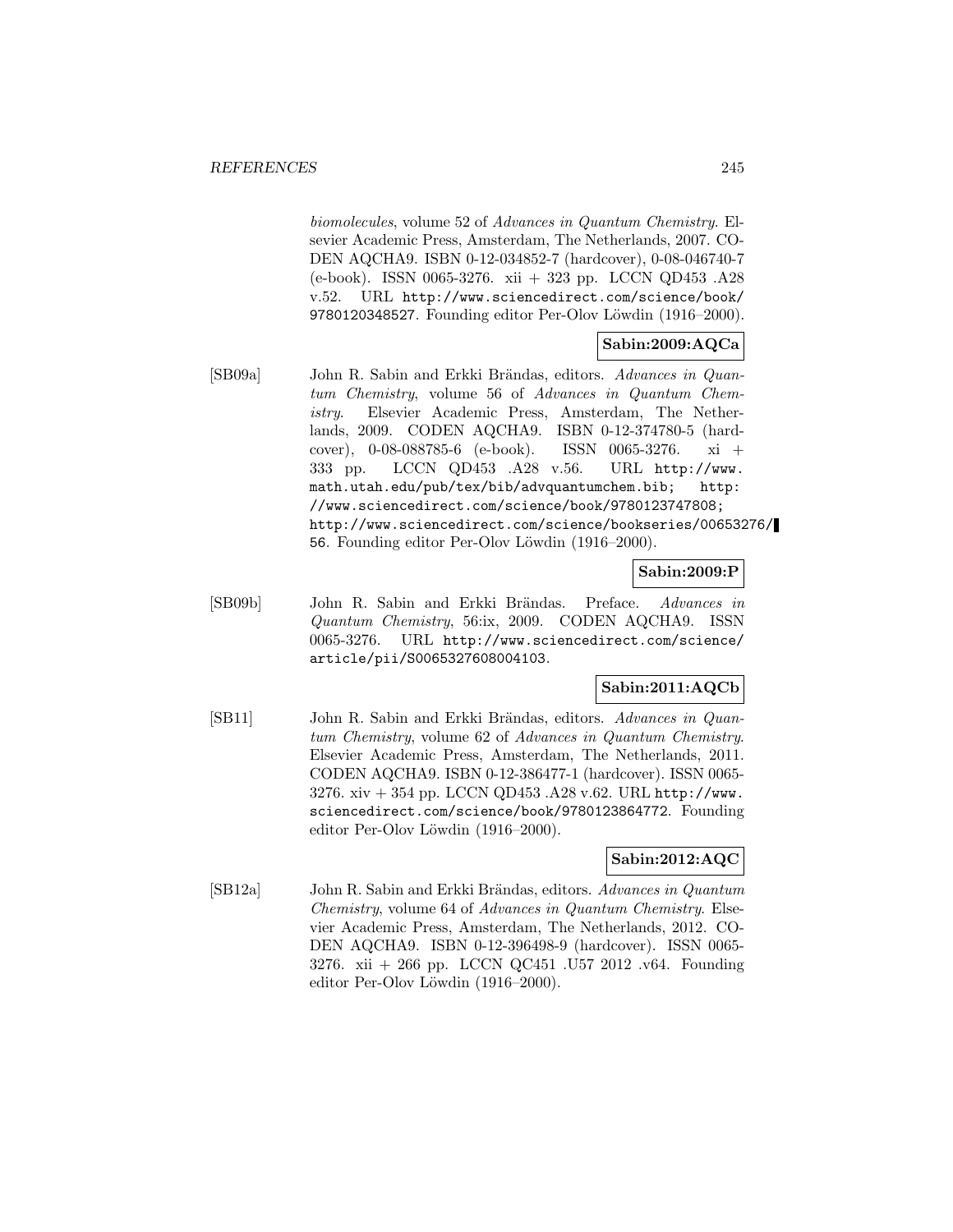# **Sabin:2012:P**

[SB12b] John R. Sabin and Erkki J. Brändas. Preface. Advances in Quantum Chemistry, 64:ix, 2012. CODEN AQCHA9. ISBN 0-12- 396498-9. ISSN 0065-3276. URL http://www.sciencedirect. com/science/article/pii/B9780123964984000144.

## **Sabin:2013:AQC**

[SB13a] John R. Sabin and Erkki Brändas, editors. Advances in Quantum Chemistry, volume 66. Elsevier Academic Press, Amsterdam, The Netherlands, 2013. CODEN AQCHA9. ISBN 0-12-408099-5 (hardcover). ISSN 0065-3276. ix + 248 pp. LCCN QC451 .U57 2013 .v66.

# **Sabin:2013:Cb**

[SB13b] John R. Sabin and Erkki J. Brändas. Contributors. Advances in Quantum Chemistry, 66:ix, 2013. CODEN AQCHA9. ISBN 0-12- 408099-5. ISSN 0065-3276. URL http://www.sciencedirect. com/science/article/pii/B9780124080997099931.

#### **Sabin:2013:Ca**

[SB13c] John R. Sabin and Erkki J. Brändas. Copyright. Advances in Quantum Chemistry, 66:iv, 2013. CODEN AQCHA9. ISBN 0-12- 408099-5. ISSN 0065-3276. URL http://www.sciencedirect. com/science/article/pii/B9780124080997099955.

#### **Sabin:2013:P**

[SB13d] John R. Sabin and Erkki J. Brändas. Preface. Advances in Quantum Chemistry, 66:vii–viii, 2013. CODEN AQCHA9. ISBN 0-12- 408099-5. ISSN 0065-3276. URL http://www.sciencedirect. com/science/article/pii/B9780124080997100005.

## **Sabin:2013:SP**

[SB13e] John R. Sabin and Erkki J. Brändas. Series page. Advances in Quantum Chemistry, 66:ii, 2013. CODEN AQCHA9. ISBN 0-12- 408099-5. ISSN 0065-3276. URL http://www.sciencedirect. com/science/article/pii/B978012408099709992X.

## **Sabin:2015:P**

[SB15] John R. Sabin and Erkki J. Brändas. Preface. Advances in Quantum Chemistry, 70:ix–xi, 2015. CODEN AQCHA9. ISSN 0065-3276. URL http://www.sciencedirect.com/science/ article/pii/S0065327614000161.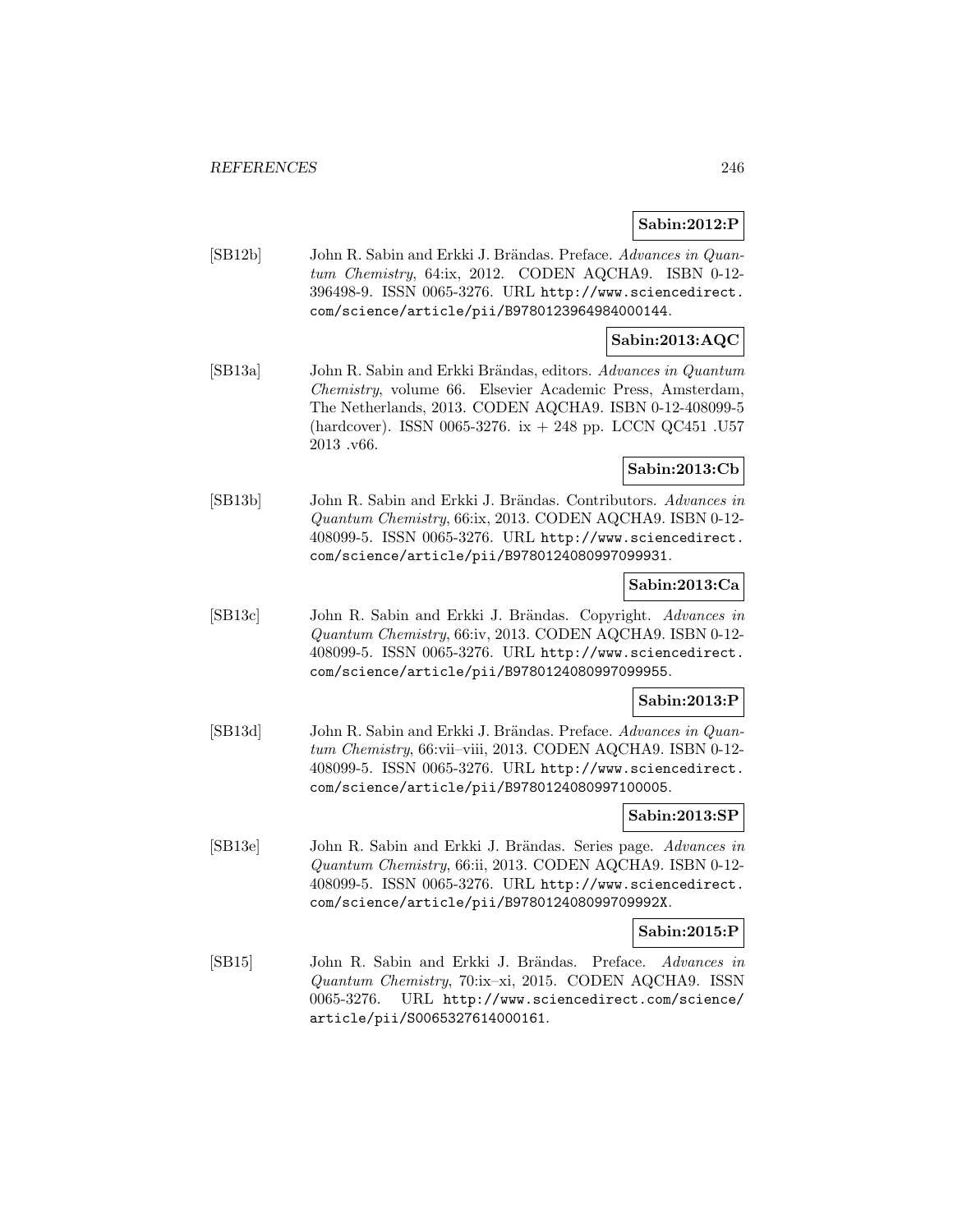# **Sabin:2017:AQCa**

[SB17a] John R. Sabin and Erkki Brändas, editors. Advances in Quantum Chemistry: Löwdin volume, volume 74. Elsevier, Amsterdam, The Netherlands, 2017. CODEN AQCHA9. ISBN 0- 12-809988-7 (hardcover), 0-12-810400-7. ISSN 0065-3276. xiii + 392 pp. LCCN QD453 .A28 v.74 2017. URL http://www. sciencedirect.com/science/bookseries/00653276/74.

# **Sabin:2017:AQCb**

[SB17b] John R. Sabin and Erkki Brändas, editors. Advances in quantum chemistry. Ratner volume, volume 75 of Advances in quantum chemistry. Academic Press Inc., New York, USA, 2017. CODEN AQCHA9. ISBN 0-12-812888-7. ISSN 0065-3276. xii + 272 pp. LCCN QD453 .A28 75. URL http://www.sciencedirect.com/ science/bookseries/00653276/75.

## **Sabin:2017:Pa**

[SB17c] John R. Sabin and Erkki J. Brändas. Preface. Advances in Quantum Chemistry, 74:xiii–xiv, 2017. CODEN AQCHA9. ISSN 0065-3276. URL http://www.sciencedirect.com/science/ article/pii/S0065327617300187.

# **Sabin:2017:Pb**

[SB17d] John R. Sabin and Erkki J. Brändas. Preface. Advances in Quantum Chemistry, 75:xi–xii, 2017. CODEN AQCHA9. ISSN 0065-3276. URL http://www.sciencedirect.com/science/ article/pii/S0065327617300515.

# **Sabin:2018:AQC**

[SB18a] John R. Sabin and Erkki Brändas, editors. Advances in Quantum Chemistry, volume 77 of Advances in quantum chemistry. Elsevier, Amsterdam, The Netherlands, 2018. CODEN AQCHA9. ISBN 0-12-813710-X. ISSN 0065-3276. xii + 432 pp. LCCN QC176.8.E4. URL https://www.sciencedirect.com/ science/journal/00653276/77.

#### **Sabin:2018:P**

[SB18b] John R. Sabin and Erkki J. Brändas. Preface. Advances in Quantum Chemistry, 77:xi–xii, 2018. CODEN AQCHA9. ISSN 0065-3276. URL https://www.sciencedirect.com/science/ article/pii/S0065327618300133.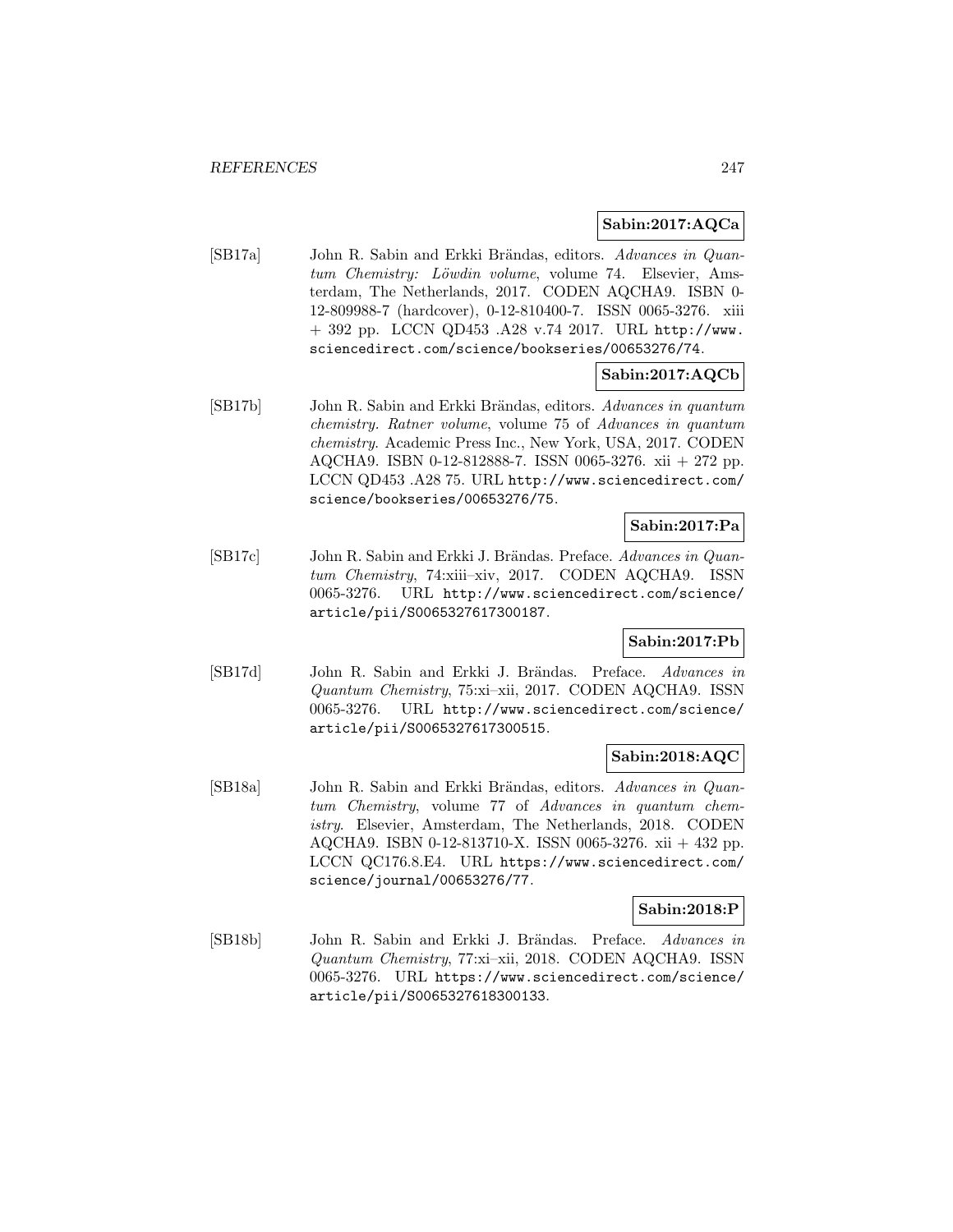#### **Sabin:2003:AQCa**

[SBA+03] John R. Sabin, Erkki J. Brändas, Hirohiko Adachi, Masayuki Uda, and Rika Sekine, editors. Advances in Quantum Chemistry:  $DV-X\alpha$  for advanced nano materials and other interesting topics in materials science, volume 42 of Advances in Quantum Chemistry. Academic Press Inc., New York, USA, 2003. CODEN AQCHA9. ISBN 0-12-034842-X (hardcover). ISSN 0065-3276.  $xvii + 477$  pp. LCCN QD453 .A28 v.42. URL http://www. sciencedirect.com/science/book/9780120348428. Founding editor Per-Olov Löwdin  $(1916-2000)$ .

# **Sabin:2003:AQCc**

 $[SBC<sup>+</sup>03]$  John S. Sabin, Erkki J. Brändas, Arnout Ceulemans, Liviu Chibotaru, and Eugene Kryachko, editors. Advances in Quantum Chemistry: Manifestations of vibronic coupling in chemistry and physics, volume 44 of Advances in Quantum Chemistry. Elsevier Academic Press, Amsterdam, The Netherlands, 2003. CODEN AQCHA9. ISBN 0-12-034844-6 (hardcover). ISSN 0065-3276. xxxvi + 673 pp. LCCN QD453 .A28 v.44. URL http://www. sciencedirect.com/science/book/9780120348442. Founding editor Per-Olov Löwdin (1916–2000).

# **Sabin:2009:AQCb**

[SBC09a] John R. Sabin, Erkki Brändas, and Salvador A. Cruz, editors. Advances in Quantum Chemistry: Theory of confined quantum systems: Part One, volume 57 of Advances in Quantum Chemistry. Elsevier Academic Press, Amsterdam, The Netherlands, 2009. CODEN AQCHA9. ISBN 0-12-374764-3 (hardcover). ISSN 0065-3276. xii + 334 pp. LCCN QD453 .A28 v.57. URL http://www.sciencedirect.com/science/book/ 9780123747648. Founding editor Per-Olov Löwdin (1916–2000).

# **Sabin:2009:AQC**

[SBC09b] John R. Sabin, Erkki Brändas, and Salvador A. Cruz, editors. Advances in Quantum Chemistry: Theory of confined quantum systems: Part Two, volume 58 of Advances in Quantum Chemistry. Elsevier, Amsterdam, The Netherlands, 2009. CODEN AQCHA9. ISBN 0-12-375074-1 (hardcover). ISSN 0065-3276.  $x + 281$  pp. LCCN QD453 .A28 v.58. URL http://www. sciencedirect.com/science/book/9780123750747. Founding editor Per-Olov Löwdin (1916–2000).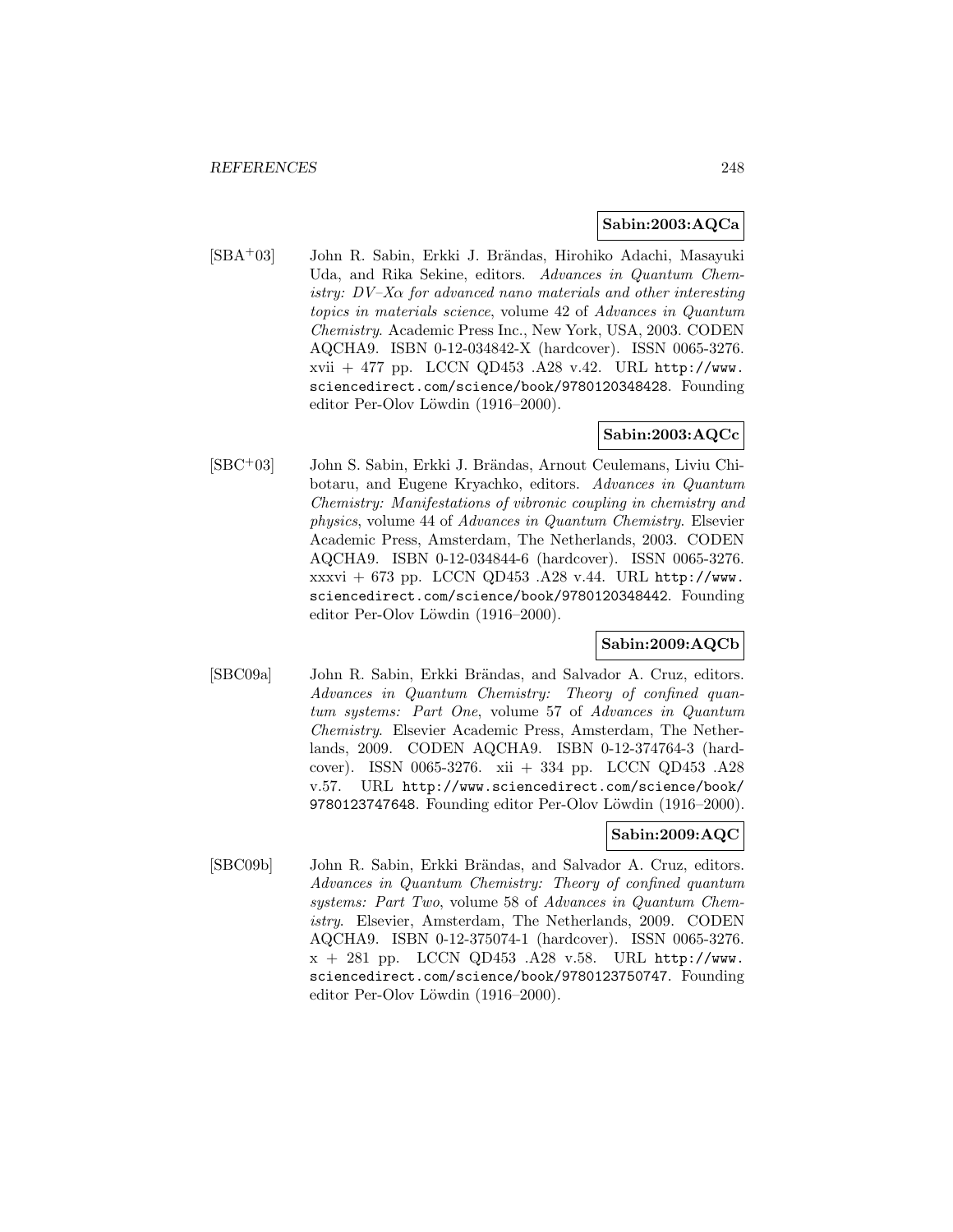# **Sabin:2010:AQC**

[SBC10] John R. Sabin, Erkki Brändas, and Sylvio Canuto, editors. Advances in Quantum Chemistry: Combining quantum mechanics and molecular mechanics: some recent progress in QM–MM methods, volume 59 of Advances in Quantum Chemistry. Elsevier Academic Press, Amsterdam, The Netherlands, 2010. CODEN AQCHA9. ISBN 0-12-380898-7 (hardcover), 0-12-380899-5 (ebook). ISSN 0065-3276. xvi + 416 pp. LCCN QD453 .A28 v.59. UK£136.00. URL http://www.sciencedirect.com/science/ book/9780123808981. Founding editor Per-Olov Löwdin (1916– 2000).

# **Sabin:2004:AQCa**

[SBCT04a] John S. Sabin, Erkki J. Brändas, and Remigio Cabrera-Trujillo, editors. Advances in Quantum Chemistry: Theory of the Interaction of Swift Ions with Matter, Part 1, volume 45 of Advances in Quantum Chemistry. Elsevier Academic Press, Amsterdam, The Netherlands, 2004. CODEN AQCHA9. ISBN 0-12-034845-4 (hardcover), 0-08-054407-X (e-book). ISSN 0065-3276. xi + 291 pp. LCCN QD453 .A28 v.45. URL http://www.sciencedirect. com/science/book/9780120348459. Founding editor Per-Olov Löwdin  $(1916-2000)$ .

# **Sabin:2004:AQCb**

[SBCT04b] John S. Sabin, Erkki J. Brändas, and Remigio Cabrera-Trujillo, editors. Advances in Quantum Chemistry: Theory of the Interaction of Swift Ions with Matter, Part 2, volume 46 of Advances in Quantum Chemistry. Elsevier Academic Press, Amsterdam, The Netherlands, 2004. CODEN AQCHA9. ISBN 0-12-034846-2 (hardcover), 0-12-391779-4 (e-book). ISSN 0065-3276. xi + 342 pp. LCCN QD453 .A28 v.46. URL http://www.sciencedirect. com/science/bookseries/00653276/46/part/P2. Founding editor Per-Olov Löwdin (1916–2000).

## **Sookhun:2003:MOT**

[SBDD03] S. S. Sookhun, C. A. Bates, J. L. Dunn, and W. Diery. Multiple occupancy of triply degenerate states in icosahedral symmetry. Advances in Quantum Chemistry, 44:319–334, 2003. CODEN AQCHA9. ISSN 0065-3276. URL http://www.sciencedirect. com/science/article/pii/S0065327603440215.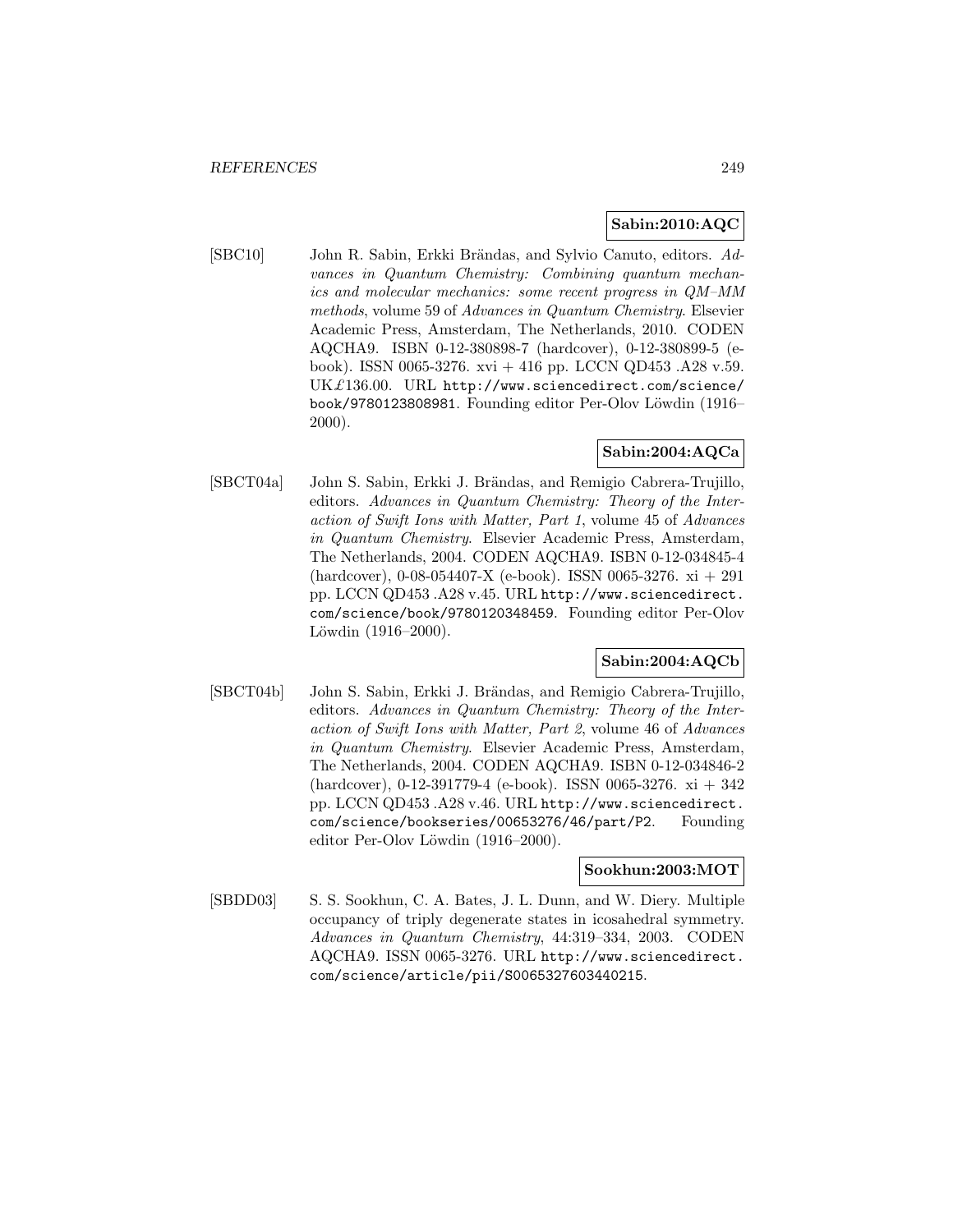#### **Schuch:2008:PAM**

[SBF<sup>+</sup>08] R. Schuch, I. Bergström, T. Fritioff, Sz. Nagy, A. Solders, and M. Suhonen. Precise atomic masses for fundamental physics determined at SMILETRAP. Advances in Quantum Chemistry, 53:67–81, 2008. CODEN AQCHA9. ISSN 0065-3276. URL http://www.sciencedirect.com/science/ article/pii/S0065327607530066.

## **Soff:1998:QES**

[SBG<sup>+</sup>98] Gerhard Soff, T. Beier, M. Greiner, H. Persson, and G. Plunien. Quantum electrodynamics of strong fields: Status and perspectives. Advances in Quantum Chemistry, 30:125–161, 1998. CODEN AQCHA9. ISSN 0065-3276. URL http://www. sciencedirect.com/science/article/pii/S0065327608605067.

# **Smiga:2014:DDE**

[ŚBG14] S. Śmiga, A. Buksztel, and I. Grabowski. Density-dependent exchange-correlation potentials derived from highly accurate ab initio calculations. Advances in Quantum Chemistry, 68:125– 151, 2014. CODEN AQCHA9. ISBN 0-12-800536-X. ISSN 0065-3276. URL http://www.sciencedirect.com/science/ article/pii/B9780128005361000071.

## **Sabin:2008:AQCc**

[SBGJ08] John R. Sabin, Erkki Brändas, Michael E. Goodsite, and Matthew S. Johnson, editors. Advances in Quantum Chemistry: Applications of theoretical methods to atmospheric science, volume 55 of Advances in Quantum Chemistry. Elsevier, Amsterdam, The Netherlands, 2008. CODEN AQCHA9. ISBN 0-12- 374335-4 (hardcover), 0-08-087805-9 (e-book). ISSN 0065-3276. xvi + 484 pp. LCCN QD453 .A28 v.55. URL http://www. sciencedirect.com/science/book/9780123743350. Founding editor Per-Olov Löwdin (1916–2000).

#### **Saalfrank:2020:MAC**

[SBH<sup>+</sup>20] Peter Saalfrank, Florian Bedurke, Chiara Heide, Tillmann Klamroth, Stefan Klinkusch, Pascal Krause, Mathias Nest, and Jean Christophe Tremblay. Molecular attochemistry: Correlated electron dynamics driven by light. Advances in Quantum Chemistry, 81:15–50, 2020. CODEN AQCHA9. ISSN 0065-3276. URL https://www.sciencedirect.com/science/ article/pii/S0065327620300034.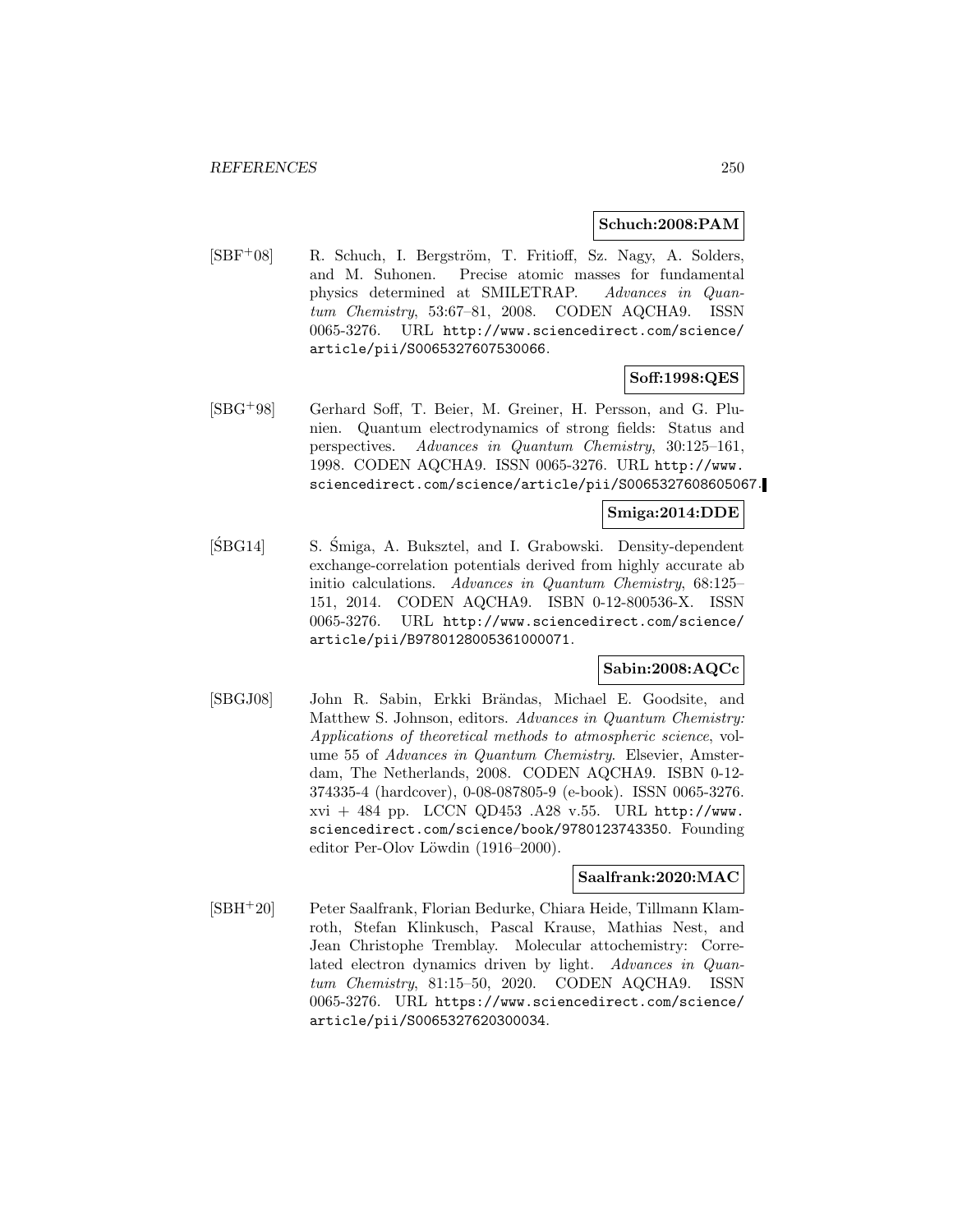#### **Sabin:2004:AQCc**

[SBK04] John S. Sabin, Erkki J. Brändas, and Eugene Kryachko, editors. Advances In Quantum Chemistry: a Tribute Volume in Honour of Professor Osvaldo Goscinski, volume 47 of Advances in Quantum Chemistry. Elsevier Academic Press, Amsterdam, The Netherlands, 2004. CODEN AQCHA9. ISBN 0-12- 391780-8 (hardcover), 0-08-056062-8 (e-book). ISSN 0065-3276. xxx + 486 pp. LCCN QD453 .A28 v.47. URL http://www. sciencedirect.com/science/book/9780120348473; http: //www.sciencedirect.com/science/book/9780123917805. Founding editor Per-Olov Löwdin (1916–2000). The mini-symposium and the birthday celebration on 23–24 October 2003, and the Löwdin Lectures 2003.

## **Sabin:2008:AQCb**

[SBK+08] John R. Sabin, Erkki Brändas, Jun Kawai, Yang-Soo Kim, and Hirohiko Adachi, editors. Advances in Quantum Chemistry:  $DV-X\alpha$  for industrial–academic cooperation, volume 54 of Advances in Quantum Chemistry. Elsevier, Amsterdam, The Netherlands, 2008. CODEN AQCHA9. ISBN 0-12-373926- 8 (hardcover). ISSN 0065-3276. xxviii + 363 pp. LCCN QD453 .A28 v.54. URL http://www.sciencedirect.com/ science/article/pii/S0065327607000329; http://www. sciencedirect.com/science/book/9780123739261. Founding editor Per-Olov Löwdin  $(1916-2000)$ .

#### **Stenger:2015:CMC**

[SBK15] Frank Stenger, Gerd Baumann, and Vasilios G. Koures. Computational methods for chemistry and physics, and Schrödinger in  $3 + 1<sup>1</sup>$ . Advances in Quantum Chemistry, 71:265-298, 2015. CODEN AQCHA9. ISSN 0065-3276. URL http://www. sciencedirect.com/science/article/pii/S0065327615000064.

# **Sabin:2005:AQCc**

[SBLJ05] John R. Sabin, Erkki Brändas, Jan Linderberg, and Poul Jørgensen, editors. Advances in Quantum Chemistry: Response theory and molecular properties: a tribute to Jan Linderberg and Poul Jørgensen, volume 50 of Advances in Quantum Chemistry. Elsevier, Amsterdam, The Netherlands, 2005. CODEN AQCHA9. ISBN 0-12-034850-0 (hardcover). ISSN 0065-3276.  $x\dot{x} + 319$  pp. LCCN QD453 .A28 v.50. URL http://www. sciencedirect.com/science/book/9780120348503. Founding editor Per-Olov Löwdin (1916–2000).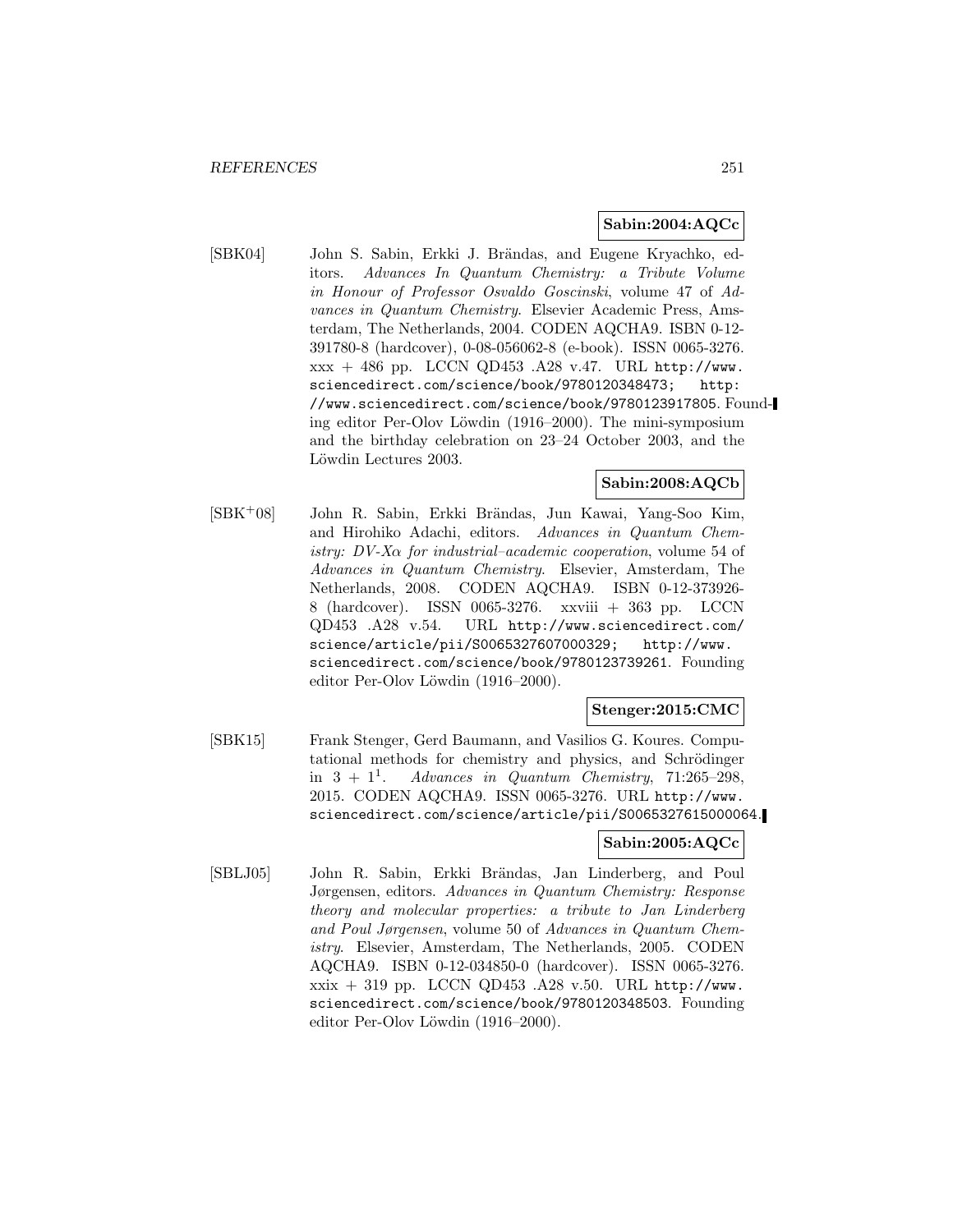# **Sabin:2001:AQCa**

[SBM<sup>+</sup>01a] John R. Sabin, Erkki Brändas, Jean Maruani, R. McWeeny, Y. G. Smeyers, and S. Wilson, editors. Advances in Quantum Chemistry: New perspectives in quantum systems in chemistry and physics, part 1, volume 39 of Advances in Quantum Chemistry. Academic Press Inc., New York, USA, 2001. CODEN AQCHA9. ISBN 0-12-034839-X (hardcover). ISSN 0065-3276. xxxi + 381 pp. LCCN QD453 .A28 v.39. URL http://www.sciencedirect. com/science/book/9780120348398. Founding editor Per-Olov Löwdin (1916–2000). Proceedings of the Fifth European Workshop on Quantum Systems in Chemistry and Physics which was held April 13–18, 2000, in Uppsala, Sweden.

# **Sabin:2001:AQCb**

[SBM+01b] John R. Sabin, Erkki Brändas, Jean Maruani, R. McWeeny, Y. G. Smeyers, and S. Wilson, editors. Advances in Quantum Chemistry: New perspectives in quantum systems in chemistry and physics, part 1, volume 40 of Advances in Quantum Chemistry. Academic Press Inc., New York, USA, 2001. CODEN AQCHA9. ISBN 0-12-034840-3 (hardcover). ISSN 0065-3276. xxxi + 395 pp. LCCN QD453 .A28 v.40. US\$155.00. URL http://www. sciencedirect.com/science/book/9780120348404. Founding editor Per-Olov Löwdin (1916–2000). Proceedings of the Fifth European Workshop on Quantum Systems in Chemistry and Physics which was held April 13–18, 2000, in Uppsala, Sweden.

# **Sabin:2008:AQCa**

[SBSL08] John R. Sabin, Erkki Brändas, Sten Salomonson, and Eva Lindroth, editors. Advances in Quantum Chemistry: Current trends in atomic physics, volume 53 of Advances in Quantum Chemistry. Elsevier, Amsterdam, The Netherlands, 2008. CODEN AQCHA9. ISBN 0-12-373925-X (hardcover). ISSN 0065-3276.  $xix + 271$  pp. LCCN QD453 .A28 v.53. URL http://www. sciencedirect.com/science/book/9780123739254. Founding editor Per-Olov Löwdin (1916–2000). Papers from a symposium celebrating the 75th birthday of Ingvar Lindgren, held at Chalmers University of Technology on June 2nd and 3rd, 2006.

## **Silkin:2019:CEE**

[SCE19] Vyacheslav M. Silkin, Evgenii V. Chulkov, and Pedro M. Echenique. Collective electronic excitations on the  $MgB_2$  (0001) surfaces. Advances in Quantum Chemistry, 80:147–174, 2019.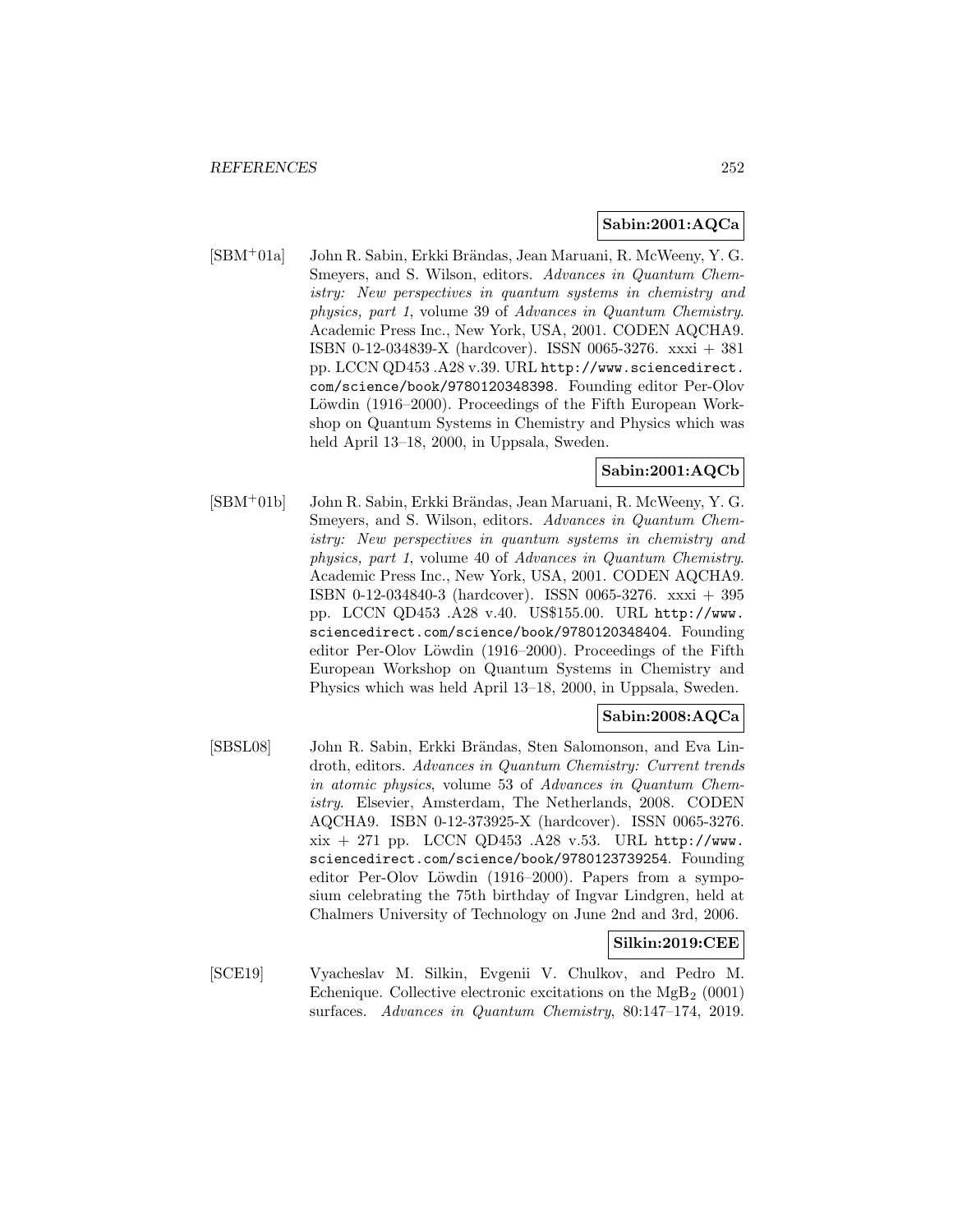## CODEN AQCHA9. ISSN 0065-3276. URL https://www. sciencedirect.com/science/article/pii/S006532761930036X.

## **Schmidt:1994:MIM**

[Sch94] P. P. Schmidt. The mechanics of ionic motion in molecular channels. Advances in Quantum Chemistry, 25:47–139, 1994. CODEN AQCHA9. ISSN 0065-3276. URL http://www.sciencedirect. com/science/article/pii/S0065327608600180.

## **Sil:2009:SCA**

[SCM09] A. N. Sil, S. Canuto, and P. K. Mukherjee. Spectroscopy of confined atomic systems: Effect of plasma. Advances in Quantum Chemistry, 58:115–175, 2009. CODEN AQCHA9. ISSN 0065-3276. URL http://www.sciencedirect.com/science/ article/pii/S0065327609007084.

## **Suzuki:2003:ECJ**

[SCN03] Shugo Suzuki, Tadahiko Chida, and Kenji Nakao. Electron correlation and Jahn–Teller effect in alkali-metal-doped  $C_{60}$ . Advances in Quantum Chemistry, 44:535–554, 2003. CODEN AQCHA9. ISSN 0065-3276. URL http://www.sciencedirect. com/science/article/pii/S0065327603440355.

### **Sabin:2015:CMP**

[SCT15] John R. Sabin and Remigio Cabrera-Trujillo, editors. Concepts of mathematical physics in chemistry: a tribute to Frank E. Harris, volume 71. Academic Press Inc., New York, USA, 2015. CODEN AQCHA9. ISBN 0-12-802824-6, 0-12-802868-8 (e-book). ISSN 0065-3276. xv + 382 pp. LCCN QC19.2.

#### **Sabin:2016:CMP**

[SCT16] John R. Sabin and Remigio Cabrera-Trujillo, editors. Concepts of mathematical physics in chemistry: a tribute to Frank E. Harris. Part B, volume 72 of Advances in quantum chemistry. Academic Press Inc., New York, USA, 2016. CODEN AQCHA9. ISBN 0-12-803984-1, 0-12-803985-X (e-book). ISSN 0065-3276. xii + 235 pp. LCCN QC19.2.

#### **Stolterfoht:2007:CEF**

[SCTH<sup>+</sup>07] N. Stolterfoht, R. Cabrera-Trujillo, R. Hellhammer, Z. Pesić, E. Deumens, Y. Öhrn, and J. R. Sabin. Charge exchange and fragmentation in slow collisions of  $He^{2+}$  with water molecules. Advances in Quantum Chemistry, 52:149–170, 2007. CODEN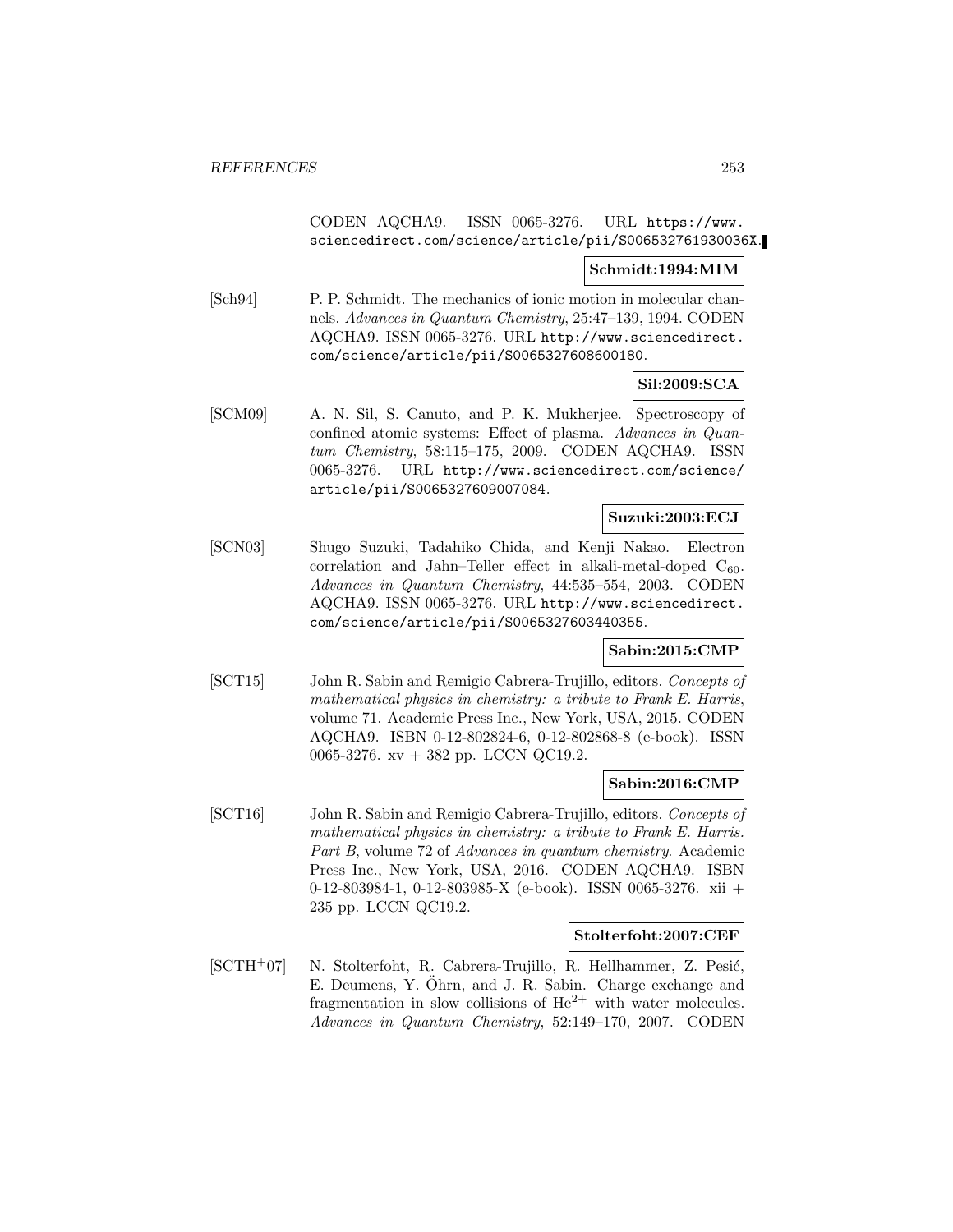AQCHA9. ISSN 0065-3276. URL http://www.sciencedirect. com/science/article/pii/S0065327606520076.

## **Springborg:2004:CPE**

[SD04] Michael Springborg and Yi Dong. Conjugated polymers in external DC fields. Advances in Quantum Chemistry, 47:369–392, 2004. CODEN AQCHA9. ISSN 0065-3276. URL http://www. sciencedirect.com/science/article/pii/S006532760447021X.

#### **Szarecka:1998:EBS**

[SDGW98] A. Szarecka, G. Day, P. J. Grout, and S. Wilson. On the effects of basis set truncation and electron correlation in conformers of 2-hydroxy-acetamide. Advances in Quantum Chemistry, 32:93–107, 1998. CODEN AQCHA9. ISSN 0065-3276. URL http://www.sciencedirect.com/science/ article/pii/S0065327608604086.

## **Schmid:1998:FPL**

[SED<sup>+</sup>98] R. N. Schmid, E. Engel, R. M. Dreizler, P. Blaha, and K. Schwarz. Full potential linearized-Augmented-Plane-Wave calculations for 5d transition metals using the relativistic generalized gradient approximation. Advances in Quantum Chemistry, 33:209–223, 1998. CODEN AQCHA9. ISSN 0065-3276. URL http://www.sciencedirect.com/science/ article/pii/S0065327608604372.

## **Suter:2001:WHO**

[SEL01] H. U. Suter, B. Engels, and S. Lunell. Was  $H_2$ <sup>−</sup> observed in solid H2? A theoretical answer. Advances in Quantum Chemistry, 40:133–142, 2001. CODEN AQCHA9. ISSN 0065-3276. URL http://www.sciencedirect.com/science/ article/pii/S0065327601400128. See comment [Miy03].

#### **Seminario:1998:P**

[Sem98] Jorge M. Seminario. Preface. Advances in Quantum Chemistry, 33:xv–xviii, 1998. CODEN AQCHA9. ISSN 0065-3276. URL http://www.sciencedirect.com/science/ article/pii/S0065327608604256.

**Serre:1974:SGN**

[Ser74] J. Serre. Symmetry groups of nonrigid molecules. Advances in Quantum Chemistry, 8:1–36, 1974. CODEN AQCHA9. ISSN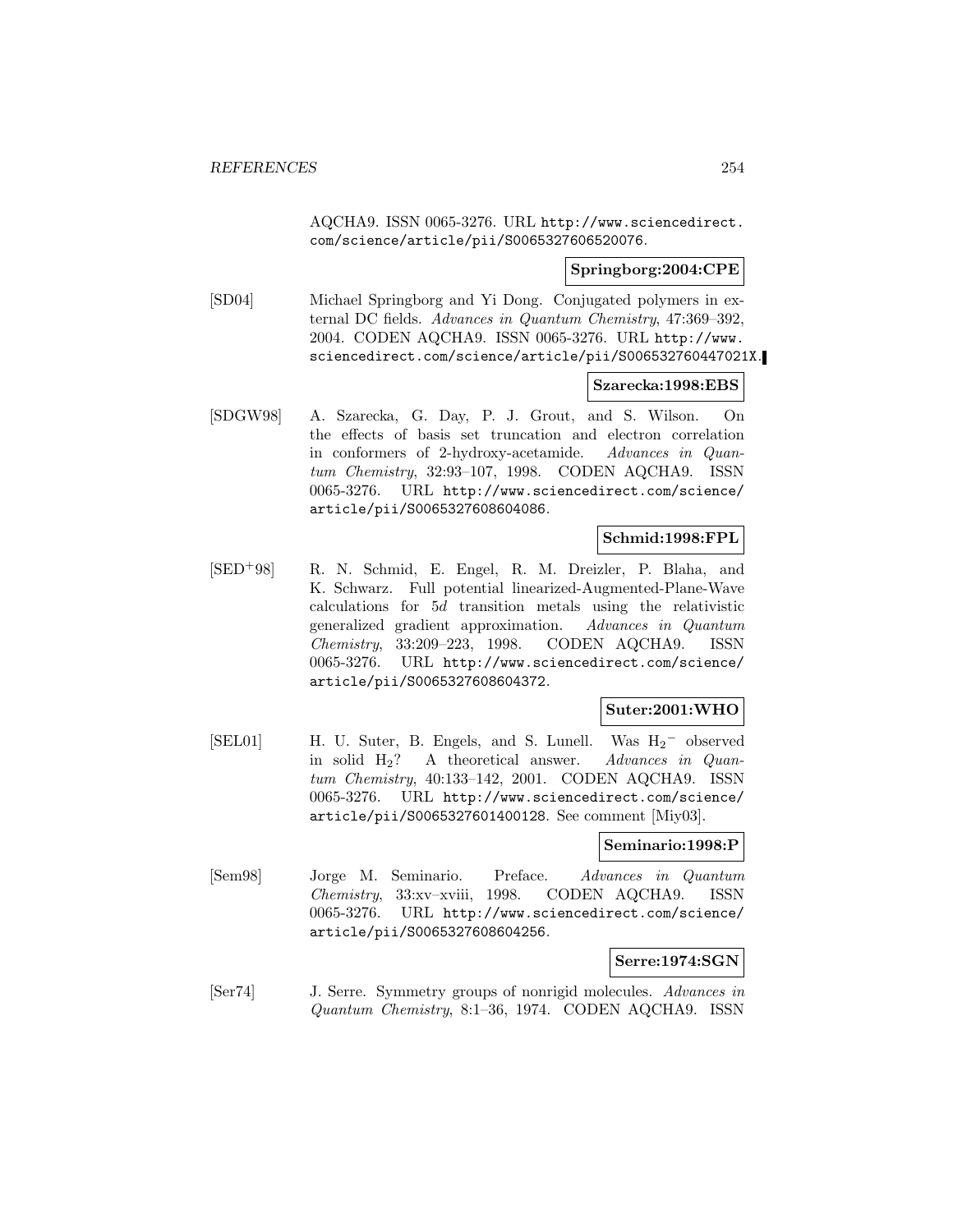0065-3276. URL http://www.sciencedirect.com/science/ article/pii/S0065327608600581.

## **Seybold:2012:QCQ**

[Sey12] Paul G. Seybold. Quantum chemical-QSPR estimation of the acidities and basicities of organic compounds. Advances in Quantum Chemistry, 64:83–104, 2012. CODEN AQCHA9. ISBN 0-12- 396498-9. ISSN 0065-3276. URL http://www.sciencedirect. com/science/article/pii/B9780123964984000156.

## **Simonetta:1980:CAT**

[SG80] M. Simonetta and A. Gavezzotti. The cluster approach in theoretical study of chemisorption. Advances in Quantum Chemistry, 12:103–158, 1980. CODEN AQCHA9. ISSN 0065-3276. URL http://www.sciencedirect.com/science/ article/pii/S0065327608603159.

## **Schneider:2016:TPP**

[SGB16] Barry I. Schneider, Xiaoxu Guan, and Klaus Bartschat. Time propagation of partial differential equations using the short iterative Lanczos method and finite-element discrete variable representation. Advances in Quantum Chemistry, 72:95–127, 2016. CODEN AQCHA9. ISSN 0065-3276. URL http://www. sciencedirect.com/science/article/pii/S0065327615300034.

# **Stohlker:2008:QEO**

[SGK<sup>+</sup>08] Th. Stöhlker, A. Gumberidze, A. Kumar, R. Reuschl, and M. Trassinelli. Quantum electrodynamics in one- and twoelectron high- Z ions. Advances in Quantum Chemistry, 53: 57–65, 2008. CODEN AQCHA9. ISSN 0065-3276. URL http:// www.sciencedirect.com/science/article/pii/S0065327607530054.

## **Stopera:2013:SRD**

[SGM<sup>+</sup>13] Christopher Stopera, Thomas V. Grimes, Patrick M. McLaurin, Austin Privett, and Jorge A. Morales. Some recent developments in the simplest-level electron nuclear dynamics method: Theory, code implementation, and applications to chemical dynamics. Advances in Quantum Chemistry, 66:113– 194, 2013. CODEN AQCHA9. ISBN 0-12-408099-5. ISSN 0065-3276. URL http://www.sciencedirect.com/science/ article/pii/B9780124080997000039.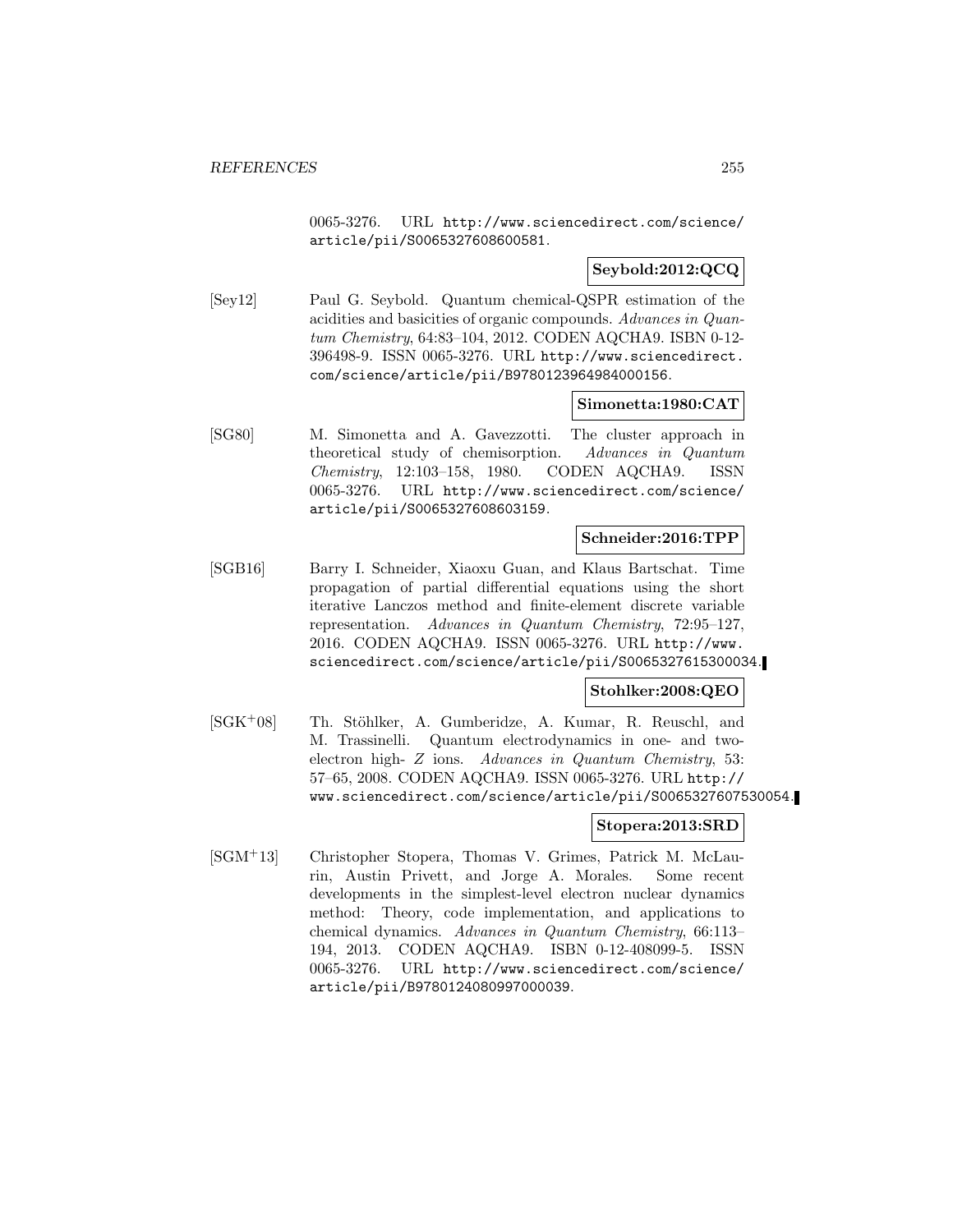## **Shaik:1995:VBM**

[SH95] Sason Shaik and Philippe C. Hiberty. Valence bond mixing and curve crossing diagrams in chemical reactivity and bonding. Advances in Quantum Chemistry, 26:99–163, 1995. CODEN AQCHA9. ISSN 0065-3276. URL http://www.sciencedirect. com/science/article/pii/S0065327608601124.

#### **Sharma:2019:PEH**

[SH19] Rajesh O. Sharma and Philip E. Hoggan. Physisorption energy of H and  $H_2$  on clean Pt(111) as a useful surface energy reference in Quantum Monte Carlo calculation. Advances in Quantum Chemistry, 79:311–322, 2019. CODEN AQCHA9. ISSN 0065-3276. URL https://www.sciencedirect.com/science/ article/pii/S0065327619300231.

#### **Sklyadneva:2019:EPI**

[SHBC19] Irina Yu. Sklyadneva, Rolf Heid, Klaus-Peter Bohnen, and Evgenii V. Chulkov. Electron-phonon interaction on the (110) surface of Ag and Cu. Advances in Quantum Chemistry, 80:199–223, 2019. CODEN AQCHA9. ISSN 0065-3276. URL https://www. sciencedirect.com/science/article/pii/S0065327619300401.

# **Sheka:2015:SBC**

[She15] Elena Sheka. Stretching and breaking of chemical bonds, correlation of electrons, and radical properties of covalent species. Advances in Quantum Chemistry, 70:111–161, 2015. CODEN AQCHA9. ISSN 0065-3276. URL http://www.sciencedirect. com/science/article/pii/S0065327614000069.

### **Shimamura:2012:QBS**

[Shi12] Isao Shimamura. Quasi-bound states of electronic and positronic few-body systems: Analysis of multichannel scattering information. Advances in Quantum Chemistry, 63:165–245, 2012. CODEN AQCHA9. ISBN 0-12-397009-1. ISSN 0065-3276. URL http://www.sciencedirect.com/science/ article/pii/B9780123970091000047.

## **Sidi:2018:RDA**

[Sid18] Avram Sidi. Recent developments in asymptotic expansions from numerical analysis and approximation theory. Advances in Quantum Chemistry, 76:35–57, 2018. CODEN AQCHA9. ISSN 0065-3276. URL https://www.sciencedirect.com/science/ article/pii/S006532761730059X.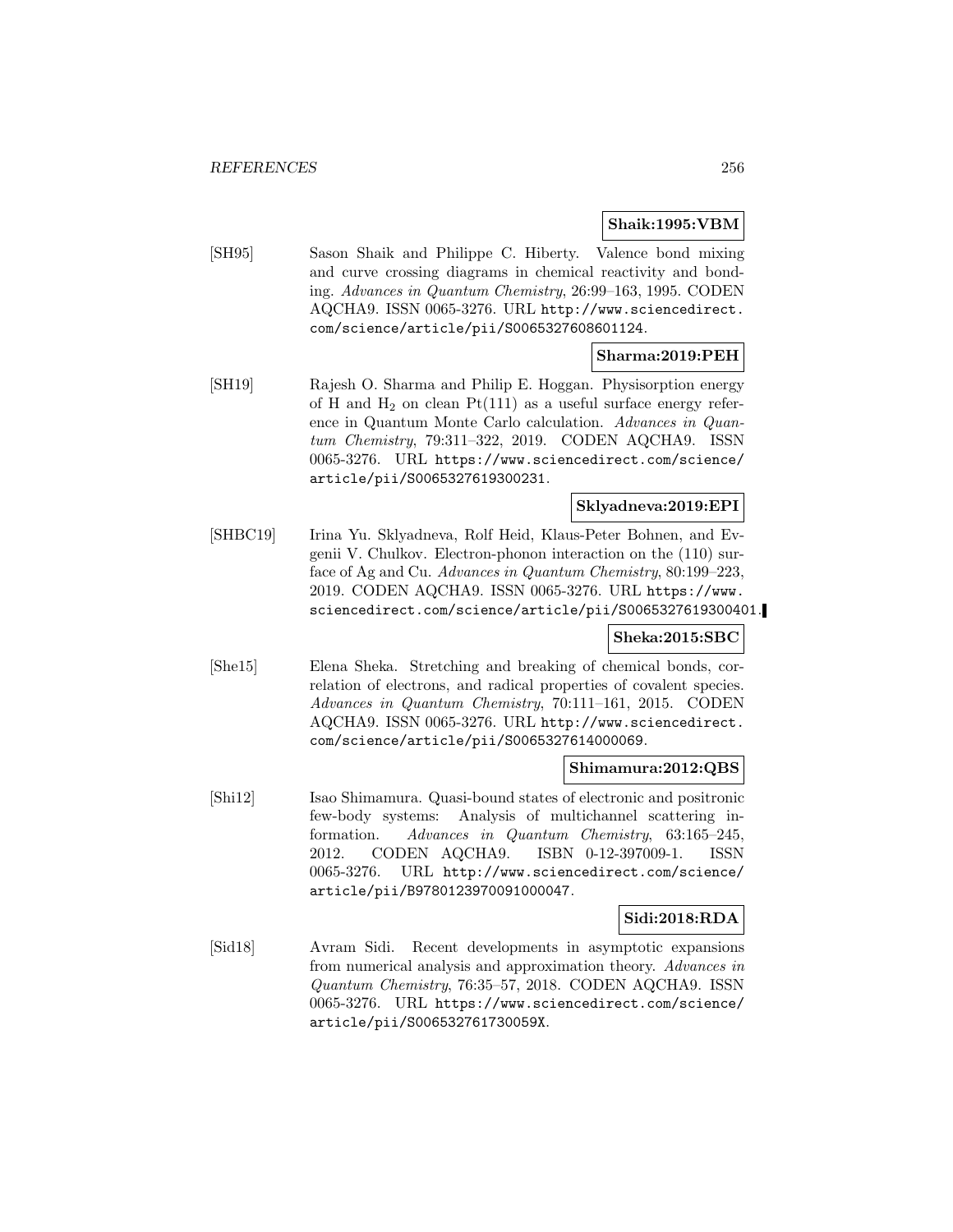## **Sigmund:2005:ICQ**

[Sig05] Peter Sigmund. Interplay of classical and quantum mechanics in the theory of charged-particle stopping. Advances in Quantum Chemistry, 48:91–110, 2005. CODEN AQCHA9. ISSN 0065-3276. URL http://www.sciencedirect.com/science/ article/pii/S0065327605480077.

## **Silverstone:2014:CIB**

[Sil14] H. J. Silverstone. On the convergence of the interpenetrating bipolar expansion for the Coulomb potential. Advances in Quantum Chemistry, 68:3–18, 2014. CODEN AQCHA9. ISBN 0-12- 800536-X. ISSN 0065-3276. URL http://www.sciencedirect. com/science/article/pii/B9780128005361000010.

#### **Simons:1999:SCP**

[Sim99] Jack Simons. Semi-classical pictures of non-adiabatic induced electron ejection in molecular anions. Advances in Quantum Chemistry, 35:283–316, 1999. CODEN AQCHA9. ISSN 0065-3276. URL http://www.sciencedirect.com/science/ article/pii/S0065327608604657.

## **Simons:2005:RMA**

[Sim05] Jack Simons. Response of a molecule to adding or removing an electron. Advances in Quantum Chemistry, 50:213–233, 2005. CODEN AQCHA9. ISSN 0065-3276. URL http://www. sciencedirect.com/science/article/pii/S0065327605500108.

#### **Simons:2007:HVL**

[Sim07] Jack Simons. How very low-energy (0.1-2 eV) electrons cause DNA strand breaks. Advances in Quantum Chemistry, 52:171– 188, 2007. CODEN AQCHA9. ISSN 0065-3276. URL http:// www.sciencedirect.com/science/article/pii/S0065327606520088.

# **Shoji:2015:LSQ**

[SIY<sup>+</sup>15] M. Shoji, H. Isobe, S. Yamanaka, Y. Umena, K. Kawakami, N. Kamiya, J.-R. Shen, T. Nakajima, and K. Yamaguchi. Largescale QM/MM calculations of hydrogen bonding networks for proton transfer and water inlet channels for water oxidationtheoretical system models of the oxygen-evolving complex of photosystem II. Advances in Quantum Chemistry, 70:325–413, 2015. CODEN AQCHA9. ISSN 0065-3276. URL http://www. sciencedirect.com/science/article/pii/S0065327614000082.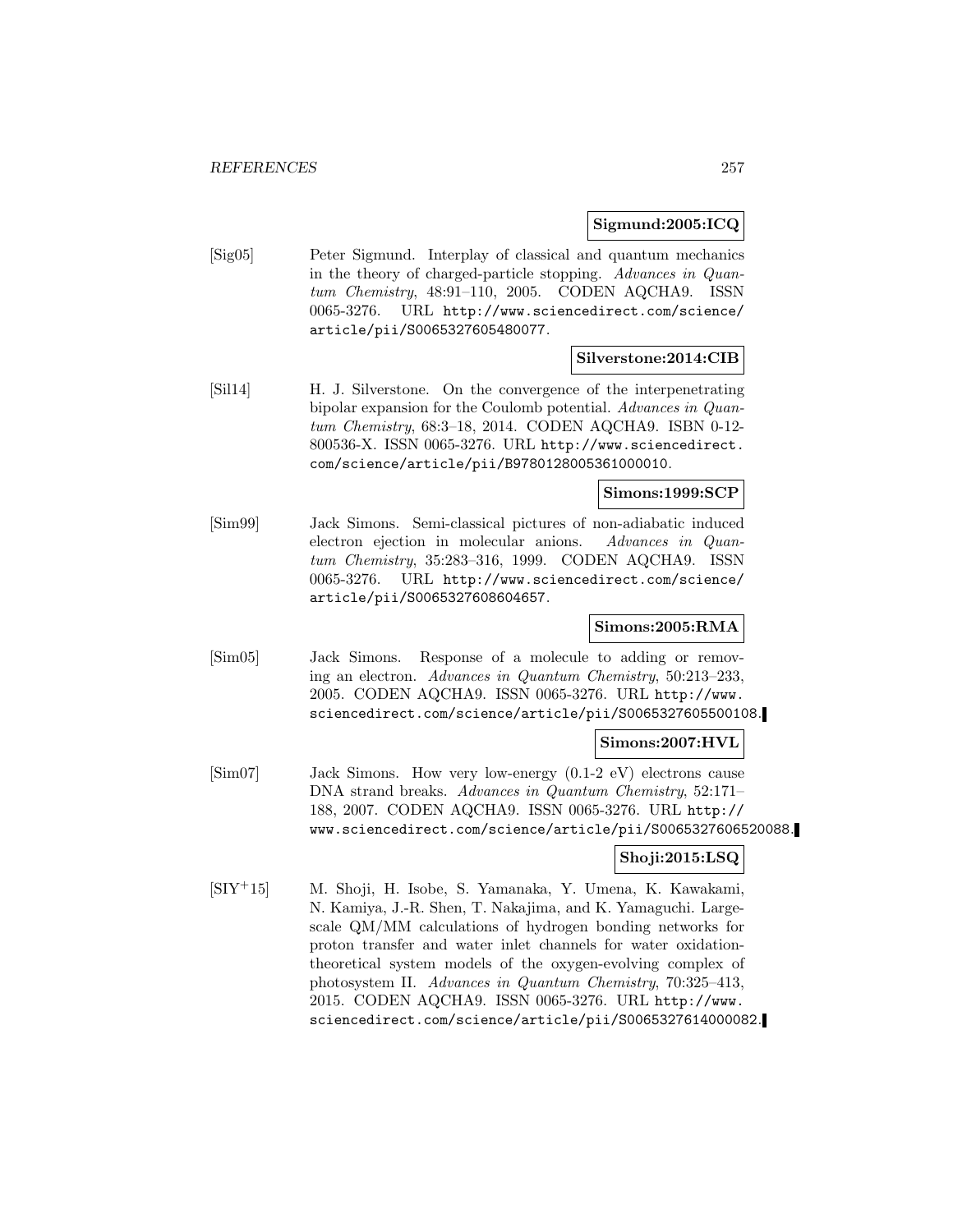## **Shoji:2019:TEG**

[SIY<sup>+</sup>19] Mitsuo Shoji, Hiroshi Isobe, Shusuke Yamanaka, Yasufumi Umena, Keisuke Kawakami, and Nobuo Kamiya Kizashi Yamaguchi. Theoretical elucidation of geometrical structures of the  $\text{CaMn}_4\text{O}_5$  cluster in oxygen evolving complex of photosystem II scope and applicability of estimation formulae of structural deformations via the mixed-valence and Jahn–Teller effects. Advances in Quantum Chemistry, 78:307–451, 2019. CODEN AQCHA9. ISSN 0065-3276. URL https://www.sciencedirect.com/ science/article/pii/S0065327618300248.

# **Sjoqvist:2004:ANT**

[Sjö04] Erik Sjöqvist. On the alleged nonlocal and topological nature of the molecular Aharonov–Bohm effect. Advances in Quantum Chemistry, 47:239–252, 2004. CODEN AQCHA9. ISSN 0065-3276. URL http://www.sciencedirect.com/science/ article/pii/S0065327604470142.

## **Sauer:2005:QCC**

[SJO05] Stephan P. A. Sauer, Hans Jørgen Aa. Jensen, and John F. Ogilvie. Quantum-chemical calculations of radial functions for rotational and vibrational g factors, electric dipolar moment and adiabatic corrections to the potential energy for analysis of spectra of HeH<sup>+</sup>. Advances in Quantum Chemistry, 48:319–334, 2005. CODEN AQCHA9. ISSN 0065-3276. URL http://www.sciencedirect.com/science/ article/pii/S006532760548017X.

## **Skodje:2012:RBC**

[Sko12] Rex T. Skodje. Resonances in bimolecular chemical reactions. Advances in Quantum Chemistry, 63:119–163, 2012. CODEN AQCHA9. ISBN 0-12-397009-1. ISSN 0065-3276. URL http:// www.sciencedirect.com/science/article/pii/B9780123970091000035.

## **Suarez:2019:DEC**

[SKS<sup>+</sup>19] Luis Enrique Aguilar Suarez, R. K. Kathir, Enrico Siagri, Remco W. A. Havenith, and Shirin Faraji. Determination of electronic couplings in the singlet fission process using a nonorthogonal configuration interaction approach. Advances in Quantum Chemistry, 79:263–287, 2019. CODEN AQCHA9. ISSN 0065-3276. URL https://www.sciencedirect.com/science/ article/pii/S0065327619300279.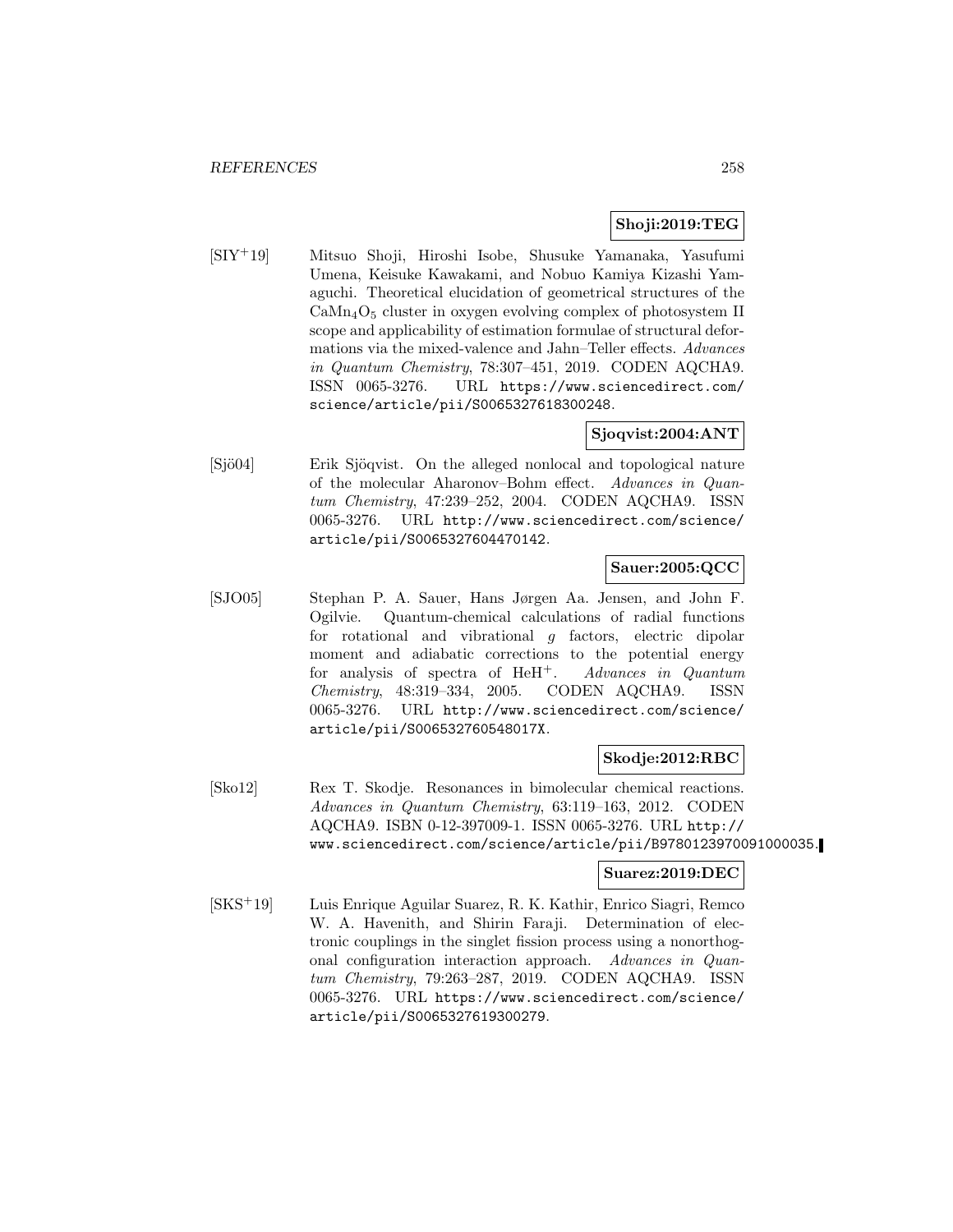## **Sato:2003:JTE**

[SKT<sup>+</sup>03] Tohru Sato, Yasutaka Kuzumoto, Ken Tokunaga, Hideaki Tanaka, and Hiroshi Imahori. Jahn–Teller effect in circulenes. Advances in Quantum Chemistry, 44:239–255, 2003. CODEN AQCHA9. ISSN 0065-3276. URL http://www.sciencedirect. com/science/article/pii/S006532760344015X.

## **Shinzato:2008:CCB**

[SKT<sup>+</sup>08] Yoshifumi Shinzato, Kenji Komiya, Yoshitaka Takahashi, Hiroshi Yukawa, Masahiko Morinaga, and Shinichi Orimo. Characteristics of chemical bond in perovskite-type hydrides. Advances in Quantum Chemistry, 54:245–253, 2008. CODEN AQCHA9. ISSN 0065-3276. URL http://www.sciencedirect.com/science/ article/pii/S0065327607000196.

# **Seel:2020:TMT**

[SL20] Maximilian Seel and János Ladik. The tragicomedy of modern theoretical biology. Advances in Quantum Chemistry, 81:1–13, 2020. CODEN AQCHA9. ISSN 0065-3276. URL https://www. sciencedirect.com/science/article/pii/S006532761930067X.

## **Slater:1964:EBC**

[Sla64] J. C. Slater. Energy band calculations by the Augmented Plane Wave method. Advances in Quantum Chemistry, 1:35–58, 1964. CODEN AQCHA9. ISSN 0065-3276. URL http://www. sciencedirect.com/science/article/pii/S0065327608603743.

#### **Slater:1972:SEC**

[Sla72] John C. Slater. Statistical exchange-correlation in the selfconsistent field. Advances in Quantum Chemistry, 6:1–92, 1972. CODEN AQCHA9. ISSN 0065-3276. URL http://www. sciencedirect.com/science/article/pii/S0065327608605419.

#### **Slanina:1981:CIC**

[Sla81] Zdeněk Slanina. Chemical isomerism and its contemporary theoretical description. Advances in Quantum Chemistry, 13:89–153, 1981. CODEN AQCHA9. ISSN 0065-3276. URL http://www. sciencedirect.com/science/article/pii/S0065327608602920.

#### **Sugita:2008:ESB**

[SMAS08] Kazuki Sugita, Masataka Mizuno, Hideki Araki, and Yasuharu Shirai. Electronic structure and bonding in amorphous  $Zr_{67}Ni_{33}$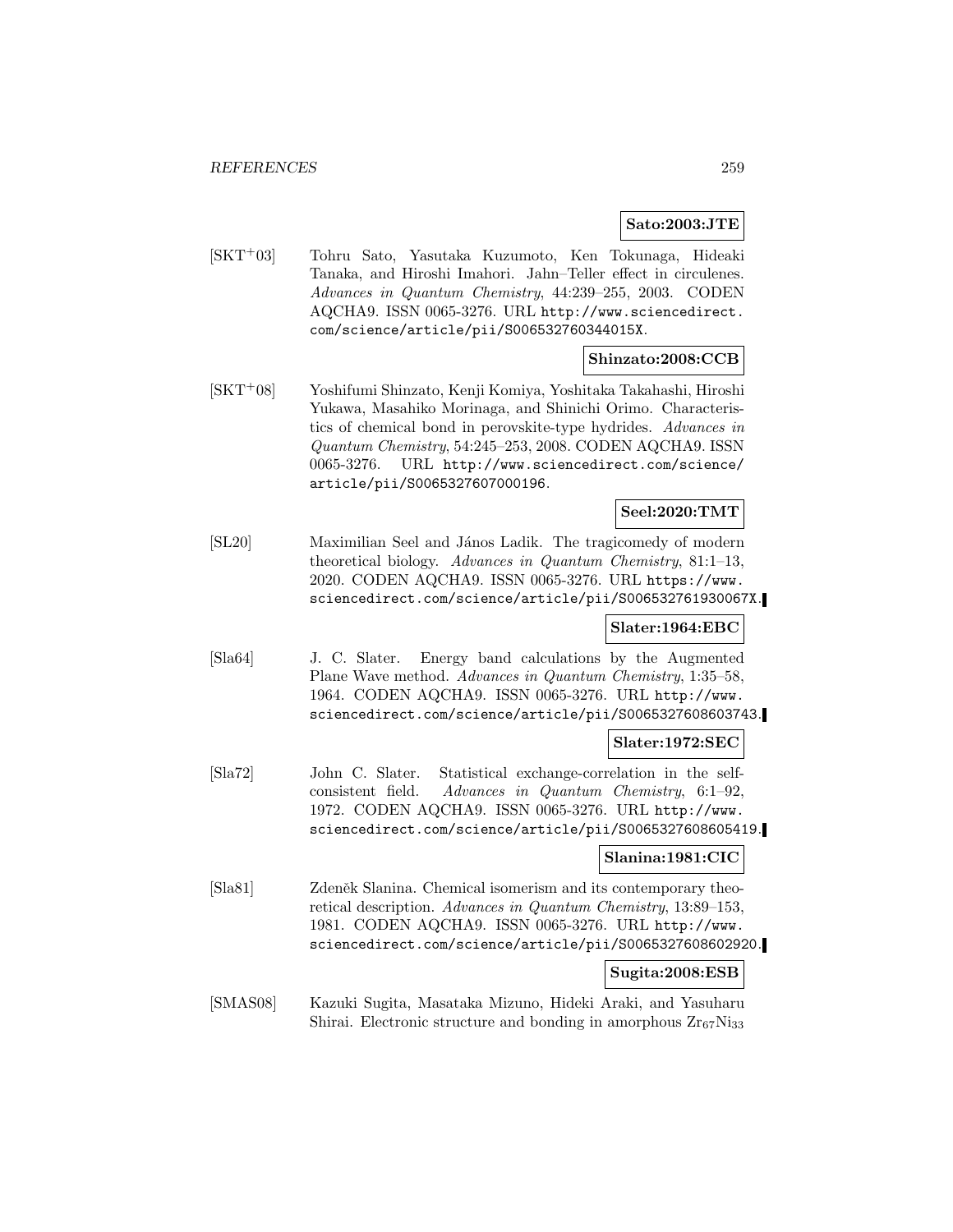and  $Zr_{67}Cu_{33}$ . Advances in Quantum Chemistry, 54:161-174, 2008. CODEN AQCHA9. ISSN 0065-3276. URL http://www. sciencedirect.com/science/article/pii/S0065327607000135.

#### **Smeyers:1992:IGT**

[Sme92] Yves G. Smeyers. Introduction to group theory for nonrigid molecules. Advances in Quantum Chemistry, 24:1–77, 1992. CODEN AQCHA9. ISSN 0065-3276. URL http://www. sciencedirect.com/science/article/pii/S0065327608601008.

## **Smeyers:1999:HPH**

[Sme99] Yves G. Smeyers. The half projected Hartree–Fock model for determining singlet excited states. Advances in Quantum Chemistry, 36:253–270, 1999. CODEN AQCHA9. ISSN 0065-3276. URL http://www.sciencedirect.com/science/ article/pii/S0065327608604864.

#### **Suzuki:2008:STA**

[SN08] Chikashi Suzuki and Toshio Nakagiri. Sulfur trioxide adsorption on pt surface. Advances in Quantum Chemistry, 54:61–79, 2008. CODEN AQCHA9. ISSN 0065-3276. URL http://www. sciencedirect.com/science/article/pii/S0065327607000068.

## **Sugihara:2008:FMO**

[SNIM08] Sunao Sugihara, Koujiroh Nishiyama, Yuka Igarashi, and Kentaroh Morikawa. Functions of metal oxide for thermoelectric materials and electronic structures. Advances in Quantum Chemistry, 54:227–243, 2008. CODEN AQCHA9. ISSN 0065-3276. URL http://www.sciencedirect.com/science/ article/pii/S0065327607000184.

### **Sekine:1997:ESM**

[SNM<sup>+</sup>97] Rika Sekine, Hirohide Nakamatsu, Takeshi Mukoyama, Jun Onoe, Masaru Hirata, Masayoshi Kurihara, and Hirohiko Adachi. Electronic structures of metal carbides TiC and UC: Similarity and dissimilarity. Advances in Quantum Chemistry, 29:123–136, 1997. CODEN AQCHA9. ISSN 0065-3276. URL http://www.sciencedirect.com/science/ article/pii/S006532760860266X.

## **Shigemi:2000:CSC**

[SNMI00] Akio Shigemi, Hirohide Nakamatsu, Takeshi Mukoyama, and Shigero Ikeda. CO shakeup calculations with the  $DV-X\alpha$  method.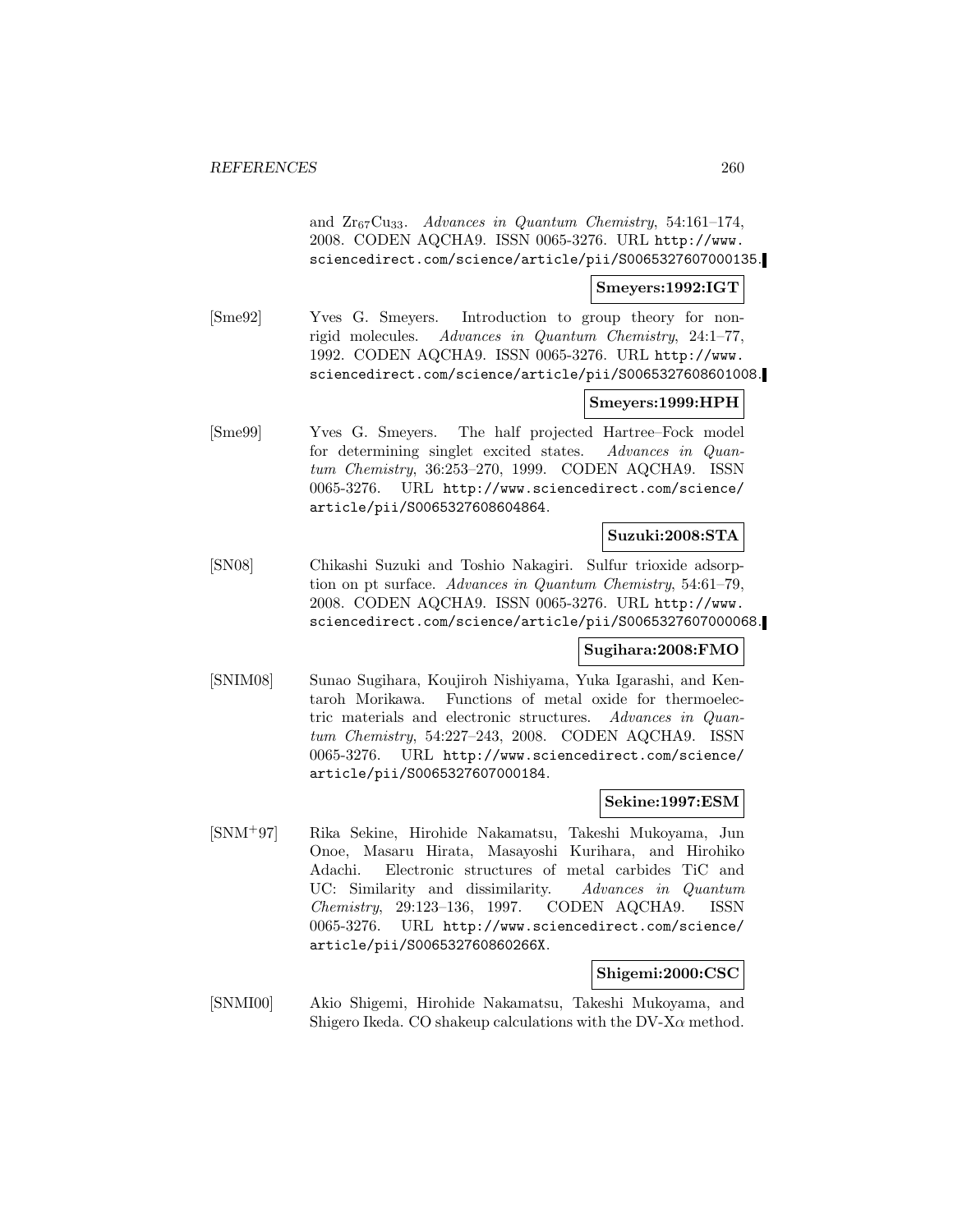Advances in Quantum Chemistry, 37:127–137, 2000. CODEN AQCHA9. ISSN 0065-3276. URL http://www.sciencedirect. com/science/article/pii/S0065327600370095.

## **Sabin:2005:SPW**

[SO05a] John R. Sabin and Jens Oddershede. Stopping power what next? Advances in Quantum Chemistry, 49:299-319, 2005. CODEN AQCHA9. ISSN 0065-3276. URL http://www. sciencedirect.com/science/article/pii/S0065327605490073.

# **Sabin:2005:AQCa**

[SO05b] John S. Sabin and Lene B. Oddershede, editors. Advances in Quantum Chemistry: Jens Oddershede: Adventurer in Quantum Chemistry, volume 48 of Advances in Quantum Chemistry. Elsevier Academic Press, Amsterdam, The Netherlands, 2005. CODEN AQCHA9. ISBN 0-12-034848-9 (hardcover). ISSN 0065-3276. xxviii + 499 pp. LCCN QD453 .A28 v.48. URL http://www.sciencedirect.com/science/book/ 9780120348480. Founding editor Per-Olov Löwdin (1916–2000).

## **Sabin:2019:P**

[SO19a] John R. Sabin and Jens Oddershede. Preface. Advances in Quantum Chemistry, 80:xiii, 2019. CODEN AQCHA9. ISSN 0065-3276. URL https://www.sciencedirect.com/science/ article/pii/S0065327619300760.

## **Sabin:2019:RRG**

[SO19b] John R. Sabin and Jens Oddershede, editors. Rufus Ritchie, A Gentleman and A Scholar, volume 80 of Advances in quantum chemistry. Elsevier, Amsterdam, The Netherlands, 2019. CODEN AQCHA9. ISBN 0-12-817185-5, 0-12-817186-3 (ebook). ISSN 0065-3276. xiii + 366 pp. LCCN QD462 .R848 2019. URL https://www.sciencedirect.com/science/ journal/00653276/78. Quantum systems in physics, chemistry and biology — theory, interpretation, and results.

## **Staroverov:2019:UCF**

[SO19c] Viktor N. Staroverov and Egor Ospadov. Unified construction of Fermi, Pauli and exchange-correlation potentials. Advances in Quantum Chemistry, 79:201–219, 2019. CODEN AQCHA9. ISSN 0065-3276. URL https://www.sciencedirect.com/science/ article/pii/S0065327619300188.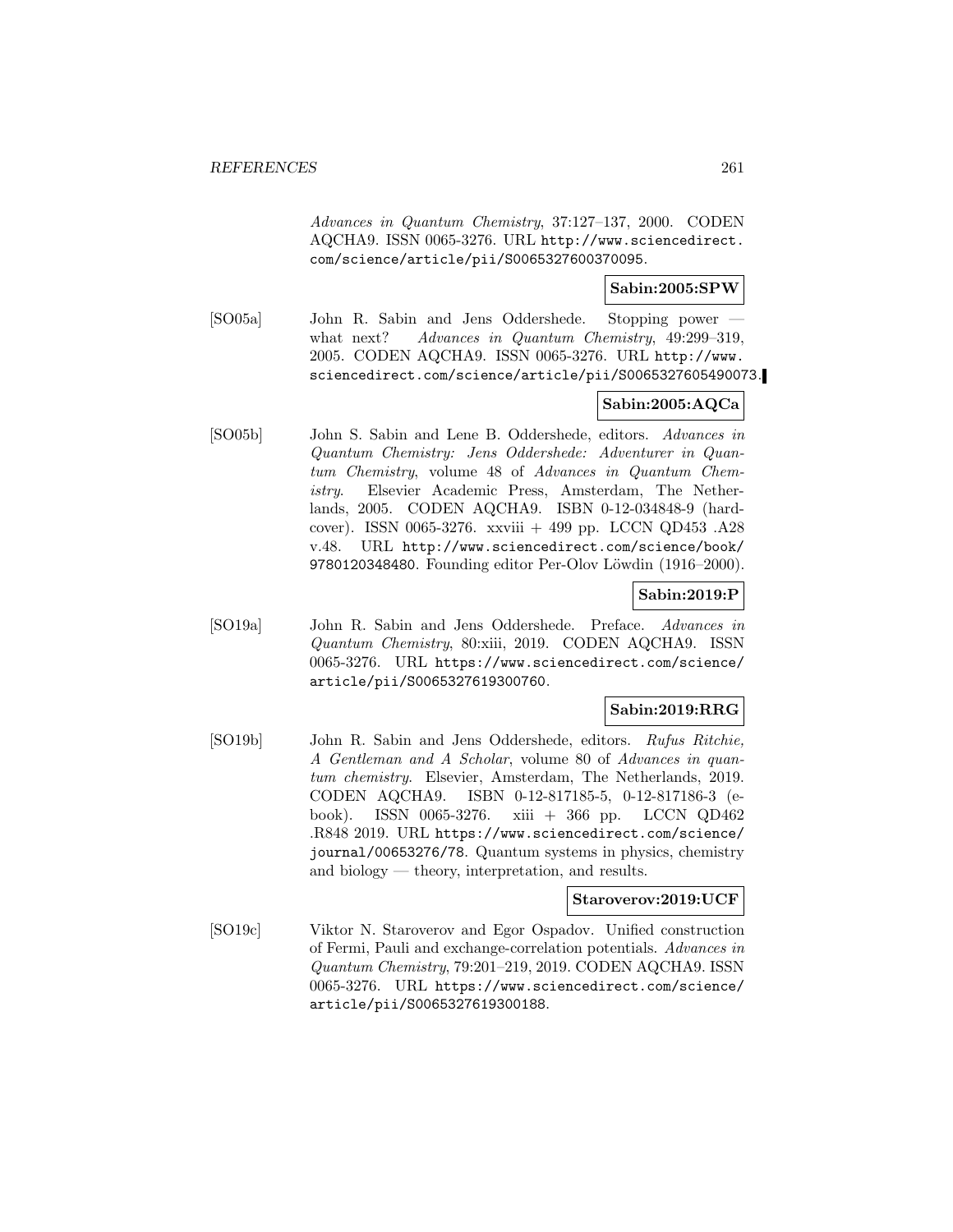#### **Sauer:2011:MEE**

[SOS11] Stephan P. A. Sauer, Jens Oddershede, and John R. Sabin. Mean excitation energies for biomolecules: Glycine to DNA. Advances in Quantum Chemistry, 62:215–242, 2011. CO-DEN AQCHA9. ISBN 0-12-386477-1 (hardcover). ISSN 0065-3276. URL http://www.sciencedirect.com/science/ article/pii/B9780123864772000115.

## **Sabin:2013:DME**

[SOS13] John R. Sabin, Jens Oddershede, and Stephan P. A. Sauer. On the determination of the mean excitation energy of water. Advances in Quantum Chemistry, 65:63–77, 2013. CO-DEN AQCHA9. ISBN 0-12-396455-5 (hardcover). ISSN 0065-3276. URL http://www.sciencedirect.com/science/ article/pii/B9780123964557000030.

#### **Sauer:2015:MEE**

[SOS15] Stephan P. A. Sauer, Jens Oddershede, and John R. Sabin. The mean excitation energy of atomic ions. Advances in Quantum Chemistry, 71:29–40, 2015. CODEN AQCHA9. ISSN 0065-3276. URL http://www.sciencedirect.com/science/ article/pii/S0065327615000027.

## **Santoro:1999:LCS**

[SP99] Fabrizio Santoro and Carlo Petrongolo. Lanczos calculation of the  ${}^2A_1$  / $\tilde{A}{}^2$  B<sub>2</sub> nonadiabatic Franck–Condon absorption spectrum of  $NO<sub>2</sub>$ . Advances in Quantum Chemistry, 36:323-340, 1999. CODEN AQCHA9. ISSN 0065-3276. URL http://www. sciencedirect.com/science/article/pii/S0065327608604906.

## **Sanchez:2005:ULD**

[SPAS05] Marina Sanchez, Patricio F. Provasi, Gustavo A. Aucar, and Stephan P. A. Sauer. On the usage of locally dense basis sets in the calculation of NMR indirect nuclear spin-spin coupling constants: Vicinal fluorine-fluorine couplings. Advances in Quantum Chemistry, 48:161–183, 2005. CODEN AQCHA9. ISSN 0065-3276. URL http://www.sciencedirect.com/science/ article/pii/S0065327605480120.

## **Sako:2009:ELS**

[SPD09] Tokuei Sako, Josef Paldus, and Geerd H. F. Diercksen. The energy level structure of low-dimensional multi-electron quantum dots. Advances in Quantum Chemistry, 58:177–201, 2009.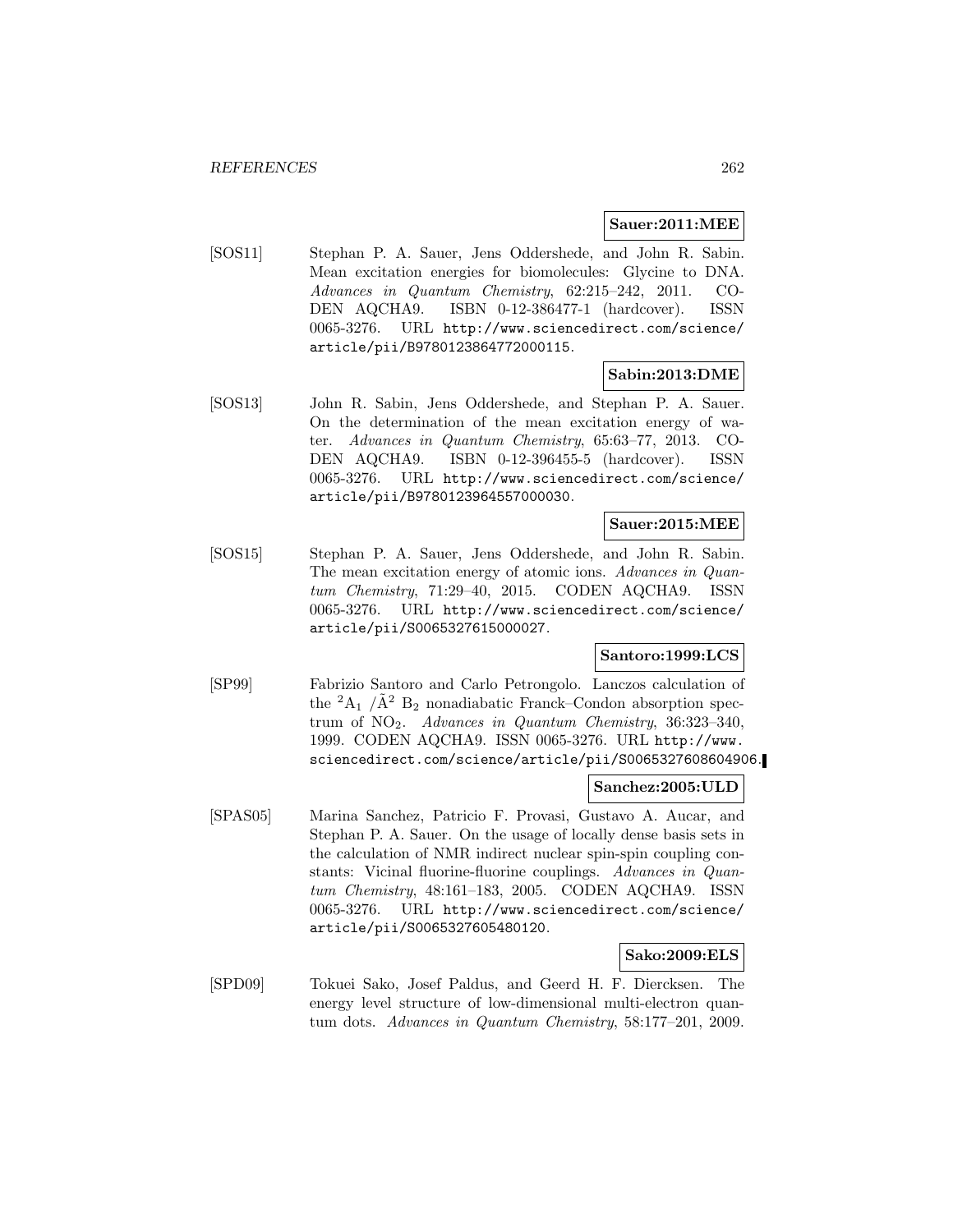## CODEN AQCHA9. ISSN 0065-3276. URL http://www. sciencedirect.com/science/article/pii/S0065327609007096.

## **Sperber:1978:FET**

[Spe78] Gunnar Sperber. Fundamentals of equilibrium thermodynamics and statistical mechanics. Advances in Quantum Chemistry, 11:411–478, 1978. CODEN AQCHA9. ISSN 0065-3276. URL http://www.sciencedirect.com/science/ article/pii/S0065327608602427.

## **Sidi:2014:AEB**

[SPH14] A. Sidi, D. Pinchon, and P. E. Hoggan. Asymptotic expansions of Barnett–Coulson–Löwdin functions of high order. Advances in Quantum Chemistry, 68:43–76, 2014. CODEN AQCHA9. ISBN 0-12-800536-X. ISSN 0065-3276. URL http://www. sciencedirect.com/science/article/pii/B9780128005361000034.

## **Sen:2009:ERC**

[SPM09] K. D. Sen, V. I. Pupyshev, and H. E. Montgomery, Jr. Exact relations for confined one-electron systems. Advances in Quantum Chemistry, 57:25–77, 2009. CODEN AQCHA9. ISSN 0065-3276. URL http://www.sciencedirect.com/science/ article/pii/S0065327609006066.

## **Steinborn:1973:RTR**

[SR73] E. O. Steinborn and K. Ruedenberg. Rotation and translation of regular and irregular solid spherical harmonics. Advances in Quantum Chemistry, 7:1–81, 1973. CODEN AQCHA9. ISSN 0065-3276. URL http://www.sciencedirect.com/science/ article/pii/S0065327608605584.

#### **Srivastava:2001:OVR**

[Sri01] Vipin Srivastava. Orthogonalization of vectors and its relation to cognitive phenomena. Advances in Quantum Chemistry, 40:249–255, 2001. CODEN AQCHA9. ISSN 0065-3276. URL http://www.sciencedirect.com/science/ article/pii/S0065327601400190.

#### **Sarasola:2004:DFT**

[SRZE04] A. Sarasola, R. H. Ritchie, E. Zaremba, and P. M. Echenique. Density functional theory-based stopping power for 3D and 2D systems. Advances in Quantum Chemistry, 46 (part 2):1–28,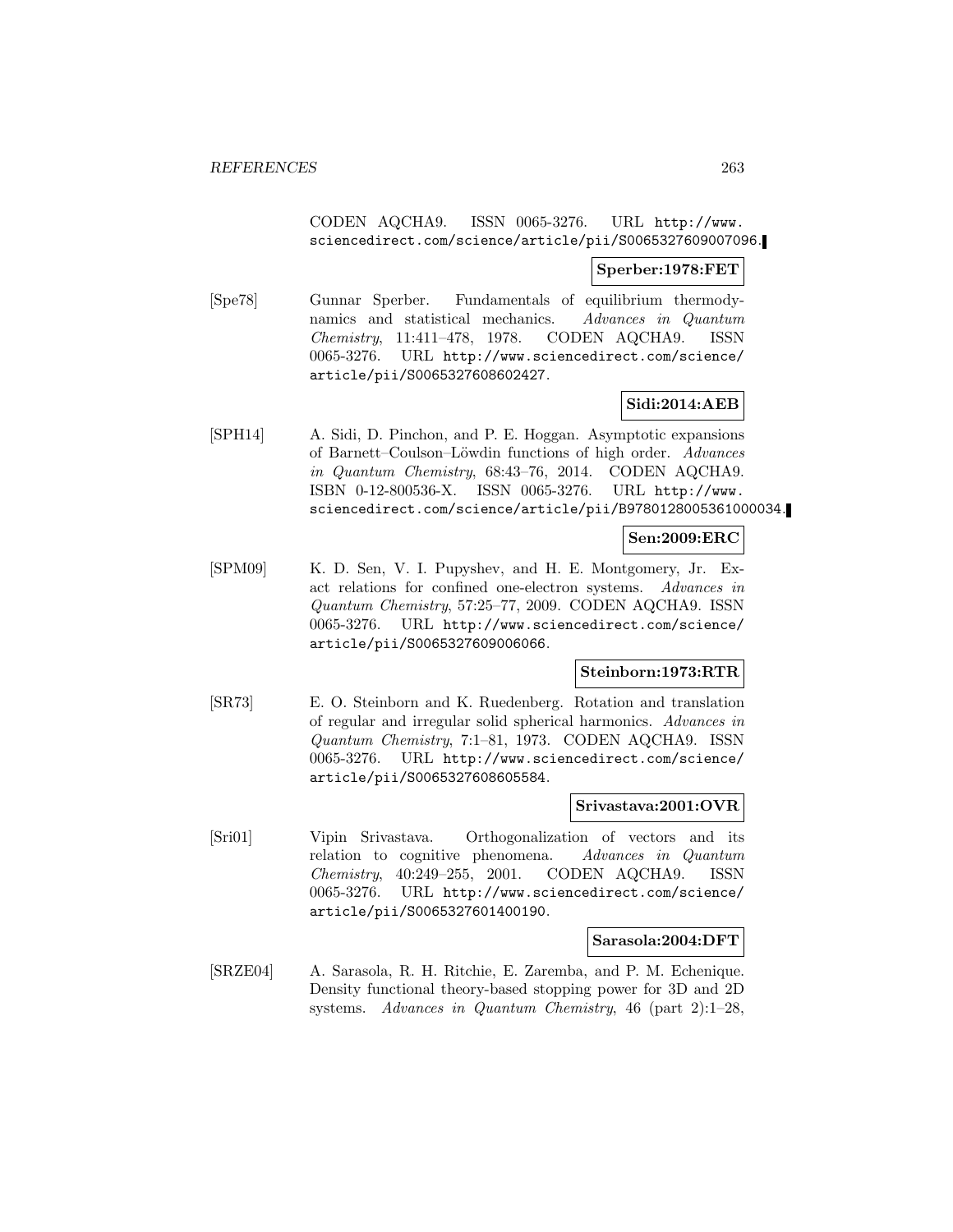## 2004. CODEN AQCHA9. ISSN 0065-3276. URL http://www. sciencedirect.com/science/article/pii/S0065327604460018.

## **Schluter:1990:DFT**

[SS90] M. Schlüter and L. J. Sham. Density-functional theory of the band gap. Advances in Quantum Chemistry, 21:97–112, 1990. CODEN AQCHA9. ISSN 0065-3276. URL http://www. sciencedirect.com/science/article/pii/S0065327608605936.

## **Sahni:1998:RDE**

[SS98] Viraht Sahni and Alexander Solomatin. Recent developments in the electronic structure of metal surfaces. Advances in Quantum Chemistry, 33:241–271, 1998. CODEN AQCHA9. ISSN 0065-3276. URL http://www.sciencedirect.com/science/ article/pii/S0065327608604396.

## **Sherrill:1999:CIM**

[SS99] C. David Sherrill and Henry F. Schaefer III. The configuration interaction method: Advances in highly correlated approaches. Advances in Quantum Chemistry, 34:143–269, 1999. CODEN AQCHA9. ISSN 0065-3276. URL http://www.sciencedirect. com/science/article/pii/S0065327608605328.

#### **Savage:2003:APH**

[SS03] E. D. Savage and G. E. Stedman. Antilinear particle–hole conjugation operators in Jahn–Teller theory. Advances in Quantum Chemistry, 44:21–43, 2003. CODEN AQCHA9. ISSN 0065-3276. URL http://www.sciencedirect.com/science/ article/pii/S0065327603440033.

#### **Stolterfoht:2004:IEE**

[SS04] N. Stolterfoht and B. Sulik. Interferences in electron emission from  $H_2$  induced by fast ion impact. Advances in Quantum Chemistry, 46 (part 2):307–327, 2004. CODEN AQCHA9. ISSN 0065-3276. URL http://www.sciencedirect.com/science/ article/pii/S0065327604460122.

#### **Srivastava:2017:CLM**

[SS17] Vipin Srivastava and Suchitra Sampath. Cognition of learning and memory: What have Löwdin's orthogonalizations got to do with that? Advances in Quantum Chemistry, 74:299–319, 2017. CODEN AQCHA9. ISSN 0065-3276. URL http://www. sciencedirect.com/science/article/pii/S0065327616300430.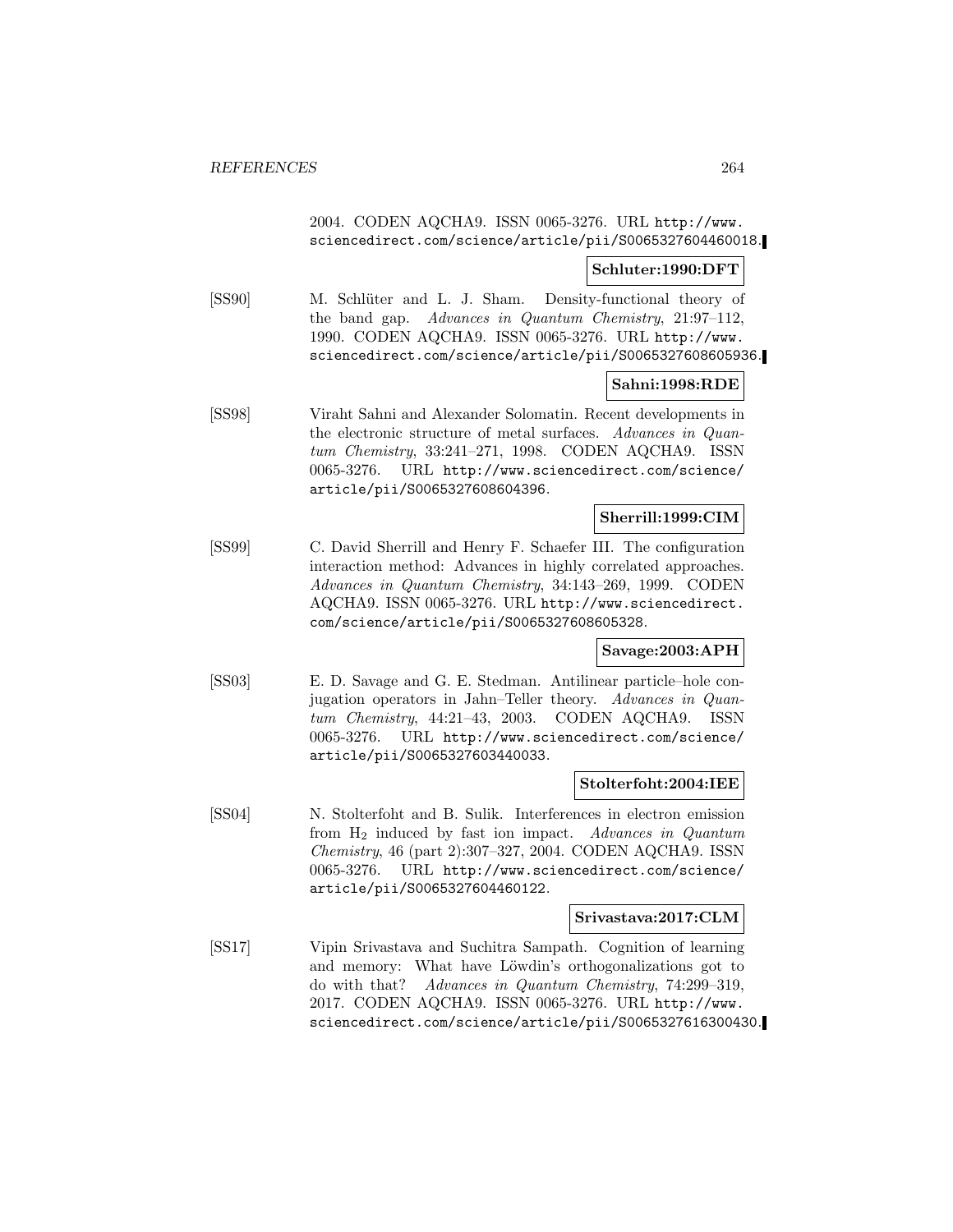## **Smith:1997:AAI**

[SSCL97] F. J. Smith, M. Sullivan, J. Collis, and S. Loughlin. Applying artificial intelligence in physical chemistry. Advances in Quantum Chemistry, 28:319–328, 1997. CODEN AQCHA9. ISSN 0065-3276. URL http://www.sciencedirect.com/science/ article/pii/S0065327608602245.

# **Sob:2003:TCP**

[SSK03] M. Sob, H. Sormann, and J. Kuriplach. Theoretical calculations of positron annihilation characteristics in inorganic solids — recent advances and problems. Advances in Quantum Chemistry, 42:77–108, 2003. CODEN AQCHA9. ISSN 0065-3276. URL http://www.sciencedirect.com/science/ article/pii/S006532760342042X.

## **Sauer:2019:CME**

[SSO19] Stephan P. A. Sauer, John R. Sabin, and Jens Oddershede. Calculation of mean excitation energies. Advances in Quantum Chemistry, 80:225–245, 2019. CODEN AQCHA9. ISSN 0065-3276. URL https://www.sciencedirect.com/science/ article/pii/S0065327619300310.

## **Sobczyk:2005:DLE**

[SSS05] Monika Sobczyk, Piotr Skurski, and Jack Simons. Dissociative low-energy electron attachment to the  $C - S$  bond of  $H_3CSCH_3$  influenced by Coulomb stabilization. Advances in Quantum Chemistry, 48:239–251, 2005. CODEN AQCHA9. ISSN 0065-3276. URL http://www.sciencedirect.com/science/ article/pii/S0065327605480156.

#### **Smeyers:1998:IDB**

[SSV98] Y. G. Smeyers, M. L. Senent, and M. Villa. Ab initio determination of band structures of vibrational spectra of nonrigid molecules: Applications to methylamine and dimethylamine. Advances in Quantum Chemistry, 32:145–166, 1998. CODEN AQCHA9. ISSN 0065-3276. URL http://www.sciencedirect. com/science/article/pii/S0065327608604116.

#### **Scrocco:1978:EMS**

[ST78] Eolo Scrocco and Jacopo Tomasi. Electronic molecular structure, reactivity and intermolecular forces: An euristic interpretation by means of electrostatic molecular potentials. Advances in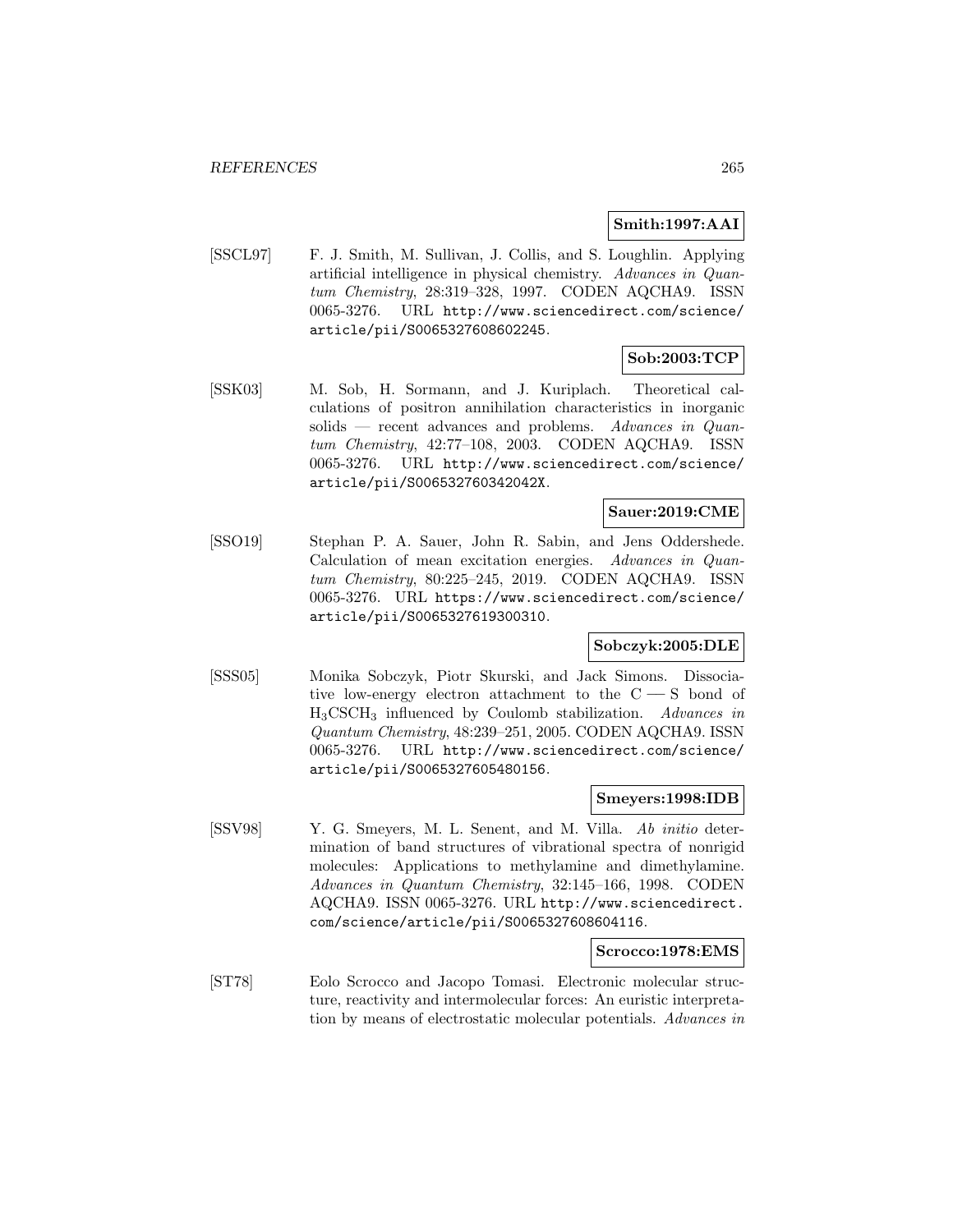Quantum Chemistry, 11:115–193, 1978. CODEN AQCHA9. ISSN 0065-3276. URL http://www.sciencedirect.com/science/ article/pii/S0065327608602361.

## **Sulik:2007:AMS**

[ST07] Béla Sulik and Károly Tőkési. Accelerating multiple scattering of electrons by ion impact: Contribution to molecular fragmentation and radiation damages. Advances in Quantum Chemistry, 52:253–276, 2007. CODEN AQCHA9. ISSN 0065-3276. URL http://www.sciencedirect.com/science/ article/pii/S0065327606520118.

# **Sabio:2017:SAA**

[ST17] Michael Sabio and Sid Topiol. Switching activity of allosteric modulators controlled by a cluster of residues forming a pressure point in the mGluR5 GPCR: a computational investigation. Advances in Quantum Chemistry, 75:147–174, 2017. CODEN AQCHA9. ISSN 0065-3276. URL http://www.sciencedirect. com/science/article/pii/S0065327617300308.

## **Steinborn:1973:MIB**

[Ste73] E. O. Steinborn. Molecular integrals between real and between complex atomic orbitals. Advances in Quantum Chemistry, 7:83–112, 1973. CODEN AQCHA9. ISSN 0065-3276. URL http://www.sciencedirect.com/science/ article/pii/S0065327608605596.

## **Sekine:2000:ACB**

[STO<sup>+</sup>00] Rika Sekine, Kumiko Tanaka, Jun Onoe, Kazuo Takeuchi, and Hirohide Nakamatsu. Analysis of chemical bond in metal clusters: I. Alkali metal and alkaline earth metals. Advances in Quantum Chemistry, 37:237–254, 2000. CODEN AQCHA9. ISSN 0065-3276. URL http://www.sciencedirect.com/science/ article/pii/S0065327600370174.

## **Samanta:2018:EAE**

[STZY18] Kousik Samanta, Tsednee Tsogbayar, Song Bin Zhang, and Danny L. Yeager. Electron–atom and electron–molecule resonances: Some theoretical approaches using complex scaled multiconfigurational methods. Advances in Quantum Chemistry, 77: 317–390, 2018. CODEN AQCHA9. ISSN 0065-3276. URL https: //www.sciencedirect.com/science/article/pii/S0065327617300655.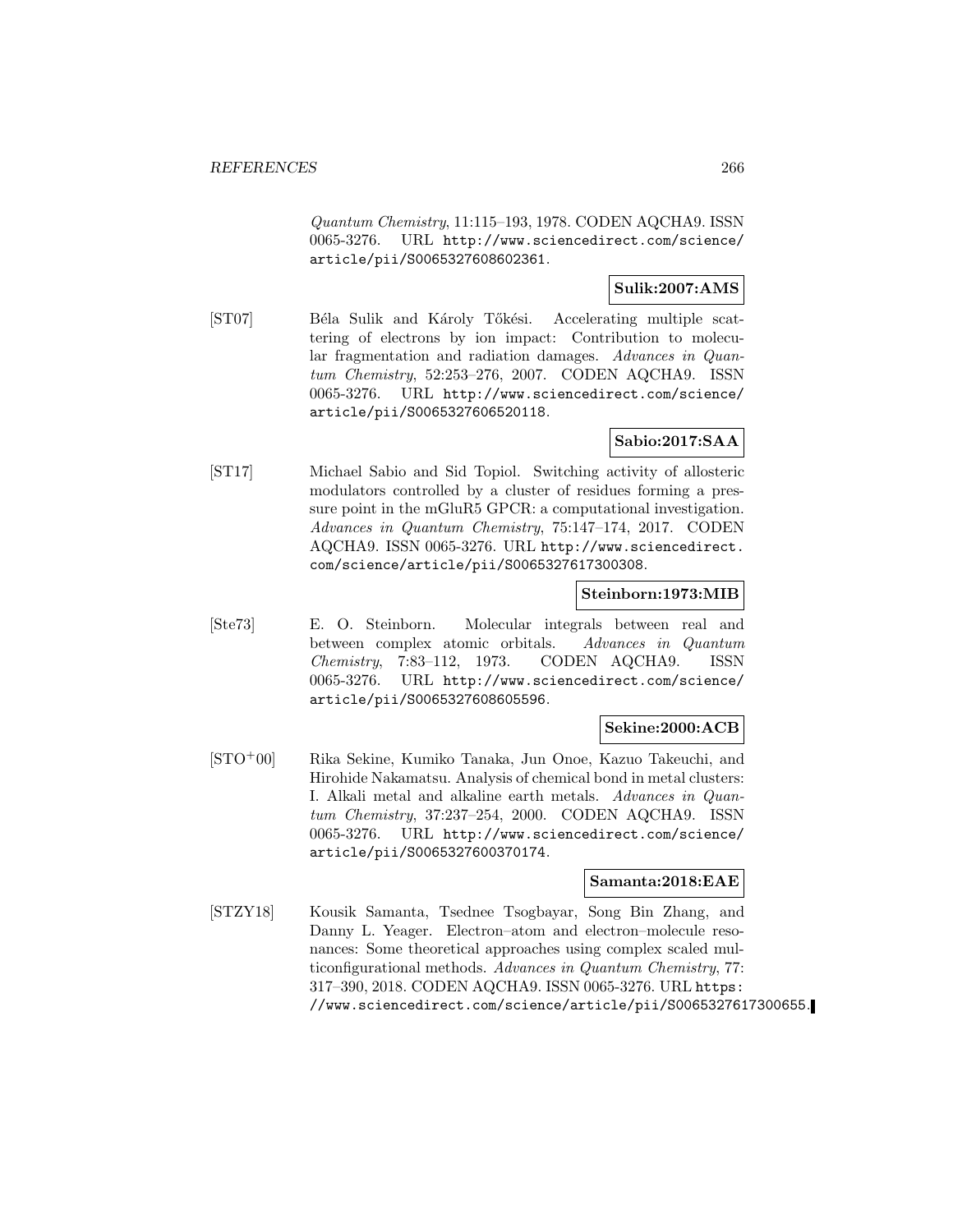#### **Sucher:1998:WFB**

[Suc98] J. Sucher. What is the force between electrons? Advances in Quantum Chemistry, 30:433–443, 1998. CODEN AQCHA9. ISSN 0065-3276. URL http://www.sciencedirect.com/science/ article/pii/S0065327608605213.

## **Sutcliffe:1997:NMP**

[Sut97] B. T. Sutcliffe. The nuclear motion problem in molecular physics. Advances in Quantum Chemistry, 28:65–80, 1997. CODEN AQCHA9. ISSN 0065-3276. URL http://www.sciencedirect. com/science/article/pii/S0065327608602075.

#### **Sutcliffe:1998:QSC**

[Sut98] B. T. Sutcliffe. Quantum systems in chemistry and physics: Some hopes and fears. Advances in Quantum Chemistry, 31:1–13, 1998. CODEN AQCHA9. ISSN 0065-3276. URL http://www. sciencedirect.com/science/article/pii/S006532760860180X.

#### **Sutcliffe:2001:SMP**

[Sut01] Brian Sutcliffe. Some mathematical problems in the description of dissociating molecules. Advances in Quantum Chemistry, 40:17–36, 2001. CODEN AQCHA9. ISSN 0065-3276. URL http://www.sciencedirect.com/science/ article/pii/S0065327601400074.

## **Svanberg:1998:HPL**

[Sva98] S. Svanberg. High-power lasers and their applications. Advances in Quantum Chemistry, 30:209–233, 1998. CODEN AQCHA9. ISSN 0065-3276. URL http://www.sciencedirect. com/science/article/pii/S0065327608605092.

### **Shoemaker:1981:FRC**

[SW81] Curtis L. Shoemaker and Robert E. Wyatt. Feshbach resonances in chemical reactions. Advances in Quantum Chemistry, 14:169–240, 1981. CODEN AQCHA9. ISSN 0065-3276. URL http://www.sciencedirect.com/science/ article/pii/S0065327608603287.

## **Shalabi:1998:CMB**

[SW98] A. S. Shalabi and S. Wilson. On the convergence of the many-body perturbation theory second-order energy component for negative ions using systematically constructed basis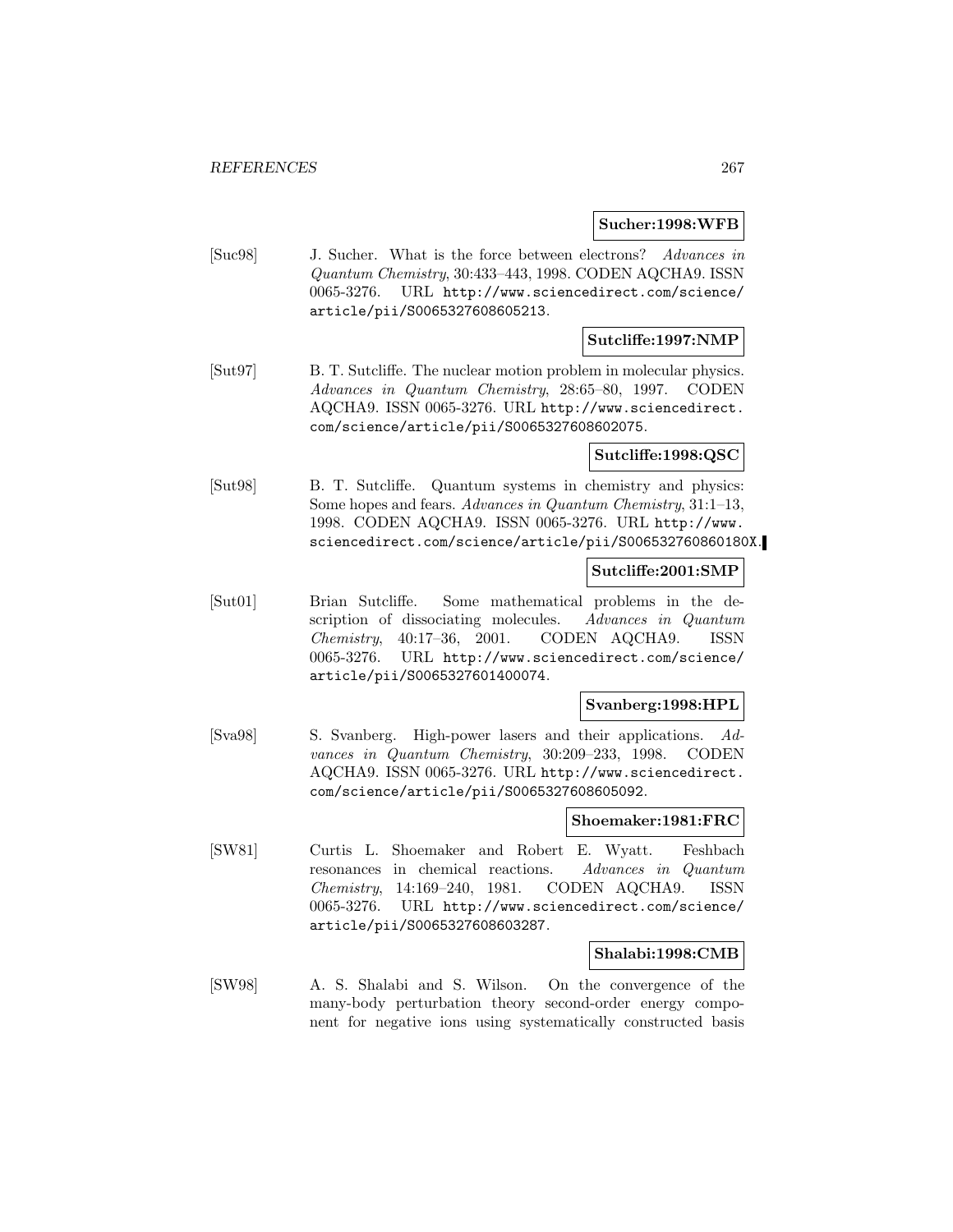sets of primitive Gaussian-type functions. Advances in Quantum Chemistry, 31:283–311, 1998. CODEN AQCHA9. ISSN 0065-3276. URL http://www.sciencedirect.com/science/ article/pii/S0065327608601938.

## **Sugihara:2003:AWP**

[SYIY03] Sunao Sugihara, Masahiro Yamamoto, Takamasa Isobe, and Yukio Yutoh. Analysis of wetting property of electrode metal on A1N at their interface using discrete variational-X $\alpha$ . Advances in Quantum Chemistry, 42:465–474, 2003. CODEN AQCHA9. ISSN 0065-3276. URL http://www.sciencedirect. com/science/article/pii/S0065327603420698.

# **Shinzato:2008:NEC**

[SYM<sup>+</sup>08] Yoshifumi Shinzato, Hiroshi Yukawa, Masahiko Morinaga, Takeshi Baba, and Hiromi Nakai. New expression of the chemical bond in hydrides using atomization energies. Advances in Quantum Chemistry, 54:145–160, 2008. CODEN AQCHA9. ISSN 0065-3276. URL http://www.sciencedirect.com/science/ article/pii/S0065327607000123.

## **Silkowski:2021:CTA**

[SZP21] Michał Siłkowski, Magdalena Zientkiewicz, and Krzysztof Pachucki. Accurate Born–Oppenheimer potentials for excited  $\Sigma^+$  states of the hydrogen molecule. Advances in Quantum Chemistry, 83:255–267, 2021. CODEN AQCHA9. ISSN 0065-3276. URL https://www.sciencedirect.com/science/ article/pii/S0065327621000149.

## **Tapia:2004:GED**

[TA04] O. Tapia and Gustavo A. Arteca. Generalized electronic diabatic ansatz: a post-born–oppenheimer approach to electronuclear dynamics in external fields. Advances in Quantum Chemistry, 47:275–291, 2004. CODEN AQCHA9. ISSN 0065-3276. URL http://www.sciencedirect.com/science/ article/pii/S0065327604470166.

## **Takahashi:2019:HDV**

[Tak19] Kaito Takahashi. How does vibrational excitation affect the X-ray absorption spectra of monohydrated halide and alkali metal clusters? Advances in Quantum Chemistry, 78:57–81, 2019. CODEN AQCHA9. ISSN 0065-3276. URL https://www. sciencedirect.com/science/article/pii/S0065327618300315.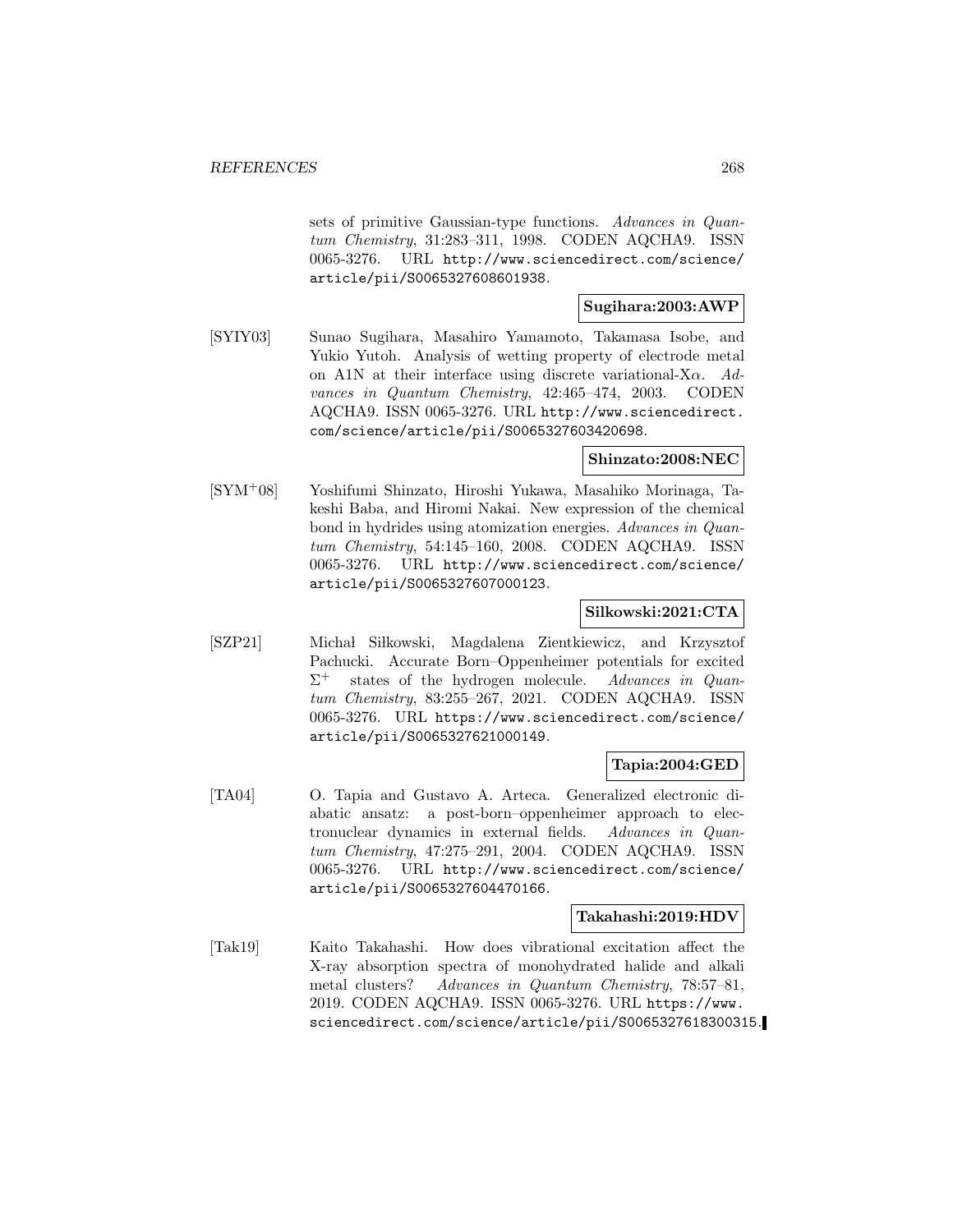## **Trsic:2004:GCM**

[TAM04] Milan Trsic, Wagner F. D. Angelotti, and Fábio A. Molfetta. The generator coordinate method for atomic and molecular systems: Revision and further developments. Advances in Quantum Chemistry, 47:315–329, 2004. CODEN AQCHA9. ISSN 0065-3276. URL http://www.sciencedirect.com/science/ article/pii/S006532760447018X.

#### **Tanaka:2000:ADX**

[Tan00] Isao Tanaka. Application of  $DV-X\alpha$  calculations in ceramics science. Advances in Quantum Chemistry, 37:213–227, 2000. CODEN AQCHA9. ISSN 0065-3276. URL http://www. sciencedirect.com/science/article/pii/S0065327600370150.

## **Tapia:2001:TRB**

[Tap01] O. Tapia. Towards a rigged Born–Oppenheimer electronic theory of chemical processes. Advances in Quantum Chemistry, 40:103– 131, 2001. CODEN AQCHA9. ISSN 0065-3276. URL http:// www.sciencedirect.com/science/article/pii/S0065327601400116.

## **Tapia:2009:QLS**

[Tap09] O. Tapia. Quantum linear superposition theory for chemical processes: a generalized electronic diabatic approach. Advances in Quantum Chemistry, 56:31–93, 2009. CODEN AQCHA9. ISSN 0065-3276. URL http://www.sciencedirect.com/science/ article/pii/S0065327608004024.

# **Tapia:2011:QSQ**

[Tap11] O. Tapia. Quantum states for quantum measurements. Advances in Quantum Chemistry, 61:49–106, 2011. CODEN AQCHA9. ISBN 0-12-386013-X. ISSN 0065-3276. URL http://www. sciencedirect.com/science/article/pii/B9780123860132000024.

## **Tapia:2017:SQC**

[Tap17] Orlando Tapia. State-quantum-chemistry set in a photonic framework. Advances in Quantum Chemistry, 74:227–251, 2017. CODEN AQCHA9. ISSN 0065-3276. URL http://www. sciencedirect.com/science/article/pii/S0065327616300429.

## **Toulouse:2017:IVD**

[TAU17] Julien Toulouse, Roland Assaraf, and Cyrus J. Umrigar. Introduction to the variational and diffusion Monte Carlo methods.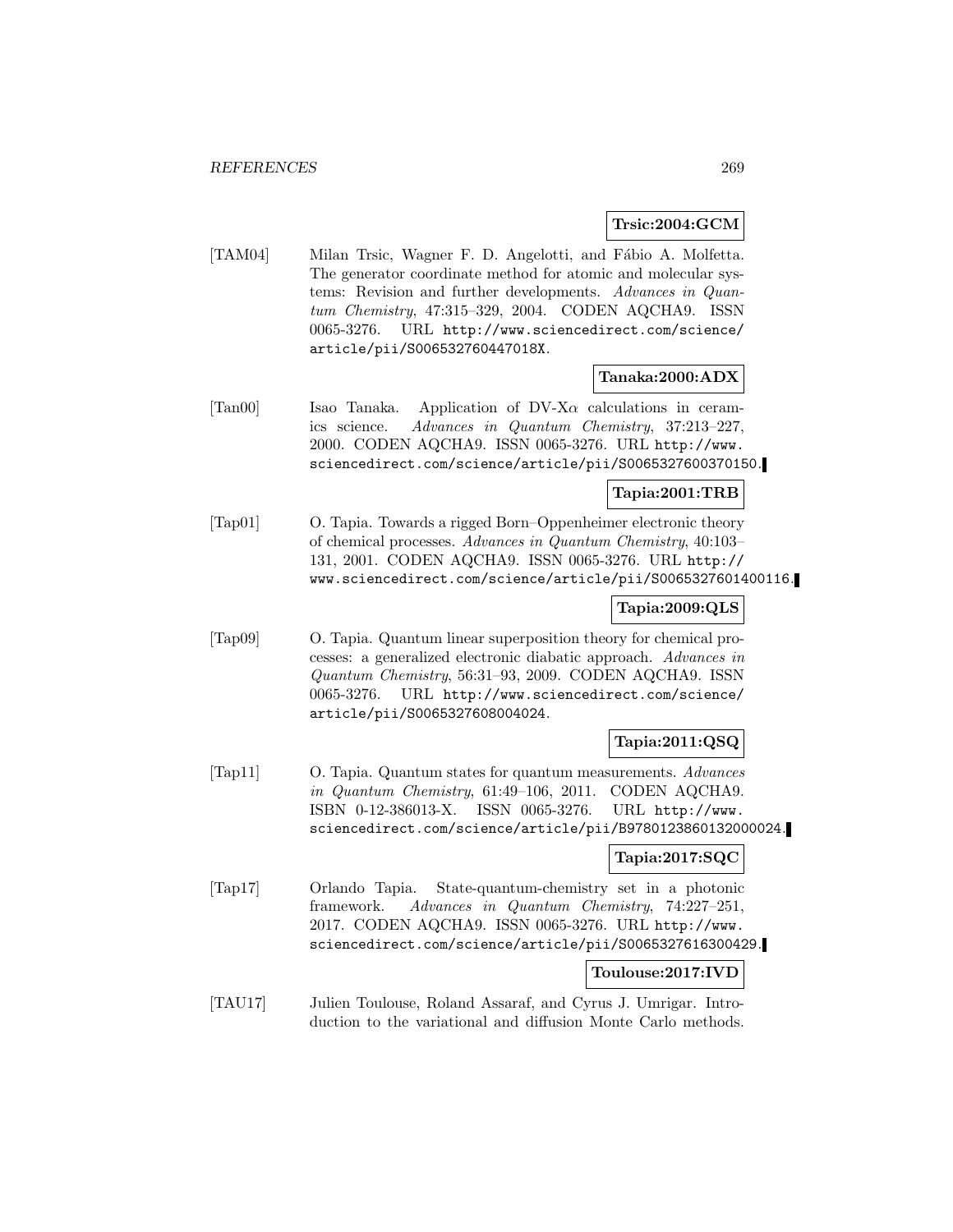Advances in Quantum Chemistry, 73:285–314, 2017. CODEN AQCHA9. ISSN 0065-3276. URL http://www.sciencedirect. com/science/article/pii/S0065327615000386.

## **Tergiman:2001:TSC**

[TBM01] Y. S. Tergiman and M. C. Bacchus-Montabonnel. Theoretical study of charge transfer mechanism in  $N^{4+}$  + He collisions at keV energies. Advances in Quantum Chemistry, 39:163–170, 2001. CODEN AQCHA9. ISSN 0065-3276. URL http://www. sciencedirect.com/science/article/pii/S0065327605390101.

## **Tew:2021:CFP**

[Tew21] David P. Tew. Principal domains in F12 explicitly correlated theory. Advances in Quantum Chemistry, 83:83–106, 2021. CODEN AQCHA9. ISSN 0065-3276. URL https://www. sciencedirect.com/science/article/pii/S0065327621000162.

## **Editors:1996:A**

[The96] The Editors. Apology. Advances in Quantum Chemistry, 27:viii, 1996. CODEN AQCHA9. ISSN 0065-3276. It has come to out attention that substantial portions of the paper

> Yi Lao, Hans Ågren, Poul Jørgensen, and Kurt V. Mikkelsen (1995). Response theory and calculations of molecular hyperpolarizabilities Adv. Quantum Chem. **26**, 168–237.

were taken nearly unaltered from

Henne Hettema, Hans Jørgen Aa. Jensen, Poul Jørgensen, and Jeppe Olsen (1992).

Quadratic response functions for a multi-configurational self-consistentfield wave-function.

J. Chem. Phys. **97**, 1174–1190.

and republished without proper copyright permission. The Editors regret this breach of courtesy and offer their sincere apologies to the authors of the Journal of Chemical Physics paper and to the American Institute of Physics for any resulting inconvenience or embarrassment.

 $[See [L\AA JM95]$ .

# **Tu:2010:IQM**

[TL10] Yaoquan Tu and Aatto Laaksonen. Implementing quantum mechanics into molecular mechanics: Combined QM/MM modeling methods. Advances in Quantum Chemistry, 59:1–15,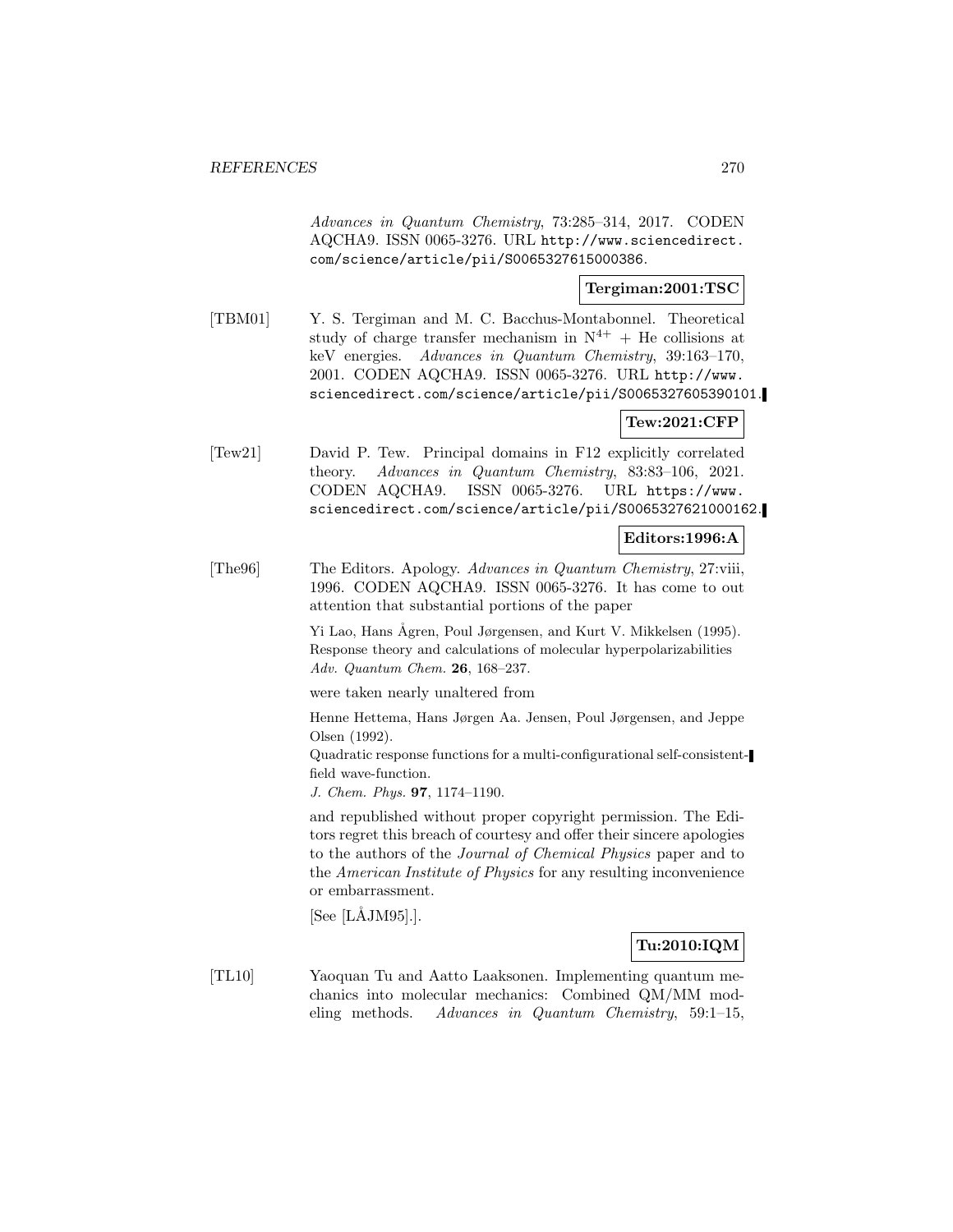## 2010. CODEN AQCHA9. ISSN 0065-3276. URL http://www. sciencedirect.com/science/article/pii/S0065327610590014.

#### **Takahashi:1997:BST**

[TLOK97] Masao Takahashi, Gao-Chao Lai, Katsuhiro Ohta, and Fumikazu Kanamaru. Bond strength and thermal stability of transition metal nitrides. Advances in Quantum Chemistry, 29:253–268, 1997. CODEN AQCHA9. ISSN 0065-3276. URL http://www.sciencedirect.com/science/ article/pii/S0065327608602737.

## **Thakkar:2013:EEP**

[TM13] A. J. Thakkar and S. P. McCarthy. Electron and electronpair number and momentum densities for low-lying states of He, H−, and Li<sup>+</sup>. Advances in Quantum Chemistry, 67:19– 54, 2013. CODEN AQCHA9. ISBN 0-12-411544-6. ISSN 0065-3276. URL http://www.sciencedirect.com/science/ article/pii/B9780124115446000029.

## **Tucholska:2021:CTM**

[TM21] Aleksandra M. Tucholska and Robert Moszynski. Molecular properties from the explicitly connected expressions of the response functions within the coupled-cluster theory. Advances in Quantum Chemistry, 83:31–63, 2021. CODEN AQCHA9. ISSN 0065-3276. URL https://www.sciencedirect.com/science/ article/pii/S0065327621000113.

## **Tomanek:2021:CSF**

[TMK21] Magdalena Tomanek, Monika Musiał, and Stanisław A. Kucharski. Fock space coupled-cluster method for potential energy curves of KH and its cation. Advances in Quantum Chemistry, 83:125–138, 2021. CODEN AQCHA9. ISSN 0065-3276. URL https://www. sciencedirect.com/science/article/pii/S0065327621000101.

## **Takahara:2003:STT**

[TMM03] Wataru Takahara, Hiroshi Maeda, and Fumiyoshi Minami. Superconducting transition temperature of Laves phase  $V_2Zr$  compounds with alloyed magnetic elements. Advances in Quantum Chemistry, 42:275–281, 2003. CODEN AQCHA9. ISSN 0065-3276. URL http://www.sciencedirect.com/science/ article/pii/S0065327603420558.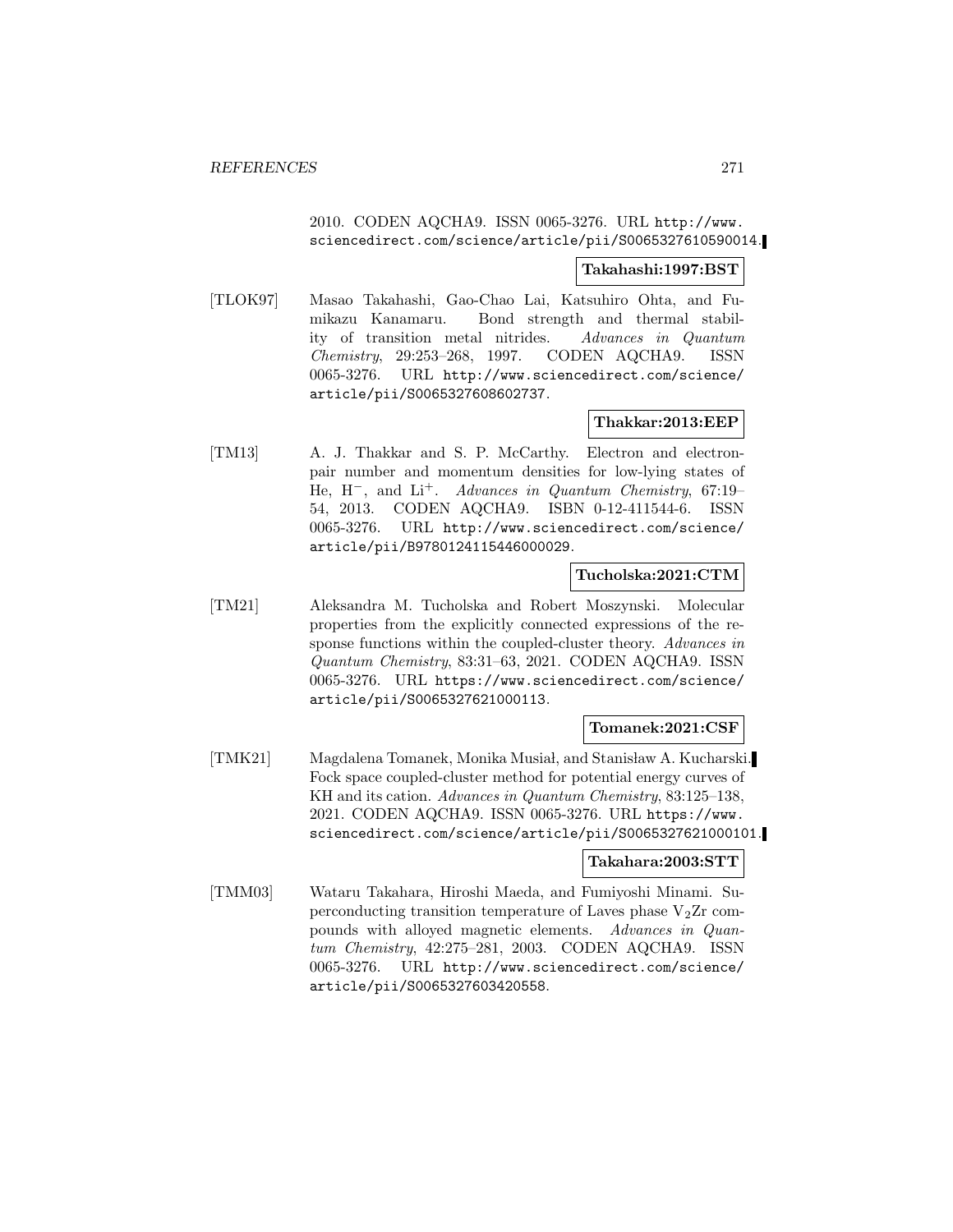## **Torrontegui:2010:QDL**

[TMMS10] E. Torrontegui, J. G. Muga, J. Martorell, and D. W. L. Sprung. Quantum decay at long times. Advances in Quantum Chemistry, 60:485–535, 2010. CODEN AQCHA9. ISSN 0065-3276. URL http://www.sciencedirect.com/science/ article/pii/S0065327610600093.

## **Takahashi:2010:DQC**

[TMN10] Hideaki Takahashi, Nobuyuki Matubayasi, and Masayoshi Nakano. Development of a quantum chemical method combined with a theory of solutions: Free-energy calculation for chemical reactions by condensed phase simulations. Advances in Quantum Chemistry, 59:283–351, 2010. CODEN AQCHA9. ISSN 0065-3276. URL http://www.sciencedirect.com/science/ article/pii/S0065327610590099.

## **Tokesi:2019:ELC**

[Tők19] Károly Tőkési. Energy loss of charged particles in collision with atoms and surfaces. Advances in Quantum Chemistry, 80:87–125, 2019. CODEN AQCHA9. ISSN 0065-3276. URL https://www.sciencedirect.com/science/ article/pii/S0065327619300383.

## **Toschek:2008:SQS**

[Tos08] Peter E. Toschek. A single quantum system: Evolution, prediction, observation. Advances in Quantum Chemistry, 53:7–26, 2008. CODEN AQCHA9. ISSN 0065-3276. URL http://www. sciencedirect.com/science/article/pii/S0065327607530029.

#### **Tregenna-Piggott:2003:AER**

[TP03] Philip L. W. Tregenna-Piggott. Analysis of the EPR and Raman scattering of copper(II) doped CaO. Advances in Quantum Chemistry, 44:461–481, 2003. CODEN AQCHA9. ISSN 0065-3276. URL http://www.sciencedirect.com/science/ article/pii/S0065327603440306.

#### **Thorsteinsson:1998:PCP**

[TR98] Thorstein Thorsteinsson and Sten Rettrup. Parallelization of the CI program PEDICI. Advances in Quantum Chemistry, 31:267–282, 1998. CODEN AQCHA9. ISSN 0065-3276. URL http://www.sciencedirect.com/science/ article/pii/S0065327608601926.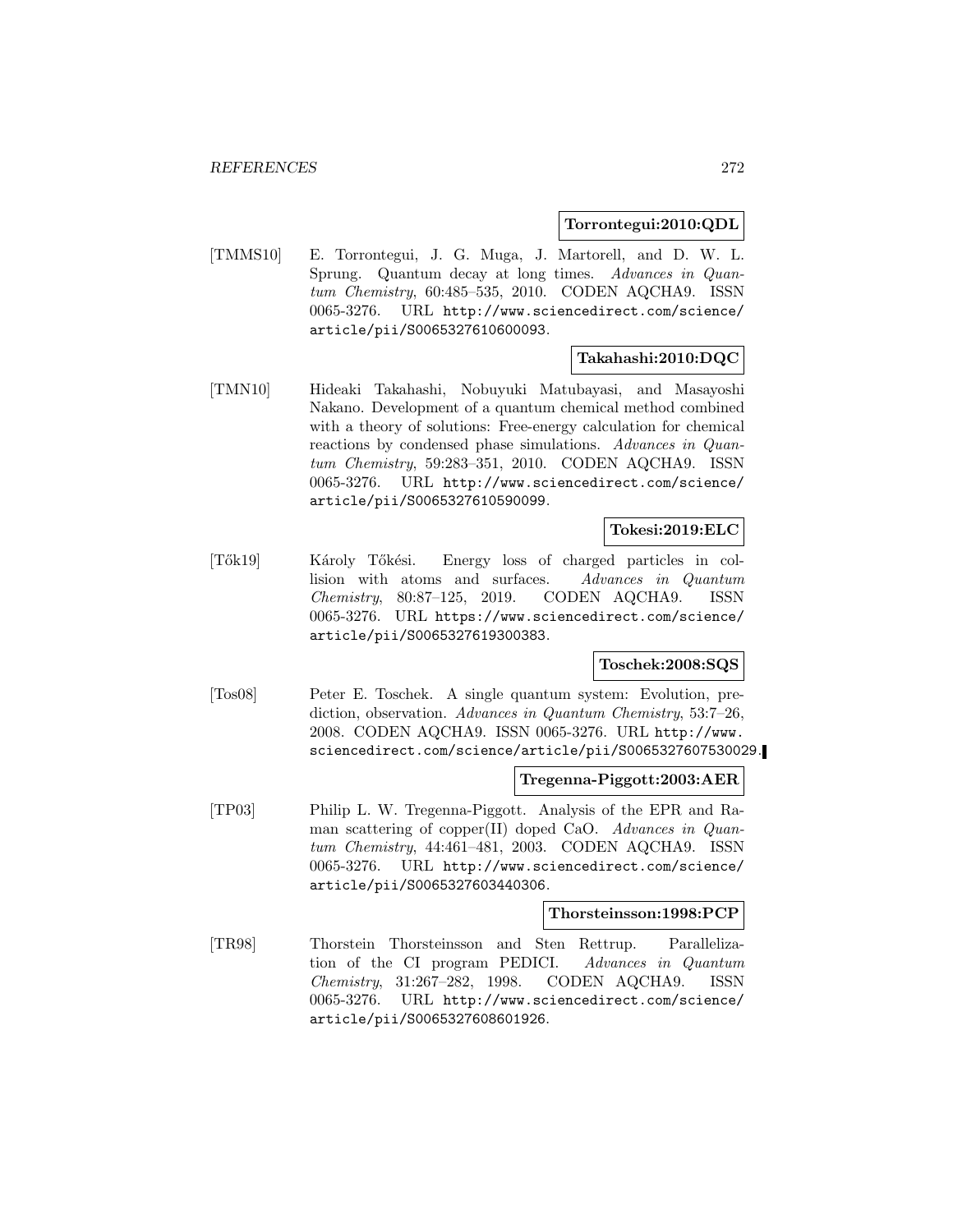## **Taylor:2014:QIM**

[TR14] DeCarlos E. Taylor and Betsy M. Rice. Quantum-informed multiscale M&S for energetic materials. Advances in Quantum Chemistry, 69:171–219, 2014. CODEN AQCHA9. ISSN 0065-3276. URL http://www.sciencedirect.com/science/ article/pii/B9780128003459000052.

# **Trickey:1990:I**

[Tri90] Samuel B. Trickey. Introduction. Advances in Quantum Chemistry, 21:1–5, 1990. CODEN AQCHA9. ISSN 0065-3276. URL http://www.sciencedirect.com/science/ article/pii/S0065327608605882.

#### **Thanopulos:2010:CEL**

[TS10] Ioannis Thanopulos and Moshe Shapiro. Coherence effects in laser-induced continuum structure. Advances in Quantum Chemistry, 60:105–161, 2010. CODEN AQCHA9. ISSN 0065-3276. URL http://www.sciencedirect.com/science/ article/pii/S0065327610600032.

## **Tanaka:2000:RAO**

[TSON00] Kumiko Tanaka, Rika Sekine, Jun Onoe, and Hirohide Nakamatsu. On role of the 3d atomic orbital in the chemical bonding of sulfur fluorides. Advances in Quantum Chemistry, 37:375–383, 2000. CODEN AQCHA9. ISSN 0065-3276. URL http://www.sciencedirect.com/science/ article/pii/S0065327600370277.

#### **Takai:2003:NPB**

[TSTH03] K. Takai, M. Seike, K. Tanaka, and Y. Hayafuji. New pseudobinary titanium silicide systems for lowering phase transformation temperature. Advances in Quantum Chemistry, 42:239–261, 2003. CODEN AQCHA9. ISSN 0065-3276. URL http://www. sciencedirect.com/science/article/pii/S0065327603420534.

## **Tokesi:2004:FFC**

[TTLB04] K. Tőkési, X.-M. Tong, C. Lemell, and J. Burgdörfer. Friction force for charged particles at large distances from metal surfaces. Advances in Quantum Chemistry, 46 (part 2):29–64, 2004. CODEN AQCHA9. ISSN 0065-3276. URL http://www. sciencedirect.com/science/article/pii/S006532760446002X.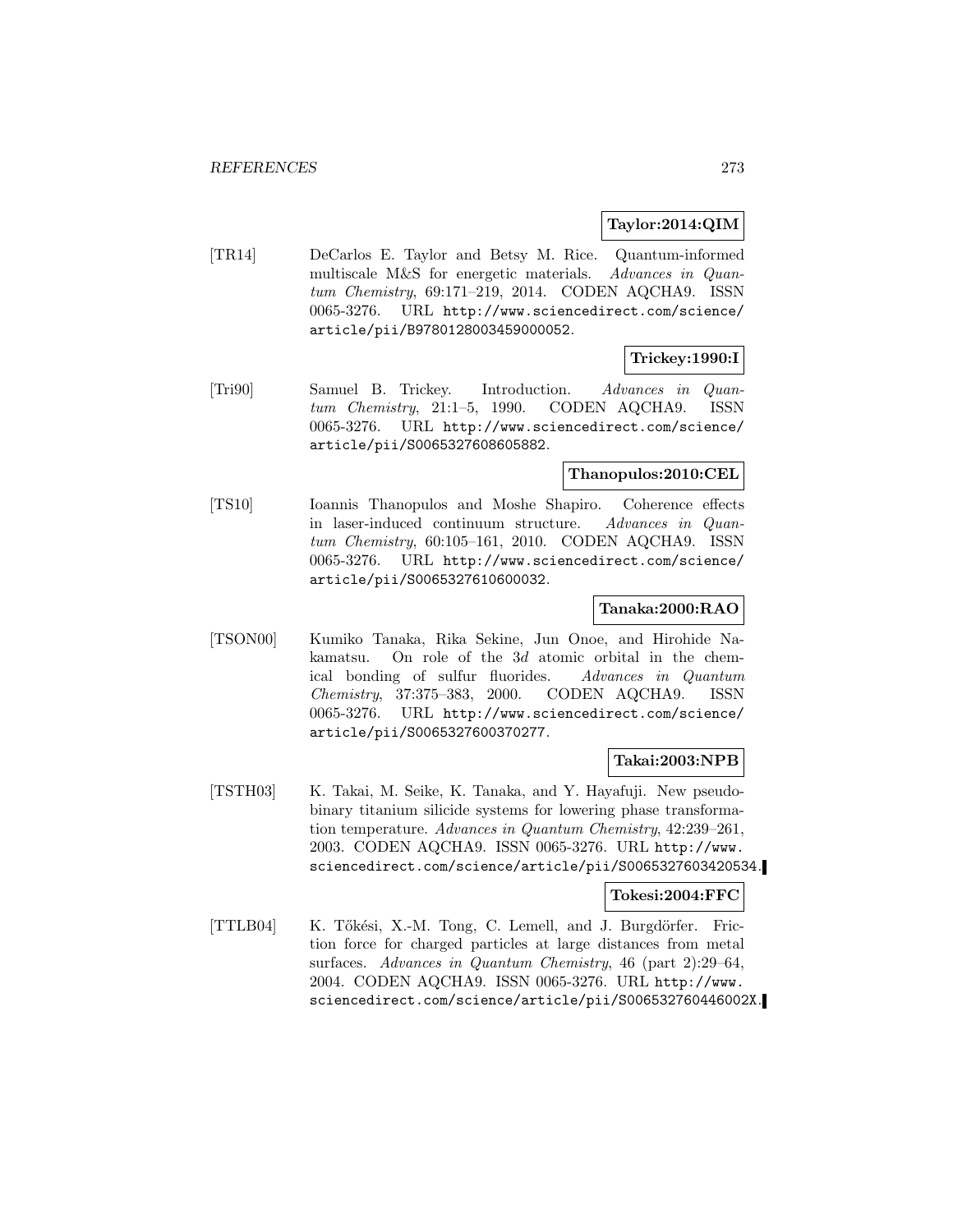### **Turecek:2007:CSR**

[Tur07] František Tureček. Computational studies of radicals relevant to nucleic acid damage. Advances in Quantum Chemistry, 52:89– 120, 2007. CODEN AQCHA9. ISSN 0065-3276. URL http:// www.sciencedirect.com/science/article/pii/S0065327606520052.

#### **Tanaka:1985:ESC**

[TY85] Kazuyoshi Tanaka and Tokio Yamabe. Electronic structure of conductive conjugated systems and their physicochemical properties. Advances in Quantum Chemistry, 17:251–284, 1985. CODEN AQCHA9. ISSN 0065-3276. URL http://www. sciencedirect.com/science/article/pii/S0065327608603044.

### **Uda:1997:CR**

[Uda97] M. Uda. Concluding remarks. Advances in Quantum Chemistry, 29:467–469, 1997. CODEN AQCHA9. ISSN 0065-3276. URL http://www.sciencedirect.com/science/ article/pii/S0065327608602841.

## **Uda:2000:EAS**

[Uda00] Masayuki Uda. Extended analysis of satellite structures in particle induced X-ray emission spectra using molecular orbital calculations. Advances in Quantum Chemistry, 37:31–55, 2000. CODEN AQCHA9. ISSN 0065-3276. URL http://www. sciencedirect.com/science/article/pii/S0065327600370034.

## **Uchida:2003:DSC**

[UJYU03] Yoko Uchida, Tomoko Jimbo, D. Yamashita, and M. Uda. Density of states of Cu with stacking faults. Advances in Quantum Chemistry, 42:453–463, 2003. CODEN AQCHA9. ISSN 0065-3276. URL http://www.sciencedirect.com/science/ article/pii/S0065327603420686.

### **Urban:2005:STR**

[UK05] M. Urban and V. Kellö. Some trends in relativistic and electron correlation effects in electric properties of small molecules. Advances in Quantum Chemistry, 50:249–269, 2005. CODEN AQCHA9. ISSN 0065-3276. URL http://www.sciencedirect. com/science/article/pii/S0065327605500121.

# **Ueda:2008:SXR**

[UMD08] Satoshi Ueda, Yasuji Muramatsu, and Jonathan D. Denlinger. Soft X-ray emission spectral analysis of graphite fluo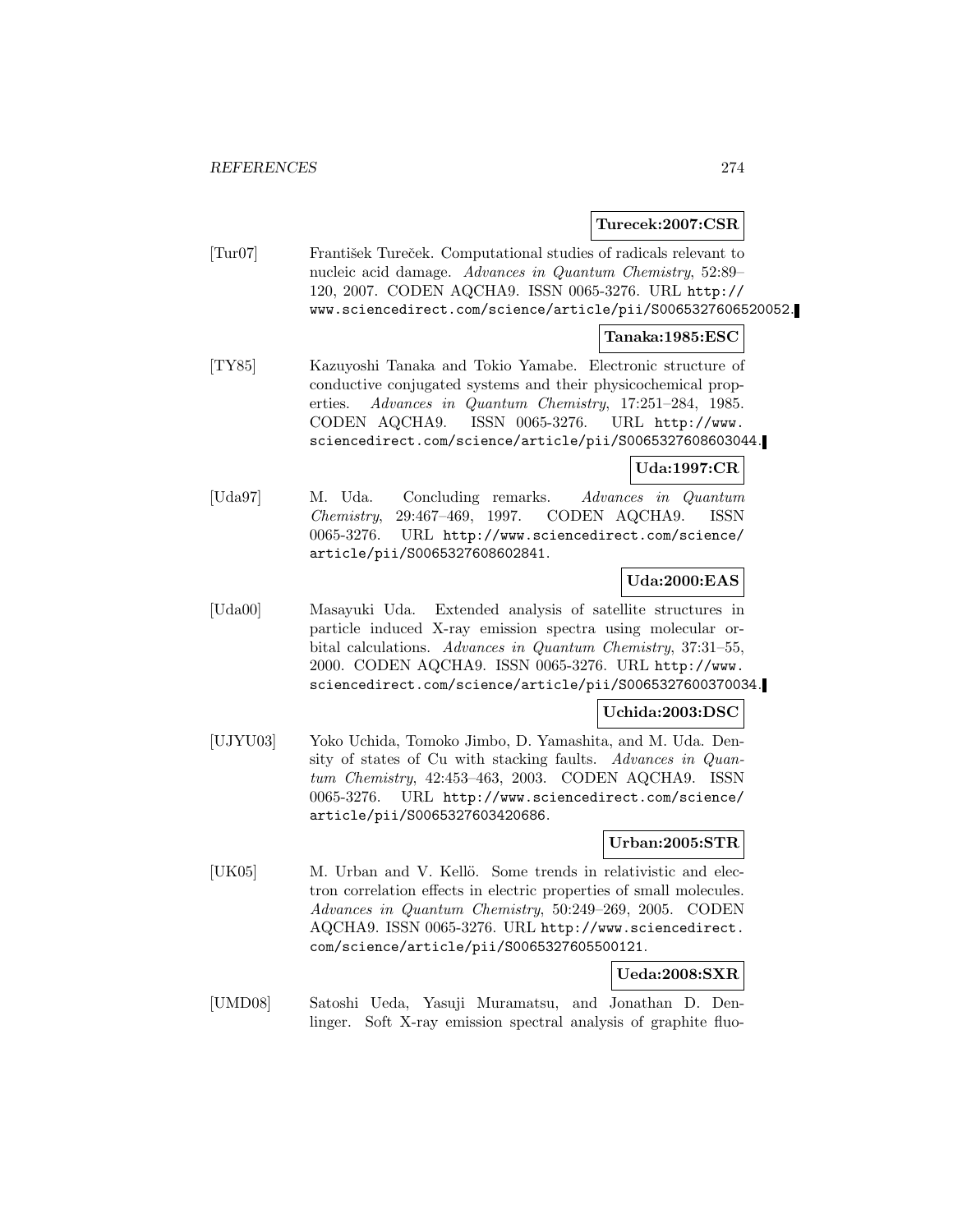ride  $(CF)_n$  using the DV–X $\alpha$  calculations. Advances in Quantum Chemistry, 54:219–226, 2008. CODEN AQCHA9. ISSN 0065-3276. URL http://www.sciencedirect.com/science/ article/pii/S0065327607000172.

# **Uda:1997:ROR**

[UYT97] M. Uda, T. Yamamoto, and T. Takenaga. Resonant orbital rearrangement during F 1s ionization or decay process. Advances in Quantum Chemistry, 29:389–419, 1997. CODEN AQCHA9. ISSN 0065-3276. URL http://www.sciencedirect.com/science/ article/pii/S0065327608602804.

## **Valdemoro:1998:FOC**

[VdLCPT98] C. Valdemoro, M. P. de Lara-Castells, E. Pérez-Romero, and L. M. Tel. The first order contracted density equations: correlation effects. Advances in Quantum Chemistry, 31:37–52, 1998. CODEN AQCHA9. ISSN 0065-3276. URL http://www. sciencedirect.com/science/article/pii/S0065327608601823.

## **Vilkas:2001:RMM**

[VI01] Marius Jonas Vilkas and Yasuyuki Ishikawa. Relativistic multireference Møller–Plesset perturbation theory calculations for the term energies and transition probabilities of ions in the nitrogen isoelectronic sequence. Advances in Quantum Chemistry, 39:261–293, 2001. CODEN AQCHA9. ISSN 0065-3276. URL http://www.sciencedirect.com/science/ article/pii/S0065327605390162.

## **Visscher:2005:MBE**

[Vis05] Lucas Visscher. Magnetic balance and explicit diamagnetic expressions for nuclear magnetic resonance shielding tensors. Advances in Quantum Chemistry, 48:369–381, 2005. CODEN AQCHA9. ISSN 0065-3276. URL http://www.sciencedirect. com/science/article/pii/S0065327605480193.

## **Ventura:1997:DFT**

[VKI97] Oscar N. Ventura, Martina Kieninger, and Kenneth Irving. Density functional theory: a useful tool for the study of free radicals. Advances in Quantum Chemistry, 28:293–309, 1997. CODEN AQCHA9. ISSN 0065-3276. URL http://www.sciencedirect. com/science/article/pii/S0065327608602221.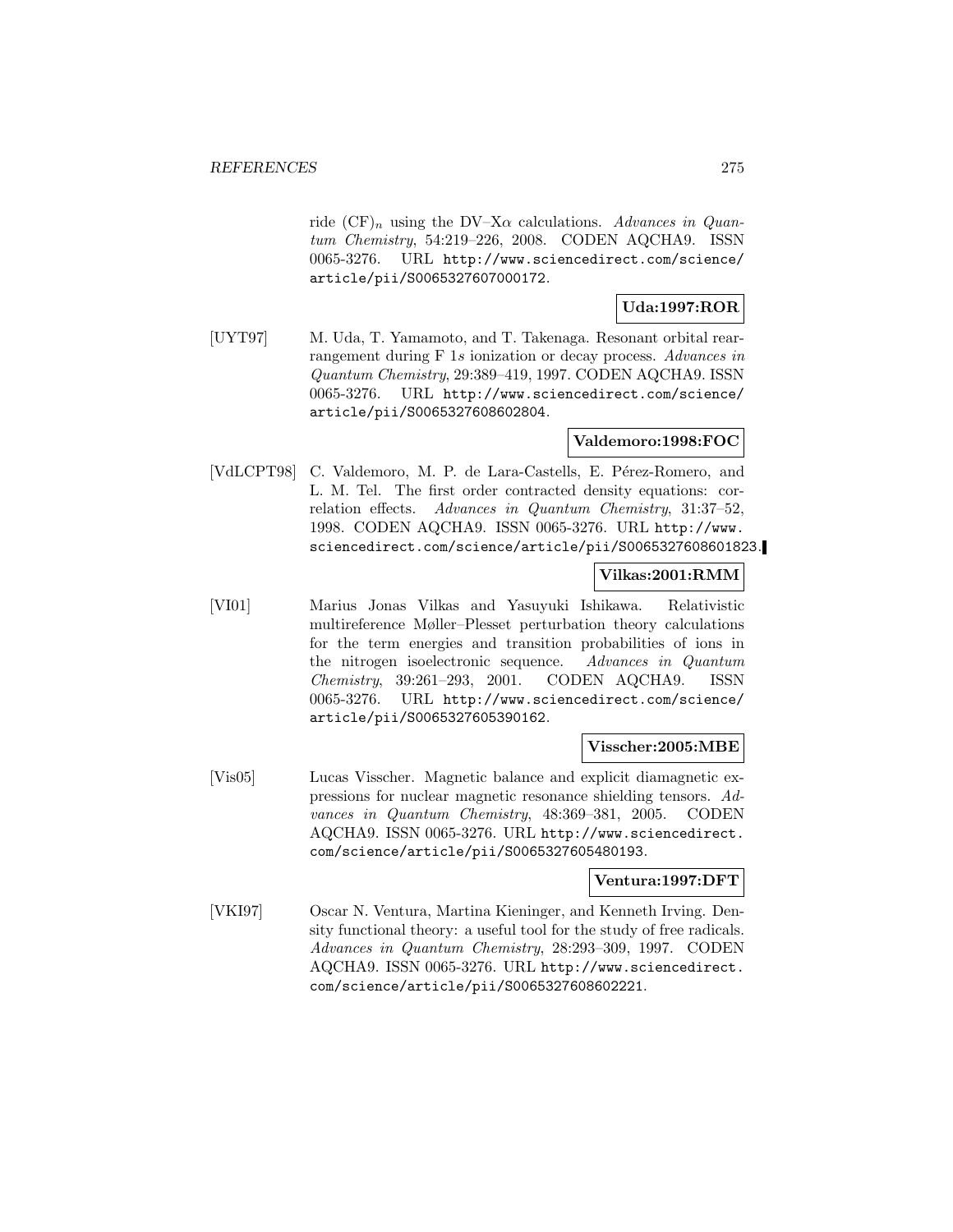#### **vanLeeuwen:2003:DFA**

[vL03] Robert van Leeuwen. Density functional approach to the manybody problem: Key concepts and exact functionals. Advances in Quantum Chemistry, 43:25–94, 2003. CODEN AQCHA9. ISSN 0065-3276. URL http://www.sciencedirect.com/science/ article/pii/S0065327603430025.

## **Vignale:1990:MFD**

[VRG90] G. Vignale, Mark Rasolt, and D. J. W. Geldart. Magnetic fields and density functional theory. Advances in Quantum Chemistry, 21:235–253, 1990. CODEN AQCHA9. ISSN 0065-3276. URL http://www.sciencedirect.com/science/ article/pii/S0065327608605997.

## **vonSonntag:2007:FRI**

[vS07] Clemens von Sonntag. Free-radical-induced DNA damage as approached by quantum-mechanical and Monte Carlo calculations: An overview from the standpoint of an experimentalist. Advances in Quantum Chemistry, 52:5–20, 2007. CODEN AQCHA9. ISSN 0065-3276. URL http://www.sciencedirect. com/science/article/pii/S0065327606520027.

# **Veniard:1998:TDQ**

[VTM98] V. Véniard, R. Taïeb, and A. Maquet. Time-dependent quantum treatment of two-colour multiphoton ionization using a strong laser pulse and high-order harmonic radiation. Advances in Quantum Chemistry, 32:197–205, 1998. CODEN AQCHA9. ISSN 0065-3276. URL http://www.sciencedirect.com/science/ article/pii/S0065327608604141.

#### **Valdemoro:1997:CSE**

[VTPR97] C. Valdemoro, L. M. Tel, and E. Pérez-Romero. The contracted Schrödinger equation — some results. Advances in Quantum Chemistry, 28:33–46, 1997. CODEN AQCHA9. ISSN 0065-3276. URL http://www.sciencedirect.com/science/ article/pii/S0065327608602051.

#### **VanHove:1989:SSS**

[VWOS89] M. A. Van Hove, S.-W. Wang, D. F. Ogletree, and G. A. Somorjai. The state of surface structural chemistry: Theory, experiment and results. Advances in Quantum Chemistry, 20:1–184, 1989. CODEN AQCHA9. ISSN 0065-3276. URL http://www. sciencedirect.com/science/article/pii/S0065327608606267.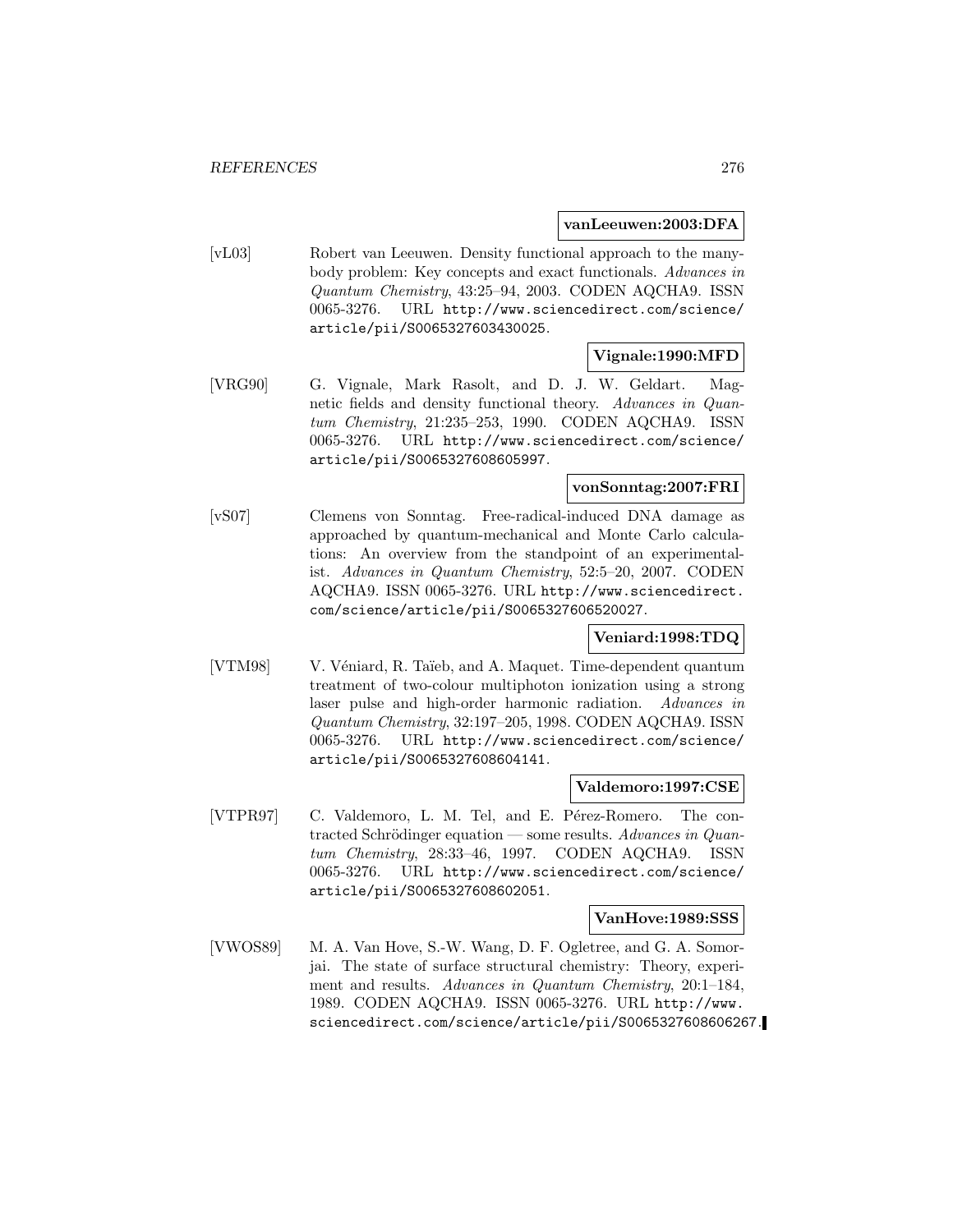#### **VanMourik:1998:EBS**

[VWP<sup>+</sup>98] Tanja Van Mourik, Angela K. Wilson, Kirk A. Peterson, David E. Woon, and Thom H. Dunning, Jr. The effect of basis set superposition error (BSSE) on the convergence of molecular properties calculated with the correlation consistent basis sets. Advances in Quantum Chemistry, 31:105–135, 1998. CODEN AQCHA9. ISSN 0065-3276. URL http://www.sciencedirect. com/science/article/pii/S0065327608601859.

# **Wahl:1970:MOV**

[WD70] Arnold C. Wahl and G. Das. The method of optimized valence configurations: a reasonable application of the multiconfiguration self-consistent-field technique to the quantitative description of chemical bonding. Advances in Quantum Chemistry, 5:261–296, 1970. CODEN AQCHA9. ISSN 0065-3276. URL http://www.sciencedirect.com/science/ article/pii/S0065327608603421.

# **Wrighton:2016:FTQ**

[WDD16] Jeffrey Wrighton, James Dufty, and Sandipan Dutta. Finite temperature quantum effects in many-body systems by classical methods. Advances in Quantum Chemistry, 72:1–11, 2016. CODEN AQCHA9. ISSN 0065-3276. URL http://www. sciencedirect.com/science/article/pii/S0065327615000179.

## **Weinhold:1972:ULB**

[Wei72] F. Weinhold. Upper and lower bounds to quantum-mechanical properties. Advances in Quantum Chemistry, 6:299–331, 1972. CODEN AQCHA9. ISSN 0065-3276. URL http://www. sciencedirect.com/science/article/pii/S0065327608605493.

## **Weiner:2004:AGP**

[Wei04] Brian Weiner. Antisymmetrized geminal power coherent states. Advances in Quantum Chemistry, 47:107–127, 2004. CODEN AQCHA9. ISSN 0065-3276. URL http://www.sciencedirect. com/science/article/pii/S0065327604470075.

## **Weniger:2021:CTF**

[Wen21] Ernst Joachim Weniger. Are B functions with nonintegral orders a computationally useful basis set? Advances in Quantum Chemistry, 83:209–237, 2021. CODEN AQCHA9. ISSN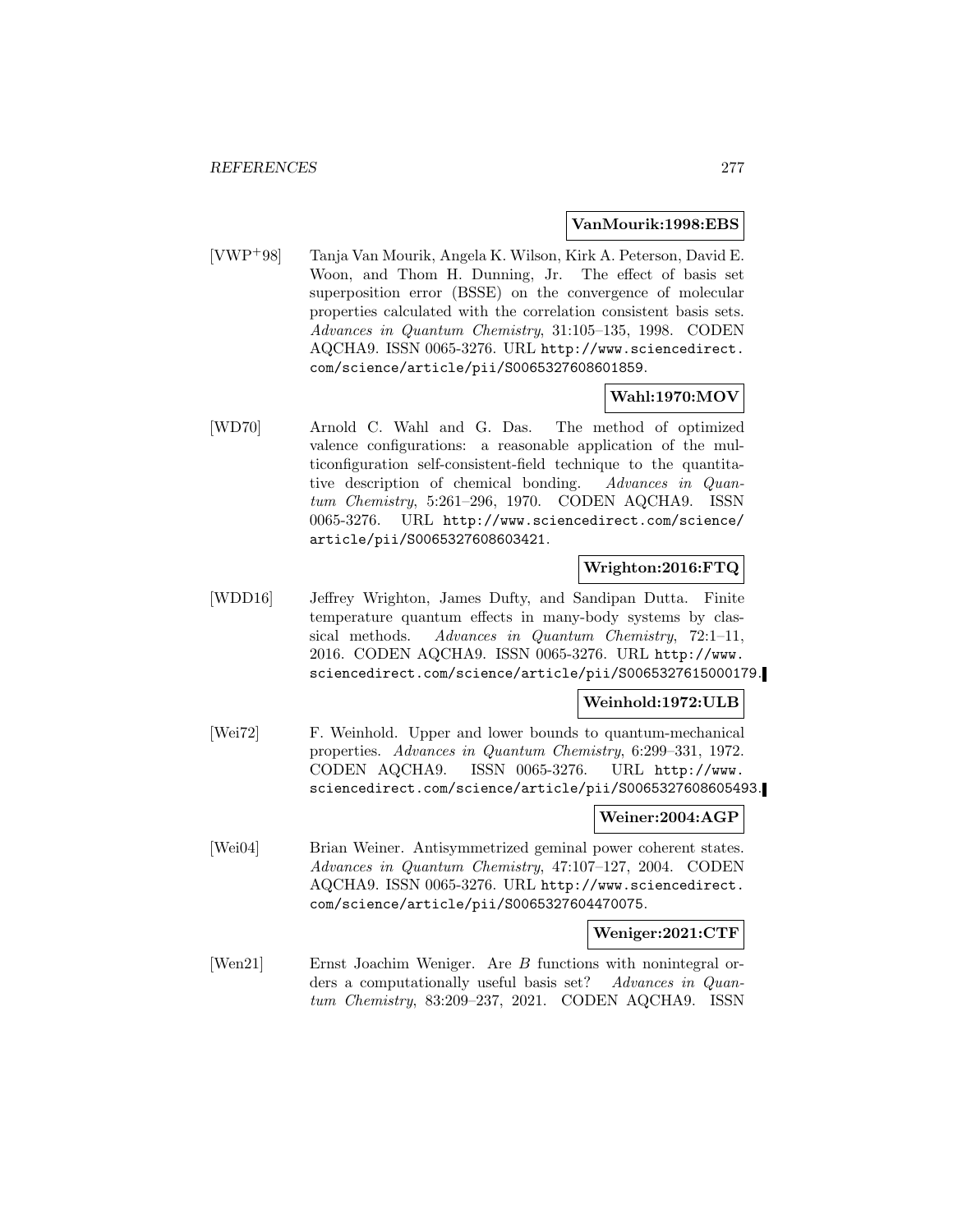0065-3276. URL https://www.sciencedirect.com/science/ article/pii/S0065327621000174.

## **Wilson:1998:Pa**

[Wil98a] S. Wilson. Preface. Advances in Quantum Chemistry, 31:xv–xvi, 1998. CODEN AQCHA9. ISSN 0065-3276. URL http://www. sciencedirect.com/science/article/pii/S0065327608601781.

#### **Wilson:1998:Pb**

[Wil98b] S. Wilson. Preface. Advances in Quantum Chemistry, 32:xv–xvi, 1998. CODEN AQCHA9. ISSN 0065-3276. URL http://www. sciencedirect.com/science/article/pii/S0065327608604037.

### **Wilson:1997:DGB**

[WM97] S. Wilson and D. Moncrieff. Distributed Gaussian basis sets: Some recent results and prospects. Advances in Quantum Chemistry, 28:47–63, 1997. CODEN AQCHA9. ISSN 0065-3276. URL http://www.sciencedirect.com/science/ article/pii/S0065327608602063.

## **Witkowski:2018:DBA**

[WmG18] Mateusz Witkowski, Szymon miga, and Ireneusz Grabowski. Density-based analysis of spin-resolved MP2 method. Advances in Quantum Chemistry, 76:279–293, 2018. CODEN AQCHA9. ISSN 0065-3276. URL https://www.sciencedirect.com/ science/article/pii/S0065327617300412.

## **Wineland:1998:CQS**

[WMM<sup>+</sup>98] D. J. Wineland, C. Monroe, D. M. Meekhof, B. E. King, D. Leibfried, W. M. Itano, J. C. Bergquist, D. Berkeland, J. J. Bollinger, and J. Miller. Coherent quantum state manipulation of trapped atomic ions. Advances in Quantum Chemistry, 30:41–64, 1998. CODEN AQCHA9. ISSN 0065-3276. URL http://www.sciencedirect.com/science/ article/pii/S006532760860502X.

## **Wladyslawski:2005:AEG**

[WN05] Mark Wladyslawski and Marcel Nooijen. Analytical energy gradients for excited-state coupled-cluster methods: Automated algebraic derivation of first derivatives for equation-ofmotion coupled-cluster and similarity transformed equationof-motion coupled-cluster theories. Advances in Quantum Chemistry, 49:1–101, 2005. CODEN AQCHA9. ISSN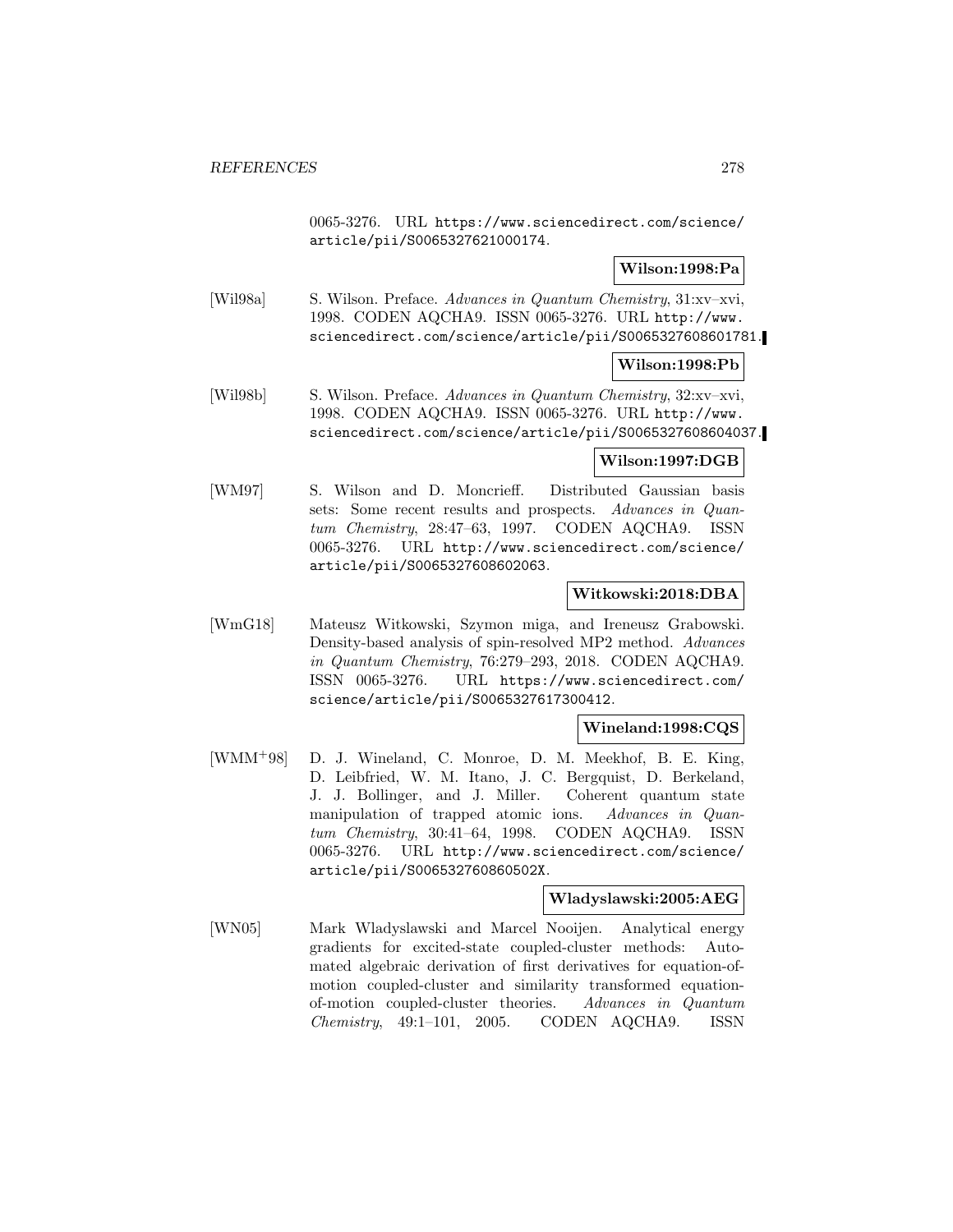0065-3276. URL http://www.sciencedirect.com/science/ article/pii/S0065327605490012.

## **Woolley:1998:GIM**

[Woo98] R. G. Woolley. Gauge invariance and multipole moments. Advances in Quantum Chemistry, 32:167–180, 1998. CODEN AQCHA9. ISSN 0065-3276. URL http://www.sciencedirect. com/science/article/pii/S0065327608604128.

### **Wormer:2006:AMD**

[WP06] Paul E. S. Wormer and Josef Paldus. Angular momentum diagrams. Advances in Quantum Chemistry, 51:59–123, 2006. CODEN AQCHA9. ISSN 0065-3276. URL http://www. sciencedirect.com/science/article/pii/S0065327606510020.

## **Weiner:1999:TDV**

[WT99] B. Weiner and S. B. Trickey. Time-dependent variational principle in density functional theory. Advances in Quantum Chemistry, 35:217–247, 1999. CODEN AQCHA9. ISSN 0065-3276. URL http://www.sciencedirect.com/science/ article/pii/S0065327608604621.

## **Wybourne:1997:GHF**

[Wyb97] B. G. Wybourne. Guesses — hunches — formulae — discoveries. Advances in Quantum Chemistry, 28:311–318, 1997. CODEN AQCHA9. ISSN 0065-3276. URL http://www.sciencedirect. com/science/article/pii/S0065327608602233.

## **Yablokov:2003:MJT**

[YAJHR03] Yurii V. Yablokov, Maria A. Augustyniak-Jablokow, Michael Hitchman, and Dirk Reinen. The mechanisms of Jahn–Teller complex reorientations. Advances in Quantum Chemistry, 44: 483–496, 2003. CODEN AQCHA9. ISSN 0065-3276. URL http:/ /www.sciencedirect.com/science/article/pii/S0065327603440318.

## **Yamamoto:2003:FPC**

[Yam03] Tomoyuki Yamamoto. First principles calculations of pressureinduced structural phase transition of Co. Advances in Quantum Chemistry, 42:199–207, 2003. CODEN AQCHA9. ISSN 0065-3276. URL http://www.sciencedirect.com/science/ article/pii/S0065327603420492.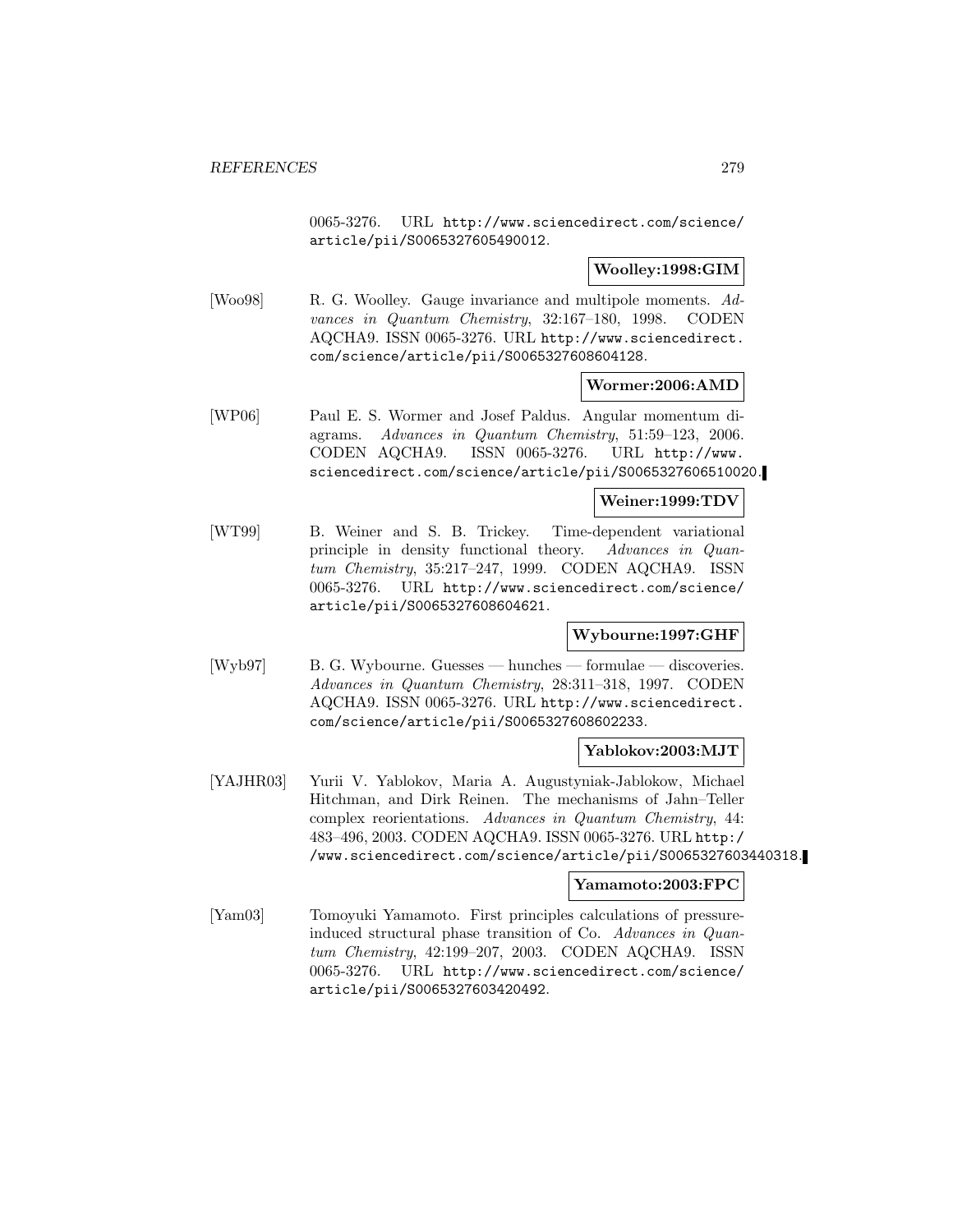## **Yan:1981:SRG**

[Yan81] Ji-Min Yan. Symmetry rules in the graph theory of molecular orbitals. Advances in Quantum Chemistry, 13:211–241, 1981. CODEN AQCHA9. ISSN 0065-3276. URL http://www. sciencedirect.com/science/article/pii/S0065327608602944.

## **Yang:1990:IFD**

[Yan90] Weitao Yang. Integral formulation of density functional theory. Advances in Quantum Chemistry, 21:293–302, 1990. CODEN AQCHA9. ISSN 0065-3276. URL http://www.sciencedirect. com/science/article/pii/S0065327608606012.

## **Yasui:2017:IPE**

[Yas17] Jun Yasui. Introducing a polynomial expression of molecular integrals for the algebraic molecular orbital (MO) equation. Advances in Quantum Chemistry, 73:161–172, 2017. CODEN AQCHA9. ISSN 0065-3276. URL http://www.sciencedirect. com/science/article/pii/S0065327615000222.

#### **Yeager:2005:MST**

[Yea05] Danny L. Yeager. The multiconfigurational spin-tensor electron propagator method (MCSTEP). Advances in Quantum Chemistry, 50:289–313, 2005. CODEN AQCHA9. ISSN 0065-3276. URL http://www.sciencedirect.com/science/ article/pii/S0065327605500145.

## **Yamashita:1997:XRA**

[YFK<sup>+</sup>97] Seiichi Yamashita, Manabu Fujiwara, Yuko Kato, Toshio Yamaguchi, Hisanobu Wakita, and Hirohiko Adachi. X-ray absorption near edge structure study and  $DV-X\alpha$  calculations on some square-planar copper(II) complexes with macrocyclic ligands. Advances in Quantum Chemistry, 29:357–371, 1997. CODEN AQCHA9. ISSN 0065-3276. URL http://www.sciencedirect. com/science/article/pii/S0065327608602786.

#### **Yukawa:2003:LES**

[YIYM03] Hiroshi Yukawa, Shigeyuki Ito, Daisuke Yamashita, and Masahiko Morinaga. Local electronic structures of hydrogen and phase stability of vanadium hydride,  $V_2H$ . Advances in Quantum Chemistry, 42:263–273, 2003. CODEN AQCHA9. ISSN 0065-3276. URL http://www.sciencedirect.com/science/ article/pii/S0065327603420546.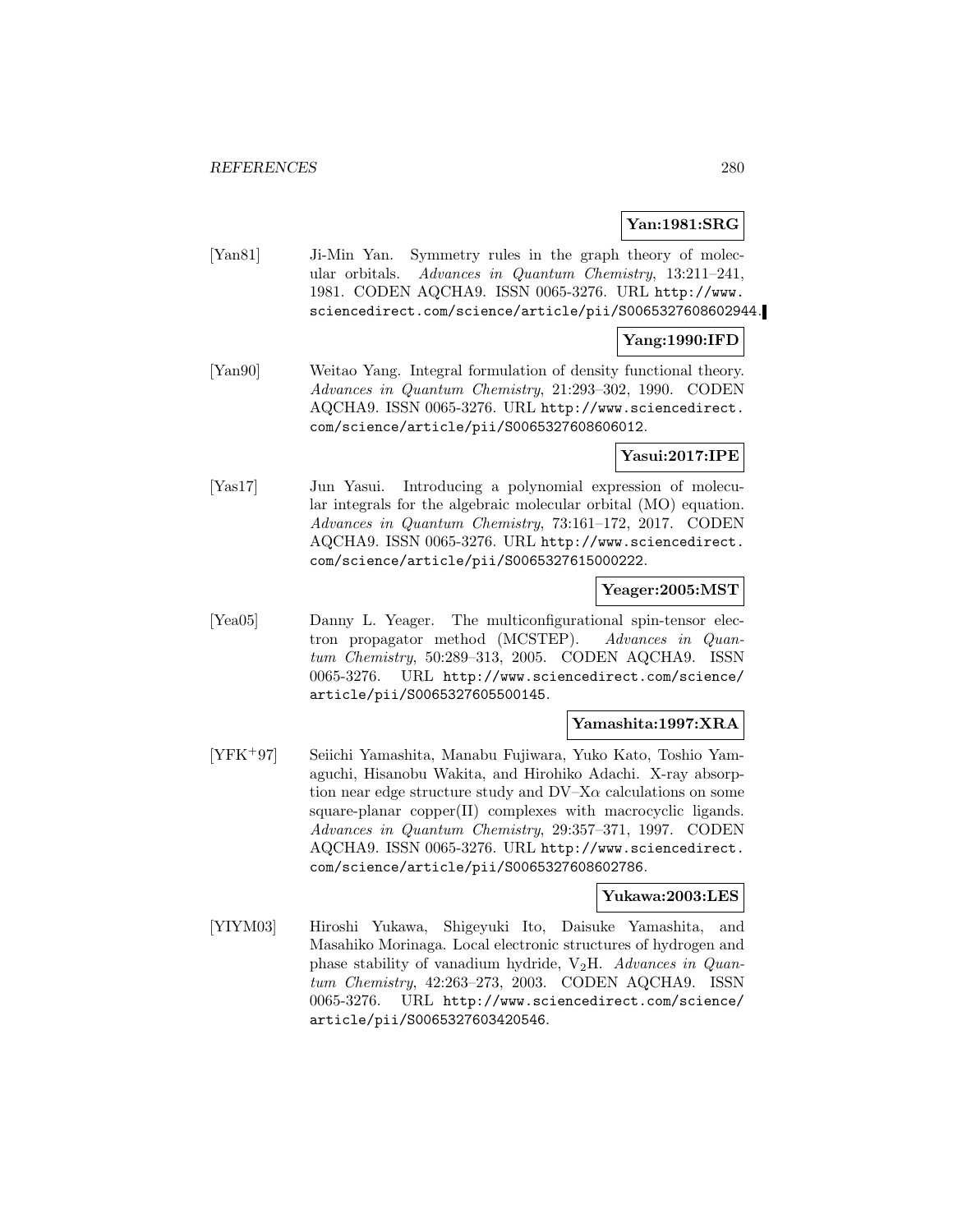# **Yin:2008:SAF**

[YKC<sup>+</sup>08] Ri-Zhu Yin, Yang-Soo Kim, Wanuk Choi, Sung-Soo Kim, and Heejin Kim. Structural analysis and first-principles calculation of lithium vanadium oxide for advanced Li-ion batteries. Advances in Quantum Chemistry, 54:23–33, 2008. CODEN AQCHA9. ISSN 0065-3276. URL http://www.sciencedirect. com/science/article/pii/S0065327607000032.

## **Yamanaka:2012:ESS**

[YKS<sup>+</sup>12] S. Yamanaka, K. Kanda, T. Saito, Y. Umena, K. Kawakami, J.- R. Shen, N. Kamiya, M. Okumura, H. Nakamura, and K. Yamaguchi. Electronic and spin structures of the  $\text{CaMn}_4\text{O}_5$  $(H<sub>2</sub>O)<sub>4</sub>$  cluster in OEC of PSII refined to 1.9 Å X-ray resolution. Advances in Quantum Chemistry, 64:121–187, 2012. CODEN AQCHA9. ISBN 0-12-396498-9. ISSN 0065-3276. URL http://www.sciencedirect.com/science/ article/pii/B9780123964984000168.

## **Yokomizo:2000:XSC**

[YKY<sup>+</sup>00] Mitsutoshi Yokomizo, Tsutomu Kurisaki, Toshio Yamaguchi, Hisanobu Wakita, Yoshio Oka-Inagaki, and Kazuchika Ohta. XANES spectral changes for discotic liquid crystals of bis(1,2 bis(3,4-dioctyloxyphenyl) ethanedione dioximato) Ni(II). Advances in Quantum Chemistry, 37:57–68, 2000. CODEN AQCHA9. ISSN 0065-3276. URL http://www.sciencedirect. com/science/article/pii/S0065327600370046.

## **Yukawa:1997:NCB**

[YM97] H. Yukawa and M. Morinaga. The nature of the chemical bond in hydrogen storage compounds. Advances in Quantum Chemistry, 29:83–108, 1997. CODEN AQCHA9. ISSN 0065-3276. URL http://www.sciencedirect.com/science/ article/pii/S0065327608602646.

## **Yukawa:2000:CES**

[YM00] Hiroshi Yukawa and Masahiko Morinaga. Characteristics of electronic structures in hydrogen storage alloys. Advances in Quantum Chemistry, 37:193–212, 2000. CODEN AQCHA9. ISSN 0065-3276. URL http://www.sciencedirect.com/science/ article/pii/S0065327600370149.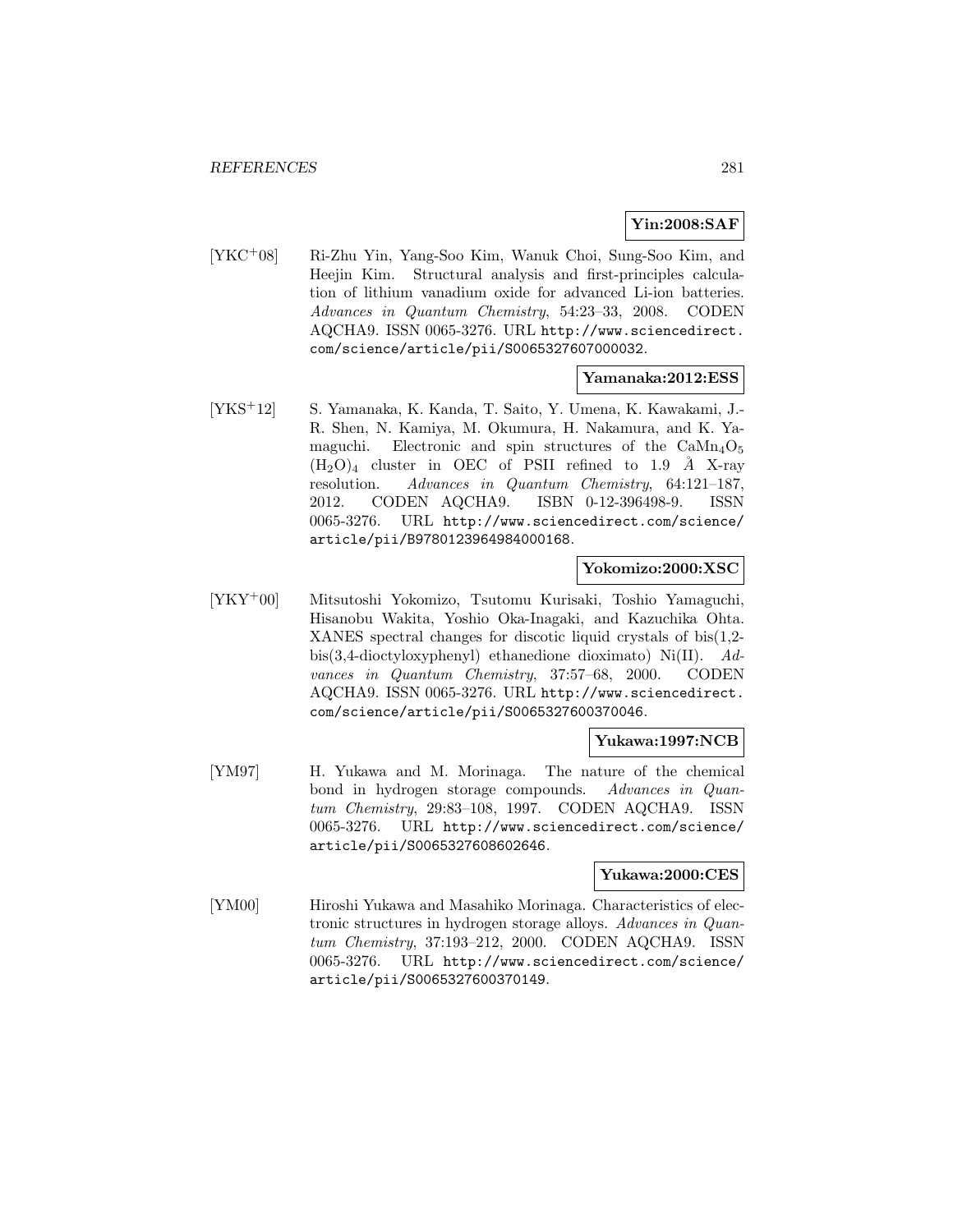## **Yamaguchi:2021:CSI**

[YMI<sup>+</sup>21] Kizashi Yamaguchi, Koichi Miyagawa, Hiroshi Isobe, Mitsuo Shoji, Takashi Kawakami, and Shusuke Yamanaka. Isolobal and isospin analogy between organic and inorganic openshell molecules — application to oxygenation reactions by active oxygen and oxy-radicals and water oxidation in the native and artificial photosynthesis. Advances in Quantum Chemistry, 84:425–564, 2021. CODEN AQCHA9. ISSN 0065-3276. URL https://www.sciencedirect.com/science/ article/pii/S0065327621000320.

## **Yamashita:2003:SAC**

[YNNU03] D. Yamashita, Y. Nakajima, H. Nakamatsu, and M. Uda. Self-absorption correction for Mn, Fe and Cu L X-ray spectra based on MO calculations. Advances in Quantum Chemistry, 42:419–427, 2003. CODEN AQCHA9. ISSN 0065-3276. URL http://www.sciencedirect.com/science/ article/pii/S0065327603420650.

## **Yukcu:2013:RSE**

 $[Y\ddot{O}13]$  N. Yükçü and E.  $\ddot{O}$ ztekin. Reducing and solving electric multipole moment integrals. Advances in Quantum Chemistry, 67: 231–243, 2013. CODEN AQCHA9. ISBN 0-12-411544-6. ISSN 0065-3276. URL http://www.sciencedirect.com/science/ article/pii/B9780124115446000091.

## **Yurchenko:2005:RVM**

[YTC<sup>+</sup>05] Sergei N. Yurchenko, Walter Thiel, Miguel Carvajal, Hai Lin, and Per Jensen. Rotation-vibration motion of pyramidal XY<sup>3</sup> molecules described in the Eckart frame: The calculation of intensities with application to  $NH<sub>3</sub>$ . Advances in Quantum Chemistry, 48:209–238, 2005. CODEN AQCHA9. ISSN 0065-3276. URL http://www.sciencedirect.com/science/ article/pii/S0065327605480144.

## **Yamabe:1978:CEP**

[YTF78] Tokio Yamabe, Akitomo Tachibana, and Kenichi Fukui. Complex eigenvalue problems in atoms and molecules. Advances in Quantum Chemistry, 11:195–221, 1978. CODEN AQCHA9. ISSN 0065-3276. URL http://www.sciencedirect.com/science/ article/pii/S0065327608602373.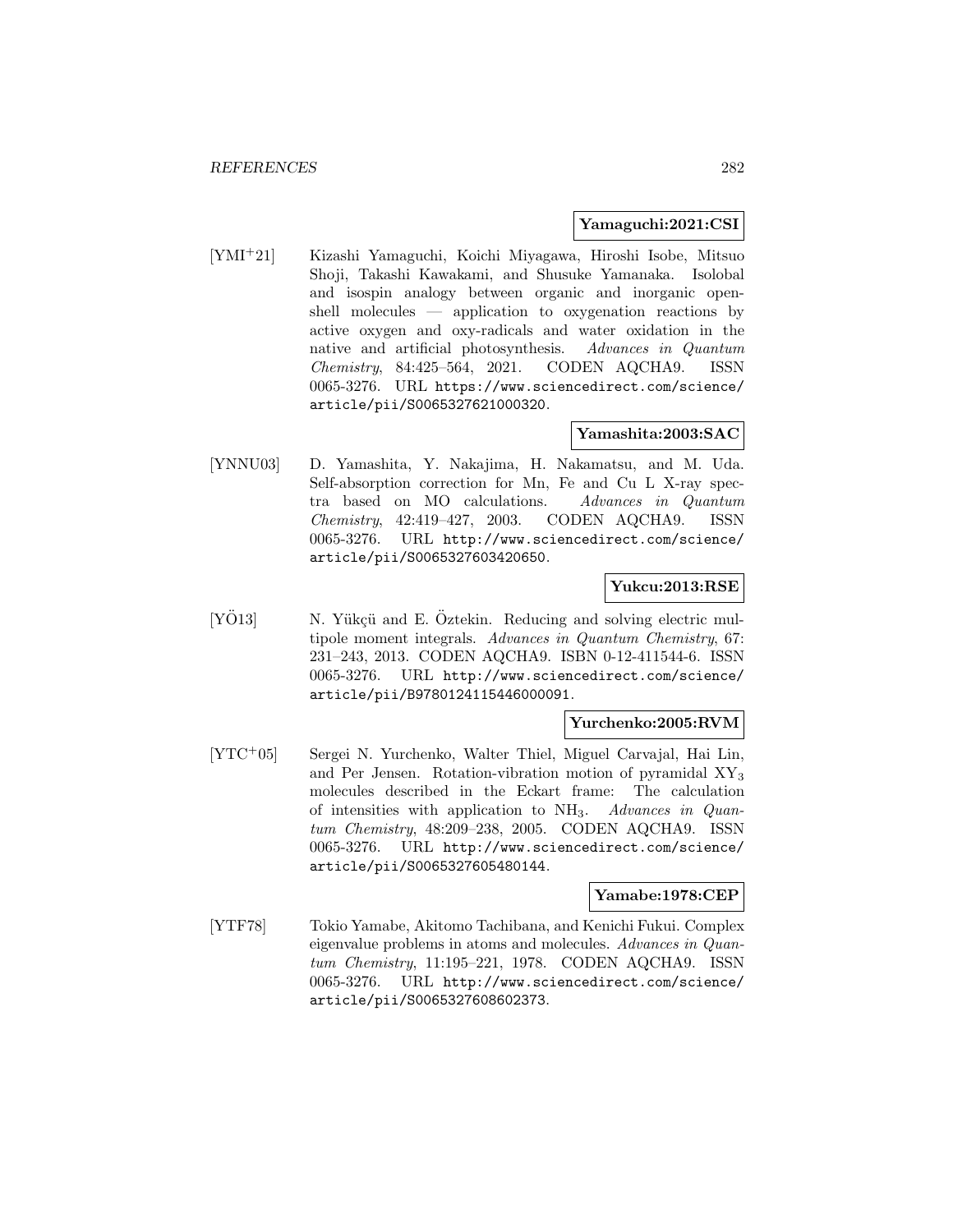## **Yotov:2001:GCK**

[YZDM01] P. Tz. Yotov, F. E. Zakhariev, Ya. I. Delchev, and J. Maruani. Gradient corrections to the kinetic-energy density functional stemming from a regular two-component relativistic Hamiltonian. Advances in Quantum Chemistry, 39:47–55, 2001. CODEN AQCHA9. ISSN 0065-3276. URL http://www.sciencedirect. com/science/article/pii/S0065327605390046.

## **Zapol:2001:ARC**

[Zap01] Boris P. Zapol. An attempt to realise the constrained search approach in the density functional theory. Advances in Quantum Chemistry, 39:57–70, 2001. CODEN AQCHA9. ISSN 0065-3276. URL http://www.sciencedirect.com/science/ article/pii/S0065327605390058.

# **Zou:1998:TES**

[ZBM98] Yaming Zou, Tomas Brage, and Indrek Martinson. A theoretical and experimental study of the quartet system of B I. Advances in Quantum Chemistry, 30:301–310, 1998. CODEN AQCHA9. ISSN 0065-3276. URL http://www.sciencedirect. com/science/article/pii/S0065327608605134.

## **Zakrzewski:2011:IEP**

[ZDZO11] Viatcheslav G. Zakrzewski, Olga Dolgounitcheva, Alexander V. Zakjevskii, and J. V. Ortiz. Ab initio electron propagator calculations on electron detachment energies of fullerenes, macrocyclic molecules, and nucleotide fragments. Advances in Quantum Chemistry, 62:105–136, 2011. CO-DEN AQCHA9. ISBN 0-12-386477-1 (hardcover). ISSN 0065-3276. URL http://www.sciencedirect.com/science/ article/pii/B9780123864772000097.

## **Zhang:2010:GQM**

[ZLC<sup>+</sup>10] Rui Zhang, Bogdan Lev, Javier Eduardo Cuervo, Sergei Yu Noskov, and Dennis R. Salahub. A guide to QM/MM methodology and applications. Advances in Quantum Chemistry, 59:353– 400, 2010. CODEN AQCHA9. ISSN 0065-3276. URL http:// www.sciencedirect.com/science/article/pii/S0065327610590105.

#### **Zhong:2020:ATD**

[ZLL<sup>+</sup>20] Yu-Jie Zhong, Chang-Feng Lan, Bo-Chao Lin, Chong-Der Hu, Yuan-Chung Cheng, and Chao-Ping Hsu. The anisotropy and